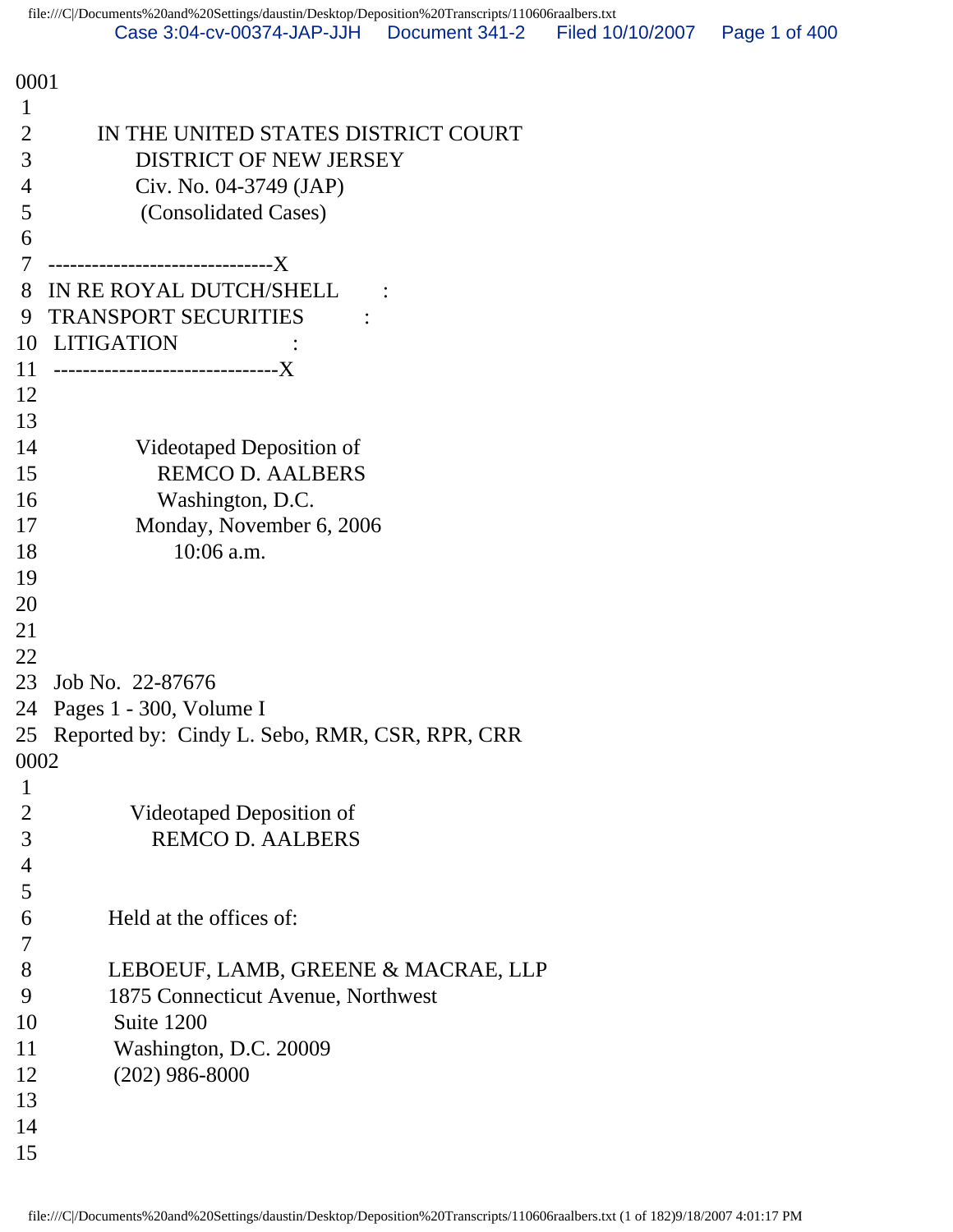0301 1 2 IN THE UNITED STATES DISTRICT COURT 3 DISTRICT OF NEW JERSEY 4 Civ. No. 04-3749 (JAP) 5 (Consolidated Cases) 6 Hon. Joel A. Pisano 7 - - - - - - - - - - - - - - + 8 IN RE ROYAL DUTCH/SHELL 9 TRANSPORT SECURITIES | 10 LITIGATION | 11 - - - - - - - - - - - - - - + 12 13 14 Videotaped Deposition of Remco Aalbers 15 (Volume II) 16 Washington, D.C. 17 Tuesday, November 7th, 2006 18 10:10 a.m. 19 20 21 22 23 Job No. 22-87907 24 Pages 301 - 469, Volume II 25 Reported by: Laurie Bangart-Smith 0302 1 2 Videotaped Deposition of 3 REMCO AALBERS 4 5 6 Held at the offices of: 7 LEBOEUF, LAMB, GREENE & MACRAE, LLP 1875 Connecticut Avenue, Northwest 8 Suite 1200 Washington, D.C. 20009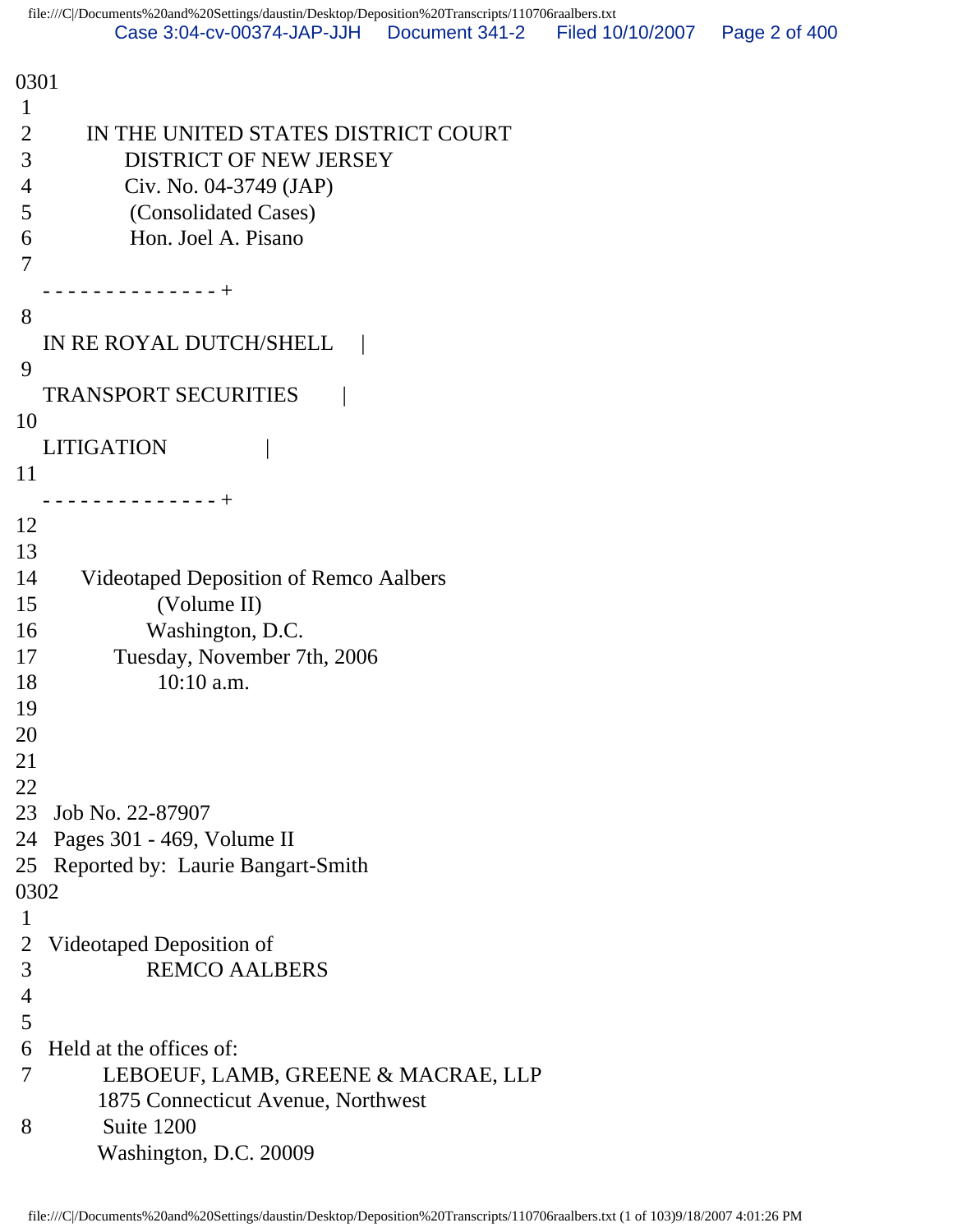file:///C|/Documents%20and%20Settings/daustin/Desktop/Deposition%20Transcripts/110706raalbers.txt

|                | $\text{m}$ e.///C/Documents % 20and % 20settings/daustin/Desktop/Deposition % 2011anscripts/110/001aanoers.ixt<br>Case 3:04-cv-00374-JAP-JJH  Document 341-2   Filed 10/10/2007 | Page 3 of 400 |
|----------------|---------------------------------------------------------------------------------------------------------------------------------------------------------------------------------|---------------|
| 9              | $(202)986 - 8000$                                                                                                                                                               |               |
| 10             |                                                                                                                                                                                 |               |
| 11             |                                                                                                                                                                                 |               |
| 12             |                                                                                                                                                                                 |               |
| 13             |                                                                                                                                                                                 |               |
| 14             |                                                                                                                                                                                 |               |
| 15             |                                                                                                                                                                                 |               |
| 16             |                                                                                                                                                                                 |               |
| 17             |                                                                                                                                                                                 |               |
| 18             |                                                                                                                                                                                 |               |
| 19             |                                                                                                                                                                                 |               |
| 20             |                                                                                                                                                                                 |               |
| 21             | Taken pursuant to notice, before Laurie                                                                                                                                         |               |
| 22             | Bangart-Smith, Registered Professional Reporter,                                                                                                                                |               |
| 23             | Certified Realtime Reporter and Notary Public in                                                                                                                                |               |
| 24             | and for the District of Columbia.                                                                                                                                               |               |
| 25             |                                                                                                                                                                                 |               |
| 0303           |                                                                                                                                                                                 |               |
| $\mathbf 1$    |                                                                                                                                                                                 |               |
| $\overline{2}$ | APPEARANCES                                                                                                                                                                     |               |
| 3              | ON BEHALF OF LEAD PLAINTIFF IN THE CLASS:                                                                                                                                       |               |
| 4              | JEFFREY M. HABER, ESQUIRE                                                                                                                                                       |               |
| 5              | <b>EMILY KERN, ESQUIRE</b>                                                                                                                                                      |               |
| 6              | MARK T. MILLKEY, ESQUIRE                                                                                                                                                        |               |
| 7              | BERNSTEIN, LIEBHARD & LIFSHITZ, LLP                                                                                                                                             |               |
| 8              | 10 East 40th Street                                                                                                                                                             |               |
| 9              | New York, New York 10016                                                                                                                                                        |               |
| 10             | Telephone: (212)779-1414                                                                                                                                                        |               |
| 11             | ALSO ON BEHALF OF SHELL AND THE WITNESS:                                                                                                                                        |               |
| 12             | JONATHAN R. TUTTLE, ESQUIRE                                                                                                                                                     |               |
| 13             | LORI A. WAGNER, ESQUIRE                                                                                                                                                         |               |
| 14             | DEBEVOISE & PLIMPTON, LLP                                                                                                                                                       |               |
| 15             | 555 13th Street, Northwest                                                                                                                                                      |               |
| 16             | Washington, D.C. 20004                                                                                                                                                          |               |
| 17             | Telephone: (202)383-8000                                                                                                                                                        |               |
| 18             | ALSO ON BEHALF OF ROYAL DUTCH/SHELL AND THE                                                                                                                                     |               |
| 19             | WITNESS:                                                                                                                                                                        |               |
| 20             | EARL D. WEED, ESQUIRE                                                                                                                                                           |               |
| 21             | <b>SENIOR LITIGATION COUNSEL</b>                                                                                                                                                |               |
| 22             | SHELL OIL COMPANY, Litigation Dept.                                                                                                                                             |               |
| 23             | 910 Louisiana, OSP 4836                                                                                                                                                         |               |
| 24             | Houston, Texas 77001                                                                                                                                                            |               |
| 25             | Telephone: (713)241-5195                                                                                                                                                        |               |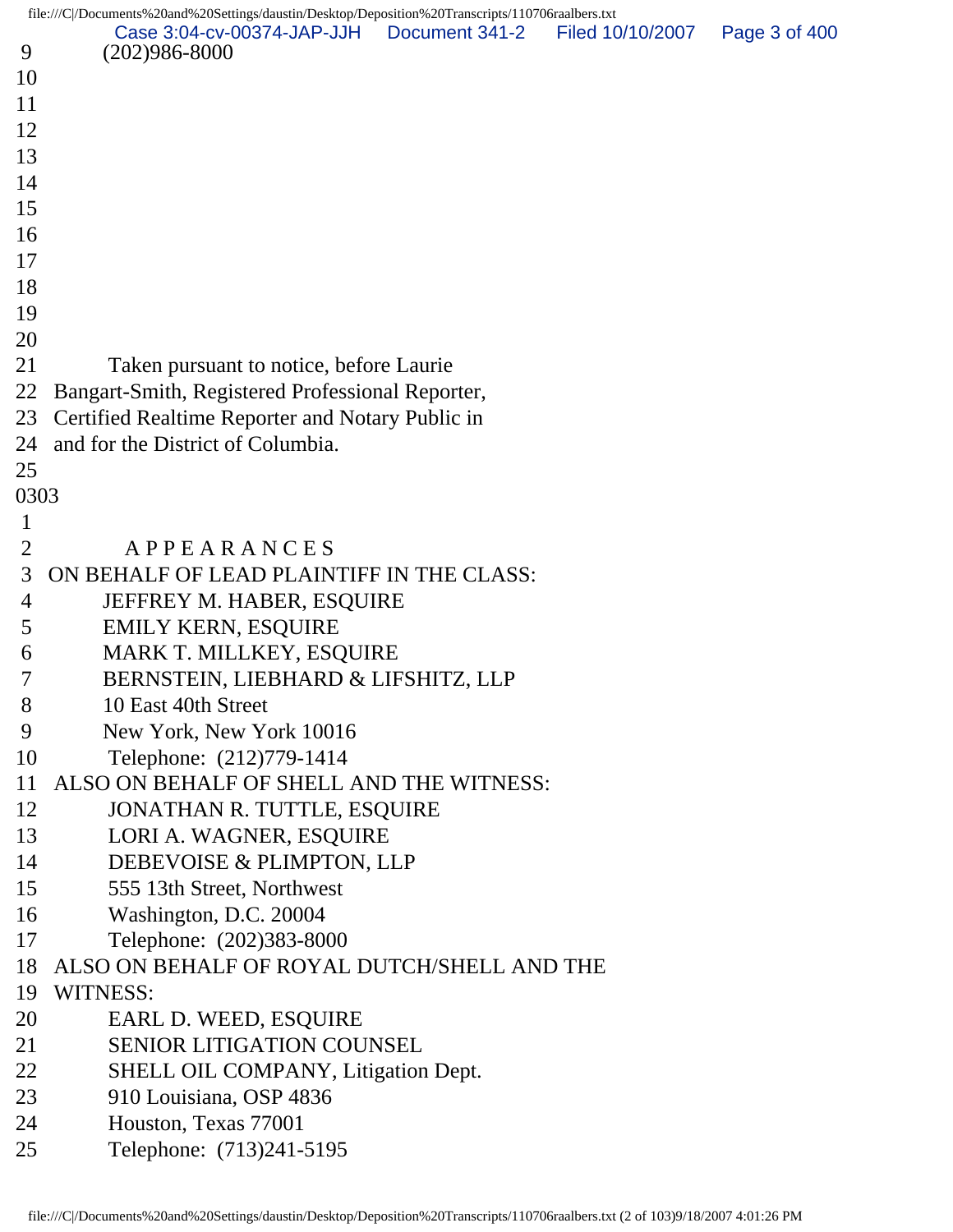|             | file:///C//Documents%20and%20Settings/daustin/Desktop/Deposition%20Transcripts/110706raalbers.txt |                |                  |               |
|-------------|---------------------------------------------------------------------------------------------------|----------------|------------------|---------------|
| 0304        | Case 3:04-cv-00374-JAP-JJH                                                                        | Document 341-2 | Filed 10/10/2007 | Page 4 of 400 |
| 1           |                                                                                                   |                |                  |               |
| 2           | (Appearances continued)                                                                           |                |                  |               |
| 3           | ON BEHALF OF PRICEWATERHOUSECOOPERS:                                                              |                |                  |               |
| 4           | SAVVAS A. FOUKAS, ESQUIRE                                                                         |                |                  |               |
| 5           | DEREK J.T. ADLER, ESQUIRE                                                                         |                |                  |               |
| 6           | HUGHES, HUBBARD & REED, LLP                                                                       |                |                  |               |
| 7           | <b>One Battery Park Plaza</b>                                                                     |                |                  |               |
| 8           | New York, New York 10004-1482                                                                     |                |                  |               |
| 9           | Telephone: (212)837-6086                                                                          |                |                  |               |
| 10          | ON BEHALF OF KPMG ACCOUNTANTS N.V.:                                                               |                |                  |               |
| 11          | W. SIDNEY DAVIS, JR., ESQUIRE                                                                     |                |                  |               |
| 12          | NICHOLAS W.C. CORSON, ESQUIRE                                                                     |                |                  |               |
| 13          | <b>HOGAN &amp; HARTSON, LLP</b>                                                                   |                |                  |               |
| 14          | 875 Third Avenue                                                                                  |                |                  |               |
| 15          | New York, New York 10022                                                                          |                |                  |               |
| 16          | Telephone: (212)918-3000                                                                          |                |                  |               |
| 17          | ON BEHALF OF JUDITH BOYNTON:                                                                      |                |                  |               |
| 18          | NANCY J. SENNETT, ESQUIRE                                                                         |                |                  |               |
| 19          | <b>FOLEY &amp; LARDNER, LLP</b>                                                                   |                |                  |               |
| 20          | 777 East Wisconsin Avenue                                                                         |                |                  |               |
| 21          | Milwaukee, Wisconsin 53202-5306                                                                   |                |                  |               |
| 22          | Telephone: (414)297-5681                                                                          |                |                  |               |
| 23          |                                                                                                   |                |                  |               |
| 24          |                                                                                                   |                |                  |               |
| 25          |                                                                                                   |                |                  |               |
| 0305        |                                                                                                   |                |                  |               |
| $\mathbf 1$ |                                                                                                   |                |                  |               |
| 2           | (Appearances continued)                                                                           |                |                  |               |
| 3           | ON BEHALF OF SIR PHILIP WATTS:                                                                    |                |                  |               |
| 4           | ADRIAEN M. MORSE, JR., ESQUIRE                                                                    |                |                  |               |
| 5           | AKRIVI MAZARAKIS, ESQUIRE                                                                         |                |                  |               |
| 6           | MAYER, BROWN, ROWE & MAW, LLP                                                                     |                |                  |               |
| 7           | 1909 K Street, Northwest                                                                          |                |                  |               |
| 8<br>9      | Washington, D.C. 20006-1101<br>Telephone: (202)263-3000                                           |                |                  |               |
| 10          | ON BEHALF OF OPTED-OUT PLAINTIFFS:                                                                |                |                  |               |
| 11          | CHRISTINE MACKINTOSH, ESQUIRE                                                                     |                |                  |               |
| 12          | <b>GRANT &amp; EISENHOFER</b>                                                                     |                |                  |               |
| 13          | 1201 N. Market                                                                                    |                |                  |               |
| 14          | Wilmington, Deleware 19801                                                                        |                |                  |               |
| 15          | Telephone: (302)622-7081                                                                          |                |                  |               |
| 16          |                                                                                                   |                |                  |               |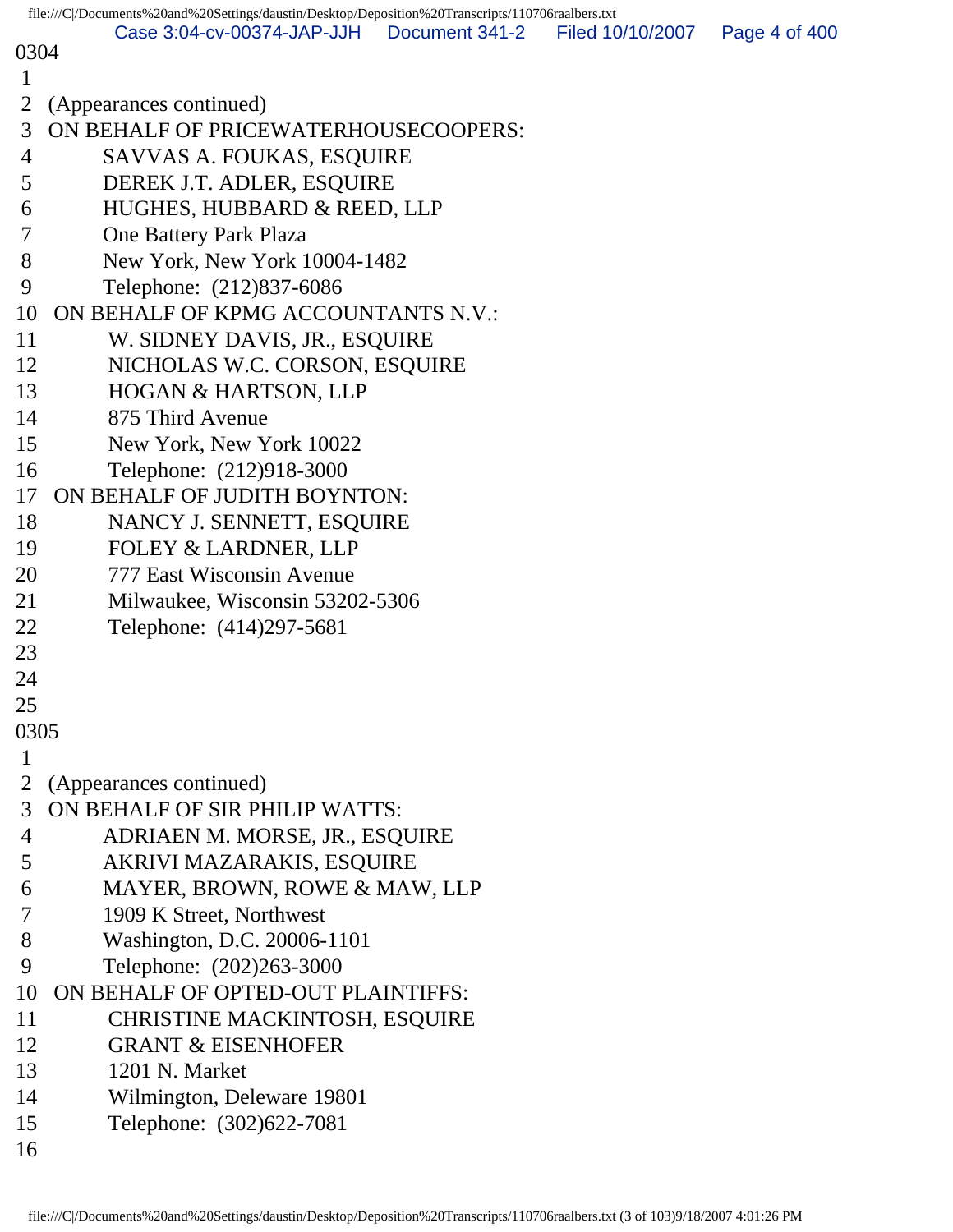file:///C|/Documents%20and%20Settings/daustin/Desktop/Deposition%20Transcripts/110706raalbers.txt 17 Also present: 18 Steven J. Peitler, Investigator 19 Cali Day, Videographer 20 21 22 23 24 25 0306 1 2 EXAMINATION INDEX 3 PAGE 4 EXAMINATION BY MR. HABER . . . . . . . . . . . 309 5 EXAMINATION BY MR. DAVIS . . . . . . . . . . . 461 6 7 8 9 EXHIBITS 10 (Attached to the Transcript) 11 DEPOSITION EXHIBIT PAGE 12 No. 6 Presentation to ExCom, 1/31/2000 330 13 No. 7 Slide Presentation 338 14 No. 8 E-mail string 356 15 No. 9 E-mail string 362 16 No. 10 E-mails with attachment 377 17 No. 11 E-mail string 380 18 No. 12 E-mail string 383 19 No. 13 E-mail string 417 20 No. 14 E-mail string 419 21 No. 15 E-mail plus slide presentation 450 22 No. 16 Letter from KPMG to van Dorp 461 23 24 25 0307 1 REMCO AALBERS, November 7, 2006 2 PROCEEDINGS 3 THE VIDEOGRAPHER: This marks the 4 beginning of Tape 1, Volume II, in the deposition 5 of Remco Aalbers in the matter of Royal 6 Dutch/Shell Transport Securities Litigation, in 7 the United States District Court, District of New Case 3:04-cv-00374-JAP-JJH Document 341-2 Filed 10/10/2007 Page 5 of 400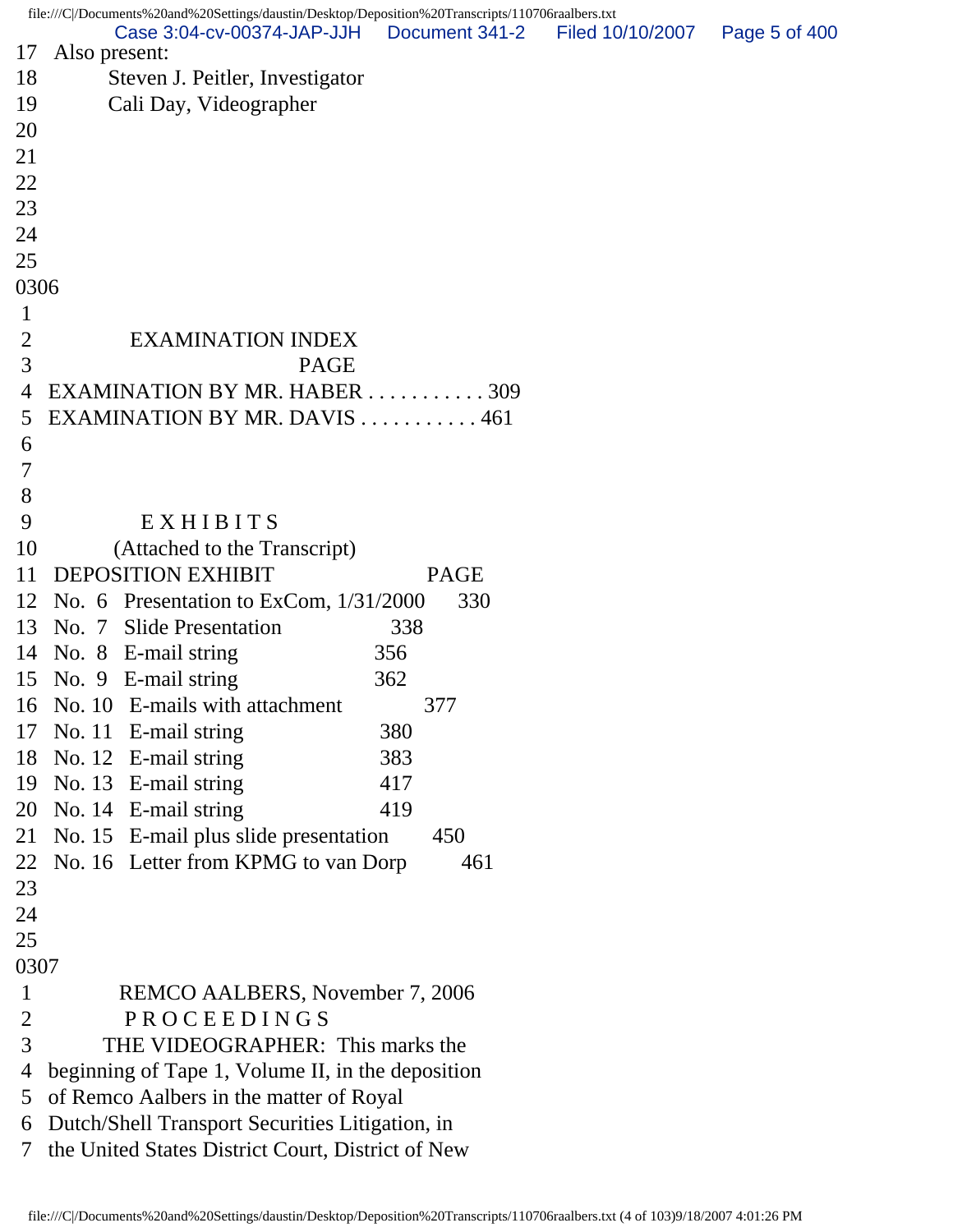file:///C|/Documents%20and%20Settings/daustin/Desktop/Deposition%20Transcripts/110706raalbers.txt 8 Jersey, Case Number 04-374. Today's date is 9 November 7th, 2006. The time is 10:07 a.m. The 10 video operator today is Cali Day of LegaLink New 11 York. This deposition is taking place at 1875 12 Connecticut Avenue, Northwest, Washington, D.C., 13 20009. 14 Would counsel please identify themselves 15 and state whom they represent. 16 MR. HABER: Jeffrey Haber, Bernstein, 17 Liebhard & Lifshitz, on behalf of the lead 18 plaintiff, Peter M. Wood in the class. 19 MS. KERN: Emily Kern, Bernstein, 20 Liebhard & Lifshitz, on behalf of the class. 21 MR. PEITLER: Steve Peitler, Bernstein, 22 Liebhard & Lifshitz, on behalf of the class. 23 MR. MILLKEY: Mark Millkey, Bernstein, 24 Liebhard & Lifshitz, on behalf of plaintiffs in 25 the class. 0308 1 REMCO AALBERS, November 7, 2006 2 MS. MACKINTOSH: Christine Mackintosh, 3 Grant & Eisenhofer, on behalf of the opt-out 4 plaintiffs. 5 MS. MAZARAKIS: Akrivi Mazarakis, Mayer, 6 Brown, Rowe & Maw, for Sir Philip Watts. 7 MR. MORSE: Adriaen Morse, Mayer, Brown, 8 Rowe & Maw, for Sir Philip Watts. 9 MS. WAGNER: Lori Wagner, Debevoise & 10 Plimpton, for the Corporate defendants and the 11 witness. 12 MR. WEED: Earl Weed, in-house Shell. 13 MR. TUTTLE: Jonathan Tuttle, Debevoise 14 & Plimpton, on behalf of the Corporate defendants 15 and the witness. 16 MR. FOUKAS: Savvas Foukas, Hughes, 17 Hubbard & Reed, on behalf of 18 PricewaterhouseCoopers, LLP. 19 MR. ADLER: Derek Adler, Hughes, Hubbard 20 & Reed, also for PwC. 21 MR. DAVIS: Sid Davis, Hogan & Hartson, 22 for defendant KPMG, N.V. 23 MR. CORSON: Nicholas Corson, Hogan & 24 Hartson, also for KPMG, N.V. Case 3:04-cv-00374-JAP-JJH Document 341-2 Filed 10/10/2007 Page 6 of 400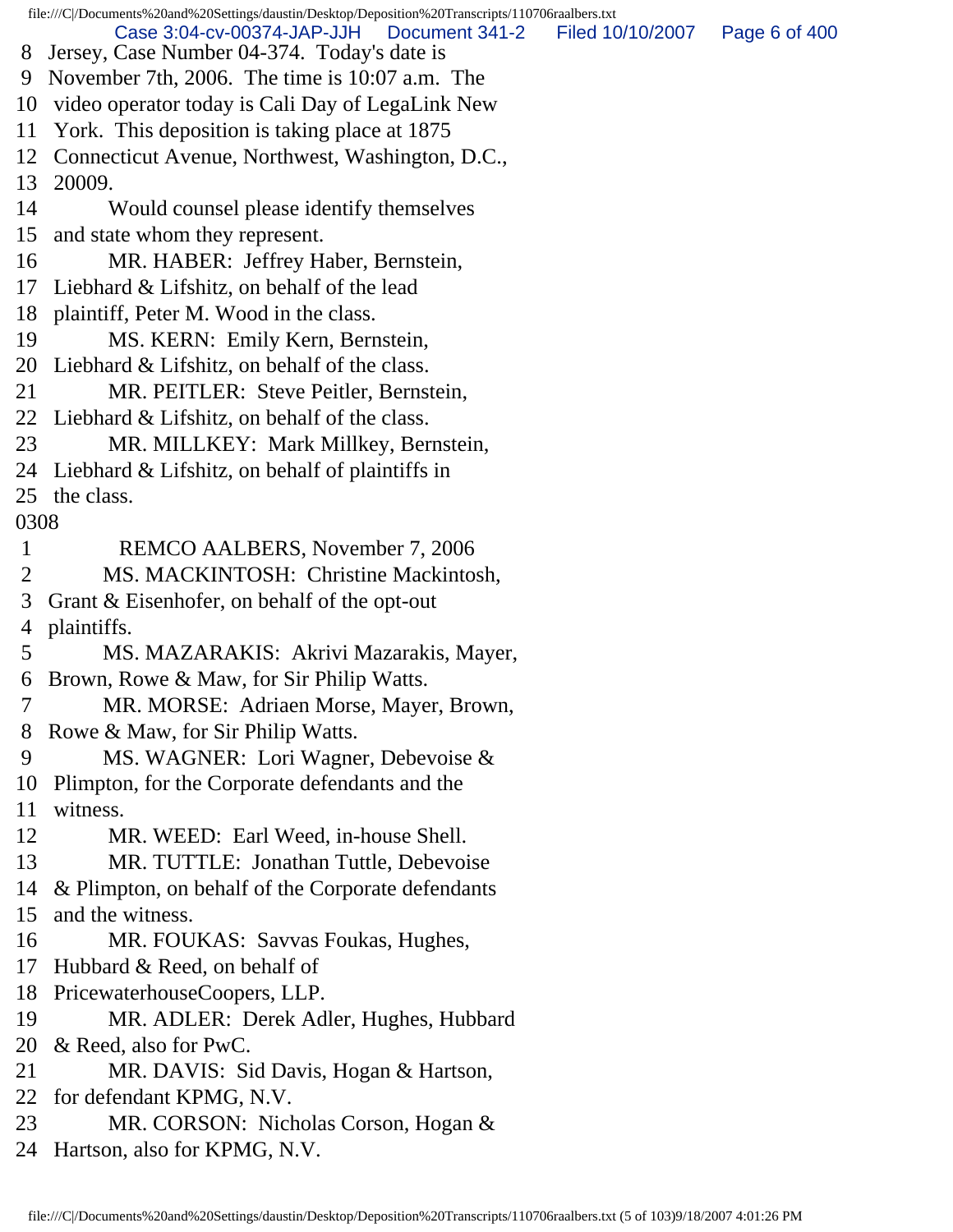|              | file:///C /Documents%20and%20Settings/daustin/Desktop/Deposition%20Transcripts/110706raalbers.txt |
|--------------|---------------------------------------------------------------------------------------------------|
|              | Case 3:04-cv-00374-JAP-JJH<br>Document 341-2<br>Filed 10/10/2007<br>Page 7 of 400                 |
| 25           | THE VIDEOGRAPHER: The court reporter                                                              |
| 0309         |                                                                                                   |
| 1            | REMCO AALBERS, November 7, 2006                                                                   |
| 2            | today is Laurie Bangart-Smith of LegaLink New                                                     |
| 3            | York. Would the reporter please swear in the                                                      |
| 4            | witness.                                                                                          |
| 5            | <b>REMCO AALBERS,</b>                                                                             |
| 6            | having been duly sworn, testified as follows:                                                     |
| 7            | EXAMINATION BY COUNSEL FOR LEAD PLAINTIFF                                                         |
| 8            | BY MR. HABER:                                                                                     |
| 9            | Good morning, Mr. Aalbers.<br>Q                                                                   |
| 10           | A Good morning.                                                                                   |
| 11           | Q I think we're going to try to get right                                                         |
| 12           | into it. Yesterday we were talking about issues                                                   |
| 13           | that were raised during the meeting with the ExCom                                                |
| 14           | in January of 2000, and I recall one of the issues                                                |
| 15           | you identified was Australia, and I'd like to                                                     |
| 16           | start off with that issue, so could you please                                                    |
| 17           | tell us what you -- what issue you were referring                                                 |
| 18           | to.                                                                                               |
| 19           | The issue was about the Gorgon fields<br>A                                                        |
| 20           | where SDA had to receive an updated subsurface                                                    |
| 21           | study indicating that the deck of volumes in                                                      |
| 22           | Gorgon field would be lighter than previously                                                     |
| 23           | estimated, and we decided that we were not going                                                  |
| 24           | to book those additional volumes at that point in                                                 |
| 25           | time.                                                                                             |
| 0310         |                                                                                                   |
| $\mathbf{1}$ | REMCO AALBERS, November 7, 2006                                                                   |
| 2            | How much larger do you recall were these<br>$\mathbf 0$                                           |
| 3            | volumes?                                                                                          |
| 4            | I believe it was something like<br>A                                                              |
| 5            | 20 million cubic meters of gas.                                                                   |
| 6            | Q When you say "we decided that we were                                                           |
| 7            | not going to book those additional," who's the                                                    |
| 8            | " $we$ "?                                                                                         |
| 9            | The initial -- SDA called me with this<br>A                                                       |
| 10           | question. They said they had the additional                                                       |
| 11           | volumes and wanted to know if they could book                                                     |
| 12           | that, and I indicated that I felt that we                                                         |
| 13           | shouldn't book those additional volumes at that                                                   |
| 14           | point in time, and SDA accepted that view, and we                                                 |
|              | 15 made it clear in the ExCom notice that was the                                                 |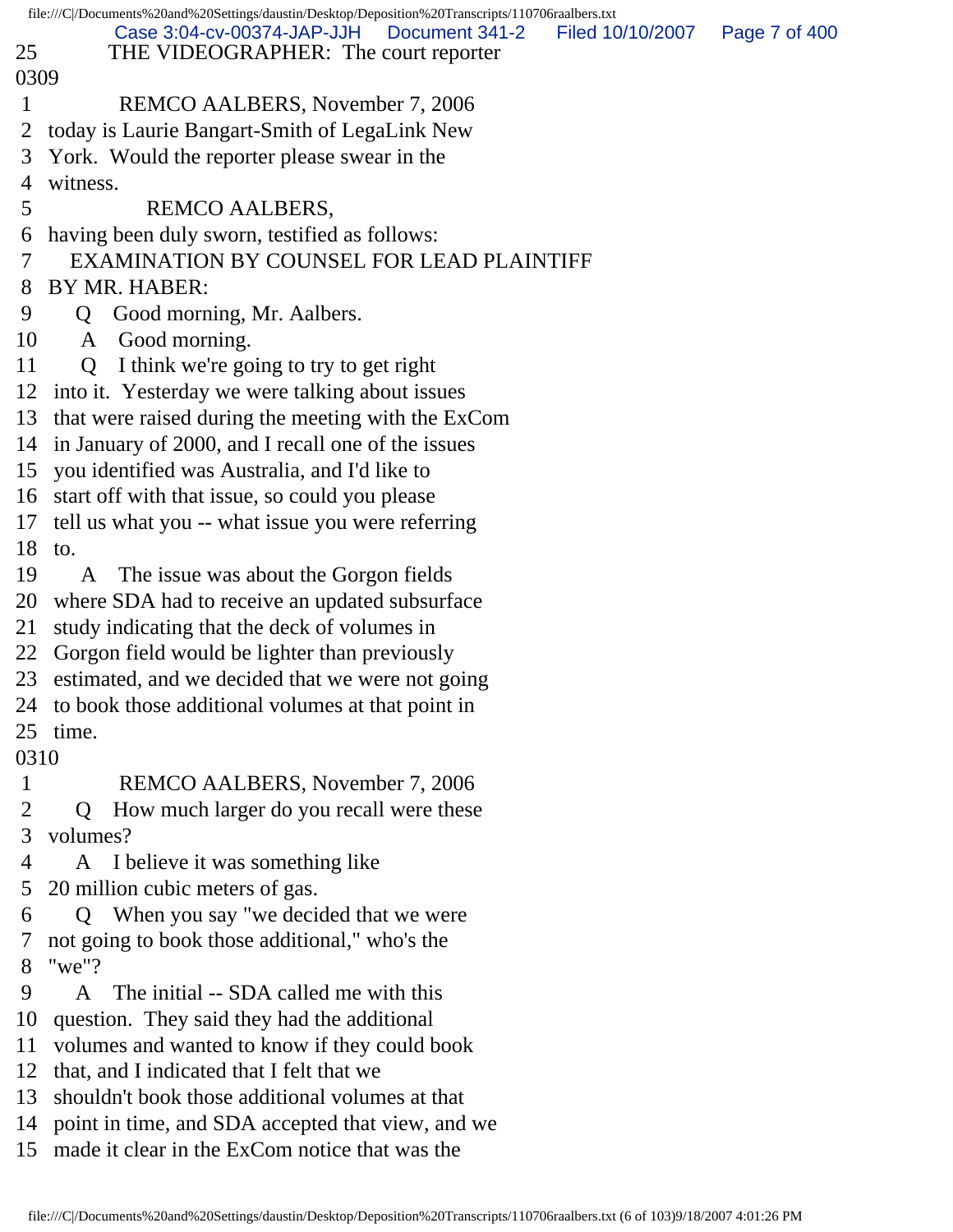file:///C|/Documents%20and%20Settings/daustin/Desktop/Deposition%20Transcripts/110706raalbers.txt

Case 3:04-cv-00374-JAP-JJH Document 341-2 Filed 10/10/2007 Page 8 of 400

16 choice we had made at the time.

17 Q And why did you feel that it wasn't

18 appropriate to book those additional volumes at

19 that time?

20 A I felt it wasn't appropriate to book

21 Gorgon, because Gorgon had been booked two years

22 prior, and the project had had some delays due to

23 the Asian crisis, and I felt that we first needed

24 the project to actually be initiated before we, we

25 should be booking additional volumes, and I should 0311

 1 REMCO AALBERS, November 7, 2006 2 have sales contracts in place.

3 Q That point in time being January 2000,

4 there were no sales contracts in place?

5 A At that point there were no firm sales 6 contracts yet for Gorgon.

7 Q And just so I'm clear, when I refer to

8 "sales contracts," I'm referring to signed,

9 executed sales contracts.

10 A Well, you could have indication of a

11 contract where you have sort of a Memorandum of

12 Understanding which would be sort of one step down

13 from a final approved sales contract, which was

14 signed by all parties, normally just before you

15 would actually start building an LNG plant.

16 Q But at that time in time there was 17 nothing signed?

18 A All the discussions were ongoing.

19 Q And were there any signed Letters of

20 Intent or Memorandums of Understanding?

21 A Not to my knowledge.

22 Q Was there one particular customer that

23 Shell was, SDA was looking to sell the gas to?

24 A I don't recall who the exact customers

25 were, but they were talking basically with Japan 0312

1 REMCO AALBERS, November 7, 2006

2 and that region to try and sell the gas, North

3 Korea and these type of places. South Korea.

 4 Q Have you ever heard of a company by the 5 name of Kogas?

6 A Yes, I have.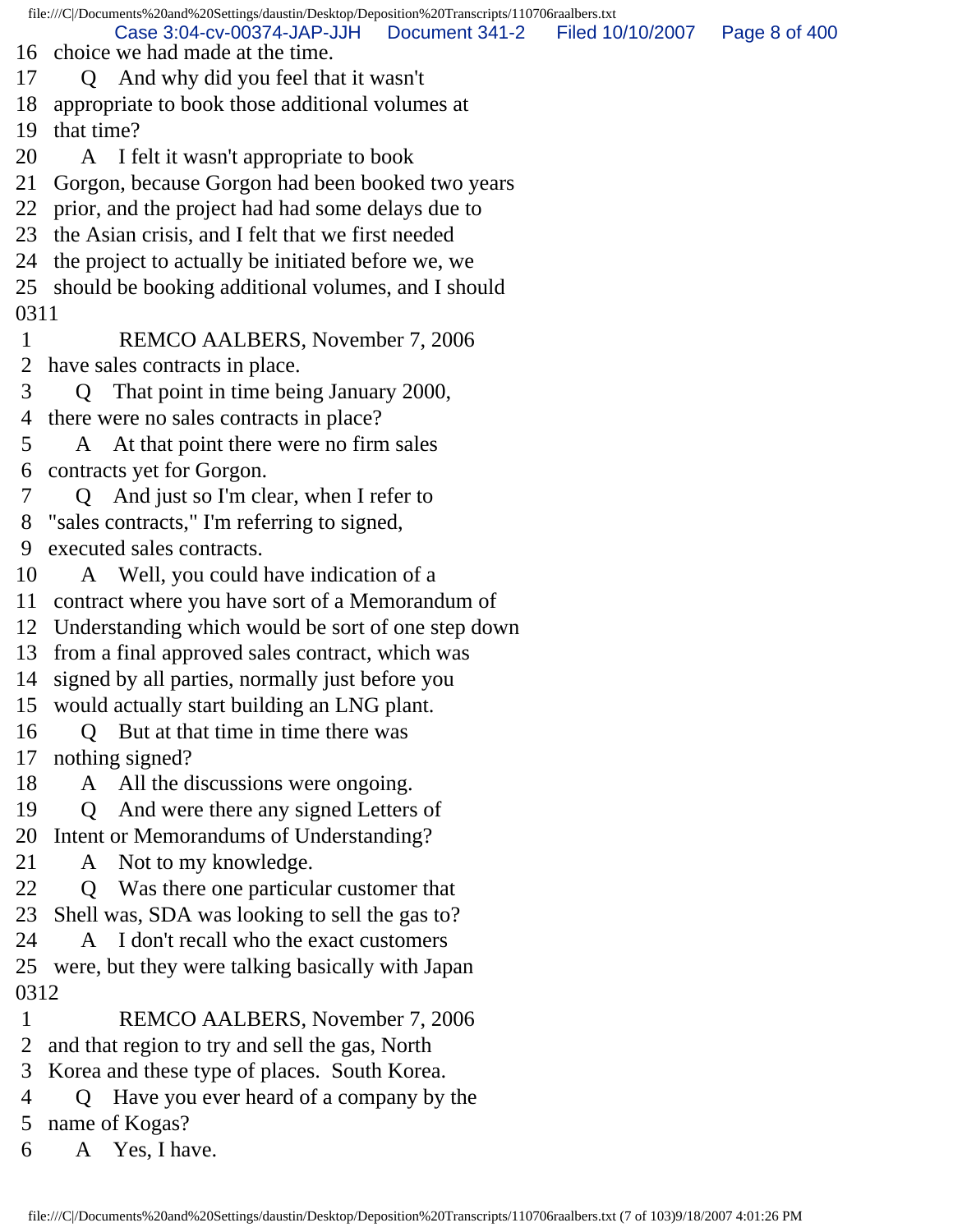file:///C|/Documents%20and%20Settings/daustin/Desktop/Deposition%20Transcripts/110706raalbers.txt 7 Q And where is Kogas located? 8 A I believe they're in Japan. 9 Q And is that the company that you're 10 referring to with regard to "ongoing discussions"? 11 A I believe they were one of the companies 12 they were talking to, yes. 13 Q To your knowledge, did Kogas sign any 14 Letter of Intent? 15 A What time frame? 16 Q Again we're talking that same time frame 17 as -- 18 A At least at that point there wasn't an 19 intent in place. 20 Q Now, who did you have the discussions 21 with at SDA regarding not booking the additional 22 volume? 23 A I believe it was Sheila Graham. 24 O Who is Sheila Graham? 25 A She was the Reserves Coordinator for SDA 0313 1 REMCO AALBERS, November 7, 2006 2 at the time. 3 Q What was Ms. Graham's position on the 4 issue? 5 A Like I said, she put the question 6 forward. I think she was happy with my response 7 as not to book anything additional. 8 Q During your discussions with Ms. Graham 9 did you discuss how Gorgon came to be booked as 10 proved reserves in the first place? 11 A I don't recall if that was part of the 12 discussion at that point. 13 Q Do you recall having such discussions 14 with anyone at Shell? 15 A We had the discussion later as part of 16 the restatement of reserves. The discussion has 17 to come up. 18 Q And again when you're referring to the 19 "restatement of reserves," you're referring to the 20 recategorization that was announced in January of 21 2004? 22 A Yes. 23 Q At the time that SDA was proposing Case 3:04-cv-00374-JAP-JJH Document 341-2 Filed 10/10/2007 Page 9 of 400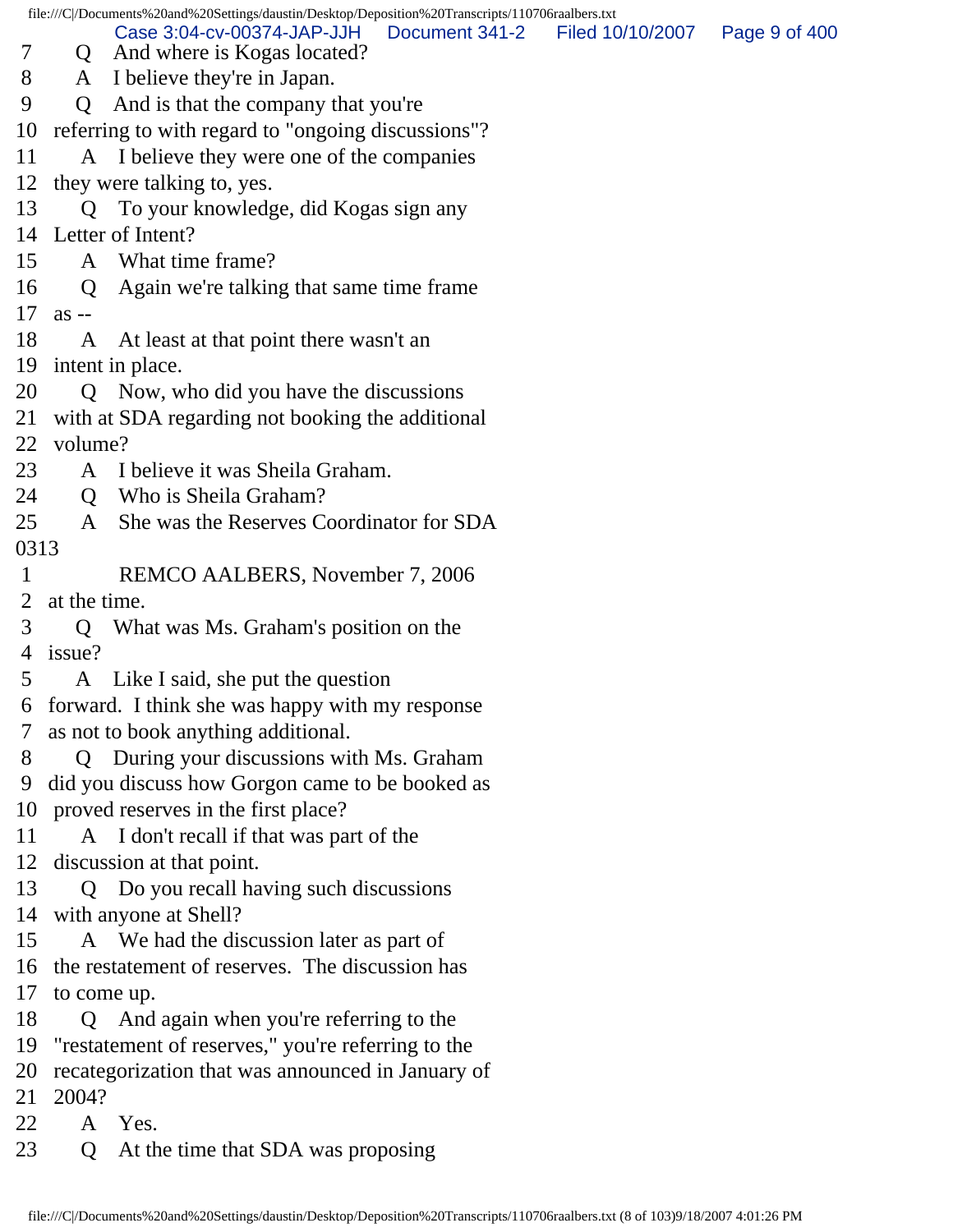|      | file:///C /Documents%20and%20Settings/daustin/Desktop/Deposition%20Transcripts/110706raalbers.txt |                  |                |
|------|---------------------------------------------------------------------------------------------------|------------------|----------------|
| 24   | Case 3:04-cv-00374-JAP-JJH<br>Document 341-2<br>adding the additional volume, had you, yourself,  | Filed 10/10/2007 | Page 10 of 400 |
|      | 25 undertaken any review of Shell's guidelines to see                                             |                  |                |
| 0314 |                                                                                                   |                  |                |
| 1    | REMCO AALBERS, November 7, 2006                                                                   |                  |                |
| 2    | if Gorgon was booked in compliance with the                                                       |                  |                |
| 3    | Guidelines?                                                                                       |                  |                |
| 4    | MR. TUTTLE: Object to form and the                                                                |                  |                |
| 5    | characterization.                                                                                 |                  |                |
| 6    | THE WITNESS: Yes, I looked at the                                                                 |                  |                |
| 7    | booking of Gorgon.                                                                                |                  |                |
| 8    | BY MR. HABER:                                                                                     |                  |                |
| 9    | And when did you look at the booking?<br>$\Omega$                                                 |                  |                |
| 10   | A The booking had been a discussion with                                                          |                  |                |
| 11   | KPMG prior to the Asian crisis and sort of a delay                                                |                  |                |
|      | 12 in markets development. If you look at the Shell                                               |                  |                |
| 13   | Guidelines, the expectation of the market to be                                                   |                  |                |
| 14   | there was at that point in time sufficient to have                                                |                  |                |
| 15   | reserves on the books. So it was felt that with                                                   |                  |                |
| 16   | the project still being pursued, that an                                                          |                  |                |
| 17   | expectation that it would actually reach FID in                                                   |                  |                |
| 18   | about two years, and the market was there and the                                                 |                  |                |
|      | 19 license didn't have an expiry, that it could still                                             |                  |                |
|      | 20 remain legitimate on the books at that point in                                                |                  |                |
| 21   | time.                                                                                             |                  |                |
| 22   | Did you form an opinion of whether or<br>Q                                                        |                  |                |
|      | 23 not Gorgon should have been booked?                                                            |                  |                |
| 24   | A I think if you make a choice for some of                                                        |                  |                |
|      | 25 these bigger projects which are sort of limited to                                             |                  |                |
| 0315 |                                                                                                   |                  |                |
| 1    | REMCO AALBERS, November 7, 2006                                                                   |                  |                |
| 2    | a certain type of market, my feeling was that it                                                  |                  |                |
| 3    | would have been more prudent to book it at FID.                                                   |                  |                |
| 4    | That hadn't happened at the time, and if you look                                                 |                  |                |
| 5    | at what happened in the periods of '98, '99, for a                                                |                  |                |
| 6    | number of big projects in remote areas, they were                                                 |                  |                |
| 7    | not booked at FID, things like Cansea in Peru,                                                    |                  |                |
| 8    | which eventually -- Cansea in Peru. If you look                                                   |                  |                |
| 9    | at French's Malampaya in the Philippines, that was                                                |                  |                |
| 10   | actually booked at FID.                                                                           |                  |                |
| 11   | So people had taken a different view                                                              |                  |                |
| 12   | over time, depending on whether it was considered                                                 |                  |                |
| 13   | to be in a new area or that it was a new field in                                                 |                  |                |
| 14   | an already producing area, whether there was                                                      |                  |                |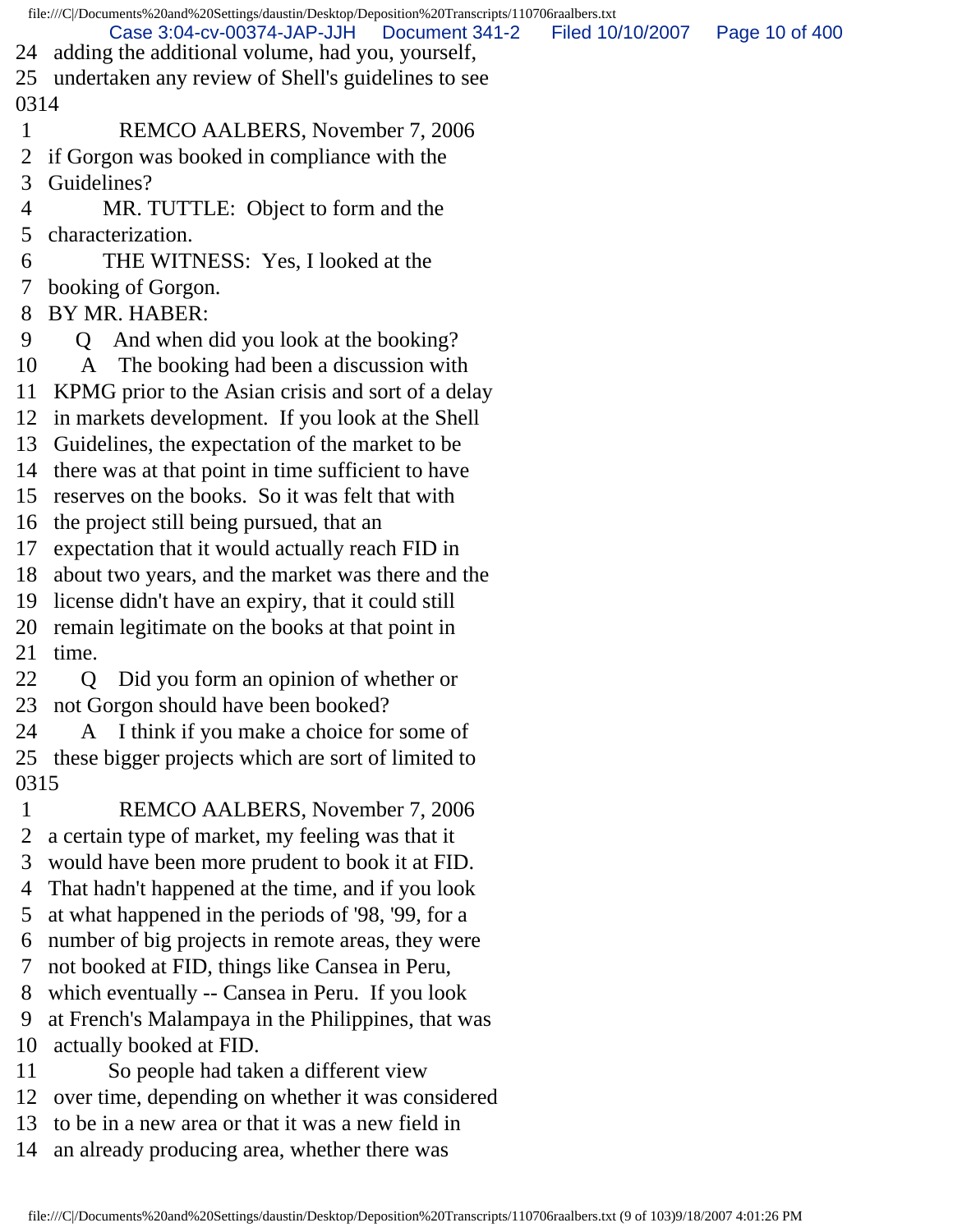file:///C|/Documents%20and%20Settings/daustin/Desktop/Deposition%20Transcripts/110706raalbers.txt 15 likely to be additional market. So Gorgon being 16 in Australia where we had producing fields that 17 were existing LNG trains, what's seen as our field 18 within a producing area rather than as a new 19 frontier area. 20 Q I'm sorry. You're saying "new frontier 21 area"? 22 A Frontier area. 23 Q What -- how large in terms of volume was 24 the project in Peru? 25 A I don't recall what the number is. It 0316 1 REMCO AALBERS, November 7, 2006 2 was a sizable field done alongside of the 3 mountains, so it was a very difficult project. 4 Q How about the one in the Philippines; do 5 you recall the size of that, that field? 6 A No, I don't recall, but again that was a 7 sizable project. 8 Q So when you're referring to those, are 9 you talking about somewhat comparable in size? 10 A I don't remember the exact numbers. I 11 think they were slightly smaller, but I don't know 12 that at the moment. I'd have to check my numbers. 13 I just don't have the numbers in my head at this 14 point in time. 15 Q But in your mind they were at least 16 sizable projects? 17 A Yeah, I mean they were sizable projects, 18 yes. 19 Q Now, you mentioned FID, and you said 20 that Gorgon did not reach FID when it was booked, 21 correct? 22 A Yes. 23 Q Okay. At the time -- and again we're 24 talking January 2000 -- of this discussion with 25 SDA, had Gorgon taken FID? 0317 1 REMCO AALBERS, November 7, 2006 2 A No, not yet. 3 Q Up until 2004, if you know, did Gorgon 4 take FID? Case 3:04-cv-00374-JAP-JJH Document 341-2 Filed 10/10/2007 Page 11 of 400

5 A No, it didn't.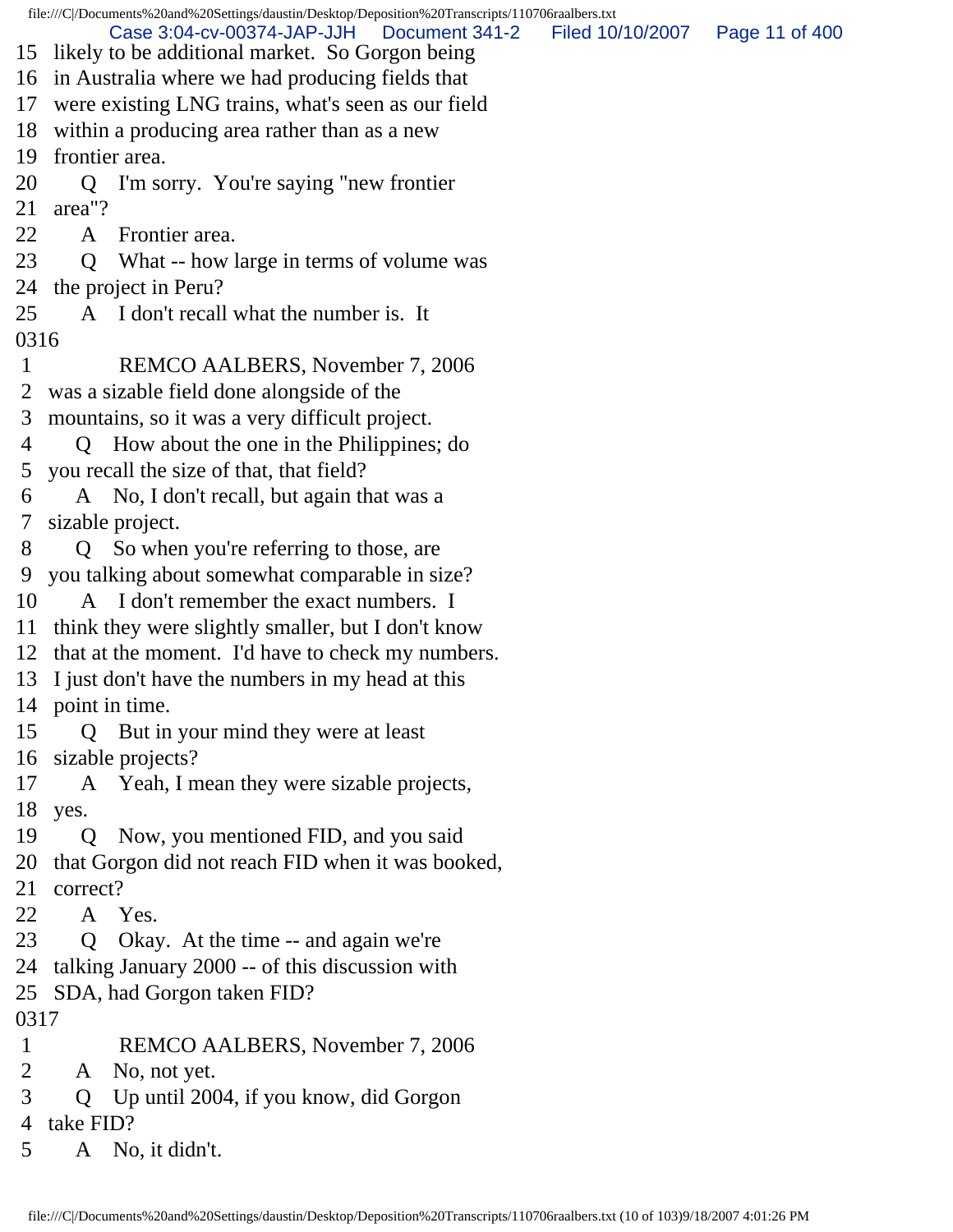file:///C|/Documents%20and%20Settings/daustin/Desktop/Deposition%20Transcripts/110706raalbers.txt 6 Q Did Shell have the VAR process at the 7 time Gorgon was booked? 8 A No. I believe that it was initiated 9 slightly later. 10 Q Do you know if the Gorgon project ever 11 went through the VAR process? 12 MR. TUTTLE: Ever to the present? 13 BY MR. HABER: 14 Q Let's take again the point in time 15 from '97 through 2000. 16 A I don't know. 17 **O** And then from 2000 to 2004? 18 A Don't know that one either. 19 Q Okay. Did you ever communicate your 20 view with regard to whether Gorgon should have 21 been booked with anyone at Shell? 22 A Yes, I have had that discussion. 23 Q And who did you have discussions with? 24 A I believe I had discussions with my 25 boss, Aidan; with the Business Advisor, Rob Jager; 0318 1 REMCO AALBERS, November 7, 2006 2 also with Roelof Platenkamp, Aidan's boss; and 3 with Anton Barendregt as well; and with KPMG, 4 obviously. 5 Q Let's take your discussions with 6 Mr. McKay. Do you recall when you had these 7 discussions? 8 A No. I can't put an exact time to that. 9 Q Generally speaking if you can. 10 A Well, I mean we would have had those 11 discussions around the time that we're talking 12 here, of course, because of the discussion of the 13 potential use of booking. 14 Q And here we're talking January 2000? 15 A No. The issue actually came up slightly 16 before that, because the issue was raised by SDA 17 before they actually made their submission, so I 18 can't remember if it was October, November, 19 December, somewhere in that time frame. So at the 20 end of 1999 they raised the issue. We agreed that 21 it wasn't appropriate to book additional reserves, 22 and they never actually entered it into their Case 3:04-cv-00374-JAP-JJH Document 341-2 Filed 10/10/2007 Page 12 of 400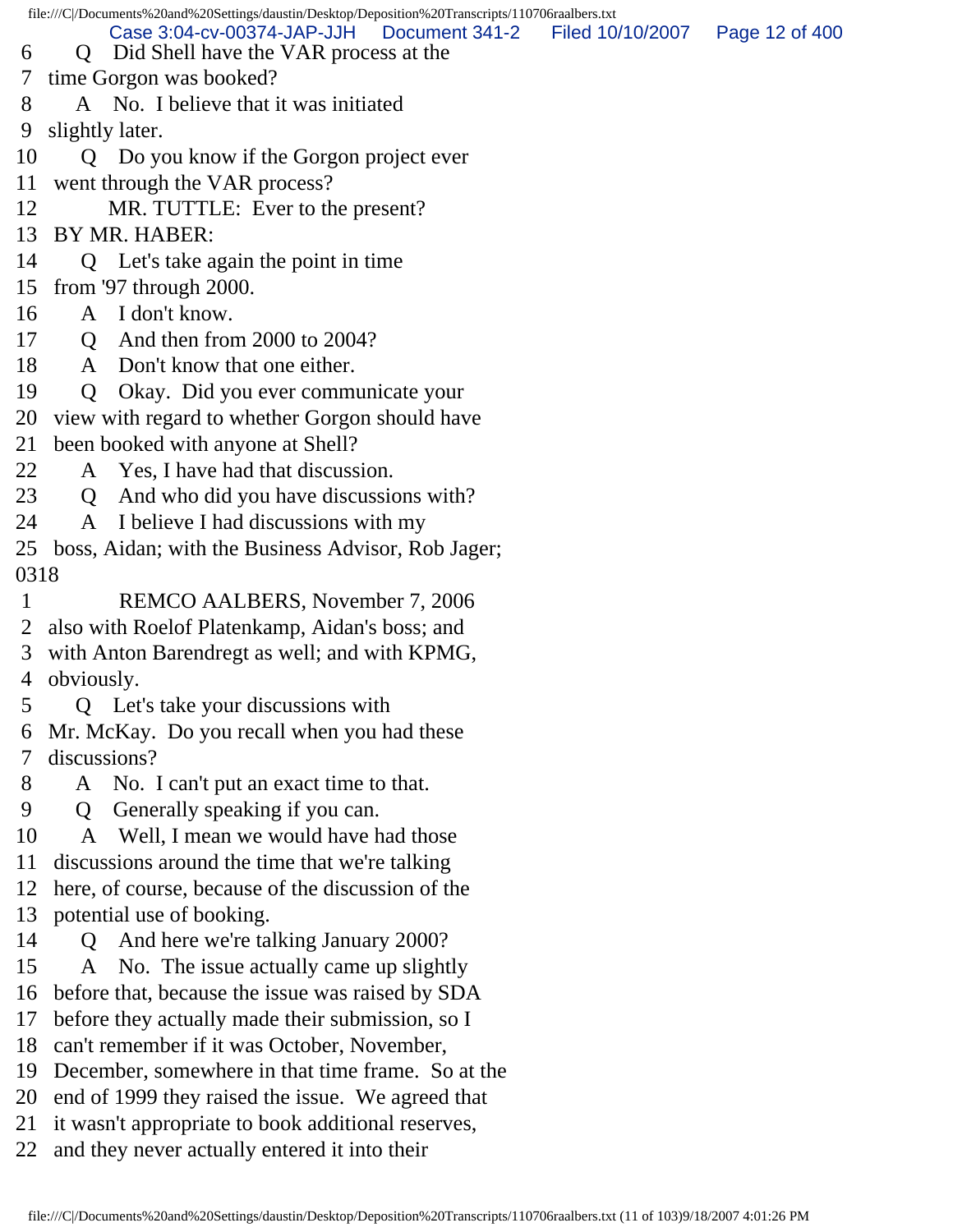file:///C|/Documents%20and%20Settings/daustin/Desktop/Deposition%20Transcripts/110706raalbers.txt 23 reserves booking when they made the submission, so 24 they accepted the advice and left Gorgon as it 25 was. 0319 1 REMCO AALBERS, November 7, 2006 2 Q So when you had these discussions with 3 Mr. McKay, what was his response to your feelings 4 about whether Gorgon should have been booked? 5 MR. WEED: Objection to form. 6 THE WITNESS: To my recollection, I mean 7 he agreed with me that it would have been wiser at 8 the time not to book Gorgon. 9 BY MR. HABER: 10 Q Did he give you any reason? 11 A I think like I said before, if you look 12 at some of the other fields where there were 13 complicated issues in terms of developing fields, 14 it was more prudent to do the booking at the FID 15 in sort of more remote areas. I think the fact 16 that Gorgon had more problems than just our other 17 field in nearly producing fields in Australia just 18 hadn't been recognized properly at the time. 19 Q Do you recall Mr. McKay saying anything 20 else? 21 A Well, the discussion was -- I mean with 22 Gorgon on the books, was it reasonable to still 23 keep it on? If you looked at the Guidelines, 24 there was no reason, with it on the books, to say 25 you now have to de-book it, because the Guidelines 0320 1 REMCO AALBERS, November 7, 2006 2 by itself didn't say that you needed to have FID, 3 but a reasonable expectation of a market was in 4 principal sufficient, and that was still there, 5 that was still being worked, and there was still 6 the anticipation that within a year or two years 7 it would actually get to that point, so it didn't 8 seem to make sense to now de-book and then only to 9 rebook maybe say in a year's time. 10 Q So were there discussions then with 11 regard to the timing, the reasonable expectation 12 of when a market would develop? 13 A The impression that we had from the Case 3:04-cv-00374-JAP-JJH Document 341-2 Filed 10/10/2007 Page 13 of 400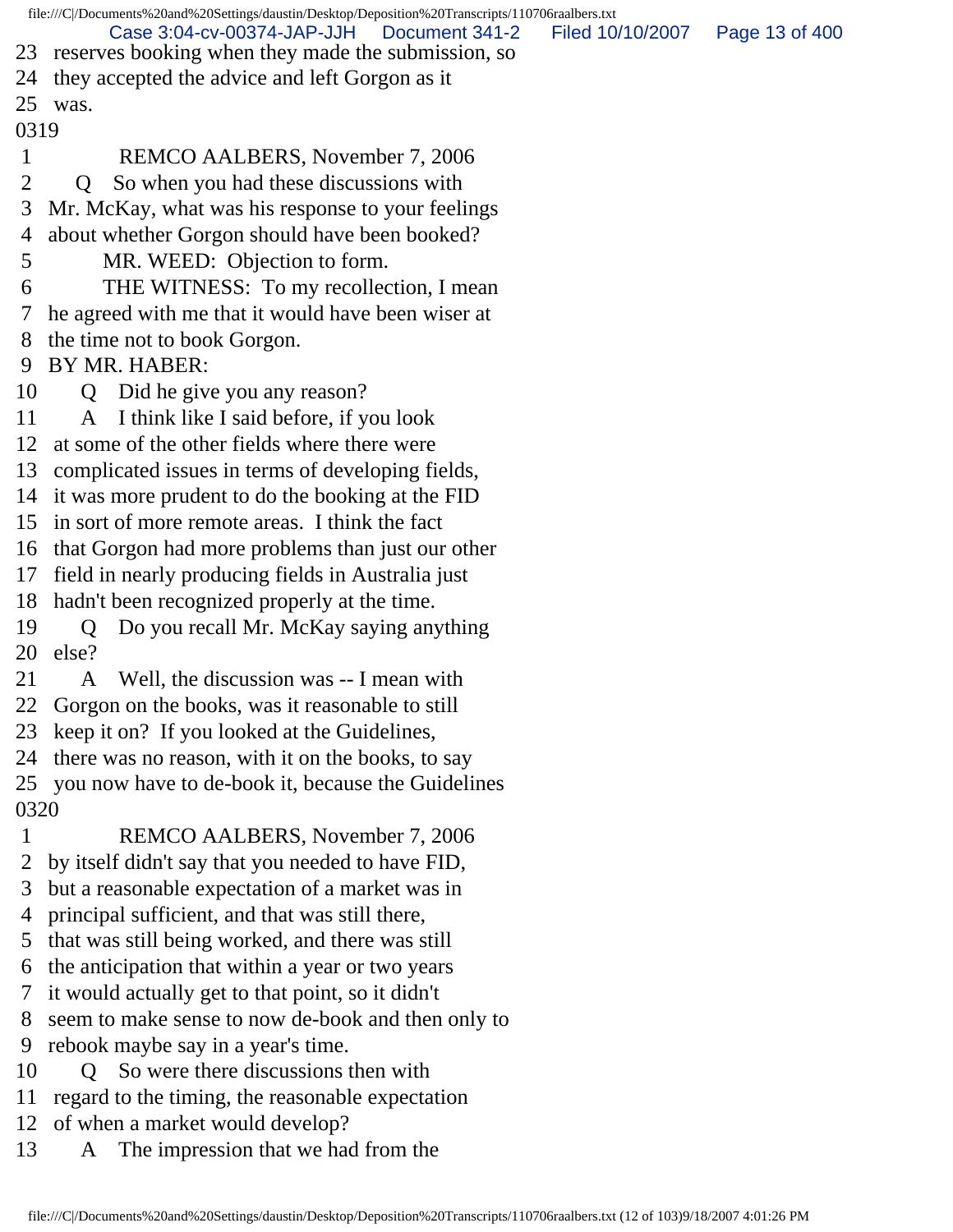file:///C|/Documents%20and%20Settings/daustin/Desktop/Deposition%20Transcripts/110706raalbers.txt

- 
- 
- 14 Regional Business Advisors and from the discussion
- 15 with SDA was that within one or two years, the
- 16 project would actually get to FID.

17 Q Why did the Regional Business Advisors

18 tell you that they thought a year or two would be

19 a reasonable expectation?

20 MR. TUTTLE: Objection; calls for

21 speculation.

22 BY MR. HABER:

23 O You can answer.

24 A I mean that was their understanding of

25 where the project was and the time frame on which 0321

- 1 REMCO AALBERS, November 7, 2006 2 people thought that this project would be moving 3 forward.
- 4 Q Well, did they provide you any data to 5 support that position?
- 6 MR. TUTTLE: Objection; argumentative. 7 BY MR. HABER:
- 8 Q You can answer.
- 9 A I don't know exactly what you mean by

10 "data," but I mean people worked very hard in

11 Australia to make this project work. I mean there

12 is a Project Team trying to pull this project off,

13 and in our Business Plans that was still what the

14 assumption was. This is what people believed at

15 the time was going to happen.

16 Q Did anyone communicate to you from SDA

17 that they had analyzed the Asian crisis and when

18 they thought it was at its conclusion?

19 MR. TUTTLE: Object to the form.

20 THE WITNESS: Sorry. Can you turn that

21 once more.

22 BY MR. HABER:

23 Q In your discussions with people at SDA,

24 did anyone say that they had looked at the Asian

25 crisis and studied it to find out, you know, sort 0322

- 1 REMCO AALBERS, November 7, 2006
- 2 of get a handle on when they thought the crisis
- 3 would be at its conclusion?
- 4 MR. TUTTLE: Same objection.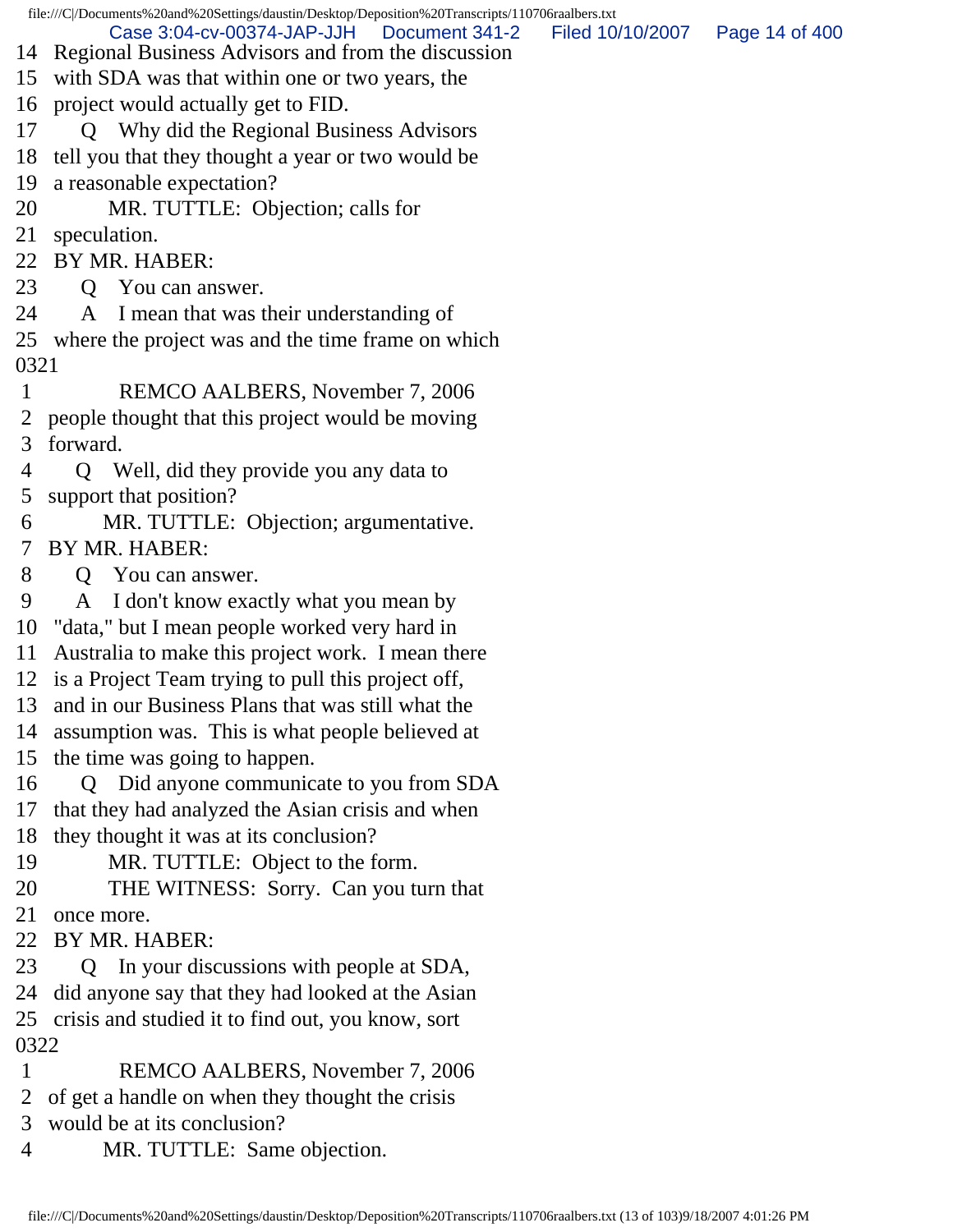file:///C|/Documents%20and%20Settings/daustin/Desktop/Deposition%20Transcripts/110706raalbers.txt 5 THE WITNESS: I don't believe I've had 6 the discussion specifically with SDA, not at least 7 in that form. I don't know if discussing around 8 sort of the end of the Asian crisis. It was more 9 the Asian crisis happened, and it was now what 10 does that look into the future. 11 BY MR. HABER: 12 Q And so what type of discussions did you 13 have in that regard? 14 A Well, the belief was that despite the 15 temporary dip, the Asian market would pick up, and 16 there was room in the future for additional gas 17 sales to that region, because they need a lot of 18 energy and they don't have any resources of their 19 own to supply that demand, so they are depending 20 on importing oil and LNG to supply their energy 21 needs. 22 Q Had there been any signs that the Asian 23 market was picking up? 24 A I, I don't recall exactly if that sign 25 was there, when it would pick up. It was 0323 1 REMCO AALBERS, November 7, 2006 2 certainly not getting any worse, to my 3 recollection. 4 Q What kind of signs were being looked for 5 with regard to trying to get a handle on when the, 6 you know, when the market was picking up? 7 MR. TUTTLE: Object to the form; calls 8 for speculation. 9 THE WITNESS: I don't know. The market 10 evaluations weren't part of my side of the 11 business. I mean that was done by the Gas 12 Marketing sides. I was not directly involved in 13 that. 14 BY MR. HABER: 15 Q When you say "the gas marketing side," 16 are you referring to in The Hague, in the Center, 17 or at SDA? 18 A Like I said, I wasn't involved. That 19 would have been likely both of those parties. 20 Q Do you recall having any discussions 21 with anyone on the marketing side with respect to Case 3:04-cv-00374-JAP-JJH Document 341-2 Filed 10/10/2007 Page 15 of 400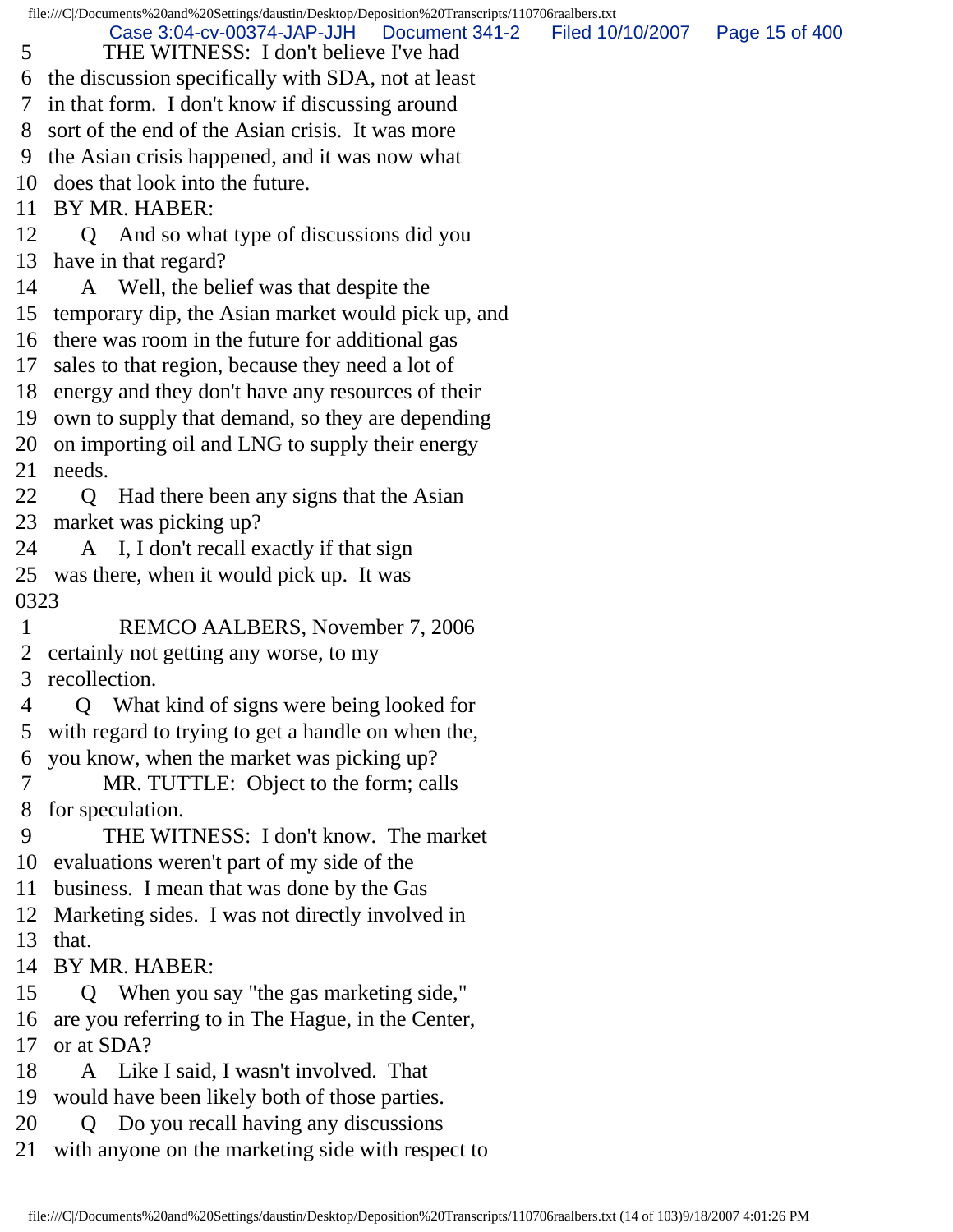file:///C|/Documents%20and%20Settings/daustin/Desktop/Deposition%20Transcripts/110706raalbers.txt 22 the outlook for the market? 23 A No. 24 (Discussion was held off the record.) 25 0324 1 REMCO AALBERS, November 7, 2006 2 BY MR. HABER: 3 Q Now, you mentioned that you had 4 discussions where you had given your opinion with 5 regard to the initial booking of Gorgon, and you 6 mentioned Rob Jager. Do you recall the 7 discussions you had with Mr. Jager? 8 A No, I don't believe -- I had discussions 9 with Rob Jager about the bookings. I don't think 10 I said I had discussions with Rob Jager about when 11 it got booked. When we were doing the 12 restatement, I did try to look through the files 13 and see if we could find out how the booking 14 actually happened, but there was very little data 15 available. It was clear when Gorgon got booked, 16 it got booked in January '98, so it went over '97, 17 but I couldn't find much supporting evidence other 18 than it got booked at the time. 19 Q At that time had you spoken with Rob 20 Jager about -- 21 A Rob Jager wasn't the Business Advisor 22 for Australia at the time of the booking in '97. 23 Q No, I'm talking about at the time you 24 were working on the recategorization. 25 A No, I didn't speak to Rob Jager at that 0325 1 REMCO AALBERS, November 7, 2006 2 point. I spoke with Rob Jager in 2000 about the 3 additional booking. 4 Q You mentioned Roelof Platenkamp. Is he 5 someone that you spoke to about your opinion of 6 whether Gorgon was appropriately booked or not? 7 MR. TUTTLE: Objection; form, 8 characterization. 9 THE WITNESS: I don't recall the exact 10 instance, but I believe I did. 11 BY MR. HABER: 12 Q And do you recall when you had the Case 3:04-cv-00374-JAP-JJH Document 341-2 Filed 10/10/2007 Page 16 of 400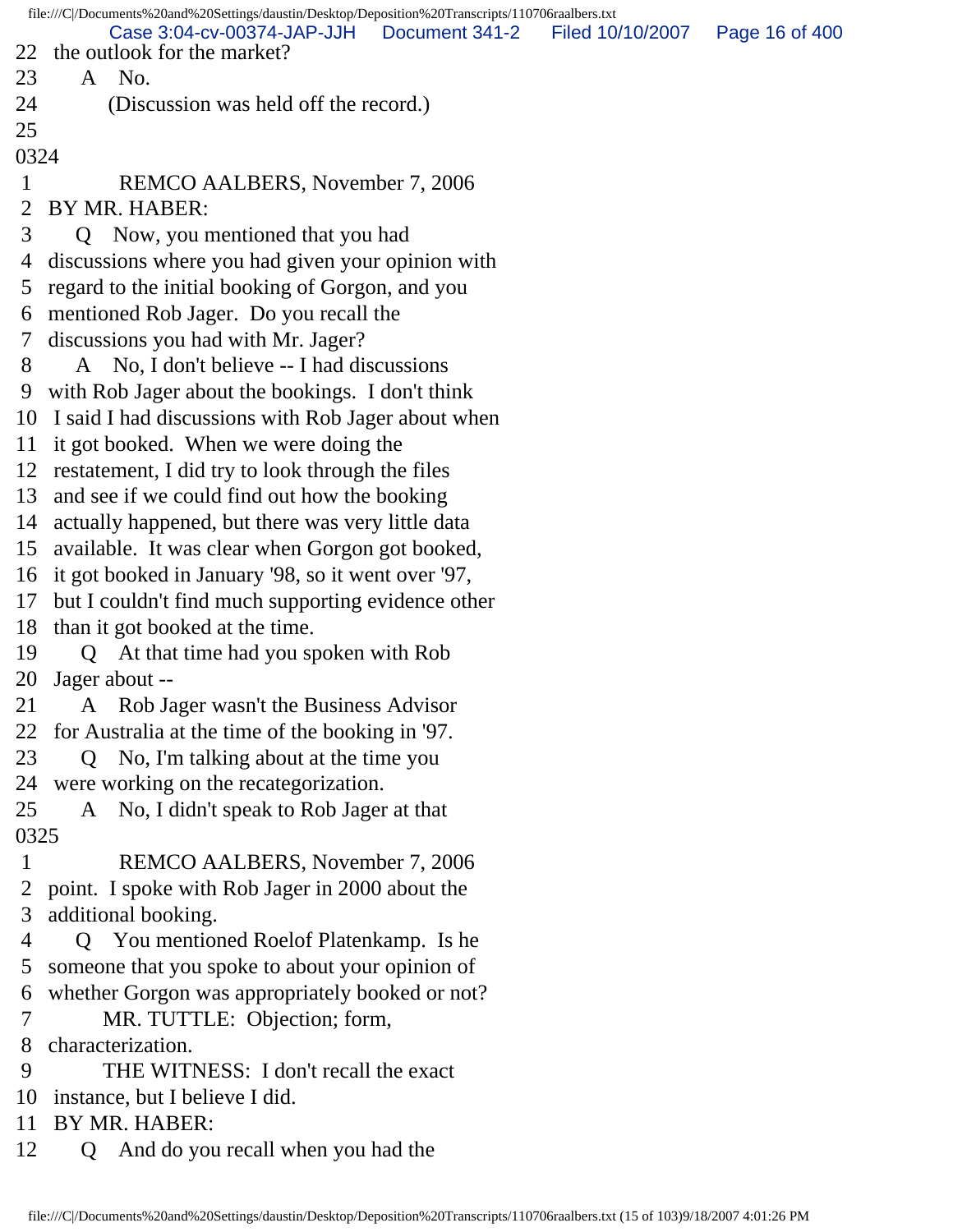file:///C|/Documents%20and%20Settings/daustin/Desktop/Deposition%20Transcripts/110706raalbers.txt 13 conversation with Mr. Platenkamp? 14 A Like I said, I can't exactly place where 15 the discussion was, but it was certainly part of 16 the discussion where Gorgon was briefly discussed. 17 Q Do you recall what Mr. Platenkamp had 18 said to you on the issue of whether to book -- 19 whether Gorgon should have been booked or not? 20 A As I recall, he agreed that we weren't 21 going to book anything additional, but he felt 22 that Gorgon, as it was booked, should remain on 23 the books in its current state. 24 Q Did he say anything -- did he express an 25 opinion on whether Gorgon should have been booked 0326 1 REMCO AALBERS, November 7, 2006 2 initially? 3 A I don't recall. 4 Q Did you have discussions with 5 Mr. Barendregt concerning whether Gorgon should 6 have been booked initially? 7 A I'm sure I have had, but I can't recall 8 exactly when that was. 9 Q Do you recall the sum and substance of 10 the discussion? 11 A We had discussions on whether or not 12 Gorgon was still correctly on the books, and our 13 thoughts supported the view that with the project 14 being moved forward and still the anticipation of 15 the project going to happen and the molecules 16 clearly there, he didn't see a problem having 17 Gorgon on the books. 18 Q Do you recall having a discussion with 19 Mr. Barendregt concerning the market evaluation, 20 as we discussed a few moments ago? 21 A I mean the market's expectation was 22 obviously part of that discussion, and the 23 understanding was that, yes, there would be a 24 market there in due course. 25 Q Now, I believe you also mentioned a few 0327 1 REMCO AALBERS, November 7, 2006 2 moments ago that there were discussions with KPMG. Case 3:04-cv-00374-JAP-JJH Document 341-2 Filed 10/10/2007 Page 17 of 400

3 Can you tell me a little bit more about the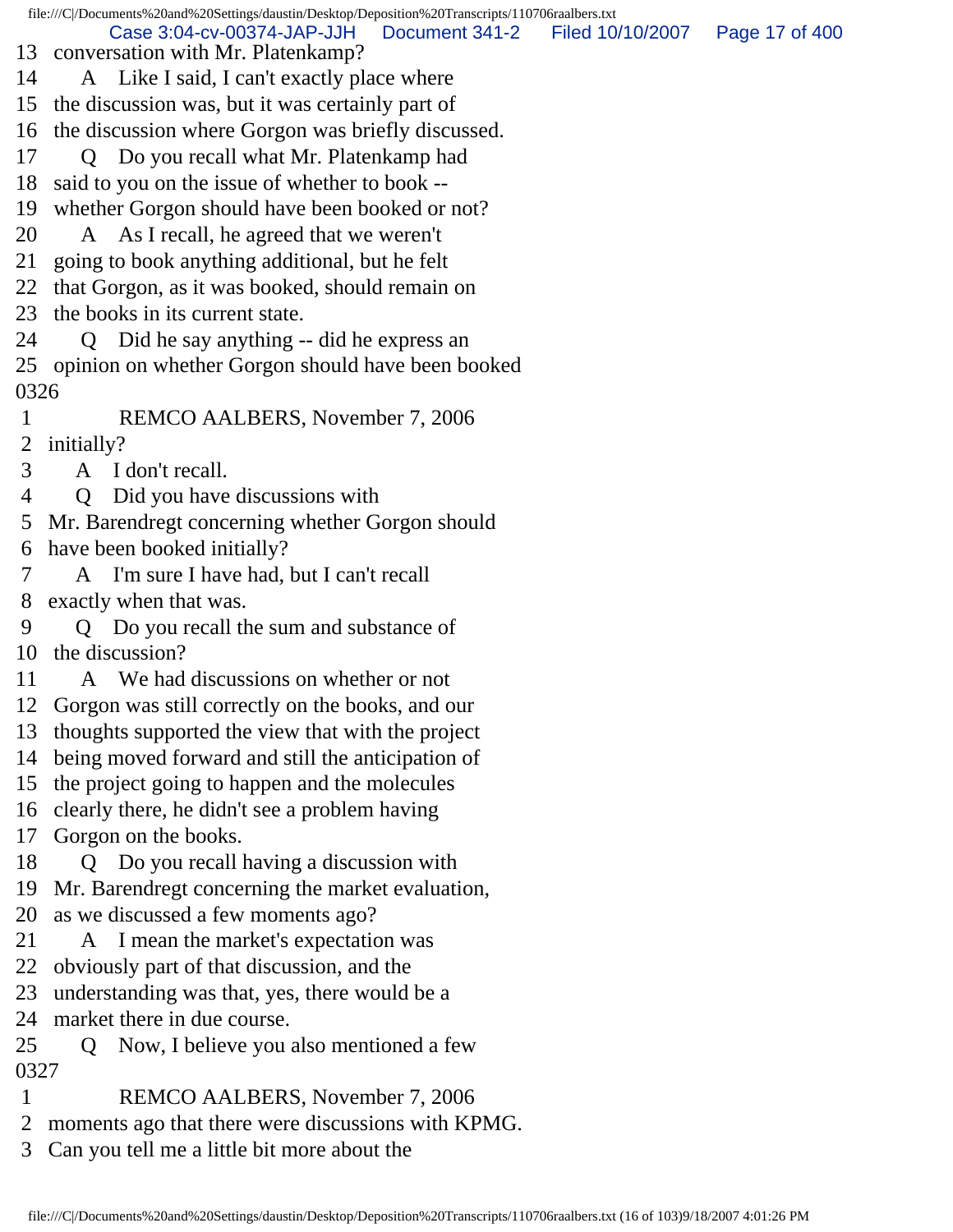file:///C|/Documents%20and%20Settings/daustin/Desktop/Deposition%20Transcripts/110706raalbers.txt 4 discussions. First, when did they occur? 5 A I think they initially occurred in '98, 6 so over '98, so early '99. That was straight 7 after the Asian crisis happened, and the 8 discussions were about whether or not the Asian 9 crisis should or -- would or would not at that 10 point in time have an effect on the SDA reserves, 11 cash reserves. 12 Q And what was KPMG's position? 13 A KPMG didn't have a position. They just 14 asked the question. They knew the Asian crisis 15 happened, and so we discussed it, and we discussed 16 the fields were there, the molecules were there, 17 there were no license issues, and the 18 understanding was that the market would pick up 19 and that these volumes would be sold to these 20 markets, although maybe some a little later than 21 originally anticipated. 22 Q During these discussions did -- strike 23 that. Who did you have the discussions with from 24 KPMG? 25 A I believe it was with Argen Korteweg and 0328 1 REMCO AALBERS, November 7, 2006 2 with Egbert Eeftink. 3 Q During -- do you recall where these 4 discussions took place? 5 A They were in The Hague. 6 Q Who else was present? 7 A I think the initial discussions with 8 Argen and Egbert were with me, and I believe it 9 also was briefly discussed at the close-out 10 reserves meeting with Anton there and Deputy Group 11 Controller and the senior or partners from 12 PricewaterhouseCoopers and KPMG in their role as 13 Group External Auditors. 14 Q In the close-out meeting, who from PwC 15 attended? 16 A I don't recall all the names. I believe 17 Mr. Johnson on this list was there. 18 Q Is that Steven Johnson? Case 3:04-cv-00374-JAP-JJH Document 341-2 Filed 10/10/2007 Page 18 of 400

- 19 A Yes.
- 20 Q Do you recall Mr. Johnson saying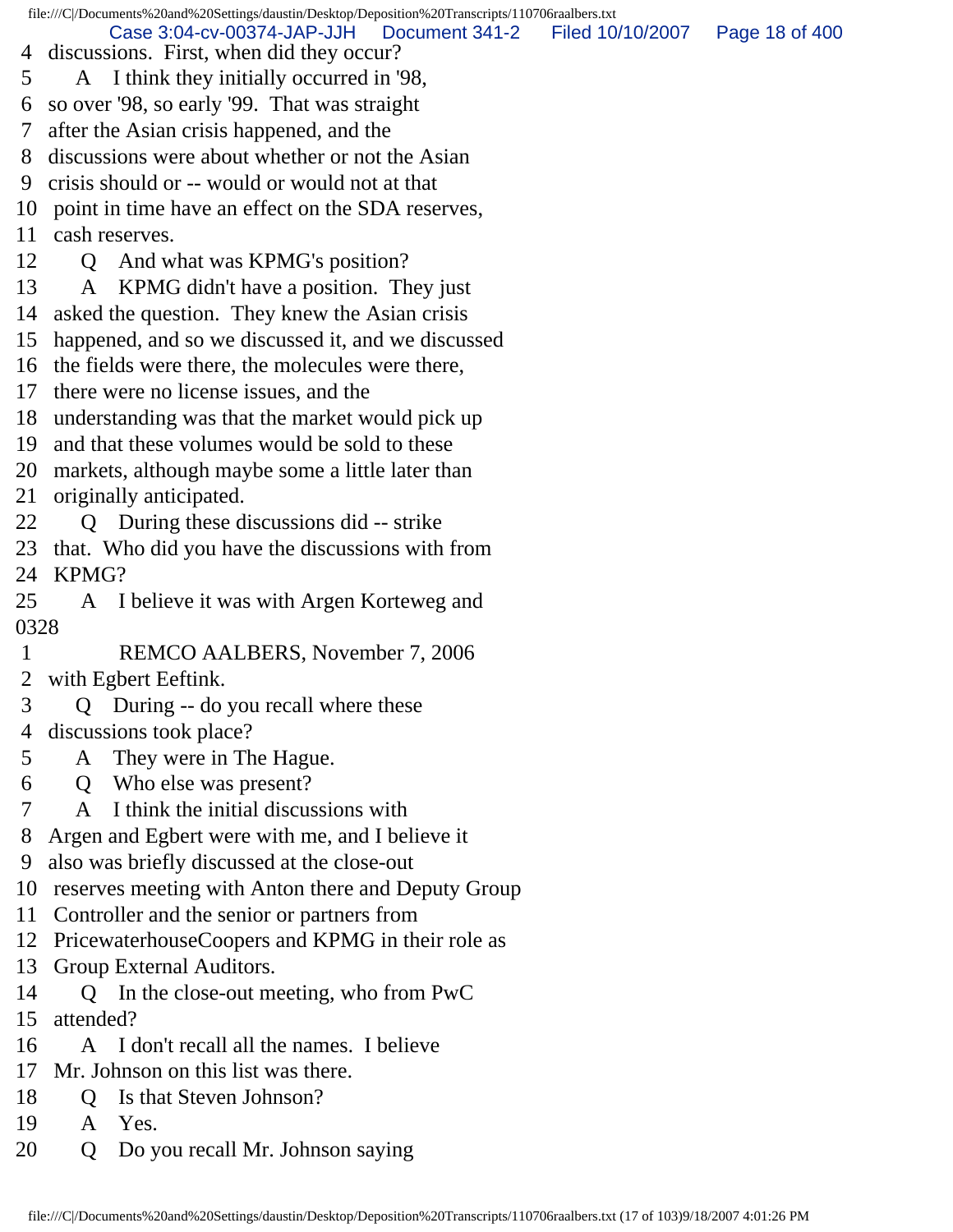file:///C|/Documents%20and%20Settings/daustin/Desktop/Deposition%20Transcripts/110706raalbers.txt 21 anything on the subject? 22 A I don't. 23 Q During these discussions, whether it was 24 the initial one or the close-out meeting, did 25 either someone from KPMG or PwC communicate that 0329 1 REMCO AALBERS, November 7, 2006 2 they had undertaken a market evaluation of the 3 Asian market? 4 A No, they didn't. 5 Q Do you recall if in the close-out 6 meeting the market evaluation of the Asian market 7 was discussed? 8 MR. TUTTLE: Objection; form, 9 characterization. 10 THE WITNESS: It wasn't discussed long 11 in the close-out meeting. It had been basically 12 closed out with Egbert and Argen as part of a 13 pre-discussion. It was just mentioned as an issue 14 that had been raised and had been basically closed 15 out based on the explanations that had been given. 16 BY MR. HABER: 17 Q Now, with regard to the decision not to 18 book the additional volumes, the auditors agreed 19 with that decision? 20 A Yes, they did. 21 Q Now, was there also a discussion during 22 these meetings about freezing additional, not only 23 the 20 million cubic meters? 24 A "Billion" is probably the right word. 25 "Million" is probably a Dutch word. Billion. 0330 1 REMCO AALBERS, November 7, 2006 2 Q During those discussions, was there also 3 discussions about freezing additional bookings in 4 the future for Gorgon? 5 A No, there wasn't. 6 Q Did that issue subsequently arise? 7 A No, but I guess if you -- we said that 8 we wouldn't book additional volumes until 9 basically the volumes on the books basically got a Case 3:04-cv-00374-JAP-JJH Document 341-2 Filed 10/10/2007 Page 19 of 400

10 contract and that the project was moving forward.

11 It was never phrased in terms of a freeze, but it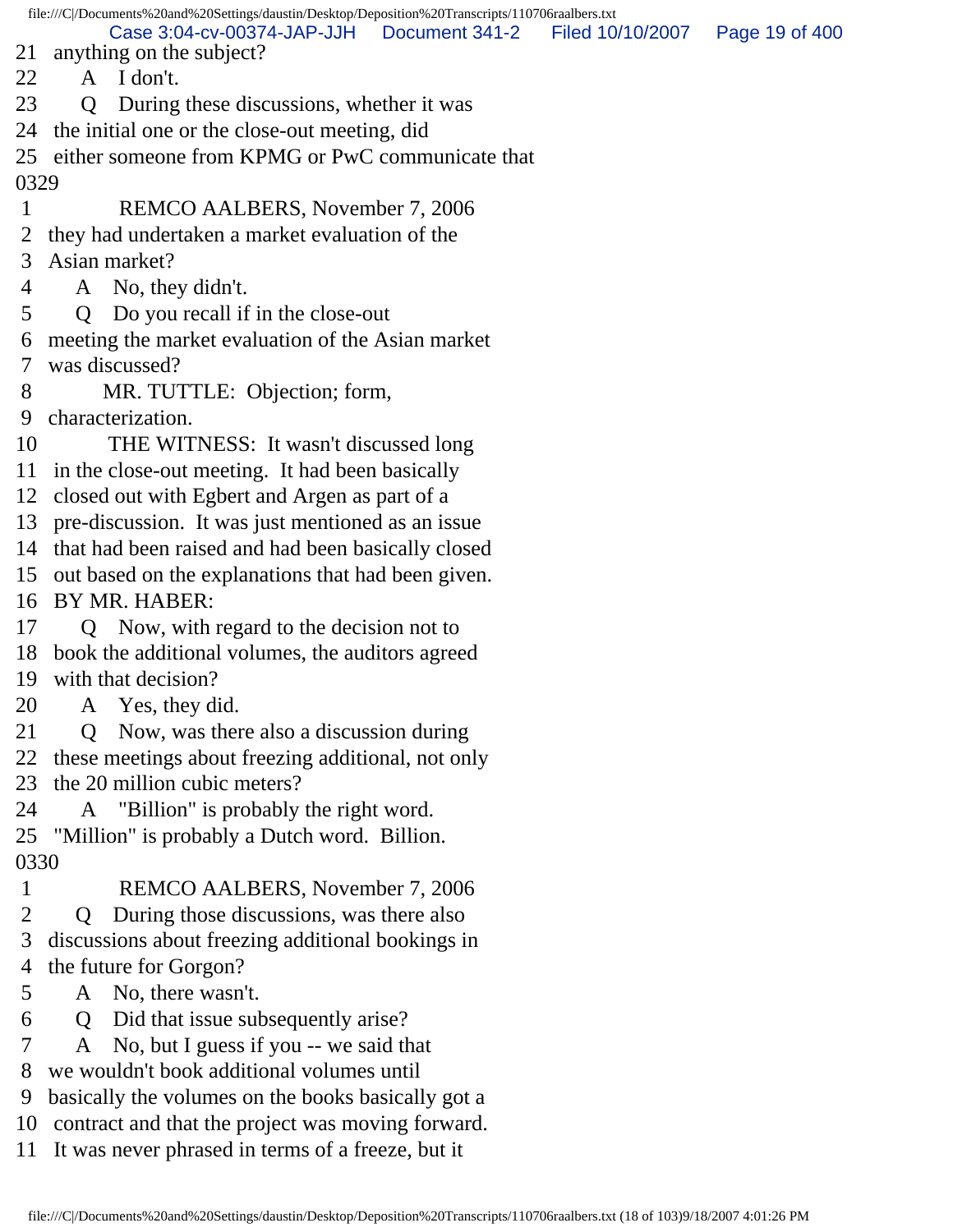|              |              | file:///C /Documents%20and%20Settings/daustin/Desktop/Deposition%20Transcripts/110706raalbers.txt<br>Case 3:04-cv-00374-JAP-JJH<br>Document 341-2 | Filed 10/10/2007 | Page 20 of 400 |
|--------------|--------------|---------------------------------------------------------------------------------------------------------------------------------------------------|------------------|----------------|
|              |              | 12 was just basically phrased is that we wouldn't                                                                                                 |                  |                |
|              |              | 13 book more additional until the product started                                                                                                 |                  |                |
| 14           | moving.      |                                                                                                                                                   |                  |                |
| 15           |              | Q Now, that decision; was that raised with                                                                                                        |                  |                |
| 16           |              | the ExCom?                                                                                                                                        |                  |                |
| 17           |              | A Yes. The -- it was specifically                                                                                                                 |                  |                |
|              |              | 18 mentioned in the notes that went to ExCom in                                                                                                   |                  |                |
| 19           |              | January 2000.                                                                                                                                     |                  |                |
| 20           |              | (Exhibit No. 6 was marked for                                                                                                                     |                  |                |
|              |              | 21 identification and attached to the deposition                                                                                                  |                  |                |
| 22           | transcript.) |                                                                                                                                                   |                  |                |
| 23           |              | BY MR. HABER:                                                                                                                                     |                  |                |
| 24           |              | Q Mr. Aalbers, have you seen what's been                                                                                                          |                  |                |
| 25           |              | marked as Exhibit 8? And I will identify this for                                                                                                 |                  |                |
| 0331         |              |                                                                                                                                                   |                  |                |
|              |              | REMCO AALBERS, November 7, 2006                                                                                                                   |                  |                |
| 2            |              | the record after you answer the question.                                                                                                         |                  |                |
| 3            |              | A Yes, I do.                                                                                                                                      |                  |                |
| 4            | Q            | I mean I'm sorry. Exhibit 6.                                                                                                                      |                  |                |
| 5            |              | A Yes, I do.                                                                                                                                      |                  |                |
| 6            | Q            | For the record, Exhibit 6 is a                                                                                                                    |                  |                |
| 7            |              | presentation to ExCom dated January 31st, 2000.                                                                                                   |                  |                |
| 8            |              | It's Bates numbers -- and there again are two                                                                                                     |                  |                |
| 9            |              | Bates ranges. The first one is V00110504 through                                                                                                  |                  |                |
|              |              | 10 V00110510, and the other one is NI000504 through                                                                                               |                  |                |
| 11           | NI000510.    |                                                                                                                                                   |                  |                |
| 12           |              | Mr. Aalbers, did you have any role in                                                                                                             |                  |                |
| 13           |              | preparing this document?                                                                                                                          |                  |                |
| 14           |              | A I prepared the document.                                                                                                                        |                  |                |
| 15           | $\mathbf{Q}$ | Is this the document that was presented                                                                                                           |                  |                |
| 16           |              | to ExCom that we've been talking about over the                                                                                                   |                  |                |
| 17           |              | last two days?                                                                                                                                    |                  |                |
| 18           |              | A Well, actually this is not exactly the                                                                                                          |                  |                |
| 19           |              | document that ExCom -- because this actually                                                                                                      |                  |                |
| 20           |              | shares a final update. This is one I corrected,                                                                                                   |                  |                |
| 21           |              | one or two typos that I found later on. Well,                                                                                                     |                  |                |
| 22           |              | really in substance this is the same note.                                                                                                        |                  |                |
| 23           | O            | In substance it is the same one?                                                                                                                  |                  |                |
| 24           | A            | Yes.                                                                                                                                              |                  |                |
| 25           | Q            | Now, did anyone assist you in preparing                                                                                                           |                  |                |
| 0332         |              |                                                                                                                                                   |                  |                |
| $\mathbf{1}$ |              | REMCO AALBERS, November 7, 2006                                                                                                                   |                  |                |

2 this document?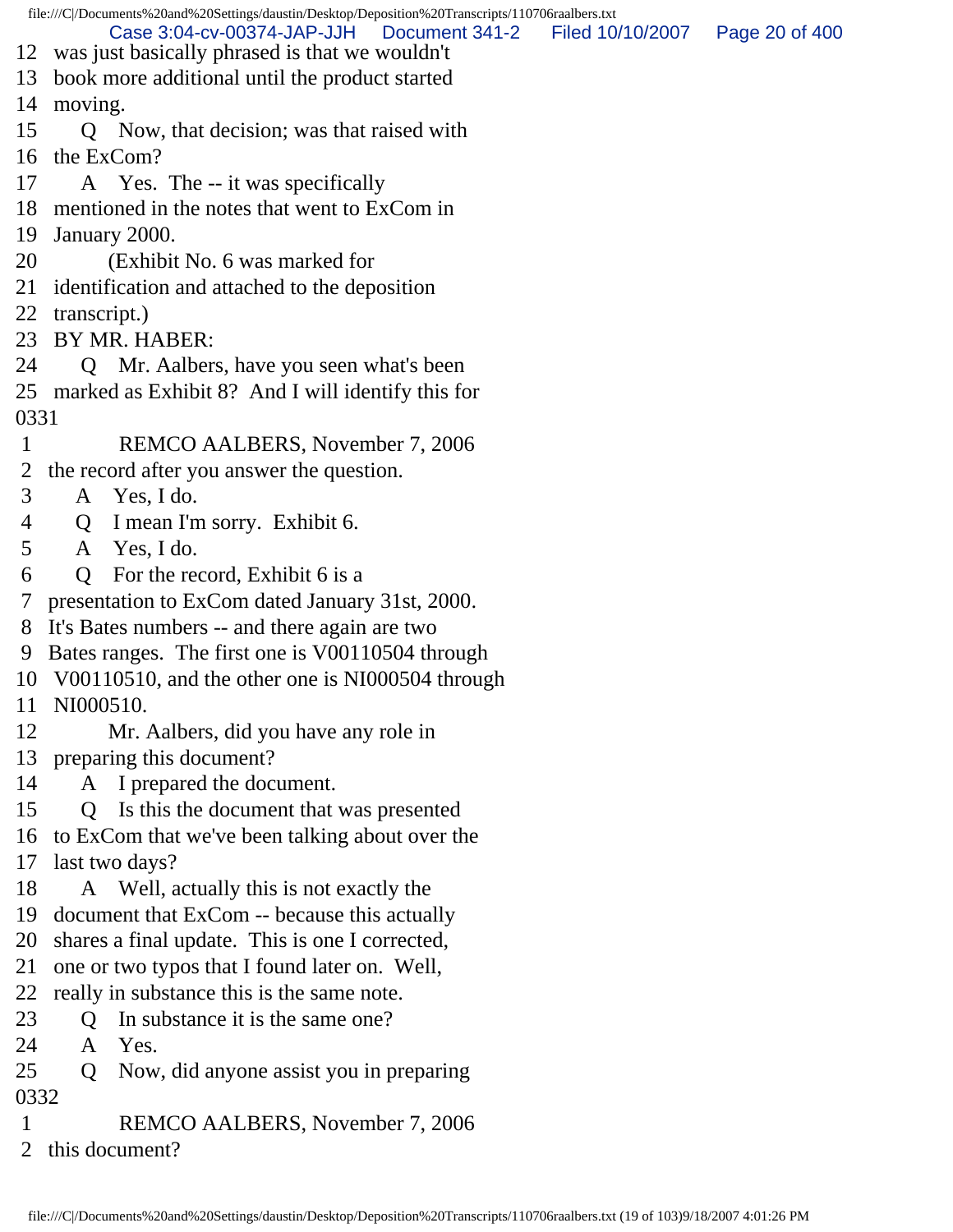file:///C|/Documents%20and%20Settings/daustin/Desktop/Deposition%20Transcripts/110706raalbers.txt 3 A A number of people gave comments to the 4 document before it actually finally went to ExCom. 5 Q And who were those people? 6 A Aidan McKay, my boss, and Roelof 7 Platenkamp, and I believe -- I can't remember this 8 year, 2000. Who was Roelof's boss at this point? 9 The ExCom member to whom Roelof reported would 10 have seen it before it went in. I think it would 11 have been Lorin Brass. 12 Q Now, with regard to the substance of the 13 note, did you receive any challenge with any of 14 the conclusions that you had reached from 15 Mr. McKay? 16 A No. 17 Q Same question with regard to 18 Mr. Platenkamp. 19 A No, because he presented the note as it 20 stood. 21 Q And the same question with regard to 22 Mr. Brass. 23 A Again each part of the note going in to 24 ExCom in the form it was. 25 Q So all three people were in agreement 0333 1 REMCO AALBERS, November 7, 2006 2 with the content of the note when it was 3 presented? 4 MR. TUTTLE: Object to the form. 5 BY MR. HABER: 6 Q I'm sorry. That was a nod. Was that a 7 yes? 8 A Just waiting for him to finish. Yes. 9 Q Thank you. 10 If you could just turn the page to Page 11 5, which ends 508, under "Australia" the first 12 paragraph discusses the issue that we talked about 13 with regard to booking additional reserves. The 14 second paragraph, which is what I'd like to ask 15 you a couple of questions on, says, "Proved Gas 16 volumes in Australia have been a point of 17 challenge by the External Auditors (KPMG/PwC) for 18 the last two years already, and incremental 19 booking at present would be hard to support." Case 3:04-cv-00374-JAP-JJH Document 341-2 Filed 10/10/2007 Page 21 of 400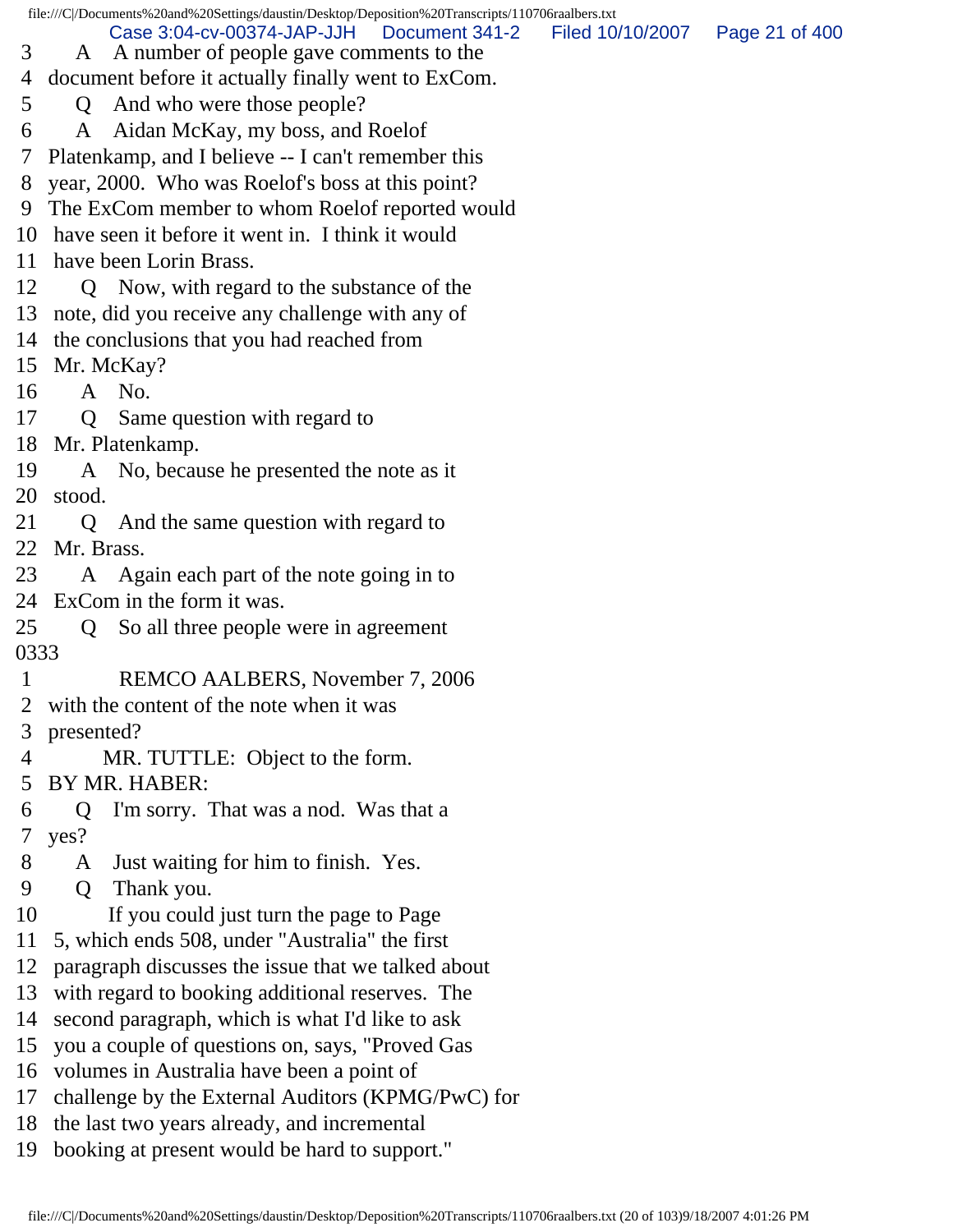file:///C|/Documents%20and%20Settings/daustin/Desktop/Deposition%20Transcripts/110706raalbers.txt 20 Are you with me there? 21 A Yeah. 22 Q Okay, good. Can you tell me what you 23 meant to convey by this sentence. 24 A I just wanted to indicate to ExCom that 25 we've had discussions on the existing volumes in 0334 1 REMCO AALBERS, November 7, 2006 2 Australia and the market take-up already, and just 3 that I felt that it wasn't reasonable to book 4 additional reserves at this point in time. 5 Q When you say "a point of challenge," 6 what do you mean, or what did you mean? 7 A Basically that KPMG had asked questions 8 on this. 9 Q Were the nature of the questions one of 10 skepticism about the booking? 11 MR. TUTTLE: Object to form. 12 THE WITNESS: No. The questions were on 13 whether or not the Asian crisis had an impact on 14 reserves that were on the books. 15 BY MR. HABER: 16 Q When you used the words "point of 17 challenge," was that a phrase that was used in 18 Shell commonly? 19 A No. That was just my choice of words, 20 saying that we had had discussions on this. 21 Q Do you know if KPMG ever had reduced to 22 writing its position with regard to the booking of 23 Gorgon? 24 MR. TUTTLE: Again ever to the present, 25 or -- 0335 1 REMCO AALBERS, November 7, 2006 2 BY MR. HABER: 3 Q Well, up until this point first. Sorry. 4 A Not to my knowledge. 5 Q And then from 2000 forward do you know 6 if they had reduced anything to writing on the 7 books? 8 A I don't know what happened after 2001 9 when I left the job. 10 Q Same question with regard to PwC; do you Case 3:04-cv-00374-JAP-JJH Document 341-2 Filed 10/10/2007 Page 22 of 400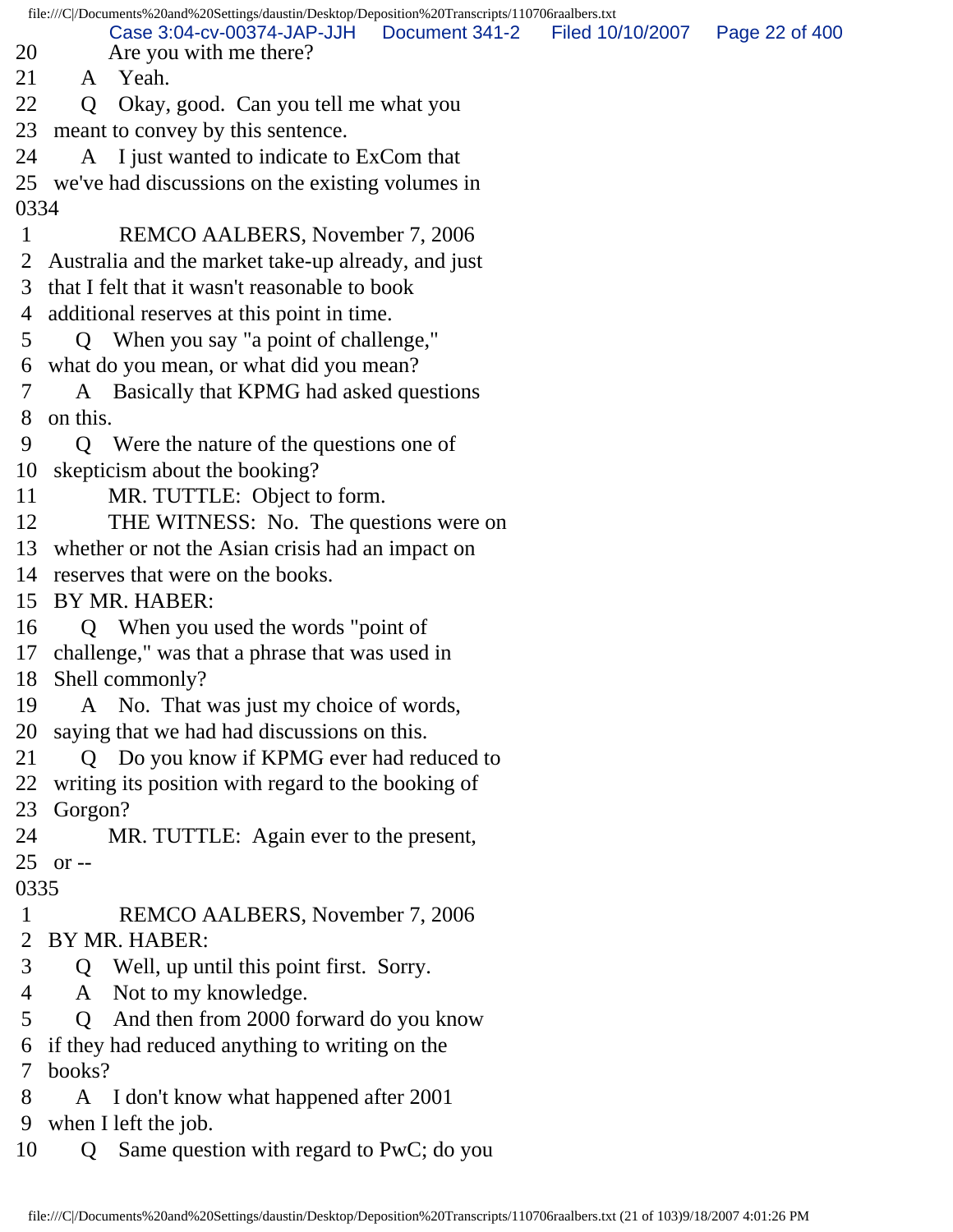file:///C|/Documents%20and%20Settings/daustin/Desktop/Deposition%20Transcripts/110706raalbers.txt 11 know if they ever reduced to writing anything 12 about the Gorgon booking, again up through the 13 point in time of this, this note? 14 A No. On the reserves, the only party 15 that would actually put something in writing on 16 that would be KPMG in their annual review of the 17 reserves. 18 Q Do you recall KPMG putting anything in 19 their annual review concerning Gorgon? 20 A I don't believe they put anything in 21 specific on Gorgon. It is possible, but I can't 22 remember that. They might have made a comment on 23 the Asian crisis in one of their reports. 24 Q Do you recall which report in terms of 25 timing? 0336 1 REMCO AALBERS, November 7, 2006 2 A I would guess that would be the year 3 before this, so if anything, it would have been 4 January 1999, but I'm not sure if there was 5 anything in the final report. 6 Q And the final report would be in 7 connection with the close-out? 8 A Yes. KPMG would provide a written 9 document on their review, which would get 10 submitted to, uh, to Shell basically. 11 Q When you say "to Shell basically," would 12 that include the ExCom? 13 A Oh, dear. I can't recall who they 14 formally sent the report to. I don't believe it 15 was submitted to ExCom. It was submitted to the 16 Reserves Group, I believe. 17 Q The Reserves Group being EPB? 18 A Yeah. 19 Q Do you know if it was submitted to the 20 CMD? 21 A No, I don't. It wouldn't have been 22 submitted to CMD. 23 Q Do you know what I'm referring to by the 24 CMD? 25 A Committee of Managing Directors. 0337 1 REMCO AALBERS, November 7, 2006 Case 3:04-cv-00374-JAP-JJH Document 341-2 Filed 10/10/2007 Page 23 of 400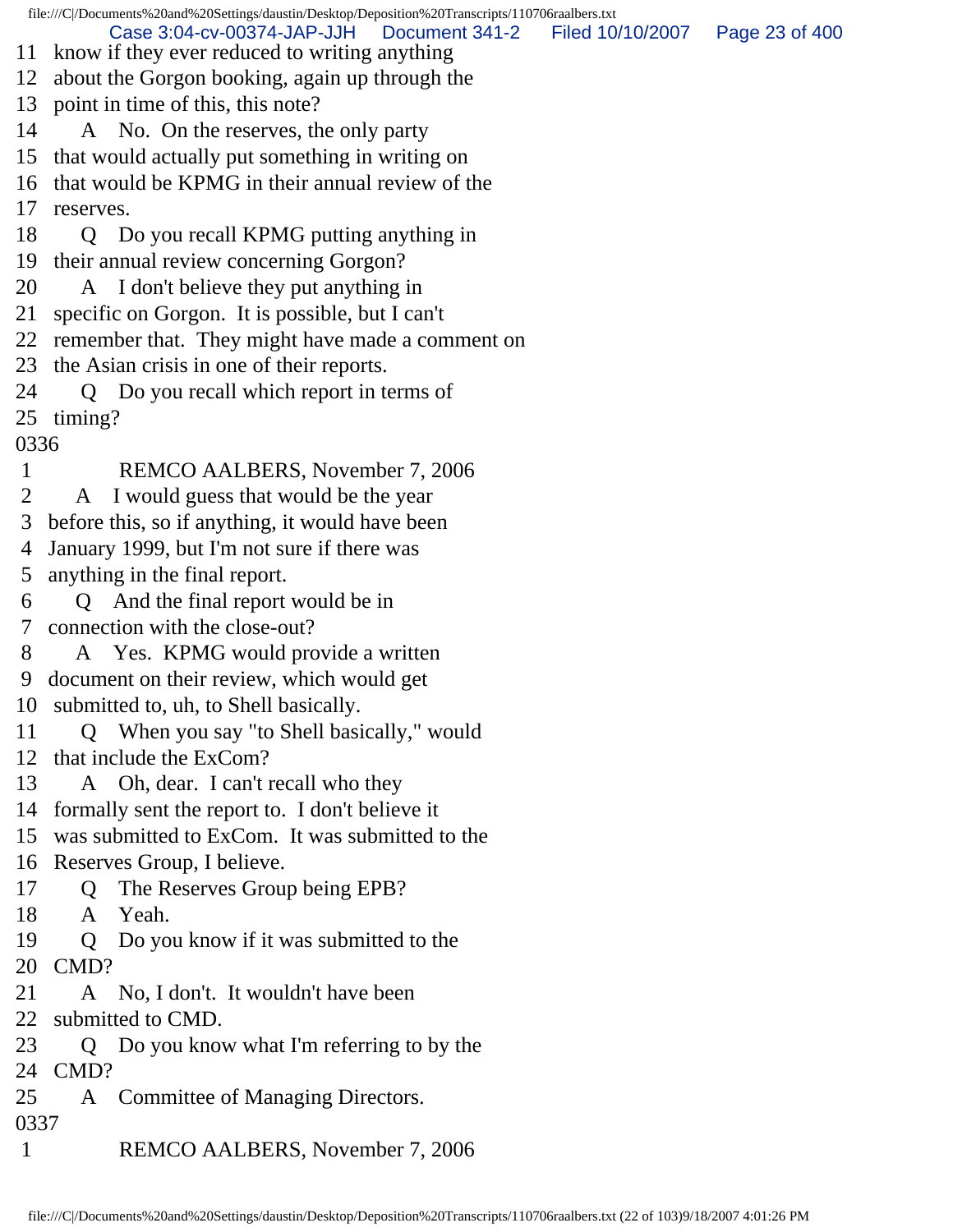file:///C|/Documents%20and%20Settings/daustin/Desktop/Deposition%20Transcripts/110706raalbers.txt 2 Q If you look at the first page of the 3 document, Exhibit 6, if you look at the chart, it 4 shows a Reserves Replacement Ratio of 37 percent. 5 Do you see that? 6 A Yes, I do. 7 Q At the time you prepared this document, 8 do you recall having discussions with people 9 within EP about the Reserves Replacement Ratio 10 that's reflected on this document? 11 A Yes. 12 Q Who did you speak with? 13 A Well, again the same people I think I've 14 mentioned before: My boss, Roelof, and Lorin was 15 aware of it. 16 Q Do you recall discussing it with Aidan 17 McKay? 18 A Yes. 19 Q Do you recall having discussions with 20 anyone else about the RRR figure here? 21 A No, I don't recall any other 22 discussions, but it certainly would have come up 23 in discussions with Anton and with KPMG, I'm sure, 24 but I don't recall the exact discussions. 25 Q What do you recall about your 0338 1 REMCO AALBERS, November 7, 2006 2 discussions with Mr. Platenkamp? 3 A I think in general people were 4 disappointed that the Reserves Replacement Ratio 5 was as low as it was. 6 Q What did Mr. Platenkamp say to you in 7 particular? 8 A I don't recall exactly what he said. 9 Q Do you recall any discussion with 10 Mr. Brass? 11 A No, I don't. 12 Q Now, I believe you said that this was -- 13 Mr. Platenkamp presented this to the ExCom; is 14 that correct? 15 A That's correct. 16 Q Was there a slide presentation that was 17 prepared? 18 A Yes, there is. Case 3:04-cv-00374-JAP-JJH Document 341-2 Filed 10/10/2007 Page 24 of 400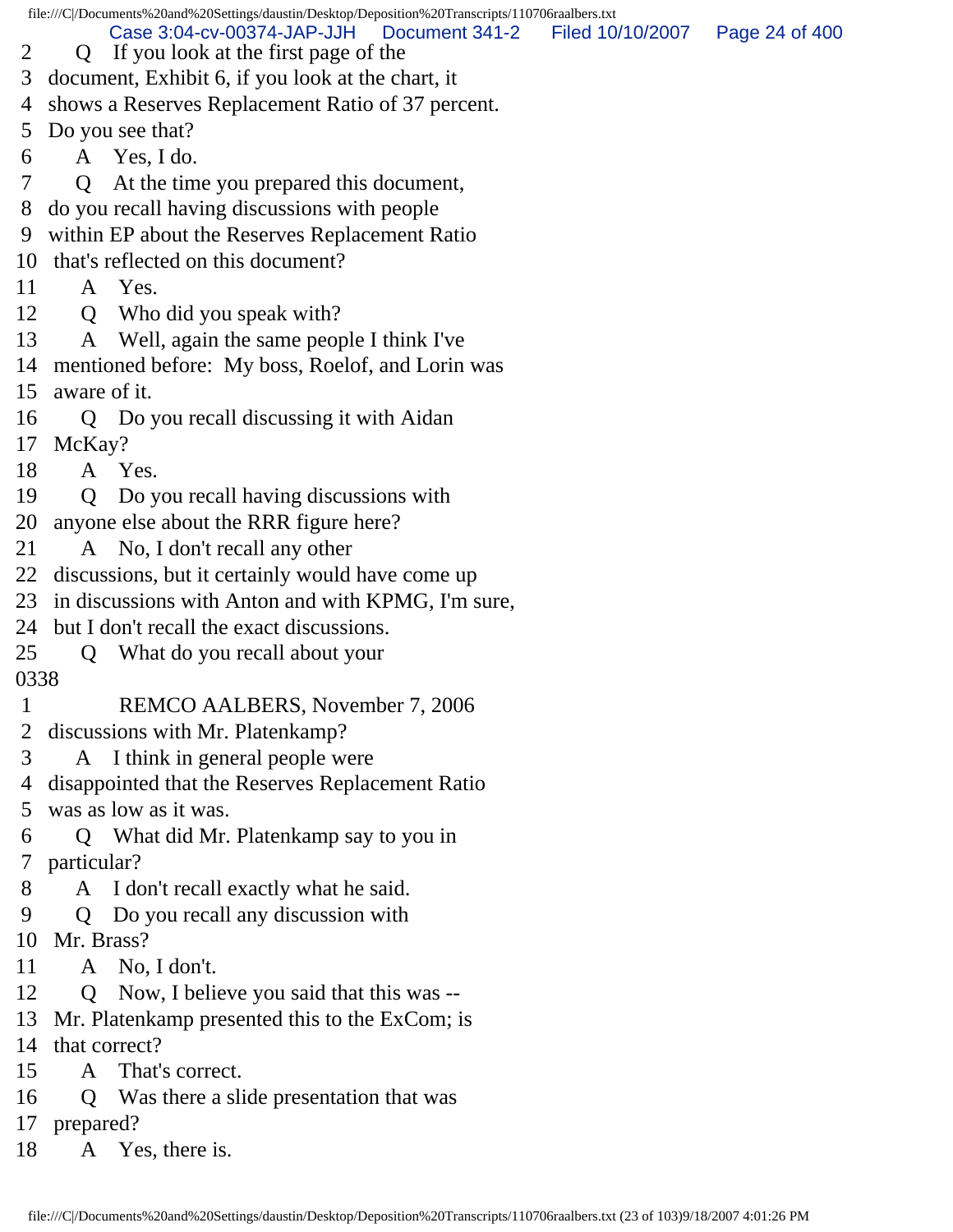file:///C|/Documents%20and%20Settings/daustin/Desktop/Deposition%20Transcripts/110706raalbers.txt 19 (Exhibit No. 7 was marked for 20 identification and attached to the deposition 21 transcript.) 22 BY MR. HABER: 23 Q For the record, we've marked as Aalbers 24 Exhibit 7 a slide presentation dated January 31, 25 2000. The top slide says, "Key Proved Reserves 0339 1 REMCO AALBERS, November 7, 2006 2 Messages." The Bates Number is SCA00002779 3 through SCA00002796. 4 Mr. Aalbers, have you seen this slide 5 presentation or documentation before today? 6 A Yes, I have. 7 Q Did you have any role in preparing these 8 slides? 9 A Yes, I did. I prepared the slide 10 presentation. 11 Q Did anyone assist you in preparing the 12 slide presentation? 13 A Aidan provided input and comments, and 14 although I don't exactly remember, but I'm pretty 15 sure Roelof would have had one or two comments 16 that he would have wanted to include, but I don't 17 know exactly what they were. 18 Q So looking at the document today, you 19 couldn't point out what Mr. Platenkamp's comments 20 were? 21 A No, I can't. 22 Q And is this the slide presentation that 23 Mr. Platenkamp had provided to the ExCom on the 24 day that he made the presentation? 25 A I wasn't actually at the presentation, 0340 1 REMCO AALBERS, November 7, 2006 2 so I have to assume that that's correct. 3 Q Is it fair to say that you prepared the 4 slide presentation in connection with 5 Mr. Platenkamp's presentation to the ExCom? 6 A Correct. 7 Q And in your experience as GRC, when Case 3:04-cv-00374-JAP-JJH Document 341-2 Filed 10/10/2007 Page 25 of 400

8 slide presentations were made, were they used

9 during ExCom meetings?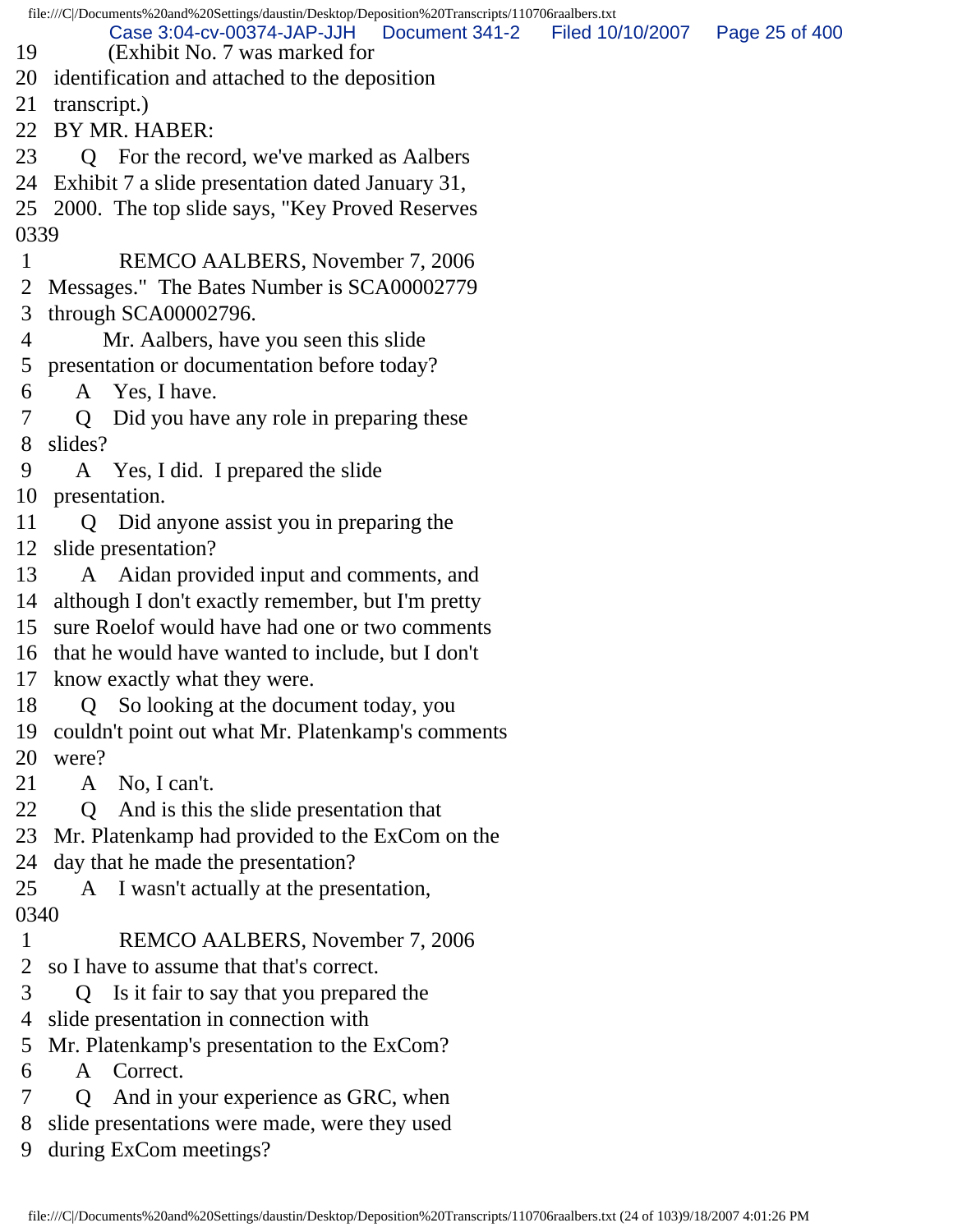file:///C|/Documents%20and%20Settings/daustin/Desktop/Deposition%20Transcripts/110706raalbers.txt 10 MR. TUTTLE: Objection to form; calls 11 for speculation. 12 MR. HABER: Just like I phrased it; an 13 understanding based upon his experience. 14 THE WITNESS: Can you just repeat the 15 question once more. 16 BY MR. HABER: 17 Q When you use -- when you prepare these 18 slides, is it your understanding that they are 19 going to be used in connection with a 20 presentation, in this case, to the ExCom? 21 A That's what they were made for, yes. 22 Q Okay. If you could look at the first 23 slide on Page 1, the very first bullet point says, 24 "'99 Proved Oil/NGL and Gas Replacement Ratio 25 37 percent." What does "NGL" stand for? 0341 1 REMCO AALBERS, November 7, 2006 2 A Natural Gas Liquids. It's condensate. 3 It's the liquids you recover from gas when you dry 4 the gas. There's an amount of hydrocarbons that 5 fall out as a liquid. 6 Q Is that different from "LNG"? 7 A LNG is Liquified Natural Gas. That's 8 actually gas that you cool down to low 9 temperatures, by which stage that the gas actually 10 becomes liquid and you can transport it in a much 11 smaller form. 12 Q Which one was Gorgon; LNG or NGL? 13 A Gorgon was a gas field, so at this point 14 in time all the gas is underground in the 15 reservoir, but the intent was to produce that to 16 an LNG plant, liquify the gas and then ship it to 17 the customers either in Japan or Korea or wherever 18 else you could have sold the gas. 19 Q At the time of this meeting, 20 January 2000, was an LNG plant built in Australia 21 near the Broilein field? 22 A They had a running LNG plant on the 23 North West Shelf. 24 Q Now, the North West Shelf, where is that 25 in relation to the Gorgon gas field? 0342 Case 3:04-cv-00374-JAP-JJH Document 341-2 Filed 10/10/2007 Page 26 of 400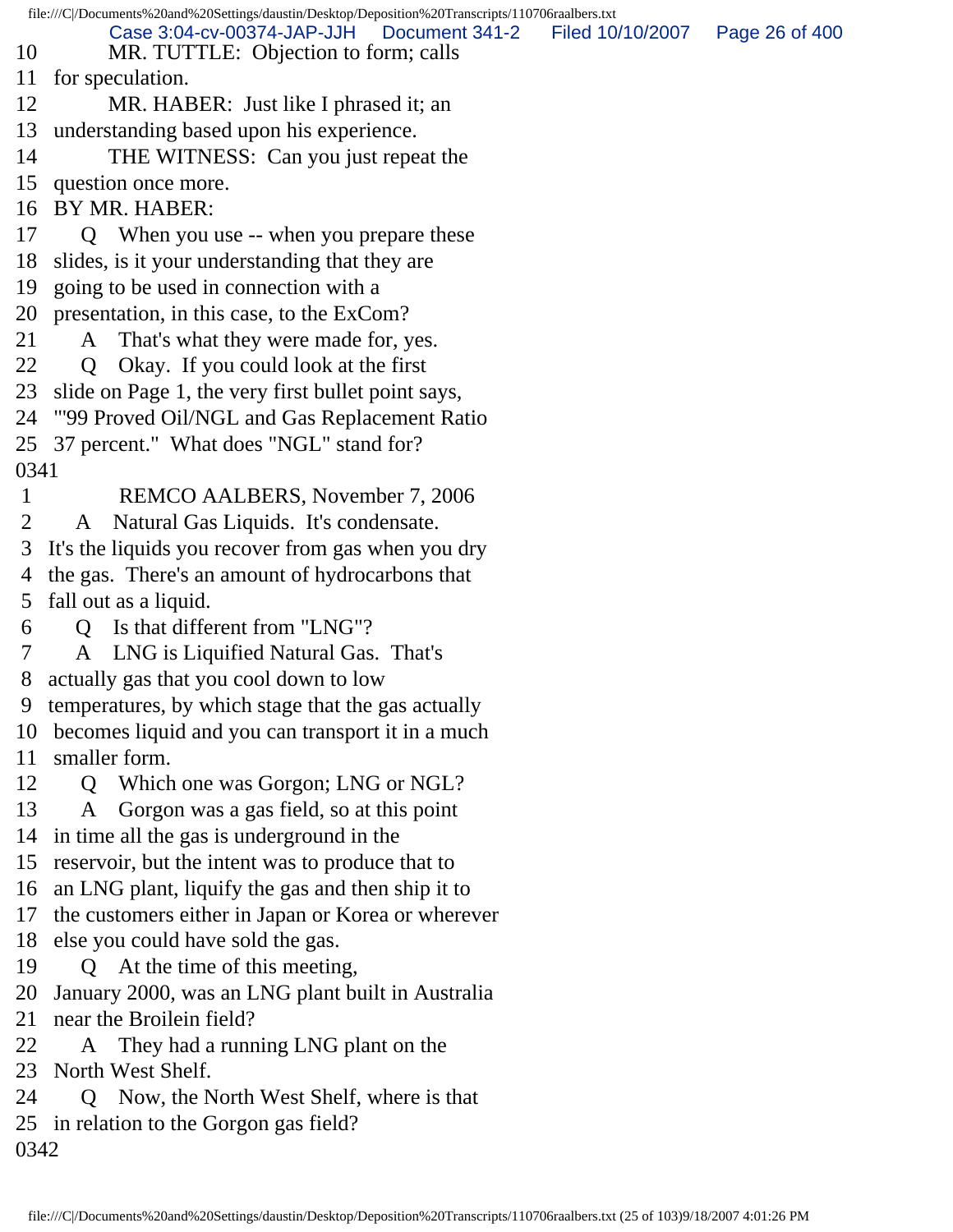file:///C|/Documents%20and%20Settings/daustin/Desktop/Deposition%20Transcripts/110706raalbers.txt 1 REMCO AALBERS, November 7, 2006 2 A I don't exactly know how they relate to 3 each other geographically. 4 Q Was that gas plant to be used to convert 5 the gas to the NGL? 6 MR. TUTTLE: Object to the form. 7 THE WITNESS: To my understanding, it 8 was going to be extensions to that gas plant. 9 BY MR. HABER: 10 Q Extensions? 11 A Yeah, building additional trains, 12 additional treatment capacity. 13 Q At the time that Gorgon was booked, do 14 you know if the extensions had been built? 15 A No, they were not built. 16 Q And at the time that this presentation 17 was prepared, had the extensions been built? 18 A No. 19 Q Do you know if the extensions have been 20 built subsequent to January 2000? 21 A I actually don't know what's happened to 22 the LNG plants in Australia at the moment. I 23 haven't kept track of it. 24 Q At the time did you have an 25 understanding of whether, in order to build the 0343 1 REMCO AALBERS, November 7, 2006 2 extensions, regulatory approval from the 3 government was required? 4 A We didn't spend a lot of time on that, 5 but in all countries in the world you need 6 approvals to build things, so the assumption would 7 be yes. 8 Q Do you know if Shell had obtained the 9 necessary approvals from the Australian 10 government? 11 A No, I don't, but we hadn't taken FID 12 yet, so generally you would have had all the 13 permits in place at that point, yeah. 14 Q At FID you would have all the permits? 15 A That's when you would normally have 16 them. 17 Q So if you don't have FID, then you would Case 3:04-cv-00374-JAP-JJH Document 341-2 Filed 10/10/2007 Page 27 of 400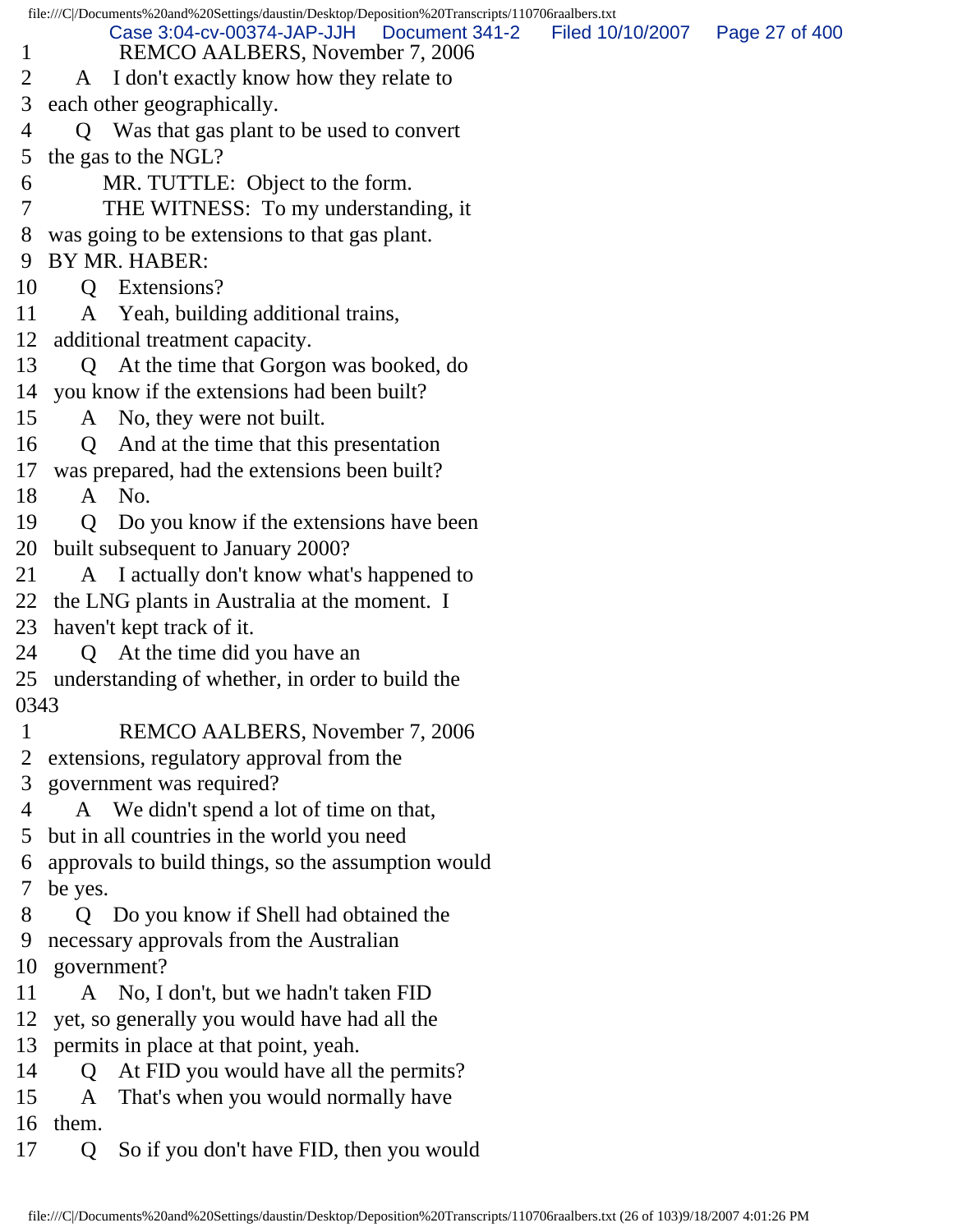file:///C|/Documents%20and%20Settings/daustin/Desktop/Deposition%20Transcripts/110706raalbers.txt 18 not have all the permits in place? 19 A Not necessarily. You could have the 20 permits and then decide not to go ahead. 21 Q Coming back to this document, underneath 22 the heading which I read, the first dash says, 23 "Low after three years high." What did you mean 24 by that? 25 A If you look at -- let me see. It's in 0344 1 REMCO AALBERS, November 7, 2006 2 here somewhere. If you look at the page marked 3 2784 which shows historic Reserves Replacement 4 Ratio, you can see that in '96, '97, '98, 5 replacement ratios were quite high, and then in 6 1999, if you take the upper two bars and not the 7 Extension AOSP, Iran, it's pretty low. It's at 37 8 percent. So for three years as appraised measured 9 above one, we're now in the year that we were 10 actually below one. 11 Q And looking at this slide on 2784, we 12 discussed yesterday that the replacement ratio had 13 increased as a result of the change in the 14 Guidelines in '98. Do you have an understanding 15 of why the replacement ratio is very high for 16 1996? 17 MR. TUTTLE: Object to the form and the 18 characterization. 19 You can answer. 20 THE WITNESS: No, I don't remember now 21 anymore what was 1996. That was before, before I 22 joined. I can't remember what were the major 23 bookings then. 24 BY MR. HABER: 25 Q Do you have an understanding as to why 0345 1 REMCO AALBERS, November 7, 2006 2 1997 shows a very -- strike that. Do you have an 3 understanding as to why 1997 shows a high 4 replacement ratio? 5 MR. TUTTLE: Object to the form. 6 BY MR. HABER: 7 Q You can answer. 8 A There were a number of bookings in '97. Case 3:04-cv-00374-JAP-JJH Document 341-2 Filed 10/10/2007 Page 28 of 400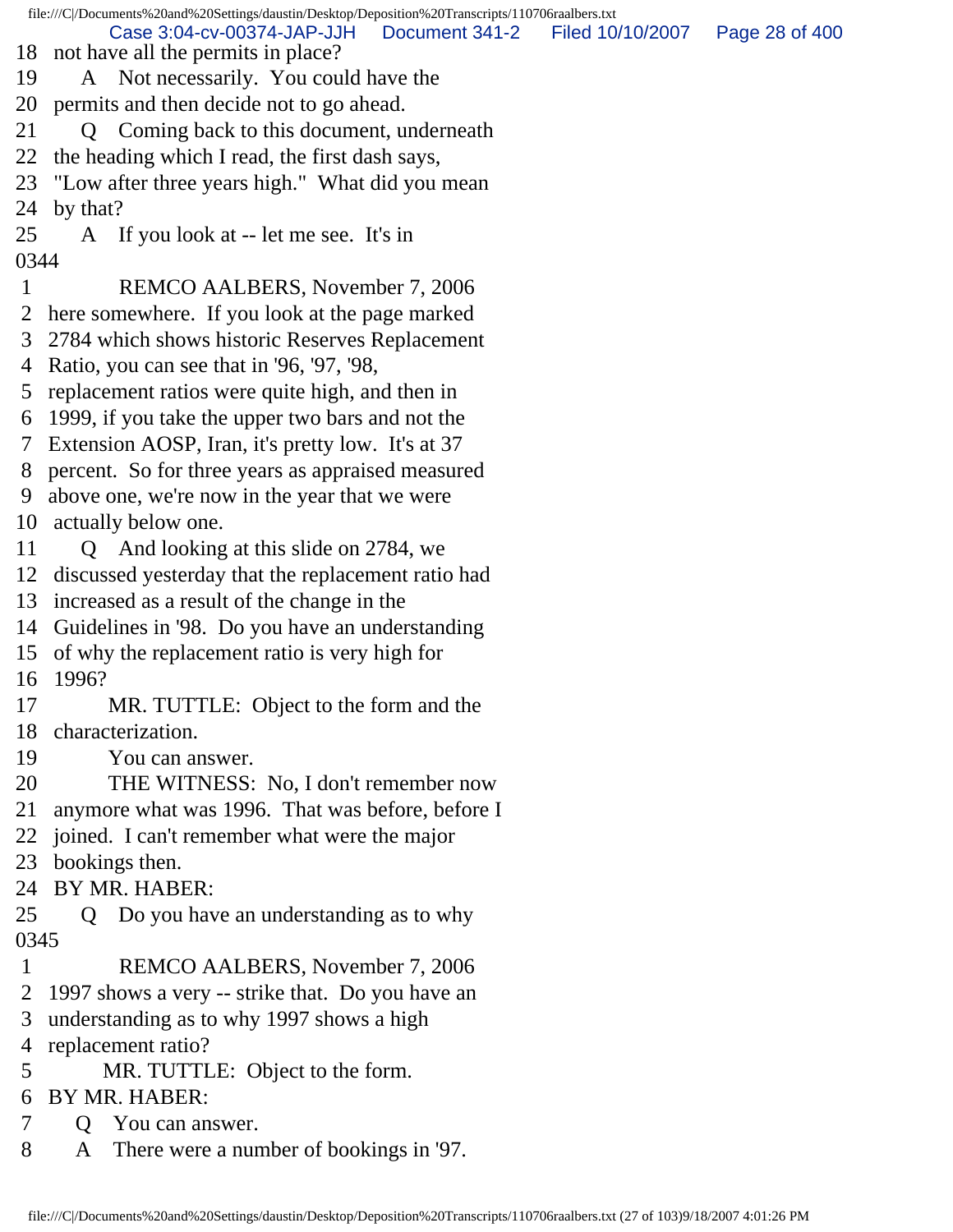file:///C|/Documents%20and%20Settings/daustin/Desktop/Deposition%20Transcripts/110706raalbers.txt 9 For instance, Malambaya and Gorgon got booked 10 in '97, so they're part of that replacement, but 11 there were a number of other ones. I'd have to go 12 back to a number for that year, the total list. 13 Q If you again look at the first page of 14 the document, underneath the second dash it says, 15 "Challenge to communicate externally." What did 16 you mean by that? 17 A Basically that as an oil company you 18 would like to have a replacement ratio of one, or 19 a hundred percent, at least replacing what you've 20 produced in that year. And this would be a low 21 one, so that would be not such a positive message. 22 Q Did you have any discussions with 23 Mr. Platenkamp about what he would say to the 24 ExCom with regard to any questions that may come 25 his way concerning this point? 0346 1 REMCO AALBERS, November 7, 2006 2 MR. TUTTLE: Object to the form. 3 THE WITNESS: No, I don't believe we 4 discussed this specific point. 5 BY MR. HABER: 6 Q Did you discuss this point after the 7 ExCom meeting with Mr. Platenkamp? 8 A No. This wasn't one of the points that 9 came up afterwards. 10 Q If you turn to the slide on Page 2787, 11 what does this slide -- what did you mean by this 12 slide? Let me say it a better way. I'm sorry. 13 I'll withdraw the question. Get it a better way. 14 What were you trying to convey by this slide? 15 A This slide was highlighting a number of 16 issues that were identified in the note that 17 accompanied, of course, the presentation and on 18 which we wanted ExCom to support the 19 recommendations that we made for these specific 20 points that we've discussed before, SNEPCO, 21 Nigeria, Abu Dhabi. 22 Q The bottom says "total," and I believe 23 that's minus 2.5 million cubic meters. 24 A Yes. 25 Q What is that conclusion telling the Case 3:04-cv-00374-JAP-JJH Document 341-2 Filed 10/10/2007 Page 29 of 400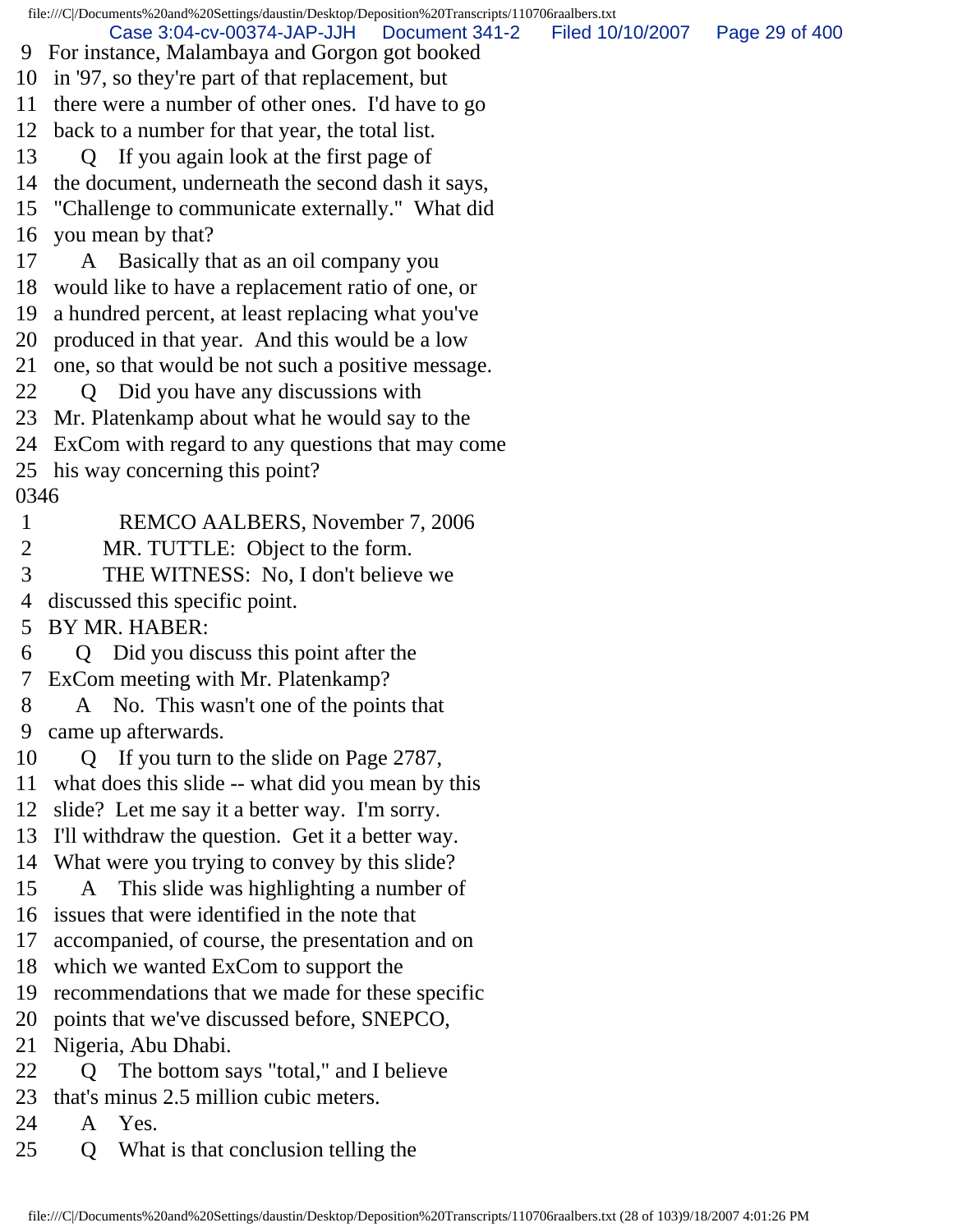|              | file:///C /Documents%20and%20Settings/daustin/Desktop/Deposition%20Transcripts/110706raalbers.txt |
|--------------|---------------------------------------------------------------------------------------------------|
| 0347         | Filed 10/10/2007<br>Case 3:04-cv-00374-JAP-JJH<br>Document 341-2<br>Page 30 of 400                |
| 1            | REMCO AALBERS, November 7, 2006                                                                   |
| 2            | reader?                                                                                           |
| 3            | MR. TUTTLE: Object to the form.                                                                   |
| 4            | BY MR. HABER:                                                                                     |
| 5            | Q What does it convey?                                                                            |
| 6            | A I mean it's, it's in principal the                                                              |
| 7            | sum-up of the four deltas on top, so two                                                          |
| 8            | additions, two reductions, and the net effect                                                     |
| 9            | would be a small reduction.                                                                       |
| 10           | Q And when you say "reduction," do you                                                            |
| 11           | mean a de-booking?                                                                                |
| 12           | A No. Actually, if you look at the                                                                |
| 13           | numbers, there are two additions. The minus 50 is                                                 |
| 14           | actually a not book, so not additionally adding                                                   |
| 15           | 50, so that's not a de-booking. And the minus six                                                 |
|              | 16 and a half is de-booking. It just means that from                                              |
| 17           | the submissions as we got them, we would recommend                                                |
|              | 18 a number of changes to the submissions which would                                             |
| 19           | have a net effect of minus two and a half for that                                                |
| 20           | year's booking.                                                                                   |
| 21           | Okay. If you could just turn the page<br>Q.                                                       |
| 22           | to the next slide --                                                                              |
| 23           | A Yep.                                                                                            |
| 24           | -- under "Australia."<br>Q                                                                        |
| 25           | A That's Page 2788.                                                                               |
| 0348         |                                                                                                   |
| $\mathbf{1}$ | REMCO AALBERS, November 7, 2006                                                                   |
| 2            | Yes. Thank you. Under "Australia" it<br>$\mathbf O$                                               |
| 3            | says, "Do not book increase Gorgon (20 percent)."                                                 |
| 4            | We've discussed that. Underneath it it says,                                                      |
| 5            | "Increase market take-up." What did you mean by                                                   |
| 6            | that?                                                                                             |
| 7            | That we wouldn't book Gorgon until we<br>A                                                        |
| 8            | had an increase in the market take-up, as we                                                      |
| 9            | discussed before.                                                                                 |
| 10           | Q So it all relates to the discussion we                                                          |
| 11           | had previously?                                                                                   |
| 12           | A Yes.                                                                                            |
| 13           | Q If you can turn to Page 2790, and this                                                          |
| 14           | slide is talking about SPDC. I'm looking -- I                                                     |
| 15           | want to direct your attention to the third hash                                                   |
|              | 16 mark. It says, "If growth does not materialize,                                                |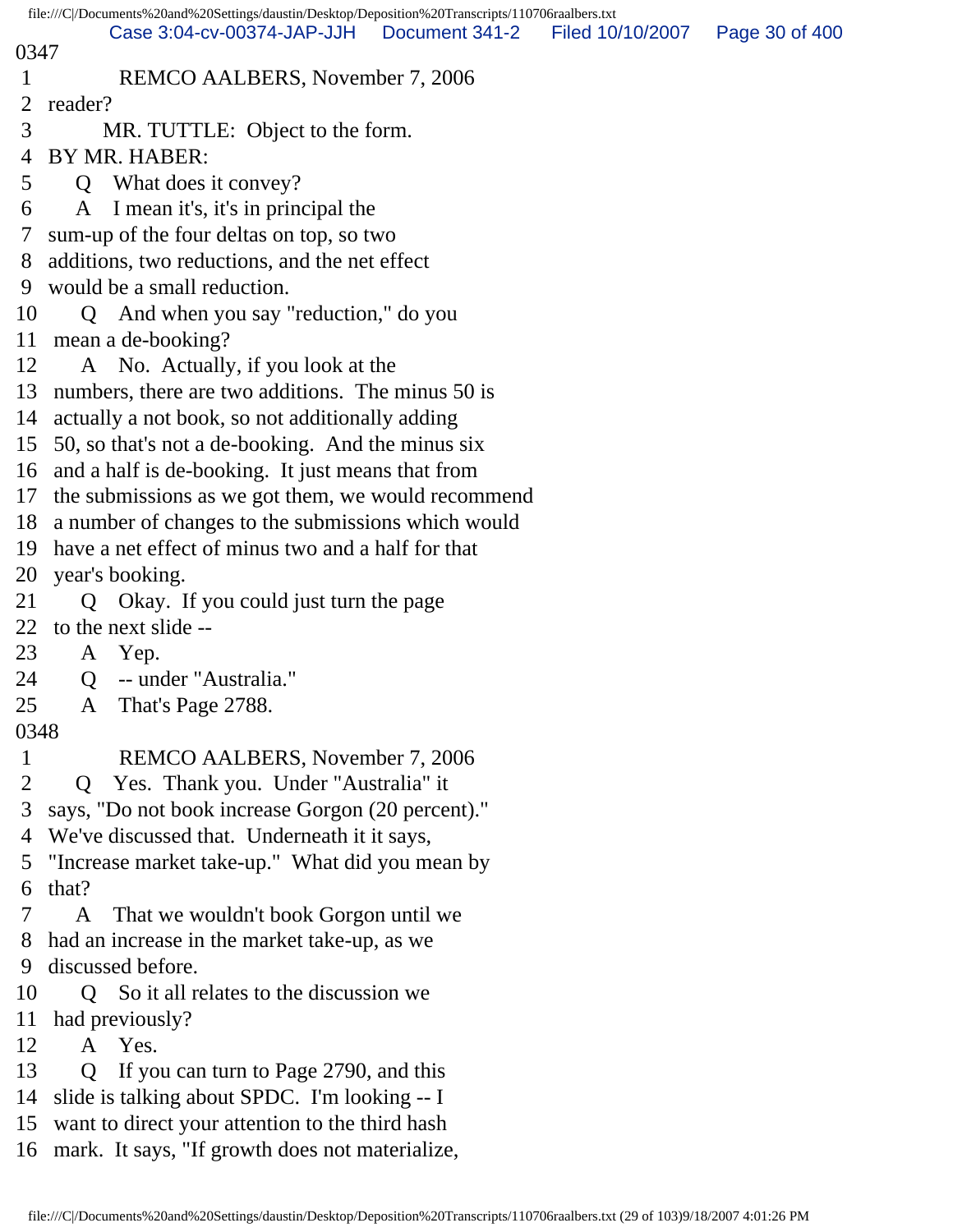file:///C|/Documents%20and%20Settings/daustin/Desktop/Deposition%20Transcripts/110706raalbers.txt 17 significant risk of de-booking proved reserves." 18 Was this a position that you were advancing with 19 Mr. Platenkamp? 20 MR. TUTTLE: Objection; asked and 21 answered. This is something we talked about -- 22 MR. HABER: We didn't get into -- 23 MR. TUTTLE: -- last night. 24 MR. HABER: We didn't get into a full 25 discussion about the issue of possibly de-booking. 0349 1 REMCO AALBERS, November 7, 2006 2 It was only mentioned in passing. 3 THE WITNESS: Yes, that was discussed 4 with Mr. Platenkamp, and it comes back to the 5 discussion we had before, that to actually -- even 6 if you don't book the additional 50, you already 7 need significant growth in the production levels 8 in the GA to actually produce the proved reserves 9 we had on the books at that point in time before 10 the license expired in 2019, assuming that license 11 couldn't be extended. 12 BY MR. HABER: 13 Q So does what's on this view-graph, does 14 this represent your position and Mr. Platenkamp's 15 position that a de-booking was something that 16 Shell should be watching in the future? 17 MR. TUTTLE: Objection; 18 characterization. 19 THE WITNESS: If you go to the plot 20 before, I think it's 2789, you can see historic 21 production from Nigeria up to the sort of line 22 which was the year we were in, and to actually 23 make the reserves, you have to grow along that 24 white area on the top. If that doesn't 25 materialize, then obviously you cannot produce the 0350 1 REMCO AALBERS, November 7, 2006 2 reserves up to license, then yes, you would be 3 facing de-booking in the future if the growth 4 didn't come. 5 BY MR. HABER: 6 Q Do you know if Mr. Platenkamp had 7 specifically discussed that with the ExCom? Case 3:04-cv-00374-JAP-JJH Document 341-2 Filed 10/10/2007 Page 31 of 400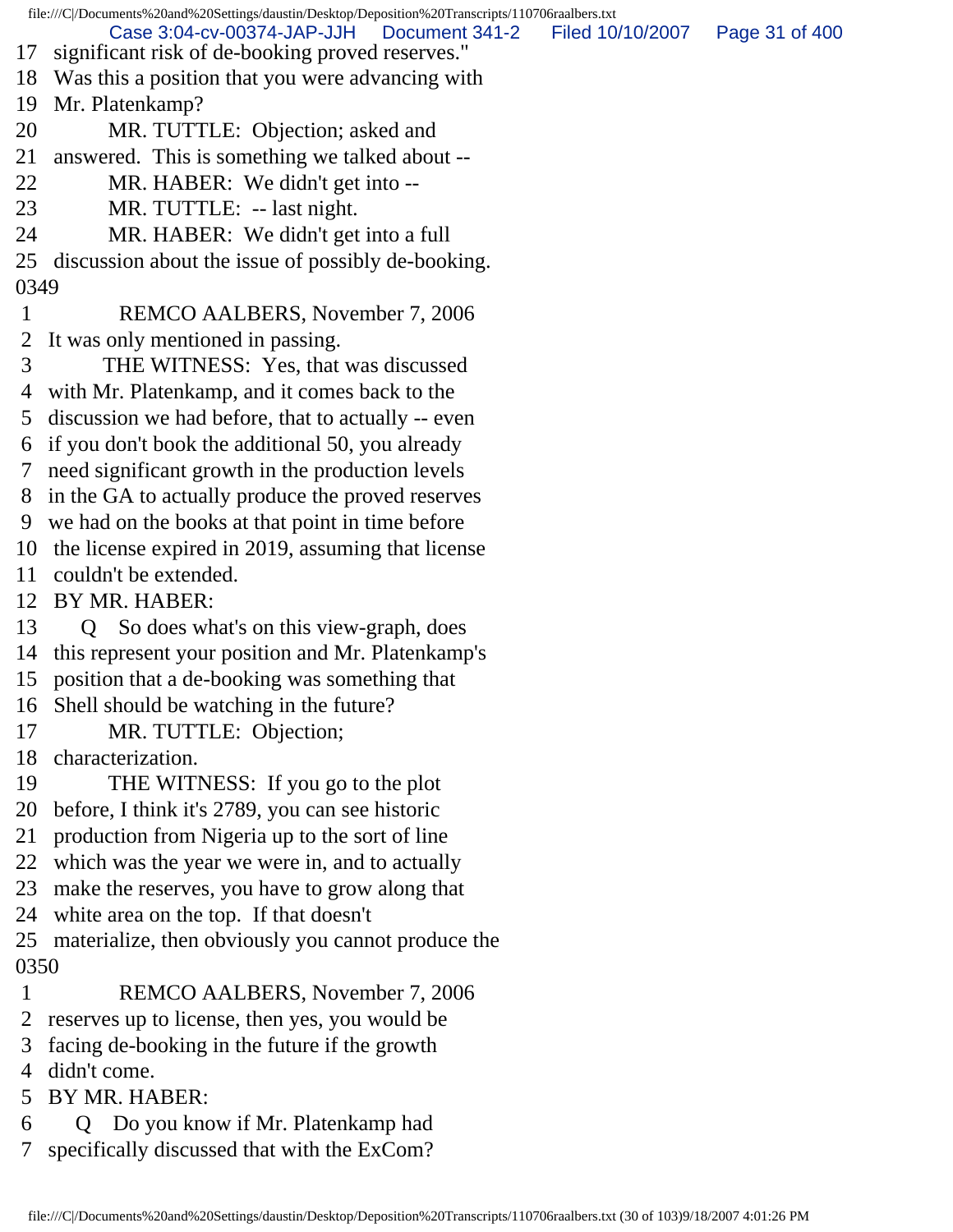file:///C|/Documents%20and%20Settings/daustin/Desktop/Deposition%20Transcripts/110706raalbers.txt

Case 3:04-cv-00374-JAP-JJH Document 341-2 Filed 10/10/2007 Page 32 of 400

- 8 A Yes, I believe he has.
- 9 Q Did he convey to you the reaction of the

10 ExCom?

- 11 A On which point?
- 12 Q On this point. I'm going to get to the
- 13 larger meeting in a moment.
- 14 A He conveyed that ExCom had accepted not
- 15 booking the additional volume.
- 16 Q Did he, did he say anything about ExCom,
- 17 ExCom's acknowledgement that, as the graph shows,
- 18 that if the production didn't increase, a
- 19 de-booking was possible?
- 20 MR. TUTTLE: Object to the form and the
- 21 characterization.
- 22 THE WITNESS: I wasn't at the meeting,
- 23 and I don't recall him covering that point
- 24 specifically, but I know they had an extensive
- 25 discussion on Nigeria before this was accepted as 0351
- 1 REMCO AALBERS, November 7, 2006
- 2 it stood.
- 3 BY MR. HABER:
- 4 Q And when you say you know they had an 5 extensive discussion, how do you know that?
- 6 A From what Mr. Platenkamp had said.
- 7 Q And do you know when that discussion
- 8 took place?
- 9 A During the ExCom presentation.
- 10 Q Oh, I'm sorry. I thought you were
- 11 talking about something other than the ExCom.
- 12 Okay.
- 13 A No.
- 14 Q I'm sorry.
- 15 Now, after the meeting where the note,
- 16 Exhibit 6, and the presentation, slide
- 17 presentation, Exhibit 7, were presented and
- 18 discussed in the ExCom, did you have a discussion
- 19 with Mr. Platenkamp about what had transpired at
- 20 the meeting?
- 21 A Yes. Mr. Platenkamp dropped by my
- 22 office on the way back.
- 23 Q And can you tell me sum and substance of
- 24 what you discussed.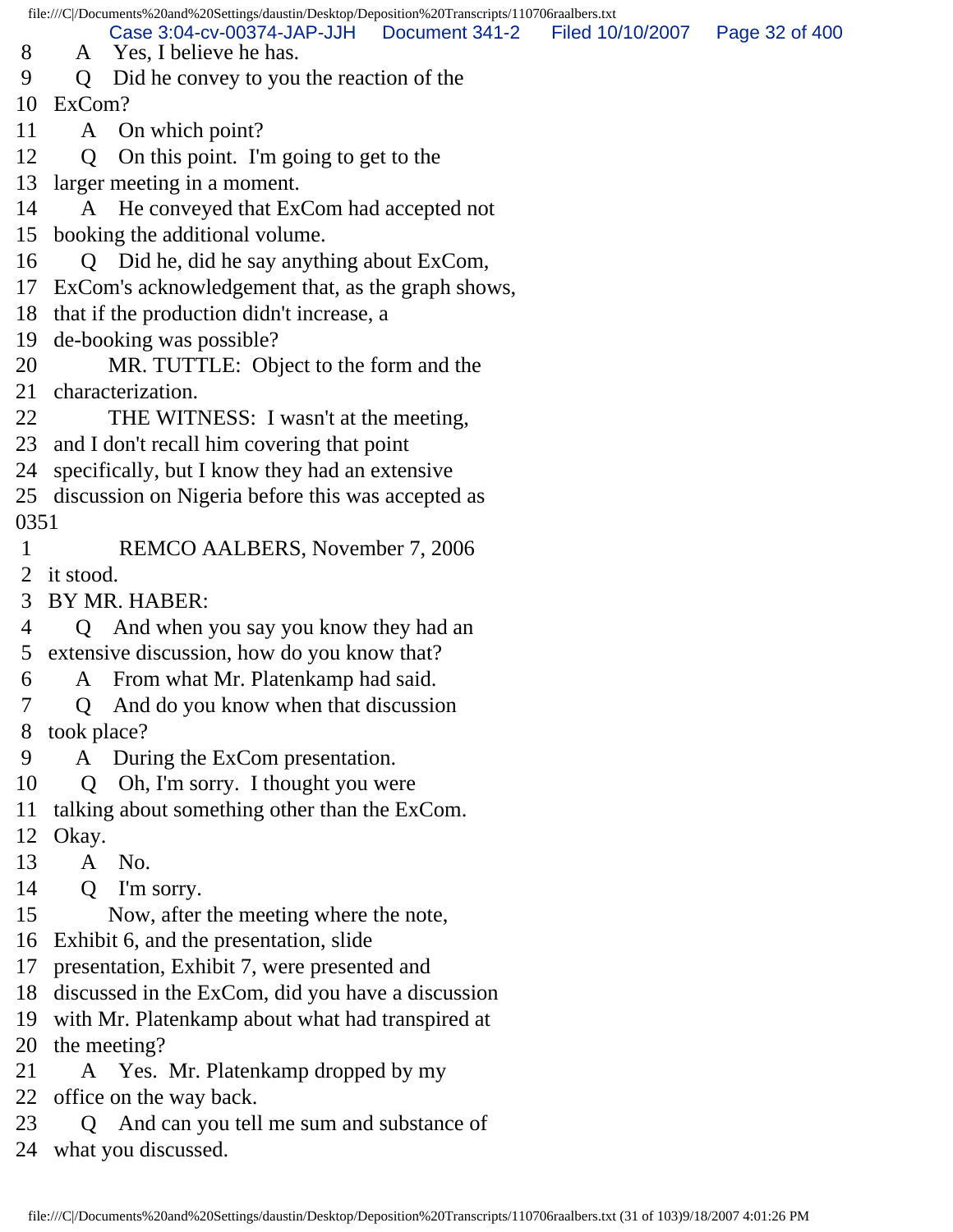|      | file:///C /Documents%20and%20Settings/daustin/Desktop/Deposition%20Transcripts/110706raalbers.txt         |                |
|------|-----------------------------------------------------------------------------------------------------------|----------------|
| 25   | Case 3:04-cv-00374-JAP-JJH<br>Document 341-2<br>Filed 10/10/2007<br>A He conveyed what the decisions from | Page 33 of 400 |
| 0352 |                                                                                                           |                |
| 1    | REMCO AALBERS, November 7, 2006                                                                           |                |
| 2    | ExCom was on the different points and that it had                                                         |                |
| 3    | been a difficult presentation, and he wasn't                                                              |                |
| 4    | exactly a happy man on how the presentation went.                                                         |                |
| 5    | Q Did he give you more information as to                                                                  |                |
| 6    | why it was a difficult presentation?                                                                      |                |
| 7    | Basically from the first line of the<br>A                                                                 |                |
| 8    | first slide, that wasn't received very well.                                                              |                |
| 9    | And who didn't, at the ExCom, receive it<br>$\Omega$                                                      |                |
| 10   | well; did he say?                                                                                         |                |
| 11   | A Phil Watts wasn't happy with the first                                                                  |                |
|      | 12 line. 37 percent replacement ratio wasn't what he                                                      |                |
| 13   | was looking for.                                                                                          |                |
| 14   | Did Mr. Platenkamp say what Mr. Watts<br>Q                                                                |                |
|      | 15 was looking for?                                                                                       |                |
| 16   | A No, I don't believe he did.                                                                             |                |
| 17   | Q What else did Mr. Platenkamp say about                                                                  |                |
| 18   | what had transpired at the meeting?                                                                       |                |
| 19   | They had accepted the freeze on Nigeria.<br>A                                                             |                |
| 20   | They wanted Ehra booked. Let's see if I can get                                                           |                |
| 21   | through this right. The Shell offshore was to be                                                          |                |
| 22   | booked, and Abu Dhabi, the reduction was not                                                              |                |
| 23   | accepted. The Canada royalties in cash was                                                                |                |
|      | 24 accepted. The not booking of Gorgon increase                                                           |                |
|      | 25 volume was accepted. The de-booking of own use in                                                      |                |
| 0353 |                                                                                                           |                |
| 1    | REMCO AALBERS, November 7, 2006                                                                           |                |
| 2    | USA was not accepted. And the question was raised                                                         |                |
| 3    | what others booked on Australia, and I was                                                                |                |
| 4    | requested with great urgency to check with SDA                                                            |                |
| 5    | what the other partners in Gorgon had booked.                                                             |                |
| 6    | There was a general feeling that we were too                                                              |                |
| 7    | conservative booking reserves.                                                                            |                |
| 8    | Did Mr. Platenkamp say anything else?<br>$\mathbf{O}$                                                     |                |
| 9    | He was very upset at the time, and the<br>A                                                               |                |
| 10   | meeting didn't last very long.                                                                            |                |
| 11   | Q Now, you say that he wasn't happy.                                                                      |                |
| 12   | Other than explaining why it was difficult, did he                                                        |                |

- 13 give any reasons why he was unhappy after the
- 14 meeting?
- 15 A The meeting had been very unpleasant was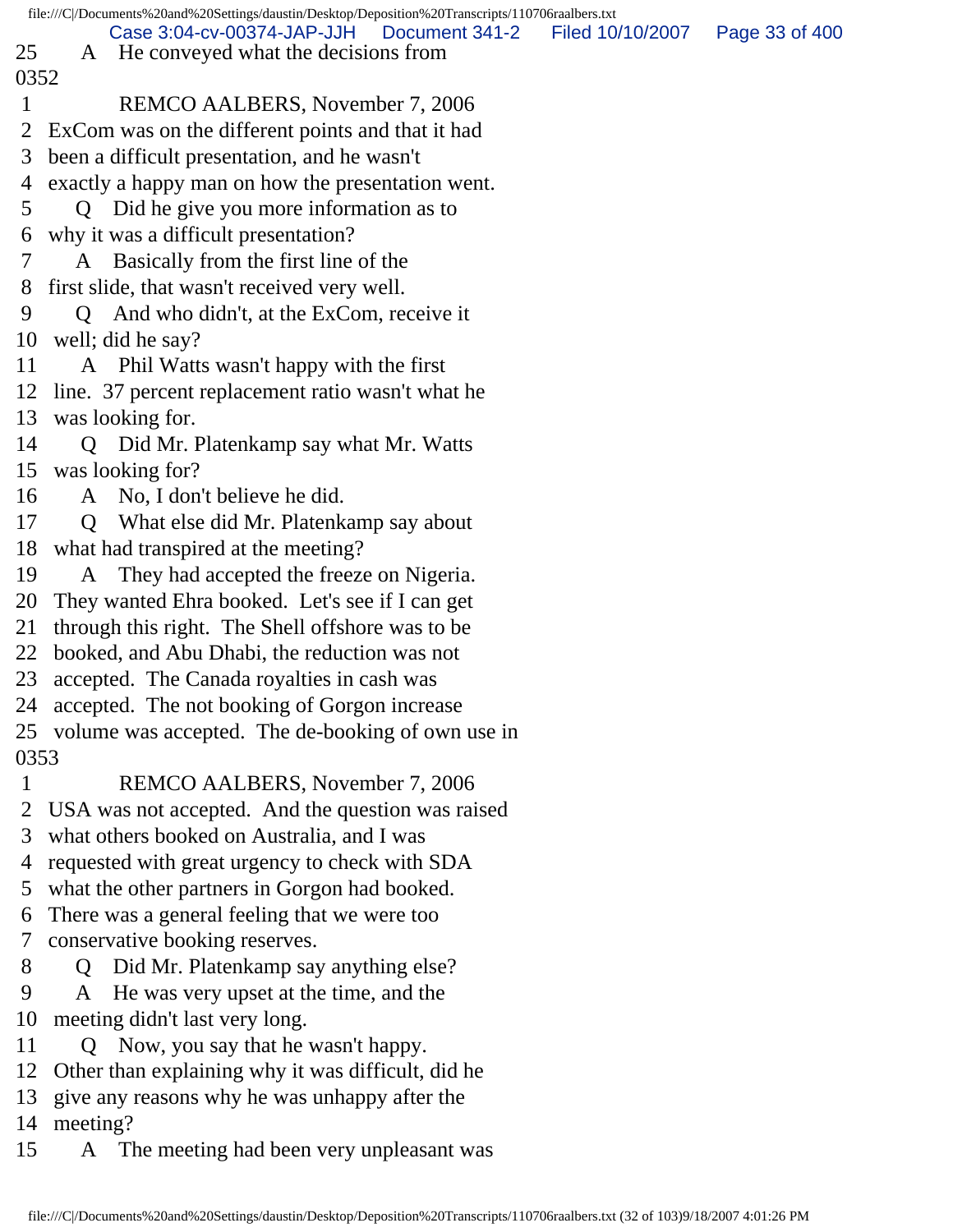file:///C|/Documents%20and%20Settings/daustin/Desktop/Deposition%20Transcripts/110706raalbers.txt 16 my understanding, and he had -- as he was 17 presenting the message, he had received the brunt 18 of the issues. 19 Q Who did he receive the brunt of the 20 challenge from? 21 A From Mr. Phil Watts. 22 Q Was there anyone else at the ExCom who 23 was vocal that he identified? 24 MR. TUTTLE: Object to the form. 25 THE WITNESS: Not to my recollection. 0354 1 REMCO AALBERS, November 7, 2006 2 BY MR. HABER: 3 Q What was your reaction to what 4 Mr. Platenkamp had told you about what had 5 transpired at the meeting? 6 A It's never very pleasant -- 7 MR. TUTTLE: Objection; asked and 8 answered. You can tell him again. 9 THE WITNESS: It's never very pleasant 10 when your boss's boss comes in and he's obviously 11 unhappy, and which I prepared the presentation, 12 but personally I was disappointed that the two 13 proposed de-bookings were not taken up, but I was 14 very happy that at least the freeze Nigeria was 15 acknowledged, because I thought that was at least 16 a big step in the right direction. 17 BY MR. HABER: 18 Q Did you have any other reaction to what 19 Mr. Platenkamp had told you? 20 A No. 21 Q Now, with regard to following up with 22 Gorgon -- that is, checking into what the 23 co-venturers were doing with regard to booking -- 24 were you given a timetable on when to complete the 25 project? 0355 1 REMCO AALBERS, November 7, 2006 2 A I wouldn't exactly call it a project. 3 To get the answer to the question as soon as 4 possible. Case 3:04-cv-00374-JAP-JJH Document 341-2 Filed 10/10/2007 Page 34 of 400

- 5 MR. MORSE: I notice that my objection
- 6 didn't get in the record. Page 44, Line 21 (of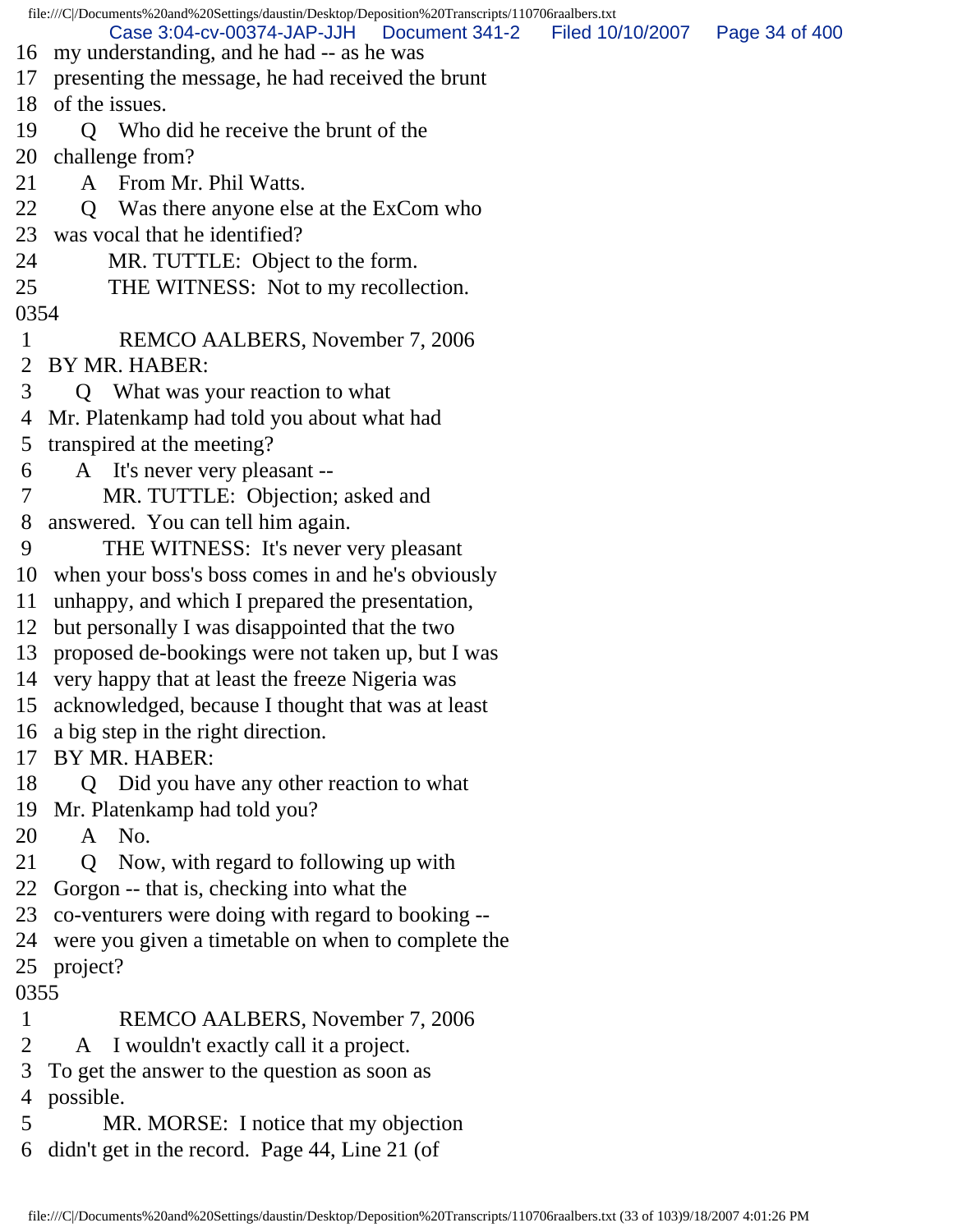file:///C|/Documents%20and%20Settings/daustin/Desktop/Deposition%20Transcripts/110706raalbers.txt 7 the rough draft). The objection was form. 8 BY MR. HABER: 9 Q Did you form an opinion on whether that 10 information was necessary? 11 A By itself, whether or not Shell books 12 reserves is a choice we have to make. What other 13 people book is not necessarily relevant. 14 Q As I recall, yesterday you testified 15 that way with regard to Ehra, I believe, correct? 16 A Correct. 17 Q Having been tasked now with trying to 18 find out this information, what did you do? 19 A I sent an e-mail to SDA, asking if they 20 could see if they could get some information on 21 what the other partners in Gorgon had on their 22 books. 23 Q And who did you send the e-mail to? 24 A I believe it was Sheila Graham. 25 (Discussion was held off the record.) 0356 1 REMCO AALBERS, November 7, 2006 2 THE VIDEOGRAPHER: We are going off the 3 record. The time is 11:15 p.m. 4 (Whereupon, a short recess was taken.) 5 THE VIDEOGRAPHER: We're back on the 6 report, the time is 11:34 a.m. 7 (Exhibit No. 8 was marked for 8 identification and attached to the deposition 9 transcript.) 10 BY MR. HABER: 11 Q Mr. Aalbers, we just handed you what has 12 been marked as Aalbers Exhibit 8. It's a two-page 13 document with a series of e-mails. The last 14 e-mail in the series is from you to Sheila Graham, 15 dated February 2, 2000. The subject line reads 16 "Re Australia -- Gorgon Proved Reserves." Bates 17 PER00020037 through PER00020038. 18 Mr. Aalbers, have you seen these e-mails 19 before today? 20 A Yes, I have. 21 Q And if you look at the last e-mail, 22 which is actually the first e-mail in a string, is 23 this -- and the e-mail is from you to Sheila Case 3:04-cv-00374-JAP-JJH Document 341-2 Filed 10/10/2007 Page 35 of 400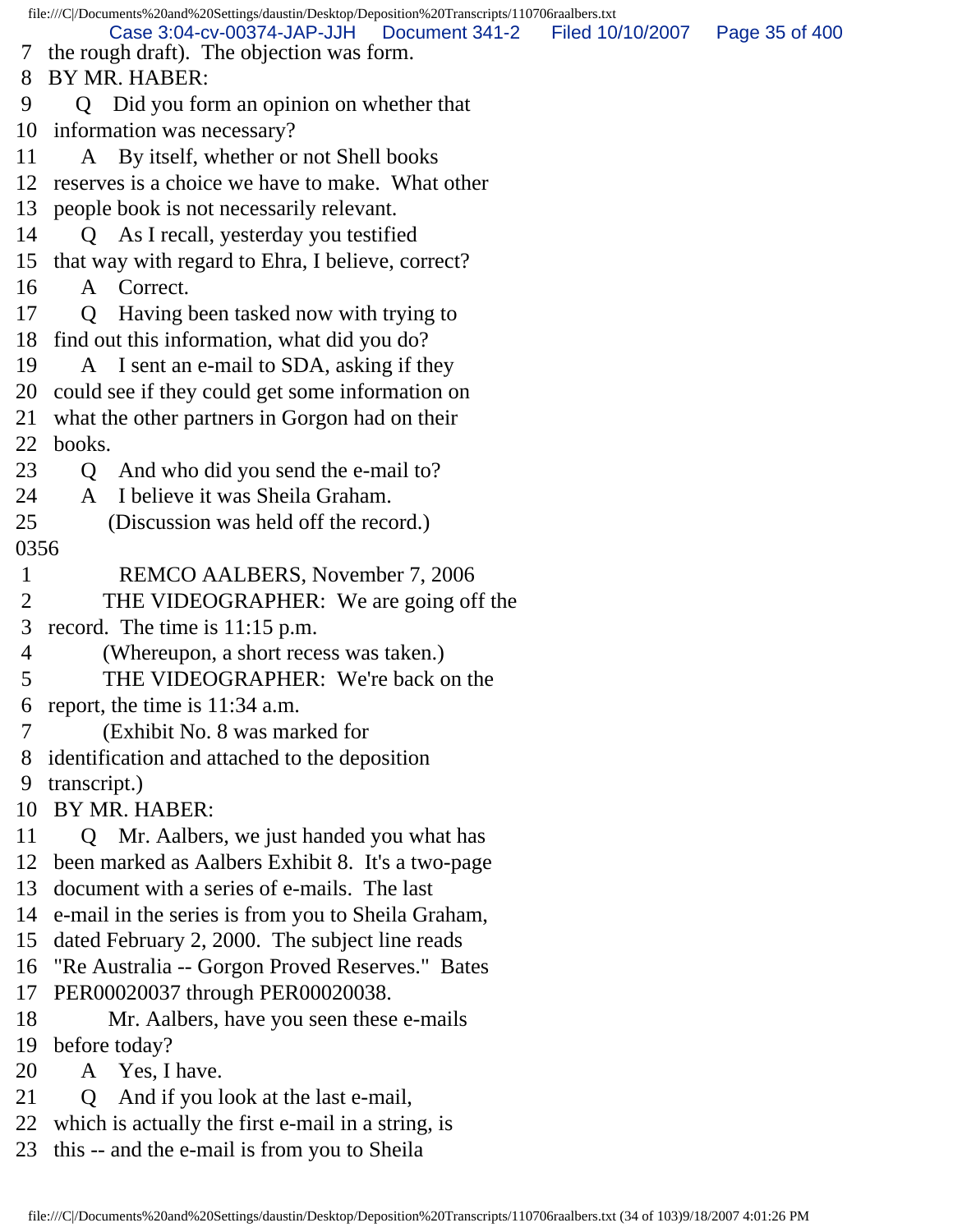|              | file:///C /Documents%20and%20Settings/daustin/Desktop/Deposition%20Transcripts/110706raalbers.txt |                  |                |
|--------------|---------------------------------------------------------------------------------------------------|------------------|----------------|
| 24           | Case 3:04-cv-00374-JAP-JJH<br>Document 341-2<br>Graham, dated February 1, 2000. Is this the       | Filed 10/10/2007 | Page 36 of 400 |
| 25           | e-mail that you were just referring to in your                                                    |                  |                |
| 0357         |                                                                                                   |                  |                |
| $\mathbf{1}$ | REMCO AALBERS, November 7, 2006                                                                   |                  |                |
| 2            | answer prior to the break?                                                                        |                  |                |
| 3            | A Yes, it is.                                                                                     |                  |                |
| 4            | Did you have a discussion with<br>Q                                                               |                  |                |
| 5            | Ms. Graham about what Shell's competitors were                                                    |                  |                |
| 6            | doing in Gorgon subsequent to this e-mail?                                                        |                  |                |
| 7            | A No, I didn't.                                                                                   |                  |                |
| 8            | So your only communication with<br>Q                                                              |                  |                |
| 9            | Ms. Graham concerning this issue was through this                                                 |                  |                |
| 10           | e-mail?                                                                                           |                  |                |
| 11           | A Yeah, the time difference between                                                               |                  |                |
| 12           | Australia makes it difficult to have telephone                                                    |                  |                |
| 13           | conversations in the best of times.                                                               |                  |                |
| 14           | If you look at the first page of the<br>$\mathbf Q$                                               |                  |                |
| 15           | document and the last, the second to the last                                                     |                  |                |
| 16           | e-mail, the middle one is from Ms. Graham to you                                                  |                  |                |
| 17           | dated February 2, 2000, and she writes, "Chevron"                                                 |                  |                |
| 18           | do not carry any proved reserves for Gorgon, only                                                 |                  |                |
| 19           | possible reserves. We are therefore more                                                          |                  |                |
| 20           | optimistic than Chevron." What are possible                                                       |                  |                |
| 21           | reserves?                                                                                         |                  |                |
| 22           | Depends on which categorization system<br>A                                                       |                  |                |
| 23           | you use. You have proved, probable and possible,                                                  |                  |                |
| 24           | so possible is one step down from probable                                                        |                  |                |
| 25           | reserves.                                                                                         |                  |                |
| 0358         |                                                                                                   |                  |                |
| $\mathbf{1}$ | REMCO AALBERS, November 7, 2006                                                                   |                  |                |
| 2            | Underneath that there is a discussion of<br>$\mathbf{Q}$                                          |                  |                |
| 3            | ExxonMobil, and she writes, "Due to the                                                           |                  |                |
| 4            | reorganization, we were unable to find out how                                                    |                  |                |
| Ć            | they are treating the reserves." Do you know what                                                 |                  |                |
| 6            | reorganization she was referring to?                                                              |                  |                |
| 7            | I believe that was the merger between<br>A                                                        |                  |                |
| 8            | Esso, Vessem and Mobil, later to become                                                           |                  |                |
| 9            | ExxonMobil.                                                                                       |                  |                |
| 10           | Q Did you ever find out what ExxonMobil                                                           |                  |                |
| 11           | was doing with regard to booking reserves in                                                      |                  |                |
| 12           | Gorgon?                                                                                           |                  |                |

13 A I don't recall whether or not we found

14 that out formally.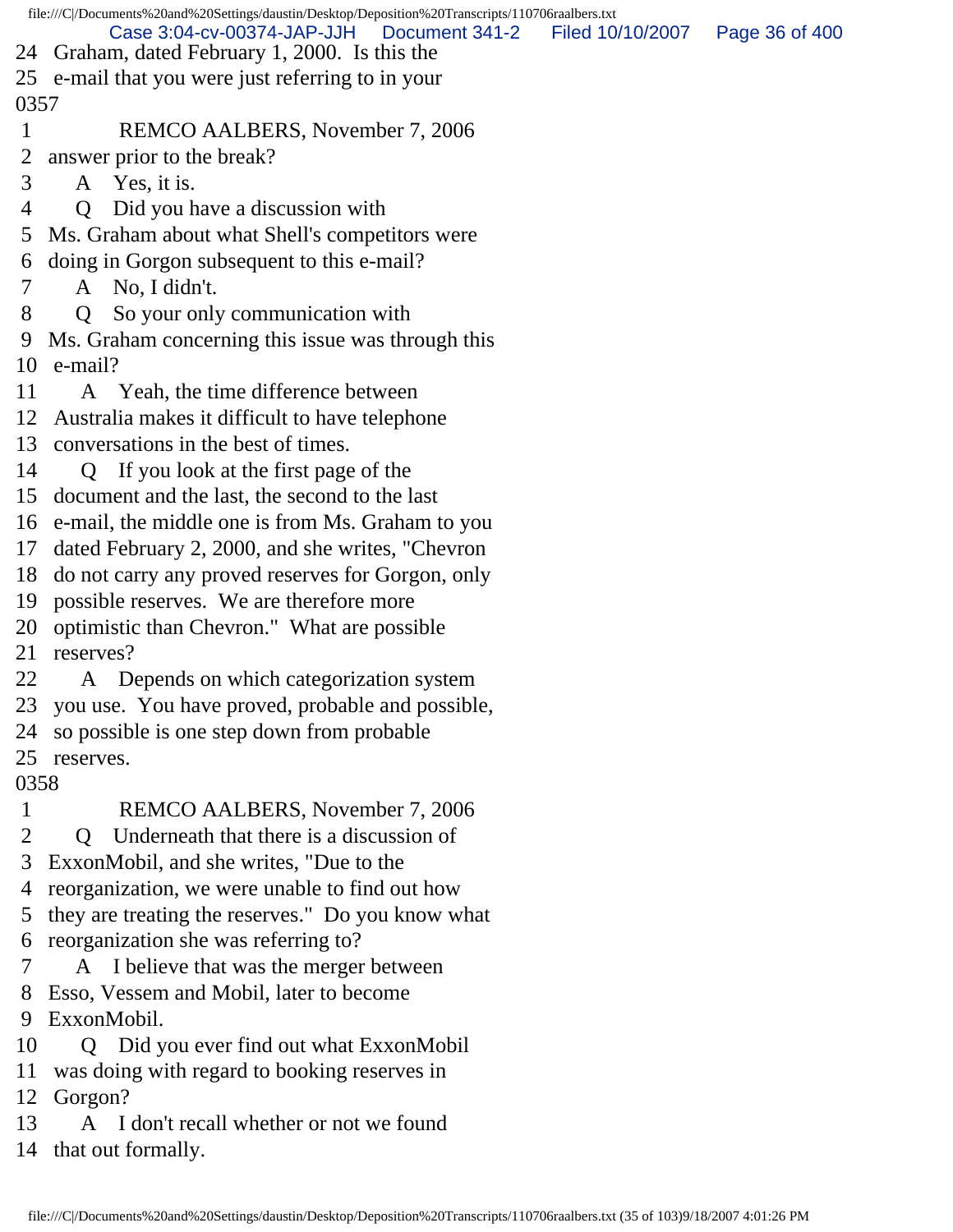| file:///C /Documents%20and%20Settings/daustin/Desktop/Deposition%20Transcripts/110706raalbers.txt |            |                                                                                            |                  |                |  |
|---------------------------------------------------------------------------------------------------|------------|--------------------------------------------------------------------------------------------|------------------|----------------|--|
| 15                                                                                                |            | Case 3:04-cv-00374-JAP-JJH<br>Document 341-2<br>Q With regard to Project Rockford, did you | Filed 10/10/2007 | Page 37 of 400 |  |
| 16                                                                                                |            | ever find out if ExxonMobil had proved reserves in                                         |                  |                |  |
| 17                                                                                                |            | Gorgon?                                                                                    |                  |                |  |
| 18                                                                                                | A          | That was not part of Project Rockford.                                                     |                  |                |  |
| 19                                                                                                | Q          | Was it part of something else?                                                             |                  |                |  |
| 20                                                                                                |            | A No, not to my knowledge.                                                                 |                  |                |  |
| 21                                                                                                | Q          | The next sentence says, "At this stage                                                     |                  |                |  |
| 22                                                                                                |            | we have no strong relationships with Texaco which                                          |                  |                |  |
| 23                                                                                                |            | would allow us to ask such a question." Did you                                            |                  |                |  |
| 24                                                                                                |            | ever find out what Texaco was doing with regard to                                         |                  |                |  |
| 25                                                                                                |            | booking proved reserves in Gorgon?                                                         |                  |                |  |
| 0359                                                                                              |            |                                                                                            |                  |                |  |
| 1                                                                                                 |            | REMCO AALBERS, November 7, 2006                                                            |                  |                |  |
| 2                                                                                                 | A          | I don't believe we did.                                                                    |                  |                |  |
| 3                                                                                                 | Q          | If you could just look at your e-mail                                                      |                  |                |  |
| 4                                                                                                 |            | again on the second page, there's a reference to                                           |                  |                |  |
| 5                                                                                                 |            | "WAPET." What does that stand for? What does                                               |                  |                |  |
| 6                                                                                                 | that mean? |                                                                                            |                  |                |  |
| 7                                                                                                 |            | A I can't remember what WAPET stood for.                                                   |                  |                |  |
| 8                                                                                                 |            | WAPET was the company that actually operated                                               |                  |                |  |
| 9                                                                                                 |            | Gorgon. I can't exactly remember what the company                                          |                  |                |  |
| 10                                                                                                | setup was. |                                                                                            |                  |                |  |
| 11                                                                                                |            | Q Was Shell a venturer in WAPET?                                                           |                  |                |  |
| 12                                                                                                | A          | We had a share in the Gorgon field. I                                                      |                  |                |  |
|                                                                                                   |            | 13 can't remember what the corporate structure was,                                        |                  |                |  |
|                                                                                                   |            | 14 if we were actually were a partner in WAPET or                                          |                  |                |  |
| 15                                                                                                |            | that we just had a share in the field. I don't                                             |                  |                |  |
| 16                                                                                                |            | recall what the exact structure was.                                                       |                  |                |  |
| 17                                                                                                | O.         | Now, a few moments ago we talked about                                                     |                  |                |  |
| 18                                                                                                |            | plans to build an extension on the NGL plant in --                                         |                  |                |  |
| 19                                                                                                | A          | The LNG.                                                                                   |                  |                |  |
| 20                                                                                                | Q          | Thank you. Were there any plans to                                                         |                  |                |  |
| 21                                                                                                |            | build a plant on Barrel Island?                                                            |                  |                |  |
| 22                                                                                                | A          | I wasn't aware of that possible option.                                                    |                  |                |  |
| 23                                                                                                | Q          | And just so we're clear on the record,                                                     |                  |                |  |
| 24                                                                                                |            | when you say you weren't aware, are we talking                                             |                  |                |  |
| 25                                                                                                |            | about in January of 2000 or as you sit here today?                                         |                  |                |  |
| 0360                                                                                              |            |                                                                                            |                  |                |  |
| $\mathbf{1}$                                                                                      |            | REMCO AALBERS, November 7, 2006                                                            |                  |                |  |
| 2                                                                                                 | A          | Correct, at the time.                                                                      |                  |                |  |
| 3                                                                                                 | Q          | Okay. Did you subsequently learn of                                                        |                  |                |  |
| 4                                                                                                 | this?      |                                                                                            |                  |                |  |
| 5                                                                                                 | A          | As part of the restatement, this other                                                     |                  |                |  |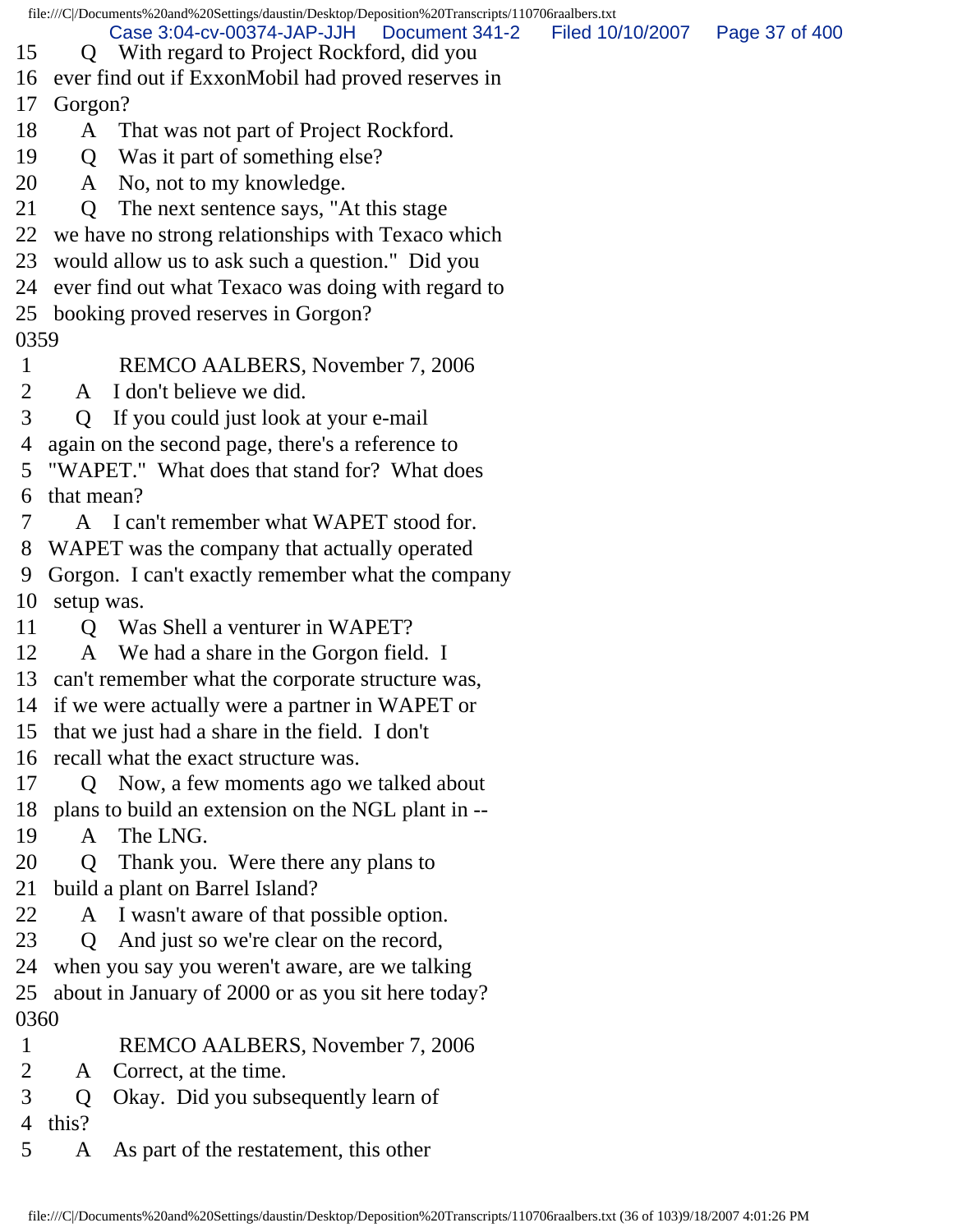file:///C|/Documents%20and%20Settings/daustin/Desktop/Deposition%20Transcripts/110706raalbers.txt 6 option, I found out that that had been there as 7 well. 8 Q And what did you find out? 9 A The discussion was that Barrel Island 10 was sort of a sensitive area, and getting permits 11 there could be difficult if not impossible. 12 Q And do you have an understanding why it 13 was a sensitive area? 14 A I believe there was a -- it was a nature 15 area. 16 Q Was it your understanding from your 17 review that Barrel Island was environmentally 18 protected by the Australian government? 19 MR. TUTTLE: Object to the form. 20 THE WITNESS: I didn't review anything 21 related to Gorgon and Barrel Island. 22 BY MR. HABER: 23 Q Did you hear of that, that fact? 24 MR. MORSE: Objection to form again. 25 THE WITNESS: I don't recall the exact 0361 1 REMCO AALBERS, November 7, 2006 2 details of what the nature issue around Barrel 3 Island was, but the indication was that although 4 it might be difficult, it certainly wasn't 5 impossible to get a permit to build there. 6 BY MR. HABER: 7 Q Do you know if Shell ever got the 8 permits to build the plant on Barrel Island? 9 MR. MORSE: Objection to form. 10 MR. TUTTLE: Through today? 11 BY MR. HABER: 12 Q Through today, yes. 13 A I haven't followed where we are with 14 Gorgon. I know it's being pursued at the moment 15 as well, but I don't know what the status is. 16 Q When you say "it" are you referring to 17 obtaining the permits for Barrel Island? 18 A No, the development of Gorgon, so 19 whatever option they got being carried as the base 20 case. 21 Q In or about the time that you prepared 22 the note to the ExCom, were there any issues in Case 3:04-cv-00374-JAP-JJH Document 341-2 Filed 10/10/2007 Page 38 of 400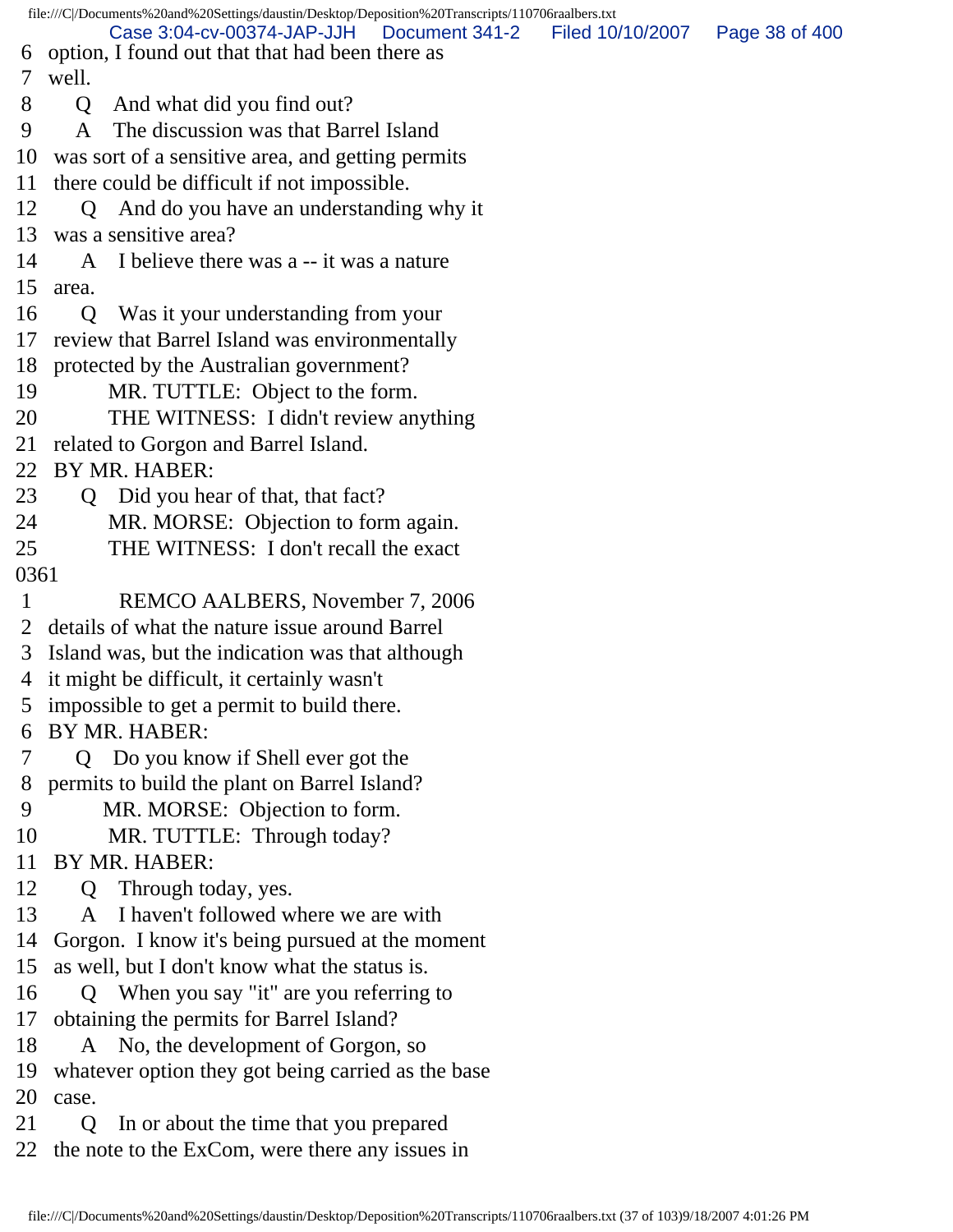file:///C|/Documents%20and%20Settings/daustin/Desktop/Deposition%20Transcripts/110706raalbers.txt 23 Gorgon relating to license expiry? 24 A No, there weren't. 25 Q Were there any issues concerning license 0362 1 REMCO AALBERS, November 7, 2006 2 expiry in Gorgon subsequent to the January 31, 3 2000, ExCom meeting? 4 A Not that I'm aware of. 5 (Exhibit No. 9 was marked for 6 identification and attached to the deposition 7 transcript.) 8 BY MR. HABER: 9 Q For the record, we've marked as Aalbers 10 Exhibit 9 an e-mail with e-mail attachments. The 11 e-mail -- the last e-mail is from John Darley to 12 Frank Coopman, dated January 28, 2004. It has 13 again two Bates numbers. The first Bates number 14 is V00072583 through V00072591, and the other 15 Bates range is DB06683 through DB06691. 16 All right. Now, for the next series of 17 questions I'd like to direct your attention to the 18 Draft Note dated November 21, 2000, which is the 19 SEC Proved Reserves Audit of Shell Development 20 Australia which was conducted between October 9th 21 and 13th of 2000 by Mr. Anton Barendregt, and that 22 is on the page that ends 589 in the V series and 23 689 in the DB series. 24 Mr. Aalbers, have you seen this note 25 before? 0363 1 REMCO AALBERS, November 7, 2006 2 A Yes, I have. 3 Q Do you recall Mr. Barendregt providing 4 you with a draft of this note which itself is 5 marked "Draft"? 6 A Well, not specifically, but all these 7 audits I would always receive a draft, so . . . 8 Q If you look at the, on Page 1, the 9 fourth paragraph, in the middle of the page -- I'm 10 sorry -- in the middle of that paragraph, there is 11 a discussion in a sentence that begins, 12 "Maintaining the preliminarily booked volume of Case 3:04-cv-00374-JAP-JJH Document 341-2 Filed 10/10/2007 Page 39 of 400

13 Gorgon gas reserves." Do you see that?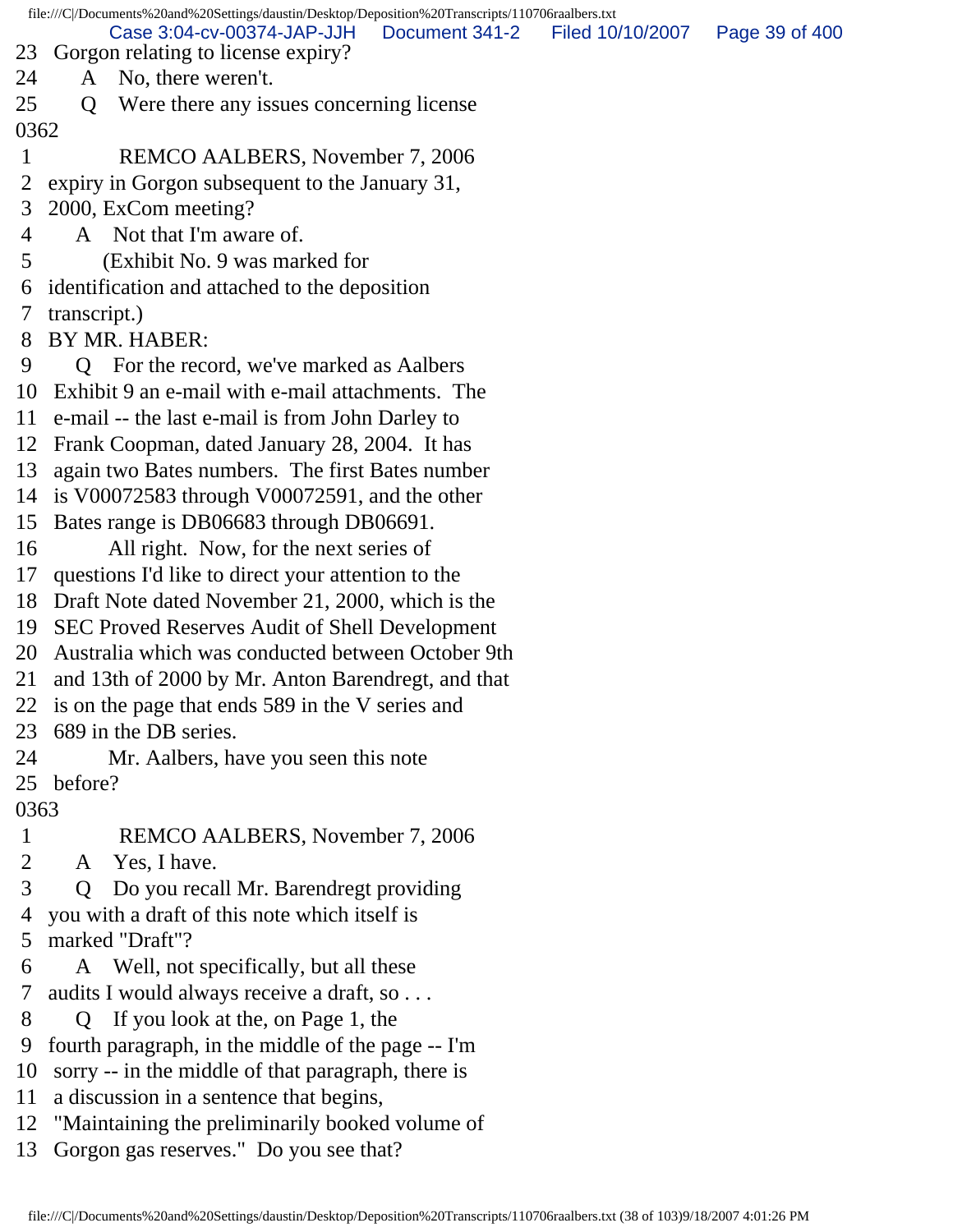file:///C|/Documents%20and%20Settings/daustin/Desktop/Deposition%20Transcripts/110706raalbers.txt

Case 3:04-cv-00374-JAP-JJH Document 341-2 Filed 10/10/2007 Page 40 of 400

- 14 A Uh-huh.
- 15 Q And then it goes on to mention, quote,
- 16 "an extension of the current five-year Retention
- 17 Lease will be granted in 2002," close quote. Does
- 18 this refresh your recollection as to whether there
- 19 was an issue concerning License Expiry or
- 20 Retention Lease?
- 21 A No, this is a fact that I had forgotten.
- 22 Q Having looked at this, do you recall
- 23 what the issue was?
- 24 A Not exactly. From reading this, I think
- 25 it was something that when fields were discovered, 0364
- 1 REMCO AALBERS, November 7, 2006
- 2 you'd get a sort of a Retention Lease pending sort
- 3 of the final development, but those would normally
- 4 be extended, if you wish, though still in the
- 5 process of developing the fields, but I can't
- 6 remember the exact details.
- 7 Q Do you recall whether at this time,
- 8 being October/November of 2000, the extension had 9 been granted?
- 10 A No, I don't, but it says here "will be
- 11 granted 2002," so my assumption would be that that
- 12 was not yet the case.
- 13 Q If you look at the last sentence of that
- 14 paragraph, it says, "Concern was expressed about
- 15 the lack of a concisely documented audit trail,
- 16 which hampered a proper assessment of the reasons
- 17 for the end-1999 reserves changes." Do you have
- 18 an understanding of what Mr. Barendregt meant by
- 19 that?
- 20 A Not directly. I guess if you would go
- 21 into the more details of the document, he will
- 22 probably elaborate on that point, I would expect.
- 23 Q Do you recall having any discussions
- 24 with Mr. Barendregt about this point?
- 25 A No, I don't.

## 0365

- 1 REMCO AALBERS, November 7, 2006
- 2 Q Now, did you discuss, after --
- 3 withdrawn. Did you discuss this note with
- 4 Mr. Barendregt in or about the time that you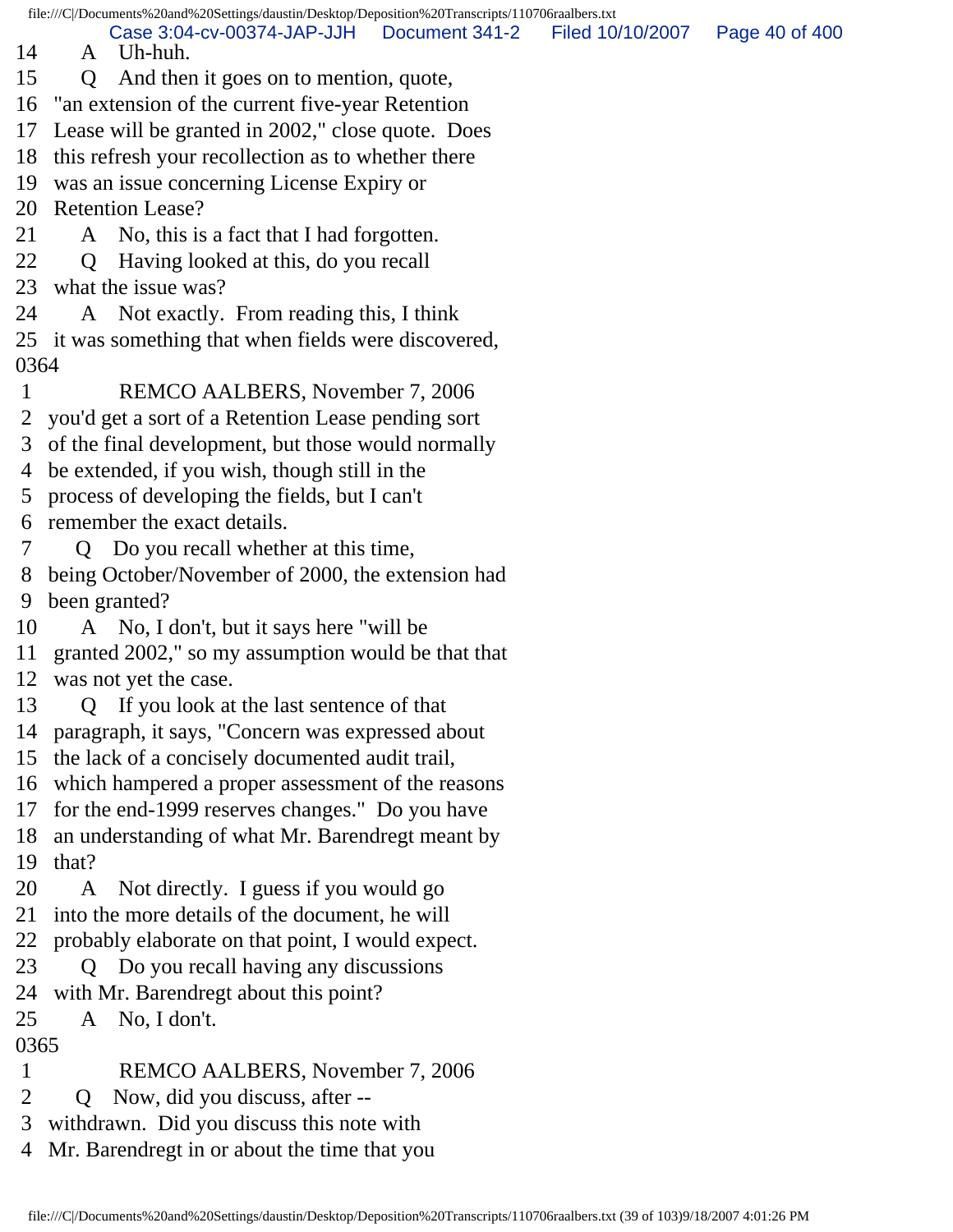file:///C|/Documents%20and%20Settings/daustin/Desktop/Deposition%20Transcripts/110706raalbers.txt 5 received it? 6 A Yes, I believe I did. 7 Q Okay. And do you recall having any 8 discussions with Mr. Barendregt about the 9 conclusions that he reached in the note? 10 A Yes, we will have discussed his 11 conclusions on Gorgon and some of the other ones 12 as well. 13 Q Do you recall the sum and substance of 14 those discussions? 15 A I mean the sum and substance are, as it 16 states here, Mr. Barendregt didn't see any reason 17 for concerns at that point in time to retain 18 Gorgon booking as proved reserves. 19 Q Did you agree with Mr. Barendregt at 20 that time? 21 A Yes, I did. 22 Q Did you communicate any concern to him 23 about the fact that there were no signed contracts 24 supporting the booking? 25 MR. TUTTLE: Object to the form. 0366 1 REMCO AALBERS, November 7, 2006 2 THE WITNESS: Again if you look at the 3 Group Guidelines, having reserves for the 4 (something) field didn't necessarily need a signed 5 contract. We did share the concern that there was 6 a question on if there was no progress with Gorgon 7 over time, where would be the point that you 8 decide that that wasn't sufficient progress, and 9 you would have to at some point decide that maybe 10 you should de-book. At this point there was still 11 progress being made, and we had indications that 12 they would conclude some sort of project within 13 the next one or two years time frame. The 14 question is how long would you let it slip before 15 you decide there is something else. 16 BY MR. HABER: 17 Q What did the two of you conclude, if 18 anything? 19 A We didn't have an answer to that 20 question. It's a difficult question to answer. Case 3:04-cv-00374-JAP-JJH Document 341-2 Filed 10/10/2007 Page 41 of 400

21 You could see if it would slip every time at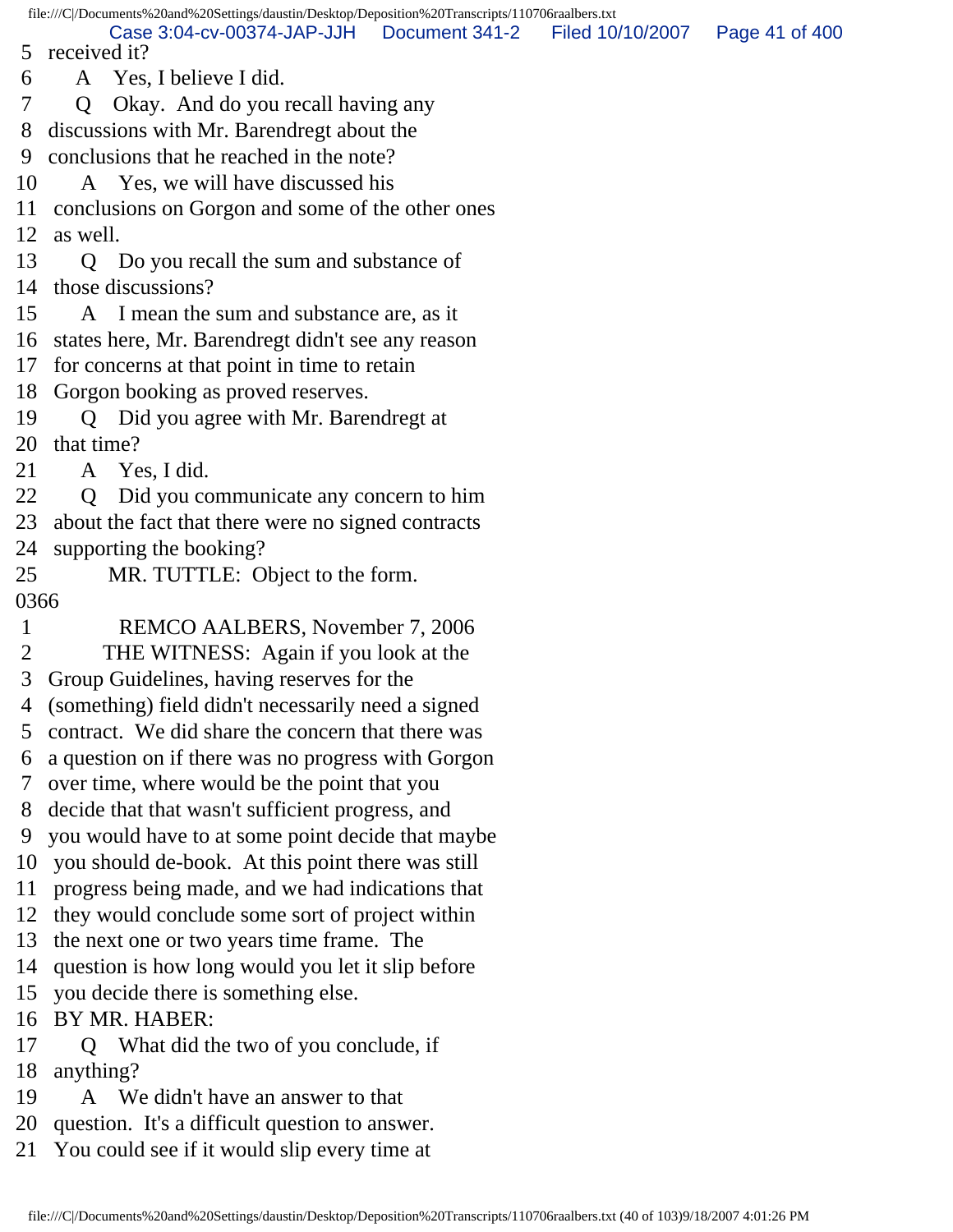file:///C|/Documents%20and%20Settings/daustin/Desktop/Deposition%20Transcripts/110706raalbers.txt 22 year-end and was always within one or two years, 23 you would never actually change the position, but 24 when you would start looking back at some point, 25 you would say, well, is this now too long? That's 0367 1 REMCO AALBERS, November 7, 2006 2 a hard question to answer. It would depend on the 3 outlook and how people felt the project was -- was 4 it still moving, or would it actually at some 5 point have come to a deadlock and nothing had 6 happened on it. 7 Q Did you have any discussions with people 8 at SDA on that topic? 9 A There was the point raised just before 10 the audit, but we never concluded the discussion, 11 because after Anton's audit, the point basically 12 was resolved for a while. 13 Q Are you aware of anyone in SDA 14 expressing an opinion that Gorgon ought to be 15 de-booked? 16 A There were several discussions in SDA 17 whether or not retaining the booking of Gorgon was 18 the right thing to do. 19 Q Well, do you recall having any 20 discussions with Ms. Graham, again recognizing the 21 time difference? 22 A With who? 23 Q Sheila Graham, on this issue. 24 A I believe that at this point Sheila is 25 no longer the Reserves Coordinator. I believe 0368 1 REMCO AALBERS, November 7, 2006 2 it's Sarah Bell takes over from her. 3 Q Do you recall having discussions with 4 Sarah Bell on this topic? 5 A No, we didn't actually have a 6 discussion. There was an e-mail correspondence, 7 but never a clear issue statement. I never 8 received any clear issue statement, and like I 9 said until then here, and he basically concluded 10 there was not an issue, which basically took the Case 3:04-cv-00374-JAP-JJH Document 341-2 Filed 10/10/2007 Page 42 of 400

- 11 concern from SDA away, and at that point it was
- 12 resolved that way around.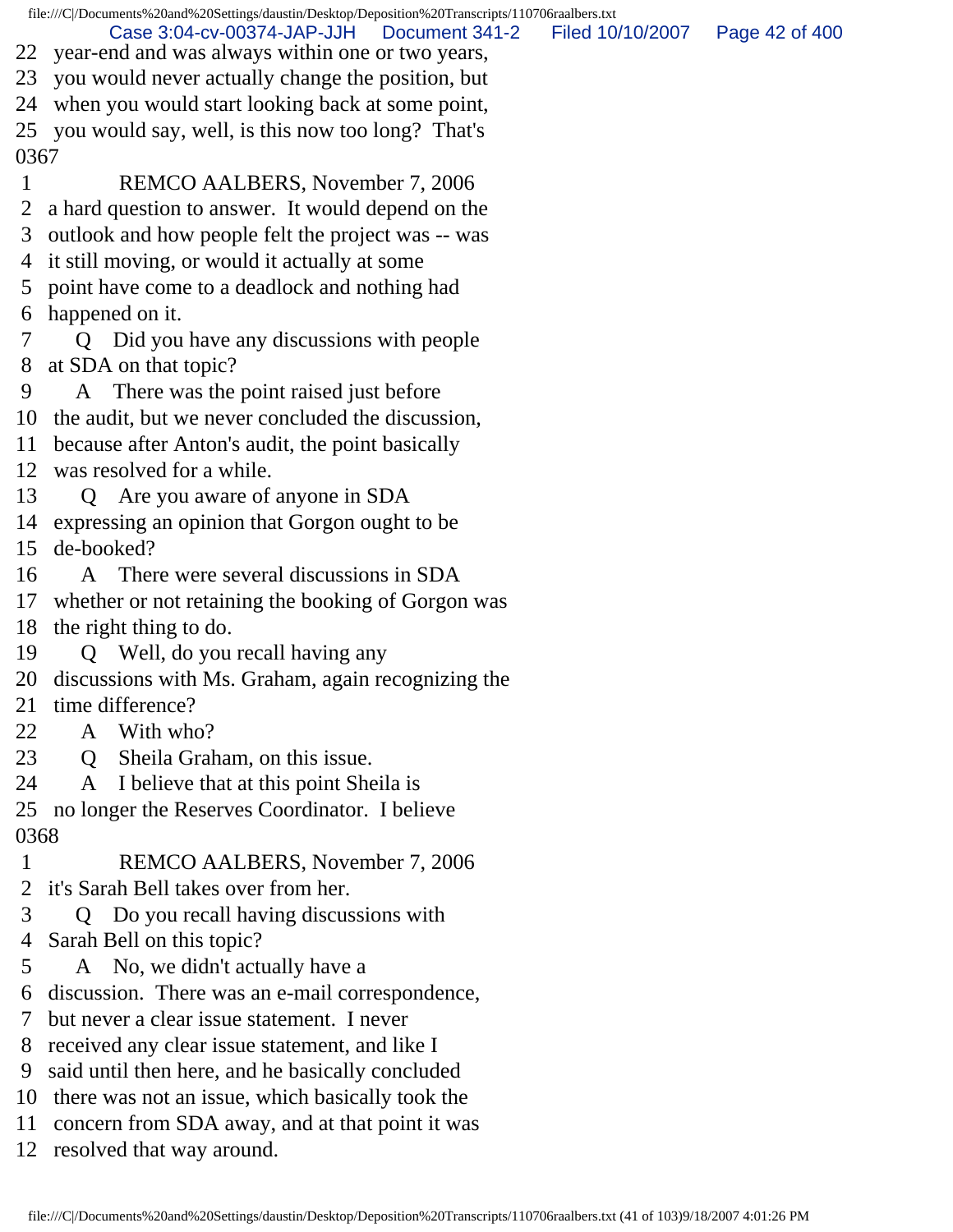file:///C|/Documents%20and%20Settings/daustin/Desktop/Deposition%20Transcripts/110706raalbers.txt 13 Q Who is Jeroen Regtien? 14 A I can't remember the exact point, but he 15 had been working in SDA for a period of time. 16 Q Do you recall having any communications 17 with Mr. Regtien on the topic of possibly 18 de-booking Gorgon? 19 A I'm trying to remember if -- his name is 20 actually on the SEC audit. He was actually the 21 Development Manager at SDA at the time. 22 Q Do you recall having any communications 23 with Mr. Regtien? 24 A I guess he would have been copied on 25 some of the e-mails. In general I spoke with 0369 1 REMCO AALBERS, November 7, 2006 2 Sarah. I think I spoke with Robert Blaauw and 3 with the RBA in The Hague. 4 Q If you turn, on the last exhibit we 5 marked, Exhibit 9, the page that ends 587 in the V 6 series and 687 in the DB series, have you, have 7 you seen this correspondence before? 8 A Yes, I have. 9 Q And if you look in the middle of the 10 e-mail from Jeroen Regtien to Sheila Graham with a 11 CC to Mark Chittleborough and Robert Blaauw, dated 12 September 19, 2000, after the bullet points 13 Mr. Regtien says, "I therefore recommend and am 14 prepared to defend downgrading Gorgon from the 15 proved undeveloped reserves category to SFR 16 (commercial/proved techniques)." Does this 17 refresh your recollection about communications 18 from Mr. Regtien regarding a possible de-booking? 19 A I don't remember if I actually received 20 that e-mail. I'm actually not copied on it. It's 21 an internal communication within SDA. 22 Q There's a reference at the bottom to 23 you. Do you recall having any communications with 24 Mr. Regtien in or around September 2000, prior to 25 Mr. Barendregt's audit, with Mr. Regtien 0370 1 REMCO AALBERS, November 7, 2006 2 concerning the Gorgon field? Case 3:04-cv-00374-JAP-JJH Document 341-2 Filed 10/10/2007 Page 43 of 400

3 MR. TUTTLE: Objection; asked and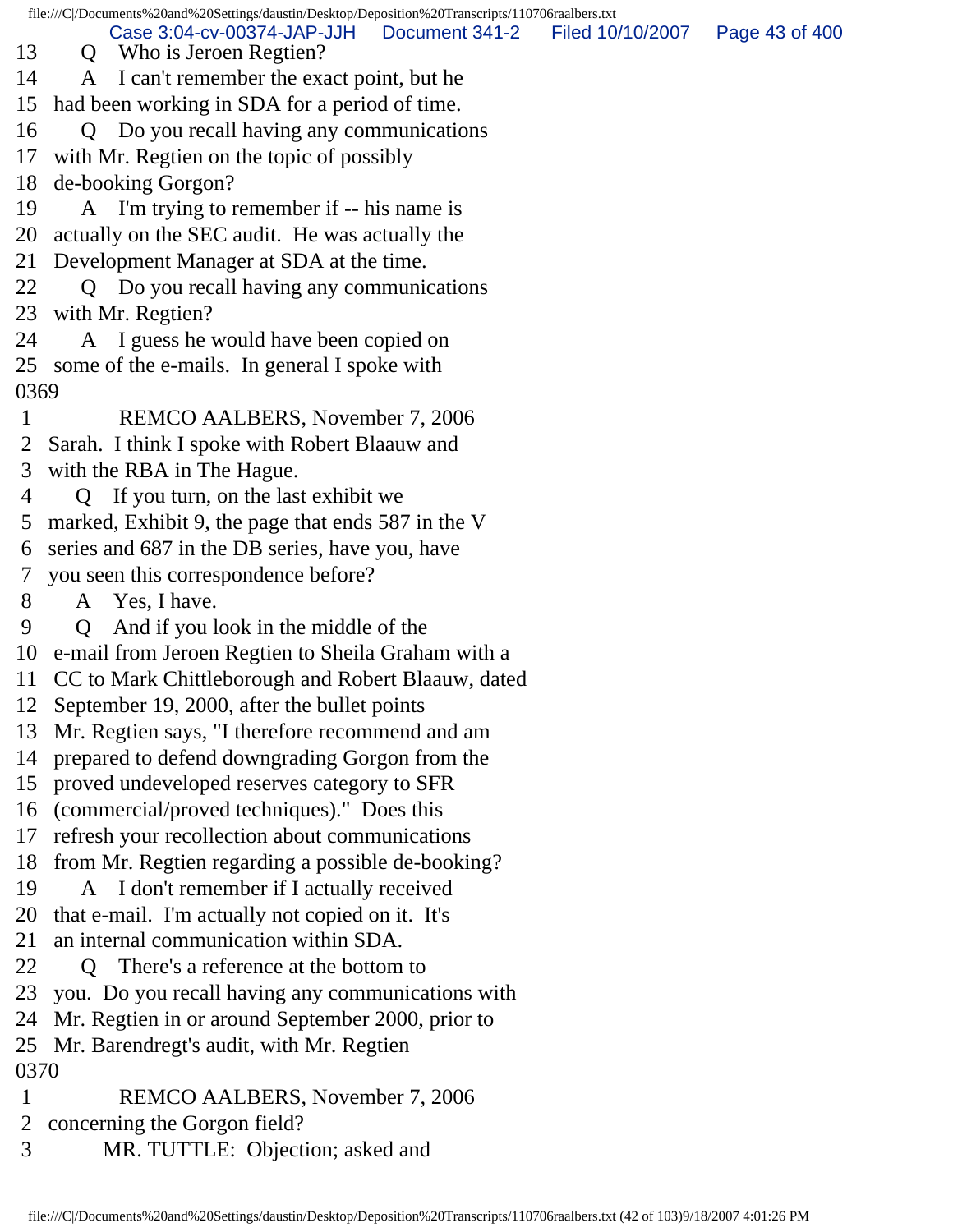file:///C|/Documents%20and%20Settings/daustin/Desktop/Deposition%20Transcripts/110706raalbers.txt 4 answered. 5 THE WITNESS: No, I don't. 6 BY MR. HABER: 7 Q Who is Mark Chittleborough? 8 A I don't know. 9 Q Do you know who Robert Blaauw is? 10 A Yeah, Robert Blaauw was also working in 11 SDA. If you look at the audit note, he was the EP 12 manager in SDA. 13 Q Do you recall any communications with 14 Mr. Blaauw concerning possible de-booking of 15 Gorgon proved reserves? 16 A I've had communication with Mr. Blaauw. 17 I can't remember a specific discussion on that 18 subject as you're now calling it. 19 Q If you look down on that e-mail, the 20 sentence that begins, "I realize this may carry 21 some sensitivity in SIEP," it says, "but it was 22 extensively discussed at the ASR, and SDA was 23 actioned to develop a plan to downgrade Gorgon 24 reserves." What is the ASR if you know? 25 A I believe it stands for something like 0371 1 REMCO AALBERS, November 7, 2006 2 "April Spring Review" or something. It was a 3 review that was done early in the year on the 4 performance of the year before by the Business 5 Advisors in their respective companies. 6 Q And did you have any involvement in the 7 ASR? 8 A No. 9 Q Were you advised of the results of the 10 ASR? 11 A No, I was not. 12 Q Was your directorate advised of the 13 results of the ASR? 14 MR. TUTTLE: Objection; calls for 15 speculation. 16 THE WITNESS: Not to my knowledge. 17 BY MR. HABER: 18 Q Yesterday you had testified that when 19 you came into the position, you reviewed files. 20 Do you recall reviewing any files related to the Case 3:04-cv-00374-JAP-JJH Document 341-2 Filed 10/10/2007 Page 44 of 400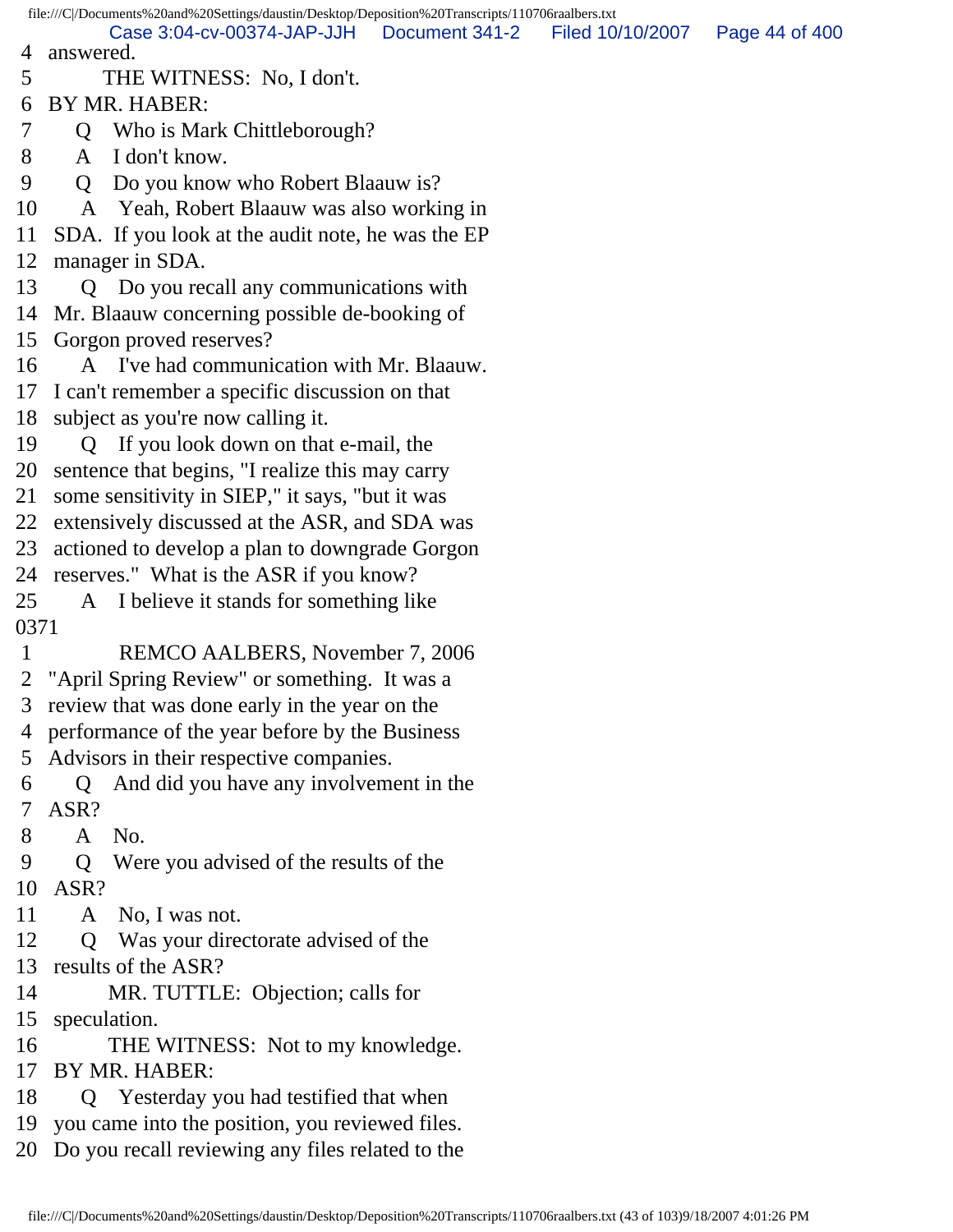file:///C|/Documents%20and%20Settings/daustin/Desktop/Deposition%20Transcripts/110706raalbers.txt 21 ASR that's referenced here? 22 A No, we didn't have data on the ASR. 23 That was strictly within the region and with the 24 respective Business Advisors. 25 Q Had anyone advised you, once you got 0372 1 REMCO AALBERS, November 7, 2006 2 into the position of GRC, that SDA was actioned to 3 develop a plan to downgrade Gorgon reserves? 4 A No, I wasn't aware of that. 5 Q Did you ever have discussions with 6 Mr. Platenkamp on this point? 7 MR. TUTTLE: Objection to form. 8 THE WITNESS: Can you be more specific. 9 BY MR. HABER: 10 Q The point that I'm referring to is the 11 ASR and the fact, according to this e-mail, that 12 SDA was actioned to develop a plan to downgrade 13 Gorgon reserves. 14 A No, I didn't have discussion with him on 15 that. 16 Q Same question with regard to Mr. McKay. 17 MR. TUTTLE: Same objection. 18 THE WITNESS: No. 19 BY MR. HABER: 20 Q Do you recall having a discussion with 21 Mr. Brass on this subject? 22 MR. TUTTLE: Objection to form. 23 THE WITNESS: I didn't have a discussion 24 with Mr. Brass on that subject. 25 0373 1 REMCO AALBERS, November 7, 2006 2 BY MR. HABER: 3 Q Do you recall having discussions with 4 Mr. Brass in general about the possibility of 5 de-booking the reserves that had been booked in 6 Gorgon? 7 A I don't recall. 8 Q As I recall from yesterday, you 9 testified you left the GRC position in March of 10 2001; is that correct? Case 3:04-cv-00374-JAP-JJH Document 341-2 Filed 10/10/2007 Page 45 of 400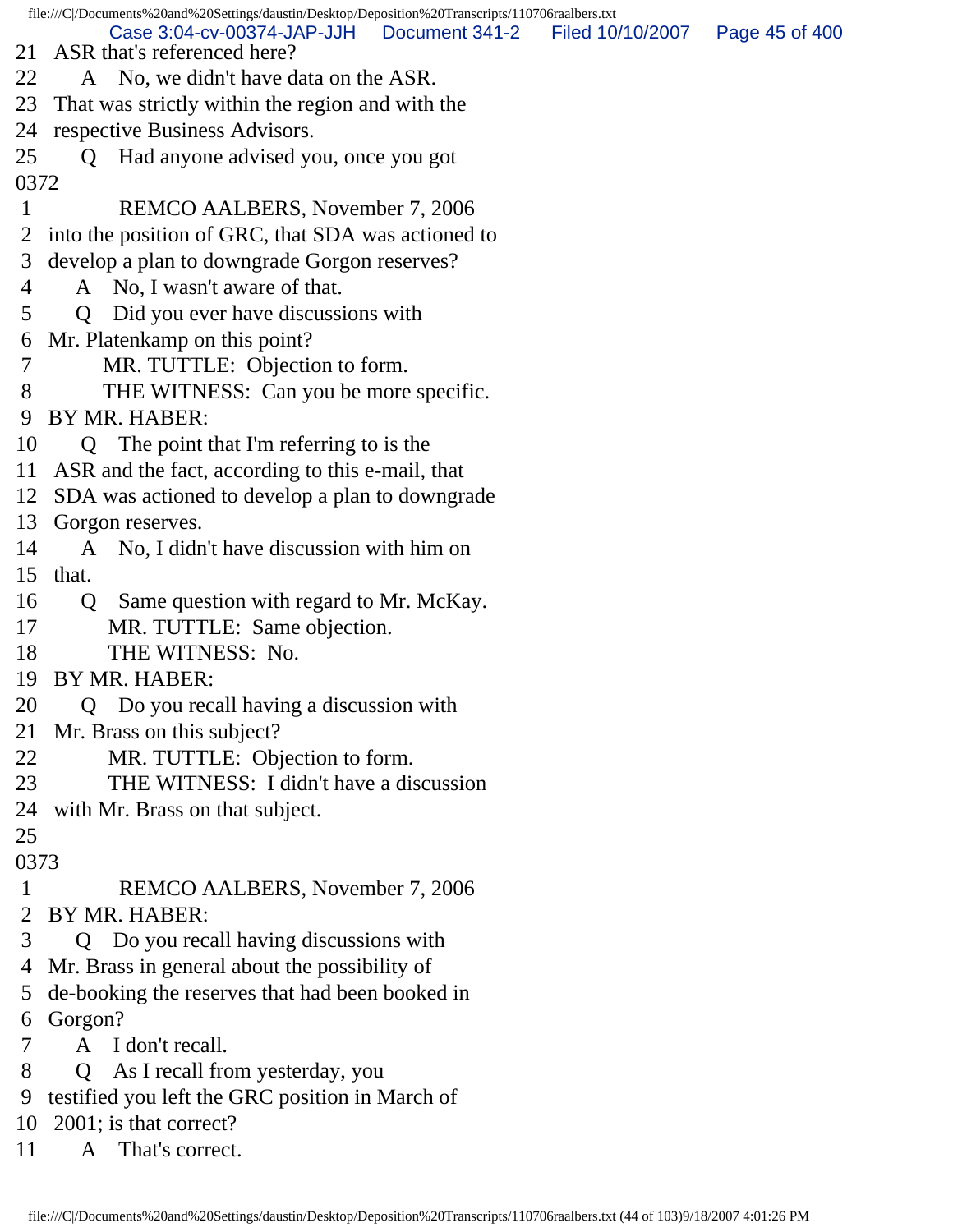file:///C|/Documents%20and%20Settings/daustin/Desktop/Deposition%20Transcripts/110706raalbers.txt 12 Q At any time between this 13 correspondence -- which is this correspondence I'm 14 referring to in Exhibit 9, not the forward, which 15 is the 2000, but the actual time period of 16 September/October/November of 2000; so from that 17 point forward until the time you left, do you 18 recall having any discussions with anyone at Shell 19 concerning the possibility of de-booking Gorgon? 20 MR. TUTTLE: Objection; asked and 21 answered. 22 THE WITNESS: Well, I think I've 23 mentioned who we had the discussions with. Up to 24 2001, you're talking about? There would have been 25 discussions when I handed over my job to Leigh 0374 1 REMCO AALBERS, November 7, 2006 2 Yaxley on where all the different countries were, 3 and it would have been part of that discussion. 4 BY MR. HABER: 5 Q And do you recall when you had these 6 discussions with Mr. Yaxley? 7 A That must have been early 2001 before I 8 left the job. 9 Q Do you recall how long the transition 10 period was? 11 A No, I don't. It wasn't an extensive 12 hand-over period, but I can't remember the exact 13 timing. A couple of weeks would be my guess. 14 Q Do you recall what you told Mr. Yaxley 15 about Gorgon? 16 A Well, not word by word, but in general I 17 would have explained to him what the history of 18 Gorgon was and the discussions and that, depending 19 on the progress of the project, there might be a 20 decision required in due course, but that as it 21 stood at the moment, retaining the booking was 22 supported, as also indicated by Mr. Barendregt, 23 but it was certainly something to watch over time, 24 depending on what progress the project would make 25 or not. 0375 1 REMCO AALBERS, November 7, 2006 Case 3:04-cv-00374-JAP-JJH Document 341-2 Filed 10/10/2007 Page 46 of 400

2 Q Was the Gorgon booking discussed with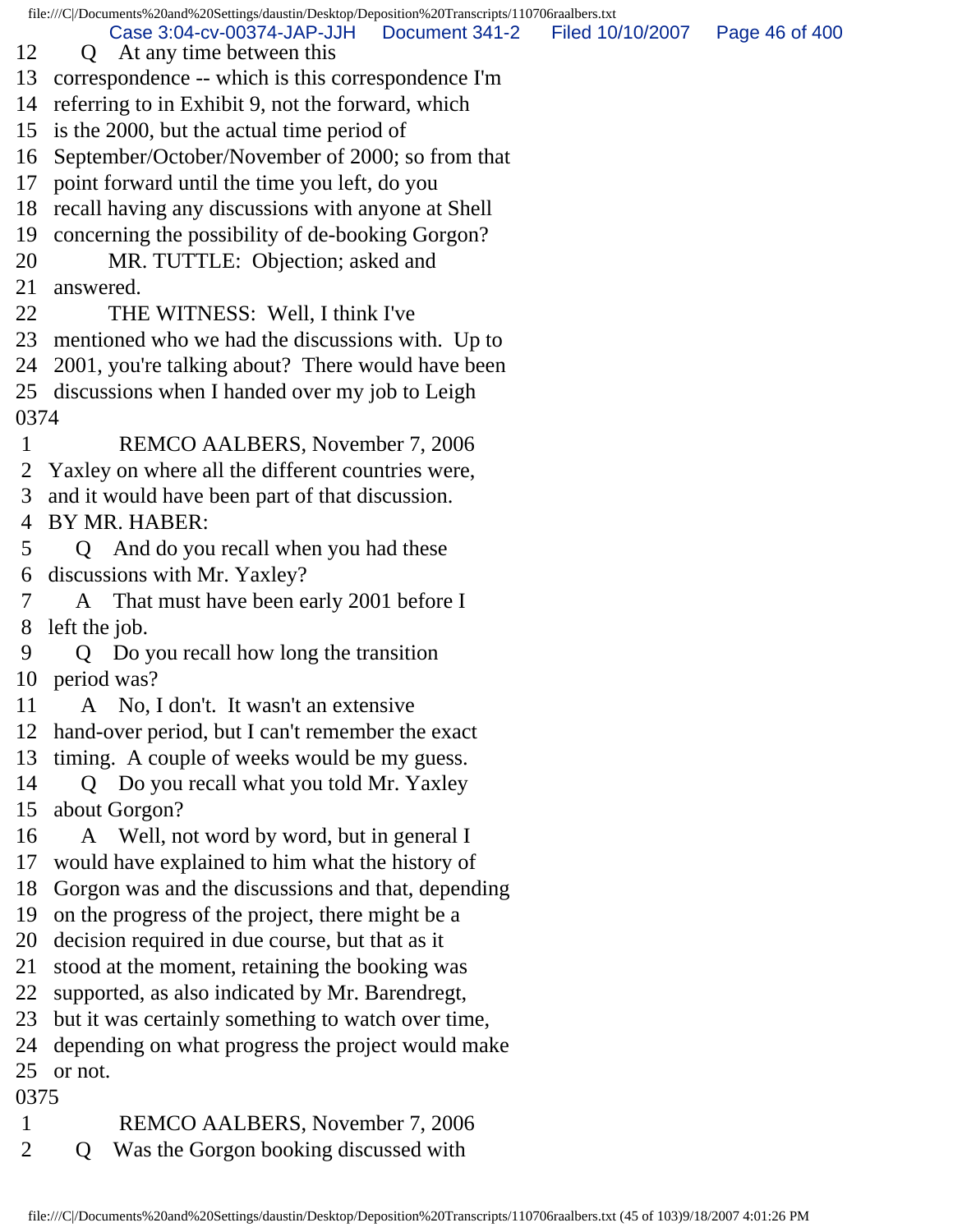file:///C|/Documents%20and%20Settings/daustin/Desktop/Deposition%20Transcripts/110706raalbers.txt 3 the ExCom at the end of the 2000 close-out? So 4 that would be in January or February 2001. 5 A I don't know. I wasn't at the actual 6 discussion of reserves, so I don't know. 7 Q Do you recall preparing any note for the 8 ExCom where Gorgon was discussed? 9 MR. TUTTLE: Same time period? 10 BY MR. HABER: 11 Q Yes. 12 A No, I don't believe I did. 13 Q Do you recall, same time period, any 14 discussions with KPMG about the Gorgon booking? 15 A As part of the reserves close-out, all 16 of Anton's audits that year would have been 17 covered, and this one would have been covered, so 18 it would have been part of the discussion, but 19 with Anton's support it wasn't a major issue that 20 year, as far as I recall. 21 Q Do you recall KPMG asking the type of 22 questions that it had asked previously that you 23 had testified about? 24 A I don't believe they did at that point. 25 Q Do you recall having any discussions 0376 1 REMCO AALBERS, November 7, 2006 2 about Gorgon with Mr. de la Mar? 3 A No, not extensively. It was one of the 4 additions in the first that I arrived. 5 Q Did he say anything to you about whether 6 Gorgon should have been booked or not? 7 A I don't believe that was a point of 8 discussion at that viewpoint, so the answer is no. 9 Q Do you know how Shell reported the 10 Gorgon booking publicly; that is, as a new 11 discovery or a revision? 12 A In the booking for Gorgon actually 13 rolled into the revisions, one of the questions I 14 raised at the time with the Reserves Coordinator 15 at that point in time, Helge Hammer, and the 16 explanation I got back was that they had already 17 booked reserves expectation the year before it was 18 ever approved, so that they now booking approval 19 was actually a provision of -- Case 3:04-cv-00374-JAP-JJH Document 341-2 Filed 10/10/2007 Page 47 of 400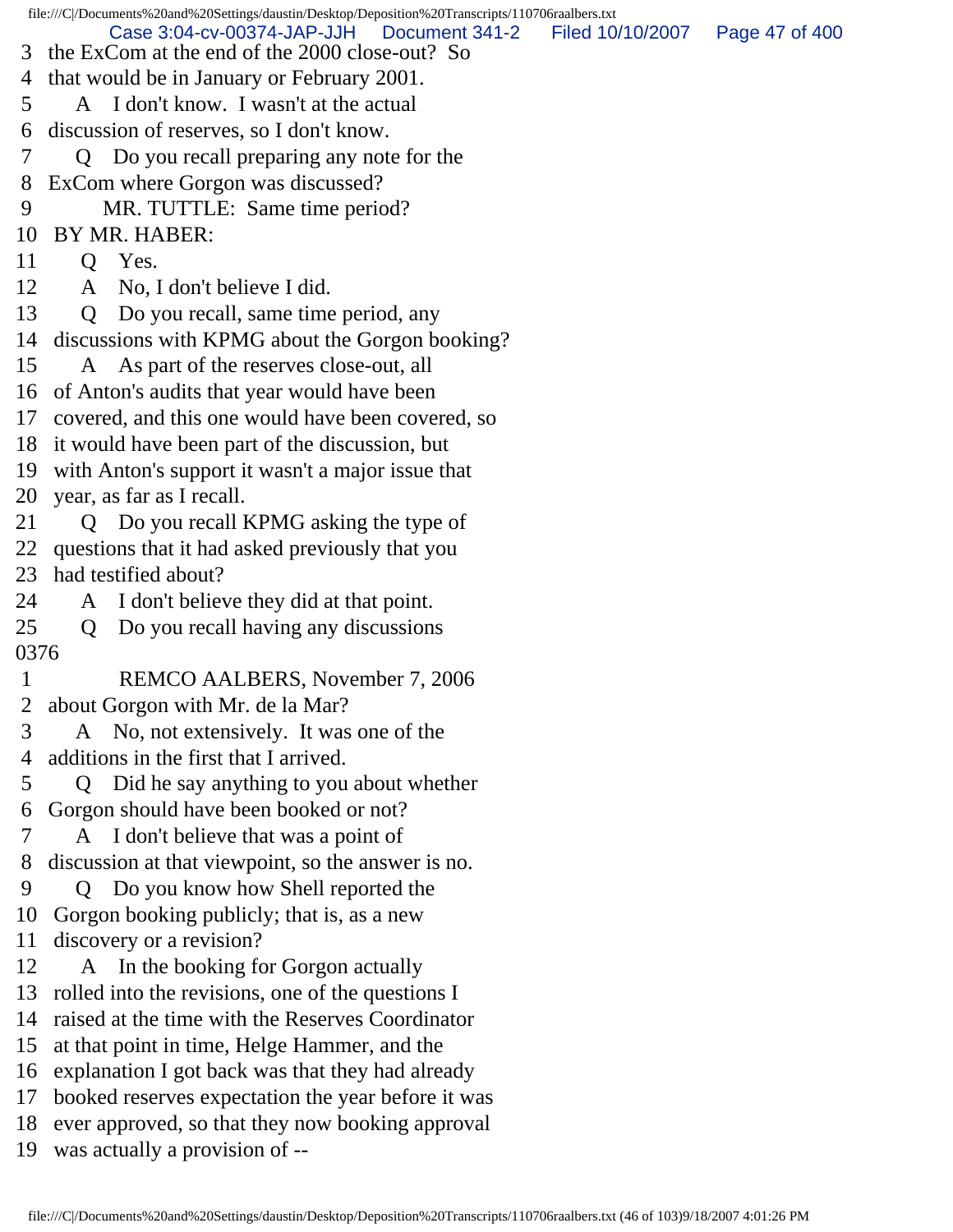file:///C|/Documents%20and%20Settings/daustin/Desktop/Deposition%20Transcripts/110706raalbers.txt 20 THE REPORTER: Slow down. 21 THE WITNESS: Expectation the year 22 before or maybe prior to, two years before. I'm 23 not sure if it was the year before or the year 24 before that. 25 So that was the explanation. I accepted 0377 1 REMCO AALBERS, November 7, 2006 2 the explanation. On hindsight, being the first 3 time proved booking, it should have actually gone 4 into the discovery category, but that was an 5 oversight because of the way the discussion went, 6 and I hadn't realized that's where it should have 7 gone. That's where I would have put it in 8 subsequent years. Having just arrived new on the 9 job, I missed that point and accepted the 10 explanation from Australia, why it was showing up 11 as revisions. 12 (Exhibit No. 10 was marked for 13 identification and attached to the deposition 14 transcript.) 15 BY MR. HABER: 16 Q For the record, we've just marked as 17 Albert Exhibit 10 a series of e-mails with an 18 attachment. The last in the series is from Helge 19 Hammer to Mr. Aalbers, with a CC to a couple of 20 people. It's dated February 2, 1998. The subject 21 line reads "Re Australia -- Reserves Query." The 22 Bates number range is RJW00931357 through 23 RJW00931360. 24 Mr. Aalbers, have you seen these e-mails 25 and the attachment before today? 0378 1 REMCO AALBERS, November 7, 2006 2 A I've seen the e-mail. I believe I've 3 seen the attachment, but I, I don't recall it as 4 such very clearly. 5 Q My only question is directed to the 6 first page of the exhibit. Is the e-mail from 7 Mr. Hammer to you a communication where Mr. Hammer 8 explained why Gorgon should be booked as a 9 revision? 10 A This is the e-mail I referred to. I Case 3:04-cv-00374-JAP-JJH Document 341-2 Filed 10/10/2007 Page 48 of 400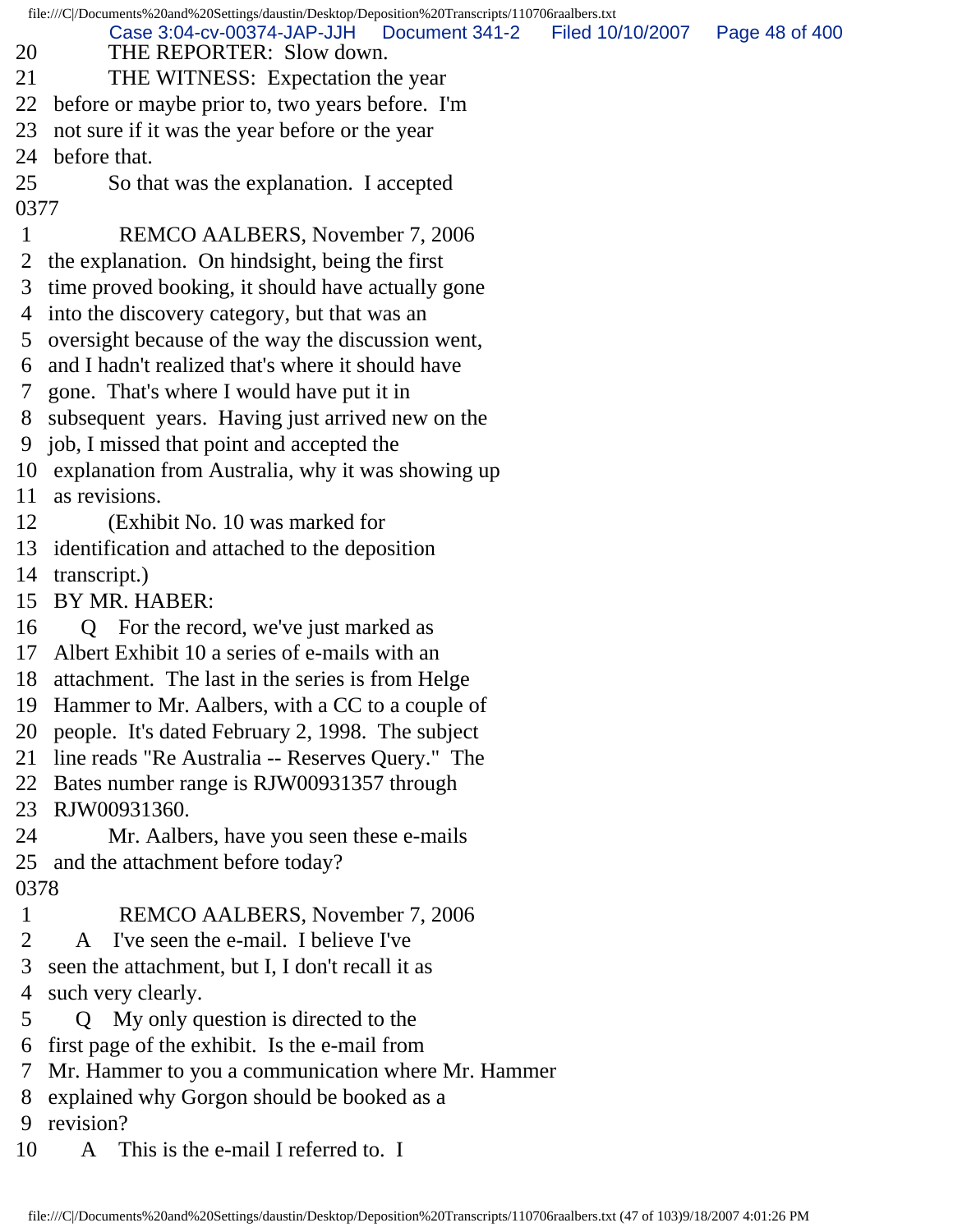file:///C|/Documents%20and%20Settings/daustin/Desktop/Deposition%20Transcripts/110706raalbers.txt 11 asked the question on sort of where all the 12 relative bookings came from, and he indicated here 13 why he had selected revision, and I accepted that 14 explanation. 15 O So this e-mail would be reflective of 16 that conversation or communication? 17 A Well, there wasn't a discussion. It was 18 only the e-mail communication. Again due to time 19 differences, it was generally over e-mail. 20 Q Now, subsequent to this e-mail, during 21 your tenure as GRC did you have any communications 22 with Mr. Hammer concerning whether Gorgon should 23 have been booked or not as proved reserves? 24 A I don't believe I had. I don't think 25 Helge was in the job very long. When I was there, 0379 1 REMCO AALBERS, November 7, 2006 2 his job was taken over by Sheila Graham and then 3 after that by Sarah Bell. I don't recall any 4 discussion other than that. 5 Q Do you recall any communications from 6 Mr. Hammer where Mr. Hammer expressed the view 7 that Gorgon had not reached commercial maturity? 8 MR. TUTTLE: Objection; foundation. 9 THE WITNESS: No. 10 BY MR. HABER: 11 Q And by communications, just so again in 12 this case I'm clear, it's not only by e-mail or 13 letter, but also verbal, by telephone? 14 A Correct. 15 Q Now, were the -- in connection with the 16 close-out that we talked about, the close-out 17 meeting in 2000, I believe you had testified that 18 the Deputy Group Controller attended that meeting 19 with the External Auditors; is that correct? 20 A Yes. He always attended the close-out 21 reserves meetings. 22 Q Do you recall the Deputy Group 23 Controller saying anything with regard to Gorgon? 24 And now I'm talking about the meeting in January 25 of 2000 or February of 2000. 0380 1 REMCO AALBERS, November 7, 2006 Case 3:04-cv-00374-JAP-JJH Document 341-2 Filed 10/10/2007 Page 49 of 400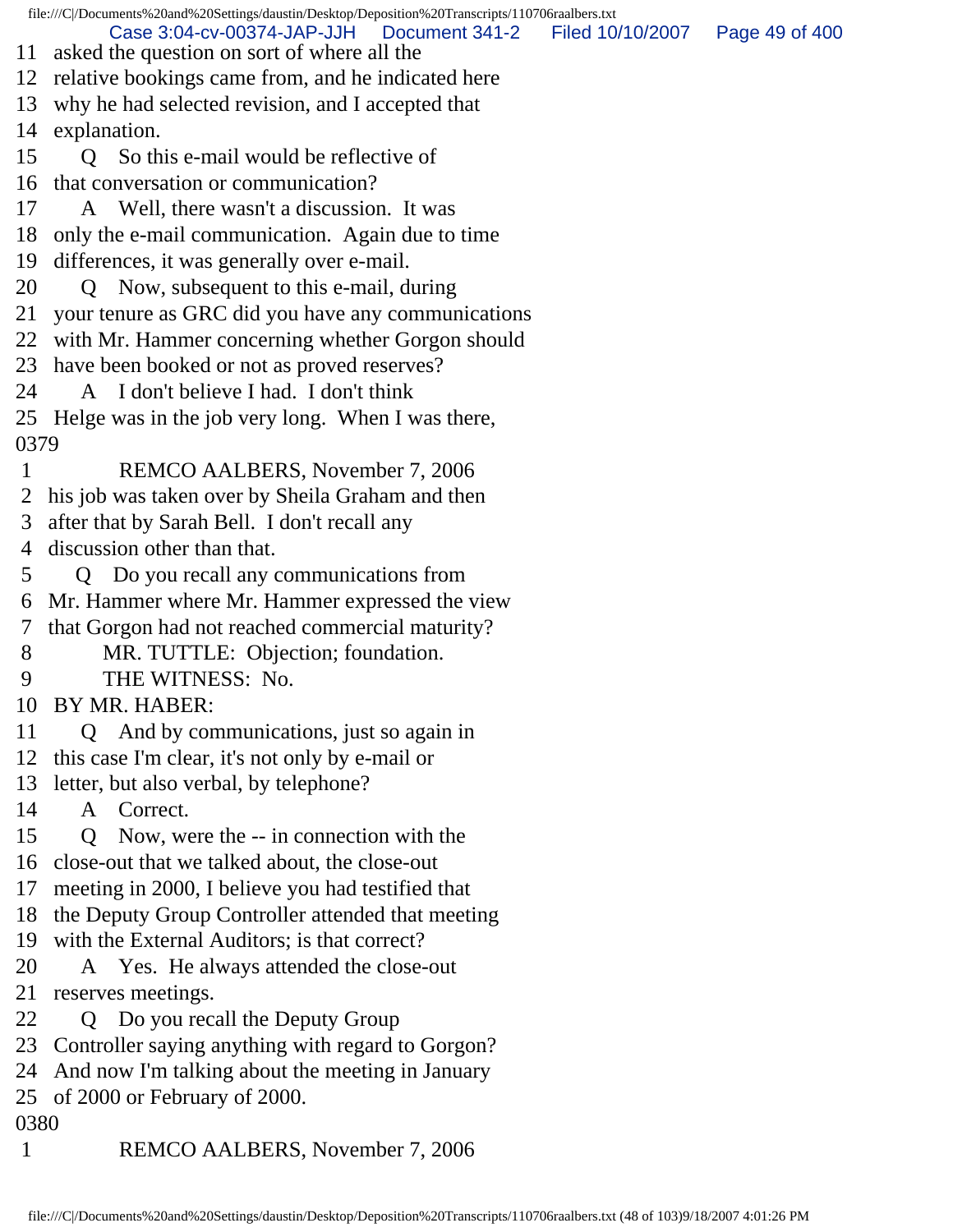file:///C|/Documents%20and%20Settings/daustin/Desktop/Deposition%20Transcripts/110706raalbers.txt 2 A January 2000, that was about the 3 additional booking. No, I don't. 4 Q How about during your tenure as GRC; do 5 you recall having any communication with the 6 Deputy Group Controller concerning whether Gorgon 7 should have been booked as proved reserves? 8 A Very possible, but I don't, don't recall 9 any specific conversations. 10 (Exhibit No. 11 was marked for 11 identification and attached to the deposition 12 transcript.) 13 BY MR. HABER: 14 Q We've just marked as Aalbers Exhibit 11 15 a series of e-mails, the last of which is from 16 Mr. Aalbers to Sheila Graham, dated September 21, 17 2000. The subject line reads, "Re: Gorgon 18 Reserves vs. SFR." The Bates number range is 19 PER00020250 to PER00020251. 20 Mr. Aalbers, have you seen these e-mails 21 before today? 22 A Yes, I have. 23 Q A few moments ago I asked you questions 24 about recollection concerning communications with 25 Sheila Graham about the possibility of de-booking. 0381 1 REMCO AALBERS, November 7, 2006 2 Does this document refresh your recollection about 3 such communications? 4 A Uh-huh, yes. 5 Q Do you recall any other communications 6 with Ms. Graham where she had indicated that they 7 were -- and I'm just going to use her words, based 8 upon the e-mail at the bottom of Page 1 that 9 carries over to Page 2 -- "collating data on 10 Gorgon with the view to making a recommendation on 11 reserves versus SFR for review by all interested 12 parties by the end of October." The question 13 is -- 14 A I missed the first part. 15 Q And I apologize. With regard to the 16 portion of the sentence I just read you, do you Case 3:04-cv-00374-JAP-JJH Document 341-2 Filed 10/10/2007 Page 50 of 400

- 17 recall any other communications with Sheila Graham
- 18 where she had indicated that SDA was looking for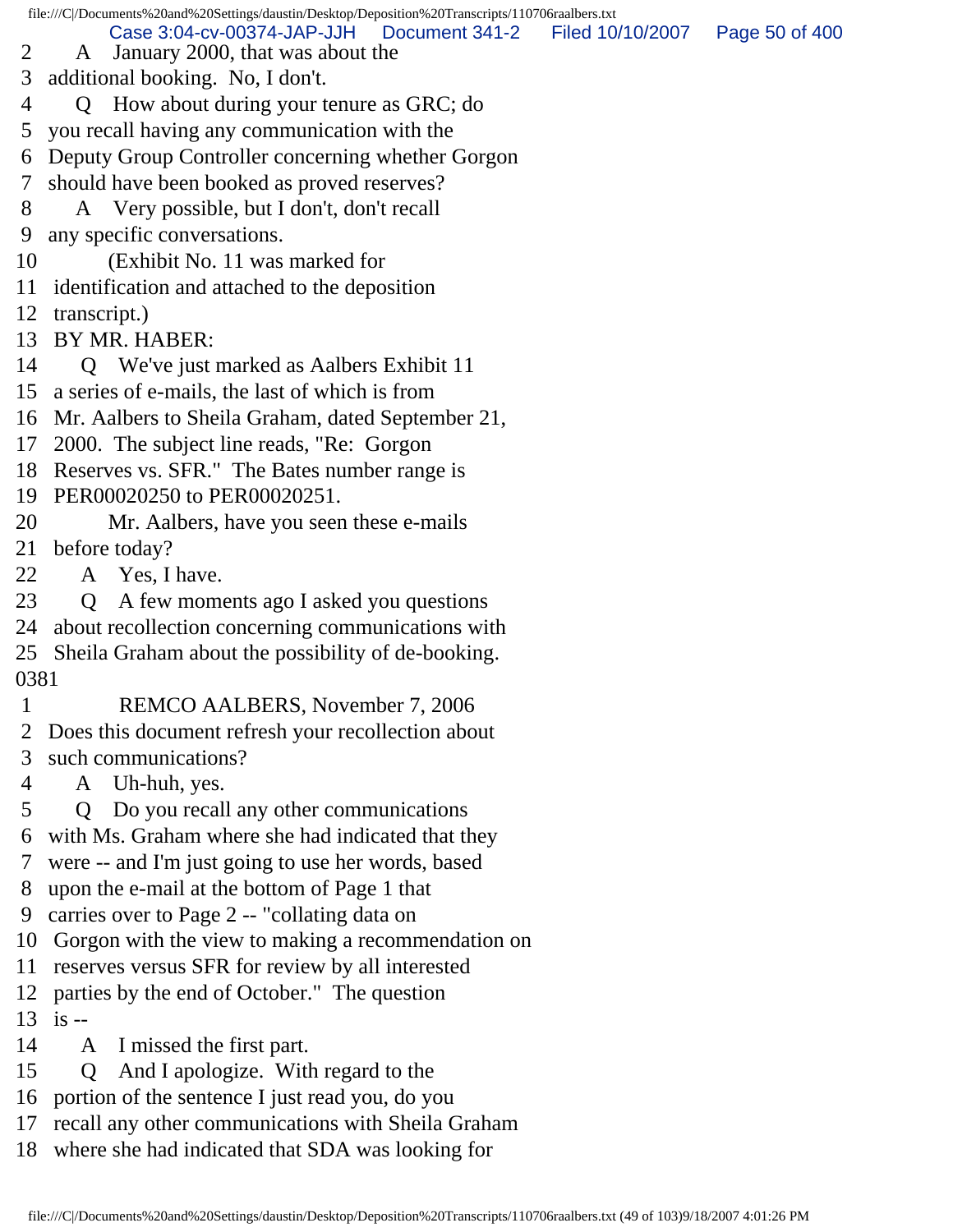file:///C|/Documents%20and%20Settings/daustin/Desktop/Deposition%20Transcripts/110706raalbers.txt 19 information with a view to making a recommendation 20 to de-book? 21 MR. TUTTLE: Objection to the 22 characterization of the document. 23 THE WITNESS: No, I think this is the 24 main discussion that went. I think I also earlier 25 said that there was a discussion running within 0382 1 REMCO AALBERS, November 7, 2006 2 SDA whether or not it was still appropriate to 3 retain the booking. I was trying to refer to this 4 at that point, and I remember this e-mail 5 discussion. It was just prior to Anton Barendregt 6 going back -- going to SDA for his regular 7 reserves audit. 8 BY MR. HABER: 9 Q And did you understand from her e-mail 10 that the issue that they were looking for data was 11 a possible de-booking? 12 A Yes. They were looking at whether or 13 not they felt it was still appropriate to keep 14 Gorgon on the books. 15 Q And so in her e-mail in the portion I 16 read to you, when it refers to "reserves versus 17 SFR," does that refer to taking the reserves that 18 had been booked as proved and then moving them 19 over to the category of SFR? 20 A Yeah, the deal was about if you take 21 them out of reserves, they would then 22 automatically go into scope for recovery, which 23 the volume is there, but you just don't categorize 24 them as reserves at the time. It's just not a 25 category where . . . 0383 1 REMCO AALBERS, November 7, 2006 2 Q And that would be a de-booking of 3 reserves? 4 A Yes, correct. 5 MR. HABER: I am told there are five 6 minutes on the tape. 7 THE VIDEOGRAPHER: This marks the end of 8 Tape 1 in Volume II of the deposition of 9 Mr. Aalbers. We are going off the record. The Case 3:04-cv-00374-JAP-JJH Document 341-2 Filed 10/10/2007 Page 51 of 400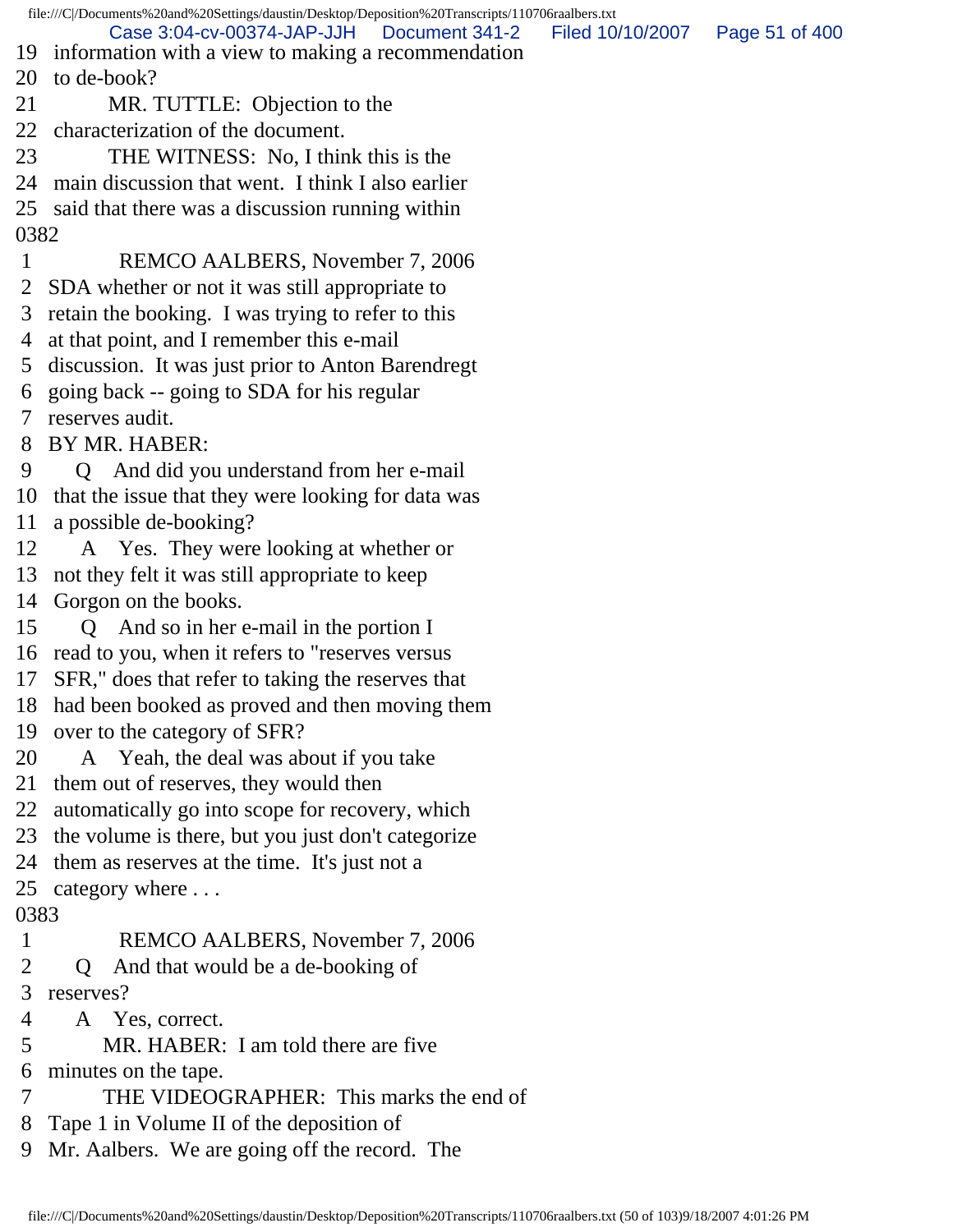file:///C|/Documents%20and%20Settings/daustin/Desktop/Deposition%20Transcripts/110706raalbers.txt 10 time is 12:29 p.m. 11 (Whereupon, a short recess was taken.) 12 THE VIDEOGRAPHER: This marks the 13 beginning of Tape 2, Volume II in the deposition 14 of Mr. Aalbers. We are back on the record. The 15 time is 12:28 p.m. 16 MR. HABER: Let's mark this as an 17 exhibit. 18 (Exhibit No. 12 was marked for 19 identification and attached to the deposition 20 transcript.) 21 BY MR. HABER: 22 Q For the record, we have just marked a 23 series of e-mails as Aalbers Exhibit 12. It's a 24 three-page document. The last e-mail in the 25 series is from Roelof Platenkamp to Mr. Aalbers 0384 1 REMCO AALBERS, November 7, 2006 2 with a CC to Aidan McKay. It's dated January 7, 3 2000. Subject reads "Re: Australia -- Gorgon 4 reserves to SFR," with four question marks 5 following it. The Bates number range is 6 PBW0002283 to PBW0002285. 7 Mr. Aalbers, have you seen these e-mails 8 before today? 9 A Well, I'm copied on a number of them, so 10 yes, I have seen them, but they don't just all 11 quickly come to memory. 12 Q In particular I want to talk to you 13 about the e-mail that you sent to Mr. Platenkamp 14 with a CC to Mr. McKay, dated January 7, 2000, 15 that's on Page 1 of the exhibit. Do you recall 16 the reason why you sent the e-mail to 17 Mr. Platenkamp? 18 A No, I don't. I expect it was following 19 the discussion with Aidan and the request to 20 provide the information to Roelof. 21 Q Do you have any recollection of what was 22 discussed with Mr. McKay? 23 A No, I don't. 24 Q If you look at the first paragraph, full 25 paragraph in your e-mail, it says, "If SDA were to 0385 Case 3:04-cv-00374-JAP-JJH Document 341-2 Filed 10/10/2007 Page 52 of 400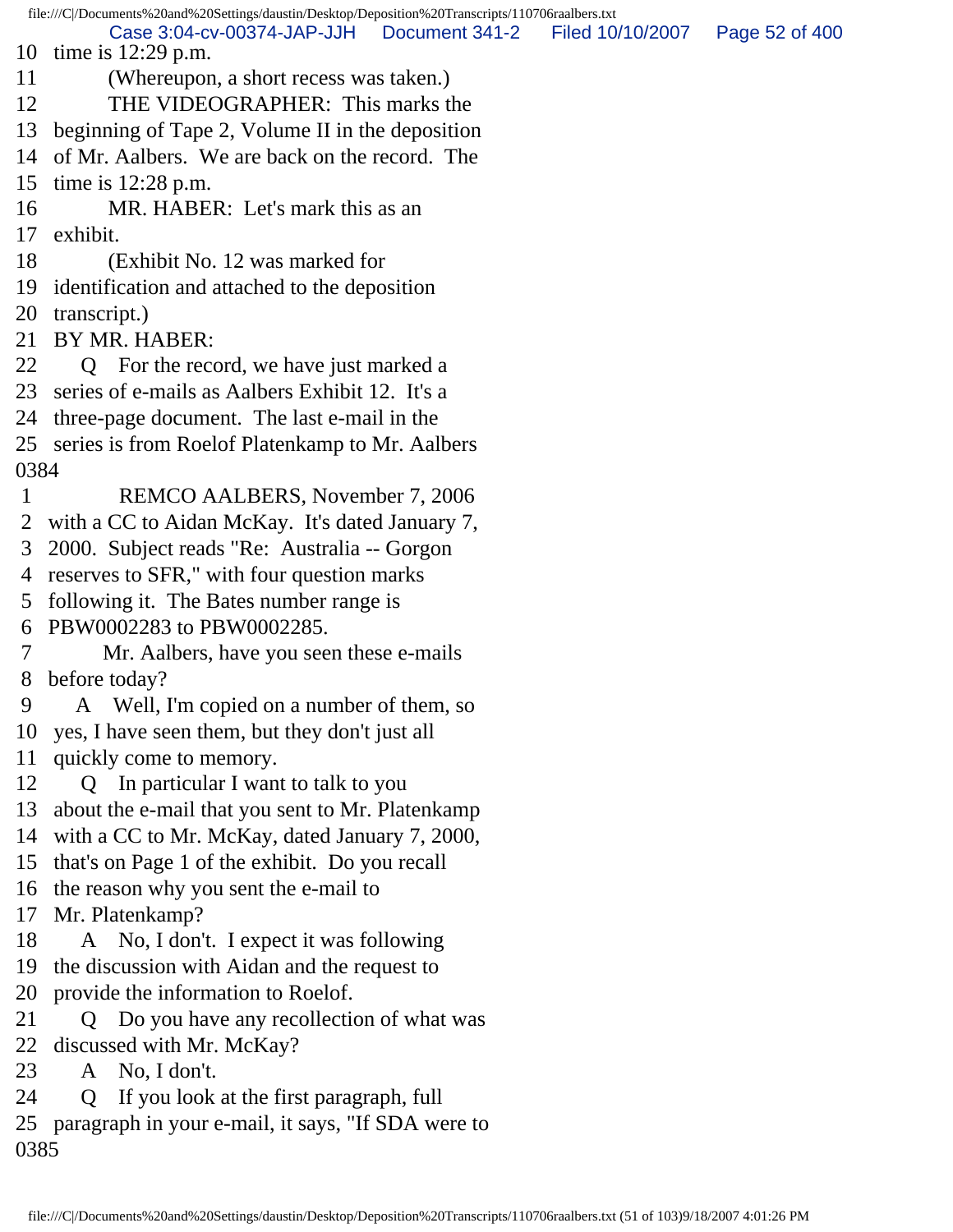file:///C|/Documents%20and%20Settings/daustin/Desktop/Deposition%20Transcripts/110706raalbers.txt 1 REMCO AALBERS, November 7, 2006 2 reclassify Gorgon reserves, the impact on proved 3 reserves would also be 50 percent (some 105.8 mrd 4 sm3!)." What did you mean by that? 5 A I was indicating what the volume of 6 Gorgon was that we actually had on the books at 7 that point in time. 8 Q Was there a discussion with Mr. McKay 9 about what impact a de-booking would have on 10 Shell's proved reserves? 11 A Yes. I mean this was trying to put the 12 size of Gorgon in perspective to the total of the 13 group. 14 Q Did you have a similar conversation with 15 Mr. Platenkamp other than through this e-mail? 16 A I don't recall whether we had an actual 17 discussion on it, but it's possible. 18 Q And by "50 percent" are you referring to 19 the total proved reserves that Shell was 20 reporting, or are you referring to the Reserves 21 Replacement Ratio? 22 MR. TUTTLE: Objection; form, 23 characterization of the document. 24 MR. HABER: I'm just asking him what 25 he's referring to. 0386 1 REMCO AALBERS, November 7, 2006 2 THE WITNESS: I believe it means 3 50 percent of the reserves on the books in 4 Australia. 5 BY MR. HABER: 6 Q So it's a reference to Australia? 7 A Yes. 8 Q Now, if you turn the page to Page 2 of 9 the e-mail, and in particular I'm looking at the 10 e-mail from Sheila Graham dated January 7, 2000, 11 to Robert Jager, with a CC to Robert Blaauw and 12 you, the subject says, "Re: ARPR Update." If you 13 look at the middle paragraph -- and I'm not going 14 to read it into the record, but it talks about 15 efforts to locate records about the Gorgon 16 booking. Do you recall any discussion with Case 3:04-cv-00374-JAP-JJH Document 341-2 Filed 10/10/2007 Page 53 of 400

17 Mr. Platenkamp concerning the subject that's in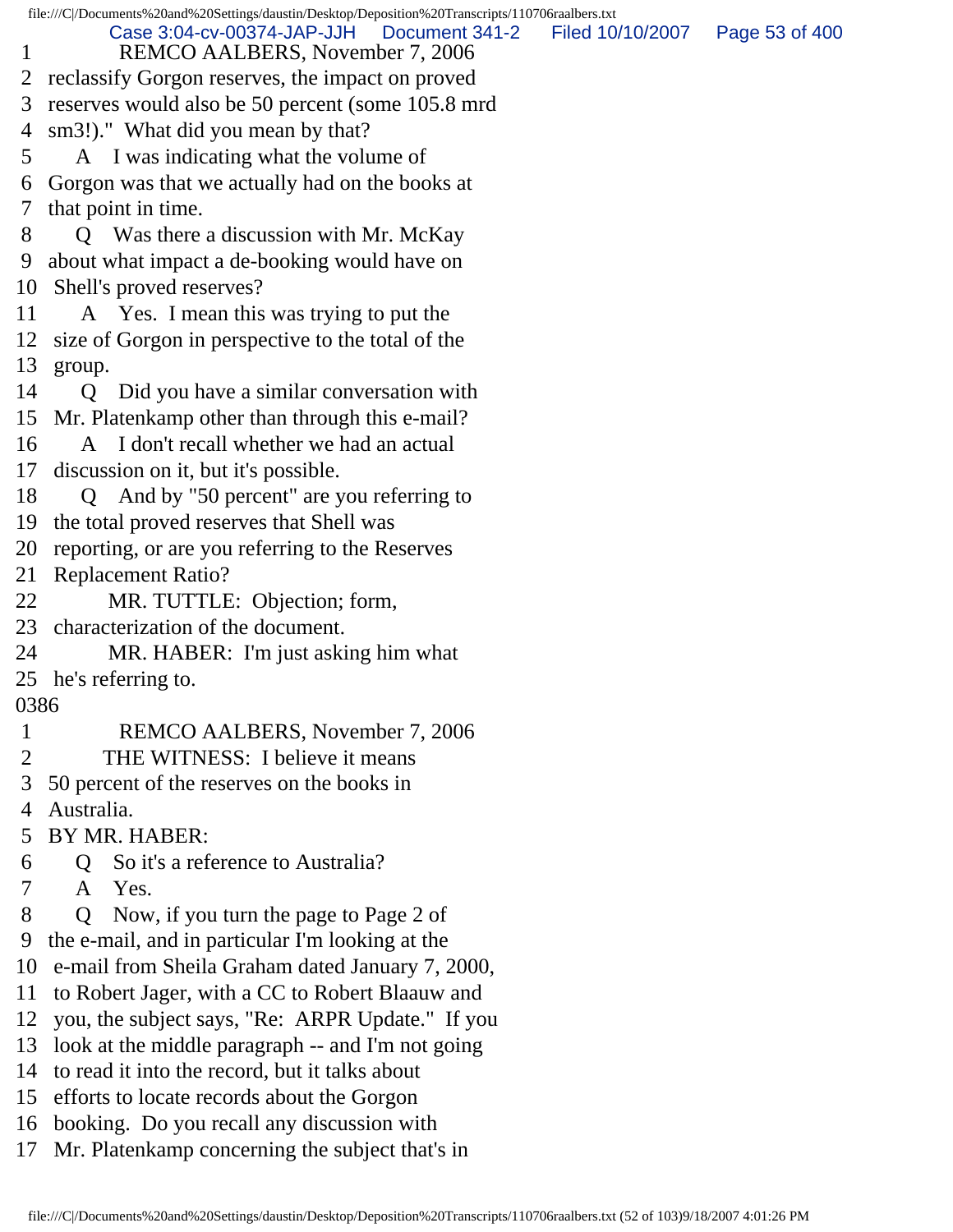file:///C|/Documents%20and%20Settings/daustin/Desktop/Deposition%20Transcripts/110706raalbers.txt 18 this paragraph? 19 A No, we didn't discuss this. 20 Q Do you recall discussing again the 21 subject of this paragraph with Mr. McKay? 22 A No, I don't. 23 Q Do you recall having a discussion or a 24 communication with Mr. Jager about the subject of 25 that paragraph? 0387 1 REMCO AALBERS, November 7, 2006 2 A No, I don't. 3 Q The same question with regard to 4 Mr. Blaauw. 5 A No, I haven't had discussion with 6 Mr. Blaauw on that. 7 Q Lastly, Ms. Graham -- do you recall a 8 communication with Ms. Graham other than this 9 e-mail on that subject? 10 A That's possible, but I don't remember. 11 Q Just going back to your e-mail to 12 Mr. Platenkamp, and in particular the 50 percent 13 figure in that second paragraph, do you recall 14 having a discussion with Mr. Platenkamp of how 15 that reduction would affect Shell's RRR? 16 A No, I don't. The information here only 17 talks about what the absolute impact would be on 18 total reserves. 19 Q And that would be six percent? 20 A That's what the e-mail says, yes. 21 Q Okay. And was that a figure that you 22 arrived at through your own, own work? 23 A Yes. 24 Q You can put that aside. 25 Now, with regard to Australia, have you 0388 1 REMCO AALBERS, November 7, 2006 2 ever heard of Sunrise fields? 3 A Sunrise Troubadour, yes, I have. 4 Q And what type of field is that; oil or 5 gas? 6 A That's also a gas field. 7 Q Do you know if any reserves had been 8 booked in Sunrise? Case 3:04-cv-00374-JAP-JJH Document 341-2 Filed 10/10/2007 Page 54 of 400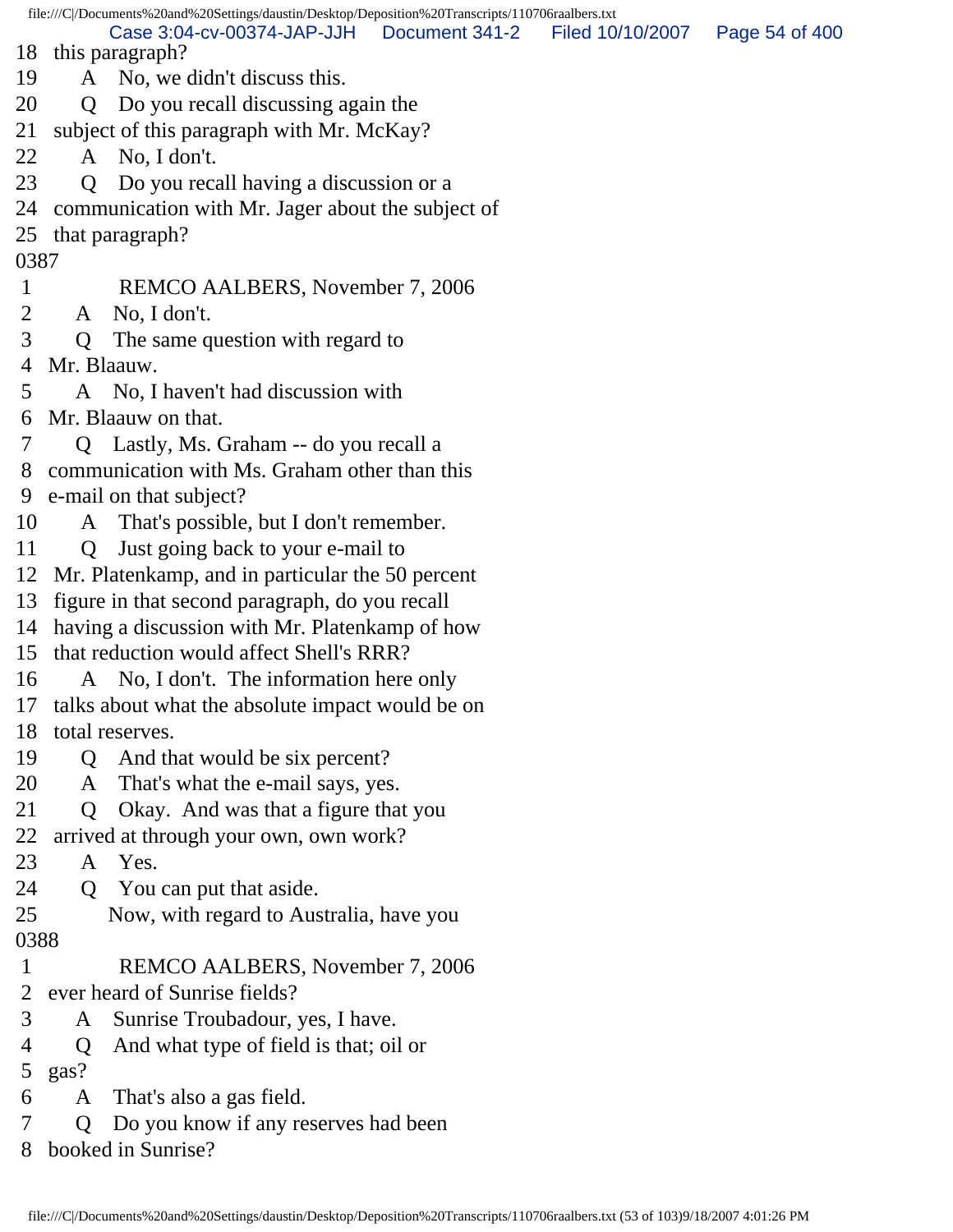file:///C|/Documents%20and%20Settings/daustin/Desktop/Deposition%20Transcripts/110706raalbers.txt 9 A What time frame are we talking about? 10 Q Let's talk about the January/February 11 time frame. 12 A Booked by whom? 13 O Shell. 14 A I believe we didn't have reserves in 15 Sunrise Troubadour. 16 Q Do you recall any discussions within 17 your directorate concerning using reserves from 18 Sunrise as an offset for Gorgon? 19 A Yeah, I recall that there has been 20 discussions on that. 21 Q What is your recollection about those 22 discussions? 23 A As far as I can recall, there were at 24 some point discussions where future LNG trains 25 would actually -- rather than getting Gorgon, some 0389 1 REMCO AALBERS, November 7, 2006 2 distributor would sort of jump the queue and get 3 developed maybe ahead of Gorgon. 4 Q And in terms of being an offset for 5 Gorgon, do you recall any discussions? 6 A I can't remember exactly, but I mean I 7 think sort of just the basic discussion would be 8 that if you actually decided to develop Sunrise, 9 then at that point you would book Sunrise, but 10 then you would de-book Gorgon, because then 11 obviously you made a different choice in terms of 12 how you were going to develop these fields. 13 Q Who did you have these discussions with? 14 A I don't remember who exactly with. I 15 would assume it would be possibly Aidan and 16 probably also with the Business Advisor, but I 17 don't recall exactly. 18 Q And the Business Advisor; would that be 19 Rob Jager? 20 A Yes, that would be Rob Jager. 21 Q And again I propose to you around the 22 time frame January/February of 2000. Is this your 23 best recollection of when these discussions 24 occurred? 25 A No, not necessarily, but it would have Case 3:04-cv-00374-JAP-JJH Document 341-2 Filed 10/10/2007 Page 55 of 400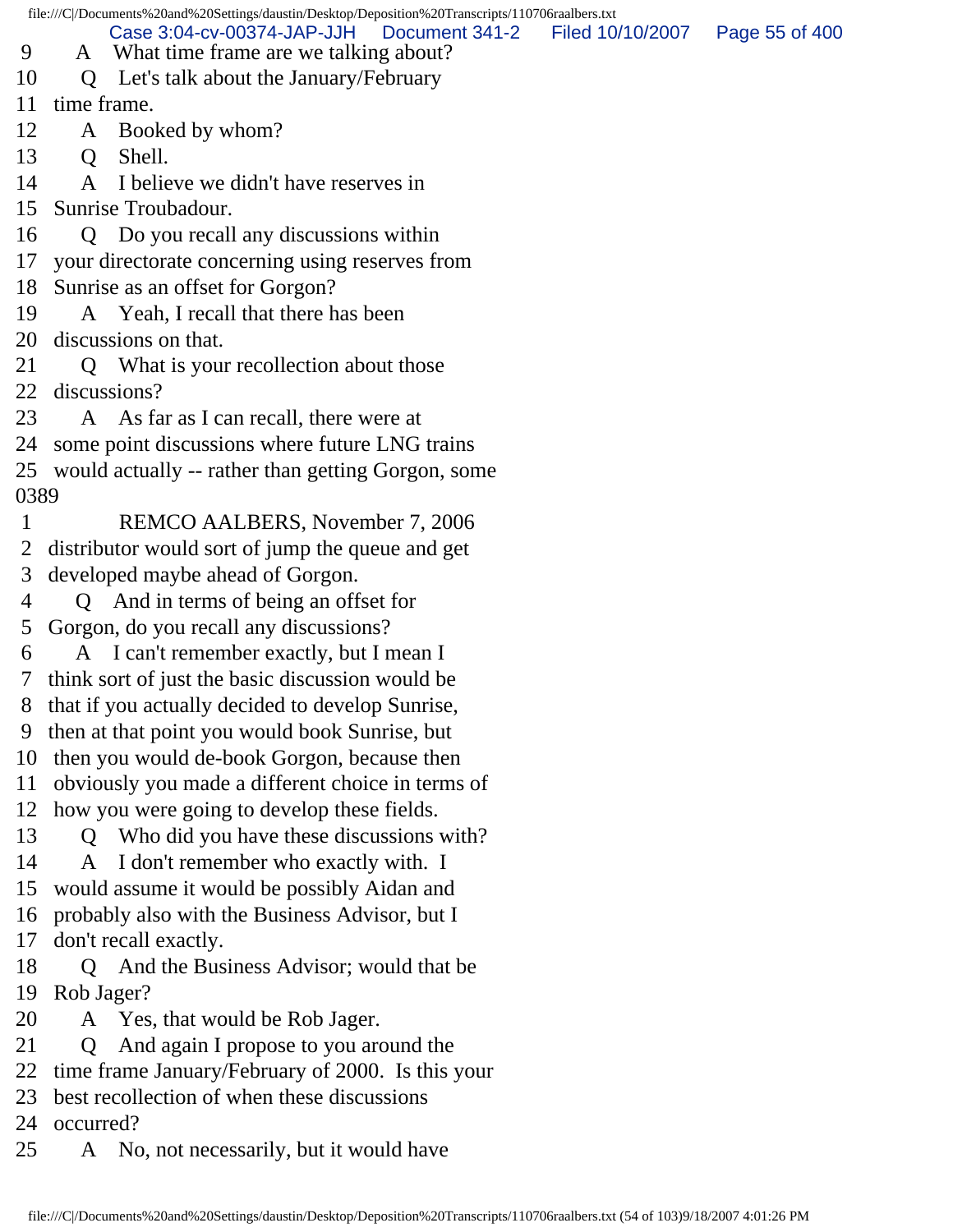file:///C|/Documents%20and%20Settings/daustin/Desktop/Deposition%20Transcripts/110706raalbers.txt 0390 1 REMCO AALBERS, November 7, 2006 2 been in the latter part when I was Group Reserves 3 Coordinator, but I don't know the exact timing. 4 Q You say "the latter part," so that would 5 be sometime at least after January/February of 6 2000 up until March 2001? 7 A That would be my guess. 8 Q Now, during your, during your tenure as 9 GRC, do you recall there being any issues that 10 came to your attention in Brunei? 11 A Yes, there were. 12 O And what were the issues? 13 A I believe we called them at the time 14 legacy reserves. 15 Q And what are legacy reserves? 16 A Legacy reserves were reserves that had 17 been booked in Brunei I believe actually a long 18 time before I was Reserves Coordinator, I think 19 possibly up to about ten years before, which 20 hadn't actually quite matured through, and with 21 some of them there were potentially some issues as 22 to whether or not they could actually be developed 23 or not. 24 Q And how did these issues come to your 25 attention? 0391 1 REMCO AALBERS, November 7, 2006 2 A I can't remember when the legacy series 3 first came. It came up as part of discussions on 4 the Brunei reserves, but I can't remember exactly 5 at what point and with whom. 6 Q Now, when you say "came up as part of 7 discussions," now I'm going to try to refresh your 8 recollection. Do you, do you believe that the 9 discussions were with Mr. Platenkamp? 10 A No, they certainly wouldn't have been 11 with Mr. Platenkamp. 12 Q And why is that? 13 A Because they would have been either with 14 people in BSP, Brunei Shell Petroleum, or with the Case 3:04-cv-00374-JAP-JJH Document 341-2 Filed 10/10/2007 Page 56 of 400

15 Business Advisor. It would be one or the other.

16 Potentially it could have also come out of a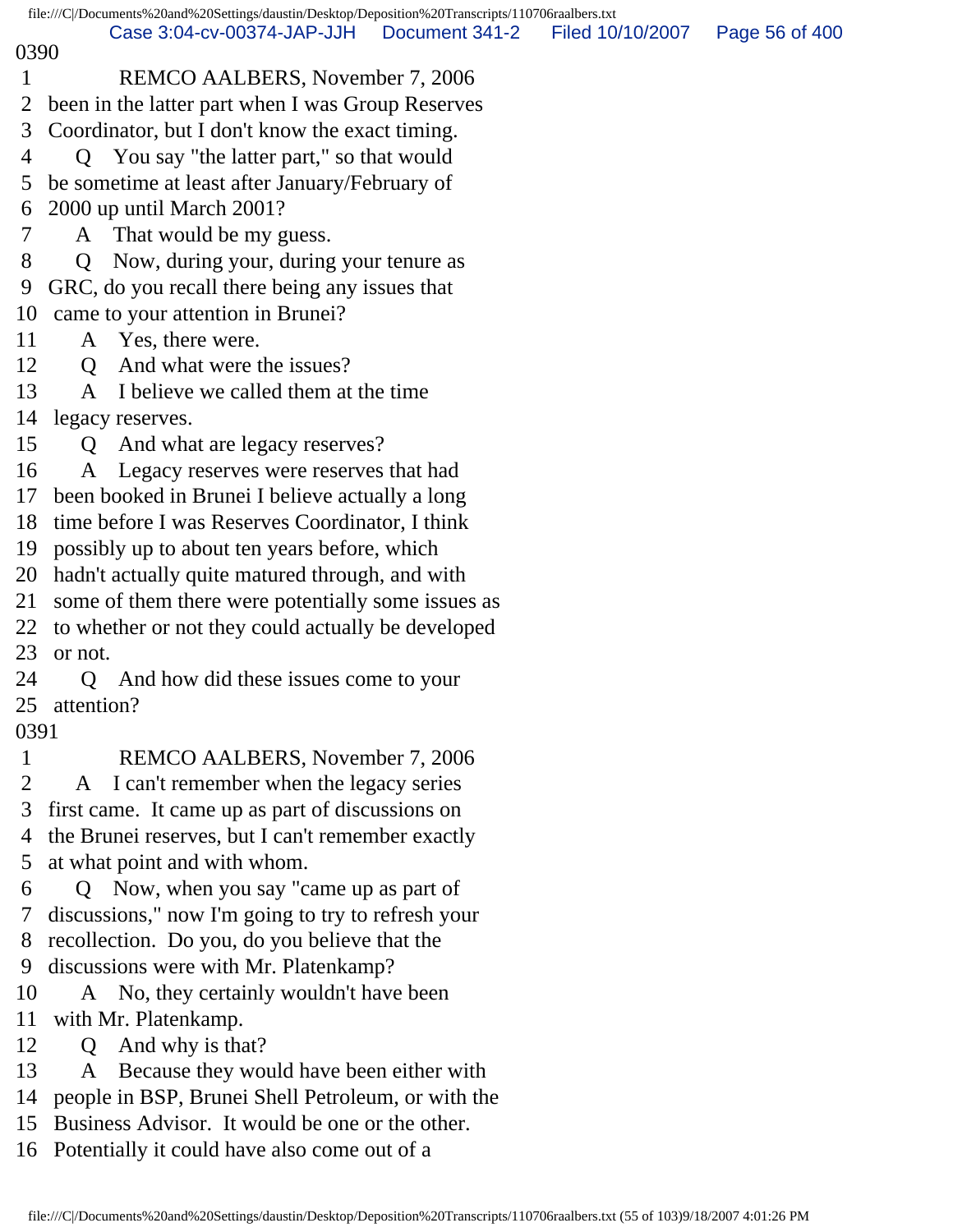file:///C|/Documents%20and%20Settings/daustin/Desktop/Deposition%20Transcripts/110706raalbers.txt 17 common summary in a Business Plan submission that 18 I picked up on. That would be the most logical 19 place as well initially -- where the discussion 20 initiated basically when I became aware of the 21 specific issue. 22 Q So if it came up, as you say, more 23 likely in a Business Plan submission, that would 24 be after the ARPR process, correct? 25 A No. I said there are three potential 0392 1 REMCO AALBERS, November 7, 2006 2 options. It could either have been in discussions 3 with staff in Brunei Shell, it could have been in 4 discussion with the Business Advisor, or possibly 5 out of a comment maybe somewhere in the Business 6 Plan. Any of those three are equally likely. 7 Q And my question was only directed with 8 regard to Option 3, which was the Business Plan. 9 That would occur after the ARPR? 10 A The Business Plan -- well, it depends. 11 The Business Plan is in between, so the Business 12 Plan is mid-year and the ARPRs are at the start or 13 end of the year, however you call it, so the cycle 14 is ARPR, Business Plan, ARPR, Business Plan, so 15 it's in between. 16 Q Okay. Now, who do you recall was the 17 RBA for BSP at that time? 18 A I knew that question was coming. Nice 19 guy. The name's just slipped me. I think he had 20 a fairly complicated name. I just can't get his 21 name at the moment. 22 Q Okay. And you mentioned possibly people 23 from BSP. Who else would be at BSP that you would 24 be communicating with on these issues? 25 A I can't remember who was the Reserves 0393 1 REMCO AALBERS, November 7, 2006 2 Coordinator at the time, but I believe there were 3 discussions with Chris Kennett. 4 Q Who was Chris Kennett? 5 A I can't remember what his exact job at 6 the time was. He might have been head of Case 3:04-cv-00374-JAP-JJH Document 341-2 Filed 10/10/2007 Page 57 of 400

7 Development Unit or head of Petroleum Engineering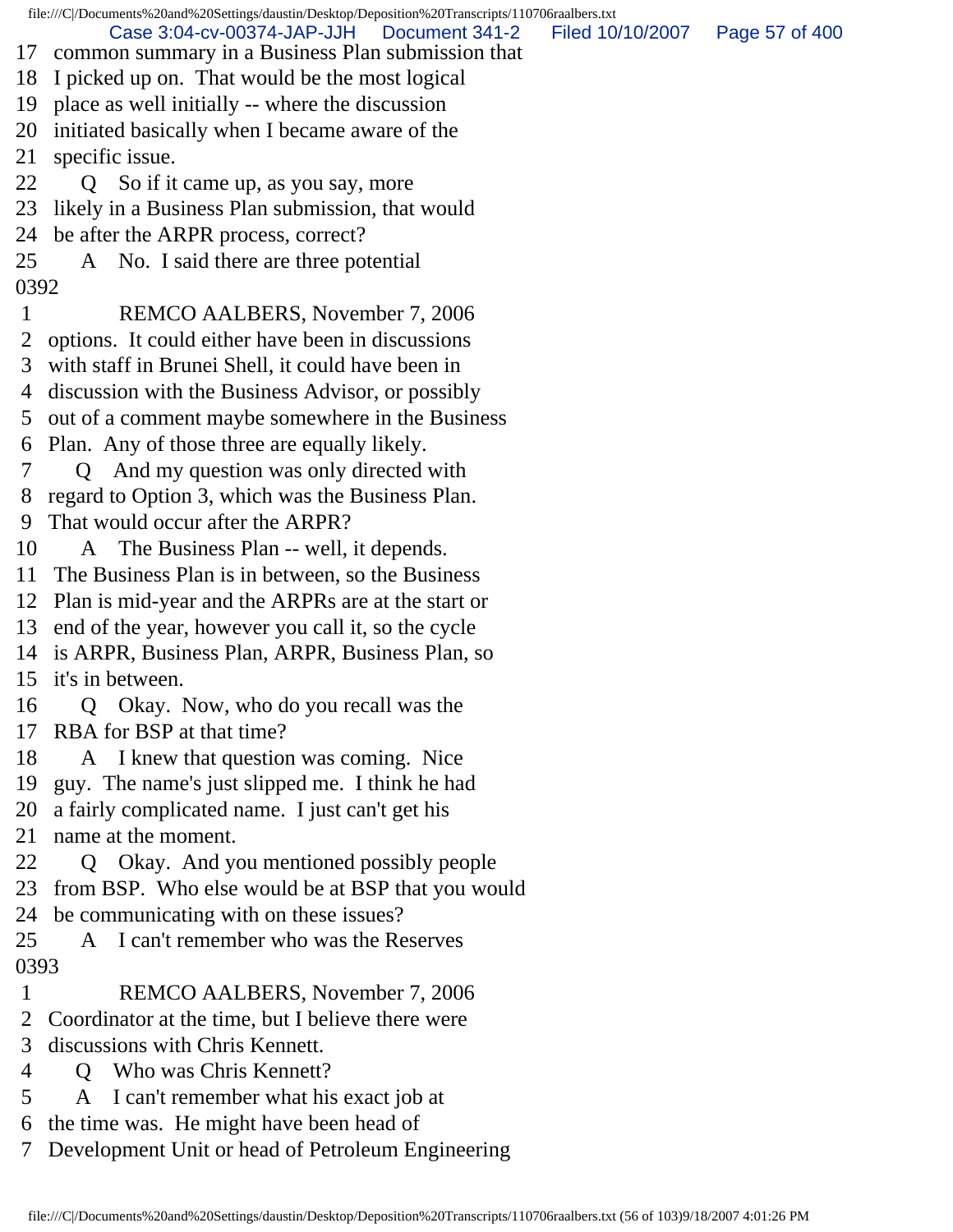file:///C|/Documents%20and%20Settings/daustin/Desktop/Deposition%20Transcripts/110706raalbers.txt 8 or something along those lines. He was a 9 reservoir engineer that I already knew from before 10 in the NAM. 11 Q Do you recall the sum and substance of 12 the discussions you had with Mr. Kennett? 13 A We basically had discussions on the 14 origin of the, uh, well, what they call legacy 15 reserves and on the political sensitivity locally 16 in Brunei of de-booking those. 17 Q And what were the political 18 sensitivities that were discussed? 19 A I can't remember exactly what, how it 20 went, but Shell had made promises on these 21 reserves, and it was fairly sensitive whether or 22 not that was happening, and they couldn't -- well, 23 they locally found that they couldn't just de-book 24 these without doing some further work, and they 25 were trying to work through a program. They were 0394 1 REMCO AALBERS, November 7, 2006 2 trying to address all these legacy reserves on an 3 individual basis, and sort of updates, field, the 4 reservoir development plans, and then slowly try 5 to work the issue out. 6 Q Do you recall there being any discussion 7 about possibly de-booking the reserves? 8 A Yes, there was certainly discussion on 9 that. As far as I recall the discussion, I felt 10 at the time that if you couldn't justify them at 11 that point, you should take them out of the books. 12 Q Did you communicate that view to anyone 13 else at Shell? 14 A That discussion was certainly with 15 Brunei Shell and the people I was talking to and 16 with the Business Advisor. 17 Q Who at the moment you don't recall his 18 name? 19 A Yeah. When I get it, I'll tell you. 20 I'm hoping you're going to give me a piece of 21 paper with the name on it. 22 Q I wish I could. 23 Did you discuss your view about whether 24 to de-book or not with Mr. Platenkamp? Case 3:04-cv-00374-JAP-JJH Document 341-2 Filed 10/10/2007 Page 58 of 400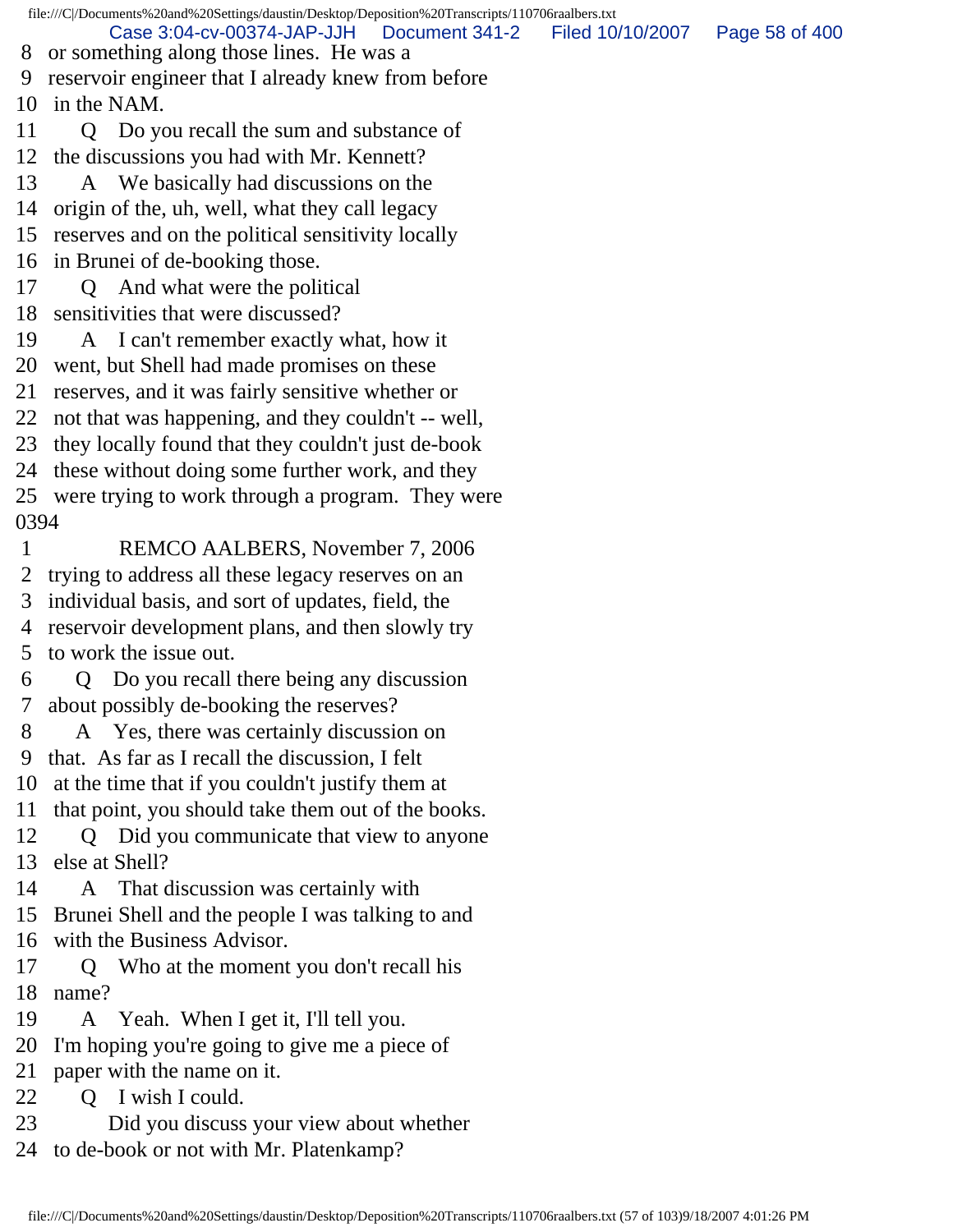|                |                                                   | file:///C /Documents%20and%20Settings/daustin/Desktop/Deposition%20Transcripts/110706raalbers.txt |  |                                  |  |  |
|----------------|---------------------------------------------------|---------------------------------------------------------------------------------------------------|--|----------------------------------|--|--|
| 25             |                                                   | Case 3:04-cv-00374-JAP-JJH   Document 341-2<br>A I don't recall.                                  |  | Filed 10/10/2007  Page 59 of 400 |  |  |
| 0395           |                                                   |                                                                                                   |  |                                  |  |  |
| $\mathbf{1}$   |                                                   | REMCO AALBERS, November 7, 2006                                                                   |  |                                  |  |  |
| $\overline{2}$ | Q                                                 | Same question with regard to Mr. McKay.                                                           |  |                                  |  |  |
| 3              | A                                                 | Again I don't recall, because I'm not a                                                           |  |                                  |  |  |
| 4              |                                                   | hundred percent sure at what point in time this                                                   |  |                                  |  |  |
| 5 <sup>5</sup> |                                                   | discussion was taking place. It was somewhere I                                                   |  |                                  |  |  |
|                |                                                   | 6 believe in sort of the middle of my tenure, so I                                                |  |                                  |  |  |
| 7 <sup>7</sup> |                                                   | haven't got the exact time frame. So it's                                                         |  |                                  |  |  |
|                |                                                   | 8 possible that it was still when Wouter van Dorp                                                 |  |                                  |  |  |
| 9              |                                                   | was still there.                                                                                  |  |                                  |  |  |
| 10             |                                                   | Q Do you recall discussing the issue with                                                         |  |                                  |  |  |
|                |                                                   | 11 Mr. van Dorp?                                                                                  |  |                                  |  |  |
| 12             |                                                   | A Well, that would place the time, so no.                                                         |  |                                  |  |  |
| 13             |                                                   | Q Well, I'm just trying. Do what I can to                                                         |  |                                  |  |  |
| 14             | try.                                              |                                                                                                   |  |                                  |  |  |
| 15             |                                                   | Now, were there also issues concerning                                                            |  |                                  |  |  |
|                |                                                   | 16 license expiry in Brunei?                                                                      |  |                                  |  |  |
| 17             |                                                   | A Yes, there was also discussion on -- I                                                          |  |                                  |  |  |
|                |                                                   | 18 believe at the time there was 2003 was when the                                                |  |                                  |  |  |
| 19             |                                                   | license needed to be renewed in Brunei.                                                           |  |                                  |  |  |
| 20             | Q                                                 | And do you recall if there were any                                                               |  |                                  |  |  |
| 21             |                                                   | efforts to resolve the license expiry issue?                                                      |  |                                  |  |  |
| 22             |                                                   | A As far as I remember, I had discussions                                                         |  |                                  |  |  |
|                |                                                   | 23 with the RBA on that, because Brunei Shell                                                     |  |                                  |  |  |
|                |                                                   | 24 actually had booked reserves well beyond 2003, and                                             |  |                                  |  |  |
|                |                                                   | 25 at the end of the day it was concluded that Shell                                              |  |                                  |  |  |
| 0396           |                                                   |                                                                                                   |  |                                  |  |  |
| $\mathbf{1}$   |                                                   | REMCO AALBERS, November 7, 2006                                                                   |  |                                  |  |  |
| 2              |                                                   | in Brunei had an automatic right of extension and                                                 |  |                                  |  |  |
| 3              |                                                   | that the license expiry wasn't an issue, and I                                                    |  |                                  |  |  |
|                |                                                   | 4 believe we had a license expiry before when the                                                 |  |                                  |  |  |
| 5              |                                                   | license was renewed, so there was an historic                                                     |  |                                  |  |  |
| 6              | track record.                                     |                                                                                                   |  |                                  |  |  |
| 7              | $\overline{Q}$                                    | There wasn't any historic --                                                                      |  |                                  |  |  |
| 8              | A                                                 | There was.                                                                                        |  |                                  |  |  |
| 9              | $\overline{O}$                                    | Oh, there was? Okay. Was it your                                                                  |  |                                  |  |  |
| 10             |                                                   | understanding that Shell was entitled to an                                                       |  |                                  |  |  |
| 11             | automatic extension?                              |                                                                                                   |  |                                  |  |  |
| 12             | A                                                 | At the time when the discussion started,                                                          |  |                                  |  |  |
| 13             | it wasn't clear to me that that was the case when |                                                                                                   |  |                                  |  |  |
| 14             |                                                   | we had that discussion.                                                                           |  |                                  |  |  |
| 15             | Q                                                 | Subsequent to that time did you learn                                                             |  |                                  |  |  |
|                |                                                   |                                                                                                   |  |                                  |  |  |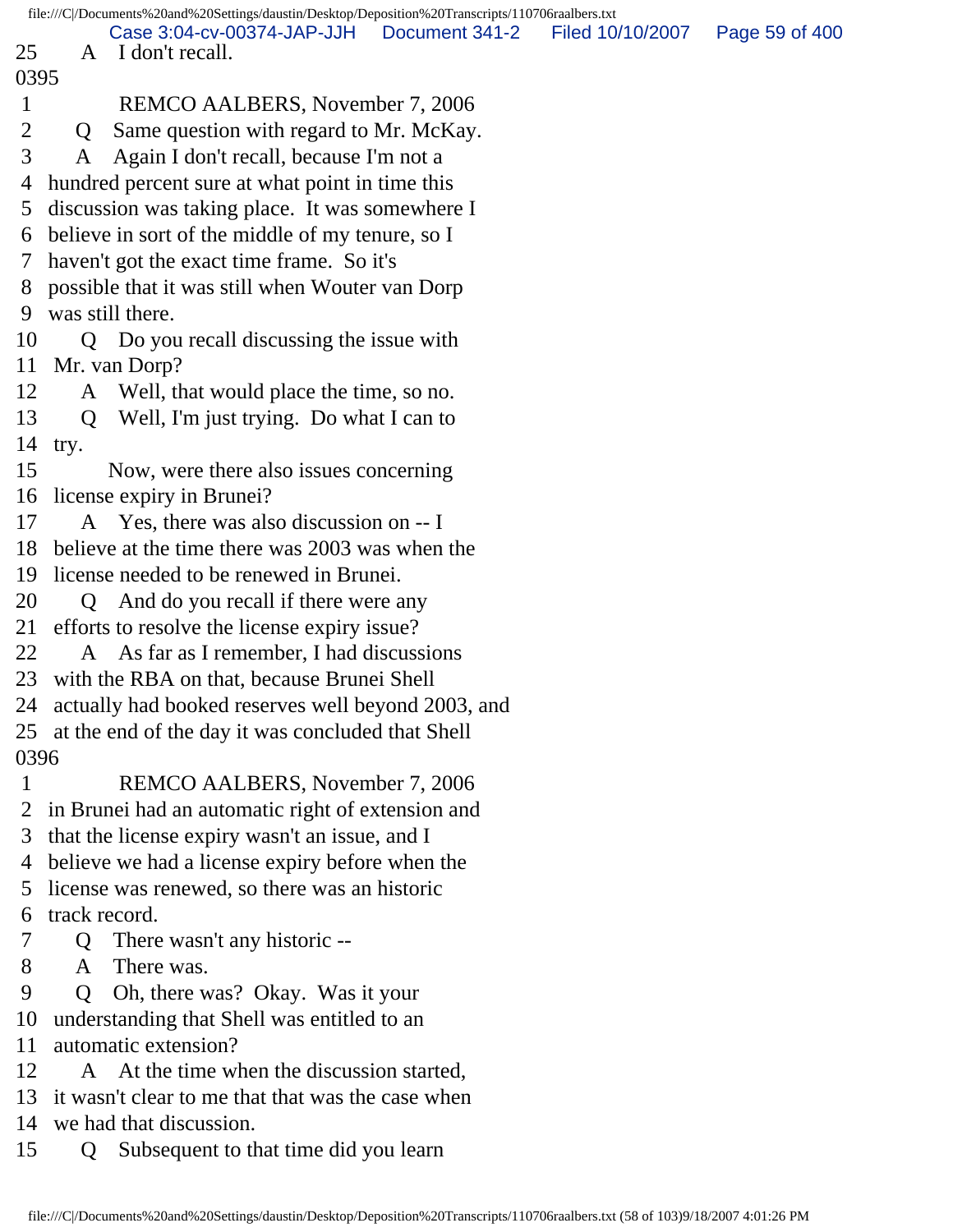file:///C|/Documents%20and%20Settings/daustin/Desktop/Deposition%20Transcripts/110706raalbers.txt

Case 3:04-cv-00374-JAP-JJH Document 341-2 Filed 10/10/2007 Page 60 of 400

- 16 that Shell was entitled to an automatic extension?
- 17 A The conclusion of the discussion was
- 18 that -- sorry. Let me rephrase that. The advice
- 19 that I was given from the people for -- business
- 20 advice from people in Brunei was that we had that
- 21 and that's how it got settled, so we retained the
- 22 reserves post-2003, and in actual fact, the
- 23 license was extended when it was 2003. I think it
- 24 was extended sometime in 2002, but I don't know
- 25 the exact date.

## 0397

- 1 REMCO AALBERS, November 7, 2006
- 2 Q And the extension occurred after you had 3 left your position as GRC, to the best of your 4 recollection?
- 5 A I believe. Yeah, I believe to my 6 recollection that was the case.
- 7 Q Okay. Now, with regard to the legacy
- 8 issues, do you know if Brunei prior to -- strike
- 9 that. With regard to the legacy issues, do you
- 10 know if Brunei de-booked reserves that had been
- 11 booked as proved?
- 12 A I believe it was -- the issue had been
- 13 there for a while. I believe that some reserves
- 14 had been revised over time. They didn't de-book
- 15 all those legacy reserves at that point in time
- 16 when we had the discussion, but they -- we agreed
- 17 that they were going to work a plan and address
- 18 them all sort of individual over the next -- I
- 19 can't remember how many years. Two or three years
- 20 they were going to work themselves through. It
- 21 was just some of the reservoirs, it was physically
- 22 impossible to do it all in one go.
- 23 Q And when you say "we" agreed, who are 24 you referring to?
- 25 A At the end of the day it was agreed 0398
- 1 REMCO AALBERS, November 7, 2006
- 2 between Brunei and the Business Advisor, and I
- 3 accepted that compromise and didn't push the issue 4 any further.
- 5 Q And in accepting that compromise, did 6 you discuss it with any of your bosses?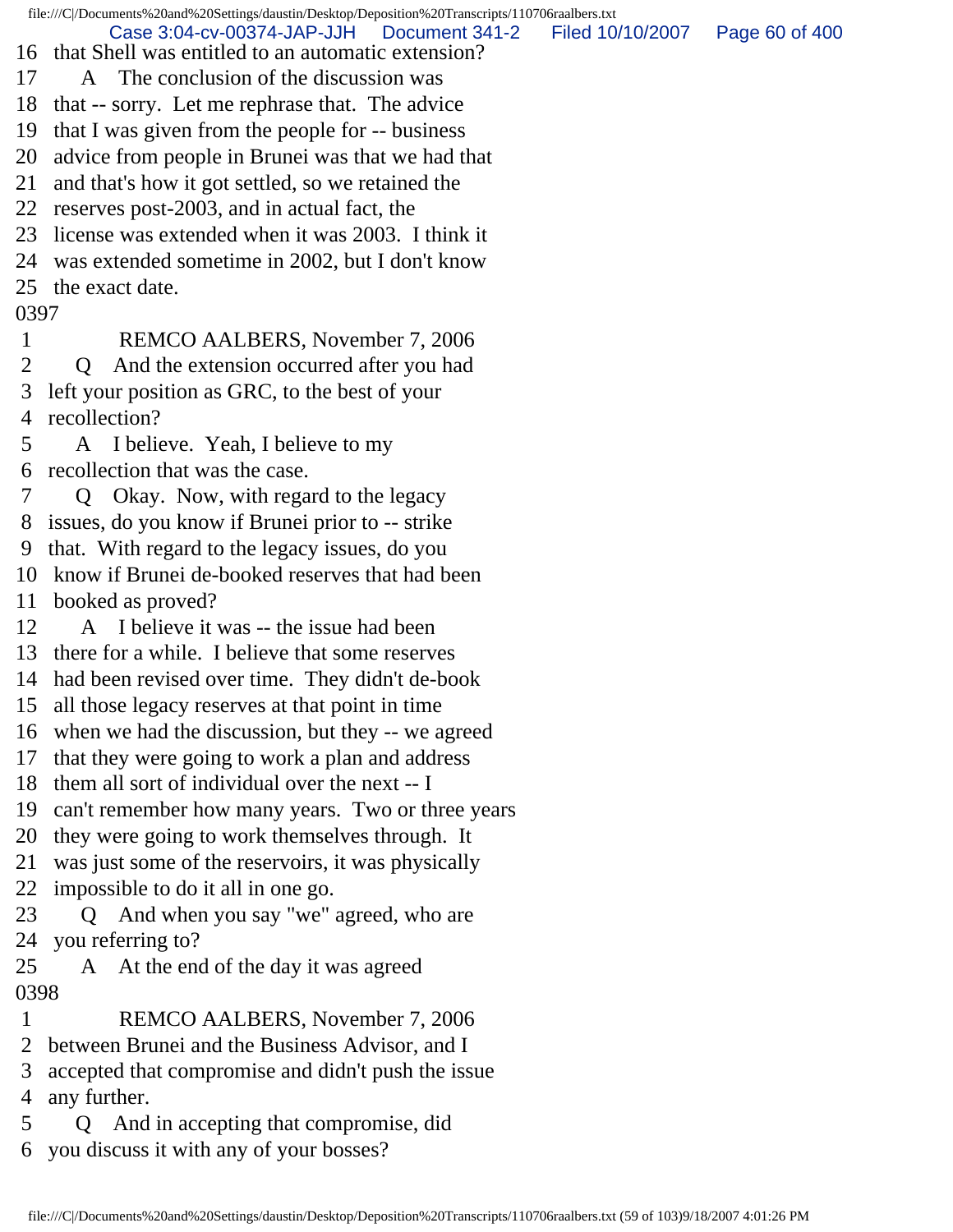|               | file:///C//Documents%20and%20Settings/daustin/Desktop/Deposition%20Transcripts/110706raalbers.txt |                                   |  |  |
|---------------|---------------------------------------------------------------------------------------------------|-----------------------------------|--|--|
| $\tau$        | Case 3:04-cv-00374-JAP-JJH   Document 341-2<br>A I'm pretty sure I have, but I don't              | Filed 10/10/2007   Page 61 of 400 |  |  |
|               | 8 recall, as we've been through before.                                                           |                                   |  |  |
| 9             | Q Do you know if any reserves in Brunei                                                           |                                   |  |  |
| 10            | had been recategorized as a consequence of Project                                                |                                   |  |  |
|               | 11 Rockford?                                                                                      |                                   |  |  |
| 12            | A I think some have been differently                                                              |                                   |  |  |
|               | 13 revised, but I'm not a hundred percent sure. I                                                 |                                   |  |  |
|               | 14 believe there have been.                                                                       |                                   |  |  |
| 15            | Q Do you know if any of those reserves are                                                        |                                   |  |  |
|               | 16 the reserves that we were just talking about?                                                  |                                   |  |  |
| 17            | A There would be those reserves, to my                                                            |                                   |  |  |
|               | 18 knowledge, yes.                                                                                |                                   |  |  |
| 19            | MR. HABER: Okay. Why don't we stop for                                                            |                                   |  |  |
| 20            | lunch.                                                                                            |                                   |  |  |
| 21            | THE VIDEOGRAPHER: We are going off the                                                            |                                   |  |  |
|               | 22 record. The time is 12:52 p.m.                                                                 |                                   |  |  |
| 23            | (Whereupon, the lunch recess was taken.)                                                          |                                   |  |  |
| 24            | THE VIDEOGRAPHER: We are back on the                                                              |                                   |  |  |
|               | 25 record. The time is 1:42 p.m.                                                                  |                                   |  |  |
| 0399          |                                                                                                   |                                   |  |  |
| $\mathbf{1}$  | REMCO AALBERS, November 7, 2006                                                                   |                                   |  |  |
| 2             | BY MR. HABER:                                                                                     |                                   |  |  |
| 3             | Good afternoon, Mr. Aalbers.<br>Q                                                                 |                                   |  |  |
| 4             | Good afternoon.<br>A                                                                              |                                   |  |  |
| 5             | Do you recall during your tenure as GRC<br>Q                                                      |                                   |  |  |
|               | 6 issues arising in connection with booking approved                                              |                                   |  |  |
| $\mathcal{T}$ | reserves in Angola?                                                                               |                                   |  |  |
| 8             | A Yes, I do.                                                                                      |                                   |  |  |
| 9             | And what issues do you recall?<br>Q                                                               |                                   |  |  |
| 10            | A The discussion was whether or not Angola                                                        |                                   |  |  |
| 11            | had sufficient discoveries with sufficient                                                        |                                   |  |  |
|               | 12 technical commercial maturity to be proved                                                     |                                   |  |  |
| 13            | reserves.                                                                                         |                                   |  |  |
| 14            | Q And how did that issue come to your                                                             |                                   |  |  |
| 15            | attention?                                                                                        |                                   |  |  |
| 16            | The discussion was they are already<br>A                                                          |                                   |  |  |
| 17            | running through the year as part of the Quarterly                                                 |                                   |  |  |
|               | 18 Reporting of reserves and through discussions with                                             |                                   |  |  |
| 19            | the Business Advisor for Shell Angola.                                                            |                                   |  |  |
| 20            | Who is the Business Advisor for Shell<br>$\overline{O}$                                           |                                   |  |  |
| 21            | Angola?                                                                                           |                                   |  |  |
| 22            | That is Gordon Parry.<br>A                                                                        |                                   |  |  |
| 23            | Did that position, the person in the<br>Q                                                         |                                   |  |  |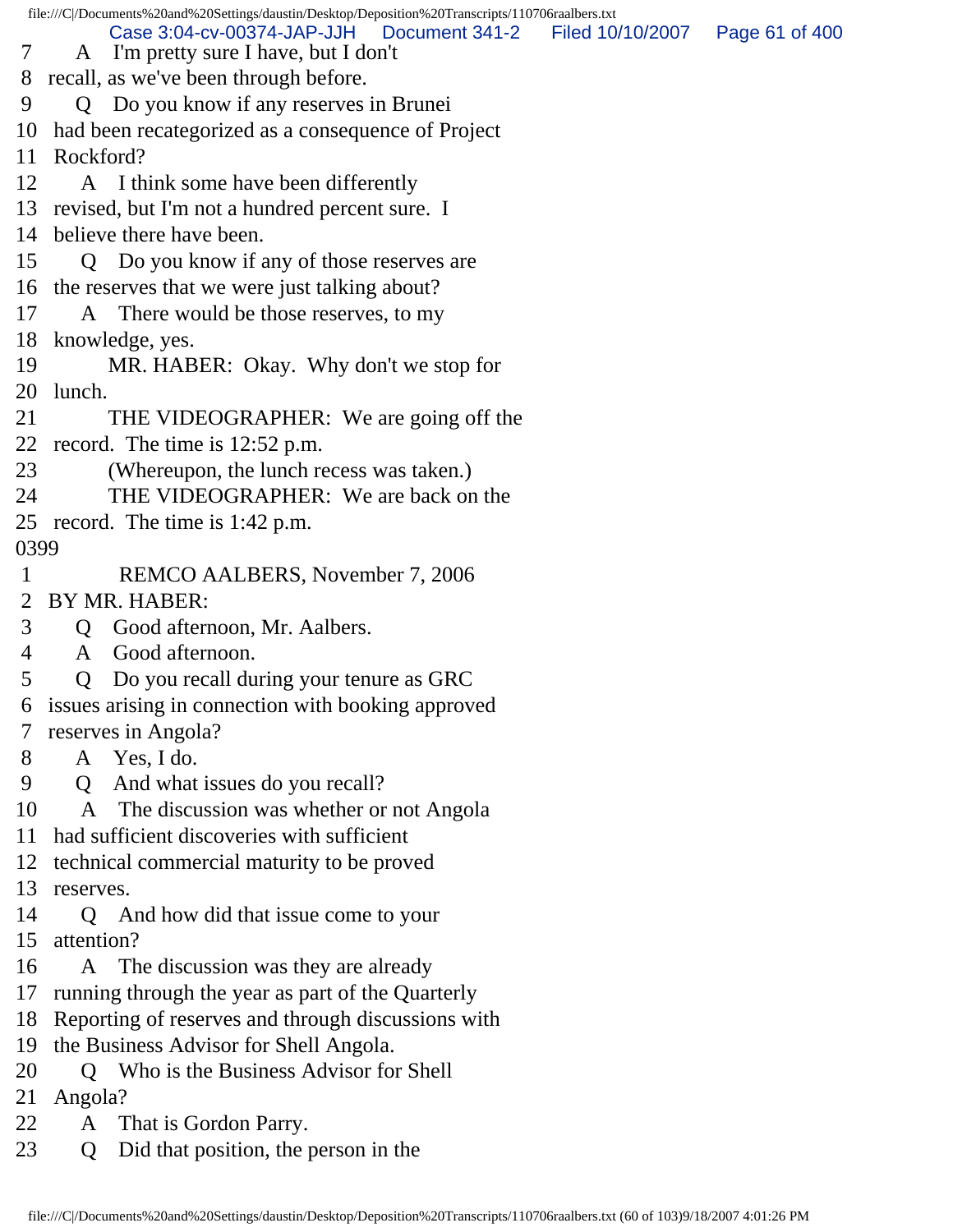file:///C|/Documents%20and%20Settings/daustin/Desktop/Deposition%20Transcripts/110706raalbers.txt 24 position change at some point in time? 25 A Well, through the period of discussion, 0400 1 REMCO AALBERS, November 7, 2006 2 Gordon Parry was the Business Advisor. 3 Q And so we're clear, what time frame are 4 you referring to? 5 A I think this is end of 2000. 6 Q Sometime around September to the end of 7 the year; does that sound about right? 8 A Yes. 9 Q You have to verbalize for the court 10 reporter. 11 A Yes. 12 Q Thank you. Do you recall how much 13 volume was being proposed to be booked? 14 A I think initially there were discussions 15 over volume around 300 million barrels of oil 16 Shell share. 17 Q When you say "Shell share," were there 18 other co-venturers in the project? 19 A Yes. It was a non-operator venture. I 20 believe BP was the operator. 21 Q Do you know who was doing the technical 22 work for Angola? 23 A The technical work was being done by 24 SDS. 25 O And is that out of Houston? 0401 1 REMCO AALBERS, November 7, 2006 2 A That's out of Houston, yes. 3 Q Do you recall speaking with anyone at 4 SDS regarding the Angola issues? 5 A I believe in December 2000 we went over 6 to -- sorry -- Anton Barendregt and myself went 7 over to SDS to discuss the technical work that 8 they had done for Shell Angola. 9 Q And how is it that you were asked to go 10 to Houston? 11 A We were asked to verify whether or not, 12 based on the work that was done, there was 13 actually a case or basically sufficient technical Case 3:04-cv-00374-JAP-JJH Document 341-2 Filed 10/10/2007 Page 62 of 400

14 commercial maturity to support booking of reserves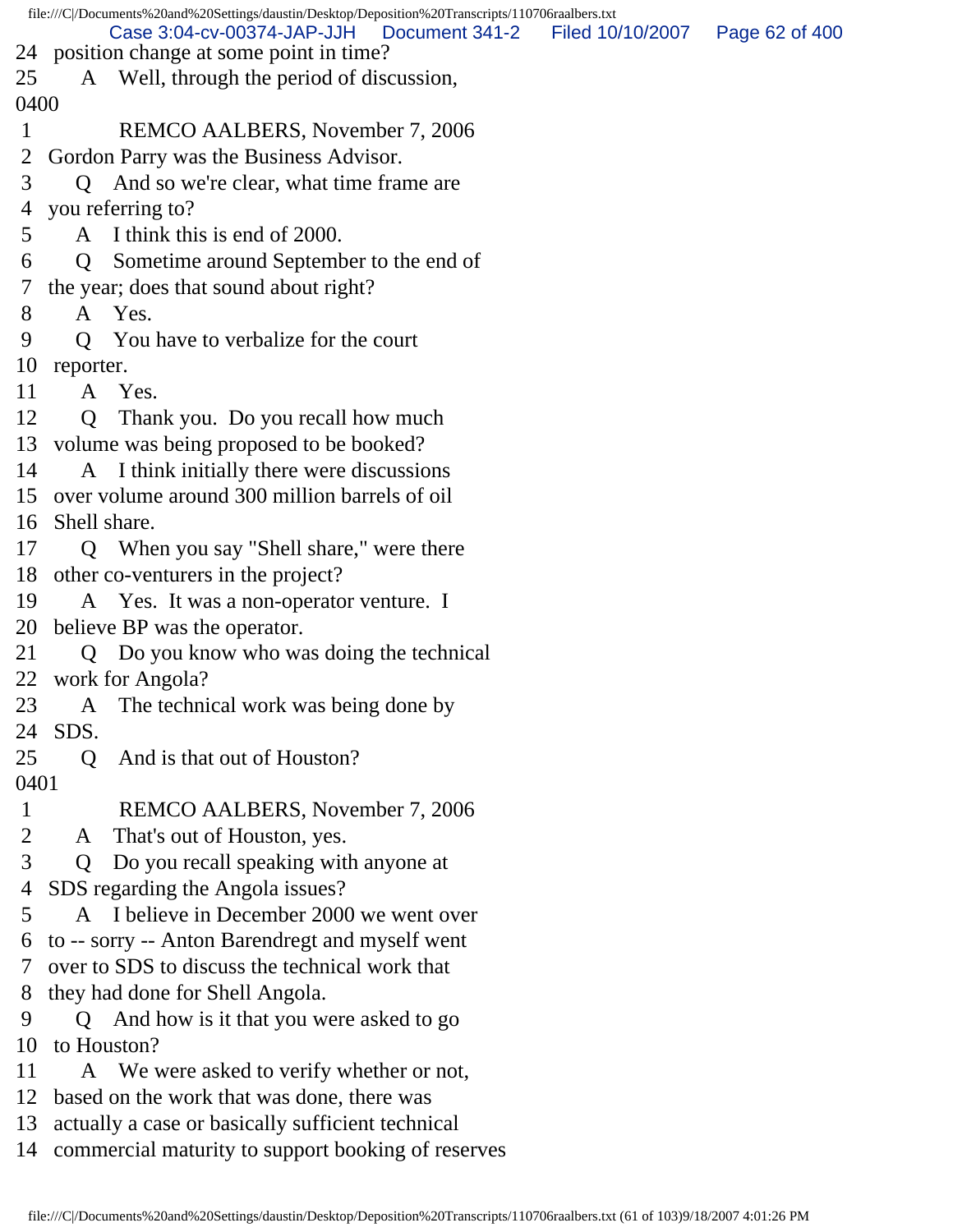file:///C|/Documents%20and%20Settings/daustin/Desktop/Deposition%20Transcripts/110706raalbers.txt 15 by year-end. 16 Q And who requested that you and 17 Mr. Barendregt go to this meeting? 18 A I believe I heard the request via my 19 boss, Aidan McKay. 20 Q Did Mr. McKay indicate that your 21 presence was requested from someone higher than 22 him? 23 A Yeah, I believe the discussion had come 24 from a higher level, yes. 25 Q And what level; did he say? 0402 1 REMCO AALBERS, November 7, 2006 2 A I can't recall where the call exactly 3 had come from. It had obviously been discussed 4 and been decided that for this specific case it 5 would be a good idea that we actually review the 6 booking before we made the booking. 7 Q That to review the booking before the 8 booking was made; was that something that you had 9 done prior to the end of 2000 as GRC? 10 A No. This was actually a special case. 11 We hadn't normally done it in this type of way 12 before. 13 Q And why was this a special case? 14 A I guess that some people felt uneasy 15 about the, about the booking and the technical and 16 commercial maturity of the booking, and felt that 17 it was the best thing to review it up front rather 18 than book it and then have it reviewed afterwards 19 and then come to the conclusion that you didn't 20 support it and have to de-book it again. 21 Q Do you know who was proposing this, this 22 course of action, that is? 23 MR. TUTTLE: Objection; asked and 24 answered. 25 THE WITNESS: No. 0403 1 REMCO AALBERS, November 7, 2006 2 MR. HABER: I was referring to people 3 other than his immediate and then higher up. 4 THE WITNESS: I don't know where the Case 3:04-cv-00374-JAP-JJH Document 341-2 Filed 10/10/2007 Page 63 of 400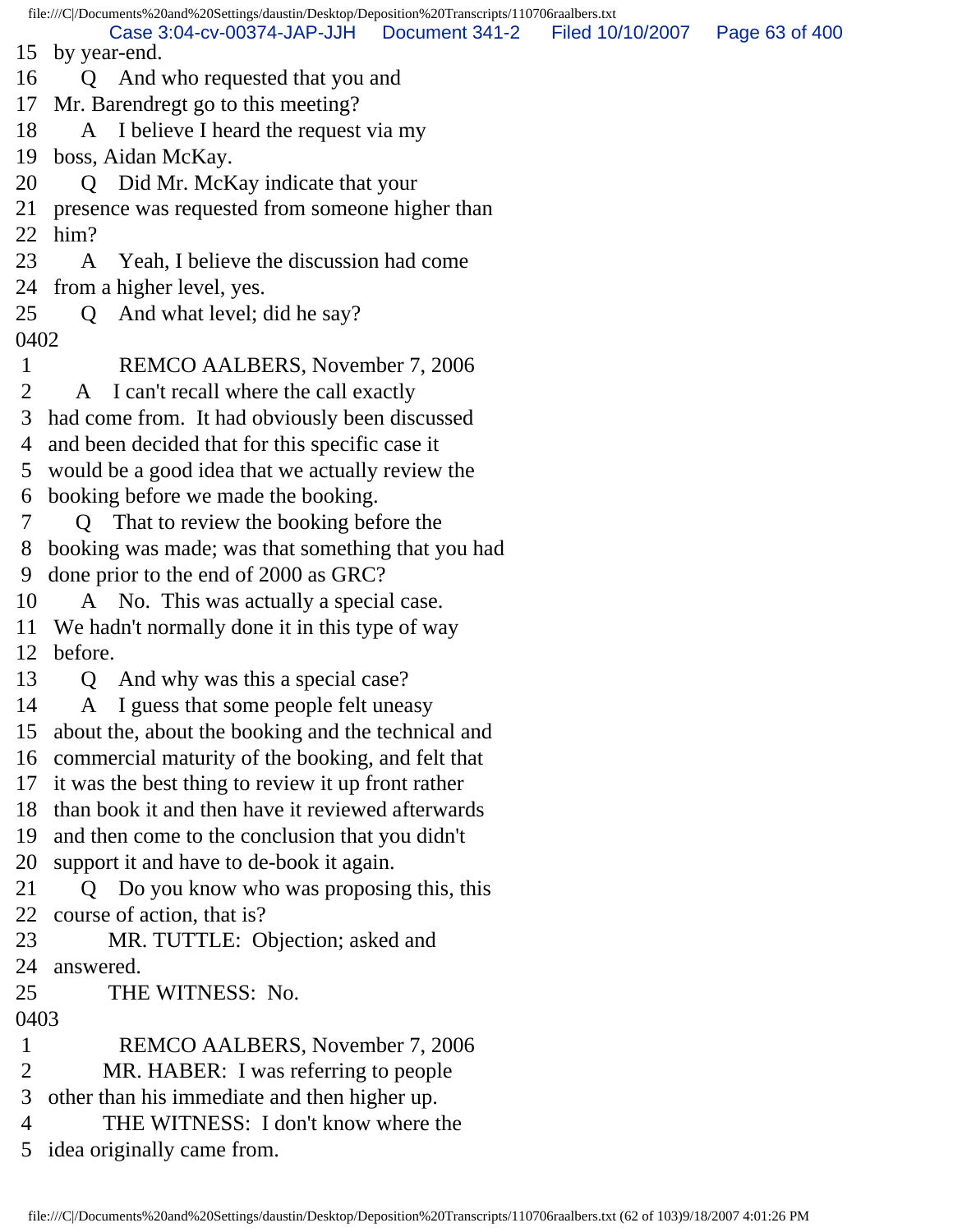file:///C|/Documents%20and%20Settings/daustin/Desktop/Deposition%20Transcripts/110706raalbers.txt 6 BY MR. HABER: 7 Q Do you recall when the request for you 8 to go down to Houston was made? 9 A Sometime late 2000. I can't recall 10 exactly. I think I was actually out on another 11 trip when I heard that this was going to happen. 12 Must have been September/October time or 13 something. 14 Q Did you do anything to prepare for the 15 meeting? 16 A No, I don't think we did anything 17 specific before the meeting. There had been 18 discussion with Anton Barendregt and people in SDS 19 prior, because Anton happened to be out on a 20 reserves audit for the Shell Oil reserves, and 21 while he was there they basically had a meeting 22 with him to sort of understand what it was that 23 they were required to do to support this technical 24 and commercial maturity for a booking year-end. 25 So that was part of the preparation that had 0404 1 REMCO AALBERS, November 7, 2006 2 happened already before, and we basically had a 3 discussion with Anton on what we were going to do 4 there, and they would present their case, and we 5 would review whether or not we felt that was 6 appropriate work that could support a booking. 7 Q Did Mr. Barendregt communicate to you 8 the substance of his discussions with the people 9 at SDS while he was down in Houston on this Shell 10 audit? 11 MR. WEED: Objection; form. 12 THE WITNESS: We discussed briefly that 13 he had had that meeting and that he basically had 14 explained how the Shell Guidelines on reserves 15 worked, so what was required to support a booking. 16 BY MR. HABER: 17 Q Was any information forwarded to you Case 3:04-cv-00374-JAP-JJH Document 341-2 Filed 10/10/2007 Page 64 of 400

- 18 prior to the meeting from SDS?
- 19 A I don't recall. I don't think so.
- 20 Q I'm sorry. You may have said it. Who
- 21 at SDS was the primary person that was involved

22 with this meeting?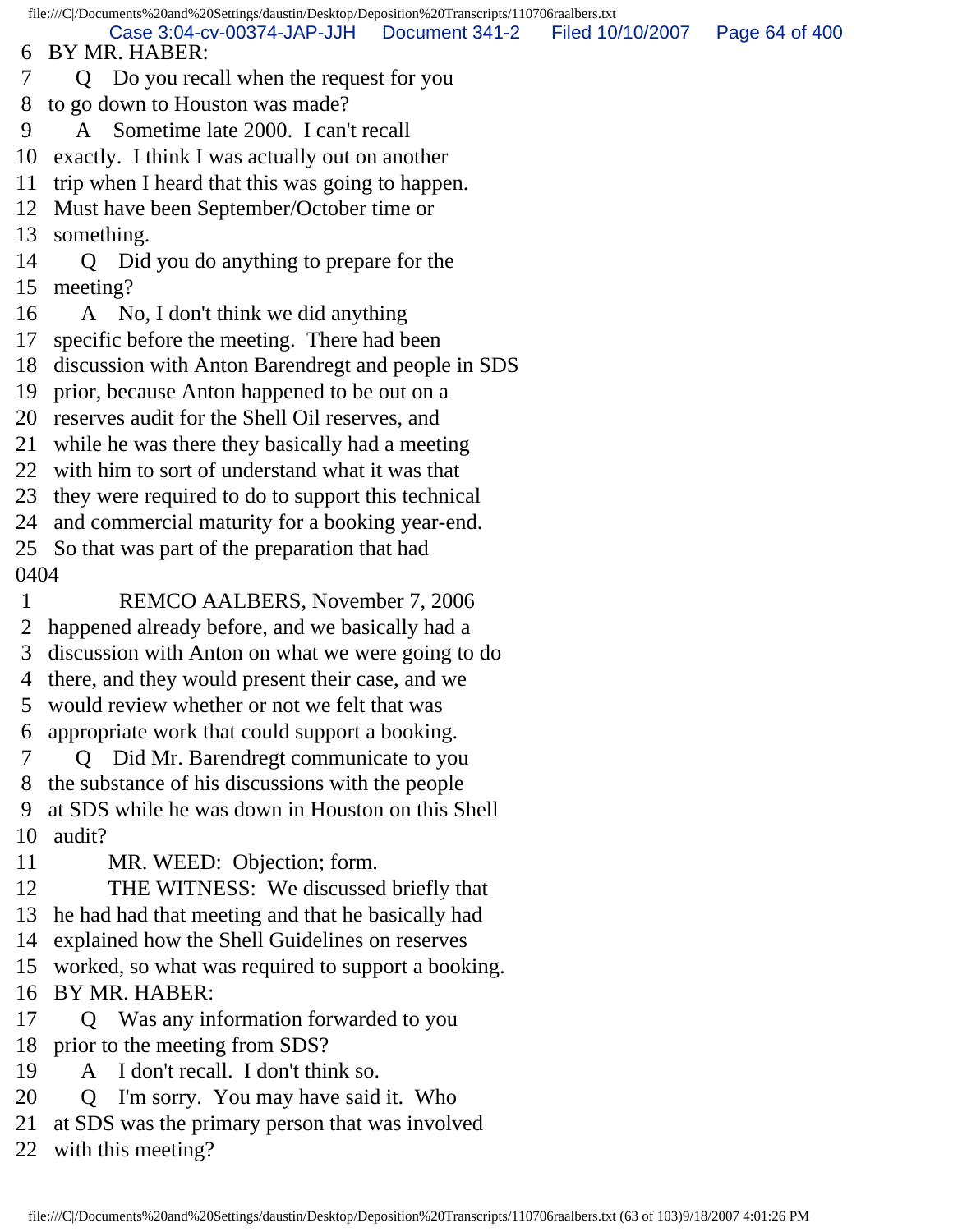| file:///C /Documents%20and%20Settings/daustin/Desktop/Deposition%20Transcripts/110706raalbers.txt |                                                                                    |  |  |  |  |
|---------------------------------------------------------------------------------------------------|------------------------------------------------------------------------------------|--|--|--|--|
|                                                                                                   | Case 3:04-cv-00374-JAP-JJH<br>Filed 10/10/2007<br>Document 341-2<br>Page 65 of 400 |  |  |  |  |
| 23                                                                                                | MR. TUTTLE: Objection; form.                                                       |  |  |  |  |
| 24                                                                                                | THE WITNESS: I don't think we covered                                              |  |  |  |  |
| 25                                                                                                | that yet.                                                                          |  |  |  |  |
| 0405                                                                                              |                                                                                    |  |  |  |  |
| 1<br>2                                                                                            | REMCO AALBERS, November 7, 2006<br>BY MR. HABER:                                   |  |  |  |  |
| 3                                                                                                 |                                                                                    |  |  |  |  |
|                                                                                                   | Okay. Well, who at SDS was the person<br>Q<br>that you communicated with?          |  |  |  |  |
| 4<br>5                                                                                            |                                                                                    |  |  |  |  |
|                                                                                                   | MR. TUTTLE: Objection to the<br>characterization, to the form.                     |  |  |  |  |
| 6<br>7                                                                                            | THE WITNESS: I can't remember. I                                                   |  |  |  |  |
|                                                                                                   |                                                                                    |  |  |  |  |
| 8                                                                                                 | believe the meeting was set up through the                                         |  |  |  |  |
| 9                                                                                                 | Business Advisor, so our communication was                                         |  |  |  |  |
| 10                                                                                                | primarily with the Business Advisor and with the                                   |  |  |  |  |
| 11<br>12                                                                                          | people from Shell Angola.<br>BY MR. HABER:                                         |  |  |  |  |
|                                                                                                   |                                                                                    |  |  |  |  |
| 13<br>14                                                                                          | Q Shell Angola; that's SDAN?                                                       |  |  |  |  |
|                                                                                                   | A Yeah, I believe that's the right                                                 |  |  |  |  |
| 15                                                                                                | abbreviation. Shell Development Angola or                                          |  |  |  |  |
| 16                                                                                                | something.                                                                         |  |  |  |  |
| 17                                                                                                | Q Okay. So let me clear up then the                                                |  |  |  |  |
| 18                                                                                                | record. Prior to going to the meeting, had you                                     |  |  |  |  |
| 19                                                                                                | any communications with anyone at SDS relating to                                  |  |  |  |  |
| 20                                                                                                | the Angola?                                                                        |  |  |  |  |
| 21                                                                                                | A No, I believe I didn't.                                                          |  |  |  |  |
| 22                                                                                                | At the meeting I believe you said in<br>$\mathbf Q$                                |  |  |  |  |
| 23                                                                                                | December of 2000, other than you and                                               |  |  |  |  |
| 24                                                                                                | Mr. Barendregt, who attended?                                                      |  |  |  |  |
| 25                                                                                                | A I don't recall all the names. I know                                             |  |  |  |  |
| 0406                                                                                              |                                                                                    |  |  |  |  |
| 1                                                                                                 | REMCO AALBERS, November 7, 2006                                                    |  |  |  |  |
| 2                                                                                                 | Barry Knight was there and Matthias Bichsel was                                    |  |  |  |  |
| 3                                                                                                 | there a prior time. It was next department                                         |  |  |  |  |
| 4                                                                                                 | meeting, but he ended the meeting at some point.                                   |  |  |  |  |
| 5                                                                                                 | And the other names I don't recall.                                                |  |  |  |  |
| 6                                                                                                 | Was a person by the name of Richard<br>O                                           |  |  |  |  |
| 7                                                                                                 | Sears in attendance at this meeting?                                               |  |  |  |  |
| 8                                                                                                 | That's possible, but I don't recall.<br>A                                          |  |  |  |  |
| 9                                                                                                 | Now, who is Matthias Bichsel?<br>Q                                                 |  |  |  |  |
| 10                                                                                                | Matthias Bichsel was the head of Shell<br>$\mathsf{A}$                             |  |  |  |  |
| 11                                                                                                | Deepwater Services at the time.                                                    |  |  |  |  |

- 12 Q In sum and substance can you explain
- 13 what happened during this meeting.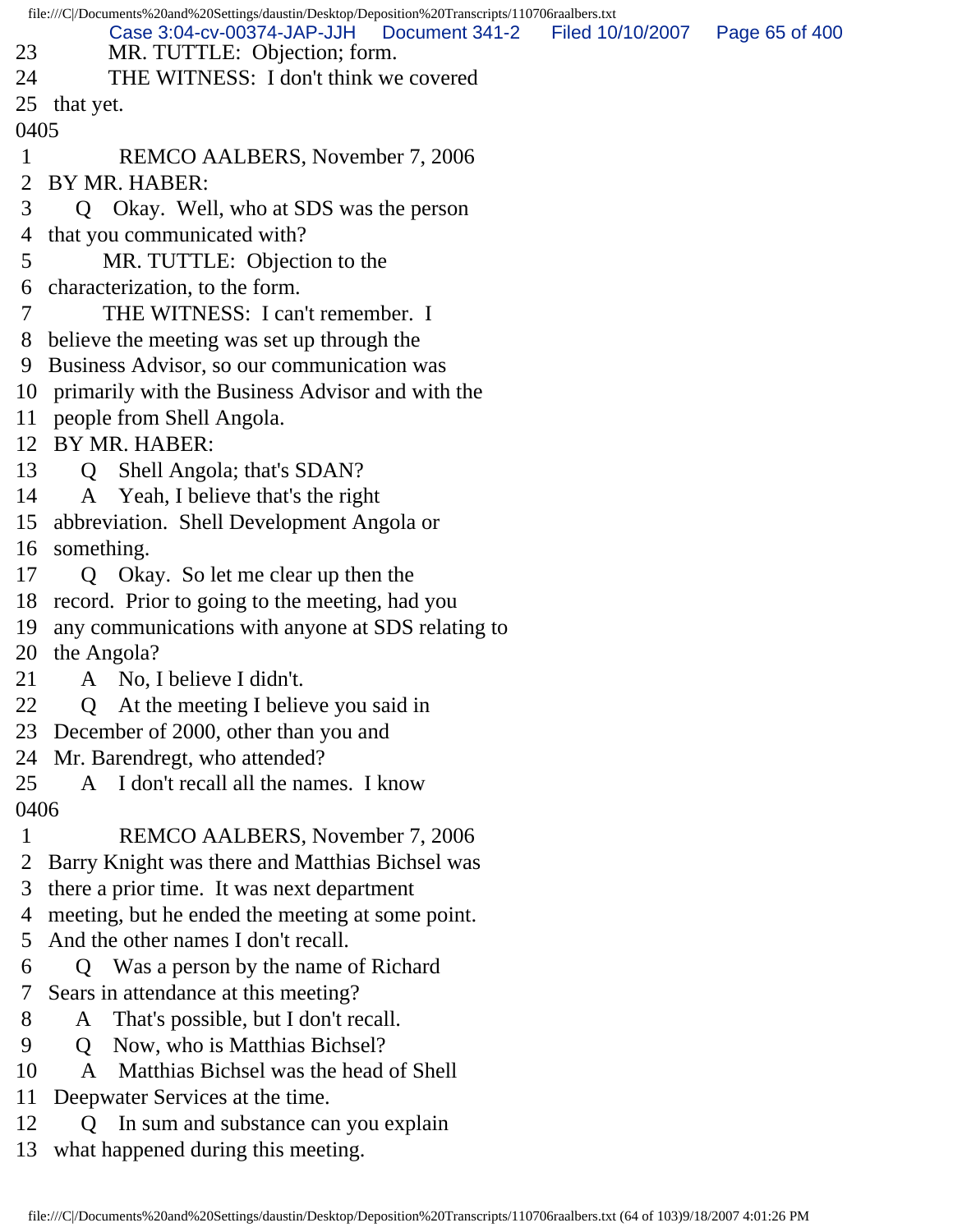file:///C|/Documents%20and%20Settings/daustin/Desktop/Deposition%20Transcripts/110706raalbers.txt 14 A During the meeting they presented the 15 different fields that they had discovered in 16 Angola -- Plutonia, Cromio, these type of names -- 17 where they were with the technical work on the 18 different fields and what the subsurface 19 understanding of these fields was and what that 20 potential development was, and some of the analogs 21 that you used in terms of activity and these type 22 of things, so they presented basically their case. 23 Q "They" being who? 24 A The people from Shell Deepwater Services 25 doing technical work for SDAN, because Angola at 0407 1 REMCO AALBERS, November 7, 2006 2 the time wasn't an operated venture, so it was, as 3 done, was fairly slimly staffed to do a lot of 4 technical work -- for Shell Deepwater Services. 5 Q What was the reaction to the information 6 that SDS was imparting during the meeting? 7 A By who? 8 Q Well, by SDAN or any of the other 9 participants. 10 A The question is not clear to me. Can 11 you try that again. 12 Q You just described generally what the 13 SDS presentation was. What I wanted to know is: 14 Other than SDS participants what was the reaction 15 of the other participants to the meeting? 16 MR. TUTTLE: Objection to form. 17 THE WITNESS: I'm -- I can't remember 18 who were there at the meeting. I don't know which 19 SDAN people were actually at the meeting. The 20 meeting was in general a presentation from SDS to 21 Anton and myself. Case 3:04-cv-00374-JAP-JJH Document 341-2 Filed 10/10/2007 Page 66 of 400

- 22 BY MR. HABER:
- 23 Q Do you recall if a Robert Inglis was at 24 the meeting?
- 25 A No, I don't.

## 0408

- 1 REMCO AALBERS, November 7, 2006
- 2 Q Do you know if Grigore Simon attended

3 the meeting?

4 A I remember his name, but I don't know if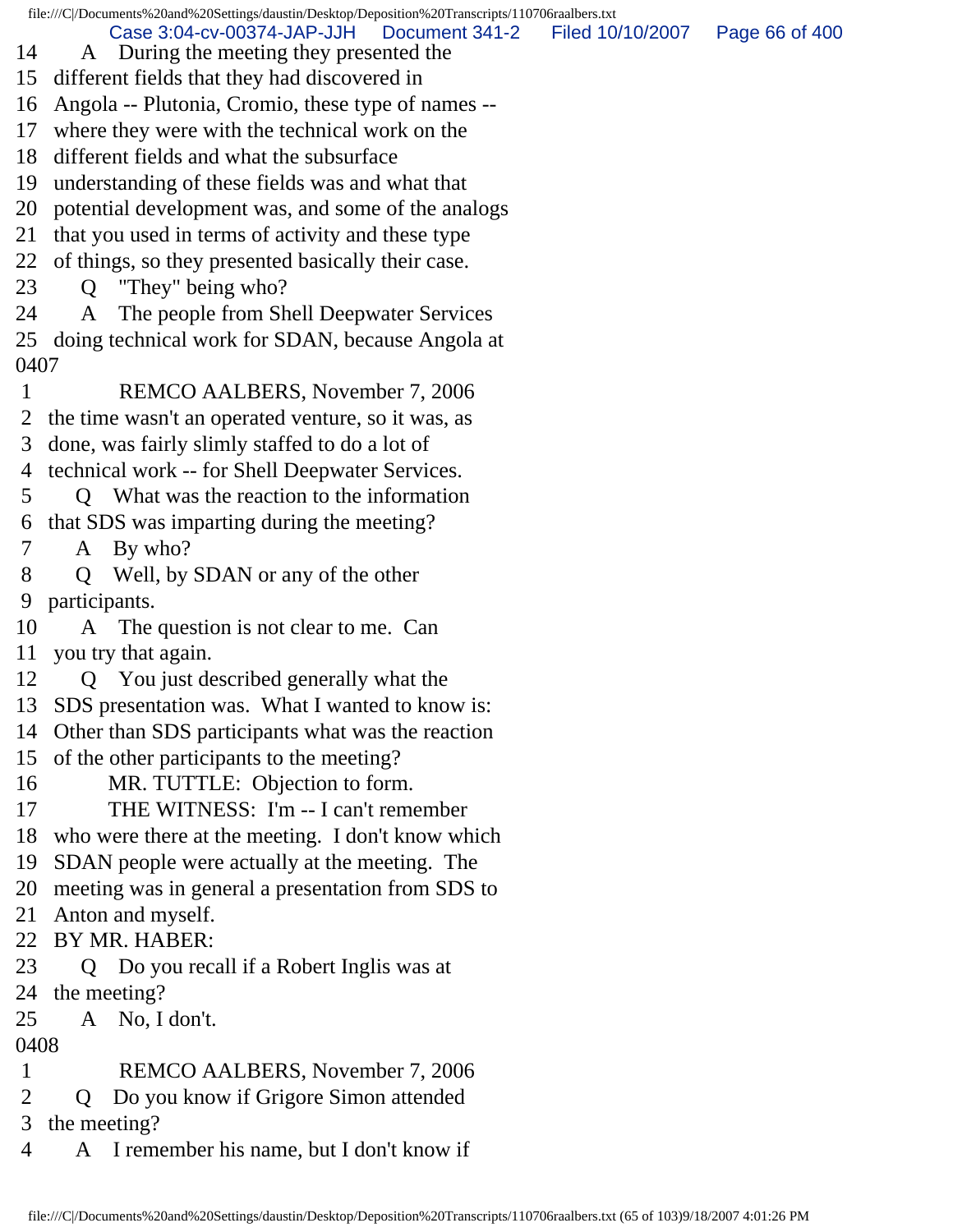file:///C|/Documents%20and%20Settings/daustin/Desktop/Deposition%20Transcripts/110706raalbers.txt 5 he was actually at the meeting. 6 Q So what was your reaction to the 7 information that SDS had given at the meeting? 8 A We concluded from the presentation that 9 a number of fields were actually not technically 10 mature to book reserves. Some fields had very 11 complicated subsurface structures with lots of 12 faults and only one well drilled into it. Some of 13 the analogs that they used they had picked -- how 14 do I phrase it -- the best analogs from the Gulf 15 of Mexico without demonstrating, as those analogs 16 were actually applicable to the fields in Angola, 17 so all in all we felt on a number of points the 18 work wasn't technically mature. 19 Q And when you say "we" are you referring 20 to yourself and Mr. Barendregt? 21 A That's correct. 22 Q Now, in your answer you said that a 23 number of -- you referred to a number of fields 24 that were not technically mature. Do you recall 25 any discussion concerning fields that were 0409 1 REMCO AALBERS, November 7, 2006 2 technically mature? 3 A We ended up indicating there were 4 potentially two fields -- I think it was Plutonia 5 and one other name -- where there were part of the 6 field that had sufficient information and could be 7 considered technically mature if you were to do a 8 small development on those elements only. Some of 9 the elements for some of the other fields, even if 10 you consider the fields technically mature, even 11 the extensions of time, if they were commercially 12 even somewhat on the shaky side, not clear, then 13 you could actually tie them in. A small 14 development was potentially feasible in only 15 limited area of two of the fields. 16 Q Now, is this the conclusion that you had 17 reached, or was this a position that was being 18 advanced by SDS? 19 A I think it was part of the discussion. 20 It was clear that some elements were not Case 3:04-cv-00374-JAP-JJH Document 341-2 Filed 10/10/2007 Page 67 of 400

21 supportable, and as part of the meeting it was --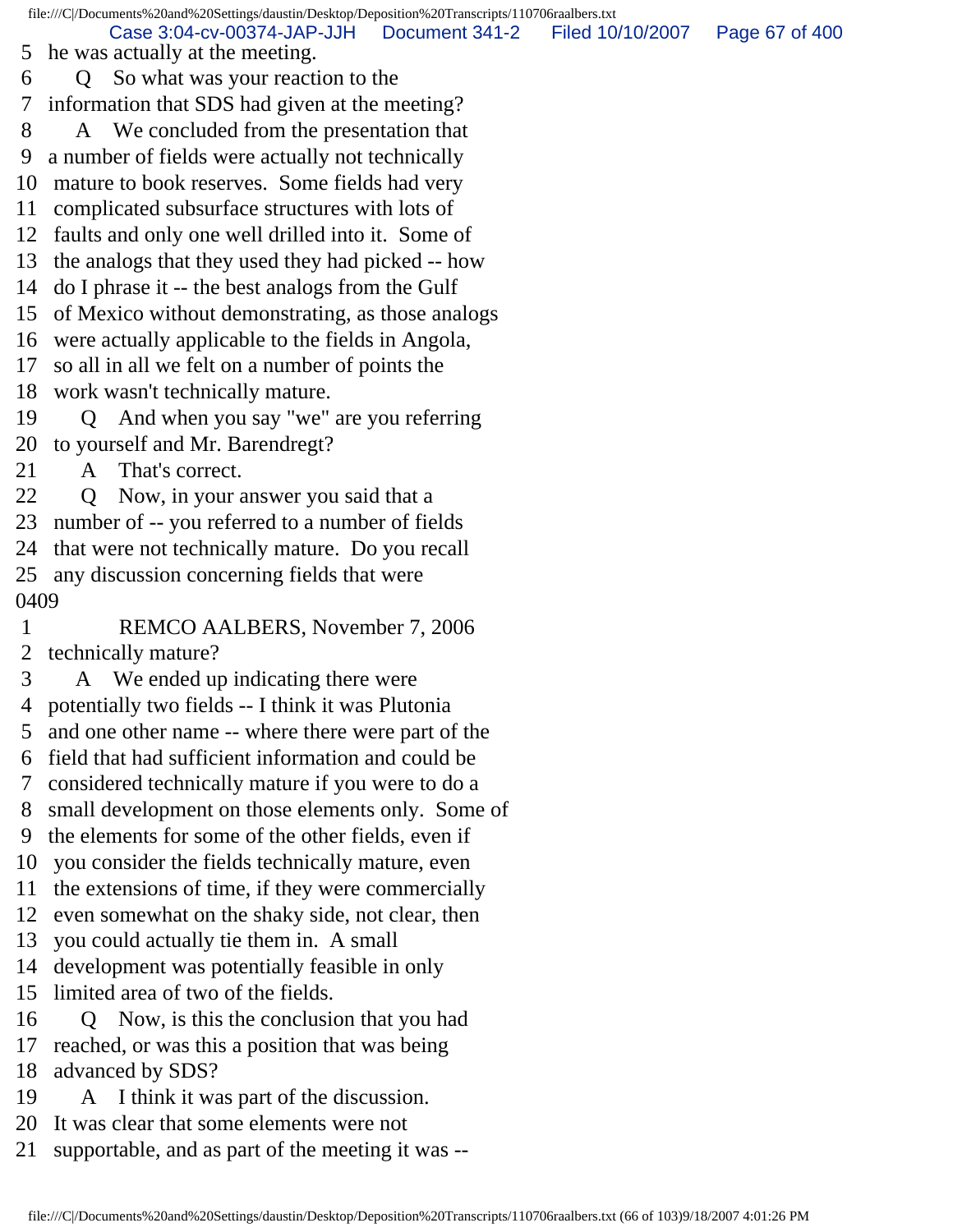file:///C|/Documents%20and%20Settings/daustin/Desktop/Deposition%20Transcripts/110706raalbers.txt 22 it transpired that the only bit that could be 23 supported is if they focused on those two mature Case 3:04-cv-00374-JAP-JJH Document 341-2 Filed 10/10/2007 Page 68 of 400

24 parts of two of the discoveries and actually

25 worked a notional Field Development Plan for 0410

 1 REMCO AALBERS, November 7, 2006 2 developing those two only, with a sort of mini

3 development, and if they could actually get that

4 worked up sufficiently before the end of the year,

5 before the booking, then that was a potential

6 option that they could actually book a potential

 7 reserves by year-end, on the assumption they could 8 get that done.

 9 Q Do you recall how much oil was involved 10 with regard to these two fields?

11 A I think at the end of the day instead of

12 the 300 mentioned before, it ended up to being

13 something like I think around 70 million barrels 14 of oil.

15 Q Do you recall what SDS was advocating in 16 terms of how much to book?

17 MR. TUTTLE: Objection to form;

18 characterization.

19 THE WITNESS: SDS were providing the

20 technical work for SDAN to support the booking, so

21 SDS actually just showed the work they done and

22 the numbers and the technical work and what that

23 results from in terms of the work they had done.

24 During the meeting it became clear that that was

25 not going to be supported and that they had to 0411

1 REMCO AALBERS, November 7, 2006

2 work on a much more slimmed down mini development

3 basically.

- 4 BY MR. HABER:
- 5 Q So with regard to the numbers that SDS
- 6 had and was presenting at the meeting, was that
- 7 number the 300 million barrels that you had

8 mentioned a moment ago?

- 9 MR. WEED: Objection; form.
- 10 THE WITNESS: I don't recall what the
- 11 number was at the meeting, because it was very
- 12 much focused on the field developments, and you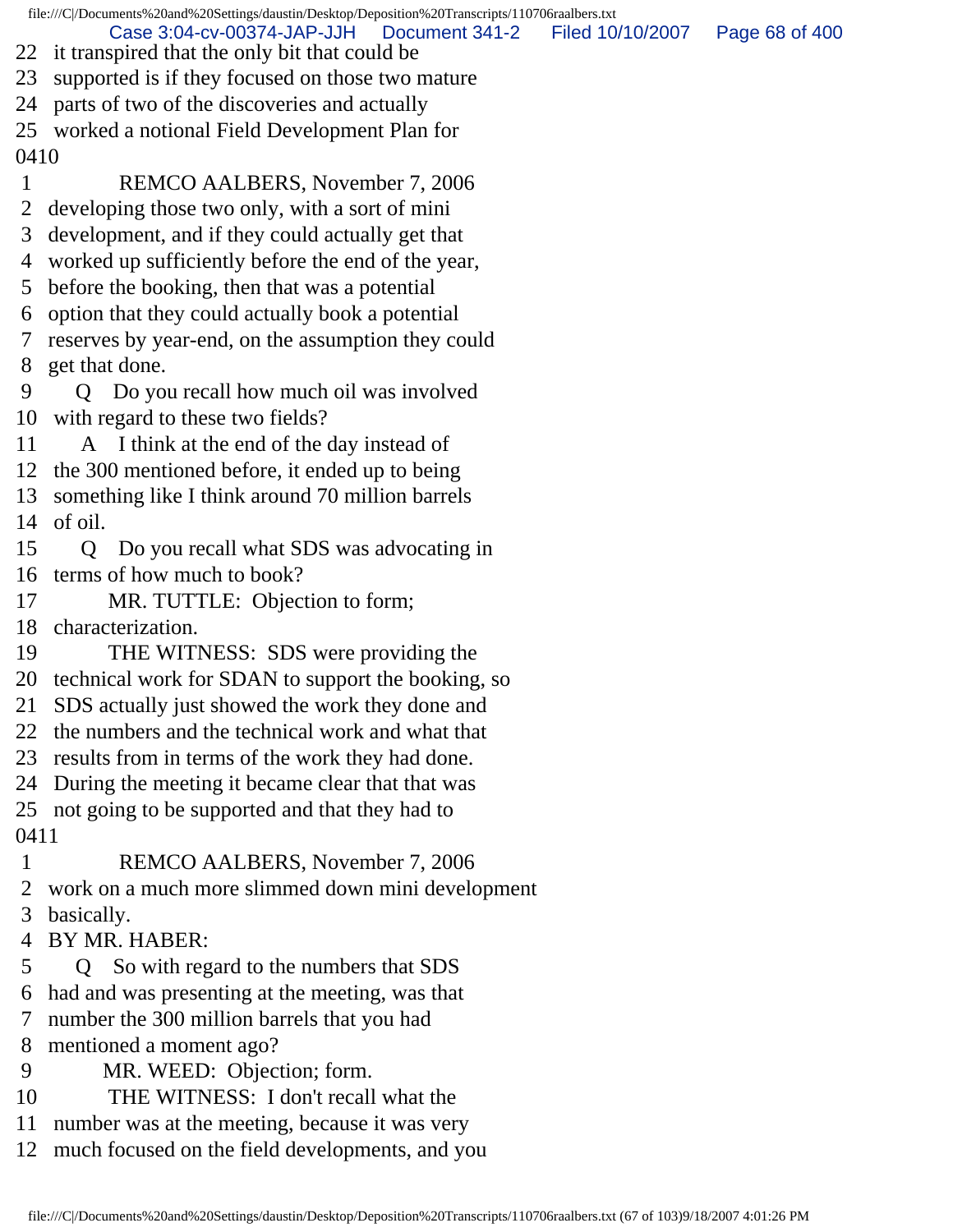file:///C|/Documents%20and%20Settings/daustin/Desktop/Deposition%20Transcripts/110706raalbers.txt

Case 3:04-cv-00374-JAP-JJH Document 341-2 Filed 10/10/2007 Page 69 of 400

- 13 got to take a step between the hundred percent
- 14 development and how you actually venture and work
- 15 up what the equivalent Shell share would be based
- 16 on the PSC terms, and that was actually something
- 17 that SDS by itself couldn't do. That was always
- 18 done by SDAN. They had to actually work out what
- 19 the equivalent Shell share was, but of course,
- 20 with the fields and their rough size and the work
- 21 that had been done before, that roughly would have
- 22 equated to 300 million barrels, more equivalent.
- 23 BY MR. HABER:
- 24 Q During the meeting, the discussion about 25 slimming down what could be booked, did -- was 0412
- 1 REMCO AALBERS, November 7, 2006
- 2 there a discussion about how much volume could be
- 3 booked with regard to that process, that slimming
- 4 down process?
- 5 A I don't recall if there was actually a
- 6 discussion on what number that would be, but just
- 7 by back of the envelope, I mean if you stake
- 8 certain fields off and you say, well, it's roughly
- 9 going to be 75 percent of this field, you could
- 10 get a rough feel on what order of magnitude that
- 11 would be. The number obviously couldn't be worked
- 12 out, because you have to first get that notional
- 13 FDP sort of scope, including cost estimate,
- 14 because without the cost estimate you can't work
- 15 out what the PSC terms are, so you could never
- 16 work out what the exact number was until you had
- 17 actually completed the work.
- 18 Q And at that point in time at the meeting 19 that work had not been done?
- 20 A They hadn't completed all that work at 21 that point, no.
- 22 Q Do you know when they completed that 23 work?
- 24 A They completed that work subsequently 25 after the meeting and provided that work to Anton,
- 0413
- 1 REMCO AALBERS, November 7, 2006
- 2 I believe, and on that basis a final estimate was
- 3 prepared by SDAN on what to book.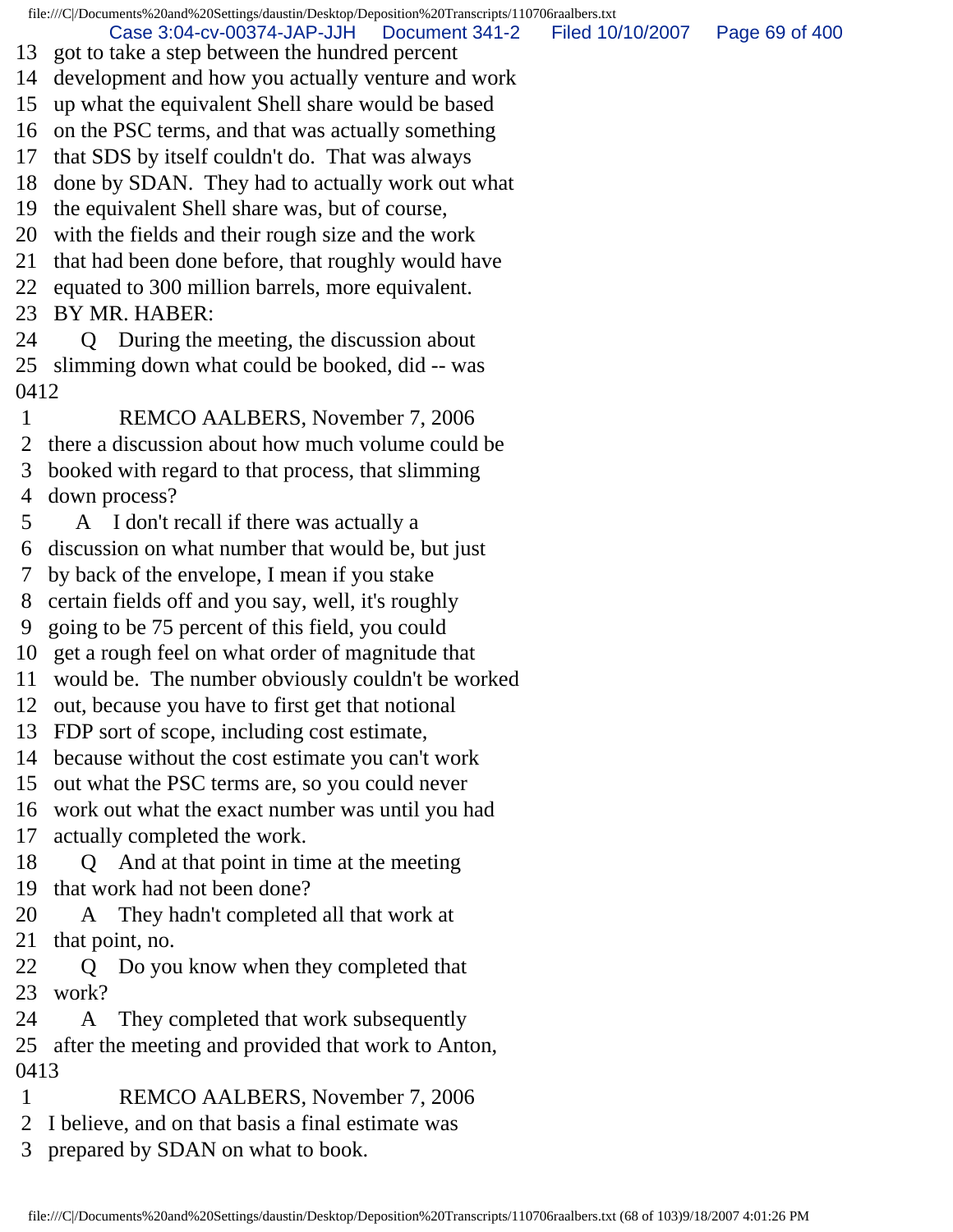file:///C|/Documents%20and%20Settings/daustin/Desktop/Deposition%20Transcripts/110706raalbers.txt 4 Q Do you know if the final estimate that 5 SDAN proposed was the number that SDS had reached? 6 A Hold on. Too many abbreviations. Could 7 you try that once more. 8 Q Do you know if the final estimate that 9 Shell Angola had proposed was the number that SDS 10 had reached after doing the work? 11 MR. TUTTLE: Objection to form, 12 foundation, characterization. 13 THE WITNESS: The number that SDAN 14 eventually proposed to book was a number that they 15 calculated based on the technical work done by 16 SDS. 17 BY MR. HABER: 18 Q The technical work that SDS had done, 19 had you seen it? 20 A I don't think I saw the final technical 21 work, no. 22 Q Do you know if SDS had concluded --23 withdrawn. Do you know if SDS included, in the 24 technical work that it had done after the meeting, 25 a number that could be supported for a booking? 0414 1 REMCO AALBERS, November 7, 2006 2 A They would have worked out the Field 3 Development Plan, the cost, and how to develop it 4 and what forecast goes with that to supply that to 5 SDAN, who could on that basis work out what the 6 reserves would be based on the economic model, 7 because again that was being done by SDAN, so they 8 didn't actually propose the final number. They 9 did the hundred percent number basically. 10 Q What you say "the hundred percent 11 number," are you referring now to the slim-down 12 project or the larger -- 13 A The hundred percent, without looking at 14 who owns which part, because BP is in the project 15 and Shell is in the project, and you have to work 16 up to them, so the hundred percent volume that we 17 produced from that Mini Field Development Plan for 18 the two fields in the high confidence areas that 19 were left. 20 Q I see, so it's the hundred percent, but Case 3:04-cv-00374-JAP-JJH Document 341-2 Filed 10/10/2007 Page 70 of 400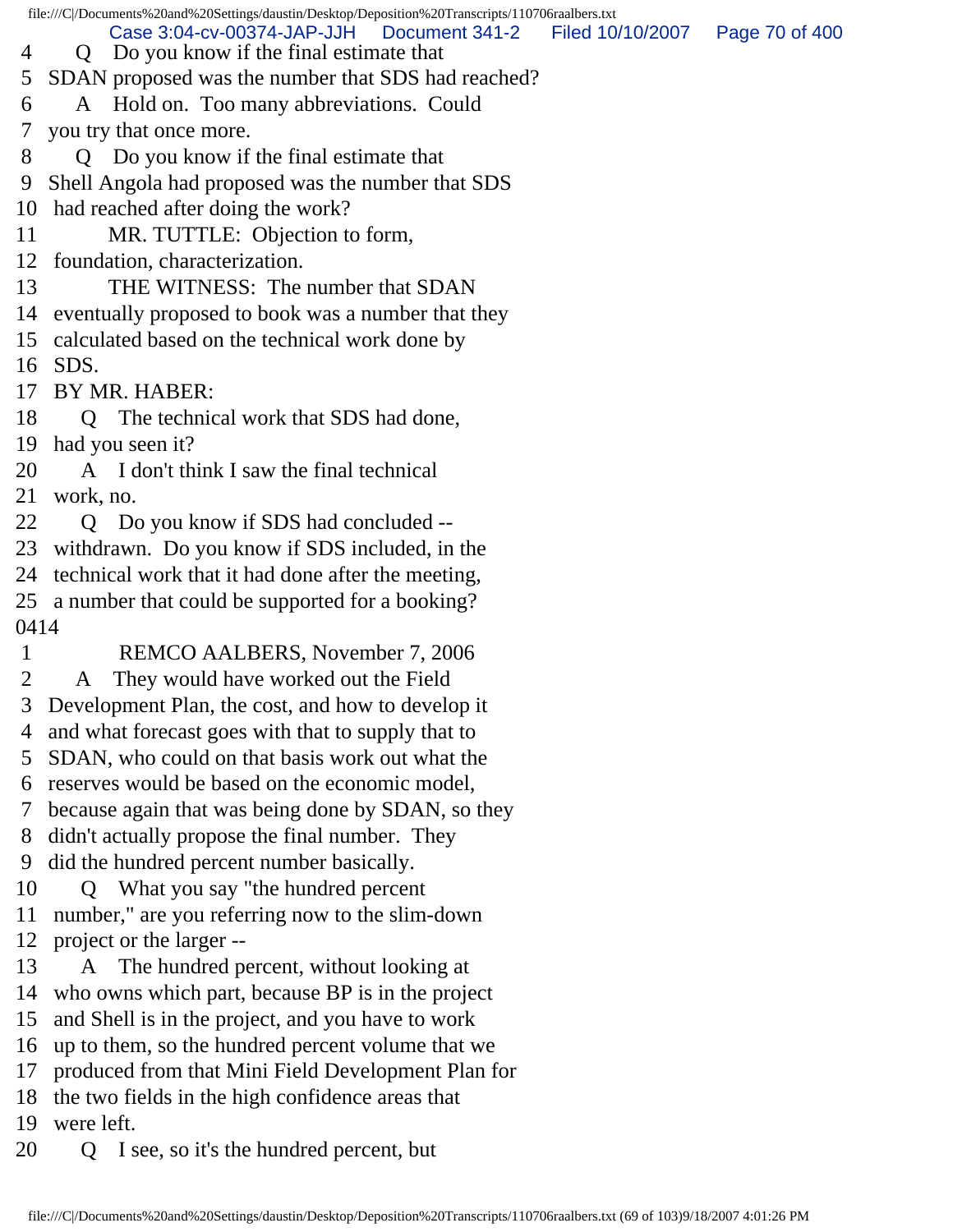file:///C|/Documents%20and%20Settings/daustin/Desktop/Deposition%20Transcripts/110706raalbers.txt 21 it doesn't take into consideration Shell share? 22 A It doesn't take into consideration Shell 23 share or BP share or government share or anything. 24 It's what would be produced through the wells on a 25 hundred percent basis. 0415 1 REMCO AALBERS, November 7, 2006 2 Q And then Shell share would be figured 3 out by SDAN? 4 A Correct. 5 Q Going back to the meeting in December, 6 do you recall if Rod Sidle had attended the 7 meeting? 8 A Rod Sidle was not at the meeting, to my 9 recollection. 10 Q Do you recall if Mr. Sidle was asked to 11 give any, uh, any of his advice on the potential 12 booking in Angola? 13 A Can you just repeat that question. 14 Q If you -- 15 A No, just repeat the question. 16 Q I'll just repeat it. 17 A Yeah, please. 18 Q Do you recall if Mr. Sidle was asked to 19 give any advice on the potential booking in 20 Angola? 21 A I believe in the initial meeting when 22 Anton was in the U.S. for his audit, he was 23 actually with Rod Sidle, and I believe the two of 24 them had the discussion with SDS at the time. 25 Q Did Mr. Barendregt communicate to you 0416 1 REMCO AALBERS, November 7, 2006 2 what the two of them had discussed? 3 A No, not what the two of them discussed, 4 and I think we covered before, he indicated to SDS 5 what work would be required to sort of support the 6 technical notional maturity. 7 Q At the time of the discussions, 8 including the meeting that took place surrounding 9 Angola, did you feel that SDAN was put under 10 pressure to book the reserves? Case 3:04-cv-00374-JAP-JJH Document 341-2 Filed 10/10/2007 Page 71 of 400

11 A Yes, they were clearly put under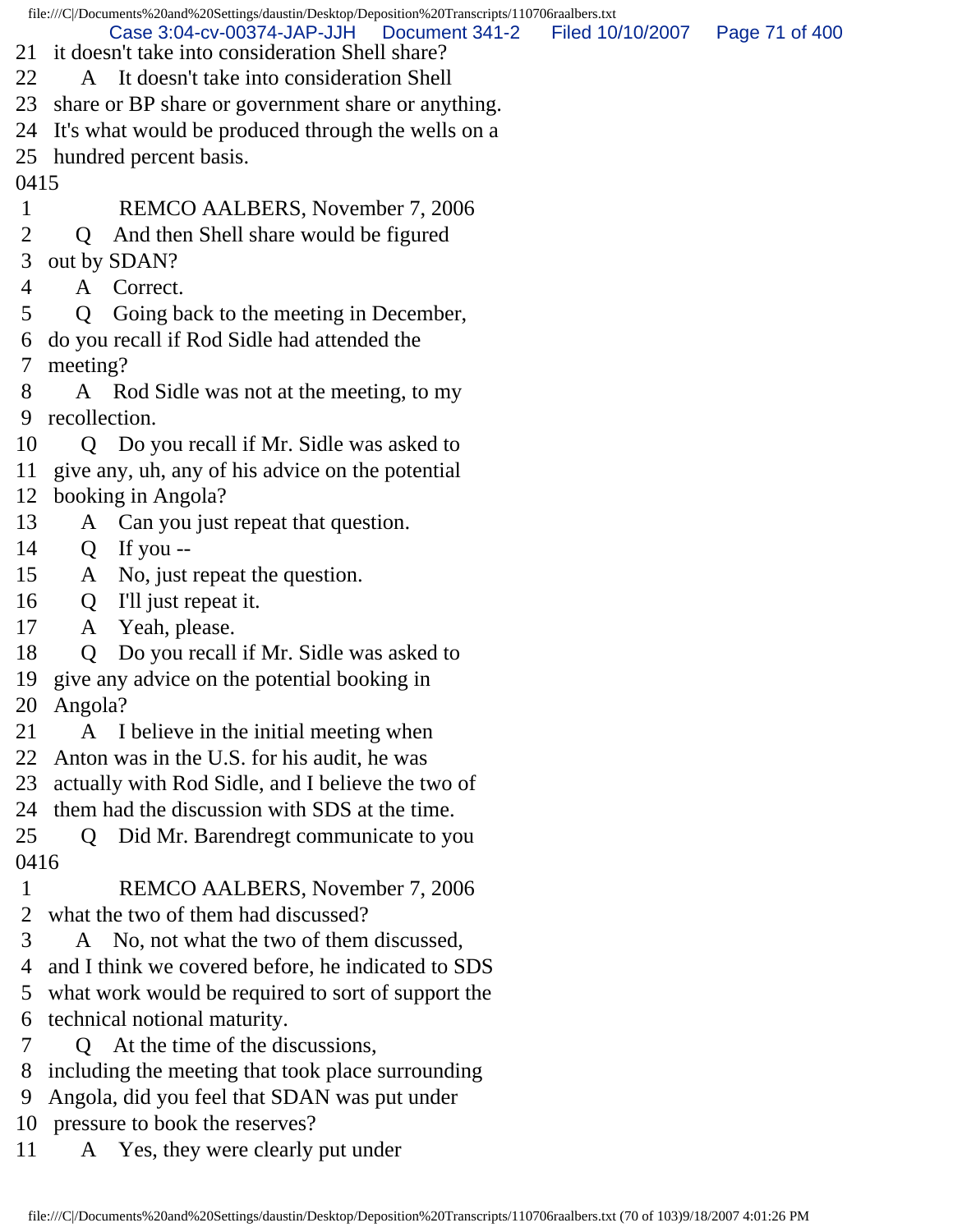12 pressure. 13 Q And why do you say that? 14 A That was clear from the discussions with 15 the Business Advisor, and I believe I actually had 16 an e-mail forwarded at some point which indicated 17 that as well. 18 Q And who did you believe was exerting the 19 pressure? 20 A The pressure was being put on Gordon by 21 his Regional Business Director. 22 Q And who is that? 23 A That's Heinz Rothermund. 24 Q And did you have an understanding of why 25 Mr. Rothermund was exerting the pressure? 0417 1 REMCO AALBERS, November 7, 2006 2 MR. TUTTLE: Objection to form. 3 THE WITNESS: I understand he was being 4 put under pressure by Mr. Phil Watts. 5 (Exhibit No. 13 was marked for 6 identification and attached to the deposition 7 transcript.) 8 BY MR. HABER: 9 Q For the record, we've just marked as 10 Aalbers Exhibit 13 a two-page document with a 11 couple of e-mails on them. The last e-mail in the 12 series is from Ian Hines to Derek Newberry with a 13 CC to Chandler Wilhelm, and it's dated 14 September 7, 2000. The subject is a forward of 15 reserves regarding Angola and Brazil reserves. 16 The Bates range is SMJ00034872 to SMJ00034873. 17 Mr. Aalbers, have you seen these e-mails 18 before today? 19 A I've seen the latter part at some point. 20 I don't believe I've seen the top. It wasn't 21 addressed to me. 22 Q I see you're referring to the e-mail 23 from Gordon Parry to Robert Inglis where you're 24 cc'd and it's dated September 2000? 25 A Yes. 0418 1 REMCO AALBERS, November 7, 2006 2 Q And is this the e-mail you were Case 3:04-cv-00374-JAP-JJH Document 341-2 Filed 10/10/2007 Page 72 of 400

file:///C|/Documents%20and%20Settings/daustin/Desktop/Deposition%20Transcripts/110706raalbers.txt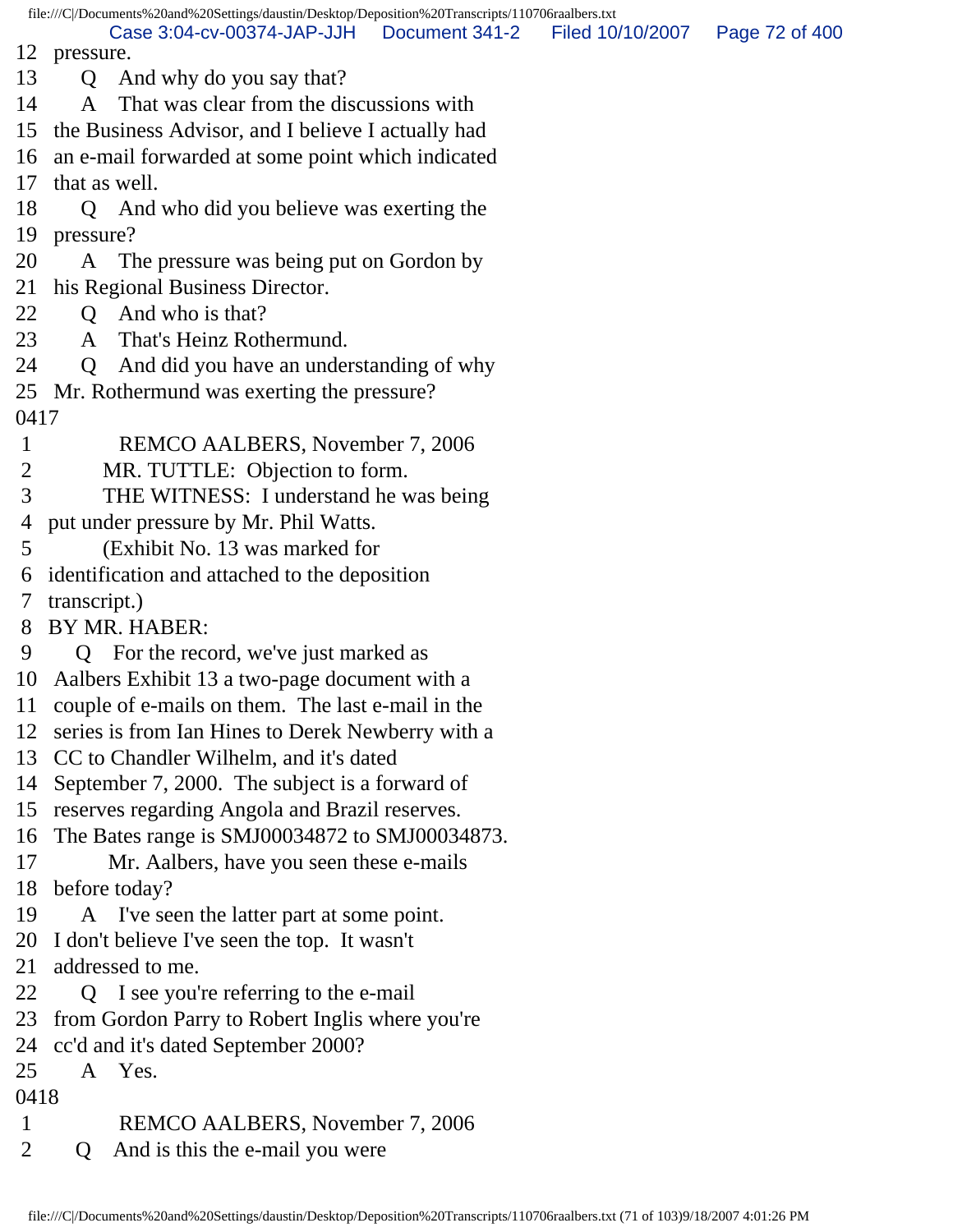file:///C|/Documents%20and%20Settings/daustin/Desktop/Deposition%20Transcripts/110706raalbers.txt 3 referring to a moment ago in your testimony? 4 A Yeah, I believe this is one of the 5 e-mails in which it was clear that there was 6 pressure to book reserves. 7 Q Now, you said you had discussed this 8 issue with the RBA. Do you recall the sum and 9 substance of the discussions? 10 A The discussion with Gordon was very much 11 along the lines of what was required to enable 12 booking and what was required to work out the raw 13 numbers and things. He wasn't an expert on 14 reserves bookings, so he needed quite a bit of 15 advice on what was involved. 16 Q I'm referring in particular to 17 discussions with Mr. Parry concerning pressure 18 being exerted to book the reserves. 19 A I don't recall the exact discussions, 20 but it was clear that there was an expectation 21 from senior management that they wanted reserves 22 to be booked. We had spent quite a lot of money 23 in Angola already on exploration appraisal wells, 24 and basically people wanted to see some results 25 from that. 0419 1 REMCO AALBERS, November 7, 2006 2 Q Do you recall having any discussions 3 with Mr. Rothermund concerning booking reserves in 4 Angola? 5 A No, I don't believe I ever had a 6 discussion directly with Mr. Rothermund on it. 7 (Exhibit No. 14 was marked for 8 identification and attached to the deposition 9 transcript.) 10 BY MR. HABER: 11 Q For the record, we've marked as Aalbers 12 Exhibit 14 again a series of e-mails. It's two 13 pages. The last of the e-mail string is from 14 Mr. Aalbers to Aidan McKay. It's dated 15 October 30, 2000. The subject line is "Forwarded: 16 Angola -- Reserves LE 3Q00." The Bates number, 17 there's two ranges. The first one is SMJ00033605 18 through SMJ00033606, and the second Bates range is 19 RJW010008000 to RJW01000801. Case 3:04-cv-00374-JAP-JJH Document 341-2 Filed 10/10/2007 Page 73 of 400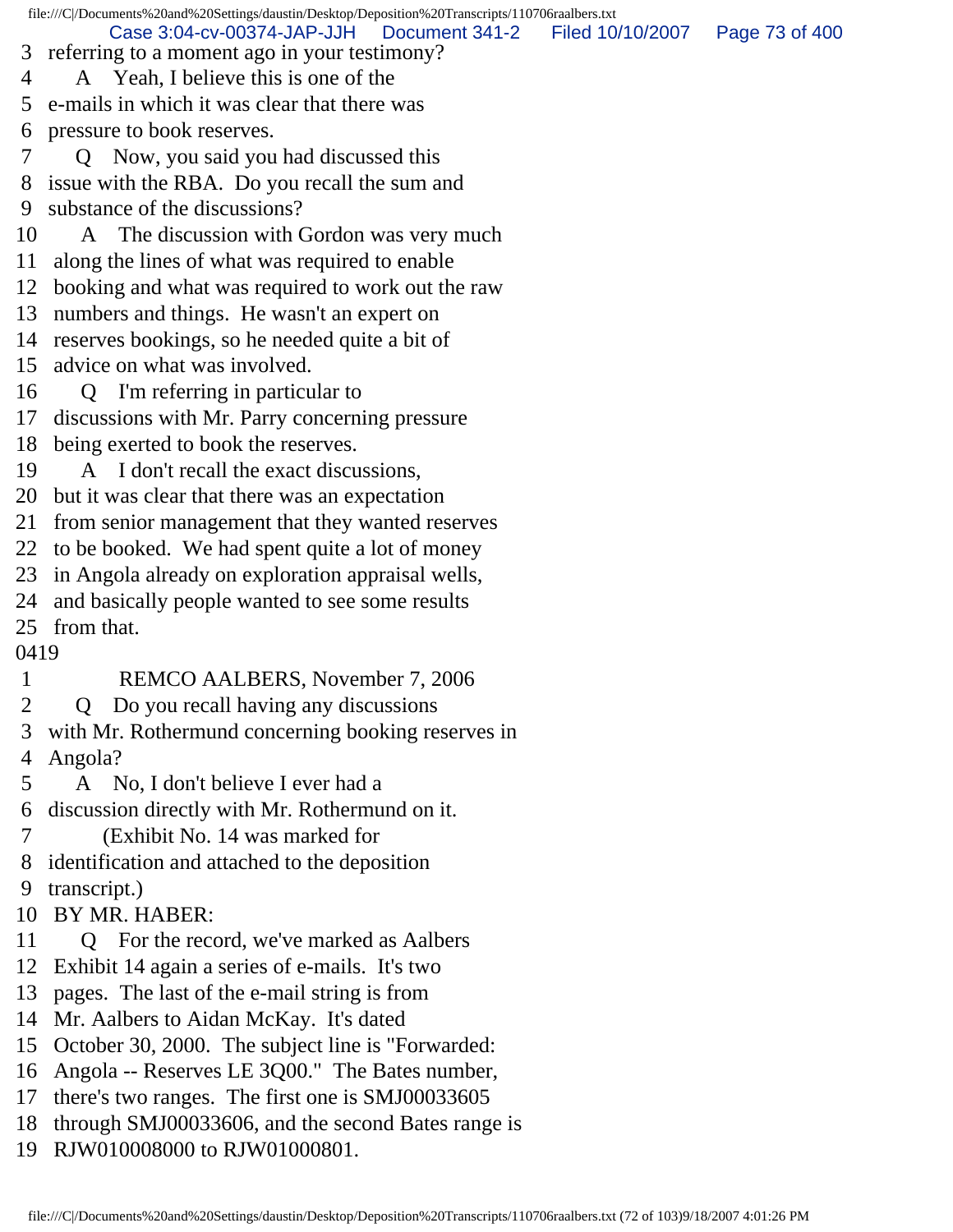|             | file:///C /Documents%20and%20Settings/daustin/Desktop/Deposition%20Transcripts/110706raalbers.txt |                  |                |
|-------------|---------------------------------------------------------------------------------------------------|------------------|----------------|
|             | Case 3:04-cv-00374-JAP-JJH<br>Document 341-2                                                      | Filed 10/10/2007 | Page 74 of 400 |
| 20          | Mr. Aalbers, have you seen these e-mails                                                          |                  |                |
| 21          | before today?                                                                                     |                  |                |
| 22          | A Yes, I have.                                                                                    |                  |                |
| 23          | And if you notice, the last e-mail is<br>$\overline{O}$                                           |                  |                |
| 24          | from you to Mr. McKay, and it's a forward of all                                                  |                  |                |
|             | 25 the other e-mails. Do you recall the reason why                                                |                  |                |
| 0420        |                                                                                                   |                  |                |
| $\mathbf 1$ | REMCO AALBERS, November 7, 2006                                                                   |                  |                |
| 2           | you forwarded this to Mr. McKay?                                                                  |                  |                |
| 3           | A Aidan was my boss at the time, so I                                                             |                  |                |
| 4           | wanted to make sure he was aware of the discussion                                                |                  |                |
| 5           | of Angola that was running.                                                                       |                  |                |
| 6           | Q And did you actually have discussions                                                           |                  |                |
| 7           | with Mr. McKay about what was happening in Angola?                                                |                  |                |
| 8           | A Yes, he was aware of those.                                                                     |                  |                |
| 9           | And do you recall the substance of the<br>Q                                                       |                  |                |
| 10          | conversations that you had with him?                                                              |                  |                |
| 11          | A Well, this is still the discussion ahead                                                        |                  |                |
| 12          | of the meeting where the issue eventually was                                                     |                  |                |
| 13          | going to be whether or not we would get to a                                                      |                  |                |
| 14          | booking by the end of the year with a supportable,                                                |                  |                |
| 15          | commercially and technically -- technically and                                                   |                  |                |
| 16          | commercially mature reserves in Angola.                                                           |                  |                |
| 17          | Did you discuss any of the pressure that<br>$\overline{O}$                                        |                  |                |
| 18          | you understood was being exerted to book the                                                      |                  |                |
| 19          | reserves with Mr. McKay?                                                                          |                  |                |
| 20          | A I don't recall the discussion as such,                                                          |                  |                |
| 21          | but yes, we would have discussed the pressure that                                                |                  |                |
| 22          | at least was being put on the system, but I also                                                  |                  |                |
| 23          | made it very clear to Aidan our position was that                                                 |                  |                |
| 24          | it was either going to be technically commercially                                                |                  |                |
| 25          | mature or not, irrespective of the impression that                                                |                  |                |
| 0421        |                                                                                                   |                  |                |
| 1           | REMCO AALBERS, November 7, 2006                                                                   |                  |                |
| 2           | other people might feel within the system.                                                        |                  |                |
| 3           | What did he say in response?                                                                      |                  |                |
| 4           | He fully agreed with that position.<br>A                                                          |                  |                |
| 5           | Maybe just coming back to the answer                                                              |                  |                |
| 6           | before, you asked about a discussion with Mr.                                                     |                  |                |
| 7           | Heinz Rothermund. I said I didn't have it. I                                                      |                  |                |
| 8           | meant that as verbal discussion. This was an                                                      |                  |                |
| 9           | e-mail. There was never actually a discussion. I                                                  |                  |                |
| 10          | forwarded this on behalf of Mrs. Sue Lovelock. I                                                  |                  |                |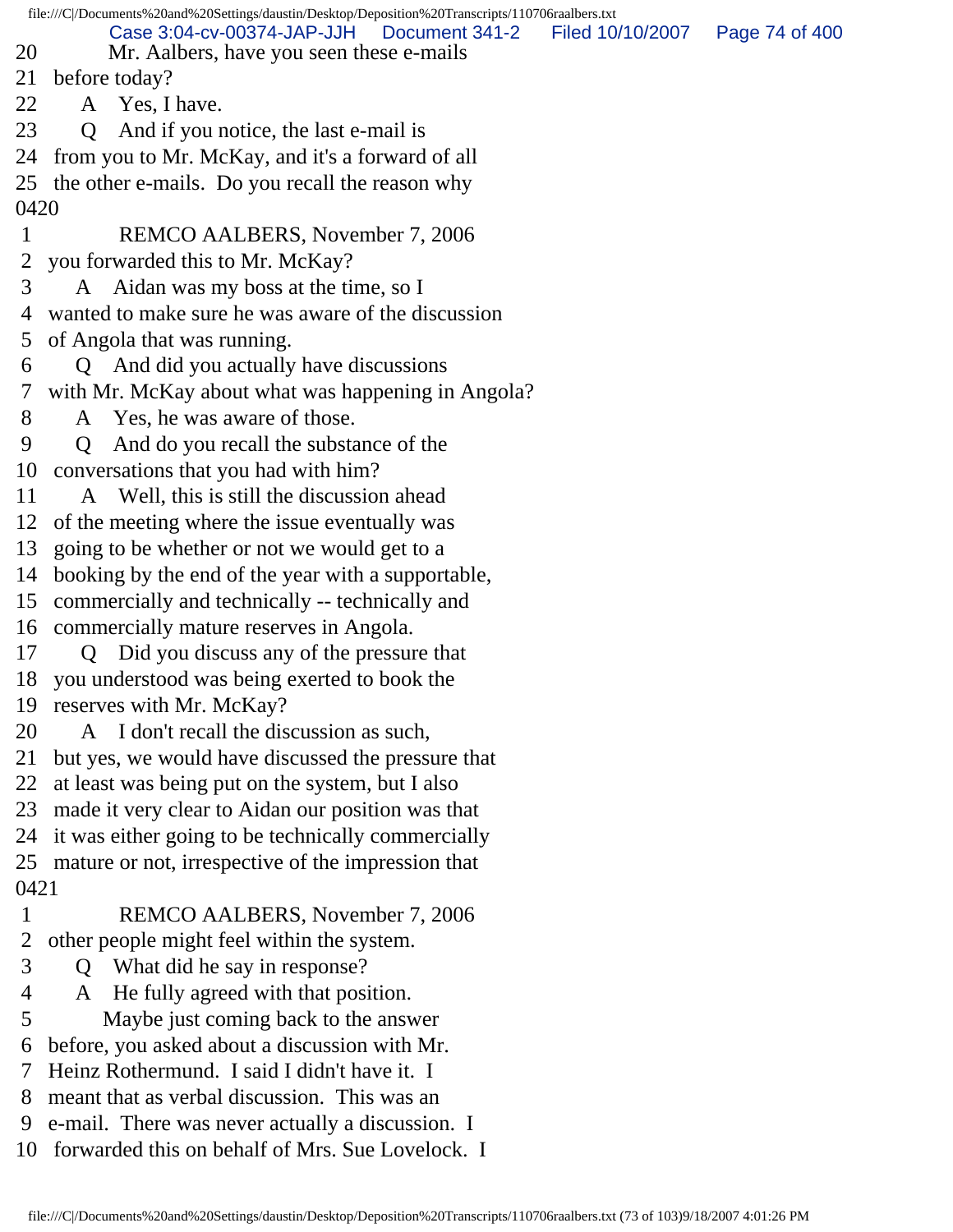file:///C|/Documents%20and%20Settings/daustin/Desktop/Deposition%20Transcripts/110706raalbers.txt 11 never physically discussed it with Heinz, to my 12 recollection. 13 O And who was Susan Lovelock? 14 A She was the Finance Advisor in EPG. 15 Q EPG is the region under which Angola 16 fell? 17 A Yeah, so Heinz Rothermund was the 18 Regional Business Director for EPG. 19 Q If you look at the e-mail from -- right 20 below yours, from Mr. Rothermund to Mr. Bichsel of 21 which you were cc'd, among others, the second 22 sentence in the e-mail says, "As mentioned to you 23 on earlier occasions, there is a critical need for 24 EP to be in a position to book these reserves in 25 2000." Did you have an understanding as to why 0422 1 REMCO AALBERS, November 7, 2006 2 there was a critical need for EP to be in a 3 position to book reserves in Angola in 2000? 4 MR. TUTTLE: Objection to form. 5 THE WITNESS: It was clear from the 6 tracking of what we were expecting to get booked 7 throughout 2000, that we were not going to meet 8 the aspiration of a hundred percent reserves 9 placed for that year. 10 BY MR. HABER: 11 Q Was this issue something that was 12 discussed by you and your bosses? 13 MR. TUTTLE: Objection to form. 14 THE WITNESS: I don't actually 15 understand it. 16 BY MR. HABER: 17 Q I was going to say let me rephrase that. 18 Withdrawn. 19 Was the issue of the Reserves 20 Replacement Ratio in conjunction with Angola 21 something that you discussed with your bosses? 22 MR. TUTTLE: Objection to form. 23 THE WITNESS: That was one element of 24 the reserves replacement for that year, so 25 reserves replacement in general was something that 0423 1 REMCO AALBERS, November 7, 2006 Case 3:04-cv-00374-JAP-JJH Document 341-2 Filed 10/10/2007 Page 75 of 400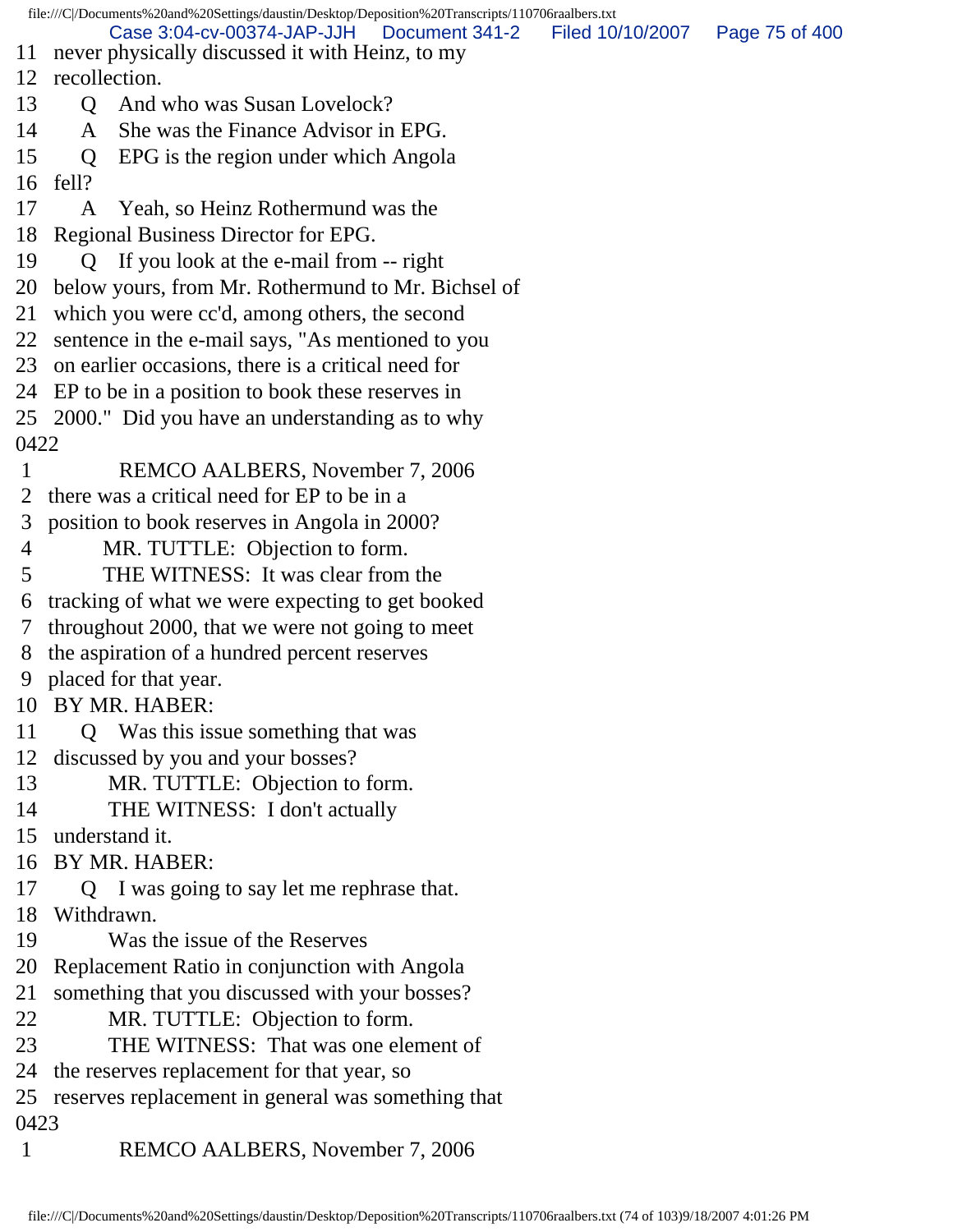file:///C|/Documents%20and%20Settings/daustin/Desktop/Deposition%20Transcripts/110706raalbers.txt 2 was high on the agenda, so Angola would have been 3 part of that discussion. 4 BY MR. HABER: 5 Q You mentioned that Angola, the project 6 was slimmed down, and I believe you said that 7 approximately 70 million barrels were booked; is 8 that correct? 9 A Yeah, that's my recollection. 10 Q Have you ever heard of a creaming 11 project before? 12 A Yes. 13 Q What is a creaming project? 14 A I guess a creaming project is where you 15 look at the best bit only and try and put a 16 development forward for that. 17 Q Is it fair to say that Angola was a 18 creaming project? 19 MR. TUTTLE: Objection to form. 20 THE WITNESS: It depends on how you want 21 to define it. I mean personally I didn't think of 22 it in terms of a creaming project, but basically 23 as what bits of the fields were technically mature 24 and was there a slimmed-down development feasible 25 that could develop those reserves economically. 0424 1 REMCO AALBERS, November 7, 2006 2 We didn't necessarily use the word "creaming 3 project" at that point. 4 BY MR. HABER: 5 Q Was there a point subsequent where you 6 referred to it as a creaming project? 7 A I've never referred to it as a creaming 8 project. Some people call it a creaming project. 9 I know the definition, but I've never really used 10 it. 11 Q Who do you understand referred to this 12 project as a creaming project? 13 A I can't remember who I heard the term 14 from. 15 Q Did you have any discussions with KPMG 16 concerning the booking of reserves in Angola? 17 A Yes, we did. 18 Q And when did you have those discussions? Case 3:04-cv-00374-JAP-JJH Document 341-2 Filed 10/10/2007 Page 76 of 400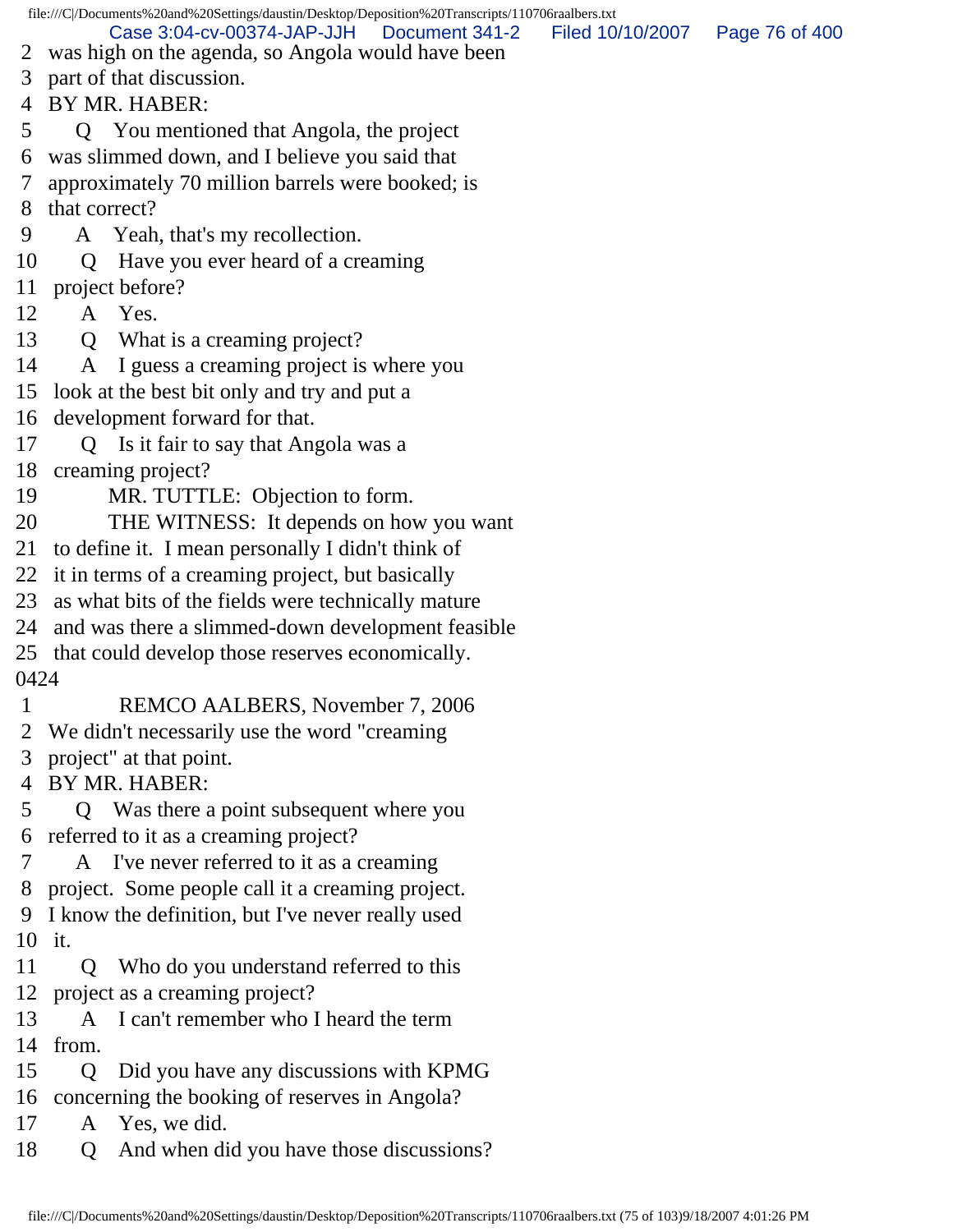file:///C|/Documents%20and%20Settings/daustin/Desktop/Deposition%20Transcripts/110706raalbers.txt 19 A Those discussions would have been in 20 January 2001 as part of the 2000 booking process, 21 ARPR cycle. 22 Q And generally do you recall the 23 substance of those discussions? 24 A Yes. Anton wrote basically an audit 25 note on the Angola booking in which he said that 0425 1 REMCO AALBERS, November 7, 2006 2 these reserves were marginally supportable, and we 3 had a discussion on whether or not on a marginal 4 basis it was the right thing to book or not. 5 Q And what was the conclusion? 6 A Well, the end conclusion was that the 7 reserves were booked and ultimately supported. 8 Q Did anyone during that meeting express a 9 contrary view; that is, the reserves should not 10 have been booked? 11 A To my recollection, the discussion was 12 of whether or not, based on an advice that it was 13 marginally supportable, it was the right 14 management decision to actually put the reserves 15 forward, or actually it was -- the other option 16 would have been to say, well, in that case, let's 17 wait a year. That was not the choice that SDAN 18 made. They booked reserves on that basis, and on 19 that basis they went ultimately went into the 20 Shell books supported by the region. 21 Q But with regard to the discussions with 22 KPMG, do you recall anyone during those 23 discussions expressing the contrary view, that the 24 reserves should not have been booked? 25 A Well, like I think I explained 0426 1 REMCO AALBERS, November 7, 2006 2 yesterday, the process was normally that we would 3 have the discussions first with KPMG, with Egbert 4 Eeftink, and we basically resolved that that -- 5 this was the position based on the marginal 6 support of you could obviously support it, 7 although it would have been very much on the Case 3:04-cv-00374-JAP-JJH Document 341-2 Filed 10/10/2007 Page 77 of 400

8 borderline, but just on the right side of the

9 borderline, but not far off. And that was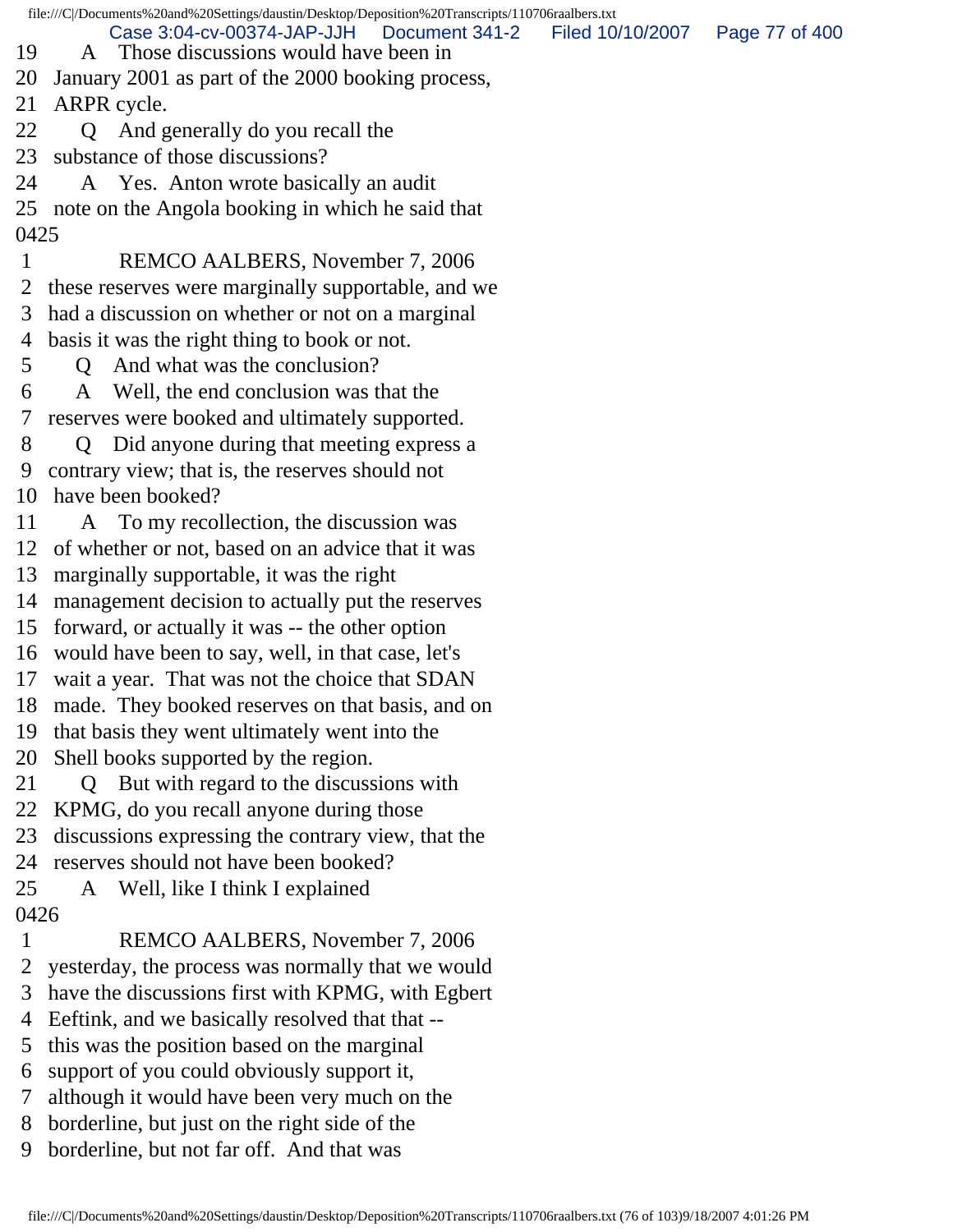file:///C|/Documents%20and%20Settings/daustin/Desktop/Deposition%20Transcripts/110706raalbers.txt 10 ultimately accepted, and that same discussion in 11 some sort of form was at the final meeting, but 12 then there was no further issue raised on it, 13 because it was basically already agreed that that 14 was the position moving forward. 15 Q Was there a view within the meeting that 16 ostensibly your hands were tied, because the 17 decision was made and there was nothing that could 18 be done about it? 19 MR. TUTTLE: Object to form. 20 MR. MORSE: Objection to form. Lack of 21 foundation. 22 (Discussion was held off the record.) 23 BY MR. HABER: 24 Q Was there a view within the meeting that 25 ostensibly your hands were tied, because the 0427 1 REMCO AALBERS, November 7, 2006 2 decision was made and there was nothing that could 3 be done about it? 4 A My hands were tied? 5 MR. TUTTLE: Same objection. 6 BY MR. HABER: 7 Q Yours as the GRC. 8 A No, I don't think there was discussion 9 that my hands were tied. We had gone out to SDS 10 to look at the technical work. We had challenged 11 it from an original intent by Shell Angola that 12 they were trying to push forward a booking of six 13 fields, and only two fields and only the high 14 confidence areas were booked, so obviously we had 15 the major impact on reducing the booking to a much 16 smaller, fairly insignificant booking in the end. 17 Q During these discussions was there any 18 discussion, at least -- withdrawn. During the 19 discussions with KPMG, was there any discussions 20 about what BP had done with regard to booking 21 reserves in Angola? 22 A I don't recall, but it was clear BP was 23 not booking reserves at that point in time. 24 Q Do you know when BP booked reserves in 25 that block? 0428 Case 3:04-cv-00374-JAP-JJH Document 341-2 Filed 10/10/2007 Page 78 of 400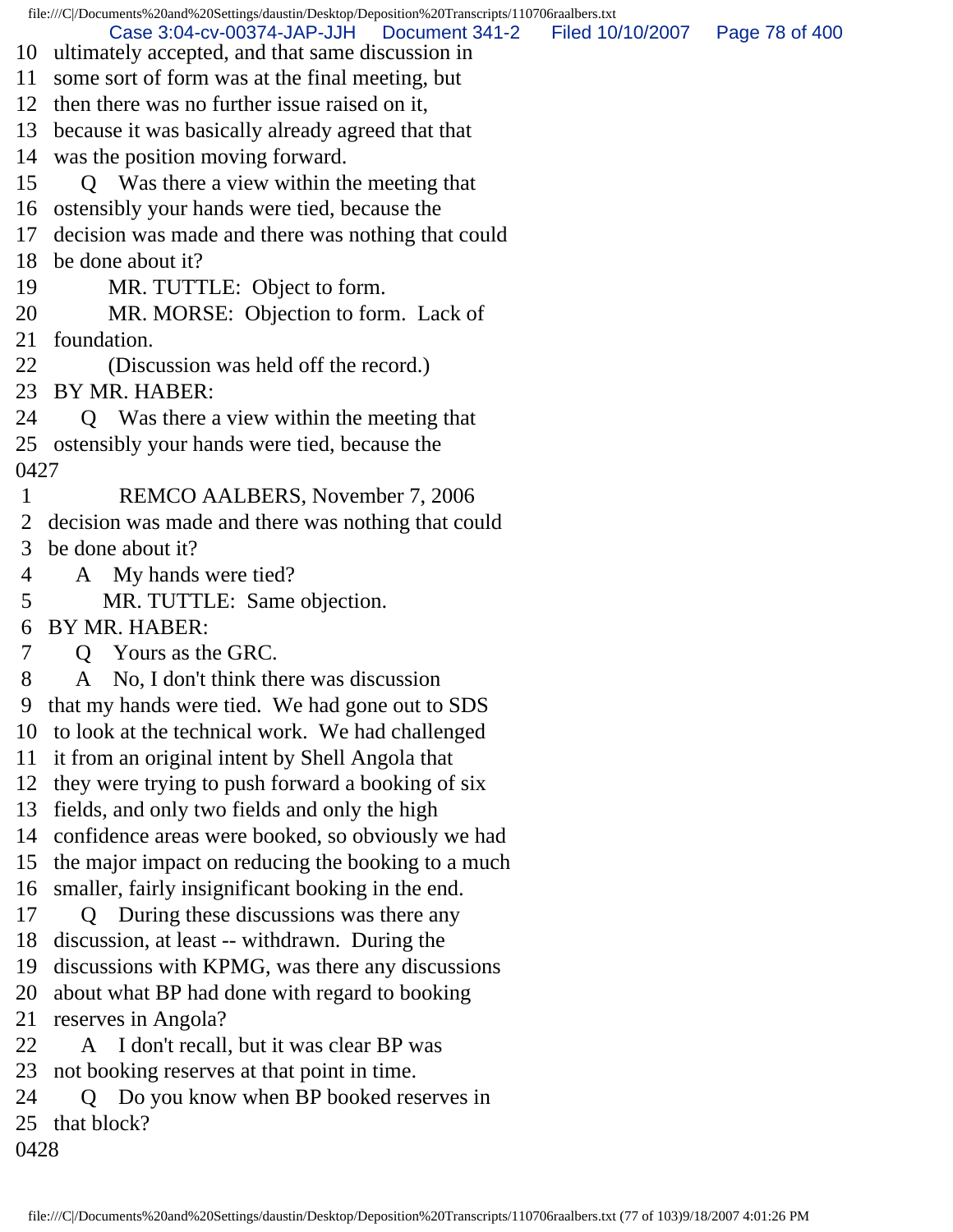file:///C|/Documents%20and%20Settings/daustin/Desktop/Deposition%20Transcripts/110706raalbers.txt 1 REMCO AALBERS, November 7, 2006 2 A I believe they took FID about two years 3 later is my recollection, and I believe that's 4 when they booked the reserves. 5 Q Other than in the context of the meeting 6 with KPMG, do you recall any discussions with 7 people in SDAN concerning what BP was doing 8 vis-a-vis booking reserves? 9 MR. TUTTLE: Object to the form. 10 THE WITNESS: Again as part of the 11 discussions, BP, for whatever reason, weren't in a 12 hurry to come to an FID by year-end or provide 13 sufficient work that had triggered off the whole 14 thing. 15 THE REPORTER: You need to slow down. 16 THE WITNESS: As part of the discussions 17 with SDAN moving to sort of the discussions 18 through year-end, it was clear that BP was not in 19 a hurry to book reserves by year-end or provide 20 sufficient technical work to support a reserves 21 booking, which basically left SDAN in the position 22 that they had to make sure they did that technical 23 work themselves. They had to go to SDS to get the 24 work done, because they obviously weren't staffed 25 to do that work. 0429 1 REMCO AALBERS, November 7, 2006 2 BY MR. HABER: 3 Q Do you know if the reserves that were 4 booked in the end of 2000 in Angola were 5 recategorized as part of the recategorization that 6 was announced in January of 2004? 7 A Part of the recategorization was that 8 all fields were realigned with the FID, so these 9 would have been realigned. 10 Q Mr. Aalbers, during your tenure as GRC, 11 do you recall any issues being raised with regard 12 to the Kashagan field in Kazakhstan? 13 A I don't know if it were an issue, but 14 there have been discussions on the Kashagan field, 15 yes. 16 Q What was the substance of those Case 3:04-cv-00374-JAP-JJH Document 341-2 Filed 10/10/2007 Page 79 of 400

17 discussions?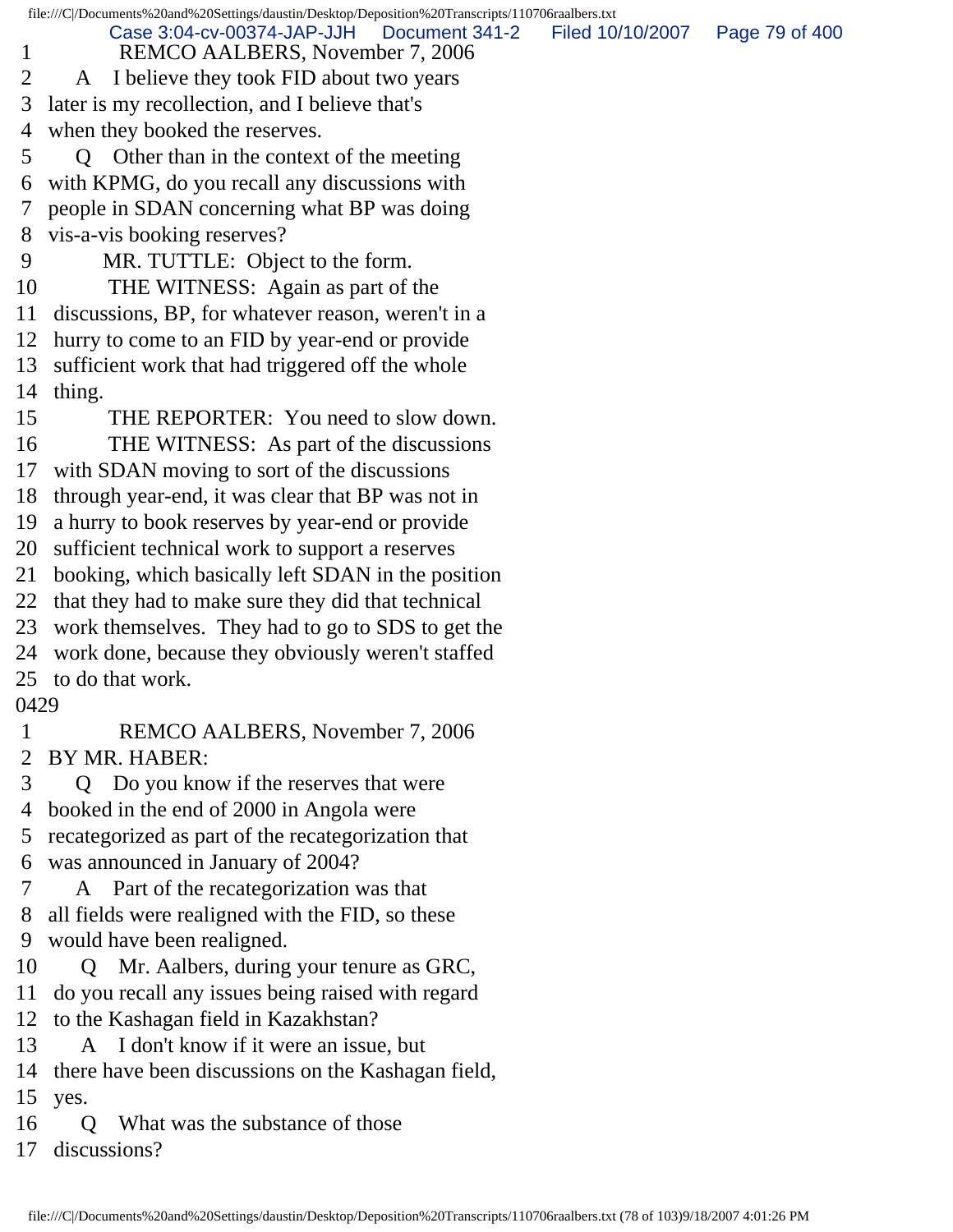file:///C|/Documents%20and%20Settings/daustin/Desktop/Deposition%20Transcripts/110706raalbers.txt 18 A After discovery of the Kashagan field 19 which was an extremely large oil field discovered 20 in Kazakhstan, there was discussions on whether or 21 not reserves could be booked for that field in the 22 year of the appraisal well, I believe. 23 Q Now, what year was the discovery? 24 A I don't recall. I think it was '99, but 25 I'm not a hundred percent sure. 0430 1 REMCO AALBERS, November 7, 2006 2 Q Did you have discussions with anyone at 3 Shell concerning the issue you just identified; 4 that is, whether to book reserves in the year of 5 the appraisal? 6 A Yes, I got approached by the Business 7 Advisor for Kashagan who had been requested to see 8 if reserves could be booked, and he was very 9 concerned about that. We went through all the 10 details and we arranged a meeting with Din Megat, 11 who was the Regional Business Director at that 12 time responsible for the area under which Kashagan 13 fell. 14 Q Who was the RBA? 15 A Mr. Brown. 16 Q I think you identified him as someone 17 yesterday. Do you recall -- 18 A No, that was a different Mr. Brown. 19 That was David Brown. I think it was John Brown, 20 but I want to reserve the right that that might 21 not exactly be his first name. 22 Q That's fine. So do you recall having 23 discussions with Mr. Brown in particular on the 24 issue of whether the OU, the Kazakhstan OU could 25 book reserves in the year in which the appraisal 0431 1 REMCO AALBERS, November 7, 2006 2 was done? 3 A Yes. 4 Q And what was the sum and substance of 5 those discussions? 6 A I explained to Mr. Brown what was 7 required to book reserves, so you had to meet the Case 3:04-cv-00374-JAP-JJH Document 341-2 Filed 10/10/2007 Page 80 of 400

8 technical commercial maturity, and from the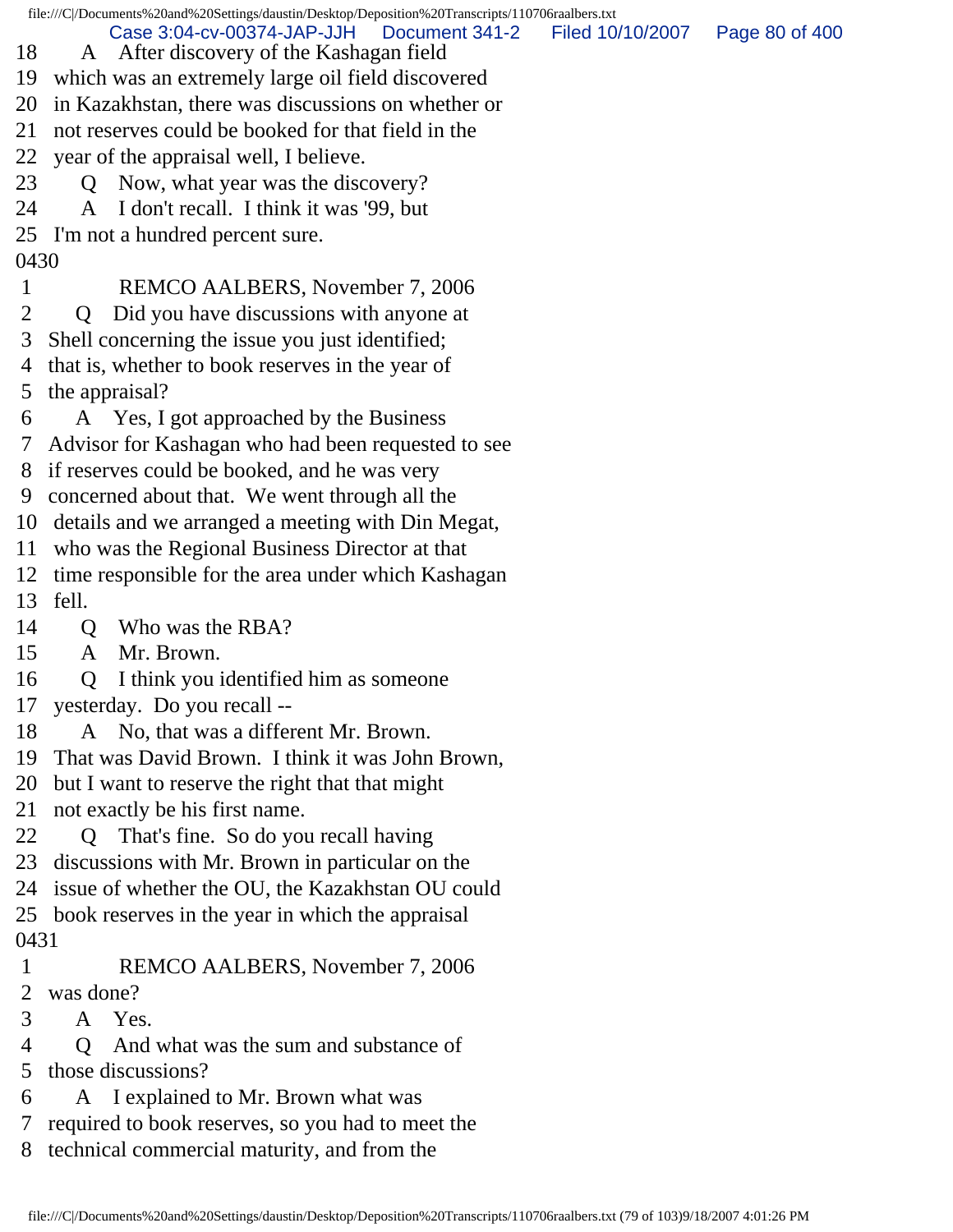file:///C|/Documents%20and%20Settings/daustin/Desktop/Deposition%20Transcripts/110706raalbers.txt 9 discussions I had with him, it was very clear that 10 neither of those criteria were likely to be 11 achieved in that year, not at least at the moment. 12 At that point in time nobody had yet thought up a 13 Field Development Plan which looked anywhere near 14 economic. 15 Q In terms of the process, does a Field 16 Development Plan come before or after the drilling 17 of appraisal wells? 18 A The Field Development Plan is actually 19 the plan you make when you want to move forward to 20 develop the fields, and the normal sequence of 21 sort of discovering and developing in a 22 hydrocarbon field is you would initially do 23 seismic, come up with a seismic evaluation of a 24 prospect. You would then drill an exploration 25 well. Depending on the outcome, you might end up 0432 1 REMCO AALBERS, November 7, 2006 2 drilling one or more appraisal wells until you 3 felt you had sufficient data to actually put a 4 Field Development Plan together, to then move 5 forward into actually taking a decision and 6 developing the fields. And then obviously, 7 through the life of the field you might decide to 8 do additional development if the field turns out 9 to be bigger or whatever. 10 Q So in terms of technical work, the 11 appraisal well is again early in the process of 12 reaching technical maturity? 13 MR. TUTTLE: Objection; form, 14 foundation. 15 THE WITNESS: Yes, it would be, but you 16 could also, as part of the Field Development Plan, 17 get to the conclusion that you have missing data 18 and decide that you need to do an additional 19 appraisal well before you can actually move 20 forward. 21 BY MR. HABER: 22 Q Now, did you have any discussions with Case 3:04-cv-00374-JAP-JJH Document 341-2 Filed 10/10/2007 Page 81 of 400

- 23 Mr. Megat concerning this issue of whether or not
- 24 reserves could be booked?
- 25 A Yes, like I said, we lined a meeting up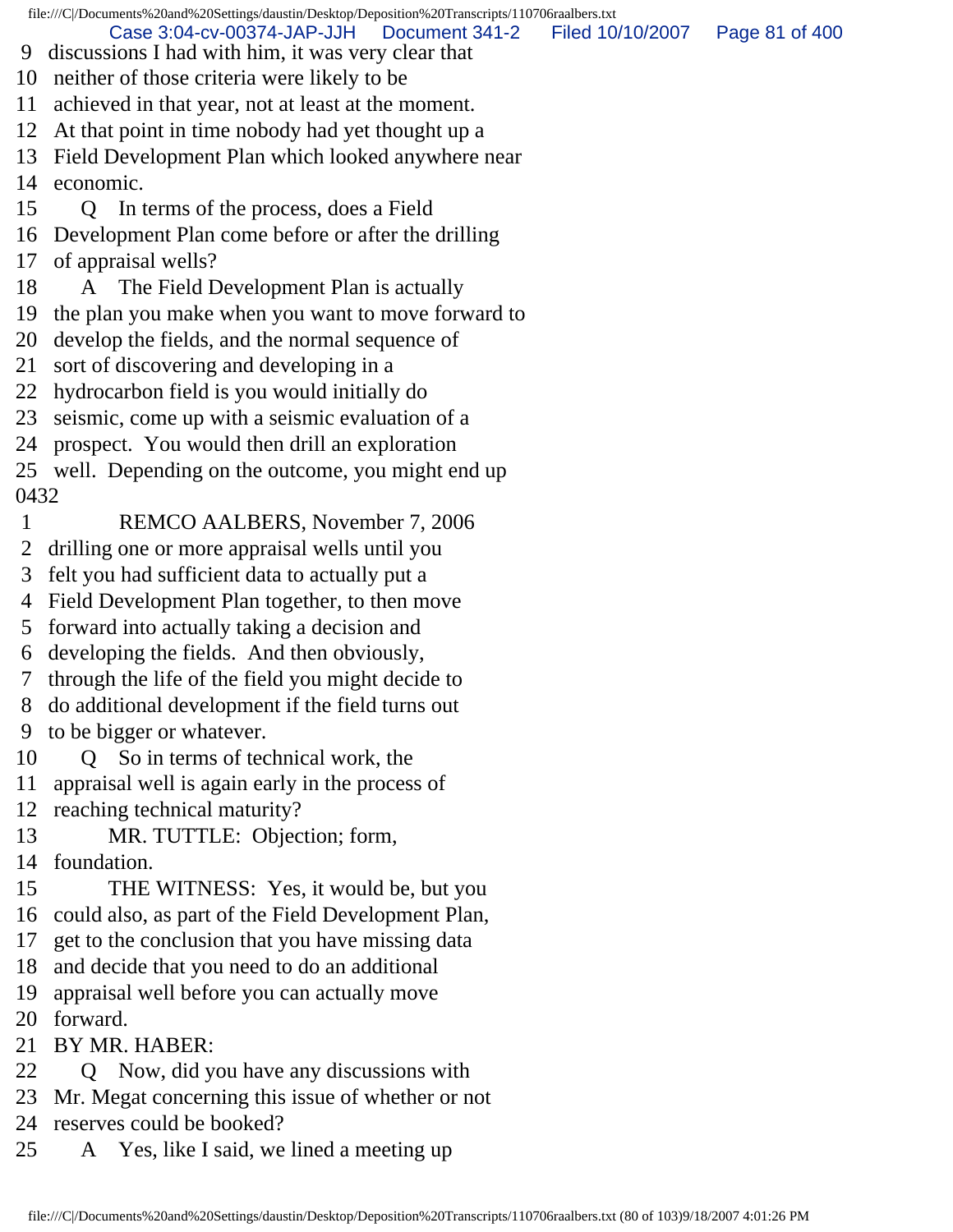|              |              | file:///C /Documents%20and%20Settings/daustin/Desktop/Deposition%20Transcripts/110706raalbers.txt |                |                  |                |
|--------------|--------------|---------------------------------------------------------------------------------------------------|----------------|------------------|----------------|
| 0433         |              | Case 3:04-cv-00374-JAP-JJH                                                                        | Document 341-2 | Filed 10/10/2007 | Page 82 of 400 |
| $\mathbf{1}$ |              | REMCO AALBERS, November 7, 2006                                                                   |                |                  |                |
| 2            |              | with Mr. Din Megat to explain the exact position                                                  |                |                  |                |
| 3            | on Kashagan. |                                                                                                   |                |                  |                |
| 4            | Q            | And do you recall when the meeting took                                                           |                |                  |                |
| 5            | place?       |                                                                                                   |                |                  |                |
| 6            | A            | No, I can't remember the date. Like I                                                             |                |                  |                |
| 7            |              | said, I think it was in '99, but I honestly don't                                                 |                |                  |                |
| 8            |              | remember what the date was.                                                                       |                |                  |                |
| 9            | Q            | Do you recall where the meeting was?                                                              |                |                  |                |
| 10           | A            | The meeting was in The Hague.                                                                     |                |                  |                |
| 11           | $\mathbf Q$  | Is that where Mr. Megat was located?                                                              |                |                  |                |
| 12           |              | A Yes, he was.                                                                                    |                |                  |                |
| 13           | Q            | Do you recall Mr. Megat expressing a                                                              |                |                  |                |
| 14           |              | view about whether the reserves should be booked                                                  |                |                  |                |
| 15           | or not?      |                                                                                                   |                |                  |                |
| 16           |              | A At the end of the meeting Mr. Megat                                                             |                |                  |                |
| 17           |              | agreed that booking reserves that particular year                                                 |                |                  |                |
| 18           |              | was not going to be achievable.                                                                   |                |                  |                |
| 19           |              | Q Do you recall Mr. Megat expressing the                                                          |                |                  |                |
| 20           |              | view that he was experiencing pressure to book the                                                |                |                  |                |
| 21           | reserves?    |                                                                                                   |                |                  |                |
| 22           |              | MR. TUTTLE: Objection; foundation.                                                                |                |                  |                |
| 23           |              | THE WITNESS: I don't believe Mr. Megat                                                            |                |                  |                |
|              |              | 24 expressed that to me directly.                                                                 |                |                  |                |
| 25           |              |                                                                                                   |                |                  |                |
| 0434         |              |                                                                                                   |                |                  |                |
| $\mathbf 1$  |              | REMCO AALBERS, November 7, 2006                                                                   |                |                  |                |
| 2<br>3       |              | BY MR. HABER:                                                                                     |                |                  |                |
| 4            |              | Q How about indirectly?                                                                           |                |                  |                |
|              | A            | He didn't indirectly indicate it to me<br>either. I'll get you to the next question. It           |                |                  |                |
| 5<br>6       |              | was clear from the discussion with Mr. Brown that                                                 |                |                  |                |
| 7            |              | there was pressure being exerted to try and book                                                  |                |                  |                |
| 8            |              | something in Kashagan.                                                                            |                |                  |                |
| 9            | Q            | And why was it clear?                                                                             |                |                  |                |
| 10           |              | A Because that's what he said.                                                                    |                |                  |                |
| 11           | Q            | And who did he say was exerting the                                                               |                |                  |                |
| 12           | pressure?    |                                                                                                   |                |                  |                |
| 13           |              | A The indication I got was that Phil Watts                                                        |                |                  |                |
| 14           |              | was very interested in booking reserves in                                                        |                |                  |                |
| 15           | Kashagan.    |                                                                                                   |                |                  |                |
| 16           | Q            | Did Mr. Brown convey any reason why                                                               |                |                  |                |
|              |              |                                                                                                   |                |                  |                |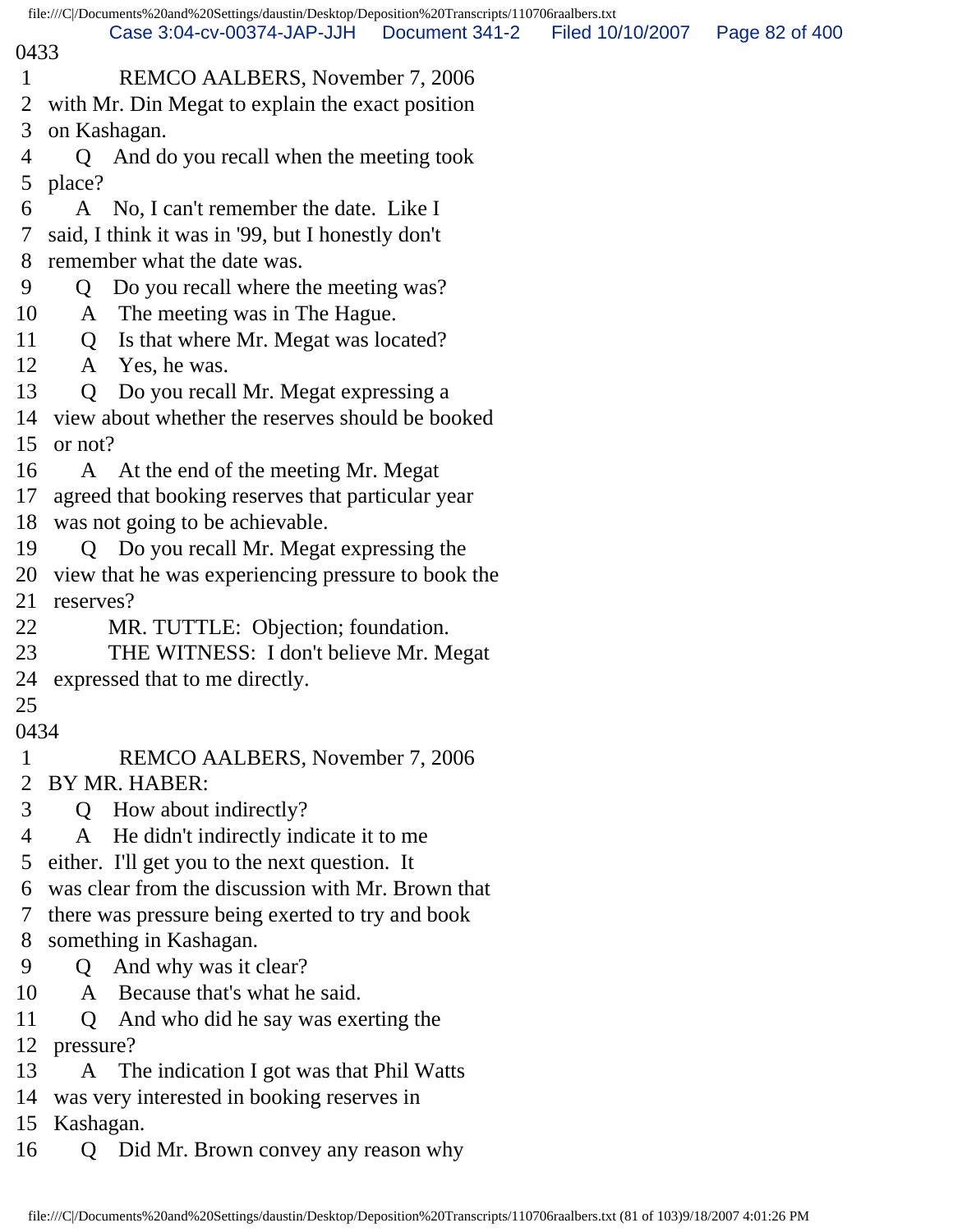file:///C|/Documents%20and%20Settings/daustin/Desktop/Deposition%20Transcripts/110706raalbers.txt 17 Mr. Watts was exerting the pressure? 18 MR. MORSE: Objection to form. 19 MR. TUTTLE: Same objection. 20 BY MR. HABER: 21 O You can answer. 22 A Reserves were important. It was trying 23 to get to Reserves Replacement Ratio that was 24 sufficiently close to the targets of a hundred 25 that was what we wanted to have as a group or any 0435 1 REMCO AALBERS, November 7, 2006 2 oil major would have. 3 Q How large were -- strike that. What was 4 the volume that was being sought for the booking? 5 MR. TUTTLE: Objection to form. 6 MR. MORSE: Objection to form and 7 foundation. 8 THE WITNESS: I can't remember what the 9 number was, but the Kashagan field was very large, 10 and part of the discussion which, when this thing 11 started, wasn't clear to either Din Megat or to 12 Mr. Brown, was what element of the reserves we 13 could actually book, because we had a certain 14 share in the field, but again this was one of 15 those production sharing type contracts where 16 there was other steps to be taken to actually work 17 out what the Shell share was, so part of the whole 18 discussion was how much would you actually 19 eventually end up booking depending on all sorts 20 of things, but I can't remember what the number 21 was. It was a fairly sizable number. 22 BY MR. HABER: 23 Q Do you recall, in terms of number, if it 24 was more than 300 million Boe? I'm just trying to 25 refresh your recollection. That's all. 0436 1 REMCO AALBERS, November 7, 2006 2 A I think it would have been more than 3 300, yes. 4 Q You think it would have been more than 5 400? 6 A I don't know what the number was. I 7 think it's more than 300, and I don't know any Case 3:04-cv-00374-JAP-JJH Document 341-2 Filed 10/10/2007 Page 83 of 400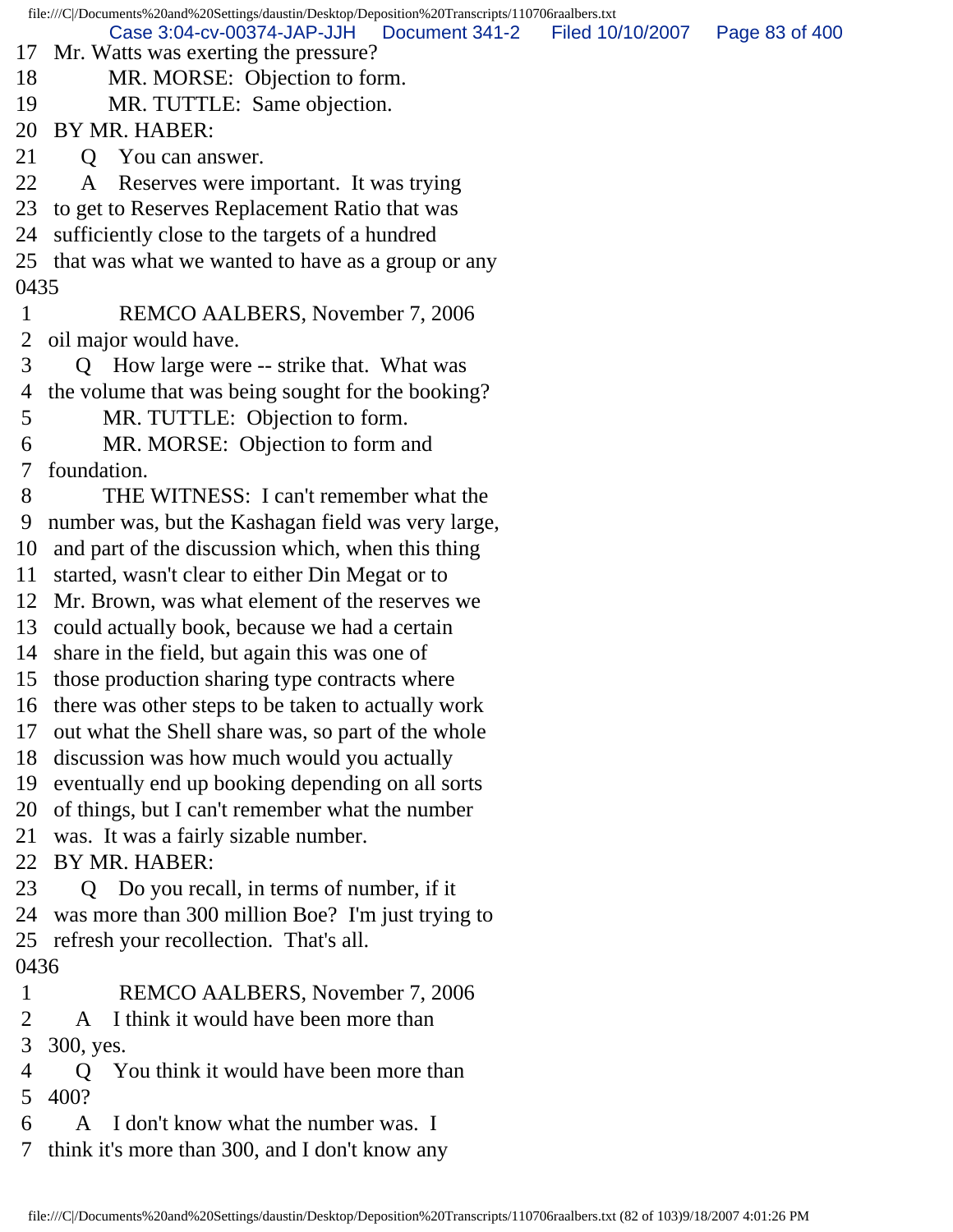file:///C|/Documents%20and%20Settings/daustin/Desktop/Deposition%20Transcripts/110706raalbers.txt 8 better at this point. 9 MR. HABER: Okay. Why don't we take a 10 break. 11 THE VIDEOGRAPHER: We are going off the 12 record. The time is 2:34 p.m. 13 (Whereupon, a short recess was taken.) 14 THE VIDEOGRAPHER: We're back on the 15 record. The time is 2:51 p.m. 16 BY MR. HABER: 17 Q Mr. Aalbers, during your tenure at GRC 18 do you recall any issues coming to your attention 19 concerning reserves in Oman? 20 A Yes, we've had discussions on Oman 21 reserves. 22 Q And when were these discussions? 23 A There have been discussions Oman on 24 reserves issues largely through '99 and 2000. 25 Q And who did you have these discussions 0437 1 REMCO AALBERS, November 7, 2006 2 with? 3 A There were different people involved. 4 The Regional Business Advisor was involved and the 5 Reserves Focal Point in Oman and some of the 6 senior Shell staff in Oman. 7 Q Who was the Reserves Focal Point? 8 A Sayed -- what was the last name? Aubrey 9 or something. Sayed Aubrey, I think. 10 Q I'd like to say I'd like to help you 11 out, but only "Sayed" comes to mind. 12 Who was the RBA at the time? 13 A I believe it's a guy called John 14 Cookson. 15 Q Do you know who Thomas Mason is? 16 A Yes. 17 Q Who is Thomas Mason? 18 A Thomas Mason is one of the senior 19 reservoir engineers in Oman. 20 I also had discussions with a gentleman 21 called Vince Holtam. 22 O Who was Vince Holtam? 23 A Vince Holtam was -- I'm not sure what 24 his exact position was, but he was one of the Case 3:04-cv-00374-JAP-JJH Document 341-2 Filed 10/10/2007 Page 84 of 400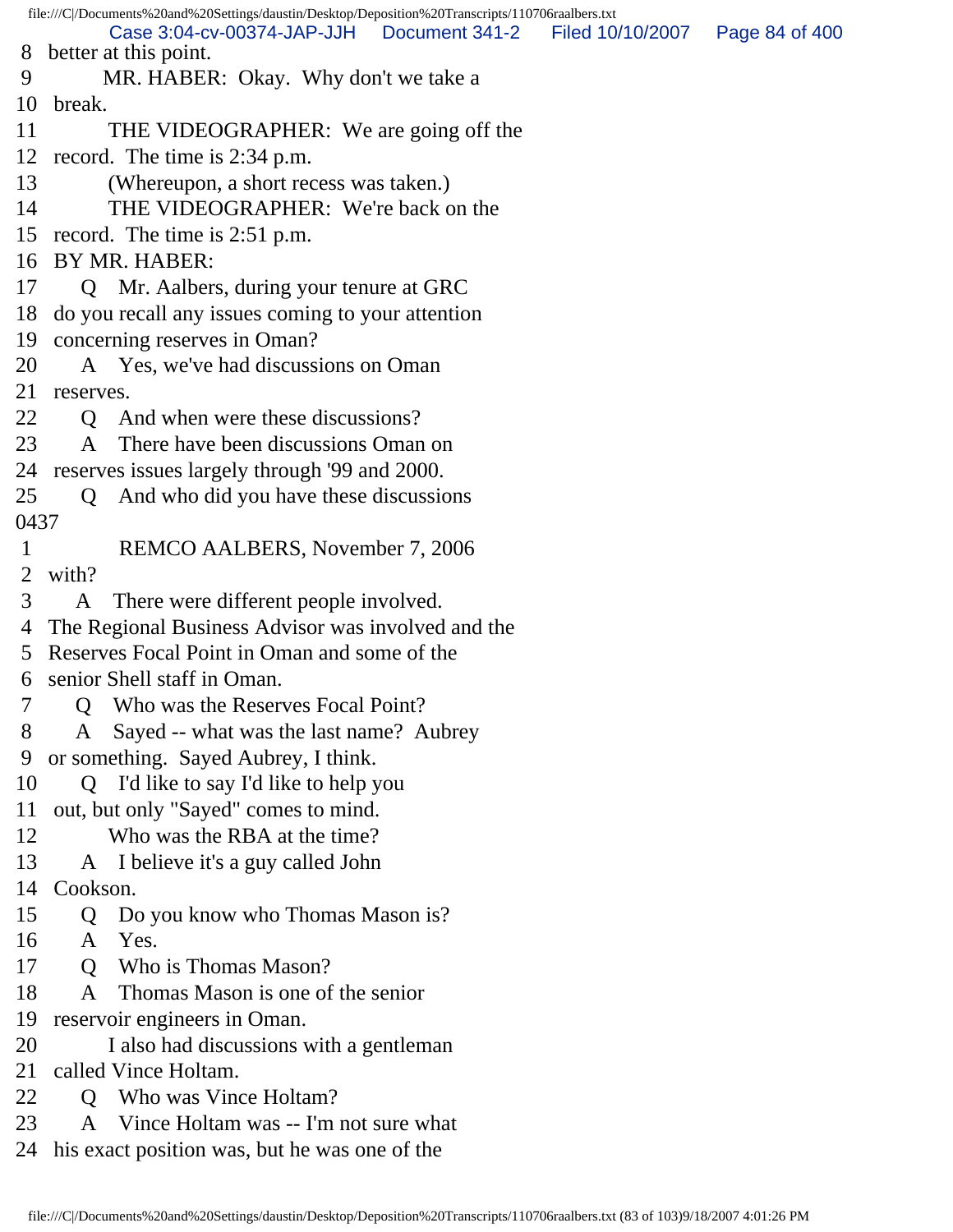file:///C|/Documents%20and%20Settings/daustin/Desktop/Deposition%20Transcripts/110706raalbers.txt 25 senior Shell staff reservoir engineers in Oman, 0438 1 REMCO AALBERS, November 7, 2006 2 but he actually left fairly shortly thereafter. 3 Initial discussions when I went for a visit to 4 Oman were with Vince, and the actual visit was 5 with Thomas Mason at the time. 6 Q And you said that you had discussions 7 with these people. Before I get into the 8 specifics with each, generally what do you recall 9 the sum and substance of the discussions? 10 A There were a whole bunch of issues with 11 reserves reporting Oman. Applying the right way 12 of cutting the reserves to end of license; proper 13 deporting of expectation reserves, of scope of 14 recovery reserves; the right way of reporting -- 15 reporting the correct proved reserves numbers. 16 There were a whole bunch of issues with Oman in 17 terms of reserves reporting. 18 Q Now, when you say "the right way of 19 cutting the reserves to end of license," what did 20 you mean? 21 A They weren't applying the right sort of 22 forecast for proved developed and then for totally 23 proved and then determining where the license 24 cutoffs were, and that was one of the things that 25 Anton sort of identified in one of his audits, but 0439 1 REMCO AALBERS, November 7, 2006 2 that was already clear from some of the prior 3 submissions, that they just weren't doing that 4 properly. 5 Q Now, you said that you had discussions 6 with Mr. Holtam and Mr. Mason; later Mr. Mason, 7 first Mr. Holtam. Do you recall the sum and 8 substance of your discussions with Mr. Holtam? 9 A The base problem with reporting reserves 10 in Oman was that PDO is not a Shell Company. It's 11 actually an Omani company. And from that 12 perspective, reporting reserves to Shell in line 13 with Shell guidelines wasn't sort of their top 14 priority where they could actually spend a lot of 15 manpower on it, so the constraint was really Case 3:04-cv-00374-JAP-JJH Document 341-2 Filed 10/10/2007 Page 85 of 400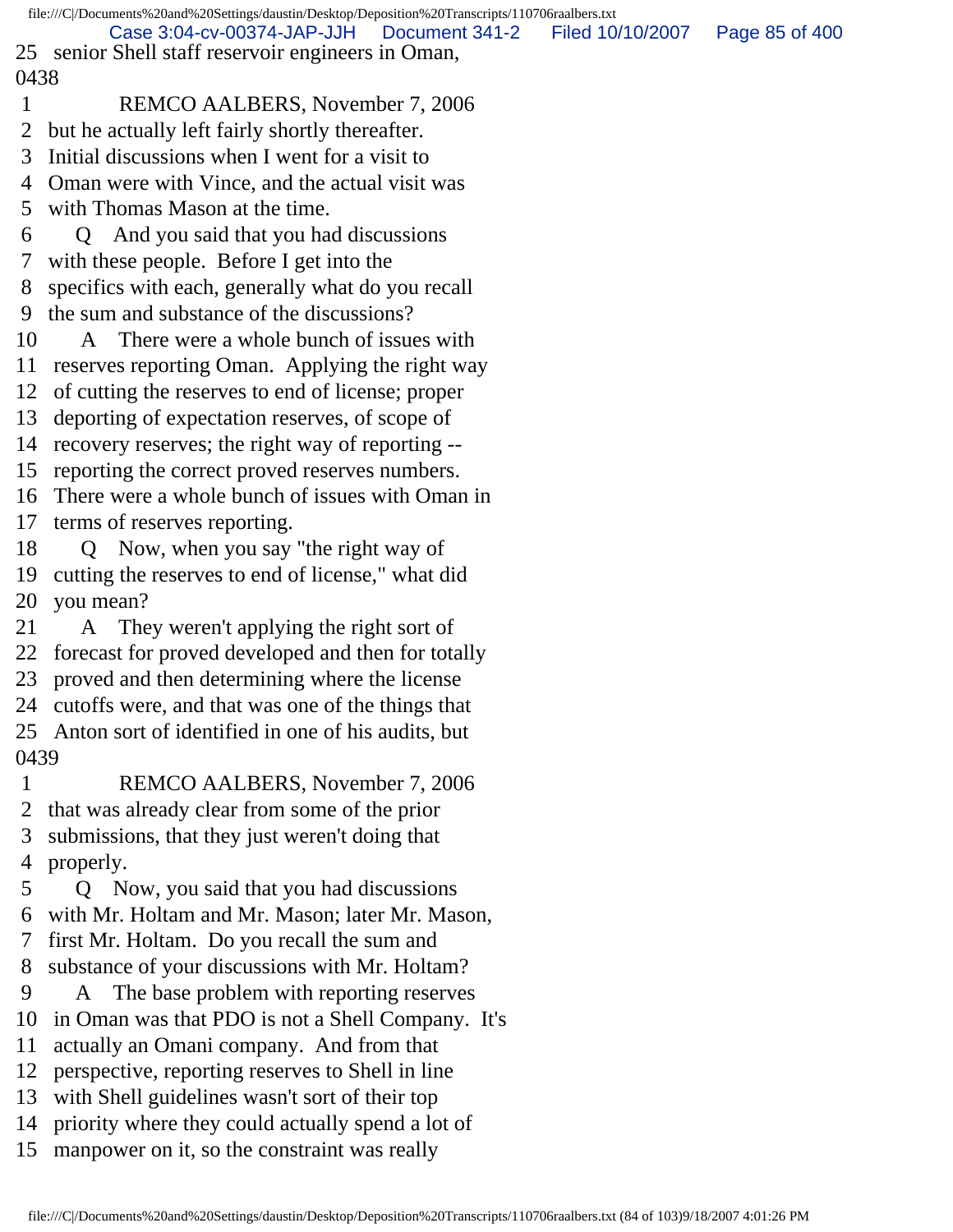file:///C|/Documents%20and%20Settings/daustin/Desktop/Deposition%20Transcripts/110706raalbers.txt 16 getting sufficient attention on the reserves 17 reporting to make sure that they could actually 18 report the numbers that they had to report to the 19 Group in part of the ARPR process. 20 Q And what discussions did you have with 21 Mr. Mason? 22 A Basically we had a similar discussion 23 with Mr. Mason, and what we agreed was that 24 between Vince and Mr. Mason that I would actually 25 come out to Oman for a visit and we would go 0440 1 REMCO AALBERS, November 7, 2006 2 through all the issues and try and see how we 3 could best come to practical solutions to sort of 4 upgrade the reserves reporting for Oman and get it 5 more in line with what the Group requirements 6 were, without causing an enormous amount of work 7 that just wasn't going to be done in PDO. 8 Q And why do you say that, that the work 9 wasn't going to be done? 10 A We couldn't impose on PDO certain things 11 to be done, because they were just not on their 12 priority list. 13 Q Was there a difference in the way PDO 14 was reporting reserves from the way Shell wanted 15 reserves to be reported? 16 MR. TUTTLE: Object to the form. 17 THE WITNESS: The problem was that PDO 18 was interested in expectation reserves. That's 19 where the focus for reserves and reporting 20 reserves internally Oman to the government was. 21 Proved reserves really didn't feature for them. 22 They were not that interested in the proved 23 reserves side. 24 BY MR. HABER: 25 Q During your tenure did there come a time 0441 1 REMCO AALBERS, November 7, 2006 2 when the Omani government did become interested in 3 reporting proved reserves? 4 A No. 5 Q Were there efforts that you were Case 3:04-cv-00374-JAP-JJH Document 341-2 Filed 10/10/2007 Page 86 of 400

6 involved in to resolve the differences between the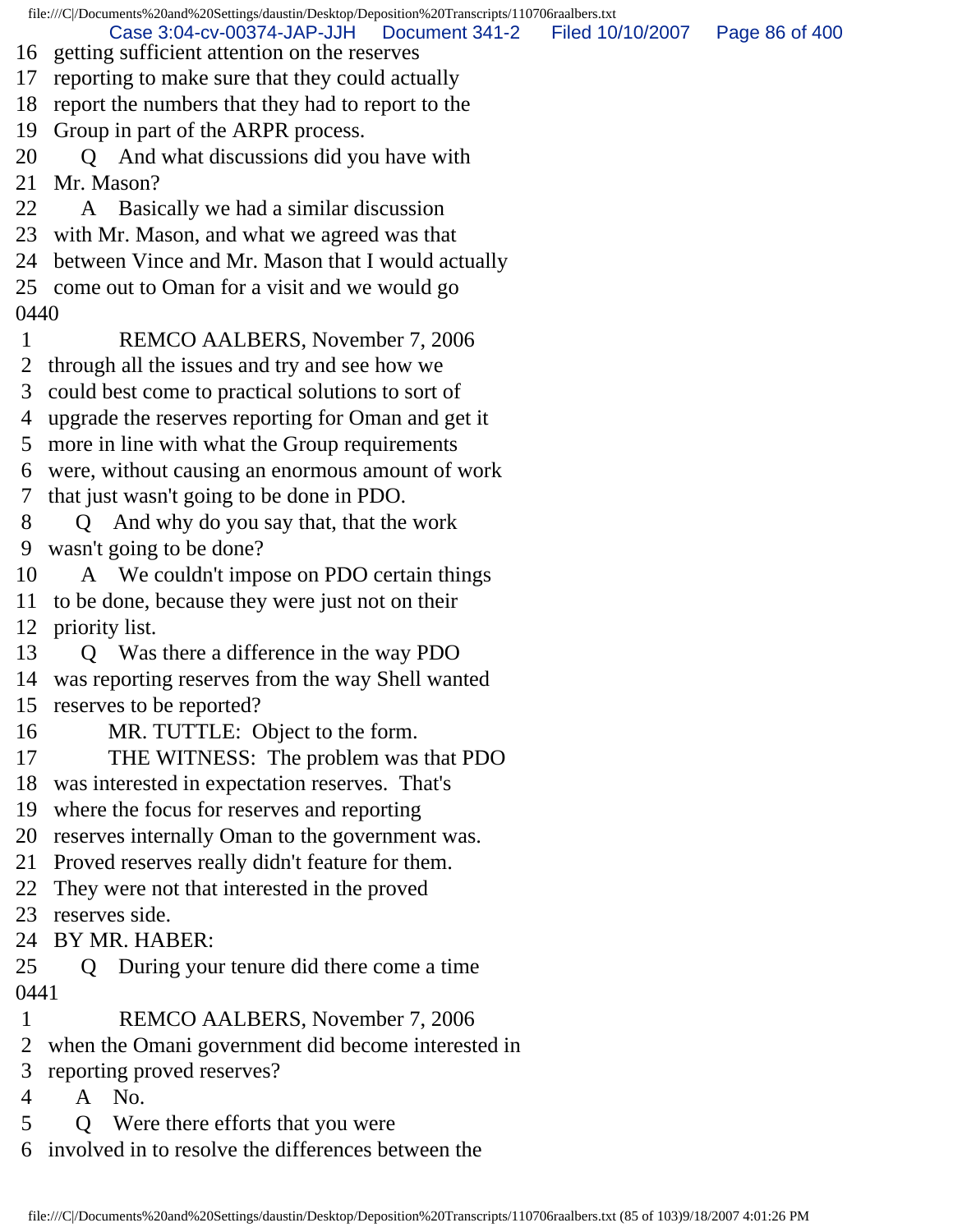file:///C|/Documents%20and%20Settings/daustin/Desktop/Deposition%20Transcripts/110706raalbers.txt 7 Omani government and the reporting of proved 8 reserves that Shell was required to do? 9 MR. TUTTLE: Objection; foundation. 10 MR. MORSE: Objection; form. 11 THE WITNESS: No. 12 BY MR. HABER: 13 Q Do you recall any -- withdrawn. How 14 frequently did reserves get reported to the Omani 15 government? 16 A I believe reserves were reported 17 annually to the Omani government, but actually 18 updates to the reserves, which required a process 19 of -- I'm not sure what they exactly submitted, 20 whether or not you call it a Field Development 21 Plan or a Reserves Note or something, and 22 generally was less frequent. I seem to recall 23 that at best that would be sort of once in only 24 four years and then only if there actually were 25 changes. 0442 1 REMCO AALBERS, November 7, 2006 2 MR. TUTTLE: In the cacophony of 3 objections, I don't think Mr. Weed's objection to 4 form made it into the record, so . . . 5 MR. HABER: Perhaps the cacophony on the 6 written report, but a chorus on the video. 7 BY MR. HABER: 8 Q Did the changes to the Shell Guidelines 9 in 1998 have any impact in the way in which PDO 10 reported its reserves to Shell? 11 A Yes, it did. They did move from proved 12 develops to the expectation of develops to be 13 equal, but they didn't really adjust their 14 undeveloped reserves accordingly. 15 Q And in terms of numbers that PDO was 16 reporting, how did that impact, that being the 17 change in the Guidelines? 18 A Sorry? 19 Q Numerically did it increase the reserves 20 that they reported? 21 A No, it didn't. 22 Q Did anyone ever express to you a sense 23 that, with regard to PDO, Shell did not have any Case 3:04-cv-00374-JAP-JJH Document 341-2 Filed 10/10/2007 Page 87 of 400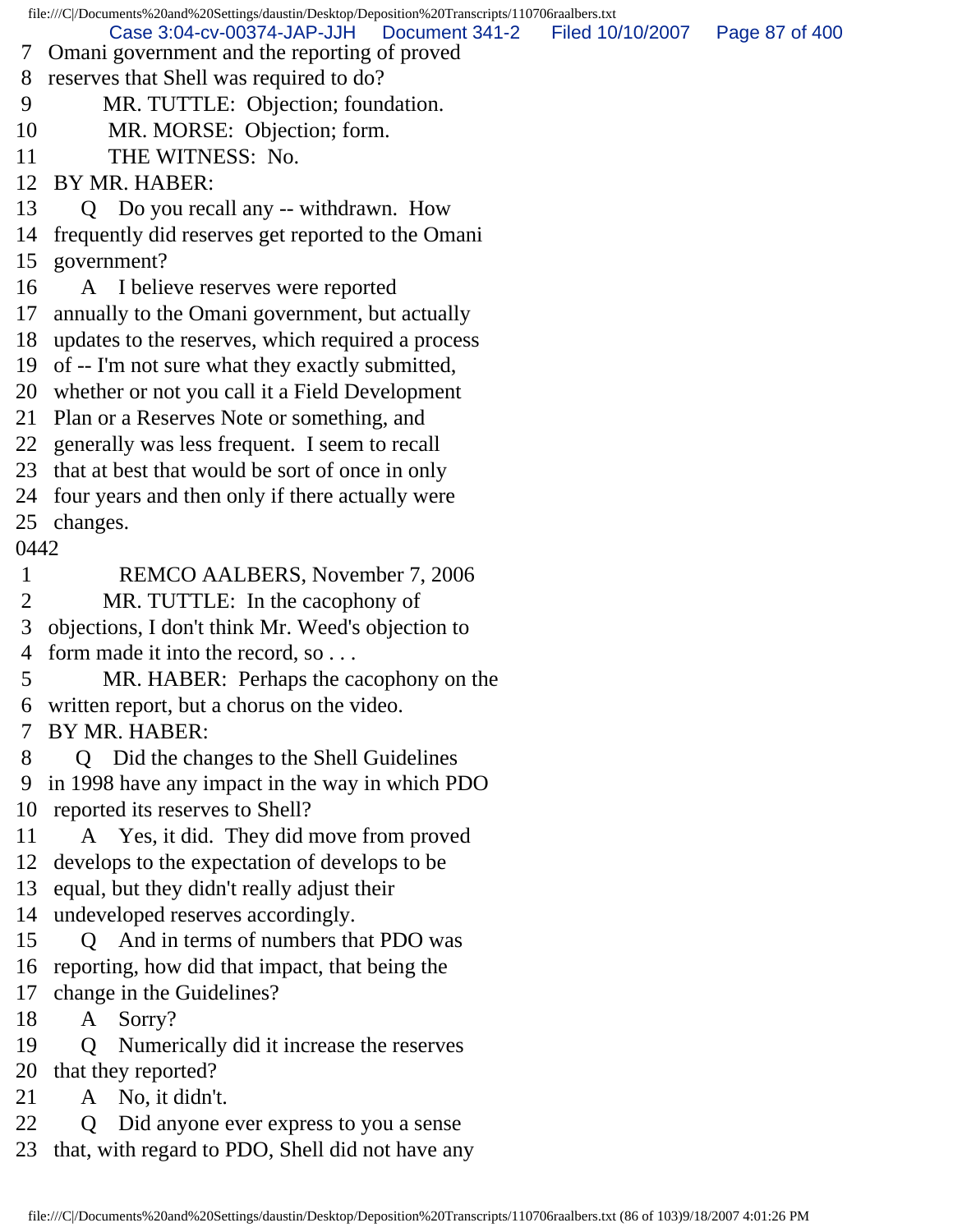|              | file:///C /Documents%20and%20Settings/daustin/Desktop/Deposition%20Transcripts/110706raalbers.txt<br>Case 3:04-cv-00374-JAP-JJH<br>Document 341-2 | Filed 10/10/2007 | Page 88 of 400 |
|--------------|---------------------------------------------------------------------------------------------------------------------------------------------------|------------------|----------------|
|              | 24 control over the reserves data that was coming out                                                                                             |                  |                |
| 25           | of PDO?                                                                                                                                           |                  |                |
| 0443         |                                                                                                                                                   |                  |                |
| $\mathbf{1}$ | REMCO AALBERS, November 7, 2006                                                                                                                   |                  |                |
| 2            | MR. TUTTLE: Objection; foundation,                                                                                                                |                  |                |
| 3            | form.                                                                                                                                             |                  |                |
| 4            | THE WITNESS: Shell wasn't in control                                                                                                              |                  |                |
| 5            | directly in sort of dealing with the reserves                                                                                                     |                  |                |
| 6            | numbers with the government. PDO did that. The                                                                                                    |                  |                |
| 7            | discussion we had was that based on those                                                                                                         |                  |                |
| 8            | discussions with the government and the reserves                                                                                                  |                  |                |
| 9            | that were down expectation, we required the Shell                                                                                                 |                  |                |
| 10           | staff PDO to come up with their best estimates of                                                                                                 |                  |                |
| 11           | Shell compliant EA SEC compliant reserves that the                                                                                                |                  |                |
| 12           | Group could use for their reporting.                                                                                                              |                  |                |
| 13           | BY MR. HABER:                                                                                                                                     |                  |                |
| 14           | Q Again when you say "we," who are you                                                                                                            |                  |                |
| 15           | referring to?                                                                                                                                     |                  |                |
| 16           | The discussions were between myself and<br>A                                                                                                      |                  |                |
| 17           | Vince Holtam and later with Mr. Thomas Mason.                                                                                                     |                  |                |
| 18           | Q With regard to the issues that you've                                                                                                           |                  |                |
| 19           | just testified to, did you have discussions with                                                                                                  |                  |                |
| 20           | your bosses about them?                                                                                                                           |                  |                |
| 21           | A Yes.                                                                                                                                            |                  |                |
| 22           | And first taking Mr. McKay, do you<br>Q                                                                                                           |                  |                |
| 23           | recall having discussions with him on these                                                                                                       |                  |                |
| 24           | issues?                                                                                                                                           |                  |                |
| 25           | A Yes.                                                                                                                                            |                  |                |
| 0444         |                                                                                                                                                   |                  |                |
| 1            | REMCO AALBERS, November 7, 2006                                                                                                                   |                  |                |
| 2            | And do you recall the sum and substance<br>$\mathsf{O}$                                                                                           |                  |                |
| 3            | of those discussions?                                                                                                                             |                  |                |
| 4            | One of the things that I think it was --<br>A                                                                                                     |                  |                |
| 5            | this is $2000 -$ so I think at the start of $2000$                                                                                                |                  |                |
| 6            | one of the things that Aidan tasked me with was to                                                                                                |                  |                |
| 7            | see where I could still further improve the                                                                                                       |                  |                |
| 8            | reserves reporting process and which companies                                                                                                    |                  |                |
| 9            | there were issues with. I had already identified                                                                                                  |                  |                |
| 10           | Oman, so he very much encouraged me to sort of try                                                                                                |                  |                |
| 11           | and improve the reserves reporting Oman. I had                                                                                                    |                  |                |
| 12           | been trying to improve the process throughout my                                                                                                  |                  |                |
| 13           | tenure as Group Reserves Coordinator. We had all                                                                                                  |                  |                |
| 14           | sort of problems in Angola, and this was one of                                                                                                   |                  |                |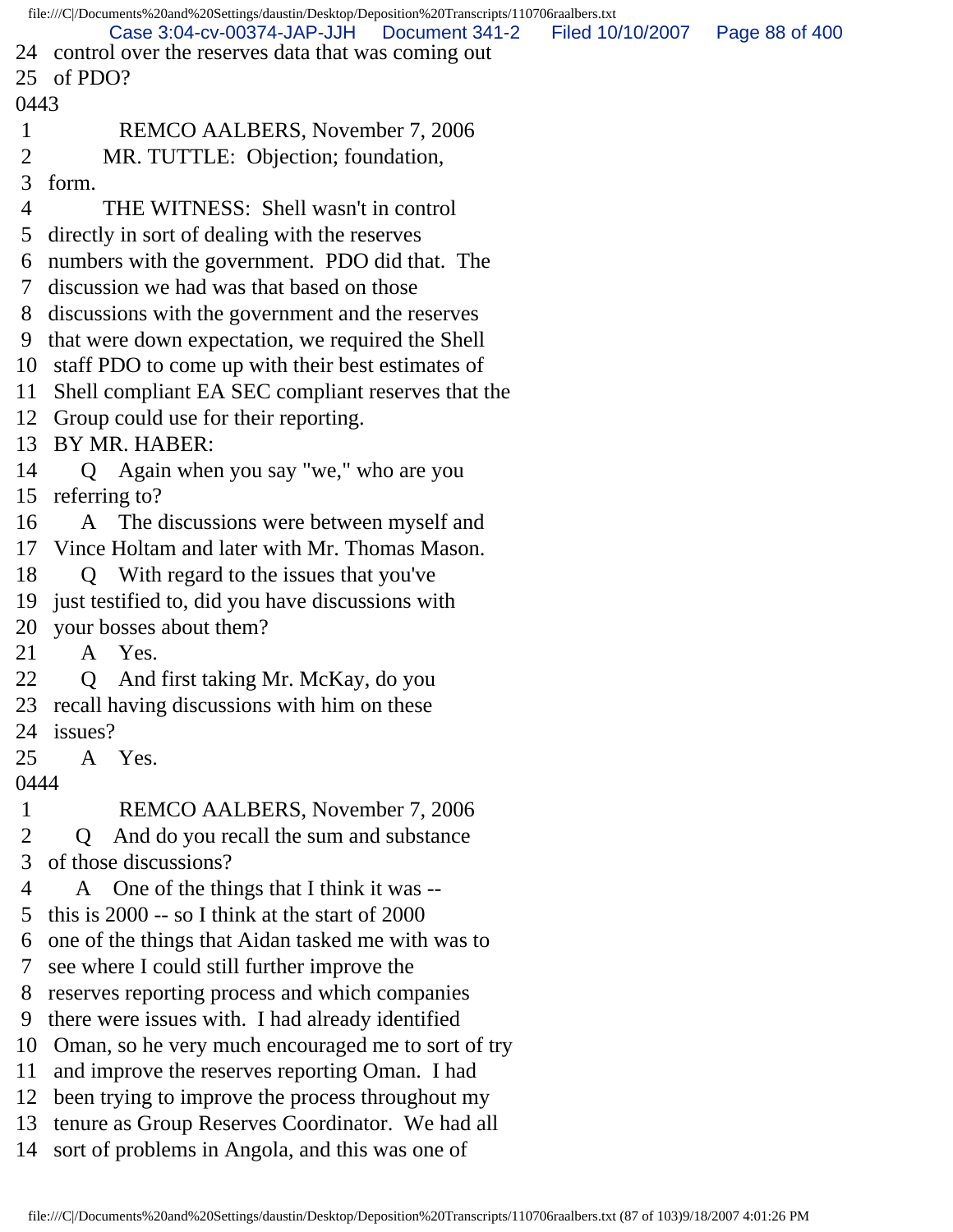file:///C|/Documents%20and%20Settings/daustin/Desktop/Deposition%20Transcripts/110706raalbers.txt 15 the outstanding ones where -- there was just quite 16 a few issues with Oman, and we really wanted to 17 try and get Oman to the next level of complying 18 with reserves reporting. 19 Q And what did you do in that regard, 20 trying to improve the process? 21 A Ultimately there was a visit to Oman 22 where we basically went through all the individual 23 reporting issues that were there and showed some 24 of the work that I had done on looking at 25 converted numbers in their submission, which 0445 1 REMCO AALBERS, November 7, 2006 2 fields. We went through all those type of 3 elements; and also looked at some of the 4 recommendations that had come out of Anton's audit 5 from the year before, trying to address all the 6 issues that he had given to try and make sure that 7 whenever Anton came back, all these issues would 8 have been addressed and would not be issue 9 anymore. 10 Q And do you recall specific changes that 11 were made as a result of your visit? 12 A The biggest problem in Oman was that 13 because the reserves reporting was very much 14 linked to the expectation numbers that were agreed 15 on certain fields with the government, and they 16 weren't keeping track on the proved so much, in a 17 number of fields they had very low proved, where 18 they just only had sort of suspected production 19 and never actually updated the proved with the 20 incremental knowledge of the field, so quite a few 21 fields had relatively very low proved reserves 22 compared to the expectations that they still 23 carried. So we agreed that they would actually 24 have a look at all those fields and come up with 25 an update on their proved estimates on behalf of 0446 1 REMCO AALBERS, November 7, 2006 2 PDO for basically the Shell reporting. Case 3:04-cv-00374-JAP-JJH Document 341-2 Filed 10/10/2007 Page 89 of 400

- 3 Q And was this result supported by
- 4 Mr. McKay?
- 5 A Yes, it was.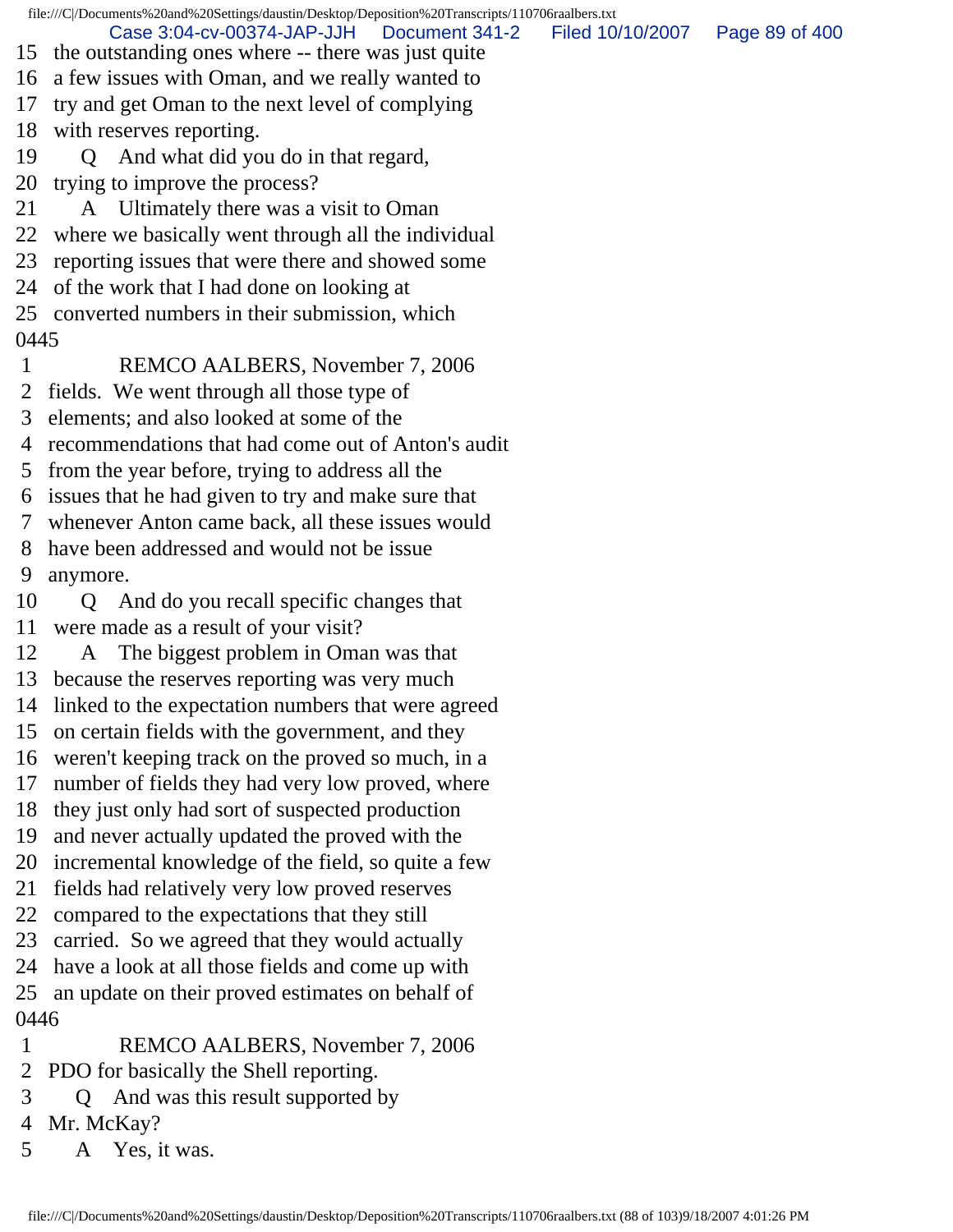file:///C|/Documents%20and%20Settings/daustin/Desktop/Deposition%20Transcripts/110706raalbers.txt 6 Q Were there any other changes that came 7 out of your visit to Oman? 8 A The other issue that we tried to resolve 9 as part of the visit was to try and come up with a 10 proved forecast related to the Oman Business Plan 11 forecast, which was only going to be an 12 expectation forecast, and they basically weren't 13 going to be able to do the work to do proved 14 forecasts for all the individual fields. 15 Q And again was this result supported by 16 Mr. McKay? 17 A Yes, that was supported by Mr. McKay. 18 Q Do you recall having any discussions 19 about the issues that you've just testified to in 20 Oman with Mr. Platenkamp? 21 A No, I don't believe I had any 22 discussions with Mr. Platenkamp. I think actually 23 in that year Mr. Platenkamp left the job, and his 24 position was taken over by Mr. John Bell. 25 Q Do you recall having discussions with 0447 1 REMCO AALBERS, November 7, 2006 2 Mr. Bell about these issues? 3 A No, I don't, but I, I think he would 4 have been copied on certain e-mails that to make 5 sure he was aware of the issues. A discussion, I 6 mean sort of a discussion rather than something on 7 an e-mail. 8 Q Now, do you recall any discussion 9 concerning production in Oman? 10 A Yes, because one of the issues obviously 11 was how would you determine what element of proved 12 reserves was produced within the license expiry 13 Oman. I believe it was 2014. So the production 14 forecast was obviously one of the elements that 15 were required to determine that. 16 Q And did it come to your attention that 17 there were problems in Oman with regard to 18 production? 19 MR. WEED: Objection. 20 MR. TUTTLE: Same objection. 21 THE WITNESS: Can you specify the time 22 frame. Case 3:04-cv-00374-JAP-JJH Document 341-2 Filed 10/10/2007 Page 90 of 400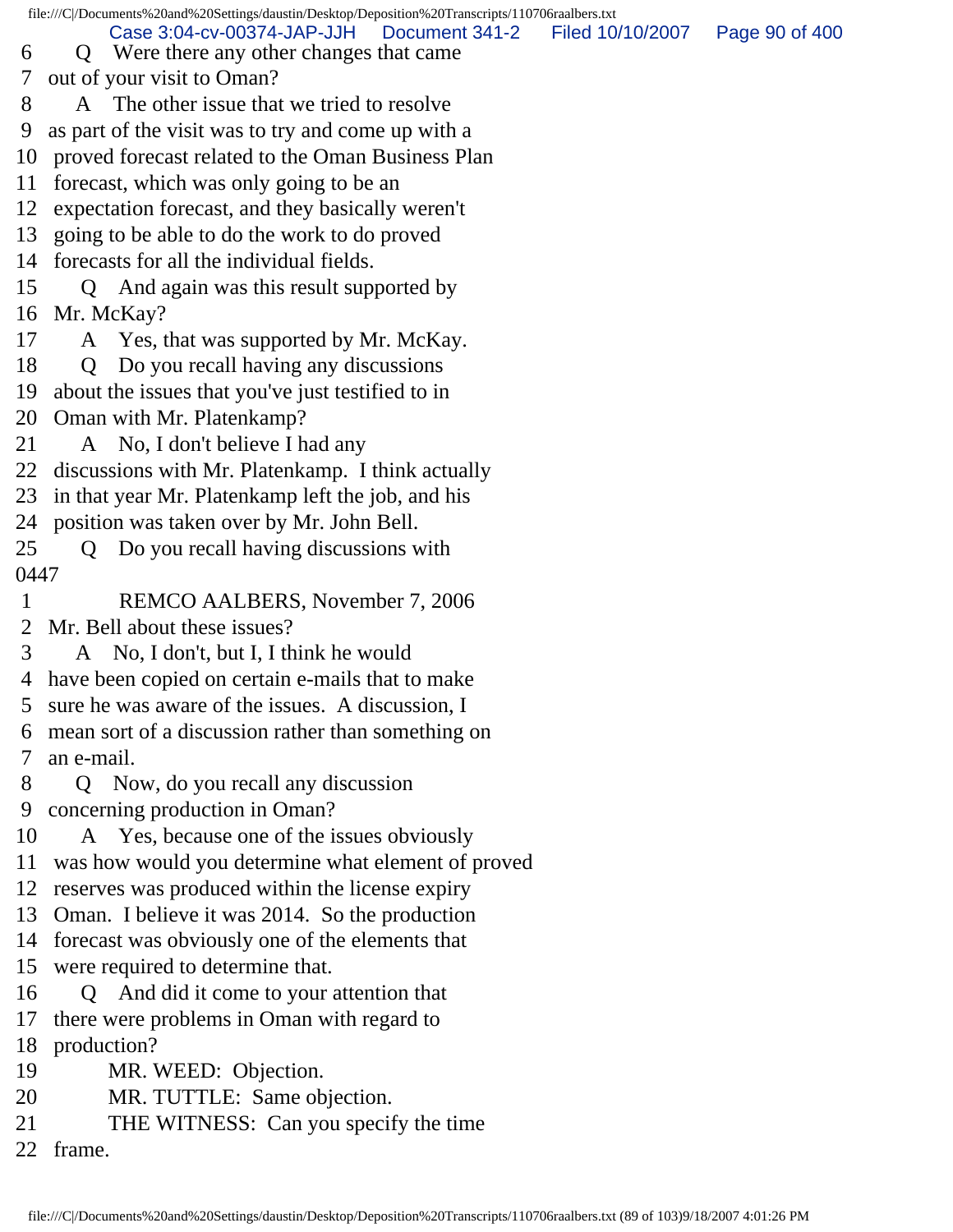file:///C|/Documents%20and%20Settings/daustin/Desktop/Deposition%20Transcripts/110706raalbers.txt 23 BY MR. HABER: 24 Q Again we're talking year-end 2000 or so. 25 A Year-end 2000 there were no indications 0448 1 REMCO AALBERS, November 7, 2006 2 there was problems with Oman production. 3 Q How about prior to year-end 2000? 4 A No. Prior to year-end 2000 there were 5 also no problems with the production forecast. 6 Q Other than in the year 2000 are you 7 aware of any time frame where there were problems 8 with the production forecast in Oman? 9 A I believe by the end of 2001 there were 10 minor indications that they had trouble keeping to 11 that plateau level. Certainly during 2002 Oman 12 were having problems to meet their targets, and I 13 believe even today they're having trouble with 14 their targets. 15 Q Do you know if -- withdrawn. A moment 16 ago we mentioned license, the end of a license 17 period. Was there an issue with regard to license 18 expiry in Oman? 19 A I believe I just said that their license 20 ran I believe to 2014. 21 Q I guess what I'm -- I'm sorry. It was 22 my error, not being clear. Were there concerns 23 about renewal of the license in Oman? 24 A It was, it was certainly clear that 25 there was no automatic renewal in Oman. 0449 1 REMCO AALBERS, November 7, 2006 2 Q Do you know what efforts were undertaken 3 to get the extension of the license? 4 A In the time frame we're talking, which 5 is in 2000, the license was too far away to sort 6 of, well, basically negotiate extension. It was 7 still 14 years away. 8 Q Did there come a time after 2000 that 9 you are aware of where efforts were made to 10 negotiate an extension of the license? 11 A No. To my knowledge, that hasn't Case 3:04-cv-00374-JAP-JJH Document 341-2 Filed 10/10/2007 Page 91 of 400

12 happened yet, but I haven't kept track of what's

13 happened lately.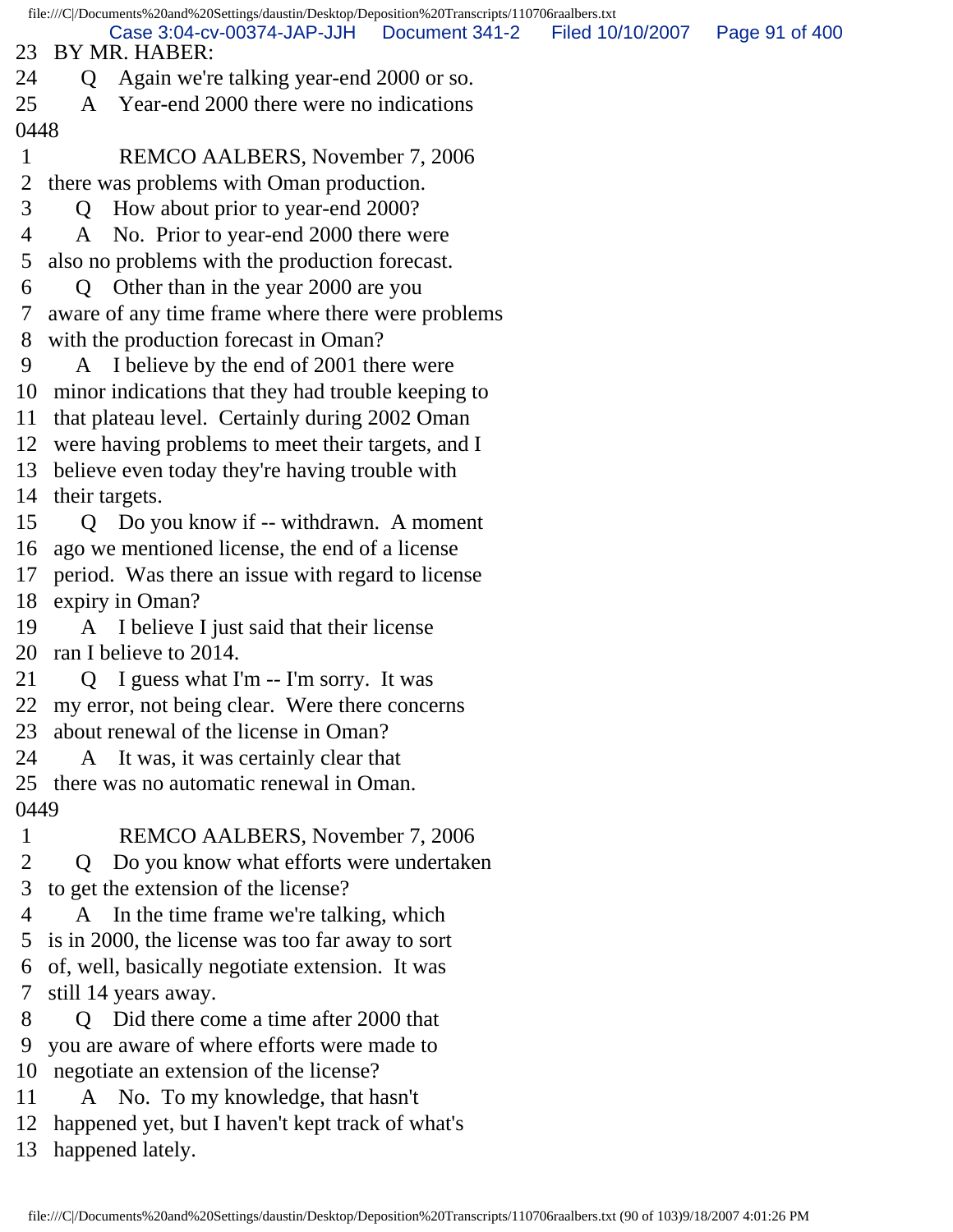file:///C|/Documents%20and%20Settings/daustin/Desktop/Deposition%20Transcripts/110706raalbers.txt 14 Q And do you know, as a result of the work 15 in Project Rockford, if any reserves were 16 recategorized? 17 A Yes, there were. 18 Q And again I'm talking about Oman. 19 A Yes. 20 (Discussion was held off the record.) 21 BY MR. HABER: 22 Q Do you recall how many barrels were 23 recategorized? 24 A No, I don't. 25 Q If I throw out a number to try to 0450 1 REMCO AALBERS, November 7, 2006 2 refresh your recollection, more than 300 million 3 Boe? 4 A I honestly don't know what the number 5 is. 6 Q Now, with regard to the issues that we 7 just discussed in Oman, do you know if these 8 issues were presented to the ExCom? 9 MR. TUTTLE: Objection to form. 10 THE WITNESS: The issues arose after I 11 left SGIC, so I don't know to what level they were 12 elevated at the time, but I would assume they had 13 contacts. 14 (Exhibit No. 15 was marked for 15 identification and attached to the deposition 16 transcript.) 17 BY MR. HABER: 18 Q For the record, we've marked as Aalbers 19 Exhibit 15 an e-mail with an attachment. The 20 e-mail is from Aidan McKay to Roelof Platenkamp, 21 and the subject line reads, "Forward: 22 Roelof\_Career\_Ender.ppt," which I believe is Power 23 Point, "26 June 2000 ExCom presentation -- State 24 of the Portfolio." The attachment appears to be 25 the slide presentation that's referred here. The 0451 1 REMCO AALBERS, November 7, 2006 2 Bates range is V00120307 through V00120369. There 3 is also another Bates range, and that is DB07471 Case 3:04-cv-00374-JAP-JJH Document 341-2 Filed 10/10/2007 Page 92 of 400

4 through DB07533.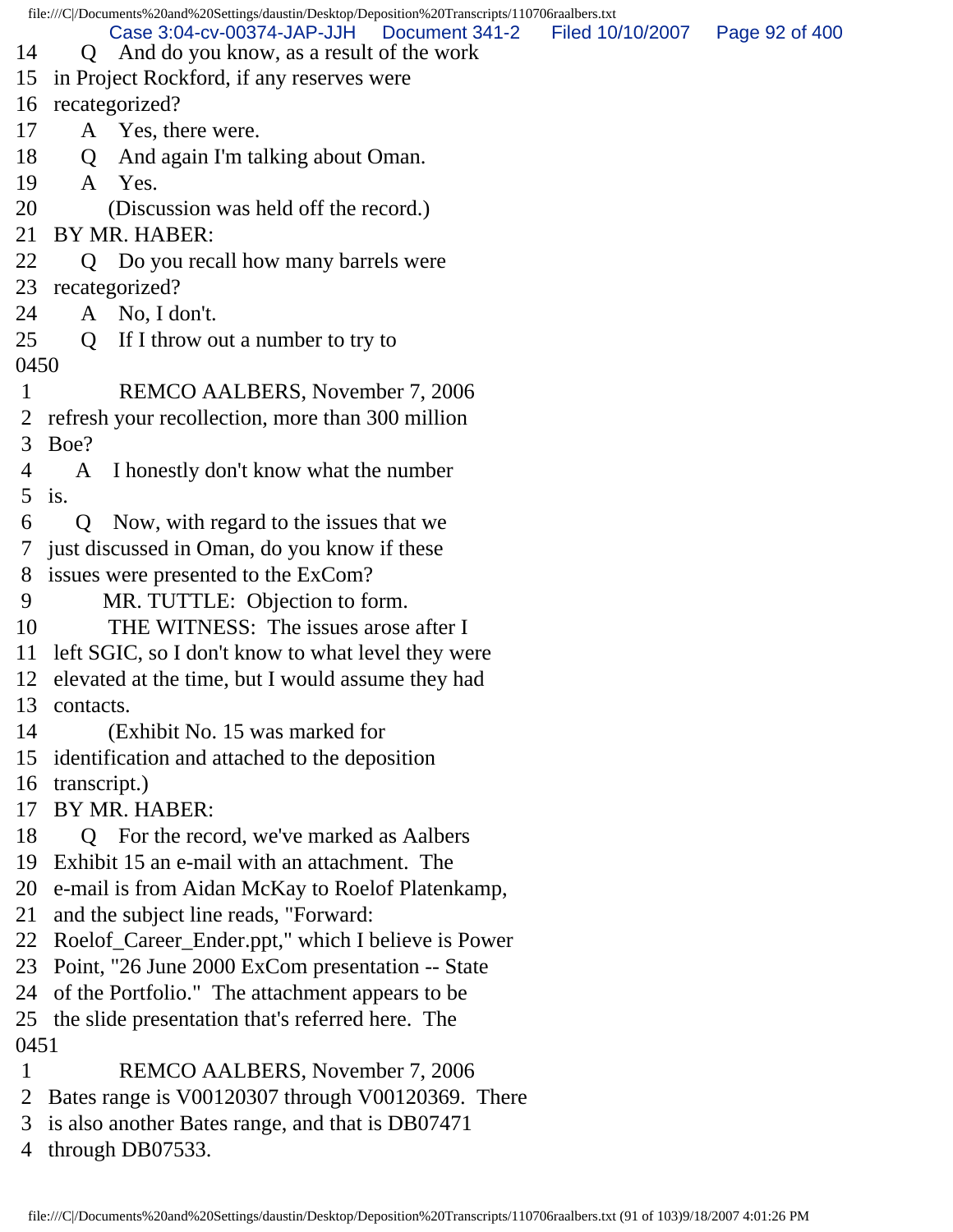file:///C|/Documents%20and%20Settings/daustin/Desktop/Deposition%20Transcripts/110706raalbers.txt 5 Mr. Aalbers, other than the e-mail, have 6 you seen the slide presentation that is attached 7 to the e-mail? 8 A Yes, I have. 9 Q Though your name does not appear on the 10 e-mail, have you seen this e-mail before? 11 A I mean I've certainly seen the 12 presentation. I don't know if I've seen this 13 e-mail. I think at some point Aidan forwarded the 14 same presentation to me. Whether or not the 15 e-mail was there as part of that, I cannot 16 remember. 17 Q Are you aware that this presentation was 18 referred to as "The Career Ender"? 19 A Yes, I was. 20 Q And what is your understanding of the 21 reason why it was called "The Career Ender"? 22 A Basically because as part of the 23 recategorization process, Roelof was very unhappy. 24 Actually we were all very unhappy because of some 25 of the promises that were made as part of the 0452 1 REMCO AALBERS, November 7, 2006 2 business planning process. This presentation was 3 meant to show that to ExCom and basically try and 4 say we need you to shake up the company and get 5 people to come out with realistic promises, and 6 that was felt to be a brave step to take to put 7 that into ExCom, which is why this was internally 8 something that was referred to as "Roelof's Career 9 Ender," and Aidan saved it as such and later 10 forwarded it to me from that basis. I believe 11 Roelof wanted the presentation back because he 12 didn't have a copy at that point. 13 Q Now, did you prepare this slide 14 presentation? 15 A No. Aidan prepared that, but a number 16 of the people within the Capital Allocation Team 17 provided input. I believe there are a couple of 18 slides or at least one or two on reserves which I 19 did prepare; for instance, the one on exploration 20 discoveries, which is on Page 120318. I don't 21 know if there were any other reserves slides in Case 3:04-cv-00374-JAP-JJH Document 341-2 Filed 10/10/2007 Page 93 of 400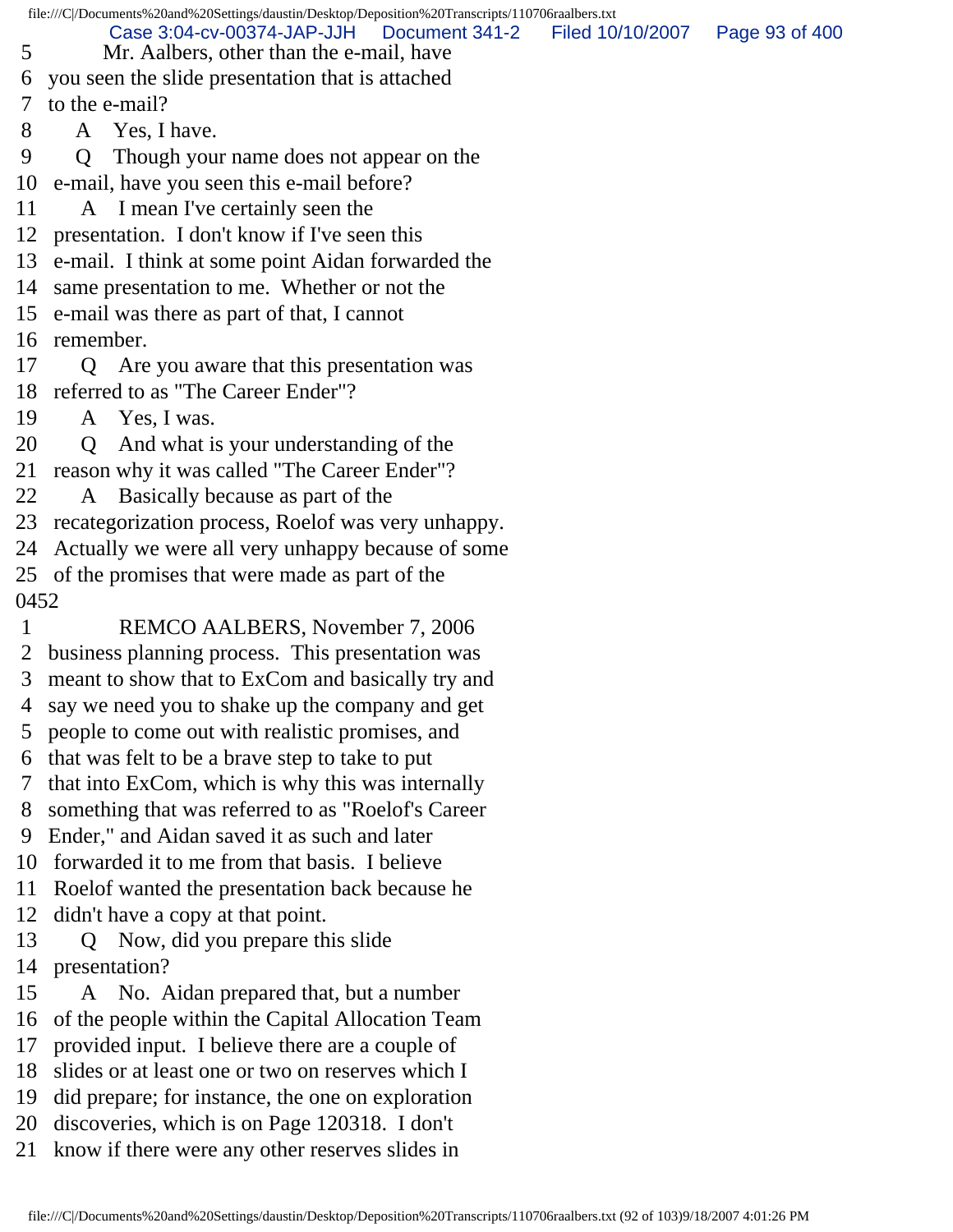file:///C|/Documents%20and%20Settings/daustin/Desktop/Deposition%20Transcripts/110706raalbers.txt 22 here. I might have held out with getting a couple 23 of the other slides put together, but I don't 24 recall. That was more from an editing perspective 25 than actually providing the data. 0453 1 REMCO AALBERS, November 7, 2006 2 Q Do you know who made the presentation to 3 the ExCom? 4 A Roelof did, Platenkamp. 5 Q When he, after -- withdrawn. After the 6 meeting, did Mr. Platenkamp come back and discuss 7 what had transpired at the meeting? 8 A I believe he discussed it with Aidan. 9 We didn't go for the option -- well, ExCom didn't 10 go for the option that originally was suggested. 11 I can't remember if I've seen it here, but the 12 intent was to send everybody back and ask them to 13 update their data, but we actually went ahead and 14 went forward based on the data that was already 15 submitted. 16 Q As a general matter, did Mr. Platenkamp 17 say that the message that was intended, to make 18 realistic promises, was not well received by the 19 ExCom? 20 MR. TUTTLE: Objection; foundation. 21 THE WITNESS: I don't recall how his 22 feedback was actually portrayed. My recollection 23 is that it certainly got ExCom's attention, but 24 they didn't feel that we could afford the time to 25 stop the process, because it was then in danger of 0454 1 REMCO AALBERS, November 7, 2006 2 sort of not getting a Business Plan together in 3 time. 4 BY MR. HABER: 5 Q Do you know if there were any 6 consequences that were attached to the 7 presentation that Mr. Platenkamp had made? 8 MR. TUTTLE: Objection to form. 9 BY MR. HABER: 10 Q That is, with regard to his career? 11 MR. TUTTLE: Same objection. 12 THE WITNESS: Not to my knowledge. Case 3:04-cv-00374-JAP-JJH Document 341-2 Filed 10/10/2007 Page 94 of 400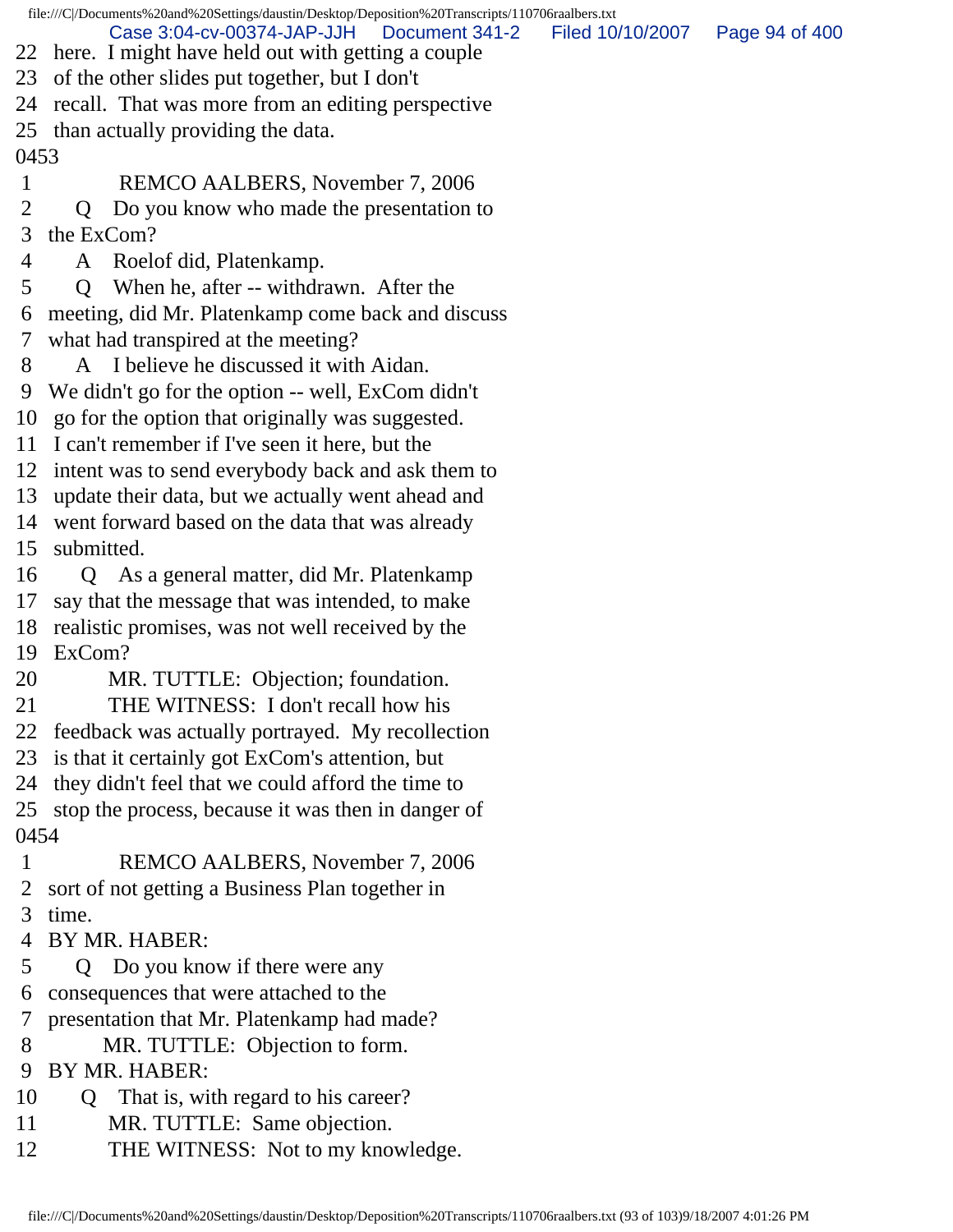file:///C|/Documents%20and%20Settings/daustin/Desktop/Deposition%20Transcripts/110706raalbers.txt 13 BY MR. HABER: 14 Q Mr. Aalbers, we've been talking a little 15 bit about, throughout yesterday and today, Project 16 Rockford. Did you have any role in Project 17 Rockford? 18 A When the problems around Project 19 Rockford arose, I was asked for a meeting in 20 Rijswijk to explain sort of what had happened 21 basically through my part as Group Reserves 22 Coordinator. Later on, after it was made public 23 to the, by the Group that there was an issue with 24 reserves and we went through the restating 25 process, I was asked to come back and help out 0455 1 REMCO AALBERS, November 7, 2006 2 with the restatement, because I was one of the few 3 people that actually had sufficient knowledge and 4 could help out, trying to get through the enormous 5 amount of work that needed to be done. 6 Q When were you asked to help out on 7 Project Rockford? 8 A That has been in the early part of 2004, 9 so after the press release. I believe the press 10 release was in January, and the restatement 11 process went out through the large part of 2004. 12 Q Now, I think in the early part of your 13 answer you indicated that you were asked to attend 14 a meeting in Rijswijk. Did that occur before the 15 announcement in January? 16 A Yes, that was end of 2003 or very early 17 in 2004. Well, around year-end 2003. 18 Q And who asked you to attend that 19 meeting? 20 A I believe that was John Bell. 21 Q Did Mr. Bell tell you who else was 22 invited to that meeting before you actually got 23 there? 24 A I don't recall. 25 Q Do you recall who attended this meeting? 0456 1 REMCO AALBERS, November 7, 2006 2 A I believe it was Frank Coopman, and who 3 else was there? I don't believe John was at the Case 3:04-cv-00374-JAP-JJH Document 341-2 Filed 10/10/2007 Page 95 of 400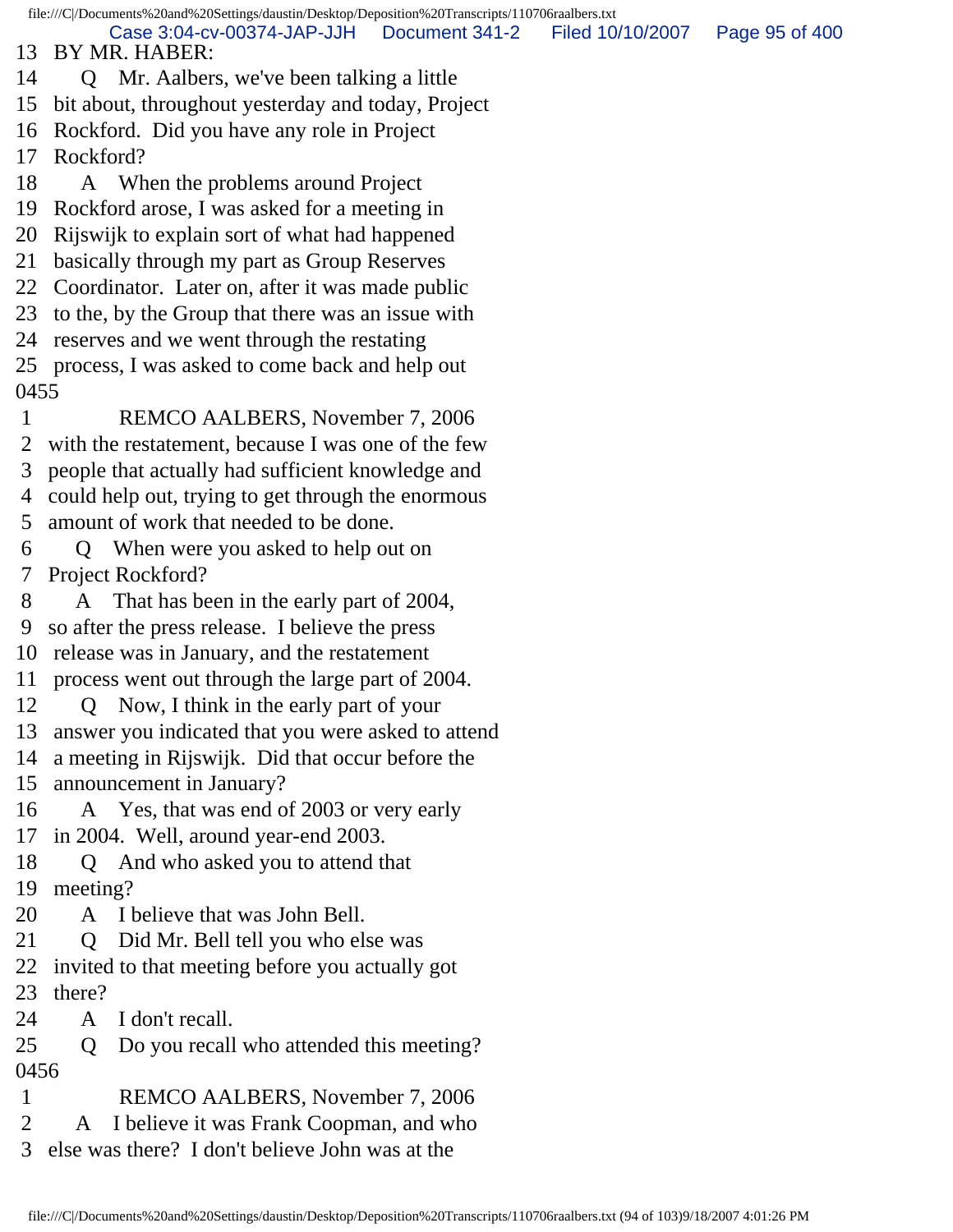file:///C|/Documents%20and%20Settings/daustin/Desktop/Deposition%20Transcripts/110706raalbers.txt 4 meeting itself. Frank was there, and there was 5 one other person. It's just slipped me for the 6 moment. Let me think about it. 7 Q Do you know if it was John Darley? 8 A I think it was John, yeah. 9 Q Do you recall the sum and substance of 10 what was discussed during the meeting? 11 A I think we went over a number of the 12 reserves bookings and history on some of the 13 things that we've been covering today as well. 14 Q Were you given any materials to review 15 in preparation for the meeting? 16 A No, I don't think I did. 17 Q After the meeting were you given any 18 materials to review? 19 A No, I don't think I had any materials 20 afterwards either. I think we went through some 21 of these ExCom notes that we've had on the table 22 today. 23 Q What was the reason why you went through 24 some of the ExCom notes? 25 A I think that at the time they were 0457 1 REMCO AALBERS, November 7, 2006 2 trying to determine what the history of some of 3 the reserves bookings were and what issues were 4 out there, I guess. 5 Q Do you recall anything else about the 6 meeting, what was discussed? 7 A As far as I recall, the discussion was 8 whether or not that was an issue that the Group 9 needed to be dealing with and what the consequence 10 of that could be. 11 Q When you say "whether or not that was an 12 issue that the Group needed to be dealing with," 13 what issue were you referring to? 14 A To make a correction to some of the 15 reserves bookings. 16 Q So at the time you were at the meeting 17 you were advised that that was an issue that the 18 Group was considering? 19 A Yes. 20 Q At the time of the meeting had they told Case 3:04-cv-00374-JAP-JJH Document 341-2 Filed 10/10/2007 Page 96 of 400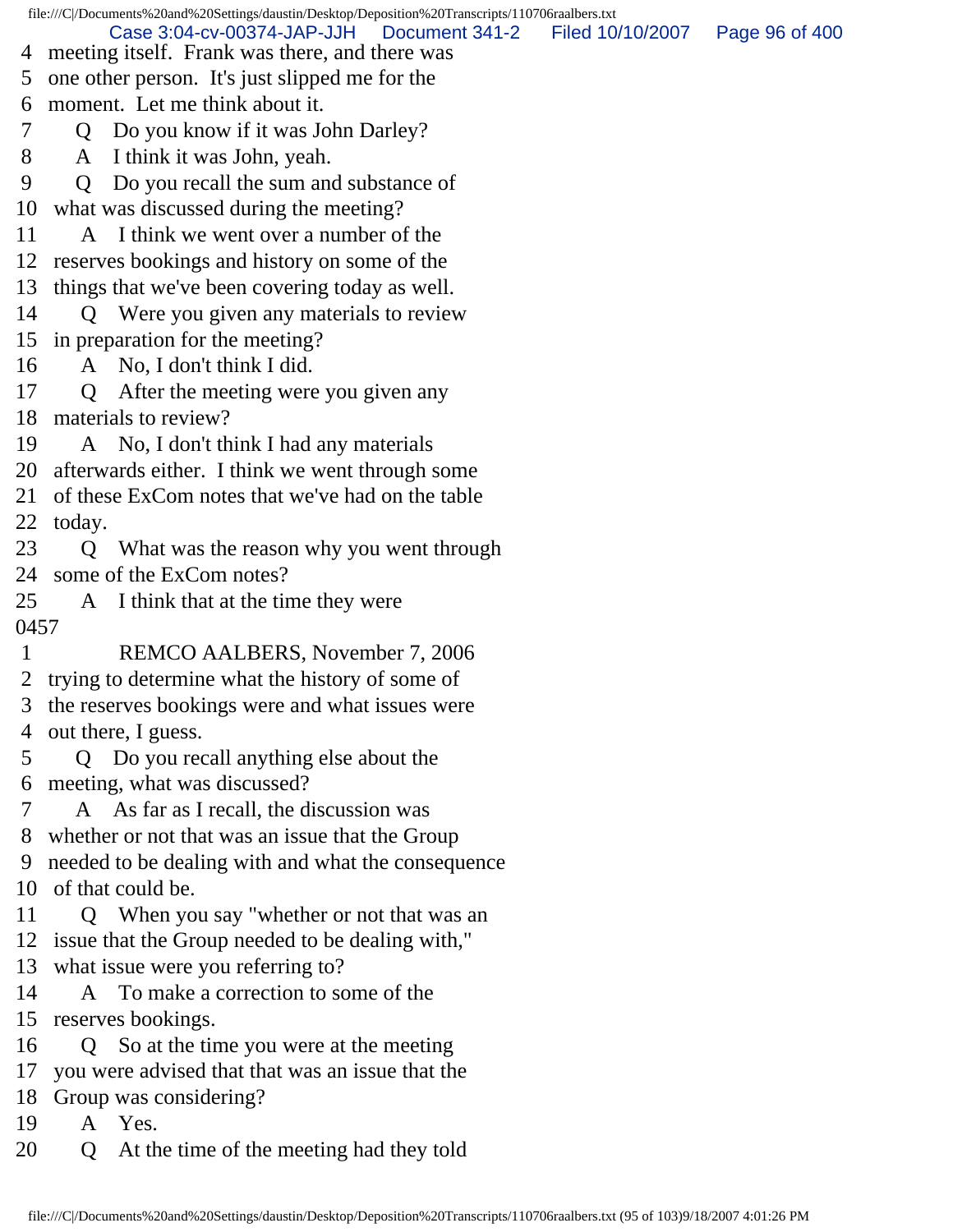file:///C|/Documents%20and%20Settings/daustin/Desktop/Deposition%20Transcripts/110706raalbers.txt 21 you that a decision was made with regard to 22 whether the Group was going to make the 23 recategorization? 24 A I believe the decision hadn't been made 25 at that point. 0458 1 REMCO AALBERS, November 7, 2006 2 Q Do you recall if Mr. Van de Vijver 3 attended this meeting at all? 4 A He wasn't there. 5 Q Do you recall if Mr. Watts attended this 6 meeting at all? 7 A He wasn't there. 8 Q Do you recall how long the meeting 9 lasted? 10 A I believe a couple of hours, but I don't 11 know exactly. 12 Q Now, I think the other -- earlier in 13 your testimony about Project Rockford you said 14 that you subsequently were asked to be involved in 15 the process. What did you do in that regard? 16 A Basically I helped out with all the 17 Operating Unit resubmissions, getting those into 18 the systems, checking that the data was correct, 19 like I had done when I was the Group Reserves 20 Coordinator; chasing clarifications, chasing OUs 21 where things that they sent in didn't seem right 22 and trying to get to the right answer, all those 23 type of things. 24 Q Was there anything else that you can 25 think of that you were asked to help out on? 0459 1 REMCO AALBERS, November 7, 2006 2 A Well, I specifically spent a lot of time 3 dealing with standardized measure, because that 4 was something where very few people had any 5 knowledge on. Those type of things. 6 Q Do you know if there were any meetings 7 with the SEC after the announcement? And the 8 announcement, I mean the January 9th announcement. 9 A No, I don't know if there were 10 immediately thereafter. There were meetings with Case 3:04-cv-00374-JAP-JJH Document 341-2 Filed 10/10/2007 Page 97 of 400

11 SEC.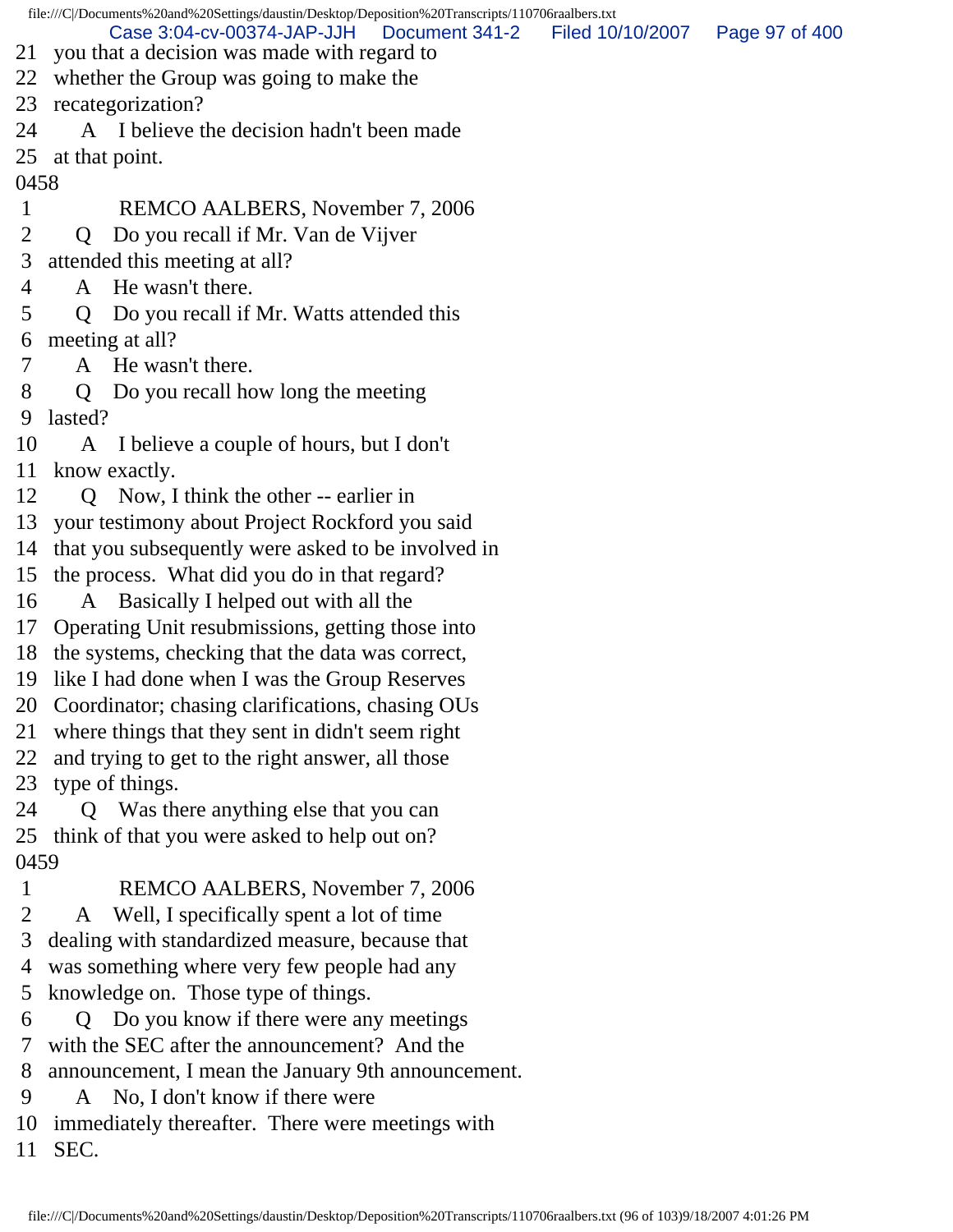file:///C|/Documents%20and%20Settings/daustin/Desktop/Deposition%20Transcripts/110706raalbers.txt 12 Q Did you participate in any meetings with 13 the SEC in connection with Project Rockford? 14 A I didn't participate as part of Project 15 Rockford. I was interviewed by the SEC at a later 16 stage as part of the investigation of the Group. 17 Q My question was directed, though, not in 18 terms of the investigation, but in terms of the 19 work on Project Rockford. 20 A No. 21 Q Okay. Were you surprised by the 22 recategorization announcement? 23 MR. TUTTLE: Object to the form. 24 BY MR. HABER: 25 Q I'll rephrase. What was your reaction 0460 1 REMCO AALBERS, November 7, 2006 2 to the recategorization announcement? 3 A Shocked. 4 Q And why is that? 5 A Well, I mean I've always been proud of 6 working for Shell, and getting Shell in such a 7 negative light in the press wasn't something that 8 any of us at Shell liked. 9 MR. HABER: I am told we have five 10 minutes left on the tape, so this is probably a 11 good time for me to check and see where we are. 12 If we could take like five minutes. I'll have a 13 good handle on where we are. 14 THE VIDEOGRAPHER: This marks the end of 15 Tape 2, Volume II, in the deposition of 16 Mr. Aalbers. We are going off the record. The 17 time is 3:27 p.m. 18 (Whereupon, a short recess was taken.) 19 THE VIDEOGRAPHER: This marks the 20 beginning of Tape 3, Volume II, in the deposition 21 of Mr. Aalbers. We are back on the record. The 22 time is 3:33 p.m. 23 BY MR. HABER: 24 Q Mr. Aalbers, have you ever heard of a 25 project by the name of project HUGIS? 0461 1 REMCO AALBERS, November 7, 2006 2 A Project? Case 3:04-cv-00374-JAP-JJH Document 341-2 Filed 10/10/2007 Page 98 of 400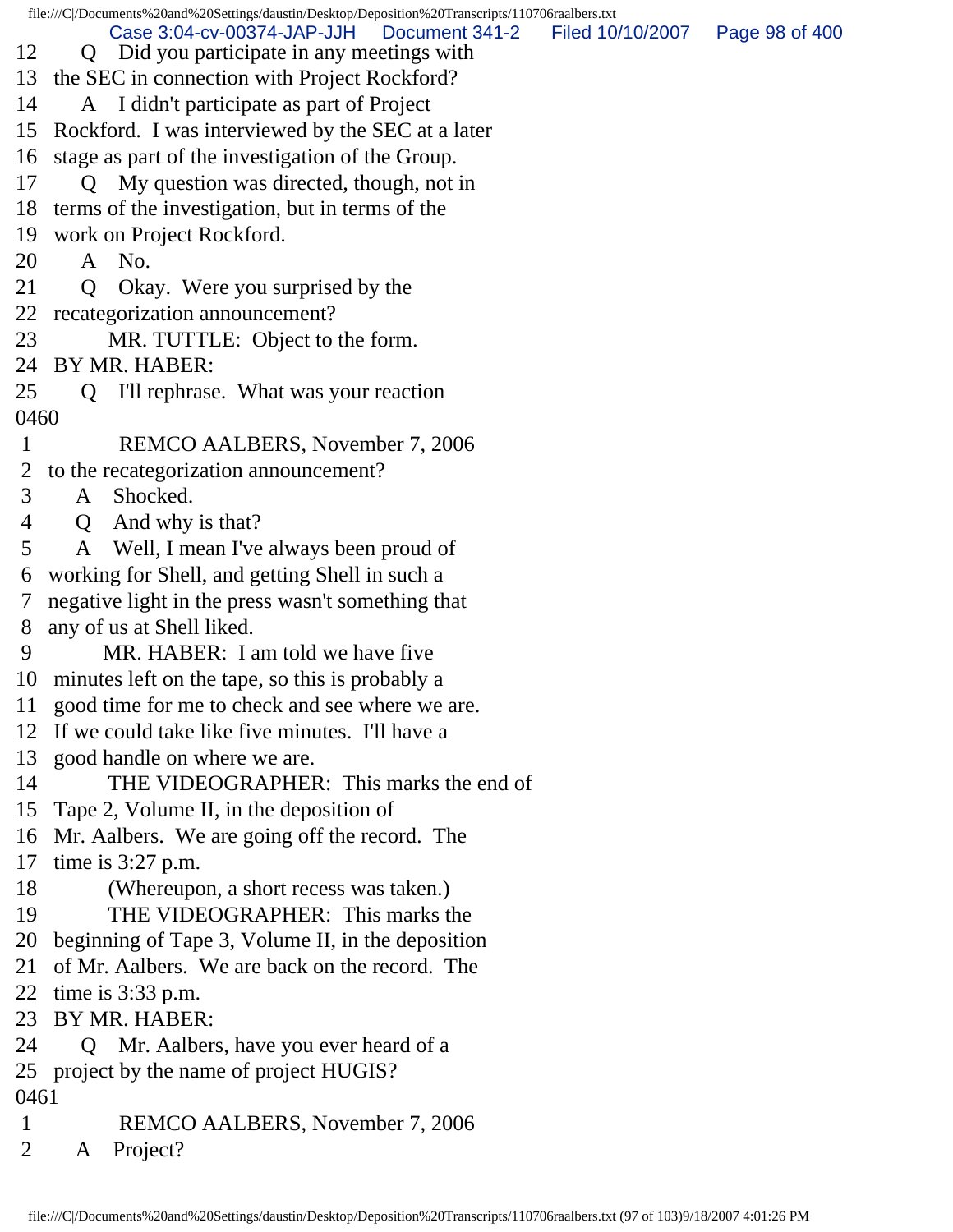| file:///C /Documents%20and%20Settings/daustin/Desktop/Deposition%20Transcripts/110706raalbers.txt |                 |                                                       |                |                  |                |
|---------------------------------------------------------------------------------------------------|-----------------|-------------------------------------------------------|----------------|------------------|----------------|
| 3                                                                                                 | $\mathsf{Q}$    | Case 3:04-cv-00374-JAP-JJH<br>HUGIS.                  | Document 341-2 | Filed 10/10/2007 | Page 99 of 400 |
| 4                                                                                                 | $\mathsf{A}$    | No.                                                   |                |                  |                |
| 5                                                                                                 |                 | MR. HABER: I have nothing further,                    |                |                  |                |
| 6                                                                                                 |                 | although I understand other people may be wanting     |                |                  |                |
| $\tau$                                                                                            |                 | to ask other questions, so subject to that            |                |                  |                |
| 8                                                                                                 |                 | reservation. I got nothing further.                   |                |                  |                |
| 9                                                                                                 |                 | THE WITNESS: Thank you very much.                     |                |                  |                |
| 10                                                                                                |                 | MR. HABER: Thank you very much,                       |                |                  |                |
| 11                                                                                                |                 | Mr. Aalbers.                                          |                |                  |                |
| 12                                                                                                |                 | <b>CROSS-EXAMINATION</b>                              |                |                  |                |
|                                                                                                   |                 | 13 BY MR. DAVIS:                                      |                |                  |                |
| 14                                                                                                |                 | Q Mr. Aalbers, my name is Sid Davis. My               |                |                  |                |
|                                                                                                   |                 | 15 firm represents KPMG, N.V. in this action.         |                |                  |                |
|                                                                                                   |                 | 16 Hopefully I have only a few questions, and we      |                |                  |                |
| 17                                                                                                |                 | should be out of here in five or ten minutes.         |                |                  |                |
| 18                                                                                                |                 | MR. DAVIS: I'm going to -- if it's                    |                |                  |                |
| 19                                                                                                |                 | acceptable, I'm going to ask that a document be       |                |                  |                |
|                                                                                                   |                 | 20 marked Aalbers Exhibit 16, or do you all have some |                |                  |                |
| 21                                                                                                |                 | different protocol?                                   |                |                  |                |
| 22                                                                                                |                 | MR. HABER: No, that's fine.                           |                |                  |                |
| 23                                                                                                |                 | (Exhibit No. 16 was marked for                        |                |                  |                |
|                                                                                                   |                 | 24 identification and attached to the deposition      |                |                  |                |
|                                                                                                   | 25 transcript.) |                                                       |                |                  |                |
| 0462                                                                                              |                 |                                                       |                |                  |                |
| $\mathbf 1$                                                                                       |                 | REMCO AALBERS, November 7, 2006                       |                |                  |                |
|                                                                                                   |                 | BY MR. DAVIS:                                         |                |                  |                |
| 3                                                                                                 | O               | While the copies are being handed out                 |                |                  |                |
| 4                                                                                                 |                 | I'll describe the document. It's Bates number         |                |                  |                |
| 5                                                                                                 |                 | KNV0006685 through 6687. It's dated September 11,     |                |                  |                |
| 6                                                                                                 |                 | 1998. It's addressed to Mr. Van Dorp and is           |                |                  |                |
| $\tau$                                                                                            |                 | purportedly written by Egbert Eeftink.                |                |                  |                |
| 8                                                                                                 |                 | Mr. Aalbers, I'll give you a second to                |                |                  |                |
| 9                                                                                                 |                 | read it, but my question to you is -- yesterday       |                |                  |                |
| 10                                                                                                |                 | you spoke about a letter from KPMG, N.V. that -- I    |                |                  |                |
| 11                                                                                                |                 | think your words were "formally responded to" the     |                |                  |                |
|                                                                                                   |                 | 12 review of the revisions to the Reserve Guidelines  |                |                  |                |
| 13                                                                                                |                 | for 1998, so my question is: Is Exhibit 16 the        |                |                  |                |
|                                                                                                   |                 | 14 response that you had in mind?                     |                |                  |                |
| 15                                                                                                |                 | A Yes, it is.                                         |                |                  |                |
| 16                                                                                                | Q               | Okay. The response purports to document               |                |                  |                |
| 17                                                                                                |                 | a meeting. If you look at the last sentence of        |                |                  |                |
|                                                                                                   |                 | 18 the first paragraph on Page 1.                     |                |                  |                |
| 19                                                                                                | A               | Yes.                                                  |                |                  |                |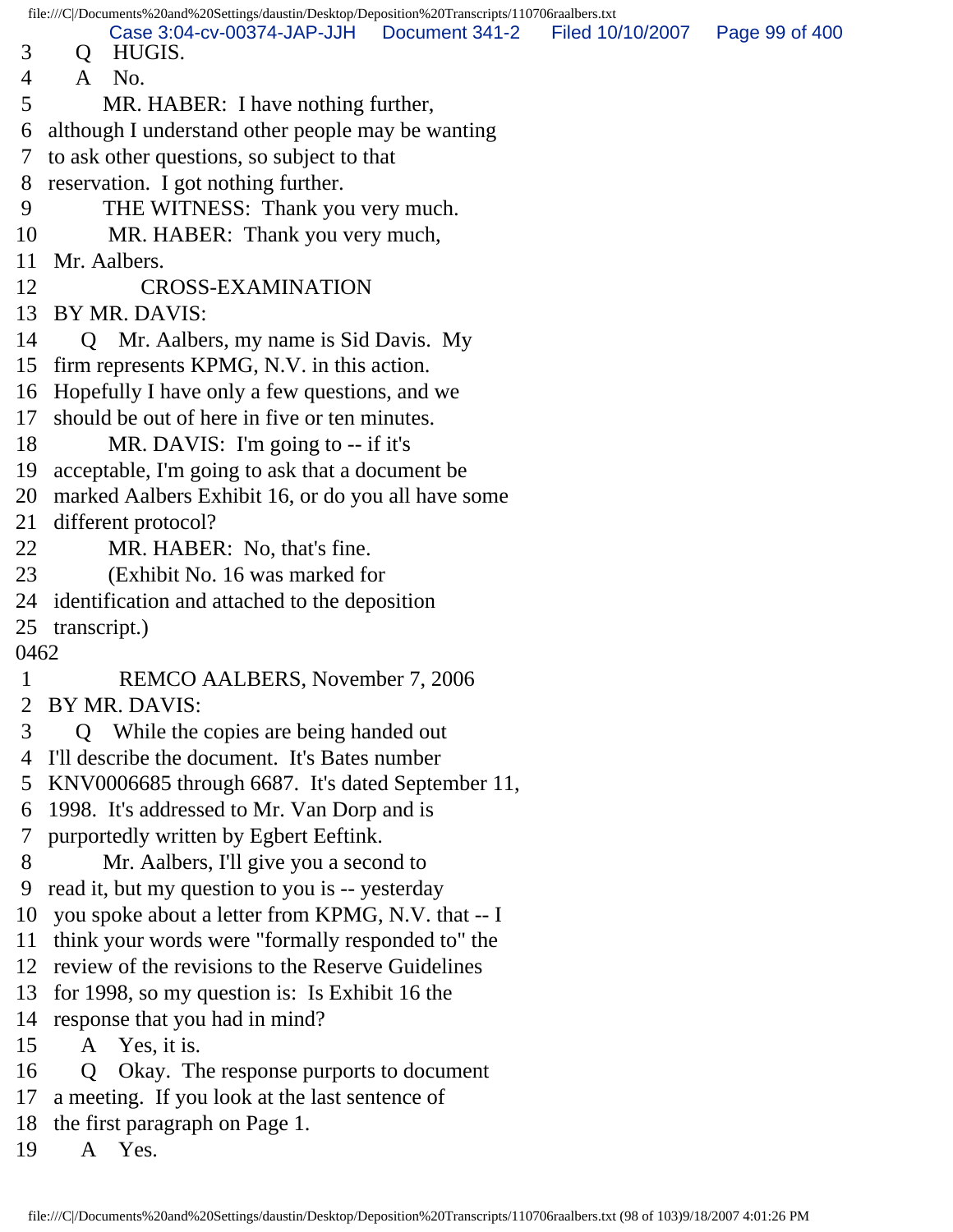file:///C|/Documents%20and%20Settings/daustin/Desktop/Deposition%20Transcripts/110706raalbers.txt 20 Q Were you at a meeting in which Mr. Van 21 Dorp and Mr. Eeftink were present and discussed 22 the subjects that are taken up in this letter? 23 A No, I was not. 24 Q Okay. Were you made aware at some point 25 that such a meeting had happened and a letter had 0463 1 REMCO AALBERS, November 7, 2006 2 been written? 3 A I was aware that the meeting had 4 happened, and I had seen the letter, dealt with 5 the letter before. 6 Q If you'll turn to the second page, 7 around a third of the way down there Eeftink 8 purports to describe observations that he had made 9 at the meeting. Do you see that? It starts, 10 "With regard to the proposed updated and improved 11 approach to reserves estimates, I have made the 12 following observations." 13 A Yeah, I've got that. 14 Q Did you understand by the first bullet 15 relating to the External Auditors not being in a 16 position to approve or disapprove, that 17 Mr. Eeftink was saying that neither KPMG nor PwC 18 were in a position to approve or disapprove the 19 Guidelines as SEC-compliant? 20 A I see the statement. 21 Q Okay. In the next sentence there's a 22 reference to if approval by the auditors is 23 needed, "this would probably be within the remit 24 of the Group Reserves Auditor." Did you 25 understand Mr. Eeftink to be referring to 0464 1 REMCO AALBERS, November 7, 2006 2 Mr. Barendregt or his predecessor? 3 A That's what it says, yes. 4 Q Do you know if, in fact, the 1998 5 Reserves Revised Guidelines were provided to 6 either Mr. Barendregt or his predecessor for 7 review before they were finalized and distributed? 8 A They were certainly not provided to his 9 predecessor, because he had retired. This would Case 3:04-cv-00374-JAP-JJH Document 341-2 Filed 10/10/2007 Page 100 of 400

10 have been the time Anton had just come in. I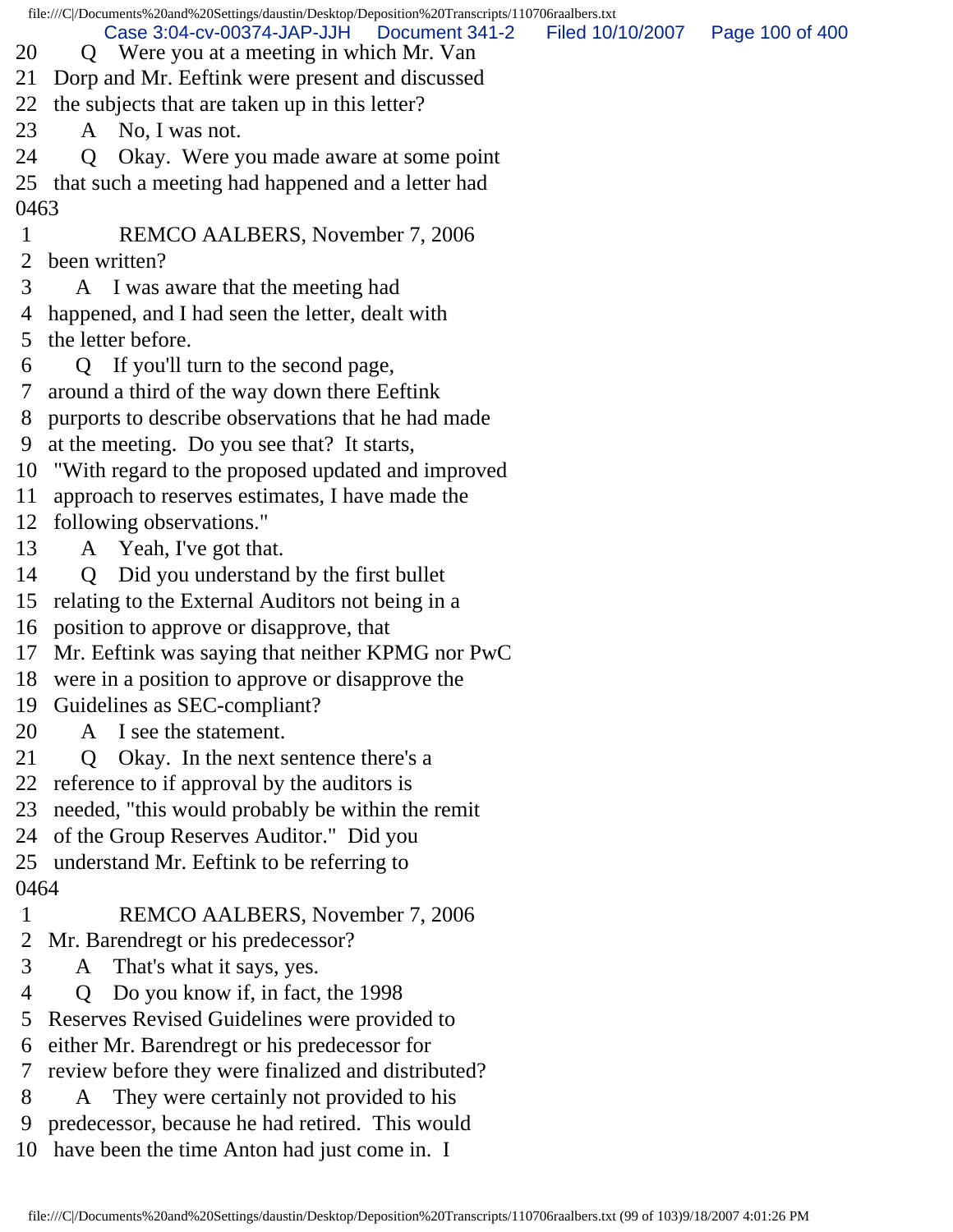file:///C|/Documents%20and%20Settings/daustin/Desktop/Deposition%20Transcripts/110706raalbers.txt 11 don't believe he was formally asked for an 12 approval of the Guidelines. 13 Q Okay. Hopefully I only have a couple 14 more questions. 15 You gave some testimony yesterday 16 regarding the employment and compensation of 17 Mr. Barendregt as the Group Reserves Auditor. Do 18 you recall talking about that? 19 A Yes, as far as of my understanding of 20 what that was, correct. 21 Q Would you agree that in the period 1998 22 through 2001 or '2, whenever you were in the Group 23 Reserves Coordinator position, that there were 24 other people at Shell and others at KPMG who had a 25 superior knowledge of Mr. Barendregt's employment? 0465 1 REMCO AALBERS, November 7, 2006 2 MR. HABER: Objection to form. 3 You can answer. 4 THE WITNESS: The contacts handling -- 5 it was not done by me but by others. 6 MR. DAVIS: Okay. I have no further 7 questions. 8 MR. HABER: I have nothing further. 9 Thank you again, Mr. Aalbers. We very much 10 appreciate you coming over here to answer these 11 two days of questions. 12 THE VIDEOGRAPHER: This marks the end of 13 the deposition of Mr. Aalbers. The total number 14 of tapes used today is three. We are going off 15 the record. The time is 3:40 p.m. 16 (Signature having not been waived, the 17 videotaped deposition of REMCO AALBERS was 18 concluded at 3:40 p.m.) 19 20 21 22 23 24 25 0466 1 REMCO AALBERS, November 7, 2006 Case 3:04-cv-00374-JAP-JJH Document 341-2 Filed 10/10/2007 Page 101 of 400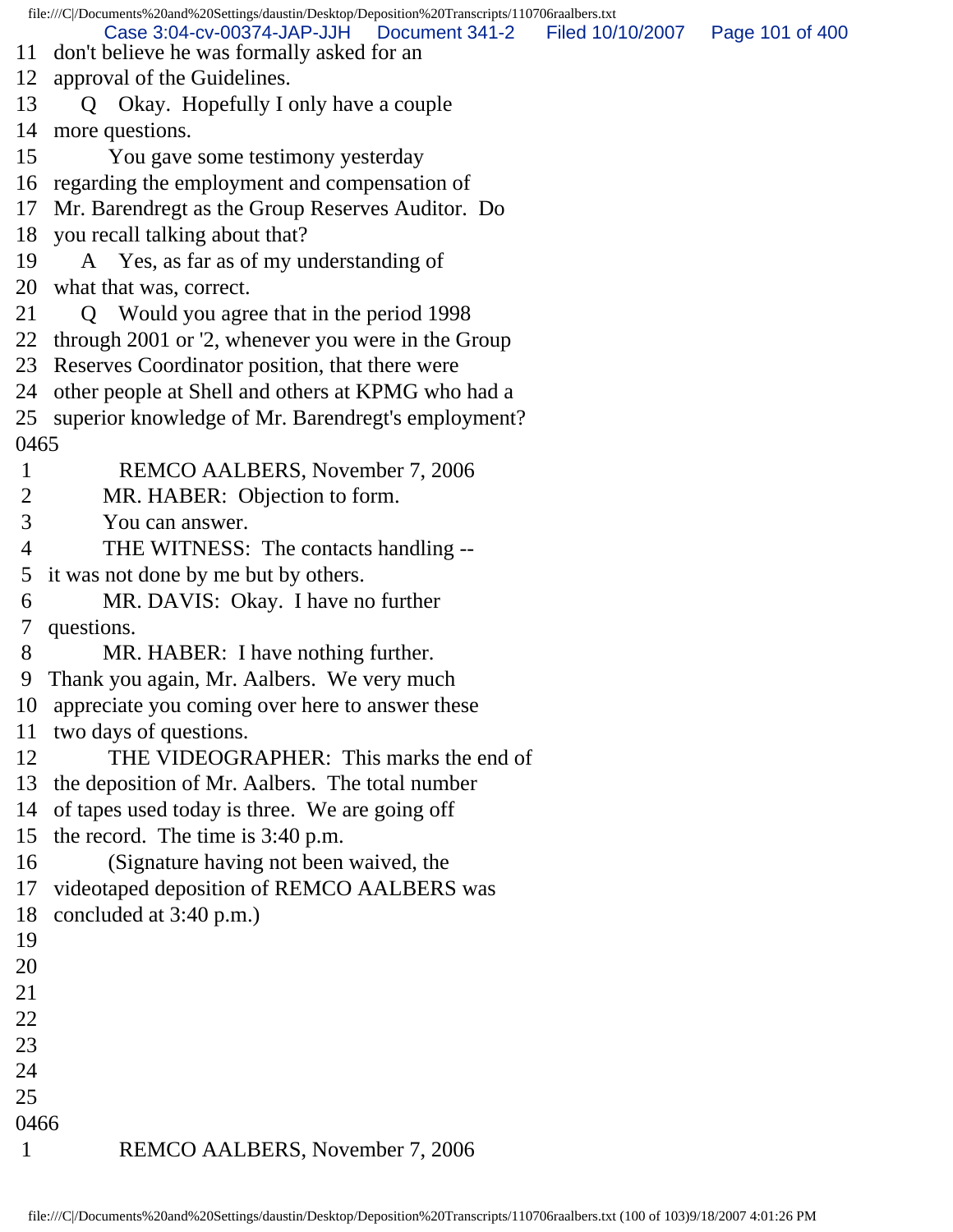|                     | file:///C /Documents%20and%20Settings/daustin/Desktop/Deposition%20Transcripts/110706raalbers.txt<br>Case 3:04-cv-00374-JAP-JJH   Document 341-2 |                              | Filed 10/10/2007 | Page 102 of 400 |
|---------------------|--------------------------------------------------------------------------------------------------------------------------------------------------|------------------------------|------------------|-----------------|
| $\overline{2}$      |                                                                                                                                                  |                              |                  |                 |
| 3<br>$\overline{4}$ | ACKNOWLEDGEMENT OF WITNESS                                                                                                                       |                              |                  |                 |
| 5                   | I, REMCO AALBERS, do hereby acknowledge                                                                                                          |                              |                  |                 |
| 6                   | that I have read and examined the foregoing                                                                                                      |                              |                  |                 |
| 7                   | testimony, and the same is a true, correct and                                                                                                   |                              |                  |                 |
| 8                   | complete transcription of the testimony given by                                                                                                 |                              |                  |                 |
| 9                   | me, and any corrections appear on the attached                                                                                                   |                              |                  |                 |
| 10                  | Errata sheet signed by me.                                                                                                                       |                              |                  |                 |
| 11                  |                                                                                                                                                  |                              |                  |                 |
| 12                  |                                                                                                                                                  |                              |                  |                 |
| 13                  |                                                                                                                                                  |                              |                  |                 |
| 14                  | (SIGNATURE)<br>(DATE)                                                                                                                            |                              |                  |                 |
| 15                  |                                                                                                                                                  |                              |                  |                 |
| 16                  |                                                                                                                                                  |                              |                  |                 |
| 17                  |                                                                                                                                                  |                              |                  |                 |
| 18                  |                                                                                                                                                  |                              |                  |                 |
| 19                  |                                                                                                                                                  |                              |                  |                 |
| 20                  |                                                                                                                                                  |                              |                  |                 |
| 21                  |                                                                                                                                                  |                              |                  |                 |
| 22                  |                                                                                                                                                  |                              |                  |                 |
| 23                  |                                                                                                                                                  |                              |                  |                 |
| 24                  |                                                                                                                                                  |                              |                  |                 |
| 25                  |                                                                                                                                                  |                              |                  |                 |
| 0467                |                                                                                                                                                  |                              |                  |                 |
| $\mathbf{1}$        | REMCO AALBERS, November 7, 2006                                                                                                                  |                              |                  |                 |
| $\overline{2}$      | ERRATA SHEET                                                                                                                                     |                              |                  |                 |
| 3                   | IN RE: ROYAL DUTCH/SHELL SECURITIES LITIGATION                                                                                                   |                              |                  |                 |
| 4                   | <b>RETURN BY:</b>                                                                                                                                |                              |                  |                 |
| 5                   | PAGE LINE                                                                                                                                        | <b>CORRECTION AND REASON</b> |                  |                 |
| 6                   |                                                                                                                                                  |                              |                  |                 |
|                     | <u> 1989 - Johann Barbara, martxa eta batarra (h. 1989).</u>                                                                                     |                              |                  |                 |
| 8                   |                                                                                                                                                  |                              |                  |                 |
| 9                   |                                                                                                                                                  |                              |                  |                 |
| 10                  |                                                                                                                                                  |                              |                  |                 |
| 11                  |                                                                                                                                                  |                              |                  |                 |
| 12                  |                                                                                                                                                  |                              |                  |                 |
| 13                  |                                                                                                                                                  |                              |                  |                 |
| 14                  |                                                                                                                                                  |                              |                  |                 |
| 15                  |                                                                                                                                                  |                              |                  |                 |
| 16                  |                                                                                                                                                  |                              |                  |                 |
| 17                  |                                                                                                                                                  |                              |                  |                 |
| 18                  |                                                                                                                                                  |                              |                  |                 |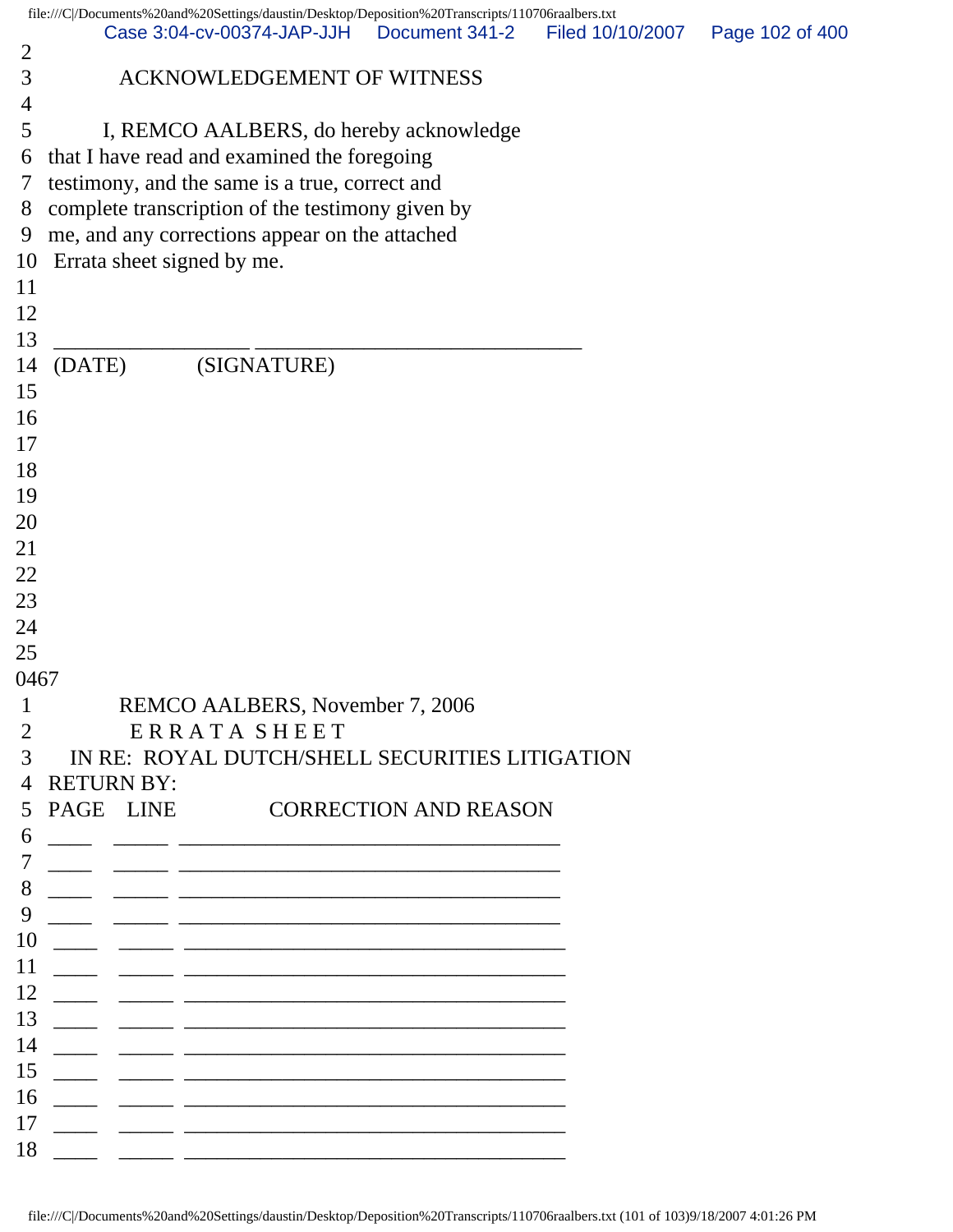| 19                   |                   |                                                                                                                      | file:///C /Documents%20and%20Settings/daustin/Desktop/Deposition%20Transcripts/110706raalbers.txt<br>Case 3:04-cv-00374-JAP-JJH   Document 341-2 | Filed 10/10/2007 | Page 103 of 400 |
|----------------------|-------------------|----------------------------------------------------------------------------------------------------------------------|--------------------------------------------------------------------------------------------------------------------------------------------------|------------------|-----------------|
| 20                   |                   |                                                                                                                      | <u> 1989 - Johann John Stone, mars eta biztanleria (h. 1989).</u>                                                                                |                  |                 |
| 21                   |                   |                                                                                                                      | <u> 2000 - Antonio Alemania, američki profesor († 2000)</u>                                                                                      |                  |                 |
| 22                   |                   |                                                                                                                      | <u> 1989 - Johann John Stone, mars et al. 1989 - John Stone, mars et al. 1989 - John Stone, mars et al. 1989 - Joh</u>                           |                  |                 |
| 23                   |                   |                                                                                                                      | <u> 1990 - Jan James James James James James James James James James James James James James James James James J</u>                             |                  |                 |
| 24                   |                   |                                                                                                                      |                                                                                                                                                  |                  |                 |
| 25<br>(DATE)<br>0468 |                   | (SIGNATURE)                                                                                                          |                                                                                                                                                  |                  |                 |
| 1                    |                   | REMCO AALBERS, November 7, 2006                                                                                      |                                                                                                                                                  |                  |                 |
| 2                    |                   | ERRATA SHEET                                                                                                         |                                                                                                                                                  |                  |                 |
| 3                    |                   |                                                                                                                      | IN RE: ROYAL DUTCH/SHELL SECURITIES LITIGATION                                                                                                   |                  |                 |
| $\overline{4}$       | <b>RETURN BY:</b> |                                                                                                                      |                                                                                                                                                  |                  |                 |
| PAGE<br>5            | <b>LINE</b>       |                                                                                                                      | <b>CORRECTION AND REASON</b>                                                                                                                     |                  |                 |
| 6                    |                   |                                                                                                                      | <u> 1980 - Johann Stoff, fransk politik (d. 1980)</u>                                                                                            |                  |                 |
| 7                    |                   |                                                                                                                      | <u> 1980 - Johann John Harry, mars ar yw y cyfeiriad y gynydd y gynydd y gynydd y gynydd y gynydd y gynydd y gyn</u>                             |                  |                 |
| 8                    |                   |                                                                                                                      |                                                                                                                                                  |                  |                 |
| 9                    |                   |                                                                                                                      |                                                                                                                                                  |                  |                 |
| 10                   |                   |                                                                                                                      |                                                                                                                                                  |                  |                 |
| 11                   |                   |                                                                                                                      |                                                                                                                                                  |                  |                 |
| 12                   |                   |                                                                                                                      | <u> 1989 - Johann Barn, amerikan bernama di sebagai bernama di sebagai bernama di sebagai bernama di sebagai bern</u>                            |                  |                 |
| 13<br>14             |                   |                                                                                                                      | <u> 2008 - Johann Stoff, deutscher Stoff, der Stoff, der Stoff, der Stoff, der Stoff, der Stoff, der Stoff, der S</u>                            |                  |                 |
| 15                   |                   |                                                                                                                      |                                                                                                                                                  |                  |                 |
| 16                   |                   |                                                                                                                      |                                                                                                                                                  |                  |                 |
| 17                   |                   |                                                                                                                      | <u> 1989 - Johann John Stein, market fan it ferskearre fan it ferskearre fan it ferskearre fan it ferskearre fan i</u>                           |                  |                 |
| 18                   |                   | <u> 1989 - Johann Stein, marwolaethau a bhann an t-Amhain an t-Amhain an t-Amhain an t-Amhain an t-Amhain an t-A</u> |                                                                                                                                                  |                  |                 |
| 19                   |                   |                                                                                                                      |                                                                                                                                                  |                  |                 |
| 20                   |                   |                                                                                                                      |                                                                                                                                                  |                  |                 |
| 21                   |                   |                                                                                                                      |                                                                                                                                                  |                  |                 |
| 22                   |                   |                                                                                                                      |                                                                                                                                                  |                  |                 |
| 23                   |                   |                                                                                                                      |                                                                                                                                                  |                  |                 |
| 24                   |                   |                                                                                                                      | <u> 1989 - Johann Stein, marwolaethau a bhann an t-Amhair ann an t-Amhair an t-Amhair an t-Amhair an t-Amhair an</u>                             |                  |                 |
| 25                   | (DATE)            | (SIGNATURE)                                                                                                          |                                                                                                                                                  |                  |                 |
| 0469                 |                   |                                                                                                                      |                                                                                                                                                  |                  |                 |
| 1                    |                   | REMCO AALBERS, November 7, 2006                                                                                      |                                                                                                                                                  |                  |                 |
| $\overline{2}$<br>3  |                   |                                                                                                                      |                                                                                                                                                  |                  |                 |
| 4                    |                   |                                                                                                                      | CERTIFICATE OF SHORTHAND REPORTER -- NOTARY PUBLIC                                                                                               |                  |                 |
| 5                    |                   | I, Laurie Bangart-Smith, Registered                                                                                  |                                                                                                                                                  |                  |                 |
|                      |                   | Professional Reporter, the officer before whom the                                                                   |                                                                                                                                                  |                  |                 |
| 6                    |                   | foregoing deposition was taken, do hereby certify                                                                    |                                                                                                                                                  |                  |                 |
|                      |                   | that the foregoing transcript is a true and                                                                          |                                                                                                                                                  |                  |                 |
| 7                    |                   | correct record of the testimony given; that said                                                                     |                                                                                                                                                  |                  |                 |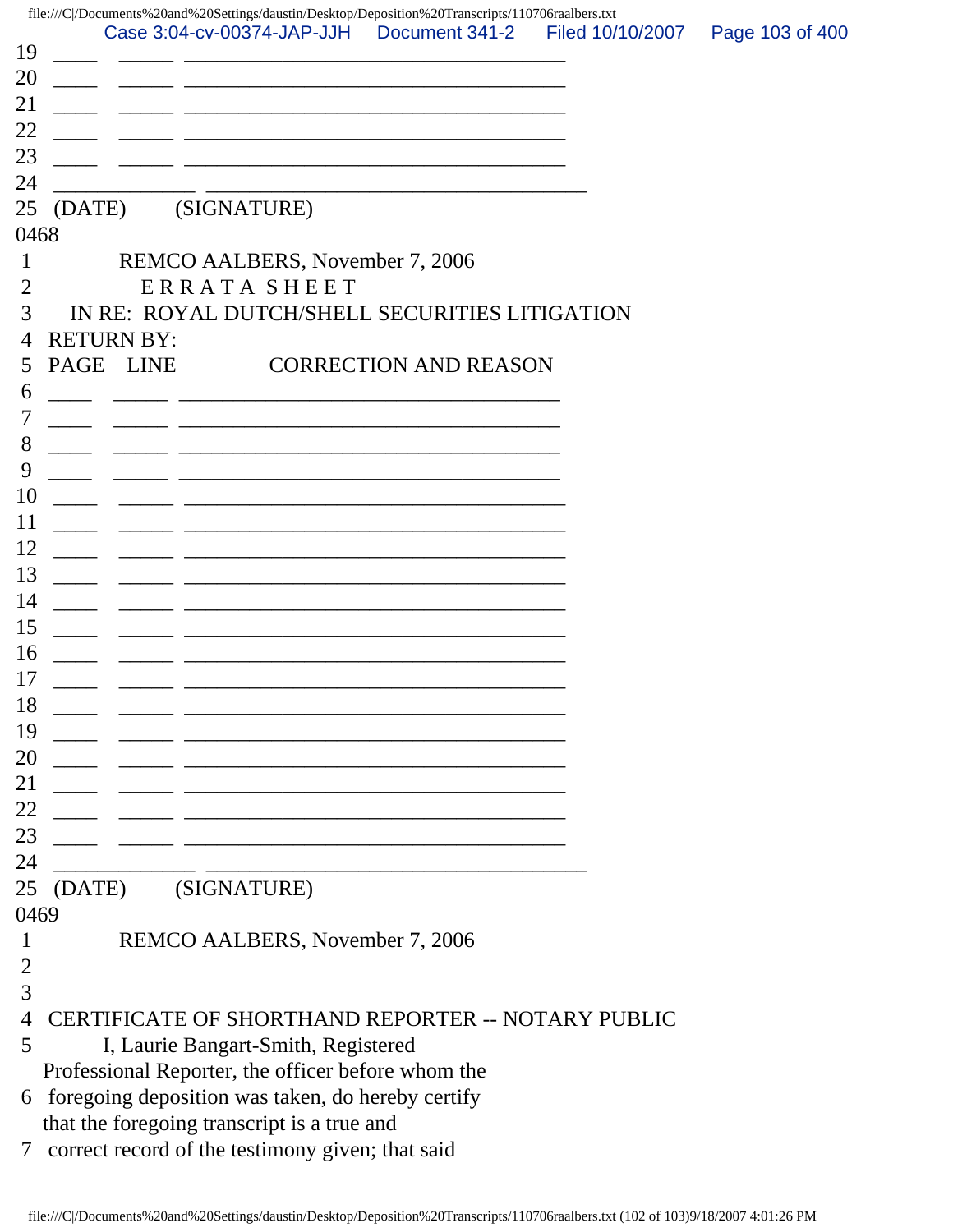| file:///C /Documents%20and%20Settings/daustin/Desktop/Deposition%20Transcripts/110706raalbers.txt |                 |  |  |  |
|---------------------------------------------------------------------------------------------------|-----------------|--|--|--|
| Case 3:04-cv-00374-JAP-JJH<br>Document 341-2<br>Filed 10/10/2007                                  | Page 104 of 400 |  |  |  |
| testimony was taken by me stenographically and                                                    |                 |  |  |  |
| 8 thereafter reduced to typewriting under my                                                      |                 |  |  |  |
| supervision; and that I am neither counsel for,                                                   |                 |  |  |  |
| related to, nor employed by any of the parties to<br>9                                            |                 |  |  |  |
| this case and have no interest, financial or                                                      |                 |  |  |  |
| otherwise, in its outcome.<br>10                                                                  |                 |  |  |  |
| IN WITNESS WHEREOF, I have hereunto set<br>11                                                     |                 |  |  |  |
| my hand and affixed my notarial seal this 8th                                                     |                 |  |  |  |
| day of November, 2006.<br>12                                                                      |                 |  |  |  |
| 13                                                                                                |                 |  |  |  |
| 14                                                                                                |                 |  |  |  |
| My commission expires: March 14th, 2011<br>15                                                     |                 |  |  |  |
| 16                                                                                                |                 |  |  |  |
| 17                                                                                                |                 |  |  |  |
| 18                                                                                                |                 |  |  |  |
| <b>LAURIE BANGART-SMITH</b><br>19                                                                 |                 |  |  |  |
| NOTARY PUBLIC IN AND FOR                                                                          |                 |  |  |  |
| THE DISTRICT OF COLUMBIA<br>20                                                                    |                 |  |  |  |
| 21                                                                                                |                 |  |  |  |
| 22                                                                                                |                 |  |  |  |
| 23                                                                                                |                 |  |  |  |
| 24                                                                                                |                 |  |  |  |

25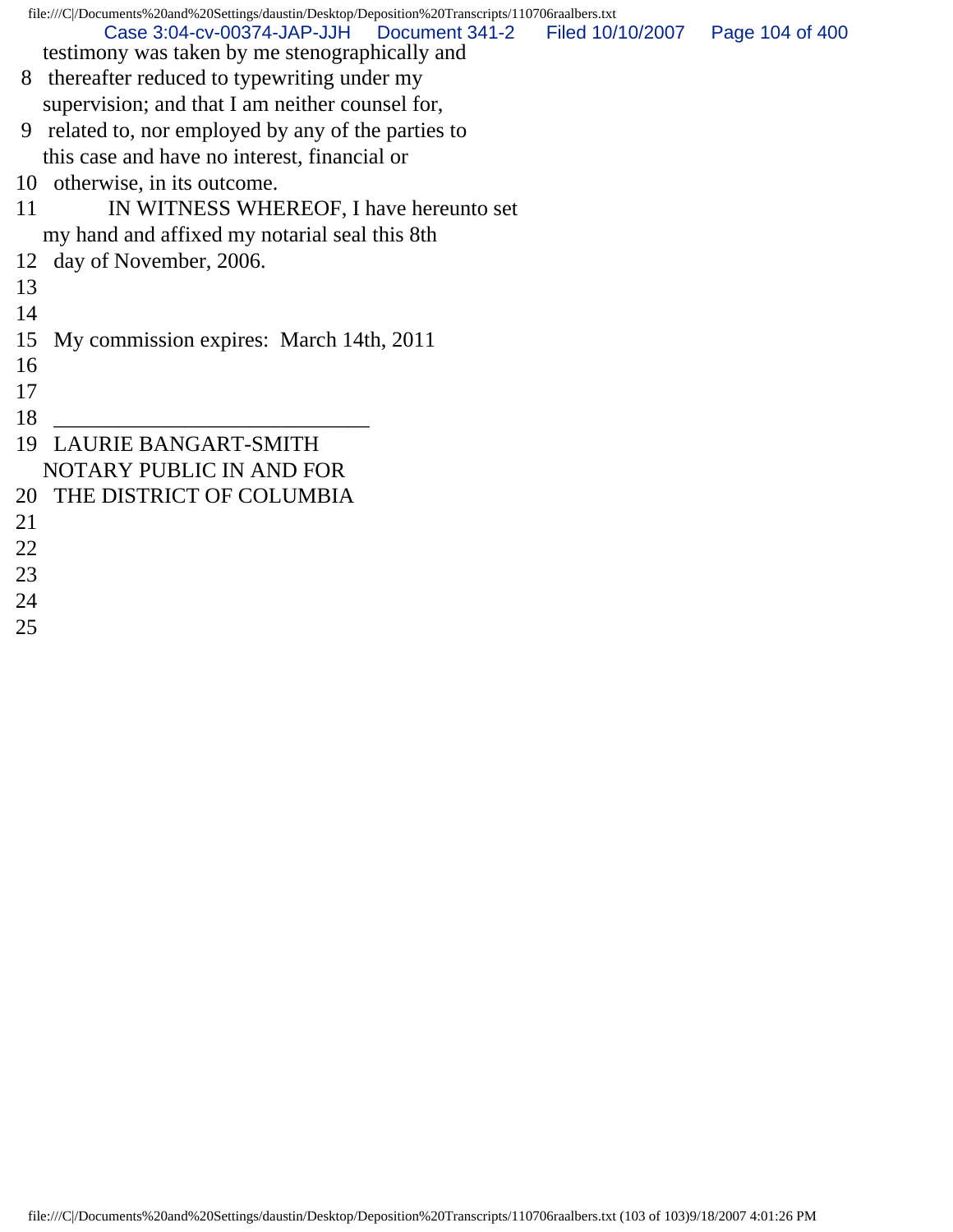```
file:///C|/Documents%20and%20Settings/daustin/Desktop/Deposition%20Transcripts/110606raalbers.txt
16 
17 
18 Pursuant to notice, before Cindy L.
19 Sebo, RMR, CSR, RPR, CRR, and Notary Public in and
20 for the District of Columbia.
21 
22 
23 
24 
25 
0003
 1 
2 A P P E A R A N C E S
 3 ON BEHALF OF LEAD PLAINTIFF IN THE CLASS:
 4 JEFFREY M. HABER, ESQUIRE
 5 EMILY KERN, ESQUIRE
 6 MARK T. MILLKEY, ESQUIRE
 7 BERNSTEIN, LIEBHARD & LIFSHITZ, LLP
 8 10 East 40th Street
 9 New York, New York 10016
10 Telephone: (212) 779-1414
11 
12 ON BEHALF OF OPT-OUT PLAINTIFFS:
13 CHRISTINE MACKINTOSH, ESQUIRE
14 GRANT & EISENHOFER
15 1201 N. Market Street
16 Wilmington, Delaware 19801
17 Telephone: (302) 622-7081
18 
19 ON BEHALF OF ROYAL DUTCH/SHELL AND THE WITNESS:
20 JONATHAN R. TUTTLE, ESQUIRE
21 LORI A. WAGNER, ESQUIRE
22 Debevoise & Plimpton LLP
23 555 Thirteenth Street, Northwest
24 Washington, D.C. 20004
25 (202) 383-8124
0004
 1 
 2 (APPEARANCES CONTINUED)
 3 
 4 ALSO ON BEHALF OF ROYAL DUTCH/SHELL AND THE
 5 WITNESS:
 6 EARL D. WEED, ESQUIRE
       Case 3:04-cv-00374-JAP-JJH Document 341-2 Filed 10/10/2007 Page 105 of 400
```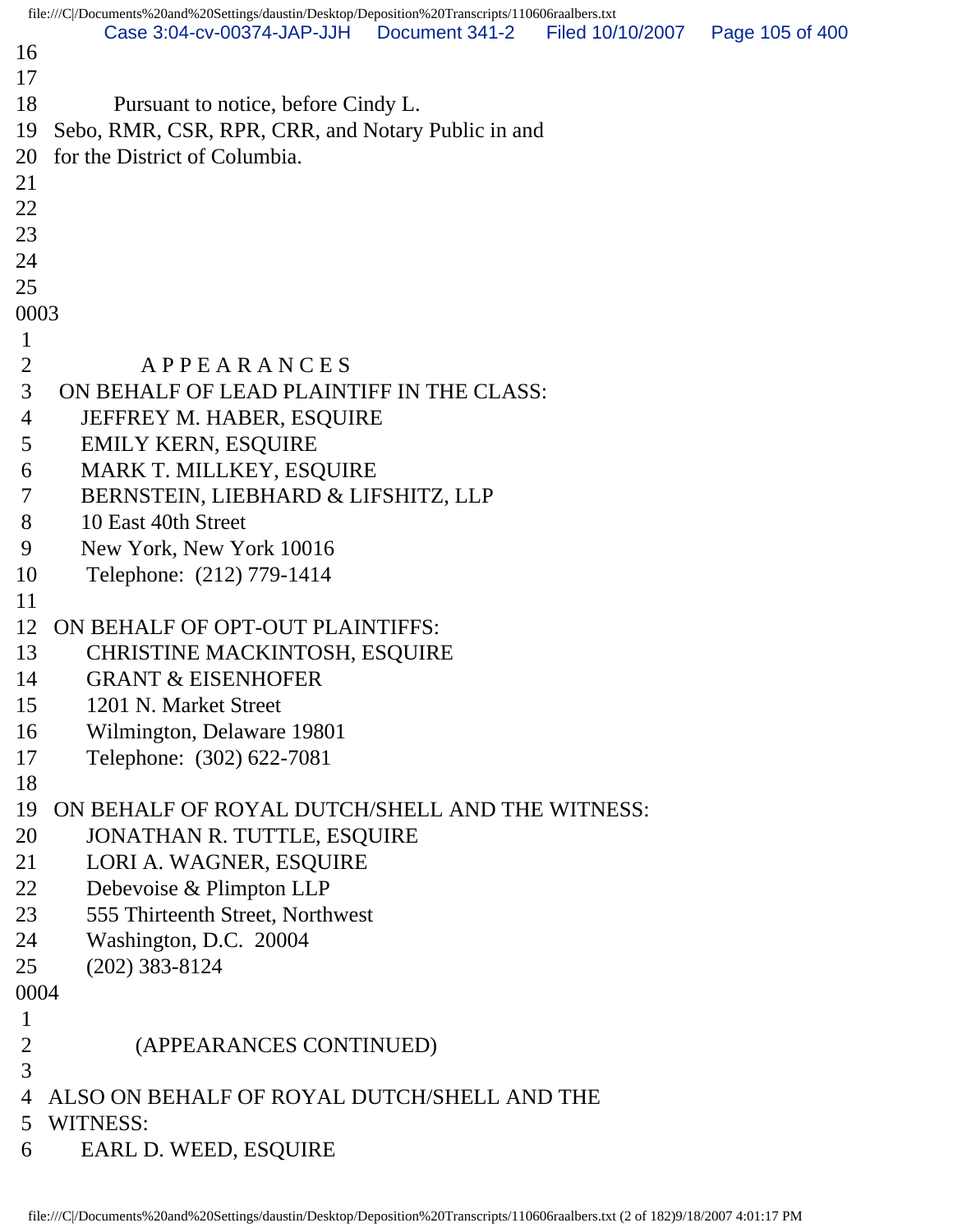file:///C|/Documents%20and%20Settings/daustin/Desktop/Deposition%20Transcripts/110606raalbers.txt 7 SENIOR LITIGATION COUNSEL 8 SHELL OIL COMPANY, Litigation Department 9 910 Louisiana, OSP 4836 10 Houston, Texas 77001 11 Telephone: (713) 241-5195 12 13 ON BEHALF OF PRICEWATERHOUSECOOPERS, LLP: 14 SAVVAS A. FOUKAS, ESQUIRE 15 DEREK J.T. ADLER, ESQUIRE 16 HUGHES, HUBBARD & REED, LLP 17 One Battery Park Plaza 18 New York, New York 10004-1482 19 Telephone: (212) 837-6086 20 21 22 23 24 25 0005 1 2 (APPEARANCES CONTINUED) 3 4 ON BEHALF OF KPMG ACCOUNTANTS N.V.: 5 NICHOLAS W.C. CORSON, ESQUIRE 6 W. SIDNEY DAVIS, JR., ESQUIRE 7 HOGAN & HARTSON, LLP 8 875 Third Avenue 9 New York, New York 10022 10 Telephone: (212) 918-3000 11 12 ON BEHALF OF JUDITH BOYNTON: 13 NANCY J. SENNETT, ESQUIRE 14 FOLEY & LARDNER, LLP 15 777 East Wisconsin Avenue 16 Milwaukee, Wisconsin 53202-5306 17 Telephone: (414) 297-5681 18 19 ON BEHALF OF SIR PHILIP WATTS: 20 ADRIAEN M. MORSE, JR., ESQUIRE 21 AKRIVI MAZARAKIS, ESQUIRE 22 MAYER, BROWN, ROWE & MAW, LLP 23 1909 K Street, Northwest Case 3:04-cv-00374-JAP-JJH Document 341-2 Filed 10/10/2007 Page 106 of 400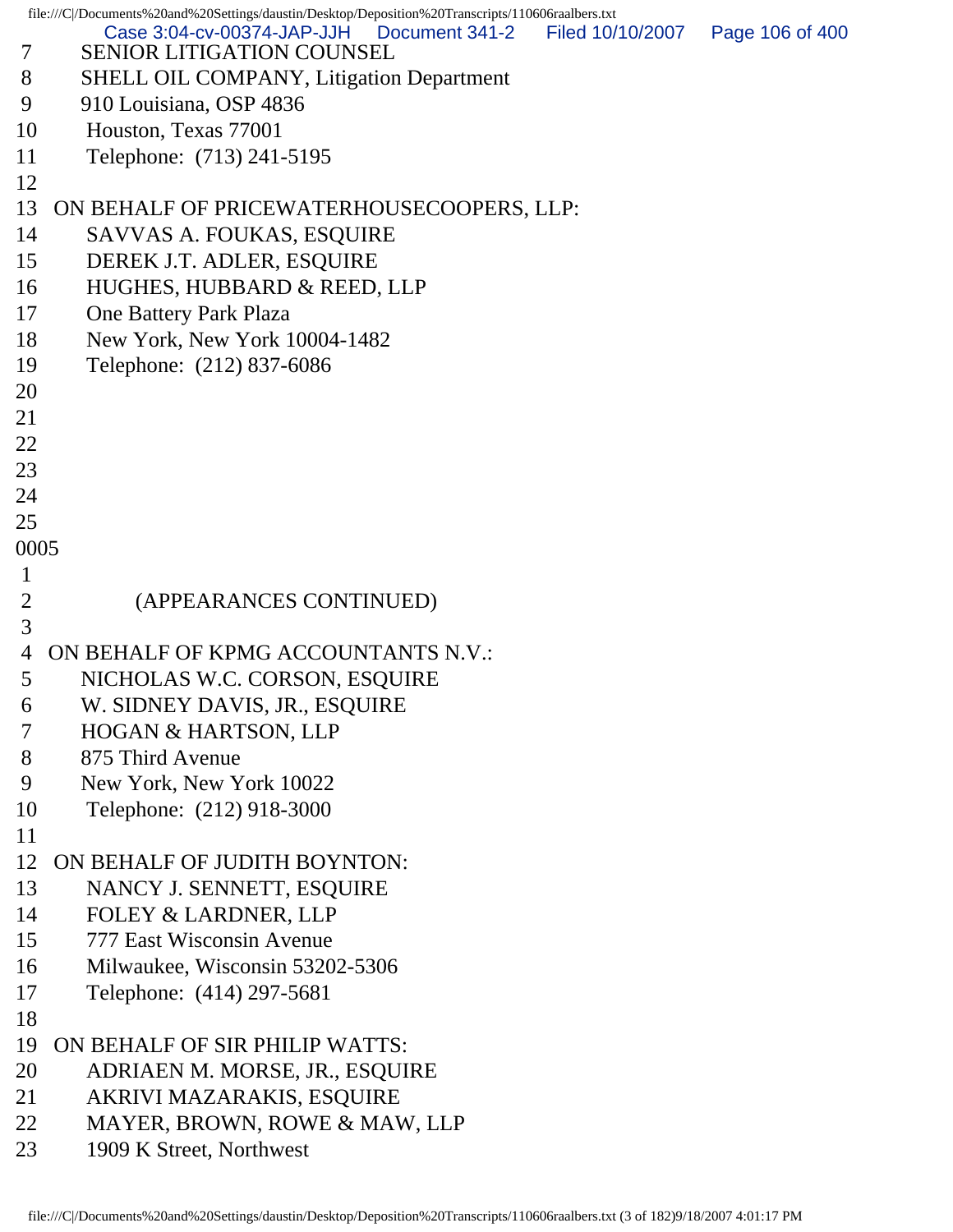file:///C|/Documents%20and%20Settings/daustin/Desktop/Deposition%20Transcripts/110606raalbers.txt 24 Washington, D.C. 20006-1101 25 Telephone: (202) 263-3000 0006 1 2 3 ALSO PRESENT: 4 CALI DAY, VIDEOGRAPHER 5 STEVEN PIETLER, INVESTIGATOR 6 7 8 9 10 11 12 13 14 15 16 17 18 19 20 21 22 23 24 25 0007 1 2 C O N T E N T S 3 EXAMINATION OF REMCO D. AALBERS: PAGE: 4 By Mr. Haber 10, 147 5 Afternoon Session 147 6 7 E X H I B I T S 8 (Exhibits Retained by Counsel) 9 10 AALBERS DEPOSITION EXHIBITS: PAGE: 11 1 E-mail string 215 12 2 Note for Information 221 13 3 E-mail string 283 14 4 Note for Information with appendix, Case 3:04-cv-00374-JAP-JJH Document 341-2 Filed 10/10/2007 Page 107 of 400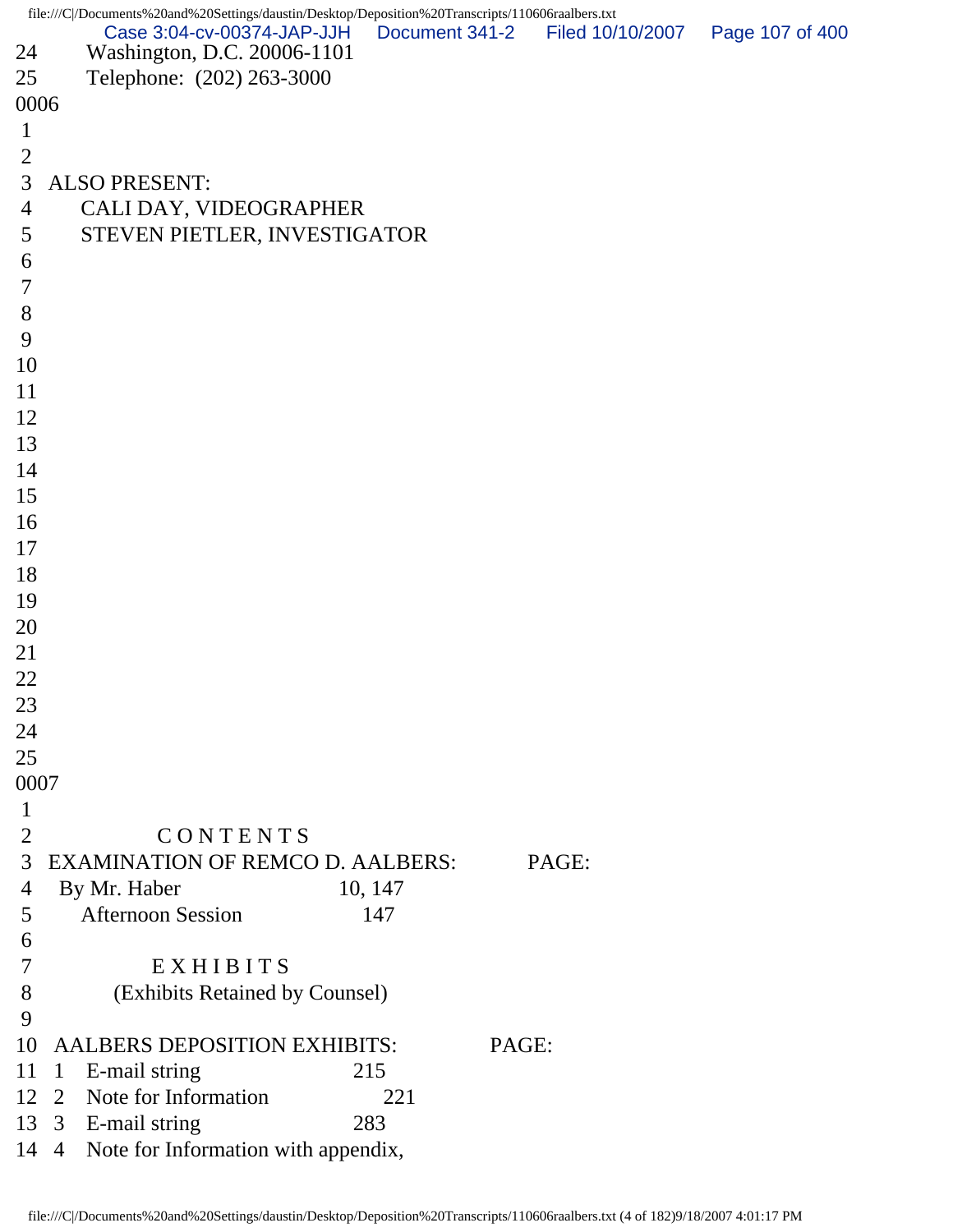|                | file:///C /Documents%20and%20Settings/daustin/Desktop/Deposition%20Transcripts/110606raalbers.txt |                  |                 |
|----------------|---------------------------------------------------------------------------------------------------|------------------|-----------------|
|                | Case 3:04-cv-00374-JAP-JJH<br>Document 341-2<br>Eulderink and Aalbers to Rothermund,              | Filed 10/10/2007 | Page 108 of 400 |
| 15             | 288<br>January 27, 2000                                                                           |                  |                 |
| 16             | <b>SEC Proved Reserves Audit for SPDC</b><br>5                                                    |                  |                 |
|                | Nigeria, August 31, 1999<br>292                                                                   |                  |                 |
| 17             |                                                                                                   |                  |                 |
| 18             |                                                                                                   |                  |                 |
| 19             |                                                                                                   |                  |                 |
| 20             |                                                                                                   |                  |                 |
| 21             |                                                                                                   |                  |                 |
| 22             |                                                                                                   |                  |                 |
| 23             |                                                                                                   |                  |                 |
| 24             |                                                                                                   |                  |                 |
| 25             |                                                                                                   |                  |                 |
| 0008           |                                                                                                   |                  |                 |
| 1              | <b>REMCO D. AALBERS</b>                                                                           |                  |                 |
| $\overline{2}$ | PROCEEDINGS                                                                                       |                  |                 |
| 3              | THE VIDEOGRAPHER: Here begins Tape                                                                |                  |                 |
| 4              | Number 1 in the deposition of Remco Aalbers in the                                                |                  |                 |
| 5              | matter of in re: Royal Dutch/Shell Transport                                                      |                  |                 |
| 6              | Securities Litigation in the United States District                                               |                  |                 |
| 7              | Court, District of New Jersey, Case Number 04-374.                                                |                  |                 |
| 8              | Today's date is November 6th, 2006.                                                               |                  |                 |
| 9              | The time is 10:06 a.m.                                                                            |                  |                 |
| 10             | The video operator today is Cali Day                                                              |                  |                 |
| 11             | of LegalLink, New York.                                                                           |                  |                 |
| 12             | This deposition is taking place at                                                                |                  |                 |
| 13             | 875 Connecticut Avenue, Northwest, Washington, D.C.                                               |                  |                 |
| 14             | 20009.                                                                                            |                  |                 |
| 15             | Would counsel please identify                                                                     |                  |                 |
| 16             | themselves and state whom they represent?                                                         |                  |                 |
| 17             | MR. HABER: Jeffrey Haber from                                                                     |                  |                 |
| 18             | Bernstein Liebhard & Lifshitz, on behalf of the                                                   |                  |                 |
| 19             | lead Plaintiff, Peter M. Wood and the Class.                                                      |                  |                 |
| 20             | MS. KERN: Emily Kern, Bernstein                                                                   |                  |                 |
| 21             | Liebhard & Lifshitz, on behalf of the Plaintiff.                                                  |                  |                 |
| 22             | MR. PEITLER: Steve Peitler,                                                                       |                  |                 |
| 23             | Bernstein Liebhard & Lifshitz, on behalf of                                                       |                  |                 |
| 24             | Plaintiff.                                                                                        |                  |                 |
| 25             | MR. MILLKEY: Mark Millkey, Bernstein                                                              |                  |                 |
| 0009           |                                                                                                   |                  |                 |
| $\mathbf 1$    | <b>REMCO D. AALBERS</b>                                                                           |                  |                 |
| $\overline{2}$ | Liebhard & Lifshitz, on behalf of the Plaintiffs.                                                 |                  |                 |
| 3              | MS. MACKINTOSH: Christine                                                                         |                  |                 |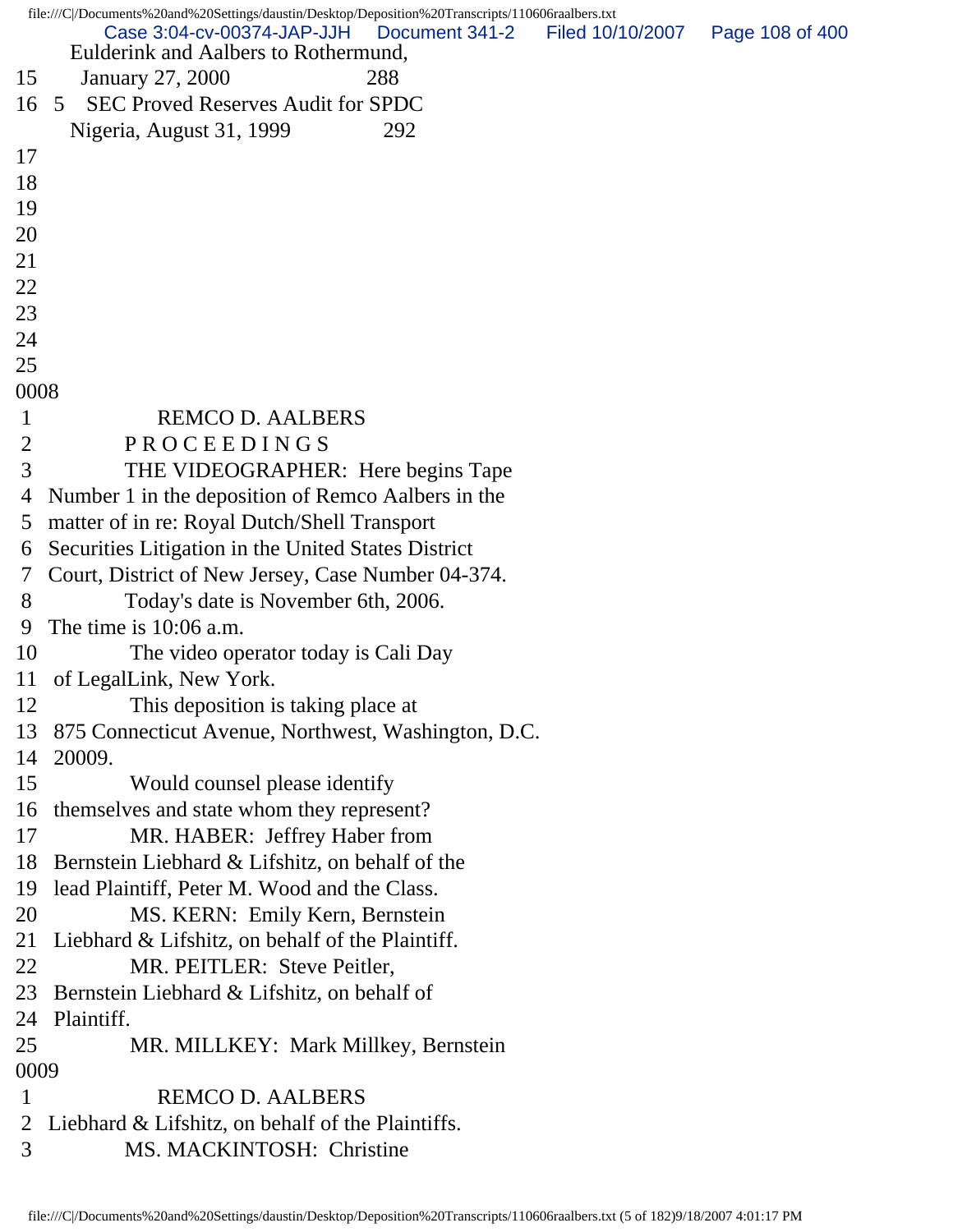file:///C|/Documents%20and%20Settings/daustin/Desktop/Deposition%20Transcripts/110606raalbers.txt 4 Mackintosh, from Grant & Eisenhofer, on behalf of 5 the opt-out Plaintiffs. 6 MS. MAZARAKIS: Akrivi Mazarakis, 7 Mayer Brown Rowe & Maw, for Sir Philip Watts. 8 MR. MORSE: Adriaen Morse, Mayer 9 Brown Rowe & Maw, for Phil Watts. 10 MS. WAGNER: Lori Wagner, Debevoise & 11 Plimpton for the Corporate Defendants and the 12 witness here today. 13 MR. WEED: Earl Weed, in-house, 14 Shell. 15 MR. TUTTLE: Jonathan Tuttle, 16 Debevoise & Plimpton for the Corporate Defendants 17 and the witness. 18 MS. SENNETT: Nancy Sennett of Foley 19 & Lardner, for the Defendant Judy Boynton. 20 MR. FOUKAS: Savvas Foukas, Hughes, 21 Hubbard & Reed, for PricewatersCoopers, LLC. 22 MR. ADLER: Derek Adler, also with 23 Hughes, Hubbard & Reed. 24 MR. DAVIS: Sid Davis, Hogan & 25 Hartson, for KPMG N.V. 0010 1 REMCO D. AALBERS 2 MR. CORSON: Nicholas Corson, Hogan & 3 Hartson, for KPMG Accountants N.V. 4 THE VIDEOGRAPHER: The court reporter 5 today is Cindy Sebo of LegalLink, New York. 6 Would the reporter please swear in 7 the witness? 8 REMCO D. AALBERS 9 having been duly sworn, testified as follows: 10 EXAMINATION BY COUNSEL FOR LEAD PLAINTIFF, 11 PETER M. WOOD AND THE CLASS 12 BY MR. HABER: 13 Q. Good morning, Mr. Aalbers. We met a 14 few moments ago. 15 A. Good morning. 16 Q. As I said, my name is Jeffrey Haber. 17 I represent the lead Plaintiffs in the class 18 action. 19 For the record, can you tell us where 20 you currently live? Case 3:04-cv-00374-JAP-JJH Document 341-2 Filed 10/10/2007 Page 109 of 400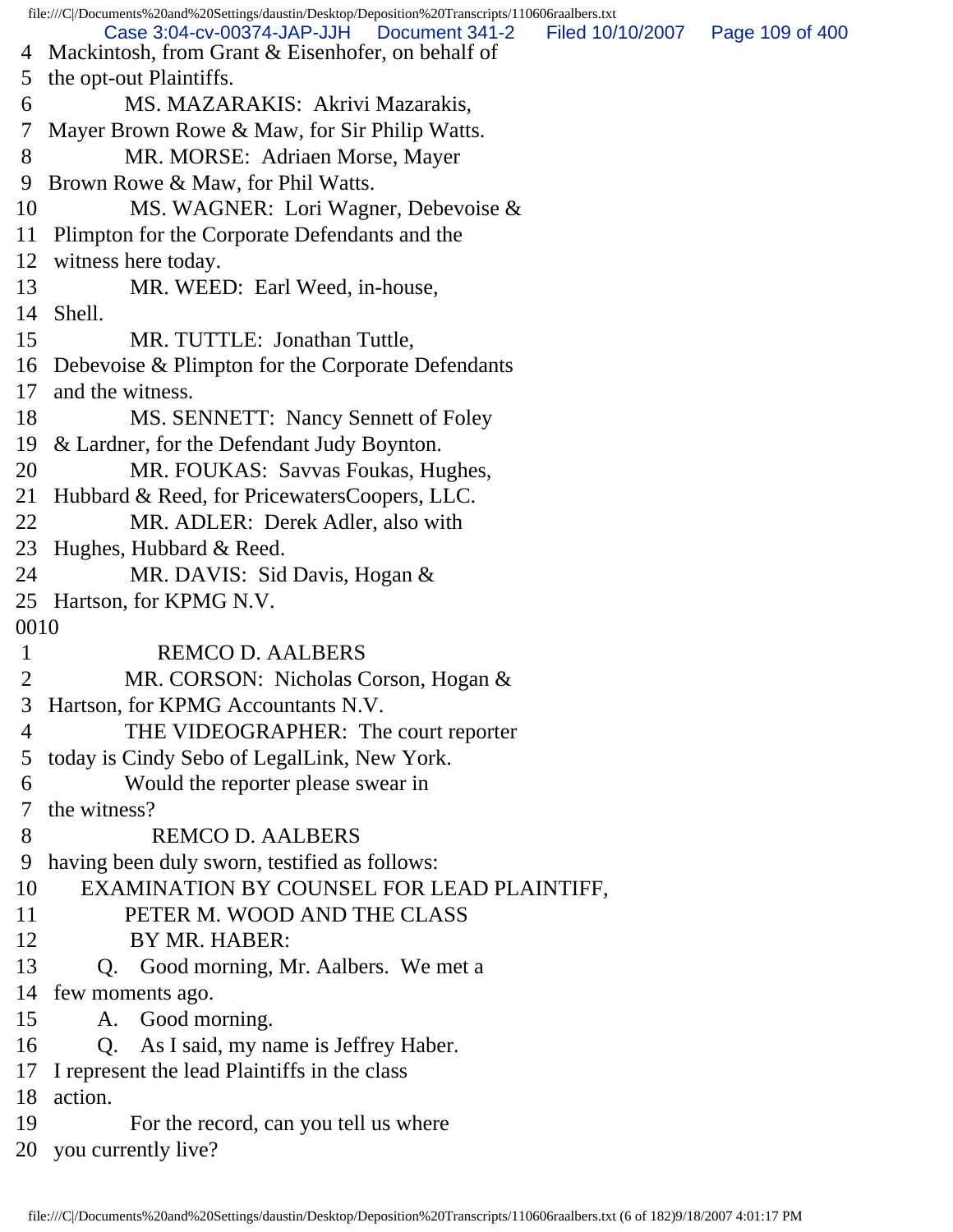file:///C|/Documents%20and%20Settings/daustin/Desktop/Deposition%20Transcripts/110606raalbers.txt 21 A. I live in the Netherlands and --22 in -- in Assen, in the northern part of the 23 Netherlands. 24 Q. And are you with a Dutch citizen? 25 A. Yes, I am. 0011 1 REMCO D. AALBERS 2 Q. Okay. Have you ever given any 3 testimony to any regulatory body before today? 4 A. Yes, once to -- in London to the FSA. 5 Q. Okay. And the FSA, is that the 6 Financial Services Authority? 7 A. I believe so. 8 Q. Okay. As you might recall from that 9 proceeding, they asked you a series of questions 10 and they wanted you to answer the -- the questions 11 to the best of your knowledge and recollection. 12 We're going to do the same here. 13 Just as a reminder, the questions I'm 14 going to ask you are about the subject matter of 15 the lawsuit. 16 Do you understand that? 17 A. Yes, I do. 18 Q. Okay. And if you don't understand a 19 question, would you say so? 20 A. I will ask for further clarification. 21 Q. Great. Thank you. 22 And if you don't understand a 23 question, I'll rephrase it for you so that you do 24 understand it. 25 Is that okay with you? 0012 1 REMCO D. AALBERS 2 A. That's fine. 3 Q. Good. 4 And if you don't hear a question, 5 will you tell me? 6 A. I will do. 7 Q. Okay. I'll certainly be happy -- 8 if you don't, I will be happy to repeat it or 9 rephrase it for you. 10 You also understand that your answers 11 have to be verbal, even though we have a court Case 3:04-cv-00374-JAP-JJH Document 341-2 Filed 10/10/2007 Page 110 of 400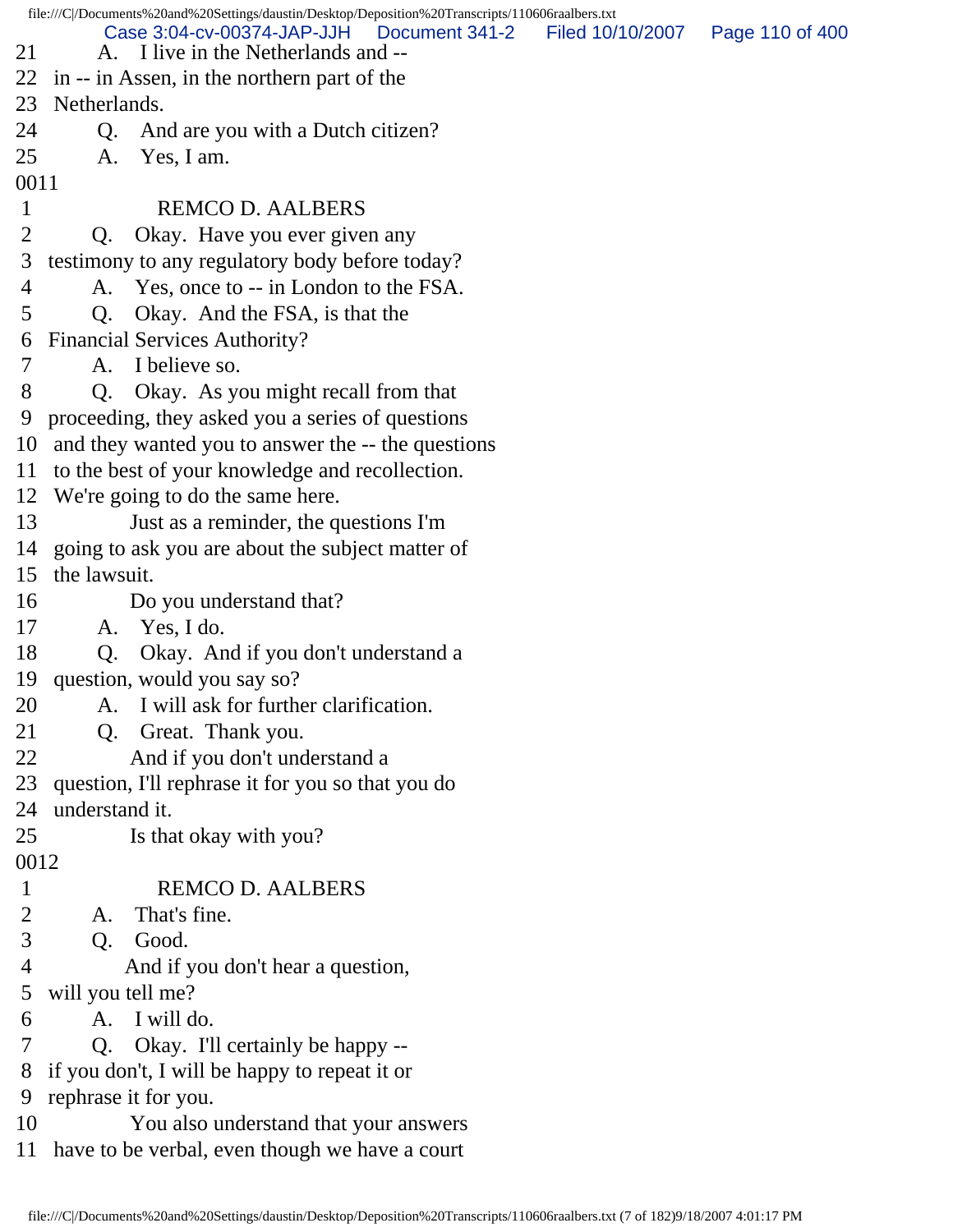file:///C|/Documents%20and%20Settings/daustin/Desktop/Deposition%20Transcripts/110606raalbers.txt 12 reporter here taking down everything that you say 13 and we have a video also recording today's 14 proceedings. Nonverbal responses like uh-huhs and 15 hum-ums don't get recorded. 16 So would you please respond to any 17 questions with a yes or no? 18 A. I will do. 19 Q. Okay. If you don't know an answer, 20 would you please let me know? 21 A. I will do. 22 Q. Great. 23 And also, just so you understand, I'm 24 only looking for your recollection and your 25 understanding. No one here is looking for any 0013 1 REMCO D. AALBERS 2 speculation. 3 You understand that? 4 A. Yes, I do. 5 Q. Good. 6 Would you please speak clearly? 7 Again, even though we have a video transcript, 8 could you please speak clearly for the benefit of 9 the court reporter? 10 A. I'll do my best. 11 Q. Great. Thank you. 12 One thing that always happens in 13 these proceedings, and I will try my best not to do 14 it, is, if you would please wait until I finish 15 asking a question, I will wait until you finish 16 responding so that we're not talking over each 17 other. 18 Is that okay? 19 A. That's a good start. 20 Q. Good. 21 If you need a break for any reason, 22 please feel free to ask. I will do my best to 23 accommodate all requests for a break. I understand 24 the proceedings, they get long, and breaks are 25 important. 0014 1 REMCO D. AALBERS 2 The only time that I will request Case 3:04-cv-00374-JAP-JJH Document 341-2 Filed 10/10/2007 Page 111 of 400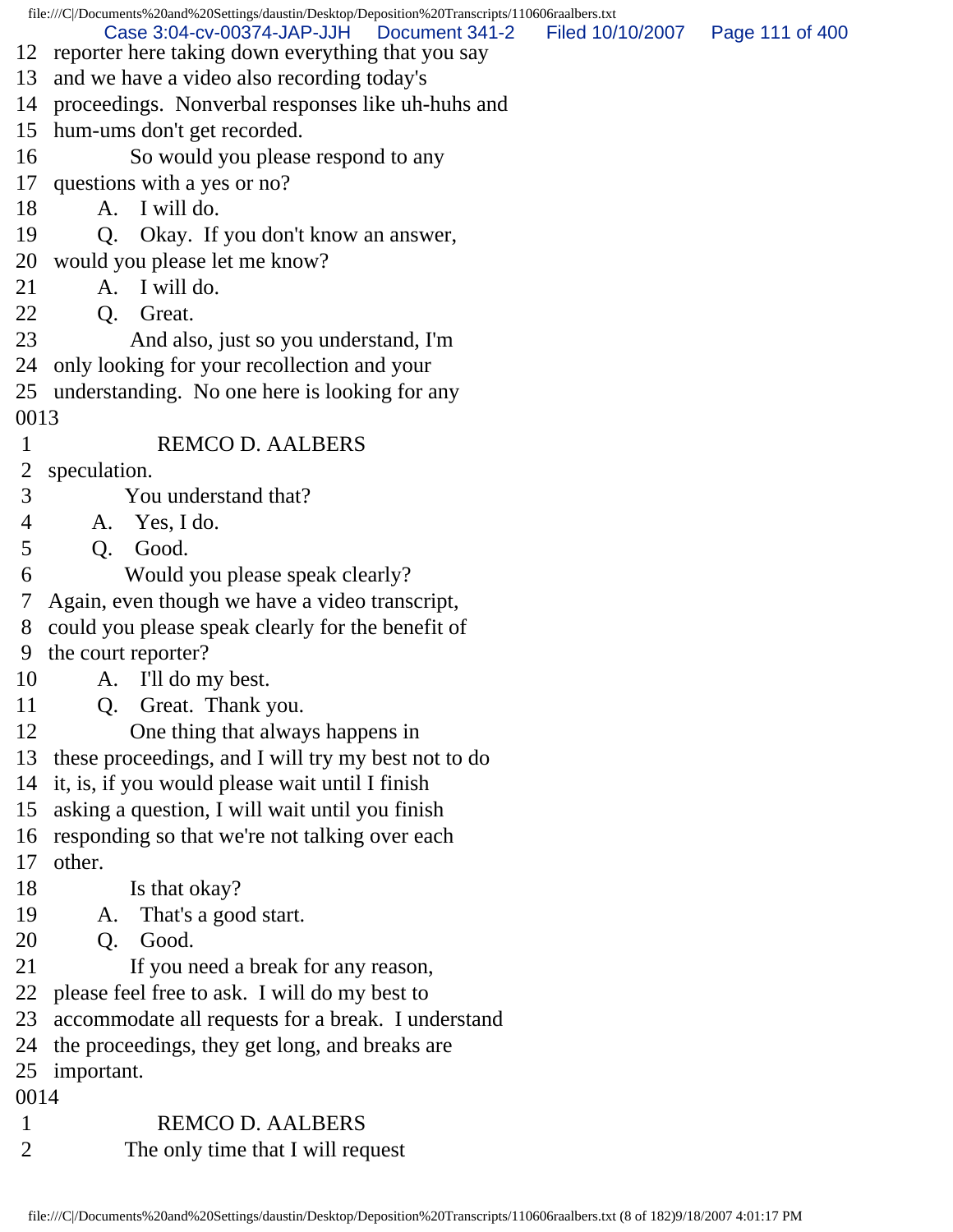file:///C|/Documents%20and%20Settings/daustin/Desktop/Deposition%20Transcripts/110606raalbers.txt 3 that we delay a break is if it's during the 4 pendency of a question. 5 Do you understand that? 6 A. That's fair. 7 Q. Okay. Mr. Aalbers, I take it you 8 attended a university or college? 9 A. Yes, I did. 10 Q. Okay. Where did you go? 11 A. I went to the University of Leiden in 12 the Netherlands. 13 Q. And what year did you graduate? 14 A. I graduated in 1985. 15 Q. Did you graduate with a particular 16 degree? 17 A. I graduated in physics. 18 Q. Now, this degree, is this what would 19 be the equivalent of an undergraduate degree in the 20 United States? 21 A. The degree would be equivalent to a 22 Master's. 23 Q. Since graduating university, did you 24 attain -- obtain any professional licenses? 25 A. No. 0015 1 REMCO D. AALBERS 2 Q. Are you a member of any professional 3 organizations? 4 A. I'm a member of the SPE. 5 Q. And for the record -- 6 A. Society of Petroleum Engineers. 7 Q. Thank you. 8 Could you tell me what the objective 9 of the Society of Petroleum Engineers is, if you 10 can? 11 A. I don't know what the exact objective 12 is, but it's an association for petroleum engineers 13 worldwide to improve understanding of petroleum 14 engineering in general. 15 Q. Now, are there different committees 16 in the SPE? 17 A. Actually, yes, there are. 18 Q. Are you a member of any of the 19 committees? Case 3:04-cv-00374-JAP-JJH Document 341-2 Filed 10/10/2007 Page 112 of 400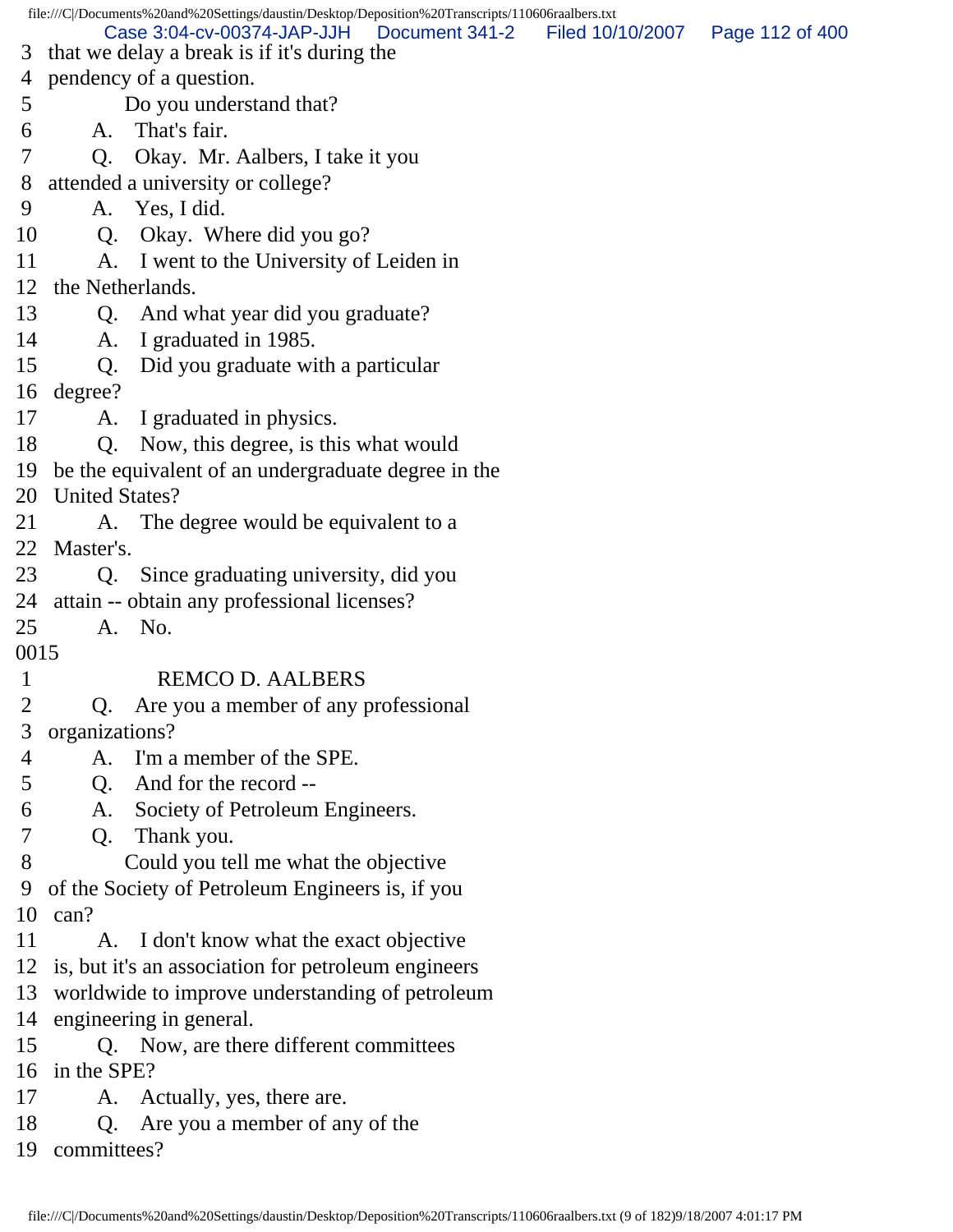|                |                    | file:///C /Documents%20and%20Settings/daustin/Desktop/Deposition%20Transcripts/110606raalbers.txt |                                   |  |
|----------------|--------------------|---------------------------------------------------------------------------------------------------|-----------------------------------|--|
| 20             |                    | Case 3:04-cv-00374-JAP-JJH   Document 341-2<br>A. No, I'm not a member at the moment.             | Filed 10/10/2007  Page 113 of 400 |  |
| 21             |                    | Q. When you say "at the moment," where                                                            |                                   |  |
| 22             | you ever --        |                                                                                                   |                                   |  |
| 23             | A.                 | Sorry. I'm not a member.                                                                          |                                   |  |
| 24             | Q.                 | Okay. Have you -- have you, over                                                                  |                                   |  |
|                |                    | 25 the years -- strike that.                                                                      |                                   |  |
| 0016           |                    |                                                                                                   |                                   |  |
| $\mathbf{1}$   |                    | <b>REMCO D. AALBERS</b>                                                                           |                                   |  |
| $\overline{2}$ |                    | When did you become a member of the                                                               |                                   |  |
| 3              | SPE?               |                                                                                                   |                                   |  |
| 4              |                    | A. I don't recall the exact year, but                                                             |                                   |  |
|                |                    | 5 I -- I guess it's going to be late -- late '80s,                                                |                                   |  |
|                |                    | 6 probably '89 or '90.                                                                            |                                   |  |
|                |                    | Q. Do you recall reasons why you joined                                                           |                                   |  |
| 8              | the SPE?           |                                                                                                   |                                   |  |
| 9              |                    | A. To keep up to date with improvements                                                           |                                   |  |
| 10             |                    | in the field of petroleum engineering.                                                            |                                   |  |
| 11             |                    | Q. Your joining the SPE, was that on                                                              |                                   |  |
|                |                    | 12 your own initiative?                                                                           |                                   |  |
| 13             | A.                 | I believe so.                                                                                     |                                   |  |
| 14             |                    | Q. I'm sorry?                                                                                     |                                   |  |
| 15             | A.                 | I believe so.                                                                                     |                                   |  |
| 16             |                    | Q. Thank you.                                                                                     |                                   |  |
| 17             |                    | MR. TUTTLE: She's telling you to                                                                  |                                   |  |
| 18             | speak louder.      |                                                                                                   |                                   |  |
| 19             |                    | THE WITNESS: I know. I know.                                                                      |                                   |  |
| 20             |                    | BY MR. HABER:                                                                                     |                                   |  |
| 21             |                    | Q. It's a tough crowd.                                                                            |                                   |  |
| 22             |                    | Were there any particular areas                                                                   |                                   |  |
| 23             |                    | within the industry that you were looking to keep                                                 |                                   |  |
| 24             | up to date with?   |                                                                                                   |                                   |  |
| 25             |                    | A. I'm a petroleum reservoir engineer,                                                            |                                   |  |
| 0017           |                    |                                                                                                   |                                   |  |
| $\mathbf 1$    |                    | <b>REMCO D. AALBERS</b>                                                                           |                                   |  |
| $\overline{2}$ |                    | and so that was initially the specific area that I                                                |                                   |  |
| 3              | was interested in. |                                                                                                   |                                   |  |
| 4              | Q.                 | A reservoir engineering?                                                                          |                                   |  |
| 5              | A.                 | Yes, a reservoir engineer.                                                                        |                                   |  |
| 6              | Q.                 | I'm sorry?                                                                                        |                                   |  |
| 7              | A.                 | A reservoir engineer.                                                                             |                                   |  |
| 8              | Q.                 | Okay. And what -- generally                                                                       |                                   |  |
| 9              |                    | speaking, what is a reservoir engineer?                                                           |                                   |  |
| 10             | A.                 | A reservoir engineer is somebody who                                                              |                                   |  |
|                |                    |                                                                                                   |                                   |  |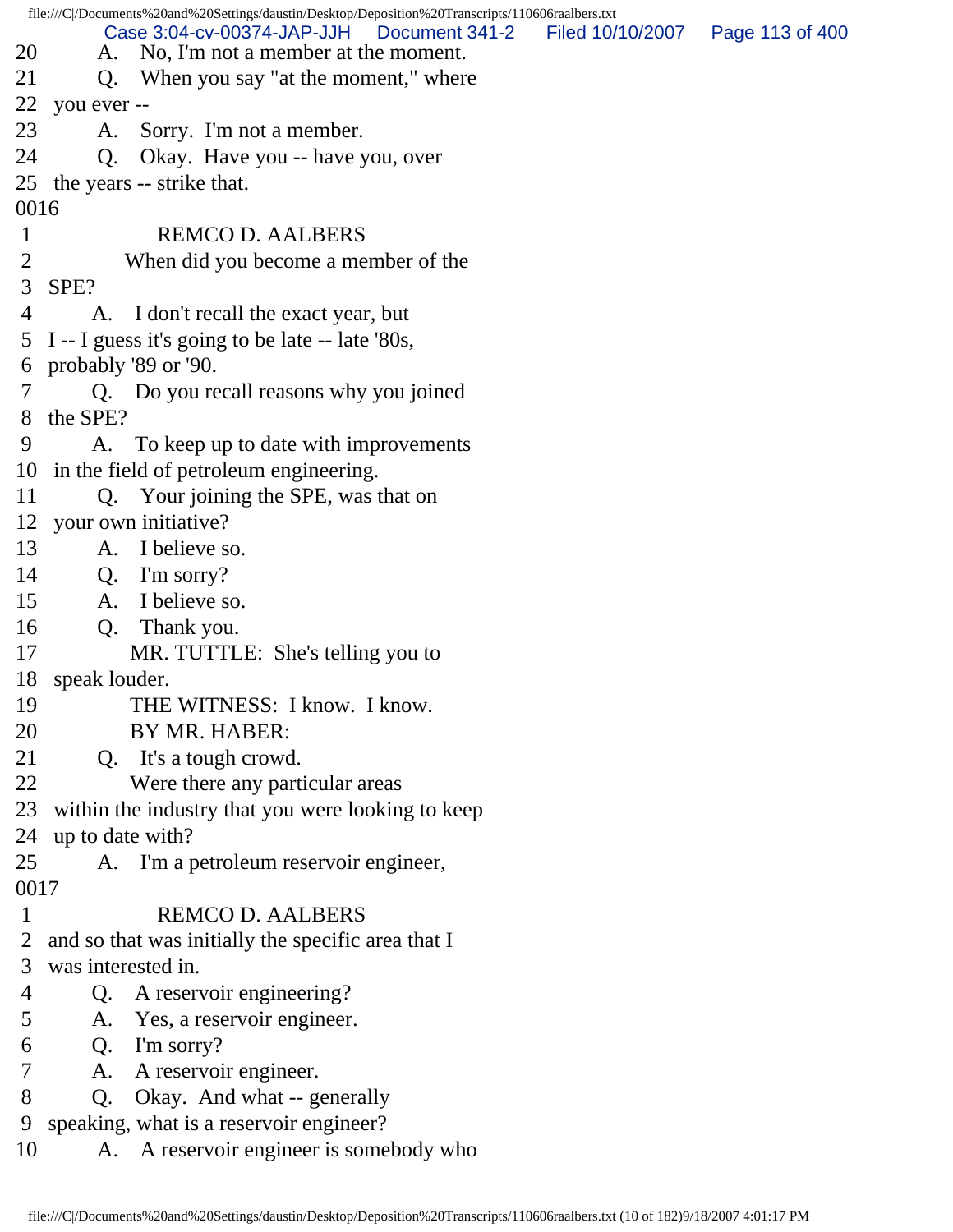file:///C|/Documents%20and%20Settings/daustin/Desktop/Deposition%20Transcripts/110606raalbers.txt 11 looks after what happens underground in reservoir 12 in terms of dynamic flow and volumes that would be 13 there in a gas or oil accumulation. 14 Q. And you say you graduated with a 15 degree in physics, right? 16 A. Yes. 17 Q. Okay. How did you get into reservoir 18 engineering? 19 A. I joined Shell and basically 20 become -- became a petroleum engineer and then, 21 within Shell, I got my training as a reservoir 22 engineer. 23 Q. Okay. We'll go through your 24 employment at Shell and then you can identify where 25 you started with the reservoir engineering. 0018 1 REMCO D. AALBERS 2 Now, going back to your -- your 3 membership on the SPE, you say you probably joined 4 in or about late '80s, and you said somewhere 5 around '89 or early '90, correct? 6 A. That's -- 7 Q. I'm sorry. 8 A. -- that's my recollection. 9 Q. And -- and how long have you been a 10 member? 11 A. Up till today. 12 Q. Okay. Since joining, have you -- 13 have you attended meetings of the SPE? 14 A. I've -- I've been to local meetings a 15 couple of times in -- in the Netherlands. I've not 16 been a very active member in going to big 17 congresses and stuff. 18 Q. Were there any particular subjects 19 that interested you to cause you to go to these 20 meetings that you did attend? 21 A. I can't remember if there were any 22 specific cases where I went just before -- because 23 the subject was interesting. It just happened 24 whether or not it was convenient or not, I guess. 25 Q. Membership on the SPE, is that a 0019 1 REMCO D. AALBERS Case 3:04-cv-00374-JAP-JJH Document 341-2 Filed 10/10/2007 Page 114 of 400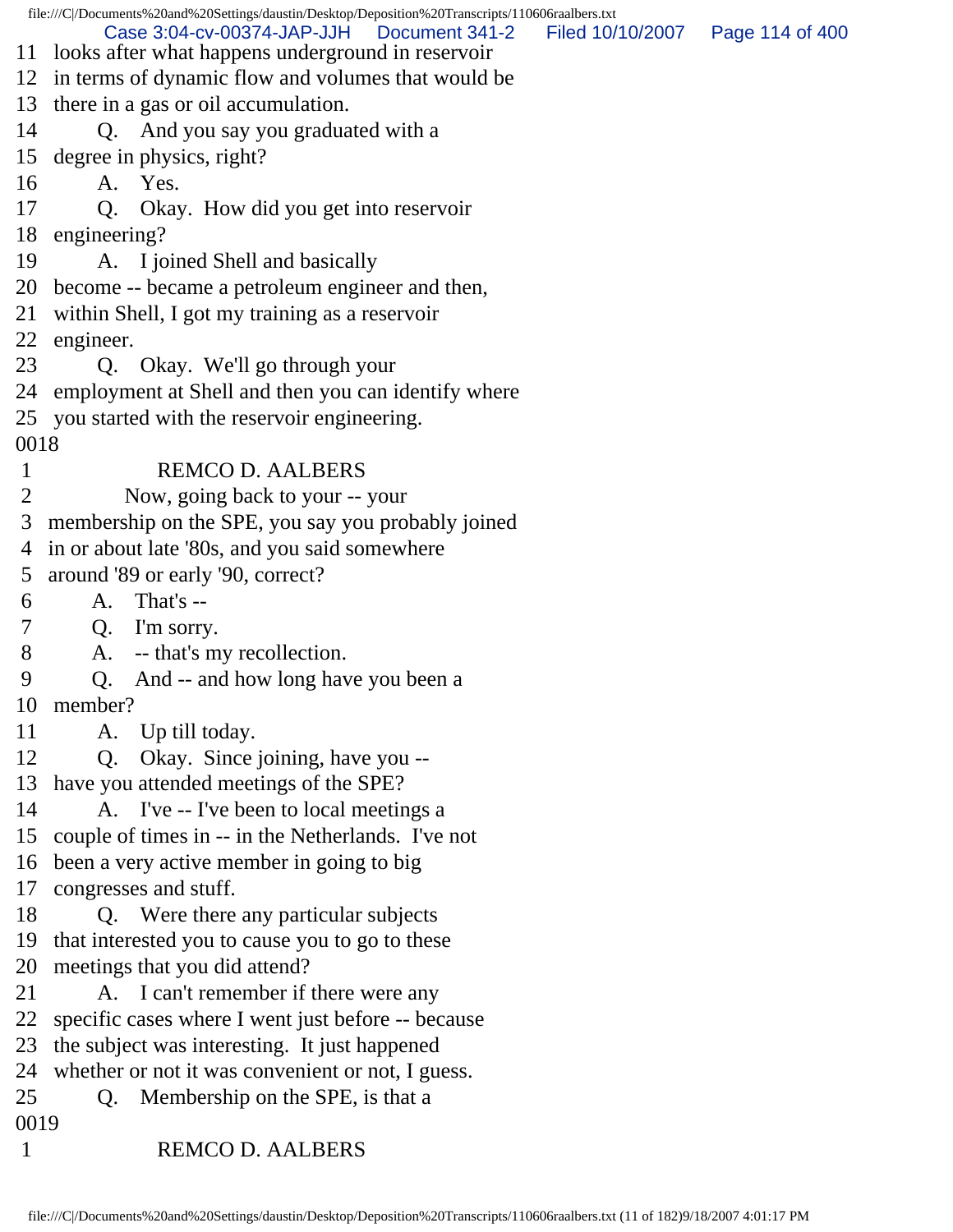file:///C|/Documents%20and%20Settings/daustin/Desktop/Deposition%20Transcripts/110606raalbers.txt 2 requirement by Shell? 3 A. No. 4 Q. As a member of the SPE, do you 5 receive periodicals from the organization? 6 A. Yes, the JPT, Journal of Petroleum 7 Technology. 8 Q. And generally speaking, what -- 9 what -- what kind of content do you find in the 10 JPT? 11 A. I mean, all sorts of things. I mean, 12 it's -- it's a fairly broad general publication 13 with subsurface or surface or drilling elements 14 reported. 15 Q. Do you recall read -- reading any 16 articles in the JPT about reserves reporting 17 requirements? 18 A. No, I don't think I recall articles 19 on reserves reporting; but they -- certainly, SPE 20 has published their view on reserves reporting 21 and -- at some point in time. 22 Q. And do you recall reading any 23 articles or publications by the SPE on that topic? 24 A. Yes, I've read articles by them. 25 Q. Do you recall when you read them? 0020 1 REMCO D. AALBERS 2 A. Oh, dear. I think it must have been 3 somewhere around '99 or 2000, I think. At times, 4 it's difficult to remember exactly when that was. 5 Q. I understand. 6 Do you recall the content -- 7 generally, what the articles were saying? 8 A. The SPE, were, if I recall, looking 9 at alternative ways of reporting reserves, and we 10 did a bit of a comparison what they were saying 11 versus what the Shell group guidelines were saying 12 at the time. 13 Q. So we're clear, when -- when you say 14 ways to report reserves, you're referring to proved 15 reserves? 16 A. No. The SPEs also were looking at 17 proof -- not just proof, but also probable and 18 possible reserves. Case 3:04-cv-00374-JAP-JJH Document 341-2 Filed 10/10/2007 Page 115 of 400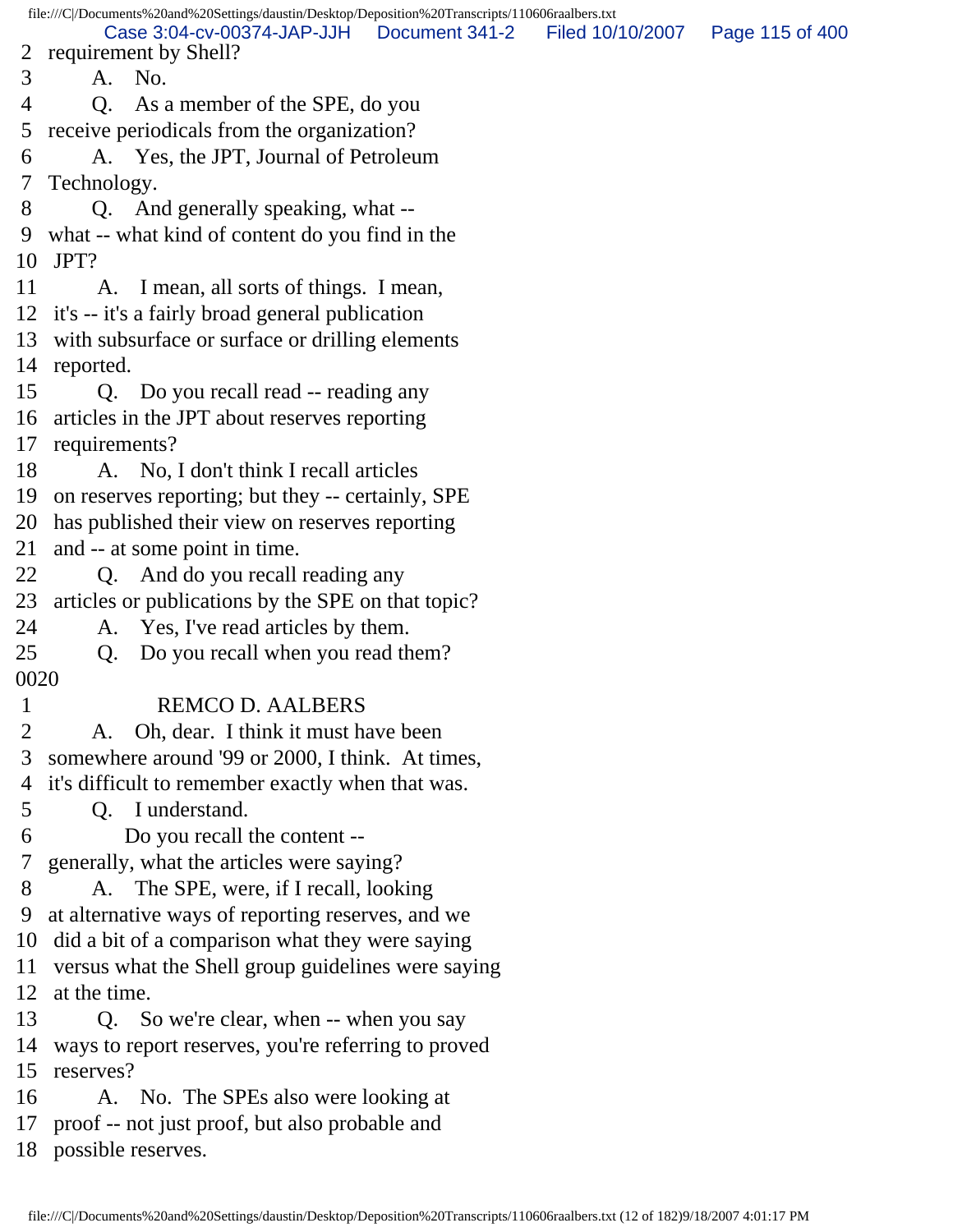|              | file:///C/Documents%20and%20Settings/daustin/Desktop/Deposition%20Transcripts/110606raalbers.txt |                                   |  |
|--------------|--------------------------------------------------------------------------------------------------|-----------------------------------|--|
| 19           | Case 3:04-cv-00374-JAP-JJH<br>Document 341-2<br>Q. Okay. When you say "probable," what           | Filed 10/10/2007  Page 116 of 400 |  |
|              | 20 are you referring to?                                                                         |                                   |  |
| 21           | A. Probable, in -- in Shell terms, would                                                         |                                   |  |
| 22           | be expectation reserves, so reserves that are                                                    |                                   |  |
|              | 23 likely to be there, but not yet approved or -- or                                             |                                   |  |
|              | 24 bigger volume than proved generally.                                                          |                                   |  |
| 25           | Q. Okay. And I believe the other one                                                             |                                   |  |
| 0021         |                                                                                                  |                                   |  |
| $\mathbf{1}$ | <b>REMCO D. AALBERS</b>                                                                          |                                   |  |
| 2            | was possible?                                                                                    |                                   |  |
| 3            | A. Yep.                                                                                          |                                   |  |
| 4            | And what is that?<br>Q <sub>r</sub>                                                              |                                   |  |
| 5            | In Shell terms, that would generally<br>A.                                                       |                                   |  |
| 6            | be high. If you add probable, possible, you would                                                |                                   |  |
|              | 7 probably get high reserves. So proved -- proof                                                 |                                   |  |
|              | 8 plus probable -- probable and proved is probable                                               |                                   |  |
| 9            | and possible.                                                                                    |                                   |  |
| 10           | Q. Okay. Now, do you recall, in reading                                                          |                                   |  |
|              | 11 these articles, the position that the -- I guess                                              |                                   |  |
|              | 12 the members of the SPE were taking concerning                                                 |                                   |  |
|              | 13 alternative ways to report reserves?                                                          |                                   |  |
| 14           | A. I -- I don't recall what exactly                                                              |                                   |  |
|              | 15 the -- the end position was.                                                                  |                                   |  |
| 16           | Q. In general, putting aside these                                                               |                                   |  |
|              | 17 articles, do you recall the position that the                                                 |                                   |  |
|              | 18 organization, the SPE, was taking with regard to                                              |                                   |  |
| 19           | reporting reserves?                                                                              |                                   |  |
| 20           | A. As -- as I recall it, they were --                                                            |                                   |  |
| 21           | they were looking at the wider span of reserves                                                  |                                   |  |
| 22           | reporting other than just the proved book --                                                     |                                   |  |
| 23           | bookings.                                                                                        |                                   |  |
| 24           | Q. Is it your recollection that the SPE                                                          |                                   |  |
|              | 25 was taking a position with regard to the                                                      |                                   |  |
| 0022         |                                                                                                  |                                   |  |
| $\mathbf{1}$ | <b>REMCO D. AALBERS</b>                                                                          |                                   |  |
| 2            | methodology used to report proved reserves?                                                      |                                   |  |
| 3            | A. Can you rephrase that?                                                                        |                                   |  |
| 4            | I'd be glad, because as it was coming<br>Q.                                                      |                                   |  |
| 5            | out, I realized it probably wasn't going to work.                                                |                                   |  |
| 6            | Do you recall -- again, putting aside                                                            |                                   |  |
| 7            | these articles -- the SPE giving its opinion on the                                              |                                   |  |
| 8            | methodology that the industry should use when                                                    |                                   |  |
| 9            | reporting proved reserves?                                                                       |                                   |  |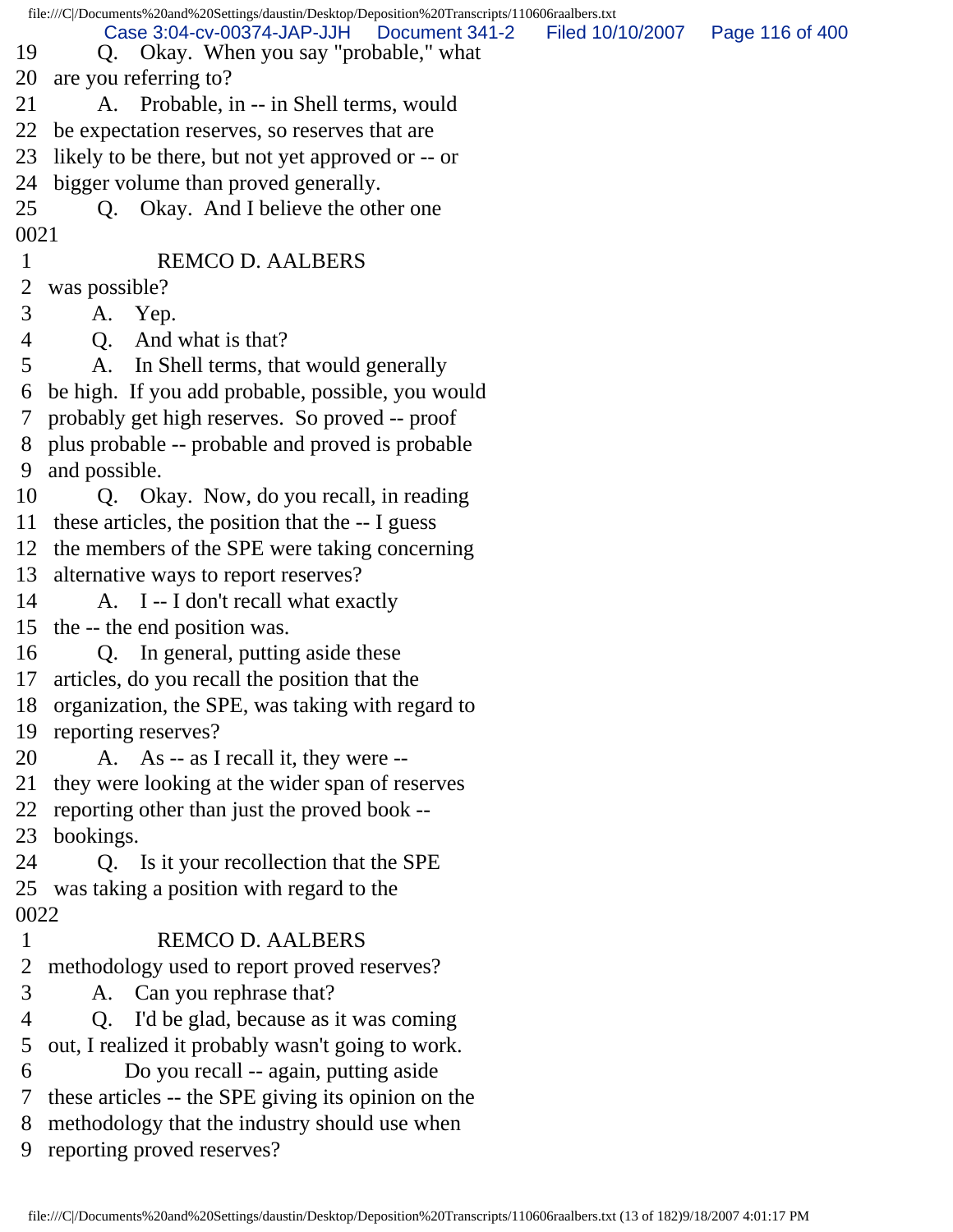file:///C|/Documents%20and%20Settings/daustin/Desktop/Deposition%20Transcripts/110606raalbers.txt 10 MR. TUTTLE: Objection to form. 11 THE WITNESS: I -- I don't exactly 12 remember what that position was. 13 BY MR. HABER: 14 Q. But you do recall the SPE having a 15 position? 16 MR. TUTTLE: Objection to form. 17 BY MR. HABER: 18 Q. You can answer. 19 A. As I recall it, they were -- they 20 were looking at, like I said before, other ways to 21 report it than just the proved reserves, to look at 22 the widest range of reserves categories that are 23 there. 24 Q. In -- in -- going back to the 25 articles that you recall reading, do you recall any 0023 1 REMCO D. AALBERS 2 discussion about the SEC's rule concerning 3 reporting proved -- reporting of proved reserves? 4 A. No, I don't. 5 Q. In -- again, looking at these 6 articles, do you recall any discussion about the -- 7 strike that. Let me go back. 8 Have you ever heard of the term 9 "reasonable certainty"? 10 A. Yes. 11 Q. And what is that -- what is your 12 understanding of that term? 13 A. Reasonable certainty is the 14 definition used by the SEC for booking proved 15 reserves. 16 Q. And do you have an understanding of 17 what the components of that standard is -- are? 18 A. Try that one again. 19 Q. Okay. Do you understand what the 20 components of reasonable certainty are? 21 A. What do you mean by "components"? 22 Q. What I'm referring to are technical 23 maturity and commercial maturity. 24 A. Okay. 25 MR. TUTTLE: Objection; foundation. 0024 Case 3:04-cv-00374-JAP-JJH Document 341-2 Filed 10/10/2007 Page 117 of 400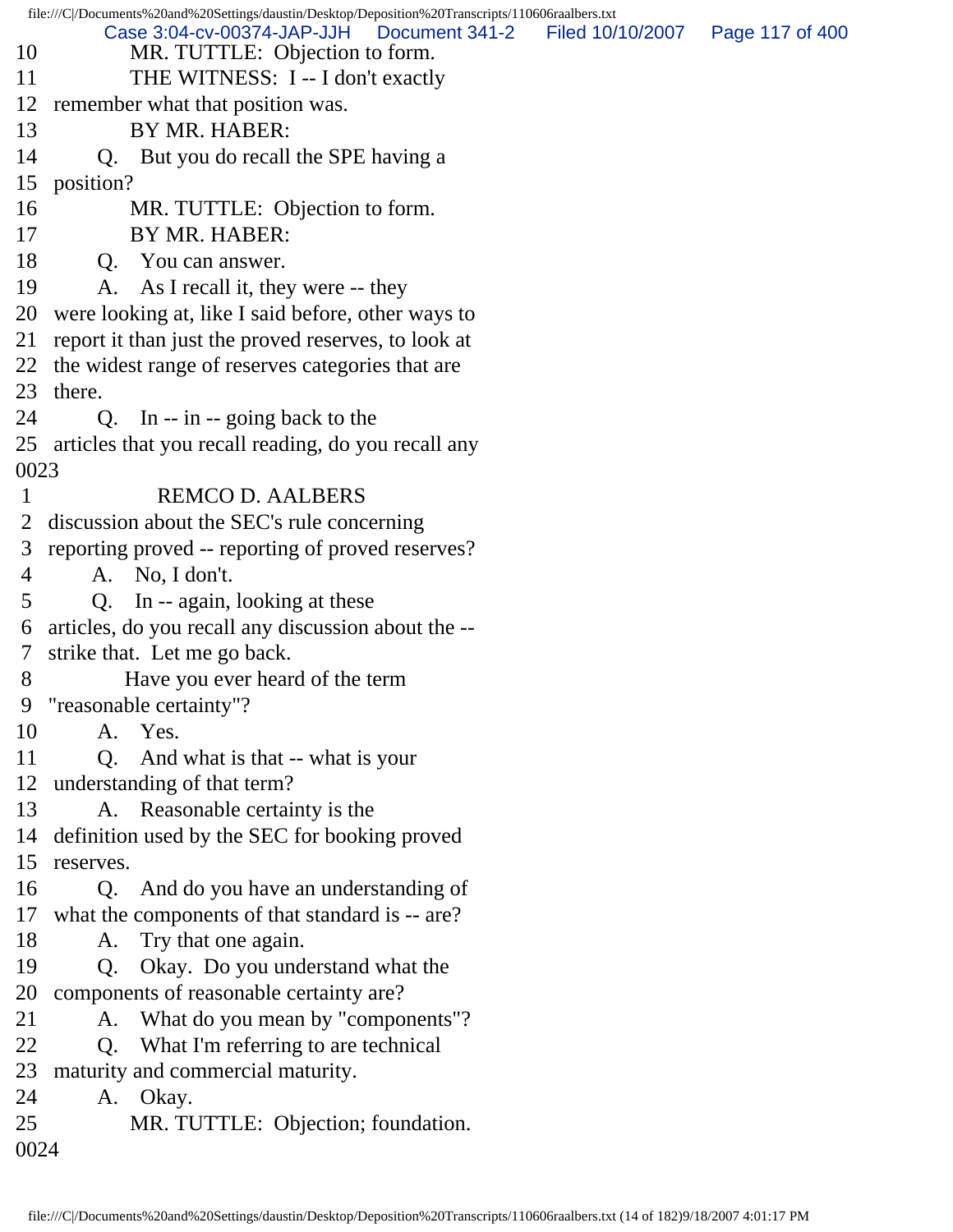file:///C|/Documents%20and%20Settings/daustin/Desktop/Deposition%20Transcripts/110606raalbers.txt 1 REMCO D. AALBERS 2 MR. HABER: I'm just responding to 3 his question. 4 BY MR. HABER: 5 Q. With regard to -- let's take one at a 6 time. 7 Have you ever heard of the term 8 "commercial maturity"? 9 A. Yes. 10 Q. Okay. And what is that -- what is 11 your understanding of that term? 12 A. Commercial maturity is that there are 13 economically recoverable reserves and that they are 14 likely to be produced. 15 Q. Do you have an understanding of 16 the -- of what the term "technical maturity" means? 17 A. Technical maturity basically means 18 that you've done sufficient technical work to know 19 what forms are there and how -- how much you could 20 recover from a certain hydrocarbon accumulation. 21 Q. Now, is it your understanding that 22 technical maturity and commercial maturity are 23 components of the reasonable certainty standard? 24 A. Yes. 25 MR. TUTTLE: Objection to form. 0025 1 REMCO D. AALBERS 2 BY MR. HABER: 3 Q. I'm sorry. The answer was yes? 4 A. Yes, that's how we -- how that was 5 reflected in the group guidelines. 6 Q. Okay. Do you have an understanding 7 if that's how it was reflected by the SPE? 8 A. I don't recall. 9 Q. Okay. Do you have an understanding 10 if that's how it's reflected in the SEC reserves 11 reporting requirements? 12 A. As I recall it, they only describe 13 reasonable certainty and don't specify technical 14 maturity as such. 15 Q. In substance, did the SEC discuss 16 technical maturity and commercial maturity? 17 MR. TUTTLE: Objection to form. Case 3:04-cv-00374-JAP-JJH Document 341-2 Filed 10/10/2007 Page 118 of 400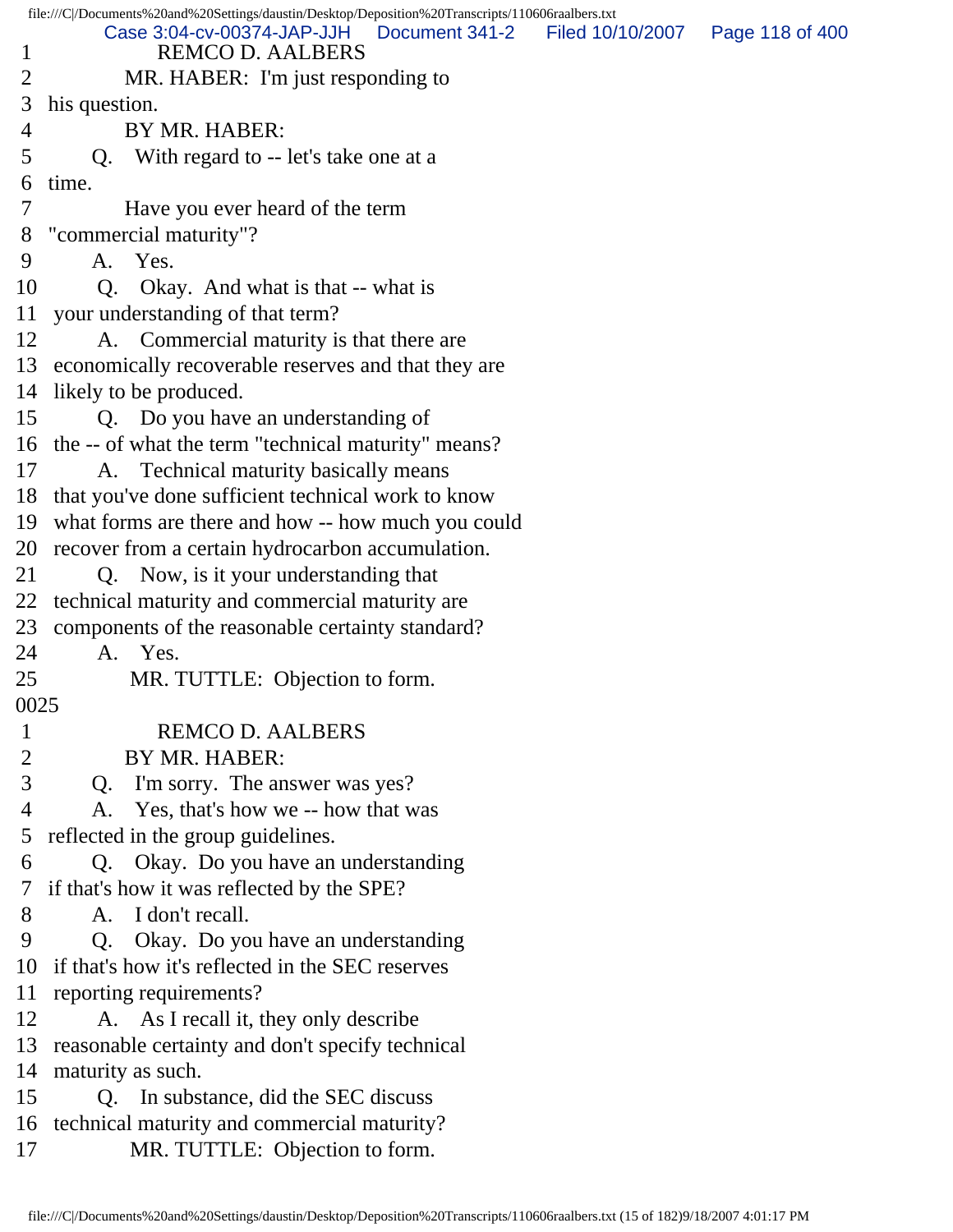| 18                             | file:///C /Documents%20and%20Settings/daustin/Desktop/Deposition%20Transcripts/110606raalbers.txt<br>Case 3:04-cv-00374-JAP-JJH Document 341-2<br>BY MR. HABER: | Filed 10/10/2007 | Page 119 of 400 |
|--------------------------------|-----------------------------------------------------------------------------------------------------------------------------------------------------------------|------------------|-----------------|
| 19                             | Q. You can answer.                                                                                                                                              |                  |                 |
| 20                             | A. It depends on what time frame you're                                                                                                                         |                  |                 |
|                                |                                                                                                                                                                 |                  |                 |
| 21                             | talking about. If you look before 2001, as far as                                                                                                               |                  |                 |
| 22                             | I was aware, there was no further specification of                                                                                                              |                  |                 |
|                                | 23 the term reasonable certainty other than what was                                                                                                            |                  |                 |
|                                | 24 in the FASB and the S6 rules.                                                                                                                                |                  |                 |
| 25                             | And then post2001?<br>Q.                                                                                                                                        |                  |                 |
| 0026                           | <b>REMCO D. AALBERS</b>                                                                                                                                         |                  |                 |
| $\mathbf{1}$<br>$\overline{2}$ |                                                                                                                                                                 |                  |                 |
|                                | A. Post2001 was the -- the publication                                                                                                                          |                  |                 |
| 3                              | of -- of -- the notification of the interpretation                                                                                                              |                  |                 |
|                                | 4 of their staff of those specific rules.                                                                                                                       |                  |                 |
| 5                              | Q. When you say the notification by the                                                                                                                         |                  |                 |
| 6                              | staff, are you -- who are you referring to?                                                                                                                     |                  |                 |
| 7                              | A. The technical staff of the SEC is                                                                                                                            |                  |                 |
| 8                              | what -- what it said in the letter.                                                                                                                             |                  |                 |
| 9                              | Q. All right. So you're referring to                                                                                                                            |                  |                 |
|                                | 10 the staff of the SEC?                                                                                                                                        |                  |                 |
| 11                             | A. Yes.                                                                                                                                                         |                  |                 |
| 12                             | Okay. Now, going back to your<br>Q.                                                                                                                             |                  |                 |
|                                | 13 earlier answer to my question about the SPE and the                                                                                                          |                  |                 |
|                                | 14 content of the articles concerning reserves                                                                                                                  |                  |                 |
|                                | 15 reporting, I believe you testified that your                                                                                                                 |                  |                 |
|                                | 16 recollection is that the SPE was discussing                                                                                                                  |                  |                 |
| 17                             | alternative ways to report reserves.                                                                                                                            |                  |                 |
| 18                             | A. Maybe I should rephrase. Alternative                                                                                                                         |                  |                 |
| 19                             | categories rather than, maybe, ways.                                                                                                                            |                  |                 |
| 20                             | Q. Okay. And you also said that you, at                                                                                                                         |                  |                 |
| 21                             | Shell, were comparing Shell's guidelines against                                                                                                                |                  |                 |
| 22                             | what the SPE was saying; is that correct?                                                                                                                       |                  |                 |
| 23                             | A. Yes.                                                                                                                                                         |                  |                 |
| 24                             | Okay. Now, you -- I believe you also<br>Q.                                                                                                                      |                  |                 |
| 25                             | said "we." Who -- who did the comparison with you?                                                                                                              |                  |                 |
| 0027                           |                                                                                                                                                                 |                  |                 |
| $\mathbf{1}$                   | <b>REMCO D. AALBERS</b>                                                                                                                                         |                  |                 |
| 2                              | A. I think -- I think the comparison --                                                                                                                         |                  |                 |
| 3                              | initially, I looked at the comparison and shared                                                                                                                |                  |                 |
| 4                              | that with my boss.                                                                                                                                              |                  |                 |
| 5                              | And who is your boss at that time?<br>Q.                                                                                                                        |                  |                 |
| 6                              | It depends what the exact timing was,<br>A.                                                                                                                     |                  |                 |
| 7                              | which I'm was not 100 percent -- 100 percent sure                                                                                                               |                  |                 |
| 8                              | of. I think it was Aidan McKay at the time.                                                                                                                     |                  |                 |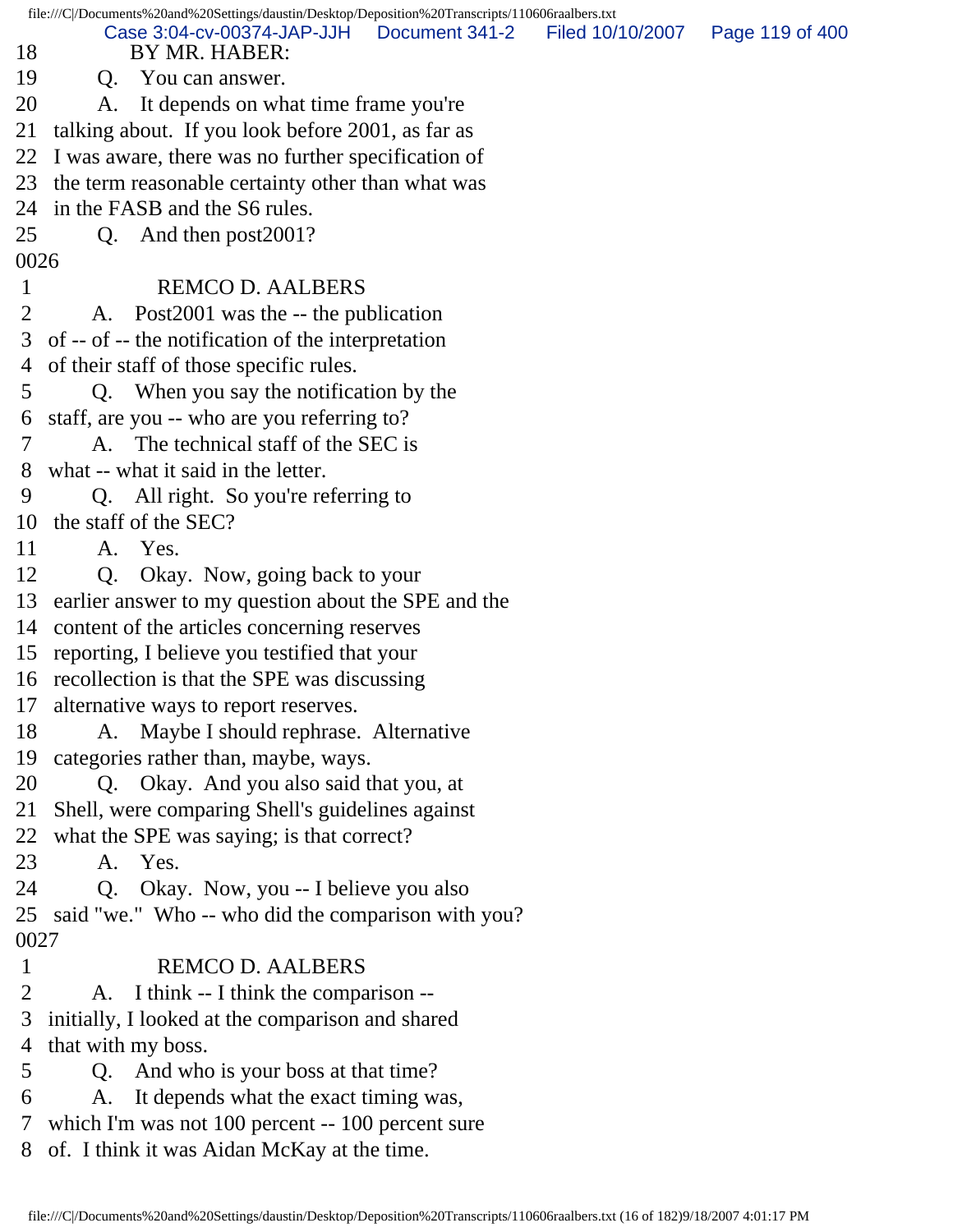file:///C|/Documents%20and%20Settings/daustin/Desktop/Deposition%20Transcripts/110606raalbers.txt 9 Q. Do you recall the position Mr. McKay 10 held at that time? 11 A. Position of what? 12 Q. I'm sorry? 13 A. What -- position on what? 14 Q. Well, you say he was your boss. Do 15 you recall his title? 16 A. Oh, his -- oh, that position. I 17 thought position in terms of what he -- 18 Q. Oh, no. We'll get to that in a 19 second, though. 20 A. Oh, sorry. That's why I said what do 21 you mean by position. 22 What was his formal title? I think 23 it was head of business planning. 24 Q. For -- 25 A. I don't remember. 0028 1 REMCO D. AALBERS 2 Q. -- for exploration purposes? 3 A. For exploration purposes, yes. 4 Q. So if we discuss, throughout these 5 proceedings today and tomorrow, EP, we understand 6 that we're referring to exploration and production? 7 A. Yes. 8 Q. Also, one other little piece of 9 nomenclature. Throughout these proceedings, I will 10 refer to the group, the two parent companies, 11 Shell Transport Trading and Royal Dutch Petroleum 12 as Shell, unless there's a need for me to refer to 13 any particular parent or operating unit. 14 So we understand, I -- when I refer 15 to "Shell," I'm referring to the entire group. 16 A. Yes. 17 Q. Okay. Great. 18 Now, going back to this comparison, 19 why did you undertake to do this comparison? 20 A. Mainly out of interest to see if it 21 lined up with sort of the rule -- the -- the 22 reporting system that Shell had set up in terms of 23 expectation reserves, scope for recovery, those 24 types of categories. 25 Q. You did it on your own initiative? Case 3:04-cv-00374-JAP-JJH Document 341-2 Filed 10/10/2007 Page 120 of 400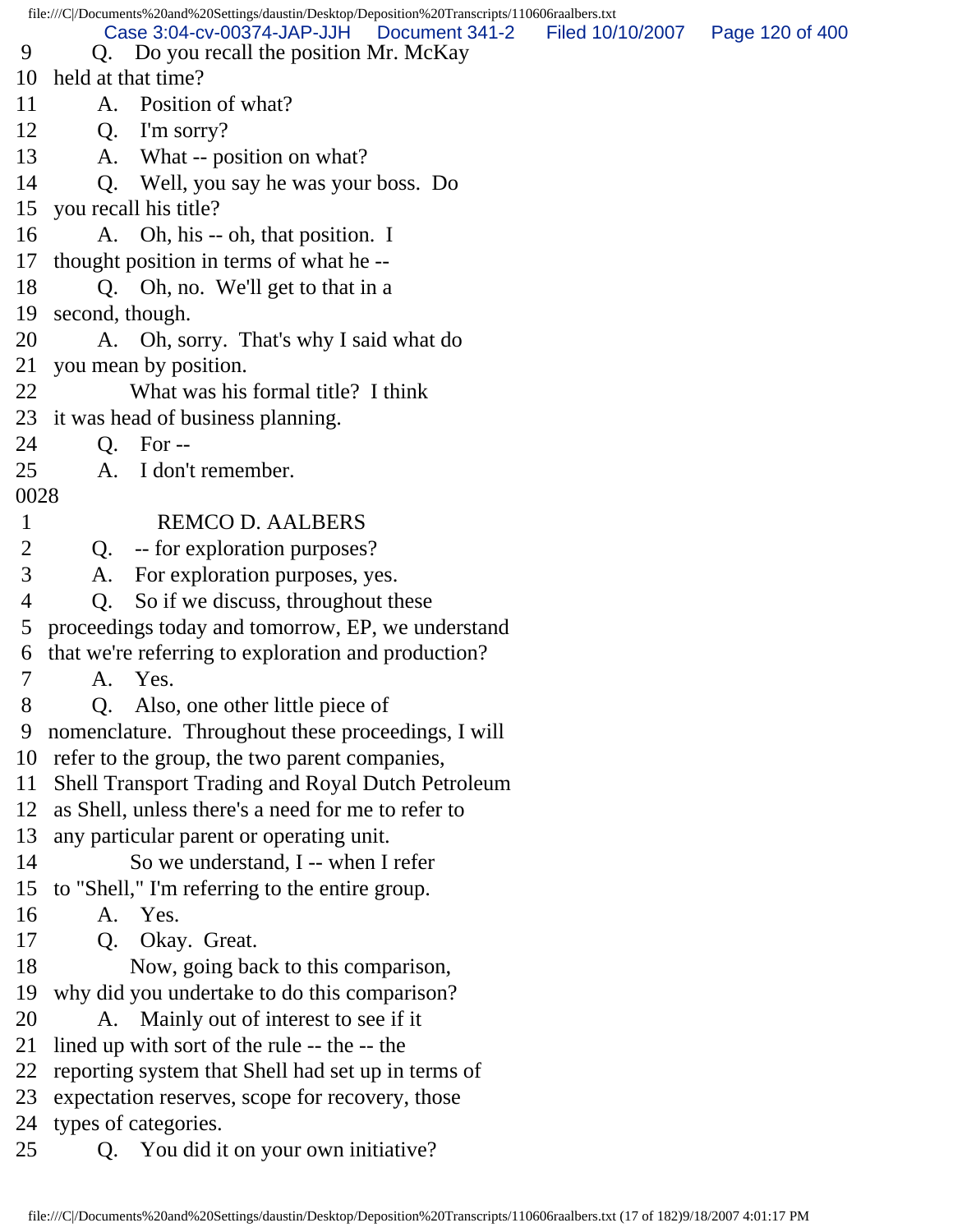|              | file:///C /Documents%20and%20Settings/daustin/Desktop/Deposition%20Transcripts/110606raalbers.txt<br>Case 3:04-cv-00374-JAP-JJH |                |                                   |  |
|--------------|---------------------------------------------------------------------------------------------------------------------------------|----------------|-----------------------------------|--|
| 0029         |                                                                                                                                 | Document 341-2 | Filed 10/10/2007  Page 121 of 400 |  |
| $\mathbf{1}$ | <b>REMCO D. AALBERS</b>                                                                                                         |                |                                   |  |
| 2            | I don't recall. Probably.<br>A.                                                                                                 |                |                                   |  |
| 3            | Q. Now, did you discuss it with                                                                                                 |                |                                   |  |
| 4            | Mr. McKay?                                                                                                                      |                |                                   |  |
| 5            | A. I believe so.                                                                                                                |                |                                   |  |
| 6            | Okay. Do you recall the sum and<br>Q.                                                                                           |                |                                   |  |
| 7            | substance of the discussion?                                                                                                    |                |                                   |  |
| 8            | No, I don't.<br>A.                                                                                                              |                |                                   |  |
| 9            | Q <sub>r</sub><br>Okay. Do you recall what Mr. McKay                                                                            |                |                                   |  |
| 10           | had -- strike that.                                                                                                             |                |                                   |  |
| 11           | Do you recall his position with                                                                                                 |                |                                   |  |
| 12           | regard to what the SPE was saying versus Shell's                                                                                |                |                                   |  |
| 13           | guidelines?                                                                                                                     |                |                                   |  |
| 14           | A. No, I don't.                                                                                                                 |                |                                   |  |
| 15           | Q. Okay. And, again, just so I'm clear                                                                                          |                |                                   |  |
|              | 16 in timing, you think that this occurred sometime in                                                                          |                |                                   |  |
| 17           | $98 - 99?$                                                                                                                      |                |                                   |  |
| 18           | A. No. I said -- I think it's '99-2000.                                                                                         |                |                                   |  |
| 19           | Okay. Do you recall reviewing other<br>Q.                                                                                       |                |                                   |  |
| 20           | articles in the JPT that pertained to your position                                                                             |                |                                   |  |
| 21           | at Shell, the position at -- right now -- let me                                                                                |                |                                   |  |
|              | 22 just be clear -- I'm talking about at EP as the                                                                              |                |                                   |  |
|              | 23 group resources coordinator.                                                                                                 |                |                                   |  |
| 24           | A. No, I don't think there were that                                                                                            |                |                                   |  |
| 0030         | 25 many articles on reserves reporting.                                                                                         |                |                                   |  |
| 1            | <b>REMCO D. AALBERS</b>                                                                                                         |                |                                   |  |
| 2            | Okay. We'll get through your<br>Q.                                                                                              |                |                                   |  |
| 3            | biography shortly, but when did you become the                                                                                  |                |                                   |  |
| 4            | group resources coordinator?                                                                                                    |                |                                   |  |
| 5            | The 1st of January 1998.<br>A.                                                                                                  |                |                                   |  |
| 6            | Okay. And how long did you hold that<br>Q.                                                                                      |                |                                   |  |
| 7            | position?                                                                                                                       |                |                                   |  |
| 8            | Up until the end of March 2001.<br>A.                                                                                           |                |                                   |  |
| 9            | And, again, just for nomenclature<br>Q <sub>1</sub>                                                                             |                |                                   |  |
| 10           | purposes so that, you know, it rolls off my tongue                                                                              |                |                                   |  |
| 11           | easier, I think, if it's okay with you, I'd like to                                                                             |                |                                   |  |
| 12           | refer to the group resources coordinator as the                                                                                 |                |                                   |  |
| 13           | GRC.                                                                                                                            |                |                                   |  |
| 14           | Is that okay?                                                                                                                   |                |                                   |  |
| 15           | Fine.<br>A.                                                                                                                     |                |                                   |  |
| 16           | Q.<br>Okay. Now, going back to your                                                                                             |                |                                   |  |
|              |                                                                                                                                 |                |                                   |  |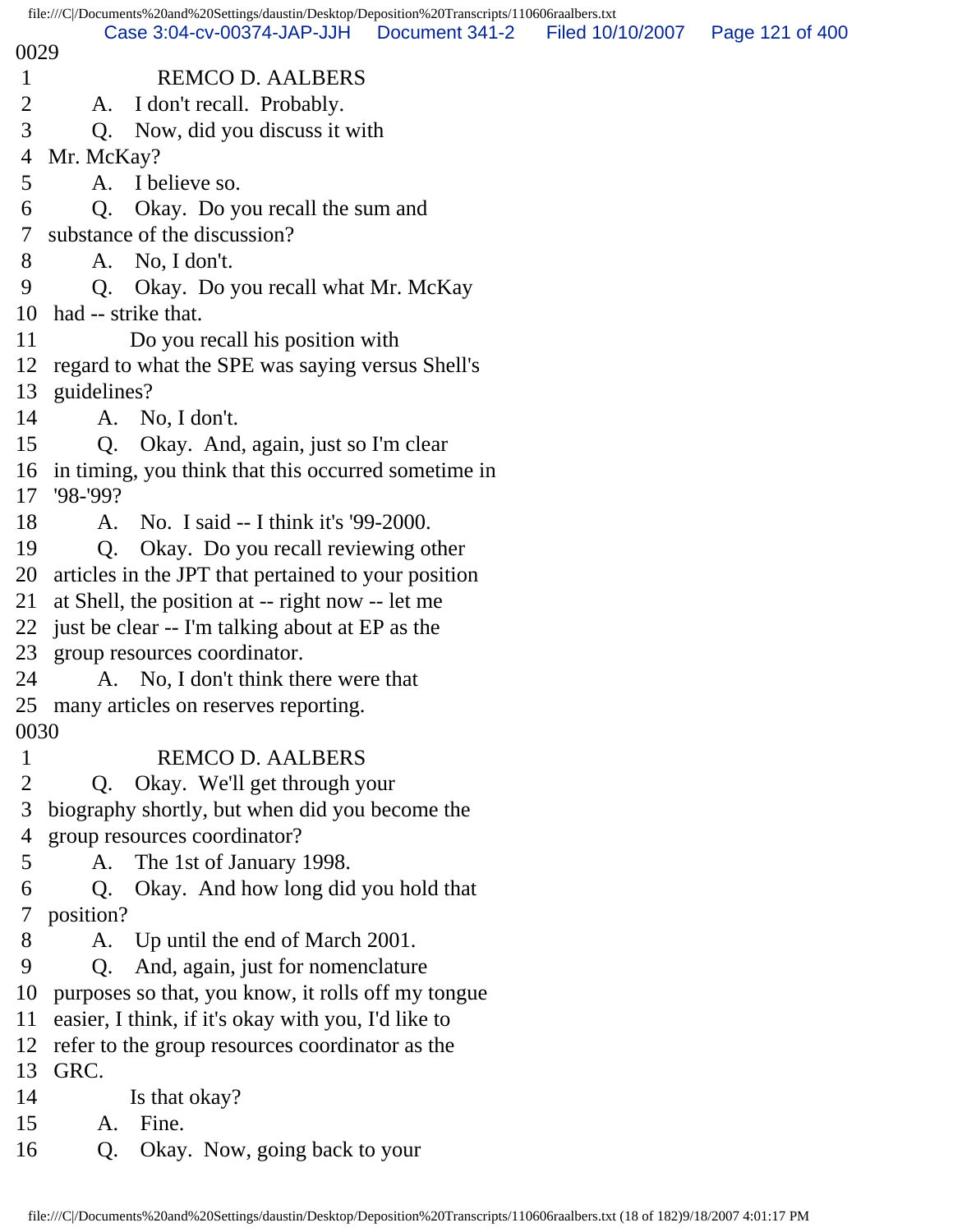|                | file:///C /Documents%20and%20Settings/daustin/Desktop/Deposition%20Transcripts/110606raalbers.txt      |                                   |  |
|----------------|--------------------------------------------------------------------------------------------------------|-----------------------------------|--|
|                | Case 3:04-cv-00374-JAP-JJH<br>Document 341-2<br>17 background, other than the SPE, are there any other | Filed 10/10/2007  Page 122 of 400 |  |
|                | 18 professional organizations that you're a member of?                                                 |                                   |  |
| 19             | A. No, they're not.                                                                                    |                                   |  |
| 20             | Q. Okay. Were -- at any time from the                                                                  |                                   |  |
| 21             | beginning of your membership with the SPE to the                                                       |                                   |  |
|                | 22 present, have you ever served as an officer of the                                                  |                                   |  |
|                | 23 organization?                                                                                       |                                   |  |
| 24             | A. No.                                                                                                 |                                   |  |
| 25             | Q. Does the organization have a board of                                                               |                                   |  |
| 0031           |                                                                                                        |                                   |  |
| $\mathbf{1}$   | <b>REMCO D. AALBERS</b>                                                                                |                                   |  |
| $\overline{2}$ | directors or trustees?                                                                                 |                                   |  |
| 3              | A. I believe so.                                                                                       |                                   |  |
| 4              | Q. Okay. Have you ever been a member of                                                                |                                   |  |
| 5              | that board?                                                                                            |                                   |  |
| 6              | A. No.                                                                                                 |                                   |  |
| 7              | Q. Okay. All right. After you                                                                          |                                   |  |
|                | 8 graduated in 1985, where did you begin your work                                                     |                                   |  |
| 9              | career?                                                                                                |                                   |  |
| 10             | A. I started working for Shell straight                                                                |                                   |  |
|                | 11 afterwards in March of 1985 after I graduated in                                                    |                                   |  |
|                | 12 January.                                                                                            |                                   |  |
| 13             | Q. Okay. And what was your first                                                                       |                                   |  |
|                | 14 position at Shell?                                                                                  |                                   |  |
| 15             | A. I started off in Noordwijkerhout out                                                                |                                   |  |
|                | 16 which is the -- or was the Shell training center at                                                 |                                   |  |
|                | 17 the time in the Netherlands.                                                                        |                                   |  |
| 18             | And how long were you at the training<br>$Q_{\rm c}$                                                   |                                   |  |
| 19             | center?                                                                                                |                                   |  |
| 20             | A. At the time of the training -- the                                                                  |                                   |  |
|                | 21 initial training was seven months, which included                                                   |                                   |  |
|                | 22 about six weeks over a period of two months as                                                      |                                   |  |
|                | 23 field experience, in my case, in the Northern                                                       |                                   |  |
|                | 24 North Sea in Aberdeen.                                                                              |                                   |  |
| 25             |                                                                                                        |                                   |  |
| 0032           | Q. During your -- your training, did you                                                               |                                   |  |
|                |                                                                                                        |                                   |  |
| $\mathbf{1}$   | <b>REMCO D. AALBERS</b>                                                                                |                                   |  |
| 2              | receive any training in reserves reporting?                                                            |                                   |  |
| 3              | A. No.                                                                                                 |                                   |  |
| 4              | Q. During your training, you said that                                                                 |                                   |  |
| 5              | there was field experience and you said in the                                                         |                                   |  |
| 6              | North Sea.                                                                                             |                                   |  |
| 7              | What did you do?                                                                                       |                                   |  |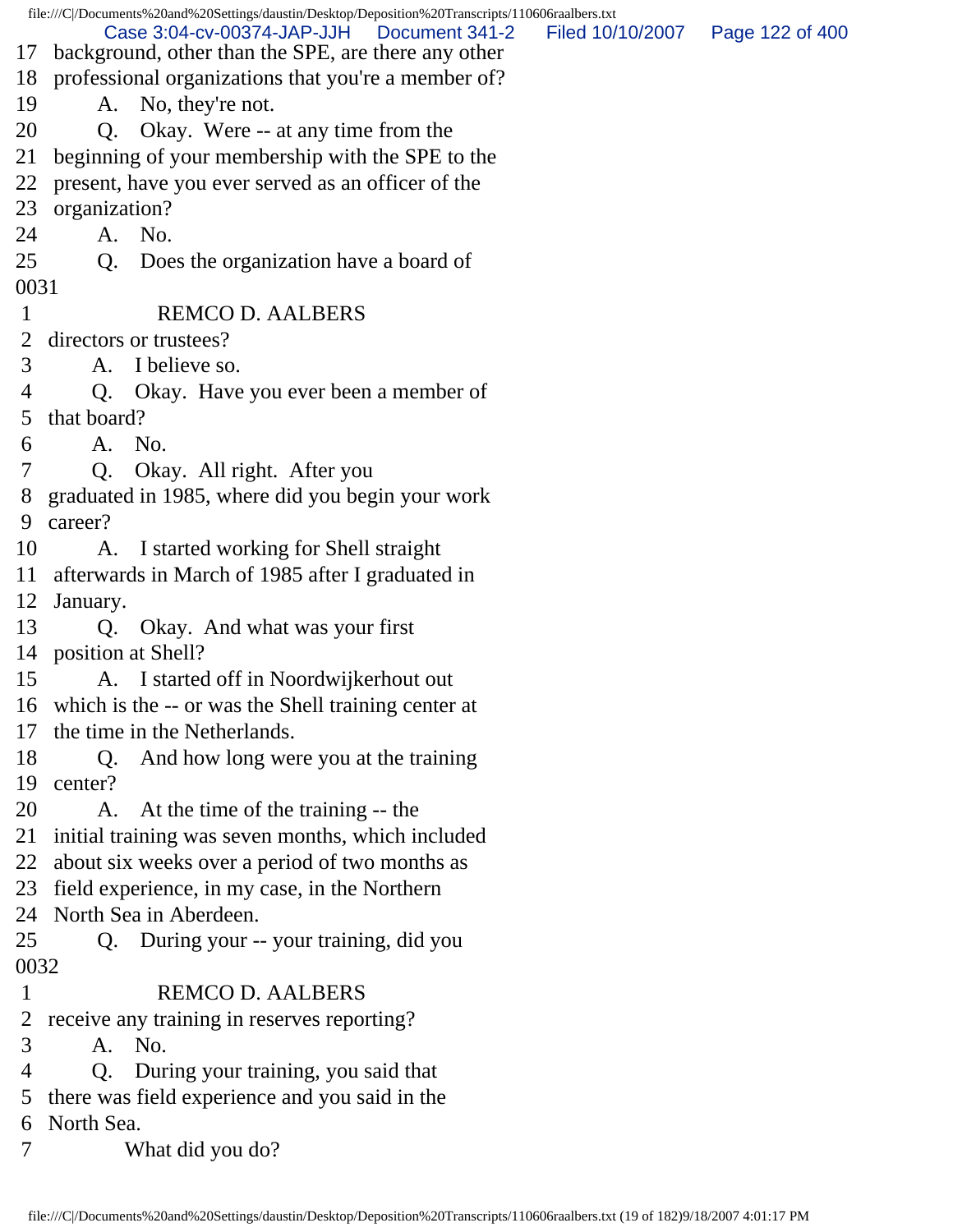|                | file:///C /Documents%20and%20Settings/daustin/Desktop/Deposition%20Transcripts/110606raalbers.txt |                                   |  |
|----------------|---------------------------------------------------------------------------------------------------|-----------------------------------|--|
| 8              | Case 3:04-cv-00374-JAP-JJH<br>Document 341-2<br>A. I was out at Brentoff, one of the              | Filed 10/10/2007  Page 123 of 400 |  |
| 9              | Brent platforms, for six weeks, three times two                                                   |                                   |  |
|                |                                                                                                   |                                   |  |
|                | 10 weeks; two weeks working in the drilling                                                       |                                   |  |
| 11             | department, two weeks working in the maintenance                                                  |                                   |  |
|                | 12 department and two weeks working in the production                                             |                                   |  |
|                | 13 department.                                                                                    |                                   |  |
| 14             | Q. Try to give you a little experience                                                            |                                   |  |
|                | 15 in everything, right?                                                                          |                                   |  |
| 16             | A. Exactly. That's what the whole                                                                 |                                   |  |
|                | 17 seven months were about.                                                                       |                                   |  |
| 18             | Q. Okay. And when you say the Brent                                                               |                                   |  |
|                | 19 platform, where is that located?                                                               |                                   |  |
| 20             | A. In the Northern North Sea, north of                                                            |                                   |  |
| 21             | Scotland, basically, northeast of Scotland.                                                       |                                   |  |
| 22             | Q. That's Aberdeen?                                                                               |                                   |  |
| 23             | A. Aberdeen is a place in Scotland.                                                               |                                   |  |
| 24             | But that's different -- I know the<br>$Q_{\rm c}$                                                 |                                   |  |
|                | 25 North Sea is out, but -- let me ask a better                                                   |                                   |  |
| 0033           |                                                                                                   |                                   |  |
| $\mathbf{1}$   | <b>REMCO D. AALBERS</b>                                                                           |                                   |  |
|                | 2 question.                                                                                       |                                   |  |
| 3              | What --                                                                                           |                                   |  |
| $\overline{4}$ | A. Thank you.                                                                                     |                                   |  |
| 5              | -- what operating unit?<br>Q.                                                                     |                                   |  |
| 6              | It was with Shell EXPRO, who had<br>A.                                                            |                                   |  |
| 7              | their base in Aberdeen.                                                                           |                                   |  |
| 8              | That's where I was going.<br>Q.                                                                   |                                   |  |
| 9              | All right.<br>A.                                                                                  |                                   |  |
| 10             | Q. After the training center, after the                                                           |                                   |  |
| 11             | training work, you say it took about seven months                                                 |                                   |  |
| 12             | or so.                                                                                            |                                   |  |
| 13             | Where did you go next?                                                                            |                                   |  |
| 14             | After that, I went to the northern<br>A.                                                          |                                   |  |
|                | 15 part of Holland, to Assen, to the NAM, the                                                     |                                   |  |
|                | 16 Nederlandse Aardolie Maatschappij, and -- as a                                                 |                                   |  |
| 17             | wellsite petroleum engineer.                                                                      |                                   |  |
| 18             | Q. And what were your responsibilities                                                            |                                   |  |
| 19             | while you were at NAM?                                                                            |                                   |  |
| 20             | A. In that first period, just over a                                                              |                                   |  |
| 21             | year, I was on the wellsite on the rig responsible                                                |                                   |  |
| 22             | for reporting drilling progress, the MAT system,                                                  |                                   |  |
|                | 23 cutting descriptions, welling programs and a whole                                             |                                   |  |
|                | 24 bunch of other stuff.                                                                          |                                   |  |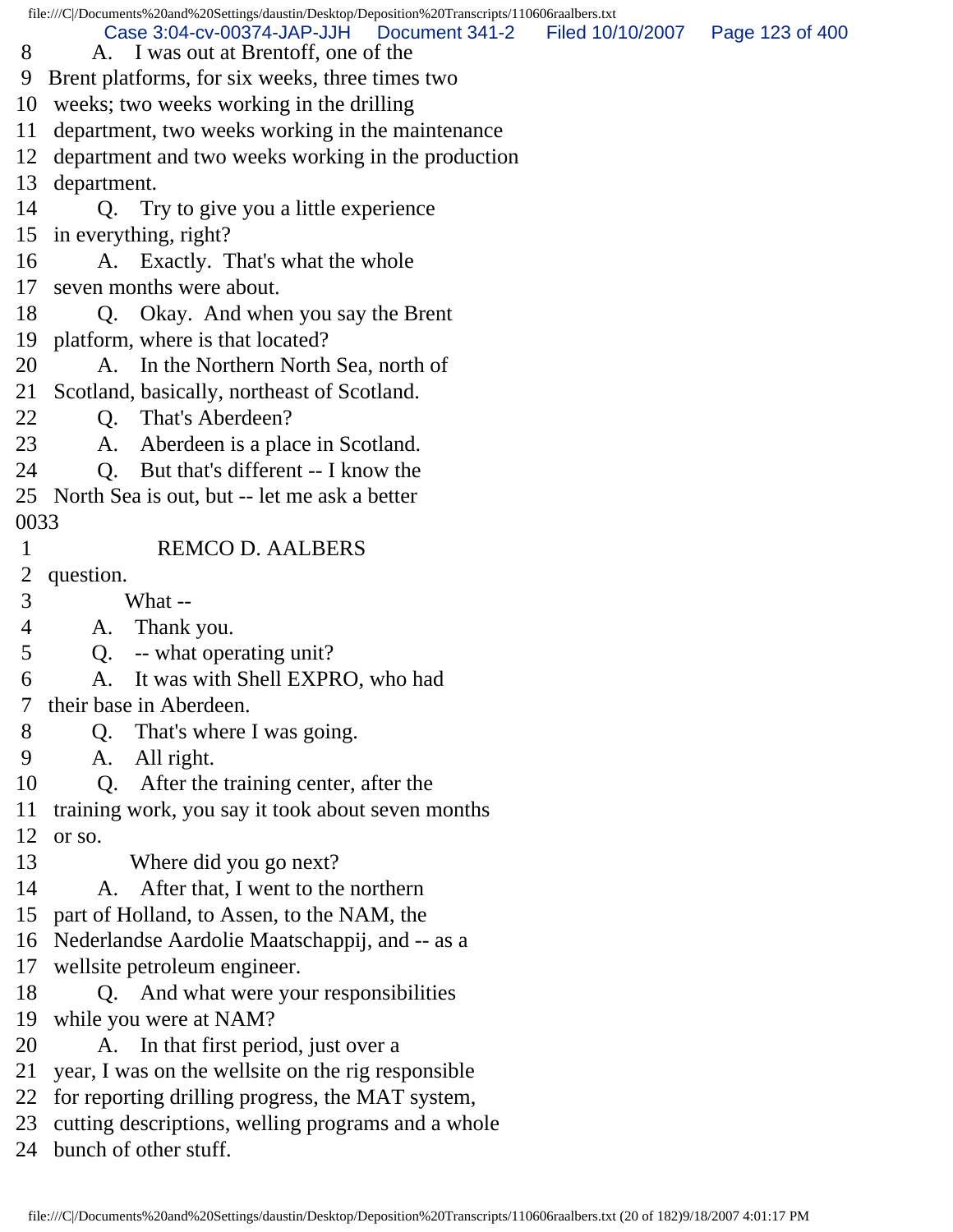|              | file:///C//Documents%20and%20Settings/daustin/Desktop/Deposition%20Transcripts/110606raalbers.txt |                  |                 |
|--------------|---------------------------------------------------------------------------------------------------|------------------|-----------------|
| 25           | Case 3:04-cv-00374-JAP-JJH<br>Document 341-2<br>Q. Did -- did any of your work include            | Filed 10/10/2007 | Page 124 of 400 |
| 0034         |                                                                                                   |                  |                 |
| $\mathbf{1}$ | <b>REMCO D. AALBERS</b>                                                                           |                  |                 |
| 2            |                                                                                                   |                  |                 |
|              | reserves reporting?                                                                               |                  |                 |
| 3            | A. No, not on the wellsite.                                                                       |                  |                 |
| 4            | Okay. And if I'm getting my math<br>Q.                                                            |                  |                 |
| 5            | here correctly, we're sometime in '86 now?                                                        |                  |                 |
| 6            | A. Yes, that's correct. I went to NAM                                                             |                  |                 |
| 7            | in November -- I believe about November '95 and                                                   |                  |                 |
| 8            | then went to the wellsite.                                                                        |                  |                 |
| 9            | MR. TUTTLE: You said '95.                                                                         |                  |                 |
| 10           | THE WITNESS: '85, excuse me. '85.                                                                 |                  |                 |
| 11           | BY MR. HABER:                                                                                     |                  |                 |
| 12           | Q. '85, yes.                                                                                      |                  |                 |
| 13           | Thank you.                                                                                        |                  |                 |
| 14           | Apologies.<br>A.                                                                                  |                  |                 |
| 15           | That's okay.<br>Q.                                                                                |                  |                 |
| 16           | After NAM, where did you go next?                                                                 |                  |                 |
| 17           | A. No. I stayed in NAM there. I                                                                   |                  |                 |
| 18           | actually stayed almost five years with NAM, but at                                                |                  |                 |
| 19           | several different jobs in that period. So this was                                                |                  |                 |
| 20           | the first year. After the wellsite, I became a                                                    |                  |                 |
| 21           | reservoir engineer and did a year of well test                                                    |                  |                 |
| 22           | analysis in the well testing department within NAM                                                |                  |                 |
| 23           | at the time.                                                                                      |                  |                 |
| 24           | Q. How long did you hold that position?                                                           |                  |                 |
| 25           | Also for about a year.<br>A.                                                                      |                  |                 |
| 0035         |                                                                                                   |                  |                 |
| $\mathbf{1}$ | <b>REMCO D. AALBERS</b>                                                                           |                  |                 |
| 2            | And what were the responsibilities<br>Q.                                                          |                  |                 |
| 3            | that you had in that position?                                                                    |                  |                 |
| 4            | A. Evaluating well tests, preparing well                                                          |                  |                 |
| 5            | test proposals for certain wells and reporting                                                    |                  |                 |
| 6            | those out, also responsible for -- there's a well                                                 |                  |                 |
| 7            | testing standard and -- and helping out other                                                     |                  |                 |
| 8            | reservoir engineers for other fields if they had                                                  |                  |                 |
| 9            | specific questions on their wellsite                                                              |                  |                 |
| 10           | implementation, because I was sort of one of the                                                  |                  |                 |
| 11           | specialists in that area.                                                                         |                  |                 |
| 12           | Q. And, again, I take it there was no                                                             |                  |                 |
| 13           | responsibilities for reserve reporting on the                                                     |                  |                 |
| 14           | wellsite?                                                                                         |                  |                 |
| 15           | There was no -- no. This was in the<br>A.                                                         |                  |                 |
|              |                                                                                                   |                  |                 |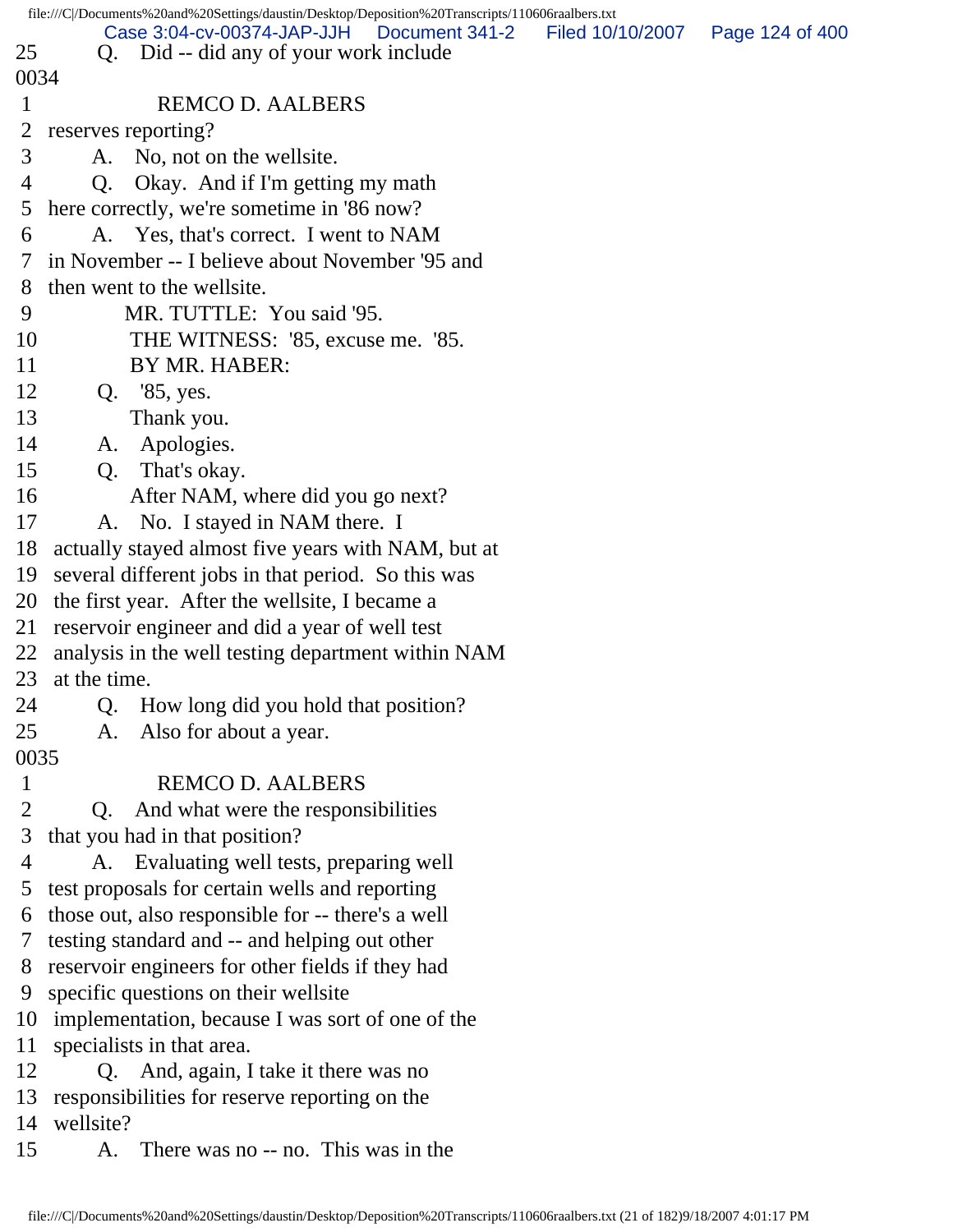file:///C|/Documents%20and%20Settings/daustin/Desktop/Deposition%20Transcripts/110606raalbers.txt 16 office. There was no reserve responsibility in 17 this particular job. 18 Q. Okay. Now, you said as -- you were 19 in this position as a reservoir engineer. 20 Had you received any training? 21 A. As part of the original training, the 22 seven months in Noordwijkerhout, we actually 23 received a large range of training. Part of it was 24 specifically aimed at the wellsite period, so that 25 was drilling engineering, training, remote control, 0036 1 REMCO D. AALBERS 2 all that sort of stuff. 3 And apart from that, we also had 4 training in the different petroleum engineering 5 disciplines, as well as engineering, so that we had 6 a broad overview of the whole of the -- the -- 7 things happening in the oil industry. And one of 8 the courses there was also a reservoir engineering 9 course. 10 Q. What other petroleum engineering 11 disciplines were you exposed to during the 12 training? 13 A. Rocks and geology, seismology, 14 petrophysics, production technology. 15 Q. Generally speaking, do you recall 16 anything about the training you received in 17 production technology? 18 A. That's a long time ago. 19 No, I don't specifically recall what 20 I got there, but I -- I've dealt with production 21 technology for a long time. So -- I mean, I have a 22 team at the moment where there's also production 23 technologists, so I don't know what you're trying 24 to sort of refer to. 25 Q. Well, why don't you just tell me, 0037 1 REMCO D. AALBERS 2 generally, what -- what -- what's entailed in the 3 production technology? 4 A. Production technology in -- in -- in 5 Shell definition is about the wells, so it's the 6 connection between the reservoir and the surface Case 3:04-cv-00374-JAP-JJH Document 341-2 Filed 10/10/2007 Page 125 of 400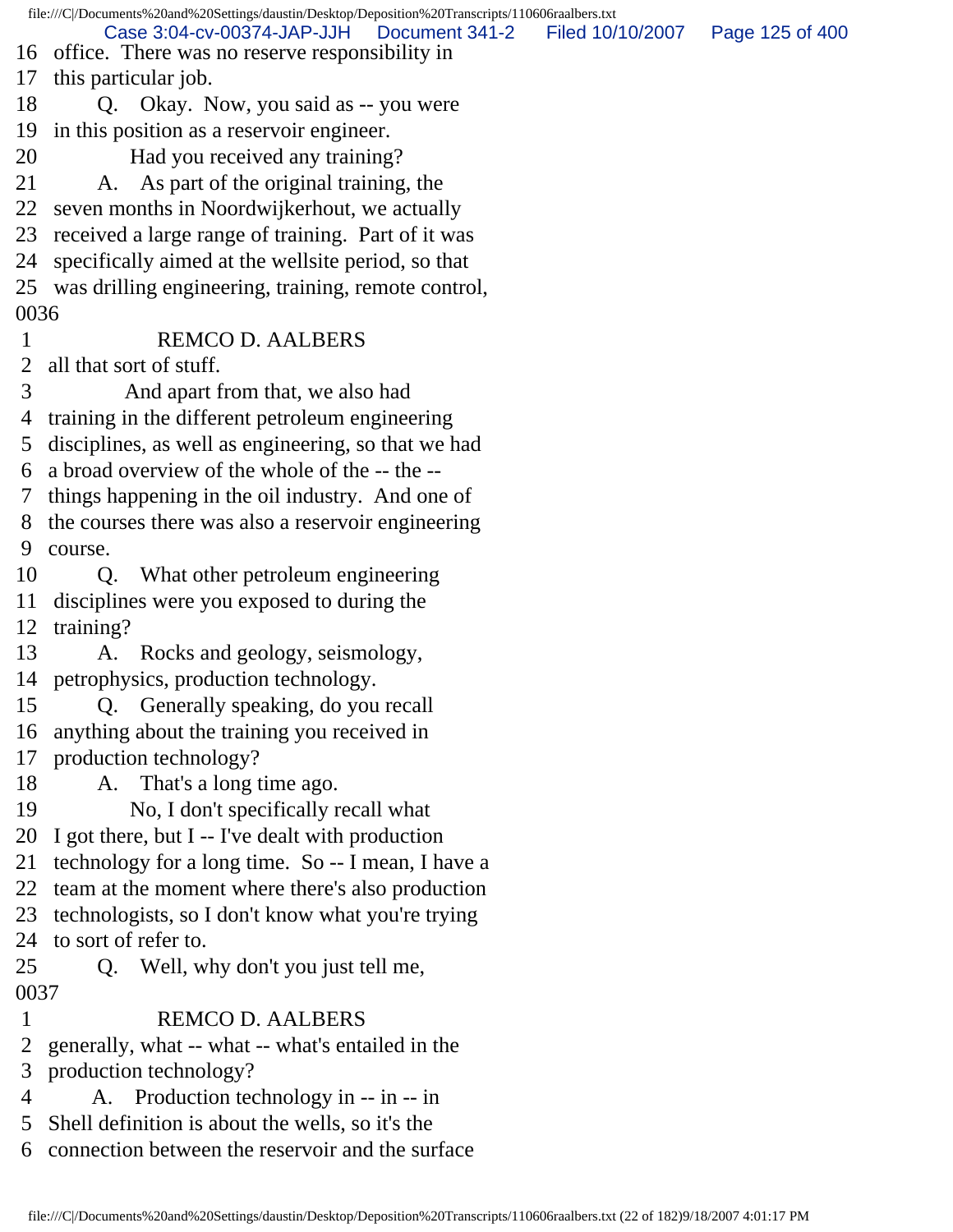file:///C|/Documents%20and%20Settings/daustin/Desktop/Deposition%20Transcripts/110606raalbers.txt Case 3:04-cv-00374-JAP-JJH Document 341-2 Filed 10/10/2007 Page 126 of 400

- 7 facilities. So it's everything to do, basically,
- 8 with the vertical element of producing the oil and
- 9 gas. So it's about completions, about stimulation,
- 10 perforating, all those type of things.
- 11 O. And are all of those elements
- 12 components of technical maturity?
- 13 MR. TUTTLE: Objection; foundation.
- 14 BY MR. HABER:
- 15 Q. You -- you can answer.
- 16 A. No, not necessarily. This is very
- 17 much detailed in one specific subject group of
- 18 petroleum engineering.
- 19 Q. Okay. I'm just trying to get an
- 20 understanding, when you start talking about taking
- 21 the resource and going from ground and -- and out
- 22 to production, if that has any application to your
- 23 understanding of the elements of technical
- 24 maturity.
- 25 A. What's the exact question? 0038
- 1 REMCO D. AALBERS
- 2 Q. I just want to know if there's any
- 3 application of production technology to technical 4 maturity.
- 5 A. If you look at technical maturity, 6 you have to have a field development plan, and
- 7 obviously, wells are one element of a field
- 8 development plan. So if you don't have a well 9 concept and know how you're going to use the
- 10 reserves, then obviously, you would not be
- 11 technically mature if you couldn't actually get the
- 12 hydrocarbons from in the ground to the surface.
- 13 Q. Okay. And who in Shell creates the 14 field development plan?
- 15 A. The field development plan is
- 16 produced within the petroleum engineering
- 17 department or, these days, we're often called
- 18 development. It's normally by an integrated team
- 19 of petroleum engineers and appraisal engineers and
- 20 project engineers, depending on the specific fuel
- 21 in question.
- 22 Q. When you say "these days," you're
- 23 referring today at Shell?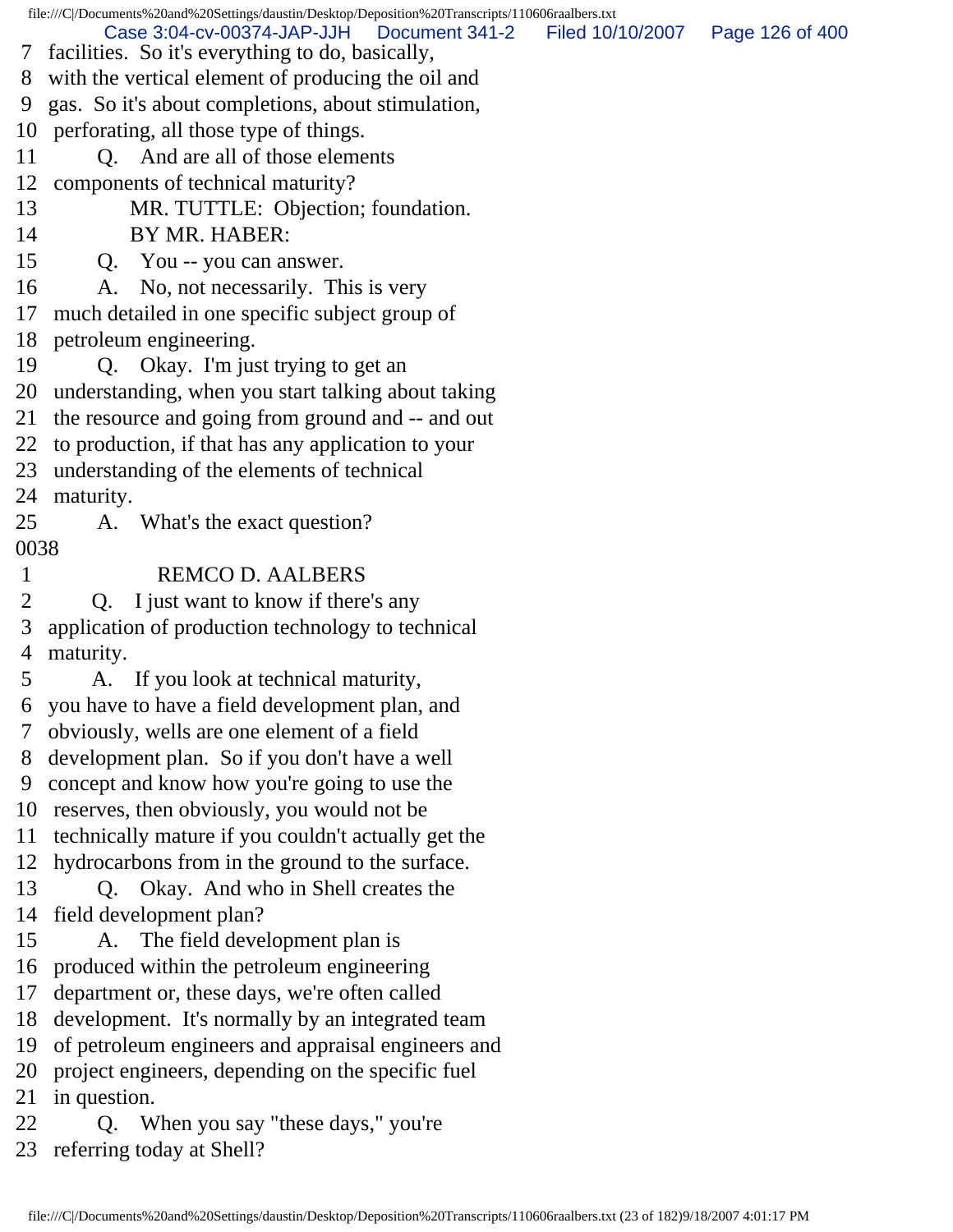file:///C|/Documents%20and%20Settings/daustin/Desktop/Deposition%20Transcripts/110606raalbers.txt 24 A. Yeah. I mean, at the moment, 25 we're -- I mean, titles change out through the life 0039 1 REMCO D. AALBERS 2 of -- of companies -- 3 Q. Right? 4 A. -- and we don't, at the moment, call 5 it the petroleum engineering department, but the 6 petroleum engineering functions, at the moment, are 7 within the development function. 8 Q. And when you say at Shell, are you 9 referring to Shell's corporate headquarters 10 where -- 11 A. No. I mean, the field development 12 plans are made in the operating units where the 13 fields are actually -- 14 Q. Right. 15 A. -- being produced or run or whatever 16 you want to call it. 17 Q. That was the next question. If it 18 wasn't there, how is it used? 19 A. Okay. And I'll use operating units. 20 Q. Right. Thank you. 21 Were there any other positions that 22 you held at NAM after this position as reservoir 23 engineer? 24 A. Yes. After the well testing year, I 25 actually became the reserves coordinator for NAM 0040 1 REMCO D. AALBERS 2 and IT computing within petroleum engineering. 3 Q. Okay. Let's take IT computing first. 4 What were your responsibilities? 5 A. One of the things I did in -- in that 6 period was implementing a central database for 7 production data recording called EpiPro. 8 Q. What else? Anything else? 9 A. In those days, EpiPro was part of 10 a -- a wider database system called Epix, and then 11 a number of other elements. And -- and I was 12 involved in making sure that data was in there 13 properly, and that's sort of the other tools which 14 sort of get the data if, and when, required. Case 3:04-cv-00374-JAP-JJH Document 341-2 Filed 10/10/2007 Page 127 of 400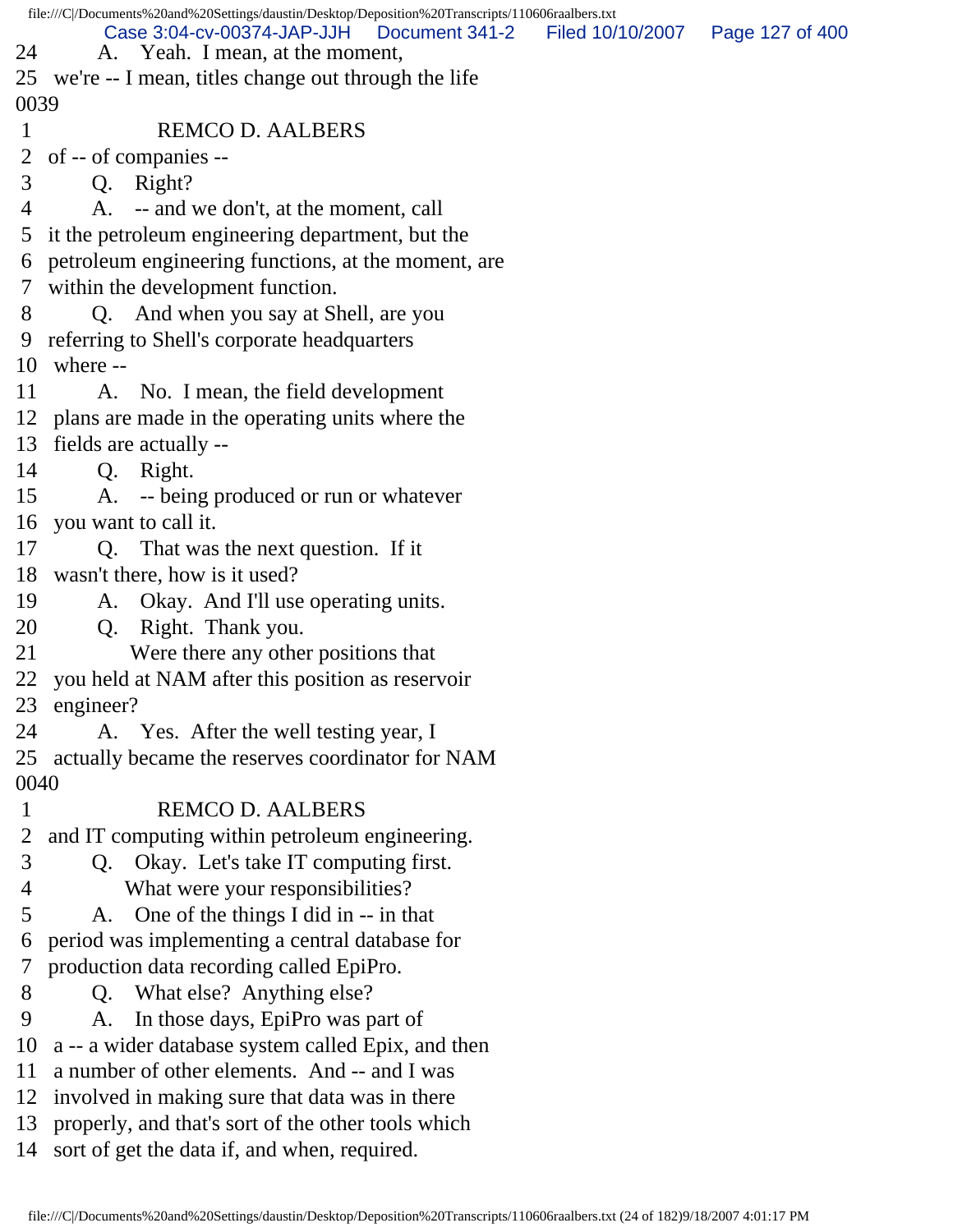|             | file:///C//Documents%20and%20Settings/daustin/Desktop/Deposition%20Transcripts/110606raalbers.txt |                  |                 |
|-------------|---------------------------------------------------------------------------------------------------|------------------|-----------------|
| 15          | Case 3:04-cv-00374-JAP-JJH<br>Document 341-2<br>Q. Now, what kind of data, generally,             | Filed 10/10/2007 | Page 128 of 400 |
| 16          | was included in the database?                                                                     |                  |                 |
| 17          | A. Well, I would have to remember what                                                            |                  |                 |
| 18          | ultimately it was. I mean, it went from EpiGen,                                                   |                  |                 |
| 19          | which was the general well data; EpiPro, which had                                                |                  |                 |
| 20          | the production data; and then there were a number                                                 |                  |                 |
| 21          | of other tools, which I've forgotten what their                                                   |                  |                 |
| 22          | exact names were.                                                                                 |                  |                 |
| 23          | Q. And was that information in the                                                                |                  |                 |
| 24          | database sent to the EP offices in The Hague?                                                     |                  |                 |
| 25          | A. No. That was kept within the                                                                   |                  |                 |
| 0041        |                                                                                                   |                  |                 |
| 1           | <b>REMCO D. AALBERS</b>                                                                           |                  |                 |
| 2           | operating unit.                                                                                   |                  |                 |
| 3           | Q. And what was the purpose of                                                                    |                  |                 |
| 4           | maintaining the database?                                                                         |                  |                 |
| 5           | To make sure that the data was<br>A.                                                              |                  |                 |
| 6           | preserved for use in field development plans,                                                     |                  |                 |
| 7           | financial reporting, what have you.                                                               |                  |                 |
| 8           | Q. Now, going over to your other                                                                  |                  |                 |
| 9           | responsibilities as a reserve coordinator, did you                                                |                  |                 |
| 10          | have any responsibility for developing the                                                        |                  |                 |
| 11          | development plan?                                                                                 |                  |                 |
| 12          | A. No.                                                                                            |                  |                 |
| 13          | Okay. Who did?<br>Q.                                                                              |                  |                 |
| 14          | A. The development plan would be --                                                               |                  |                 |
| 15          | would be developed by the teams responsible for                                                   |                  |                 |
| 16          | specific fields. There were a number of areas                                                     |                  |                 |
| 17          | within NAM. There was offshore, onshore in                                                        |                  |                 |
| 18          | northern and southern parts of the Netherlands, and                                               |                  |                 |
| 19          | there were different teams looking at those                                                       |                  |                 |
| 20          | different areas. And they would be responsible for                                                |                  |                 |
| 21          | preparing the field development plans for the                                                     |                  |                 |
| 22          | individual fields.                                                                                |                  |                 |
| 23          | Q. Now, was there one person in NAM who                                                           |                  |                 |
| 24          | was responsible for collating all the information                                                 |                  |                 |
| 25          | that came in from the various fields?                                                             |                  |                 |
| 0042        |                                                                                                   |                  |                 |
| $\mathbf 1$ | <b>REMCO D. AALBERS</b>                                                                           |                  |                 |
| 2           | In terms of what?<br>A.                                                                           |                  |                 |
| 3           | Well, when you say rolling up --<br>Q.                                                            |                  |                 |
| 4           | collating is a probably a bad word -- rolling up                                                  |                  |                 |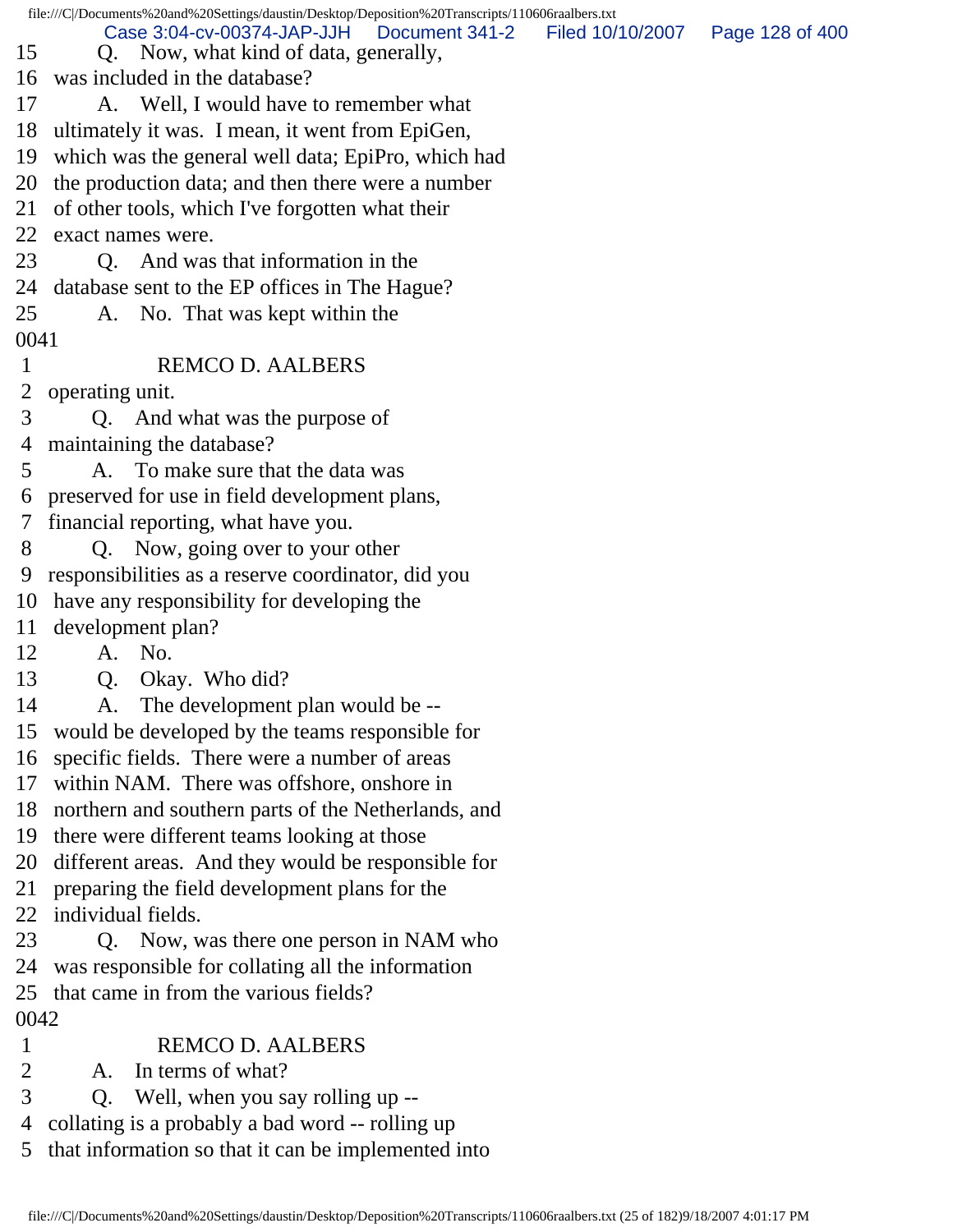file:///C|/Documents%20and%20Settings/daustin/Desktop/Deposition%20Transcripts/110606raalbers.txt 6 a development plan. 7 A. No. The field development plans were 8 created per field, and you don't actually aggregate 9 field development plans. 10 Q. Okay. Was there one person who was 11 responsible for overseeing the process? 12 A. The field development plans, as they 13 were sort of developed within the petroleum 14 engineering department, as we were called at the 15 time, I mean, ultimately, we had a petroleum 16 engineering manager who was responsible for that 17 whole department. 18 Q. Okay. Now, do you have an 19 understanding of whether this process that you just 20 described at NAM is a process that's used in other 21 operating units at Shell at or about this time? 22 A. Yes. Field development planning is 23 the -- the general process of taking fields and 24 bringing them into production. 25 Q. Okay. Okay. So it's your 0043 1 REMCO D. AALBERS 2 understanding that each of the OUs would implement 3 a similar process? 4 MR. TUTTLE: Objection to form. 5 You can answer. 6 THE WITNESS: I wasn't in all of 7 these other operating units. My understanding at 8 the time was that the field development plans, as 9 they were prepared in NAM, was similar to what was 10 done in other operating units. 11 BY MR. HABER: 12 Q. Okay. Now, you said you were a 13 reserves coordinator at -- at NAM. 14 Can you tell us what your duties were 15 in that position? 16 A. The duty was collating the end year 17 total reserves for NAM and reporting those to 18 the -- to the group, to the center. 19 Q. When you say reporting end year, is 20 that part of the ARPR process? 21 A. Yes. 22 Q. And what was reported to the center Case 3:04-cv-00374-JAP-JJH Document 341-2 Filed 10/10/2007 Page 129 of 400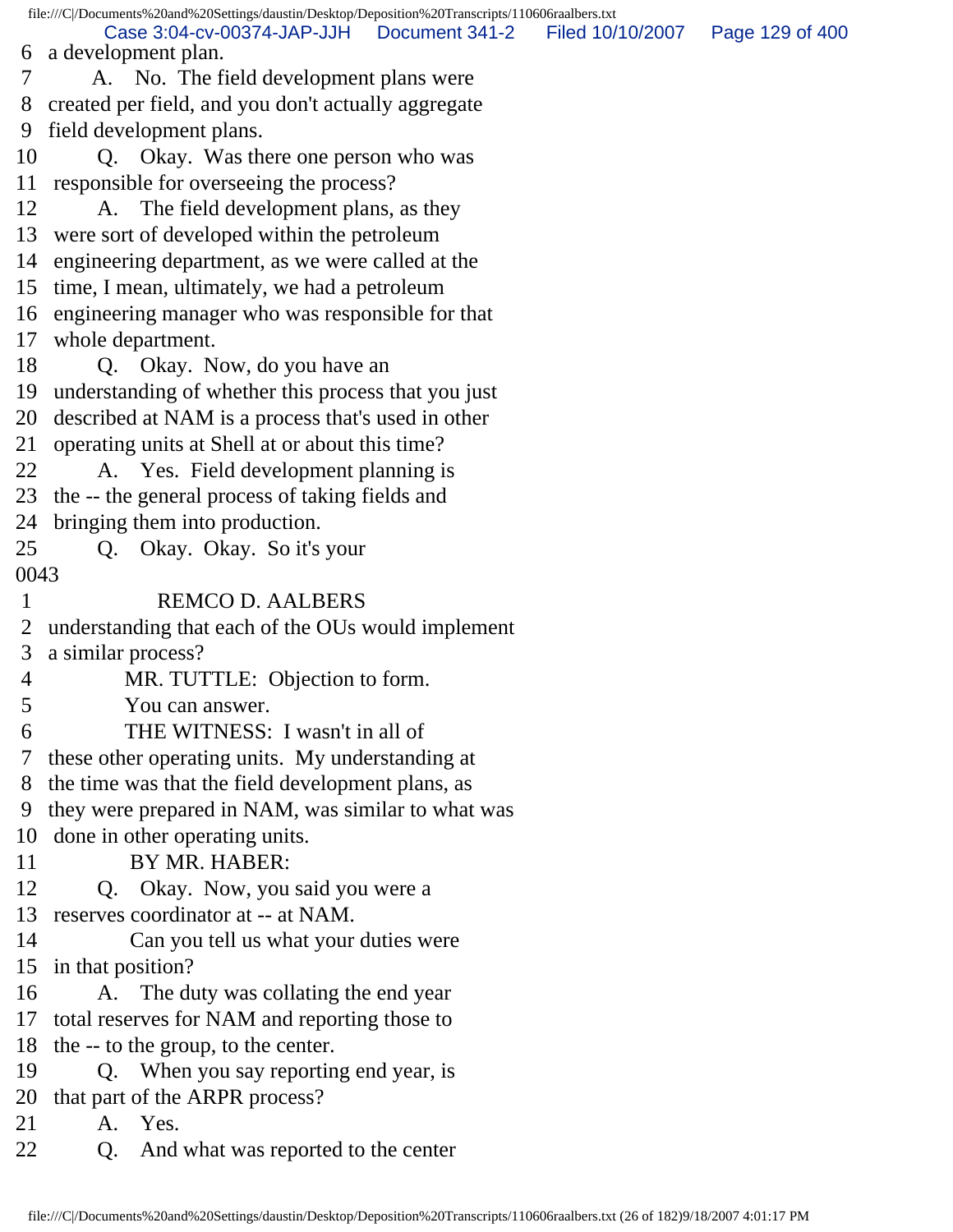file:///C|/Documents%20and%20Settings/daustin/Desktop/Deposition%20Transcripts/110606raalbers.txt 23 as part of the process? 24 A. Can you be more specific? 25 Q. Were you only reporting proved 0044 1 REMCO D. AALBERS 2 reserves or were you reporting various type of 3 reserves that we talked about earlier? 4 A. We -- we reported a lot of the 5 different categories: proved reserves, expectation 6 reserves, scope for recovery. This is actually the 7 year where the definition system at Shell has -- 8 has used it in terms of expectation reserves and 9 scope for recovery categories were the first time 10 introduced. So we actually introduced that that 11 year when I was in that role. 12 Q. And what year was this? 13 A. Let me try -- '96 -- this must have 14 been '98 -- sorry, '89, before you object. 15 Q. And for the record, what is scope for 16 recovery? 17 A. Scope for recovery -- I basically 18 identified hydrocarbon resources that are not yet 19 technically and commercially mature. 20 Q. And -- and if you're sort of doing a 21 scale of proved reserves being on the top, 22 expectation reserves being somewhere in the middle, 23 where would scope for recovery wind up on this 24 scale? 25 A. Scope for recovery would be one step 0045 1 REMCO D. AALBERS 2 down from expectation reserves -- 3 Q. Is there -- 4 A. -- and one step up from undiscovered 5 volumes. 6 Q. That was my next question. Is there 7 a category below scope for recovery? 8 A. It's undiscovered scope, so that's 9 basically explore -- exploration potential. 10 Q. Okay. Now, how long did you serve 11 as -- as reserves coordinator in NAM? 12 A. For one year. 13 Q. That takes us around 1990? Case 3:04-cv-00374-JAP-JJH Document 341-2 Filed 10/10/2007 Page 130 of 400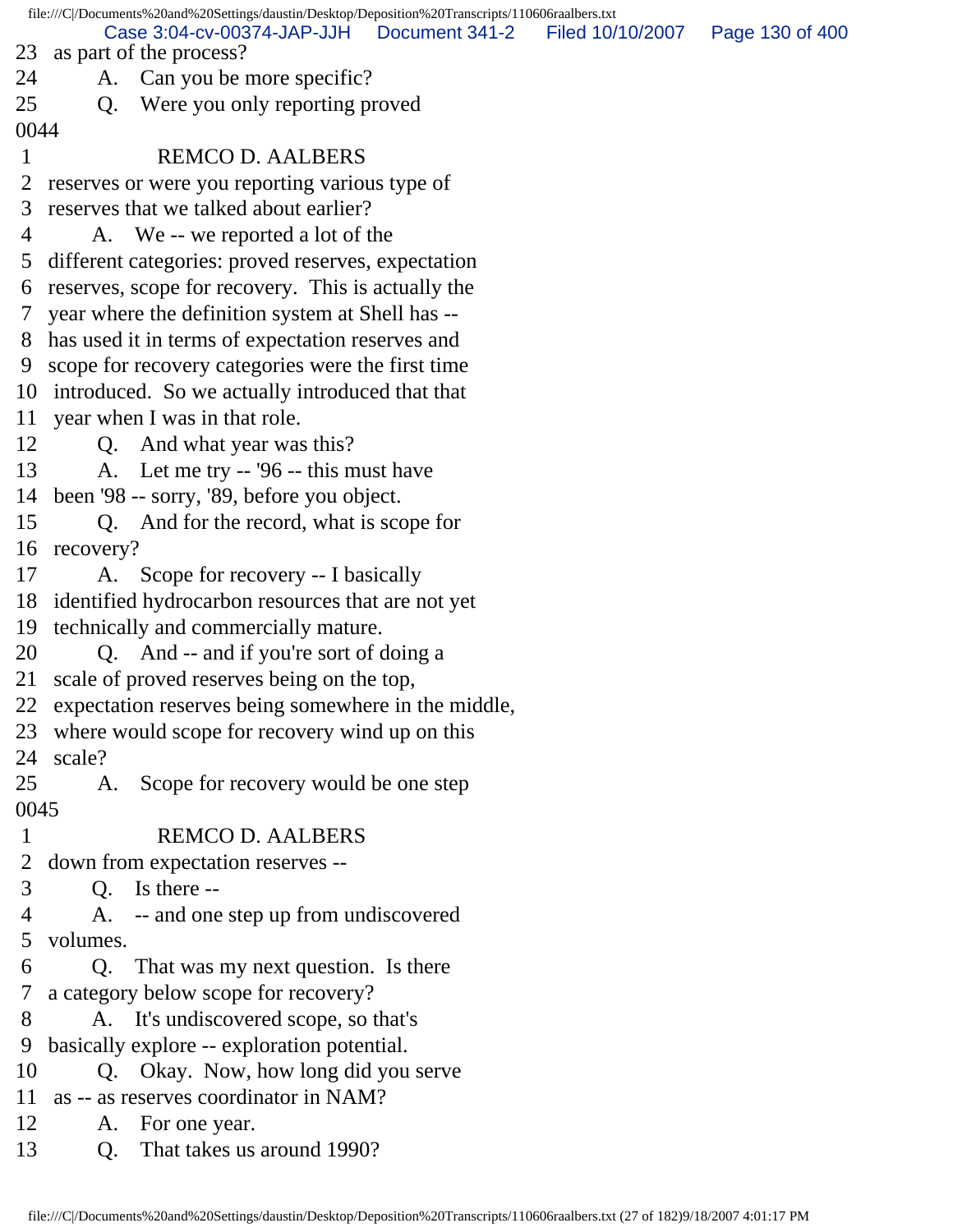file:///C|/Documents%20and%20Settings/daustin/Desktop/Deposition%20Transcripts/110606raalbers.txt 14 A. '89. 15 Q. Okay. What was the next position you 16 held? 17 A. Operational reservoir engineer for 18 the offshore K  $&$  L fields or the high-cost system. 19 Q. And again, this is still with NAM? 20 A. This is still with NAM. 21 Q. Okay. And what did -- what -- what 22 were your responsibilities in that position? 23 A. Responsible for the fields that 24 produced through the high-cost system to the 25 onshore in terms of field forecasts, reserves 0046 1 REMCO D. AALBERS 2 reporting, well planning, reservoir and well 3 surveillance, unitization with partners -- those 4 type of things. 5 Q. And how long were you in this 6 position? 7 A. For two years. 8 Q. So that takes us around '91 or so? 9 A. (No audible response.) 10 Q. What did you do next? 11 A. I then got transferred out of NAM to 12 Syria, to Damascus to Syria Shell Petroleum 13 Development, SSPD. 14 Q. And what position did you hold at 15 that time? 16 A. I went to position which was 17 economist, business planner, reserves reporting, 18 petroleum engineering. 19 Q. Let's take your work as a petroleum 20 engineer. 21 What were your functions in that 22 position? 23 A. Basic function there was preparing 24 declarations of commercial discoveries for the 25 Syria Petroleum Company. So if Syria Shell 0047 1 REMCO D. AALBERS 2 Petroleum Development, a joint venture that we had 3 there, made a discovery, a notional field Case 3:04-cv-00374-JAP-JJH Document 341-2 Filed 10/10/2007 Page 131 of 400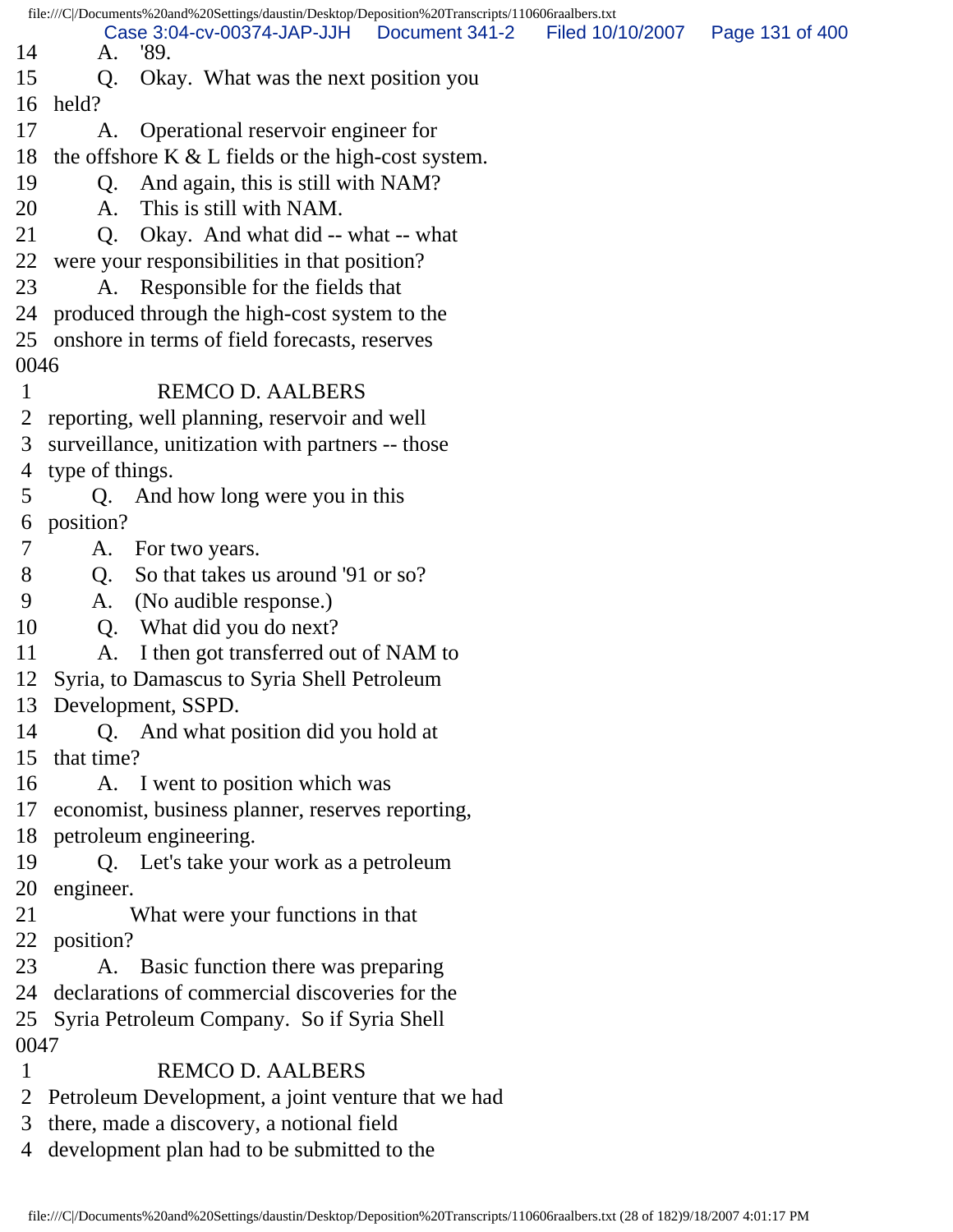file:///C|/Documents%20and%20Settings/daustin/Desktop/Deposition%20Transcripts/110606raalbers.txt 5 Government, on which basis we would get a 6 commerciality declaration and actually get a 7 production sharing agreement for that specific fuel 8 that was discovered. 9 Q. This declaration of a discovery, was 10 it also sent to Shell? 11 A. Phew -- 12 MR. TUTTLE: Can we just read that 13 back? I think he said declaration of discovery. I 14 don't think that's -- 15 MR. HABER: I thought he said 16 declaration of discovery. 17 MR. TUTTLE: Commerciality, I think. 18 MR. HABER: Well, there was something 19 in -- one of the early things he said -- oh, 20 declaration of commercial discoveries. I 21 apologize. 22 BY MR. HABER: 23 Q. Okay. I'm sorry. Is it a 24 declaration of commercial discoveries? 25 A. That's what I believe there was. 0048 1 REMCO D. AALBERS 2 Q. Okay. I'm sorry. My apologies. 3 The same question though, were those 4 declarations sent to Shell? 5 A. I believe they -- before they were 6 sent out, the different partners would comment on 7 the contents before we could actually formally 8 submit it to the Government. 9 Q. And when you say "different 10 partners," how many partners were there? 11 A. I'm trying to remember. We had Shell 12 and Deminix (phonetic) and I think there was a 13 third. 14 THE VIDEOGRAPHER: I'm sorry. You're 15 blocking your microphone. 16 THE WITNESS: Excuse me. Deminix, 17 Shell and I think there was a third party. Oh, I 18 think it was Shell Oil, I think, that had the other 19 percentage. So it was Shell from the group in the 20 center, Deminix and I think Shell Oil. 21 BY MR. HABER: Case 3:04-cv-00374-JAP-JJH Document 341-2 Filed 10/10/2007 Page 132 of 400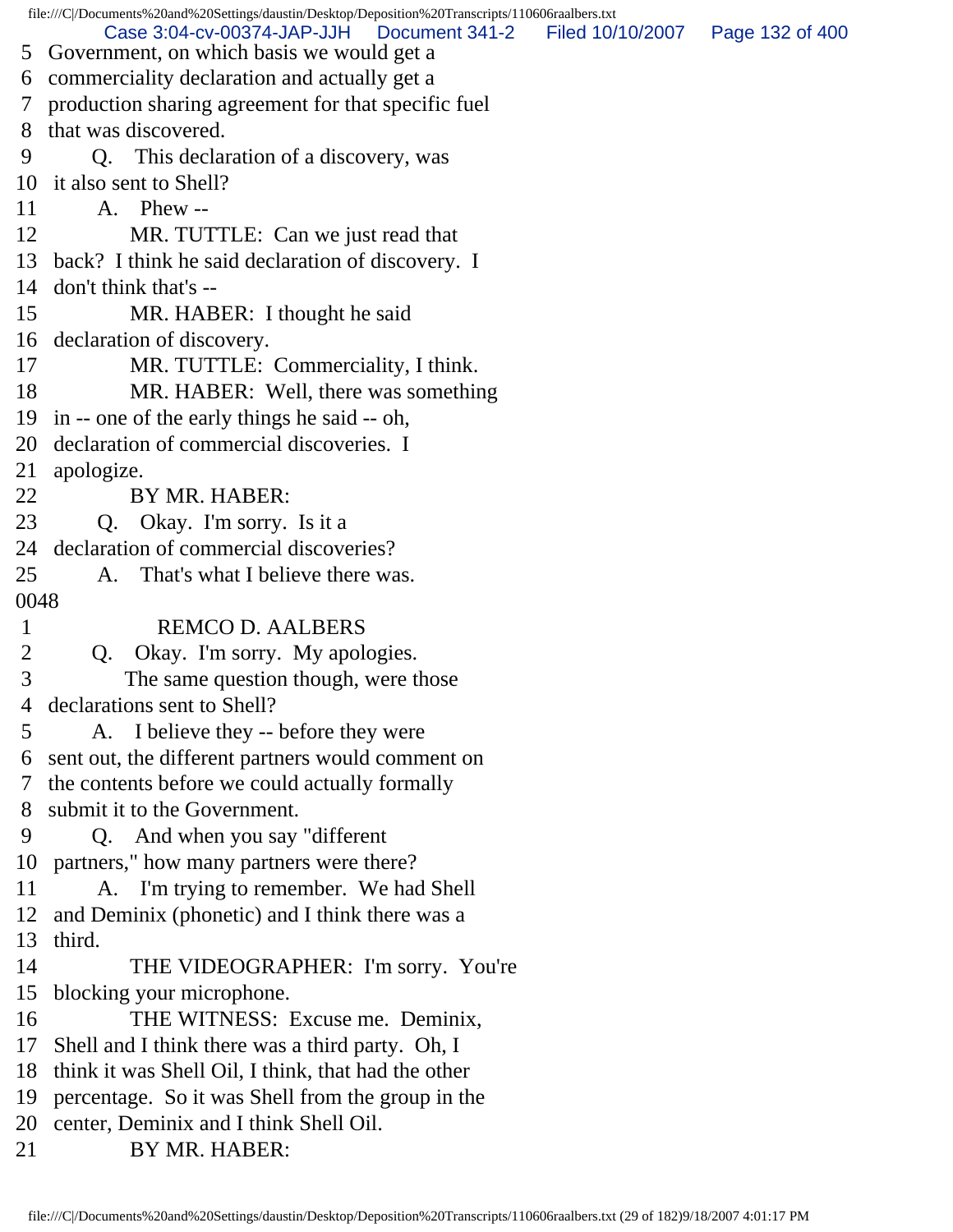|                | file:///C /Documents%20and%20Settings/daustin/Desktop/Deposition%20Transcripts/110606raalbers.txt |                                   |  |
|----------------|---------------------------------------------------------------------------------------------------|-----------------------------------|--|
| 22             | Case 3:04-cv-00374-JAP-JJH<br>Document 341-2<br>Shell Oil, was that the Shell<br>Q.               | Filed 10/10/2007  Page 133 of 400 |  |
|                | 23 operating unit in the United States?                                                           |                                   |  |
| 24             | A. Yes. And it was through one of their                                                           |                                   |  |
|                | 25 subsidiaries. What was that called? I think it                                                 |                                   |  |
| 0049           |                                                                                                   |                                   |  |
| $\mathbf{1}$   | <b>REMCO D. AALBERS</b>                                                                           |                                   |  |
| $\overline{2}$ | was through Becton.                                                                               |                                   |  |
| 3              | Through Pecton?<br>Q.                                                                             |                                   |  |
| 4              | Becton.<br>A.                                                                                     |                                   |  |
| 5              | Okay. You mentioned a prod -- a<br>Q <sub>r</sub>                                                 |                                   |  |
| 6              | production sharing agreement. I've also seen it in                                                |                                   |  |
| 7 <sup>1</sup> | documents as a PSC, production sharing contract.                                                  |                                   |  |
| 8              | A. Production sharing contract, yes, the                                                          |                                   |  |
| 9              | same thing.                                                                                       |                                   |  |
| 10             | Q. What is a production sharing                                                                   |                                   |  |
| 11             | contract?                                                                                         |                                   |  |
| 12             | A. A production sharing contract is a --                                                          |                                   |  |
| 13             | an agreement under which oil and gas is produced                                                  |                                   |  |
|                | 14 where the entitlement and the rewards from the --                                              |                                   |  |
|                | 15 from the -- the production is split on an element                                              |                                   |  |
|                | 16 of cost recovery and a profit sharing -- profit                                                |                                   |  |
|                | 17 element. So there's cost recovery and profit                                                   |                                   |  |
|                | 18 sharing. It's just a certain way contracts are --                                              |                                   |  |
|                | 19 are made.                                                                                      |                                   |  |
| 20             | Q. Now, I think you mentioned that you                                                            |                                   |  |
|                | 21 also, in -- in your position of petroleum                                                      |                                   |  |
|                | 22 engineering -- portion of your position, had some                                              |                                   |  |
| 23             | responsibilities for national field development                                                   |                                   |  |
|                | 24 plans.                                                                                         |                                   |  |
| 25             | MR. TUTTLE: Objection to form. I                                                                  |                                   |  |
| 0050           |                                                                                                   |                                   |  |
| $\mathbf{1}$   | <b>REMCO D. AALBERS</b>                                                                           |                                   |  |
| 2              | think he said notional.                                                                           |                                   |  |
| 3              | MR. HABER: Notional. You're right.                                                                |                                   |  |
| 4              | That's what it says, right, notional field. Thank                                                 |                                   |  |
| 5              | you. That's why he's here.                                                                        |                                   |  |
| 6              | BY MR. HABER:                                                                                     |                                   |  |
| 7              | Q. Do you recall that notional field                                                              |                                   |  |
| 8              | development?                                                                                      |                                   |  |
| 9              | A. I -- I believe I said in the context                                                           |                                   |  |
| 10             | of the declaration of commerciality.                                                              |                                   |  |
| 11             | Q. Okay. Can you tell me what -- what                                                             |                                   |  |
|                | 12 that -- what you're referring to?                                                              |                                   |  |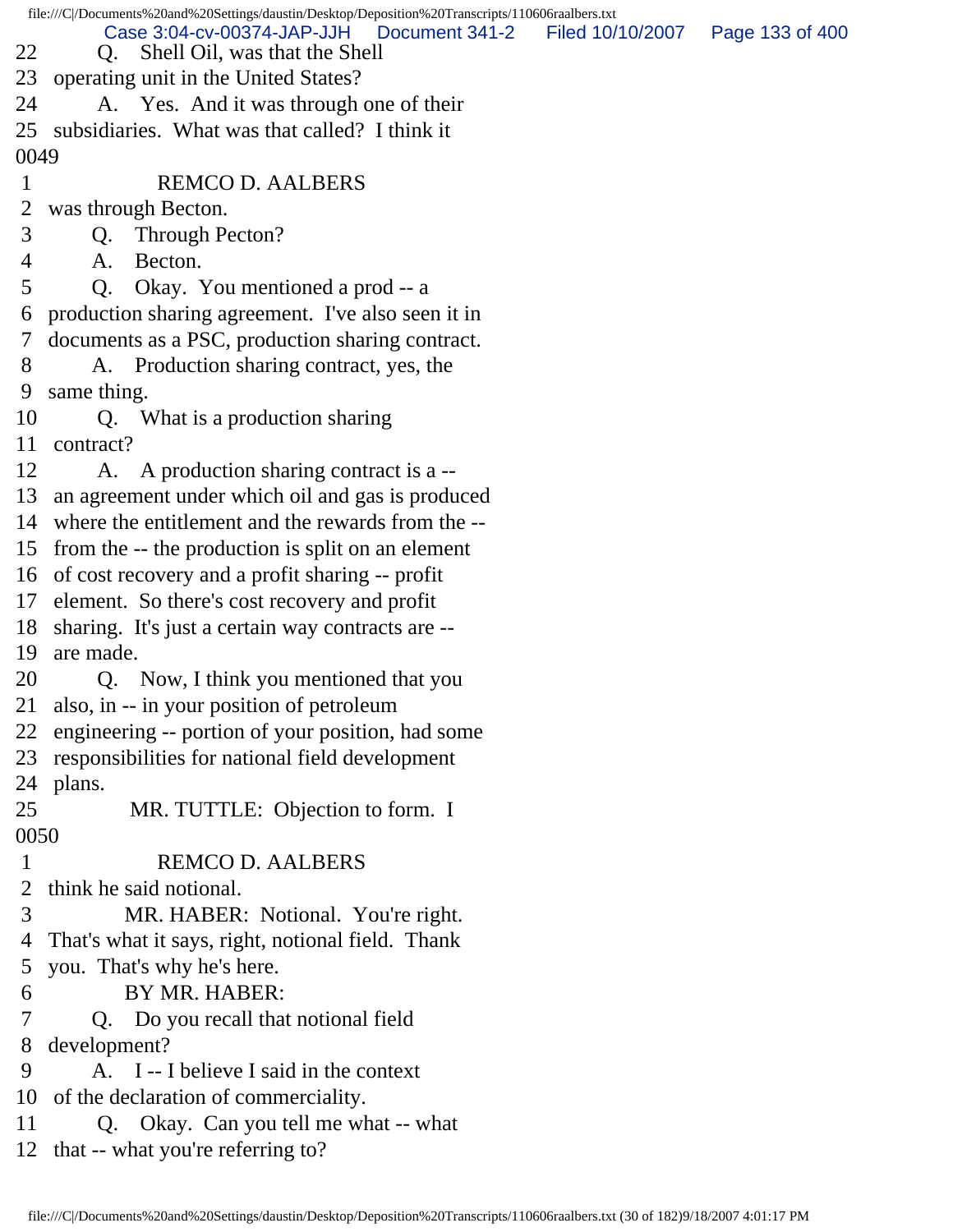file:///C|/Documents%20and%20Settings/daustin/Desktop/Deposition%20Transcripts/110606raalbers.txt

Case 3:04-cv-00374-JAP-JJH Document 341-2 Filed 10/10/2007 Page 134 of 400

- 13 A. Basically, when the discovery was
- 14 made together with al-Furat Petroleum Company,
- 15 which is the operating unit within -- within Syria,
- 16 and -- and the reservoir engineers and the -- and
- 17 the people there, we would look at what was
- 18 required to put that specific fuel that was
- 19 discovered on production -- on commercial
- 20 production, and that would then be sort of the
- 21 proposal that was put forward in terms of -- of how
- 22 we would develop these -- or what -- that there was
- 23 a volume there that would be developed.
- 24 Q. Okay. When you say "we," who are you 25 referring to?
- 0051
- 1 REMCO D. AALBERS
- 2 A. There was input also from the people 3 in al-Furat, who were running the -- the already 4 discovered fields.
- 5 Q. Okay.
- 6 A. And also, the -- the
- 7 explorationalists originally found the field and 8 sort of had the seismic data and the maps and 9 worked out the volumes.
- 10 Q. Um-hum. I think you also said that 11 one of your positions at -- in Syria was as an 12 economist.
- 13 A. Yes.
- 14 Q. What did you do in that role?
- 15 A. As an economist, we looked at the
- 16 economic effectiveness of basically investment
- 17 proposals, putting wells into the ground or putting
- 18 facilities in, and preparing the budget proposals
- 19 that had to go to the -- to the group and to the
- 20 partners to get financial approval to spend funds.
- 21 Q. And were you -- were you responsible 22 for preparing these proposals?
- 
- 23 A. The investment proposals?
- 24 Q. Yes.
- 25 A. Yes, I was.
- 0052
- 1 REMCO D. AALBERS
- 2 Q. Okay. And what did that entail?
- 3 A. Basically, preparing the five revs,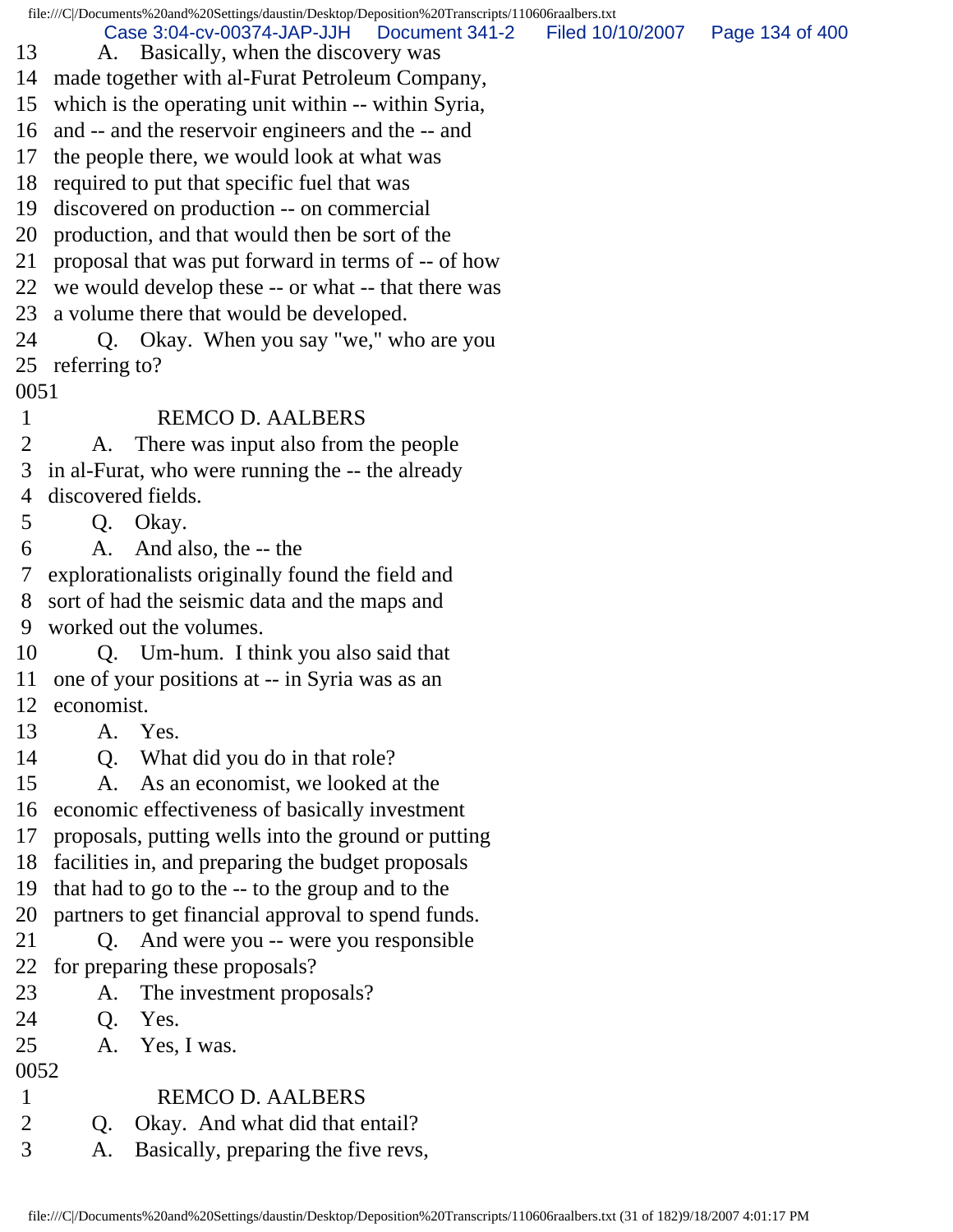file:///C|/Documents%20and%20Settings/daustin/Desktop/Deposition%20Transcripts/110606raalbers.txt 4 as they were called at the time, with what 5 investments we're -- we're going to do -- I mean 6 how many wells to drill, how many facilities to 7 build, what the costs were, what the production 8 forecast was, preparing a proposal, getting the 9 economics in and getting, then, that obviously 10 supported first initiative by local management 11 before it was formally sent out to the center 12 for -- for funds approval. 13 Q. Did you have any role with regard to 14 the budget proposals? 15 A. I prepared them with input of 16 relevant parties that had the initial elements of 17 the -- of the budget proposal. So, I mean, like 18 cost -- cost estimate would come from the 19 engineering department, forecast would come 20 generally from the reservoir's engineering 21 department, meaning all -- all different parties 22 have input to -- to the proposal. But I actually 23 prepared the overall proposal. 24 Q. Okay. And what did you do with the 25 overall proposal once it was completed? 0053 1 REMCO D. AALBERS 2 A. Once it was approved by local 3 management, we would send that to the -- to the 4 shareholders for their formal budget support. And 5 once we got the approval from all three parties, 6 then that project would pass FID and then, 7 basically, people would go and spend the money and 8 drill wells or build facilities. 9 Q. When you say "pass FID," what are you 10 referring to? 11 A. Final investment decision. 12 Q. As I understand it, FID was part of a 13 review process at Shell; is that correct? 14 A. I don't understand the question. 15 Q. Let me rephrase it. 16 At some point in time, Shell had a 17 value assurance review process, a VAR process. 18 Have you ever heard of that? 19 A. Yes, I have. 20 Q. Okay. What -- what is a VAR process? Case 3:04-cv-00374-JAP-JJH Document 341-2 Filed 10/10/2007 Page 135 of 400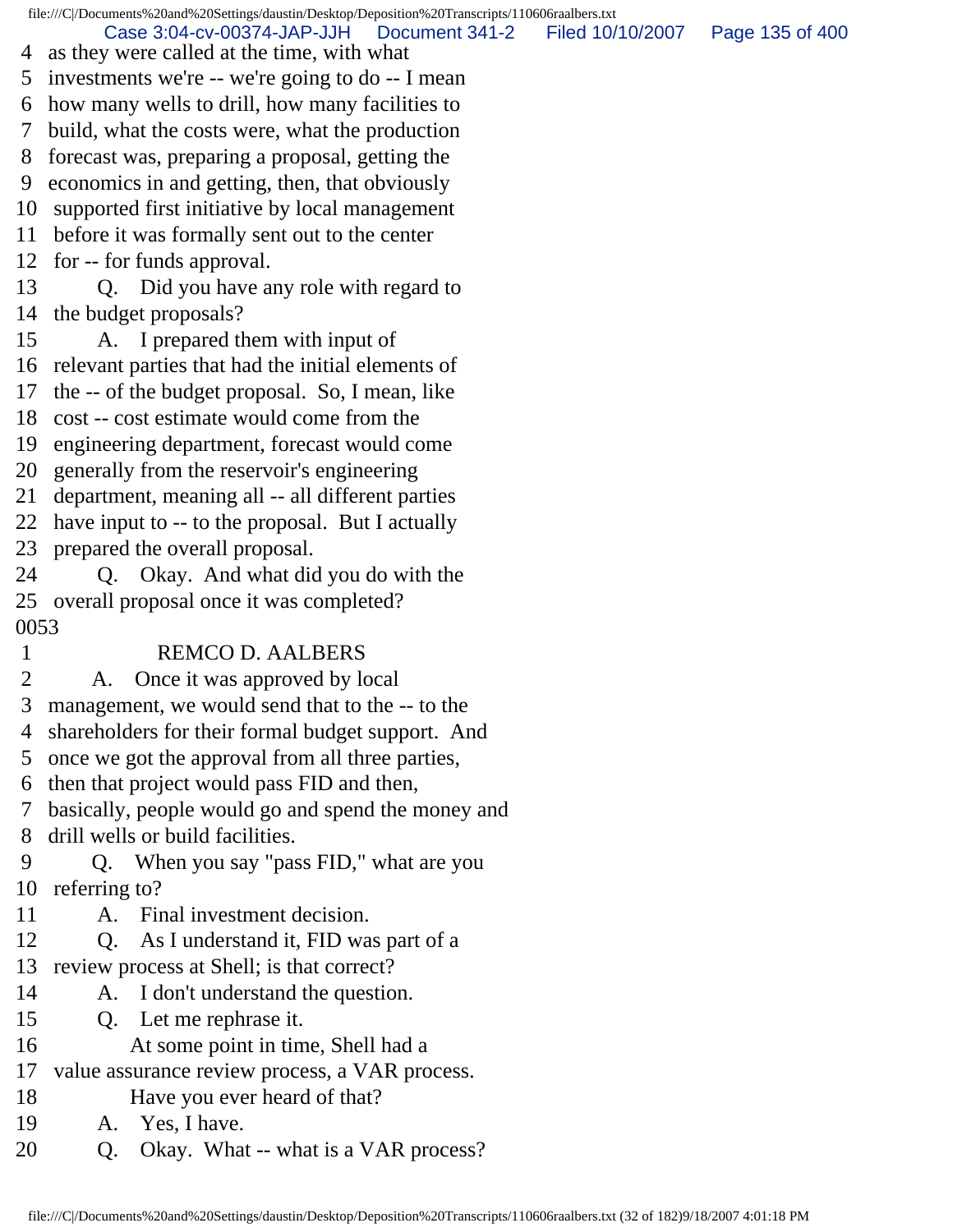file:///C|/Documents%20and%20Settings/daustin/Desktop/Deposition%20Transcripts/110606raalbers.txt 21 A. The VAR process was much later in 22 time, and the time that I was in Syria, the VAR 23 process didn't exist yet. 24 Q. Okay. So when you're referring to 25 FID -- 0054 1 REMCO D. AALBERS 2 A. I mean, I'm referring to the fact 3 that all parties who have to give their approval 4 for money to be spent have actually given that 5 approval, and then you've basically got the 6 approval to go ahead. 7 Q. Okay. And with regard to the 8 investment proposals, was that submitted to some 9 body for approval as well? 10 A. They were sent by -- if I recall it 11 correctly, by -- by telex to the two other partners 12 for -- for -- asking for formal approval, and it 13 went to Shell in The Hague where they then went 14 internal within the company, specific people had to 15 approve on -- on -- before eventually the -- the 16 tags would come back that, yes, we had support from 17 the center. 18 Q. And do you know who in The Hague was 19 involved in the approval process? 20 A. The way it -- it went, we actually 21 submitted the proposal, I believe, to the -- I'm 22 not sure what their exact title was, but we had a 23 liaison officer, basically, for Syria. We would 24 submit the proposal to that person, and -- and they 25 would actually make sure the internal approvals 0055 1 REMCO D. AALBERS 2 within Shell happened and -- a whole bunch of 3 people were involved. 4 And ultimately, of course, it 5 depended on the amount of money you spent to what 6 level you need to go depending on the financial 7 authority within the company. 8 But it had an element of -- of 9 technical review, economic review. I mean, I -- I 10 believe the -- the head of economics had to sign 11 off the proposal. He was head of economics and so Case 3:04-cv-00374-JAP-JJH Document 341-2 Filed 10/10/2007 Page 136 of 400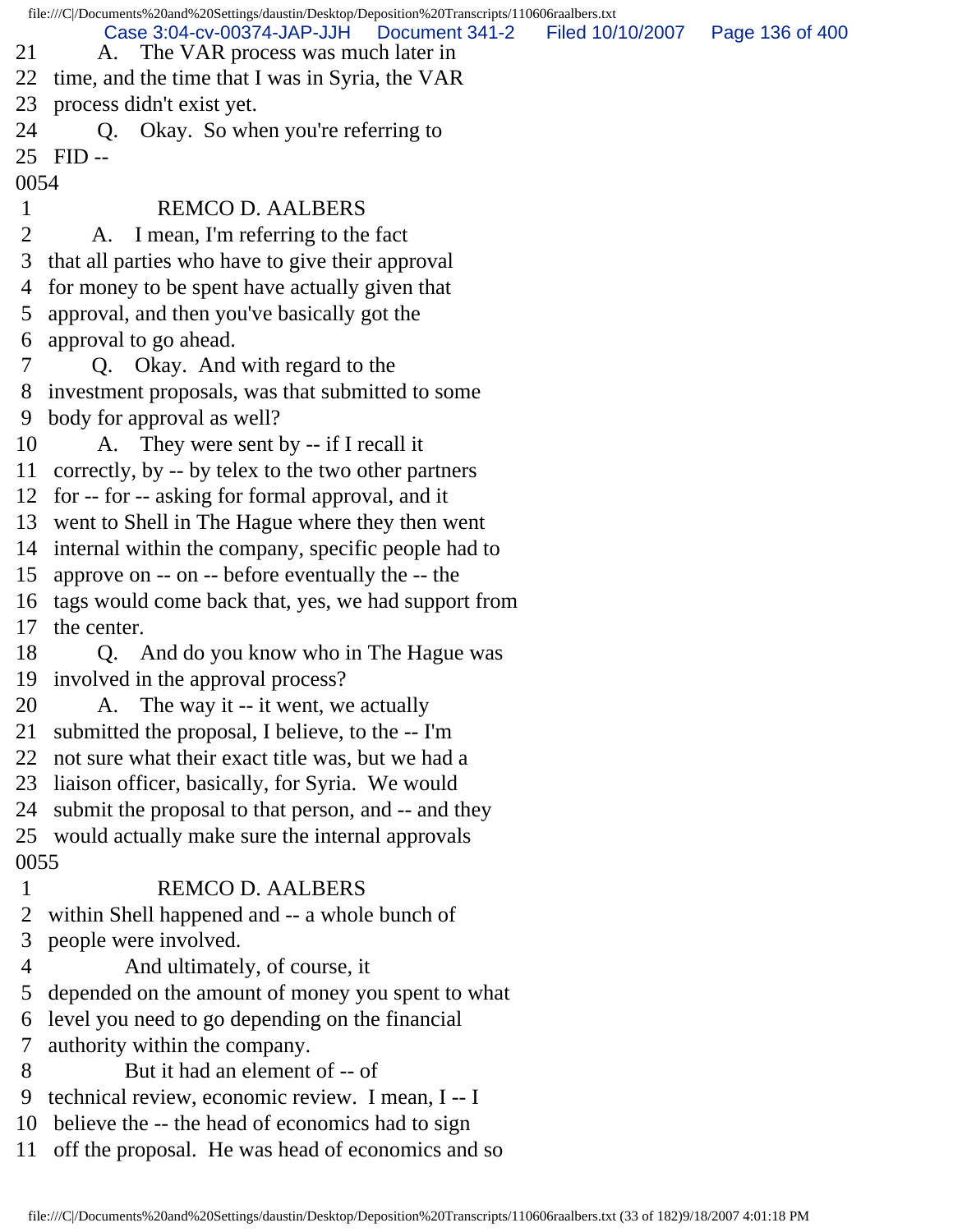|            |                 | file:///C /Documents%20and%20Settings/daustin/Desktop/Deposition%20Transcripts/110606raalbers.txt  |                  |                 |
|------------|-----------------|----------------------------------------------------------------------------------------------------|------------------|-----------------|
|            |                 | Case 3:04-cv-00374-JAP-JJH<br>Document 341-2<br>12 a bunch of people had to sort of support it and | Filed 10/10/2007 | Page 137 of 400 |
| 13         |                 | then, eventually, it got final approval. But I                                                     |                  |                 |
| 14         |                 | wasn't actually part of that part of the process.                                                  |                  |                 |
| 15         |                 | Q. Okay. I think you also said part of                                                             |                  |                 |
| 16         |                 | your responsibilities in Syria were -- were                                                        |                  |                 |
| 17         |                 | business planning.                                                                                 |                  |                 |
| 18         |                 | A. Yes.                                                                                            |                  |                 |
| 19         |                 | Q. What did that entail?                                                                           |                  |                 |
| 20         | A.              | The business planning was basically                                                                |                  |                 |
| 21         |                 | getting the basic information out of al-Furat on --                                                |                  |                 |
| 22         |                 | on what their plans were on -- on developments in                                                  |                  |                 |
|            |                 | 23 the next one and two up to five years, collating                                                |                  |                 |
| 24         |                 | that and, together with a number of other people                                                   |                  |                 |
|            |                 | 25 within the Syria Shell, prepare the Shell business                                              |                  |                 |
| 0056       |                 |                                                                                                    |                  |                 |
| 1          |                 | <b>REMCO D. AALBERS</b>                                                                            |                  |                 |
| 2          |                 | plan that was ultimately submitted to the group in                                                 |                  |                 |
| 3          |                 | terms of what we thought the plans for the next                                                    |                  |                 |
| 4          |                 | couple of years would be.                                                                          |                  |                 |
| 5          |                 |                                                                                                    |                  |                 |
|            |                 | Q. Now, did you work with anyone in EP                                                             |                  |                 |
| 6<br>7     | for Syria?      | when you were involved with the business planning                                                  |                  |                 |
| 8          |                 | A. Yes, we had contact with EP.                                                                    |                  |                 |
| 9          |                 |                                                                                                    |                  |                 |
|            | Q.              | And who did you have contact with?                                                                 |                  |                 |
| 10         | A.              | Initially, our liaison was through                                                                 |                  |                 |
|            |                 | 11 Ian Henderson, and when he came out to Syria to                                                 |                  |                 |
| 12         |                 | become deputy general manager, I believe Anthony<br>Charlie took over --                           |                  |                 |
| 13         |                 |                                                                                                    |                  |                 |
| 14         |                 | Q. Okay.                                                                                           |                  |                 |
| 15         |                 | A. -- but I'm not 100 percent sure on<br>16 that anymore of the name.                              |                  |                 |
| 17         |                 |                                                                                                    |                  |                 |
| 18         |                 | Q. I think you also had testified that                                                             |                  |                 |
| 19         |                 | you had some responsibility for reserve                                                            |                  |                 |
| 20         | reporting --    | A. Yes.                                                                                            |                  |                 |
| 21         |                 | Q. -- while you were in Shell -- in                                                                |                  |                 |
|            |                 |                                                                                                    |                  |                 |
| 22<br>23   | Syria, correct? | A. Yes.                                                                                            |                  |                 |
| 24         |                 |                                                                                                    |                  |                 |
|            |                 | Q. Okay. What did that entail?                                                                     |                  |                 |
| 25<br>0057 | A.              | Very similar to the role that I had                                                                |                  |                 |
| 1          |                 | <b>REMCO D. AALBERS</b>                                                                            |                  |                 |
|            |                 |                                                                                                    |                  |                 |
|            |                 | 2 in NAM, getting the reserves and other reporting                                                 |                  |                 |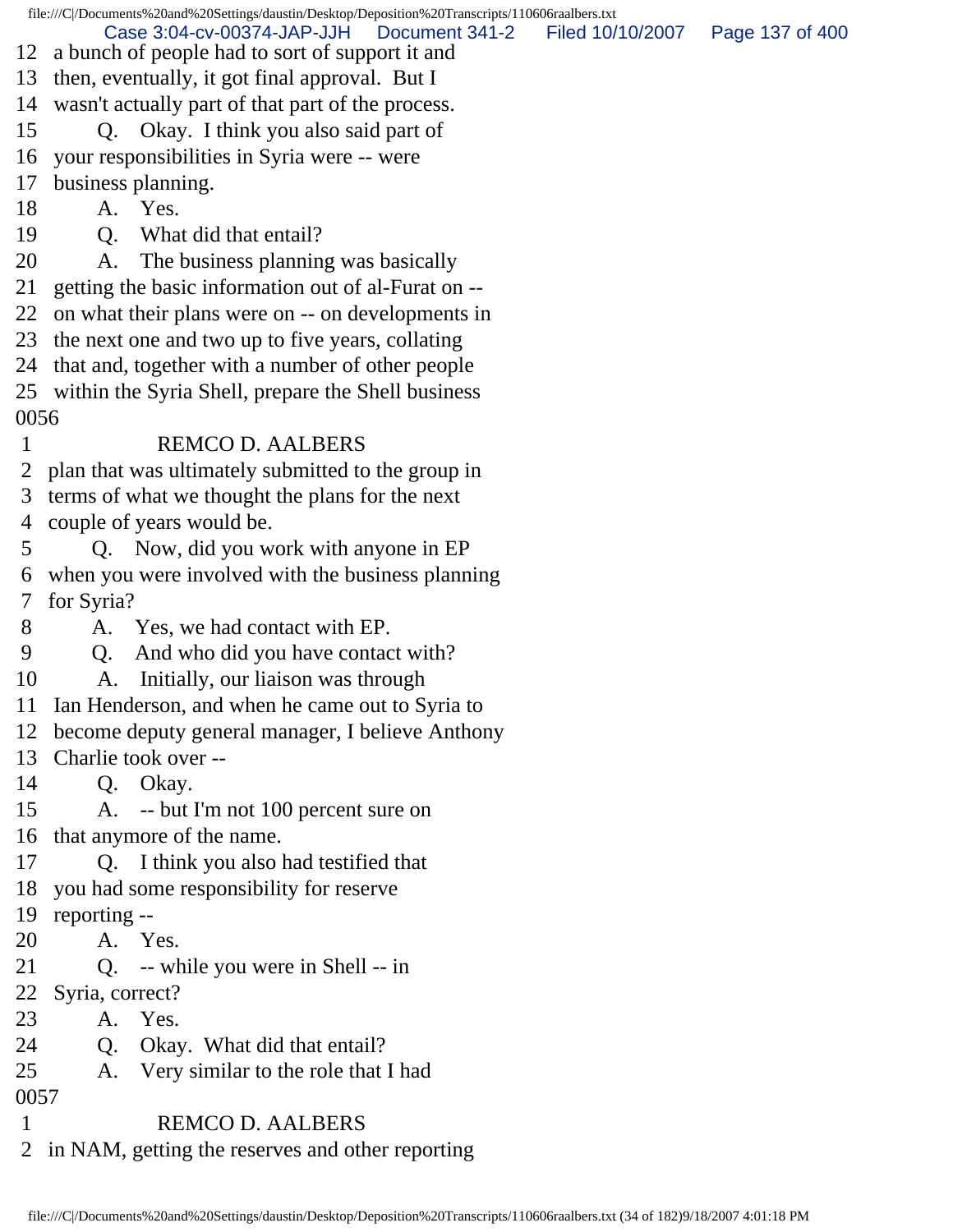file:///C|/Documents%20and%20Settings/daustin/Desktop/Deposition%20Transcripts/110606raalbers.txt 3 data that had to be prepared as part of that 4 process from the individual reservoir engineers in 5 al-Furat supported, obviously, by -- by their line 6 and collating that in -- in -- in the relevant 7 reporting format that we had to support it -- 8 submit it to the center. 9 Q. Again, submission in connection with 10 the ARPR? 11 A. Yes. 12 Q. Now, in -- in both NAM and -- and 13 Syria, did you have any reserves reporting training 14 when you were in the position of doing the reserve 15 reporting? 16 A. There wasn't direct reserves training 17 as such. It was through the guidelines that were 18 there to hand over from -- from your predecessor 19 what was required and directions that you got from 20 your boss on what was required. 21 Q. When you say "the guidelines," you're 22 referring to Shell's guidelines? 23 A. Shell guidelines, yes. 24 Q. At -- in NAM, had you read the SEC's 25 Rule 4-10? 0058 1 REMCO D. AALBERS 2 A. No, I haven't. 3 Q. Okay. When you were in -- in Syria, 4 had you read the SEC's Rule 4-10? 5 A. No. 6 Q. Okay. Now, when -- you just 7 mentioned a handover when you were in NAM. 8 Who -- who did you succeed? 9 A. In NAM, I succeeded Jo Skitting 10 (phonetic). 11 Q. And in Syria, who did you succeed? 12 A. I don't remember. I believe the 13 handover there was actually through my boss, 14 because I -- I actually arrived with my predecessor 15 gone, so I didn't actually speak to my predecessor 16 there. So it was actually through the -- yeah, the 17 boss -- my boss, basically. 18 Q. And who was that? 19 A. I forgot. He left Shell straight -- Case 3:04-cv-00374-JAP-JJH Document 341-2 Filed 10/10/2007 Page 138 of 400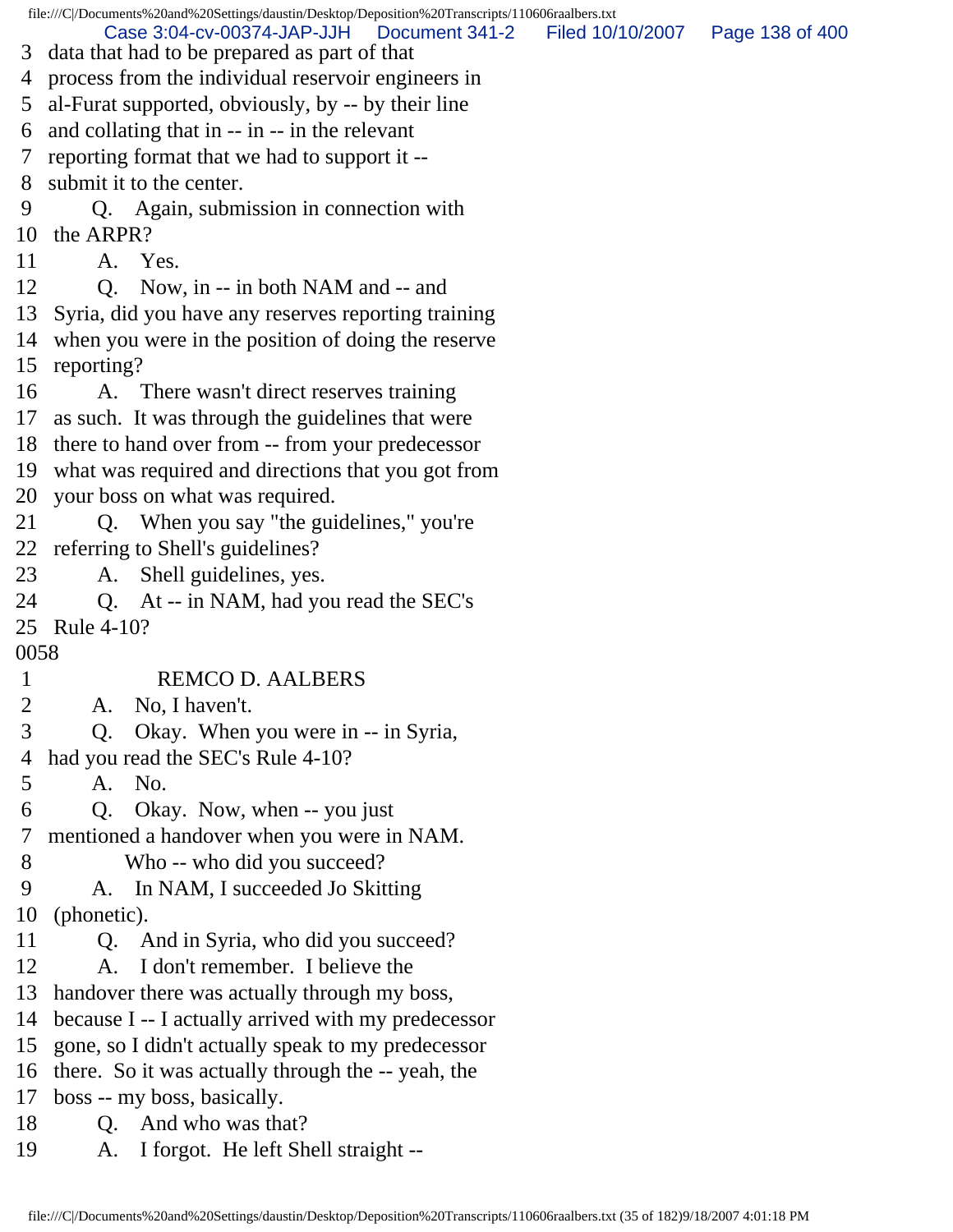file:///C|/Documents%20and%20Settings/daustin/Desktop/Deposition%20Transcripts/110606raalbers.txt 20 fairly soon thereafter. I don't recall his name 21 just now. 22 Q. Now, in -- in your work as an 23 economist and business planner, had you received 24 any training from Shell to do those jobs? 25 A. I did do a economics course, I think, 0059 1 REMCO D. AALBERS 2 as part of the initial training with Shell and 3 another one, I think, later on in NAM. For 4 business planning as such, I didn't do the course. 5 Q. Okay. 6 A. But I did do a number of reservoir 7 engineering courses as part of my training as a 8 reservoir engineer. 9 Q. Um-hum. How long were you at the -- 10 in the OU in Syria? 11 A. I was initially two years with SSBD. 12 Q. Then where did you go after SSBD? 13 A. After that, I went to al-Furat 14 Petroleum Company, so the -- joined, essentially, 15 with Syria Petroleum Company, where I stayed 16 another two years. 17 Q. When you went to al-Furat, did your 18 duties and responsibilities change in any way? 19 A. Yes. I became the senior reservoir 20 engineer for Alvorton (phonetic) and Tieum 21 (phonetic) areas. 22 Q. What were you required to do in that 23 position? 24 A. Prepare field development plans for 25 some of the fields, well proposals, production 0060 1 REMCO D. AALBERS 2 forecasts, input into business planning, reserves 3 estimates, reservoir and well surveillance, all 4 those type of things. 5 Q. I'm just interested with regard to 6 two of the things that you mentioned. 7 Production forecasts, what did that 8 entail? 9 A. That meant that you, on the basis of 10 your models, would prepare the forecast of what you Case 3:04-cv-00374-JAP-JJH Document 341-2 Filed 10/10/2007 Page 139 of 400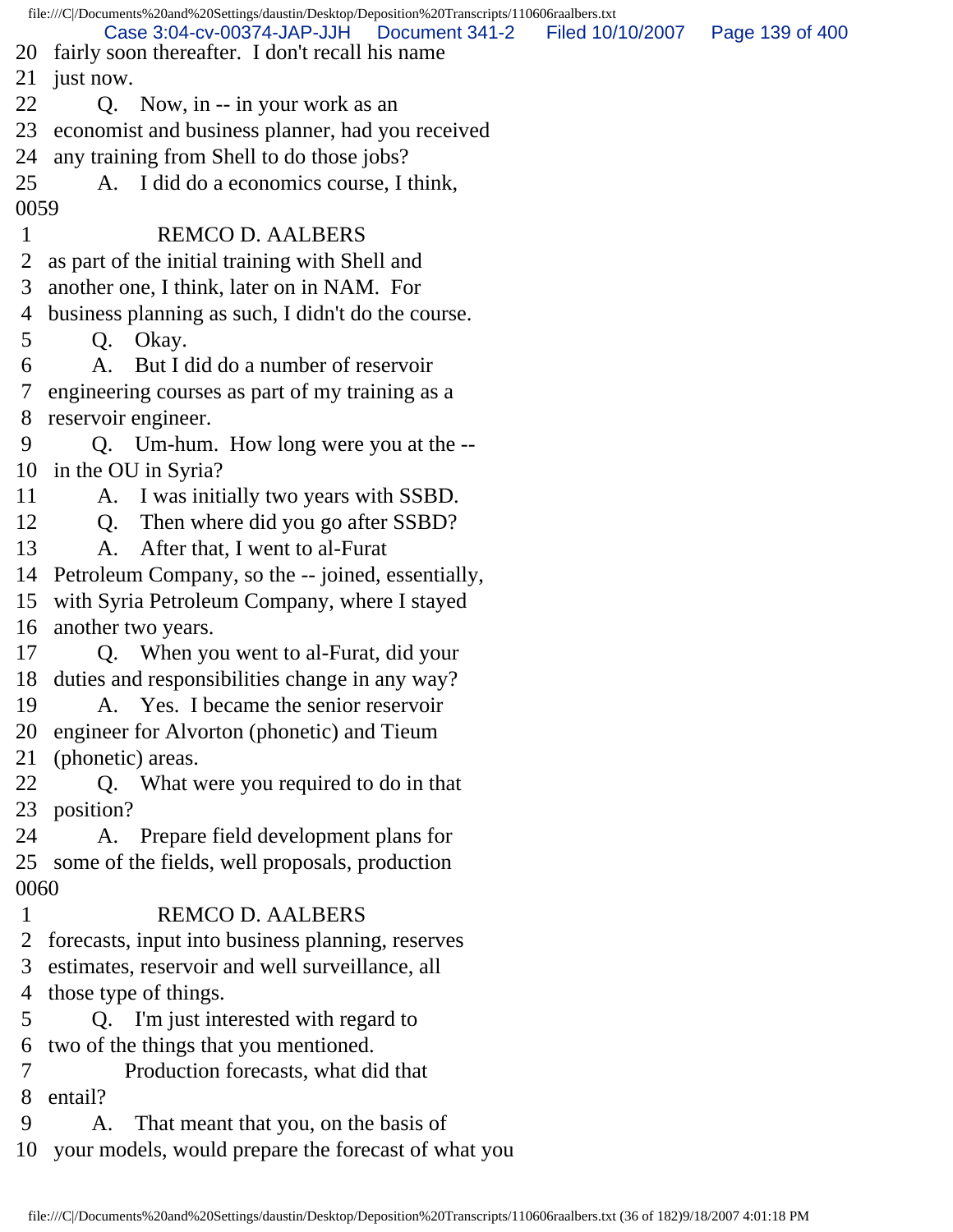|              | file:///C /Documents%20and%20Settings/daustin/Desktop/Deposition%20Transcripts/110606raalbers.txt<br>Case 3:04-cv-00374-JAP-JJH<br>Document 341-2 | Filed 10/10/2007  Page 140 of 400 |  |
|--------------|---------------------------------------------------------------------------------------------------------------------------------------------------|-----------------------------------|--|
| 11           | expected the fields to produce from, say, today for                                                                                               |                                   |  |
|              | 12 the next couple of years or, in certain cases, to<br>13 the end of its field life.                                                             |                                   |  |
|              |                                                                                                                                                   |                                   |  |
| 14           | Q. Um-hum. Again, in relation to the                                                                                                              |                                   |  |
| 15           | reasonable certainty standard, what application, if                                                                                               |                                   |  |
| 16           | any, did this have?                                                                                                                               |                                   |  |
| 17           | MR. TUTTLE: Objection; foundation.                                                                                                                |                                   |  |
| 18<br>19     | You can answer.<br>BY MR. HABER:                                                                                                                  |                                   |  |
| 20           |                                                                                                                                                   |                                   |  |
| 21           | Q. You can answer.<br>Reasonable certainly wasn't part of<br>A.                                                                                   |                                   |  |
| 22           | preparing a forecast, I mean, the word "forecast"                                                                                                 |                                   |  |
| 23           |                                                                                                                                                   |                                   |  |
|              | in terms of preparing production plans and those<br>24 type of things.                                                                            |                                   |  |
| 25           | Q. Well, in determining whether a -- a                                                                                                            |                                   |  |
| 0061         |                                                                                                                                                   |                                   |  |
| 1            | <b>REMCO D. AALBERS</b>                                                                                                                           |                                   |  |
|              | 2 particular field had reserves that could be                                                                                                     |                                   |  |
| 3            | classified as reasonably certain for production,                                                                                                  |                                   |  |
| 4            | was that part of the analysis in what you were                                                                                                    |                                   |  |
| 5            | doing?                                                                                                                                            |                                   |  |
| 6            | MR. TUTTLE: Objection to form.                                                                                                                    |                                   |  |
| 7            | BY MR. HABER:                                                                                                                                     |                                   |  |
| 8            | Q. You can answer.                                                                                                                                |                                   |  |
| 9            | A. When we determined reserves, we did                                                                                                            |                                   |  |
|              | 10 that on the -- in the way that -- using sort of the                                                                                            |                                   |  |
| 11           | Shell statistical analysis at the time. So what we                                                                                                |                                   |  |
|              | 12 determined were P85, 50/50 exploration numbers,                                                                                                |                                   |  |
|              | 13 MP15 forecasts, so low, medium and high. They were                                                                                             |                                   |  |
|              | 14 reported and rolled up and, ultimately, the P85s                                                                                               |                                   |  |
|              | 15 were the numbers that were reported as the proved                                                                                              |                                   |  |
|              | 16 reserves by the group.                                                                                                                         |                                   |  |
| 17           | Q. You also mentioned reserves                                                                                                                    |                                   |  |
| 18           | estimates. Do you recall that?                                                                                                                    |                                   |  |
| 19           | A. Um-hum.                                                                                                                                        |                                   |  |
| 20           | Q. And -- and what -- what are you                                                                                                                |                                   |  |
| 21           | referring to there?                                                                                                                               |                                   |  |
| 22           | A. For the annual AAPR cycle, all                                                                                                                 |                                   |  |
| 23           | reservoir engineers have to, at the end of the                                                                                                    |                                   |  |
| 24           | year, prepare updated reserves numbers that then                                                                                                  |                                   |  |
|              | 25 get reported to the reserves coordinators who then                                                                                             |                                   |  |
| 0062         |                                                                                                                                                   |                                   |  |
| $\mathbf{1}$ | <b>REMCO D. AALBERS</b>                                                                                                                           |                                   |  |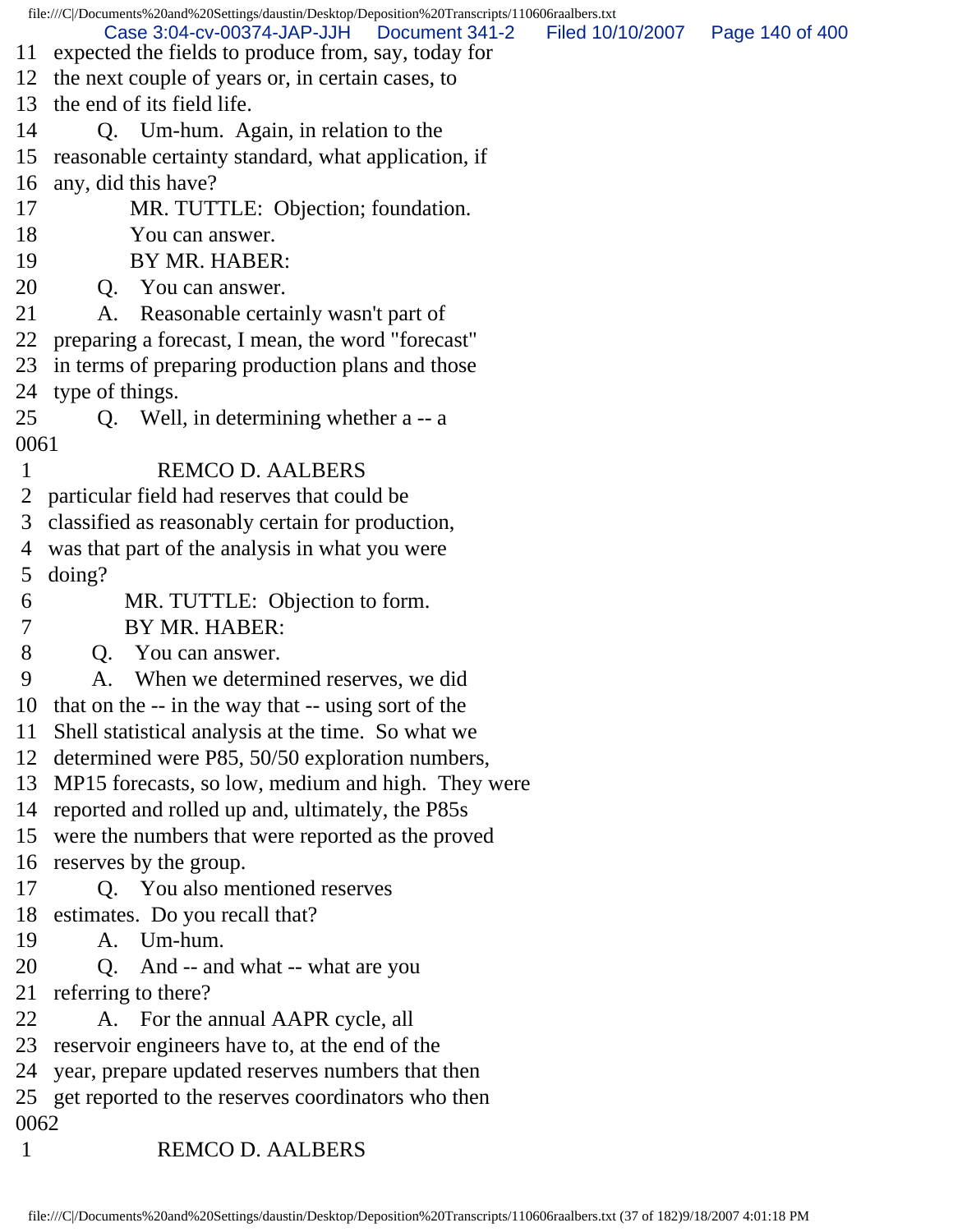file:///C|/Documents%20and%20Settings/daustin/Desktop/Deposition%20Transcripts/110606raalbers.txt 2 sort of roll that up to company totals. 3 So you would report the -- the 4 proved, the expectation, the potential scope for 5 recovery, the changes that have been there 6 throughout the year from the previous estimate that 7 was made the year before. 8 Q. Okay. And you were responsible for 9 putting that information together in the ARPR? 10 A. No. In -- for the fields that I was 11 responsible for, I prepared the numbers for those 12 fields only and provided that to the guy who 13 succeeded me in -- in my role before in al-Furat -- 14 in Syria Shell Petroleum. 15 Q. Okay. How long were you in al-Furat? 16 A. Two years. 17 Q. That takes us around '93 or so? 18 A. No. So we're in -- in '94 now. 19 Q. Okay. Where did you go from there? 20 A. From al-Furat, I went to Miri in 21 Malaysia to Sabah of Shell SSP. Apart from a very 22 small period, about two months when the Visa wasn't 23 there, I was sort of temporarily parked in The 24 Hague. 25 Q. So how long were you in Malaysia? 0063 1 REMCO D. AALBERS 2 A. Oh, just -- just over three -- three 3 and a half years, I believe. 4 Q. Okay. 5 A. I left Malaysia November '90 -- '97 6 and I arrived somewhere in '94, but I can't 7 remember which month it was. 8 Q. And what did you do when you were in 9 Malaysia? 10 A. My first job was as a senior 11 reservoir engineer in the integrated gas study 12 team, and that was for about a year. Then I became 13 the head of the integrated gas study team, and then 14 I became manager of gas opportunities, also for 15 just over a year. 16 Q. What did you do as manager of gas 17 opportunities? 18 A. I had an integrated team of petroleum Case 3:04-cv-00374-JAP-JJH Document 341-2 Filed 10/10/2007 Page 141 of 400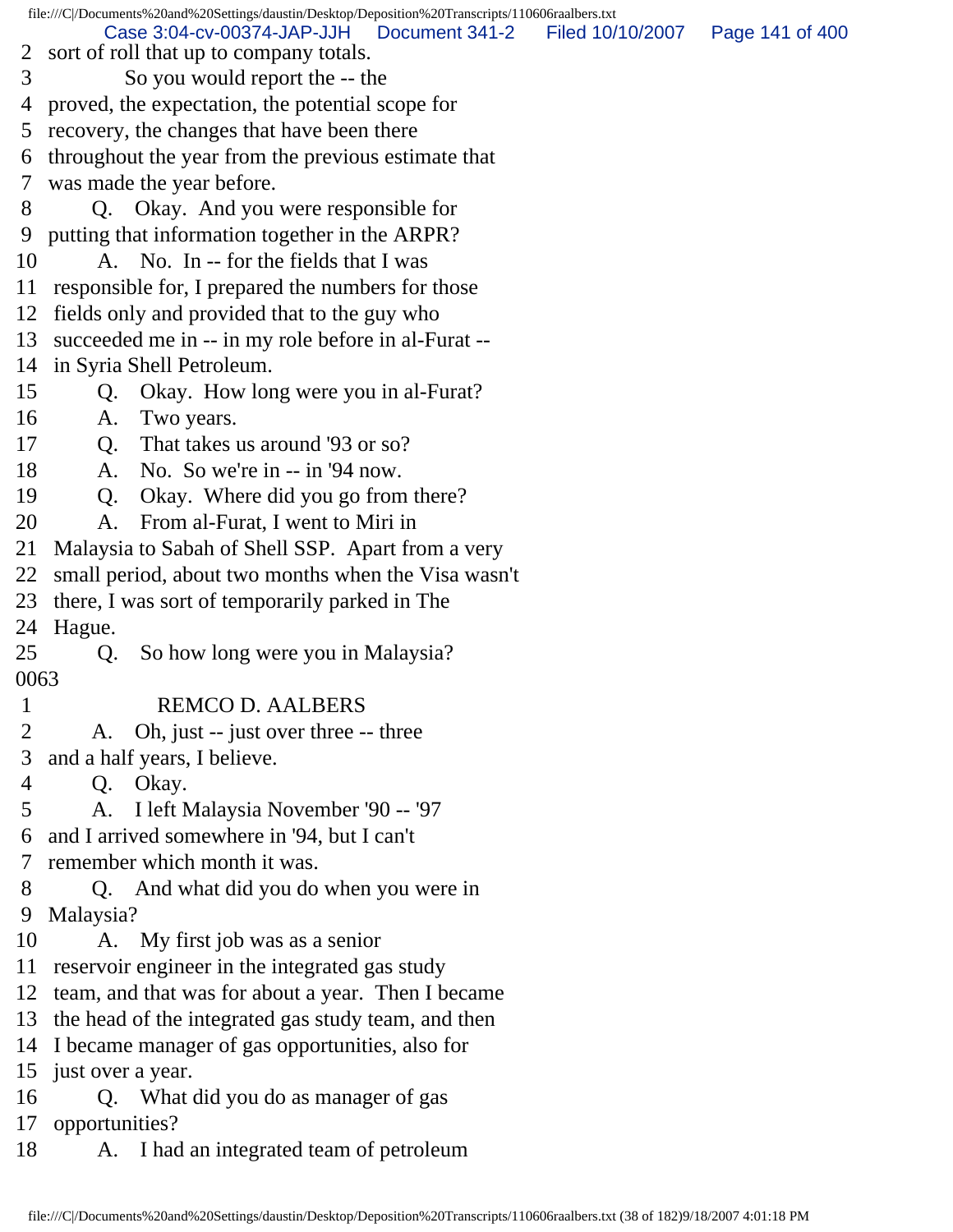|        | file:///C//Documents%20and%20Settings/daustin/Desktop/Deposition%20Transcripts/110606raalbers.txt |                  |                 |
|--------|---------------------------------------------------------------------------------------------------|------------------|-----------------|
| 19     | Case 3:04-cv-00374-JAP-JJH<br>Document 341-2<br>engineers, an operation person and some appraisal | Filed 10/10/2007 | Page 142 of 400 |
| 20     | engineering looking at the -- overlooking sort of                                                 |                  |                 |
| 21     | the producing fields that we had in -- in Malaysia.                                               |                  |                 |
| 22     | Did any of the responsibilities and<br>0.                                                         |                  |                 |
| 23     | functions that you had in Malaysia include reserves                                               |                  |                 |
| 24     | reporting?                                                                                        |                  |                 |
| 25     | A. In the first two functions, there was                                                          |                  |                 |
| 0064   |                                                                                                   |                  |                 |
| 1      | <b>REMCO D. AALBERS</b>                                                                           |                  |                 |
| 2      | no reserves reporting involved in the last function                                               |                  |                 |
| 3      | and, within my team, reserves updates would be                                                    |                  |                 |
| 4      | prepared for those producing fields.                                                              |                  |                 |
| 5      | Q. And who were they prepared for? I'm                                                            |                  |                 |
| 6      | referring to the updates now.                                                                     |                  |                 |
| 7      | A. Like, for the normal ARPR cycles                                                               |                  |                 |
| 8      | basically.                                                                                        |                  |                 |
| 9      | Q. Okay.                                                                                          |                  |                 |
| 10     | A. The only thing we were involved there                                                          |                  |                 |
| 11     | at some point was a reserves certification by                                                     |                  |                 |
| 12     | Gaffney & Kline, I believe.                                                                       |                  |                 |
| 13     | Q. I'm sorry. You say a reserves                                                                  |                  |                 |
| 14     | certification. What -- what was that?                                                             |                  |                 |
| 15     | A. In Malaysia, the gas was produced to                                                           |                  |                 |
| 16     | an L&G plant. And part of that process, the buyers                                                |                  |                 |
| 17     | on the -- on the Asian side, one sort of said --                                                  |                  |                 |
| 18     | comfort that the volumes that are being reported to                                               |                  |                 |
| 19     | the plant and that they're buying and their gas                                                   |                  |                 |
| 20     | contacts are actually there.                                                                      |                  |                 |
| 21     | And what was Gaffney Kline requested<br>Q.                                                        |                  |                 |
| 22     | to do?                                                                                            |                  |                 |
| 23     | To check our reserves estimates if<br>A.                                                          |                  |                 |
| 24     | they were -- if they could sub -- subscribe to                                                    |                  |                 |
| 25     | those, I guess was the word.                                                                      |                  |                 |
| 0065   |                                                                                                   |                  |                 |
| 1      | <b>REMCO D. AALBERS</b>                                                                           |                  |                 |
| 2      | And -- and just for the record, who<br>$Q_{\rm c}$                                                |                  |                 |
| 3      | is Gaffney Klein?                                                                                 |                  |                 |
| 4      | They're a consulting company.<br>A.                                                               |                  |                 |
| 5<br>6 | Do you know where they're based at<br>Q.<br>the time?                                             |                  |                 |
| 7      | I think they're coming from England,<br>A.                                                        |                  |                 |
| 8      | but I'm not 100 percent sure.                                                                     |                  |                 |
| 9      | Q. Who did you deal with from Gaffney                                                             |                  |                 |
|        |                                                                                                   |                  |                 |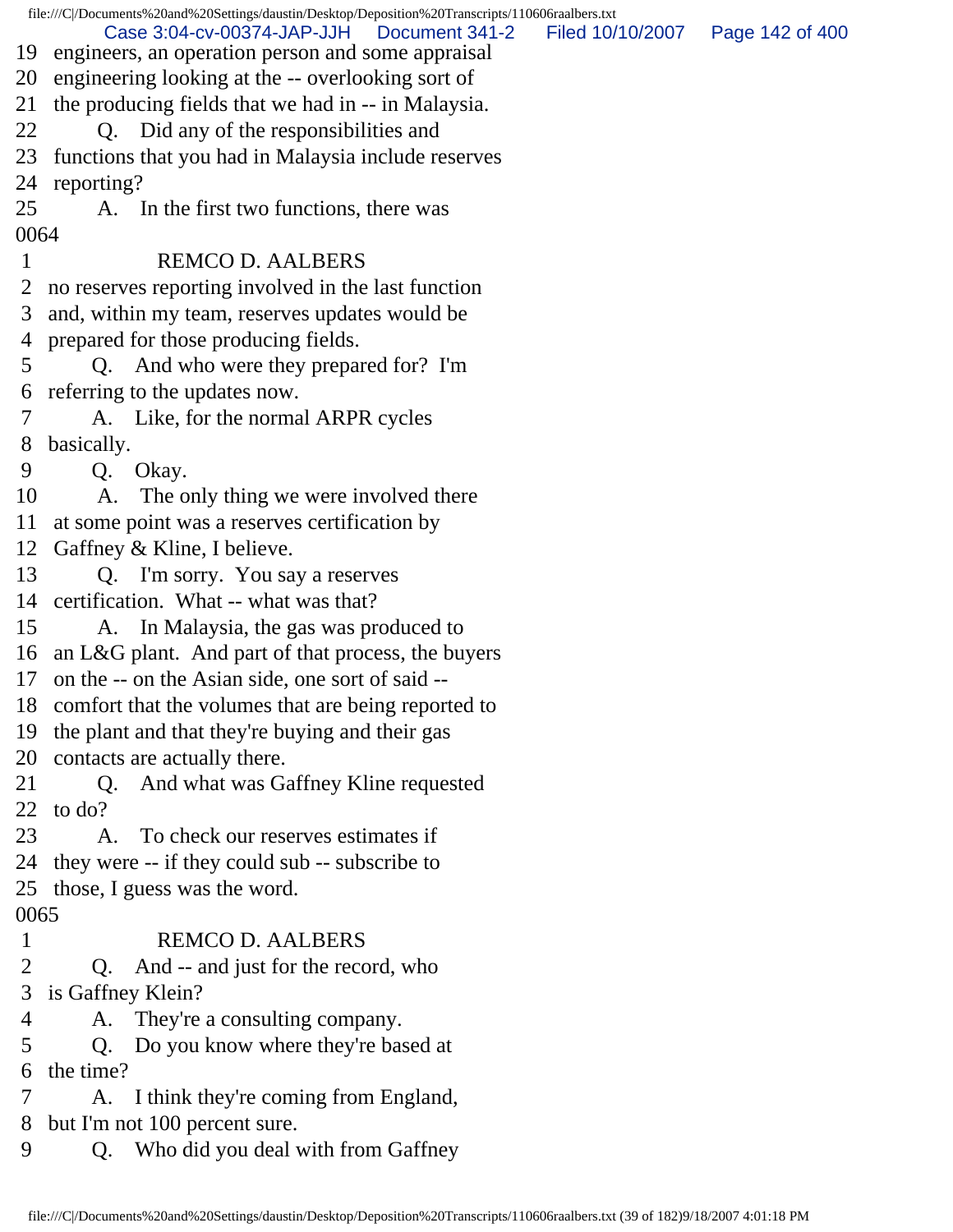file:///C|/Documents%20and%20Settings/daustin/Desktop/Deposition%20Transcripts/110606raalbers.txt 10 Kline? 11 A. I have no idea anymore. 12 Q. We've been talking generally about 13 the ARPR process, and I know we'll get into it in 14 more detail as we discuss your -- your duties and 15 functions as the GRC. 16 But for the record, can you tell -- 17 tell us what the ARPR process is? 18 A. The AR -- ARPR, the Annual Review of 19 Petroleum Resources, is in the process where Shell 20 goes through its reserves estimates annually 21 preparing for the end year reporting of reserves, 22 both internally and also externally, to the SEC and 23 has input into the annual report. 24 Q. Like I said, we're going to get into 25 more detail with it shortly. 0066 1 REMCO D. AALBERS 2 Where did you go after your -- your 3 stint in Malaysia? 4 A. After Malaysia, I went to -- to 5 The Hague to -- as IPM or SIPM, as it was called 6 later, Shell International Petroleum Maatschappij, 7 and I became the group resource coordinator, the 8 R -- GRC, as you call it, and I also was principal 9 economist, so I actually had a dual job. 10 When I arrived, the GRC was meant to 11 be a job for a couple of months around year end on 12 reserves reporting, and the other part of the year, 13 I was an economist. 14 Q. Okay. 15 A. That was for the first year. That, 16 after all, changed somewhat, and I got involved -- 17 I was a business analyst involved in business 18 planning, cap allocation next to my role as the 19 GRC. 20 Q. So I think -- just so I have the 21 dates again, I thought you had said you were in 22 Malaysia from '94 to '97 -- November '97 and then, 23 in November -- or after that -- 24 A. In January '98, I started in 25 The Hague -- 0067 Case 3:04-cv-00374-JAP-JJH Document 341-2 Filed 10/10/2007 Page 143 of 400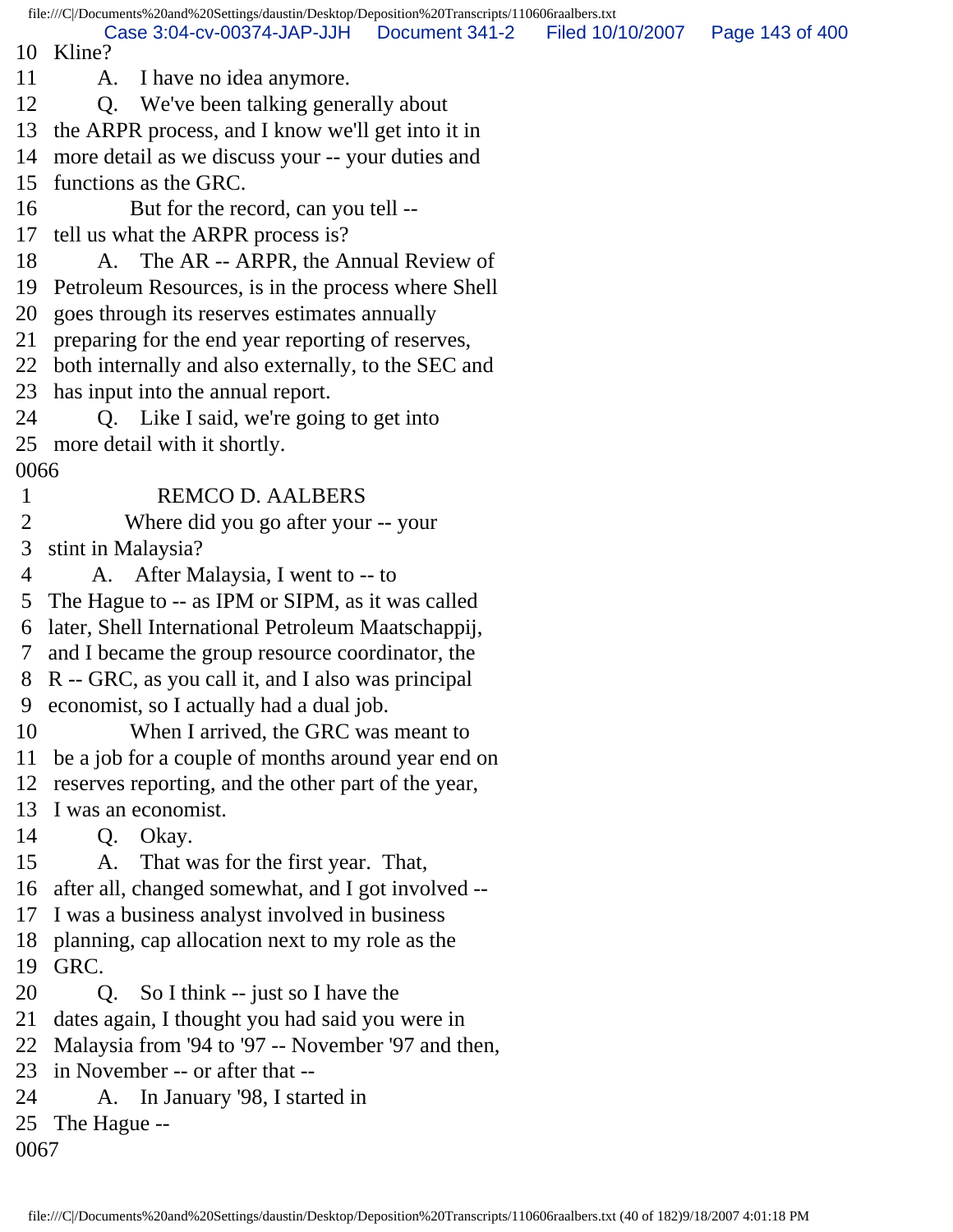| file:///C//Documents%20and%20Settings/daustin/Desktop/Deposition%20Transcripts/110606raalbers.txt |                                                      |                                                       |                |                                   |  |  |
|---------------------------------------------------------------------------------------------------|------------------------------------------------------|-------------------------------------------------------|----------------|-----------------------------------|--|--|
| 1                                                                                                 |                                                      | Case 3:04-cv-00374-JAP-JJH<br><b>REMCO D. AALBERS</b> | Document 341-2 | Filed 10/10/2007  Page 144 of 400 |  |  |
| 2                                                                                                 | Q.                                                   | Okay.                                                 |                |                                   |  |  |
| 3                                                                                                 | A.                                                   | -- because I left in November. I had                  |                |                                   |  |  |
| 4                                                                                                 |                                                      | a couple of weeks off before I started my new job.    |                |                                   |  |  |
| 5                                                                                                 | And as we covered before, we actually -- then I      |                                                       |                |                                   |  |  |
| 6                                                                                                 | stayed in that job till March 2001, after which I    |                                                       |                |                                   |  |  |
| 7                                                                                                 | went from my second period to Nederlandse Aardolie   |                                                       |                |                                   |  |  |
| 8                                                                                                 | Maatschappij.                                        |                                                       |                |                                   |  |  |
| 9                                                                                                 | Q.                                                   | That's NAM?                                           |                |                                   |  |  |
| 10                                                                                                |                                                      | A. That's NAM.                                        |                |                                   |  |  |
| 11                                                                                                |                                                      | MR. HABER: Okay. This is probably a                   |                |                                   |  |  |
| 12                                                                                                | good breaking point, so we can take our first        |                                                       |                |                                   |  |  |
| 13                                                                                                | break.                                               |                                                       |                |                                   |  |  |
| 14                                                                                                |                                                      | THE VIDEOGRAPHER: We're going off                     |                |                                   |  |  |
| 15                                                                                                | the record. The time is $11:13$ a.m.                 |                                                       |                |                                   |  |  |
| 16                                                                                                |                                                      | (Recess.)                                             |                |                                   |  |  |
| 17                                                                                                |                                                      | THE VIDEOGRAPHER: We are back on the                  |                |                                   |  |  |
| 18                                                                                                |                                                      | record. The time is $11:25$ a.m.                      |                |                                   |  |  |
| 19                                                                                                |                                                      | BY MR. HABER:                                         |                |                                   |  |  |
| 20                                                                                                | Q. Mr. Aalbers, before we broke, I                   |                                                       |                |                                   |  |  |
| 21                                                                                                | asked you about timing when you came into the GRC    |                                                       |                |                                   |  |  |
| 22                                                                                                | position. Before we start our discussion of that,    |                                                       |                |                                   |  |  |
| 23                                                                                                | I want to know what happened after.                  |                                                       |                |                                   |  |  |
| 24                                                                                                | So after you served in the position                  |                                                       |                |                                   |  |  |
| 25                                                                                                | as group reserves coordinator, where did you go      |                                                       |                |                                   |  |  |
| 0068                                                                                              |                                                      |                                                       |                |                                   |  |  |
| $\mathbf 1$                                                                                       |                                                      | <b>REMCO D. AALBERS</b>                               |                |                                   |  |  |
| 2                                                                                                 | next?                                                |                                                       |                |                                   |  |  |
| 3                                                                                                 | A.                                                   | I went back to the NAM, the                           |                |                                   |  |  |
| 4                                                                                                 | Nederlandse Aardolie Maatschappij, and -- as head    |                                                       |                |                                   |  |  |
| 5                                                                                                 | of development for the Groningen asset.              |                                                       |                |                                   |  |  |
| 6                                                                                                 | Q. What were your responsibilities as                |                                                       |                |                                   |  |  |
| 7                                                                                                 | head of development?                                 |                                                       |                |                                   |  |  |
| 8                                                                                                 |                                                      | A. All aspects of development with                    |                |                                   |  |  |
| 9                                                                                                 | Groningen fields and the two underground gas         |                                                       |                |                                   |  |  |
| 10                                                                                                | storages, Norg and Grypskark, were a part of the     |                                                       |                |                                   |  |  |
| 11                                                                                                | system; field development planning; investment       |                                                       |                |                                   |  |  |
| 12                                                                                                |                                                      | decisions, production forecasts; customizizations;    |                |                                   |  |  |
| 13                                                                                                | reserves; everything.                                |                                                       |                |                                   |  |  |
| 14                                                                                                | Q. I didn't quite catch the field. What              |                                                       |                |                                   |  |  |
| 15                                                                                                | field was that?                                      |                                                       |                |                                   |  |  |
| 16                                                                                                | A. It's Groningen, which is the large                |                                                       |                |                                   |  |  |
|                                                                                                   | 17 gas fuel in the northern part of the Netherlands, |                                                       |                |                                   |  |  |
|                                                                                                   |                                                      |                                                       |                |                                   |  |  |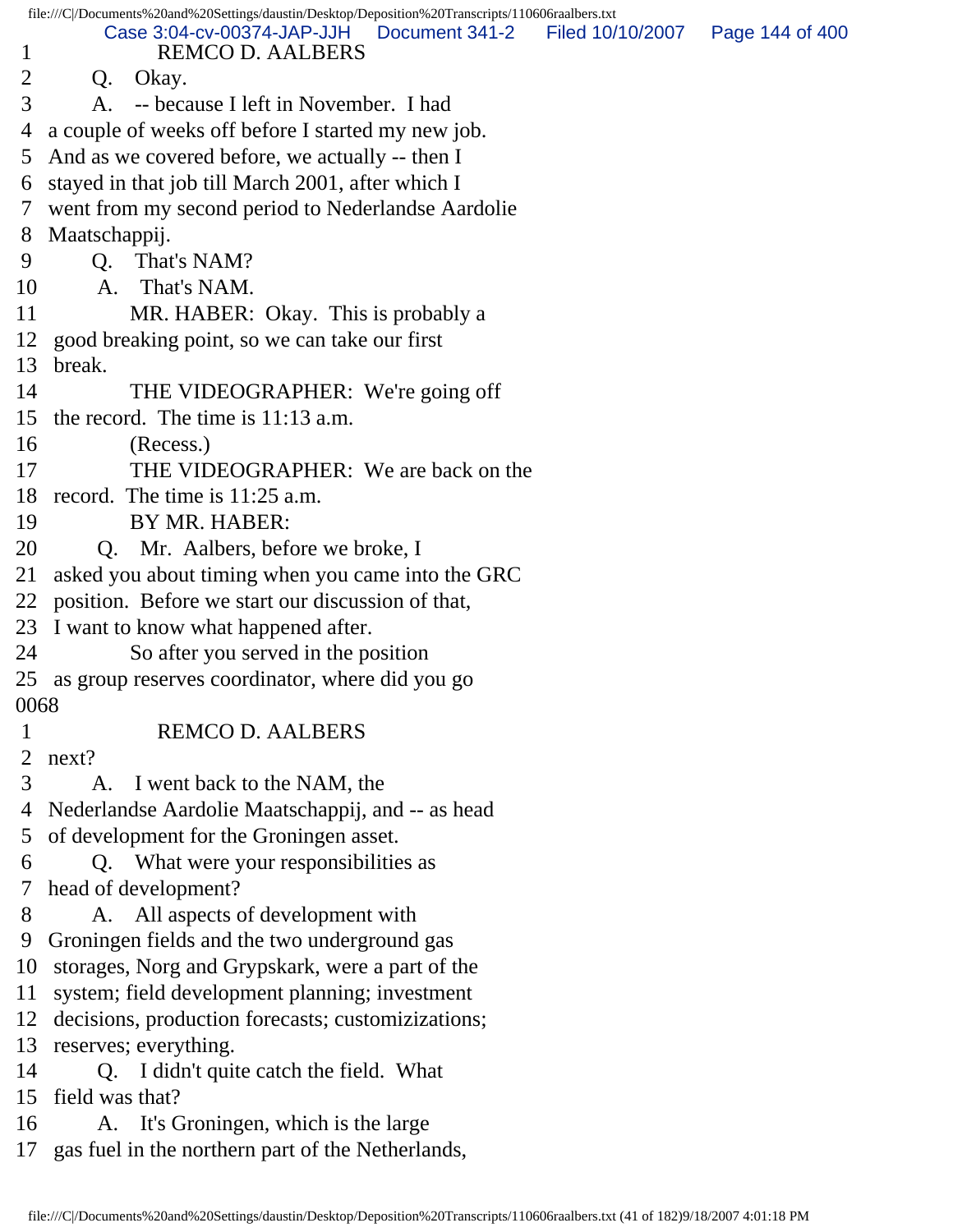file:///C|/Documents%20and%20Settings/daustin/Desktop/Deposition%20Transcripts/110606raalbers.txt 18 and two underground gas storages, Norg, N-o-r-g, 19 and Grypskark, G-r-y-p-s-k-a-r-k. 20 Q. And I know I'll pronounce it with a 21 bad American accent -- accent, but is that 22 Groningen; is that right? 23 A. That's right. 24 Q. Okay. And how long have you been in 25 that position? 0069 1 REMCO D. AALBERS 2 A. Effective, I've been in that position 3 ever since 2001, and after reorganization in 2003, 4 the role called -- renamed as asset development 5 leader, which is the role I have currently as a 6 development leader for Groningen asset. 7 Q. And are you involved in the ARPR 8 process in your current position? 9 A. I'm -- I'm involved in the ARPR 10 process in reporting the reserves for the fields 11 that are under my responsibility. 12 Q. Okay. And how many fields are under 13 your responsibility? 14 A. Three fields, Groningen, Norg, 15 Grypskark, plus the gas that we have in the Agmar 16 (phonetic) field, but it's not operated by us. 17 Q. I'm sorry? 18 A. But it's not operated by us. 19 Q. Oh. Who is the operator? 20 A. BP. 21 Q. BP is British Petroleum? 22 A. Correct. 23 Q. Is BP the operator of the Groningen 24 field? 25 A. No. 0070 1 REMCO D. AALBERS 2 Q. Who is? 3 A. The NAM is. 4 Q. Okay. So that would mean Shell or a 5 portion of -- strike that. 6 A. NAM -- 7 Q. Go ahead. If you can tell me what -- 8 A. Well, if -- ask the question. Case 3:04-cv-00374-JAP-JJH Document 341-2 Filed 10/10/2007 Page 145 of 400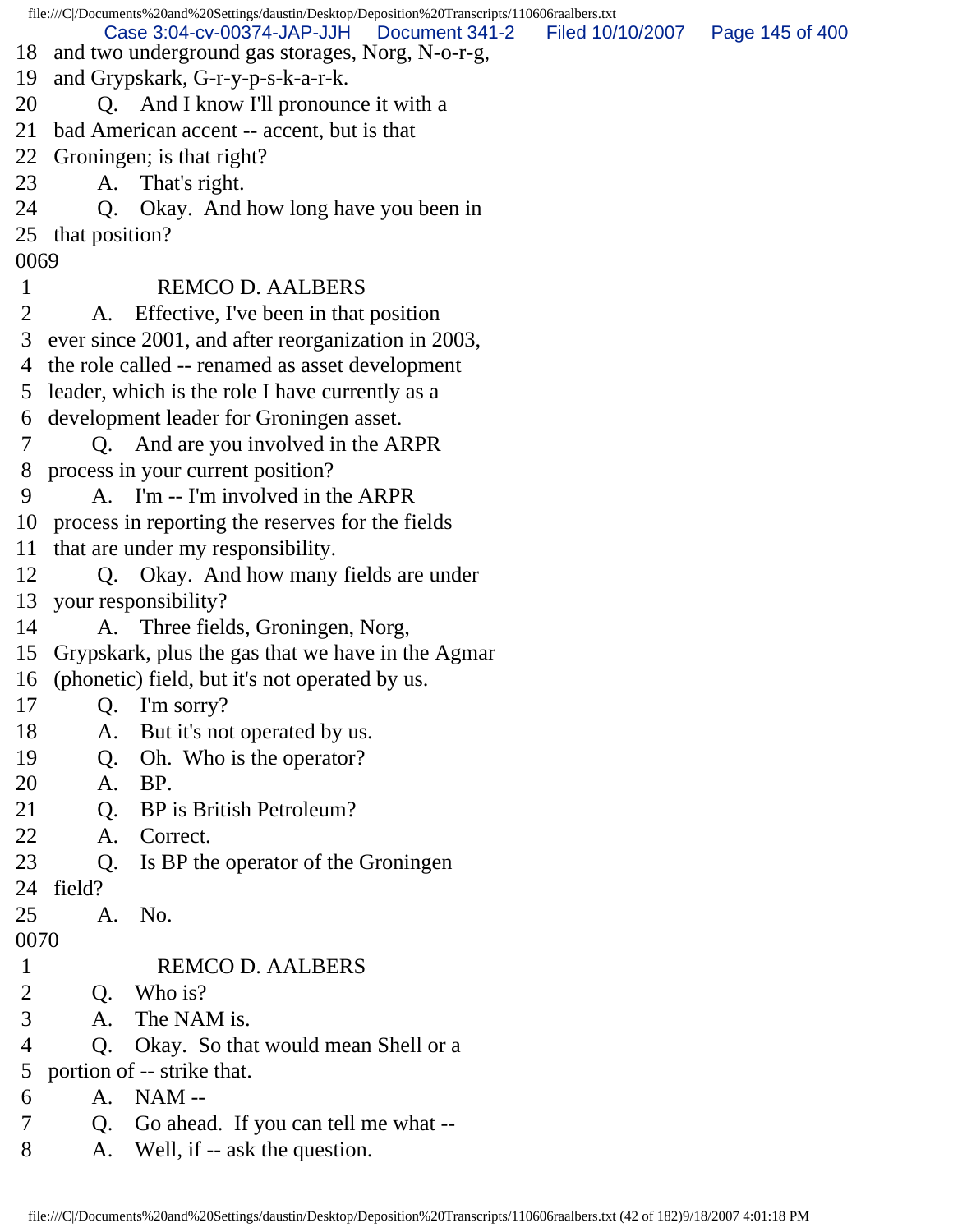file:///C|/Documents%20and%20Settings/daustin/Desktop/Deposition%20Transcripts/110606raalbers.txt 9 Q. Yeah. If you could tell me what the 10 structure of NAM is. 11 A. NAM is a joint venture between Shell 12 and SO Mobil, 50/50 joint venture. 13 Q. Okay. And you mentioned a moment ago 14 that you started as the group reserves coordinator, 15 the GRC, in January of 1998, correct? 16 A. Correct. 17 Q. Okay. How did you come to that 18 position? 19 A. I came from that -- to that position 20 because, while I was in Miri, I requested the group 21 to transfer us back to the Netherlands. And this 22 was a position that they offered me that I could 23 come down to -- come back to. 24 Q. Is this the only position that was 25 offered? 0071 1 REMCO D. AALBERS 2 A. They actually also suggested the 3 possibility to go to -- to audit, but that was 4 200 days away from home a year, which I didn't find 5 very attractive at the time. 6 Q. And when you say that you requested 7 the position, was this through Shell's internal 8 application process? 9 A. At the time, we didn't have the 10 current open resourcing system yet. You were 11 basically told where your next job was going to be. 12 You could indicate what your preferences might be, 13 but I requested to go back for private reasons. 14 Q. And so who did you make the request 15 to? 16 A. I can't remember. One of the people 17 involved came out to Miri, and I basically 18 requested to him that I wanted to go back for 19 private reasons. 20 Q. Was it someone in human resources, if 21 you recall? 22 A. Yeah, it was somebody in the skillful 23 management group. 24 Q. Okay. I think, a moment ago, you 25 mentioned Neyet. Did I hear that correctly? Case 3:04-cv-00374-JAP-JJH Document 341-2 Filed 10/10/2007 Page 146 of 400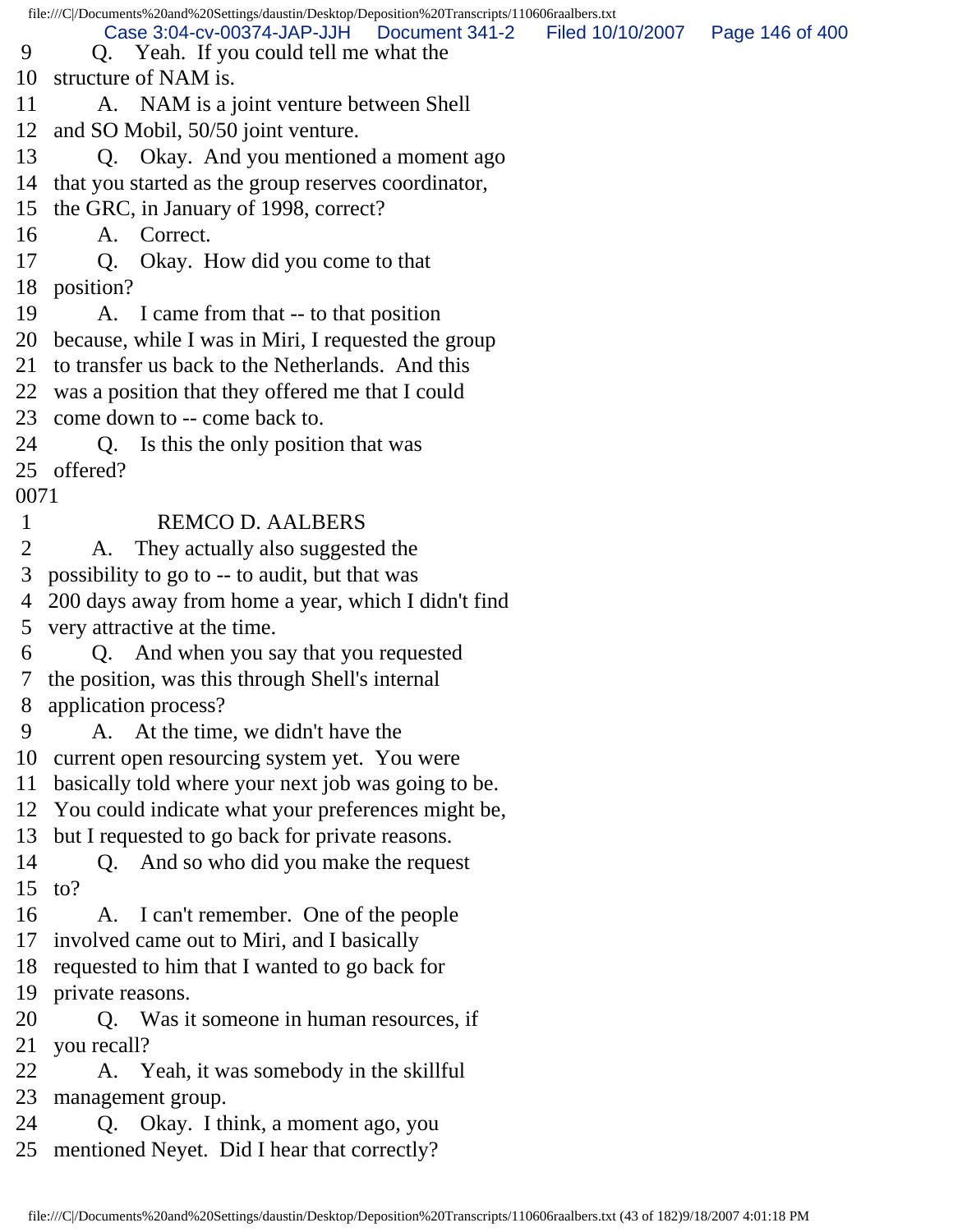|                                 |                                                                                                                                                                                                                     |                                                                                                                                                                                                                                                                                                                                                                                                                                                                                                                                                                                                                                                                                                                                                                                                                                                                                                                                                                                                                                                                                                                                                                                                                                                                                                                                                                                                | Page 147 of 400                                                                                                       |
|---------------------------------|---------------------------------------------------------------------------------------------------------------------------------------------------------------------------------------------------------------------|------------------------------------------------------------------------------------------------------------------------------------------------------------------------------------------------------------------------------------------------------------------------------------------------------------------------------------------------------------------------------------------------------------------------------------------------------------------------------------------------------------------------------------------------------------------------------------------------------------------------------------------------------------------------------------------------------------------------------------------------------------------------------------------------------------------------------------------------------------------------------------------------------------------------------------------------------------------------------------------------------------------------------------------------------------------------------------------------------------------------------------------------------------------------------------------------------------------------------------------------------------------------------------------------------------------------------------------------------------------------------------------------|-----------------------------------------------------------------------------------------------------------------------|
|                                 |                                                                                                                                                                                                                     |                                                                                                                                                                                                                                                                                                                                                                                                                                                                                                                                                                                                                                                                                                                                                                                                                                                                                                                                                                                                                                                                                                                                                                                                                                                                                                                                                                                                |                                                                                                                       |
| I mentioned what?<br>A.         |                                                                                                                                                                                                                     |                                                                                                                                                                                                                                                                                                                                                                                                                                                                                                                                                                                                                                                                                                                                                                                                                                                                                                                                                                                                                                                                                                                                                                                                                                                                                                                                                                                                |                                                                                                                       |
|                                 |                                                                                                                                                                                                                     |                                                                                                                                                                                                                                                                                                                                                                                                                                                                                                                                                                                                                                                                                                                                                                                                                                                                                                                                                                                                                                                                                                                                                                                                                                                                                                                                                                                                |                                                                                                                       |
|                                 |                                                                                                                                                                                                                     |                                                                                                                                                                                                                                                                                                                                                                                                                                                                                                                                                                                                                                                                                                                                                                                                                                                                                                                                                                                                                                                                                                                                                                                                                                                                                                                                                                                                |                                                                                                                       |
|                                 |                                                                                                                                                                                                                     |                                                                                                                                                                                                                                                                                                                                                                                                                                                                                                                                                                                                                                                                                                                                                                                                                                                                                                                                                                                                                                                                                                                                                                                                                                                                                                                                                                                                |                                                                                                                       |
|                                 |                                                                                                                                                                                                                     |                                                                                                                                                                                                                                                                                                                                                                                                                                                                                                                                                                                                                                                                                                                                                                                                                                                                                                                                                                                                                                                                                                                                                                                                                                                                                                                                                                                                |                                                                                                                       |
|                                 |                                                                                                                                                                                                                     |                                                                                                                                                                                                                                                                                                                                                                                                                                                                                                                                                                                                                                                                                                                                                                                                                                                                                                                                                                                                                                                                                                                                                                                                                                                                                                                                                                                                |                                                                                                                       |
| A. Yes.                         |                                                                                                                                                                                                                     |                                                                                                                                                                                                                                                                                                                                                                                                                                                                                                                                                                                                                                                                                                                                                                                                                                                                                                                                                                                                                                                                                                                                                                                                                                                                                                                                                                                                |                                                                                                                       |
| <b>O.</b>                       |                                                                                                                                                                                                                     |                                                                                                                                                                                                                                                                                                                                                                                                                                                                                                                                                                                                                                                                                                                                                                                                                                                                                                                                                                                                                                                                                                                                                                                                                                                                                                                                                                                                |                                                                                                                       |
|                                 |                                                                                                                                                                                                                     |                                                                                                                                                                                                                                                                                                                                                                                                                                                                                                                                                                                                                                                                                                                                                                                                                                                                                                                                                                                                                                                                                                                                                                                                                                                                                                                                                                                                |                                                                                                                       |
| difficult one to fill at Shell? |                                                                                                                                                                                                                     |                                                                                                                                                                                                                                                                                                                                                                                                                                                                                                                                                                                                                                                                                                                                                                                                                                                                                                                                                                                                                                                                                                                                                                                                                                                                                                                                                                                                |                                                                                                                       |
|                                 |                                                                                                                                                                                                                     |                                                                                                                                                                                                                                                                                                                                                                                                                                                                                                                                                                                                                                                                                                                                                                                                                                                                                                                                                                                                                                                                                                                                                                                                                                                                                                                                                                                                |                                                                                                                       |
| not a popular position.         |                                                                                                                                                                                                                     |                                                                                                                                                                                                                                                                                                                                                                                                                                                                                                                                                                                                                                                                                                                                                                                                                                                                                                                                                                                                                                                                                                                                                                                                                                                                                                                                                                                                |                                                                                                                       |
| Q.                              |                                                                                                                                                                                                                     |                                                                                                                                                                                                                                                                                                                                                                                                                                                                                                                                                                                                                                                                                                                                                                                                                                                                                                                                                                                                                                                                                                                                                                                                                                                                                                                                                                                                |                                                                                                                       |
| feeling?                        |                                                                                                                                                                                                                     |                                                                                                                                                                                                                                                                                                                                                                                                                                                                                                                                                                                                                                                                                                                                                                                                                                                                                                                                                                                                                                                                                                                                                                                                                                                                                                                                                                                                |                                                                                                                       |
| A.                              |                                                                                                                                                                                                                     |                                                                                                                                                                                                                                                                                                                                                                                                                                                                                                                                                                                                                                                                                                                                                                                                                                                                                                                                                                                                                                                                                                                                                                                                                                                                                                                                                                                                |                                                                                                                       |
|                                 |                                                                                                                                                                                                                     |                                                                                                                                                                                                                                                                                                                                                                                                                                                                                                                                                                                                                                                                                                                                                                                                                                                                                                                                                                                                                                                                                                                                                                                                                                                                                                                                                                                                |                                                                                                                       |
|                                 |                                                                                                                                                                                                                     |                                                                                                                                                                                                                                                                                                                                                                                                                                                                                                                                                                                                                                                                                                                                                                                                                                                                                                                                                                                                                                                                                                                                                                                                                                                                                                                                                                                                |                                                                                                                       |
|                                 |                                                                                                                                                                                                                     |                                                                                                                                                                                                                                                                                                                                                                                                                                                                                                                                                                                                                                                                                                                                                                                                                                                                                                                                                                                                                                                                                                                                                                                                                                                                                                                                                                                                |                                                                                                                       |
| activity.                       |                                                                                                                                                                                                                     |                                                                                                                                                                                                                                                                                                                                                                                                                                                                                                                                                                                                                                                                                                                                                                                                                                                                                                                                                                                                                                                                                                                                                                                                                                                                                                                                                                                                |                                                                                                                       |
| Q.                              |                                                                                                                                                                                                                     |                                                                                                                                                                                                                                                                                                                                                                                                                                                                                                                                                                                                                                                                                                                                                                                                                                                                                                                                                                                                                                                                                                                                                                                                                                                                                                                                                                                                |                                                                                                                       |
|                                 |                                                                                                                                                                                                                     |                                                                                                                                                                                                                                                                                                                                                                                                                                                                                                                                                                                                                                                                                                                                                                                                                                                                                                                                                                                                                                                                                                                                                                                                                                                                                                                                                                                                |                                                                                                                       |
|                                 |                                                                                                                                                                                                                     |                                                                                                                                                                                                                                                                                                                                                                                                                                                                                                                                                                                                                                                                                                                                                                                                                                                                                                                                                                                                                                                                                                                                                                                                                                                                                                                                                                                                |                                                                                                                       |
|                                 |                                                                                                                                                                                                                     |                                                                                                                                                                                                                                                                                                                                                                                                                                                                                                                                                                                                                                                                                                                                                                                                                                                                                                                                                                                                                                                                                                                                                                                                                                                                                                                                                                                                |                                                                                                                       |
|                                 |                                                                                                                                                                                                                     |                                                                                                                                                                                                                                                                                                                                                                                                                                                                                                                                                                                                                                                                                                                                                                                                                                                                                                                                                                                                                                                                                                                                                                                                                                                                                                                                                                                                |                                                                                                                       |
|                                 |                                                                                                                                                                                                                     |                                                                                                                                                                                                                                                                                                                                                                                                                                                                                                                                                                                                                                                                                                                                                                                                                                                                                                                                                                                                                                                                                                                                                                                                                                                                                                                                                                                                |                                                                                                                       |
|                                 |                                                                                                                                                                                                                     |                                                                                                                                                                                                                                                                                                                                                                                                                                                                                                                                                                                                                                                                                                                                                                                                                                                                                                                                                                                                                                                                                                                                                                                                                                                                                                                                                                                                |                                                                                                                       |
|                                 |                                                                                                                                                                                                                     |                                                                                                                                                                                                                                                                                                                                                                                                                                                                                                                                                                                                                                                                                                                                                                                                                                                                                                                                                                                                                                                                                                                                                                                                                                                                                                                                                                                                |                                                                                                                       |
|                                 |                                                                                                                                                                                                                     |                                                                                                                                                                                                                                                                                                                                                                                                                                                                                                                                                                                                                                                                                                                                                                                                                                                                                                                                                                                                                                                                                                                                                                                                                                                                                                                                                                                                |                                                                                                                       |
|                                 |                                                                                                                                                                                                                     |                                                                                                                                                                                                                                                                                                                                                                                                                                                                                                                                                                                                                                                                                                                                                                                                                                                                                                                                                                                                                                                                                                                                                                                                                                                                                                                                                                                                |                                                                                                                       |
| Q.                              |                                                                                                                                                                                                                     |                                                                                                                                                                                                                                                                                                                                                                                                                                                                                                                                                                                                                                                                                                                                                                                                                                                                                                                                                                                                                                                                                                                                                                                                                                                                                                                                                                                                |                                                                                                                       |
|                                 |                                                                                                                                                                                                                     |                                                                                                                                                                                                                                                                                                                                                                                                                                                                                                                                                                                                                                                                                                                                                                                                                                                                                                                                                                                                                                                                                                                                                                                                                                                                                                                                                                                                |                                                                                                                       |
|                                 |                                                                                                                                                                                                                     |                                                                                                                                                                                                                                                                                                                                                                                                                                                                                                                                                                                                                                                                                                                                                                                                                                                                                                                                                                                                                                                                                                                                                                                                                                                                                                                                                                                                |                                                                                                                       |
|                                 |                                                                                                                                                                                                                     |                                                                                                                                                                                                                                                                                                                                                                                                                                                                                                                                                                                                                                                                                                                                                                                                                                                                                                                                                                                                                                                                                                                                                                                                                                                                                                                                                                                                |                                                                                                                       |
|                                 |                                                                                                                                                                                                                     |                                                                                                                                                                                                                                                                                                                                                                                                                                                                                                                                                                                                                                                                                                                                                                                                                                                                                                                                                                                                                                                                                                                                                                                                                                                                                                                                                                                                |                                                                                                                       |
|                                 |                                                                                                                                                                                                                     |                                                                                                                                                                                                                                                                                                                                                                                                                                                                                                                                                                                                                                                                                                                                                                                                                                                                                                                                                                                                                                                                                                                                                                                                                                                                                                                                                                                                |                                                                                                                       |
|                                 |                                                                                                                                                                                                                     |                                                                                                                                                                                                                                                                                                                                                                                                                                                                                                                                                                                                                                                                                                                                                                                                                                                                                                                                                                                                                                                                                                                                                                                                                                                                                                                                                                                                |                                                                                                                       |
|                                 |                                                                                                                                                                                                                     |                                                                                                                                                                                                                                                                                                                                                                                                                                                                                                                                                                                                                                                                                                                                                                                                                                                                                                                                                                                                                                                                                                                                                                                                                                                                                                                                                                                                |                                                                                                                       |
|                                 |                                                                                                                                                                                                                     |                                                                                                                                                                                                                                                                                                                                                                                                                                                                                                                                                                                                                                                                                                                                                                                                                                                                                                                                                                                                                                                                                                                                                                                                                                                                                                                                                                                                |                                                                                                                       |
|                                 |                                                                                                                                                                                                                     |                                                                                                                                                                                                                                                                                                                                                                                                                                                                                                                                                                                                                                                                                                                                                                                                                                                                                                                                                                                                                                                                                                                                                                                                                                                                                                                                                                                                |                                                                                                                       |
|                                 |                                                                                                                                                                                                                     |                                                                                                                                                                                                                                                                                                                                                                                                                                                                                                                                                                                                                                                                                                                                                                                                                                                                                                                                                                                                                                                                                                                                                                                                                                                                                                                                                                                                |                                                                                                                       |
|                                 |                                                                                                                                                                                                                     |                                                                                                                                                                                                                                                                                                                                                                                                                                                                                                                                                                                                                                                                                                                                                                                                                                                                                                                                                                                                                                                                                                                                                                                                                                                                                                                                                                                                |                                                                                                                       |
| 14<br>16<br>17<br>14            | Case 3:04-cv-00374-JAP-JJH<br>0072<br>11<br>12<br>18<br>19<br>20<br>22<br>24<br>0073<br>that sort of stuff.<br>who was your predecessor?<br>moment, recall his name.<br>occurred?<br>in January of '97.<br>15<br>16 | Document 341-2<br><b>REMCO D. AALBERS</b><br>Q. Never mind then. I'm sorry. I<br>thought I heard something -- never mind.<br>When the position -- when you -- when<br>you learned of the position after making the<br>request, did you immediately accept the position?<br>Okay. At that time, did you have an<br>understanding of whether the position was a<br>A. I think the feeling was that it was<br>Okay. What's the basis of that<br>Most reservoir engineers like to work<br>on fields and field development plans, not<br>necessarily on reserves reporting, which was --<br>some of us viewed it as a bit of an accounting<br>And why was it viewed, if you have an<br>understanding, as an accounting activity?<br>A. Because it's taking the data that are<br>supplied by -- for this specific role, by all the<br>25 operating companies around the world and then<br><b>REMCO D. AALBERS</b><br>basically adding those up and preparing the right<br>reports with all the right delta analysis and all<br>At the time you filled the position,<br>A. My predecessor actually resigned, so<br>I never actually met him. And I don't, at the<br>Q. Do you recall when the resignation<br>A. I think the resignation had actually<br>occurred quite a while before. I think it was<br>actually just before the reserves reporting cycle<br>Q. Do you know if there was a person in | file:///C//Documents%20and%20Settings/daustin/Desktop/Deposition%20Transcripts/110606raalbers.txt<br>Filed 10/10/2007 |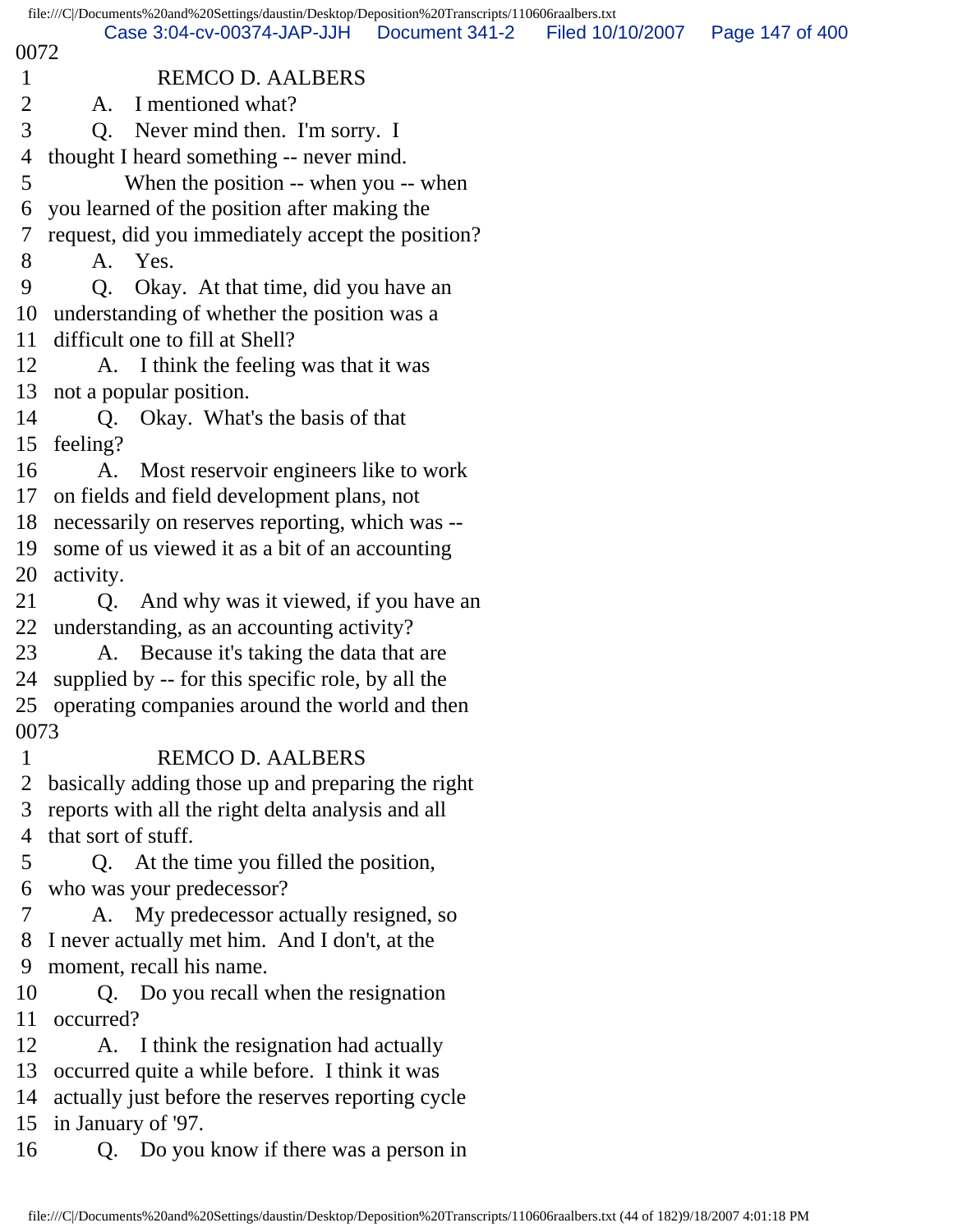file:///C|/Documents%20and%20Settings/daustin/Desktop/Deposition%20Transcripts/110606raalbers.txt 17 the position who was working on the ARPR process at 18 that time? 19 A. As a temporary helpout, somebody had 20 helped out to correct the data for the year before. 21 Q. Do you recall who that interim person 22 was? 23 A. Wim Swinkels. 24 Q. I'm sorry? 25 A. Wim Swinkels. 0074 1 REMCO D. AALBERS 2 Q. Okay. And how long was Mr. Swinkels 3 the temporary, if you will, GRC? 4 A. I don't think he ever formally was 5 the temporary GRC. He just helped out when a job 6 needed to be done, and that was only for the 7 reporting cycle. And then he went back to what his 8 normal role was. 9 Q. And what -- what was his normal role? 10 A. He had a job somewhere in -- in 11 Rijswijk in -- in, I think, at the time, it was 12 so-called KSEPL in one of the technical functions, 13 but he was a reservoir engineer by background. 14 Q. Okay. I'm sorry. I didn't quite 15 hear. Where in Rijswijk? 16 A. In KSEPL. That was the -- the lamp, 17 as we used to call it. 18 Q. Now, KSEPL, did that subsequently get 19 rolled up into Shell Deepwater Services, if you 20 know? 21 A. No, I don't believe they did. 22 Q. Okay. Do you know if they got rolled 23 up into any other type of research organization? 24 A. Yeah. They've changed names a couple 25 of times, and I'm not very good at keeping track of 0075 1 REMCO D. AALBERS 2 it. I think they rolled up into sort of SEPTAR, 3 and I'm not 100 percent sure what they're called at 4 the moment. 5 Q. Do you know when SEPTAR was formed? 6 A. No. 7 O. Did SEPTAR have another office? Case 3:04-cv-00374-JAP-JJH Document 341-2 Filed 10/10/2007 Page 148 of 400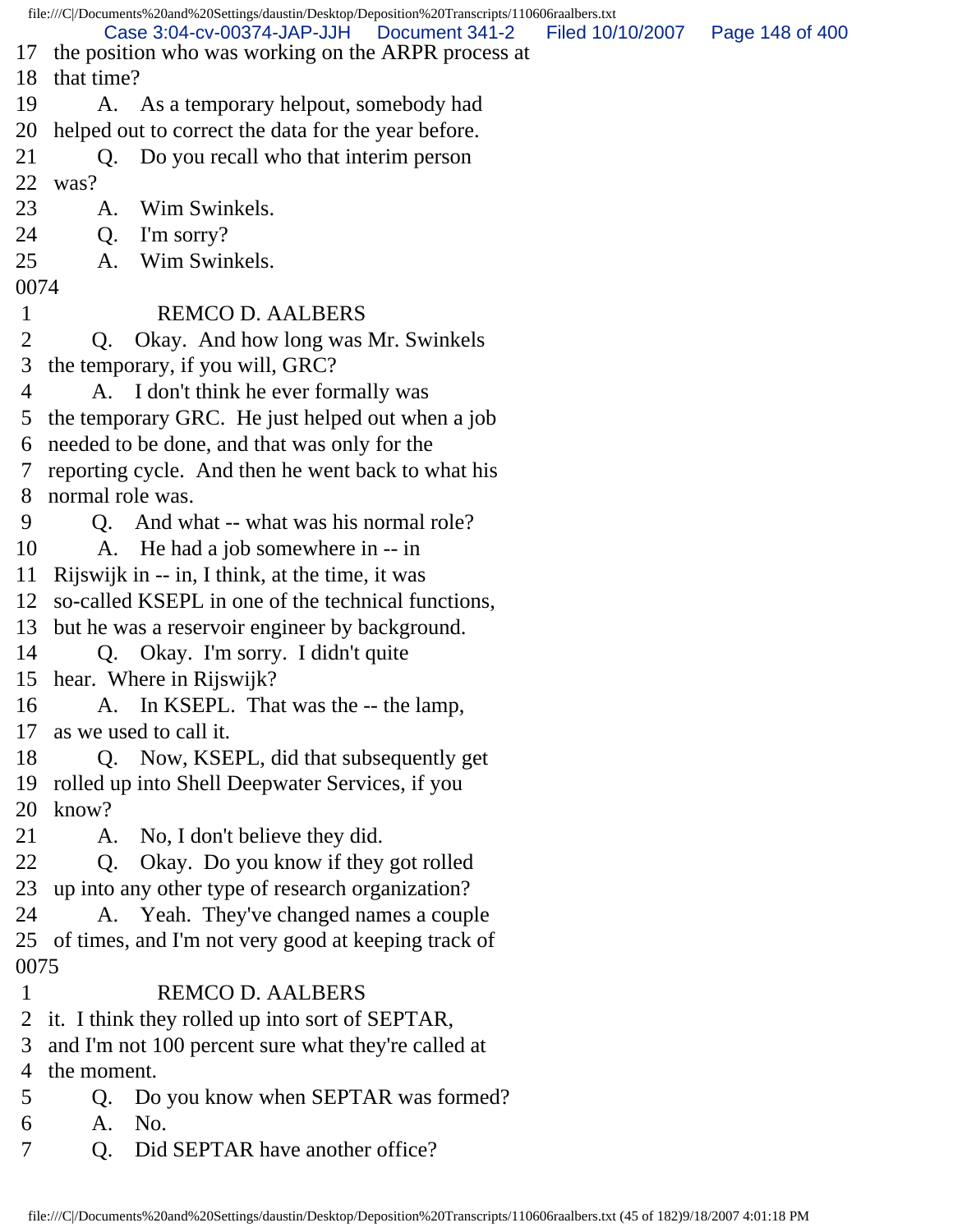file:///C|/Documents%20and%20Settings/daustin/Desktop/Deposition%20Transcripts/110606raalbers.txt 8 A. They had two offices as far as I'm 9 aware. They had one in Rijswijk and they had one 10 up in -- in the U.S. I think it was in Houston. 11 Q. Okay. Do you know what the Houston 12 SEPTAR office was responsible for doing? 13 A. No. 14 Q. Do you know how the division of labor 15 was decided upon between Rijswijk and Houston? 16 A. I have no idea. 17 Q. Okay. Did SEPTAR exist during your 18 tenure as GRC? 19 A. I can't remember when they exactly 20 were formed. Let me see if I can recall. I think 21 as part of the roll-up happened sort of in the 22 later period of the period that I was the 23 reserves -- the group reserves coordinator. And 24 then sort of the lap changed and the -- Shell Oil 25 got sort of included within the Shell organization. 0076 1 REMCO D. AALBERS 2 Q. When you're saying "Shell Oil," 3 that's when the U.S. operation became part of -- 4 more formally part of the group for reporting 5 purposes? 6 A. No, not for reporting purposes, more 7 in terms of operating purposes. 8 Q. Okay. Did you have an understanding 9 of why Shell Oil got rolled up? 10 A. Shell bought out the minority 11 shareholders within Shell Oil, I believe, some 12 10 years before, and it took that time to sort of 13 formally make it part of the Shell group for all 14 sorts of different reasons, I believe. 15 Q. Do you know if Shell Oil was 16 separately reporting information to the SEC? 17 A. Yeah. Originally, Shell Oil was a 18 separate list company and they did their own annual 19 reporting to the SEC. When the shareholding -- the 20 minority shareholding was bought out after some 21 point, and Shell Oil delisted and they stopped 22 doing that direct reporting is my understanding. 23 Q. Okay. Do you happen to know when 24 Shell was delisted? Case 3:04-cv-00374-JAP-JJH Document 341-2 Filed 10/10/2007 Page 149 of 400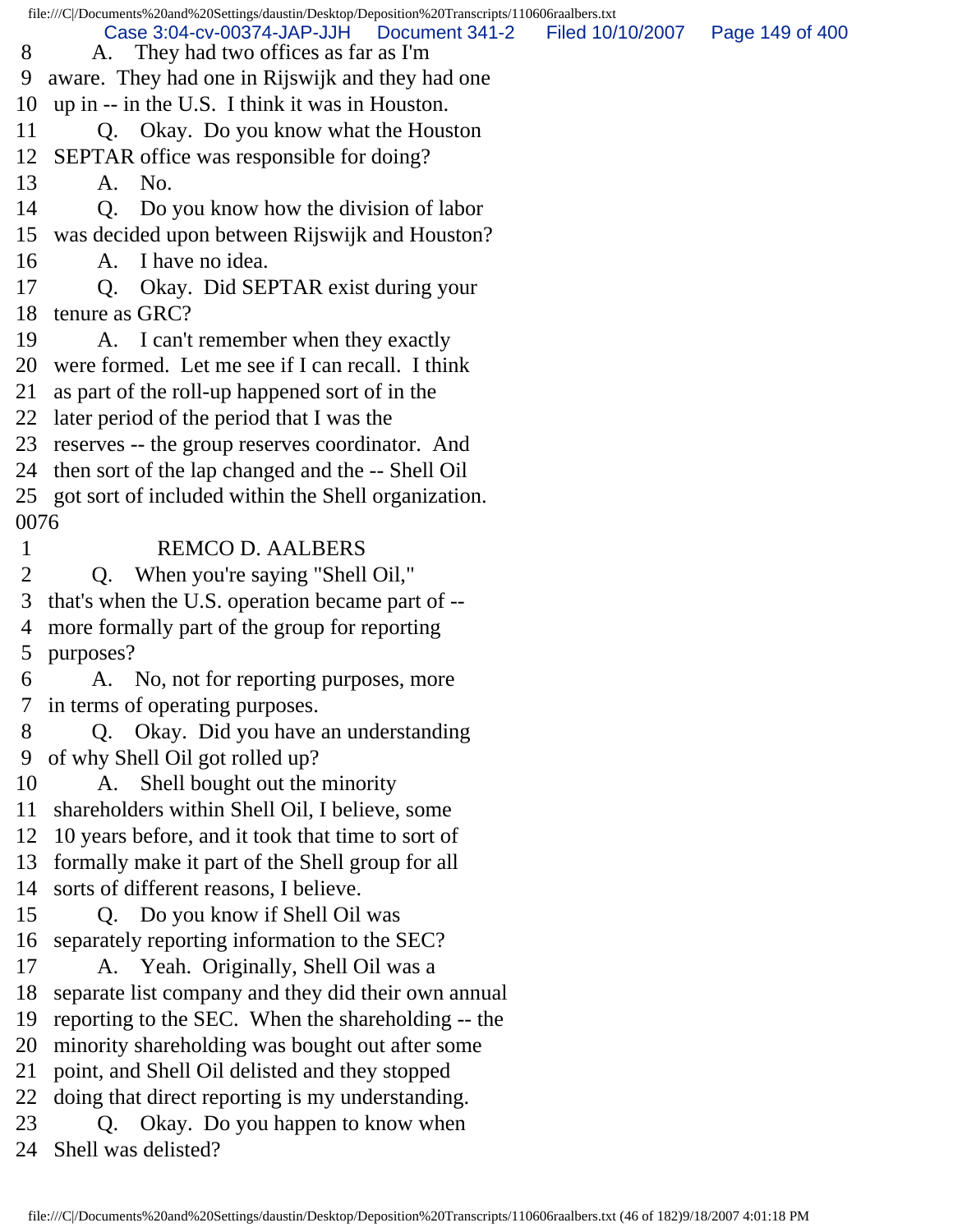|                | file:///C /Documents%20and%20Settings/daustin/Desktop/Deposition%20Transcripts/110606raalbers.txt |                                    |
|----------------|---------------------------------------------------------------------------------------------------|------------------------------------|
| 25             | Case 3:04-cv-00374-JAP-JJH<br>Document 341-2<br>A. No, I can't remember the exact year.           | Filed 10/10/2007   Page 150 of 400 |
| 0077           |                                                                                                   |                                    |
| $\mathbf{1}$   | <b>REMCO D. AALBERS</b>                                                                           |                                    |
| 2              | And again, for the record, when we're                                                             |                                    |
| 3              | Q.                                                                                                |                                    |
|                | talking about delisting, we're referring from the                                                 |                                    |
| 4              | New York Stock Exchange?                                                                          |                                    |
| 5              | A. That's my understanding.                                                                       |                                    |
| 6              | Q. Okay. Going back to SEPTAR for a                                                               |                                    |
| 7              | moment, do you have an understanding of -- of                                                     |                                    |
| 8              | whether SEPTAR specialized in any type of research                                                |                                    |
| 9              | or laboratory work?                                                                               |                                    |
| 10             | A. I mean, there -- SEPTAR was sort of                                                            |                                    |
|                | 11 the -- the technical specialism for the group on --                                            |                                    |
|                | 12 on all sorts of different matters, from -- from                                                |                                    |
|                | 13 well technology, to process engineering or fueling                                             |                                    |
|                | 14 technology or whatever it was, building reservoir                                              |                                    |
|                | 15 simulators, all that sort of stuff. They were the                                              |                                    |
|                | 16 technical center of the group, basically.                                                      |                                    |
| 17             | Q. So there wasn't one particular                                                                 |                                    |
| 18             | expertise that SEPTAR had; is that correct?                                                       |                                    |
| 19             | MR. TUTTLE: Objection to form.                                                                    |                                    |
| 20             | MR. HABER: I'm sorry.                                                                             |                                    |
| 21             | BY MR. HABER:                                                                                     |                                    |
| 22             | Q. Are you saying the answer was no?                                                              |                                    |
| 23             | Not that I'm aware of.<br>A.                                                                      |                                    |
| 24             | Q. Okay. Do you know if SEPTAR                                                                    |                                    |
|                | 25 functioned as a service provider?                                                              |                                    |
| 0078           |                                                                                                   |                                    |
| $\mathbf{1}$   | <b>REMCO D. AALBERS</b>                                                                           |                                    |
| $\overline{2}$ | Service provider to who?<br>A.                                                                    |                                    |
| 3              | To operating units within the group.<br>Q.                                                        |                                    |
| 4              | Yeah, in certain cases, they would do<br>A.                                                       |                                    |
| 5              | that. If operating unit had a specifical technical                                                |                                    |
| 6              | question, they could go to SEPTAR and seek advice.                                                |                                    |
| 7              | Q. Do you know of any operating units,                                                            |                                    |
| 8              | during your tenure as GRC, that went to SEPTAR for                                                |                                    |
| 9              | its advice?                                                                                       |                                    |
| 10             | A. That's a rather broad question. I                                                              |                                    |
| 11             | wasn't in the operating units, but SEPTAR, being                                                  |                                    |
| 12             | the technical advise group, I would expect most of                                                |                                    |
| 13             | them had questions to SEPTAR at different points in                                               |                                    |
| 14             | time.                                                                                             |                                    |
| 15             | Well, let me sort of try to be a<br>Q.                                                            |                                    |
|                |                                                                                                   |                                    |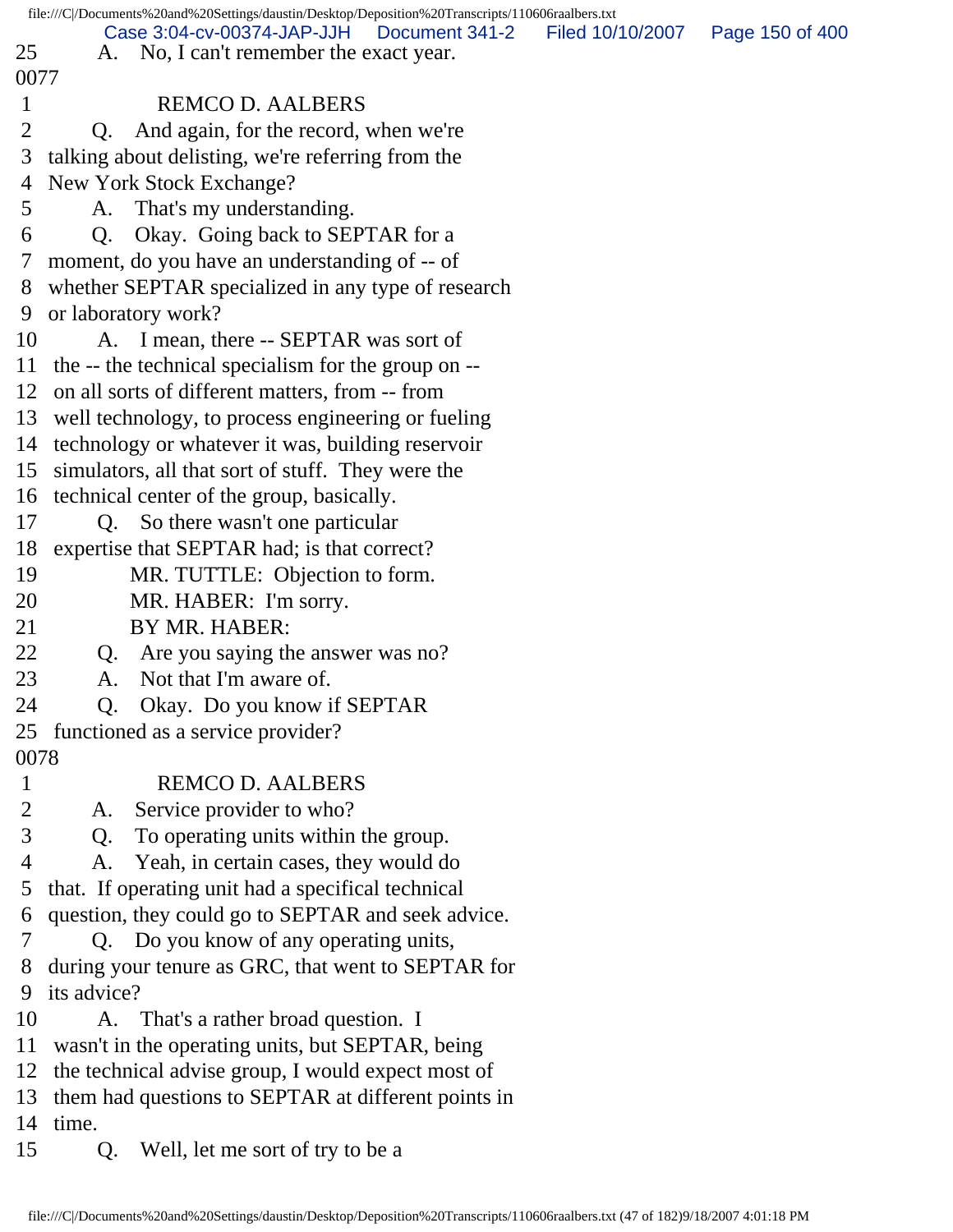file:///C|/Documents%20and%20Settings/daustin/Desktop/Deposition%20Transcripts/110606raalbers.txt 16 little more specific with particular operating 17 units. 18 Do you know if the operating unit in 19 Oman had retained SEPTAR to provide services for 20 it? 21 A. I do not know that in detail. 22 Q. Okay. How about in Malaysia where -- 23 where you had been prior to your time as GRC? Was 24 SEPTAR retained? 25 MR. TUTTLE: Objection to form. 0079 1 REMCO D. AALBERS 2 THE WITNESS: I'm not sure what you 3 mean exactly by the word "retained." Again, like I 4 said before, if we had a specific technical issue 5 which we felt that was especially to send to -- 6 that could help us out, we would ask a question to 7 them and we would get an answer to that. 8 BY MR. HABER: 9 Q. Okay. What -- what I was -- what I 10 was referring to, so the record is clear, by 11 "retained" is whether or not a formal agreement 12 between the OU and SEPTAR was entered into whereby, 13 in effect, SEPTAR would be like an independent 14 contractor working on behalf of the OU. That -- 15 that was the reference that I was giving. 16 Do you recall if SEPTAR had provided 17 any service to -- to NAM? 18 MR. TUTTLE: Objection to form. Are 19 you asking -- you've got different time frames 20 going here. 21 MR. HABER: Yeah, that's fair -- 22 and -- and -- and that's fair. 23 BY MR. HABER: 24 Q. During the time as GRC. 25 A. No, I don't know. 0080 1 REMCO D. AALBERS 2 Q. And subsequent to your time as GRC, 3 since you've been there from March of 2001 to the 4 present. 5 A. With -- with SEPTAR having sort of 6 the specialisms, sometimes we will have certain Case 3:04-cv-00374-JAP-JJH Document 341-2 Filed 10/10/2007 Page 151 of 400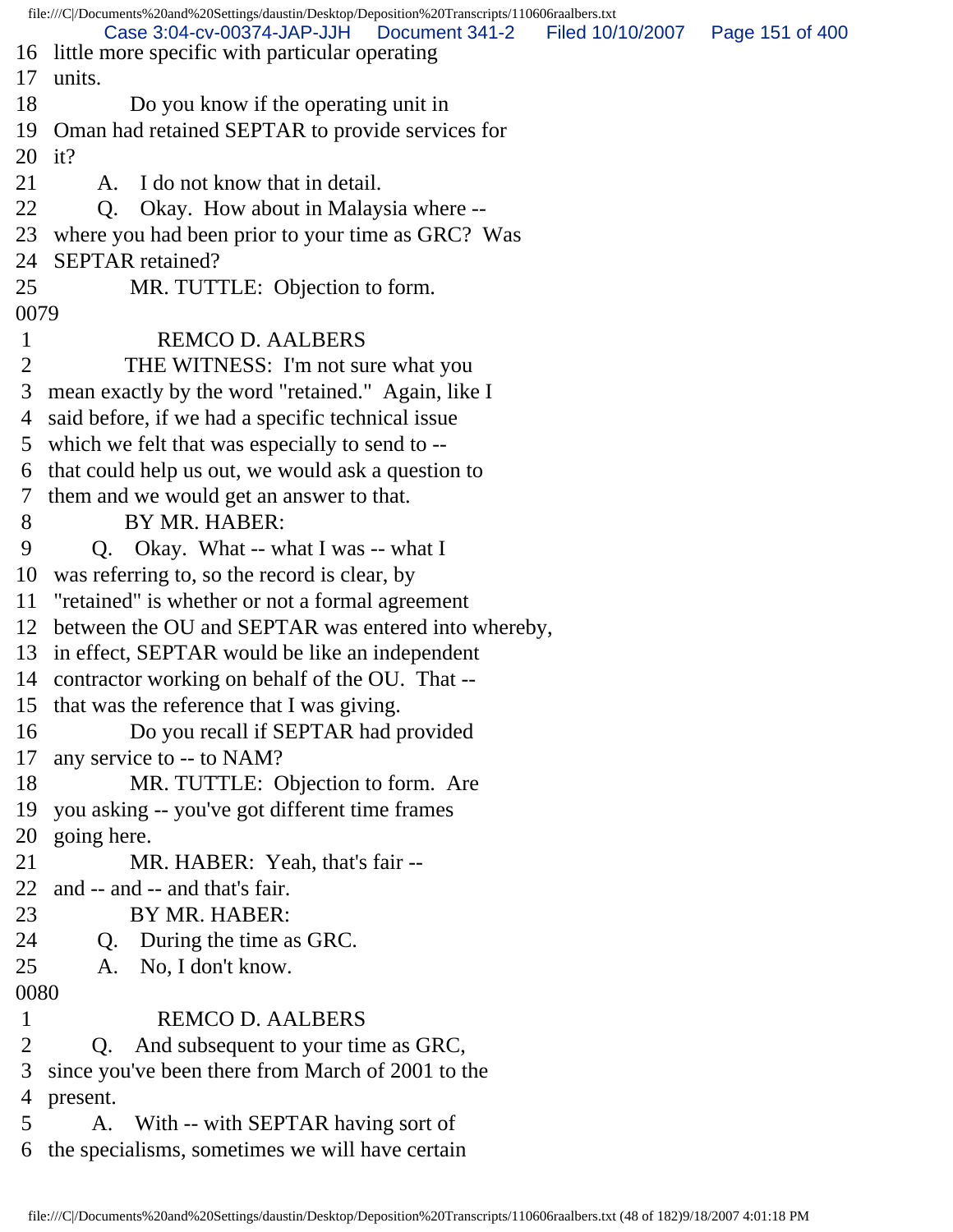file:///C|/Documents%20and%20Settings/daustin/Desktop/Deposition%20Transcripts/110606raalbers.txt 7 projects where we will ask SEPTAR to do some work 8 for us. And that is normally done under the terms 9 of reference or a -- an agreement on -- on -- on 10 the specific type of job, how much -- what they 11 will do for us, what it is we want and how much 12 that will cost. And then, obviously, their charge 13 will be put through to the -- to the operating 14 unit. 15 Q. And when you say -- strike that. 16 Which SEPTAR office do you make these 17 requests to? 18 A. We generally deal with Rijswijk from 19 NAM. 20 Q. Have you ever dealt with the office 21 in Houston? 22 A. From my current position in NAM? 23 Q. Yes. 24 A. No. 25 Q. Okay. Do you know if there's a 0081 1 REMCO D. AALBERS 2 communication between Rijswijk and Houston of 3 sharing of information on the projects that you've 4 mentioned? 5 MR. TUTTLE: Objection to form. 6 THE WITNESS: Not that I'm aware of. 7 BY MR. HABER: 8 Q. Okay. Does SEPTAR exist in the form 9 of SEPTAR today that it was back in '98 when you 10 started? 11 A. I really don't know. I mean, there 12 have been a number of organizations. I'm not 13 100 percent sure what has exactly changed. I -- I 14 don't really get involved in that bit of the 15 company at the moment. 16 Q. Is it still called SEPTAR? 17 A. I believe parts of it are, but, I -- 18 again, I'm not 100 percent sure. I never worry 19 about the names. 20 Q. Okay. That's fair. 21 During your time in NAM, post2001, 22 have you ever sought any advice from SEPTAR in 23 Houston? Case 3:04-cv-00374-JAP-JJH Document 341-2 Filed 10/10/2007 Page 152 of 400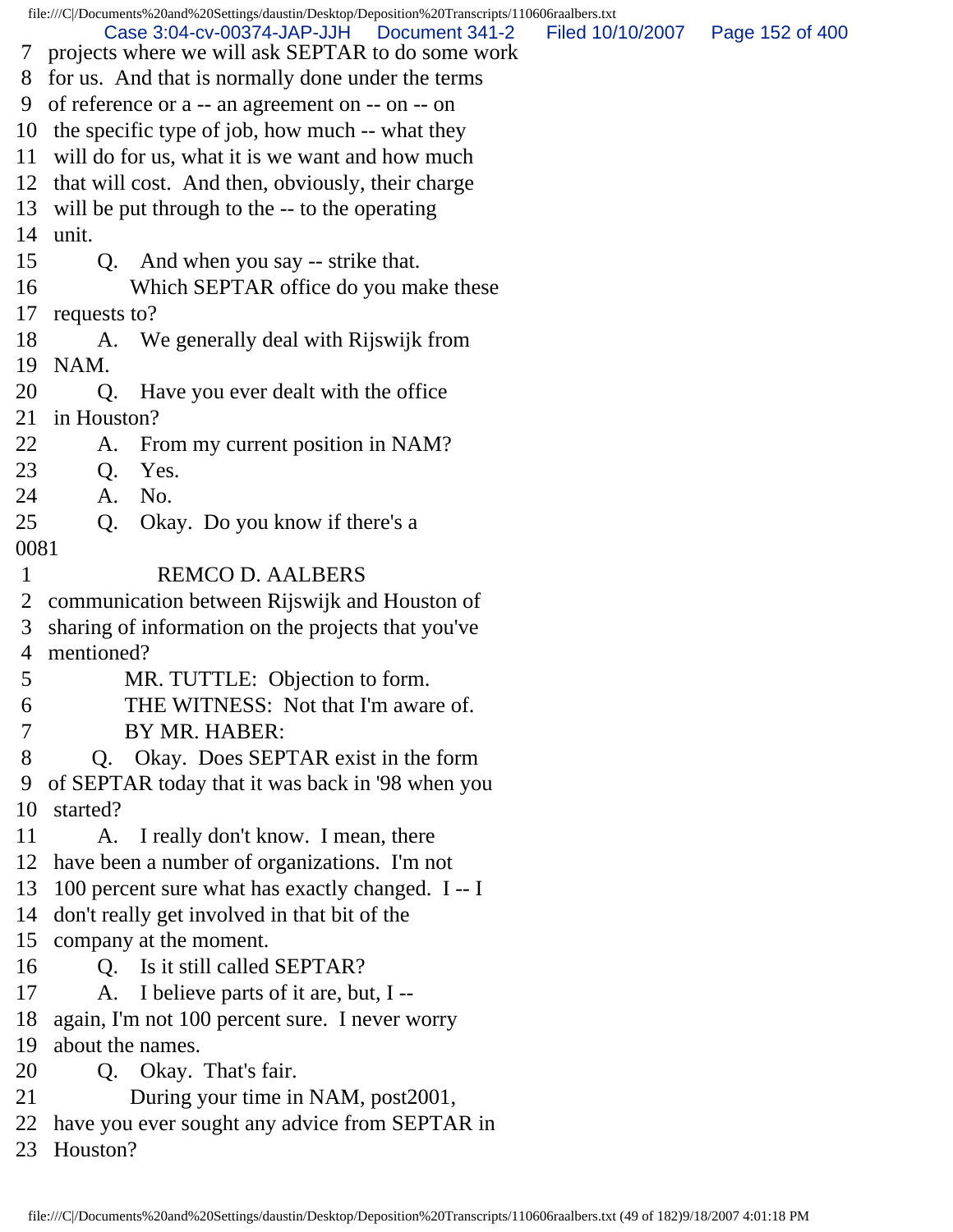|      | file:///C /Documents%20and%20Settings/daustin/Desktop/Deposition%20Transcripts/110606raalbers.txt |                                   |  |
|------|---------------------------------------------------------------------------------------------------|-----------------------------------|--|
| 24   | Case 3:04-cv-00374-JAP-JJH<br>Document 341-2<br>MR. TUTTLE: Objection; asked and                  | Filed 10/10/2007  Page 153 of 400 |  |
| 25   | answered.                                                                                         |                                   |  |
| 0082 |                                                                                                   |                                   |  |
| 1    | <b>REMCO D. AALBERS</b>                                                                           |                                   |  |
| 2    | You can tell him again.                                                                           |                                   |  |
| 3    | THE WITNESS: I'm sorry. What did                                                                  |                                   |  |
| 4    | you say?                                                                                          |                                   |  |
| 5    | MR. TUTTLE: I said asked and                                                                      |                                   |  |
| 6    | answered.                                                                                         |                                   |  |
| 7    | THE WITNESS: I was going to say --                                                                |                                   |  |
| 8    | MR. HABER: You can answer again.                                                                  |                                   |  |
| 9    | THE WITNESS: I think we've did this                                                               |                                   |  |
| 10   | before and -- no.                                                                                 |                                   |  |
| 11   | BY MR. HABER:                                                                                     |                                   |  |
| 12   | Q. I just want to be clear if you,                                                                |                                   |  |
| 13   | personally, directly sought advice from the SEPTAR                                                |                                   |  |
| 14   | office in Houston.                                                                                |                                   |  |
| 15   | A. No.                                                                                            |                                   |  |
| 16   | Q. Now, what is -- have you heard of an                                                           |                                   |  |
| 17   | entity in Shell called EP Global Solutions?                                                       |                                   |  |
| 18   | A. Yes.                                                                                           |                                   |  |
| 19   | Q. Okay. What is that?                                                                            |                                   |  |
| 20   | A. I -- I don't know what that exact --                                                           |                                   |  |
| 21   | what the exact definition is, but it's -- it's                                                    |                                   |  |
| 22   | another part of Shell that is trying to use its                                                   |                                   |  |
|      | 23 expertise and help to bring those around the globe                                             |                                   |  |
|      | 24 to better solutions.                                                                           |                                   |  |
| 25   | Q. Do you know if SEPTAR was rolled into                                                          |                                   |  |
| 0083 |                                                                                                   |                                   |  |
| 1    | <b>REMCO D. AALBERS</b>                                                                           |                                   |  |
| 2    | EP Global Solutions?                                                                              |                                   |  |
| 3    | A. I have no idea.                                                                                |                                   |  |
| 4    | All right. Do you know when<br>Q.                                                                 |                                   |  |
| 5    | EP Global Solutions was formed?                                                                   |                                   |  |
| 6    | A. No.                                                                                            |                                   |  |
| 7    | Q. Do you know who the head of EPO --                                                             |                                   |  |
| 8    | EP Global Solutions is today?                                                                     |                                   |  |
| 9    | A. No.                                                                                            |                                   |  |
| 10   | Q. Other than as we sit here today, do                                                            |                                   |  |
| 11   | you know anyone that was the head of                                                              |                                   |  |
| 12   | <b>EP Global Solutions?</b>                                                                       |                                   |  |
| 13   | No, I can't remember.<br>A.                                                                       |                                   |  |
| 14   | Do you know a gentleman by the name<br>Q.                                                         |                                   |  |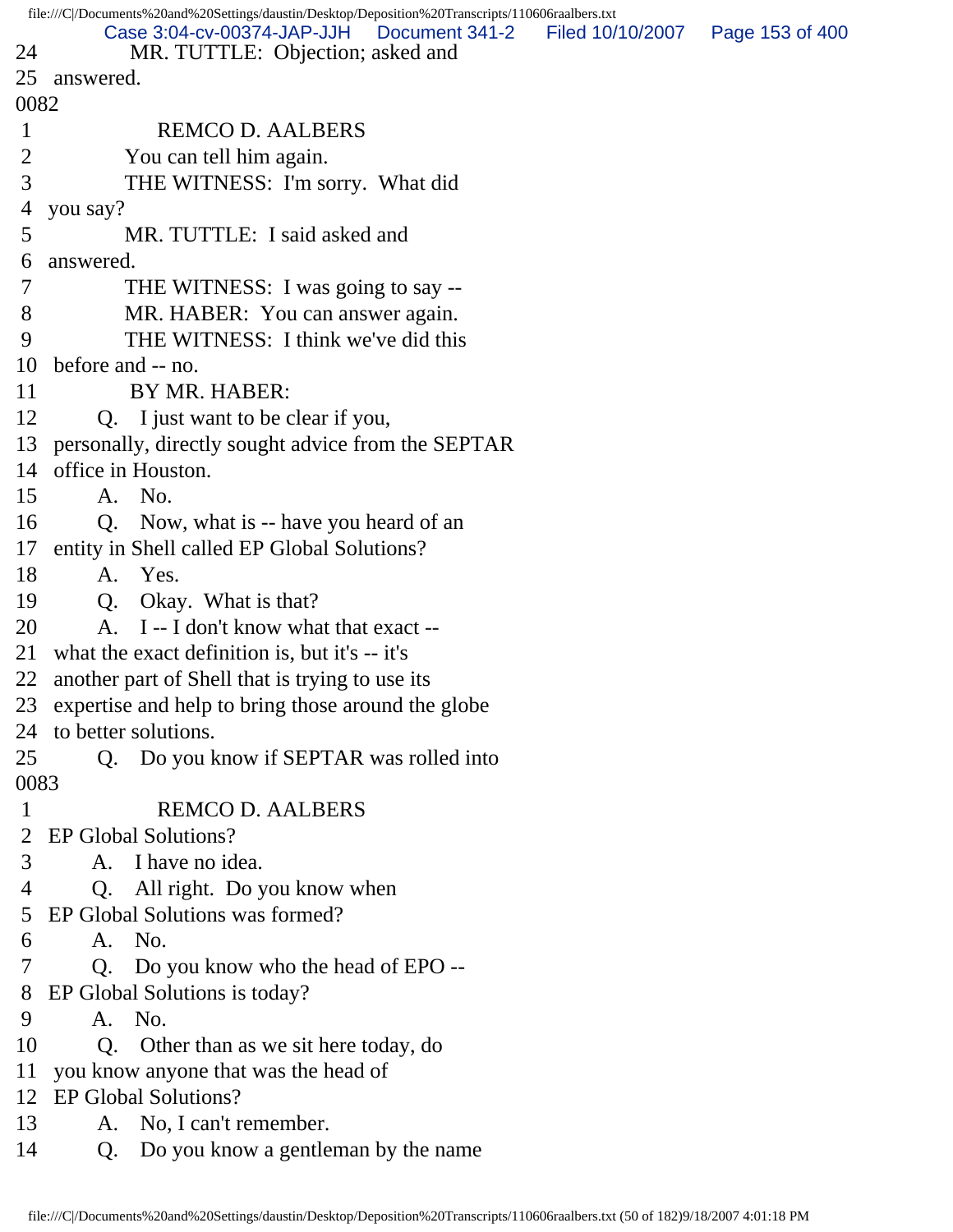file:///C|/Documents%20and%20Settings/daustin/Desktop/Deposition%20Transcripts/110606raalbers.txt 15 of John Darley? 16 A. Yes. 17 Q. And who is John Darley? 18 A. When I met John Darley, he was in 19 The Hague and he was responsible for the 20 restatement of the reserves. 21 Q. Okay. When you say responsible for, 22 I take it, working on the restatement of the 23 reserves, you're referring -- are you referring to 24 Project Rockford? 25 A. That was one of the words that was 0084 1 REMCO D. AALBERS 2 there, yes. 3 Q. Okay. Now, do you know if Mr. Darley 4 was an executive who headed EP Global Solutions? 5 A. Like I said, I wasn't -- I'm not sure 6 how all these organizations fitted together. I 7 mean, John Darley was there and what his formal job 8 title was, I actually don't know. 9 Q. Okay. That's fair enough. 10 Let's take a step back further in 11 time going back to your job as GRC. You had 12 testified previously that your predecessor had 13 resigned, I believe, approximately a year before 14 you took over; is that correct? 15 A. Yes. 16 Q. So it was a year of -- of -- of 17 vacancy in that position, correct? 18 A. Yes. 19 Q. Okay. When you started your job as 20 group reserves coordinator, do you recall what you 21 did to get acclimated to the position? 22 A. "To get acclimated to the position"? 23 Can you explain that? 24 Q. What did you to learn what needed to 25 be done for the position? 0085 1 REMCO D. AALBERS 2 A. I discussed with my boss at the time 3 what his expectations for the job were, I checked 4 what the group guidelines said, I checked what was 5 done in prior years -- that sort of thing. Case 3:04-cv-00374-JAP-JJH Document 341-2 Filed 10/10/2007 Page 154 of 400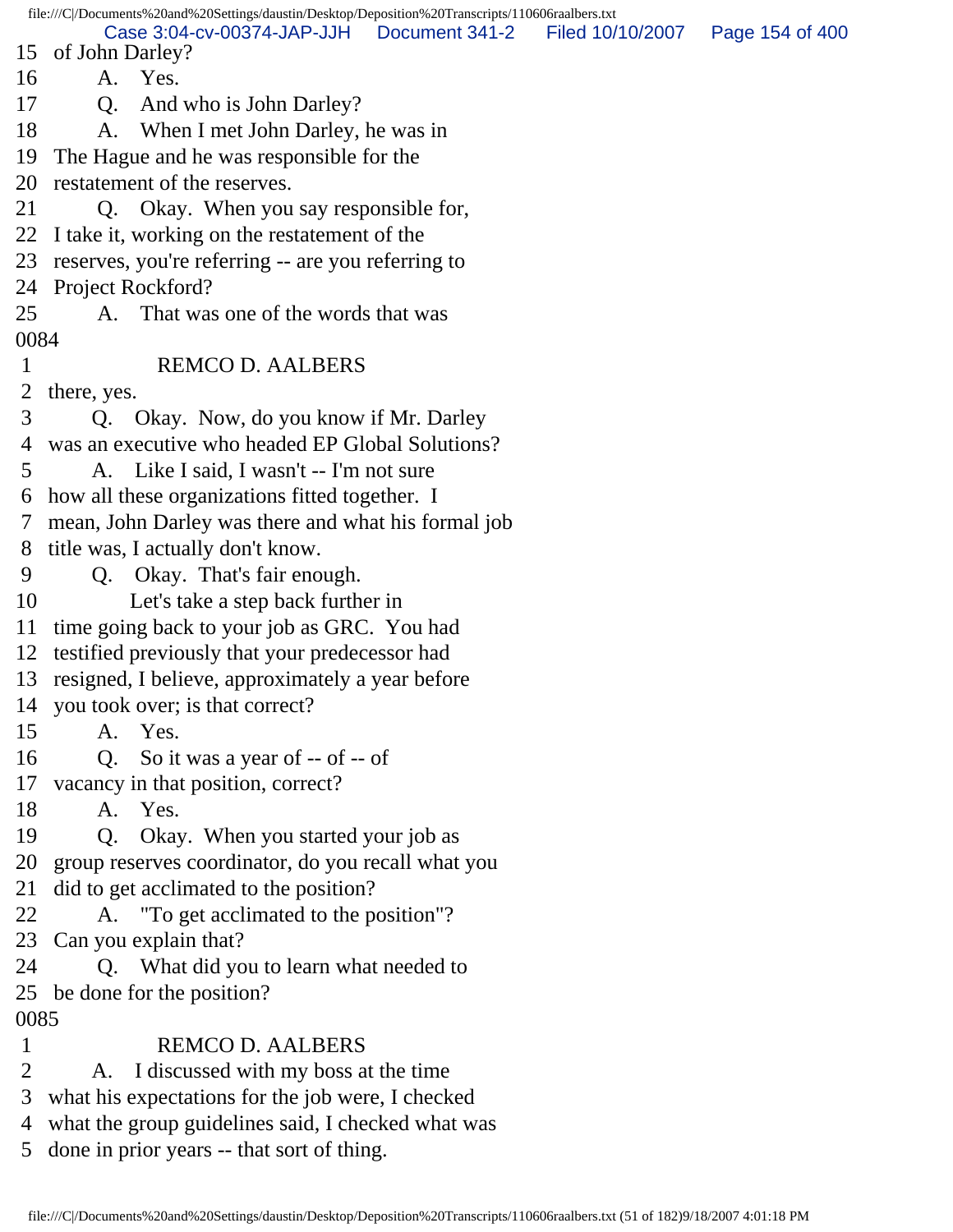file:///C|/Documents%20and%20Settings/daustin/Desktop/Deposition%20Transcripts/110606raalbers.txt 6 Q. Who was your boss when you came in? 7 A. Fons Claessen. 8 Q. What did Mr. Claessen say to you 9 about the -- his expectations for the position? 10 A. Like I said before, the job was a 11 combined role between group reserves reporting and 12 as a -- a principal economist -- Fons Claessen was 13 actually head of economics at the time. So the 14 understanding was that for the period sort of from 15 the end of the year till, I don't know, maybe say, 16 November, December, running with a peak in January 17 or February, be responsible for making sure that 18 all the data was rolled up and the reporting 19 requirements were fulfilled. 20 When that was over, the other part of 21 the year, I would actually be a principal economist 22 working in support of either economic evaluations 23 or helping OUs out who had problems with economic 24 stuff. 25 Q. We'll touch upon the economics side 0086 1 REMCO D. AALBERS 2 shortly. 3 With regard to the ARPR process in 4 reserves reporting, do you recall Mr. Claessen 5 saying anything in particular about what his 6 expectations were? 7 A. No. 8 Q. Do you recall having discussions with 9 anyone other than Mr. Claessen concerning 10 expectations for the position? 11 A. No, I don't. 12 Q. Who was Mr. Claessen's boss? 13 A. At that stage, I arrived -- it must 14 have been Lew Watts. 15 Q. And how long was Mr. Watts in that 16 position from the time that you started? I saw the 17 look on your face. 18 A. I would guess about a year and a half 19 would be my estimate, but I don't know exactly. 20 Q. And do you recall what the title of 21 Mr. Watts' position was? 22 A. No, I don't. Case 3:04-cv-00374-JAP-JJH Document 341-2 Filed 10/10/2007 Page 155 of 400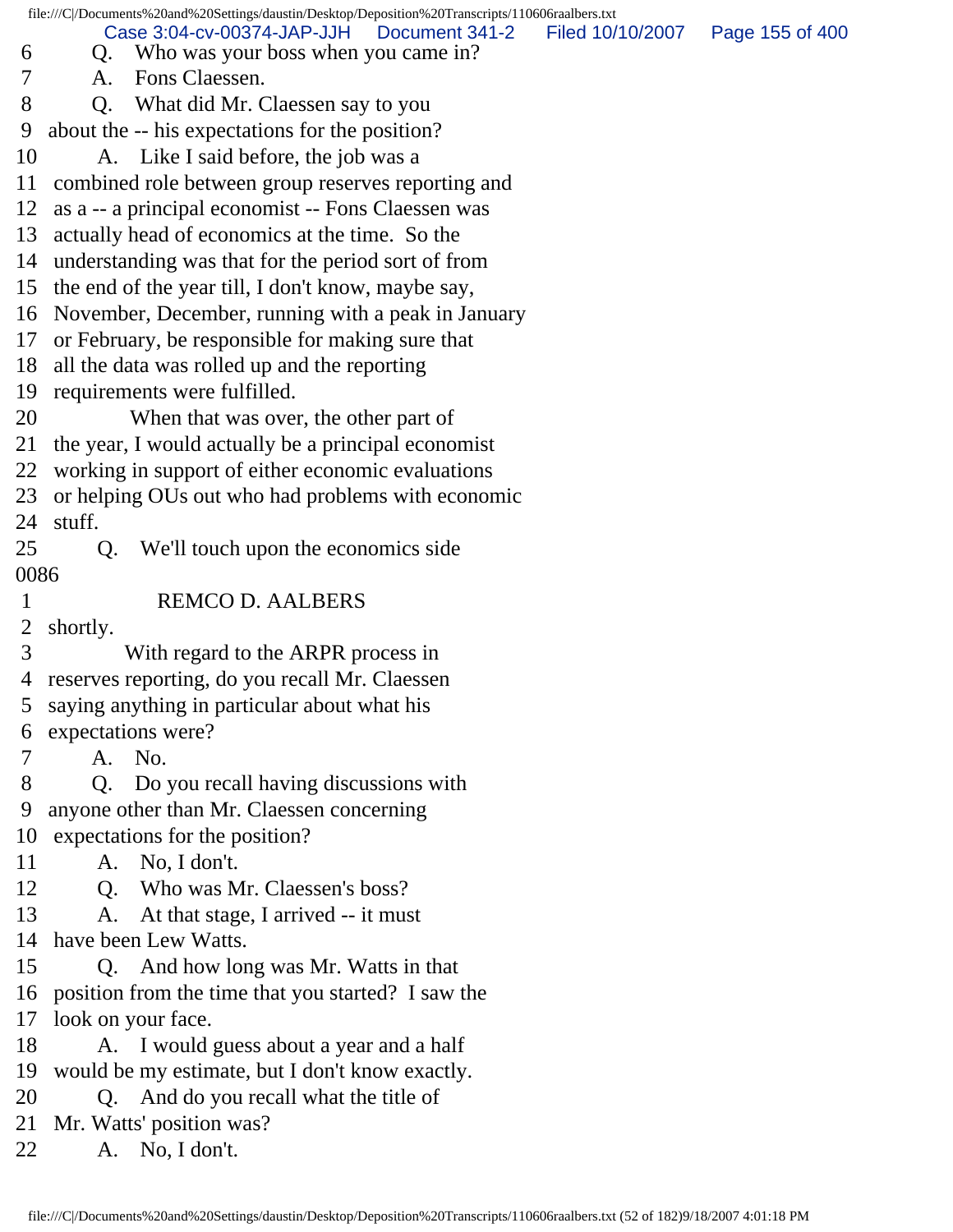|                | file:///C//Documents%20and%20Settings/daustin/Desktop/Deposition%20Transcripts/110606raalbers.txt |                                   |  |
|----------------|---------------------------------------------------------------------------------------------------|-----------------------------------|--|
| 23             | Case 3:04-cv-00374-JAP-JJH<br>Document 341-2<br>Q. Okay. Do you recall if Mr. Watts had           | Filed 10/10/2007  Page 156 of 400 |  |
| 24             | any experience in reserves reporting?                                                             |                                   |  |
| 25             | A. Can you rephrase? I -- I don't                                                                 |                                   |  |
| 0087           |                                                                                                   |                                   |  |
| $\mathbf{1}$   | <b>REMCO D. AALBERS</b>                                                                           |                                   |  |
| 2              | understand what you want of me to that question.                                                  |                                   |  |
| 3              | Q. Well, did -- in speaking with                                                                  |                                   |  |
| 4              | Mr. Watts in -- in your position --                                                               |                                   |  |
| 5              | A. Yeah.                                                                                          |                                   |  |
| 6              | Q. -- did you get the sense that he had                                                           |                                   |  |
| 7 <sup>7</sup> | experience with regard to reporting reserves to the                                               |                                   |  |
|                | 8 public or the SEC?                                                                              |                                   |  |
| 9              | MR. TUTTLE: Objection; foundation.                                                                |                                   |  |
| 10             | THE WITNESS: As far as I'm aware,                                                                 |                                   |  |
| 11             | all -- his experience was that he had been                                                        |                                   |  |
|                | 12 responsible for the people doing that in the role                                              |                                   |  |
|                | 13 he was in. That was as far as I'm aware of his                                                 |                                   |  |
|                | 14 experience on that point. He hadn't been a                                                     |                                   |  |
|                | 15 reservoir engineer and hadn't done reserves                                                    |                                   |  |
|                | 16 reporting himself as far as I'm aware.                                                         |                                   |  |
| 17             | BY MR. HABER:                                                                                     |                                   |  |
| 18             | Q. Okay. And you testified that he, you                                                           |                                   |  |
|                | 19 believe, was in that position for about a year and                                             |                                   |  |
|                | 20 a half from the point in time when you started --                                              |                                   |  |
| 21             | Um-hum.<br>A.                                                                                     |                                   |  |
| 22             | Q. $-$ - in January of '98.                                                                       |                                   |  |
| 23             | Who succeeded Mr. Watts?                                                                          |                                   |  |
| 24             | Roelof Platenkamp.<br>A.                                                                          |                                   |  |
| 25             | Is Mr. Platenkamp a reservoir<br>Q.                                                               |                                   |  |
| 0088           |                                                                                                   |                                   |  |
| $\mathbf{1}$   | <b>REMCO D. AALBERS</b>                                                                           |                                   |  |
| $\overline{2}$ | engineer?                                                                                         |                                   |  |
| 3              | A. Yes, he is.                                                                                    |                                   |  |
| 4              | Okay. Now, when you say "he is," is<br>Q.                                                         |                                   |  |
| 5              | he -- did he receive a degree in reservoir                                                        |                                   |  |
| 6              | engineering, if you know?                                                                         |                                   |  |
| 7              | A. No, I don't, but he was a reservoir                                                            |                                   |  |
| 8              | engineer through the start of his Shell career.                                                   |                                   |  |
| 9              | Q. And is the basis for that knowledge                                                            |                                   |  |
| 10             | discussions with Mr. Platenkamp?                                                                  |                                   |  |
| 11             | That he was a reservoir engineer?<br>A.                                                           |                                   |  |
| 12             | Yes.<br>Q.                                                                                        |                                   |  |
| 13             | No. I also know he was a reservoir<br>A.                                                          |                                   |  |
|                |                                                                                                   |                                   |  |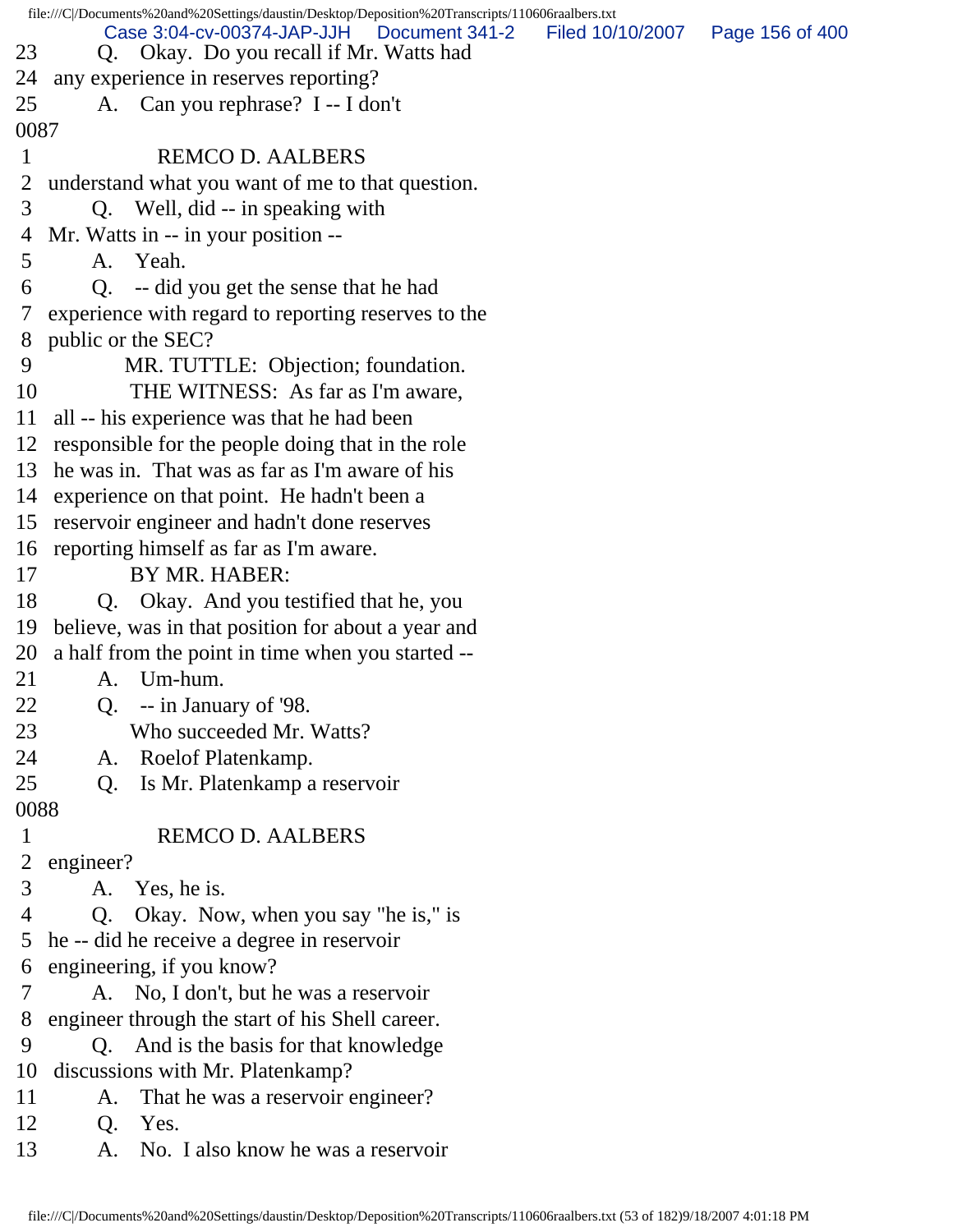file:///C|/Documents%20and%20Settings/daustin/Desktop/Deposition%20Transcripts/110606raalbers.txt 14 engineer because he was in the reservoir 15 engineering department in the period I was first in 16 NAM. 17 Q. Okay. Do you know where 18 Mr. Platenkamp had been before he succeeded Lew 19 Watts? 20 A. I recall Mr. Platenkamp has been in 21 several places. He's been in Venezuela, he's been 22 in Oman, he's worked on the States, obviously had 23 been in NAM. 24 Q. Do you recall, immediately prior to 25 succeeding Mr. Watts, where he was? 0089 1 REMCO D. AALBERS 2 A. No, I'm not 100 percent sure about 3 the chronological order. 4 Q. Okay. 5 A. I think he came from Oman, but I'm 6 not 100 percent sure. 7 Q. And the operating unit in Oman is 8 PDO; is that correct? 9 A. Petroleum Development Oman. 10 Q. Okay. And just for the record, Lew 11 Watts, is he any relation to Philip Watts? 12 A. No. 13 Q. And who is Philip Watts? 14 A. Phil Watts is our boss, the head of 15 the Shell group and, before that, he was head of 16 exploration and production. 17 Q. So during your tenure as group 18 reserves coordinator, Phil Watts served as the head 19 of exploration and production -- 20 A. Yes. 21 Q. -- is that correct? 22 A. Yes. 23 Q. Okay. Now, going back to 24 Mr. Platenkamp as a reservoir engineer, was it your 25 understanding that he had experience with regard to 0090 1 REMCO D. AALBERS 2 reserves reporting? 3 A. Yes. 4 Q. Okay. A moment ago, you had Case 3:04-cv-00374-JAP-JJH Document 341-2 Filed 10/10/2007 Page 157 of 400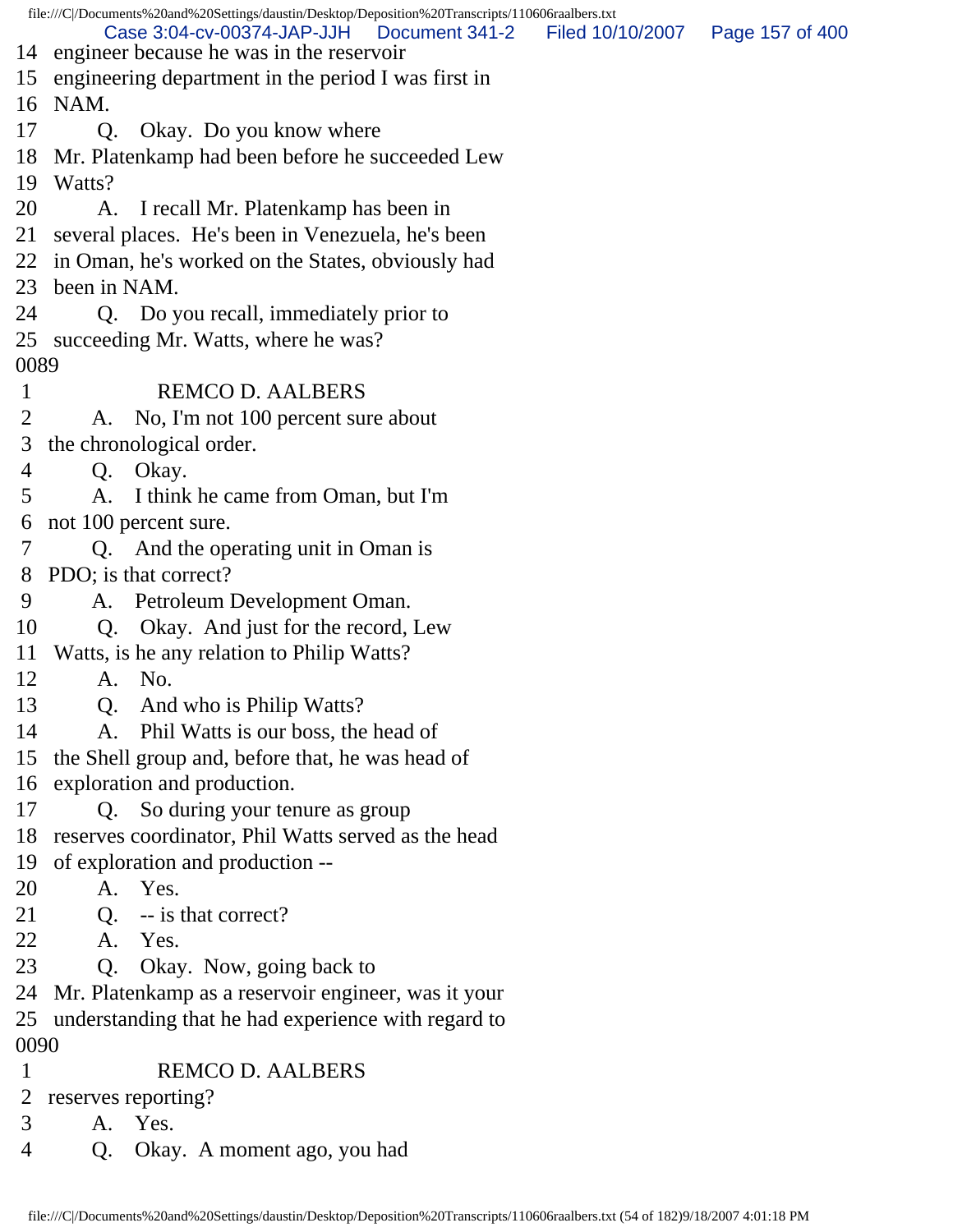file:///C|/Documents%20and%20Settings/daustin/Desktop/Deposition%20Transcripts/110606raalbers.txt 5 mentioned a person by the name of Aidan McKay, 6 correct? 7 A. Yes. 8 Q. Okay. Who is Mr. McKay in this 9 organizational structure? 10 A. Initially, I reported to Fons 11 Claessen. Then there was a restructuring, and 12 reserves moved from sort of hanging in with 13 economics, went to the business planning group. My 14 boss became Wouter van Dorp, who was head of 15 business planning. And when Wouter left, Aidan 16 McKay followed after Wouter van Dorp, so I then 17 reported to Aidan McKay as head of business 18 planning. 19 And -- and at that point -- so Aidan 20 then reported to Roelof Platenkamp, who at that 21 point -- I think the job title then was something 22 about economic strategy and business planning 23 was -- but I'm not quite sure what the first 24 word -- manager or some word like that. 25 Q. So when you were doing work for the 0091 1 REMCO D. AALBERS 2 ARPR, who did -- who did you immediately report to? 3 MR. TUTTLE: Objection. Can I have a 4 time frame? He just testified that his -- he 5 roamed -- 6 MR. HABER: No, no, no, that's -- 7 that's absolutely fair. I was on the 8 Roelof Platenkamp, Aidan McKay -- I'm sorry. 9 BY MR. HABER: 10 Q. Let's -- let's start in the 11 beginning. 12 When you first started and you were 13 working on the ARPR, who did you immediately report 14 to? 15 A. In the first year, to Fons Claessen; 16 thereafter, to Wouter van Dorp; and thereafter, to 17 Aidan McKay. 18 Q. Okay. And when you were doing your 19 work as a -- as a senior economist doing the 20 business planning and the like, who -- who did you 21 immediately report to, again, starting in '98 Case 3:04-cv-00374-JAP-JJH Document 341-2 Filed 10/10/2007 Page 158 of 400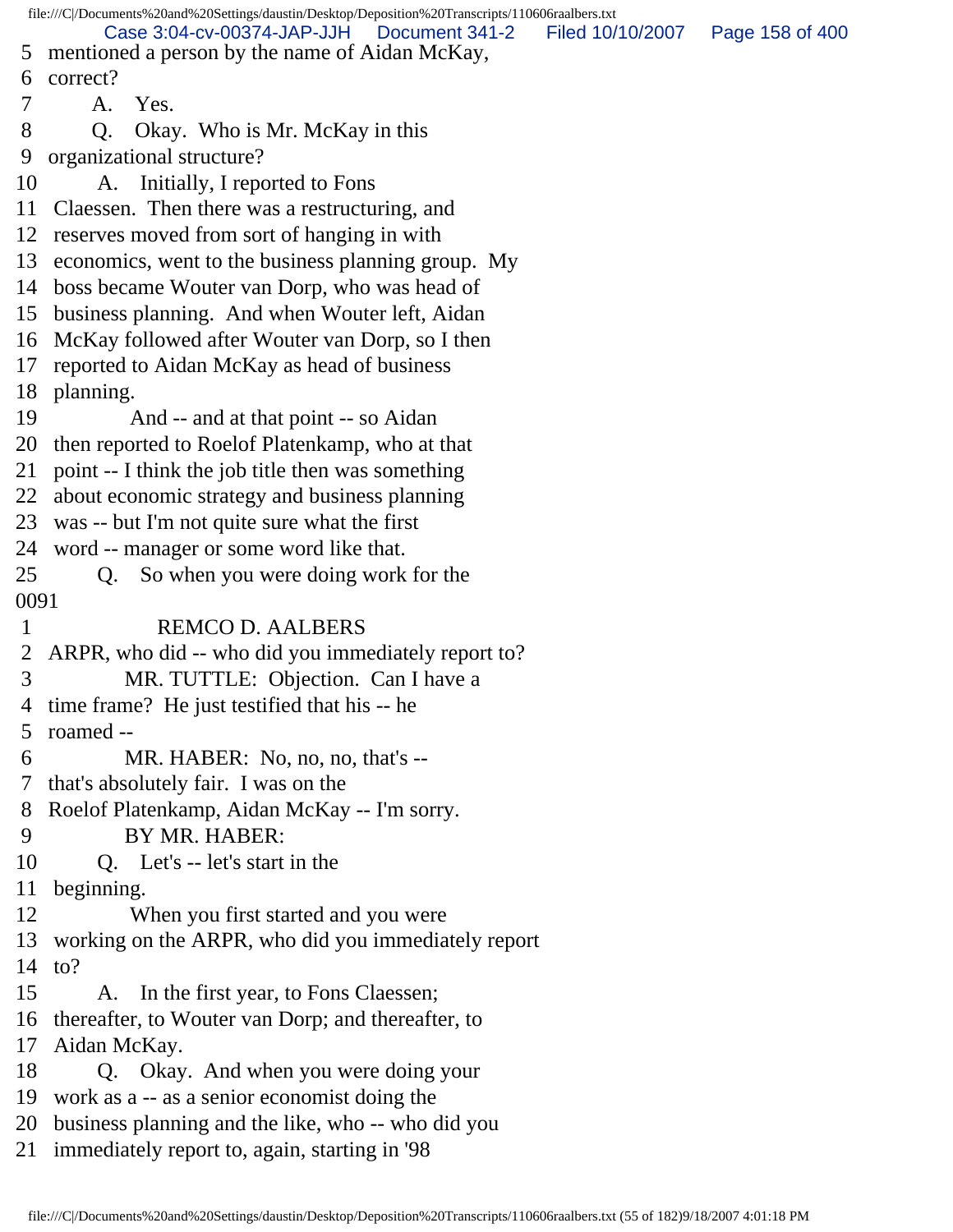file:///C|/Documents%20and%20Settings/daustin/Desktop/Deposition%20Transcripts/110606raalbers.txt 22 forward? 23 MR. TUTTLE: Objection to the form, 24 because it mashes together a couple of positions 25 he's testified about. But he can sort it out. 0092 1 REMCO D. AALBERS 2 THE WITNESS: I will. 3 MR. HABER: Yeah, if -- if he can. I 4 want to make sure I get this right. 5 BY MR. HABER: 6 Q. So if you can sort it out. 7 A. The first year, I had a dual role as 8 GRC plus principal economist. In that role, I 9 reported to Fons Claessen. After that, I moved to 10 a job which was business analyst and GRC, in which 11 role, I initially reported to Wouter van Dorp and 12 then, after, when Wouter left, to Aidan McKay. 13 So I was no longer involved in 14 economics when that move happened, but I was 15 involved in business planning and cap allocation 16 for the group. 17 Q. Okay. And where did Lew Watts and, 18 later, Roelof Platenkamp fit into all of this? 19 A. My bosses reported -- initially, Fons 20 reported to Lew and -- I think Wouter initially 21 reported to Lew and then, later on, to Roelof 22 before he left, and Aidan reported to Roelof. 23 Q. Okay. Now, do you recall how long 24 Mr. Platenkamp stayed in his position? 25 A. I think just under two years or 0093 1 REMCO D. AALBERS 2 something -- yeah, just under two years, I think. 3 Q. Did he stay in that position after 4 you had left the GRC role? 5 A. No. He had already left before I 6 left. 7 Q. Okay. And do you recall where he 8 went? 9 A. Initially, he went to some sort of 10 special project within the center. 11 Q. Do you know what that special project 12 was? Case 3:04-cv-00374-JAP-JJH Document 341-2 Filed 10/10/2007 Page 159 of 400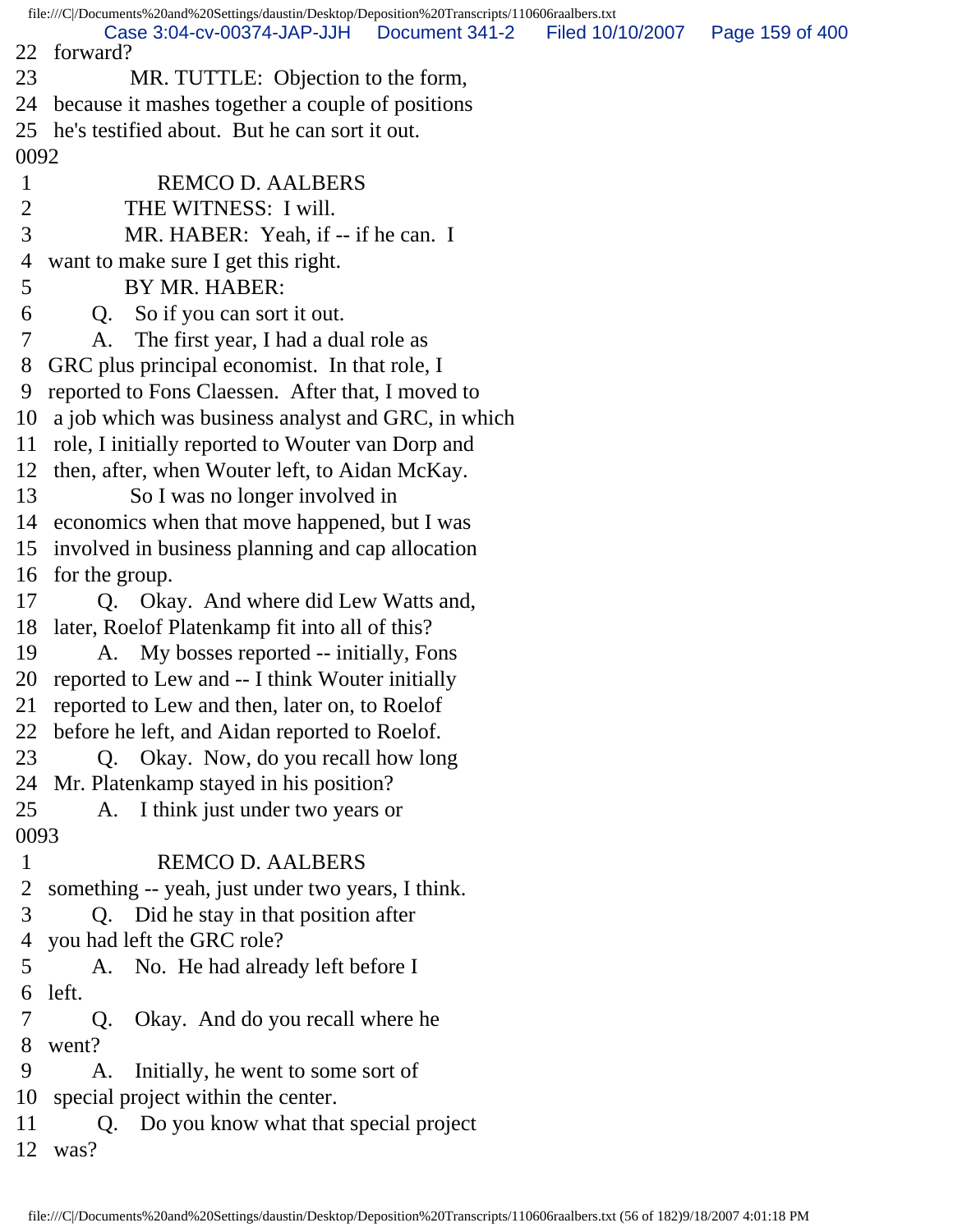| 14                                                             |                                                                                                                                                                                                                                                                                                                                                                                                                                                                                                                                                                                                                                                                                                       |                                                                                                                                        |
|----------------------------------------------------------------|-------------------------------------------------------------------------------------------------------------------------------------------------------------------------------------------------------------------------------------------------------------------------------------------------------------------------------------------------------------------------------------------------------------------------------------------------------------------------------------------------------------------------------------------------------------------------------------------------------------------------------------------------------------------------------------------------------|----------------------------------------------------------------------------------------------------------------------------------------|
|                                                                |                                                                                                                                                                                                                                                                                                                                                                                                                                                                                                                                                                                                                                                                                                       |                                                                                                                                        |
|                                                                |                                                                                                                                                                                                                                                                                                                                                                                                                                                                                                                                                                                                                                                                                                       |                                                                                                                                        |
|                                                                |                                                                                                                                                                                                                                                                                                                                                                                                                                                                                                                                                                                                                                                                                                       |                                                                                                                                        |
|                                                                |                                                                                                                                                                                                                                                                                                                                                                                                                                                                                                                                                                                                                                                                                                       |                                                                                                                                        |
|                                                                |                                                                                                                                                                                                                                                                                                                                                                                                                                                                                                                                                                                                                                                                                                       |                                                                                                                                        |
|                                                                |                                                                                                                                                                                                                                                                                                                                                                                                                                                                                                                                                                                                                                                                                                       |                                                                                                                                        |
|                                                                |                                                                                                                                                                                                                                                                                                                                                                                                                                                                                                                                                                                                                                                                                                       |                                                                                                                                        |
|                                                                |                                                                                                                                                                                                                                                                                                                                                                                                                                                                                                                                                                                                                                                                                                       |                                                                                                                                        |
|                                                                |                                                                                                                                                                                                                                                                                                                                                                                                                                                                                                                                                                                                                                                                                                       |                                                                                                                                        |
|                                                                |                                                                                                                                                                                                                                                                                                                                                                                                                                                                                                                                                                                                                                                                                                       |                                                                                                                                        |
|                                                                |                                                                                                                                                                                                                                                                                                                                                                                                                                                                                                                                                                                                                                                                                                       |                                                                                                                                        |
| 25                                                             |                                                                                                                                                                                                                                                                                                                                                                                                                                                                                                                                                                                                                                                                                                       |                                                                                                                                        |
|                                                                |                                                                                                                                                                                                                                                                                                                                                                                                                                                                                                                                                                                                                                                                                                       |                                                                                                                                        |
|                                                                |                                                                                                                                                                                                                                                                                                                                                                                                                                                                                                                                                                                                                                                                                                       |                                                                                                                                        |
| A.                                                             |                                                                                                                                                                                                                                                                                                                                                                                                                                                                                                                                                                                                                                                                                                       |                                                                                                                                        |
|                                                                |                                                                                                                                                                                                                                                                                                                                                                                                                                                                                                                                                                                                                                                                                                       |                                                                                                                                        |
|                                                                |                                                                                                                                                                                                                                                                                                                                                                                                                                                                                                                                                                                                                                                                                                       |                                                                                                                                        |
|                                                                |                                                                                                                                                                                                                                                                                                                                                                                                                                                                                                                                                                                                                                                                                                       |                                                                                                                                        |
| MR. TUTTLE: Object to the form and                             |                                                                                                                                                                                                                                                                                                                                                                                                                                                                                                                                                                                                                                                                                                       |                                                                                                                                        |
| to the characterization.                                       |                                                                                                                                                                                                                                                                                                                                                                                                                                                                                                                                                                                                                                                                                                       |                                                                                                                                        |
| THE WITNESS: As I understand it, he                            |                                                                                                                                                                                                                                                                                                                                                                                                                                                                                                                                                                                                                                                                                                       |                                                                                                                                        |
| was looking for another senior position in the                 |                                                                                                                                                                                                                                                                                                                                                                                                                                                                                                                                                                                                                                                                                                       |                                                                                                                                        |
| group, which he couldn't find at that time<br>10               |                                                                                                                                                                                                                                                                                                                                                                                                                                                                                                                                                                                                                                                                                                       |                                                                                                                                        |
| directly.<br>11                                                |                                                                                                                                                                                                                                                                                                                                                                                                                                                                                                                                                                                                                                                                                                       |                                                                                                                                        |
| 12<br>BY MR. HABER:                                            |                                                                                                                                                                                                                                                                                                                                                                                                                                                                                                                                                                                                                                                                                                       |                                                                                                                                        |
| 13<br>Okay. Going back to the original<br>Q.                   |                                                                                                                                                                                                                                                                                                                                                                                                                                                                                                                                                                                                                                                                                                       |                                                                                                                                        |
| 14<br>question that started all this, I asked you about        |                                                                                                                                                                                                                                                                                                                                                                                                                                                                                                                                                                                                                                                                                                       |                                                                                                                                        |
| what did you do to sort of learn the position. One<br>15       |                                                                                                                                                                                                                                                                                                                                                                                                                                                                                                                                                                                                                                                                                                       |                                                                                                                                        |
| of the things you said was you reviewed the group<br>16        |                                                                                                                                                                                                                                                                                                                                                                                                                                                                                                                                                                                                                                                                                                       |                                                                                                                                        |
| 17<br>guidelines.                                              |                                                                                                                                                                                                                                                                                                                                                                                                                                                                                                                                                                                                                                                                                                       |                                                                                                                                        |
| 18<br>Can you be a little bit more specific                    |                                                                                                                                                                                                                                                                                                                                                                                                                                                                                                                                                                                                                                                                                                       |                                                                                                                                        |
| as to what you did in that regard?<br>19                       |                                                                                                                                                                                                                                                                                                                                                                                                                                                                                                                                                                                                                                                                                                       |                                                                                                                                        |
| 20<br>MR. TUTTLE: Object to form.                              |                                                                                                                                                                                                                                                                                                                                                                                                                                                                                                                                                                                                                                                                                                       |                                                                                                                                        |
| 21<br>You can answer.                                          |                                                                                                                                                                                                                                                                                                                                                                                                                                                                                                                                                                                                                                                                                                       |                                                                                                                                        |
| 22<br>THE WITNESS: Read -- read the                            |                                                                                                                                                                                                                                                                                                                                                                                                                                                                                                                                                                                                                                                                                                       |                                                                                                                                        |
| 23<br>document that -- that was there and I made sure          |                                                                                                                                                                                                                                                                                                                                                                                                                                                                                                                                                                                                                                                                                                       |                                                                                                                                        |
| 24<br>that I was fully cleared on all the elements that        |                                                                                                                                                                                                                                                                                                                                                                                                                                                                                                                                                                                                                                                                                                       |                                                                                                                                        |
| 25 had to be reported by the different operating units         |                                                                                                                                                                                                                                                                                                                                                                                                                                                                                                                                                                                                                                                                                                       |                                                                                                                                        |
| 0095                                                           |                                                                                                                                                                                                                                                                                                                                                                                                                                                                                                                                                                                                                                                                                                       |                                                                                                                                        |
| <b>REMCO D. AALBERS</b>                                        |                                                                                                                                                                                                                                                                                                                                                                                                                                                                                                                                                                                                                                                                                                       |                                                                                                                                        |
| 2 in the coming cycle.                                         |                                                                                                                                                                                                                                                                                                                                                                                                                                                                                                                                                                                                                                                                                                       |                                                                                                                                        |
| BY MR. HABER:                                                  |                                                                                                                                                                                                                                                                                                                                                                                                                                                                                                                                                                                                                                                                                                       |                                                                                                                                        |
| 13<br>15<br>16<br>17<br>18<br>19<br>20<br>21<br>22<br>23<br>24 | Case 3:04-cv-00374-JAP-JJH   Document 341-2<br>A. No. Some of them were coded<br>projects.<br>Q. After this special project, do you<br>know where he went?<br>A. Yes. After that, he went to the<br>Nederlandse Aardolie Maatschappij.<br>Q. When he left his position in EP, do<br>you know if it was voluntary?<br>A. Yes, I believe so.<br>Did you speak to him when he left?<br>Q.<br>Yes.<br>A.<br>Q <sub>1</sub><br>And did you discuss the fact that he<br>was leaving EP with him?<br>0094<br><b>REMCO D. AALBERS</b><br>Sorry. At what point in time are you<br>talking now? Was leaving to where?<br>Q. This special project, when he left EP<br>to go to the special project in The Hague. | file:///C//Documents%20and%20Settings/daustin/Desktop/Deposition%20Transcripts/110606raalbers.txt<br>Filed 10/10/2007  Page 160 of 400 |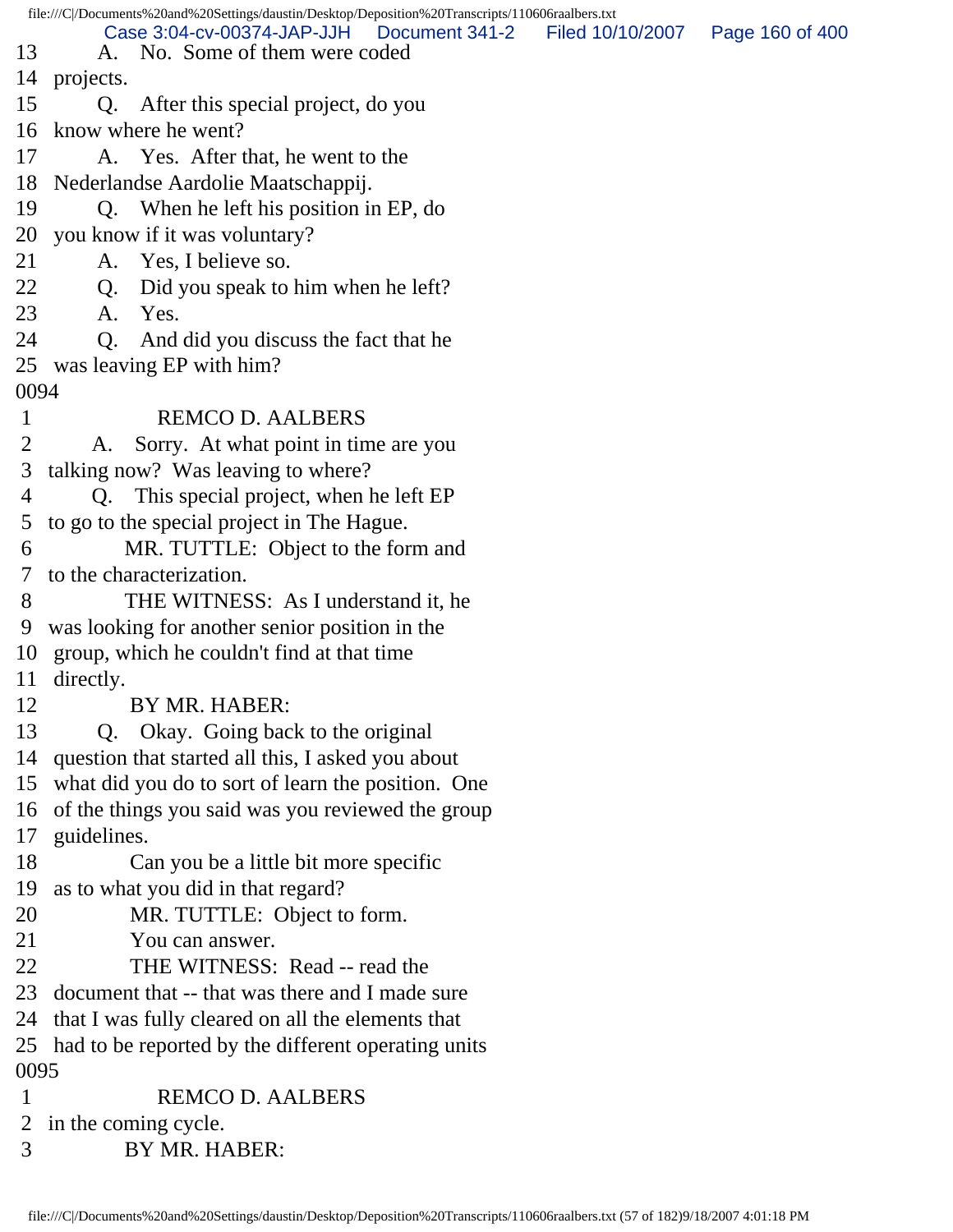|                | file:///C//Documents%20and%20Settings/daustin/Desktop/Deposition%20Transcripts/110606raalbers.txt |                                   |  |
|----------------|---------------------------------------------------------------------------------------------------|-----------------------------------|--|
| 4              | Case 3:04-cv-00374-JAP-JJH<br>Document 341-2<br>Q. Well, how did you satisfy yourself             | Filed 10/10/2007  Page 161 of 400 |  |
|                | 5 that you had an -- an understanding of all the                                                  |                                   |  |
|                | 6 elements -- elements that had to be reported by the                                             |                                   |  |
| 7 <sup>7</sup> | different OUs within the cycle?                                                                   |                                   |  |
| 8              | A. Well, I mean, I had been involved in                                                           |                                   |  |
| 9              | reserves reporting on a number of prior positions                                                 |                                   |  |
|                | 10 and had been a reservoir engineer. So, I mean, the                                             |                                   |  |
|                | 11 largest part of it I knew already. Just in this --                                             |                                   |  |
|                | 12 in that specific role, I wanted to make sure that I                                            |                                   |  |
|                | 13 had all the details even further in the front of my                                            |                                   |  |
|                | 14 memory.                                                                                        |                                   |  |
| 15             | Q. Okay. At the time you reviewed the                                                             |                                   |  |
|                | 16 guidelines, which guidelines were in effect?                                                   |                                   |  |
| 17             | A. The '97 version of the guidelines.                                                             |                                   |  |
| 18             | Okay. As I understand it, there were<br>$Q_{\cdot}$                                               |                                   |  |
|                | 19 revisions to the guidelines subsequent to '97; is                                              |                                   |  |
|                | 20 that correct?                                                                                  |                                   |  |
| 21             | A. Yes.                                                                                           |                                   |  |
| 22             | Q. Okay. We'll talk about those in a                                                              |                                   |  |
|                | 23 few moments.                                                                                   |                                   |  |
| 24             | You also said that one of the things                                                              |                                   |  |
|                | 25 that you did in order to learn the position was                                                |                                   |  |
| 0096           |                                                                                                   |                                   |  |
| $\mathbf{1}$   | <b>REMCO D. AALBERS</b>                                                                           |                                   |  |
|                | 2 check prior years' materials.                                                                   |                                   |  |
| 3              | Do you recall what you checked?                                                                   |                                   |  |
| 4              | A. Just the submissions from the                                                                  |                                   |  |
| 5              | operating units that came in, what they looked like                                               |                                   |  |
| 6              | and what was there.                                                                               |                                   |  |
| 7              | Q. Do you recall checking any audit                                                               |                                   |  |
| 8              | reports from the group reserves auditor?                                                          |                                   |  |
| 9              | A. Not specifically, but I'm sure I                                                               |                                   |  |
| 10             | looked at those as well.                                                                          |                                   |  |
| 11             | Q. At the time you started in the                                                                 |                                   |  |
|                | 12 position, who was the group reserves auditor?                                                  |                                   |  |
| 13             | A. Ad de la Mar.                                                                                  |                                   |  |
| 14             | Q. Do you know how long Mr. la Mar had                                                            |                                   |  |
| 15             | been in that position?                                                                            |                                   |  |
| 16             | A. No, but for a number of years.                                                                 |                                   |  |
| 17             | Okay. Do you know if Mr. la Mar was<br>Q.                                                         |                                   |  |
| 18             | a reservoir engineer?                                                                             |                                   |  |
| 19             | A. Yes, he was.                                                                                   |                                   |  |
| 20             | And how long, from the time you<br>Q.                                                             |                                   |  |
|                |                                                                                                   |                                   |  |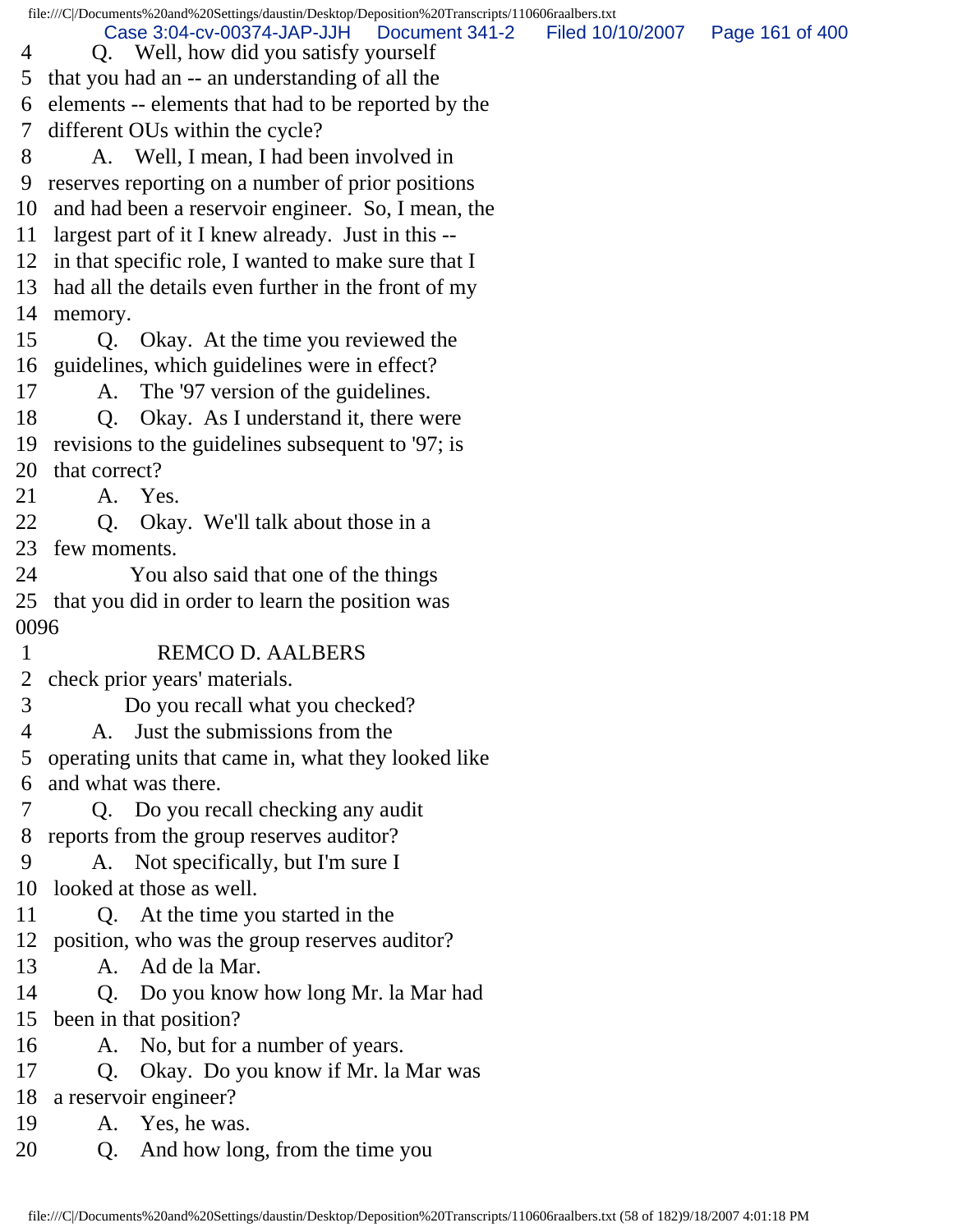|              | file:///C//Documents%20and%20Settings/daustin/Desktop/Deposition%20Transcripts/110606raalbers.txt |                                   |  |
|--------------|---------------------------------------------------------------------------------------------------|-----------------------------------|--|
| 21           | Case 3:04-cv-00374-JAP-JJH<br>Document 341-2<br>started as GRC, did Mr. la Mar serve as the GRA,  | Filed 10/10/2007  Page 162 of 400 |  |
| 22           | the group reserves auditor?                                                                       |                                   |  |
| 23           | A. Less than a year, because he retired                                                           |                                   |  |
| 24           | at that point.                                                                                    |                                   |  |
| 25           | Okay. And do you know who succeeded<br>Q.                                                         |                                   |  |
| 0097         |                                                                                                   |                                   |  |
| $\mathbf{1}$ | <b>REMCO D. AALBERS</b>                                                                           |                                   |  |
| 2            | Mr. Lamar?                                                                                        |                                   |  |
| 3            | A. Anton Barendregt.                                                                              |                                   |  |
| 4            | I promise you that's another name<br>Q.                                                           |                                   |  |
| 5            | that I'll Americanize.                                                                            |                                   |  |
| 6            | When you -- when you started the                                                                  |                                   |  |
|              | 7 position in January '98, do you recall having any                                               |                                   |  |
| 8            | discussions with Mr. la Mar --                                                                    |                                   |  |
| 9            | A. Yes.                                                                                           |                                   |  |
| 10           | Q. -- about the position?                                                                         |                                   |  |
| 11           | Yes.<br>A.                                                                                        |                                   |  |
| 12           | Okay. Do you recall when you had<br>Q.                                                            |                                   |  |
|              | 13 these discussions?                                                                             |                                   |  |
| 14           | A. In January '97 -- '98.                                                                         |                                   |  |
| 15           | Q. Okay. And do you recall the                                                                    |                                   |  |
| 16           | substance of these discussions?                                                                   |                                   |  |
| 17           | A. Not in a lot of detail, but the way                                                            |                                   |  |
|              | 18 it was set up at the time was that Ad de la Mar                                                |                                   |  |
|              | 19 actually took care of almost all of the prove                                                  |                                   |  |
|              | 20 reserves elements of the reserves booking.                                                     |                                   |  |
| 21           | Q. And when you say he took care of                                                               |                                   |  |
| 22           | almost all of the proved reserves or the elements                                                 |                                   |  |
|              | 23 of the proved reserves booking, what do you mean?                                              |                                   |  |
| 24           | A. Ad de la Mar basically prepared                                                                |                                   |  |
|              | 25 the -- the -- the summary tables for -- for the                                                |                                   |  |
| 0098         |                                                                                                   |                                   |  |
| $\mathbf{1}$ | <b>REMCO D. AALBERS</b>                                                                           |                                   |  |
| 2            | reserves and -- and did the basic review of the                                                   |                                   |  |
| 3            | data.                                                                                             |                                   |  |
| 4            | Q. Do you have an understanding of what                                                           |                                   |  |
| 5            | he did in reviewing the data?<br>A. He checked the -- the comments of the                         |                                   |  |
| 6<br>7       |                                                                                                   |                                   |  |
| 8            | operating units on their changes, he checked<br>versus -- the fines that he made during is audits |                                   |  |
| 9            | for that specific year and -- and rolled up the                                                   |                                   |  |
|              | 10 totals and -- and explained where the changes were                                             |                                   |  |
|              | 11 and what -- what caused them.                                                                  |                                   |  |
|              |                                                                                                   |                                   |  |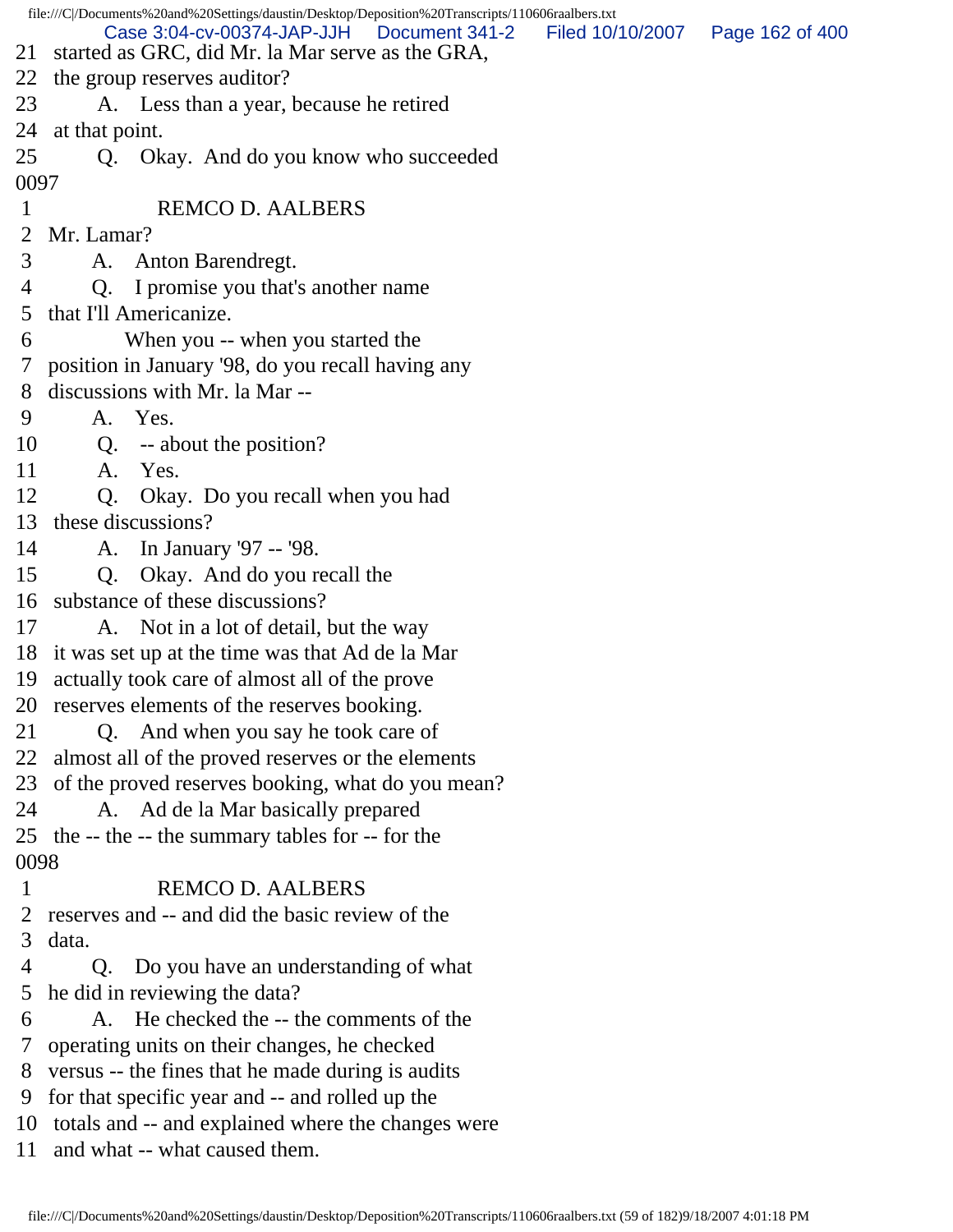file:///C|/Documents%20and%20Settings/daustin/Desktop/Deposition%20Transcripts/110606raalbers.txt 12 Q. Now, do you know if he compared any 13 of the information received from the OUs against 14 Shell's guidelines? 15 A. I assume he did. 16 Q. Do you know? 17 A. I mean, his role as the auditor was 18 when he actually went out in -- in the operating 19 units, he had to check the process of the reserves 20 reporting and that -- that was in line with the 21 guidelines, so that was his role. 22 Q. Do you know if he also checked to see 23 if the OUs were reporting information that was in 24 line with the SEC Rule 4-10? 25 A. The principal check that he did was 0099 1 REMCO D. AALBERS 2 checking the reporting against the group 3 guidelines. The reporting of the proved reserves 4 or the -- the P85, as we generally called them in 5 those days, through the guidelines were supposed to 6 be in line with the SEC reporting. 7 Q. Do you know, at the time you started, 8 if the guidelines were in compliance with the 9 SEC rule? 10 A. Yes. The understanding was that the 11 group guidelines were in line with reporting of the 12 SEC rules. 13 Q. Okay. Now, a moment ago, you 14 mentioned P85. And, again, for the record, can you 15 explain what you mean? 16 A. P85 is the 85 percent certainty if 17 you do a probabilistic reserves estimate. 18 Q. What is a probabilistic reserves 19 estimate? 20 A. A probabilistic reserves estimate is 21 an attempt to reflect all the uncertainties in the 22 parameters that you need to actually make an 23 estimate of reserves, which is the size of the 24 accumulation, the porosity in the reservoir or 25 saturation, expansion factors, all those elements, 0100 1 REMCO D. AALBERS 2 recovery factor. Case 3:04-cv-00374-JAP-JJH Document 341-2 Filed 10/10/2007 Page 163 of 400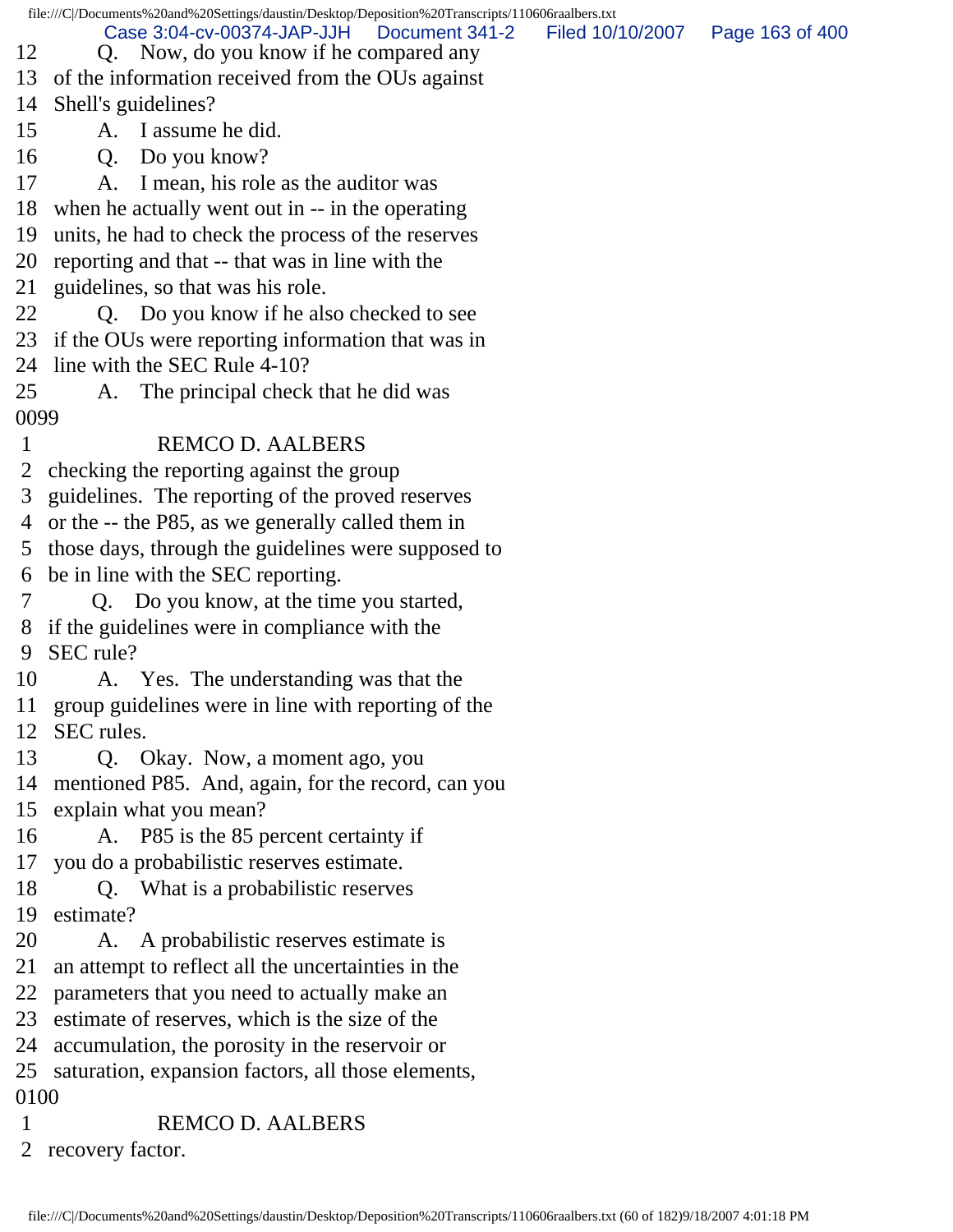file:///C|/Documents%20and%20Settings/daustin/Desktop/Deposition%20Transcripts/110606raalbers.txt

 3 And if you look at all those 4 parameters individually and take the uncertainty Case 3:04-cv-00374-JAP-JJH Document 341-2 Filed 10/10/2007 Page 164 of 400

5 ranges, you can use statistical methods to sort of

6 work out a probability density curve, which then

7 gives you the spread of the uncertainty. And you

8 can then work out what is a P85, so really a

9 certain number, an expectation, which is something

10 that is referred to as the most likely, or a P15,

11 which we then refer to as a high number.

12 Q. I'm sorry. P50?

13 A. P15, 1-5.

14 Q. P15. Okay.

15 A. The expectation is something called

16 the P50, but it's actually the mean of the

17 distribution.

18 Q. Now, is -- P85, is that considered to

19 be a conservative analysis?

20 A. Yes.

21 O. Now, what would be considered a

22 nonconservative or a very lenient analysis?

23 A. P15 would be a very, very lean

24 analysis.

25 Q. Okay.

0101

## 1 REMCO D. AALBERS

2 A. It's a high estimate.

 3 Q. Okay. Have you ever heard of another 4 methodology called deterministic?

5 A. Yes.

6 Q. What is deterministic?

7 A. Deterministic basically means that

8 you pick one number for all of the individual

9 parameters that you need for reserves estimate and

10 you just multiply those out to get an end number.

11 Q. Now, is the deterministic methodology 12 considered conservative?

13 A. It depends on what parameters you 14 pick to do the analysis.

15 Q. At the time -- at the time you

16 started, was Shell using deterministic methodology?

17 A. No; Shell was using the probabilistic

18 methodology.

19 Q. Okay. Did there come a time when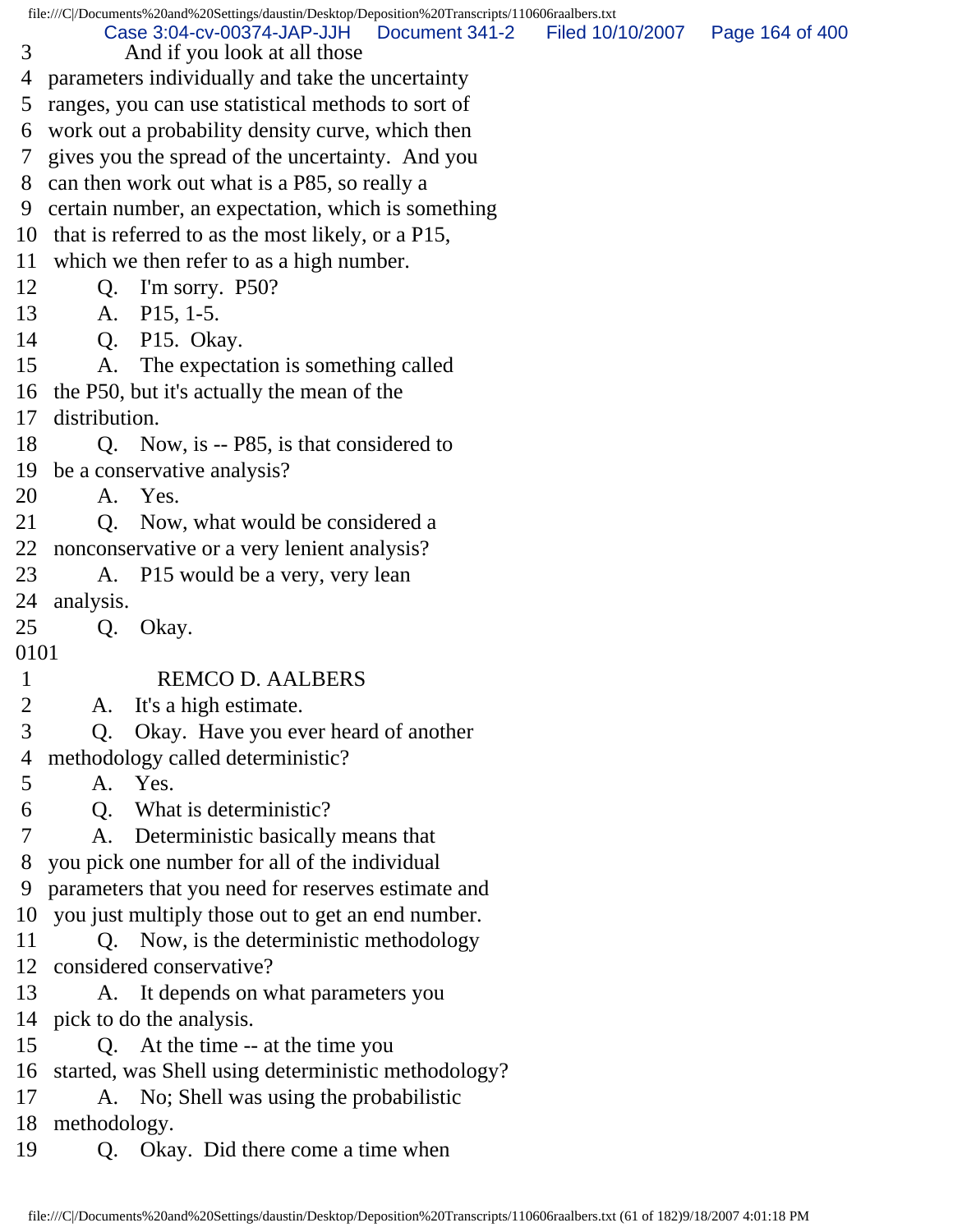file:///C|/Documents%20and%20Settings/daustin/Desktop/Deposition%20Transcripts/110606raalbers.txt 20 Shell changed over to the deterministic? 21 A. After 2004 and the restatement, we've 22 largely moved to a fully deterministic method. 23 Q. At the time you started in the GRC 24 position, what methodology was the preferred 25 methodology by the SEC? 0102 1 REMCO D. AALBERS 2 MR. TUTTLE: Objection; foundation. 3 MR. HABER: I'll rephrase. 4 BY MR. HABER: 5 Q. Did you know if the SEC had a 6 preferred methodology? 7 A. I believe the SEC had -- that 8 preferred methodology was a deterministic, but they 9 had clearly indicated the probabilistic was also 10 allowed. 11 Q. Now, a moment ago, you had -- I had 12 asked you if deterministic was conservative, and 13 your response was it depends on how you set the 14 parameters. 15 What do you mean by that? 16 A. If you look at the reserves estimate, 17 you cannot actually go down and actually measure 18 the molecules, so you have to make estimates of all 19 the parameters involved, and there are uncertainty 20 ranges. 21 So if you pick a high number in your 22 uncertainty range for all of your parameters, you 23 would actually end up with a determine -- 24 deterministic high estimate. You could also pick 25 all small numbers and come up with maybe a 0103 1 REMCO D. AALBERS 2 deterministic low estimate. 3 Q. Did the SEC provide any guidance on 4 how to set the parameters? 5 A. Prior to 2001, if you look at the 6 FASB rules and the S6, there's no mentioning on how 7 the parameters should be set, but that the overall 8 estimate needs to be reasonably certain -- 9 Q. And -- 10 A. -- to be considered proved. Case 3:04-cv-00374-JAP-JJH Document 341-2 Filed 10/10/2007 Page 165 of 400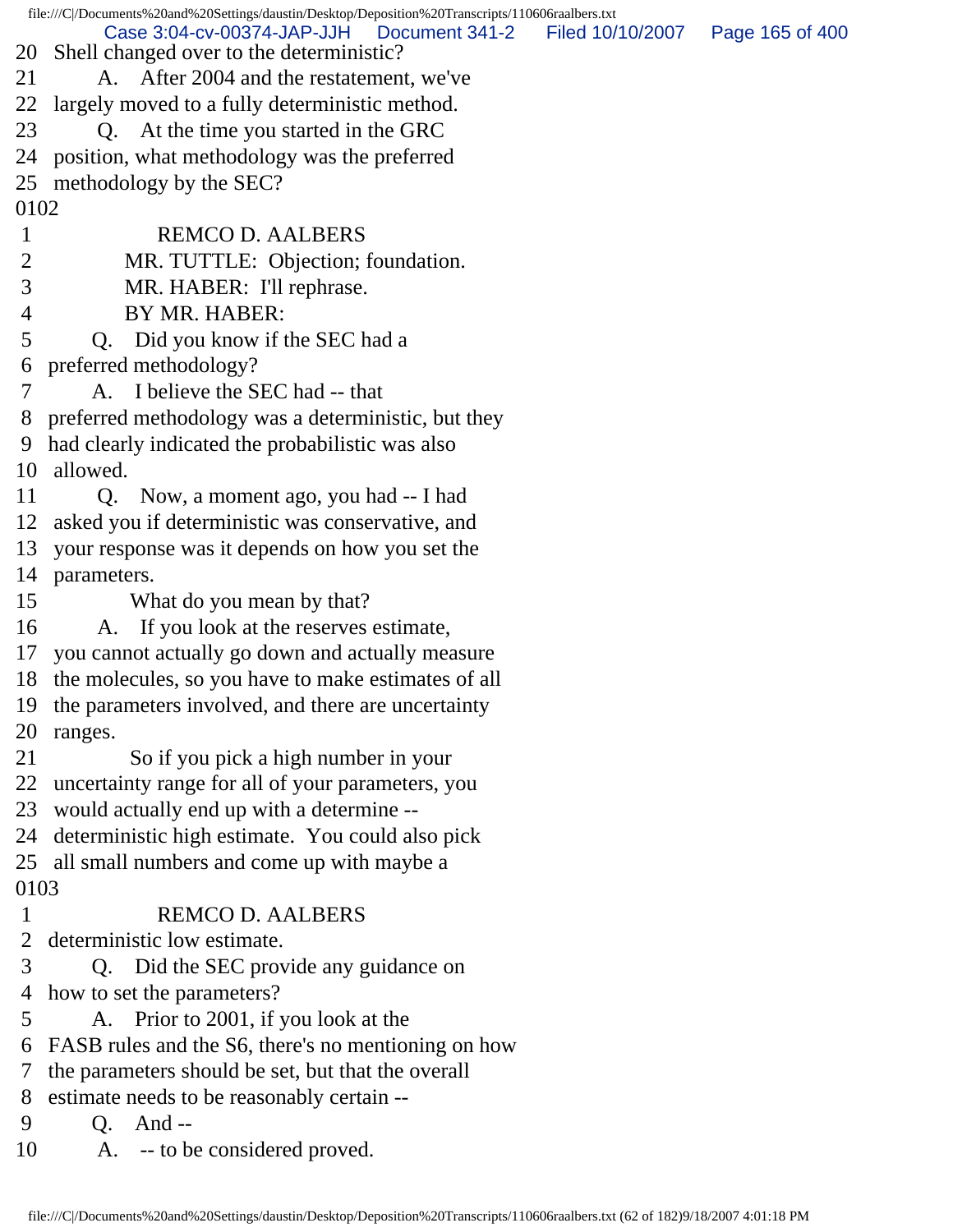file:///C|/Documents%20and%20Settings/daustin/Desktop/Deposition%20Transcripts/110606raalbers.txt 11 Q. Okay. And sub -- and subsequent to 12 2001? 13 A. And if you look at the clarification 14 from the -- the SEC staff, they give more 15 indication of what they mean when they talk about 16 reasonably certain and what sort of elements 17 they're looking for. 18 MR. HABER: I'm told that we're about 19 to run out of tape. So if we can just take 20 two minutes so that we can change it out. 21 THE VIDEOGRAPHER: This marks the end 22 of Tape 1 in the deposition of Mr. Aalbers. We're 23 going off the record. The time is 12:10 p.m. 24 (Discussion off the record.) 25 THE VIDEOGRAPHER: This marks the 0104 1 REMCO D. AALBERS 2 beginning of Tape 2 in the deposition of 3 Mr. Aalbers. We are back on the record. The time 4 is 12:16 p.m. 5 BY MR. HABER: 6 Q. Mr. Aalbers, right before we broke, 7 you mentioned clarifications from the SEC staff. 8 Can you be a little bit more specific 9 which interpretive guidance you're referring to? 10 A. This is a note that was, I think, 11 formerly published in early 2001. 12 Q. And does March sound right? 13 I'm sorry. You have to verbalize -- 14 A. Sorry. Yes -- 15 Q. Thank you. 16 A. -- it's about the right time frame. 17 Q. Okay. Now, I asked you about 18 discussions with Mr. de la Mar, and you responded 19 by telling me what he had done. And I just want to 20 get into the discussions that you had with him 21 about your role as the GRC. 22 So can you elaborate a little bit 23 further? 24 A. Like I said, Ad de la Mar was doing 25 most of the proved reserves roll-up, and from the 0105 1 REMCO D. AALBERS Case 3:04-cv-00374-JAP-JJH Document 341-2 Filed 10/10/2007 Page 166 of 400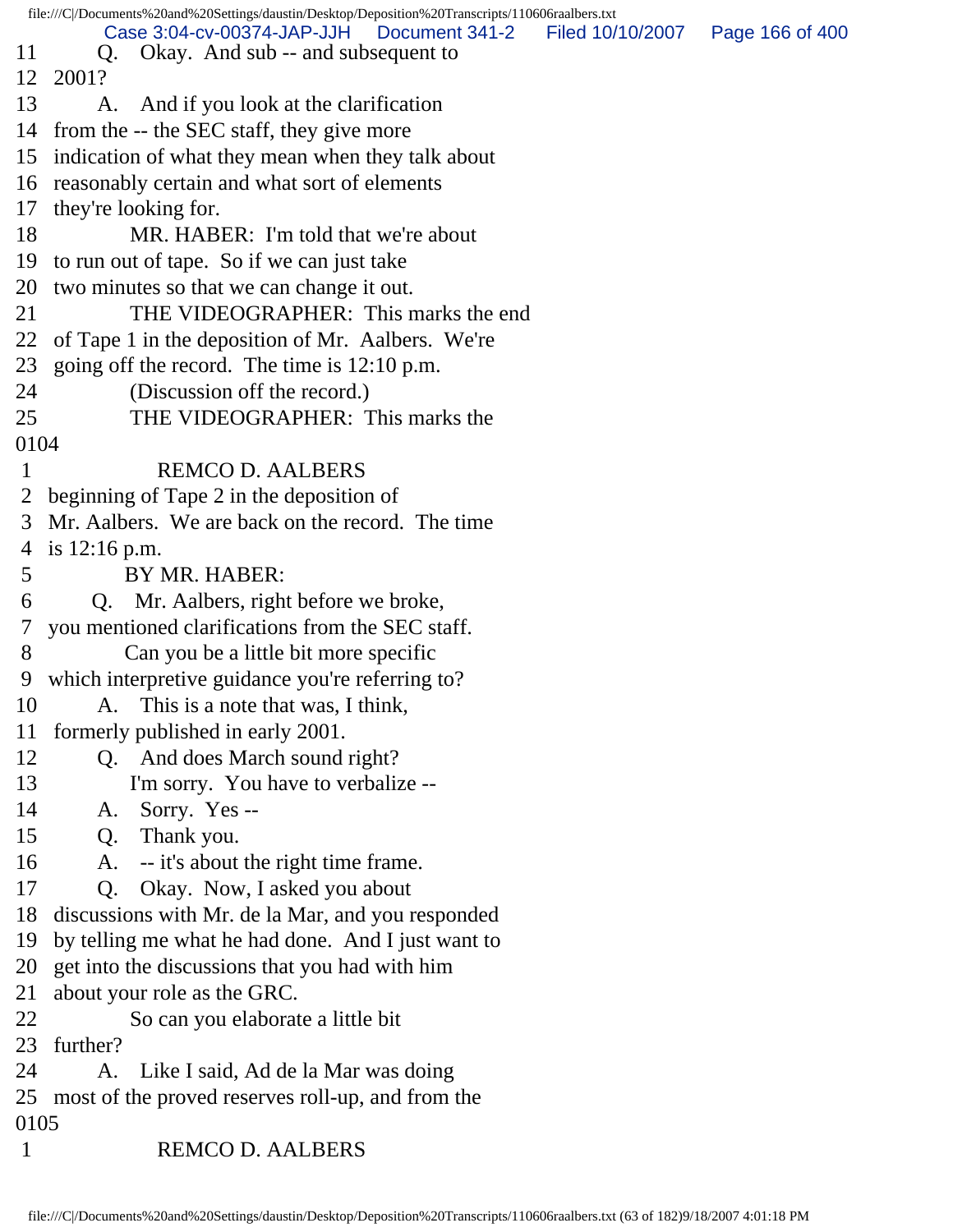file:///C|/Documents%20and%20Settings/daustin/Desktop/Deposition%20Transcripts/110606raalbers.txt 2 discussion, he made clear that everything 3 concerning prove reserves was really something that 4 he did; that I had sort of mainly to worry about 5 expectation, scope for recovery and other 6 categories. 7 Q. Did he explain why he was ostensibly 8 shutting you out of the process? 9 MR. TUTTLE: Objection to form; 10 characterization. 11 BY MR. HABER: 12 Q. Is that a fair characterization? 13 A. I believe he indicated that that's 14 the way he had been doing it for a number of years. 15 Q. Okay. Did you provide any pushback? 16 A. I don't know if it's called 17 "pushback." I certainly made sure I looked at all 18 the numbers to make sure that all the submissions 19 were -- were there and complete and at least 20 internally made sense for as much as possible in 21 that year, because I just arrived in the job. And 22 I believe, about three weeks later, the submissions 23 came in; so it was rather short notice. 24 Q. Did your role in the process change 25 in the following ARPR cycle? 0106 1 REMCO D. AALBERS 2 A. Yes. When Ad de la Mar left and 3 Anton took over his role, we agreed that the actual 4 rolling of the numbers chasing with the OUs was 5 really with the group reserves coordinator and that 6 the group reserves auditor would check the numbers, 7 but not actually do the process, more in the audit 8 role, as you would sort of expect that sort of an 9 interaction to be. 10 Q. So is it fair to say, then, that the 11 GRC was the person who would principally be 12 responsible for challenging the OUs with regard to 13 their submissions? 14 MR. TUTTLE: Objection to form; 15 foundation. 16 BY MR. HABER: 17 Q. You can answer. 18 A. The reserves reporting had a number Case 3:04-cv-00374-JAP-JJH Document 341-2 Filed 10/10/2007 Page 167 of 400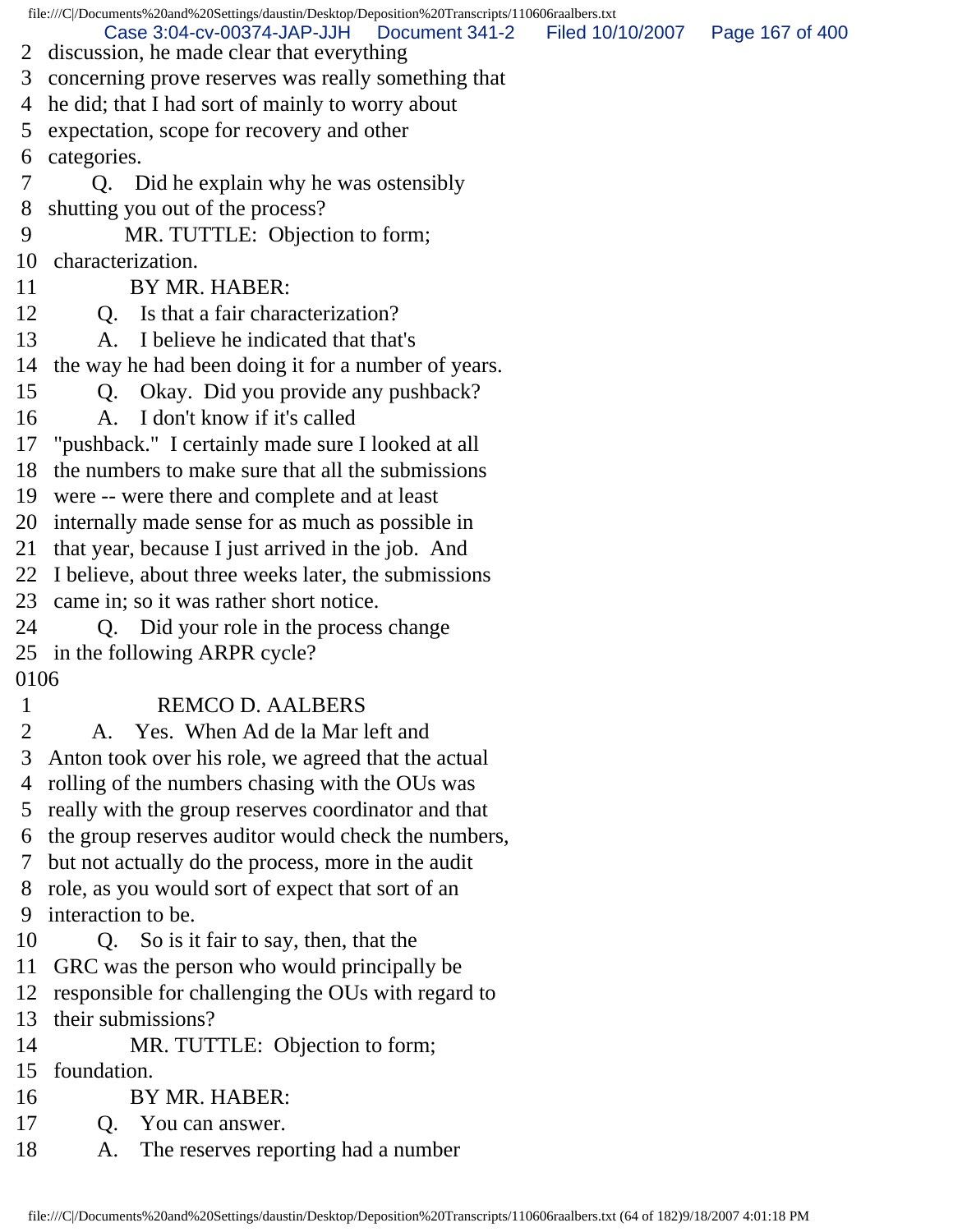file:///C|/Documents%20and%20Settings/daustin/Desktop/Deposition%20Transcripts/110606raalbers.txt 19 of steps. The reporting of the numbers initially 20 was the responsibility within the OUs, and the 21 challenge process was within the OU line management 22 before they actually submitted the numbers to the 23 center. 24 Over the -- over the period, we -- or 25 I increased the challenge that was coming from the 0107 1 REMCO D. AALBERS 2 group to make sure that the numbers made sense. 3 But it wasn't our role or it wasn't my role to 4 actually directly look at whether or not the 5 numbers themselves, from a technical point of view, 6 were right, because that was done in the OU and 7 that process was checked through the annual -- or 8 the -- the -- the -- the regular reserves audits 9 that were done by Anton Barendregt at that time. 10 Q. So when you say that it wasn't your 11 role to actually look at the numbers from a 12 technical point of view, then from what point of 13 view were you looking at the numbers? 14 A. We were looking at -- at -- at 15 whether or not the -- the major changes were in 16 line with the group guidelines and that the 17 explanation of the changes actually made sense and 18 whether or not we felt that they were the -- met 19 the technical commercial -- the technical 20 commercial maturity criteria that we -- we needed 21 to report the reserves. 22 Q. And when you say "major changes," 23 what are you referring to? What are some examples? 24 A. Major changes would be bookings of 25 new fields that hadn't been booked before that were 0108 1 REMCO D. AALBERS 2 significant within the reporting of -- of any 3 specific OU. 4 Q. Now, is this bookings only with 5 regard to proved reserves or any type of 6 hydrocarbon resource? 7 A. No. In principal, we looked at -- 8 at -- at -- at any significant booking. I mean, it 9 could also be just a new field had been discovered Case 3:04-cv-00374-JAP-JJH Document 341-2 Filed 10/10/2007 Page 168 of 400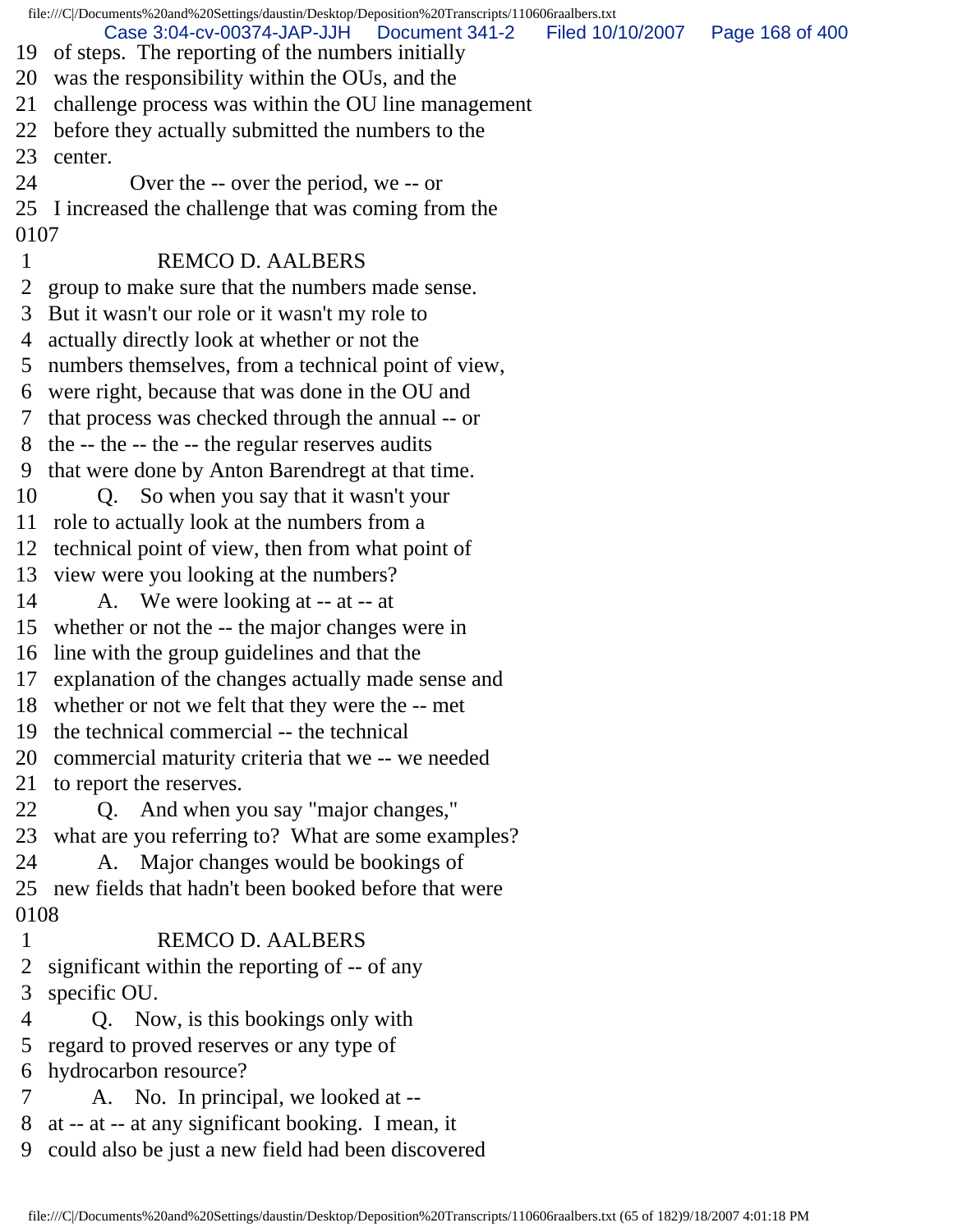file:///C|/Documents%20and%20Settings/daustin/Desktop/Deposition%20Transcripts/110606raalbers.txt 10 and we reported a scope for recovery for that year. 11 I mean, we looked at both, the proved, the 12 expectation, the scope, the exploration history. 13 There was also statistical data that 14 needs to be reported. I mean, all those elements 15 were looked into as well and -- and challenged and 16 corrected where -- if things were reported 17 erroneously. 18 Q. Now, how would you go about, from the 19 EP end, challenging a submission from an OU? 20  $\quad$  A. It's -- it's -- it's partly 21 understanding the -- the EP business and -- and 22 what was happening throughout the year. So certain 23 things that new had taken part throughout the year, 24 you would expect to see back in the reserves 25 submissions. And if you wouldn't, then there's 0109 1 REMCO D. AALBERS 2 obviously something not right. 3 And in some cases, numbers reported 4 in different elements of the submission just 5 wouldn't hang together, and you would go, yeah, but 6 if you say that here, then why don't I see 7 something else happening there? And we were trying 8 to get that sort of consistent logic throughout the 9 reporting. 10 Q. And when you gave -- when you engaged 11 in this challenge process, who did you speak to at 12 the OU level? 13 A. The initial point of contact is 14 normally the local reserves coordinator in the OU 15 who actually does the submissions, so the challenge 16 would normally run through them. Depending on -- 17 on what the issue was, in some cases, the business 18 advisor might be involved in the discussion. 19 Q. Would you discuss the challenge with 20 the regional business director? 21 A. That's what I said. In some cases, 22 they would be involved as well. 23 Q. Okay. I'm sorry. I didn't -- I 24 thought it was someone else. I thought it was the 25 local reserves coordinator. Then you mentioned the 0110 Case 3:04-cv-00374-JAP-JJH Document 341-2 Filed 10/10/2007 Page 169 of 400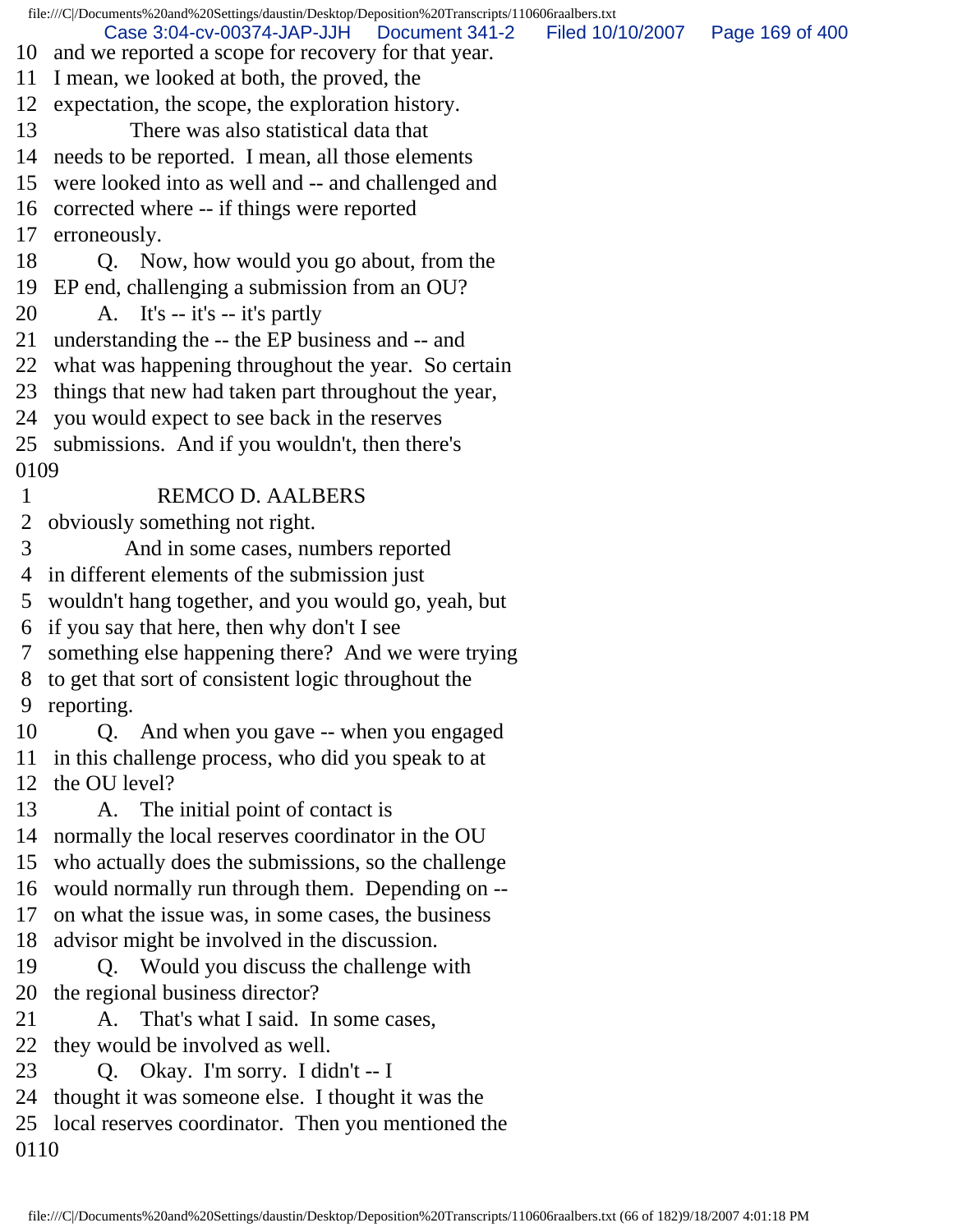|              | file:///C /Documents%20and%20Settings/daustin/Desktop/Deposition%20Transcripts/110606raalbers.txt |                  |                 |
|--------------|---------------------------------------------------------------------------------------------------|------------------|-----------------|
| $\mathbf{I}$ | Case 3:04-cv-00374-JAP-JJH<br>Document 341-2<br><b>REMCO D. AALBERS</b>                           | Filed 10/10/2007 | Page 170 of 400 |
| 2            | business advisor. Is there --                                                                     |                  |                 |
| 3            | A. What I said was the initial challenge                                                          |                  |                 |
| 4            | would be with the local reserves coordinator and,                                                 |                  |                 |
| 5            | in some cases, depending on what the issue was, the                                               |                  |                 |
| 6            | regional business advisor would be involved in the                                                |                  |                 |
| 7            | challenge process.                                                                                |                  |                 |
| 8            | Q. That's what I want to know. Is there                                                           |                  |                 |
| 9            | a difference between a regional business advisor                                                  |                  |                 |
| 10           | and a regional business director?                                                                 |                  |                 |
| 11           | A. Yes. The regional business director                                                            |                  |                 |
| 12           | is actually the responsible actor for one of the                                                  |                  |                 |
| 13           | four regions that we had at the time, and he has a                                                |                  |                 |
| 14           | number of regional business advisors reporting to                                                 |                  |                 |
| 15           | him who look after one or two or sometimes three                                                  |                  |                 |
| 16           | specific countries.                                                                               |                  |                 |
| 17           | Q. So other than the regional business                                                            |                  |                 |
| 18           | advisor, would you, again, within the challenge                                                   |                  |                 |
| 19           | process, have communications with the regional                                                    |                  |                 |
| 20           | business director?                                                                                |                  |                 |
| 21           | A. Generally speaking, the discussion                                                             |                  |                 |
| 22           | would run through the regional business advisor,                                                  |                  |                 |
| 23           | who would do the discussion with the regional                                                     |                  |                 |
| 24           | business director.                                                                                |                  |                 |
| 25           | Have you ever heard of BusCom?<br>Q.                                                              |                  |                 |
| 0111         |                                                                                                   |                  |                 |
| 1            | <b>REMCO D. AALBERS</b>                                                                           |                  |                 |
| 2            | Yes.<br>A.                                                                                        |                  |                 |
| 3            | What is BusCom?<br>Q <sub>r</sub>                                                                 |                  |                 |
| 4            | BusCom -- BusCom was the business<br>А.                                                           |                  |                 |
| 5            | committee. So that was the regional business                                                      |                  |                 |
| 6            | directors with the head of EP and -- and there were                                               |                  |                 |
| 7            | a number of other people in the BusCom. I believe                                                 |                  |                 |
| 8            | there was a finance -- head of finance was there                                                  |                  |                 |
| 9            | and the head of -- the head of planning. So a                                                     |                  |                 |
| 10           | number of people were -- that was the governing                                                   |                  |                 |
| 11           | body of -- of basically the EP Company.                                                           |                  |                 |
| 12           | Q. Okay. And did BusCom subsequently                                                              |                  |                 |
| 13           | change its name?                                                                                  |                  |                 |
| 14           | A. Yeah, they changed to ExCom,                                                                   |                  |                 |
| 15           | <b>Executive Committee.</b>                                                                       |                  |                 |
| 16           | Q. And did the composition of the                                                                 |                  |                 |
| 17           | committee change in any way?                                                                      |                  |                 |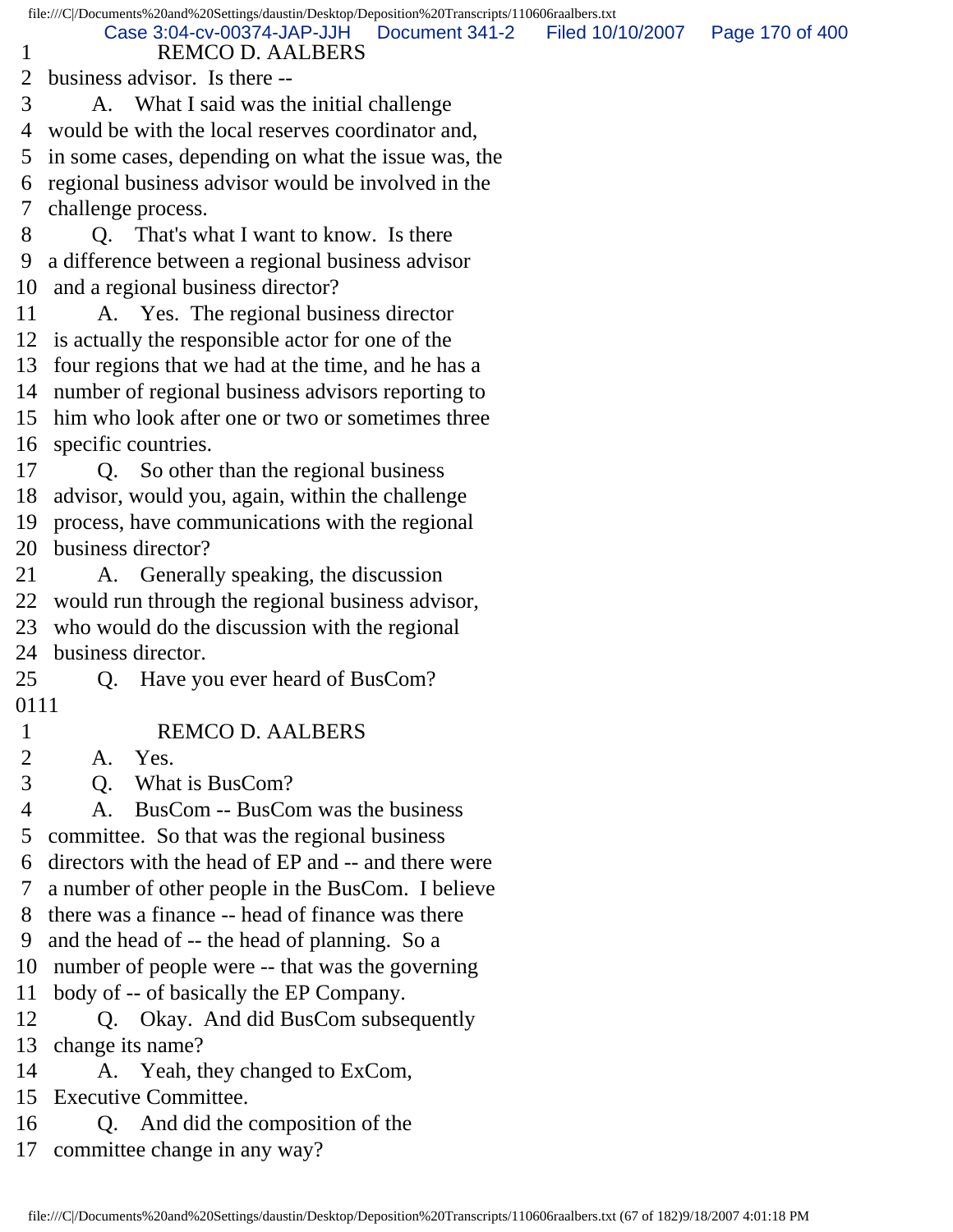|                | file:///C /Documents%20and%20Settings/daustin/Desktop/Deposition%20Transcripts/110606raalbers.txt |                                   |  |
|----------------|---------------------------------------------------------------------------------------------------|-----------------------------------|--|
| 18             | Case 3:04-cv-00374-JAP-JJH<br>Document 341-2<br>A. There were changes over time, so it            | Filed 10/10/2007  Page 171 of 400 |  |
|                | 19 depends on what point in time. I mean, at the                                                  |                                   |  |
| 20             | actual changeover, it was the same members, but                                                   |                                   |  |
| 21             | people did sort of -- I mean, as people moved jobs                                                |                                   |  |
|                | 22 that -- were other people sometimes were involved                                              |                                   |  |
| 23             | for different regions.                                                                            |                                   |  |
| 24             | Q. Well, I'm not talking about                                                                    |                                   |  |
|                | 25 individual people. I'm talking about positions.                                                |                                   |  |
| 0112           |                                                                                                   |                                   |  |
| $\mathbf{1}$   | <b>REMCO D. AALBERS</b>                                                                           |                                   |  |
|                | 2 As I understand it, all other regional business                                                 |                                   |  |
| 3              | directors served on the ExCom with the head of EP.                                                |                                   |  |
| $\overline{4}$ | Were there -- was there anyone else                                                               |                                   |  |
| 5              | that served as a member of ExCom?                                                                 |                                   |  |
| 6              | MR. TUTTLE: Objection; foundation.                                                                |                                   |  |
| 7              | You can answer.                                                                                   |                                   |  |
| 8              | THE WITNESS: Well, on ExCom, like,                                                                |                                   |  |
| 9              | there was -- there was also the head of finance,                                                  |                                   |  |
|                | 10 and I think there were one or two other positions                                              |                                   |  |
|                | 11 within the EP ExCom, but I don't know the exact                                                |                                   |  |
|                | 12 composition.                                                                                   |                                   |  |
| 13             | BY MR. HABER:                                                                                     |                                   |  |
| 14             | Q. When you started, who was the head of                                                          |                                   |  |
| 15             | finance?                                                                                          |                                   |  |
| 16             | A. I think it was Laurent Renard or                                                               |                                   |  |
|                | 17 something -- somebody, something along those lines.                                            |                                   |  |
| 18             | Q. And, again, so the record is clear,                                                            |                                   |  |
| 19             | are we talking about the head of finance in EP --                                                 |                                   |  |
| 20             | A. Yes.                                                                                           |                                   |  |
| 21             | $Q. \quad -\text{or the group?}$                                                                  |                                   |  |
| 22             | A. No; EP.                                                                                        |                                   |  |
| 23             | Q. Okay. Did -- and I didn't quite get                                                            |                                   |  |
|                | 24 the name of -- of that person.                                                                 |                                   |  |
| 25             | How long was that person the head of                                                              |                                   |  |
| 0113           |                                                                                                   |                                   |  |
| $\mathbf{1}$   | <b>REMCO D. AALBERS</b>                                                                           |                                   |  |
| $\overline{2}$ | finance?                                                                                          |                                   |  |
| 3              | A. Well, my pronunciation of it's not so                                                          |                                   |  |
| 4              | good. It's a Dutch version of a French word.                                                      |                                   |  |
| 5              | Laurent Renard is what I believe it is.                                                           |                                   |  |
| 6              | Okay. And is that a man?<br>Q.                                                                    |                                   |  |
| 7              | Yes.<br>A.                                                                                        |                                   |  |
| 8              | Okay. And how long was he in that<br>Q.                                                           |                                   |  |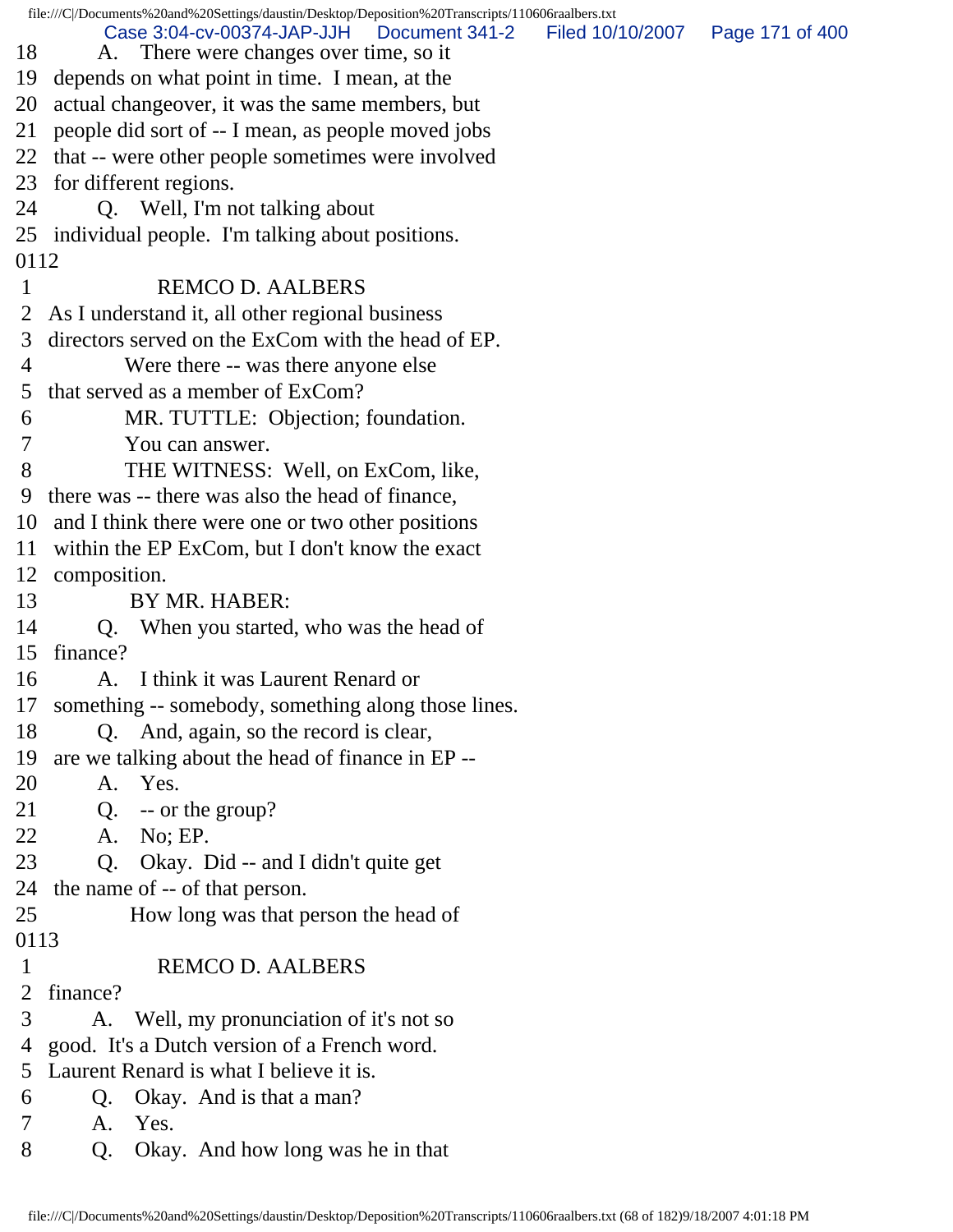file:///C|/Documents%20and%20Settings/daustin/Desktop/Deposition%20Transcripts/110606raalbers.txt 9 position, if you recall? 10 MR. TUTTLE: You mean after he came 11 into -- 12 MR. HABER: Yes. 13 THE WITNESS: Just over a year would 14 be my guess. 15 BY MR. HABER: 16 Q. Okay. And -- and who succeeded him, 17 if you know? 18 A. Dominique Gardy. 19 Q. Okay. Mr. Gardy is also French? 20 A. I believe so. 21 Q. And how long did Mr. Gardy serve in 22 that position as head of finance? 23 A. Again, related to my -- 24 Q. Yes. 25 A. I think until the end that I left the 0114 1 REMCO D. AALBERS 2 job and went to NAM. 3 Q. Okay. Now, did you have any 4 interaction with the head of finance in your 5 position as GRC? 6 A. Yes, I would have. 7 Q. And -- and what was the nature of 8 that interaction? 9 A. Generally speaking, if there were 10 specific reserves issues. 11 Q. What -- what type of reserves issues 12 would cause you to speak with the head of finance? 13 A. It could be in -- in -- in maybe 14 cases where there was a -- an audit paper on how 15 certain reserves need to be reported. And at the 16 end of my tenure, he was also involved when we were 17 going to get the final signoff by the reserves, by 18 Mr. Phil Watts. 19 Q. You're referring, now, at some point, 20 the ARPR final numbers needed to be signed off by 21 Philip Watts? Is that what you're referring to? 22 A. Not the total ARPR, specifically the 23 proved reserves for the external reporting. As -- 24 as we moved to ExCom and -- and the reporting roles 25 of the different directors changed, it was felt at Case 3:04-cv-00374-JAP-JJH Document 341-2 Filed 10/10/2007 Page 172 of 400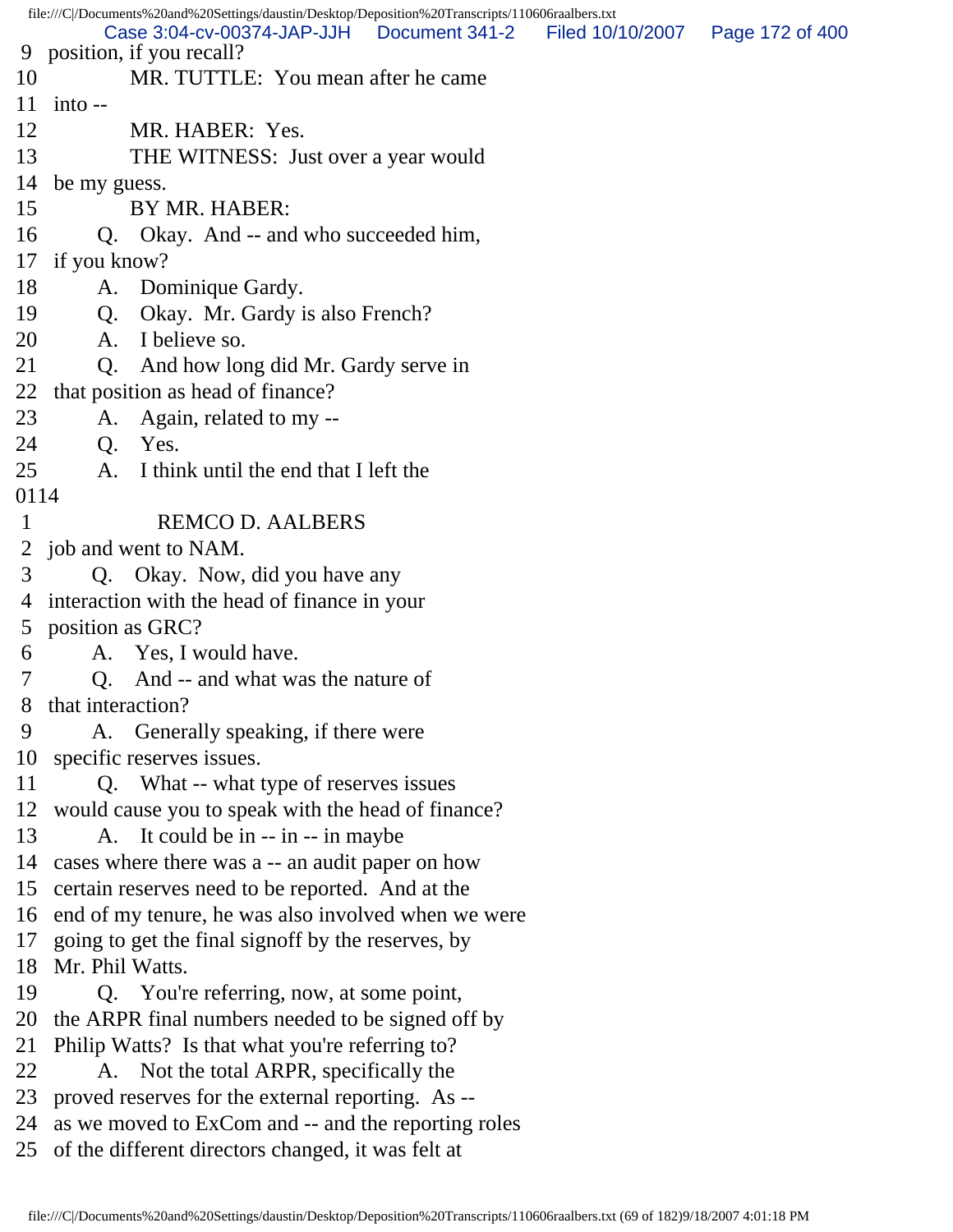|                                                                                             | file:///C /Documents%20and%20Settings/daustin/Desktop/Deposition%20Transcripts/110606raalbers.txt                                            |  |  |  |  |
|---------------------------------------------------------------------------------------------|----------------------------------------------------------------------------------------------------------------------------------------------|--|--|--|--|
| Case 3:04-cv-00374-JAP-JJH<br>Document 341-2<br>Filed 10/10/2007<br>Page 173 of 400<br>0115 |                                                                                                                                              |  |  |  |  |
| $\mathbf{1}$                                                                                | <b>REMCO D. AALBERS</b>                                                                                                                      |  |  |  |  |
| 2                                                                                           | some point by -- by finance that the head of EP had                                                                                          |  |  |  |  |
| 3                                                                                           | to formally sign off on the reserves before they                                                                                             |  |  |  |  |
| 4                                                                                           | could be published.                                                                                                                          |  |  |  |  |
| 5                                                                                           | Q. Did anyone other than Mr. Watts sign                                                                                                      |  |  |  |  |
| 6                                                                                           | off on the numbers?                                                                                                                          |  |  |  |  |
| 7                                                                                           | A. Again, it depends on -- on the time                                                                                                       |  |  |  |  |
| 8                                                                                           | you're talking about. Initially, reserves got                                                                                                |  |  |  |  |
| 9                                                                                           | signed off by Lew Watts' boss that was Hank Dehard                                                                                           |  |  |  |  |
| 10                                                                                          | (phonetic) at the time. I'm not 100 percent sure                                                                                             |  |  |  |  |
| 11                                                                                          | what his formal role was. He was an ExCom. He was                                                                                            |  |  |  |  |
| 12                                                                                          | head of planning or head of EP, EPS, whatever we                                                                                             |  |  |  |  |
| 13                                                                                          | called it at the time.                                                                                                                       |  |  |  |  |
| 14                                                                                          | So originally, that was the line with                                                                                                        |  |  |  |  |
| 15                                                                                          | reserves got signed off. Then, one year, he signed                                                                                           |  |  |  |  |
| 16                                                                                          | off -- that -- that position signed off, and Lew                                                                                             |  |  |  |  |
| 17                                                                                          | countersigned and, I believe the year thereafter,                                                                                            |  |  |  |  |
| 18                                                                                          | the former signoff was by -- by Phil himself.                                                                                                |  |  |  |  |
| 19                                                                                          | Q. And did anyone countersign with                                                                                                           |  |  |  |  |
| 20                                                                                          | Mr. Watts? And that's Phil Watts.                                                                                                            |  |  |  |  |
| 21                                                                                          | A. That's Phil Watts.                                                                                                                        |  |  |  |  |
| 22                                                                                          | I can't recall whether or not anybody                                                                                                        |  |  |  |  |
| 23                                                                                          | countersigned. I think Dominique Gardy had a role,                                                                                           |  |  |  |  |
| 24                                                                                          | but I don't understand -- I don't remember exactly                                                                                           |  |  |  |  |
|                                                                                             | 25 how that last year went, what signatures were                                                                                             |  |  |  |  |
| 0116                                                                                        |                                                                                                                                              |  |  |  |  |
| 1                                                                                           | <b>REMCO D. AALBERS</b>                                                                                                                      |  |  |  |  |
| 2                                                                                           | there.                                                                                                                                       |  |  |  |  |
| 3                                                                                           | Okay. Now, with regard to the<br>Q.                                                                                                          |  |  |  |  |
| 4                                                                                           | signoff by Philip Watts, do you recall when that                                                                                             |  |  |  |  |
| 5                                                                                           | was initiated?                                                                                                                               |  |  |  |  |
| 6                                                                                           | MR. TUTTLE: You mean when, calendar                                                                                                          |  |  |  |  |
| 7                                                                                           | year, or when, during the year?                                                                                                              |  |  |  |  |
| 8                                                                                           | MR. HABER: Let's take calendar year.                                                                                                         |  |  |  |  |
| 9                                                                                           | THE WITNESS: Calendar year?                                                                                                                  |  |  |  |  |
| 10                                                                                          | BY MR. HABER:                                                                                                                                |  |  |  |  |
| 11                                                                                          | Q. Yeah. And while you're thinking, let                                                                                                      |  |  |  |  |
| 12                                                                                          | me just add, if it's easier to think in terms of                                                                                             |  |  |  |  |
| 13                                                                                          | the closeout year, then let me know as well.                                                                                                 |  |  |  |  |
|                                                                                             |                                                                                                                                              |  |  |  |  |
|                                                                                             |                                                                                                                                              |  |  |  |  |
|                                                                                             |                                                                                                                                              |  |  |  |  |
| 14<br>15<br>16                                                                              | A. I think it was -- no. I believe it<br>was for 2000, so the year when I left, but I'm not<br>100 percent sure. It could have been the year |  |  |  |  |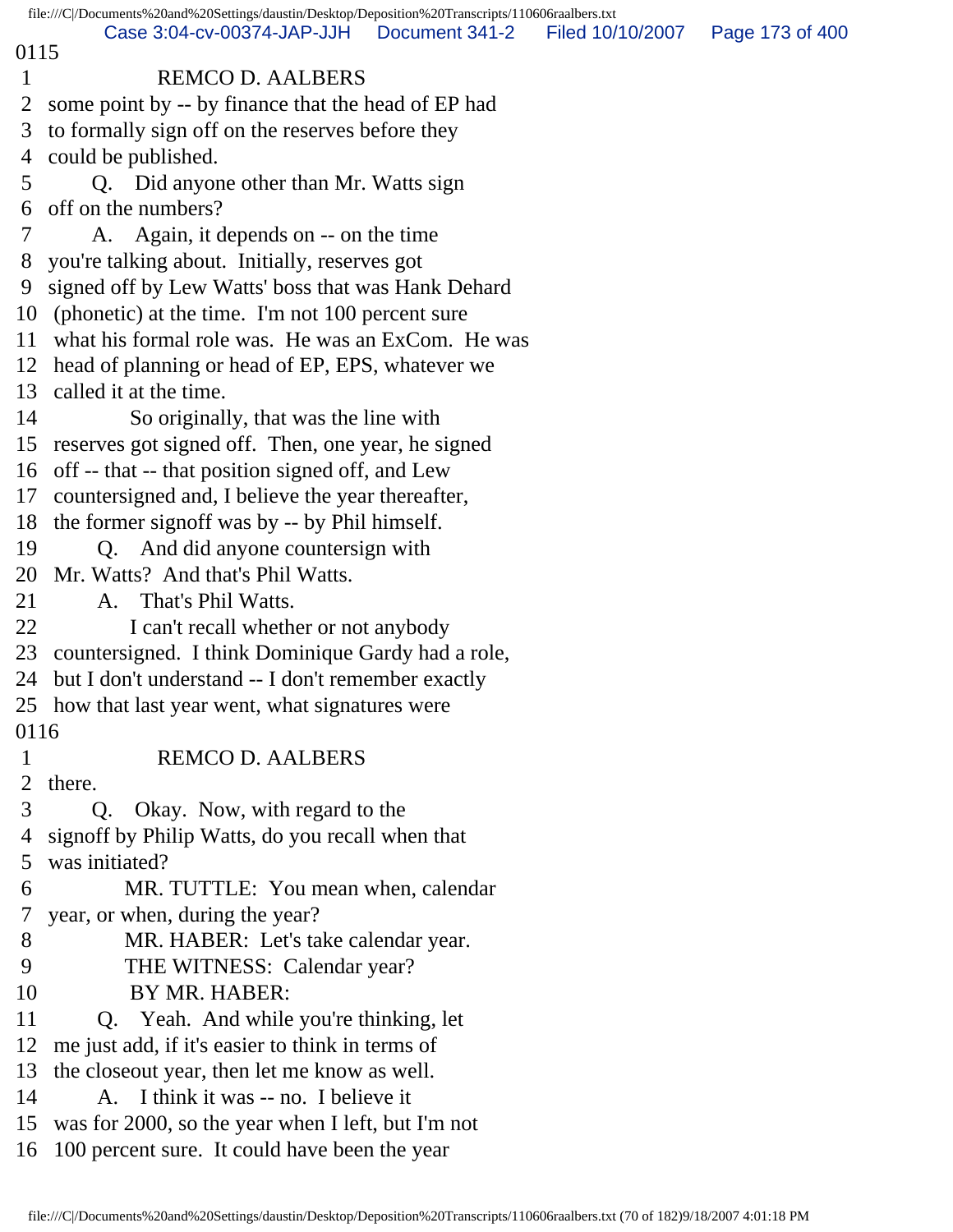file:///C|/Documents%20and%20Settings/daustin/Desktop/Deposition%20Transcripts/110606raalbers.txt 17 before. I'm not 100 percent remember. 18 Q. So you say "2000," you're talking 19 about the roll-up, if you will, of -- of reserves 20 in 2000, which is reported in early 2001? 21 A. Yes. 22 Q. Okay. Now, did you have any 23 interaction with Philip Watts in connection with 24 the signoff? 25 A. For that one signoff, we had a -- 0117 1 REMCO D. AALBERS 2 sort of a teleconference and -- with Mr. Watts 3 and -- and Dominique Gardy and myself. 4 Q. Other than Mr. Watts, Mr. Gardy and 5 yourself, was there anyone else who participated in 6 this teleconference? 7 A. I believe not. 8 Q. Okay. And just so I'm clear, was 9 this a teleconference or a videoconference? 10 A. It was sort of a PC-type 11 videoconference. 12 Q. Okay. When you say a "PC-type," it 13 was -- 14 A. On a computer screen. 15 Q. Okay. Now, do you recall how long 16 this conference lasted? 17 A. No, I don't. But to my recollection, 18 it wasn't very long. 19 Q. Do you recall the sum and substance 20 of what was discussed? 21 A. No, I don't. 22 Q. Okay. Do you recall if the proved 23 reserves figures for year-end 2000 were discussed? 24 A. That was what the conference was on. 25 Q. Okay. I'm just trying to refresh 0118 1 REMCO D. AALBERS 2 your recollection. 3 Was there any discussion of 4 whether -- strike that. 5 Was there any discussion concerning 6 internal targets for proved reserves? 7 A. Like I've said before, I'm not Case 3:04-cv-00374-JAP-JJH Document 341-2 Filed 10/10/2007 Page 174 of 400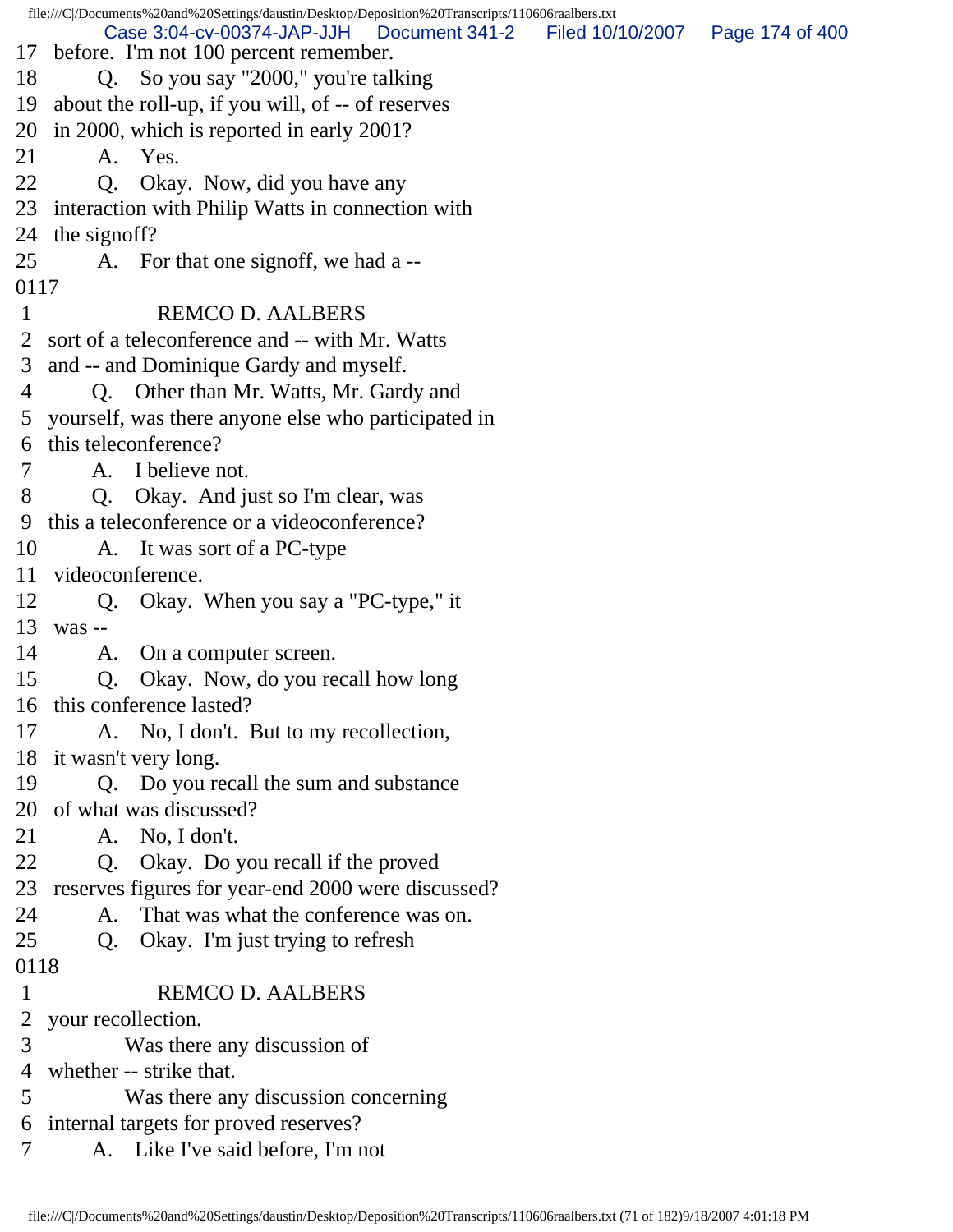file:///C|/Documents%20and%20Settings/daustin/Desktop/Deposition%20Transcripts/110606raalbers.txt 8 100 percent sure what the exact discussion was. I 9 just -- I just don't recall. It was a fairly 10 brief, in my mind, uneventful meeting where 11 everything had been cleared before. And just 12 before it was signed, this meeting was set up and 13 there was just no outstanding issues. So there 14 wasn't anything specific about the meeting. 15 Q. Now, you say prior to the meeting, 16 everything was cleared. 17 What are you referring to? 18 A. The reserves get reported beforehand 19 to ExCom, and -- and they had been supported by 20 the -- by KPMG and by the -- by the group auditor, 21 so all sort of the steps in the -- in the process 22 had been taken and had been closed out. So it was 23 just the final signature on the final document. 24 Q. And at that time, did Mr. Watts serve 25 on the ExCom? 0119 1 REMCO D. AALBERS 2 A. Yes. 3 Q. So it's fair to say that he would 4 have already seen the -- the figures before the 5 videoconference? 6 A. Yes. 7 Q. Is it your understanding that 8 Mr. Watts signed -- signed off on the figures? 9 A. Yes. 10 Q. Okay. What happened -- once he 11 signed off on the numbers, what happened -- what 12 happens next in the process? 13 A. Well, ultimately, the reserves get 14 rolled into the annual report and -- and the 20F 15 that gets reported to the SEC. 16 Q. So the numbers -- to your knowledge, 17 the numbers that Mr. Watts signed off on, those get 18 reported publicly in the annual -- annual report 19 and the SEC 20F? 20 A. The proof -- yeah, the prove reserves 21 that he signs off gets published, yes. 22 Q. Okay. And at -- once he signs off, 23 are changes made to those numbers? 24 A. No. Case 3:04-cv-00374-JAP-JJH Document 341-2 Filed 10/10/2007 Page 175 of 400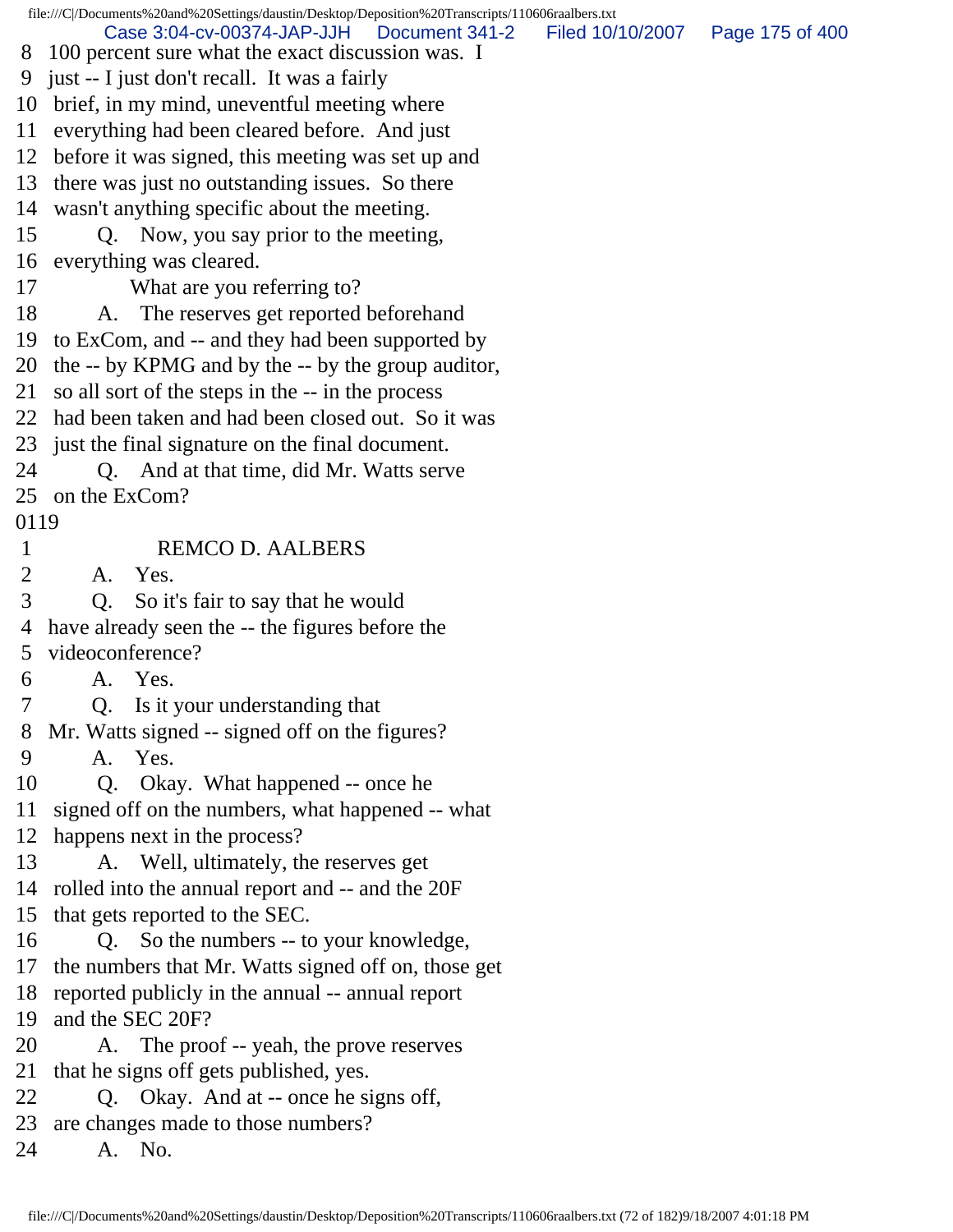|              | file:///C /Documents%20and%20Settings/daustin/Desktop/Deposition%20Transcripts/110606raalbers.txt |                  |                 |
|--------------|---------------------------------------------------------------------------------------------------|------------------|-----------------|
|              | Case 3:04-cv-00374-JAP-JJH<br>Document 341-2                                                      | Filed 10/10/2007 | Page 176 of 400 |
| 25           | Okay. Do you know if the numbers<br>Q.                                                            |                  |                 |
| 0120         |                                                                                                   |                  |                 |
| $\mathbf{1}$ | <b>REMCO D. AALBERS</b>                                                                           |                  |                 |
| 2            | that he signed off on, as a consequence of the                                                    |                  |                 |
| 3            | videoconference, were the same numbers that were                                                  |                  |                 |
| 4            | reported to the ExCom prior to the videoconference?                                               |                  |                 |
| 5            | MR. TUTTLE: Objection to form;                                                                    |                  |                 |
| 6            | foundation; characterization.                                                                     |                  |                 |
| 7            | THE WITNESS: I don't recall. In                                                                   |                  |                 |
| 8            | principal, when the numbers get reported to ExCom,                                                |                  |                 |
| 9            | they're like 99 percent ready. There's maybe one                                                  |                  |                 |
|              | 10 or two small outstanding issues. For all practical                                             |                  |                 |
|              | 11 purposes, there would have been the same numbers,                                              |                  |                 |
|              | 12 despite sort of a minor correction or a typo or                                                |                  |                 |
|              | 13 something that was found somewhere before we sort                                              |                  |                 |
|              | 14 of completed the whole process.                                                                |                  |                 |
| 15           | BY MR. HABER:                                                                                     |                  |                 |
|              | Q. But in substance, they're --                                                                   |                  |                 |
| 17           | A. In substance, there -- there wouldn't                                                          |                  |                 |
| 18           | be any difference.                                                                                |                  |                 |
| 19           | Q. Okay. Now, you mentioned before that                                                           |                  |                 |
|              | 20 the numbers are reported to the ExCom and then                                                 |                  |                 |
| 21           | they're supported by KPMG.                                                                        |                  |                 |
| 22           | Can you walk me through the process a                                                             |                  |                 |
|              | 23 little bit more on how the numbers get to ExCom to                                             |                  |                 |
|              | 24 then approval by KPMG?                                                                         |                  |                 |
| 25           | MR. TUTTLE: Objection to form;                                                                    |                  |                 |
| 0121         |                                                                                                   |                  |                 |
| $\mathbf{1}$ | <b>REMCO D. AALBERS</b>                                                                           |                  |                 |
| 2            | mischaracterizes prior testimony.                                                                 |                  |                 |
| 3            | BY MR. HABER:                                                                                     |                  |                 |
| 4            | Q. You can answer.                                                                                |                  |                 |
| 5            | A. It's -- it's -- it's actually a                                                                |                  |                 |
| 6            | parallel process where KPMG get involved as of the                                                |                  |                 |
| $\tau$       | point where the reserves are being submitted by the                                               |                  |                 |
| 8            | operating units to the center.                                                                    |                  |                 |
| 9            | As part of the sort of -- and I'm                                                                 |                  |                 |
| 10           | talking post, not the first year, not in '98, but                                                 |                  |                 |
| 11           | the years thereafter where -- where we sort of                                                    |                  |                 |
| 12           | changed the process somewhere around, and Alton was                                               |                  |                 |
| 13           | involved.                                                                                         |                  |                 |
| 14           | There was the challenge process and                                                               |                  |                 |
|              | 15 we basically made sure that we were happy that the                                             |                  |                 |
|              |                                                                                                   |                  |                 |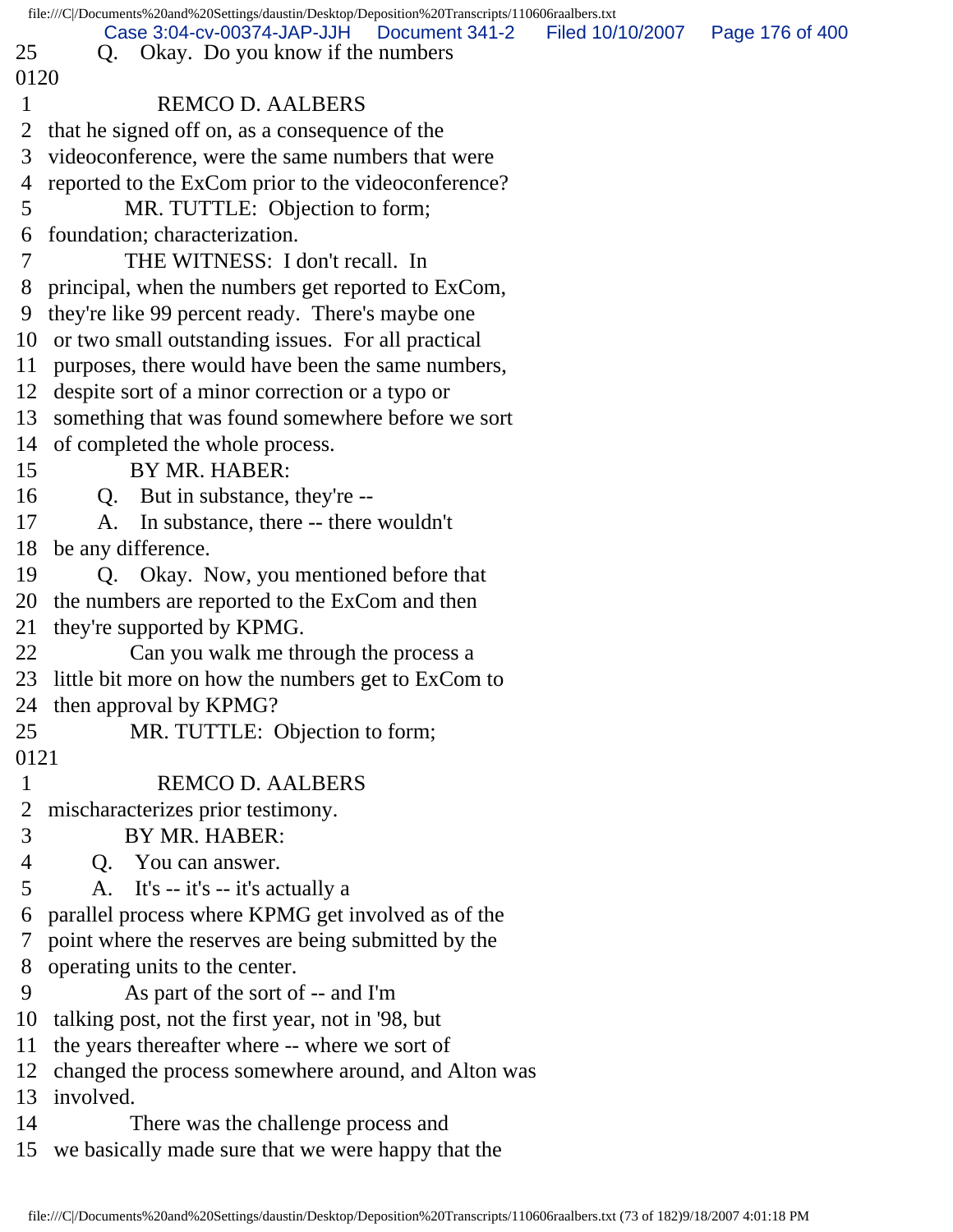file:///C|/Documents%20and%20Settings/daustin/Desktop/Deposition%20Transcripts/110606raalbers.txt 16 submissions were basically correct, there were no 17 missing data, the data was consistent and we were 18 happy with it. 19 For those OUs that we were happy with 20 submission data, those would get provided to -- to 21 KPMG, who would then do their checking of those 22 numbers, basically comparing it to prior years, see 23 if the changes made sense, look at trends. They -- 24 they generally would have picked things up during 25 the year that were public knowledge on -- on -- on 0122 1 REMCO D. AALBERS 2 big things that had happened, and they would make 3 sure that these were reflected one way or the 4 other. 5 So as part of the process, they would 6 go through all those numbers and, at the end of the 7 day when we produced the final table, they would, 8 in their reports, basically support the -- the 9 numbers, they would check that all the numbers 10 were -- actually the numbers of -- if the report 11 from the OU was one, that it was one in the end 12 number, that there wasn't sort of a change in 13 number. So the physical checking of the actual 14 numbers was also part of the process. So they were 15 happy with the whole -- the whole thing. 16 Q. Now, I think you said -- you referred 17 to it as a parallel process? 18 A. Yeah. Because you -- I said sort of 19 the process from going to ExCom and then getting 20 KPMG approval. Like I said, we -- we usually go to 21 ExCom and, a few of the times, squeeze just before 22 everything was ready. So when we went to ExCom, we 23 went with the -- the almost ready products and -- 24 as far as we were happy. 25 We were still finalizing sort of 0123 1 REMCO D. AALBERS 2 the -- the KPMG audit at that point and moving 3 towards the reserves, if you -- with both KPMG and 4 the -- and the external auditors, KPMG, 5 Price Waterhouse, in that function as the group 6 auditors. Case 3:04-cv-00374-JAP-JJH Document 341-2 Filed 10/10/2007 Page 177 of 400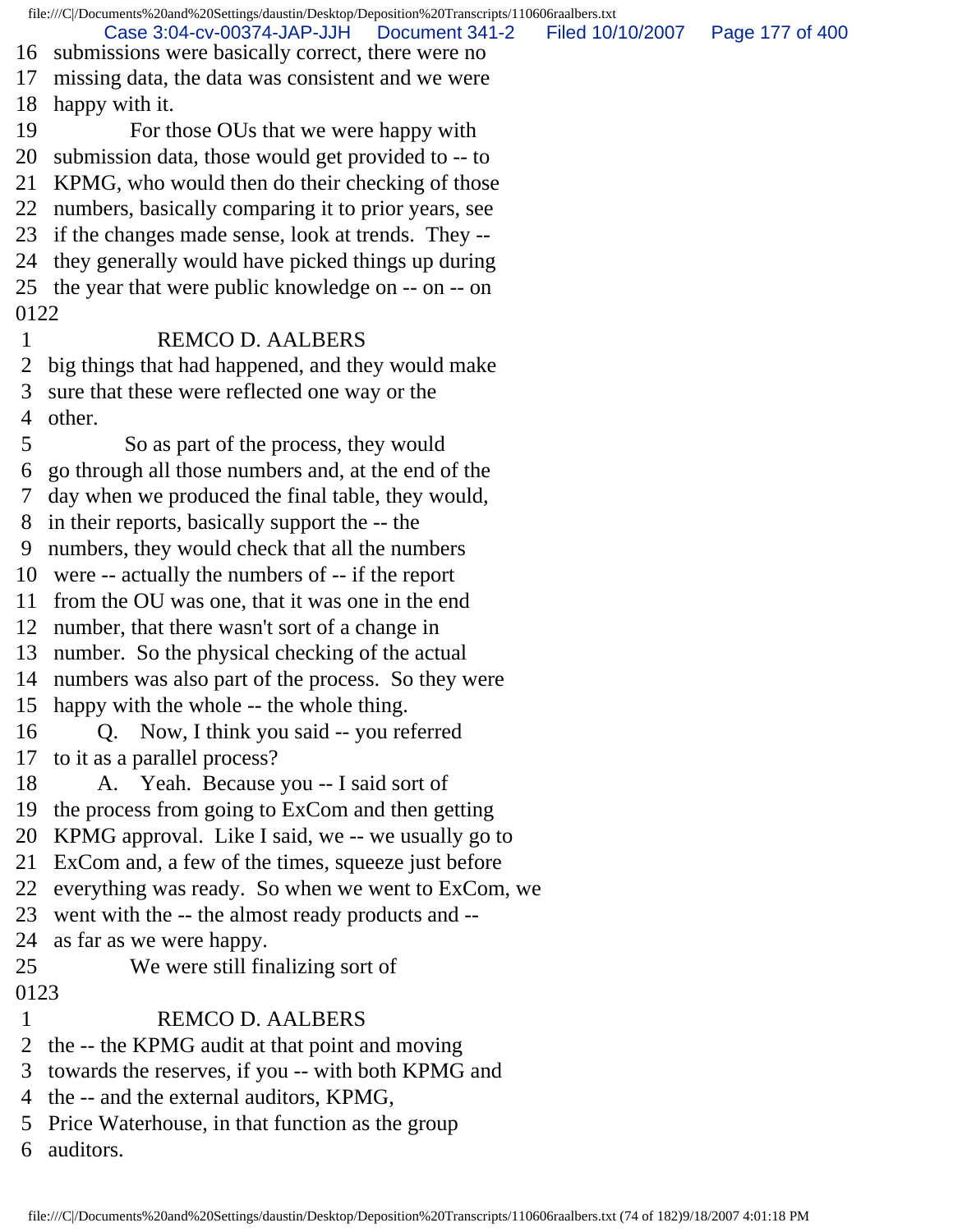file:///C|/Documents%20and%20Settings/daustin/Desktop/Deposition%20Transcripts/110606raalbers.txt 7 And that would normally happen just 8 after -- somewhat after the ExCom initial 9 presentation, and anything that might have to have 10 been resolved there that would then roll back into 11 the numbers if there was a major change required 12 from -- from ExCom and prior to sort of finalizing 13 the numbers to be able to sort of publish the -- 14 the quarterly results and we can then roll it back 15 into the annual report. 16 Q. Now, was KPMG and Price Waterhouse, 17 were they involved in the ARPR process prior to 18 what you've just described? 19 A. You've got to look at 20 KPMG/Price Waterhouse in two separate functions. 21 There's KPMG and Price Waterhouse in their role as 22 group auditor. They get involved at the end at -- 23 when the numbers are ready. KPMG, in their role 24 towards the group auditors, would be involved in 25 the checking of the reserves element of the annual 0124 1 REMCO D. AALBERS 2 reporting. 3 I mean, there's also other financial 4 elements which were done under the role that the 5 two prior have as the group auditors. 6 Q. Well, I guess what I'm -- what I'm 7 trying to get a handle on was -- was KPMG and 8 Price Waterhouse -- during the ARPR process, were 9 they receiving reports on the reserves information 10 that was coming from your office or the OUs? 11 MR. TUTTLE: Objection to form. 12 You can answer. 13 THE WITNESS: No. KPMG and 14 Price Waterhouse, in their role as group auditors, 15 were not receiving that. The liaison was through 16 KPMG and their role as the -- the external sort of 17 the -- checking the reserves as part of the 18 reserves process. 19 BY MR. HABER: 20 Q. So in that role, were they part of 21 the process? 22 MR. TUTTLE: Objection to form. Case 3:04-cv-00374-JAP-JJH Document 341-2 Filed 10/10/2007 Page 178 of 400

23 THE WITNESS: It depends what you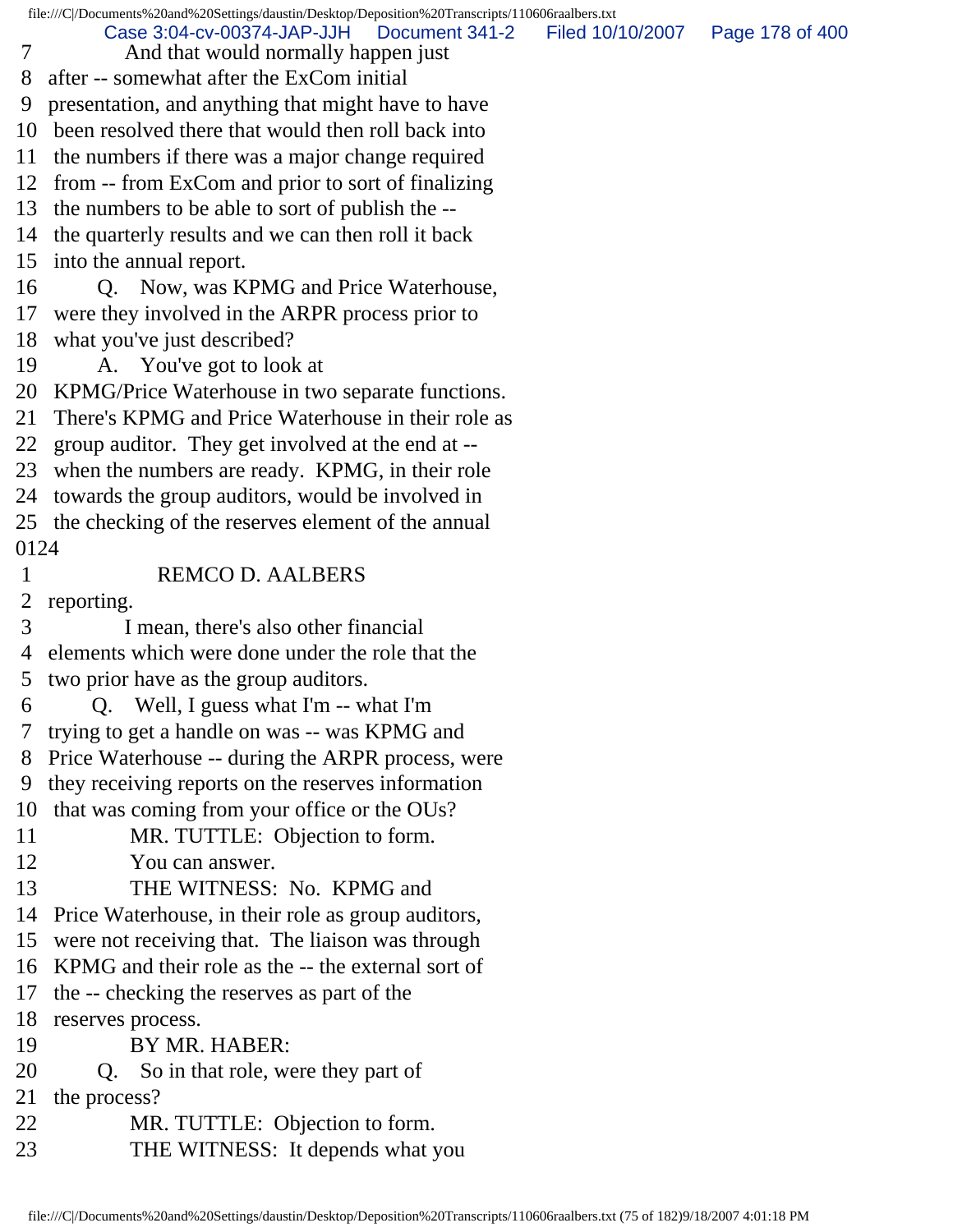file:///C|/Documents%20and%20Settings/daustin/Desktop/Deposition%20Transcripts/110606raalbers.txt 24 mean by the word "process." I mean, were they part 25 of getting the reserves to a position where we 0125 1 REMCO D. AALBERS 2 could actually publish them? The answer is yes. 3 BY MR. HABER: 4 Q. Okay. And -- and how did they do 5 that? 6 A. They did that through a number of 7 people that would review the submissions and, like 8 I described before, there were a number of steps. 9 They would check the factual correctness of the 10 final submissions rolling into the totals, so 11 literally the accountancy trying to check that 12 every number is exactly the same, there's no 13 changes anywhere between what is submitted and what 14 goes into the total, and also checking whether or 15 not the -- the changes that they're seeing make 16 sense and can be properly explained. 17 Q. Do you recall who from KPMG 18 participated in the process? 19 MR. TUTTLE: Objection to form. 20 You can answer. 21 BY MR. HABER: 22 O. You can answer. 23 A. The responsible partner for KPMG was 24 Egbert Eeftink at that time. 25 Q. And is this a -- a man? 0126 1 REMCO D. AALBERS 2 A. That's a man, yes. 3 Q. Okay. And did -- did Mr. Eeftink? 4 A. Eeftink. 5 Q. Eeftink have anyone assist him? 6 A. Yes, there was -- there were normally 7 a number of people who did the -- the actual 8 checking. One of the people was Ian Korsovech 9 (phonetic) and they normally had every year a 10 number of assistants whose names I -- I honestly 11 can't remember. 12 Q. Okay. And the same question with 13 regard to Price Waterhouse, who was principally -- 14 principally responsible. Case 3:04-cv-00374-JAP-JJH Document 341-2 Filed 10/10/2007 Page 179 of 400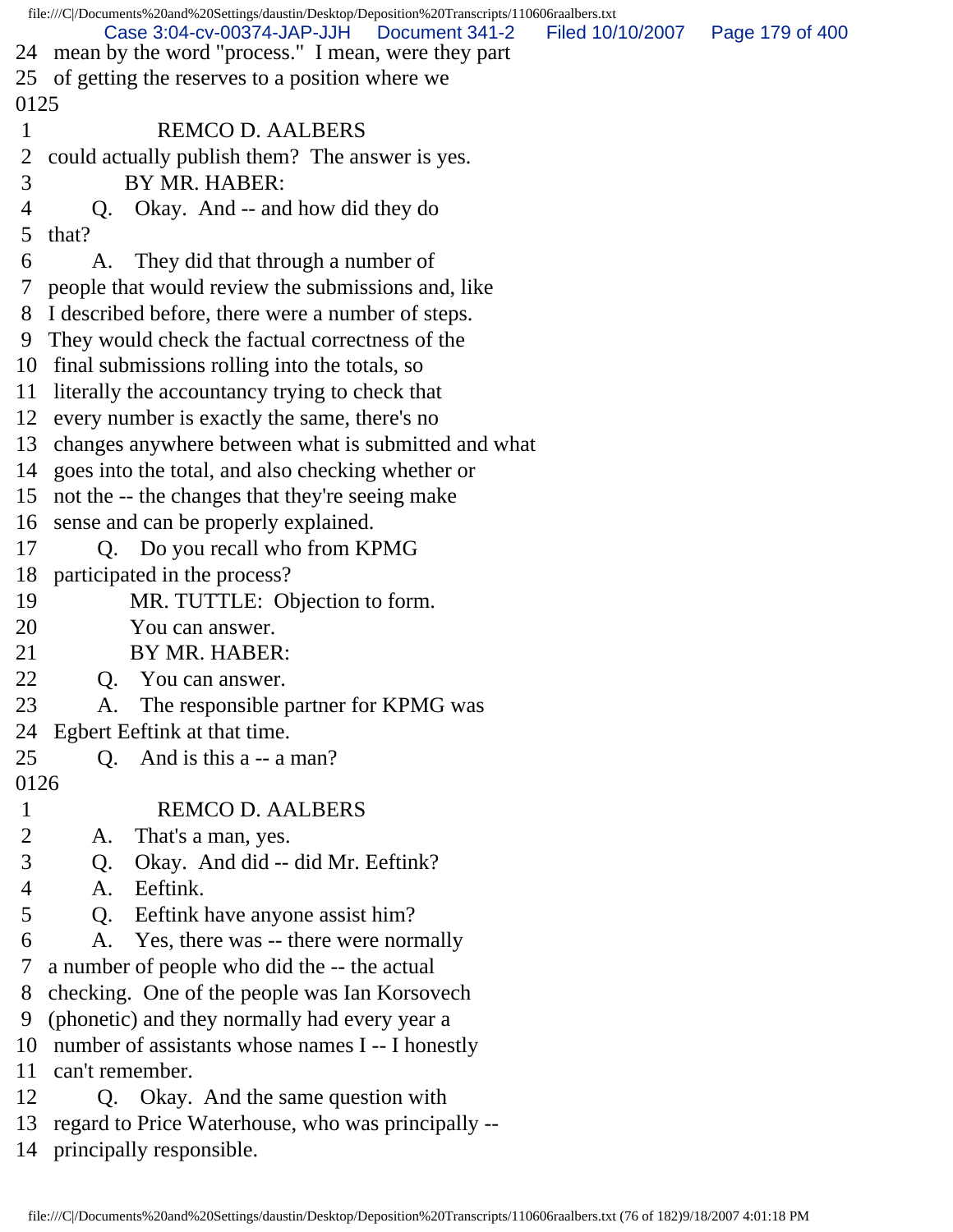|              | file:///C /Documents%20and%20Settings/daustin/Desktop/Deposition%20Transcripts/110606raalbers.txt |                  |                 |
|--------------|---------------------------------------------------------------------------------------------------|------------------|-----------------|
| 15           | Case 3:04-cv-00374-JAP-JJH   Document 341-2<br>A. I don't recall their names. There               | Filed 10/10/2007 | Page 180 of 400 |
| 16           | were -- Price Waterhouse wasn't directly involved                                                 |                  |                 |
| 17           | in checking of the reserves numbers as part of the                                                |                  |                 |
| 18           | process of getting the final set. They were                                                       |                  |                 |
| 19           | involved as the group auditors in the final                                                       |                  |                 |
| 20           | reserves meeting where we, Shell, would sort of                                                   |                  |                 |
| 21           | present our numbers, KPMG will present their                                                      |                  |                 |
| 22           | findings, including Anton. And then, in their                                                     |                  |                 |
| 23           | role, they would accept that that was ready and                                                   |                  |                 |
| 24           | okay and we could report that.                                                                    |                  |                 |
| 25           | Q. Now, was that a separate meeting                                                               |                  |                 |
| 0127         |                                                                                                   |                  |                 |
| $\mathbf{1}$ | <b>REMCO D. AALBERS</b>                                                                           |                  |                 |
| 2            | where KPMG would sort of present their findings?                                                  |                  |                 |
| 3            | Yes.<br>A.                                                                                        |                  |                 |
| 4            | Q. Okay. And -- and, typically, where                                                             |                  |                 |
| 5            | was that held?                                                                                    |                  |                 |
| 6            | A. When I joined, it was typically in                                                             |                  |                 |
| 7            | London. Lamar used to go to London, but when                                                      |                  |                 |
| 8            | Anton Barendregt came, we actually would have had                                                 |                  |                 |
| 9            | the meeting in The Hague.                                                                         |                  |                 |
| 10           | Q. Okay. And was that true throughout                                                             |                  |                 |
| 11           | your tenure as GRC?                                                                               |                  |                 |
| 12           | A. Yes.                                                                                           |                  |                 |
| 13           | And how long did these meetings last?<br>Q.                                                       |                  |                 |
| 14           | A. I -- I honestly can't -- my                                                                    |                  |                 |
| 15           | recollection would be something like two to three                                                 |                  |                 |
| 16           | hours.                                                                                            |                  |                 |
| 17           | Q.<br>Did KPMG prepare a report for                                                               |                  |                 |
| 18           | distribution at the meeting?                                                                      |                  |                 |
| 19           | They prepared a report on their<br>A.                                                             |                  |                 |
| 20           | findings of the reserves review, yes.                                                             |                  |                 |
| 21           | Q. And was -- was this report and                                                                 |                  |                 |
| 22           | findings distributed prior to the meeting?                                                        |                  |                 |
| 23           | A. No. I believe the final report                                                                 |                  |                 |
| 24           | actually came -- comes normally out after the                                                     |                  |                 |
| 25           | meeting.                                                                                          |                  |                 |
| 0128         |                                                                                                   |                  |                 |
| 1            | <b>REMCO D. AALBERS</b>                                                                           |                  |                 |
| 2            | Okay. Did you have communications<br>Q.                                                           |                  |                 |
| 3            | with Mr. Eeftink and -- and others from KPMG and                                                  |                  |                 |
| 4            | Price Waterhouse during the process about what they                                               |                  |                 |
| 5            | were finding?                                                                                     |                  |                 |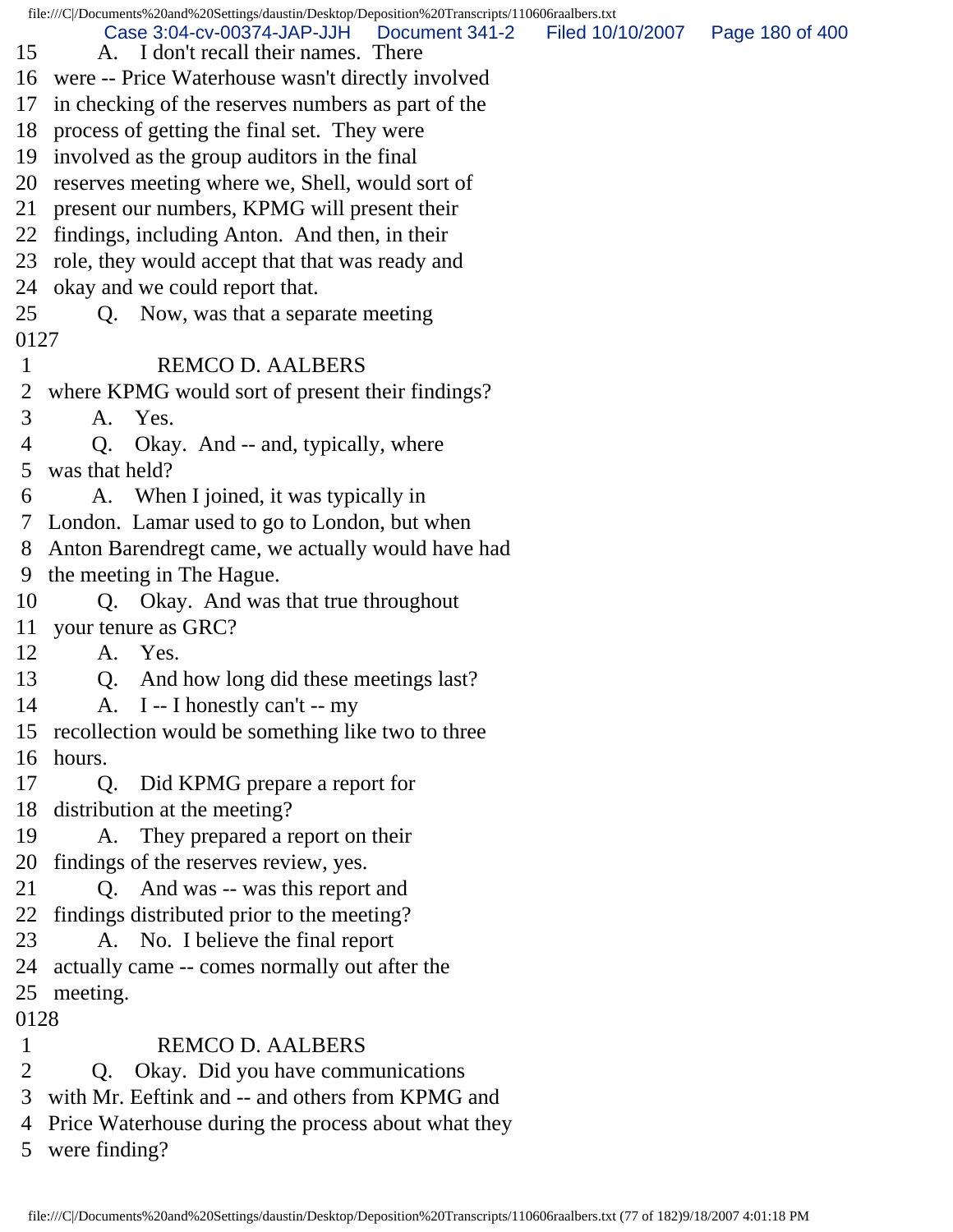file:///C|/Documents%20and%20Settings/daustin/Desktop/Deposition%20Transcripts/110606raalbers.txt 6 A. Yes. We normally have ongoing 7 discussions if -- if, basically, the team had 8 questions, they would come to me. So normally, 9 that would go through -- through our end. And then 10 there would be -- I don't know, depending on -- on 11 the year, a number of -- of meetings where Egbert 12 would be there and we would discuss if there were 13 any issues that needed further addressing. 14 Q. Do you recall any discussions where 15 issues required further discussion? 16 A. Yes. There were a number of cases 17 where we had discussions on -- on what the numbers 18 were and we'd resolve those. 19 Q. Can you be a little more specific? 20 MR. TUTTLE: Objection to form. 21 BY MR. HABER: 22 Q. Can you be specific as to what 23 instances in which you had such discussions? 24 A. One specific case was, one year, we 25 ended up having a long discussion on whether or not 0129 1 REMCO D. AALBERS 2 we were using the -- the right year-end price, for 3 instance, on -- on the standardized measure. 4 We also had a discussion at some 5 point on whether or not, for production shoring -- 6 sharing contracts, we were using the right -- the 7 right price assumptions and what the impact of that 8 would be. 9 We've had discussions on Australia 10 gas reserves, the booking of Angola. A number of 11 examples can be given. 12 Q. Are there any other examples that you 13 can think of? 14 A. I'm sure there -- there are other 15 ones and -- the Athabasca Oil Sands were a 16 discussion point, Iran soil reserves -- I'm sorry. 17 I'm putting my hand in front of my mouth -- and 18 things like that. 19 Q. Okay. Do you recall what the 20 substance of the discussions were that you had over 21 the Athabasca Oil Sands? 22 A. The Athabasca Oil Sands, at the time, Case 3:04-cv-00374-JAP-JJH Document 341-2 Filed 10/10/2007 Page 181 of 400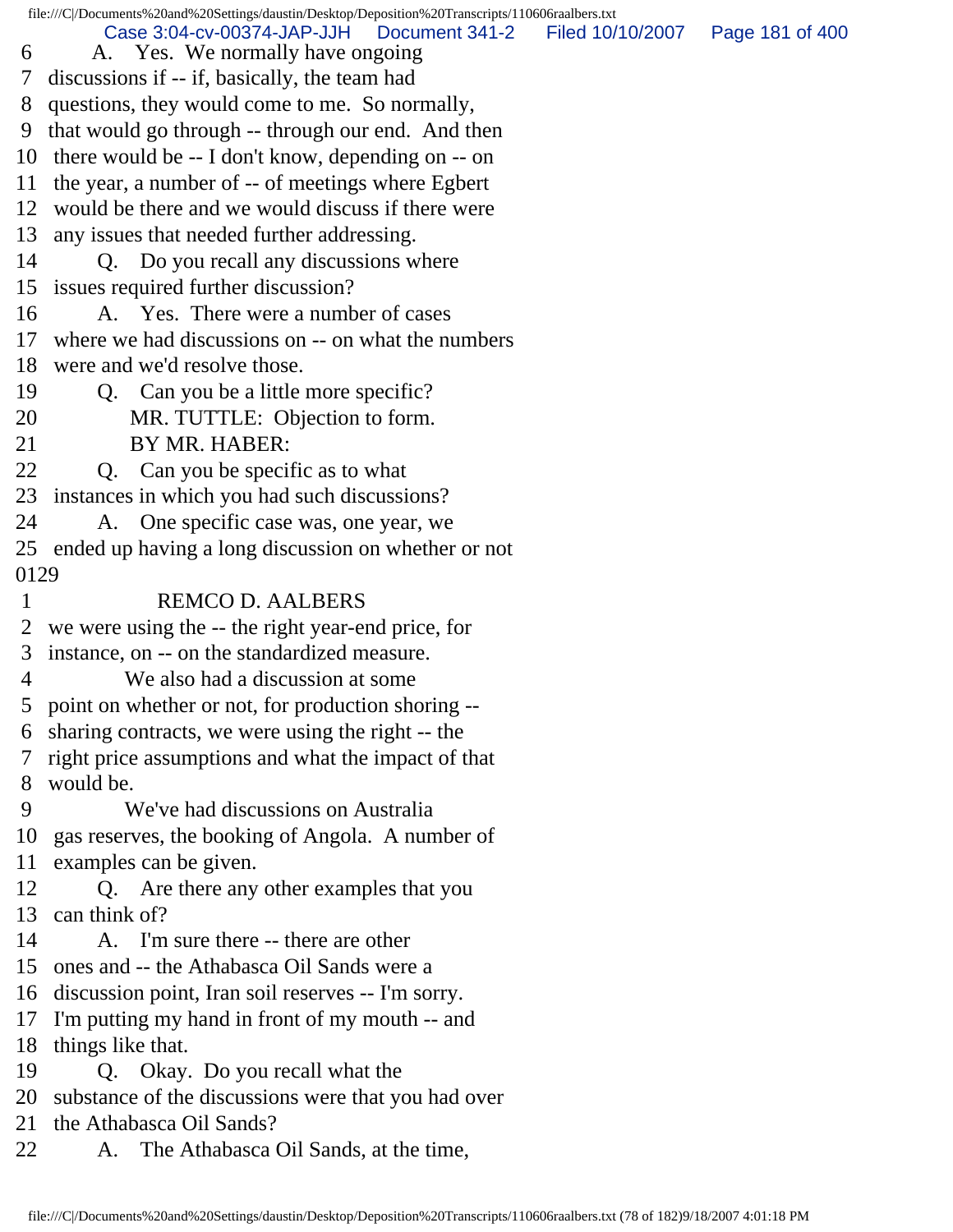file:///C|/Documents%20and%20Settings/daustin/Desktop/Deposition%20Transcripts/110606raalbers.txt 23 the discussion were whether or not those were 24 bookable as reserves, but we concluded from looking 25 at the SEC guidelines that they were very 0130 1 REMCO D. AALBERS 2 explicitly excluded. 3 The group initially intended, when 4 the Athabasca Oil Sands Project matured, to -- to 5 book those as oil and gas reserves, but it was 6 clear that was not possible. And they, in the end, 7 got disclosed separately as -- as some sort of 8 mining reserves. 9 Q. Who at the group was advocating 10 booking the reserves? 11 MR. TUTTLE: Objection; foundation. 12 THE WITNESS: The other oil -- the 13 Athabasca Oil Sands Project was seen as a large 14 project which obviously would produce a lot of oil 15 over time and would add to the group -- group 16 reserves replacement ratio. 17 So the impression, what we heard 18 through sort of my seniors, was that the -- 19 Phil Watts was very keen on the project, he thought 20 it was a really good project and he believed it 21 could help the group in its crude oil and gas 22 reserves replacement. 23 That obviously wasn't the case 24 because of the specific guidelines from SEC, so it 25 was still a good project and would deliver a lot of 0131 1 REMCO D. AALBERS 2 oil. You could just not call them proved oil and 3 gas reserves under the strict SEC definitions. 4 BY MR. HABER: 5 Q. Did the SEC have a definition called 6 mining reserves? 7 A. Yes, there was also mining reserves. 8 There are guidances on that, but when you look at 9 sort of the oil and gas reserves, it's very clear 10 that when you sort of -- that volumes recovered 11 from tar sands are basically not considered oil and 12 gas reserves. 13 Q. Are they considered mining reserves? Case 3:04-cv-00374-JAP-JJH Document 341-2 Filed 10/10/2007 Page 182 of 400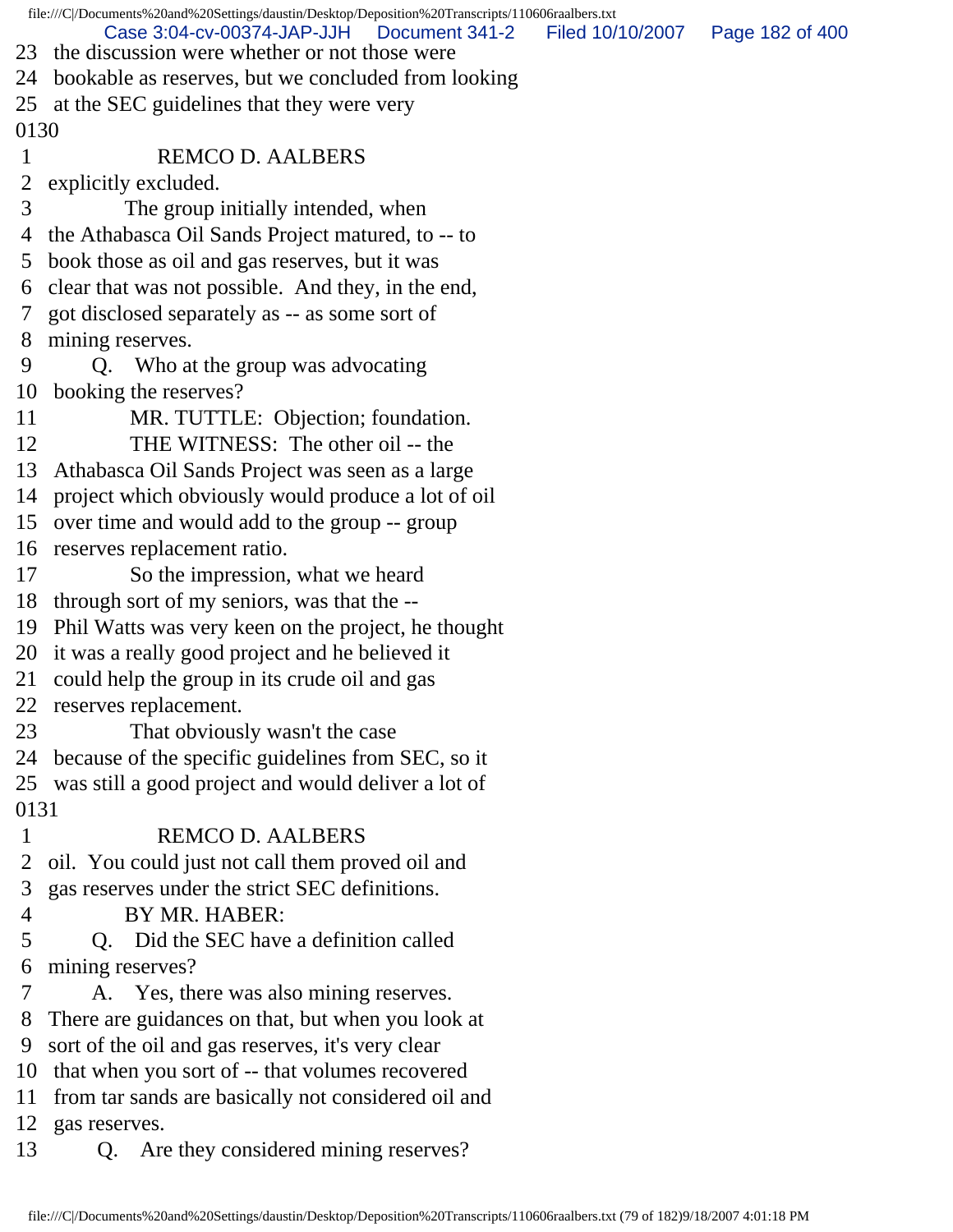file:///C|/Documents%20and%20Settings/daustin/Desktop/Deposition%20Transcripts/110606raalbers.txt 14 A. I believe so, yes. 15 Q. What was your understanding at the 16 time? 17 A. I'm sorry, I don't understand the 18 question. 19 Q. Well, let's go back. 20 When did you have these discussions 21 with the KPMG auditors? 22 A. We basically had those discussions at 23 the year-end booking, and we had discussions 24 with -- with group in London on how to reflect 25 these volumes in the annual report. 0132 1 REMCO D. AALBERS 2 Q. What -- what year-end are we 3 referring to? 4 A. I knew you were going to ask that. 5 Q. I'm just trying to avoid an objection 6 from counsel. 7 A. That must have been year-end '99, 8 January 2000, I believe. 9 Q. So going back to my question 10 originally, what was your understanding at this 11 time, January 2000, of whether the reserves from 12 the oil sands were mining reserves? 13 A. My understanding at the time was that 14 they weren't oil and gas reserves because they 15 weren't produced, basically, through wells and, as 16 such, they would be a mining reserve. 17 Q. What are mining reserves? 18 A. Well, I'm -- I haven't explicitly 19 gone into all -- sort of all the mining things, but 20 it's -- it's like when you've got mining -- what is 21 it? -- coal and stuff -- I mean, or -- or a gold 22 mine, how much are the reserves? What do you think 23 the mine will produce, similar to like what you 24 produce from an oil field, but then what you 25 actually dig out in a mine activity. 0133 1 REMCO D. AALBERS 2 Q. Did the Athabasca Oil Sands involve 3 any mining activities? 4 A. Yes. They're basically being dug up Case 3:04-cv-00374-JAP-JJH Document 341-2 Filed 10/10/2007 Page 183 of 400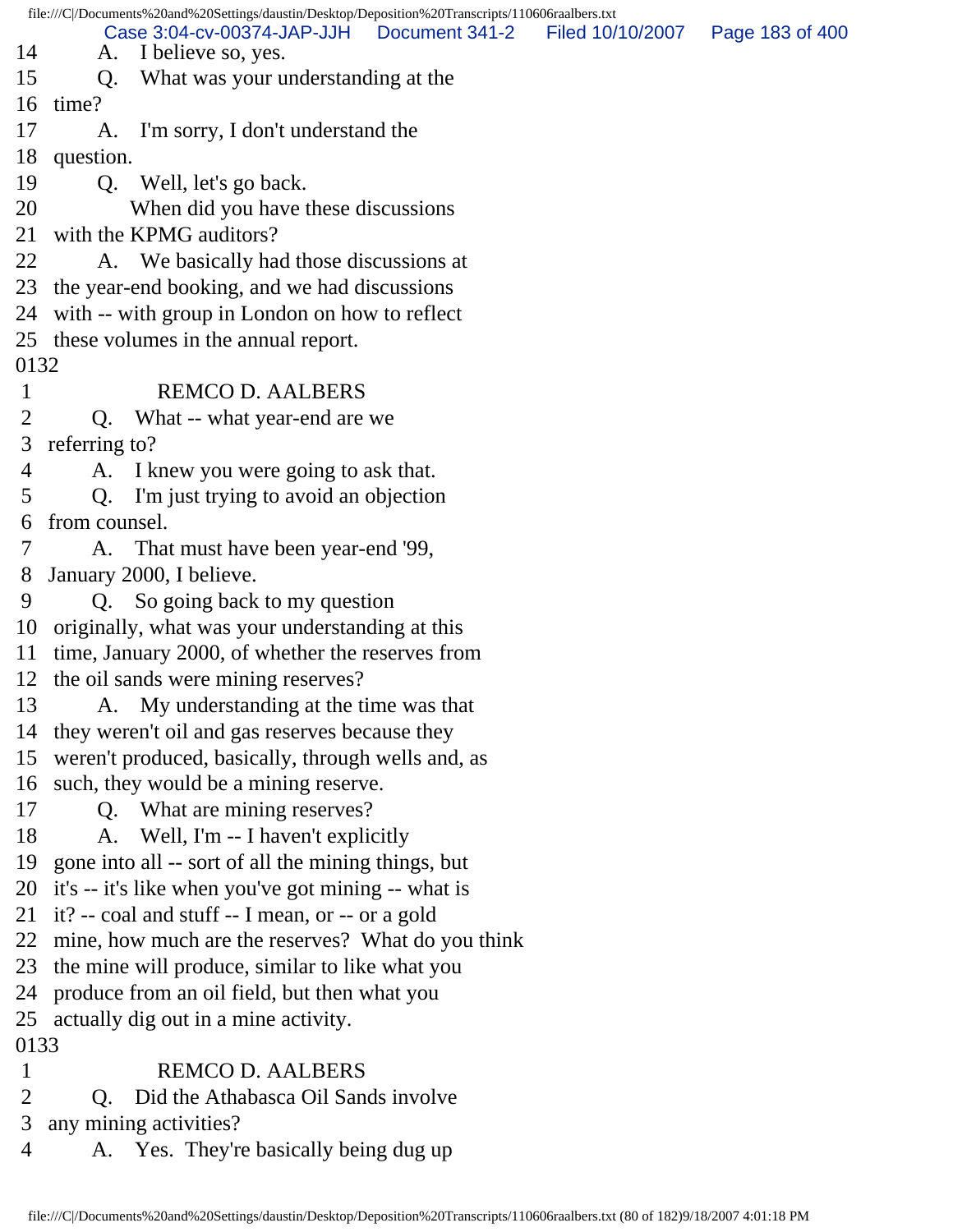file:///C|/Documents%20and%20Settings/daustin/Desktop/Deposition%20Transcripts/110606raalbers.txt 5 by a large machine. 6 Q. Isn't that true of oil and gas? 7 MR. TUTTLE: Objection; 8 argumentative. 9 BY MR. HABER: 10 Q. You can answer. 11 A. At the end of the day, it doesn't 12 really matter. The SEC rules on the proved and -- 13 proved oil and gas reserves were very explicit that 14 these volumes recovered from oil and tar sands were 15 not to be considered oil and gas reserves. 16 Q. Okay. Now, you say that they were 17 reported by Shell. 18 Were they reported in the annual 19 report? 20 A. Yes. 21 Q. And were they reported in the SEC 20F 22 that was filed by Shell? 23 A. I believe so. 24 Q. Okay. And do you recall how much 25 reserves were reported? 0134 1 REMCO D. AALBERS 2 A. Somehow, the number of 600 million 3 barrels or the equivalent jumps to my mind, but I'm 4 not 100 percent sure at this point. It's a while 5 ago. 6 Q. And you mentioned earlier that you 7 had heard down the line that Phil Watts was 8 interested in booking the reserves because it would 9 help the reserve replacement. 10 Did you have an understanding -- 11 MR. TUTTLE: Objection to form and 12 characterization. 13 MR. HABER: Let me finish first. 14 MR. TUTTLE: Just trying to get it on 15 there. 16 MR. MORSE: Do you want to do it 17 before I do? 18 MR. TUTTLE: I'm just trying to beat 19 Adriaen. 20 MR. HABER: Go ahead, guys, just let 21 me finish, then you can. Case 3:04-cv-00374-JAP-JJH Document 341-2 Filed 10/10/2007 Page 184 of 400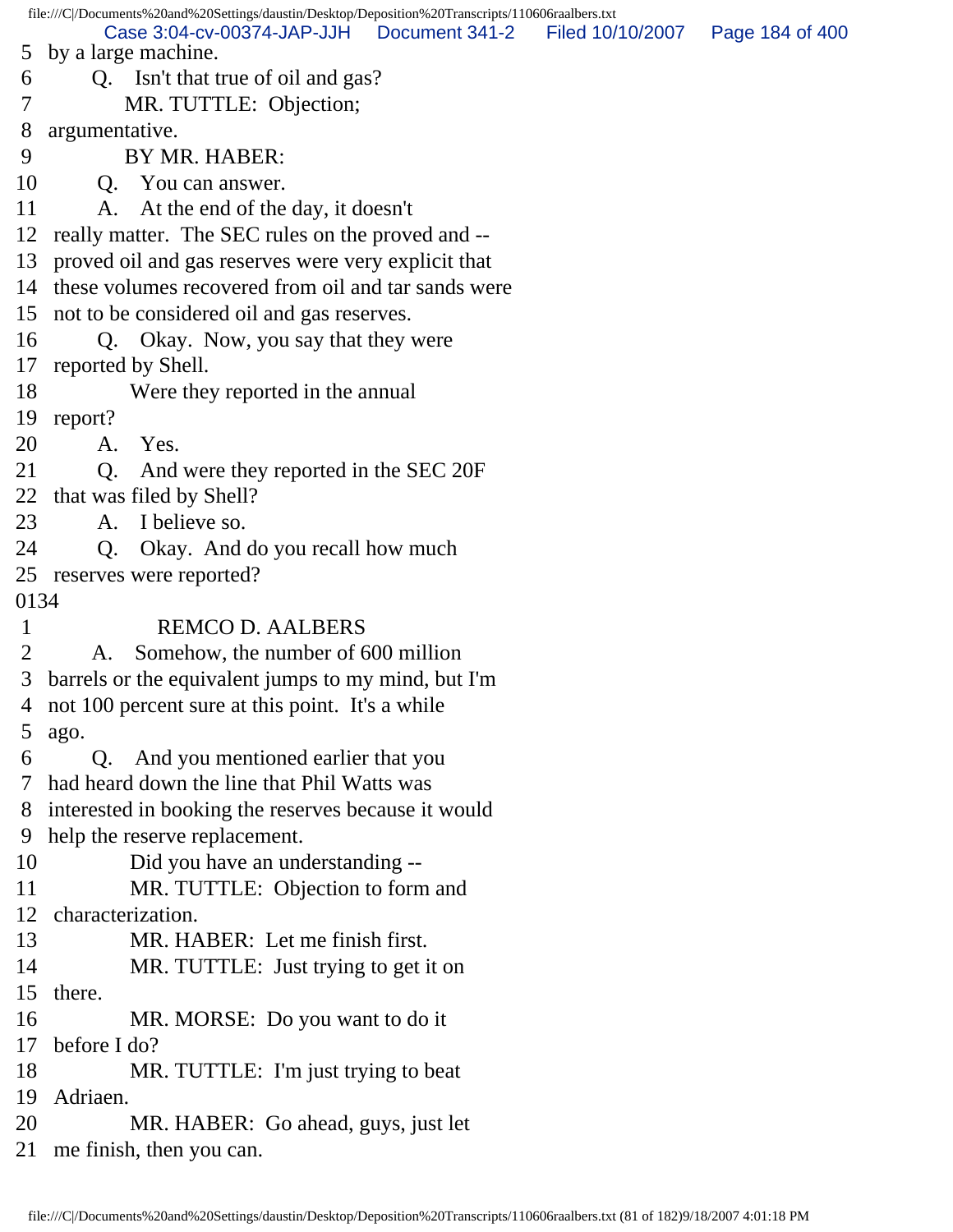|               | file:///C /Documents%20and%20Settings/daustin/Desktop/Deposition%20Transcripts/110606raalbers.txt |                                   |
|---------------|---------------------------------------------------------------------------------------------------|-----------------------------------|
| 22            | Case 3:04-cv-00374-JAP-JJH<br>Document 341-2<br>BY MR. HABER:                                     | Filed 10/10/2007  Page 185 of 400 |
| 23            | Did you have an understanding of how<br>Q.                                                        |                                   |
| 24            | it would help the reserves replacement ratio?                                                     |                                   |
| 25            | MR. TUTTLE: Objection to form and                                                                 |                                   |
| 0135          |                                                                                                   |                                   |
| $\mathbf 1$   | <b>REMCO D. AALBERS</b>                                                                           |                                   |
| 2             | characterization.                                                                                 |                                   |
| 3             | THE WITNESS: I mean, reserves                                                                     |                                   |
| 4             | replacement is the ratio of what you have added in                                                |                                   |
| 5             | reserves in a certain year divided by what you                                                    |                                   |
| 6             | produced in the year. So any reserves that you can                                                |                                   |
| $\mathcal{T}$ | book will then basically contribute to the reserves                                               |                                   |
| 8             | replacement ratio of that year. And how much it                                                   |                                   |
| 9             | adds depends on the size of the booking versus                                                    |                                   |
|               | 10 relative to the production of the year.                                                        |                                   |
| 11            | BY MR. HABER:                                                                                     |                                   |
| 12            | So if you're adding more reserves<br>Q.                                                           |                                   |
| 13            | than you're producing, that will increase your                                                    |                                   |
| 14            | ratio?                                                                                            |                                   |
| 15            | A. Yes. If you add no reserves in the                                                             |                                   |
| 16            | year, your replacement ratio will be zero; if you                                                 |                                   |
| 17            | add as much as you produce, it will be 100 percent.                                               |                                   |
| 18            | Q. Is it fair to say the target is to be                                                          |                                   |
| 19            | at 100 percent or greater?                                                                        |                                   |
| 20            | MR. TUTTLE: Objection; foundation.                                                                |                                   |
| 21            | THE WITNESS: Yes.                                                                                 |                                   |
| 22            | MR. TUTTLE: You can answer.                                                                       |                                   |
| 23            | BY MR. HABER:                                                                                     |                                   |
| 24            | Now, one more question on -- on the<br>Q.                                                         |                                   |
| 25            | Athabasca Oil Sands.                                                                              |                                   |
| 0136          |                                                                                                   |                                   |
| $\mathbf{1}$  | <b>REMCO D. AALBERS</b>                                                                           |                                   |
| 2             | Exactly what are they?                                                                            |                                   |
| 3             | Exactly what are they?<br>A.                                                                      |                                   |
| 4             | What are they?<br>Q.                                                                              |                                   |
| 5             | Well, as the word says, they're tar<br>A.                                                         |                                   |
| 6             | sands. I mean, they're -- they're basically a                                                     |                                   |
| 7             | layer -- and it's -- it's in Canada in this                                                       |                                   |
| 8             | specific case -- whether it's basically very thick                                                |                                   |
| 9             | tar-like hydrocarbons within the sands that won't                                                 |                                   |
| 10            | flow out by themselves, but they're basically dug                                                 |                                   |
| 11            | out and then you sort of heat up the sands and make                                               |                                   |
| 12            | the stuff a bit more liquid and it flows out.                                                     |                                   |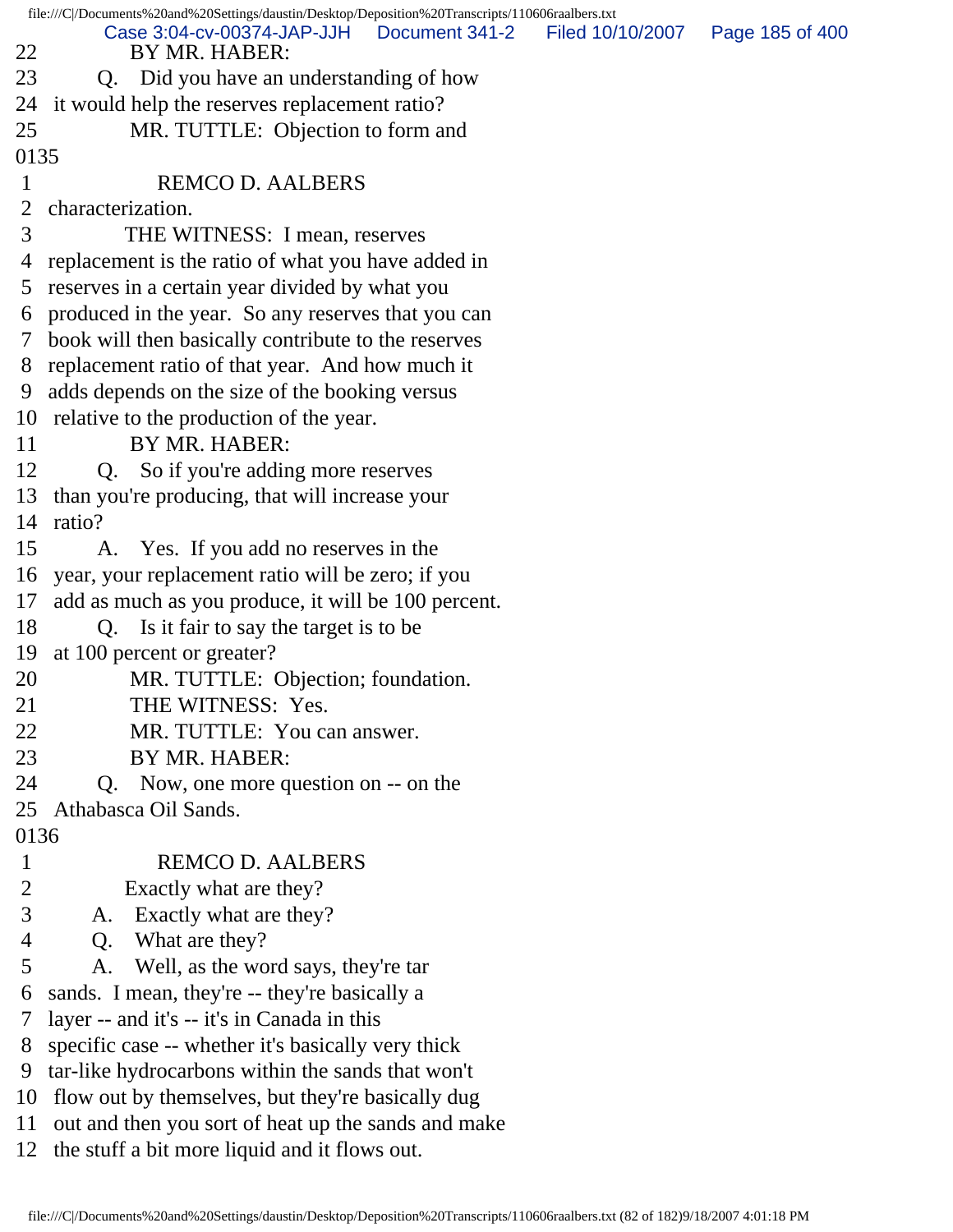file:///C|/Documents%20and%20Settings/daustin/Desktop/Deposition%20Transcripts/110606raalbers.txt 13 And then eventually you through -- 14 put it through some sort of a cracking system and 15 end up trying to make some usable hydrocarbons 16 rather than just only having something that is tar 17 if you cool it down again. 18 Q. Okay. And with -- with regard to the 19 decision to book these reserves as mining reserves, 20 is there documentation that I would be able to look 21 at where I would find that decision? 22 A. Yes. I mean, there was a -- a note 23 written that specified why this couldn't be called 24 reserves, and I'm pretty sure it's somewhere in one 25 of the documents that you have. 0137 1 REMCO D. AALBERS 2 Q. When you say "a note," who is the 3 note to? 4 A. The note were written by me, and I 5 believe I sent it to my boss, who passed it up to 6 ExCom. 7 Q. Now, was this a note for information? 8 A. I'm sorry. I don't know the 9 relevance of the question. What do you mean by 10 "note for information"? 11 Q. I -- I understand that there are 12 different levels of notes within Shell. There's a 13 note for information, decision, discussion. 14 A. I don't recall what title it had on 15 the top. I honestly don't know. 16 Q. Do you recall when the note -- when 17 you drafted the note? 18 A. Yeah. This must have been during 19 '99, because if I got my time frame right, this was 20 for the -- for the booking early 2000, so that 21 decision was already taken some -- some during that 22 year. My guess would be somewhere around June 23 time. 24 O. So the decision to book the Athabasca 25 tar sands was made after the ARPR process had 0138 1 REMCO D. AALBERS 2 closed down? 3 MR. MORSE: Objection to form. Case 3:04-cv-00374-JAP-JJH Document 341-2 Filed 10/10/2007 Page 186 of 400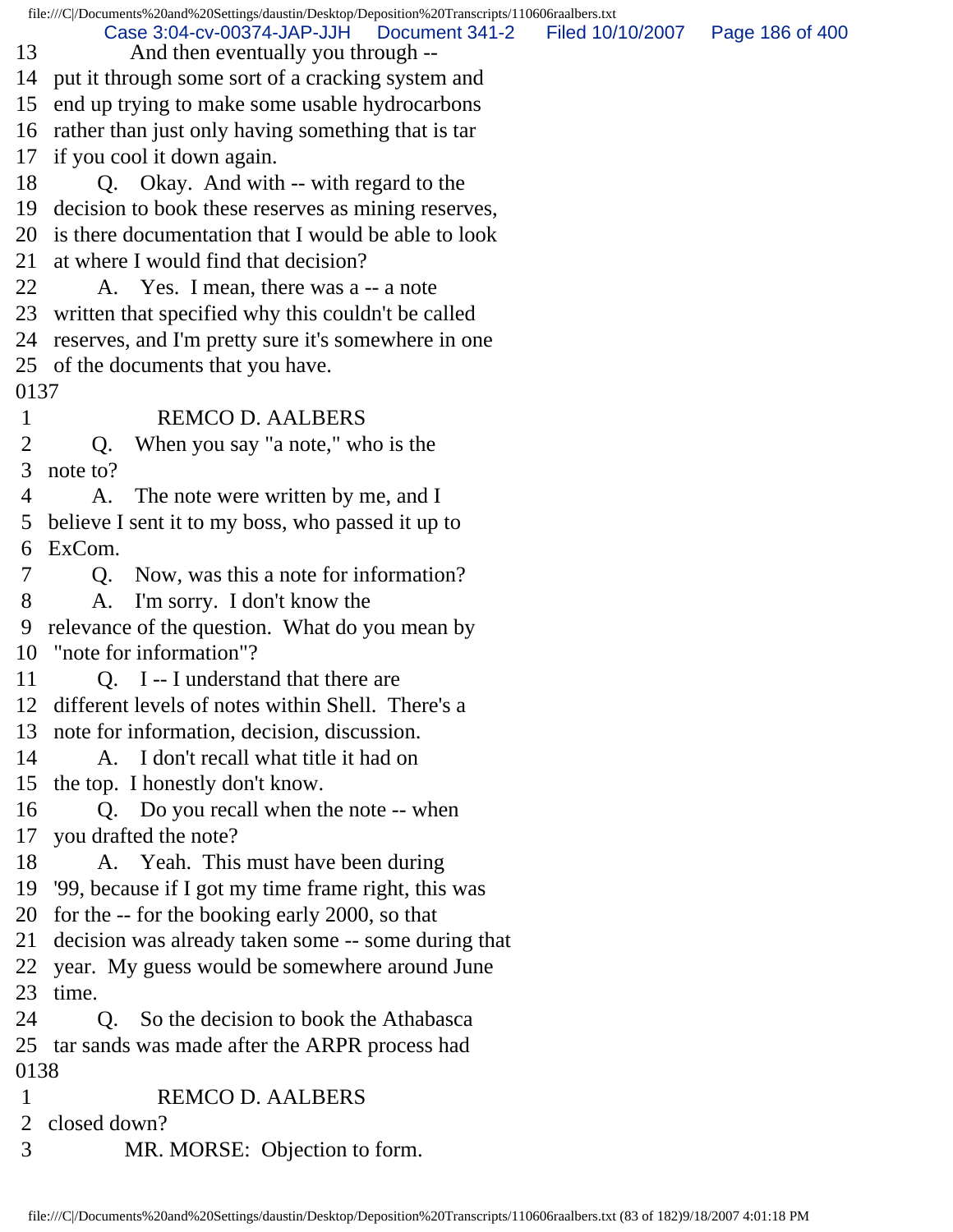file:///C|/Documents%20and%20Settings/daustin/Desktop/Deposition%20Transcripts/110606raalbers.txt 4 MR. TUTTLE: Same objection. 5 THE WITNESS: No. The -- in -- in -- 6 during '99, it was clear that the Athabasca Oil 7 Sands, if the project went ahead, would not result 8 in any proved oil and gas reserves. 9 BY MR. HABER: 10 Q. Right. 11 A. In the reporting of that year, they 12 were kept separate, but the volume associated with 13 the Athabasca -- the Athabasca Oil Sand Project was 14 separately quoted and during, basically -- I think 15 it was January/February, there was a subsequent 16 discussion that said, all right, they're not oil 17 and gas reserves, how can we best reflect them in 18 the annual report? 19 Q. Okay. And I apologize. I thought I 20 heard you just a moment ago say June, so I 21 apologize. 22 A. I did. 23 MR. TUTTLE: He did say June. 24 MR. HABER: Okay. Well, then -- 25 then -- then -- then I was a little -- then -- then 0139 1 REMCO D. AALBERS 2 I -- then I confess that I was a little confused. 3 THE WITNESS: What I said for June 4 was I believe the note -- and -- and it -- it might 5 be plus or minus a couple of months, but during 6 '99, it was clear that the Athabasca wasn't based 7 on that note and you couldn't book them as 8 reserves. So that -- that it wasn't going to be 9 reserves was already clear. 10 BY MR. HABER: 11 Q. Okay. 12 A. The project went ahead anyway because 13 it was about a project that was going to make 14 money, not necessarily about adding reserves, 15 although that would have been a benefit on the -- 16 on the prove reserves, but they now ended up 17 being -- and we ended up calling it hydrocarbon 18 reserves as -- as we added up the total. 19 Q. Okay. A couple of the other items 20 that we talked about -- or that you talked about Case 3:04-cv-00374-JAP-JJH Document 341-2 Filed 10/10/2007 Page 187 of 400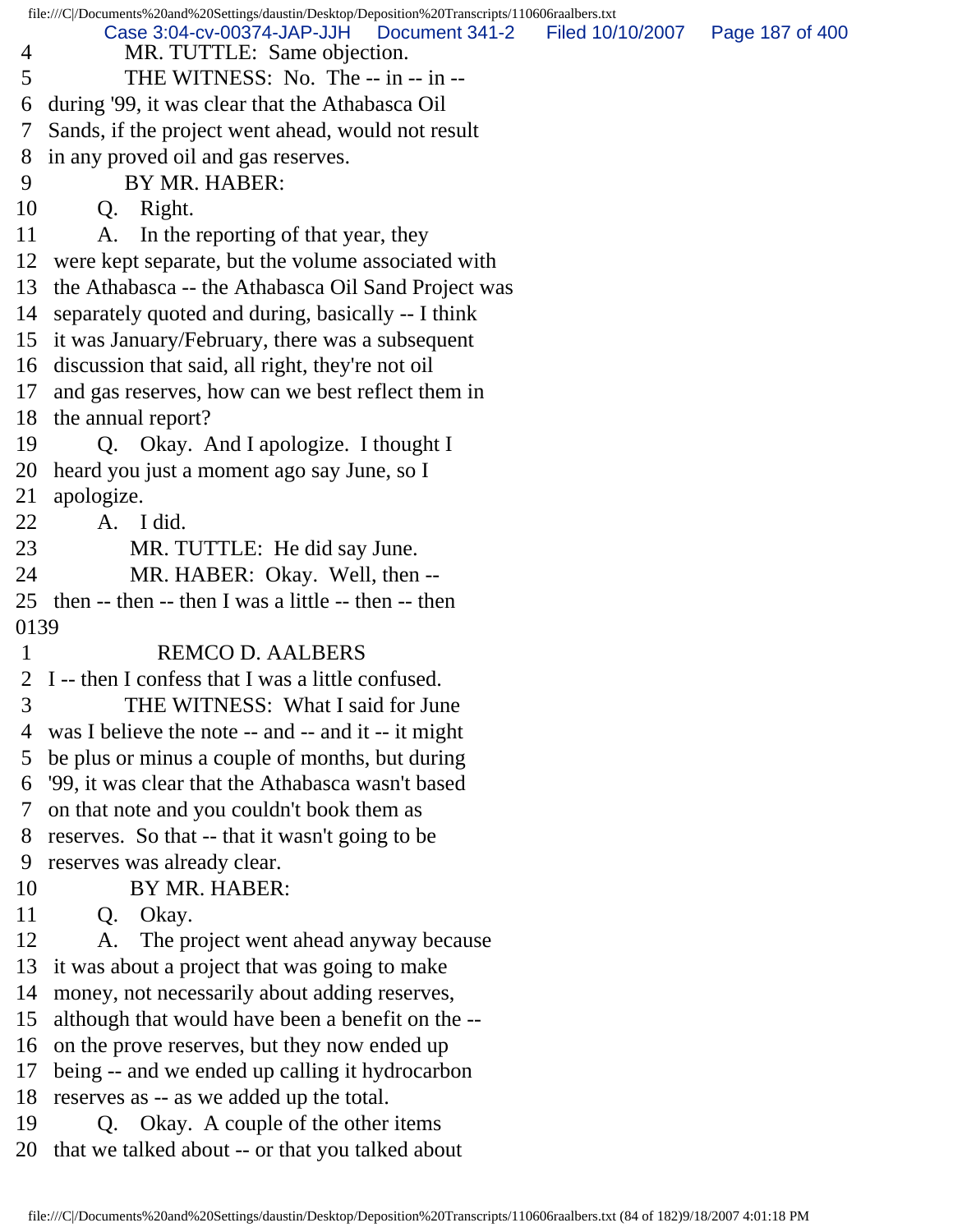file:///C|/Documents%20and%20Settings/daustin/Desktop/Deposition%20Transcripts/110606raalbers.txt 21 with regard to your discussions with Mr. Eeftink 22 and others, you said involved year-end pricing with 23 regard to the standardized measure. 24 What -- what were you referring to? 25 A. The standardized -- the group didn't 0140 1 REMCO D. AALBERS 2 report standardized measure for quite a long 3 period. I can't remember when exactly we went back 4 into reporting standardized measure. That was, I 5 think, five or six years before I got the job. 6 And as a standardized measure had 7 been set up, we used -- people sort of survived the 8 system to come up with a valuation of reserves and 9 they used the quote of four average price. 10 If you read the SEC guidelines on the 11 standardized measure, it actually says that you 12 should report reserves a year-end price. And we 13 had a long discussion whether or not the -- the -- 14 the fourth quarter average was actually a true 15 reflection. 16 And it was in the end decided that 17 was probably not the right way of doing it. And 18 eventually, it was agreed that the year thereafter, 19 we would actually determine what the year-end price 20 and -- and base the standardized measure on that 21 number. 22 O. And what is the standardized measure? 23 A. The standardized measure is a 24 reporting in the annual report in line with the SEC 25 guidelines on a standard way of valuating the 0141 1 REMCO D. AALBERS 2 reserves that you're reporting, the prove reserves, 3 that is. 4 Q. And other than year-end price, what 5 are the other components that go into valuating the 6 standardized measure? 7 A. The other elements that go in is -- 8 is the investment they have to do, capital -- the 9 operating expenditure that you need to produce the 10 standardized measure, and you basically work out 11 the cash flow. And obviously, a tax gets taken Case 3:04-cv-00374-JAP-JJH Document 341-2 Filed 10/10/2007 Page 188 of 400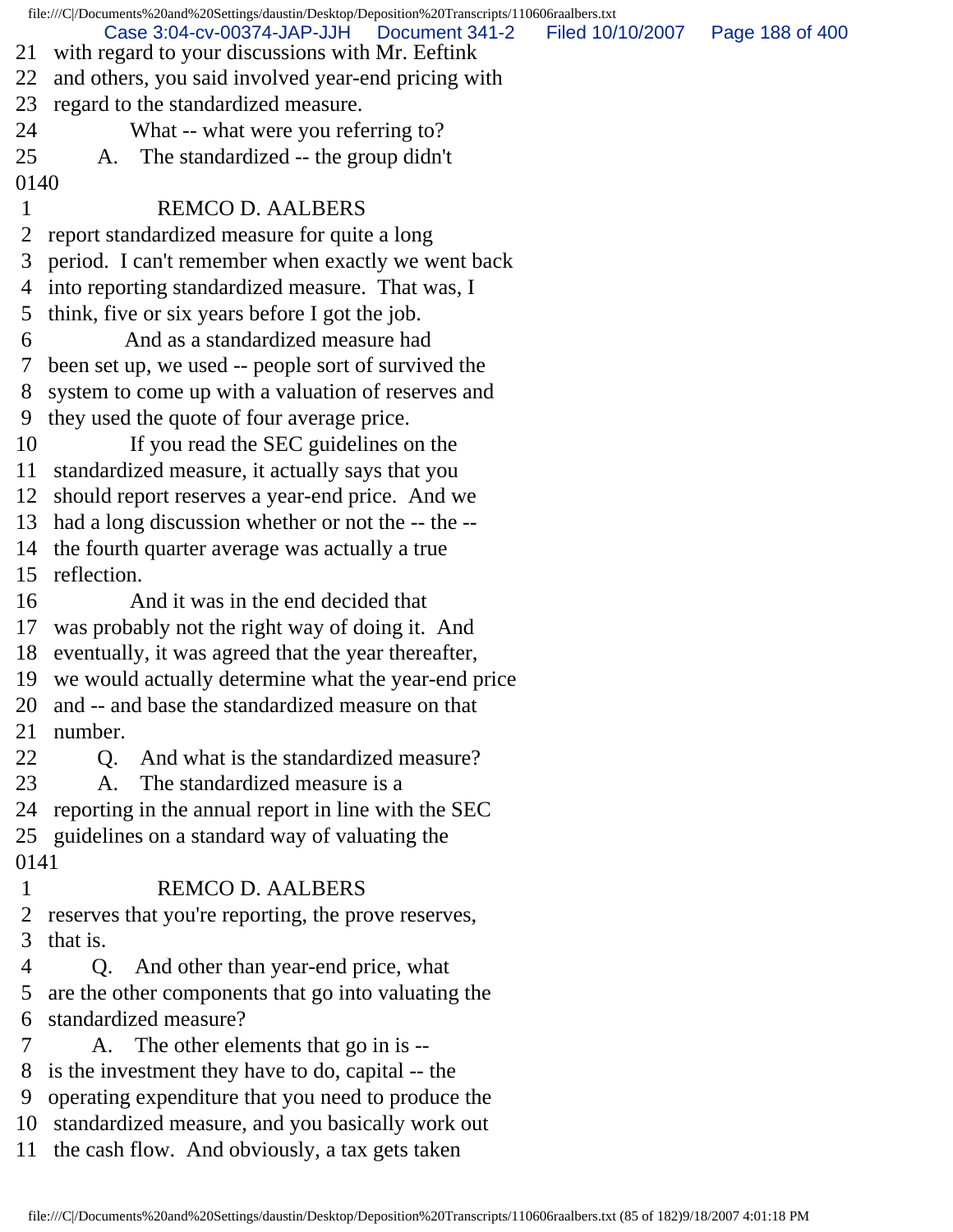file:///C|/Documents%20and%20Settings/daustin/Desktop/Deposition%20Transcripts/110606raalbers.txt 12 out. 13 Q. Now, is it your understanding that 14 the standardized measure is a performance indicator 15 viewed by the market? 16 MR. TUTTLE: Objection; foundation. 17 THE WITNESS: I mean, it -- it's a 18 measure that is being reported in the annual report 19 that the market can choose or not to if they wanted 20 to look at what the value of a company could or 21 couldn't be. 22 Shell, in its statements, has always 23 had a proclaimer that said it's -- it's only sort 24 of a standard form of looking at it and not 25 necessarily a true reflection of the company's 0142 1 REMCO D. AALBERS 2 value. 3 BY MR. HABER: 4 Q. Do you have an understanding if the 5 standardized measure is required by the SEC? 6 A. Sorry. I missed the first bit. 7 Q. Do you have an understanding of 8 whether the SEC requires that the standardized 9 measure be reported? 10 A. Yes, they do. 11 Q. Okay. I believe another issue that 12 you identified having discussions with the external 13 auditors was the production sharing contracts and 14 price assumptions. 15 A. Um-hum. 16 Q. Can you tell us what you're referring 17 to there? 18 A. If you compare the production sharing 19 contract to a more traditional contract where a 20 company would have a certain share in a -- in a 21 concession -- I mean, if you have a 50 percent 22 share, you book 50 percent of the reserves; or you 23 have 30 percent, you book 30 percent. 24 In a production sharing contract, 25 your share of the reserves entitlement depends on 0143 1 REMCO D. AALBERS 2 your future forecast of profit oil and cost oil Case 3:04-cv-00374-JAP-JJH Document 341-2 Filed 10/10/2007 Page 189 of 400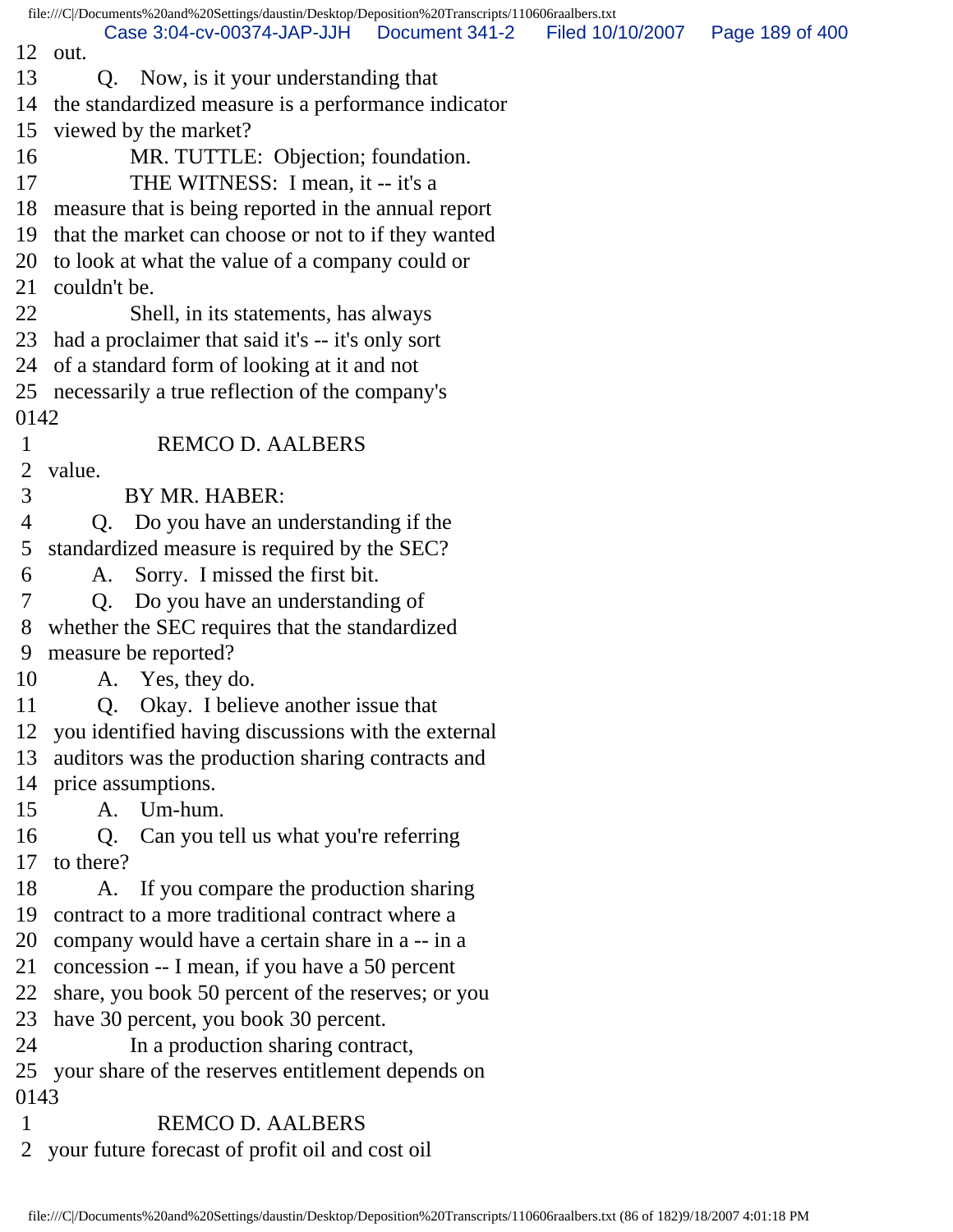file:///C|/Documents%20and%20Settings/daustin/Desktop/Deposition%20Transcripts/110606raalbers.txt 3 that you will recover, because that's actually the 4 share that you get. 5 Because it hasn't a future economic 6 element in it, the price assumption that you use to 7 go into that evaluation makes a difference of the 8 volume that you get. As a simple example, if you 9 spend 100 million to develop the fields, if you use 10 a \$10 oil price, you need a lot more oil to get 11 that 100 million back in that calculation. If you 12 use a 20 or a 30 or a 40, obviously it starts 13 reducing. 14 Now, because the cost oil you get 15 basically 100 percent and the remainder of the 16 value, that is a different split. Depending on the 17 price assumption, your reserves will go higher or 18 lower when you change the oil price assumptions. 19 So if you reduce your oil price 20 assumption, your reserves will go up. If the oil 21 price goes the other way, your reserves will go 22 down. So there's a year-end evaluation, even if 23 everything else stayed the same, just on the price 24 assumption in those reserve numbers. 25 Q. So what was the issue that was being 0144 1 REMCO D. AALBERS 2 discussed with KPMG? 3 A. The issue at the time was whether or 4 not when we changed our price assumption, what the 5 impact on the reserves of -- were, whether or not 6 that was -- there was an issue versus doing it 7 against an exact year-end price, which obviously 8 would have resulted in a slightly different 9 calculation again, because the group standard at 10 the time was to do it at the -- the project 11 screening values that we used, the PSVs. 12 Q. And do you recall the position that 13 KPMG was taking? 14 MR. TUTTLE: Objection; form. 15 BY MR. HABER: 16 Q. You can answer. 17 A. I can't remember what year exactly it 18 was. There was a discussion whether or not there 19 was a material difference between using year-end Case 3:04-cv-00374-JAP-JJH Document 341-2 Filed 10/10/2007 Page 190 of 400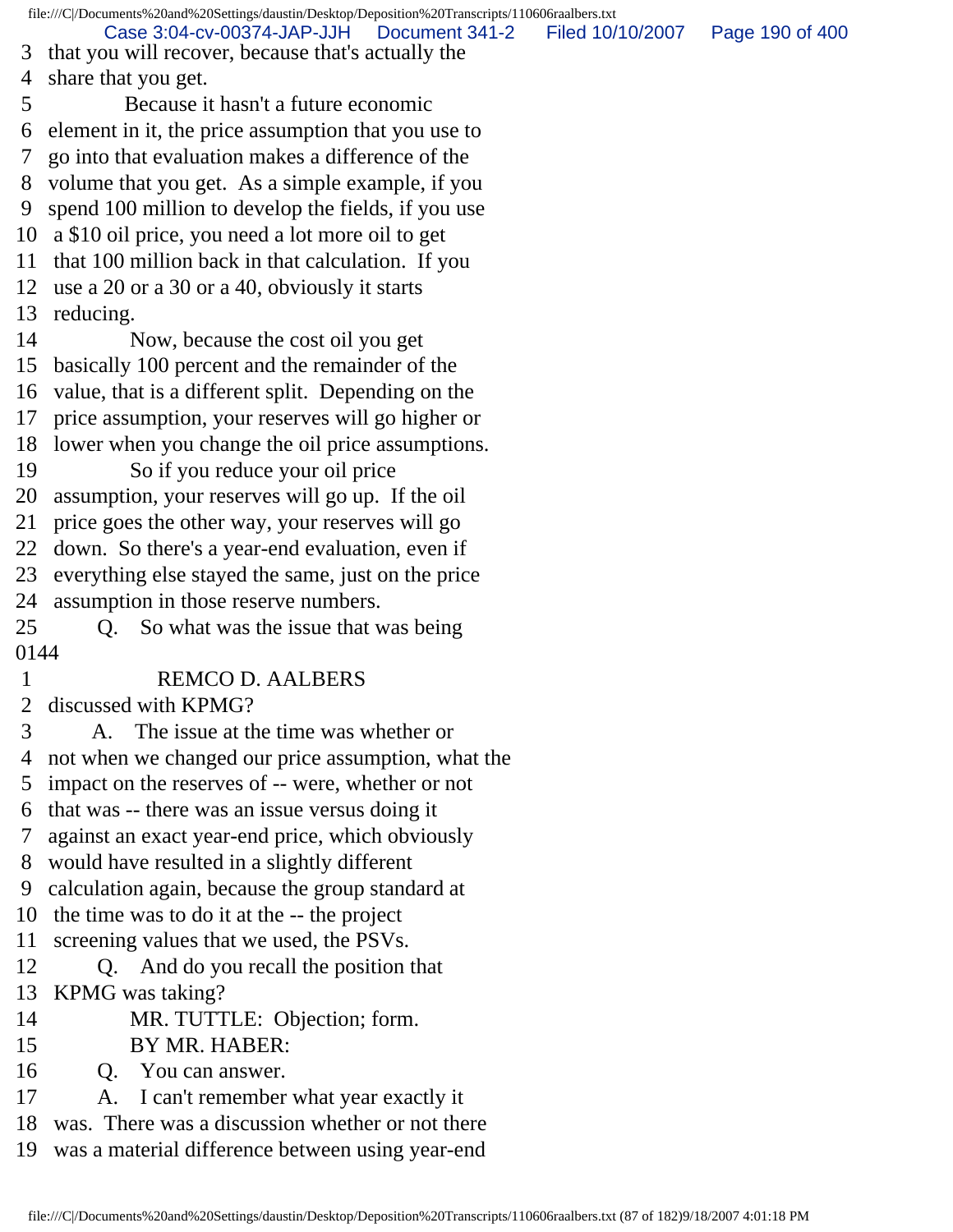file:///C|/Documents%20and%20Settings/daustin/Desktop/Deposition%20Transcripts/110606raalbers.txt 20 price or a -- the group screening criteria. 21 And in one year, we agreed that we 22 would actually ask for data to see what the deltas 23 were and whether or not that was actually a very 24 big difference or not. 25 And as -- if I recall it correctly, 0145 1 REMCO D. AALBERS 2 because it's a while ago, I think the actual delta 3 turned out not to be too large. So it was 4 basically not considered to be a big problem, and 5 we left it as it was. 6 Q. Now, do you know if this issue with 7 the -- that you just described, if that was one of 8 the issues that was looked at during 9 Project Rockford? 10 A. Yes, that was looked at. 11 Q. And -- and did that make up part of 12 the recategorization, to your knowledge? 13 A. During Project Rockford, all the 14 reserves got restated to exact year-end price 15 assumptions, and there was a small delta there. 16 Q. Okay. I believe the last example 17 that you identified was Australia -- 18 MR. TUTTLE: Before we jump into any 19 other issues, it's about 1 o'clock. Do you want -- 20 MR. HABER: I was just going to say 21 that we'll pick up with that after lunch. 22 THE WITNESS: Okay. 23 THE VIDEOGRAPHER: We are going off 24 the record. The time is 1:02 p.m. 25 (Whereupon, at 1:02 p.m., a luncheon 0146 1 REMCO D. AALBERS 2 recess was taken.) 3 4 5 6 7 8 9 10 Case 3:04-cv-00374-JAP-JJH Document 341-2 Filed 10/10/2007 Page 191 of 400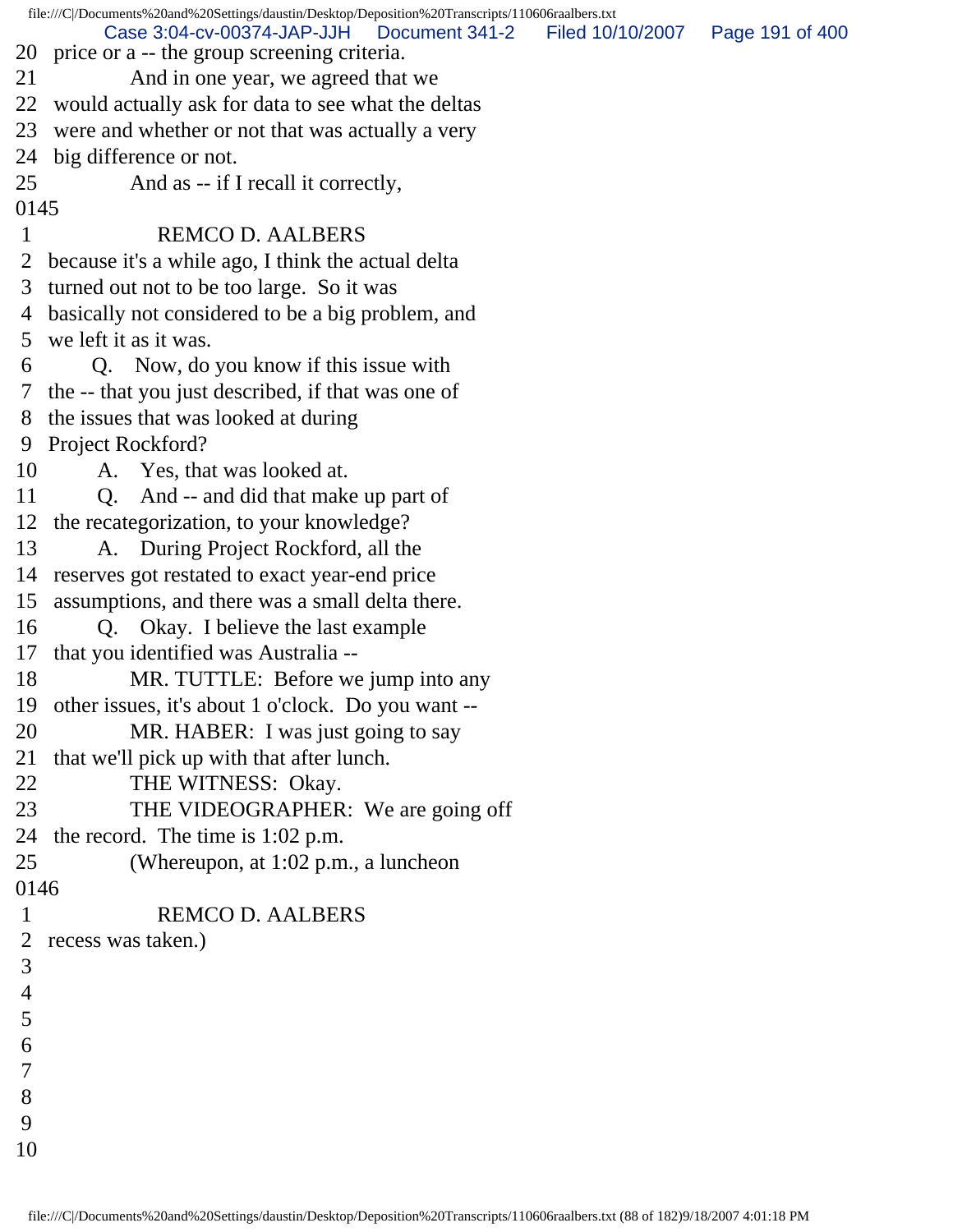|                | file:///C /Documents%20and%20Settings/daustin/Desktop/Deposition%20Transcripts/110606raalbers.txt |                  |                 |
|----------------|---------------------------------------------------------------------------------------------------|------------------|-----------------|
| 11             | Case 3:04-cv-00374-JAP-JJH   Document 341-2                                                       | Filed 10/10/2007 | Page 192 of 400 |
| 12             |                                                                                                   |                  |                 |
| 13             |                                                                                                   |                  |                 |
| 14             |                                                                                                   |                  |                 |
| 15             |                                                                                                   |                  |                 |
| 16             |                                                                                                   |                  |                 |
| 17             |                                                                                                   |                  |                 |
| 18             |                                                                                                   |                  |                 |
| 19             |                                                                                                   |                  |                 |
| 20             |                                                                                                   |                  |                 |
| 21             |                                                                                                   |                  |                 |
| 22             |                                                                                                   |                  |                 |
| 23             |                                                                                                   |                  |                 |
| 24             |                                                                                                   |                  |                 |
| 25             |                                                                                                   |                  |                 |
| 0147           |                                                                                                   |                  |                 |
| $\mathbf{1}$   | <b>REMCO D. AALBERS</b>                                                                           |                  |                 |
| $\overline{2}$ | <b>AFTERNOON</b><br>SESSION                                                                       |                  |                 |
| 3              | $(1:47 \text{ p.m.})$                                                                             |                  |                 |
| $\overline{4}$ | <b>REMCO D. AALBERS</b>                                                                           |                  |                 |
| 5              | was recalled as a witness and, having been                                                        |                  |                 |
| 6              | previously duly sworn, was examined and testified                                                 |                  |                 |
| 7              | further as follows:                                                                               |                  |                 |
| 8              | THE VIDEOGRAPHER: We are back on the                                                              |                  |                 |
|                | 9 record. The time is 1:47 p.m.                                                                   |                  |                 |
| 10             | MR. HABER: We're back on the record.                                                              |                  |                 |
| 11             | EXAMINATION BY COUNSEL FOR LEAD PLAINTIFF,                                                        |                  |                 |
| 12             | PETER M. WOOD AND THE CLASS                                                                       |                  |                 |
| 13             | BY MR. HABER:                                                                                     |                  |                 |
| 14             | Q. Mr. Aalbers, I -- I think I promised                                                           |                  |                 |
| 15             | that we were going to start talking about                                                         |                  |                 |
| 16             | Australia, but unfortunately, I got a couple other                                                |                  |                 |
| 17             | things I want to ask you about before we -- we get                                                |                  |                 |
| 18             | there.                                                                                            |                  |                 |
| 19             | Also, a little housekeeping, a                                                                    |                  |                 |
| 20             | follow-up on some other things we talked about this                                               |                  |                 |
| 21             | morning.                                                                                          |                  |                 |
| 22             | When you had applied for a new                                                                    |                  |                 |
| 23             | position out of Malaysia, you said there was                                                      |                  |                 |
| 24             | another position that had been offered.                                                           |                  |                 |
| 25             | What position was that?                                                                           |                  |                 |
| 0148           |                                                                                                   |                  |                 |
| $\mathbf{1}$   | <b>REMCO D. AALBERS</b>                                                                           |                  |                 |
|                |                                                                                                   |                  |                 |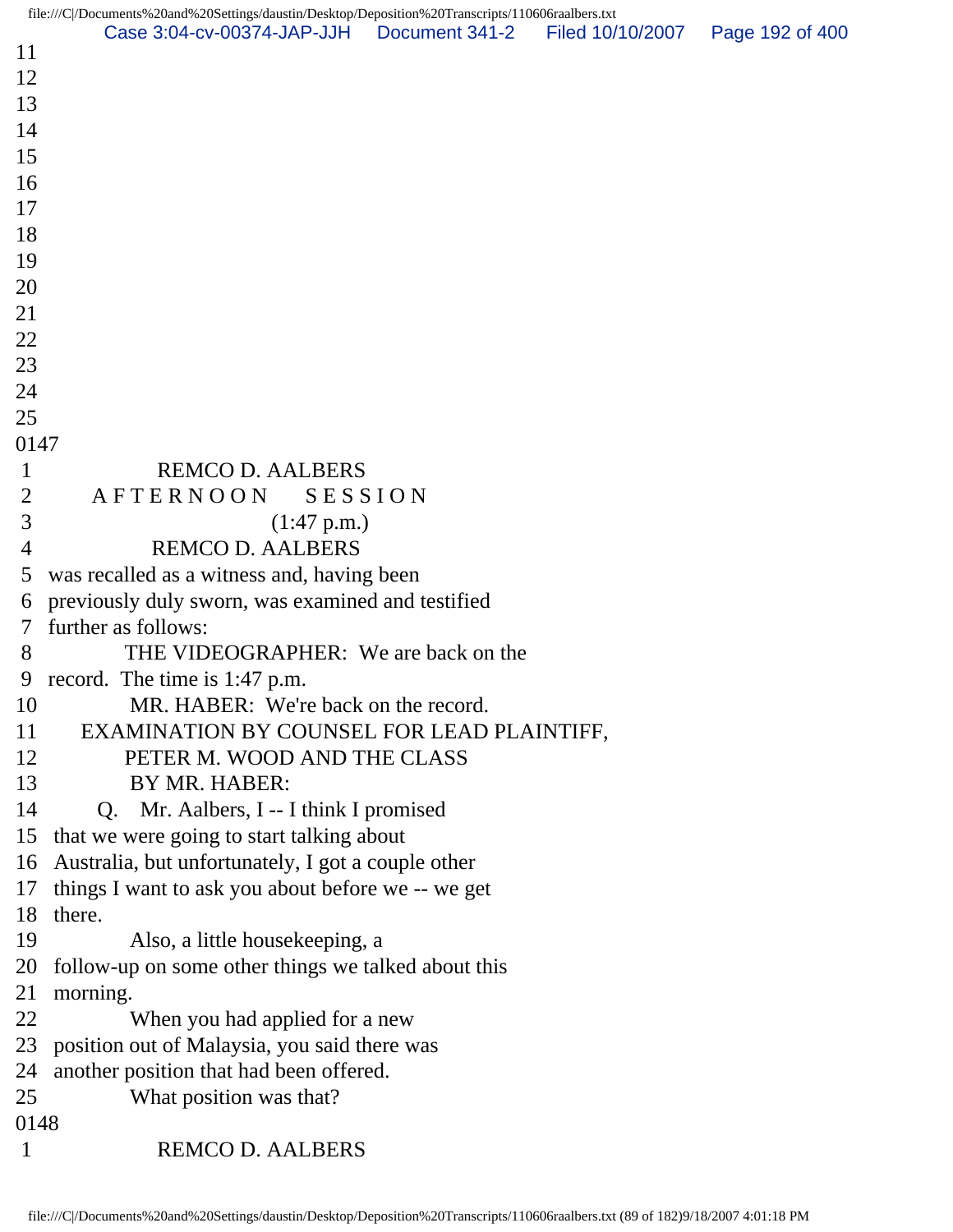file:///C|/Documents%20and%20Settings/daustin/Desktop/Deposition%20Transcripts/110606raalbers.txt 2 A. They suggested there might be an 3 option to go to an internal audit job, and -- but 4 it involved, like I said, I got an audit they 5 quoted, but a lot days away from home, and I just 6 wasn't interested in that type of job at that point 7 in time. 8 Q. Now, this audit position, is that the 9 same as the group reserves auditor? 10 A. No. Just internal audit in general, 11 just the internal audit group that the Shell 12 company has, just audit projects for other stuff. 13 Q. This internal audit group, what is 14 its function, if you know? 15 A. An internal audit will do audits 16 around the company on -- on different things to -- 17 to check if process are applied properly, those 18 type of things. 19 Q. And do they audit the group's 20 financial information? 21 A. No. The -- the financial information 22 is audited by Price Waterhouse and KPMG, as their 23 role as external auditors. 24 Q. I -- I guess that that's a fair 25 distinction. I wasn't thinking in terms of the 0149 1 REMCO D. AALBERS 2 audit conducted by the external auditors. I was 3 referring more in terms of an internal function. 4 A. Honestly, I -- I never went to the 5 job. I don't know to what extent they do audit 6 financial numbers. I -- I believe there are also 7 audits of the financial process internally, but I 8 don't have any knowledge of what they entail. 9 Q. Do you know if this internal audit 10 function included reserves at all? 11 A. What time frame are we talking about? 12 Q. Well, the time frame when you were 13 considering the position and to the present. 14 A. Not to my knowledge. 15 Q. Okay. How about now? 16 A. After 2004, changes have been made, 17 and there's now an extensive internal audit team 18 that does the internal audits of the reserves and Case 3:04-cv-00374-JAP-JJH Document 341-2 Filed 10/10/2007 Page 193 of 400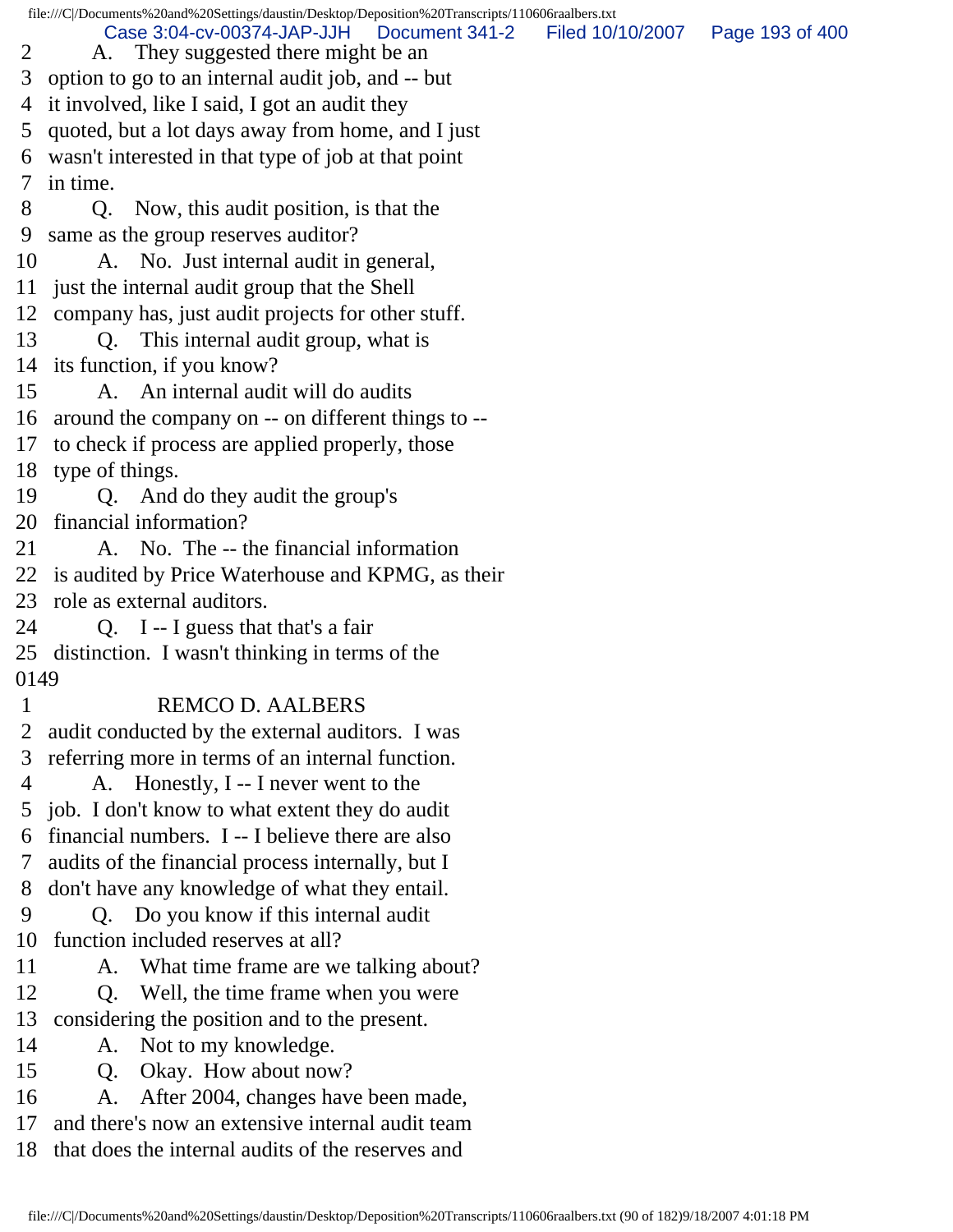|                | file:///C /Documents%20and%20Settings/daustin/Desktop/Deposition%20Transcripts/110606raalbers.txt |                                   |  |
|----------------|---------------------------------------------------------------------------------------------------|-----------------------------------|--|
| 19             | Case 3:04-cv-00374-JAP-JJH<br>Document 341-2<br>reserves reporting process.                       | Filed 10/10/2007  Page 194 of 400 |  |
| 20             | Q. Okay. And is this team work under                                                              |                                   |  |
| 21             | the auspices of the group reserves auditor?                                                       |                                   |  |
| 22             | A. No. The reference -- well, let me --                                                           |                                   |  |
| 23             | what do you mean?                                                                                 |                                   |  |
| 24             | Q. Please so. Please explain it.                                                                  |                                   |  |
| 25             | A. No. No. I -- can you rephrase your                                                             |                                   |  |
| 0150           |                                                                                                   |                                   |  |
| $\mathbf{1}$   | <b>REMCO D. AALBERS</b>                                                                           |                                   |  |
| 2              | question, what you exactly mean? Reporting to the                                                 |                                   |  |
| 3              | group reserves or -- in which time frame, who                                                     |                                   |  |
|                | 4 specifically are you talking about?                                                             |                                   |  |
| 5              | Q. Now, in $-$ in 2004 $-$                                                                        |                                   |  |
| 6              | A. Now in 2004 --                                                                                 |                                   |  |
| $\overline{7}$ | Q. -- forward.                                                                                    |                                   |  |
| 8              | MR. TUTTLE: Those are two time                                                                    |                                   |  |
| 9              | periods.                                                                                          |                                   |  |
| 10             | MR. HABER: Right. Well, no, he said                                                               |                                   |  |
| 11             | after 2004, there's an audit team, and I was on                                                   |                                   |  |
| 12             | that from 2004 forward.                                                                           |                                   |  |
| 13             | THE WITNESS: There -- there isn't a                                                               |                                   |  |
| 14             | group reserves auditor any more as such --                                                        |                                   |  |
| 15             | BY MR. HABER:                                                                                     |                                   |  |
| 16             | Okay.<br>Q.                                                                                       |                                   |  |
| 17             | A. -- that's why I was asking the                                                                 |                                   |  |
|                | 18 question. The group reserves auditor was a role                                                |                                   |  |
| 19             | that we had prior to 2004, and the -- the internal                                                |                                   |  |
| 20             | audit process has been changed in 2004. So that                                                   |                                   |  |
| 21             | role as such isn't there.                                                                         |                                   |  |
| 22             | The -- the internal -- the -- the                                                                 |                                   |  |
| 23             | group that does the -- the internal reserve orders                                                |                                   |  |
| 24             | reports directly through to internal audit, and I                                                 |                                   |  |
| 25             | think directly up -- up to -- I think Jeroen van                                                  |                                   |  |
| 0151           |                                                                                                   |                                   |  |
| $\mathbf{1}$   | <b>REMCO D. AALBERS</b>                                                                           |                                   |  |
| 2              | der Veer. They're -- they're completely separate                                                  |                                   |  |
| 3              | from the normal business lines.                                                                   |                                   |  |
| 4              | Q. Okay. Is there a person who heads                                                              |                                   |  |
| 5              | the internal audit function post2004?                                                             |                                   |  |
| 6              | MR. TUTTLE: You mean overall                                                                      |                                   |  |
| 7              | internal audit or just for the reserves.                                                          |                                   |  |
| 8              | MR. HABER: Overall. Well, let's                                                                   |                                   |  |
| 9              | take overall first and then I'll break it down.                                                   |                                   |  |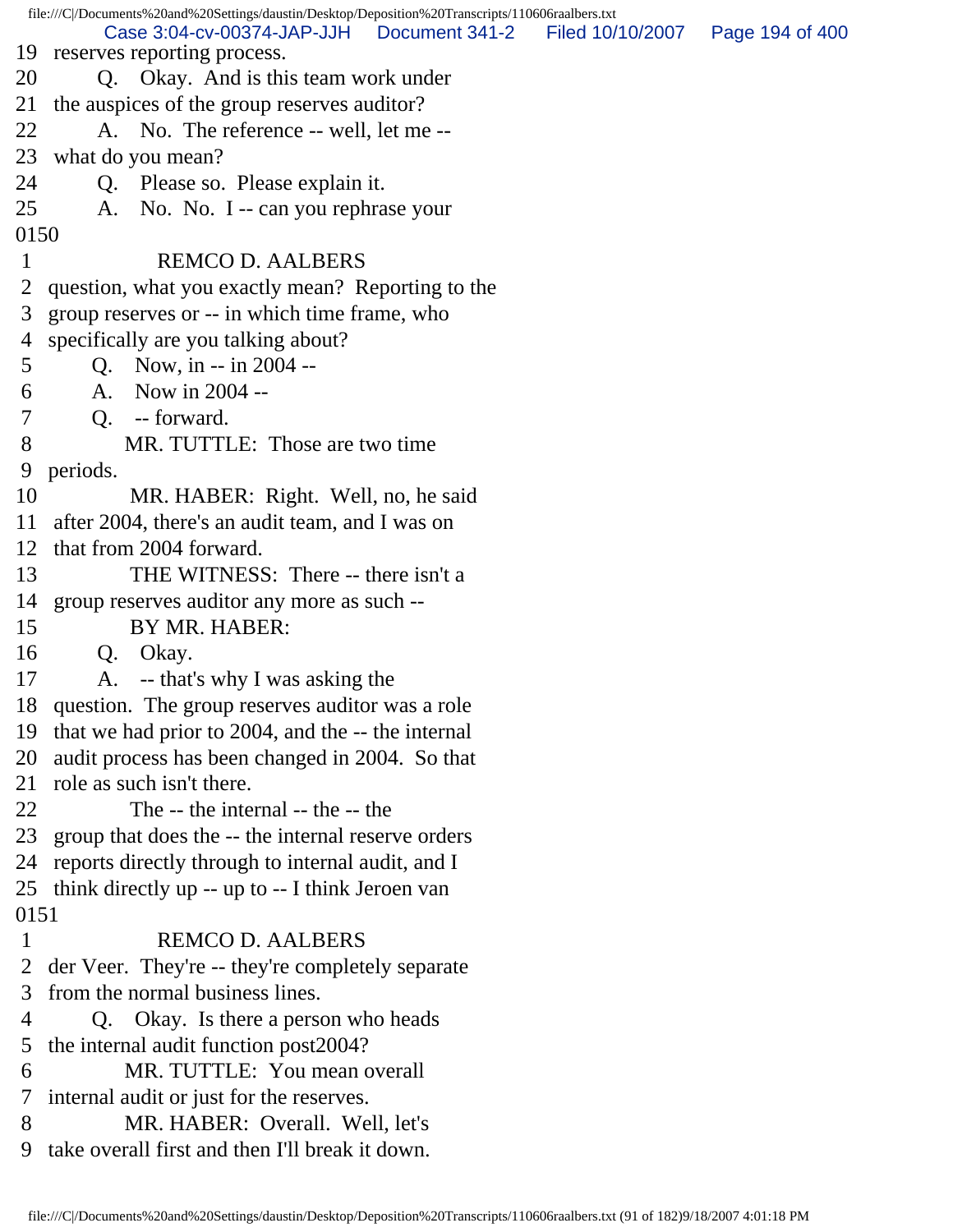file:///C|/Documents%20and%20Settings/daustin/Desktop/Deposition%20Transcripts/110606raalbers.txt 10 THE WITNESS: Yes, there is somebody. 11 BY MR. HABER: 12 O. And who is that? 13 A. I have no idea. 14 Q. Okay, fair enough. 15 Now, with regard to reserves? 16 A. I don't know the exact makeup of 17 internal auditors at the moment. There's a -- 18 there's a group -- I don't know if there's a 19 separate head of the reserves audit team that 20 reports to the -- the overall head of -- of 21 internal audit. I presume there is, but I'm -- I'm 22 not 100 percent sure of the structure. 23 And we deal with -- with teams that 24 actually come out into -- into the OU to actually 25 do the audits. So on an annual basis, nowadays 0152 1 REMCO D. AALBERS 2 the -- the reserves are audited, so in NAM, we'll 3 get -- the -- the internal audit group round once a 4 year to do the internal audit of the reserves. 5 Q. Now, do you know -- other than NAM, 6 what is your understanding of the frequency of 7 internal audits under the -- the -- the new 8 structure post2004? 9 MR. TUTTLE: Object to form, first of 10 all. 11 But you can answer. 12 THE WITNESS: The -- all the logical 13 OUs are audited on a once-a-year basis. There 14 is -- I think there's a -- an attempt to get to 15 about 85 percent coverage every year. This is my 16 understanding, but I don't know the exact targets. 17 But in principal, all the major OUs are -- are 18 audited once a year. 19 BY MR. HABER: 20 Q. Okay. Do you know how large this 21 internal audit function is? 22 A. No. 23 Q. Okay. One other housekeeping. When 24 we were talking about the -- the Athabasca Oil 25 Sands and the reserves that were booked, do you 0153 Case 3:04-cv-00374-JAP-JJH Document 341-2 Filed 10/10/2007 Page 195 of 400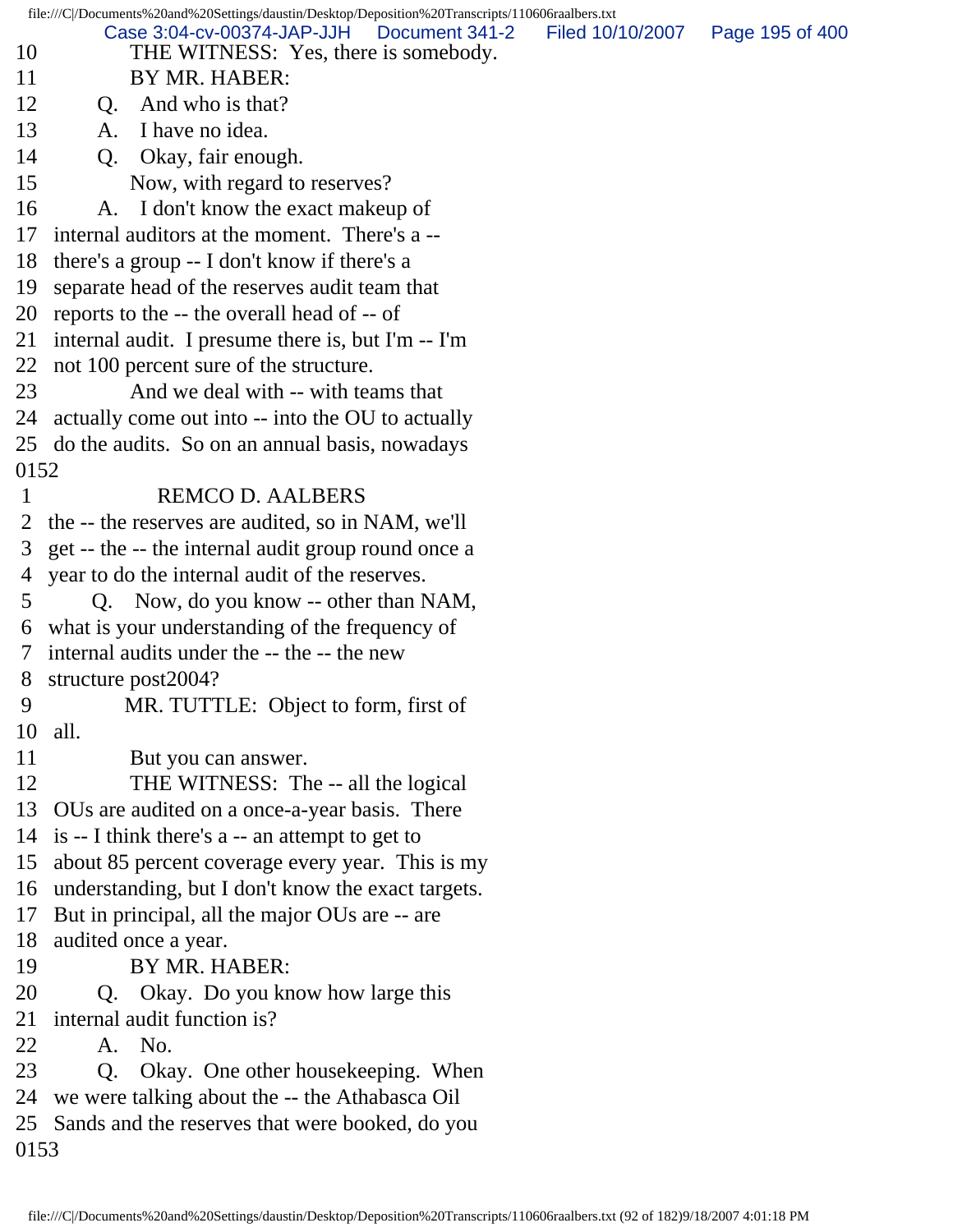file:///C|/Documents%20and%20Settings/daustin/Desktop/Deposition%20Transcripts/110606raalbers.txt 1 REMCO D. AALBERS 2 know if those reserves were recategorized in 2004? 3 A. The reserves were not booked as 4 proved oil and gas reserves, and as such, they were 5 not part of the restatement. They have remained as 6 they were. 7 Q. As mining reserves? 8 A. As mining reserves. 9 Q. Were they ever revised? 10 A. I don't know. I -- I would ex -- 11 expect so, because the project has come into 12 operation and -- and stuff's being produced that 13 will be changed to the number, but I don't know. I 14 haven't followed that. 15 Q. Okay. Now, going back to the time 16 when you became group reserves coordinator in 17 January of '98, did you receive any training for 18 the position? 19 A. No. I think we covered that before. 20 Q. Okay. I'm not sure if I asked you 21 quite that. 22 Throughout your tenure, did -- did 23 you receive any coursework in the SEC's reserves 24 reporting requirements? 25 A. What do you mean by "coursework"? 0154 1 REMCO D. AALBERS 2 Q. Well, did Shell require you to take 3 any courses in SEC reserves reporting requirements? 4 A. No. I actually gave a number of -- 5 well, reserves introduction presentations to people 6 to explain to them what the reserves requirements 7 were. 8 Q. And when did you give these -- these 9 courses? 10 MR. TUTTLE: Objection to the 11 characterization. 12 THE WITNESS: I don't remember the 13 exact timing. But I mean, there -- there's -- 14 there was a financial workshop for -- for a lot of 15 people in the finance function to get them more 16 understanding of what was entailed in -- in 17 reserves reporting and -- and one or two other Case 3:04-cv-00374-JAP-JJH Document 341-2 Filed 10/10/2007 Page 196 of 400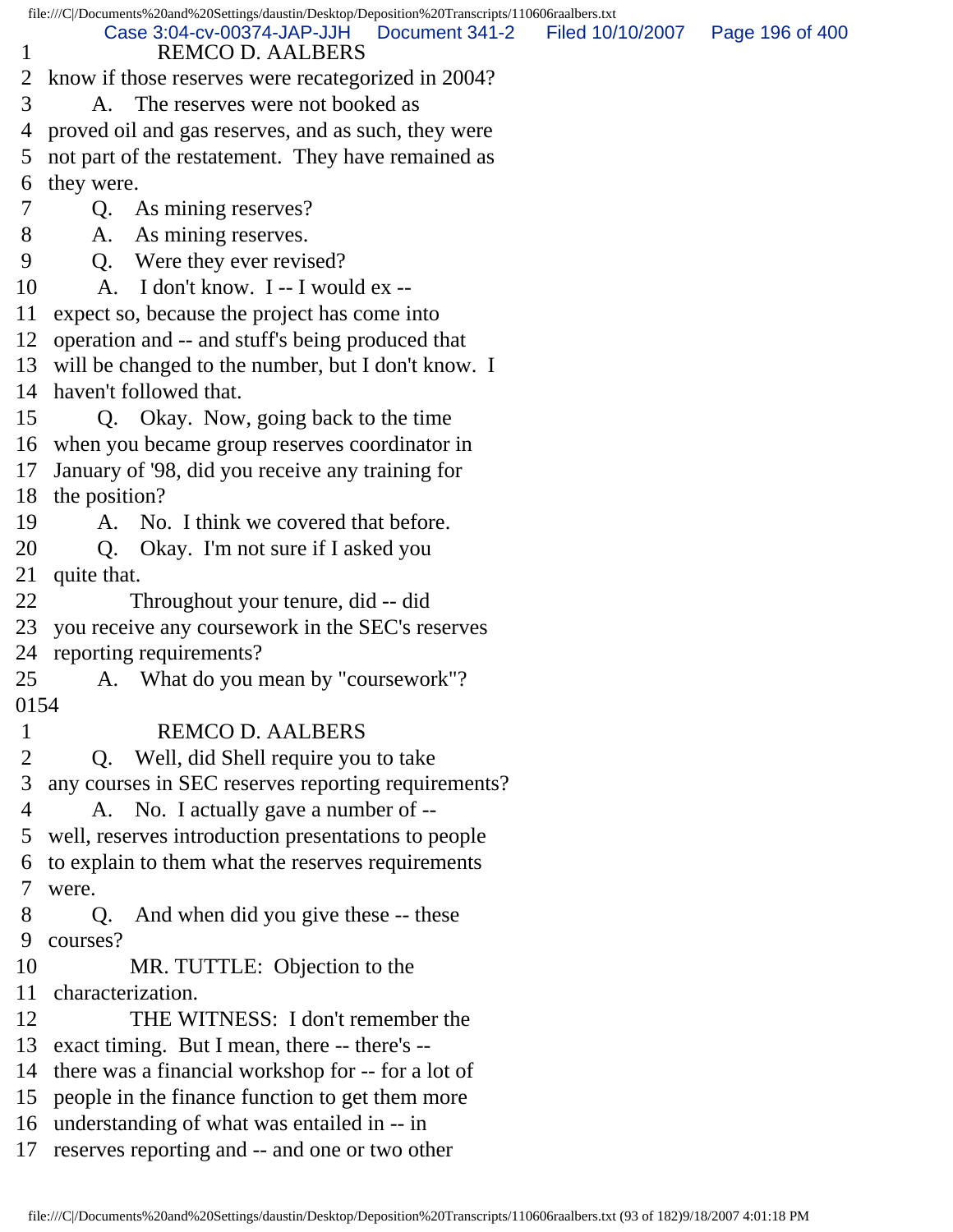file:///C|/Documents%20and%20Settings/daustin/Desktop/Deposition%20Transcripts/110606raalbers.txt 18 occasions, I believe. 19 BY MR. HABER: 20 Q. Do you have an understanding as to 21 why the financial people wanted to learn about the 22 reserves reporting? 23 A. The reason why it was interesting for 24 the finance people was because depreciation is done 25 on the basis of the reserves, the proved 0155 1 REMCO D. AALBERS 2 development reserves you have in the books, so 3 there's a link through reserves to financial 4 reporting. And, in general, the financial people 5 have come out through the financial line, have very 6 little understanding of the reserves and -- and 7 what it all entails. They just use the numbers. 8 And so I was trying to give them a 9 better understanding of all the ins and outs of 10 what was involved in reserves -- reserves reporting 11 and the implications. 12 Q. Okay. Is it your understanding, 13 during your tenure, that if people within the group 14 had questions or were looking for guidance with 15 regard to compliance with Shell's guidelines, they 16 would look to the GRC? 17 A. Yes. In general, people would come 18 to me to -- to seek advice. 19 Q. Okay. Can you think of any instances 20 when that was done or when that occurred? 21 A. On -- on -- on many occasions. What 22 are you specifically -- 23 Q. I'm just wondering if there was 24 anything in particular that comes to mind. 25 A. Yeah. There's -- there's a number of 0156 1 REMCO D. AALBERS 2 examples. When -- in Kashagan, the Okeoch 3 (phonetic) -- Okeoch -- sorry, Okeoch discovered 4 the Kashagan field in Kazakhstan and the business 5 advisor came to me to seek advice on -- on how 6 reserves booking process would be and -- and when 7 reserves might be booked potentially. 8 There have been discussions on the Case 3:04-cv-00374-JAP-JJH Document 341-2 Filed 10/10/2007 Page 197 of 400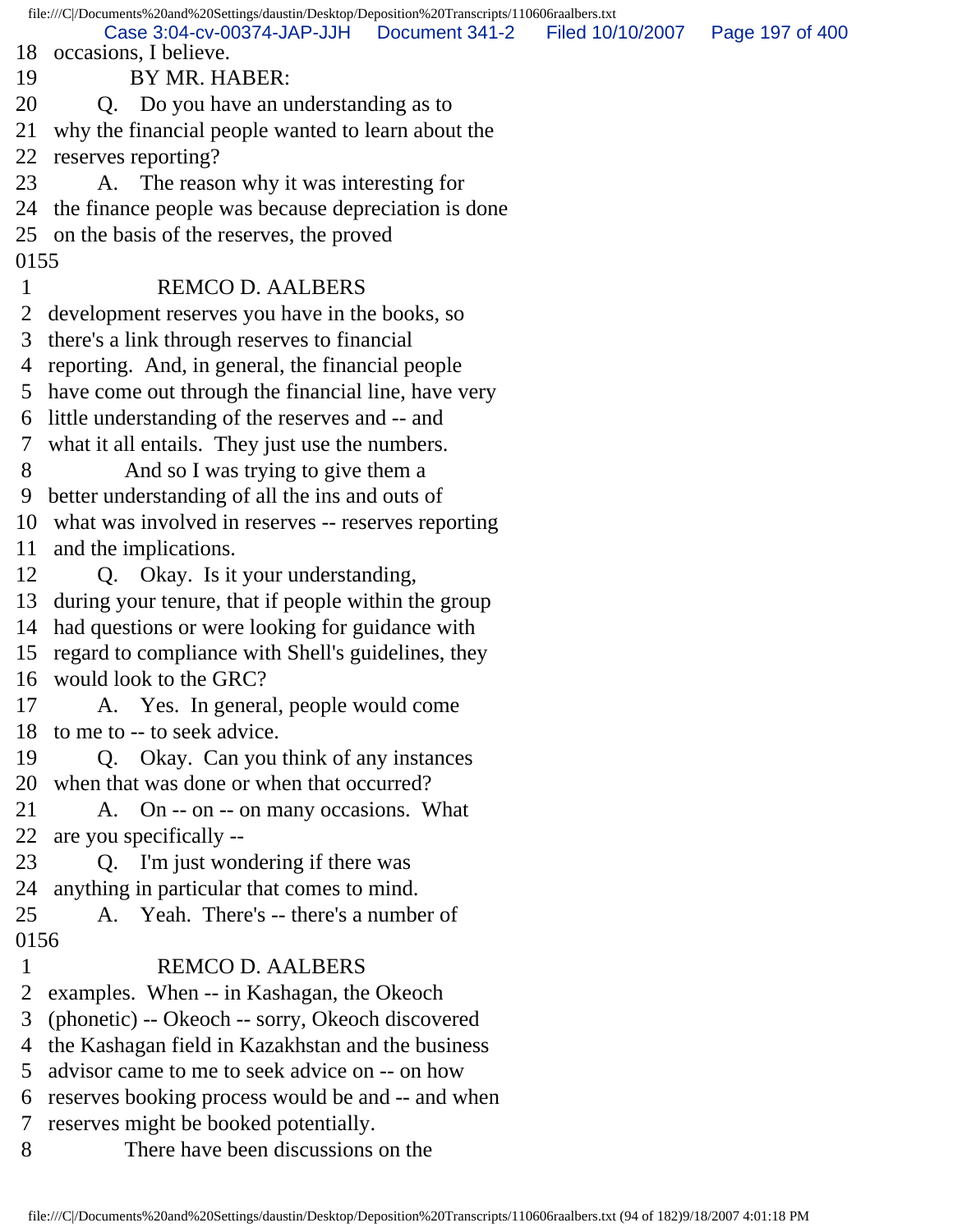file:///C|/Documents%20and%20Settings/daustin/Desktop/Deposition%20Transcripts/110606raalbers.txt 9 booking of Iran reserves. When Gorgon got 10 reevaluated by -- by WAPETs, they approached me 11 on -- on what to do with that. And there's 12 trillions of other examples. 13 Q. And you mentioned Iran. What was -- 14 was there an issue with regard to booking reserves 15 in Iran? 16 A. Yeah. Iran was one of these places 17 where the traditional contracts that we used to 18 have where you have either the concession where you 19 just own the concession and the 30 percent you need 20 to invest on your equal share and get reward on 21 equal share. The world then moved to sort of PFCs, 22 and from there onwards, it moved to something that 23 we called novel contracts, where different type 24 contracts were put in place. 25 In Iran, a deal was made for -- for 0157 1 REMCO D. AALBERS 2 two fields, and it was called the buy-back 3 contract. And the discussion was whether or not, 4 under the terms of that specific contract, the 5 group was entitled or not to book a reserves 6 entitlement. 7 Q. Do you recall when -- when this issue 8 arose? 9 A. This also plays in 1999, reporting 10 January of 2000. 11 Q. So it would be the year-end '99 and 12 discussed in connection with the ARPR process in 13 early 2000? 14 A. Correct. 15 Q. Okay. Was there someone at the group 16 who was advocating booking the reserves in Iran? 17 A. There -- there were different views 18 on the booking of Iran. Some people thought we 19 could book reserves and some people felt we 20 couldn't book reserves. 21 Q. And who were the advocates for 22 booking? 23 MR. TUTTLE: Objection to the 24 characterization. 25 THE WITNESS: In discussion with Case 3:04-cv-00374-JAP-JJH Document 341-2 Filed 10/10/2007 Page 198 of 400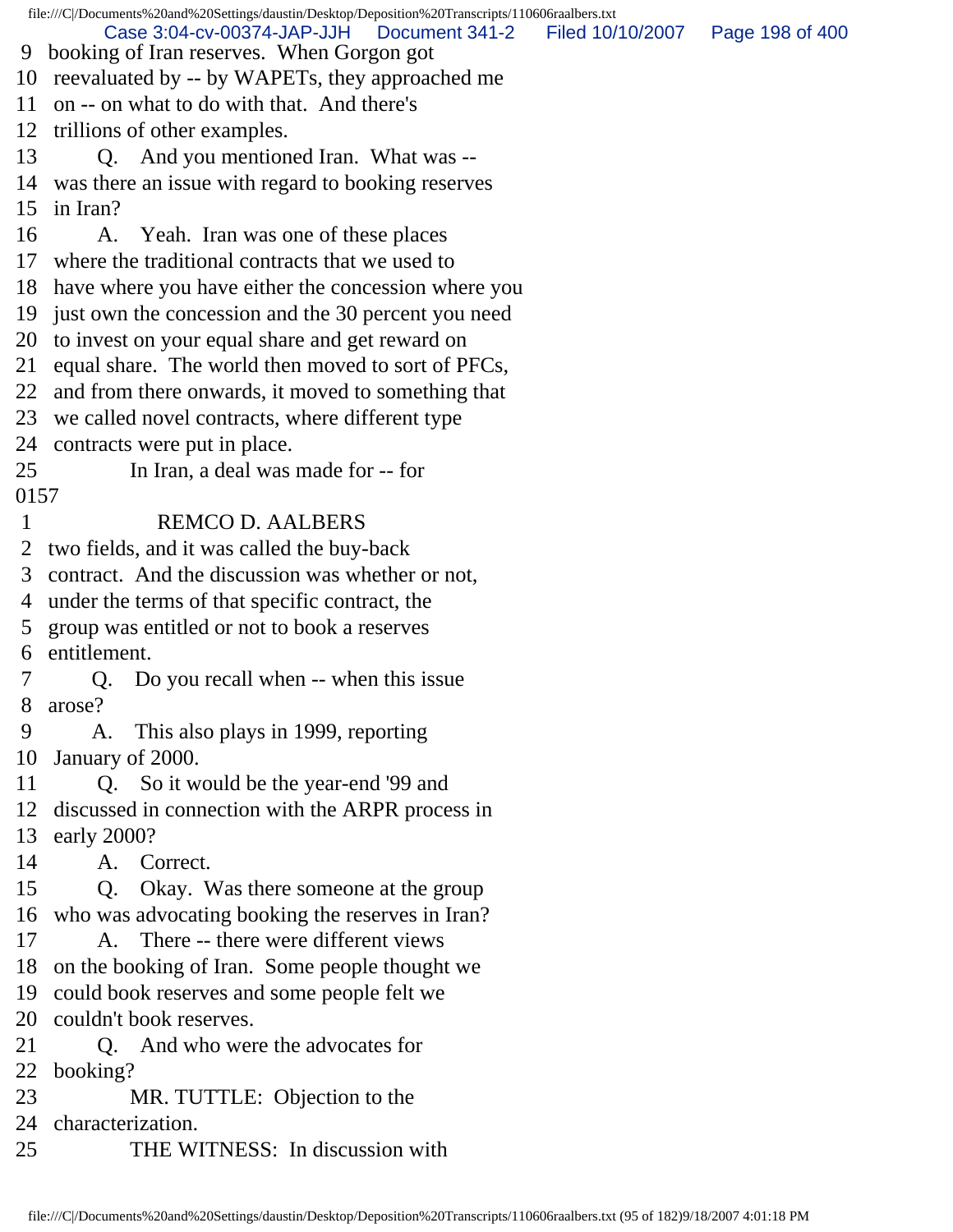|                | file:///C /Documents%20and%20Settings/daustin/Desktop/Deposition%20Transcripts/110606raalbers.txt |                                   |  |
|----------------|---------------------------------------------------------------------------------------------------|-----------------------------------|--|
| 0158           | Case 3:04-cv-00374-JAP-JJH   Document 341-2                                                       | Filed 10/10/2007  Page 199 of 400 |  |
| $\mathbf{1}$   | <b>REMCO D. AALBERS</b>                                                                           |                                   |  |
| 2              | Anton, Anton felt that we could book reserves                                                     |                                   |  |
| 3              | probably for -- for Iran. I'm not sure who else.                                                  |                                   |  |
|                | 4 I know that the regional bus -- business advisor at                                             |                                   |  |
| 5 <sup>5</sup> | the time were against booking, but not necessarily                                                |                                   |  |
| 6              | on SEC grounds, but more on a perceived political                                                 |                                   |  |
| $\tau$         | sensitivity versus Iran.                                                                          |                                   |  |
| 8              | BY MR. HABER:                                                                                     |                                   |  |
| 9              | Q. What was your understanding of this                                                            |                                   |  |
| 10             | political sensitivity?                                                                            |                                   |  |
| 11             | A. The perception was that the Iran                                                               |                                   |  |
| 12             | Government felt the reserves were theirs and that                                                 |                                   |  |
| 13             | Shell couldn't claim entitlement to them.                                                         |                                   |  |
| 14             | Q. Who was the RBA at the time?                                                                   |                                   |  |
| 15             | A. I believe that was Michu Blahha                                                                |                                   |  |
| 16             | (phonetic).                                                                                       |                                   |  |
| 17             | Q. Did you have any discussions with                                                              |                                   |  |
|                | 18 Mr. Blahha about -- about this issue?                                                          |                                   |  |
| 19             | A. Yes.                                                                                           |                                   |  |
| 20             | Q. Okay. Do you recall the substance of                                                           |                                   |  |
| 21             | those discussions?                                                                                |                                   |  |
| 22             | A. Well, like I said, I mean, the --                                                              |                                   |  |
|                | 23 the -- the issue on the -- on the people dealing                                               |                                   |  |
|                | 24 with Iran was -- was largely the -- the political                                              |                                   |  |
|                | 25 sensitivity, not necessarily the SEC compliance of                                             |                                   |  |
| 0159           |                                                                                                   |                                   |  |
| $\mathbf{1}$   | <b>REMCO D. AALBERS</b>                                                                           |                                   |  |
| $\overline{2}$ | reserves.                                                                                         |                                   |  |
| 3              | What was your position?<br>Q.                                                                     |                                   |  |
| 4              | My initial position was that I felt<br>A.                                                         |                                   |  |
| 5              | that you couldn't book reserves.                                                                  |                                   |  |
| 6              | Did that position change over time?<br>Q.                                                         |                                   |  |
| 7              | Initially, we were not going to book<br>A.                                                        |                                   |  |
| 8              | reserves on -- on -- on Athabasca, but then                                                       |                                   |  |
| 9              | actually in February, they did, in the end, get                                                   |                                   |  |
| 10             | included in the press statement that was made in                                                  |                                   |  |
| 11             | February, and after that, we had to keep them in                                                  |                                   |  |
| 12             | the books to keep basically the annual report                                                     |                                   |  |
| 13             | consistent. An audit paper was written justifying                                                 |                                   |  |
| 14             | why you could book reserves for -- for Iran.                                                      |                                   |  |
| 15             | Q. So if I understand what you just said                                                          |                                   |  |
|                | 16 correctly, it was your conclusion in the -- during                                             |                                   |  |
|                |                                                                                                   |                                   |  |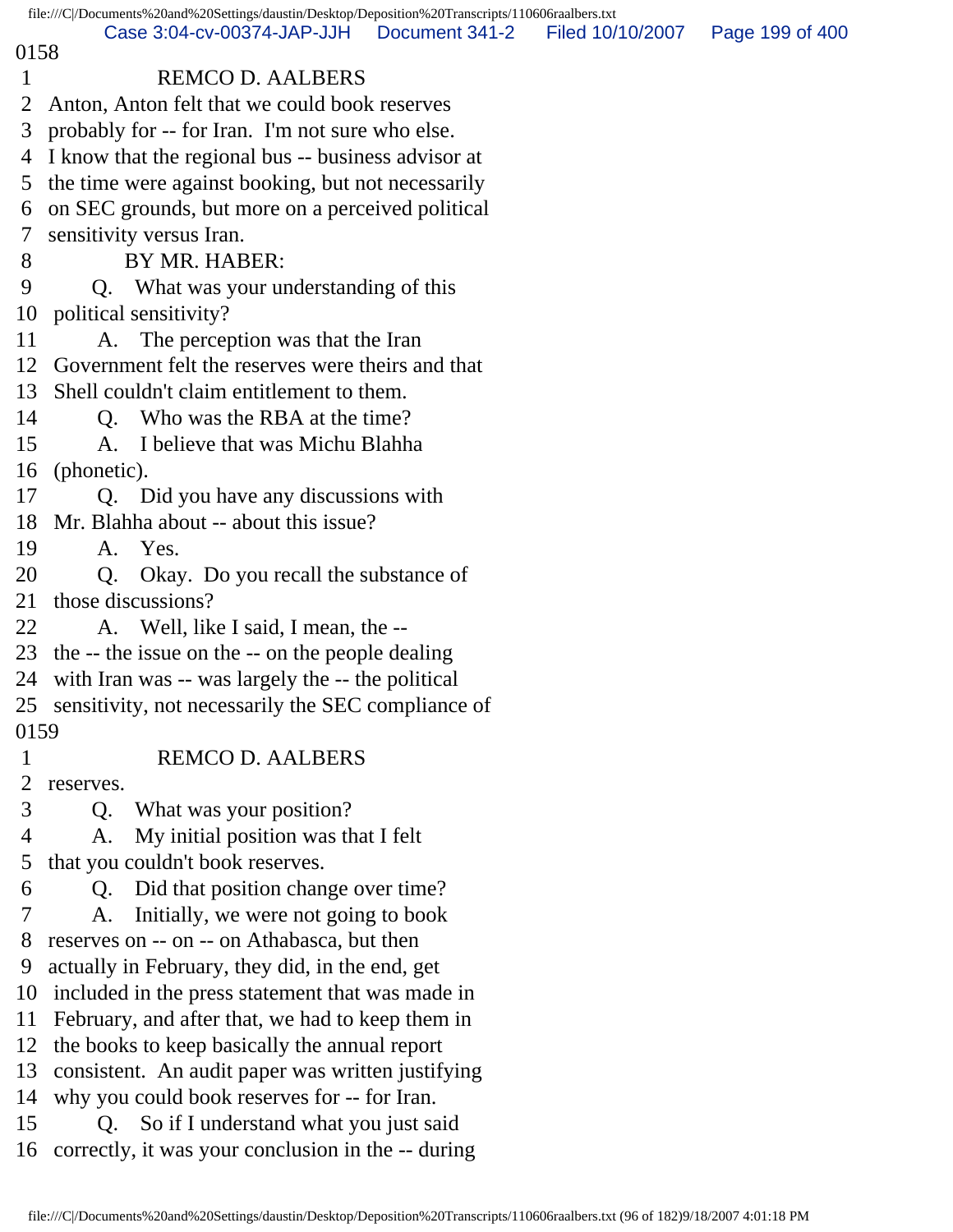file:///C|/Documents%20and%20Settings/daustin/Desktop/Deposition%20Transcripts/110606raalbers.txt 17 the ARPR process that the reserves could not be 18 booked; is that correct? 19 A. That was my interpretation at the 20 time, yes. 21 Q. Okay. Did you prepare a note to the 22 ExCom memorializing that conclusion? 23 A. In the note that we wrote to ExCom on 24 that year, we included the argument that -- and the 25 note actually quoted them as pseudoreserves, we had 0160 1 REMCO D. AALBERS 2 to come up with some name -- and -- and we excluded 3 them from the original tally, basically, but we did 4 also show if you had included them, what the 5 results would be if you did include them as a -- as 6 a -- a pseudoreserve, basically. 7 Q. Do you recall what impact inclusion 8 of these reserves had on Shell's RRR, that's the 9 reserve replacement ratio? 10 A. I don't know the exact number, but it 11 was -- it wasn't actually a very big number, I mean 12 a couple of percent. I can't remember how many 13 exactly, but not -- not a significant amount. I 14 forgot what the number is, but I think something 15 less than 10 percent is my recollection, but I'd 16 have to look at the actual numbers. 17 Q. I'll probably show you something 18 later on that will refresh your recollection. 19 Did you speak to anyone within EP 20 where you discussed your position that the reserves 21 could not be booked? 22 A. Yeah. I mean, there had been 23 extensive discussions and -- and it had been 24 concluded initially that we were not going to 25 include those reserves. 0161 1 REMCO D. AALBERS 2 Q. And who did you have those 3 discussions with? 4 A. Like I said, the business advisor was 5 involved. Anton had been involved in that 6 discussion, and I believe the deputy controller in 7 London had been involved in the discussion as well. Case 3:04-cv-00374-JAP-JJH Document 341-2 Filed 10/10/2007 Page 200 of 400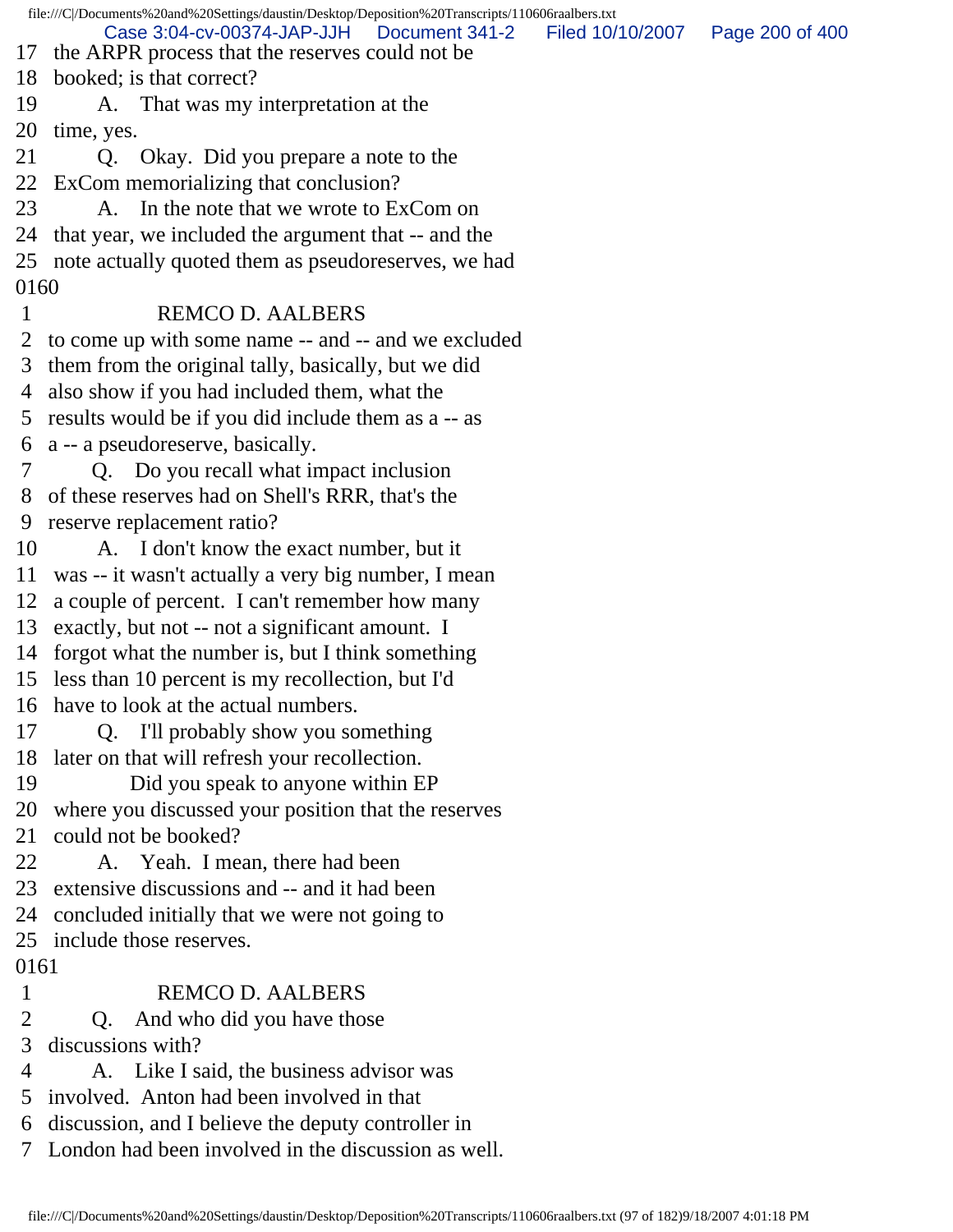|                | file:///C /Documents%20and%20Settings/daustin/Desktop/Deposition%20Transcripts/110606raalbers.txt               |                  |                 |
|----------------|-----------------------------------------------------------------------------------------------------------------|------------------|-----------------|
| 8              | Case 3:04-cv-00374-JAP-JJH<br>Document 341-2<br>Q. And who was the deputy controller at                         | Filed 10/10/2007 | Page 201 of 400 |
| 9              | that time?                                                                                                      |                  |                 |
| 10             | A gentleman called Hans van Poppel.<br>A.                                                                       |                  |                 |
| 11             | And was Mr. van Poppel deputy group<br>Q <sub>r</sub>                                                           |                  |                 |
| 12             | controller or control -- deputy controller for EP?                                                              |                  |                 |
| 13             |                                                                                                                 |                  |                 |
|                | A. Deputy group controller.                                                                                     |                  |                 |
| 14             | Okay. And do you recall the position<br>Q <sub>r</sub>                                                          |                  |                 |
| 15             | that Mr. van Poppel had taken with regard to the                                                                |                  |                 |
|                | 16 reserves in Iran?                                                                                            |                  |                 |
| 17             | MR. TUTTLE: Objection; foundation.                                                                              |                  |                 |
| 18             | THE WITNESS: Well, as I explained                                                                               |                  |                 |
|                | 19 before, when we made the original submission to the                                                          |                  |                 |
|                | 20 ExCom, we based that on the joint understanding                                                              |                  |                 |
| 21             | that they were not going to be included as proved                                                               |                  |                 |
| 22             | oil and gas reserves.                                                                                           |                  |                 |
| 23             | BY MR. HABER:                                                                                                   |                  |                 |
| 24             | So is it fair to say, then, that<br>Q.                                                                          |                  |                 |
| 25             | Mr. van Poppel agreed with that position?                                                                       |                  |                 |
| 0162           |                                                                                                                 |                  |                 |
| $\mathbf{1}$   | <b>REMCO D. AALBERS</b>                                                                                         |                  |                 |
| $\overline{2}$ | MR. TUTTLE: Objection to the                                                                                    |                  |                 |
| 3              | characterization.                                                                                               |                  |                 |
|                |                                                                                                                 |                  |                 |
| $\overline{4}$ | You can answer.                                                                                                 |                  |                 |
| 5              | BY MR. HABER:                                                                                                   |                  |                 |
| 6              | Q. You can answer.                                                                                              |                  |                 |
| $\overline{7}$ | A. To my recollection, yes.                                                                                     |                  |                 |
| 8              | Q.                                                                                                              |                  |                 |
|                | Okay. Other than Mr. Barendregt, do                                                                             |                  |                 |
| 10             | 9 you recall anyone else who was in favor of booking<br>the reserves?                                           |                  |                 |
| 11             |                                                                                                                 |                  |                 |
|                | A. At -- at what point in time are you                                                                          |                  |                 |
|                | 12 inferring? Just before or after that ExCom note?                                                             |                  |                 |
| 13             | Q. Who?                                                                                                         |                  |                 |
| 14             | A. No, in terms of time, are we talking                                                                         |                  |                 |
|                | 15 about before --                                                                                              |                  |                 |
| 16             | Q. Oh, I'm sorry.                                                                                               |                  |                 |
| 17             | A. -- before the ExCom note where we had                                                                        |                  |                 |
|                | 18 the conclusion that we weren't going to book them,                                                           |                  |                 |
|                | 19 or are you talking about afterwards?                                                                         |                  |                 |
| 20             | Q. That's fair. I'm sorry. Let's start                                                                          |                  |                 |
| 21             | with before.                                                                                                    |                  |                 |
| 22             | A. No. To -- to my recollection, when                                                                           |                  |                 |
|                | 23 we had the discussion and -- and apart from people<br>24 discussed -- I mean, my boss at the time would have |                  |                 |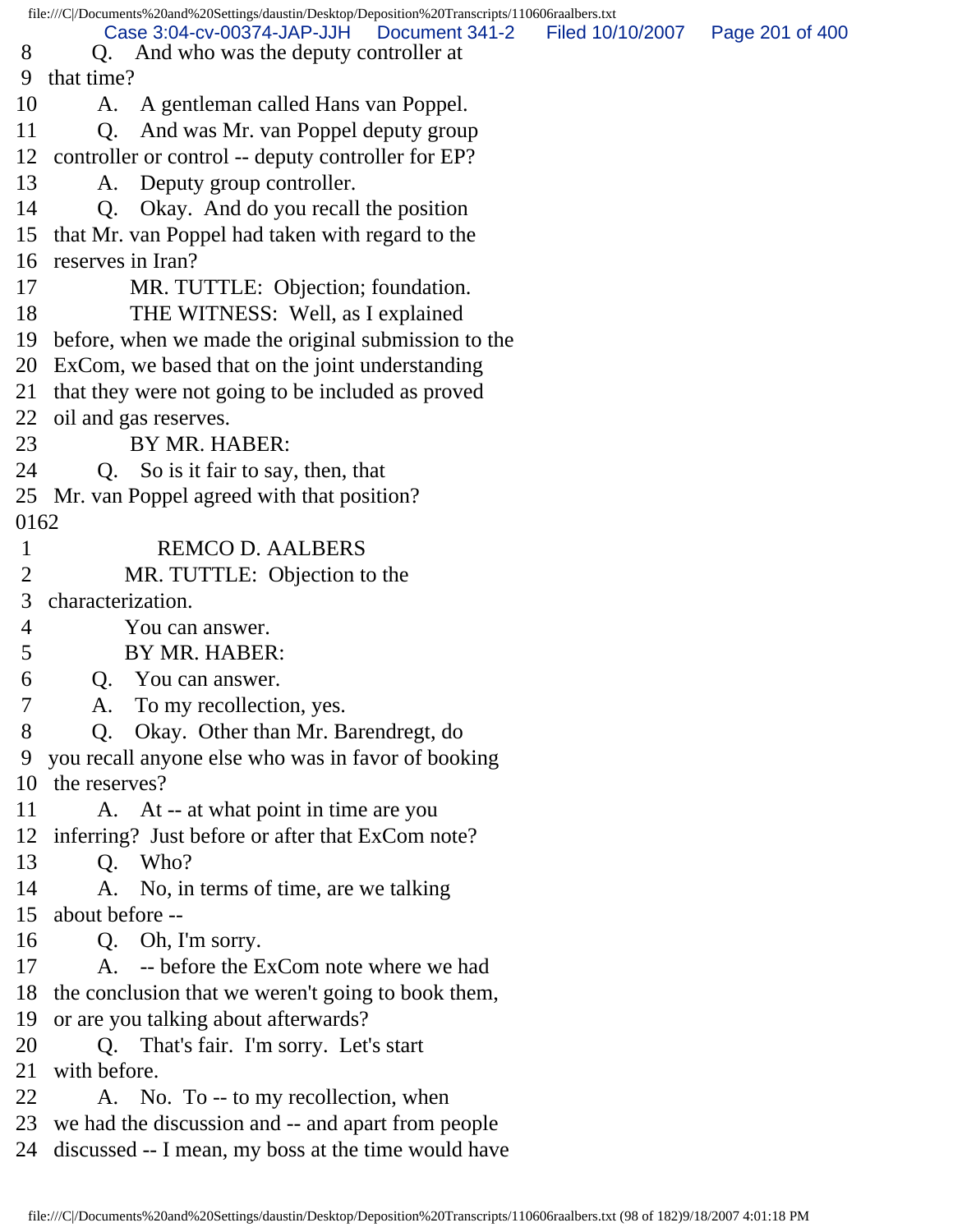| file:///C /Documents%20and%20Settings/daustin/Desktop/Deposition%20Transcripts/110606raalbers.txt |                                                                                                      |                  |                 |  |
|---------------------------------------------------------------------------------------------------|------------------------------------------------------------------------------------------------------|------------------|-----------------|--|
|                                                                                                   | Case 3:04-cv-00374-JAP-JJH<br>Document 341-2<br>25 been involved in the discussion as well, that was | Filed 10/10/2007 | Page 202 of 400 |  |
| 0163                                                                                              |                                                                                                      |                  |                 |  |
|                                                                                                   | <b>REMCO D. AALBERS</b>                                                                              |                  |                 |  |
| $\overline{2}$                                                                                    | the conclusion we reached, and that's why we put it                                                  |                  |                 |  |
| 3                                                                                                 | forward the way we did.                                                                              |                  |                 |  |
| 4                                                                                                 | So the note eventually went to ExCom                                                                 |                  |                 |  |
| 5                                                                                                 | and was presented by -- by Roelof, so he obviously                                                   |                  |                 |  |
| 6                                                                                                 | had bought into that assumption as well.                                                             |                  |                 |  |
|                                                                                                   | Q. And Mr. Platenkamp was still your                                                                 |                  |                 |  |
| 8                                                                                                 | boss at that time?                                                                                   |                  |                 |  |
| 9                                                                                                 | A. He was my boss at that time, yes.                                                                 |                  |                 |  |
| 10                                                                                                | Okay. Now, a moment ago, you<br>Q.                                                                   |                  |                 |  |
| 11                                                                                                | mentioned that there was a press statement?                                                          |                  |                 |  |
| 12                                                                                                | A. Yep.                                                                                              |                  |                 |  |
| 13                                                                                                | Q. And I think you said that press                                                                   |                  |                 |  |
| 14                                                                                                | statement included the reserves from -- for Iran;                                                    |                  |                 |  |
| 15                                                                                                | is that correct?                                                                                     |                  |                 |  |
| 16                                                                                                | A. Yes.                                                                                              |                  |                 |  |
| 17                                                                                                | Okay.<br>Q.                                                                                          |                  |                 |  |
| 18                                                                                                | The press statement actually didn't<br>A.                                                            |                  |                 |  |
| 19                                                                                                | quote that explicitly, but the reserves replacement                                                  |                  |                 |  |
| 20                                                                                                | ratio quoted in that press release, you could only                                                   |                  |                 |  |
| 21                                                                                                | get to the number if you included the Iran                                                           |                  |                 |  |
| 22                                                                                                | reserves, so without that number, it would have                                                      |                  |                 |  |
| 23                                                                                                | been a different number.                                                                             |                  |                 |  |
| 24                                                                                                | Q. What was your reaction when you had                                                               |                  |                 |  |
| 25                                                                                                | seen that press release?                                                                             |                  |                 |  |
| 0164                                                                                              |                                                                                                      |                  |                 |  |
| $\mathbf 1$                                                                                       | <b>REMCO D. AALBERS</b>                                                                              |                  |                 |  |
| 2                                                                                                 | I was extremely surprised because we<br>A.                                                           |                  |                 |  |
| 3                                                                                                 | weren't aware that that is what went into the press                                                  |                  |                 |  |
| 4                                                                                                 | release, so that actually weren't the numbers that                                                   |                  |                 |  |
| 5                                                                                                 | we originally supplied for the press release, but                                                    |                  |                 |  |
| 6                                                                                                 | were the numbers that eventually got published.                                                      |                  |                 |  |
| 7                                                                                                 | And when you say the numbers<br>Q.                                                                   |                  |                 |  |
| 8                                                                                                 | originally supplied for the press release, who did                                                   |                  |                 |  |
| 9                                                                                                 | you supply them to?                                                                                  |                  |                 |  |
| 10                                                                                                | The numbers -- the -- the press<br>А.                                                                |                  |                 |  |
| 11                                                                                                | release gets prepared by -- by a group in -- in                                                      |                  |                 |  |
| 12<br>13                                                                                          | London, so we supplied them to -- to the people in<br>London.                                        |                  |                 |  |
| 14                                                                                                |                                                                                                      |                  |                 |  |
|                                                                                                   | That would be the investor relations<br>Q.                                                           |                  |                 |  |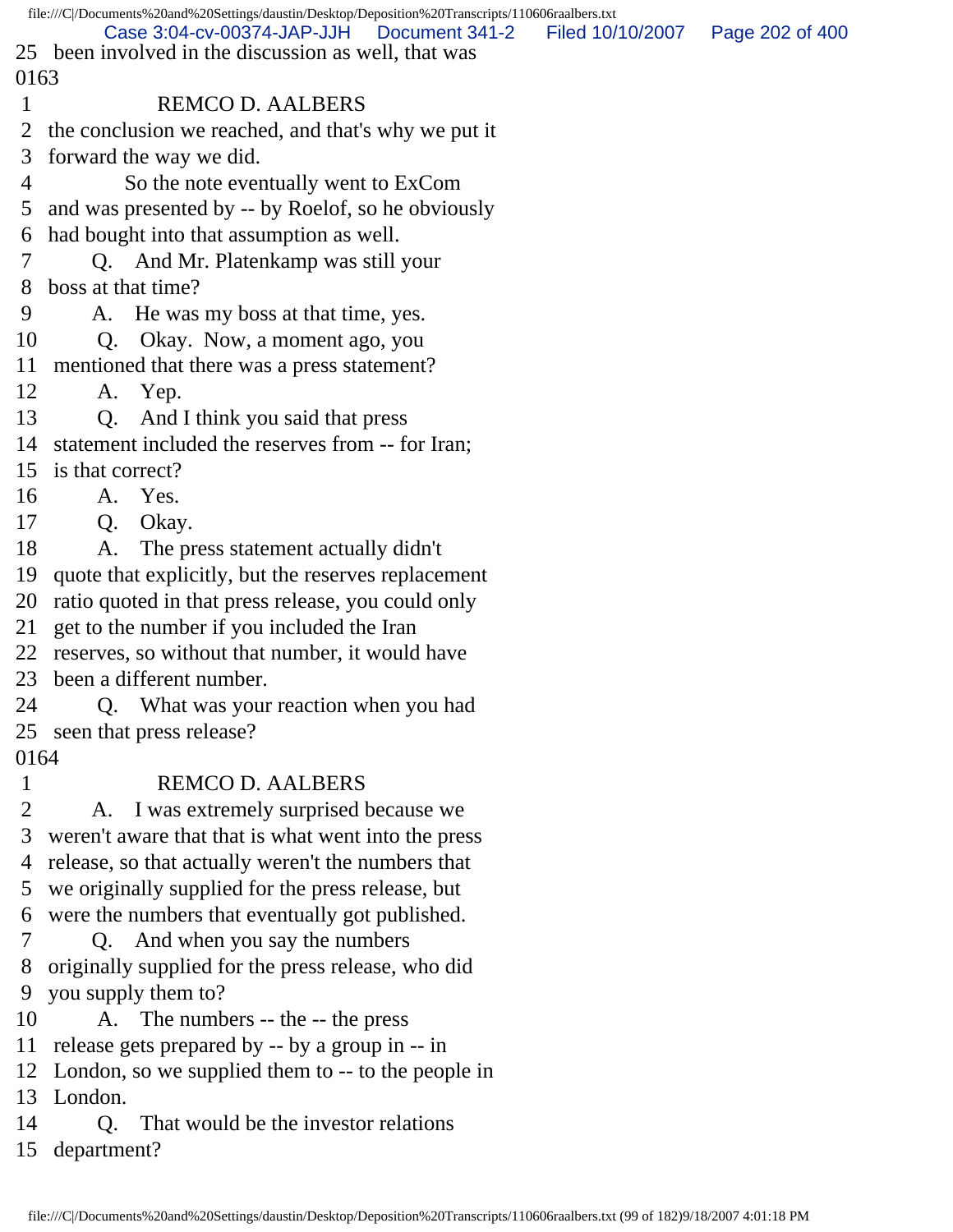file:///C|/Documents%20and%20Settings/daustin/Desktop/Deposition%20Transcripts/110606raalbers.txt 16 A. No. I think the -- the numbers were 17 actually supplied to the -- to the -- the deputy 18 controller's group. 19 Q. Okay. Now, after you had seen that 20 the numbers were included in the press release, did 21 you have a discussion with Mr. Platenkamp about 22 that press release? 23 A. I don't recall. I think the 24 discussion was with Hans van Poppel. 25 Q. What do you recall of that 0165 1 REMCO D. AALBERS 2 discussion? 3 A. I don't know the discussion word by 4 word, but the general gist was that the numbers 5 were included and that we had to prepare the annual 6 report on the equivalent basis and write a audit 7 paper that justified booking the -- the Iran 8 reserves. 9 Q. Were you asked to prepare the 10 information for the report to justify those 11 numbers? 12 A. Well, not the report, the audit 13 paper, you mean. 14 Q. Yes, I'm sorry, the audit paper. 15 A. Yes. 16 Q. Okay. Did anyone work on that paper 17 with you? 18 A. Yeah, a number of people worked on 19 the paper. I -- I don't recall exactly who were 20 all involved, but Hans van Poppel was obviously 21 involved as the deputy controller; the -- the 22 people from the region, the business advisors were 23 involved. Other than that, I don't know exactly 24 who else was involved. 25 Q. Do you recall if Mr. Platenkamp was 0166 1 REMCO D. AALBERS 2 involved? 3 A. No, I don't think so. 4 Q. Having concluded that you couldn't 5 book the reserves, how did you go about now trying 6 to support the booking of the reserves? Case 3:04-cv-00374-JAP-JJH Document 341-2 Filed 10/10/2007 Page 203 of 400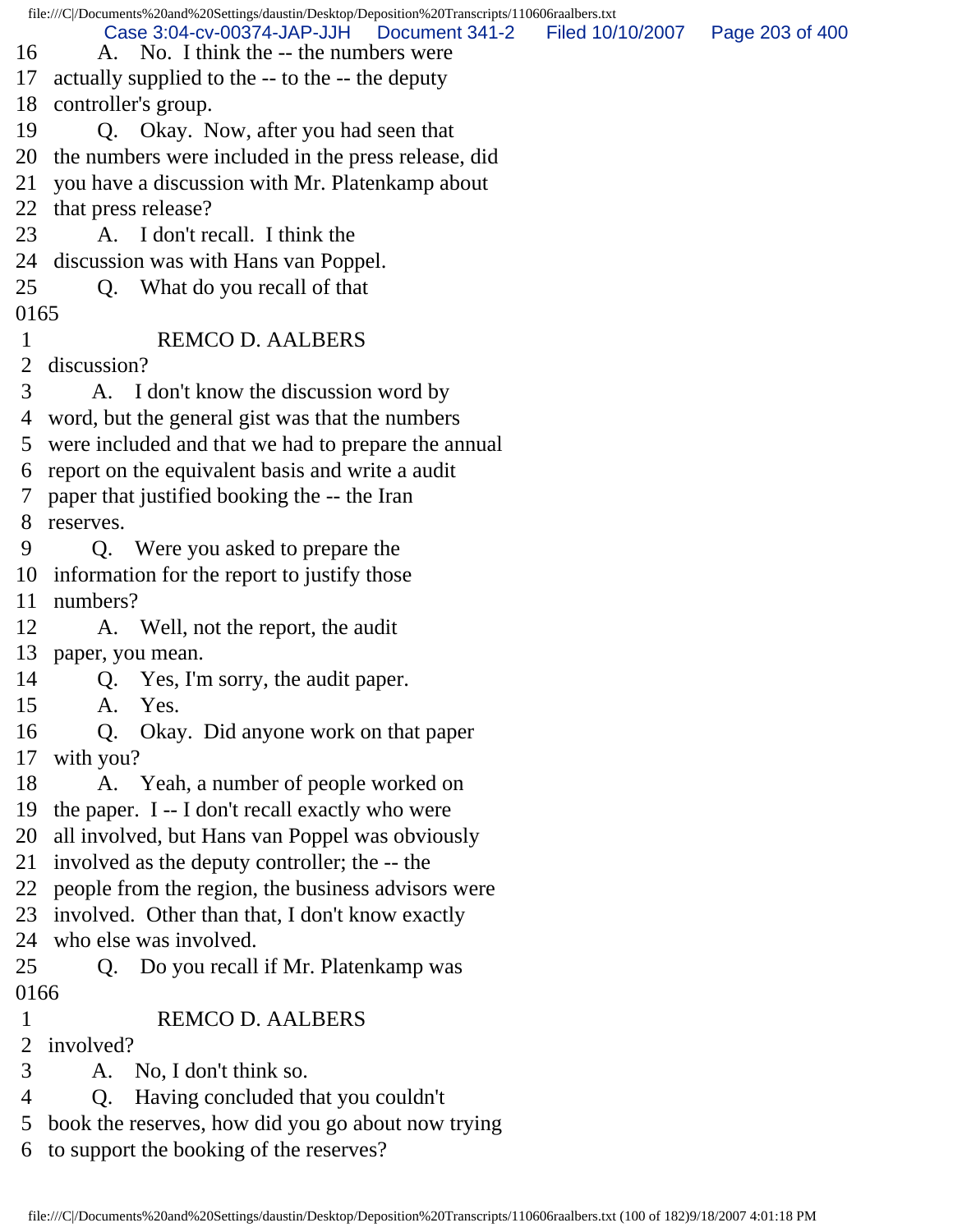file:///C|/Documents%20and%20Settings/daustin/Desktop/Deposition%20Transcripts/110606raalbers.txt 7 MR. TUTTLE: Objection to the 8 characterization. 9 BY MR. HABER: 10 Q. You can answer. 11 MR. TUTTLE: You can answer. 12 THE WITNESS: It -- it depends on how 13 you want to interpret the contract. I mean, the 14 contract had a term called buy-back. If you 15 looked at -- look at how the contract was made up, 16 it basically said that Shell would invest a certain 17 amount of money to develop these two fields, 18 Nowoosh and Soroosh -- two fields, oil fields, 19 Nowoosh and Soroosh, and you can try and spell 20 those. There are double o's at the end, I can help 21 you. 22 So if -- if you look at the contract, 23 they were then entitled to buy a certain amount of 24 oil from those fields in repayment of investments 25 made, and it had a sort of -- a profit element in 0167 1 REMCO D. AALBERS 2 it as well, so you could buy back what you 3 invested, plus a certain extra. There were also a 4 number of clauses that said what happened if you 5 overspent certain amounts of money, could you then 6 recover that or not. 7 So when you look at the structure, 8 you could -- you could build an argument that says 9 is this like a normal investment in an oil and gas 10 field with the normal risk and awards. It's just a 11 slightly different way of phrasing it. 12 When we initially looked at it, we 13 actually felt that it was -- we were buying the 14 oil, and that's why we -- we didn't have the 15 entitlement, plus there was this big pressure from 16 the region that said, well, we don't think that 17 Iran wants us to book reserves for these fields 18 because of the political sensitivity; so there was 19 pressure from that side not to do it. 20 So we came to the conclusion that we 21 would -- we would not book these reserves. When we 22 put the audit paper together, the discussion around 23 the risk and awards and the ups and downsides, and Case 3:04-cv-00374-JAP-JJH Document 341-2 Filed 10/10/2007 Page 204 of 400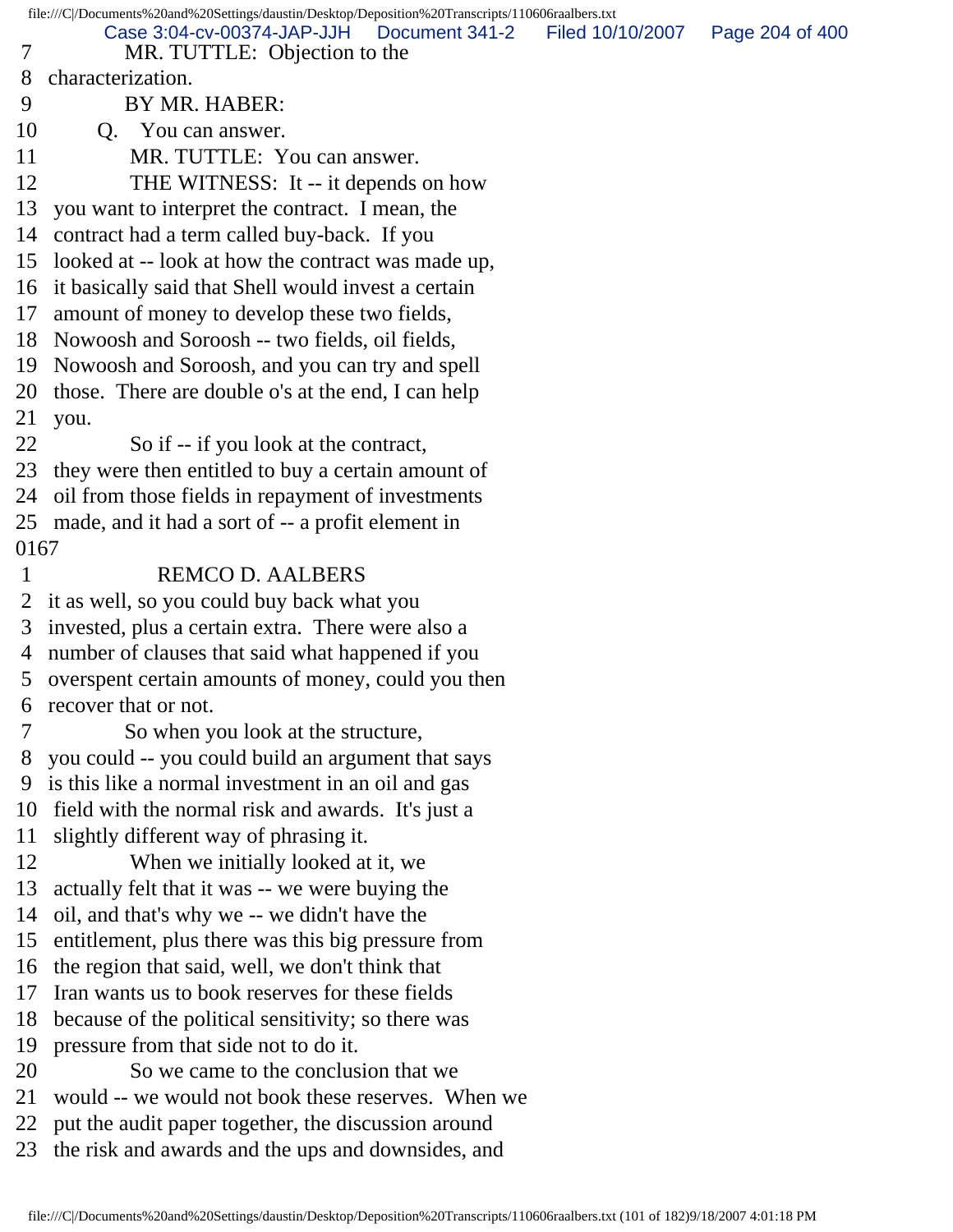file:///C|/Documents%20and%20Settings/daustin/Desktop/Deposition%20Transcripts/110606raalbers.txt 24 actually, there weren't many big upsides, but there 25 were significant downsides because if we invested 0168 1 REMCO D. AALBERS 2 and we didn't get the oil back, we would actually 3 potentially could lose all the money in the 4 contract. 5 So when you took a step back from it, 6 apart from how the contract was physically phrased, 7 you could argue that it was actually a normal 8 investment in an oil and gas field, with the normal 9 risk and award, just under a different type of 10 structure. And that's how we got it booked and 11 under the novel contract type concept. 12 So it depends on how you want to 13 swing the balance on the -- on the interpretation 14 of the contract and the risk and rewards. 15 BY MR. HABER: 16 Q. Other than the -- this -- this 17 instance in Iran, were there other instances in 18 Shell during your tenure as GRC where there were 19 novel contracts? 20 A. In the period I was there, we had 21 three, this was the third one. There was one which 22 was sort of a normal type contract, which was the 23 one in Venezuela, and then we had the GISCO 24 contract for the -- the gas in Oman. 25 Q. When you had come to the position in 0169 1 REMCO D. AALBERS 2 January of '98, and I believe earlier you testified 3 that you had reviewed prior submissions, in your 4 review, had you come across novel contracts? 5 A. Oh, time frame. I think Venezuela 6 was already there when I arrived, if I recall 7 properly. And I think GISCO had just been there as 8 well. 9 Q. So other than these three 10 instances -- GISCO, Venezuela and Iran -- is it 11 fair to say there were no other novel contracts 12 that you reviewed? 13 A. No, not at that time, no. 14 Q. Okay. During your entire tenure Case 3:04-cv-00374-JAP-JJH Document 341-2 Filed 10/10/2007 Page 205 of 400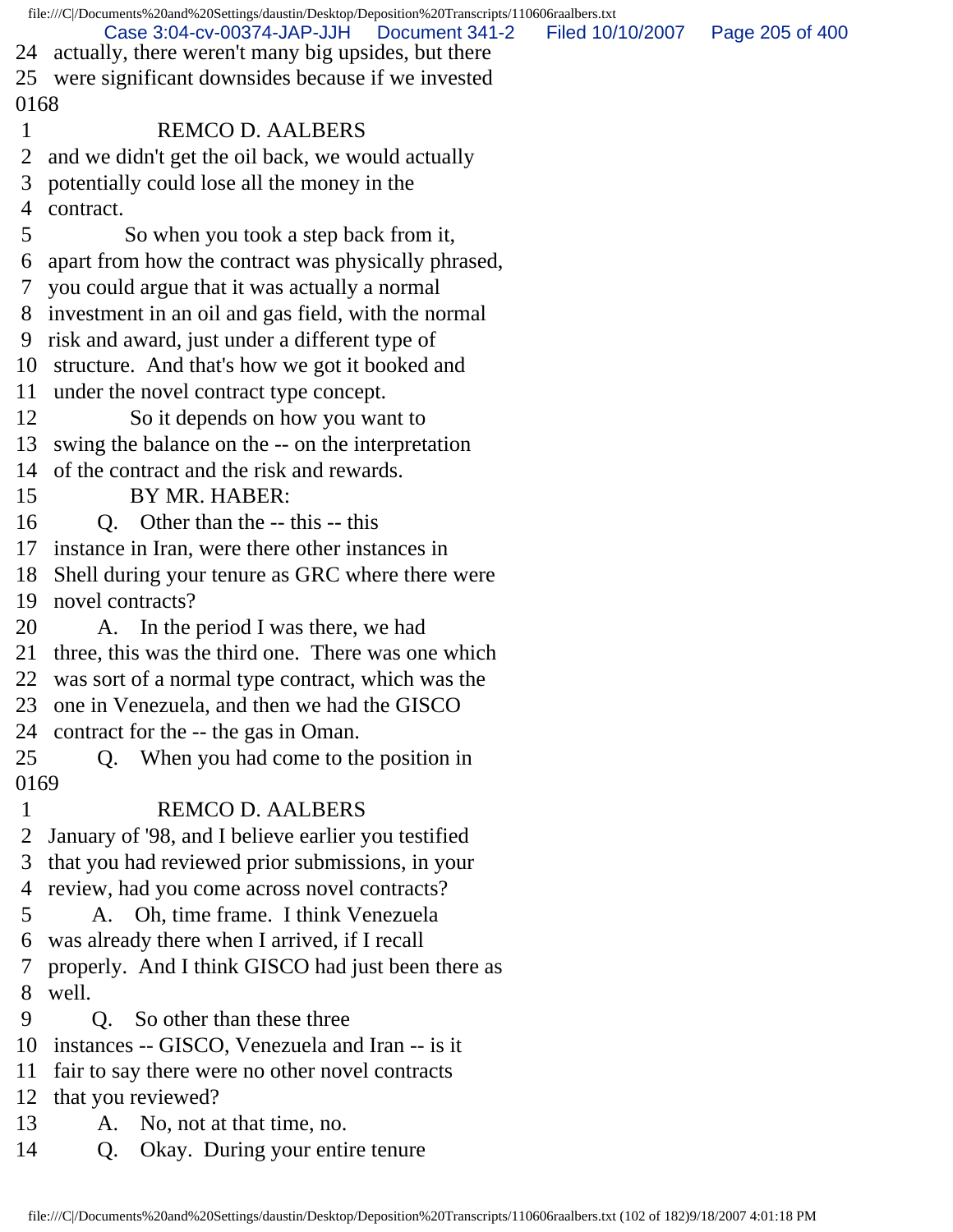file:///C|/Documents%20and%20Settings/daustin/Desktop/Deposition%20Transcripts/110606raalbers.txt 15 at -- as GRC, were there any other -- 16 A. No, no, that's what I meant, 17 apologies. 18 Q. Okay. Okay. Now, going back to Iran 19 for a moment, do you have an understanding of 20 whether Mr. Watts had a position with regard to 21 whether to book these reserves or not? 22 A. We're talking about Phil Watts here? 23 Q. Yes. I'm sorry. Not Lew Watts. 24 A. My understanding was that 25 the reserves booking in the quoted press release 0170 1 REMCO D. AALBERS 2 was initiated ultimately by Phil Watts. 3 Q. And what was the basis of your 4 understanding? 5 A. That's from the conversation with 6 Mr. van Poppel. 7 Q. Was this audit paper that you 8 prepared, was it sent to the ExCom? 9 A. No. The way the audit paper gets 10 approved, it actually gets submitted by the group 11 controllers to the external auditors, 12 Price Waterhouse and KPMG, for -- for support on 13 the financial side. 14 Q. And do you recall having any 15 discussions with anyone at KPMG concerning the -- 16 the booking of reserves in Iran? 17 A. Yes. We had discussions as part of 18 the reserves process with KPMG. And as part of the 19 discussions for the year-end reserves, clearance 20 with the external auditors of KPMG and 21 PricewaterhouseCoopers, Iran was on the table as 22 well. 23 Q. And do you recall where the external 24 auditors fell with regard to whether to book or not 25 to book? 0171 1 REMCO D. AALBERS 2 MR. TUTTLE: Objection; foundation. 3 THE WITNESS: When we had those 4 discussions, we -- we put it forward that we were 5 not going to book and -- and that, by itself, at Case 3:04-cv-00374-JAP-JJH Document 341-2 Filed 10/10/2007 Page 206 of 400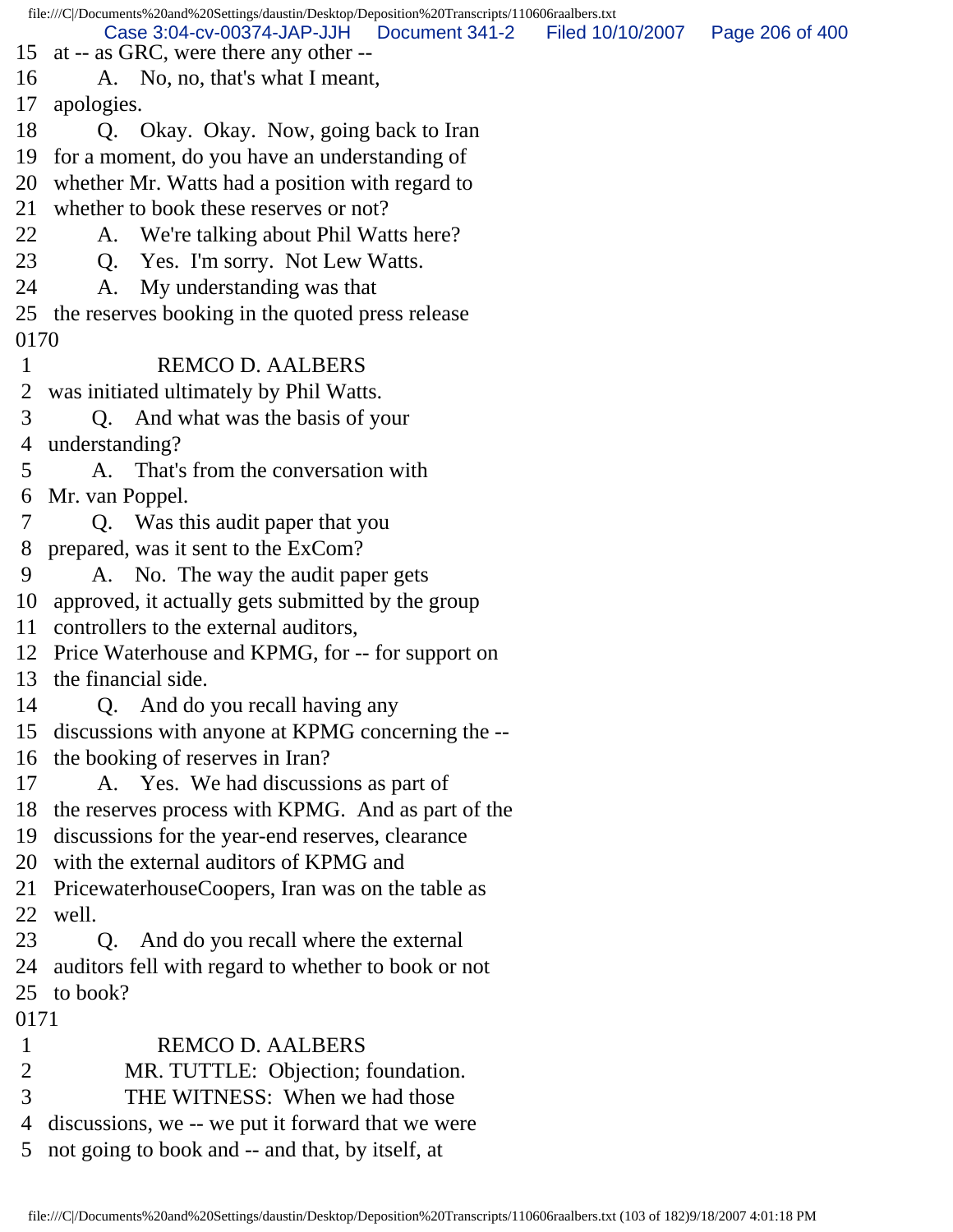file:///C|/Documents%20and%20Settings/daustin/Desktop/Deposition%20Transcripts/110606raalbers.txt 6 that point was supported. 7 BY MR. HABER: 8 Q. Do you recall if anyone at KPMG 9 challenged that position that you put forward? 10 A. So that we should book? 11 Q. Right. 12 A. I can't recall. 13 Q. The same question with regard to 14 Price Waterhouse? 15 A. I can't recall that one, either. 16 Q. Okay. Now, do you -- I don't know if 17 I asked you this, and if I did, I'm sure counsel 18 will remind me. 19 Do you recall how much reserves were 20 booked? 21 MR. TUTTLE: Asked and answered, but 22 he can answer again. 23 MR. HABER: Thank you. 24 THE WITNESS: No, I don't know what 25 upset number was. It wasn't a large number. In my 0172 1 REMCO D. AALBERS 2 recollection, it was somewhere just around 3 10 percent, but I'm not 100 percent sure if that 4 was the right number. 5 BY MR. HABER: 6 Q. I was just seeing if I can, after 7 this discussion, get a number. 8 Do you recall if the reserves that 9 were booked were recategorized in January or 10 subsequent to in 2004? 11 A. No, they were not recategorized. 12 Q. I'm sorry? 13 A. They were not recategorized, to my 14 knowledge. 15 Q. Okay. Do you know if they were 16 revised? 17 A. The novel contracts has a similar 18 type of element of cost recovery, so depending on 19 the price assumptions, the number will go up and 20 down, depending on what your oil price assumption 21 is, because there is an element of recovery of an 22 investment, so depending on the oil price Case 3:04-cv-00374-JAP-JJH Document 341-2 Filed 10/10/2007 Page 207 of 400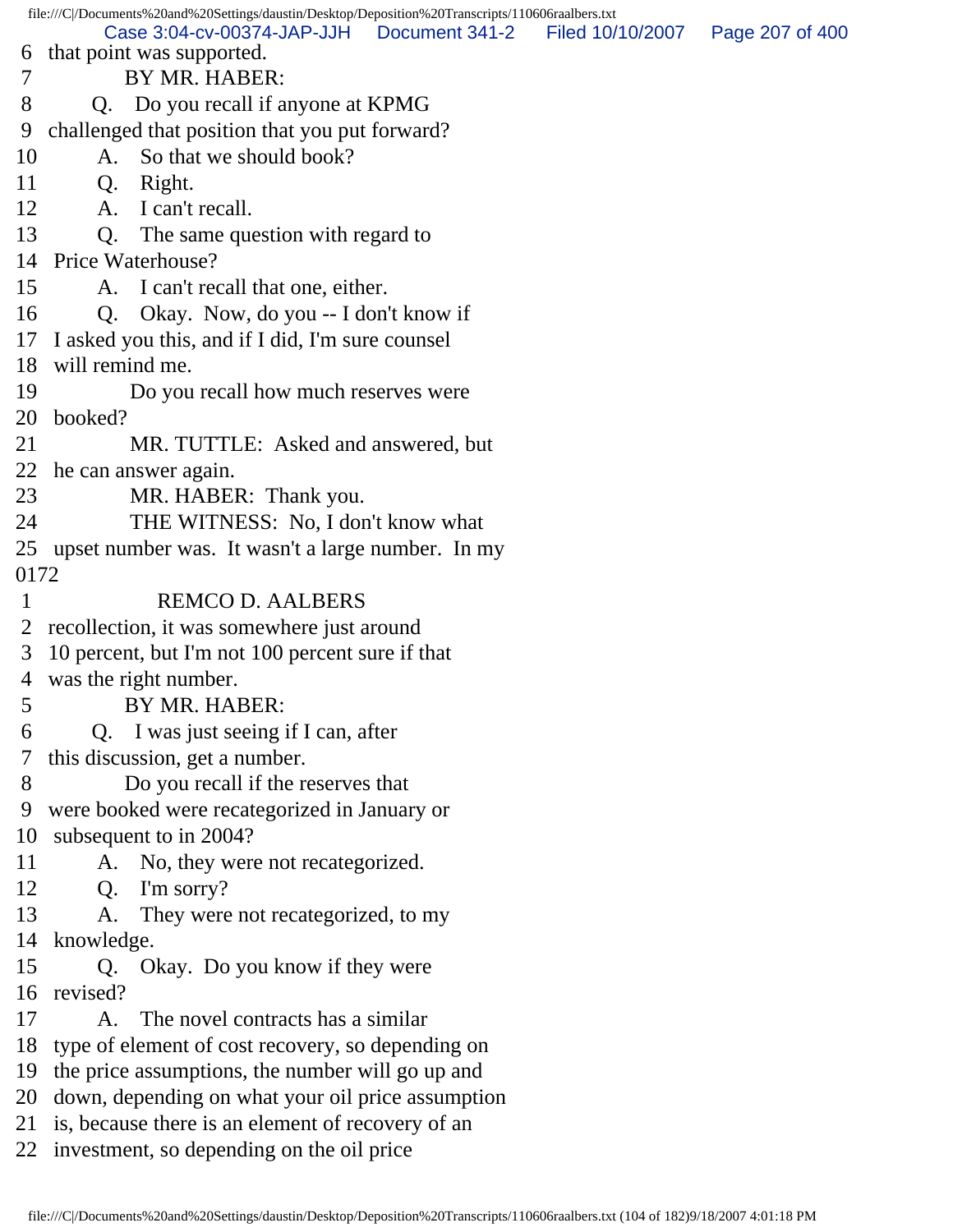file:///C|/Documents%20and%20Settings/daustin/Desktop/Deposition%20Transcripts/110606raalbers.txt 23 assumption, it will change -- 24 Q. So do you know -- 25 A. -- both through actuals and through 0173 1 REMCO D. AALBERS 2 forecasts. 3 Q. I'm -- I'm sorry. I apologize. I 4 interrupted you. Are you -- are done with -- 5 A. Yeah. 6 Q. Now, do you recall if the reserves 7 that were booked in Iran were included as part of 8 the revisions that were announced in 2004? 9 A. As part of the revisions? They were 10 not restated. 11 Q. There were also revisions that were 12 announced. Do you know if those reserves were 13 included in the revisions? 14 MR. TUTTLE: Objection; foundation. 15 You can answer it. 16 THE WITNESS: The -- the only 17 thing -- and I -- and I don't know this for sure, 18 is that because there were some changes made on 19 assumptions versus year-end price, it might be that 20 on the year-end price adjustment that that was -- 21 that that was a change in the actual number, and 22 that might have rolled into revisions. 23 BY MR. HABER: 24 Q. Okay. And for the record, when you 25 say upstream, what are you referring to? 0174 1 REMCO D. AALBERS 2 A. Upstream, that's E&P, so basically 3 exploration and production, versus downstream, 4 which is basically the marketing side. 5 Q. And that's when you actually have a 6 resource that you can sell? 7 A. Yes. 8 Q. Okay. Now, how long does the ARPR 9 process last? 10 A. It depends what you call the start of 11 the process versus the end. It -- it basically 12 starts off with updating of the guidelines issuing 13 to the operating units, sending them the -- the Case 3:04-cv-00374-JAP-JJH Document 341-2 Filed 10/10/2007 Page 208 of 400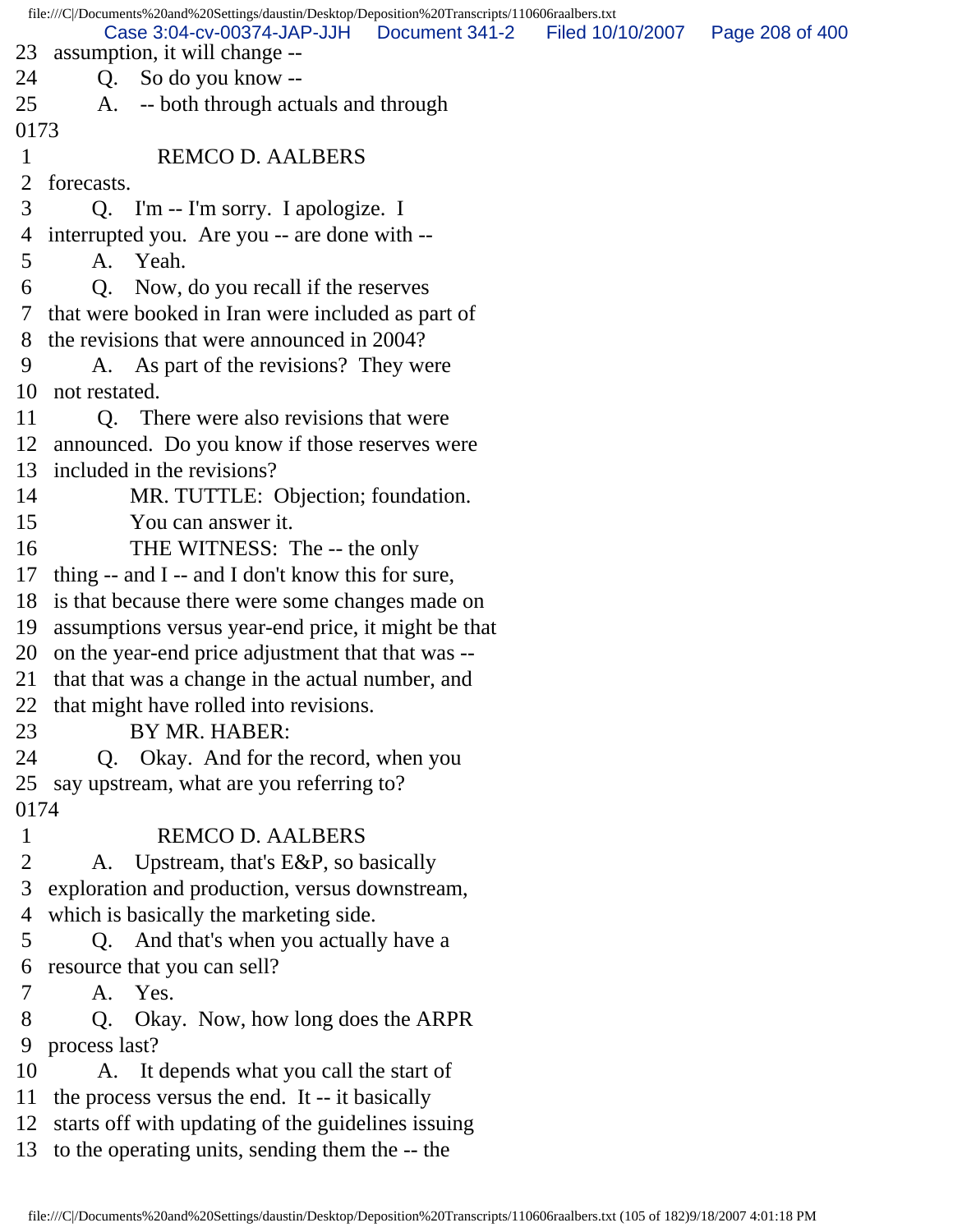file:///C|/Documents%20and%20Settings/daustin/Desktop/Deposition%20Transcripts/110606raalbers.txt 14 workbooks that they have to fill in and any changes 15 that we've made to those. 16 If you talk about when do the OUs 17 actually start sending in the numbers and when are 18 we done with them, then that would be two different 19 questions, so which of the two are you referring 20 to? 21 Q. Let's start with the OUs; let's start 22 with that part of the process. When -- when do the 23 OUs send in the information? 24 A. The OUs send in the information 25 somewhere around the middle of January, after the 0175 1 REMCO D. AALBERS 2 closing of the financial books and the actual 3 production for the year is -- the prior year is -- 4 is known. And that then rolls to the -- to the 5 press release in early February -- early February, 6 and then it sort of ends when all the different 7 tables have been prepared that need to roll into 8 annual report in the 20F, and then it sort of 9 basically ends. 10 Q. Now, this press release, what's 11 included in the press release? 12 A. It might vary year to year, but 13 normally it was a statement on the reserves 14 replacement ratio that was achieved in the prior 15 year. 16 Q. Now, were the numbers finalized at -- 17 prior to the press release being issued? 18 A. Yes, there had to be, because 19 otherwise the number that you would finally find 20 back in the annual report could be different, and 21 that was not desirable. 22 Q. Okay. Now, do you have an 23 understanding what the responsibilities are of the 24 OUs in the process? And I'm talking a little more 25 detail than just generally rolling up numbers and 0176 1 REMCO D. AALBERS 2 giving them to you. 3 MR. TUTTLE: Objection to form. 4 You can answer. Case 3:04-cv-00374-JAP-JJH Document 341-2 Filed 10/10/2007 Page 209 of 400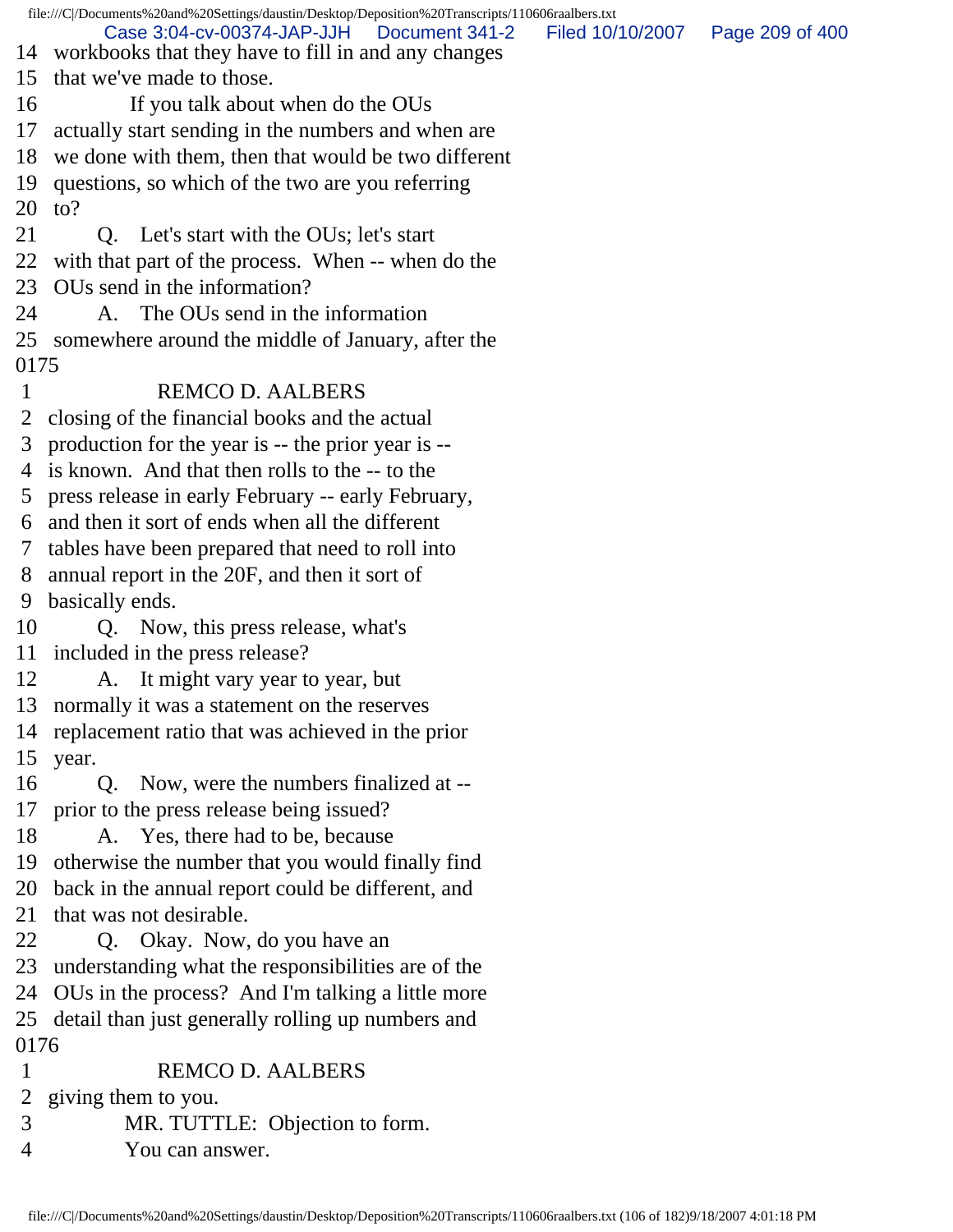file:///C|/Documents%20and%20Settings/daustin/Desktop/Deposition%20Transcripts/110606raalbers.txt 5 THE WITNESS: The operating units 6 have to make sure that they determine the reserves 7 for the individual OUs in line with the -- with the 8 group guidelines and report them according to the 9 group line -- guidelines to the center. And they 10 also have to make sure that when they report their 11 financial information, that that is in line with 12 what they are reporting as reserves so that they 13 use the same reserves for depreciation as they 14 report that year in terms of annual reporting. 15 BY MR. HABER: 16 Q. Do you know if the OUs, in submitting 17 their numbers, make sure that their reported 18 information comports with the SEC reserves 19 reporting requirements? 20 MR. TUTTLE: Objection to the extent 21 it calls for speculation. 22 MR. HABER: I'm asking for his 23 understanding. 24 THE WITNESS: Can you rephrase --25 repeat the question once more? 0177 1 REMCO D. AALBERS 2 BY MR. HABER: 3 Q. When -- you say when the OUs put 4 together their numbers, you said that they check it 5 against the group guidelines. 6 A. Um-hum. 7 Q. And I want to know if you have an 8 understanding of whether they also check it against 9 the SEC's Rule 4-10, for example. 10 A. No, they don't. The OUs will report 11 on the basis of the internal guidelines and -- 12 which then, if they follow that, according to the 13 guidelines, by default makes them compliant to the 14 SEC reporting. 15 Q. What is Mr. Barendregt's -- or let me 16 strike that. Withdrawn. 17 What is the role of the group 18 reserves auditor, if any, in the ARPR process? 19 A. The role of the group reserves 20 auditor was to check that the OUs reported their 21 reserves, both the proved and the expectation, in Case 3:04-cv-00374-JAP-JJH Document 341-2 Filed 10/10/2007 Page 210 of 400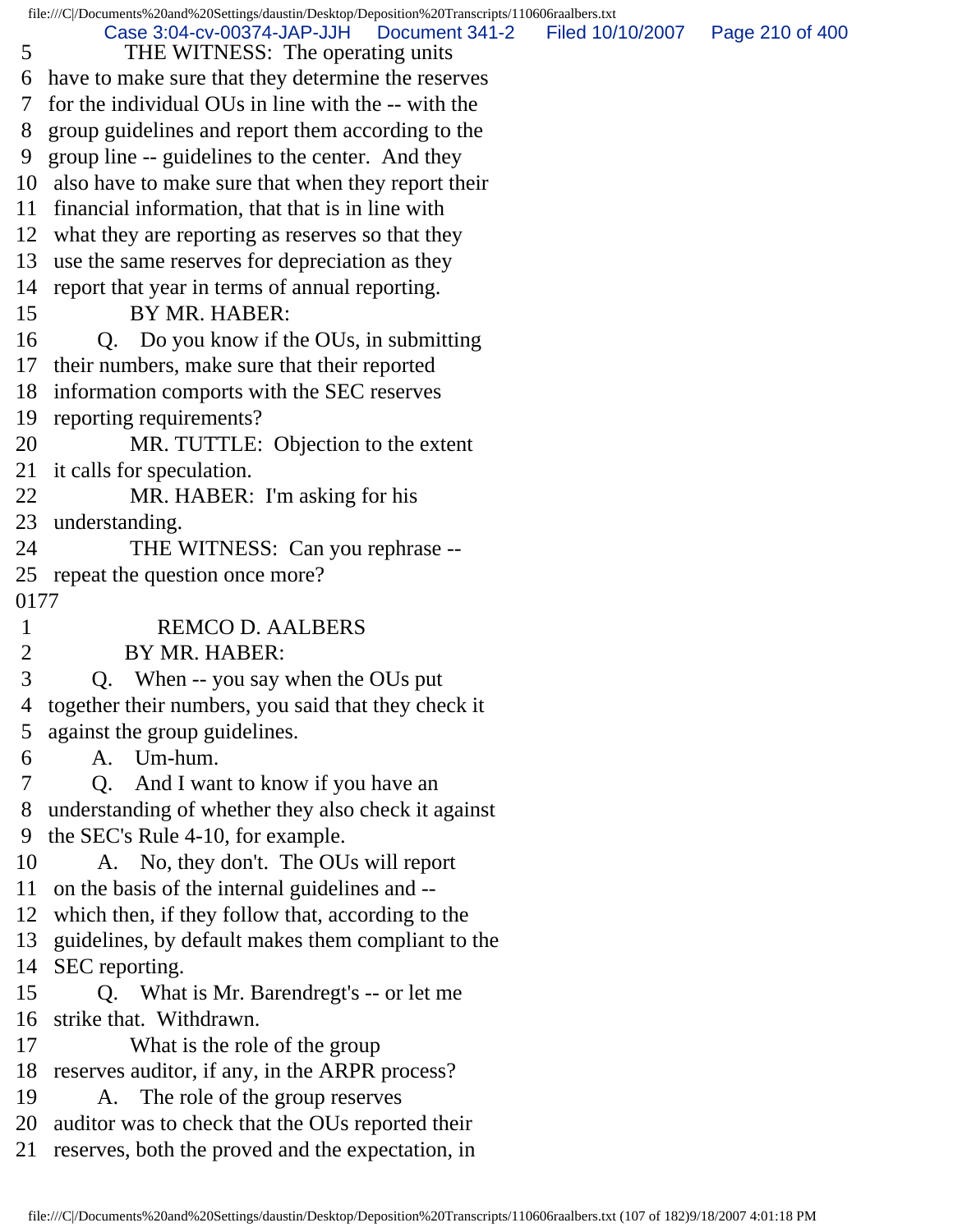file:///C|/Documents%20and%20Settings/daustin/Desktop/Deposition%20Transcripts/110606raalbers.txt 22 line with the group guidelines, and he basically 23 was responsible to provide the technical assurance 24 for KPMG in their process of reviewing the -- the 25 reserves numbers. 0178 1 REMCO D. AALBERS 2 Q. Now, did this responsibility change 3 when Mr. -- strike that. Withdrawn. 4 Between Mr. de la Mar and 5 Mr. Barendregt, what you just described in terms of 6 their participation, did it change in any way? 7 MR. TUTTLE: Objection; asked and 8 answered. 9 But you can answer -- tell him again. 10 THE WITNESS: That we covered before, 11 because Ad had been doing it quite some time, and 12 he actually got probably more deeply involved in 13 the annual cycle of adding up the proved reserves 14 at the annual cycle. The principal accountability 15 hadn't changed because Ad did the same thing, he 16 went out to the OUs on a certain cycle, depending 17 on the size of the OU, checking whether or not the 18 OU numbers were correct and then in line with their 19 internal numbers and then whether they were 20 following the right procedures and reporting in 21 line with the group -- group guidelines. So 22 that -- that element of it didn't change. 23 The bit that did change was that in 24 the annual rolling up in the center, Ad had a sort 25 of a more prominent role when I just arrived, and 0179 1 REMCO D. AALBERS 2 we reversed that, as we discussed before -- 3 Q. Right. Okay. 4 A. -- bringing it more in line with what 5 an auditor should be doing, looking at the numbers, 6 rather than preparing them. 7 Q. Okay. Are you aware of any instances 8 where an OU would complain that Mr. Barendregt was 9 doing more than just serving as an auditor? 10 A. No, I don't think there was any 11 complaint by any of the OUs that he was doing more 12 than his role was. Case 3:04-cv-00374-JAP-JJH Document 341-2 Filed 10/10/2007 Page 211 of 400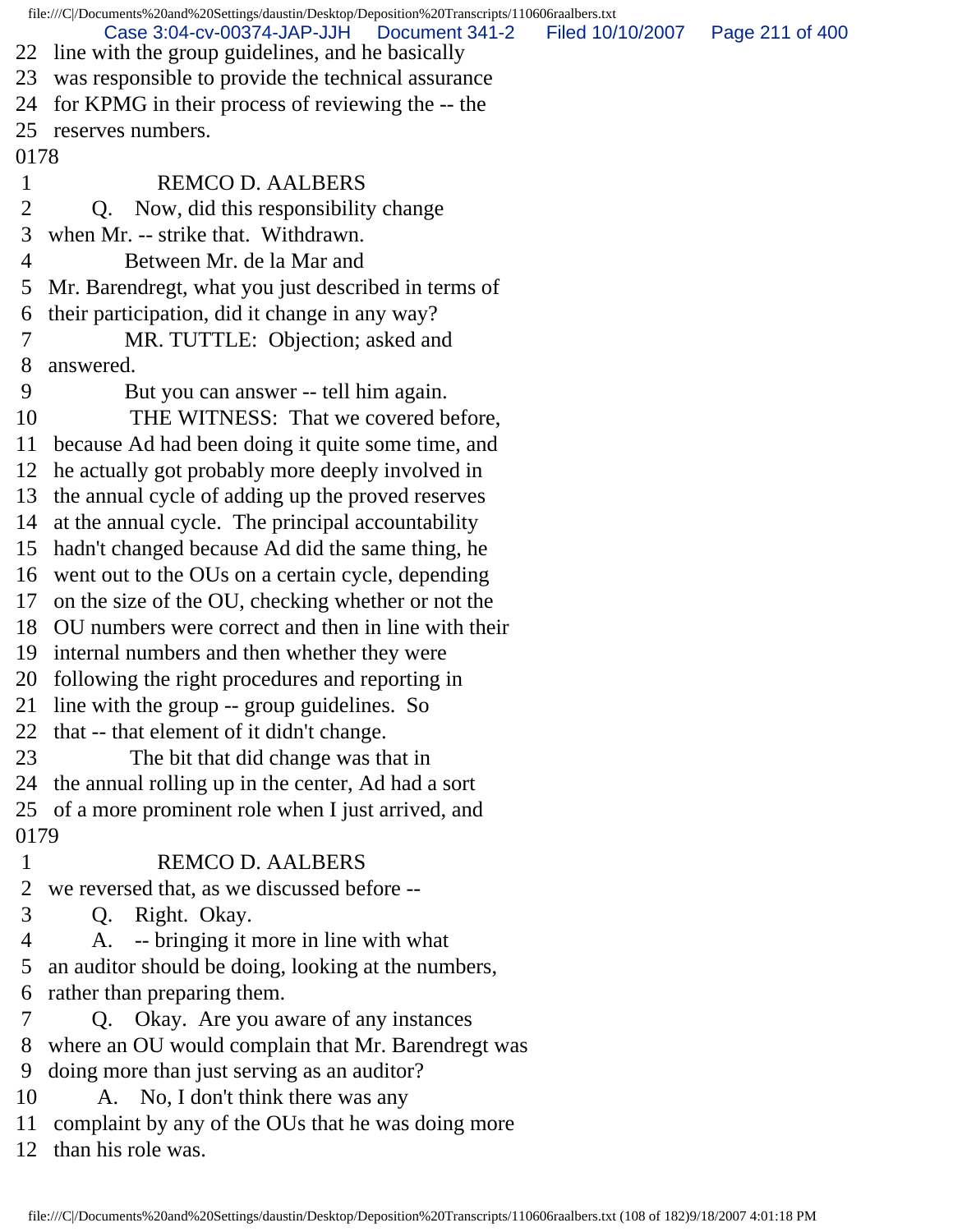file:///C|/Documents%20and%20Settings/daustin/Desktop/Deposition%20Transcripts/110606raalbers.txt 13 Q. Okay. Now, what role, if any, did 14 the deputy group controller have in the ARPR 15 process? 16 A. He was involved in the -- in the -- 17 in the final meeting where the reserves got cleared 18 to be published ultimately. 19 Q. I'm sorry, to be published? 20 A. To ultimately be published in the 21 annual report and in the -- 22 Q. Oh, okay. 23 A. -- in the quarterly results. 24 Q. Okay, thank you. 25 During -- I'm sorry. 0180 1 REMCO D. AALBERS 2 A. Maybe I should add one more thing. 3 And he was involved whenever there were sort of 4 audit papers that were related to reserves. So 5 like the -- the Iran audit paper, there, of course, 6 he was also involved in -- in the reserves side of 7 things. 8 Q. Do you recall when -- just going back 9 to this audit paper in Iran, do you recall when 10 that paper was finalized? 11 A. I'm not 100 percent sure. I think -- 12 I think there are two reviews of audit papers per 13 year by the external auditors, if I remember 14 correctly, and I think it got finalized, I think in 15 the June review, but I'm not 100 percent certain -- 16 at least in terms of being accepted. I mean, the 17 paper was final before that, but it then went into 18 sort of the normal cycle. 19 Q. And when it's accepted, does someone 20 sign off on it? 21 A. I don't know that part of the 22 process. 23 Q. And, again, if I look in the 24 production that Shell has given us for this audit 25 paper, what -- what is the title of the document so 0181 1 REMCO D. AALBERS 2 that I can locate it, if you recall? 3 A. Well, something about reserves -- Case 3:04-cv-00374-JAP-JJH Document 341-2 Filed 10/10/2007 Page 212 of 400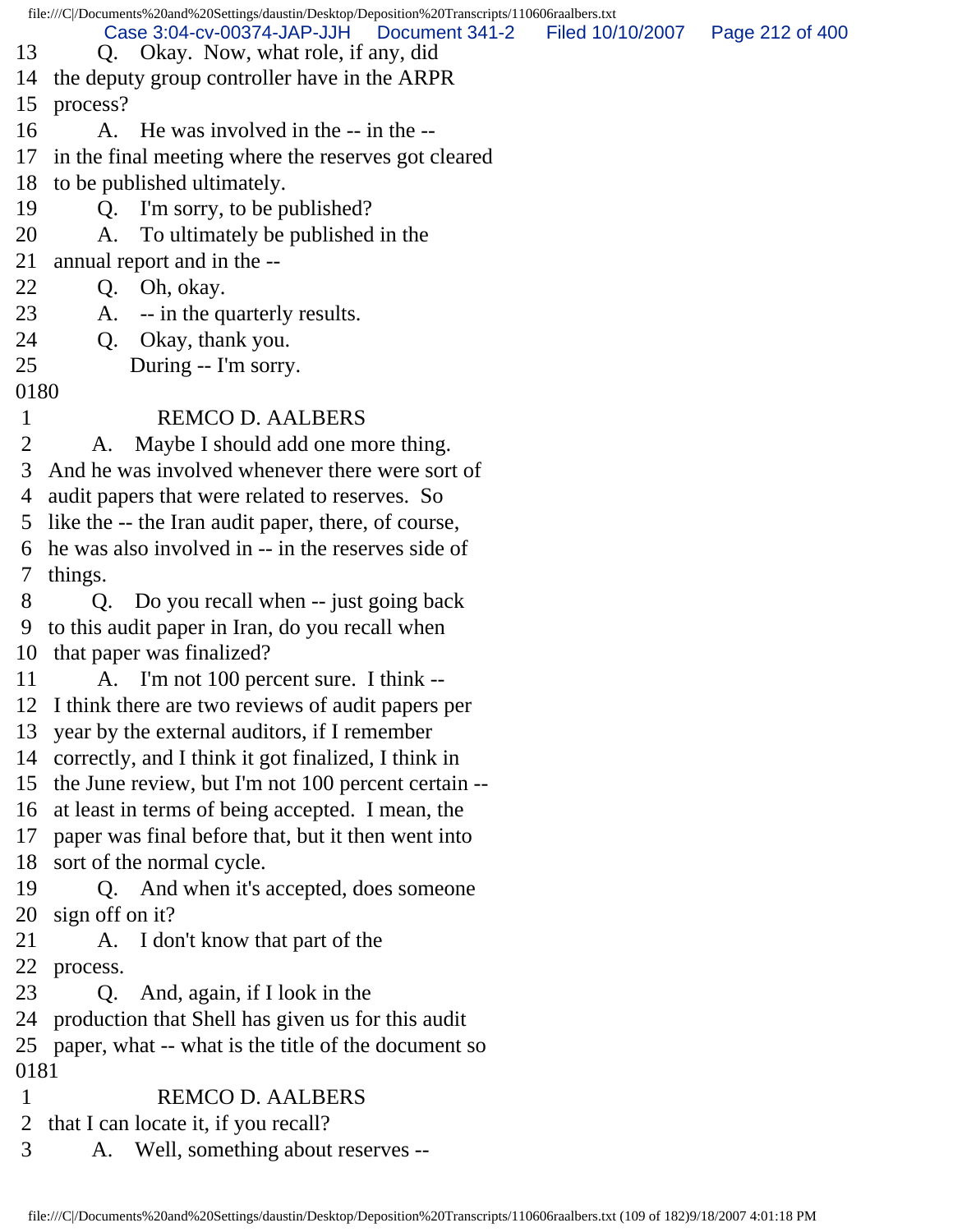file:///C|/Documents%20and%20Settings/daustin/Desktop/Deposition%20Transcripts/110606raalbers.txt 4 reserves, and by the contracts and Nowoosh, Soroosh 5 would be what I would start looking for. I don't 6 have the exact title. 7 Q. Okay, thank you. 8 Now, what -- what role does the ExCom 9 play in the ARPR process? 10 A. The way that the ExCom got involved, 11 I think, is through two ways: One, the regional 12 business directors are responsible of their 13 respective areas, so if there would be an issue 14 with any specific reserve booking for a specific 15 country, that would go -- that would be escalated 16 through the regional business advisor, and -- and 17 the regional business director would get involved. 18 So that's one element. 19 And basically the -- the -- the total 20 reserves will get reported to ExCom either as these 21 other numbers and there's no issues, or if there 22 were a number of issues, then a number of issues 23 would have to be -- would be tabled with a 24 recommendation on what we thought was the right way 25 to go, and obviously, ExCom then could either 0182 1 REMCO D. AALBERS 2 choose or not choose to follow that recommendation. 3 I think that's -- that's the main 4 involvement they had. 5 Q. Did the ExCom ever get involved in 6 resolving disputes between the OU and your office 7 over challenges to numbers that were provided by 8 the OU? 9 MR. TUTTLE: Objection to form. 10 THE WITNESS: But I have to answer 11 anyway? 12 MR. TUTTLE: Yes. 13 THE WITNESS: In most cases, if there 14 were challenges, they -- they -- they normally 15 would get resolved before you actually have to get 16 to an ExCom level. In a number of cases where it 17 couldn't be resolved and it actually needed a 18 senior -- a senior decision on -- on whether or not 19 to turn left or right or however you want to 20 compare it, yes, then it would -- it went to ExCom. Case 3:04-cv-00374-JAP-JJH Document 341-2 Filed 10/10/2007 Page 213 of 400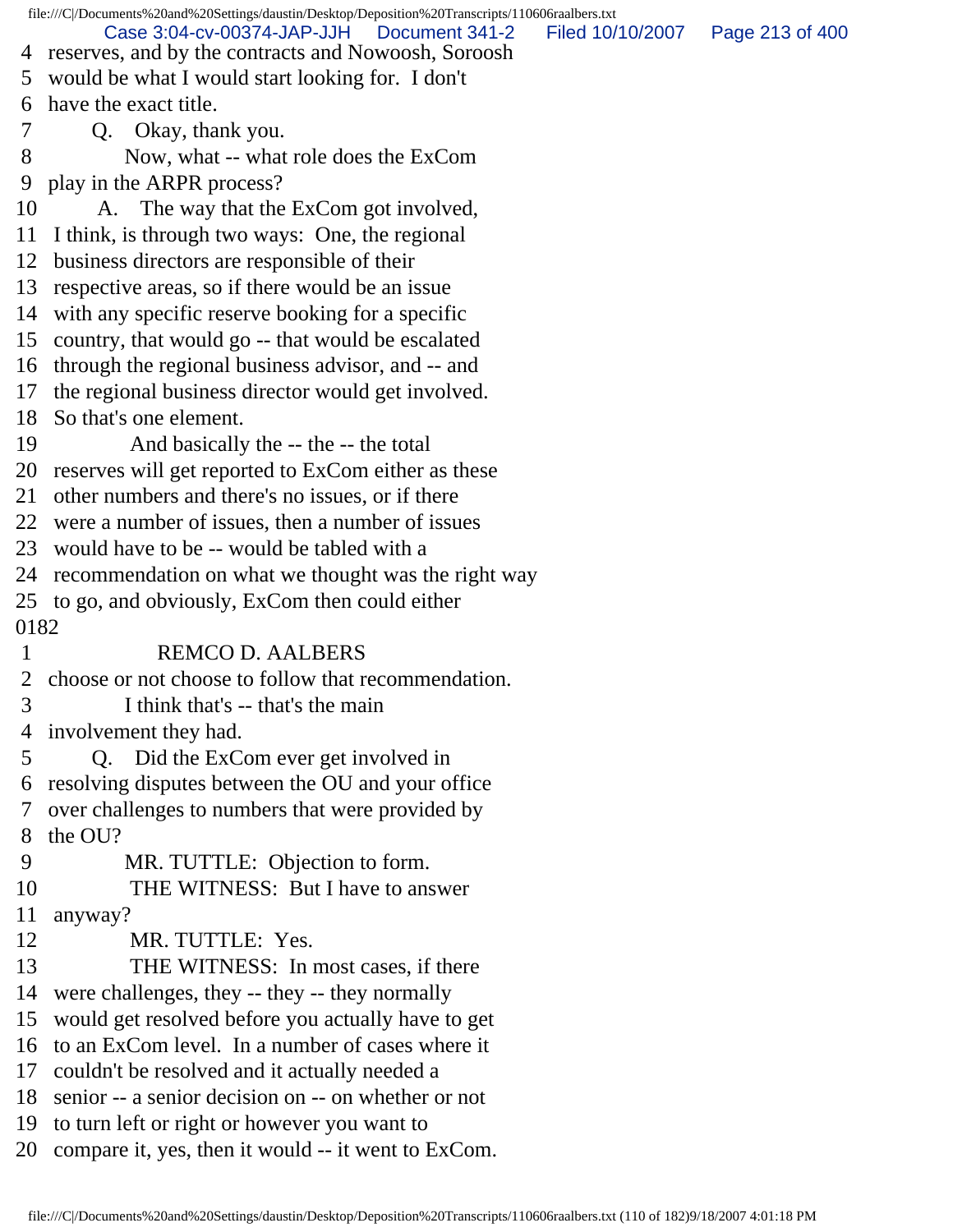file:///C|/Documents%20and%20Settings/daustin/Desktop/Deposition%20Transcripts/110606raalbers.txt 21 BY MR. HABER: 22 Q. Can you think of any instance where 23 such a dispute went to ExCom? 24 A. There's -- there's a number of things 25 that went to ExCom specifically in -- over '99 and 0183 1 REMCO D. AALBERS 2 2000, so the 2000 January note. It was the 3 Nigerian reserves, the Ehra reserves and Abu Dhabi, 4 fuel and flare in -- in the States, and I think 5 there was one or two other things in that note, 6 but -- so these are the biggest examples, anyway. 7 Q. Now, we've been talking about notes 8 that -- throughout the morning and a little bit 9 now, notes that go to ExCom. 10 Was it the function of the GRC with 11 regard to reserves to prepare these notes? 12 A. The notes that went to the ExCom on 13 reserves would be provided -- would be prepared by 14 me in my role between 2001 and -- and '98 -- '98 to 15 2001. 16 Q. And would they be reviewed by your 17 bosses? 18 A. Yes. Obviously, they would be 19 reviewed by my boss and also by his boss, and they 20 had to be supported by the -- a member of ExCom 21 that we actually reported to before it went in. 22 Q. And why did it have to be supported 23 by a member of ExCom? 24 A. I think the principal rule was that 25 anything that went into ExCom had to have one of 0184 1 REMCO D. AALBERS 2 the ExCom members sponsoring it, or however you 3 want to call that. 4 Q. So in order to present it to ExCom, 5 it was your understanding that a member of ExCom 6 had to be a sponsor? 7 A. Sorry? 8 Q. Yeah. Let me rephrase that. 9 I said it was your understanding that 10 a note that -- that you had prepared needed to be 11 sponsored by a member of ExCom in order for it to Case 3:04-cv-00374-JAP-JJH Document 341-2 Filed 10/10/2007 Page 214 of 400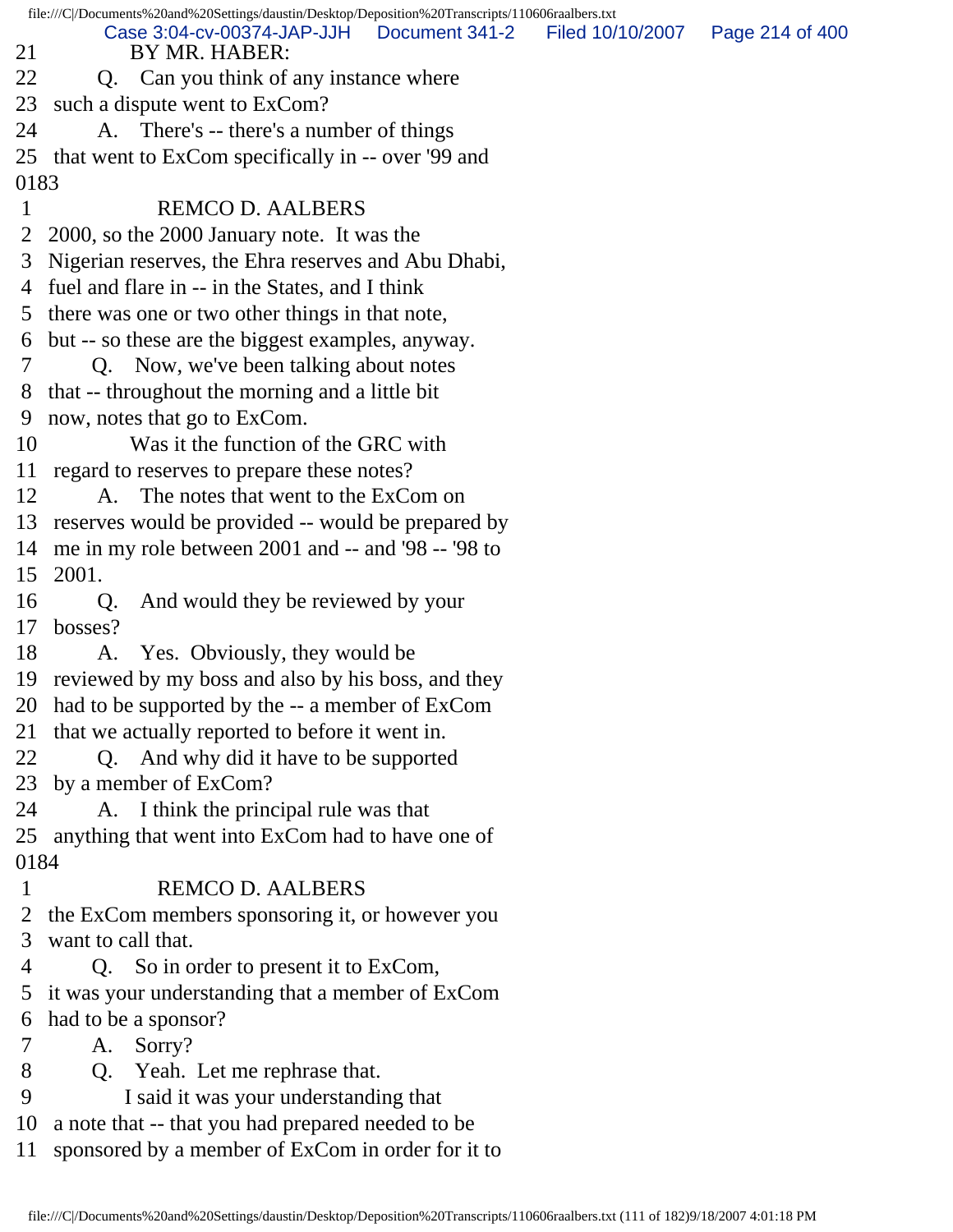file:///C|/Documents%20and%20Settings/daustin/Desktop/Deposition%20Transcripts/110606raalbers.txt 12 be presented to ExCom? 13 A. Yeah. I think it was something along 14 those lines, but I'm not 100 percent expert on 15 ExCom procedures. 16 Q. That's okay. 17 Now, other than your bosses and a 18 member of ExCom, was there anyone else who would 19 review a draft of a note that would be going to 20 ExCom? 21 MR. TUTTLE: Objection to the form. 22 Sorry, you can answer. 23 THE WITNESS: No, not -- not to my 24 knowledge, but individual bids that were in there 25 to certain countries would -- the regional business 0185 1 REMCO D. AALBERS 2 advisors would know that that was in there and -- 3 and they would make sure that their regional 4 business directors would be briefed on this issue 5 being as part of the note. 6 BY MR. HABER: 7 Q. When you say "briefed," were they 8 shown a draft of this section that pertained to 9 that particular operating unit? 10 A. I can't recall if they -- if they saw 11 the exact text or that they were just aware of what 12 the text said. I just can't remember. 13 Q. Okay. Did the group reserves auditor 14 review a draft note to the ExCom that you prepared? 15 MR. TUTTLE: Objection to form. 16 THE WITNESS: I can't remember. I 17 mean -- no, I don't remember. I don't know if he 18 gave comments or not. 19 BY MR. HABER: 20 Q. As group reserves coordinator, did 21 you have anyone reporting to you? 22 A. I had one technical assistant who 23 helped me. 24 Q. And -- and who -- who is that person? 25 A. That was Bai Yespers (phonetic). 0186 1 REMCO D. AALBERS 2 Q. Did Ms. Yespers function more in an Case 3:04-cv-00374-JAP-JJH Document 341-2 Filed 10/10/2007 Page 215 of 400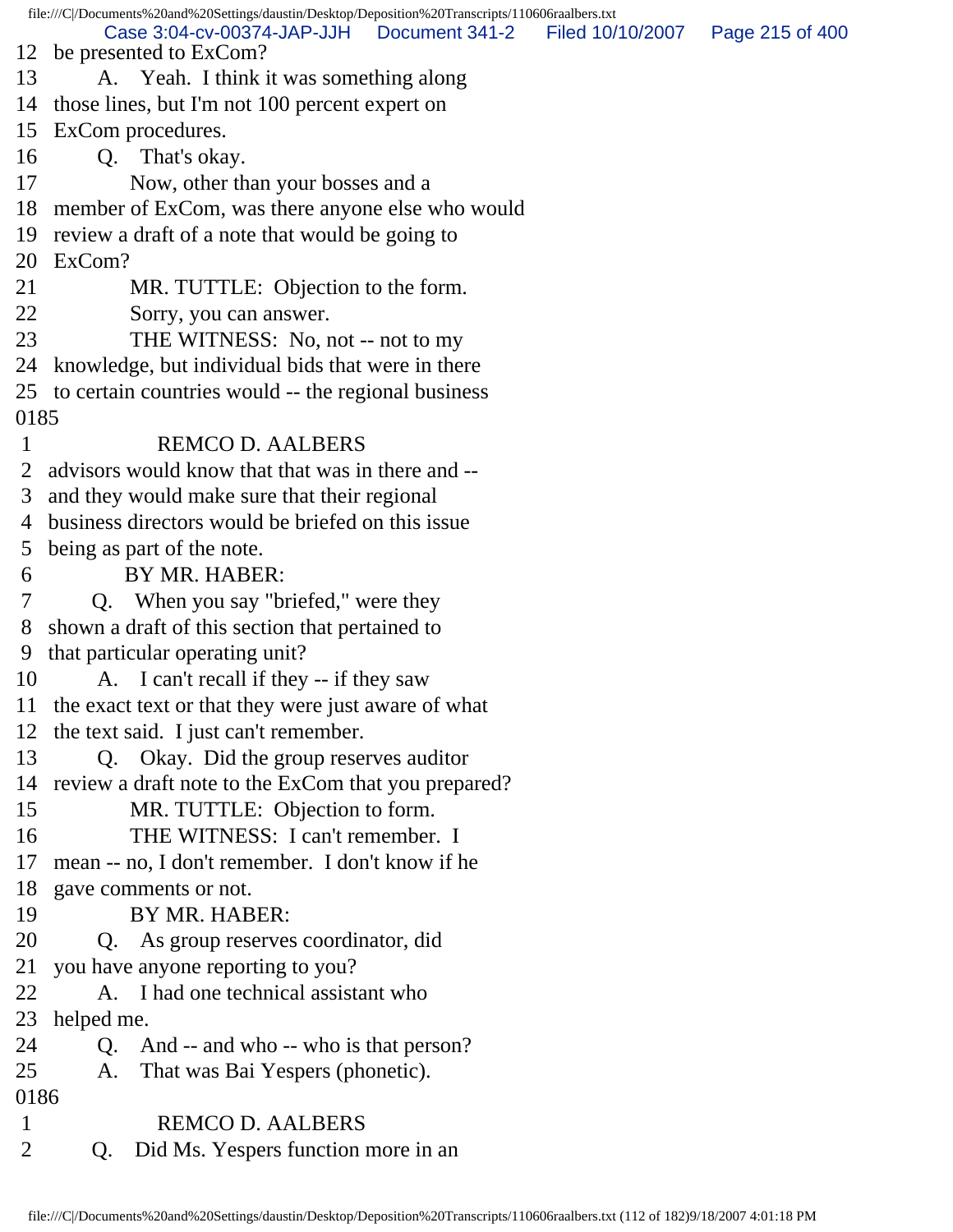file:///C|/Documents%20and%20Settings/daustin/Desktop/Deposition%20Transcripts/110606raalbers.txt 3 administrative capacity? 4 A. Yes. 5 Q. Did you have any reservoir engineers 6 working under you? 7 A. No. 8 Q. During your tenure as GRC, did you 9 believe that your office was sufficiently resourced 10 for you to do your job? 11 A. For the -- the role that we had at 12 the time, yes, I believe it was sufficiently 13 resourced, although it was pretty hectic -- hectic 14 in the time that all the numbers came in. 15 Q. Now, earlier, I asked you when the 16 ARPR process began, and you drew a distinction 17 between the OUs and the guidelines. 18 Why did you draw that distinction? 19 A. Well, because the question wasn't 20 clear to me. Because so far, we're focusing on the 21 actual reporting element of it, which is why I said 22 to me it sort of -- the reporting starts somewhere 23 in January, the numbers come in, and then at some 24 point, all the reporting has been done, but 25 there's -- there's a beginning part to it, but you 0187 1 REMCO D. AALBERS 2 prepare for the stuff to actually come in, send out 3 the guidelines, send out the books, but that's sort 4 of the prelude in terms of the ARPR. 5 So it depends how you define the 6 reporting process. 7 Q. Okay. So with -- with that response, 8 when did the -- the prelude activities commence? 9 A. I mean, that normally started after 10 the summer, preparing initially the -- the updated 11 guidelines and preparing the -- the updates to the 12 word books that we used and -- and in -- 13 incorporate all the improvements that I sort of 14 jotted done over the last period and thought up 15 over the year, and -- and we got those built in to 16 try and build the process on a continuous basis, 17 building in more checks to make sure that errors 18 that people had made in the past were automatically 19 almost caught, and -- and people just couldn't make Case 3:04-cv-00374-JAP-JJH Document 341-2 Filed 10/10/2007 Page 216 of 400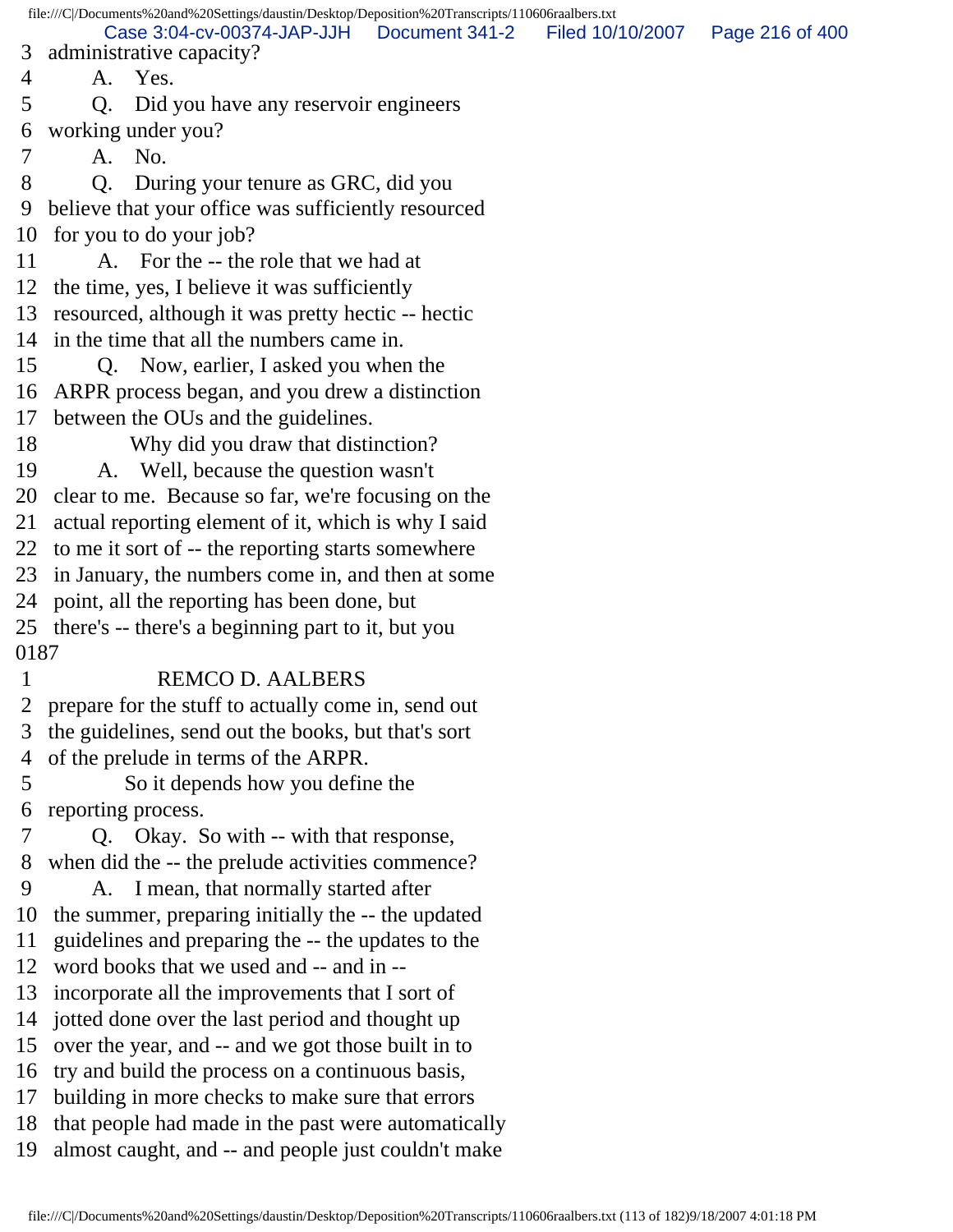file:///C|/Documents%20and%20Settings/daustin/Desktop/Deposition%20Transcripts/110606raalbers.txt 20 certain errors any more, so try and reduce the 21 number of clarifications we needed to do. 22 O. Were all these activities discussed 23 with your bosses? 24 A. Yes, they were aware of those 25 activities, but a lot, of course, I did as part of 0188 1 REMCO D. AALBERS 2 my role. And we had an IT support who did the -- 3 the building of the word books at my direction. 4 But the guidelines ultimately had to be sent out 5 and -- and approved by -- by my boss and above. 6 They had to be happy with any changes to the 7 guidelines before they went out. 8 Q. Do you know if the guidelines, when 9 they were updated, had to be approved by the ExCom? 10 A. I believe in that time, the 11 guidelines were not formally approved by ExCom, 12 that's my recollection. We did always check any 13 changes first with KPMG, that they were happy with 14 the changes. 15 Q. Now, when you say that you checked 16 with KPMG, can you explain a little bit of that -- 17 of that process? 18 A. Basically, we -- we submitted the 19 draft guidelines to KPMG for the external -- that 20 external view on -- on whether those guidelines 21 were -- were okay and -- and basically SEC 22 compliant. 23 Q. And do you recall specifically the 24 person that you sent the draft updates to? 25 A. In that period, that went through to 0189 1 REMCO D. AALBERS 2 Egbert Eeftink, who was our contact with KPMG on 3 these matters. 4 Q. Did you have an understanding of 5 whether Mr. Eeftink was experienced with SEC 6 reserves reporting requirements? 7 A. Yes, that was my understanding. 8 Q. Okay. And what was the basis of your 9 understanding? 10 A. I mean, SEC -- the reserves element Case 3:04-cv-00374-JAP-JJH Document 341-2 Filed 10/10/2007 Page 217 of 400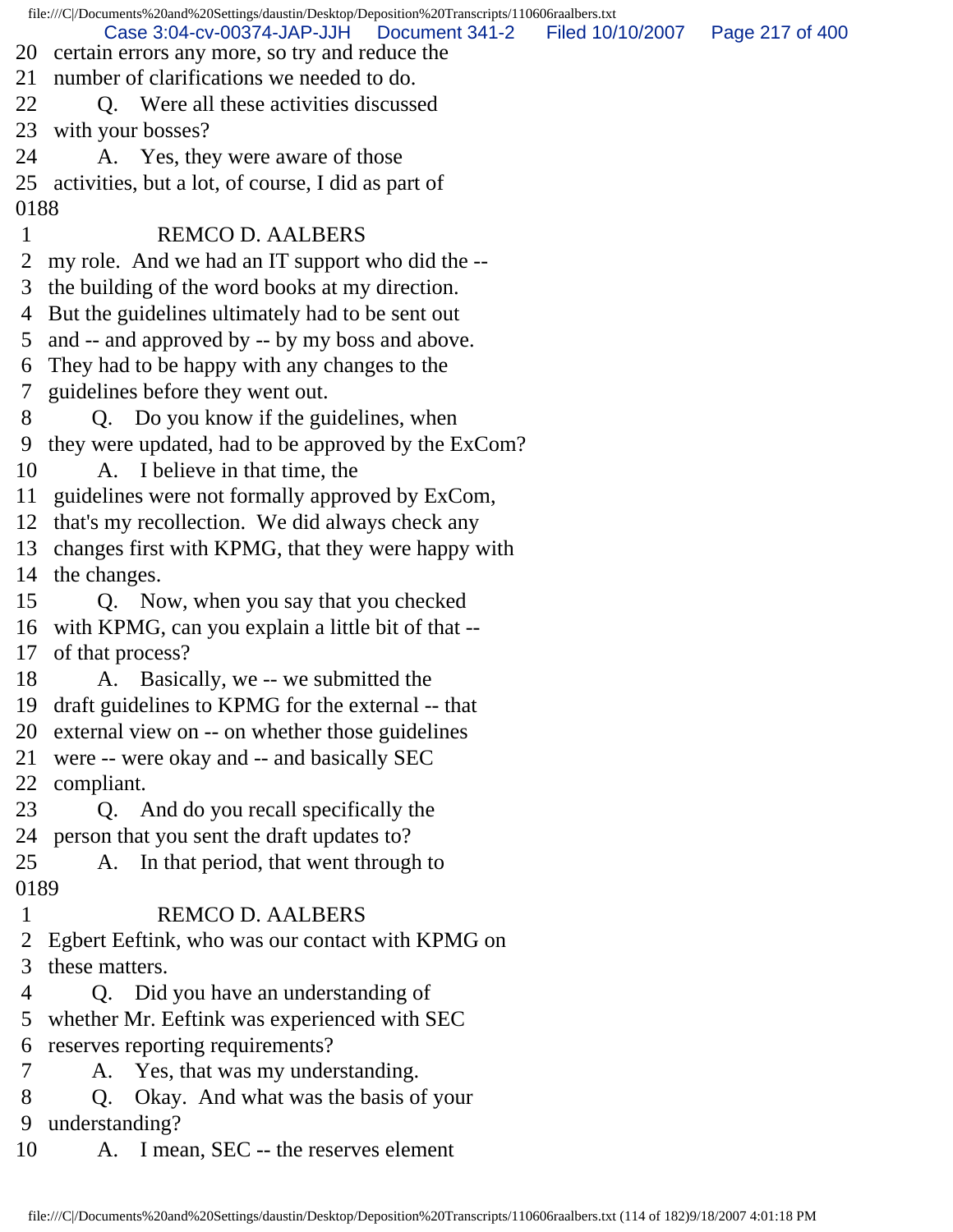file:///C|/Documents%20and%20Settings/daustin/Desktop/Deposition%20Transcripts/110606raalbers.txt 11 of it is only a small part of the -- of the annual 12 disclosures. There's the whole other financial 13 side as well. And that's why we had the external 14 auditors for. I mean, that was -- that was 15 supposed to be their expertise area. 16 Q. Did he ever say anything to you that 17 would provide comfort that he was an expert in the 18 SEC's reserves reporting? 19 MR. TUTTLE: Objection to form. 20 You can answer. 21 THE WITNESS: Yes. I mean, in the 22 discussions, he was very much aware of what the 23 reporting requirements were. He obviously wasn't a 24 reservoir engineer in terms of the technical 25 element of the reserves reporting, but that wasn't 0190 1 REMCO D. AALBERS 2 necessarily what he was asked to do. 3 They also had Anton Barendregt as 4 sort of a more technical advisor in the -- in the 5 audit process. And as far as I was aware, they 6 would have other internal specialists that they 7 would seek advice, but I'm not sure who those 8 people were. So there's a whole organization 9 behind that has some expertise as well. 10 BY MR. HABER: 11 Q. Okay. Now, was -- what was your 12 understanding with regard to who Mr. Barendregt 13 worked for? 14 A. Mr. Barendregt worked for KPMG, but 15 his salary was paid by Shell. 16 Q. I'm sorry? 17 A. But his salary was paid by Shell. 18 Q. Oh. Now, how many of the group's 19 guidelines did you update during your tenure as 20 GRC? 21 MR. TUTTLE: How many? 22 MR. HABER: Yeah. 23 THE WITNESS: Specifically only 24 related to the reserves guidelines? 25 BY MR. HABER: 0191 1 REMCO D. AALBERS Case 3:04-cv-00374-JAP-JJH Document 341-2 Filed 10/10/2007 Page 218 of 400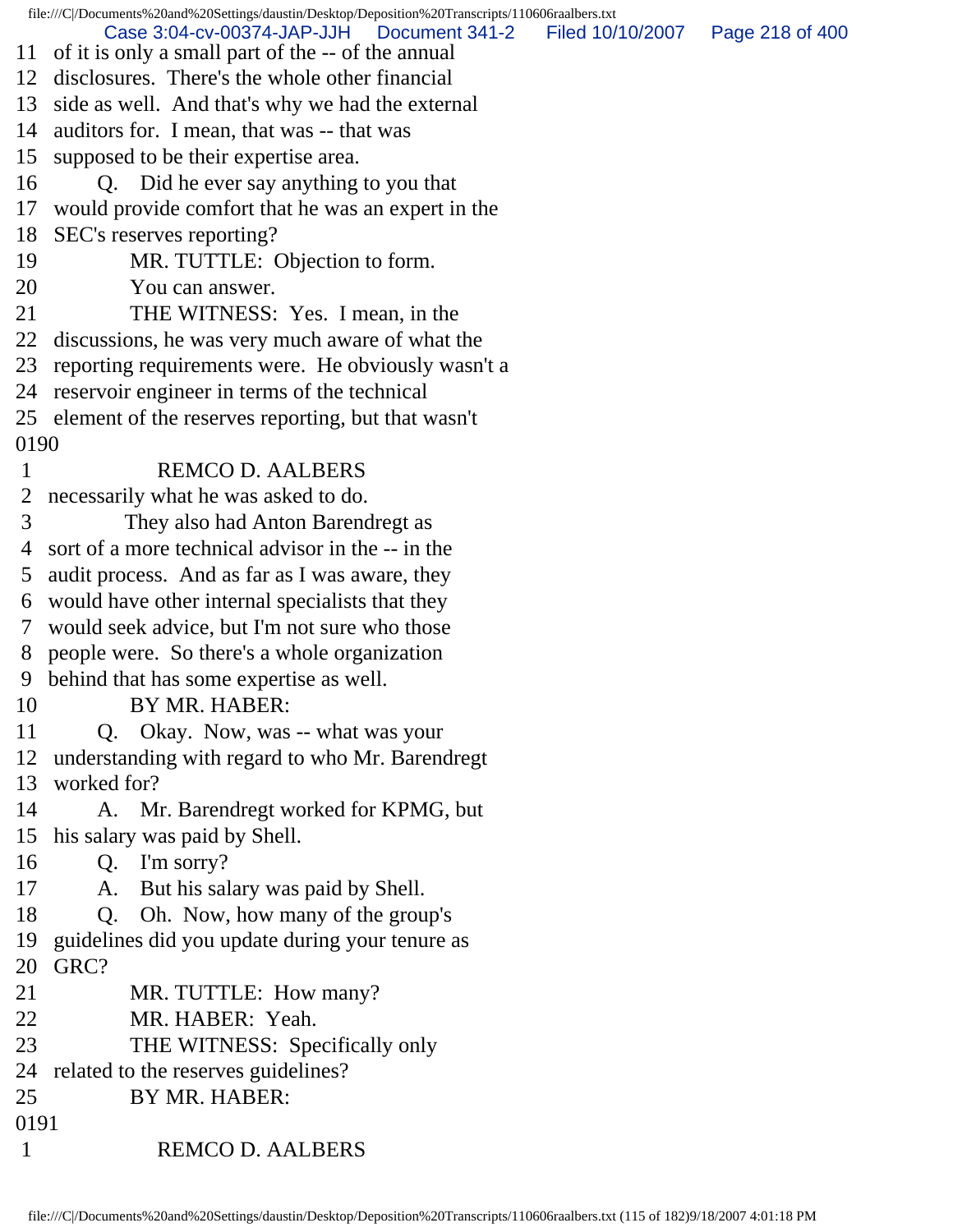file:///C|/Documents%20and%20Settings/daustin/Desktop/Deposition%20Transcripts/110606raalbers.txt 2 Q. Yes. 3 A. Well, there was -- when did I leave? 4 I left in 2001, so there would be the 2000 5 guidelines, the '99 guidelines, and the '97 were 6 already out. And the '98 actually got largely 7 updated by Brad Kerr, but I was part of some of the 8 final editing. 9 Q. And the '98 guideline updates, was 10 that as a result of recommendations made by a value 11 creation team? 12 A. The results of the value creation 13 team were rolled into those guideline updates, yes. 14 Q. Okay. Now, I asked you a question 15 about guidelines, updating guidelines, and you made 16 a point of asking about reserve guidelines. 17 Were there other guidelines that you 18 were responsible for updating? 19 A. I also got involved in part of the 20 business plan guidelines because there were 21 reserves reporting in plans and business plan as 22 well, so I was involved in -- in some of those 23 guidelines as well. So that's why I tried to limit 24 the question. 25 Q. Okay. Well, with regard to your 0192 1 REMCO D. AALBERS 2 other activities as group reserves coordinator, I 3 believe you talked about business planning and 4 being -- or an analyst, being a business analyst. 5 Can you describe what your duties 6 were in the nonreserve function of -- of the 7 position? 8 MR. TUTTLE: Objection to the 9 characterization of activities as group reserves 10 coordinator. 11 With that, he can answer. 12 THE WITNESS: As part of the business 13 plan, I almost had two roles. One part of the 14 business plan was that we also try to get to better 15 forecast of reserves addition into the future. So 16 where, as part of the business plan, people had to 17 indicate what reserves they were booking this 18 project as they would mature over time. So that Case 3:04-cv-00374-JAP-JJH Document 341-2 Filed 10/10/2007 Page 219 of 400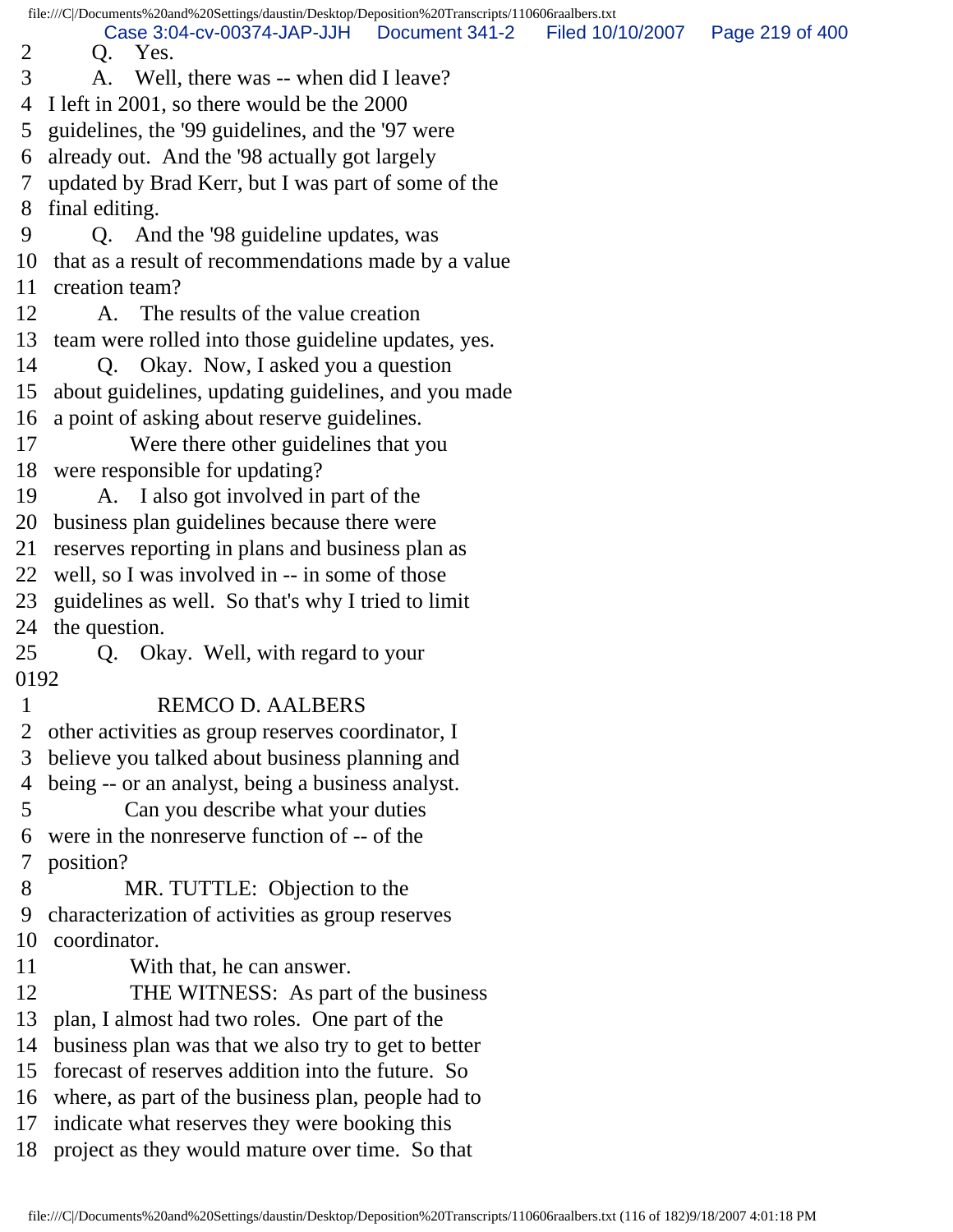|                | file:///C//Documents%20and%20Settings/daustin/Desktop/Deposition%20Transcripts/110606raalbers.txt    |                  |                 |
|----------------|------------------------------------------------------------------------------------------------------|------------------|-----------------|
|                | Case 3:04-cv-00374-JAP-JJH<br>Document 341-2<br>19 was one element. So you could argue that that was | Filed 10/10/2007 | Page 220 of 400 |
| 20             | part of my group reserves coordinator role in the                                                    |                  |                 |
| 21             | business plan.                                                                                       |                  |                 |
| 22             | On the other side, I also got                                                                        |                  |                 |
|                | 23 involved as -- as my more business analyst role in                                                |                  |                 |
| 24             | actually looking at the individual business plan                                                     |                  |                 |
|                | 25 submissions and making sure that they had the right                                               |                  |                 |
| 0193           |                                                                                                      |                  |                 |
| 1              | <b>REMCO D. AALBERS</b>                                                                              |                  |                 |
| $\overline{2}$ | quality and they got properly rolled into the                                                        |                  |                 |
| 3              | business plan, and -- and -- and subsections were                                                    |                  |                 |
|                | 4 made, and we looked at all sorts of things in the                                                  |                  |                 |
| 5 <sup>5</sup> | cap allocation process. And also, as part of the                                                     |                  |                 |
| 6              | actual workshops where it would be decided what                                                      |                  |                 |
| 7              | projects will be funded, I -- I would be involved                                                    |                  |                 |
|                | 8 in that as well.                                                                                   |                  |                 |
| 9              | BY MR. HABER:                                                                                        |                  |                 |
| 10             | Q. Now, with regard to the business                                                                  |                  |                 |
| 11             | plan, you referred to "we."                                                                          |                  |                 |
| 12             | Who's the we?                                                                                        |                  |                 |
| 13             | A. There was a group of people that did                                                              |                  |                 |
| 14             | the -- the business planning and the cap                                                             |                  |                 |
| 15             | allocations, so that was the other people that were                                                  |                  |                 |
|                | 16 under -- under the -- in Aidan's team. I was one                                                  |                  |                 |
| 17             | of the people in his team, and -- and the other                                                      |                  |                 |
|                | 18 were business analysts doing the business planning                                                |                  |                 |
| 19             | and the capital allocation.                                                                          |                  |                 |
| 20             | Q. Do you recall the names of any of                                                                 |                  |                 |
| 21             | those people?                                                                                        |                  |                 |
| 22             | Oh, God.<br>A.                                                                                       |                  |                 |
| 23             | Brown was there. Who else was there?                                                                 |                  |                 |
| 24             | Oh, I'm terrible at names.                                                                           |                  |                 |
| 25             | Naf -- they'll come to me later on.                                                                  |                  |                 |
| 0194           |                                                                                                      |                  |                 |
| $\mathbf{1}$   | <b>REMCO D. AALBERS</b>                                                                              |                  |                 |
| 2              | Can I just part -- just a few names, I just can't                                                    |                  |                 |
| 3              | get them at the moment.                                                                              |                  |                 |
| 4              | Q. If the names come to you, I'd                                                                     |                  |                 |
| 5              | appreciate if you could just let us know who they                                                    |                  |                 |
| 6              | are.                                                                                                 |                  |                 |
| 7              | Yeah.<br>A.                                                                                          |                  |                 |
| 8              | Now, just with regard to the business<br>Q.                                                          |                  |                 |
| 9              | plan, were you specifically tasked with preparing                                                    |                  |                 |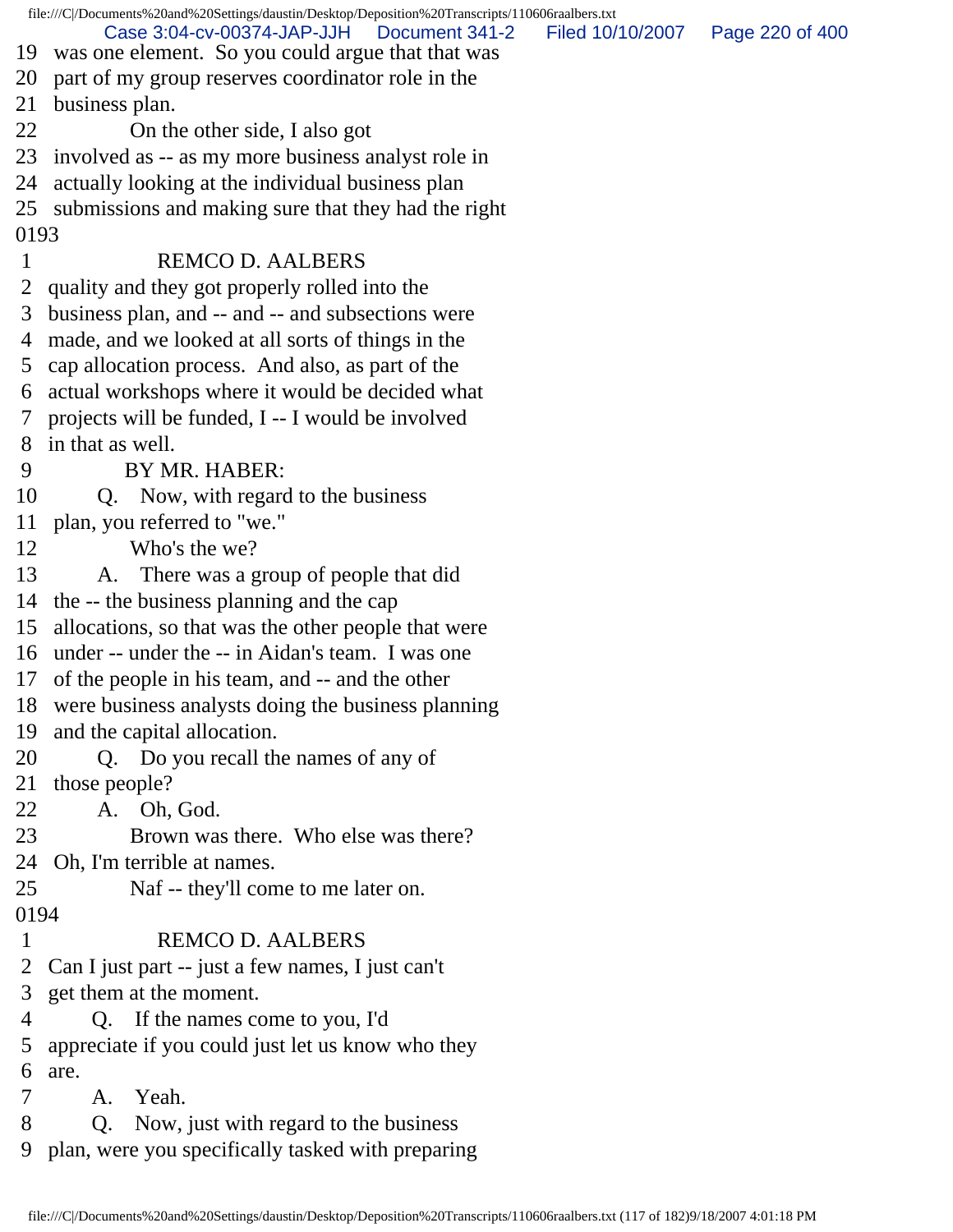file:///C|/Documents%20and%20Settings/daustin/Desktop/Deposition%20Transcripts/110606raalbers.txt 10 parts of the business plan for the year? 11 A. Yeah. The bit that I ended up always 12 preparing was the reserves outlook. 13 Q. And -- and what -- what did that 14 entail? 15 A. As -- as part of the cap allocation, 16 we -- we linked the projects to a forward reserves 17 booking plan, both maturing scope for reserve -- 18 recovery to expectation reserves and expectation to 19 prove reserves -- maturing scope for recovery 20 reservoir to expectation reserves and ultimately to 21 prove reserves. 22 That was a very difficult process to 23 get any sort of quality into that -- that part of 24 the process, but like the first year when I just 25 arrived, we made the business plan, and then I had 0195 1 REMCO D. AALBERS 2 to prepare a reserves outlook, and there just was 3 no data. And I looked back what was done last 4 year, the year before and, yeah, some forecast was 5 made based on no data, so that didn't seem very 6 sensible. 7 So part of cap allocation, we -- we 8 got the OUs to report that in a on a field-by-field 9 and project-by-project basis and we -- we 10 aggregated that up to a reserves outlook into the 11 future. 12 Q. And how far into the future did you 13 look? 14 A. The business plan normally looks 15 five years. 16 Q. Now, part of this task, the reserves 17 outlook, did it also require you to look back as to 18 what had already been booked as -- as proved 19 reserves? 20 A. No. As part of the business plan. 21 That's part of the ARPR process, that's not part of 22 the business plan. 23 Q. So the business plan was forward 24 looking? 25 A. Yes. 0196 Case 3:04-cv-00374-JAP-JJH Document 341-2 Filed 10/10/2007 Page 221 of 400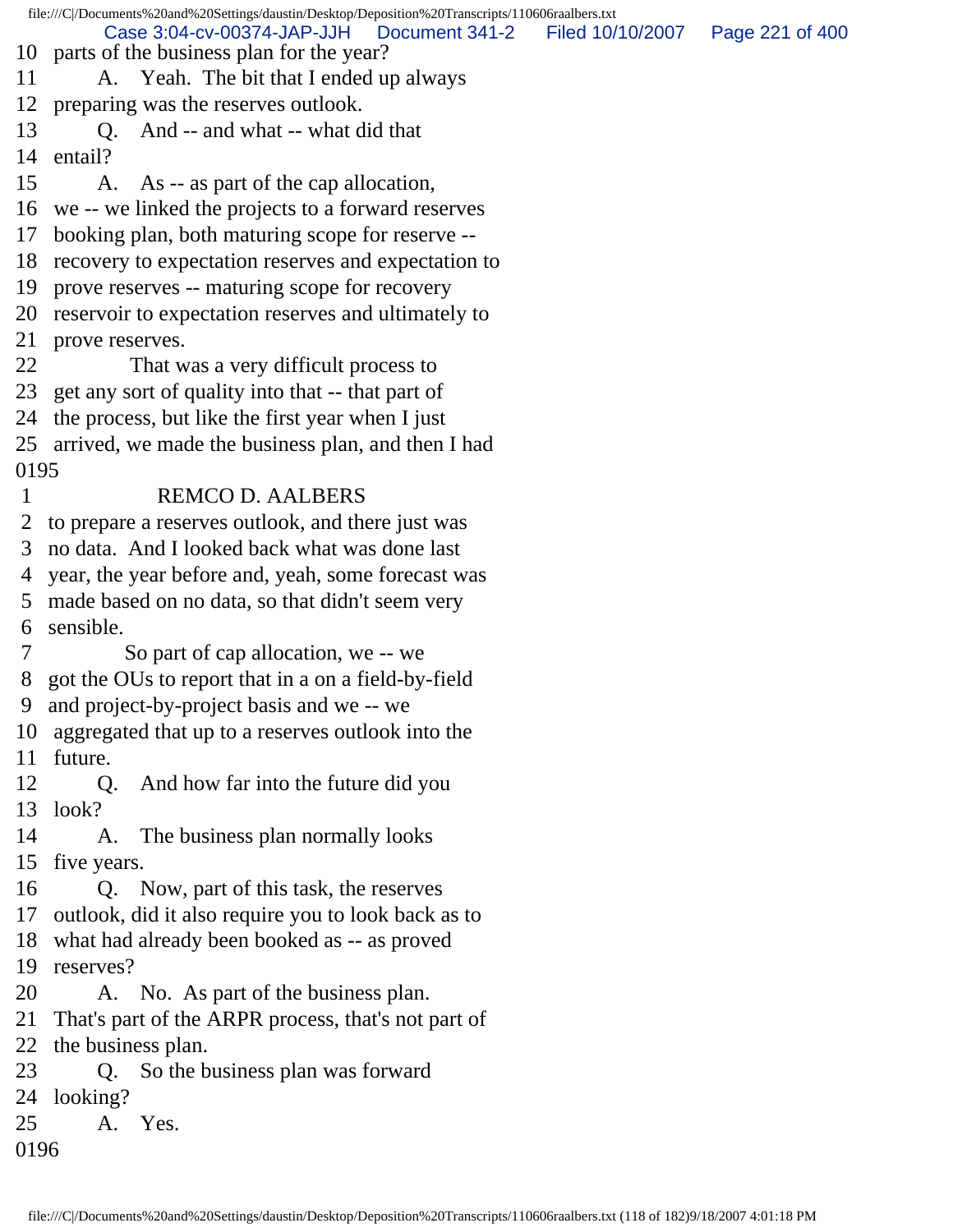|                | file:///C /Documents%20and%20Settings/daustin/Desktop/Deposition%20Transcripts/110606raalbers.txt |                  |                 |
|----------------|---------------------------------------------------------------------------------------------------|------------------|-----------------|
| $\mathbf{1}$   | Case 3:04-cv-00374-JAP-JJH<br>Document 341-2<br><b>REMCO D. AALBERS</b>                           | Filed 10/10/2007 | Page 222 of 400 |
| 2              | Q. Now, what about the capital                                                                    |                  |                 |
| 3              | allocation aspect of what you did, can you explain                                                |                  |                 |
| 4              | a little bit more about that?                                                                     |                  |                 |
| 5              | A. Basically, all the projects -- there                                                           |                  |                 |
| 6              | were -- there were more projects coming in than the                                               |                  |                 |
| $\mathcal{T}$  | group could or was prepared to fund at that point                                                 |                  |                 |
|                | 8 in time. So there was a -- a process developed                                                  |                  |                 |
|                | 9 where all the projects would come in and ask for                                                |                  |                 |
|                | 10 funds. The projects would show what our forecasts                                              |                  |                 |
|                | 11 were, what the -- the -- the capital requirements                                              |                  |                 |
|                | 12 were, and on that basis, there was a selection made                                            |                  |                 |
|                | 13 of which project would actually -- would be funded                                             |                  |                 |
|                | 14 and what then the result of the business plan for                                              |                  |                 |
|                | 15 certain choices would be.                                                                      |                  |                 |
| 16             | So you make different cross sections                                                              |                  |                 |
|                | 17 out of the projects, and you get different business                                            |                  |                 |
|                | 18 plans looking forward. That was the general idea.                                              |                  |                 |
| 19             | Q. And with regard to that aspect,                                                                |                  |                 |
|                | 20 the -- the capital allocation aspect, did that play                                            |                  |                 |
| 21             | any role in the OU's decisions with regard to                                                     |                  |                 |
| 22             | commercial maturity for various projects going                                                    |                  |                 |
| 23             | forward?                                                                                          |                  |                 |
| 24             | MR. TUTTLE: Objection to form.                                                                    |                  |                 |
| 25             | THE WITNESS: The commericial -- the                                                               |                  |                 |
| 0197           |                                                                                                   |                  |                 |
| $\mathbf{1}$   | <b>REMCO D. AALBERS</b>                                                                           |                  |                 |
| $\overline{2}$ | technical and commercial maturity has nothing to do                                               |                  |                 |
| 3              | at this point with the business planning process                                                  |                  |                 |
| 4              | and getting full funds. I mean, they're two                                                       |                  |                 |
| 5              | different things.                                                                                 |                  |                 |
| 6              | BY MR. HABER:                                                                                     |                  |                 |
| 7              | Q. Okay. Well, that's really what I was                                                           |                  |                 |
| 8              | wondering, if there was any connection with -- with                                               |                  |                 |
| 9              | funding for a particular project than what you're                                                 |                  |                 |
| 10             | talking about in the business plan.                                                               |                  |                 |
| 11             | MR. TUTTLE: Same objection.                                                                       |                  |                 |
| 12             | THE WITNESS: Try that again. You've                                                               |                  |                 |
| 13             | lost me.                                                                                          |                  |                 |
| 14             | BY MR. HABER:                                                                                     |                  |                 |
| 15             | Well, what I'm trying to understand<br>Q.                                                         |                  |                 |
| 16             | is in -- in particular projects in an OU, there's                                                 |                  |                 |
| 17             | funding requirements.                                                                             |                  |                 |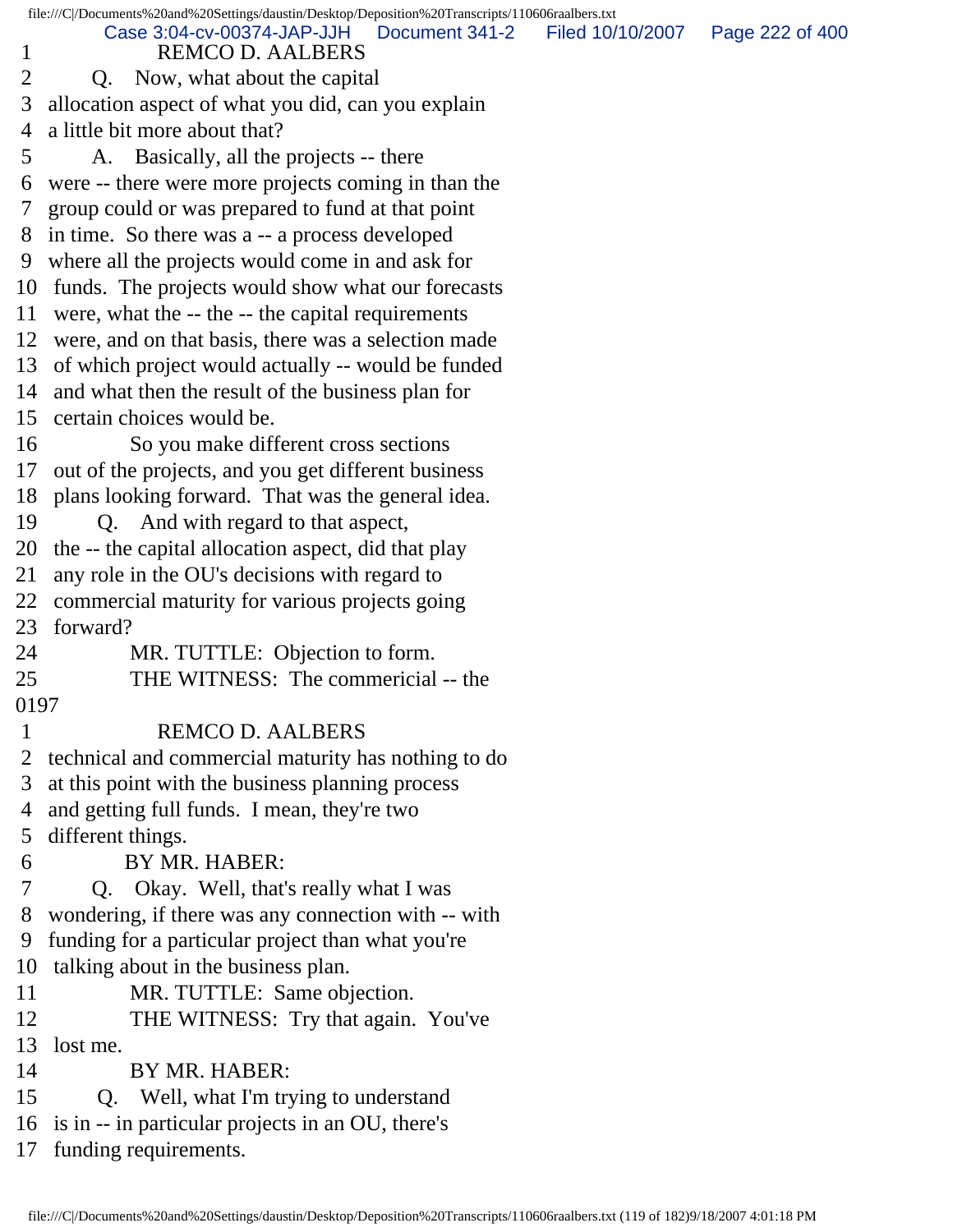file:///C|/Documents%20and%20Settings/daustin/Desktop/Deposition%20Transcripts/110606raalbers.txt 18 A. Yes. 19 Q. And what I'm trying to understand is 20 whether or not there's any connection between the 21 work you were doing with regard to the business 22 plan capital allocation and the funding 23 requirements for projects at -- at the OU level. 24 A. The -- the process goes in -- in -- 25 in almost in -- in -- in different steps, because 0198 1 REMCO D. AALBERS 2 the business plan is where you're trying to 3 determine which projects you will actually carry 4 forward into the business plan. The actual getting 5 the funds will be made when those projects are 6 actually come forward with a budget request and 7 actually formally ask for funds. 8 So the business plan doesn't actually 9 allocate the funds, it just gives you the option to 10 get funds into the future, because if you didn't 11 actually make the plan, then you basically -- it 12 was much harder to actually then come forward with 13 an investment problem, because you weren't part of 14 the plan, there just wasn't any funds for your 15 project. 16 Q. Right. So, again, going forward, you 17 would have to have some understanding of what 18 projects were on the horizon for funding, correct? 19 A. Yes. I mean, the -- the whole 20 element of the business plan gave you a lot of 21 insight of what was happening around the group and 22 what projects were moving forward and -- and what 23 the size of these projects were and all that sort 24 of stuff, indeed. 25 MR. HABER: Okay. Before I get into 0199 1 REMCO D. AALBERS 2 the next topic, why don't we take a short break? 3 THE VIDEOGRAPHER: This marks the end 4 of Tape 2 in the deposition of Mr. Aalbers. We are 5 going off the record. The time is 2:47 p.m. 6 (Recess.) 7 THE VIDEOGRAPHER: This marks the 8 beginning of Tape 3 in the deposition of Case 3:04-cv-00374-JAP-JJH Document 341-2 Filed 10/10/2007 Page 223 of 400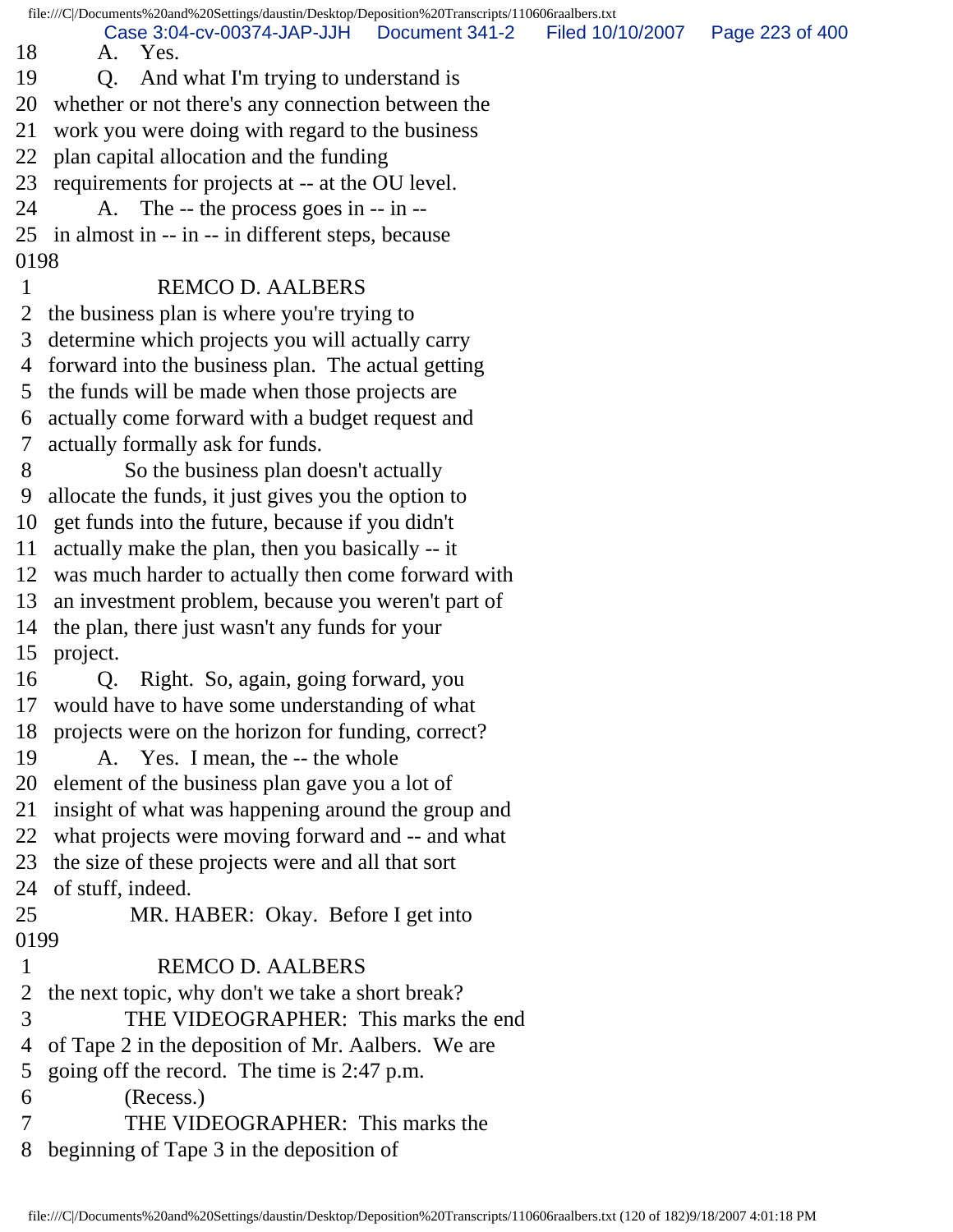file:///C|/Documents%20and%20Settings/daustin/Desktop/Deposition%20Transcripts/110606raalbers.txt 9 Mr. Aalbers. We are back on the record. The time 10 is 3:03 p.m. 11 BY MR. HABER: 12 Q. Mr. Aalbers, a few moments ago I 13 asked you a question about Mr. Barendregt and his 14 employment, and you said that he's paid by Shell. 15 How -- who at Shell pays his bills? 16 A. I -- I guess the salary department, 17 but I really don't know. 18 Q. Well, you know, I walked into that, 19 so -- 20 (Laughter.) 21 BY MR. HABER: 22 Q. It's not really what I was looking 23 for. Let -- let me ask a different -- 24 A. That's what you asked. 25 Q. That's exactly right. That's true. 0200 1 REMCO D. AALBERS 2 It's not what I was looking for, though, I walked 3 right into that. 4 Do you know if -- if the operating 5 units paid Mr. Barendregt for his work? 6 A. No, they didn't. They were paid for 7 with -- by the center. 8 Q. Okay. And when you said that 9 Mr. Barendregt worked for KPMG, what did you mean? 10 A. My understanding was that he worked 11 for KPMG to provide them the -- the technical 12 expertise to do the reserves auditing process on 13 the -- on the sort of reservoir needing side, 14 the -- the technical expertise. 15 I'm not 100 percent sure how it was 16 contractually arranged, but my understanding was 17 that he sort of worked for KPMG, but like I said, 18 Shell paid the bills, the hour bills, basically. 19 Q. Do -- do you know if he was sort of 20 affiliated with KPMG at all? 21 A. I -- I don't know what the exact --22 what the exact contractual structure between him 23 and KPMG were. I honestly don't know. He was a 24 retired Shell reservoir engineer who then got this 25 role as the group reserves auditor because he had Case 3:04-cv-00374-JAP-JJH Document 341-2 Filed 10/10/2007 Page 224 of 400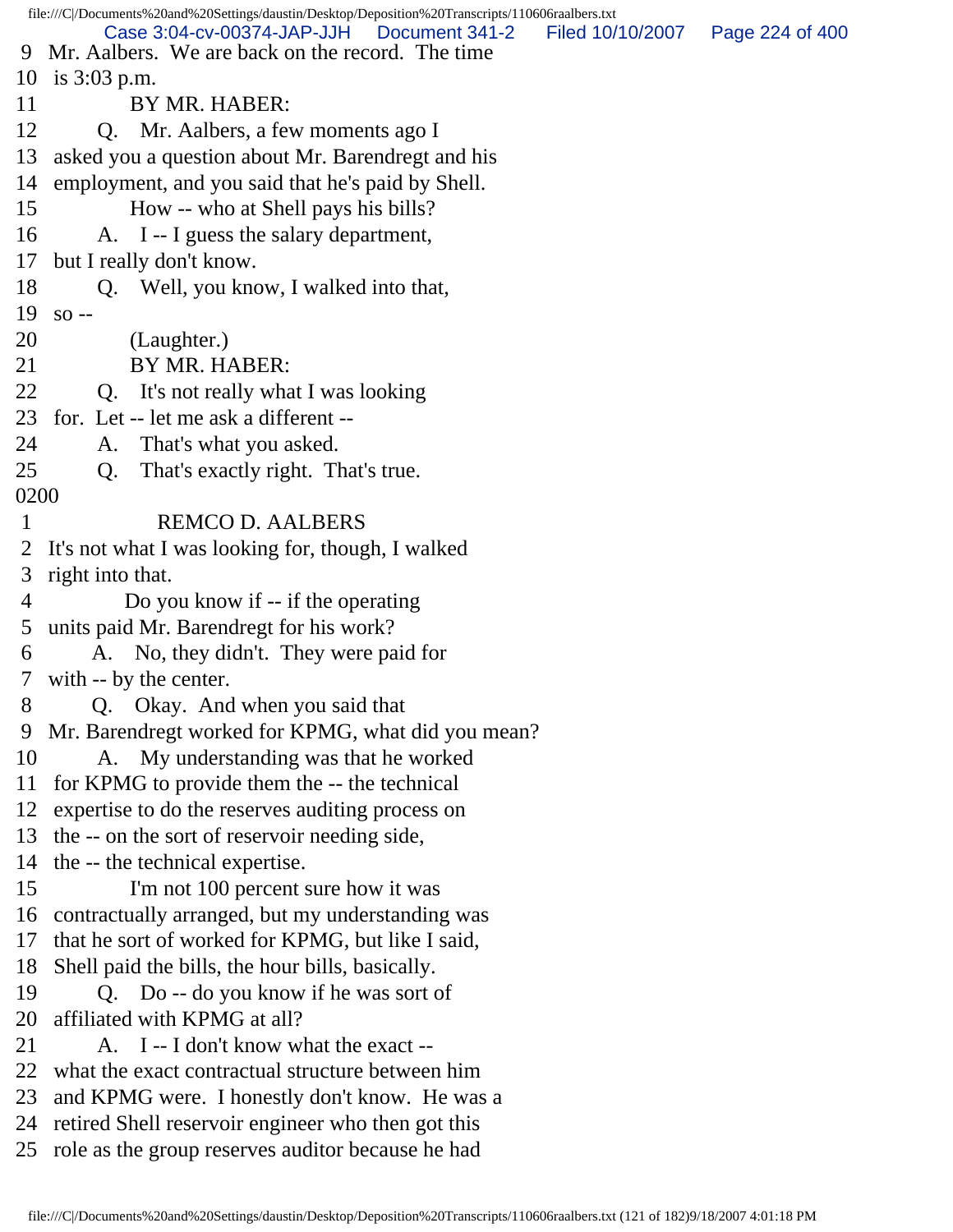|              | file:///C//Documents%20and%20Settings/daustin/Desktop/Deposition%20Transcripts/110606raalbers.txt |                |                                   |  |
|--------------|---------------------------------------------------------------------------------------------------|----------------|-----------------------------------|--|
| 0201         | Case 3:04-cv-00374-JAP-JJH                                                                        | Document 341-2 | Filed 10/10/2007  Page 225 of 400 |  |
| $\mathbf{1}$ | <b>REMCO D. AALBERS</b>                                                                           |                |                                   |  |
| 2            | the background and knowledge to -- to do that role.                                               |                |                                   |  |
| 3            | Q. And do you know if KPMG had proffered                                                          |                |                                   |  |
| 4            | him as a person to fill the position?                                                             |                |                                   |  |
| 5            | A. I'm not 100 percent sure what that                                                             |                |                                   |  |
| 6            | word means.                                                                                       |                |                                   |  |
| 7            | Q. Offered him up as -- as a person to                                                            |                |                                   |  |
| 8            | fill the position.                                                                                |                |                                   |  |
| 9            | A. No, I think the -- basically, when                                                             |                |                                   |  |
|              | 10 Dr. de la Mar indicated that he wanted to retire,                                              |                |                                   |  |
|              | 11 Shell looked for a replacement and basically                                                   |                |                                   |  |
|              | 12 offered him to KPMG, and KPMG obviously had a say                                              |                |                                   |  |
|              | 13 in whether or not they felt he was the right                                                   |                |                                   |  |
|              | 14 person, and they were prepared to take him in under                                            |                |                                   |  |
|              | 15 that role.                                                                                     |                |                                   |  |
| 16           | Q. Okay. Now, do you know if                                                                      |                |                                   |  |
|              | 17 Price Waterhouse also had an opportunity to weigh                                              |                |                                   |  |
|              | 18 in on whether Mr. Barendregt should fill the                                                   |                |                                   |  |
|              | 19 position?                                                                                      |                |                                   |  |
| 20           | A. What other consultation KPMG did in                                                            |                |                                   |  |
|              | 21 part of that process, I don't know.                                                            |                |                                   |  |
| 22           | Q. Okay. Now, a moment ago, we had                                                                |                |                                   |  |
|              | 23 discussed the value creation team, or VCTs.                                                    |                |                                   |  |
| 24           | Do you recall how many VCTs were                                                                  |                |                                   |  |
|              | 25 created?                                                                                       |                |                                   |  |
| 0202         |                                                                                                   |                |                                   |  |
| $\mathbf{1}$ | <b>REMCO D. AALBERS</b>                                                                           |                |                                   |  |
| 2            | No.<br>A.                                                                                         |                |                                   |  |
| 3            | Let me give you a time frame. Around<br>Q.                                                        |                |                                   |  |
| 4            | 1997.                                                                                             |                |                                   |  |
| 5            | A. No, I don't know; a couple, but I                                                              |                |                                   |  |
| 6<br>7       | have no idea how many.<br>Q. Okay. And am I correct that value                                    |                |                                   |  |
| 8            | creation teams were created in or about 1997?                                                     |                |                                   |  |
| 9            | A. Yeah, that's a correct time frame.                                                             |                |                                   |  |
| 10           | Okay. Were there different<br>Q.                                                                  |                |                                   |  |
| 11           | objectives for each of the value creation teams?                                                  |                |                                   |  |
| 12           | Yes, they would all have a different<br>A.                                                        |                |                                   |  |
| 13           | subject.                                                                                          |                |                                   |  |
| 14           | Okay. Was there one or more value<br>Q.                                                           |                |                                   |  |
| 15           | creation teams that -- whose objective it was to                                                  |                |                                   |  |
|              | 16 review Shell's reserves and reserves position?                                                 |                |                                   |  |
|              |                                                                                                   |                |                                   |  |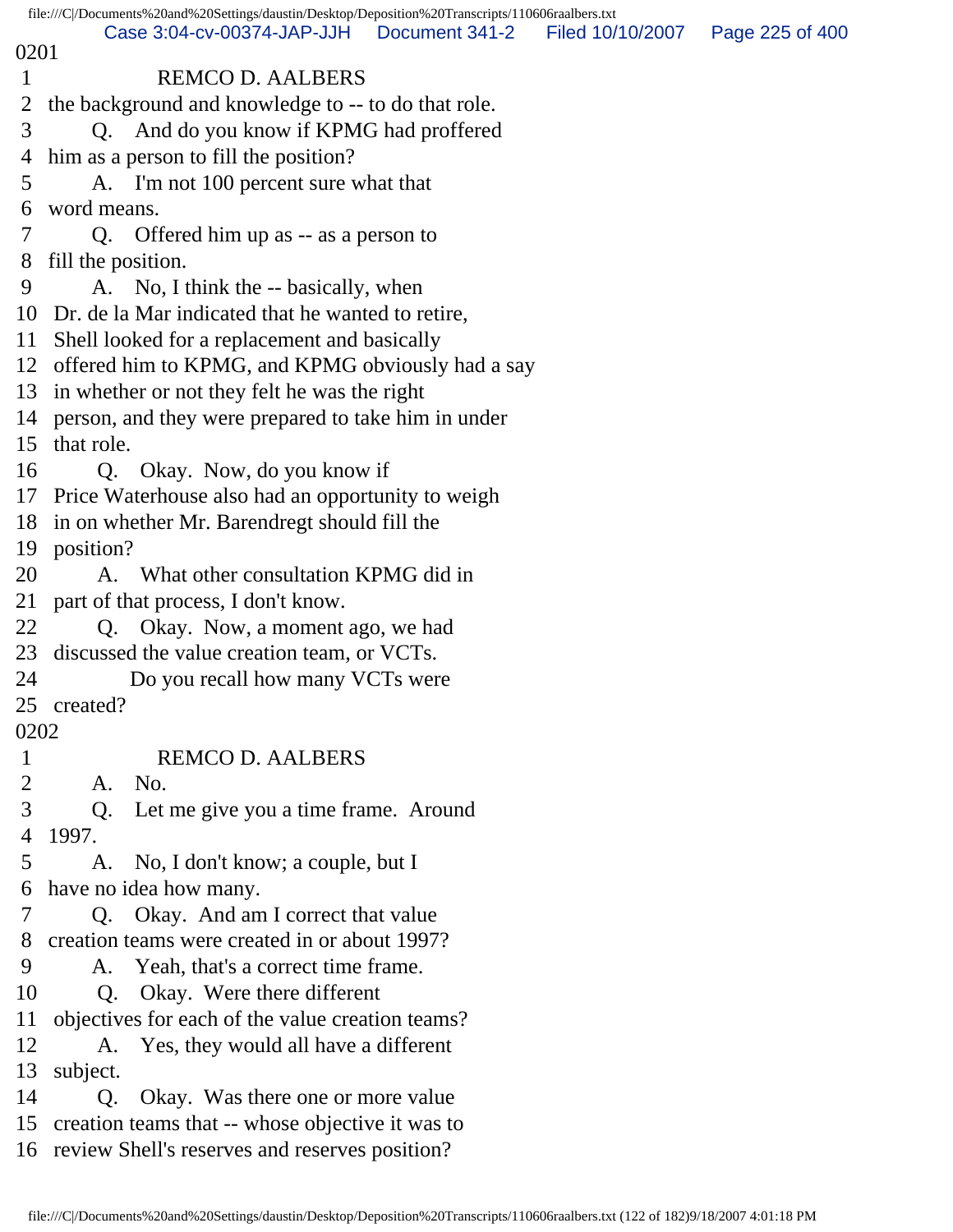file:///C|/Documents%20and%20Settings/daustin/Desktop/Deposition%20Transcripts/110606raalbers.txt 17 A. One, to my knowledge. 18 Q. I'm sorry, one? 19 A. One team. 20 Q. Okay. Do you recall the -- the name 21 of -- of that value creation team? 22 A. No, I can't remember what the exact 23 name was -- 24 Q. Okay. 25 A. -- reserves improvement or something, 0203 1 REMCO D. AALBERS 2 but I $-$  3 Q. Okay. And do you -- do you have an 4 understanding of what the focus of this value 5 creation team was? And now I'm just focused solely 6 on the one about reserves. 7 A. The focus was to improve the -- the 8 group's reserves reporting process. 9 Q. And when you say improve the group's 10 reporting process, can you be a little more 11 specific? 12 MR. TUTTLE: Objection to form. 13 THE WITNESS: It was looking at 14 whether or not the reporting, the Shell group 15 reporting, was done in an optimum way. I think 16 there were feelings on some parts we were being too 17 conservative in reserves reporting. 18 BY MR. HABER: 19 Q. When you say "too conservative," 20 against what? 21 A. Against the -- the other -- other 22 major oil companies, basically. 23 Q. And who were the other major oil 24 companies against whom -- let me rephrase that. 25 Who were the other major oil 0204 1 REMCO D. AALBERS 2 companies? 3 A. SO Mobil, Chevron, Elf, BP, these 4 type of oil companies, the majors. 5 Q. Do you recall if one of the subjects 6 that they examined, the VCT examined was using the 7 probabilistic versus the deterministic method? Case 3:04-cv-00374-JAP-JJH Document 341-2 Filed 10/10/2007 Page 226 of 400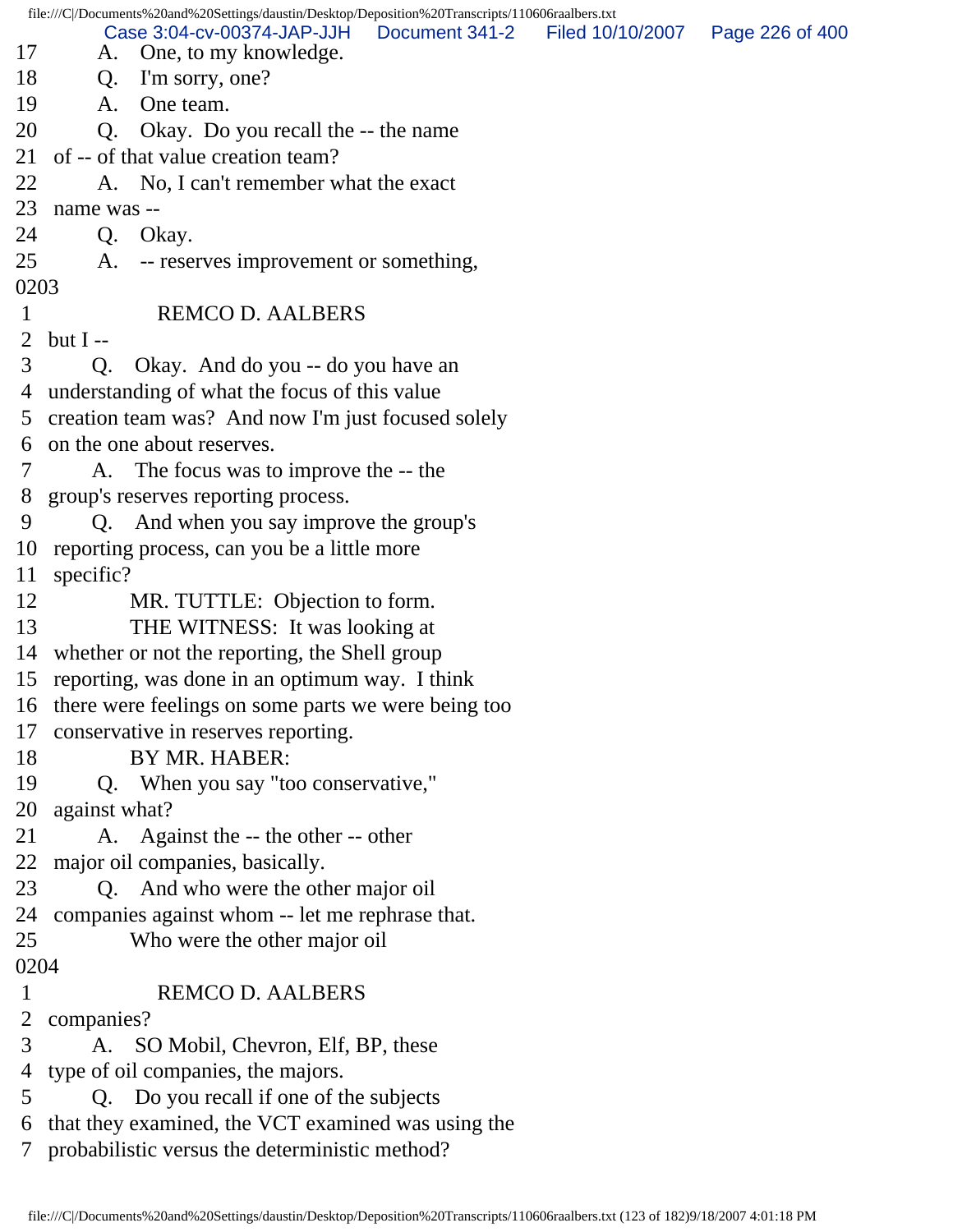file:///C|/Documents%20and%20Settings/daustin/Desktop/Deposition%20Transcripts/110606raalbers.txt 8 MR. TUTTLE: Objection; foundation. 9 You can answer. 10 THE WITNESS: They looked at -- at 11 all elements of -- of reserves reporting and -- 12 and -- and specifically also probabilistic 13 reporting, yes. 14 BY MR. HABER: 15 Q. Do you know if there was any 16 particular focus of the VCT that we're talking 17 about? 18 MR. TUTTLE: Objection; asked and 19 answered. 20 If there's additional, you can 21 answer. 22 MR. HABER: I'll -- I'll withdraw. 23 I'll rephrase. 24 BY MR. HABER: 25 Q. Do you recall if there was a focus on 0205 1 REMCO D. AALBERS 2 the different types of reserves, different 3 categories, that is, proved developed versus proved 4 undeveloped in ways in which Shell might be able to 5 increase reporting of those different categories? 6 A. I mean, they looked at all categories 7 and in the end came up with a number of 8 recommendations, specific recommendations on what 9 they felt needed to be improved in the reporting 10 system. 11 Q. Now, do you recall who the sponsor of 12 the project was? 13 A. Phil Watts was the sponsor of the 14 project. 15 Q. Now, do you know who the members of 16 the VCT concerning reserves were? 17 A. There were a number of people from 18 different OUs. I don't recall all of them, but 19 David Bostick was on it, Ekor (phonetic) 20 von Meyenfeldt, Chinnenye Okereke. There was a guy 21 from New Zealand whose name I can't remember, 22 and -- and probably a couple of others. 23 Q. Were you a member of the -- of this 24 VCT? Case 3:04-cv-00374-JAP-JJH Document 341-2 Filed 10/10/2007 Page 227 of 400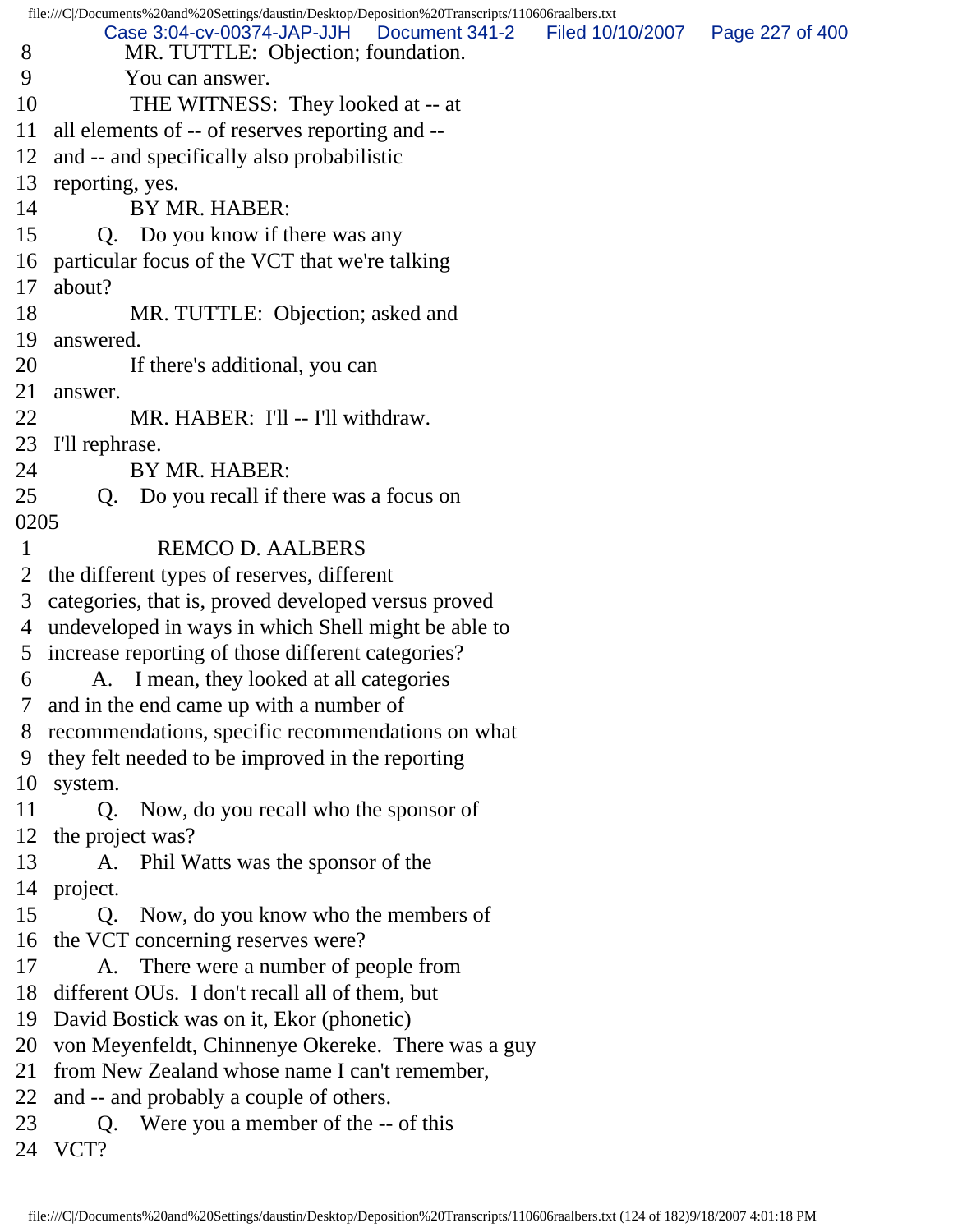|                | file:///C//Documents%20and%20Settings/daustin/Desktop/Deposition%20Transcripts/110606raalbers.txt |                  |                 |
|----------------|---------------------------------------------------------------------------------------------------|------------------|-----------------|
| 25             | Case 3:04-cv-00374-JAP-JJH Document 341-2<br>A. No, I was not.                                    | Filed 10/10/2007 | Page 228 of 400 |
| 0206           |                                                                                                   |                  |                 |
| $\mathbf{1}$   | <b>REMCO D. AALBERS</b>                                                                           |                  |                 |
| $\overline{2}$ | Q. You said a moment ago that the VCT                                                             |                  |                 |
| 3              | made a number of recommendations.                                                                 |                  |                 |
| $\overline{4}$ | Do you recall what recommendations                                                                |                  |                 |
| 5              | that this VCT made?                                                                               |                  |                 |
| 6              | A. Yeah. One of the -- one of the main                                                            |                  |                 |
| $\tau$         | recommendations was that specifically, the proved                                                 |                  |                 |
| 8              | developed in many cases was -- was very                                                           |                  |                 |
|                | 9 conservative, and they recommended that in line                                                 |                  |                 |
|                | 10 with groups -- sorry, sorry, industry standard, we                                             |                  |                 |
| 11             | should report prove developed and expectation                                                     |                  |                 |
|                | 12 developed as the same number.                                                                  |                  |                 |
| 13             | MR. TUTTLE: You're going to drive                                                                 |                  |                 |
|                | 14 them nuts if you play with that.                                                               |                  |                 |
| 15             | THE WITNESS: I'm sorry.                                                                           |                  |                 |
| 16             | BY MR. HABER:                                                                                     |                  |                 |
| 17             | Q. And what -- what are expectation                                                               |                  |                 |
| 18             | reserves?                                                                                         |                  |                 |
| 19             | A. Expectation reserves would be proof                                                            |                  |                 |
|                | 20 plus probable in -- in the other definition. So                                                |                  |                 |
| 21             | it's the mean of the probabilistic estimate.                                                      |                  |                 |
| 22             | Q. The 50 percent that it is reserves                                                             |                  |                 |
|                | 23 versus 50 percent --                                                                           |                  |                 |
| 24             | A. No, it's the mean, which is the                                                                |                  |                 |
|                | 25 midpoint.                                                                                      |                  |                 |
| 0207           |                                                                                                   |                  |                 |
| $\mathbf{1}$   | <b>REMCO D. AALBERS</b>                                                                           |                  |                 |
| $\overline{2}$ | Q. Okay. Okay. Fair enough.                                                                       |                  |                 |
| 3              | A. It P50 and the mean are not                                                                    |                  |                 |
| 4              | necessarily the same. It depends on the shape of                                                  |                  |                 |
| 5              | the curve.                                                                                        |                  |                 |
| 6              | Q. Okay. Do you recall when the VCT had                                                           |                  |                 |
| 7              | made the recommendation?                                                                          |                  |                 |
| 8              | A. I think it must have been somewhere                                                            |                  |                 |
| 9              | at the start of the second quarter in '98, sort of                                                |                  |                 |
|                | 10 around April time, I would guess.                                                              |                  |                 |
| 11             | Q. You know, recommendations were made.                                                           |                  |                 |
|                | 12 Did they have to be approved?                                                                  |                  |                 |
| 13             | A. I don't know if there was a formal                                                             |                  |                 |
| 14             | approval process, but the -- the recommendations                                                  |                  |                 |
|                | 15 were certainly reported to ExCom and I guess                                                   |                  |                 |
|                |                                                                                                   |                  |                 |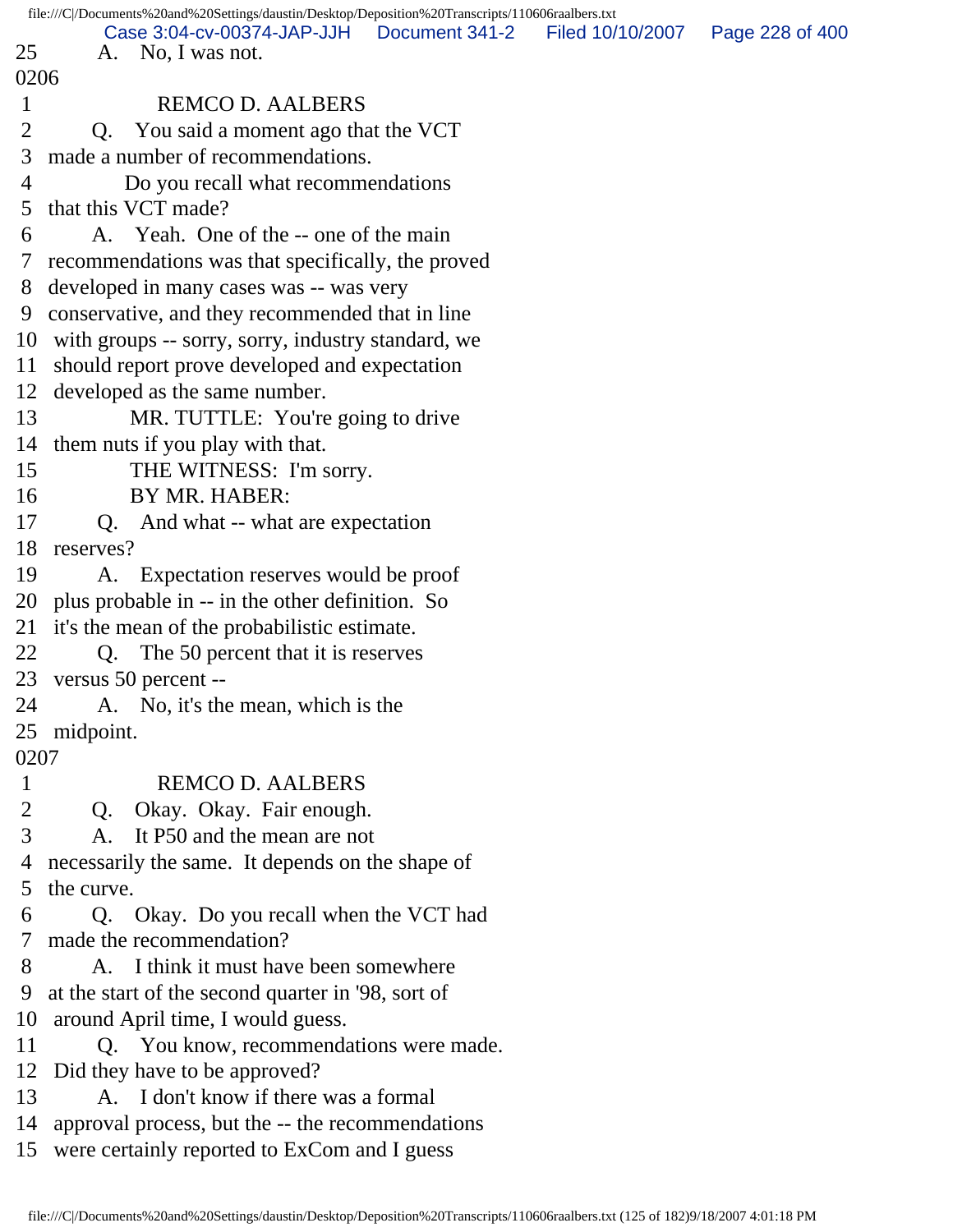file:///C|/Documents%20and%20Settings/daustin/Desktop/Deposition%20Transcripts/110606raalbers.txt

- Case 3:04-cv-00374-JAP-JJH Document 341-2 Filed 10/10/2007 Page 229 of 400
- 16 subscribed to, or however you would call that. And
- 17 then the intent was that the -- the -- the next
- 18 step of those recommendations would be rolled into
- 19 the update of the reserves guidelines that year.
- 20 Q. And I believe earlier you testified
- 21 that someone had updated the guidelines in 1998?
- 22 A. Yeah.
- 23 Q. Is that correct?
- 24 A. Brad Kerr actually did the -- most of
- 25 the work.

## 0208

- 1 REMCO D. AALBERS
- 2 Q. And who is Brad Kerr?
- 3 A. He was a reservoir engineer that was
- 4 working in Rijswijk in -- whatever they were called
- 5 at the time, EPT or SEPTAR or whatever the name was 6 at the time.
- 7 Q. Now, did you have any involvement in
- 8 preparing the update -- updated guidelines with

9 Mr. Kerr?

- 10 A. What happened at the time was I -- I
- 11 got involved with the -- the final recommendations
- 12 of the VCT team and -- and prepared sort of an
- 13 initial summary of how we could implement that into
- 14 the -- into the guidelines, and I actually was off
- 15 work sick for about three or four months, which is
- 16 why Brad Kerr got involved. And when I came back,
- 17 I was involved in the tail end of sort of
- 18 finalizing it and -- and some of the final editing
- 19 and getting out the typos before it was sent out to
- 20 the operating units.
- 21 Q. And when you say "before it was sent
- 22 out to the operating units," I think I just asked
- 23 if there was an approval at all, so once -- I take
- 24 it, then, that there was no formal approval

25 necessary once you had finished the work? 0209

- 1 REMCO D. AALBERS
- 2 MR. TUTTLE: Objection to the
- 3 characterization.
- 4 You can answer.
- 5 THE WITNESS: The -- the updated
- 6 guidelines were given to KPMG for their -- for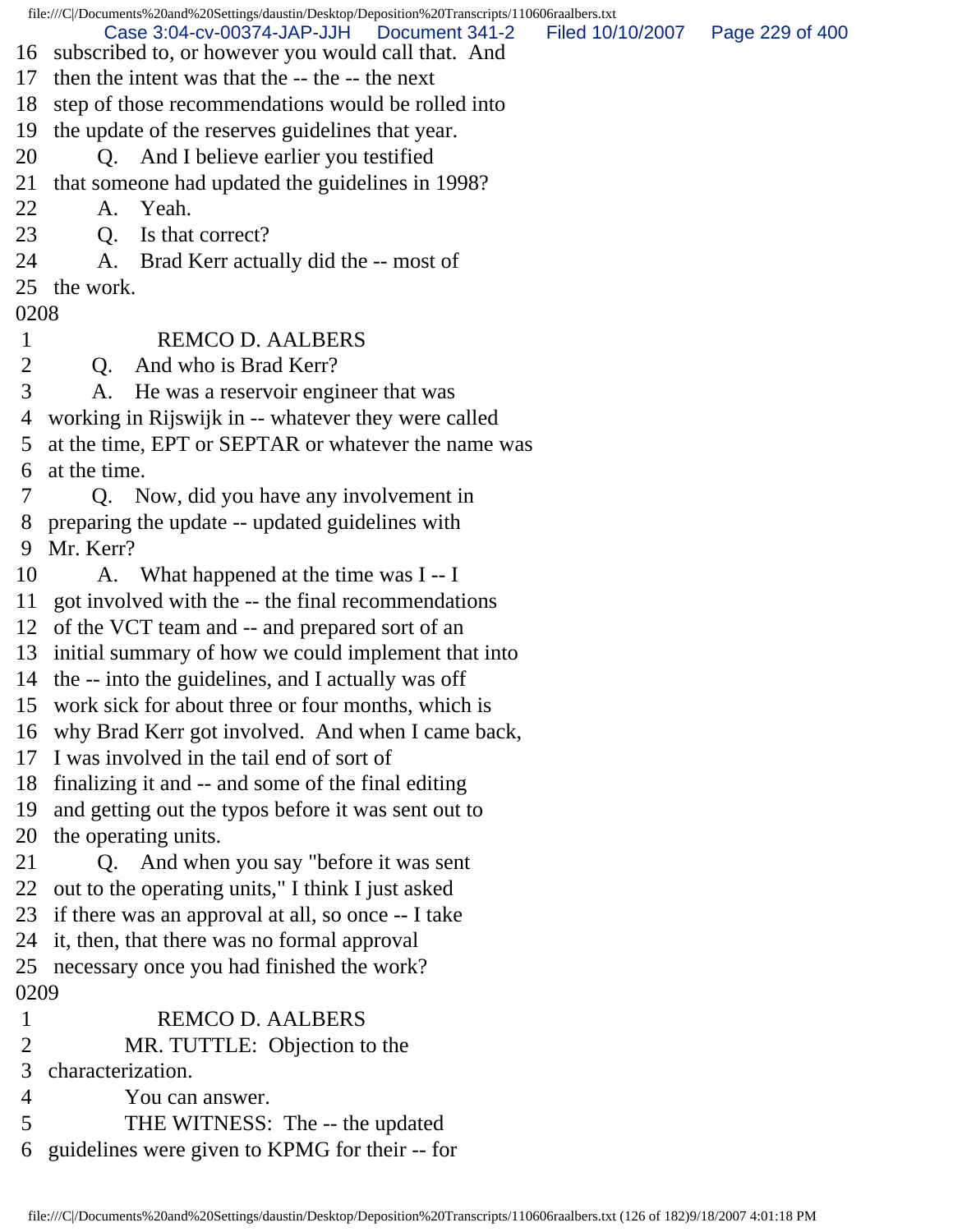file:///C|/Documents%20and%20Settings/daustin/Desktop/Deposition%20Transcripts/110606raalbers.txt 7 their review that they were SEC compliant. And I 8 cannot recall exactly what the formal approval 9 process was that year, whether or not the final 10 draft guidelines were sent to either ExCom or one 11 of the ExCom members and then they said yes or 12 right  $- I - I - I$  just don't recall how that 13 exact process went, but it was certainly supported 14 before they went out. 15 BY MR. HABER: 16 Q. Now, other than this year, when 17 you've updated the guidelines, is there an approval 18 process that your work needs to go through? 19 MR. TUTTLE: Objection; form. 20 THE WITNESS: In -- in the 21 later years, we -- there were only sort of minor 22 updates, clarification of things that were unclear, 23 minor additions on -- on things that hadn't been in 24 there before, like Athabasca Oil Sands got 25 explicitly mentioned at some point after we went 0210 1 REMCO D. AALBERS 2 through that -- that discussion. 3 And, again, the -- the changes were 4 made, and I'm not 100 percent sure whether or not 5 there was a formal approval. It was certainly 6 supported by my boss, but I don't know how far it 7 went up. I -- I just -- it wasn't a big sort of 8 approval process. 9 BY MR. HABER: 10 Q. So in terms of magnitude, the updates 11 after 1998 that you were involved in as GRC didn't 12 take on the same weight as the -- the change in 13 1998? 14 MR. TUTTLE: Objection to the 15 characterization. 16 BY MR. HABER: 17 Q. You can answer. 18 A. They were -- they were clarifications 19 only, basically, on the basic principles as they 20 were there. 21 Q. And is it fair to say that the 22 changes as a result of the VCT recommendations were 23 substantial? Case 3:04-cv-00374-JAP-JJH Document 341-2 Filed 10/10/2007 Page 230 of 400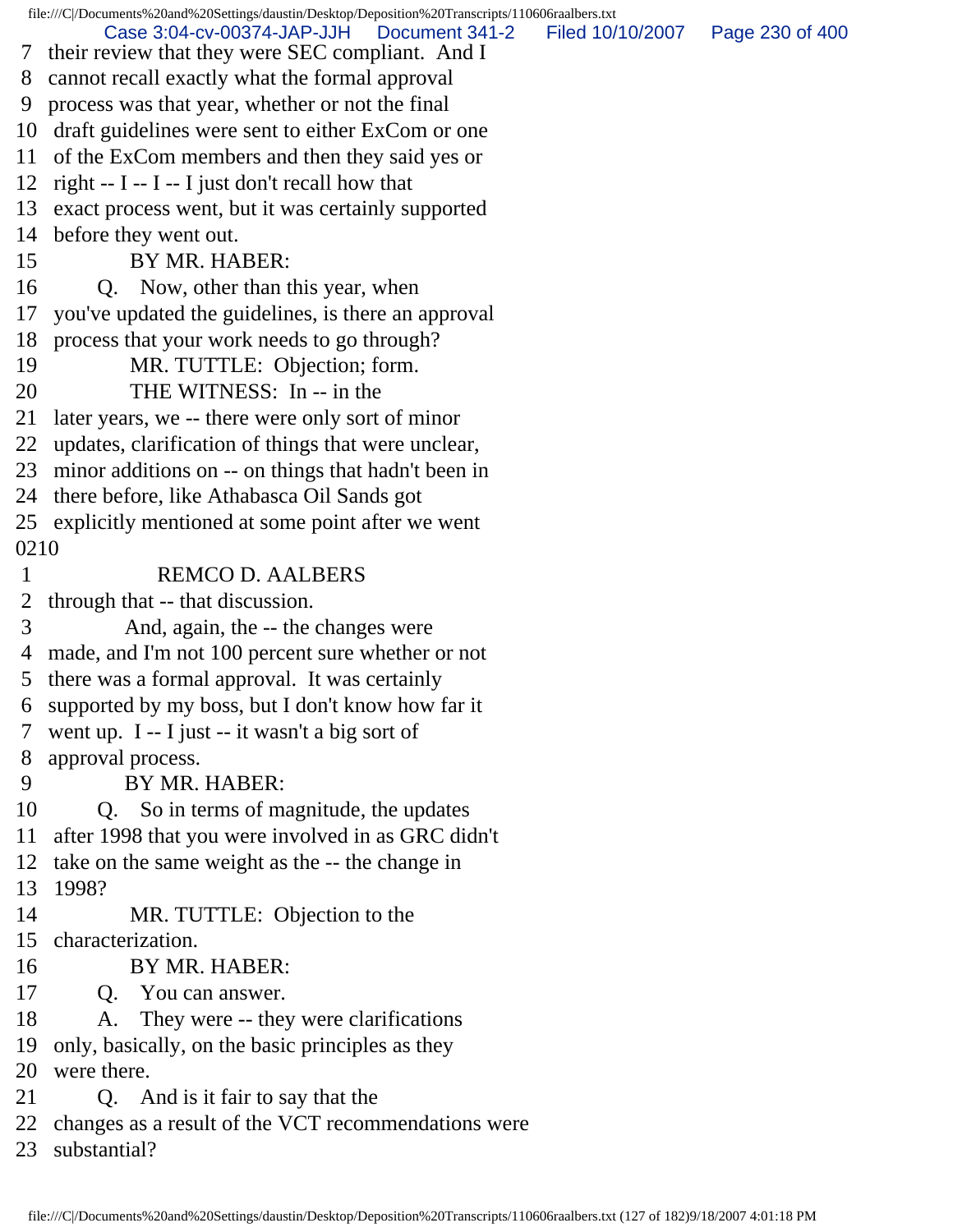file:///C|/Documents%20and%20Settings/daustin/Desktop/Deposition%20Transcripts/110606raalbers.txt 24 MR. TUTTLE: Objection to the 25 characterization. 0211 1 REMCO D. AALBERS 2 THE WITNESS: No, I wouldn't call it 3 substantial, but there were certain -- certainly 4 a -- a larger rewrite of the guidelines than in 5 the years than after where they were just further 6 clarifications on -- on -- on what was there 7 already. 8 BY MR. HABER: 9 Q. Well, do you have an understanding of 10 what the impact of the changes to the guidelines 11 were in 1998? 12 A. As -- as a consequence of -- of the 13 revision of the guidelines and the different 14 specification and -- and the sort of the proved 15 developed, there was a significant increase in 16 proved developed and much smaller change on the 17 total proved reserves. 18 Q. Okay. I'm sorry, I didn't quite get 19 that. There was a significant change in the proved 20 developed, did you say? 21 A. No, I said there was a -- a fairly 22 large change in the proved developed -- 23 Q. Okay. 24 A. -- but a much smaller change in the 25 total proved. 0212 1 REMCO D. AALBERS 2 Q. Okay. Now, I believe you had said 3 that KPMG reviewed the draft changes -- 4 A. Um-hum. 5 Q. -- in '98. 6 Do you recall if KPMG had formally 7 made any -- any findings with regards to these 8 changes? 9 A. Yeah, we got a formal -- a formal 10 letter from KPMG on their review of the guidelines. 11 Q. Did Pricewaterhouse also review the 12 guidelines? And again, I'm talking the -- the '98 13 changes. 14 A. We formally asked KPMG in their role Case 3:04-cv-00374-JAP-JJH Document 341-2 Filed 10/10/2007 Page 231 of 400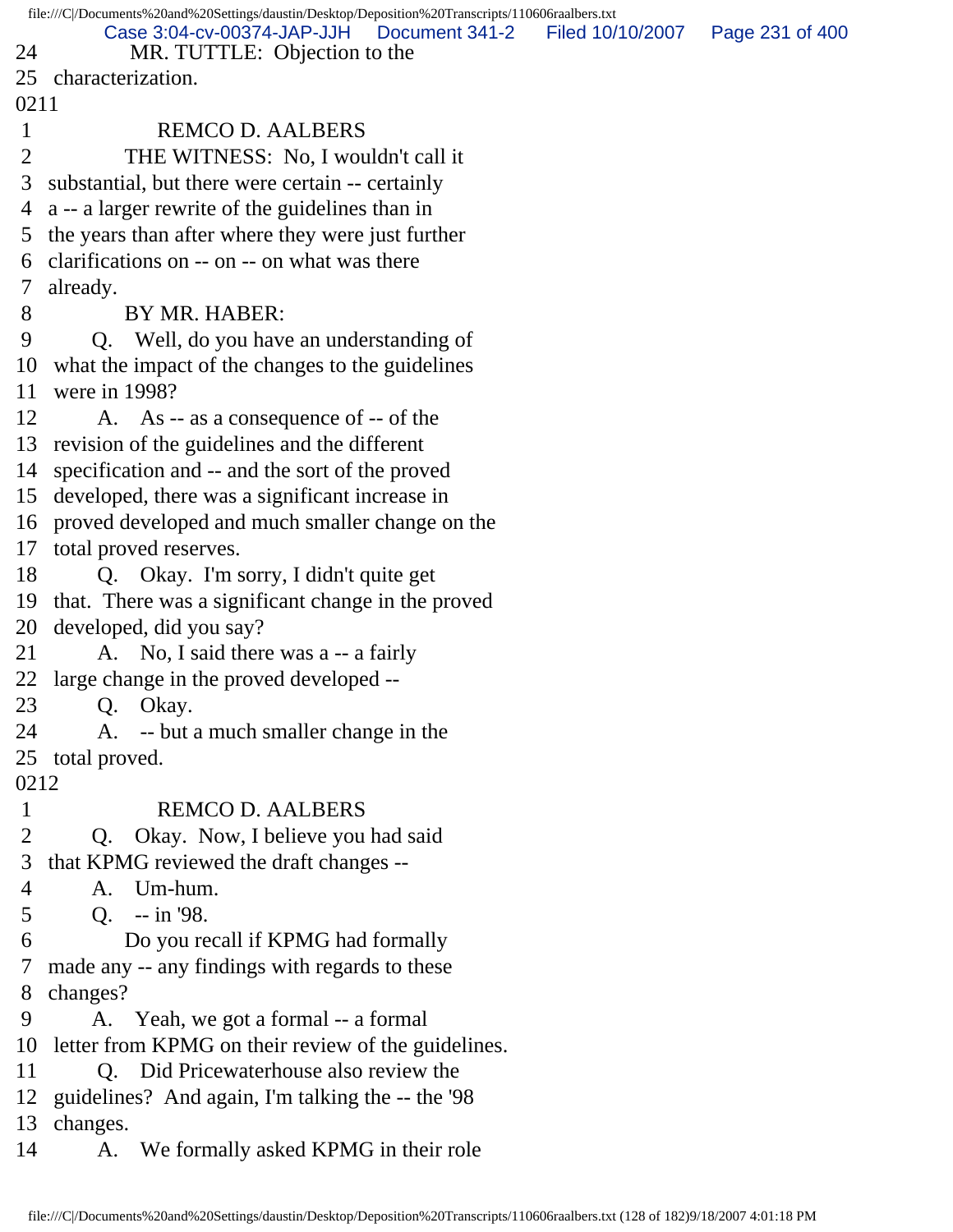file:///C|/Documents%20and%20Settings/daustin/Desktop/Deposition%20Transcripts/110606raalbers.txt 15 as -- as looking after the reserves, through 16 affidavit we asked -- or Wouter van Dorp actually 17 did it and asked for their view. I don't know what 18 KPMG did internally and who else they -- they asked 19 for advice. We certainly didn't go directly to 20 Price Waterhouse on it. 21 Q. Now, when you had asked KPMG to 22 review the changes, was this -- 23 A. Well, I didn't, Wouter van Dorp. 24 Q. Well, okay. I didn't mean you 25 personally. I apologize. 0213 1 REMCO D. AALBERS 2 A. Okay. 3 Q. When Mr. van Dorp -- 4 A. Van Dorp. 5 Q. -- van Dorp made the request, was 6 there a -- a formal meeting that was assembled 7 where the changes were discussed? 8 A. Part of this process happened when I 9 was off, so I honestly don't know. I just wasn't 10 in the office for about three months. 11 Q. When KPMG made its findings, did it 12 present its findings orally or in writing? 13 MR. TUTTLE: Objection to form. 14 MR. CORSIN: Objection. 15 THE WITNESS: I think I just said -- 16 I just already said, we got a formal note from 17 them. 18 BY MR. HABER: 19 Q. Well, again, I'm just trying to find 20 out what you mean -- 21 A. In writing. 22 Q. -- by formal. Was it in writing? 23 A. In writing. 24 Q. Okay. And how was this note 25 presented? 0214 1 REMCO D. AALBERS 2 A. How was this note presented? 3 Q. Was it presented in a formal meeting 4 or was it just delivered by e-mail? 5 A. No. I mean -- there's actually a Case 3:04-cv-00374-JAP-JJH Document 341-2 Filed 10/10/2007 Page 232 of 400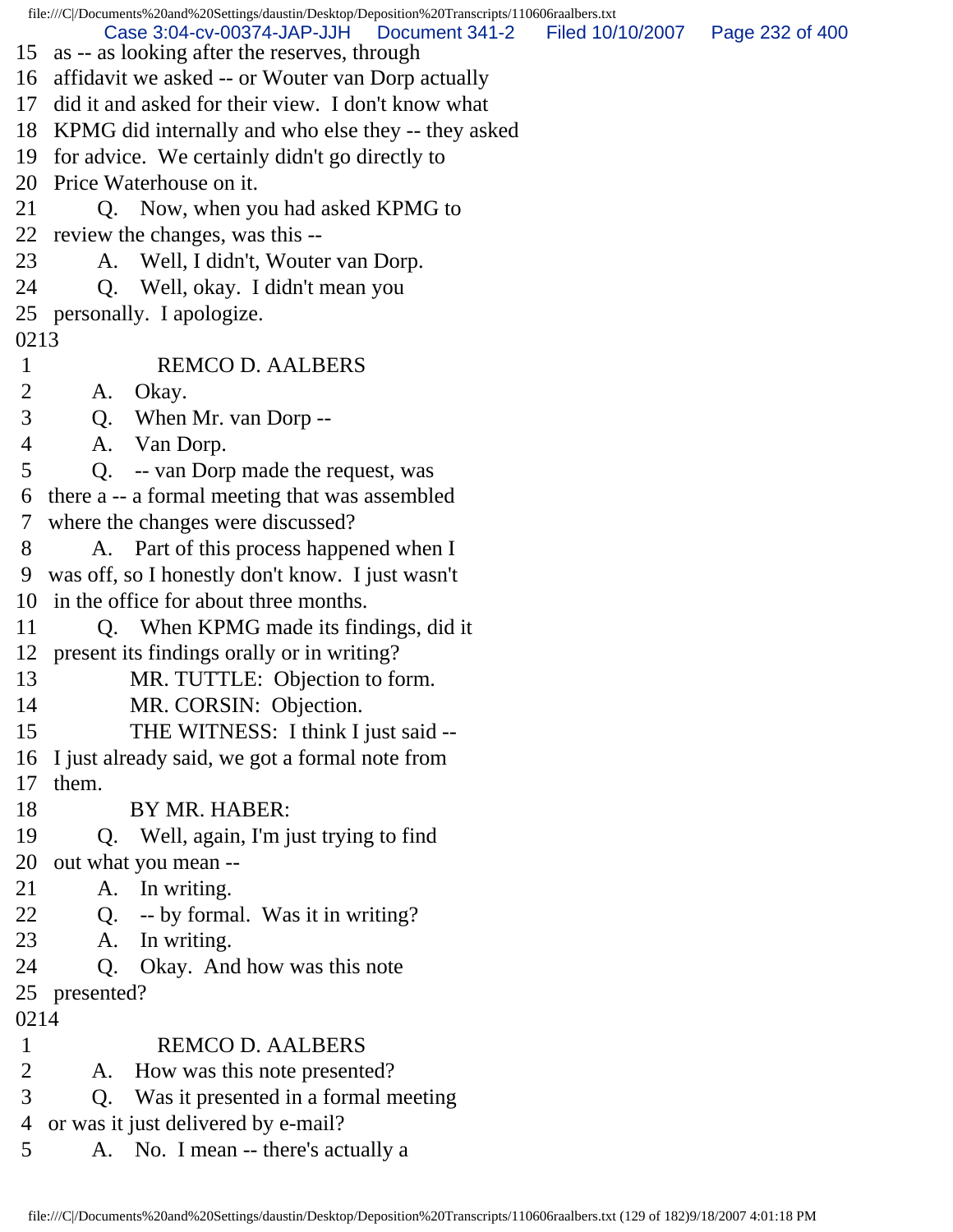file:///C|/Documents%20and%20Settings/daustin/Desktop/Deposition%20Transcripts/110606raalbers.txt 6 hard copy with a signature at the bottom, so, I 7 mean, there's a formal piece of paper and not 8 through e-mail. Like I said, I'm not sure if there 9 was a meeting. 10 Q. Okay. Now, do you recall if the 11 deputy group controller reviewed the draft 12 guideline updates or updates to the draft 13 guidelines in '98? 14 A. I don't recall. 15 Q. Now, do you -- do you know if 16 Mr. de la Mar -- 17 A. De la Mar, yeah. 18 Q. -- had reviewed the changes to the 19 guidelines in '98? 20 A. He was no longer there. He had 21 retired by that stage. 22 Q. Okay. By that stage. So it was 23 Mr. Barendregt? 24 A. Um-hum. 25 Q. Do you know if Mr. Barendregt had 0215 1 REMCO D. AALBERS 2 reviewed the draft changes? 3 A. Not formally, but I would guess so, 4 that he is -- ultimately he ends up auditing 5 against those guidelines. I'm not sure where in 6 part of the process he was involved in the issuing 7 of it. 8 Q. Um-hum. Do you know if anyone at the 9 OUs had expressed -- had expressed an opinion that 10 the changes to the guidelines didn't comply with 11 Rule 4-10? 12 MR. TUTTLE: Objection; foundation. 13 THE WITNESS: Not to my knowledge. 14 BY MR. HABER: 15 Q. Okay. 16 A. Do you mind if I just get some more 17 coffee? 18 MR. WEED: Yeah, sure. 19 (Pause.) 20 MR. HABER: Mark this as Exhibit 1. 21 (Aalbers Deposition Exhibit 22 No. 1 was marked for Case 3:04-cv-00374-JAP-JJH Document 341-2 Filed 10/10/2007 Page 233 of 400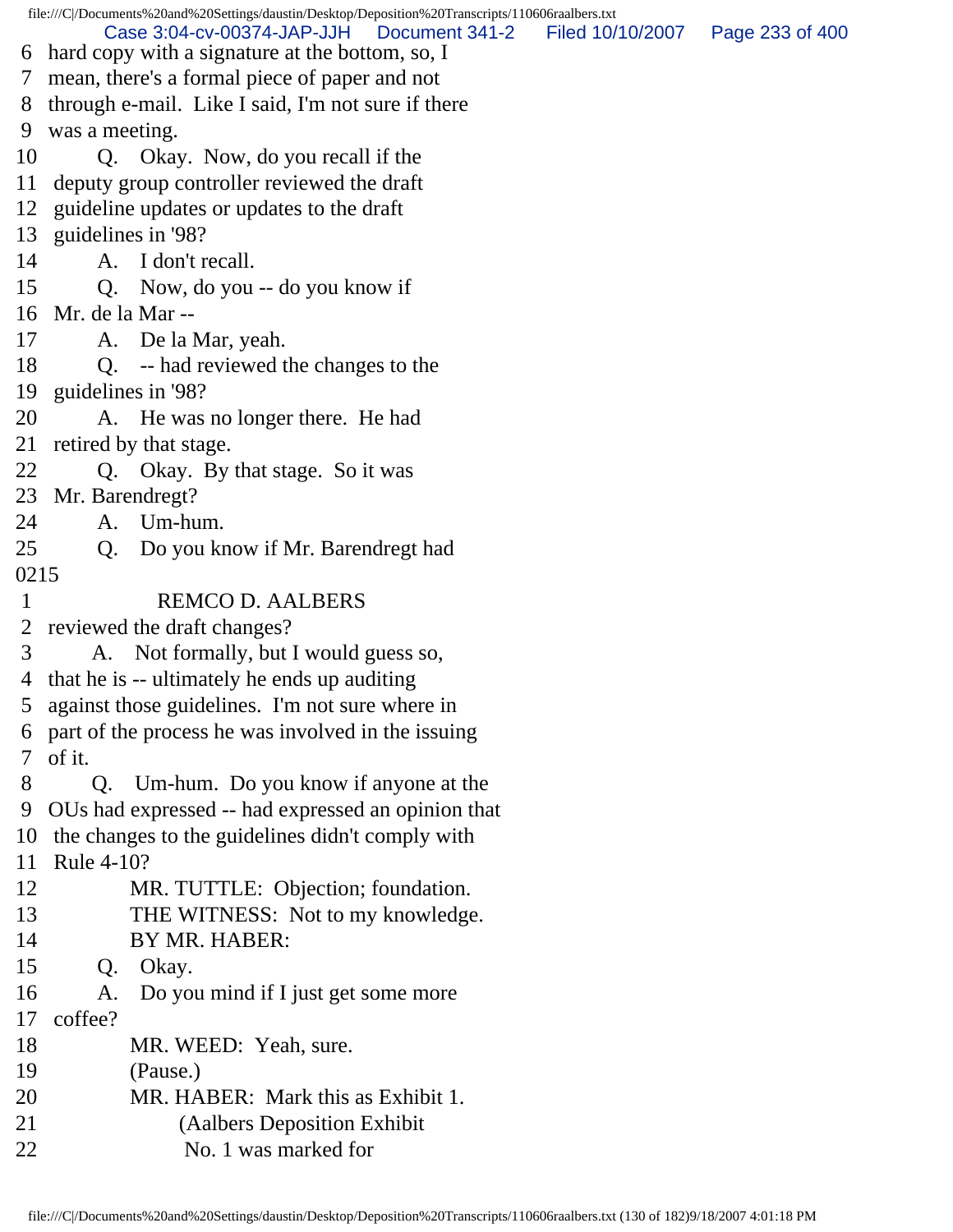file:///C|/Documents%20and%20Settings/daustin/Desktop/Deposition%20Transcripts/110606raalbers.txt 23 identification.) 24 BY MR. HABER: 25 O. For the record, we've marked as 0216 1 REMCO D. AALBERS 2 Aalbers Exhibit 1 an e-mail exchange that bears the 3 Bates number RJW01000895 through RJW01000897. It's 4 an e-mail exchange that the -- the last of the 5 e-mails is from a Johannes van Poppel to N. Paull, 6 and it's dated February 26th, 1999. 7 Mr. Aalbers, if you could just take a 8 look at it briefly, and in particular, I'm going to 9 ask you some questions about the e-mail from you to 10 Mr. van Poppel that appears on the second page of 11 this document, which is dated February 26th, 1999. 12 (The witness reviews the document.) 13 BY MR. HABER: 14 Q. Mr. Aalbers, are you -- are you ready 15 or you need some more time? 16 A. No, I'm fine. 17 Q. Okay. Have you seen these e-mails 18 before today? 19 A. I've seen these e-mails before, yes. 20 Q. Okay. And if you'll look at the 21 e-mail from you to Mr. van Poppel, it appears to be 22 discussing notification of the changes to the 23 guidelines in 1998 and how to report them publicly. 24 Is that a fair summary of -- of this 25 e-mail? 0217 1 REMCO D. AALBERS 2 MR. TUTTLE: Objection; other than 3 the document speaks for themselves, but you can 4 ask. 5 THE WITNESS: The -- the discussion 6 is about what header text will be included in the 7 annual report on the reserve statement. 8 BY MR. HABER: 9 Q. Okay. And if -- if I understand this 10 correctly, the proposed text refers to -- and I'm 11 just going to look at the quote rather than 12 characterizing it -- the quote in the middle says, 13 "Oil and gas reserves cannot be measured exactly Case 3:04-cv-00374-JAP-JJH Document 341-2 Filed 10/10/2007 Page 234 of 400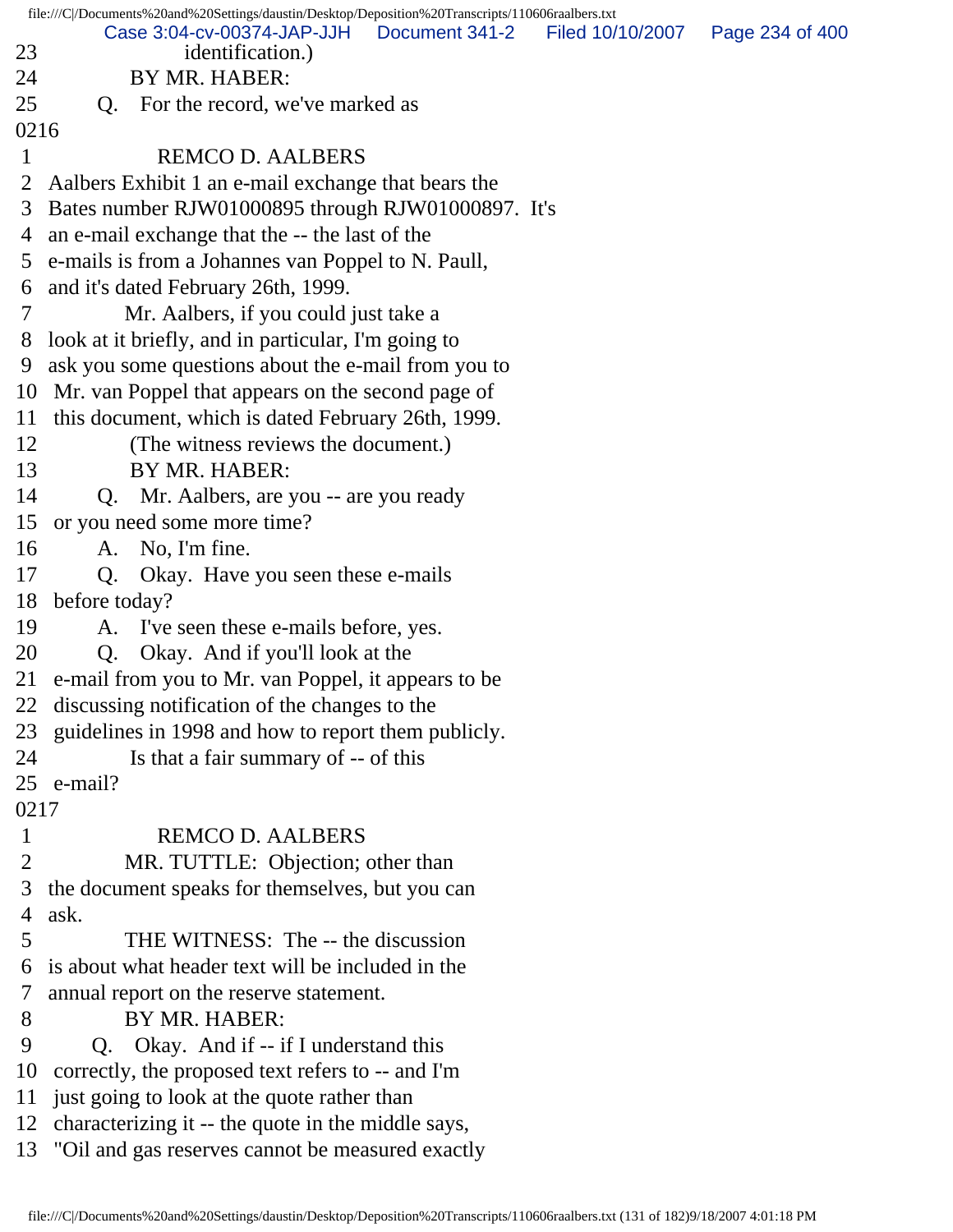file:///C|/Documents%20and%20Settings/daustin/Desktop/Deposition%20Transcripts/110606raalbers.txt 14 since estimation of reserves involves subjective 15 judgment and arbitrary determinations. Estimation 16 methods have been refined during 1998. Estimates 17 remain subject to revisions." 18 And if you go down further, you 19 comment on that, and you state, A statement 20 referring to a 'refinement of method' suggests, in 21 paren, (my opinion) that the changes are possibly 22 on the border, that is something we want/should 23 avoid. 24 Can you tell me what you meant to 25 convey by that? 0218 1 REMCO D. AALBERS 2 A. Well, the -- the discussion on -- on 3 the change to the guidelines were ultimately 4 whether or not it was a change in -- in accounting 5 methods or that you actually ended up it was a 6 revision of previous estimates, and if you would go 7 for a change in accounting methods, you would 8 basically then have to basically restate all the 9 numbers in prior years. 10 One of the main concerns that I 11 certainly had was the amount of work that would 12 have to be involved, and that was physically not 13 going to be very -- very handy to do. 14 So -- so that was actually our 15 largest concern, that whether or not people felt 16 that you had to restate or not. And we felt that, 17 first of -- well, like it's explained here, that in 18 terms of the total impact, it -- it's actually not 19 very large, and we haven't actually changed our 20 method, we've just revised the -- the -- the 21 estimate on the way we sort of -- we do the proved 22 developed and then the undeveloped follows from 23 that. 24 Q. Now, do you recall being involved in 25 any discussions with KPMG about how to communicate 0219 1 REMCO D. AALBERS 2 the changes publicly? 3 A. Well, I think what -- and -- and my 4 recollection is somewhat vague, is this is the Case 3:04-cv-00374-JAP-JJH Document 341-2 Filed 10/10/2007 Page 235 of 400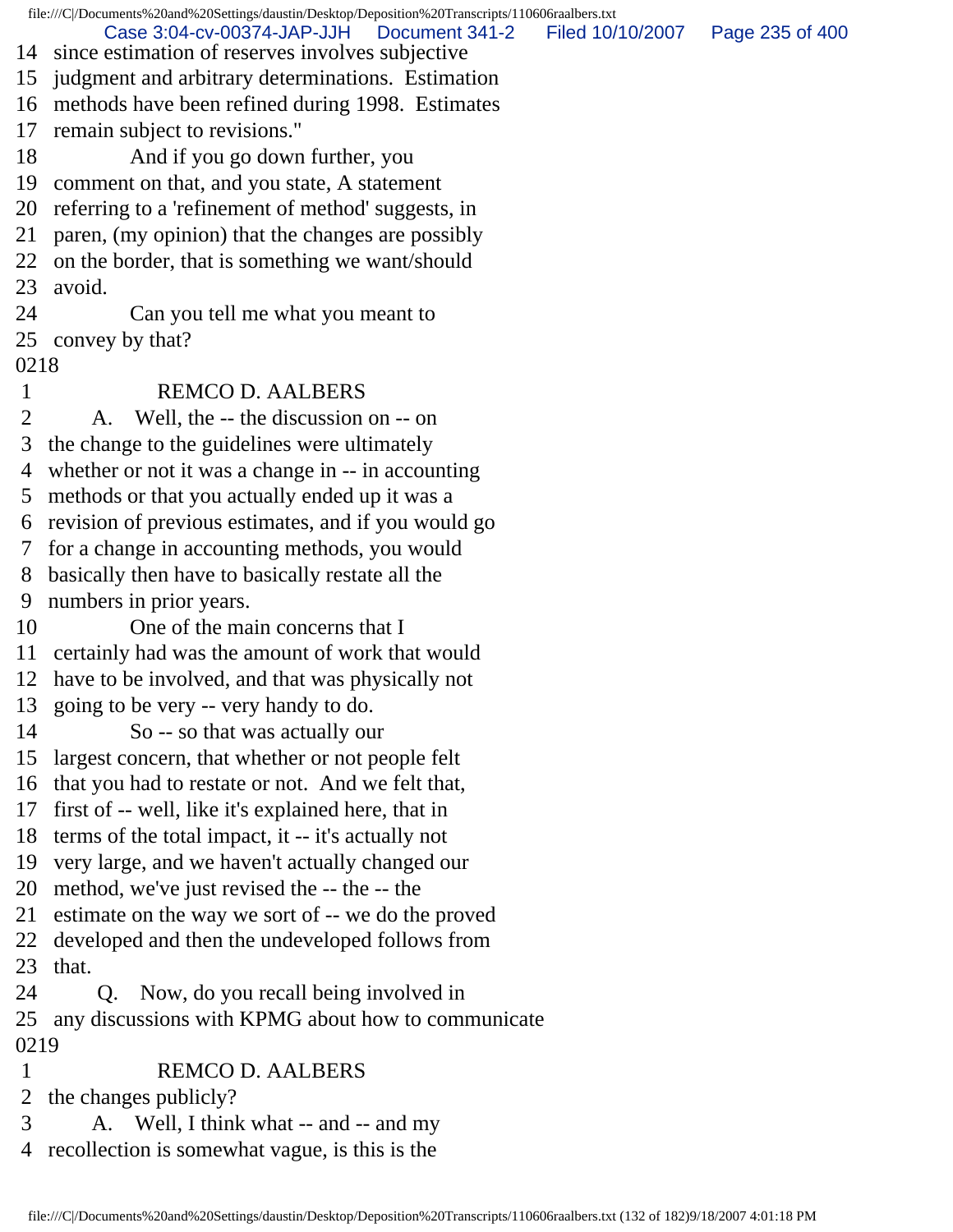file:///C|/Documents%20and%20Settings/daustin/Desktop/Deposition%20Transcripts/110606raalbers.txt 5 first time that we see that there is going to be 6 this sort of potential statement that it's going to 7 be changing. So the -- the discussion here is 8 happened on the -- at -- at group level, basically, 9 on the reporting side. So Hans van Poppel and the 10 people have been involved in that side and sort 11 of -- we weren't actually part of that discussion, 12 and that's, I think, when you look further back, 13 it's -- it's what Johannes van Poppel comments on. 14 So we were basically not part of the 15 discussion. We saw this result and we just 16 wondered what was happening and commented on it 17 from our perspective. 18 Q. If you go down again in your e-mail 19 to the bottom paragraph, the -- the full one, not 20 the one that carries over, you say, "We have been 21 fair when we presented the 1919" -- "1998 reserves 22 increases in the Q4/98" -- all caps -- "FY press 23 release and indicated they mainly resulted from 24 revisions in existing fields." 25 What were you intending to convey by 0220 1 REMCO D. AALBERS 2 that? 3 A. Well, the feeling that we had was 4 that when you look at the reserves that you 5 published, you publish prior year number, the new 6 number and a number of change categories. And 7 basically, the changes that resulted from this were 8 recorded under the revisions category, so they're 9 basically revisions to prior years' numbers. 10 So the changes were there, they were 11 in the right category, and whatever the magnitude 12 was, they were there under revisions. 13 Q. Was Gorgon one of these revisions? 14 A. Let me think. This is 1998. No, 15 Gorgon would have been booked the year before. 16 Q. Gorgon was booked in 1997? 17 A. Yes. 18 O. And --19 A. At least if you refer to proved 20 reserves; in terms of expectation, it was actually 21 booked before that. Case 3:04-cv-00374-JAP-JJH Document 341-2 Filed 10/10/2007 Page 236 of 400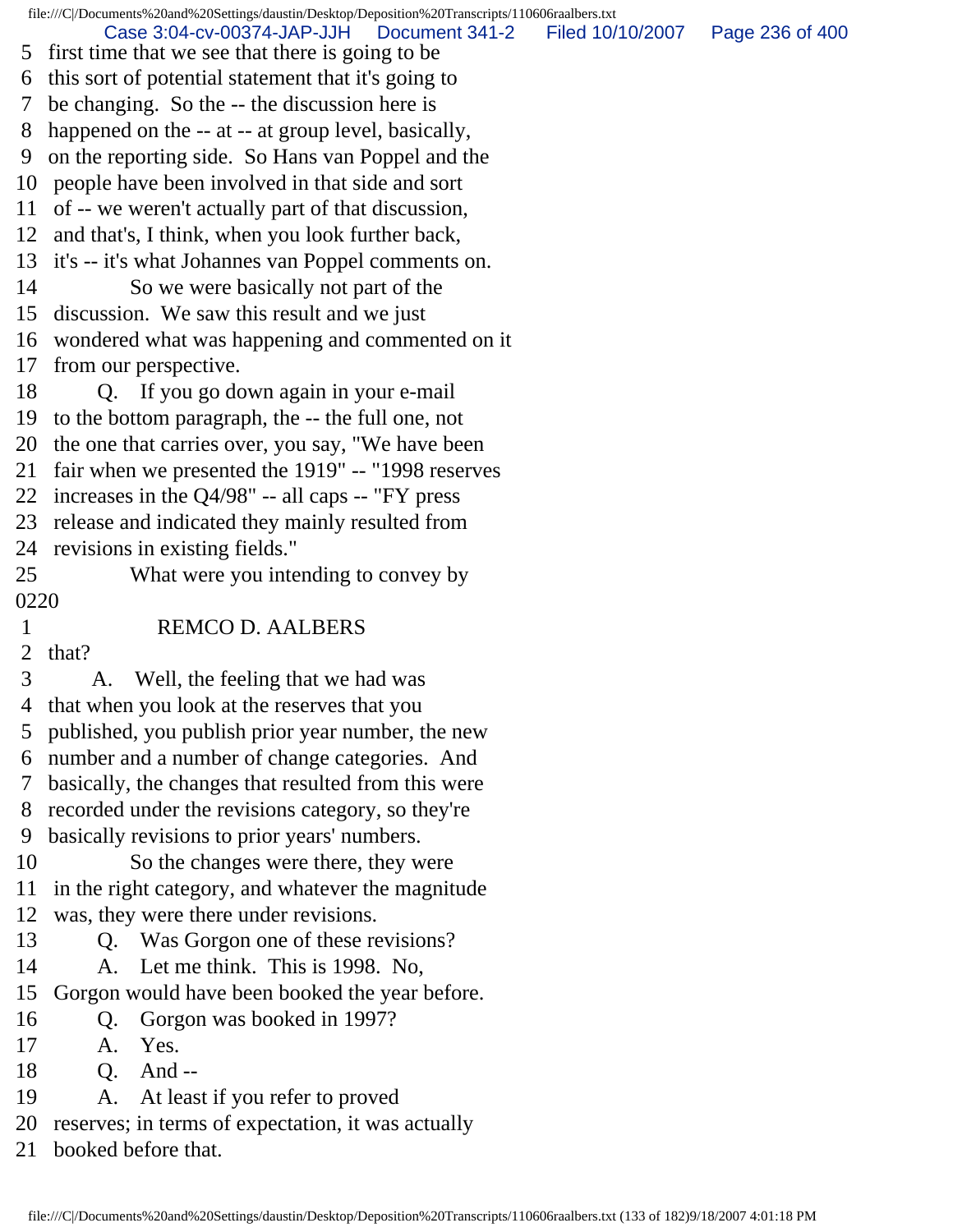file:///C|/Documents%20and%20Settings/daustin/Desktop/Deposition%20Transcripts/110606raalbers.txt 22 Q. I'm referring to proved reserves. It 23 was booked in -- 24 A. Nineteen -- 25 Q. -- December of 1997? 0221 1 REMCO D. AALBERS 2 A. Sorry, 1997, January 1998, the year 3 when I started. This is one year later. 4 Q. Okay. Do you know how this issue was 5 ultimately resolved? 6 A. The text remained as it was, or a 7 minor variation, maybe. I'm not 100 percent sure 8 if it was exactly the wording, but it -- it 9 remained in. 10 Q. Okay. And were you aware of -- of 11 any perception that perhaps the changes, as you put 12 here, were on the border? Did anyone ever express 13 any comment to that effect? 14 A. No, I -- I don't think so. It's more 15 that when you read it out they might -- how can 16 people read a piece of text, you can read it in 17 different ways. 18 Q. Okay. 19 A. Do I hand this back or -- 20 Q. Yeah, you can, I guess, just put it 21 down. 22 A. Okay. 23 MR. HABER: Um-hum, yeah. 24 (Aalbers Deposition Exhibit 25 No. 2 was marked for 0222 1 REMCO D. AALBERS 2 identification.) 3 BY MR. HABER: 4 Q. Just for the record, we've just 5 marked as Aalbers Exhibit 2 a Note for Information 6 to ExCom. In the upper left-hand corner, it's 7 dated January 28, 1999. Its Bates numbers are 8 RJW00072247 through RJW00072254. 9 (The witness reviews the document.) 10 BY MR. HABER: 11 Q. Have you seen this document before 12 today? Case 3:04-cv-00374-JAP-JJH Document 341-2 Filed 10/10/2007 Page 237 of 400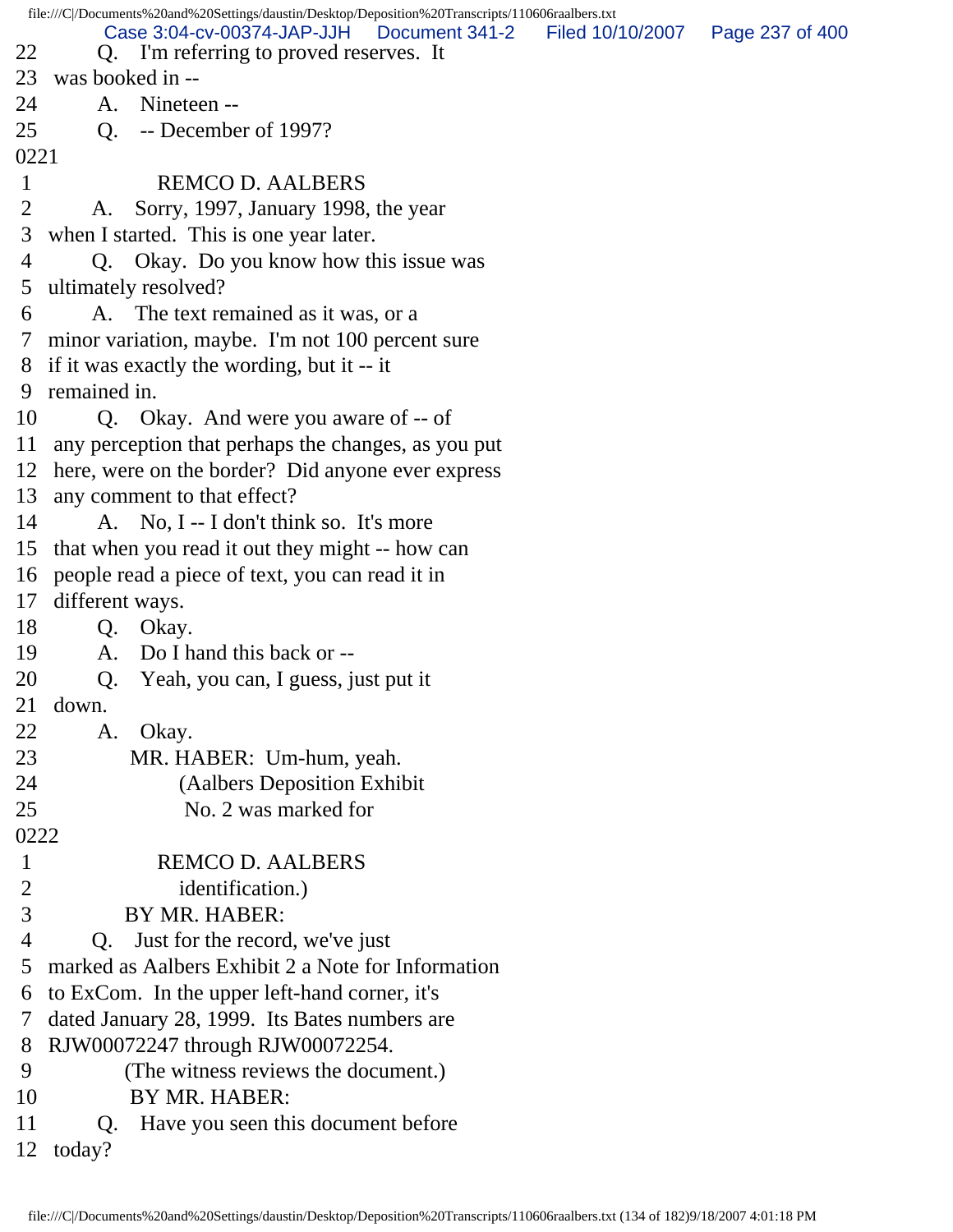file:///C|/Documents%20and%20Settings/daustin/Desktop/Deposition%20Transcripts/110606raalbers.txt 13 A. Yes. 14 O. And this -- this is a note for 15 information to ExCom. 16 Did you prepare this document? 17 A. Yes, I did. 18 Q. Did anyone assist you in preparing 19 the document? 20 A. I was the prime author, but a number 21 of people have given comments on the note before it 22 finally went into ExCom. 23 Q. And do you recall who those people 24 were? 25 A. Wouter van Dorp would have been one, 0223 1 REMCO D. AALBERS 2 who was my boss, and depending on who exactly was 3 there at the time, either Lew or Louff (phonetic) 4 would have given at least some comments before it 5 went in. 6 Q. There's a reference on -- on the top 7 in parentheses on the -- underneath the heading 8 Note for Information, in all caps, it says ESOSC. 9 Do you see that? 10 A. Yes, ESOSC. 11 O. What -- what does that stand for? 12 A. It's ESOSC, and it means excluding 13 Shell Oil and Shell Canada. 14 Q. Okay. And, again, just for the 15 record, Shell Oil is the United States operating 16 unit? 17 A. Yes. And Shell Canada is operating 18 in Canada. 19 Q. Right. I got that part. 20 A. Okay. I just wanted to be clear. 21 Q. Okay, thank you. 22 And what was the purpose for you 23 preparing this note? 24 A. The purpose was to tell ExCom what 25 was coming from the -- the ARPR process and report 0224 1 REMCO D. AALBERS 2 on reserves, both improved and expectation, and -- Case 3:04-cv-00374-JAP-JJH Document 341-2 Filed 10/10/2007 Page 238 of 400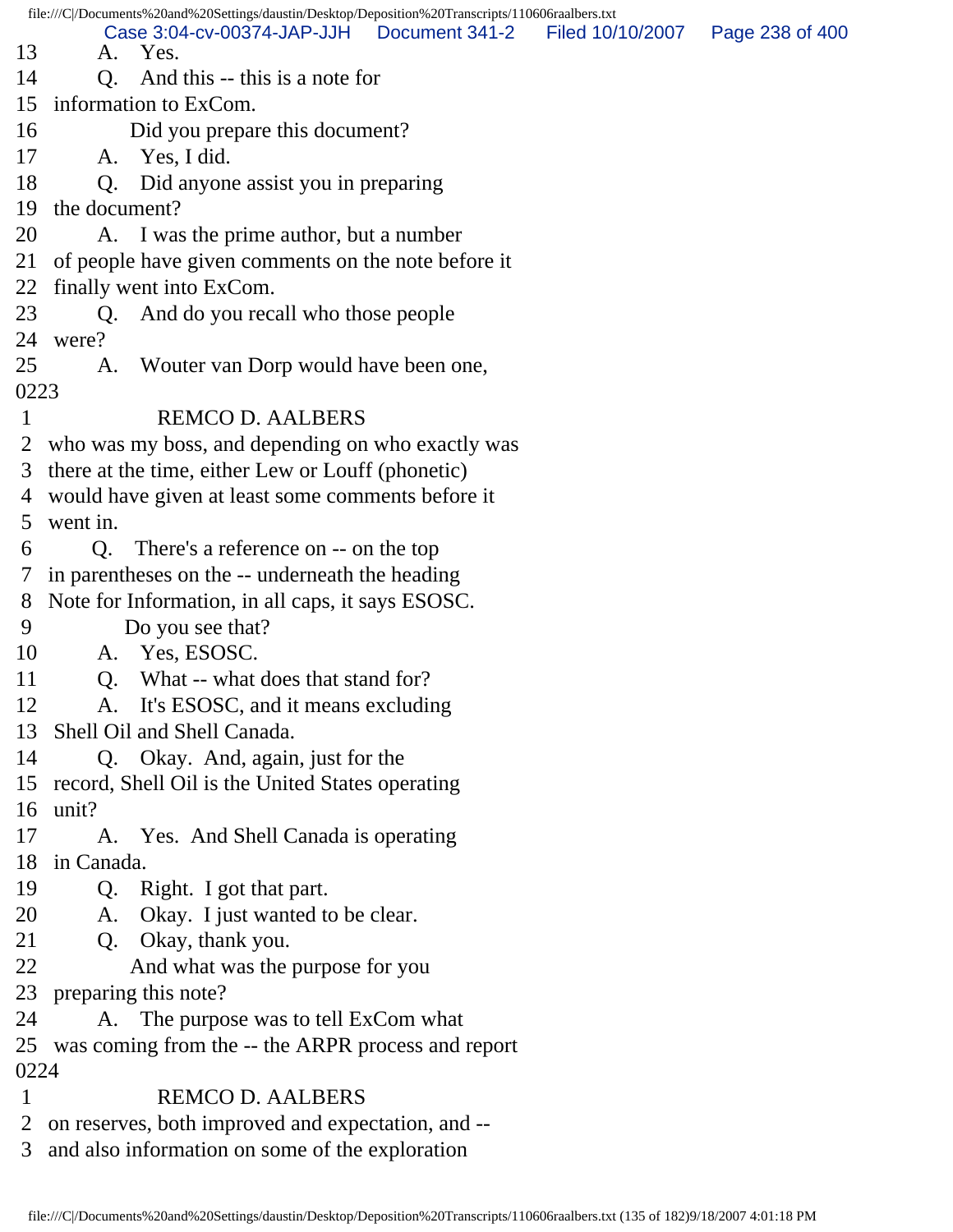file:///C|/Documents%20and%20Settings/daustin/Desktop/Deposition%20Transcripts/110606raalbers.txt 4 discoveries in the year. 5 Q. Okay. Just look at the last page for 6 a moment. 7 A. The last page of text or of the 8 attachment? 9 Q. The very, very last page of the 10 document that ends in 72254. I believe this is the 11 covering message to this note? 12 A. Appears to be. 13 Q. Okay. If you'll look under Item 1, 14 it says to -- to distribution. And unfortunately, 15 there is no distribution list here. 16 Do you recall who this was sent to? 17 A. Let me see how this e-mail works. It 18 would have been distributed to all the ExCom 19 members at the time. 20 Q. And the reference to lady, do you 21 recall who the woman member of the ExCom was at 22 that time? 23 A. That must have been Linda Cook. 24 Q. And what region was Linda Cook the 25 director of? 0225 1 REMCO D. AALBERS 2 A. Linda was actually the director of -- 3 not the region, but of the -- of the central -- 4 central team, so the EP -- well, either EPB or EPS 5 at the time. So the -- the whole of the reserves 6 reporting, business planning, et cetera, that all 7 fell under Linda, basically. 8 Q. Okay. Is Ms. Cook still with the 9 company today? 10 A. Yes, she is. 11 Q. Does she serve on the board of the 12 company? 13 A. Yes. 14 MR. TUTTLE: Objection to form. 15 When you say company, which -- 16 MR. HABER: When -- I said today, 17 that's the combined company. 18 MR. TUTTLE: If he knows. 19 BY MR. HABER: Case 3:04-cv-00374-JAP-JJH Document 341-2 Filed 10/10/2007 Page 239 of 400

20 O. Is she a member of the board?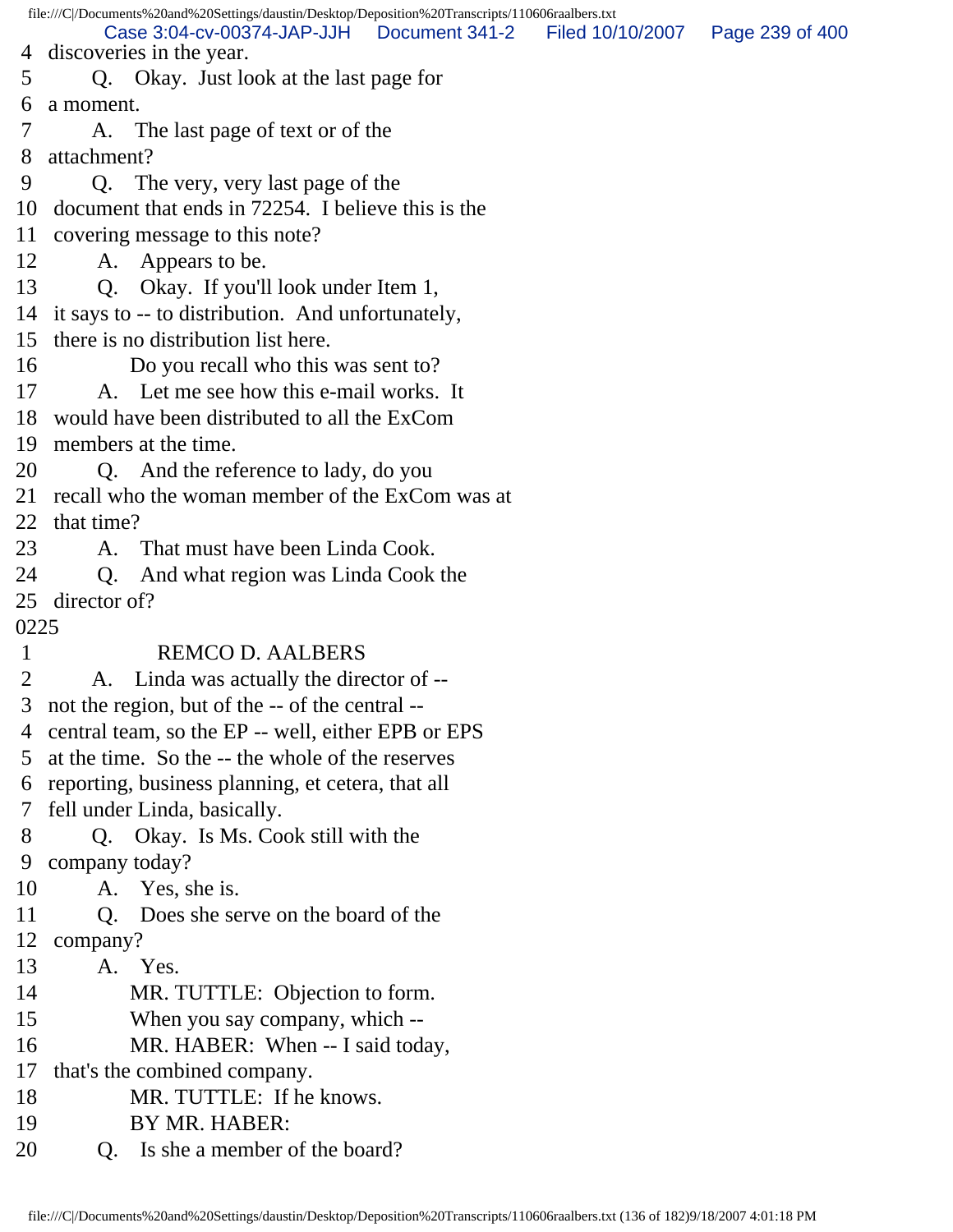file:///C|/Documents%20and%20Settings/daustin/Desktop/Deposition%20Transcripts/110606raalbers.txt 21 A. Yes. 22 Q. Okay. Now, if you look at the 23 letter, it says in the second paragraph, "The 1998 24 reserves replacement ratio for ESOSC" -- I think 25 you pronounced it ESOSC? 0226 1 REMCO D. AALBERS 2 A. ESOSC. 3 Q. ESOSC -- "looks very good, with an 4 overall BOE replacement ratio of 259 percent." 5 A. Um-hum. 6 Q. That figure, did that include both 7 oil and gas? 8 A. Yes. 9 Q. And are we -- were you referring to 10 proved developed reserves in that figure? 11 A. Yes. I should have said that in the 12 e-mail. 13 Q. Now, if you look at the -- the second 14 page of the note, under Replacement ratios, under 15 Proved, the second paragraph says, "The ESOSC 16 proved developed reserves re -- replacement ratio 17 for 1998 is 173 percent and 279 percent for oil/NGL 18 and gas respectively, 210 percent on a combined BOE 19 basis. 20 A. Um-hum. 21 Q. Can you explain that, please? 22 A. Explain in -- in what sense do you 23 mean? 24 Q. Well, I mean, I was just looking, 25 the -- the letter talks about -- 0227 1 REMCO D. AALBERS 2 A. Yeah, the 259, you mean? 3 Q. Right. And then you're talking here 4 of 173 percent and 279 percent for oil and gas -- 5 A. Because -- 6 Q. -- and then 210 on a combined basis. 7 A. -- you need to go one paragraph up 8 where it talks about total proved. The line you've 9 now quoted is on the proved developed. 10 Q. Okay. 11 A. The 259 is just above that sentence. Case 3:04-cv-00374-JAP-JJH Document 341-2 Filed 10/10/2007 Page 240 of 400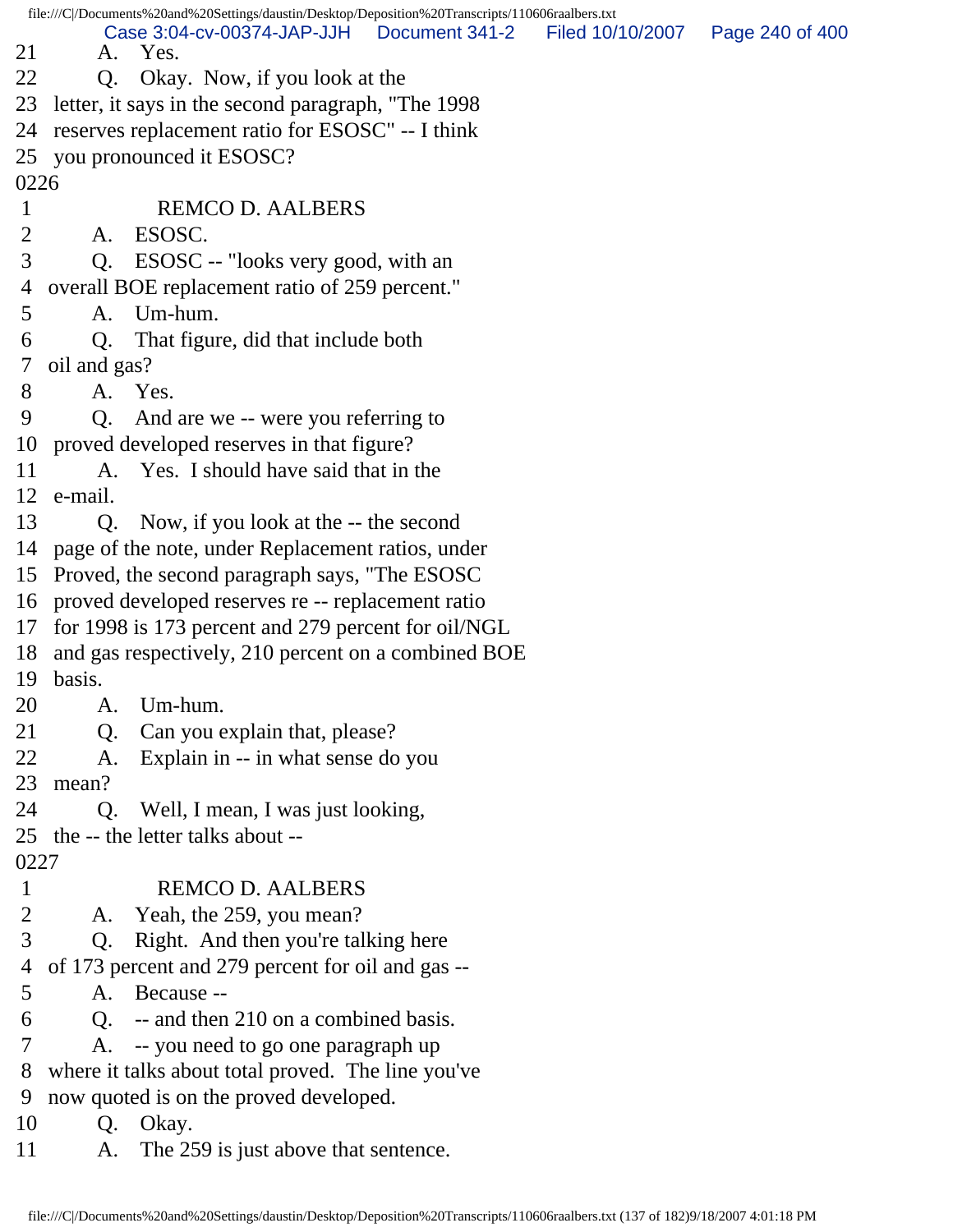|                | file:///C /Documents%20and%20Settings/daustin/Desktop/Deposition%20Transcripts/110606raalbers.txt |                                   |
|----------------|---------------------------------------------------------------------------------------------------|-----------------------------------|
| 12             | Case 3:04-cv-00374-JAP-JJH   Document 341-2<br>Q. So you were just breaking it down,              | Filed 10/10/2007  Page 241 of 400 |
|                | 13 then, by oil and gas?                                                                          |                                   |
| 14             | A. No, there are -- you have the total                                                            |                                   |
|                | 15 reserves and you have the element of reserves which                                            |                                   |
|                | 16 is developed, which is a subset of the total. So                                               |                                   |
|                | 17 the overall replacement rate shows what you people                                             |                                   |
|                | 18 normally look at is the total reserves, which was                                              |                                   |
|                | 19 the 259. If you just look at the developed element                                             |                                   |
|                | 20 of reserves, you get -- you can calculate a                                                    |                                   |
|                | 21 separate replacement ratio.                                                                    |                                   |
| 22             | Q. Okay. Okay. And if you look at the                                                             |                                   |
|                | 23 paragraph under Financial Impact, it discusses the                                             |                                   |
|                | 24 changes to the guidelines as a consequence of the                                              |                                   |
|                | 25 recommendations of the VCT.                                                                    |                                   |
| 0228           |                                                                                                   |                                   |
| $\mathbf{1}$   | <b>REMCO D. AALBERS</b>                                                                           |                                   |
| $\overline{2}$ | Could you just read that paragraph to                                                             |                                   |
| 3              | yourself?                                                                                         |                                   |
| 4              | (The witness reviews the document.)                                                               |                                   |
| 5              | BY MR. HABER:                                                                                     |                                   |
| 6              | Q. Now, do you recall any discussion                                                              |                                   |
| 7              | about this paragraph -- withdrawn.                                                                |                                   |
| 8              | Do you recall any reaction from the                                                               |                                   |
| 9              | ExCom in response to the paragraph I just asked you                                               |                                   |
|                | 10 to read?                                                                                       |                                   |
| 11             | MR. TUTTLE: Objection; foundation.                                                                |                                   |
| 12             | You can answer.                                                                                   |                                   |
| 13             | THE WITNESS: No, I don't.                                                                         |                                   |
| 14             | BY MR. HABER:                                                                                     |                                   |
| 15             | Q. Okay. Do you know who presented this                                                           |                                   |
| 16             | note to the ExCom?                                                                                |                                   |
| 17             | MR. TUTTLE: Objection; foundation.                                                                |                                   |
| 18             | BY MR. HABER:                                                                                     |                                   |
| 19             | All right. I'll go one step further.<br>Q.                                                        |                                   |
| 20             | Was this note presented to the ExCom?                                                             |                                   |
| 21             | I believe the note only went in for<br>A.                                                         |                                   |
| 22             | information and wasn't necessarily presented this                                                 |                                   |
| 23             | year.                                                                                             |                                   |
| 24             | During your tenure as GRC, do you<br>Q.                                                           |                                   |
|                | 25 know if notes for information were presented to the                                            |                                   |
| 0229           |                                                                                                   |                                   |
| $\mathbf{1}$   | <b>REMCO D. AALBERS</b>                                                                           |                                   |
| $\overline{2}$ | ExCom?                                                                                            |                                   |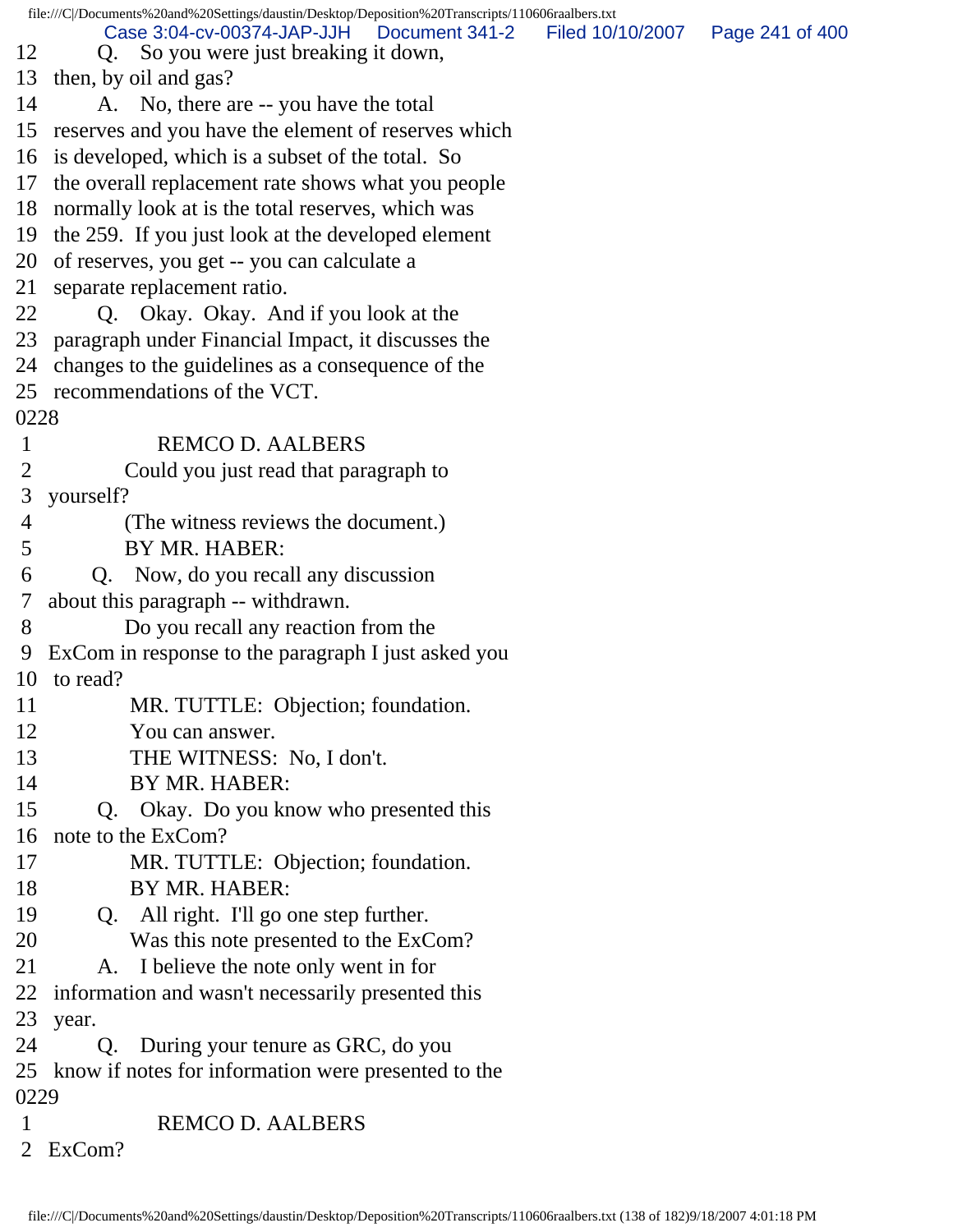|      | file:///C /Documents%20and%20Settings/daustin/Desktop/Deposition%20Transcripts/110606raalbers.txt            |                 |
|------|--------------------------------------------------------------------------------------------------------------|-----------------|
| 3    | Case 3:04-cv-00374-JAP-JJH<br>Document 341-2<br>Filed 10/10/2007<br>A. I mean, in general, it depends on the | Page 242 of 400 |
| 4    | note. The note for information doesn't always                                                                |                 |
| 5    | necessarily mean there was also a presentation                                                               |                 |
| 6    | associated with it. It could also be just a note                                                             |                 |
| 7    | for information and not separately presented. The                                                            |                 |
| 8    | ExCom got a big file with a whole bunch of notes                                                             |                 |
| 9    | every time they met, and some would be presented                                                             |                 |
| 10   | and some would be without a presentation.                                                                    |                 |
| 11   | Q. Okay. So with regard to the                                                                               |                 |
| 12   | financial impact from the changes from the VCT, did                                                          |                 |
| 13   | anyone on ExCom communicate to you personally about                                                          |                 |
| 14   | the information that's reflected in this paragraph?                                                          |                 |
| 15   | A. Not to my knowledge.                                                                                      |                 |
| 16   | Okay. Did anyone -- the same<br>Q.                                                                           |                 |
| 17   | question to any one of your bosses?                                                                          |                 |
| 18   | You would have to ask them.<br>A.                                                                            |                 |
| 19   | Q. Well, did they say anything to you?                                                                       |                 |
| 20   | Not that I recall.<br>A.                                                                                     |                 |
| 21   | Okay. Now, looking at the e-mail<br>Q.                                                                       |                 |
| 22   | message again, which is the last page of the                                                                 |                 |
| 23   | exhibit, the fourth paragraph down says, "The group                                                          |                 |
| 24   | proved reserves are planned to be finalized by the                                                           |                 |
| 25   | 5th February 1999 with the group external auditors                                                           |                 |
| 0230 |                                                                                                              |                 |
| 1    | <b>REMCO D. AALBERS</b>                                                                                      |                 |
| 2    | (PWC and KPMG) and group control."                                                                           |                 |
| 3    | Do you recall that event occurring in                                                                        |                 |
| 4    | or about early February of 1999?                                                                             |                 |
| 5    | Yes, it did.<br>A.                                                                                           |                 |
| 6    | Q. Did you participate?                                                                                      |                 |
| 7    | A. Yes, I did.                                                                                               |                 |
| 8    | Okay. And do you recall there being<br>Q.                                                                    |                 |
| 9    | any discussion about the impact of the VCT                                                                   |                 |
| 10   | recommendations and changes in the guidelines                                                                |                 |
| 11   | during that meeting?                                                                                         |                 |
| 12   | A. Yes. We split out the -- the changes                                                                      |                 |
| 13   | by different categories, and that was discussed.                                                             |                 |
| 14   | Q. Do you recall the sum and substance                                                                       |                 |
| 15   | of what was discussed?                                                                                       |                 |
| 16   | A. No, I don't.                                                                                              |                 |
| 17   | Okay. Do you recall anyone conveying<br>Q.                                                                   |                 |
| 18   | in a meeting about how the reserves replacement                                                              |                 |
| 19   | ratio had increased from prior years?                                                                        |                 |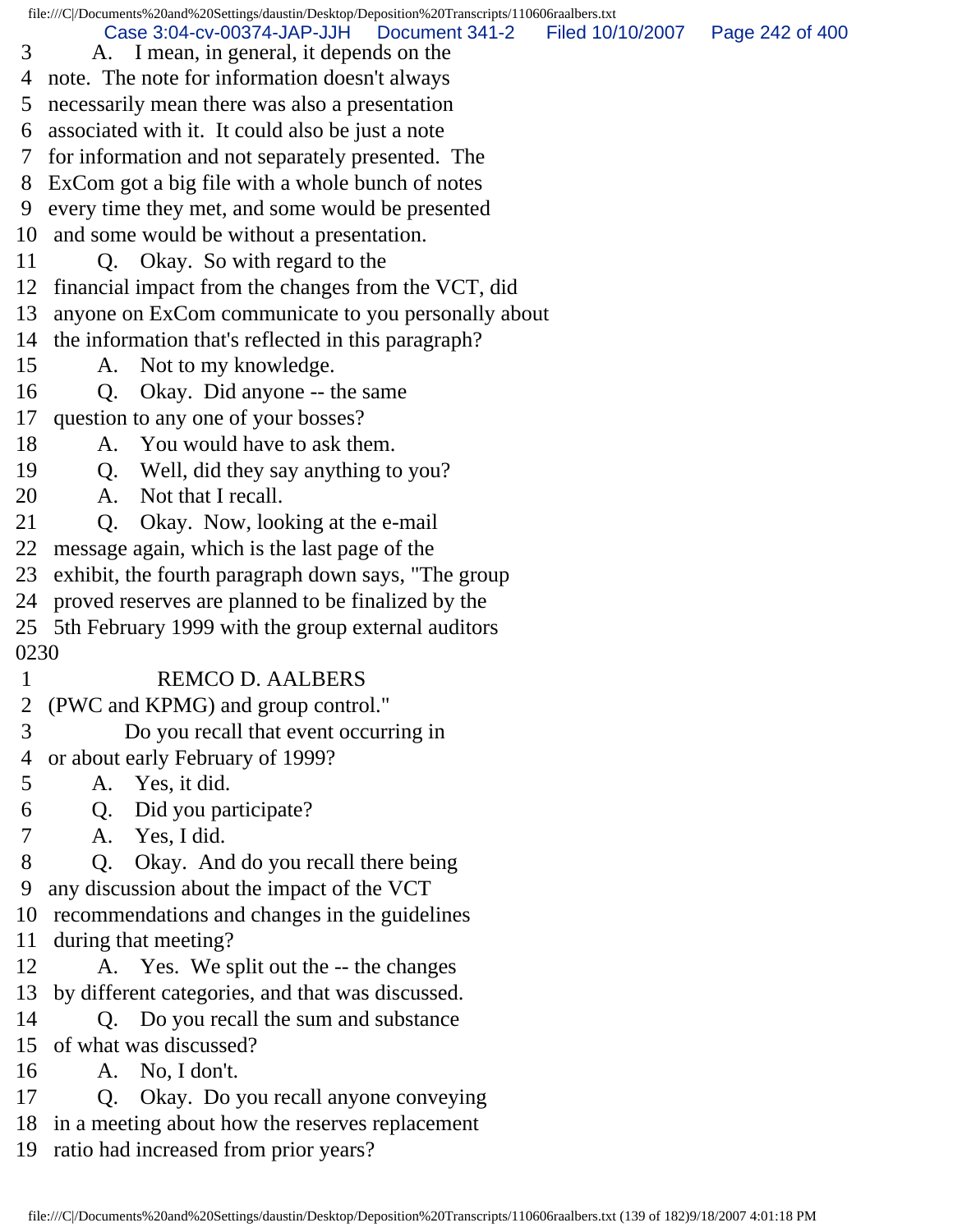|                | file:///C /Documents%20and%20Settings/daustin/Desktop/Deposition%20Transcripts/110606raalbers.txt |                                   |  |
|----------------|---------------------------------------------------------------------------------------------------|-----------------------------------|--|
| 20             | Case 3:04-cv-00374-JAP-JJH   Document 341-2<br>A. Well, I mean --                                 | Filed 10/10/2007  Page 243 of 400 |  |
| 21             | MR. MORSE: Objection to form.                                                                     |                                   |  |
| 22             | THE WITNESS: -- I mean, as part of                                                                |                                   |  |
| 23             | the -- of the meeting, we -- we -- we showed sort                                                 |                                   |  |
| 24             | of historic reserves replacement ratios, which are                                                |                                   |  |
|                | 25 also in the -- in the attachment here. So that was                                             |                                   |  |
| 0231           |                                                                                                   |                                   |  |
| $\mathbf{1}$   | <b>REMCO D. AALBERS</b>                                                                           |                                   |  |
|                | 2 clearly discussed.                                                                              |                                   |  |
| 3              | BY MR. HABER:                                                                                     |                                   |  |
| $\overline{4}$ | Q. During this meeting, did anyone                                                                |                                   |  |
| 5              | consider the long-term effect of the change in the                                                |                                   |  |
| 6              | guidelines?                                                                                       |                                   |  |
| $\overline{7}$ | MR. TUTTLE: Objection; foundation;                                                                |                                   |  |
| 8              | form.                                                                                             |                                   |  |
| 9              | THE WITNESS: Can you try and specify                                                              |                                   |  |
| 10             | what your -- what your question is?                                                               |                                   |  |
| 11             | BY MR. HABER:                                                                                     |                                   |  |
| 12             | Q. Sure. During the meetings that you                                                             |                                   |  |
|                | 13 had with -- with the auditors --                                                               |                                   |  |
| 14             | A. Um-hum.                                                                                        |                                   |  |
| 15             | Q. -- was there a discussion about how                                                            |                                   |  |
|                | 16 the changes to the guidelines would impact the RRR                                             |                                   |  |
|                | 17 in subsequent years?                                                                           |                                   |  |
| 18             | A. The -- the refinement of the                                                                   |                                   |  |
|                | 19 guidelines and the -- and the sort of the stepover                                             |                                   |  |
| 20             | to -- to specific proved developed equals                                                         |                                   |  |
| 21             | expectation developed or literally tying it into                                                  |                                   |  |
| 22             | the no further activity forecast, which is                                                        |                                   |  |
| 23             | actually, when you look at the current way of doing                                               |                                   |  |
| 24             | the reserves, that is what the deep --                                                            |                                   |  |
|                | 25 deterministic method is anyway.                                                                |                                   |  |
| 0232           |                                                                                                   |                                   |  |
| $\mathbf{1}$   | <b>REMCO D. AALBERS</b>                                                                           |                                   |  |
| $\overline{2}$ | Proved developed was always very --                                                               |                                   |  |
| 3              | an extremely conservative number in the                                                           |                                   |  |
| 4              | deterministic method, and not -- people didn't --                                                 |                                   |  |
| 5              | people didn't pay much attention to it. It was                                                    |                                   |  |
| 6              | clear that that change would only happen once. I                                                  |                                   |  |
| 7              | mean, you get that changeover, and it's a                                                         |                                   |  |
| 8              | once-of-time effect, and they're only just                                                        |                                   |  |
| 9              | reporting that same basis, and you're not going to                                                |                                   |  |
| 10             | have that effect in the years thereafter, but by                                                  |                                   |  |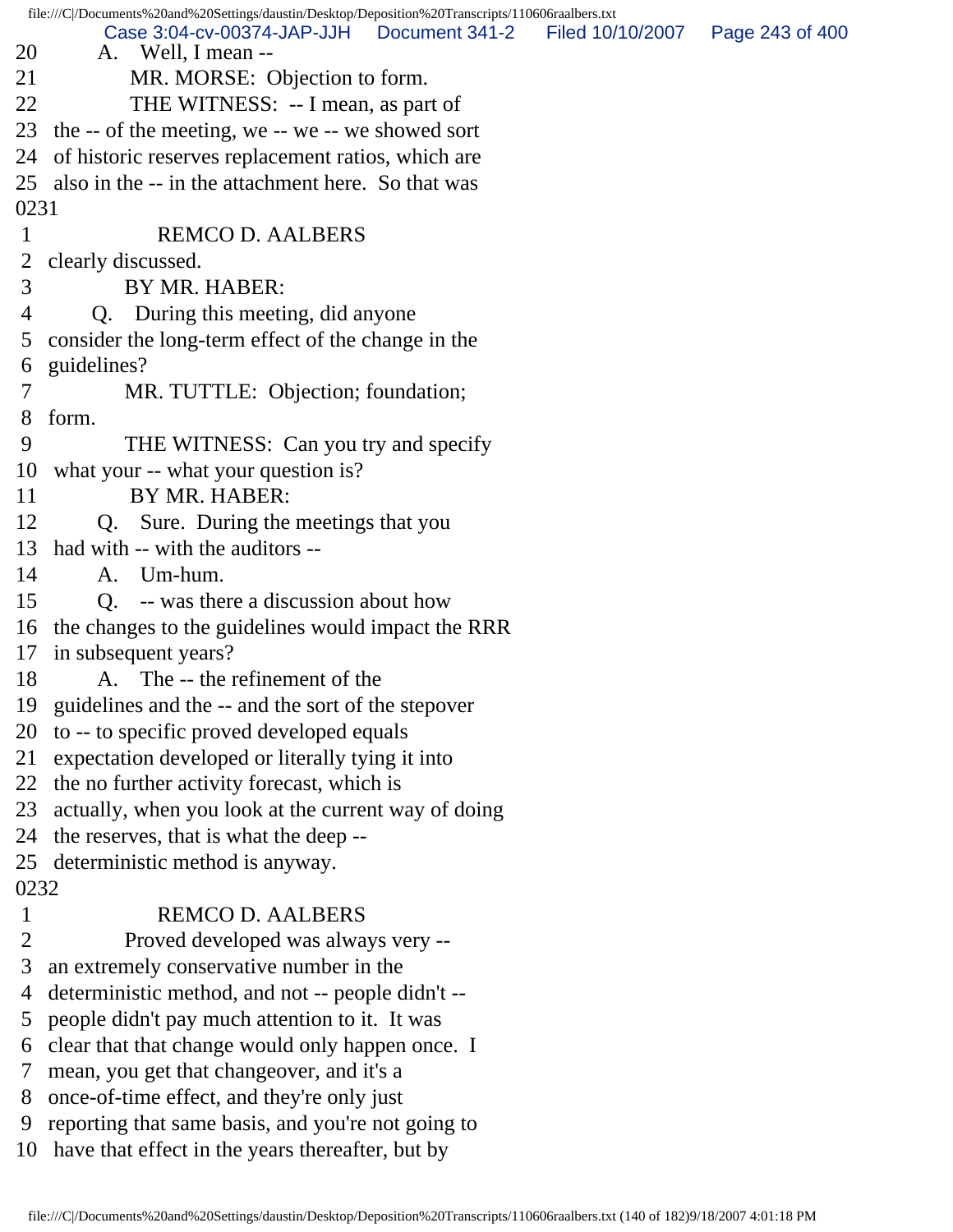|                       | file:///C /Documents%20and%20Settings/daustin/Desktop/Deposition%20Transcripts/110606raalbers.txt<br>Case 3:04-cv-00374-JAP-JJH<br>Document 341-2<br>11 for maybe one or two fields where people didn't get | Filed 10/10/2007  Page 244 of 400 |  |  |  |
|-----------------------|-------------------------------------------------------------------------------------------------------------------------------------------------------------------------------------------------------------|-----------------------------------|--|--|--|
|                       | 12 around to implement it, but that was going to be a                                                                                                                                                       |                                   |  |  |  |
| 13 minor effect.      |                                                                                                                                                                                                             |                                   |  |  |  |
| 14                    | Q. So was there any discussion again                                                                                                                                                                        |                                   |  |  |  |
|                       | 15 with the auditors about what would happen in the                                                                                                                                                         |                                   |  |  |  |
|                       | 16 future with regard to -- withdrawn.                                                                                                                                                                      |                                   |  |  |  |
| 17                    | Within -- within EP, is there any                                                                                                                                                                           |                                   |  |  |  |
|                       |                                                                                                                                                                                                             |                                   |  |  |  |
|                       | 18 discussion about the fact that the change in the                                                                                                                                                         |                                   |  |  |  |
|                       | 19 guidelines would, in effect, only have a one-time<br>effect on the RRR?                                                                                                                                  |                                   |  |  |  |
| 20                    |                                                                                                                                                                                                             |                                   |  |  |  |
| 21                    | MR. TUTTLE: Object to form.                                                                                                                                                                                 |                                   |  |  |  |
| 22                    | You can answer.                                                                                                                                                                                             |                                   |  |  |  |
| 23                    | THE WITNESS: That was a rather broad                                                                                                                                                                        |                                   |  |  |  |
|                       | 24 question, but I certainly made that clear to                                                                                                                                                             |                                   |  |  |  |
|                       | 25 people, that the effect that we had here you                                                                                                                                                             |                                   |  |  |  |
| 0233                  |                                                                                                                                                                                                             |                                   |  |  |  |
| $\mathbf{1}$          | <b>REMCO D. AALBERS</b>                                                                                                                                                                                     |                                   |  |  |  |
|                       | 2 wouldn't see in the next year or the year after,                                                                                                                                                          |                                   |  |  |  |
| 3                     | because you can only book them once and then                                                                                                                                                                |                                   |  |  |  |
| 4                     | they're on the books, and that's it.                                                                                                                                                                        |                                   |  |  |  |
| 5                     | BY MR. HABER:                                                                                                                                                                                               |                                   |  |  |  |
| 6<br>Q.               | And who did you convey that message                                                                                                                                                                         |                                   |  |  |  |
| 7<br>$\mathfrak{to}?$ |                                                                                                                                                                                                             |                                   |  |  |  |
| 8<br>A.               | To different people: my boss, his                                                                                                                                                                           |                                   |  |  |  |
| 9<br>boss.            |                                                                                                                                                                                                             |                                   |  |  |  |
| 10                    | Q. When you say your boss, who -- who at                                                                                                                                                                    |                                   |  |  |  |
|                       | 11 the time? I know it changed a little bit.                                                                                                                                                                |                                   |  |  |  |
| 12                    | A. '99. Let me think again.                                                                                                                                                                                 |                                   |  |  |  |
| 13                    | It's -- '90 -- that's Wouter still at                                                                                                                                                                       |                                   |  |  |  |
| 14 that time --       |                                                                                                                                                                                                             |                                   |  |  |  |
| 15                    | Q. Okay.                                                                                                                                                                                                    |                                   |  |  |  |
| 16                    | A. -- Wouter van Dorf.                                                                                                                                                                                      |                                   |  |  |  |
| 17                    | Q. And -- and when you said his boss,                                                                                                                                                                       |                                   |  |  |  |
|                       | 18 are you referring to Lew Watts?                                                                                                                                                                          |                                   |  |  |  |
| 19                    | A. I believe Lew was still there at that                                                                                                                                                                    |                                   |  |  |  |
|                       | 20 point, yes, so I think Lew would have came slightly                                                                                                                                                      |                                   |  |  |  |
| thereafter.<br>21     |                                                                                                                                                                                                             |                                   |  |  |  |
| 22                    | Q. Do you recall what their reaction was                                                                                                                                                                    |                                   |  |  |  |
|                       | 23 to your message?                                                                                                                                                                                         |                                   |  |  |  |
| 24                    | A. They understood that, that was clear                                                                                                                                                                     |                                   |  |  |  |
|                       | 25 that was once over effect.                                                                                                                                                                               |                                   |  |  |  |
| 0234                  |                                                                                                                                                                                                             |                                   |  |  |  |
| $\mathbf{1}$          | <b>REMCO D. AALBERS</b>                                                                                                                                                                                     |                                   |  |  |  |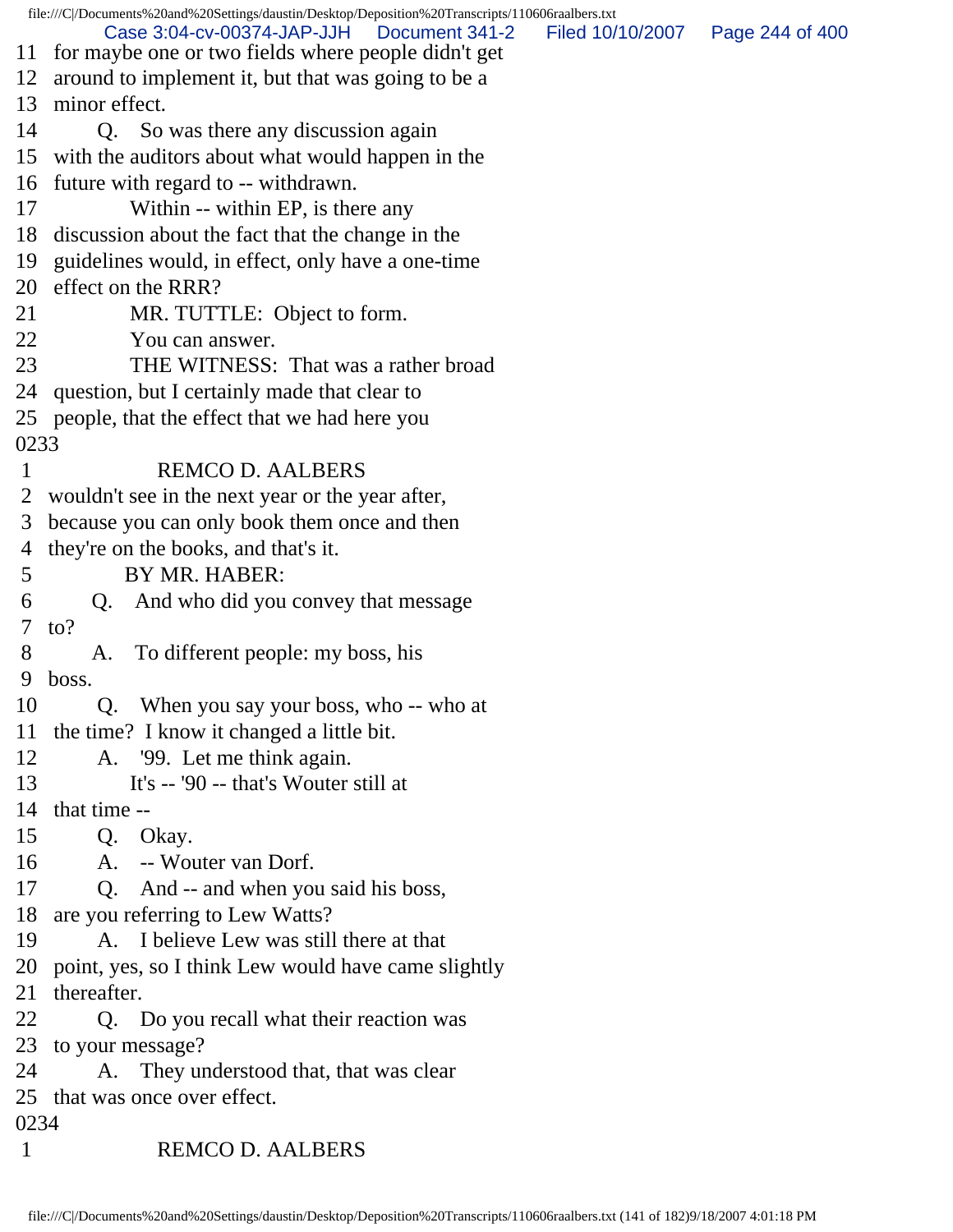file:///C|/Documents%20and%20Settings/daustin/Desktop/Deposition%20Transcripts/110606raalbers.txt 2 Q. Did they agree with what -- what you 3 were saying? 4 A. Yes. 5 Q. Do you know if that was communicated 6 to anyone at the ExCom? 7 A. I don't know. 8 Q. Do you know if anyone communicated 9 this to Philip Watts? 10 A. The same answer, I don't know. 11 MR. TUTTLE: Objection; asked and 12 answered, but -- 13 BY MR. HABER: 14 Q. You can put -- put that aside. 15 Earlier, we discussed some 16 communications in the ARPR process that you had 17 with KPMG. 18 A. Um-hum. 19 Q. And you had identified a number of 20 areas. You said Nigeria, Erha I believe, 21 Abu Dhabi, fuel and flare, and you said something 22 in the States. 23 A. No, that was in relation -- 24 MR. TUTTLE: Objection. 25 THE WITNESS: -- to the note to the 0235 1 REMCO D. AALBERS 2 ExCom. 3 BY MR. HABER: 4 Q. The note to the ExCom? 5 A. If I recall correctly. 6 Q. Okay. Well, let's just talk about 7 the issues as opposed to putting them in -- in a 8 context. 9 What did you mean by fuel and flare? 10 A. If you look at the group guidelines, 11 it explicitly stated that reserves were to be 12 reported, excluding on use fuel and flare, so gas 13 that basically you did produce but didn't actually 14 get sold to markets. That's -- on that basis, 15 basically all of ESOSC reported on that basis, 16 because they were reporting the guidelines. 17 Shell Oil, because it initially had 18 been reporting its own reserves, actually had Case 3:04-cv-00374-JAP-JJH Document 341-2 Filed 10/10/2007 Page 245 of 400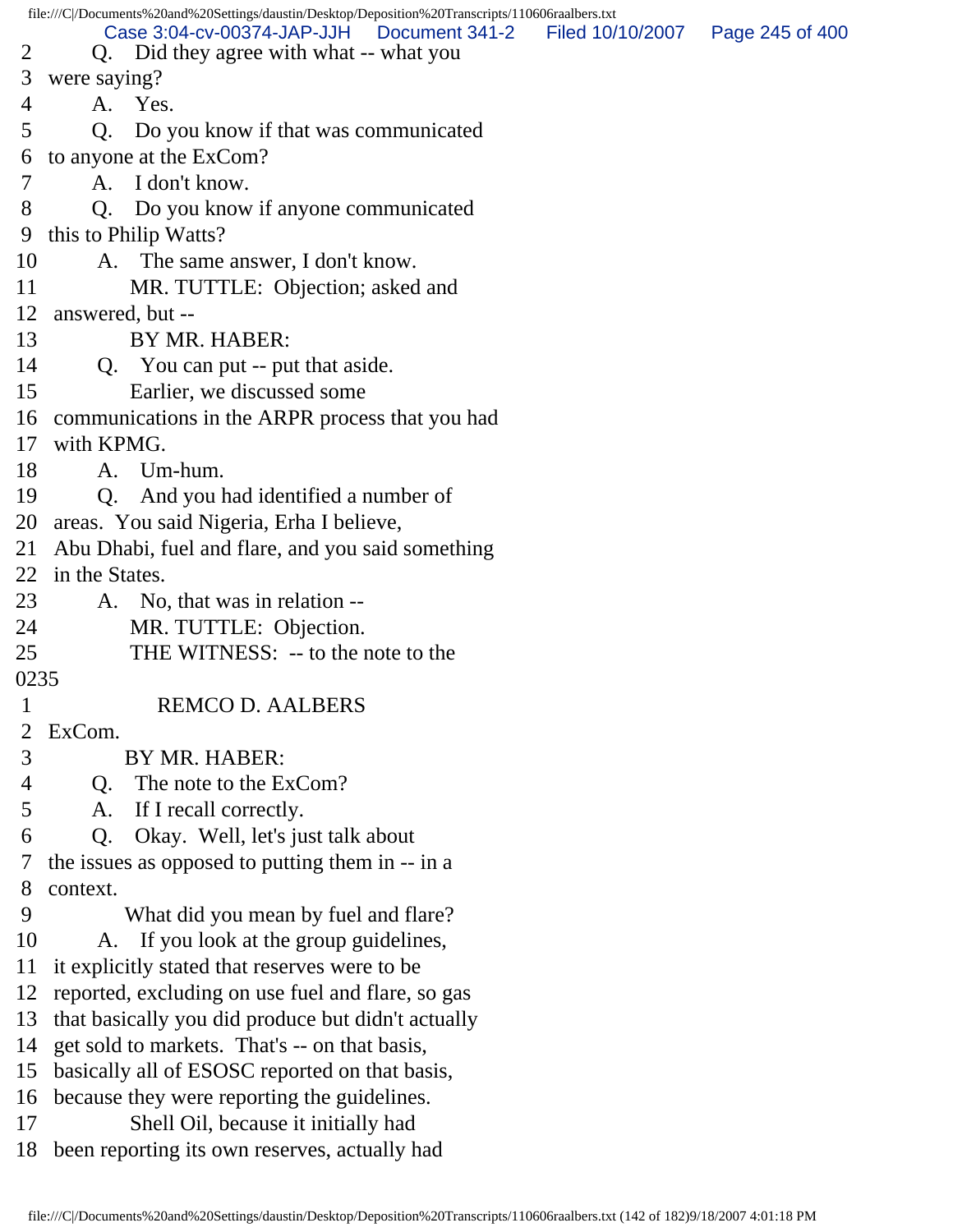|                | file:///C//Documents%20and%20Settings/daustin/Desktop/Deposition%20Transcripts/110606raalbers.txt  |                                   |  |
|----------------|----------------------------------------------------------------------------------------------------|-----------------------------------|--|
| 19             | Case 3:04-cv-00374-JAP-JJH<br>Document 341-2<br>always included their fuel and -- and -- and flare | Filed 10/10/2007  Page 246 of 400 |  |
| 20             | numbers, specifically fuel numbers in their                                                        |                                   |  |
| 21             | reserves.                                                                                          |                                   |  |
| 22             | This was something that sort of came                                                               |                                   |  |
| 23             | up as part of reviewing numbers over time, and that                                                |                                   |  |
| 24             | was clearly an inconsistency between the group                                                     |                                   |  |
|                | 25 guidelines, and I felt that as we reported on                                                   |                                   |  |
| 0236           |                                                                                                    |                                   |  |
| $\mathbf 1$    | <b>REMCO D. AALBERS</b>                                                                            |                                   |  |
| $\overline{2}$ | one -- we should report on one sort of guidelines,                                                 |                                   |  |
| 3              | we should all report -- report all numbers on that                                                 |                                   |  |
|                | 4 same basis. So the numbers for Shell Oil should be                                               |                                   |  |
|                | 5 reported excluding fuel and flare, just like of all                                              |                                   |  |
|                | 6 use in fuel and flare like -- like the rest of the                                               |                                   |  |
| 7 <sup>1</sup> | group did.                                                                                         |                                   |  |
| 8              | Q. Were there others who you                                                                       |                                   |  |
| 9              | communicated your position to who -- who shared                                                    |                                   |  |
|                | 10 that view?                                                                                      |                                   |  |
| 11             | A. Yes. I mean, I discussed that view                                                              |                                   |  |
|                | 12 with -- with the people in The Hague, my boss. He                                               |                                   |  |
| 13             | agreed with that principal statement, but there                                                    |                                   |  |
|                | 14 were lots of people who were against that.                                                      |                                   |  |
| 15             | Q. And who -- who -- who is your boss at                                                           |                                   |  |
|                | 16 that time?                                                                                      |                                   |  |
| 17             | A. What's -- let me think. This was                                                                |                                   |  |
|                | 18 since '99. That must have been Aidan at the time.                                               |                                   |  |
| 19             | Aidan McKay.                                                                                       |                                   |  |
| 20             | Q. And you say that there were others                                                              |                                   |  |
| 21             | who were not in agreement.                                                                         |                                   |  |
| 22             | Who are you referring to?                                                                          |                                   |  |
| 23             | Specifically on the Shell Oil side,<br>A.                                                          |                                   |  |
| 24             | there was quite a bit resistance to -- to make that                                                |                                   |  |
|                | 25 change in the reserves reporting.                                                               |                                   |  |
| 0237           |                                                                                                    |                                   |  |
| $\mathbf{1}$   | <b>REMCO D. AALBERS</b>                                                                            |                                   |  |
| 2              | Do you recall from -- I'm sorry.<br>Q.                                                             |                                   |  |
| 3              | Specifically were discussions with --<br>A.                                                        |                                   |  |
| 4              | with Geri Egan, who was, I believe, the -- I'm                                                     |                                   |  |
| 5              | saying the title, but financial manager or                                                         |                                   |  |
| 6              | something of Shell Oil.                                                                            |                                   |  |
| 7              | Q. And did you have discussions with                                                               |                                   |  |
| 8              | Ms. Egan?                                                                                          |                                   |  |
| 9              | A. Yes.                                                                                            |                                   |  |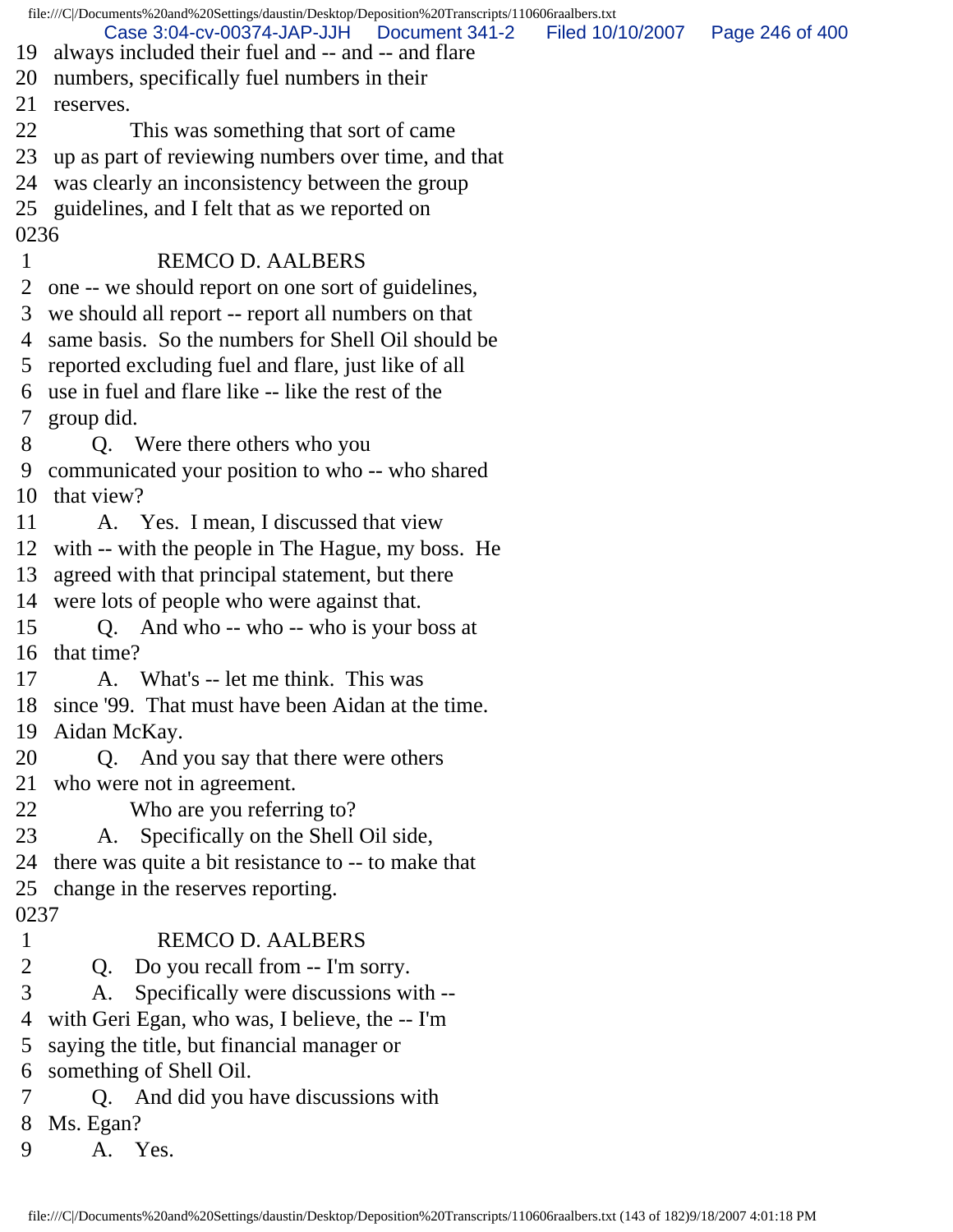file:///C|/Documents%20and%20Settings/daustin/Desktop/Deposition%20Transcripts/110606raalbers.txt 10 Q. And -- and do you recall the sum and 11 substance of those discussions? 12 A. The discussion was basically on -- on 13 whether or not that was the right way to do it and 14 that was what the SEC required and what potential 15 impact would be of -- of taking that out of the 16 reserves, whether or not that would give people 17 incentive to sort of maybe use more or less gas 18 than they might do otherwise. 19 Q. And do you recall specifically what 20 she had communicated to you? 21 A. Well, I mean, she was -- she was 22 trying to get to a position where we wouldn't make 23 the change, and -- and we had a long discussion on 24 whether or not that was the right way to do it, and 25 if -- if you look at how other measures have 0238 1 REMCO D. AALBERS 2 reported this, some exclude it and some don't. 3 The SEC guidelines by themselves are 4 not clear on this point. My main issue was that I 5 felt we should be consistent against our own 6 guidelines. I mean, we set a certain guidelines, 7 and we should make sure that all the numbers were 8 reported accordingly. And this was a -- a small 9 inconsistency that I felt needed to be aligned with 10 the guidelines. 11 Q. And how is this issue resolved? 12 A. Basically, we couldn't get to a full 13 agreement with Shell Oil on this. It was put in 14 the note to ExCom as a recommendation that we would 15 actually take it out of the reserves. ExCom 16 actually didn't make that decision that year but 17 felt that more review was required. It was 18 ultimately lined -- aligned a year -- a year later. 19 Q. So -- so essentially your position 20 was ultimately adopted? 21 A. Yes, but not in that year, but one 22 year later. 23 Q. Okay. So that would be 2000, or is 24 that early 2001? 25 A. So that would be -- yeah, that was 0239 Case 3:04-cv-00374-JAP-JJH Document 341-2 Filed 10/10/2007 Page 247 of 400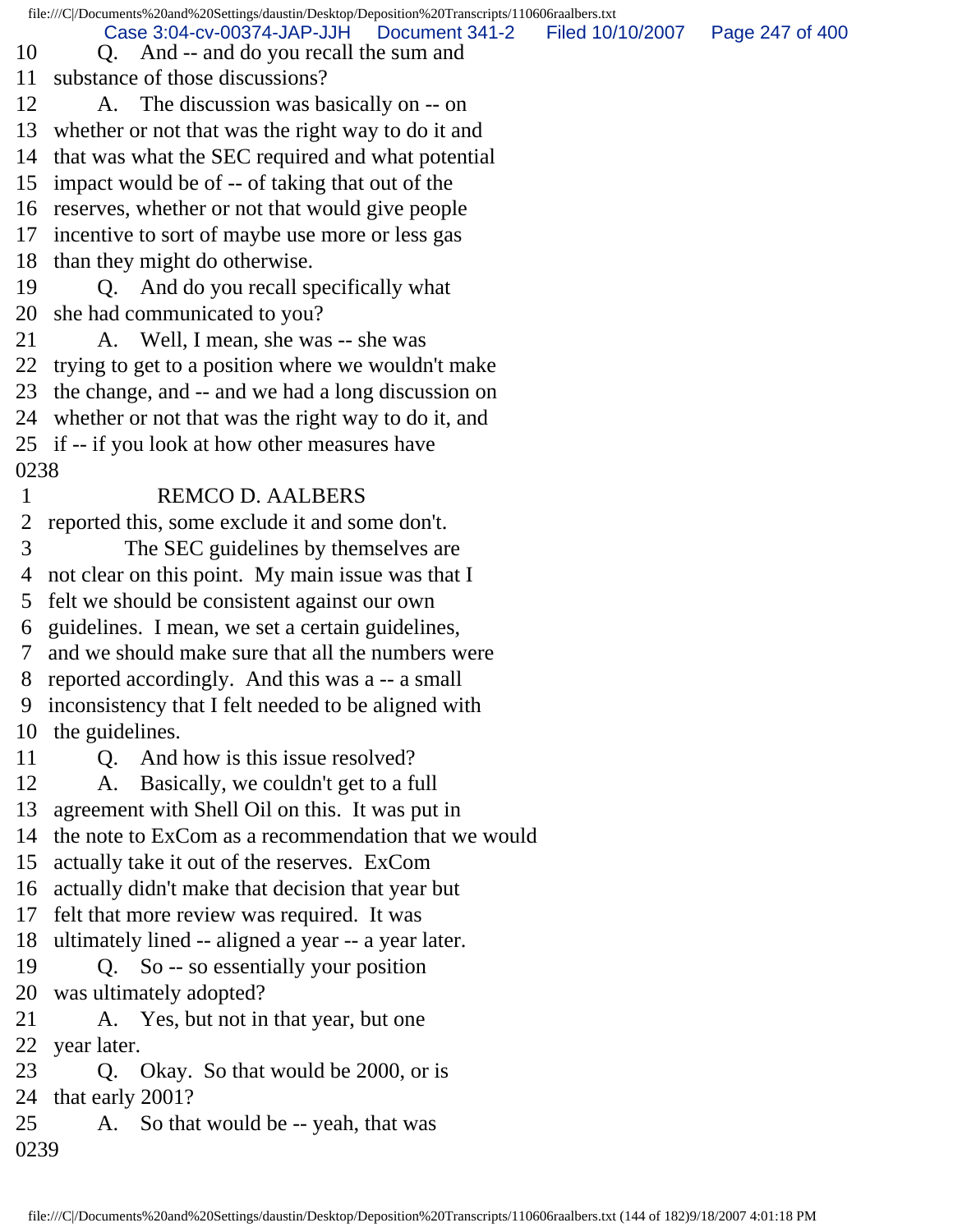file:///C|/Documents%20and%20Settings/daustin/Desktop/Deposition%20Transcripts/110606raalbers.txt 1 REMCO D. AALBERS 2 over 2000, so early 2001 would be that, yeah, 3 correct. 4 Q. Okay. Other than Geri Egan, did you 5 have any discussions with anyone else at Shell Oil 6 on the issue? 7 A. Yes, there were -- also would have 8 been discussions, Rod Sidle would have been 9 involved as their reserves coordinator. And I 10 can't remember, there were one or two people who 11 actually were my -- the -- the people that I sort 12 of dealt with in getting the numbers. I just can't 13 remember the name at the moment. 14 Q. What was Mr. Sidle's position? 15 A. He was the Shell Oil reserves 16 coordinator. 17 Q. Okay. And do you recall whether 18 Mr. Sidle agreed or disagreed with your view? 19 A. I don't. 20 Q. Okay. Were there occasions other 21 than on the issue of the fuel and flare where you 22 spoke with Mr. Sidle for advice? 23 A. Yes. 24 MR. TUTTLE: Objection to the 25 characterization; objection to form. 0240 1 REMCO D. AALBERS 2 BY MR. HABER: 3 Q. Okay. And what -- what instances did 4 you call upon Mr. Sidle? 5 A. Well, we discussed the Athabasca Oil 6 Sands, and as part of that process, we also sort of 7 sought his input into the issue and -- and whether 8 or not -- what the SEC rule interpretation was on 9 that specific -- specific point. 10 Q. And do you recall what Mr. Sidle had 11 said? 12 A. He clearly indicated that from the 13 SEC rules it wasn't supportable. 14 Q. Did he indicate this in writing? 15 A. It would have been likely an e-mail 16 conversation, so I -- I presume there was an e-mail 17 at some point where that was stated. Case 3:04-cv-00374-JAP-JJH Document 341-2 Filed 10/10/2007 Page 248 of 400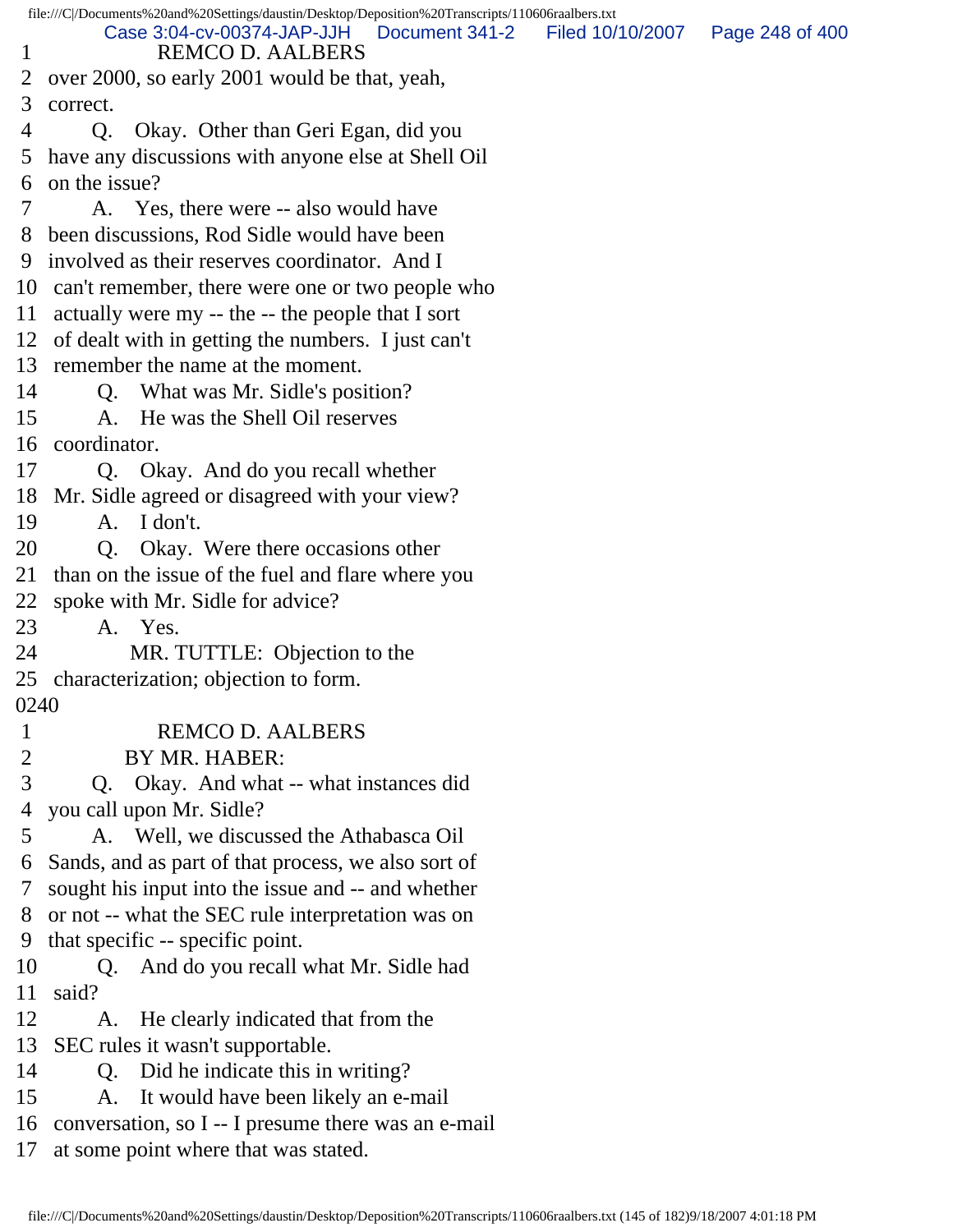file:///C|/Documents%20and%20Settings/daustin/Desktop/Deposition%20Transcripts/110606raalbers.txt 18 Q. Can you think of any other instances 19 related to your duties and responsibilities as 20 group reserves coordinator where you called upon 21 Mr. Sidle for advice? 22 MR. TUTTLE: Objection to the 23 characterization. 24 You can answer. 25 THE WITNESS: For advice? I mean, 0241 1 REMCO D. AALBERS 2 as -- as the reserves coordinator of Shell Oil, as 3 part of the reporting process, I mean, I would have 4 dealings with him in terms of the -- the annual 5 reporting of numbers. 6 For a specific as an advice on what 7 to do, I think these two spring to mind, and I 8 can't at the moment recollect another instance 9 where we did that. 10 BY MR. HABER: 11 Q. Other than seeking advice, were there 12 instances where you just wanted to bounce ideas off 13 of him? 14 A. We -- we had discussions at -- at 15 some point where -- when -- when Shell Oil aligned 16 and they used their own guidelines. We -- we tried 17 to sort of get the -- the group guidelines 18 specifically reporting on expectation reserves and 19 scope for recovery adopted also by Shell Oil, 20 because historically, they only reported proved 21 reserves. 22 So we -- we had quite a bit of a 23 discussion and -- and ultimately, Shell Oil adopted 24 reporting of the other categories as well, but that 25 took time, because they couldn't do that instantly, 0242 1 REMCO D. AALBERS 2 but they took it sort of a year to sort of 3 implement those other categories and get their 4 systems aligned to sort of do the full reporting 5 aligned with -- with group requirements. 6 Q. You also mentioned Abu Dhabi as -- as 7 an issue, and I think this is in connection with 8 the ExCom. Case 3:04-cv-00374-JAP-JJH Document 341-2 Filed 10/10/2007 Page 249 of 400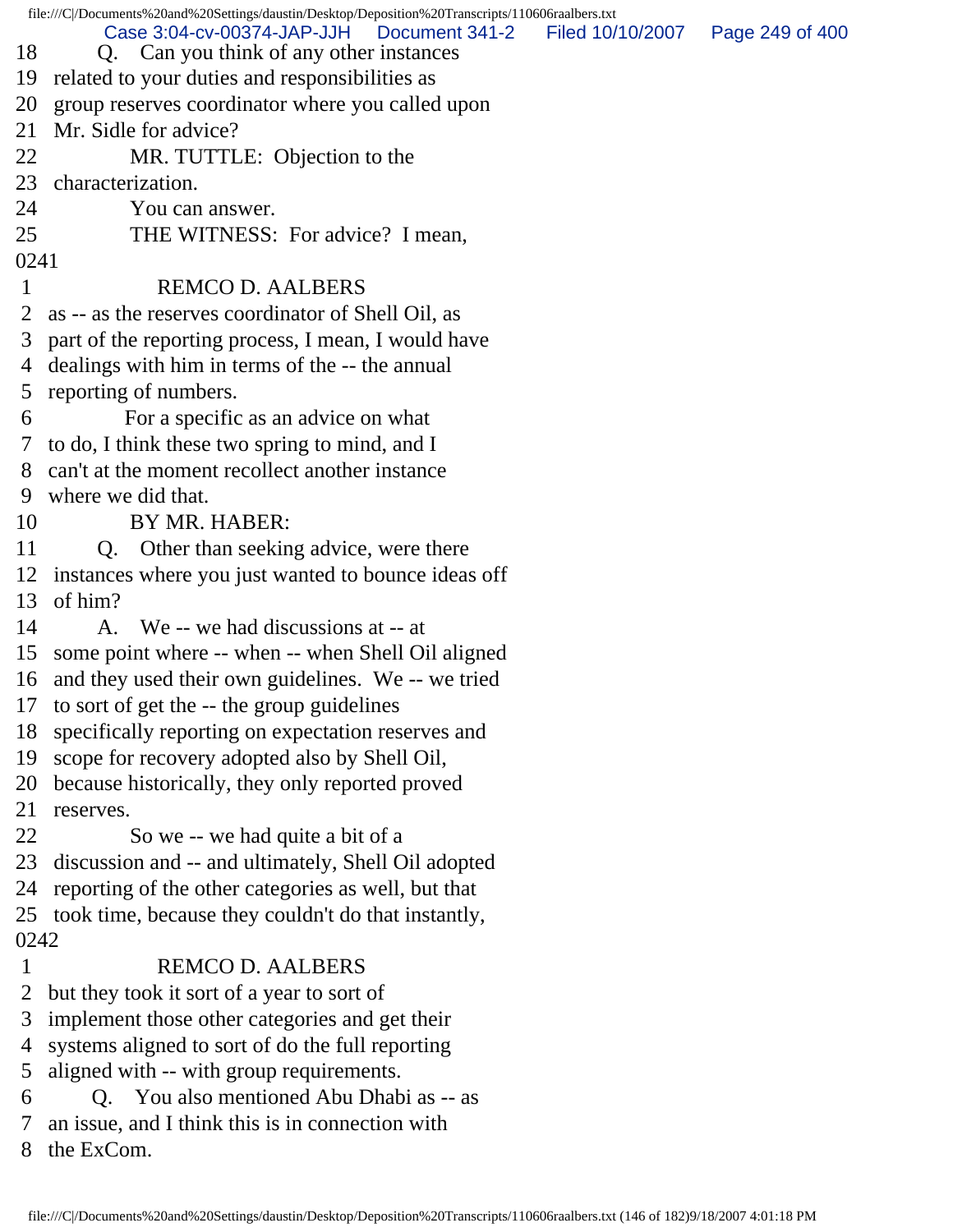|      | file:///C /Documents%20and%20Settings/daustin/Desktop/Deposition%20Transcripts/110606raalbers.txt |                |                  |                 |  |
|------|---------------------------------------------------------------------------------------------------|----------------|------------------|-----------------|--|
| 9    | Case 3:04-cv-00374-JAP-JJH<br>A. Yes.                                                             | Document 341-2 | Filed 10/10/2007 | Page 250 of 400 |  |
| 10   | What are you referring to there?<br>Q.                                                            |                |                  |                 |  |
| 11   | The discussion with Abu Dhabi was in<br>A.                                                        |                |                  |                 |  |
| 12   | terms of how many barrels or how much in reserves                                                 |                |                  |                 |  |
| 13   | they could produce until their license expiry, and                                                |                |                  |                 |  |
| 14   | it wasn't necessarily an agreement of whether or                                                  |                |                  |                 |  |
|      | 15 not there was oil in the ground, because there was                                             |                |                  |                 |  |
| 16   | plenty of oil there, but how much could you book as                                               |                |                  |                 |  |
| 17   | prove reserves up to last expiry.                                                                 |                |                  |                 |  |
| 18   | Their reserves actually assumed a                                                                 |                |                  |                 |  |
| 19   | business plan increase in -- in production levels,                                                |                |                  |                 |  |
| 20   | which they had been predicting for a number                                                       |                |                  |                 |  |
| 21   | of years, but -- but that kept on being deferred in                                               |                |                  |                 |  |
| 22   | time. And they actually carried the same forecast                                                 |                |                  |                 |  |
| 23   | for proved as expectation reserves, and I actually                                                |                |                  |                 |  |
| 24   | felt that for the prove, they should take a more                                                  |                |                  |                 |  |
|      | 25 conservative assumption on -- on how that growth                                               |                |                  |                 |  |
| 0243 |                                                                                                   |                |                  |                 |  |
| 1    | <b>REMCO D. AALBERS</b>                                                                           |                |                  |                 |  |
| 2    | forecast would materialize.                                                                       |                |                  |                 |  |
| 3    | Q. Did you have discussions with the RBA                                                          |                |                  |                 |  |
| 4    | of Abu Dhabi with regard to your position that                                                    |                |                  |                 |  |
| 5    | they $-$                                                                                          |                |                  |                 |  |
| 6    | Yes.<br>A.                                                                                        |                |                  |                 |  |
| 7    | -- ought to be more conservative?<br>Q.                                                           |                |                  |                 |  |
| 8    | Yes.<br>A.                                                                                        |                |                  |                 |  |
| 9    | And who did you speak with?<br>Q <sub>1</sub>                                                     |                |                  |                 |  |
| 10   | That was John Blosscos (phonetic) at<br>A.                                                        |                |                  |                 |  |
| 11   | the time.                                                                                         |                |                  |                 |  |
| 12   | And what was his position?<br>$Q_{\cdot}$                                                         |                |                  |                 |  |
| 13   | He wasn't sure. He, on the one hand,<br>A.                                                        |                |                  |                 |  |
| 14   | could see my side of things but felt he needed to                                                 |                |                  |                 |  |
| 15   | get that supported before he wanted to move on it.                                                |                |                  |                 |  |
| 16   | Q. Did he indicate that he was getting                                                            |                |                  |                 |  |
| 17   | any -- any pressure from senior management to book                                                |                |                  |                 |  |
| 18   | reserves?                                                                                         |                |                  |                 |  |
| 19   | MR. TUTTLE: Objection; foundation.                                                                |                |                  |                 |  |
| 20   | BY MR. HABER:                                                                                     |                |                  |                 |  |
| 21   | You can answer.<br>Q <sub>r</sub>                                                                 |                |                  |                 |  |
| 22   | The discussion at Abu Dhabi wasn't<br>A.                                                          |                |                  |                 |  |
| 23   | about booking reserves but debooking some reserves.                                               |                |                  |                 |  |
| 24   | Q. Okay. So when you were saying you                                                              |                |                  |                 |  |
| 25   | were -- your position was that they ought to be                                                   |                |                  |                 |  |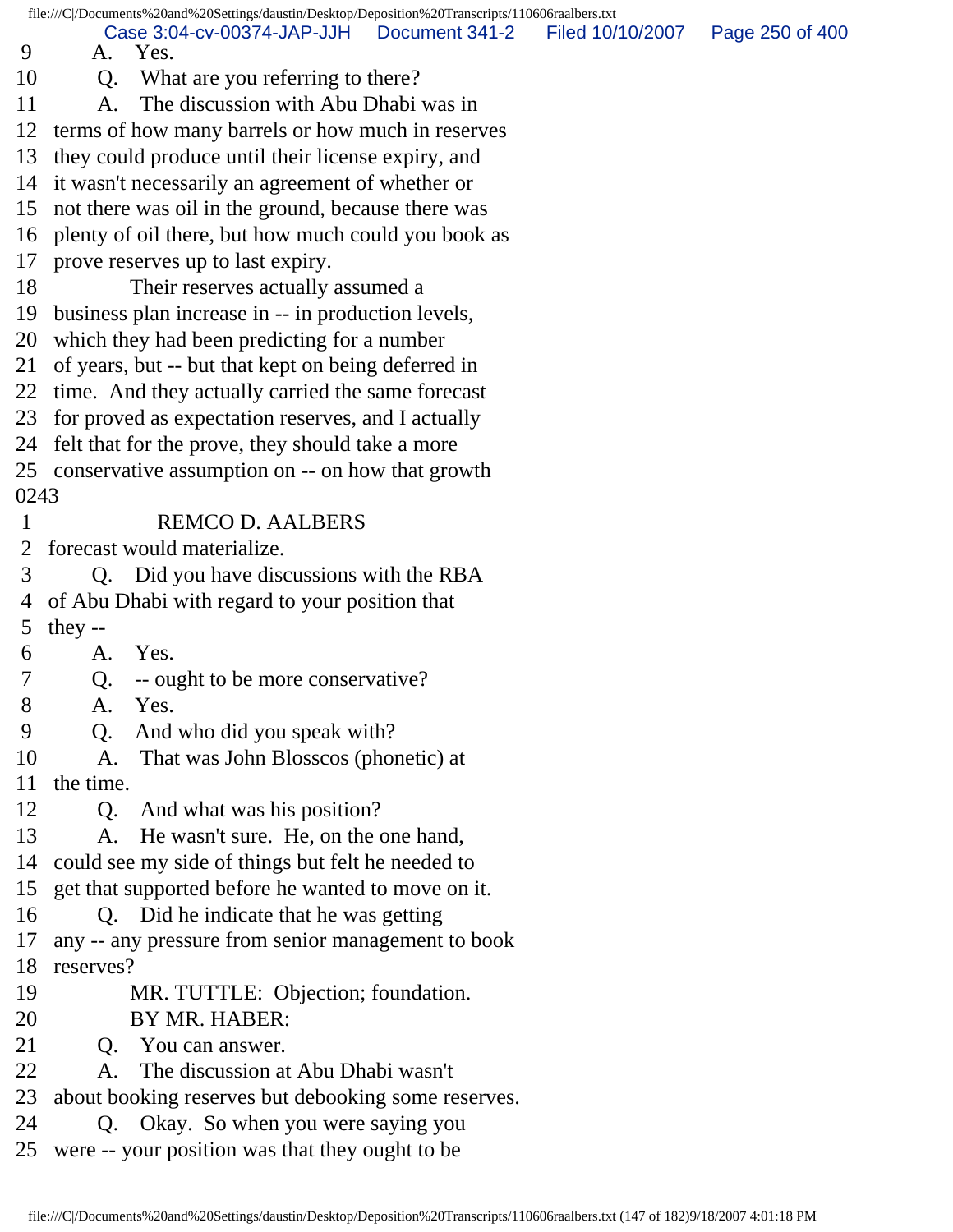|              |                    | file:///C /Documents%20and%20Settings/daustin/Desktop/Deposition%20Transcripts/110606raalbers.txt |                |                  |                 |
|--------------|--------------------|---------------------------------------------------------------------------------------------------|----------------|------------------|-----------------|
| 0244         |                    | Case 3:04-cv-00374-JAP-JJH                                                                        | Document 341-2 | Filed 10/10/2007 | Page 251 of 400 |
| $\mathbf{1}$ |                    | <b>REMCO D. AALBERS</b>                                                                           |                |                  |                 |
| 2            |                    | more conservative, were you advocating that                                                       |                |                  |                 |
| 3            |                    | reserves be -- be debooked in Abu Dhabi?                                                          |                |                  |                 |
| 4            |                    | A. Yes, I was.                                                                                    |                |                  |                 |
| 5            |                    | Q. Do you recall how much?                                                                        |                |                  |                 |
| 6            | A.                 | It wasn't a lot. Something like 6 or                                                              |                |                  |                 |
| 7            |                    | 7 million cubic meters off the top of my head.                                                    |                |                  |                 |
| 8            | Q.                 | Do you know what that translates to                                                               |                |                  |                 |
| 9            | in BOE?            |                                                                                                   |                |                  |                 |
| 10           | A.                 | Multiply by 6.                                                                                    |                |                  |                 |
| 11           | Q.                 | Okay.                                                                                             |                |                  |                 |
| 12           | A.                 | So 36, roughly.                                                                                   |                |                  |                 |
| 13           | Q.                 | Right. Was -- did you discuss your                                                                |                |                  |                 |
| 14           |                    | view with your bosses?                                                                            |                |                  |                 |
| 15           |                    | A. Yes.                                                                                           |                |                  |                 |
| 16           | Q <sub>1</sub>     | And what was their reaction?                                                                      |                |                  |                 |
| 17           | A.                 | They -- well, ultimately, the -- the                                                              |                |                  |                 |
| 18           |                    | note that went to ExCom recommended that we would                                                 |                |                  |                 |
| 19           |                    | do a certain amount of debooking, so they supported                                               |                |                  |                 |
| 20           |                    | that going forward to ExCom, because we didn't get                                                |                |                  |                 |
| 21           |                    | it resolved with the RBA.                                                                         |                |                  |                 |
| 22           |                    | Q. And do you recall what the reaction                                                            |                |                  |                 |
| 23           | of ExCom was?      |                                                                                                   |                |                  |                 |
| 24           |                    | A. ExCom declined and didn't take up the                                                          |                |                  |                 |
|              | 25 recommendation. |                                                                                                   |                |                  |                 |
| 0245         |                    |                                                                                                   |                |                  |                 |
| $\mathbf{1}$ |                    | <b>REMCO D. AALBERS</b>                                                                           |                |                  |                 |
| 2            | Q.                 | What was your reaction to that when                                                               |                |                  |                 |
| 3            |                    | you learned that -- learned the decision of ExCom?                                                |                |                  |                 |
| 4            | A.                 | I was disappointed.                                                                               |                |                  |                 |
| 5            | Q.                 | Did you communicate that                                                                          |                |                  |                 |
| 6            |                    | disappointment to anyone?                                                                         |                |                  |                 |
| 7            | A.                 | To my boss.                                                                                       |                |                  |                 |
| 8            | Q.                 | At that time, that was who?                                                                       |                |                  |                 |
| 9            | A.                 | Aidan McKay.                                                                                      |                |                  |                 |
| 10           | $Q_{\cdot}$        | Did Mr. McKay have a -- a reaction to                                                             |                |                  |                 |
| 11           | that decision?     |                                                                                                   |                |                  |                 |
| 12           | A.                 | Yeah, I'm pretty sure he had a                                                                    |                |                  |                 |
| 13           | reaction.          |                                                                                                   |                |                  |                 |
| 14           | Q.                 | Do you recall what that reaction was?                                                             |                |                  |                 |
| 15           |                    | A. I think he was disappointed as well                                                            |                |                  |                 |
| 16           |                    | that that part of the recommendation wasn't taken                                                 |                |                  |                 |
|              |                    |                                                                                                   |                |                  |                 |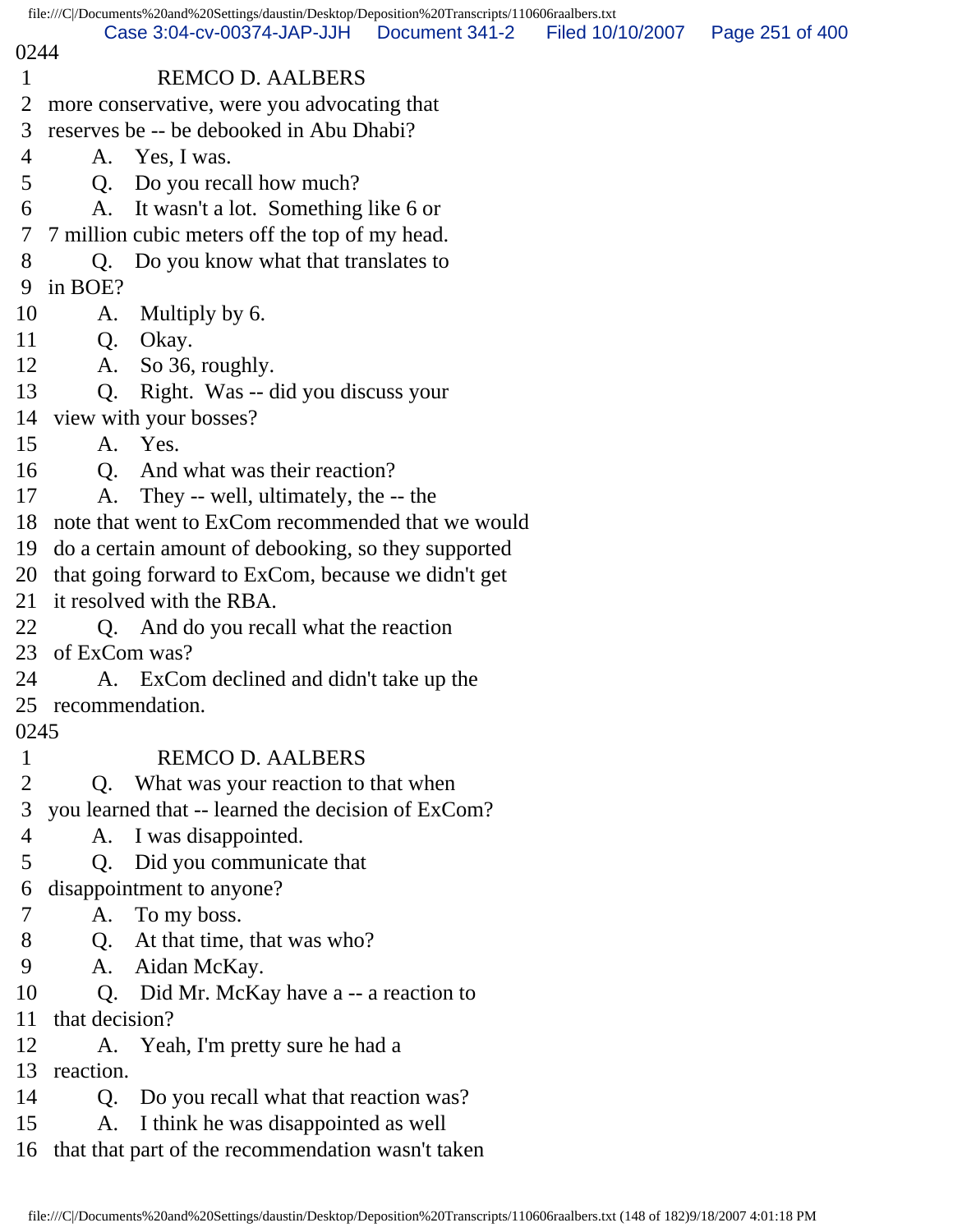file:///C|/Documents%20and%20Settings/daustin/Desktop/Deposition%20Transcripts/110606raalbers.txt 17 up. 18 Q. Did you discuss the decision with the 19 RBA? 20 A. Yes, I'm pretty sure we communicated 21 that with him as well, because ultimately that 22 needed to roll into the final reserves numbers. So 23 it was about were we going to make this change, yes 24 or no, and the decision was that we weren't going 25 to make the change and keep the numbers as they 0246 1 REMCO D. AALBERS 2 were. 3 Q. Now, what was his reaction to -- to 4 the ExCom decision? 5 A. I don't recall. 6 Q. Now, when we're talking about license 7 expiry issue, what are you referring to? 8 A. Basically depending on -- on the type 9 of process you have signed, you can either have a 10 license which is indefinite, so basically ends when 11 the volumes run out and the fuels get closed in. 12 Other concessions, you might have a 10-year or a 13 20-year concession and when that period ends, then 14 you either have to renew or you have to relinquish. 15 Q. And do you recall when the licenses 16 were to expire in Abu Dhabi? If you recall. 17 A. I used to know these numbers off the 18 top of my head. I think Abu Dhabi was 2012. 19 Q. So, then, based upon the business 20 plan, they -- they were projecting that there was a 21 certain amount of -- of gas that fell outside the 22 license period for production; is that correct? 23 MR. TUTTLE: Objection; foundation. 24 THE WITNESS: No, it's not. 25 BY MR. HABER: 0247 1 REMCO D. AALBERS 2 Q. Okay. I'm sorry, go ahead, you were 3 about to correct me. 4 A. Abu Dhabi is oil. 5 Q. Oh, I'm sorry, oil. But in terms of 6 oil, is that -- is that how the concept works, that 7 there was a certain amount of oil that needed to be Case 3:04-cv-00374-JAP-JJH Document 341-2 Filed 10/10/2007 Page 252 of 400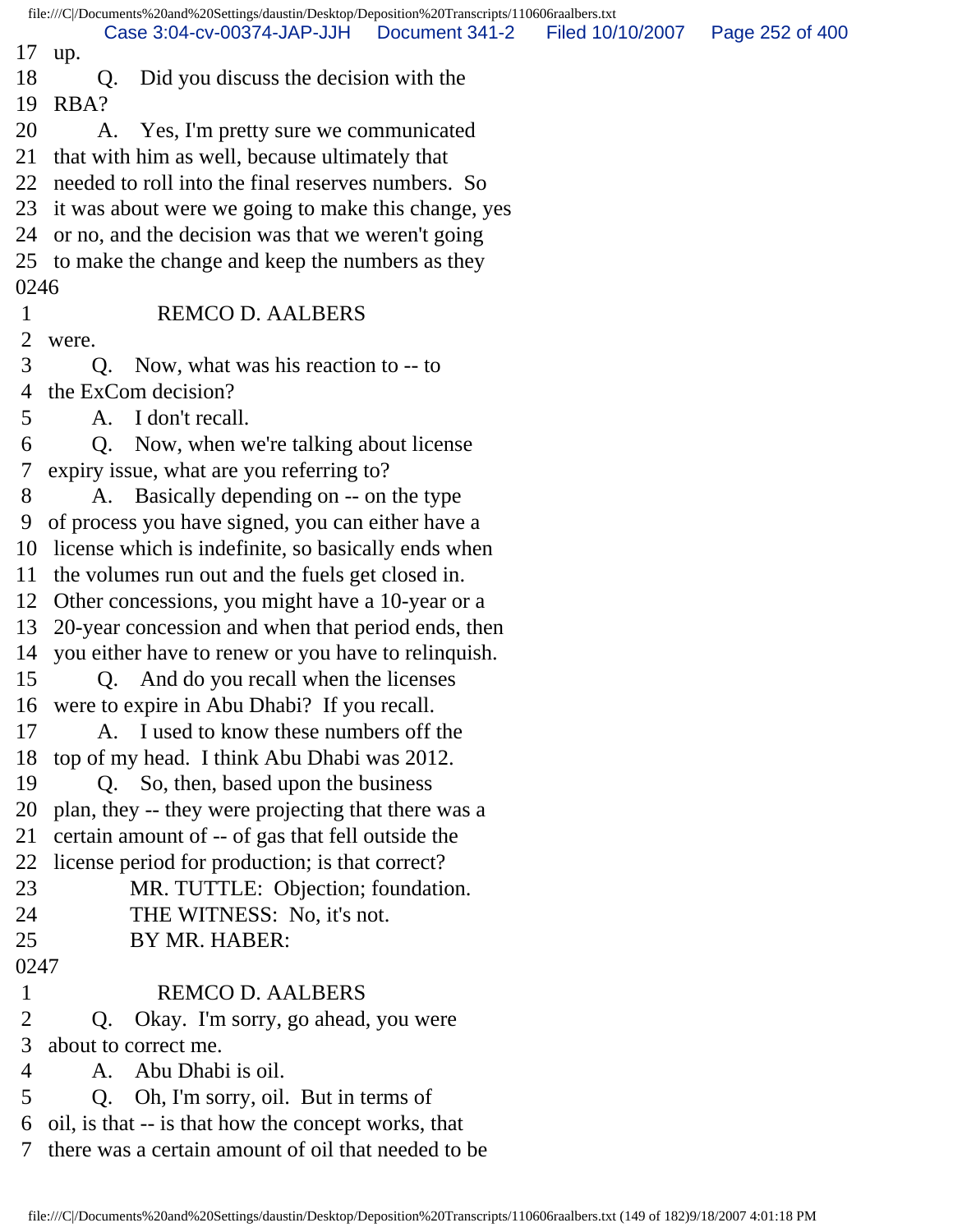file:///C|/Documents%20and%20Settings/daustin/Desktop/Deposition%20Transcripts/110606raalbers.txt 8 produced within license and that there was a 9 certain amount that fell outside of the license, 10 and that that oil had already been booked as 11 approved? 12 MR. TUTTLE: Same objection. 13 THE WITNESS: In Abu Dhabi, there was 14 a lot of oil. The issue was how much would you 15 produce in the years from the day you are today up 16 to 2012. The business plan assumed a number of 17 investments and -- and some increase in production 18 levels, and -- and that integral forecast basically 19 determined the bit of reserves that were within 20 license that you could book. 21 As time moved on, a number of years, 22 that growth actually got deferred for all sorts of 23 reasons, over quotas, restrictions, other issues. 24 So to keep that same reserves on the books, you 25 either had to assume the forecast would get even 0248 1 REMCO D. AALBERS 2 higher over time to keep the same integral up to 3 the license, so you sort of move up into sort of an 4 even steeper cliff. 5 I had already got the pouring rights, 6 agreed with Abu Dhabi that they were not allowed to 7 increase the level to what they assumed the 8 forecast was going to rise, and if -- if the -- 9 basically the -- the -- the -- the increase got 10 deferred by one year, you should have basically 11 lose one element at the end, so you just sort of 12 push it into the -- into the horizon. 13 My issue was that I didn't feel that 14 we should every year just end up debooking what 15 didn't happen, but actually take a more 16 conservative view on the proved reserves already 17 and say, well, let's assume it's not going to 18 happen as they say but say basically two years 19 later. And that now basically gives you a delta 20 against the business plan forecast. So you'd end 21 up with a proved forecast and an expectation 22 forecast, giving you a different amount of reserves 23 within license. 24 So one giving you the proved within Case 3:04-cv-00374-JAP-JJH Document 341-2 Filed 10/10/2007 Page 253 of 400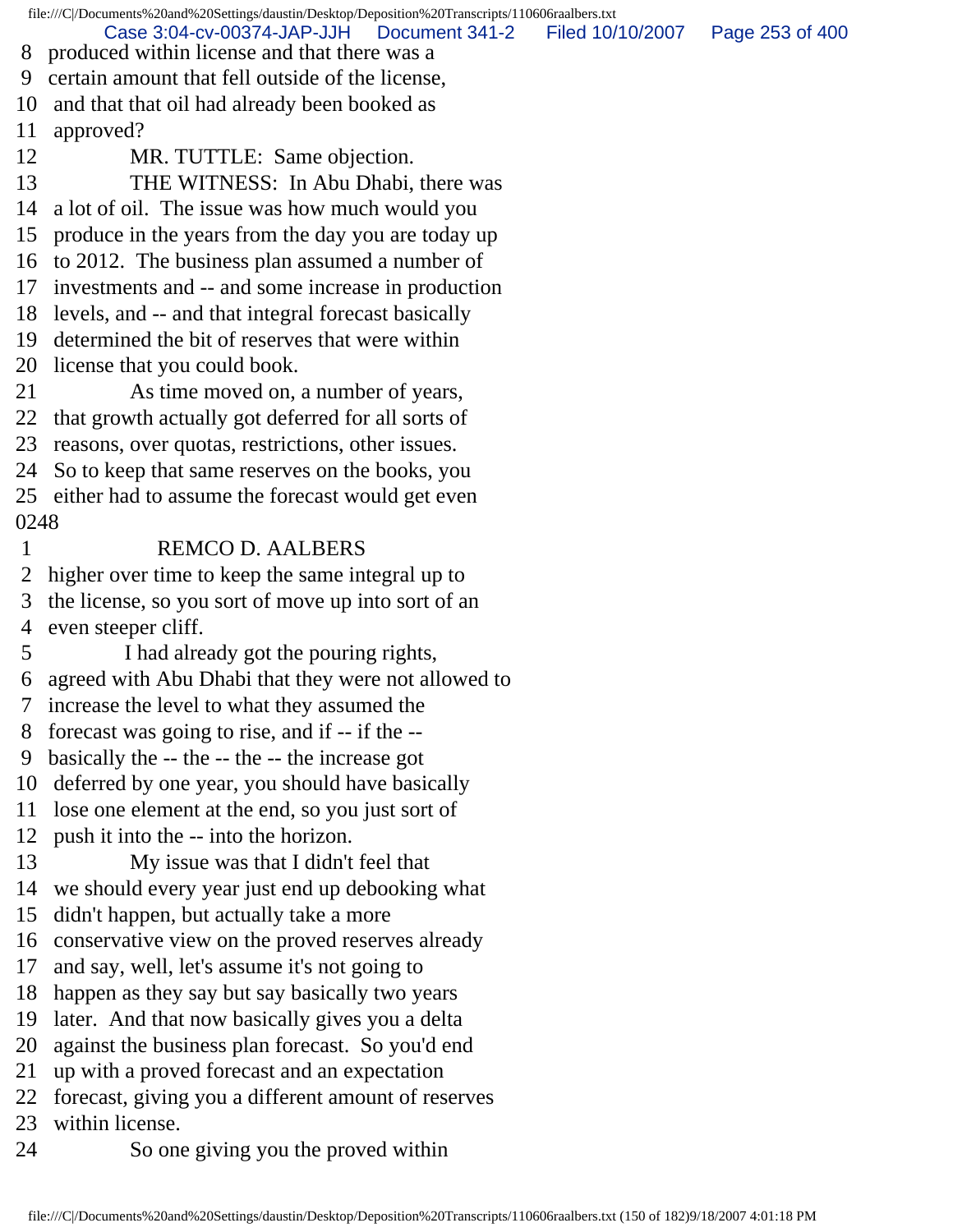|                | file:///C /Documents%20and%20Settings/daustin/Desktop/Deposition%20Transcripts/110606raalbers.txt   |                  |                 |
|----------------|-----------------------------------------------------------------------------------------------------|------------------|-----------------|
|                | Case 3:04-cv-00374-JAP-JJH<br>Document 341-2<br>25 license, the other giving you a higher potential | Filed 10/10/2007 | Page 254 of 400 |
| 0249           |                                                                                                     |                  |                 |
| $\mathbf 1$    | <b>REMCO D. AALBERS</b>                                                                             |                  |                 |
|                |                                                                                                     |                  |                 |
| $\overline{2}$ | expectation within license.                                                                         |                  |                 |
| 3              | BY MR. HABER:                                                                                       |                  |                 |
| 4              | Q. Were there reserves that had been                                                                |                  |                 |
| 5              | booked, ever debooked in Abu Dhabi?                                                                 |                  |                 |
| 6              | A. Yes. We already had one or two years                                                             |                  |                 |
| 7 <sup>7</sup> | where we already had a minor downward adjustment                                                    |                  |                 |
| 8              | because that forecast didn't quite materialize.                                                     |                  |                 |
| 9              | Q. And when we say a number of years,                                                               |                  |                 |
| 10             | when -- when are we talking about, again, in                                                        |                  |                 |
|                | 11 relation to the ExCom decision?                                                                  |                  |                 |
| 12             | A. I think in '99 we already debooked a                                                             |                  |                 |
|                | 13 small number as well, because the growth was sort                                                |                  |                 |
|                | 14 of somewhat later than they had originally                                                       |                  |                 |
|                | 15 forecasted.                                                                                      |                  |                 |
| 16             | Q. So after the ExCom declined the                                                                  |                  |                 |
|                | 17 recommendations, subsequent to that, there was a                                                 |                  |                 |
|                | 18 debooking of some reserves in Abu Dhabi?                                                         |                  |                 |
| 19             | A. Wow, I can't remember whether or not                                                             |                  |                 |
| 20             | that year there was also small adjustment. There                                                    |                  |                 |
| 21             | certainly wasn't the additional adjustment that I'd                                                 |                  |                 |
|                | 22 indicated I felt we should take. What the exact                                                  |                  |                 |
|                | 23 number in that year was, I can't recall.                                                         |                  |                 |
| 24             | Q. Okay. And do you know if any                                                                     |                  |                 |
|                | 25 reserves had been recategorized as a consequence of                                              |                  |                 |
| 0250           |                                                                                                     |                  |                 |
| $\mathbf 1$    | <b>REMCO D. AALBERS</b>                                                                             |                  |                 |
| 2              | Project Rockford?                                                                                   |                  |                 |
| 3              | A. Yes, as part of the restatement,                                                                 |                  |                 |
| 4              | there have been changes to the Abu Dhabi reserves.                                                  |                  |                 |
| 5              | Q. Okay. And do any of those changes                                                                |                  |                 |
| 6              | relate to the issue that you just testified about?                                                  |                  |                 |
| 7              | A. Yes, they do.                                                                                    |                  |                 |
| 8              | And do you recall how much oil and<br>Q.                                                            |                  |                 |
| 9              | reserves were recategorized as part of                                                              |                  |                 |
| 10             | Project Rockford?                                                                                   |                  |                 |
| 11             | A. No, I don't.                                                                                     |                  |                 |
| 12             | Q. Okay. Now, I think we also talked                                                                |                  |                 |
| 13             | about -- I'm sorry, you talked about, I believe, a                                                  |                  |                 |
|                | 14 field in Nigeria called Ehra?                                                                    |                  |                 |
| 15             | A. Ehra.                                                                                            |                  |                 |
|                |                                                                                                     |                  |                 |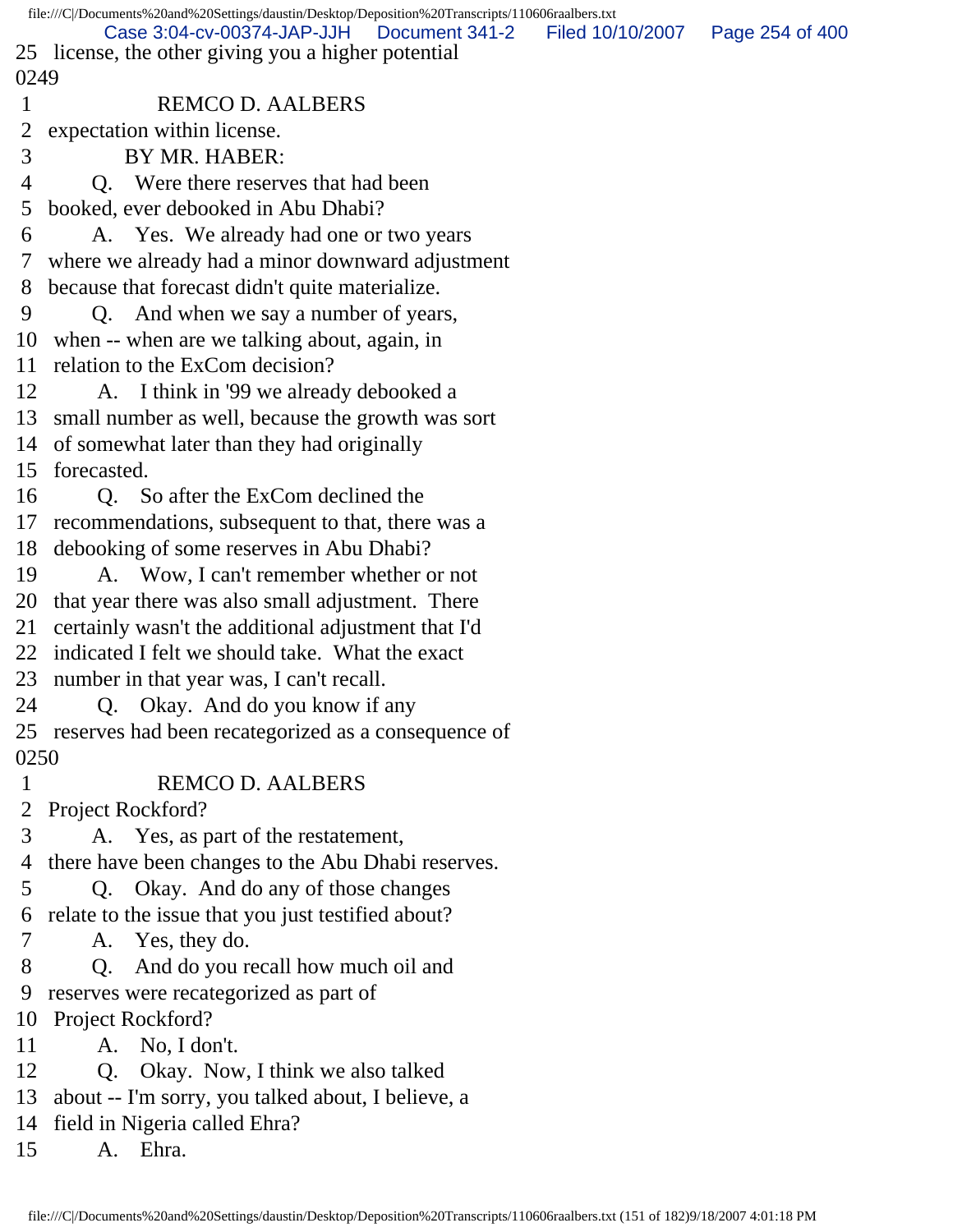file:///C|/Documents%20and%20Settings/daustin/Desktop/Deposition%20Transcripts/110606raalbers.txt 16 Q. Ehra; is that correct? 17 A. Um-hum. 18 O. And that's E-h-r-a? 19 A. Yes. 20 Q. And what operating unit was that 21 within Shell? 22 A. Ehra was the deepwater Nigeria and 23 fell under SNEPCO. Ehra was actually a normal 24 operated discovery and it was operated by SO Mobil. 25 Q. I'm sorry, I didn't hear. That was 0251 1 REMCO D. AALBERS 2 operated by? 3 A. SO Mobil. 4 Q. Okay. Do you recall what the Shell 5 share was with Ehra? 6 A. No, I don't. 7 Q. And what was the issue in Ehra that 8 you were referring to? 9 A. The issue in Ehra was whether or not 10 SNEPCO was actually going to book reserves for Ehra 11 for that year-end. 12 Q. Can you just be a little bit more 13 specific as to what the issue was with regard to 14 whether to book or not book? 15 A. Ehra was discovered either earlier 16 that year or late the year before. A second 17 appraisal well was drilled, and the intent was to 18 get sufficient information to get to a technique 19 and commercially mature field development plan that 20 could support booking reserves by year-end. 21 Q. Now, what year are we referring to? 22 A. We're still on year-end '99. 23 Q. Okay. So, again, this issue would 24 have arisen during the ARPR in 2000? 25 A. In the ARPR discussion in 0252 1 REMCO D. AALBERS 2 January 2000. 3 Q. Okay. Now, do you recall how much 4 resource was discovered in 1999? 5 A. I believe the booking was something 6 like 24 million cubic meters and we're discussing Case 3:04-cv-00374-JAP-JJH Document 341-2 Filed 10/10/2007 Page 255 of 400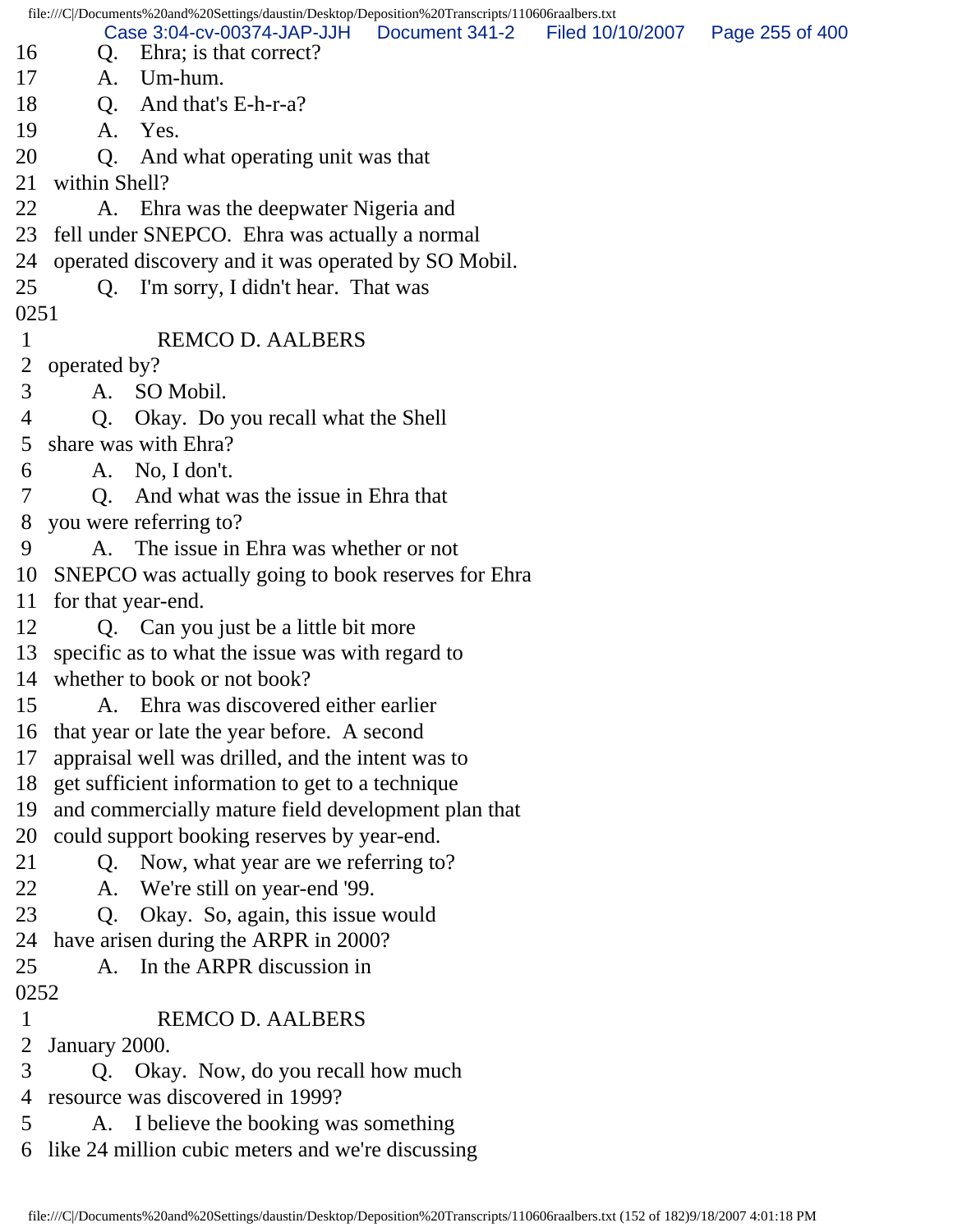file:///C|/Documents%20and%20Settings/daustin/Desktop/Deposition%20Transcripts/110606raalbers.txt 7 Shell share. 8 Q. Now, is this oil or gas? 9 A. This was oil. 10 Q. Okay. And what position did you have 11 with regard to whether reserve, proved reserves 12 could be booked? 13 A. Ehra had indicated throughout the 14 year that they would be ready by year-end to book 15 reserves. What happened was that the last possible 16 moment when they were going to submit, they 17 actually changed their mind and didn't submit it, 18 because they had come to understand that ESOSC 19 wasn't going to book any reserves. The discussion 20 was then, well, yeah, what ESOSC does is really not 21 of our concern, it's about have we done sufficient 22 work to justify that we believe there are reserves 23 there and -- and quite a bit of technical work had 24 been done. 25 Q. Beyond a second appraisal well, what 0253 1 REMCO D. AALBERS 2 other technical work had been done to support the 3 booking? 4 A. My understanding was that technical 5 work was -- was done by Shell Deepwater Solutions 6 to support sort of a notional field development 7 plan for -- for the Ehra field. 8 Q. And do you recall -- withdrawn. 9 You said Shell Deepwater Solutions; 10 is that the same as Shell Deepwater Services? 11 A. Oh, Shell -- yeah, SCS -- yeah, SDS, 12 Shell Deepwater Services, sorry. 13 Q. That's okay. 14 A. It's Global Solutions Services, 15 apologies. 16 Q. Okay. That's okay. And SDS, where 17 were they located? 18 A. They were located in Houston. 19 Q. Okay. And who did you -- strike 20 that. 21 Did you speak to anyone at SDS 22 concerning the Ehra booking? 23 A. No. In principal, the relation Case 3:04-cv-00374-JAP-JJH Document 341-2 Filed 10/10/2007 Page 256 of 400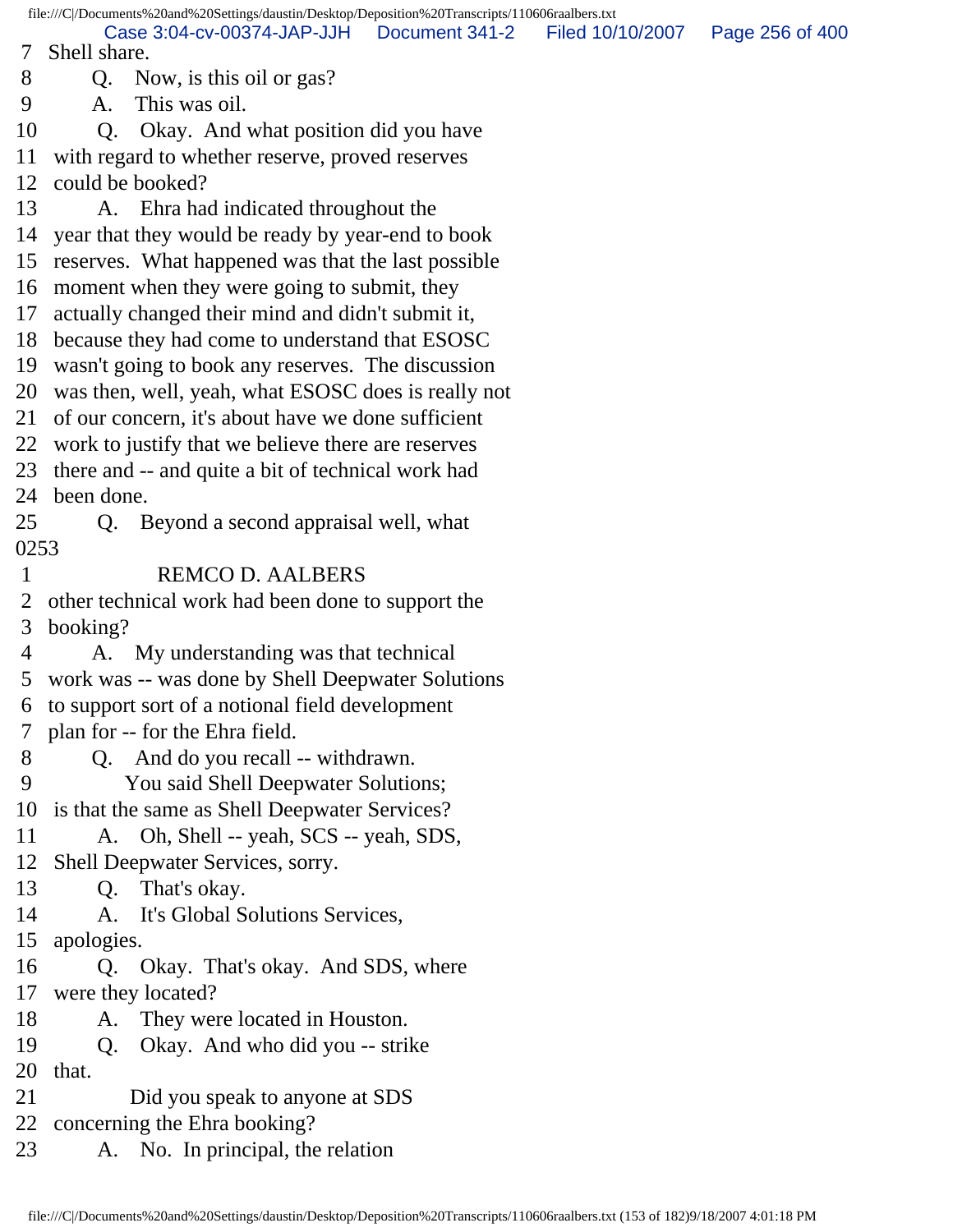|                | file:///C /Documents%20and%20Settings/daustin/Desktop/Deposition%20Transcripts/110606raalbers.txt          |                  |                 |  |  |
|----------------|------------------------------------------------------------------------------------------------------------|------------------|-----------------|--|--|
|                | Case 3:04-cv-00374-JAP-JJH<br>Document 341-2                                                               | Filed 10/10/2007 | Page 257 of 400 |  |  |
| 25             | 24 between the group reserves coordinator was always<br>through the operating unit. So whether or not they |                  |                 |  |  |
| 0254           |                                                                                                            |                  |                 |  |  |
| 1              | <b>REMCO D. AALBERS</b>                                                                                    |                  |                 |  |  |
| 2              | were happy with the technical work was within the                                                          |                  |                 |  |  |
| 3              | operating units, ultimately.                                                                               |                  |                 |  |  |
| 4              | Q. So I take it you spoke with the RBA                                                                     |                  |                 |  |  |
| 5              | and SNEPCO?                                                                                                |                  |                 |  |  |
| 6              | A. No. The RBA is the regional business                                                                    |                  |                 |  |  |
| 7              | advisor who actually sits in The Hague.                                                                    |                  |                 |  |  |
| 8              | Okay.<br>Q.                                                                                                |                  |                 |  |  |
| 9              | The reserves coordinator from SNEPCO<br>A.                                                                 |                  |                 |  |  |
| 10             | sits -- he sits with SNEPCO in Nigeria.                                                                    |                  |                 |  |  |
| 11             | Q. Okay. Thank you.                                                                                        |                  |                 |  |  |
| 12             | And who is the reserves coordinator                                                                        |                  |                 |  |  |
| 13             | in SNEPCO?                                                                                                 |                  |                 |  |  |
| 14             | A. I knew you were going to say that.                                                                      |                  |                 |  |  |
| 15             | Q. I'm sorry, I have to ask.                                                                               |                  |                 |  |  |
| 16             | A. I don't recall who -- what his name                                                                     |                  |                 |  |  |
| 17             | was just now.                                                                                              |                  |                 |  |  |
| 18             | Q. Okay. Again, if you recall it during                                                                    |                  |                 |  |  |
| 19             | a break, if you can let us know.                                                                           |                  |                 |  |  |
| 20             | That reminds me about those names on<br>A.                                                                 |                  |                 |  |  |
| 21             | cap allocation. One was David Brown and the other                                                          |                  |                 |  |  |
| 22.            | was Archie Bunzell --                                                                                      |                  |                 |  |  |
| 23             | Okay.<br>Q.                                                                                                |                  |                 |  |  |
| 24             | -- those two names I didn't remember.<br>A.                                                                |                  |                 |  |  |
| 25             |                                                                                                            |                  |                 |  |  |
| 0255           |                                                                                                            |                  |                 |  |  |
| $\mathbf{1}$   | <b>REMCO D. AALBERS</b>                                                                                    |                  |                 |  |  |
| $\overline{2}$ | Now, do you recall in your<br>Q.                                                                           |                  |                 |  |  |
| 3              | communications with the reserves coordinator and                                                           |                  |                 |  |  |
| 4              | SNEPCO discussing whether Ehra -- Ehra had reached                                                         |                  |                 |  |  |
| 5              | technical maturity?                                                                                        |                  |                 |  |  |
| 6              | A. Yes, that was the understanding we                                                                      |                  |                 |  |  |
| 7              | had at the time, and like I said before, the only                                                          |                  |                 |  |  |
| 8              | reason in the end they weren't putting it in,                                                              |                  |                 |  |  |
| 9              | because they'd come to understand that ESOSC wasn't                                                        |                  |                 |  |  |
| 10             | going to book it, and then the gentleman said,                                                             |                  |                 |  |  |
| 11             | well, if they're not booking it, then he -- he                                                             |                  |                 |  |  |
| 12             | basically sort of got cold feet and didn't want to                                                         |                  |                 |  |  |
| 13             | book it, either, because ESOSC wasn't booking it.                                                          |                  |                 |  |  |
| 14             | And, again, I'm sorry, what -- what<br>Q.                                                                  |                  |                 |  |  |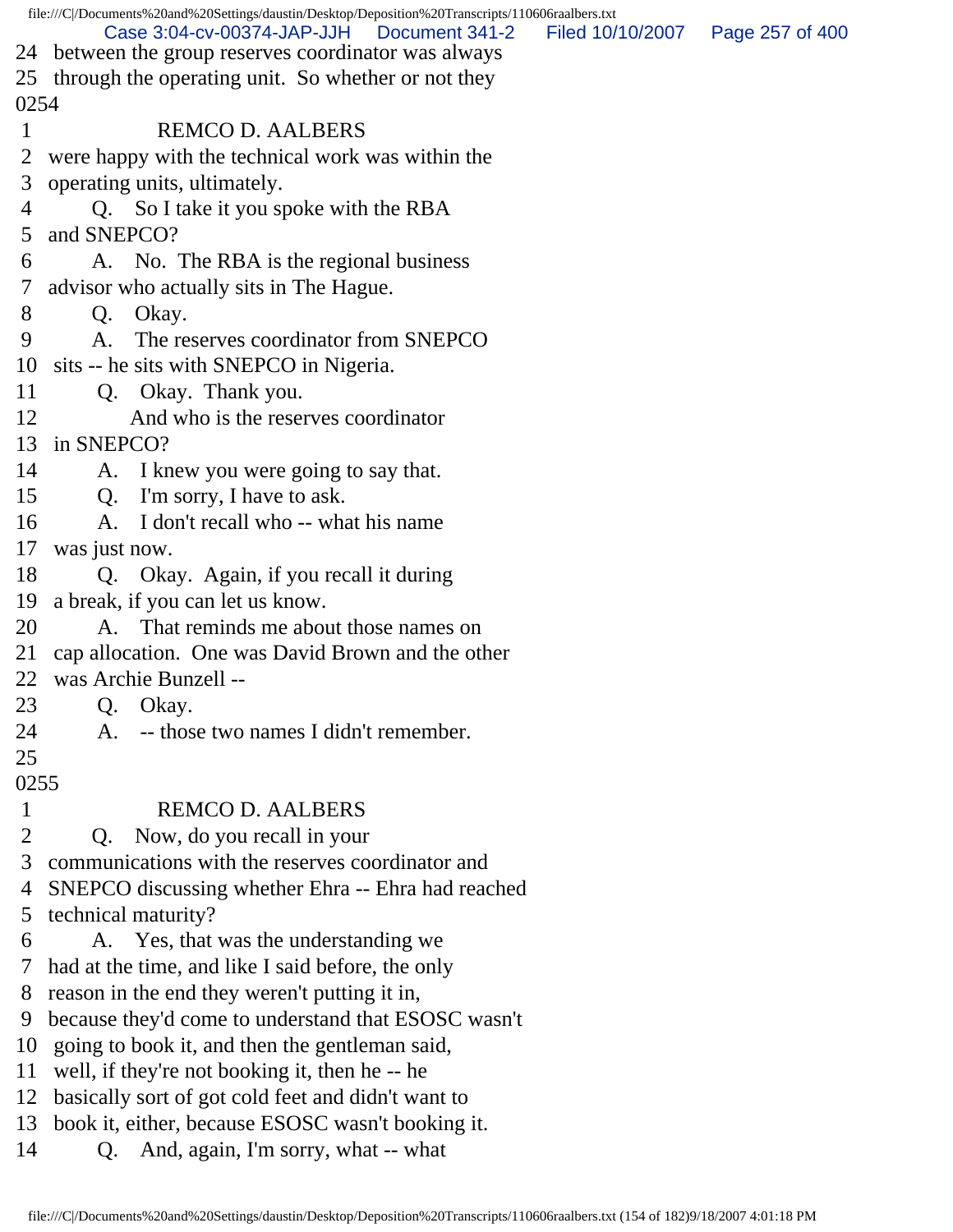|            | file:///C /Documents%20and%20Settings/daustin/Desktop/Deposition%20Transcripts/110606raalbers.txt         |                  |                 |
|------------|-----------------------------------------------------------------------------------------------------------|------------------|-----------------|
|            | Case 3:04-cv-00374-JAP-JJH<br>Document 341-2                                                              | Filed 10/10/2007 | Page 258 of 400 |
| 16         | 15 was your view? Should it have been booked at that<br>time?                                             |                  |                 |
| 17         | A. Yes, my view was that if we had done                                                                   |                  |                 |
| 18         | sufficiently high technical work, to a degree that                                                        |                  |                 |
| 19         |                                                                                                           |                  |                 |
| 20         | was technically commercially mature, we should book<br>it, and it wasn't conditional what ESOSC did. What |                  |                 |
|            | ESOSC did was ESOSC's concern and not our concern.                                                        |                  |                 |
| 21         |                                                                                                           |                  |                 |
| 22         | Q. Had you reviewed any reports from                                                                      |                  |                 |
| 23         | SNEPCO that supported the view that it was                                                                |                  |                 |
| 24         | technically mature?                                                                                       |                  |                 |
| 25<br>0256 | A. No, that wasn't my role in the                                                                         |                  |                 |
| 1          | <b>REMCO D. AALBERS</b>                                                                                   |                  |                 |
| 2          | process, that was up to SNEPCO to determine whether                                                       |                  |                 |
| 3          |                                                                                                           |                  |                 |
|            | or not they felt that was -- that was done.                                                               |                  |                 |
| 4          | Q. And were you advised that they had                                                                     |                  |                 |
| 5          | received sufficient support from SDS?                                                                     |                  |                 |
| 6          | A. Yes, that's what we -- we understood,                                                                  |                  |                 |
| 7          | or what I understood, I'm sorry.                                                                          |                  |                 |
| 8          | Q. And what was your understanding with                                                                   |                  |                 |
| 9          | regard to the scope of retention for SDS?                                                                 |                  |                 |
| 10         | A. I'm sorry?                                                                                             |                  |                 |
| 11         | Q. Let me rephrase. Thank you.                                                                            |                  |                 |
| 12         | What did you understand SDS was                                                                           |                  |                 |
| 13         | retained to do?                                                                                           |                  |                 |
| 14         | A. SDS --                                                                                                 |                  |                 |
| 15         | MR. TUTTLE: Objection; foundation.                                                                        |                  |                 |
| 16         | You can --                                                                                                |                  |                 |
| 17         | THE WITNESS: SDS provided technical                                                                       |                  |                 |
| 18         | expertise because SNEPCO wasn't staffed up to do                                                          |                  |                 |
| 19         | some of that work, specifically, because Ehra was                                                         |                  |                 |
| 20         | part of the nonoperating venture element, and we                                                          |                  |                 |
| 21         | initially -- it was going to be ESOSC that would                                                          |                  |                 |
| 22         | have to provide the development plan; it was clear                                                        |                  |                 |
| 23         | they weren't going to do it in a time frame that we                                                       |                  |                 |
| 24         | were hoping it was going to be done.                                                                      |                  |                 |
| 25         | So they basically got SDS involved to                                                                     |                  |                 |
| 0257       |                                                                                                           |                  |                 |
| 1          | <b>REMCO D. AALBERS</b>                                                                                   |                  |                 |
| 2          | do that on our behalf -- or on their behalf,                                                              |                  |                 |
| 3          | basically, but for Shell.                                                                                 |                  |                 |
| 4          | BY MR. HABER:                                                                                             |                  |                 |
| 5          | Okay. Now, earlier you had mentioned<br>Q.                                                                |                  |                 |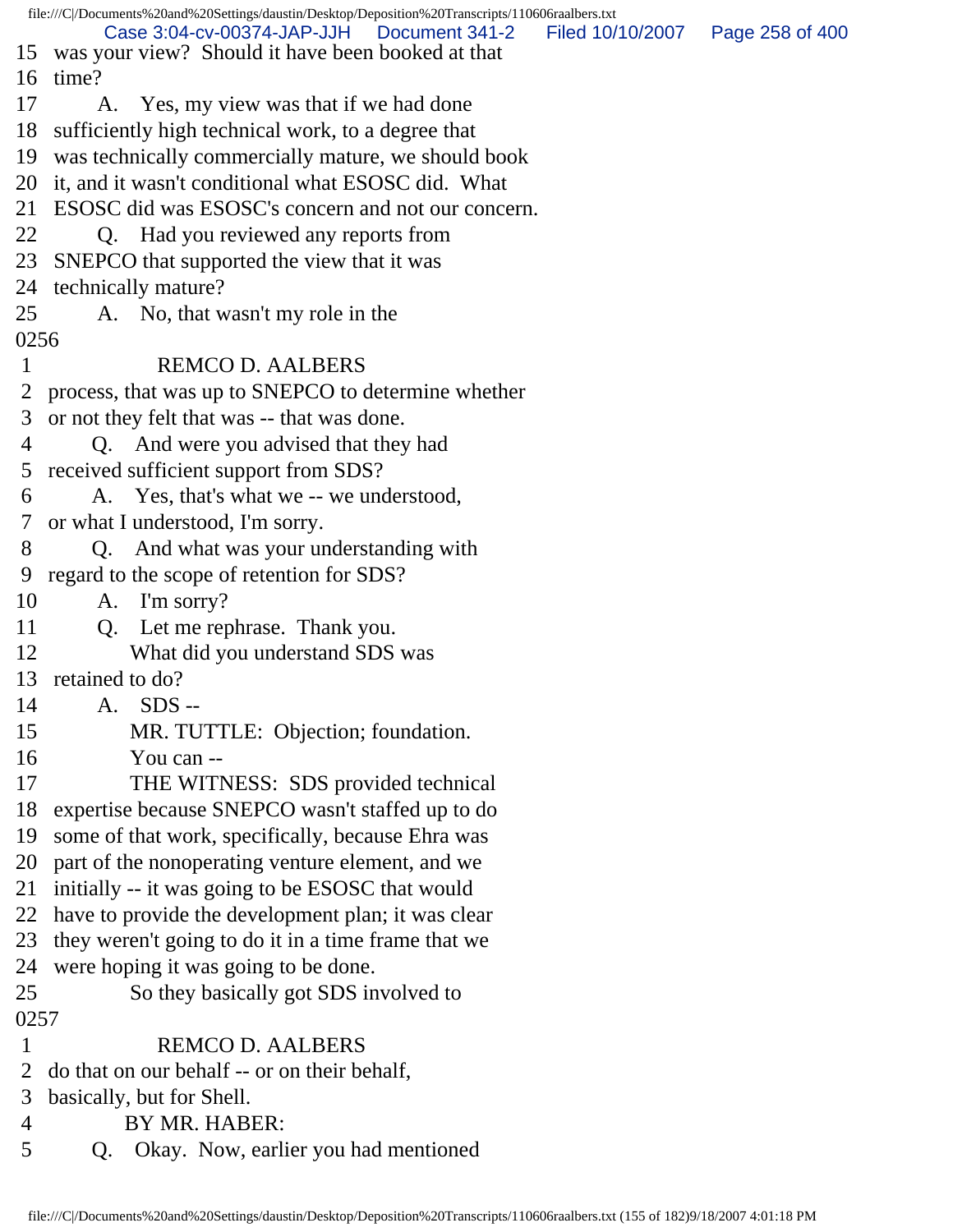file:///C|/Documents%20and%20Settings/daustin/Desktop/Deposition%20Transcripts/110606raalbers.txt 6 that a second appraisal well had been drilled. 7 In -- in the process of technical 8 maturity of determining whether or not a particular 9 field reaches technical maturity, is there a step 10 that comes after the drilling of a second appraisal 11 well? 12 A. That's the notional -- the -- the 13 fuel development plan or notional fuel development 14 plan, or whatever you want to call it. 15 And -- and it also depends on the 16 field. I mean, for one field, one expiration well 17 might be enough, and in some fields, we'll have to 18 do five appraisal wells until we get to a point 19 where you feel you're commercially mature. So it 20 depends on the field. 21 Q. Okay. And with regard to Ehra, two 22 appraisal wells was deemed sufficient; is that 23 correct? 24 A. Yes. 25 Q. Okay. Now, do you know if any of the 0258 1 REMCO D. AALBERS 2 reserves that had been booked -- strike that. 3 What was the position of the ExCom 4 with regard to whether to book Ehra or not? 5 A. Ex -- ExCom supported booking Ehra at 6 the time. 7 Q. Okay. And do you recall if any of 8 the reserves that were booked in Ehra were 9 recategorized as a consequence of the 10 Project Rockford? 11 A. Yes, they were. 12 Q. And do you have an understanding as 13 to why those reserves were recategorized? 14 A. The change was mainly because of the 15 timing of FID. Before 2004, the group guidelines 16 didn't require a field to have formally passed FID 17 to book reserves. A notional field development 18 plan that was technically and commercially mature 19 was good enough. As part of the restatement, all 20 reserves got realigned with when final investment 21 decision was made. 22 Q. At -- at the time, was it your Case 3:04-cv-00374-JAP-JJH Document 341-2 Filed 10/10/2007 Page 259 of 400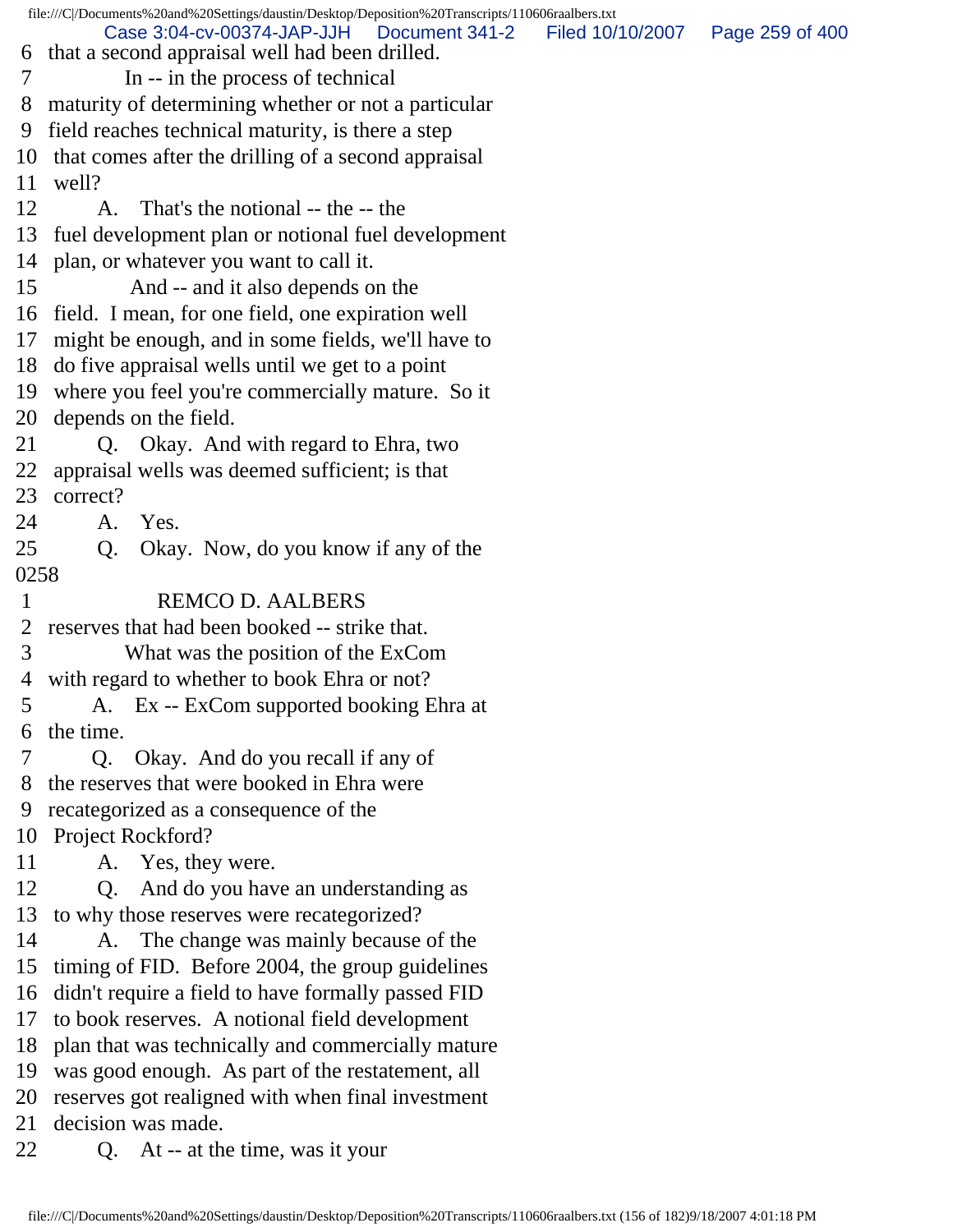file:///C|/Documents%20and%20Settings/daustin/Desktop/Deposition%20Transcripts/110606raalbers.txt 23 understanding that the -- the Ehra field had 24 reached commercial maturity? 25 MR. TUTTLE: At -- at what time? 0259 1 REMCO D. AALBERS 2 MR. HABER: At the time of the 3 booking. 4 THE WITNESS: Yes, obviously; 5 otherwise, it couldn't have been booked. 6 BY MR. HABER: 7 Q. Okay. Now, was there a -- a VAR 8 process at the time that Ehra was booked? 9 A. Yes, I think the VAR process was 10 there at the time. 11 Q. Okay. Do you know if Ehra went 12 through the VAR process? 13 A. I don't believe it went through VAR 14 at that point. 15 Q. Was there a point when it did go 16 through VAR? 17 A. It must have gone through VAR later 18 on to get to the final investment decision, which 19 was, I can't remember, taken one or two years 20 later. 21 Q. When you say "it must have gone 22 through VAR later on," when are you referring? 23 A. Well, we're now talking about the 24 booking in 2000. 25 Q. Right. 0260 1 REMCO D. AALBERS 2 A. FID was actually taken later, and 3 there -- we have been -- there had some form of a 4 VAR, noting this was a nonoperated venture, so the 5 VAR sometimes took a slightly different form from 6 sort of the operated to fields. 7 Q. So the -- the booking was made prior 8 to FID? 9 A. Yes. Which was in line with the 10 Shell guidelines at the time. 11 Q. Right. And -- and it -- and it was 12 booked prior to the VAR process, correct? 13 MR. TUTTLE: Objection; asked and Case 3:04-cv-00374-JAP-JJH Document 341-2 Filed 10/10/2007 Page 260 of 400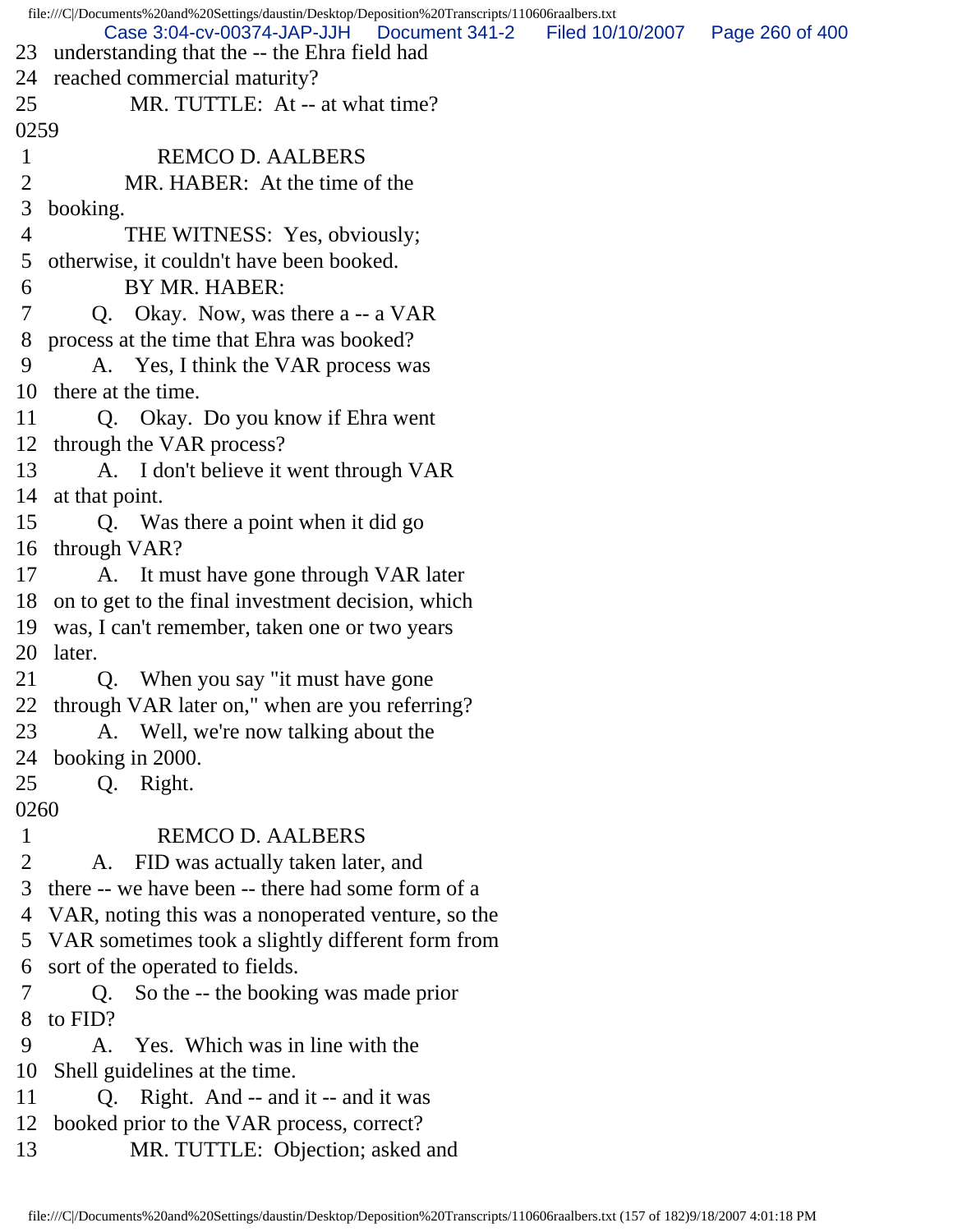file:///C|/Documents%20and%20Settings/daustin/Desktop/Deposition%20Transcripts/110606raalbers.txt 14 answered. 15 BY MR. HABER: 16 Q. I just want to make it clear. 17 You can answer. 18 A. Yeah, I don't recall that there was a 19 VAR at that point in time. 20 Q. Okay. 21 MR. TUTTLE: Are you getting ready to 22 move to a new subject? Can we take two minutes? 23 MR. HABER: Let me just make sure. 24 (Pause.) 25 MR. HABER: Yeah. 0261 1 REMCO D. AALBERS 2 THE VIDEOGRAPHER: We are going off 3 the record. The time is 4:22 p.m. 4 (Recess.) 5 THE VIDEOGRAPHER: We are back on the 6 record. The time is 4:39 p.m. 7 MR. WEED: Okay. We're just noting, 8 for the record, a mistake that appears on the 9 transcript. This is the nonfinal transcript, and 10 it is also on the transcript that has -- I 11 understand some transcripts have 22 pages -- 12 22 lines per page; some have 25 lines per page. 13 We're reading off a transcript that's 14 got 25 lines per page. We're looking at Page 142. 15 We're looking at Lines 20 and 21. There is a 16 reference to, as it says on the draft transcript, 17 "Arthur Bossco," meaning Athabasca, and that was -- 18 that was an incorrect reference. The reference 19 really should be to Iran. And I just wanted to 20 record that. 21 And I want to make sure we had 22 agreement of the parties that that's -- we 23 understand that's a mistake and it should be Iran. 24 MR. HABER: Right. That's 25 understood. That's fine with us. 0262 1 REMCO D. AALBERS 2 THE WITNESS: Okay. 3 MR. WEED: Thank you. 4 BY MR. HABER: Case 3:04-cv-00374-JAP-JJH Document 341-2 Filed 10/10/2007 Page 261 of 400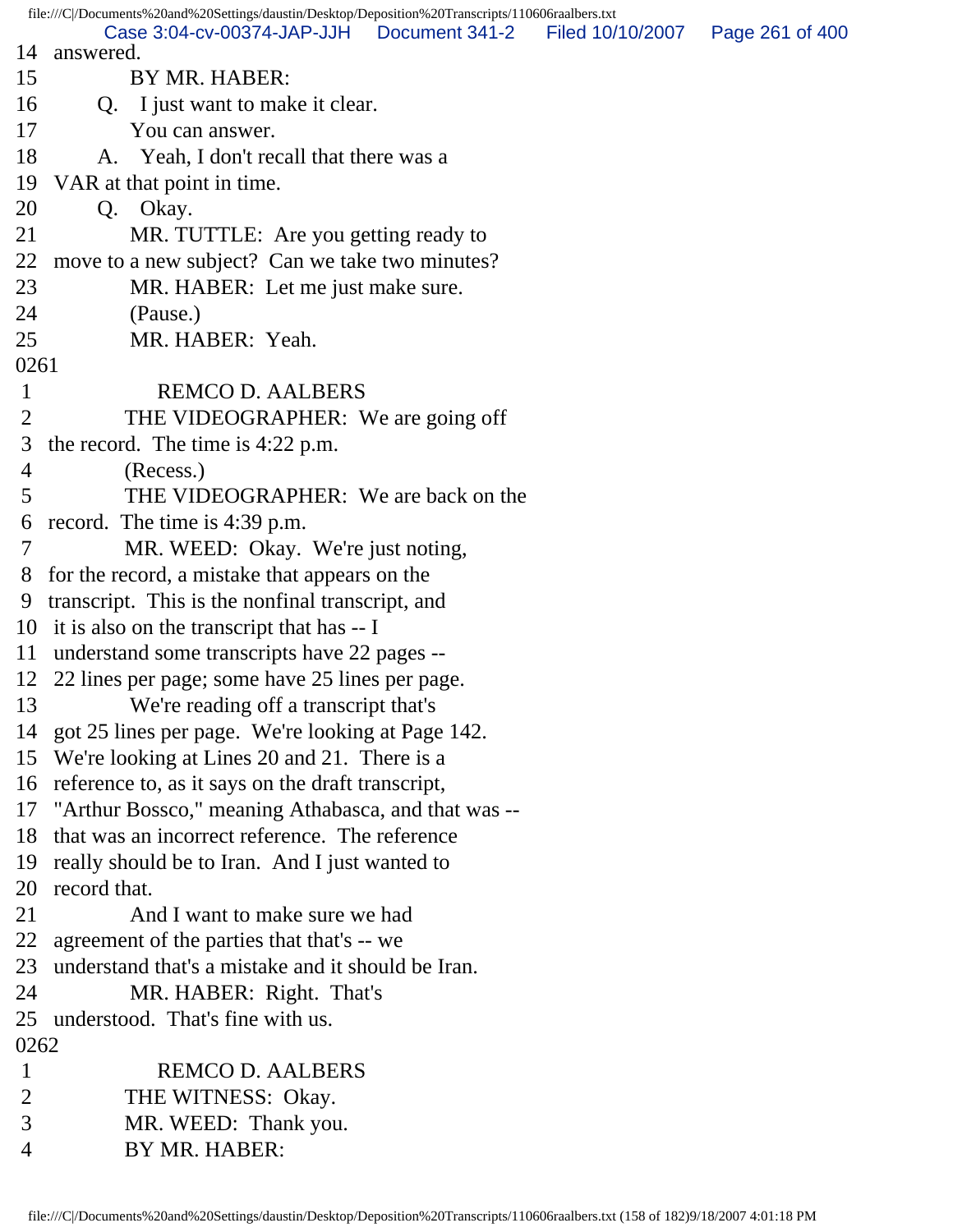|                | file:///C /Documents%20and%20Settings/daustin/Desktop/Deposition%20Transcripts/110606raalbers.txt |                                   |
|----------------|---------------------------------------------------------------------------------------------------|-----------------------------------|
| 5              | Case 3:04-cv-00374-JAP-JJH<br>Document 341-2<br>Q. Mr. Aalbers, we finished with ERA,             | Filed 10/10/2007  Page 262 of 400 |
| 6              | and I believe the other area that you mentioned                                                   |                                   |
| 7              | with regard to involvement by ExCom was Nigeria.                                                  |                                   |
| 8              | Since I know ERA is part of SNEPCO,                                                               |                                   |
| 9              | are you referring to the other operating unit in                                                  |                                   |
| 10             | Nigeria, SPDC?                                                                                    |                                   |
| 11             | A. Yes.                                                                                           |                                   |
| 12             | Q. Okay. And what do you recall was the                                                           |                                   |
|                | 13 issue there?                                                                                   |                                   |
| 14             | A. The discussion on Nigeria was another                                                          |                                   |
|                | 15 one of volumes bookable versus the license expiry                                              |                                   |
|                | 16 in Nigeria for the MOU in 2019.                                                                |                                   |
| 17             | Q. Now, with regard to the license                                                                |                                   |
|                | 18 expiry, can you be a little bit more specific as to                                            |                                   |
|                | 19 what the issue was?                                                                            |                                   |
| 20             | A. The issue was the that the -- the                                                              |                                   |
|                | 21 current license that SPDC had for the onshore had                                              |                                   |
|                | 22 an expiry date of 2019. Nigeria were actually                                                  |                                   |
|                | 23 planning to book another 50 million cubic meters of                                            |                                   |
|                | 24 oil, and so 300 million barrels of oil equivalent,                                             |                                   |
|                | 25 and -- that year and -- whereas I felt that they                                               |                                   |
| 0263           |                                                                                                   |                                   |
| $\mathbf{1}$   | <b>REMCO D. AALBERS</b>                                                                           |                                   |
|                | 2 already had a significant reserves on the book that                                             |                                   |
| 3 <sup>7</sup> | already required quite a large production increase                                                |                                   |
|                | 4 in the future to actually be able to produce those                                              |                                   |
| 5              | volumes within license.                                                                           |                                   |
| 6              | Q. And how did you reach the opinion                                                              |                                   |
| 7              | that SPDC required a large production increase in                                                 |                                   |
| 8              | order to produce within license?                                                                  |                                   |
| 9              | A. If you look at -- if you looked at                                                             |                                   |
| 10             | the Nigeria business plan, they were forecasting                                                  |                                   |
| 11             | a -- a reserves increase. And if you pulled that                                                  |                                   |
|                | 12 reserves increase out and then actually calculated                                             |                                   |
| 13             | how much they could produce up to license, when you                                               |                                   |
|                | 14 look at sort of different levels of production in                                              |                                   |
| 15             | the future, you can work out how much they                                                        |                                   |
| 16             | theoretically could produce up to license.                                                        |                                   |
| 17             | And they already needed about a                                                                   |                                   |
| 18             | seven-year growth up to -- top of my head --                                                      |                                   |
| 19             | something like 1.4 million, 100 percent production                                                |                                   |
| 20             | to actually be able to produce the reserves that                                                  |                                   |
|                | 21 they had on the books at that point as proved                                                  |                                   |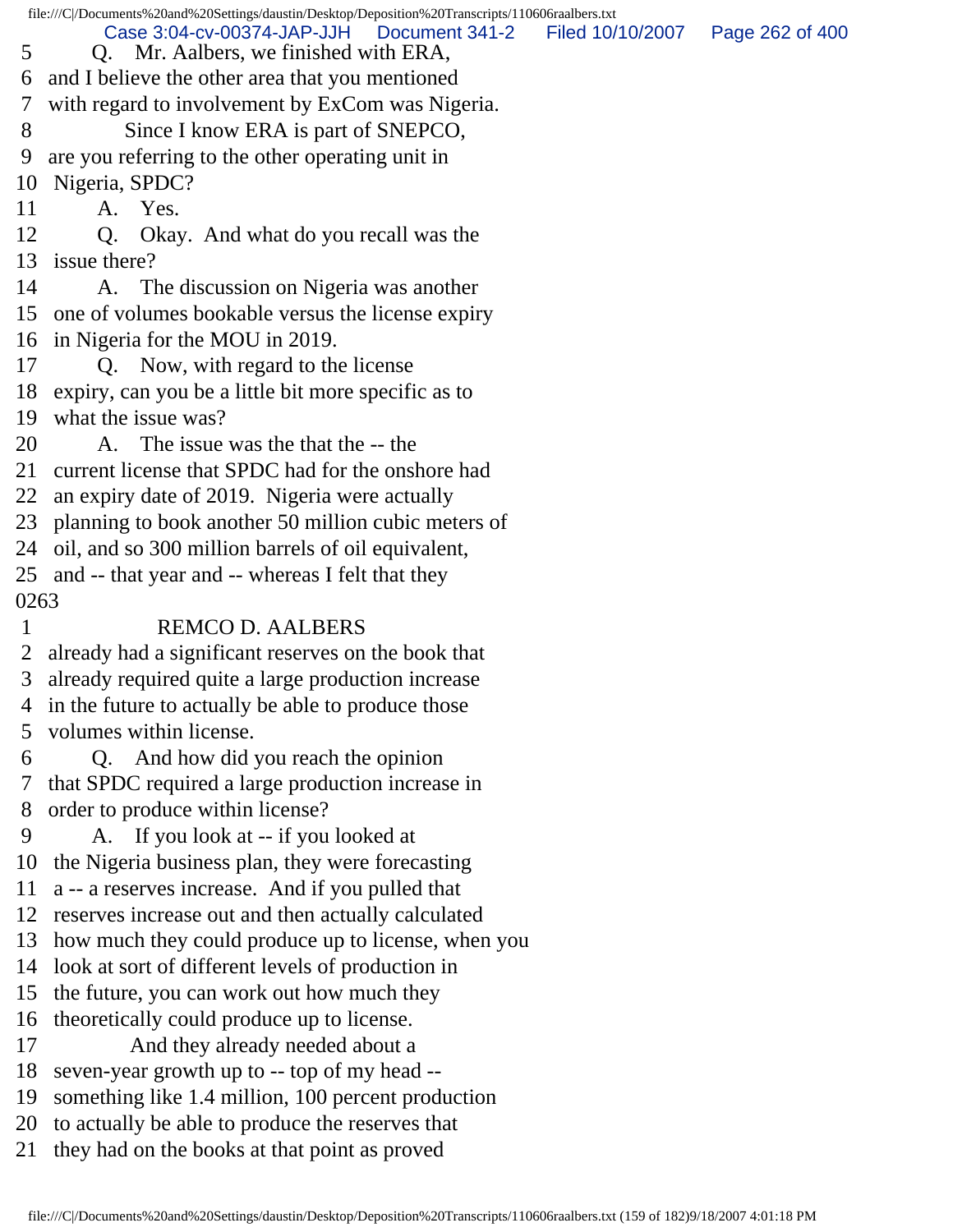file:///C|/Documents%20and%20Settings/daustin/Desktop/Deposition%20Transcripts/110606raalbers.txt 22 reserves. 23 Q. And was that -- historically, were -- 24 was SPDC producing 1.4 million barrels a year? 25 A. They had -- they had come from a 0264 1 REMCO D. AALBERS 2 level of -- from somewhere around a million barrels 3 per year. And due to the unrests and the problems 4 they had in recent years, their production had 5 actually dropped below the million -- somewhere 6 around the 750 million -- 700, 750 million per 7 year. 8 Q. And when you say "unrest," what are 9 you referring to? 10 A. The community disturbances that we 11 had in -- that Shell was suffering from in Nigeria 12 and -- whereas sometimes, it was difficult to get 13 access to certain fields or get drilling rigs into 14 fields. And quite a bit of production was actually 15 closed in and couldn't be produced at that point. 16 Q. And you said "other problems." What 17 other problems are you referring to? 18 A. Well, the unrest had -- had several 19 things. Production would get closed in, sometimes 20 pipelines would be sabotaged and were difficult to 21 repair, and also so because if we didn't have -- 22 the group didn't have access, there were problems 23 with keeping integrity. And if, after some time, 24 you came back, you couldn't actually just start 25 stuff up because it hadn't sort of been maintained 0265 1 REMCO D. AALBERS 2 in the -- in the interim. 3 Q. Was there also a problem with 4 staffing SPDC with technically competent people? 5 MR. TUTTLE: Objection to form. 6 THE WITNESS: Nigeria has always been 7 a difficult area, and -- and attracting staff to 8 work in Nigeria is always a challenge. 9 BY MR. HABER: 10 Q. And were those challenges impacting 11 SPDC's ability to produce within license? 12 MR. TUTTLE: Objection; foundation. Case 3:04-cv-00374-JAP-JJH Document 341-2 Filed 10/10/2007 Page 263 of 400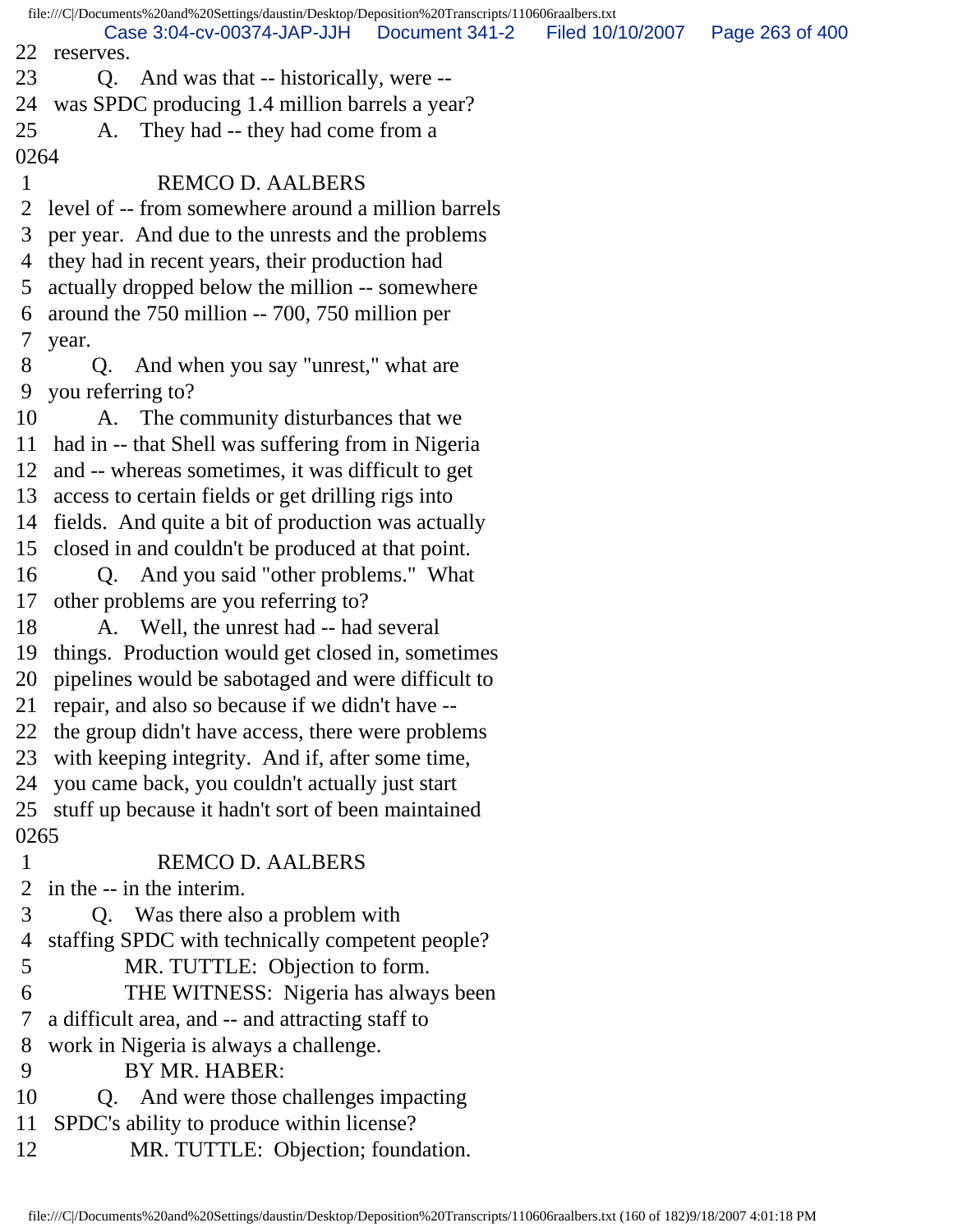file:///C|/Documents%20and%20Settings/daustin/Desktop/Deposition%20Transcripts/110606raalbers.txt 13 THE WITNESS: I don't know. 14 BY MR. HABER: 15 Q. Did you have any communications with 16 anyone at SPDC concerning SPDC's desire to book an 17 additional 50 -- was it 50 million cubic meters? 18 A. Yes. 19 Q. Who did you speak with? 20 A. I'm trying to remember. I think the 21 reserves -- the chief reservist at the time was the 22 Bram Sieders. I think Janennie (phonetic) was 23 still the reserves coordinator, but I'm not 24 100 percent sure whether or not he was already -- 25 somebody else took over after him. And -- and 0266 1 REMCO D. AALBERS 2 there were also discussions with people in sort 3 of -- in the center in -- in SPDC in Lagos. 4 Q. Now, who did you speak to at the 5 center? 6 A. I don't recall their name at the 7 moment. 8 Q. Okay. Do you recall discussing 9 staffing issues with any of the people you just 10 identified or at least the positions that you just 11 identified? 12 A. As -- as part of the discussions 13 on -- on the reserves integrity, I mean, there had 14 been discussions with -- with Bram Sieders as well. 15 I mean, Nigeria has many -- well, fairly complex 16 fuel resources-type reservoirs. And to keep 17 accurate records on -- on all of those individual 18 fields had proved a challenge at times in Nigeria. 19 Q. When you say that it "proved a 20 challenge," why? 21 A. Because, for certain fields, when you 22 looked deeper into the -- into the details by 23 reservoir and by unit, you could find parts of the 24 field where subsequent years' production had been 25 taken off the proved reserves and they actually 0267 1 REMCO D. AALBERS Case 3:04-cv-00374-JAP-JJH Document 341-2 Filed 10/10/2007 Page 264 of 400

 2 ended up having negative proved reserves in the 3 books because they never got around to actually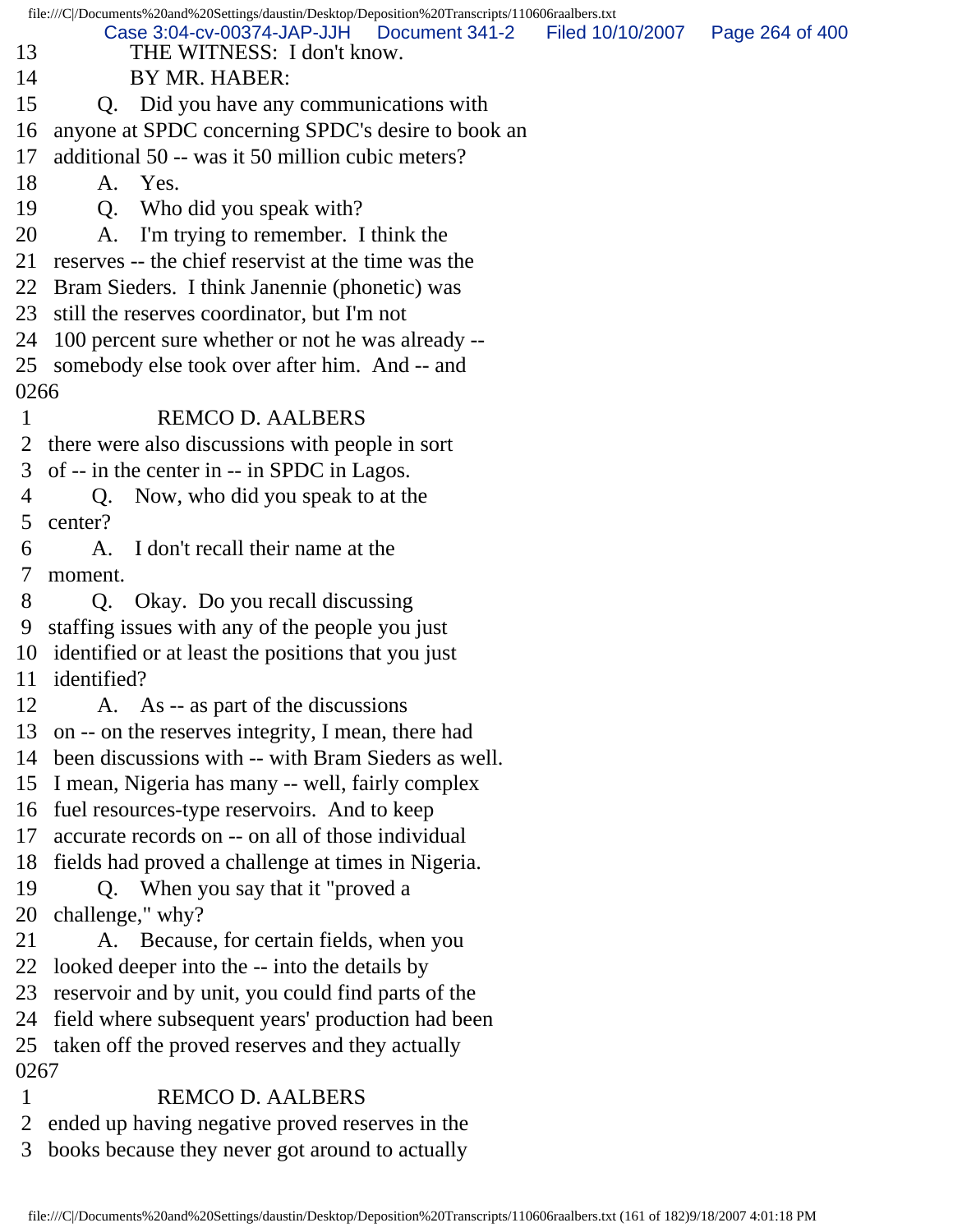file:///C|/Documents%20and%20Settings/daustin/Desktop/Deposition%20Transcripts/110606raalbers.txt 4 correct the total proved for those specific units. 5 In some cases, that could be -- if 6 you updated it, that problem would go away. In 7 some cases could be problems with allocation within 8 individual layers between the reservoirs, just a 9 lot of sort of data -- data problems that they had. 10 And -- 11 Q. And -- I'm sorry. 12 A. -- and -- and tying that back to sort 13 of the staff question, I mean, there were both 14 expats and Nigerian staff working Nigeria, and -- 15 and there was a large range in quality of the staff 16 between all those people. 17 Q. So was it your understanding from 18 your discussions with people at SPDC that the 19 staffing issues, as well as the paper trail issues, 20 were having an impact on SPDC's ability to produce 21 within license? 22 MR. TUTTLE: Objection; foundation; 23 form. 24 THE WITNESS: Paper trail on account 25 reserves doesn't actually impact the capability of 0268 1 REMCO D. AALBERS 2 producing. I mean, one's the accounting side of -- 3 of the numbers. The other is the execution, the 4 physical production. They're not necessarily 5 related in the production side. 6 BY MR. HABER: 7 Q. Okay. So the paper -- the paper 8 trail issue, that's really separate and apart from 9 the ability to produce? 10 A. Yes. 11 Q. I believe you said that the issue was 12 whether or not SPDC could book the 50 cubic meters; 13 is that correct? 14 A. Fifty million. 15 Q. Fifty million. Thank you. Fifty 16 million cubic meters. 17 What position did you take with 18 regard to whether SPDC could book or not book this 19 resource? 20 A. I felt that they couldn't book an Case 3:04-cv-00374-JAP-JJH Document 341-2 Filed 10/10/2007 Page 265 of 400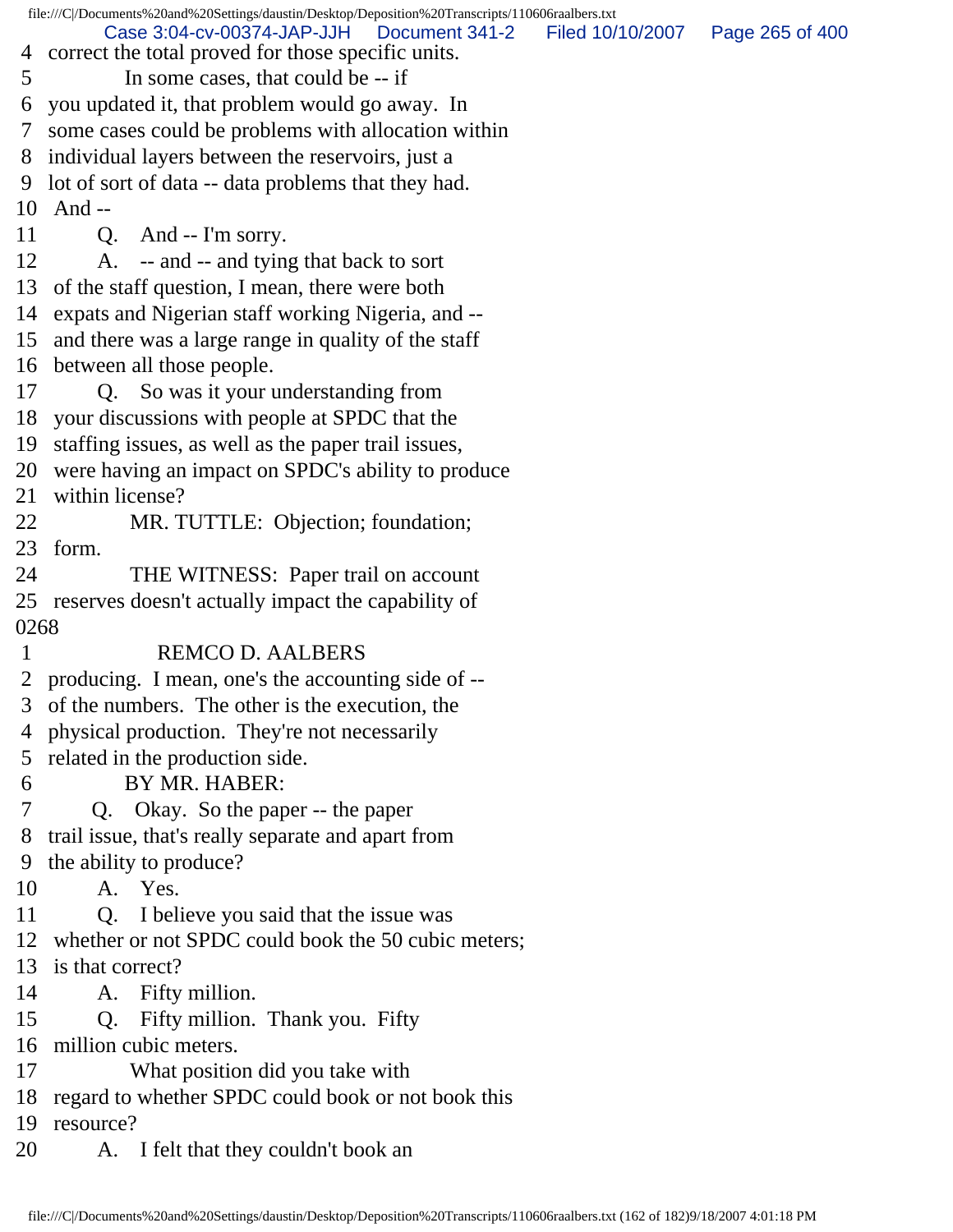|               | file:///C /Documents%20and%20Settings/daustin/Desktop/Deposition%20Transcripts/110606raalbers.txt    |                  |                 |  |  |  |
|---------------|------------------------------------------------------------------------------------------------------|------------------|-----------------|--|--|--|
|               | Case 3:04-cv-00374-JAP-JJH   Document 341-2<br>21 additional volume of proved, as the number that it | Filed 10/10/2007 | Page 266 of 400 |  |  |  |
| 22            | had on the books was probably already on the                                                         |                  |                 |  |  |  |
| 23            | optimistic side.                                                                                     |                  |                 |  |  |  |
| 24            | Q. When you say the numbers they had on                                                              |                  |                 |  |  |  |
| 25            | the books were on the optimistic side, what do you                                                   |                  |                 |  |  |  |
| 0269          |                                                                                                      |                  |                 |  |  |  |
| $\mathbf{1}$  | <b>REMCO D. AALBERS</b>                                                                              |                  |                 |  |  |  |
| 2             | mean?                                                                                                |                  |                 |  |  |  |
| 3             | If you looked at the forecasts and<br>A.                                                             |                  |                 |  |  |  |
| 4             | the -- the increase in forecasts you needed to                                                       |                  |                 |  |  |  |
| 5             | produce what was on the books, they needed a                                                         |                  |                 |  |  |  |
| 6             | significant increase in -- in the production                                                         |                  |                 |  |  |  |
| $\mathcal{T}$ | levels, like I said, to something like 1.2 or 1.3                                                    |                  |                 |  |  |  |
|               | 8 or 1.4 million from the levels they were currently                                                 |                  |                 |  |  |  |
| 9             | at, around the 700, 800 million.                                                                     |                  |                 |  |  |  |
| 10            | Q. Did you form an opinion of whether or                                                             |                  |                 |  |  |  |
| 11            | not their production forecasts were -- were                                                          |                  |                 |  |  |  |
|               | 12 reachable?                                                                                        |                  |                 |  |  |  |
| 13            | A. If -- if you looked at the historic                                                               |                  |                 |  |  |  |
|               | 14 forecasts that had been provided by -- by Nigeria,                                                |                  |                 |  |  |  |
|               | 15 there had been forecasted increase in production                                                  |                  |                 |  |  |  |
|               | 16 before that had been deferred over time and still                                                 |                  |                 |  |  |  |
| 17            | weren't achieved.                                                                                    |                  |                 |  |  |  |
| 18            | Q. I'm sorry. And still were not                                                                     |                  |                 |  |  |  |
| 19            | achieved?                                                                                            |                  |                 |  |  |  |
| 20            | (No audible response.)<br>A.                                                                         |                  |                 |  |  |  |
| 21            | Did you communicate your opinion to<br>Q.                                                            |                  |                 |  |  |  |
| 22            | people at SPDC?                                                                                      |                  |                 |  |  |  |
| 23            | Yes, I did.<br>A.                                                                                    |                  |                 |  |  |  |
| 24            | Okay. And what was their reaction?<br>Q.                                                             |                  |                 |  |  |  |
| 25            | They didn't quite see the issue, I<br>A.                                                             |                  |                 |  |  |  |
| 0270          |                                                                                                      |                  |                 |  |  |  |
| 1             | <b>REMCO D. AALBERS</b>                                                                              |                  |                 |  |  |  |
| 2             | think.                                                                                               |                  |                 |  |  |  |
| 3             | And just so I'm clear, who -- who did<br>Q.                                                          |                  |                 |  |  |  |
| 4             | you have these conversations with?                                                                   |                  |                 |  |  |  |
| 5             | I think we covered that before. Bram<br>A.                                                           |                  |                 |  |  |  |
| 6             | Sieders, the resource coordinator, and one or two                                                    |                  |                 |  |  |  |
| 7             | people that were in the central reporting group                                                      |                  |                 |  |  |  |
| 8             | within Lagos.                                                                                        |                  |                 |  |  |  |
| 9             | Q. Now, did you communicate your view                                                                |                  |                 |  |  |  |
| 10            | that you thought SPDC's production plans, forecasts                                                  |                  |                 |  |  |  |
| 11            | were optimistic to your bosses?                                                                      |                  |                 |  |  |  |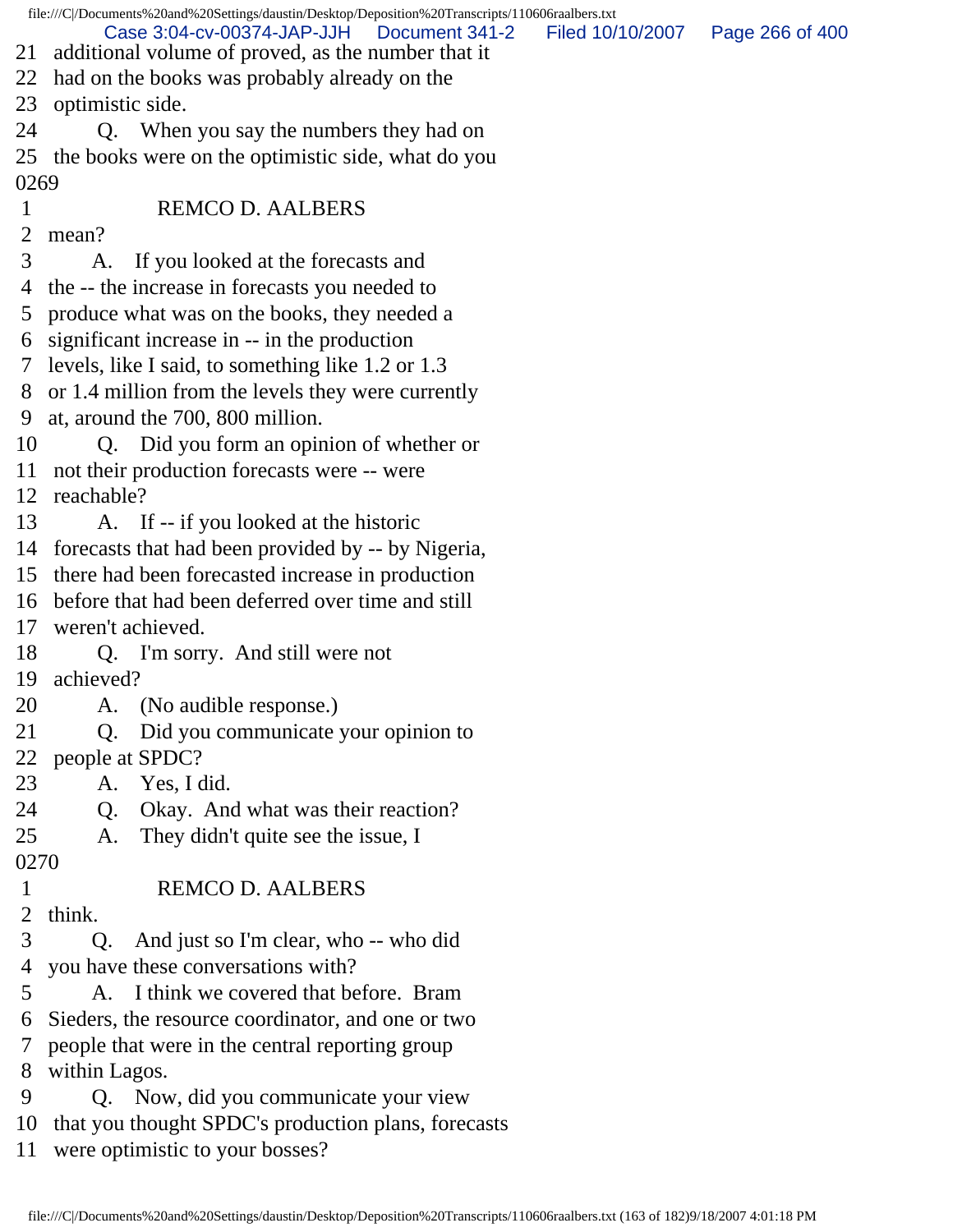file:///C|/Documents%20and%20Settings/daustin/Desktop/Deposition%20Transcripts/110606raalbers.txt 12 A. Yes, I did. 13 MR. TUTTLE: Objection; 14 characterization. 15 BY MR. HABER: 16 Q. And in particular, who did you speak 17 with? 18 A. With Aidan McKay, Roel of Platenkamp 19 and also not necessarily my bosses, but the 20 regional business advisors for -- the regional 21 business advisor for Nigeria. 22 Q. And who was the regional business 23 advisor for Nigeria? 24 A. Initially -- I need to think about 25 the order. I think, initially, Frits Eulderink 0271 1 REMCO D. AALBERS 2 and, thereafter, Kieron McFadyen. 3 Q. So just so -- 4 A. F-a-d-y-e-n. 5 Q. And so just so the record is clear, 6 did you speak with both Mr. McFadyen and 7 Mr. Eulderink? 8 A. Yes. They changed jobs, so one was 9 the initial business advisor and the other took 10 later on over. 11 Q. Okay. And what time period are we 12 talking about? 13 A. I think this is happening sort of 14 around this time in -- in 1999, but I'm not exactly 15 sure what the exact date is of their handoff. 16 Q. And what was the reaction of 17 Mr. Eulderink to what -- your opinion about the 18 production forecast not being reachable? 19 MR. TUTTLE: Objection; 20 characterization. 21 BY MR. HABER: 22 Q. You can answer. 23 A. Can you just repeat that? 24 Q. Well, earlier you testified that it 25 was your opinion that the production forecast that 0272 1 REMCO D. AALBERS 2 SPDC was creating was not reachable, and I asked Case 3:04-cv-00374-JAP-JJH Document 341-2 Filed 10/10/2007 Page 267 of 400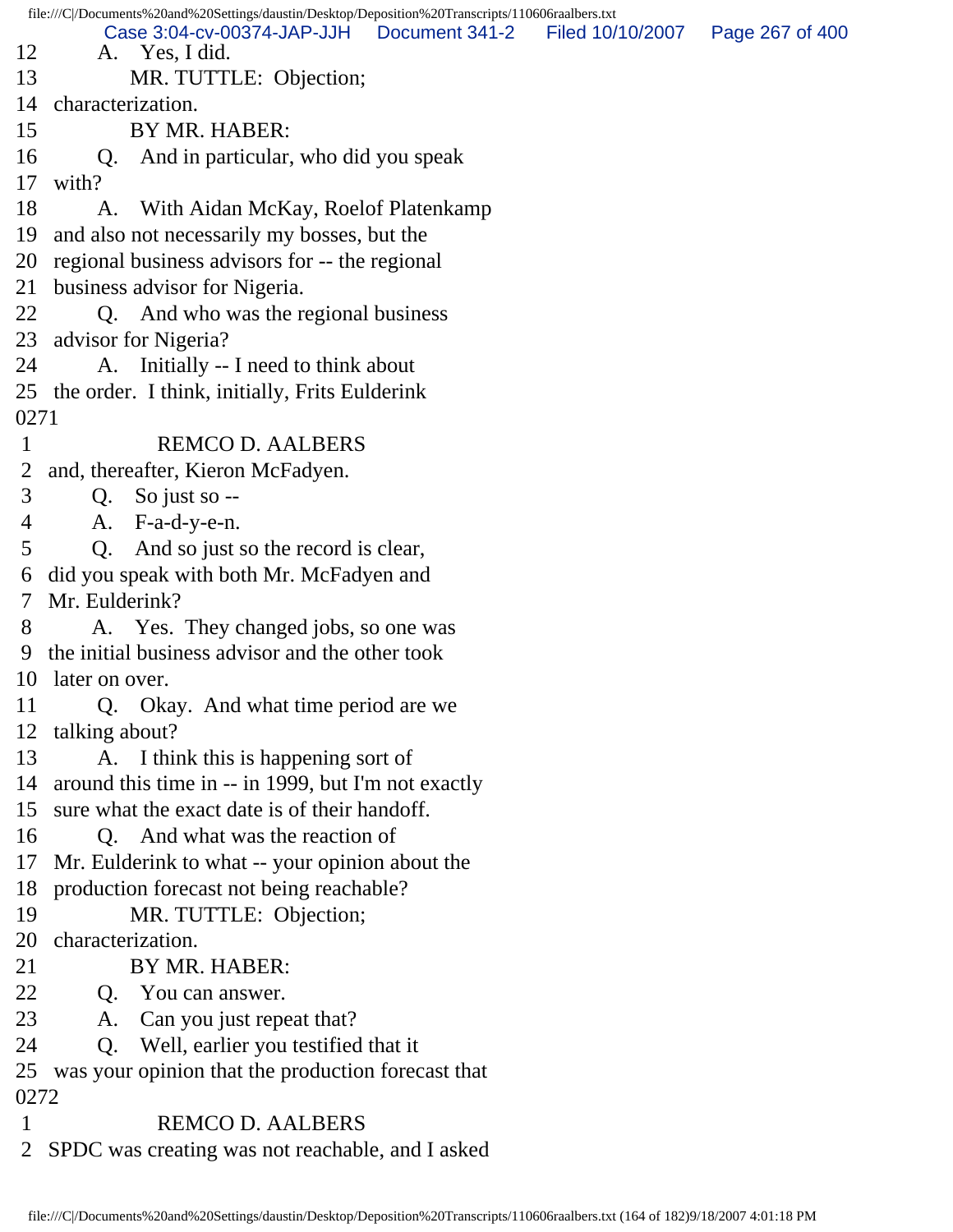file:///C|/Documents%20and%20Settings/daustin/Desktop/Deposition%20Transcripts/110606raalbers.txt 3 you if you communicated that had to a number of 4 people -- 5 MR. TUTTLE: Objection to the 6 characterization. We can go back and read that. 7 But you can ask him if that's his opinion. 8 MR. HABER: I've already asked him if 9 that's -- 10 BY MR. HABER: 11 Q. Was that your opinion that the 12 production forecasts for SPDC was, I believe your 13 words, optimistic -- too optimistic, I believe were 14 your exact words? 15 A. I -- I -- I thought the forecast 16 was -- was optimistic. 17 Q. Okay. Did you believe the forecast 18 was achievable based upon historical production? 19 A. Well, the reason I share is historic 20 production isn't always necessary to forecast the 21 future. I mean, there were -- significant 22 investments were being made in Nigeria to get to 23 higher production levels. 24 On the other side, there were, at 25 those times, also the civil unrest, which were 0273 1 REMCO D. AALBERS 2 giving us problems getting the -- some of the 3 production out at that time. But there was 4 certainly a plan on trying to get to those levels. 5 Whether or not they would be achievable within the 6 time frame and they would actually get to that 7 level, yeah, different people had different views 8 on what was achievable and -- and by when. 9 Q. But what was -- what was your 10 opinion? 11 A. I felt that based on historic 12 performance for a proved forecast, you could -- 13 well, you could likely take a more conservative 14 view, but I wasn't the ultimate expert on what the 15 plans in Nigeria were. I just made the observation 16 and made the recommendation that this needed to be 17 looked at. 18 Q. So in making the recommendation, is 19 it fair to say that you were skeptical that the Case 3:04-cv-00374-JAP-JJH Document 341-2 Filed 10/10/2007 Page 268 of 400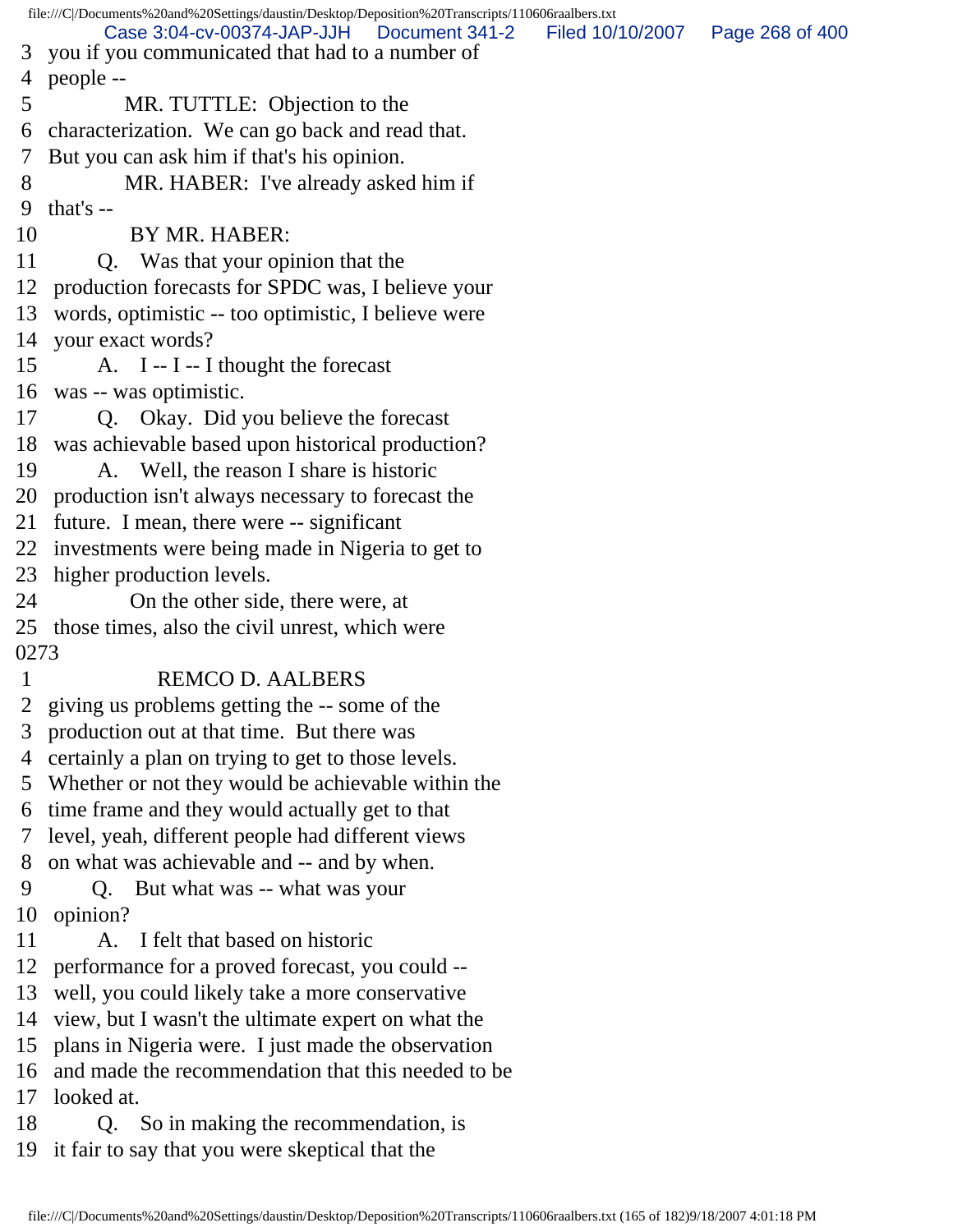file:///C|/Documents%20and%20Settings/daustin/Desktop/Deposition%20Transcripts/110606raalbers.txt 20 production forecast was reachable? 21 MR. TUTTLE: Objection; 22 characterization. 23 BY MR. HABER: 24 Q. You can answer. 25 A. I had doubts whether or not that 0274 1 REMCO D. AALBERS 2 would be achieved in -- in the time frame 3 forecasted. 4 Q. Okay. Now, did you communicate your 5 doubts to Mr. Eulderink? 6 A. Yes, I did. 7 Q. Okay. And can you tell what the sum 8 and substance of those discussions were? 9 A. I mean, what I looked at -- I looked 10 at a number of options on -- on where the forecasts 11 could go and what the implications for reserves 12 were. You could take an extremely conservative 13 view and say, well, we'll just take the level we're 14 at today and extend that to the license; that would 15 give you a certain reserve to be booked. 16 You could say, if the forecast would 17 go back to, say, the level that they had -- I can't 18 remember, five or six years before -- before they 19 had some decline back to a million, you would see a 20 certain reserves number up until the future. If 21 you believe that actually the investment plans 22 would materialize and you would get up to a -- a 23 1.2 million barrel, there was another number that 24 you could book up to license; or if you got up to 25 1.4 or higher, you could see even higher numbers. 0275 1 REMCO D. AALBERS 2 Where the exact right answer was, I 3 wasn't sure, because I wasn't the expert on 4 Nigeria, per se, or all that intimate with all 5 their -- all their plans. 6 Taking the level straight from where 7 we were was probably going to be way on the 8 conservative side. Coming back to a million that 9 had been there was fairly likely and wasn't Case 3:04-cv-00374-JAP-JJH Document 341-2 Filed 10/10/2007 Page 269 of 400

10 anything beyond the imagination. Going somewhat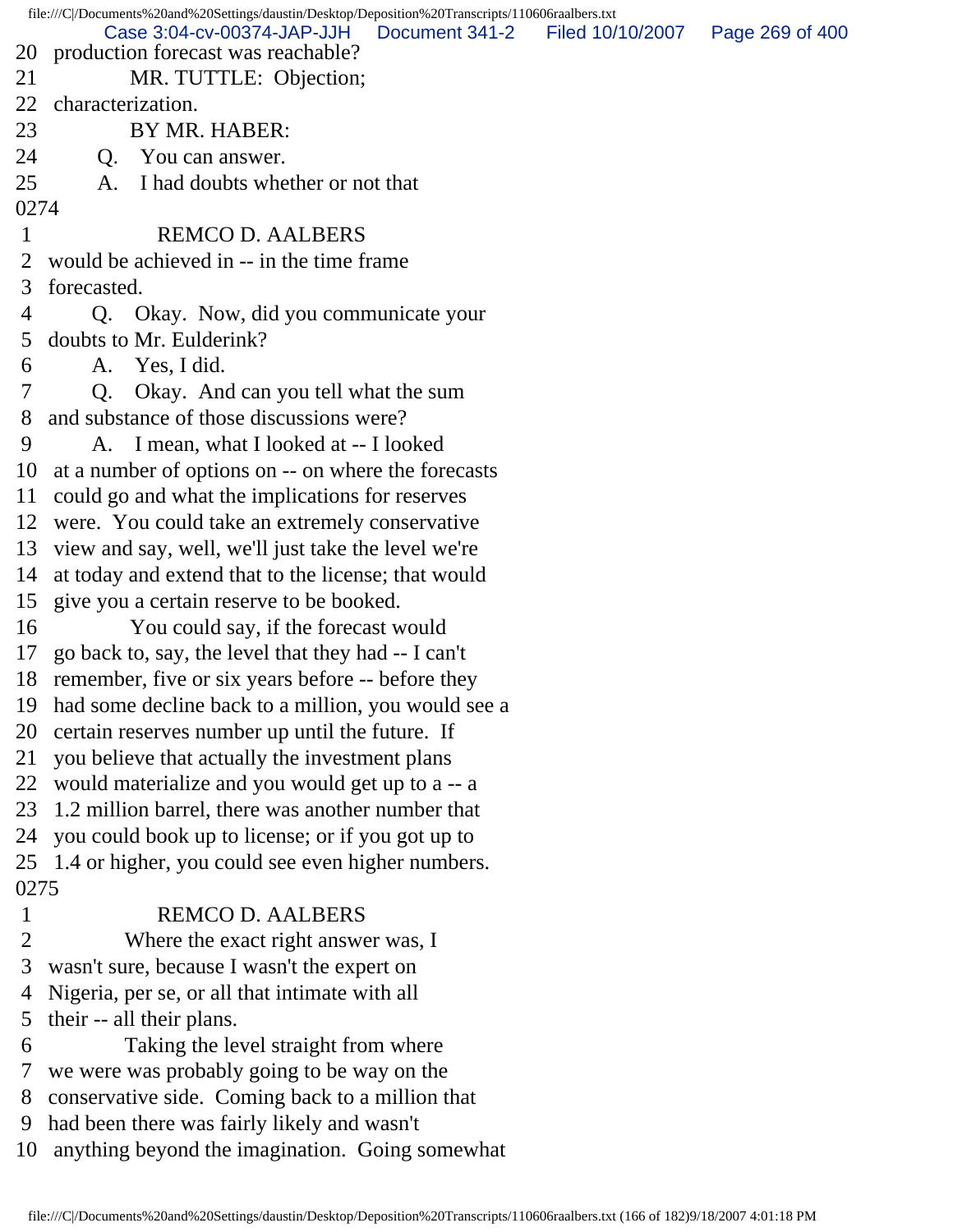file:///C|/Documents%20and%20Settings/daustin/Desktop/Deposition%20Transcripts/110606raalbers.txt 11 beyond that, the volumes were there in Nigeria. 12 All that was possible, but it depended on how you 13 felt Nigeria would move in terms of stability 14 and -- and being able to get the investment plans 15 in place. 16 Certainly, going beyond what was 17 already on the books and believing that it would go 18 to even higher levels at that point didn't seem 19 realistic. 20 Q. And what -- how did Mr. Eulderink 21 respond to that? 22 A. I think Mr. Eulderink shared those 23 concerns, but also wasn't 100 percent sure -- 24 100 percent sure what the right solution was. 25 We actually worked out a number of 0276 1 REMCO D. AALBERS 2 alternative scenarios, which we -- we ultimately 3 put down in a note -- or actually Frits put down in 4 a note as a -- as a briefing to the regional 5 business director. 6 And at the end of the day, the 7 compromise that was reached and that was ultimately 8 put forward to ExCom was that we would recommend 9 not to book additional volumes in Nigeria, freeze 10 the volumes that were on the books -- and, I think, 11 later on, somebody called it a moratorium. We 12 didn't actually use the term at that time -- and 13 say let's freeze the reserves where they are, see 14 whether or not the -- the forecasted increase -- 15 that production forecast that they've now got will 16 actually materialize, and -- and if we're well on 17 that slope, then we can decide maybe in the future 18 see if -- if additional reserves and high growth is 19 possible, but certainly start establishing the 20 forecast as it was there at the time. 21 Q. Now -- and I -- I apologize. I 22 forgot who the other gentleman was who also held 23 the position Mr. Eulderink had. 24 A. Well, I'm -- I'm trying to remember 25 the order. And I think I said it wrongly, because 0277 1 REMCO D. AALBERS Case 3:04-cv-00374-JAP-JJH Document 341-2 Filed 10/10/2007 Page 270 of 400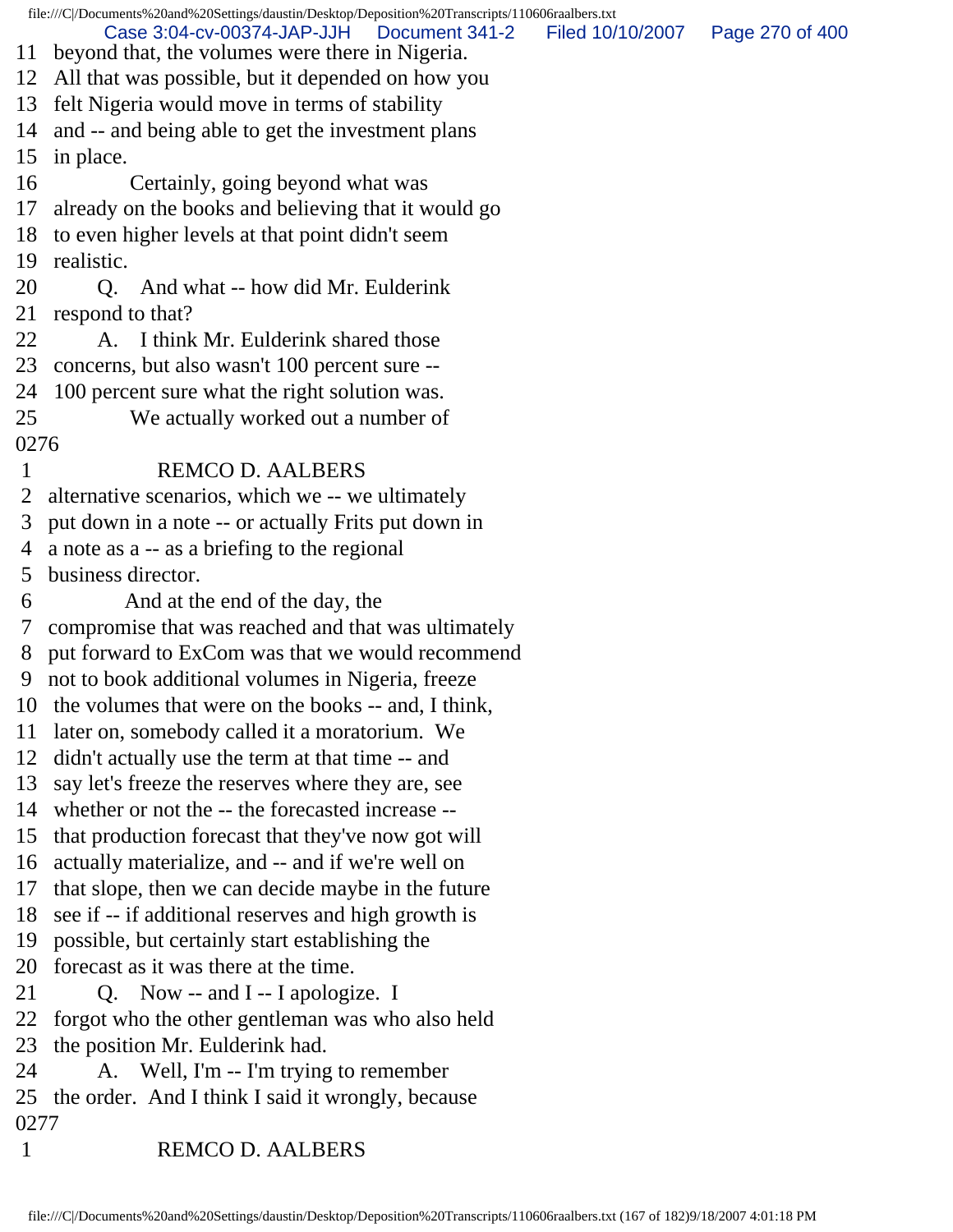file:///C|/Documents%20and%20Settings/daustin/Desktop/Deposition%20Transcripts/110606raalbers.txt 2 I think Kieron McFadyen was involved initially and 3 actually left, and then Frits took over thereafter. 4 But I -- I might have got the order wrong. 5 Q. Well, do you recall having similar 6 discussions with Mr. McFadyen? 7 A. Yes, I do. 8 Q. And do you recall what Mr. McFadyen's 9 position was? 10 A. I think he felt that it needed 11 further investigation, but he left before we came 12 to a conclusion on -- on the subject. It was -- it 13 was a difficult issue for the people involved. 14 Q. And you said you had discussions with 15 Mr. McKay; is that correct? 16 A. Um-hum. 17 Q. Do you recall what -- what 18 Mr. McKay's view was on the issue? 19 A. He certainly supported not booking 20 any -- any further reserves. I don't recall that 21 he actually took a stand on -- on whether or not we 22 should debook certain volumes and what the right 23 answer was. He left that to the discussions with 24 the regional business advisor. 25 Q. Did you have any discussions -- I 0278 1 REMCO D. AALBERS 2 think you mentioned Mr. -- with Mr. Platenkamp at 3 this time? 4 A. Yes, because, of course, Roelof or 5 Mr. Platenkamp ended up presenting this note into 6 ExCom and -- and -- and the presentation that I 7 prepared. So that was obviously discussed with 8 him. 9 Q. Now, did Mr. Platenkamp agree with 10 the action that you had worked out with 11 Mr. Eulderink, that is, the moratorium? 12 A. Yeah. Except we didn't call it 13 moratorium at that point. 14 Q. I believe you said a freeze? 15 A. Yeah, a freeze is what we I think 16 called it at that time. 17 Yeah, that was the position that 18 ultimately was -- the compromised position that was Case 3:04-cv-00374-JAP-JJH Document 341-2 Filed 10/10/2007 Page 271 of 400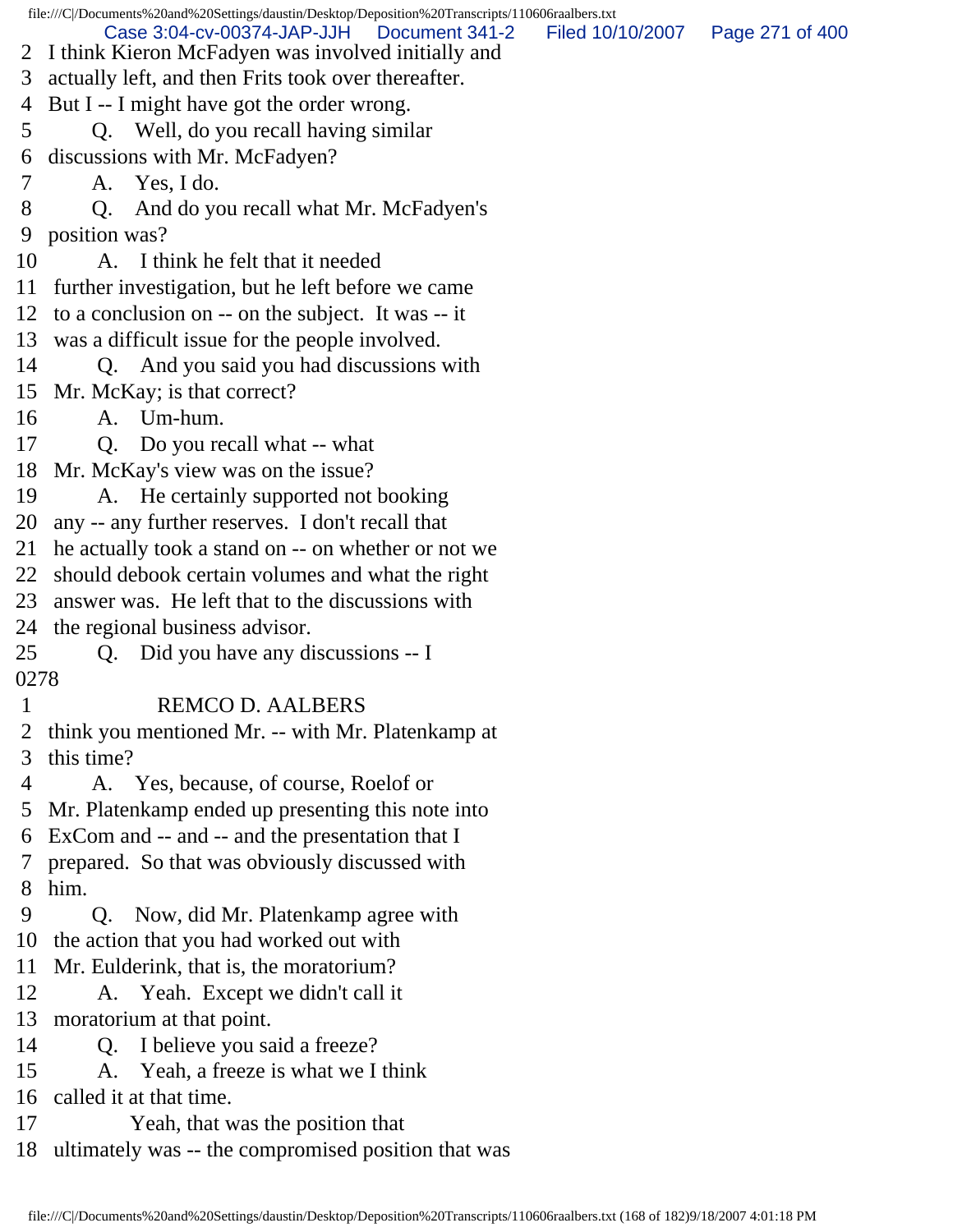|      | file:///C /Documents%20and%20Settings/daustin/Desktop/Deposition%20Transcripts/110606raalbers.txt |                                   |  |
|------|---------------------------------------------------------------------------------------------------|-----------------------------------|--|
|      | Case 3:04-cv-00374-JAP-JJH<br>Document 341-2                                                      | Filed 10/10/2007  Page 272 of 400 |  |
|      | 19 reached, and -- and he was happy to present that<br>20 to $-$ to ExCom.                        |                                   |  |
| 21   |                                                                                                   |                                   |  |
|      | How he actually presented it and how                                                              |                                   |  |
| 22   | he phrased it versus the alternative options that                                                 |                                   |  |
| 23   | were there, I don't know, because I wasn't there at                                               |                                   |  |
| 24   | the meeting. You would have to ask Roel of whether                                                |                                   |  |
|      | 25 or not he pushed for anything lower or not or just                                             |                                   |  |
| 0279 |                                                                                                   |                                   |  |
| 1    | <b>REMCO D. AALBERS</b>                                                                           |                                   |  |
| 2    | presented the -- the proposed compromise.                                                         |                                   |  |
| 3    | Q. Okay. And was the position that you                                                            |                                   |  |
| 4    | were taking, this freeze and agreement not to book                                                |                                   |  |
| 5    | additional reserves, was this reflected in a note                                                 |                                   |  |
| 6    | to ExCom?                                                                                         |                                   |  |
| 7    | A. Yes, it was.                                                                                   |                                   |  |
| 8    | Okay. And did you prepare this note?<br>Q.                                                        |                                   |  |
| 9    | Yes, I did.<br>A.                                                                                 |                                   |  |
| 10   | Q. Okay. And what was the reaction of                                                             |                                   |  |
| 11   | the ExCom?                                                                                        |                                   |  |
| 12   | A. ExCom supported the recommendation.                                                            |                                   |  |
| 13   | So the 50 million didn't get booked, and they                                                     |                                   |  |
| 14   | agreed that we would have a freeze on Nigeria                                                     |                                   |  |
| 15   | reserves until the growth was actually established.                                               |                                   |  |
| 16   | Q. Was there any time frame that was                                                              |                                   |  |
| 17   | discussed on when you thought the growth would be                                                 |                                   |  |
| 18   | established?                                                                                      |                                   |  |
| 19   | No, not part of the discussions that<br>A.                                                        |                                   |  |
| 20   | we had at ExCom, but I do remember that must have                                                 |                                   |  |
| 21   | been -- I don't know -- probably towards the end of                                               |                                   |  |
| 22   | 2000. Production actually did pick up quite a bit                                                 |                                   |  |
| 23   | in Nigeria. They actually had one or two good days                                                |                                   |  |
| 24   | where they had a million production.                                                              |                                   |  |
| 25   | And I actually got a note from                                                                    |                                   |  |
| 0280 |                                                                                                   |                                   |  |
| 1    | <b>REMCO D. AALBERS</b>                                                                           |                                   |  |
| 2    | Bram Sieders saying, can we now book more reserves?                                               |                                   |  |
| 3    | And I politely went back and I said that I didn't                                                 |                                   |  |
| 4    | think two days was necessarily sufficient proof of                                                |                                   |  |
| 5    | growth.                                                                                           |                                   |  |
| 6    | Now, what growth rate, if you recall,<br>Q.                                                       |                                   |  |
| 7    | was SPD business plan projecting?                                                                 |                                   |  |
| 8    | A. Quite a steep increase, even somewhat                                                          |                                   |  |
| 9    | more steeper than the forecast that we used for --                                                |                                   |  |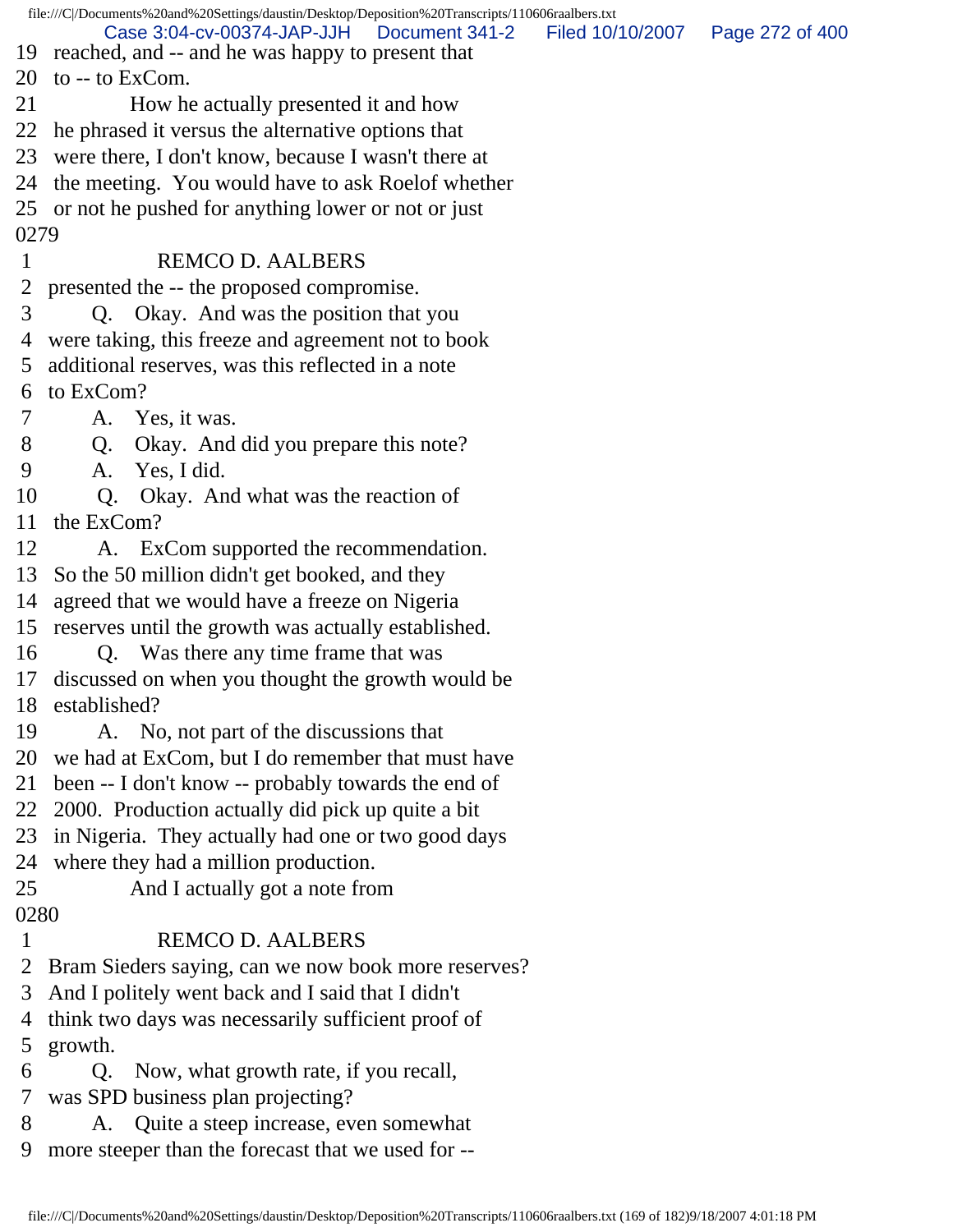file:///C|/Documents%20and%20Settings/daustin/Desktop/Deposition%20Transcripts/110606raalbers.txt 10 for the reserves discussion that we did. 11 Q. Do you recall how much? 12 A. Well, like I said, I mean, the 13 forecast went from -- the actual was somewhere 14 around 750 or 700 -- 750, 800 million, and they 15 were going to go to above -- to above a million. 16 But you have to make the distinction between the 17 growth on the onshore, the MOU, plus the Shell 18 offshore, which they were developing at the time as 19 well, the EA field. 20 Q. Now, this EA field, is that deep 21 water or shallow water? 22 A. It's shallow, offshore. 23 Q. Do you know if SPDC was performing 24 the technical work in the EA field? 25 A. I believe quite a bit of the EA study 0281 1 REMCO D. AALBERS 2 work was farmed out to -- to Rijswijk to do on 3 their behalf. There was a large Nigeria study team 4 in The Hague or Rijswijk, The Hague in the 5 Netherlands. 6 Q. Do you recall what entity was 7 performing the study? 8 A. Well, this is the same question we 9 had before. I'm not 100 percent sure what they 10 were called at the time, EPT or SEPTAR or something 11 else. 12 Q. Do you recall if SDS did any work in 13 the EA field? 14 A. No. SDS was looking at the deep 15 water, and this was shallow. So their expertise 16 wasn't on the shallow, but on the deep water. 17 Q. Okay. Now, with regard to the actual 18 license, the license expiry issue -- 19 A. Um-hum. 20 Q. -- were there any discussions about 21 how to address the license that is extended? 22 A. Or how to extend it? 23 Q. Yes. 24 A. The discussion at the time was 25 whether or not Nigeria had a automatic renewal 0282 Case 3:04-cv-00374-JAP-JJH Document 341-2 Filed 10/10/2007 Page 273 of 400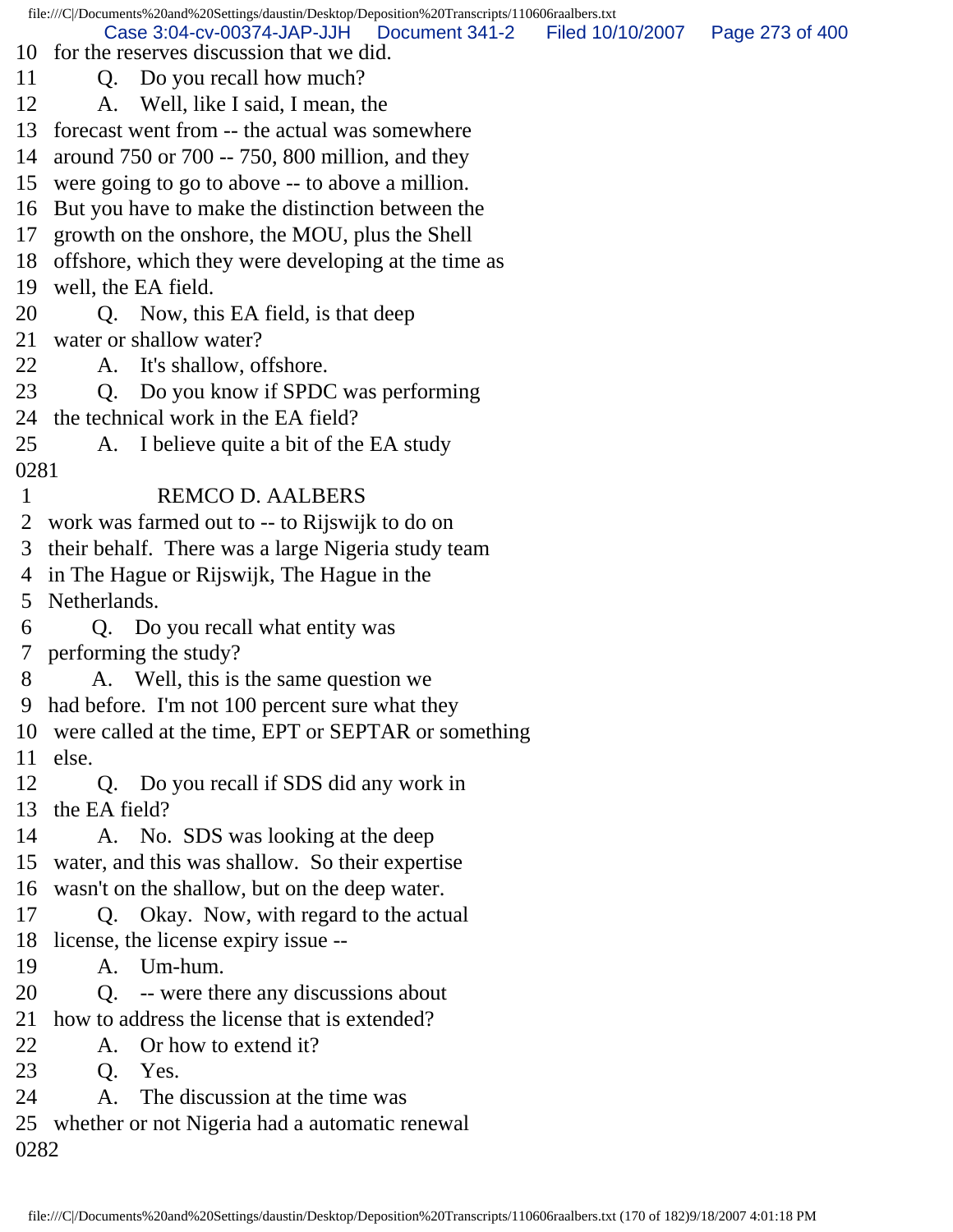|                | file:///C//Documents%20and%20Settings/daustin/Desktop/Deposition%20Transcripts/110606raalbers.txt |                  |                 |
|----------------|---------------------------------------------------------------------------------------------------|------------------|-----------------|
| 1              | Case 3:04-cv-00374-JAP-JJH<br>Document 341-2<br><b>REMCO D. AALBERS</b>                           | Filed 10/10/2007 | Page 274 of 400 |
|                | 2 right. When we had the discussions in '99, we                                                   |                  |                 |
| 3              | considered it being at the time was that they                                                     |                  |                 |
| 4              | probably didn't have that, and so you couldn't just                                               |                  |                 |
| 5              | automatically book beyond the license.                                                            |                  |                 |
| 6              | Q. Do you know if that opinion                                                                    |                  |                 |
| $\tau$         | subsequently changed over time?                                                                   |                  |                 |
| 8              | A. Yes. I know that at a later point,                                                             |                  |                 |
| 9              | they actually went for additional legal opinion and                                               |                  |                 |
|                | 10 they have a legal opinion that claimed that they                                               |                  |                 |
|                | 11 could claim automatic renewal right in Nigeria and,                                            |                  |                 |
|                | 12 as such, the license wouldn't be an issue.                                                     |                  |                 |
| 13             | Q. Do you know from whom they received                                                            |                  |                 |
|                | 14 the legal opinion?                                                                             |                  |                 |
| 15             | A. No. I wasn't involved in that.                                                                 |                  |                 |
| 16             | Q. Did anyone ever mention that the                                                               |                  |                 |
| 17             | legal opinion came from a law firm in the                                                         |                  |                 |
|                | 18 United States?                                                                                 |                  |                 |
| 19             | A. No.                                                                                            |                  |                 |
| 20             | Have you ever heard of a law firm by<br>O.                                                        |                  |                 |
| 21             | the name of Cravath, Swaine & Moore?                                                              |                  |                 |
| 22             | Say that again.<br>A.                                                                             |                  |                 |
| 23             | Q. Have you ever heard of a law firm by                                                           |                  |                 |
|                | 24 the name of Cravath, Swaine & Moore?                                                           |                  |                 |
| 25             | No, I don't believe I have.<br>A.                                                                 |                  |                 |
| 0283           |                                                                                                   |                  |                 |
| $\mathbf{1}$   | <b>REMCO D. AALBERS</b>                                                                           |                  |                 |
| $\overline{2}$ | MR. HABER: Exhibit 3.                                                                             |                  |                 |
| 3              | (Aalbers Deposition Exhibit)                                                                      |                  |                 |
| 4              | No. 3 was marked for                                                                              |                  |                 |
| 5              | identification.)                                                                                  |                  |                 |
| 6              | BY MR. HABER:                                                                                     |                  |                 |
| 7              | Q. For the record, we've marked, as                                                               |                  |                 |
| 8              | Aalbers Exhibit 3, a series of e-mails. The last                                                  |                  |                 |
| 9              | one on Page 1 is from Mr. Aalbers. It's dated                                                     |                  |                 |
| 10             | November 14, 2002 to Aidan McKay. The subject line                                                |                  |                 |
| 11             | reads Reserves, and the Bates number is V00010417                                                 |                  |                 |
| 12             | through $V00010418$ .                                                                             |                  |                 |
| 13             | Mr. Aalbers, if you could just take a                                                             |                  |                 |
| 14             | moment to look at the exhibit.                                                                    |                  |                 |
| 15             | (The witness reviews the document.)                                                               |                  |                 |
| 16             | THE WITNESS: This is November 2002.                                                               |                  |                 |
| 17             | BY MR. HABER:                                                                                     |                  |                 |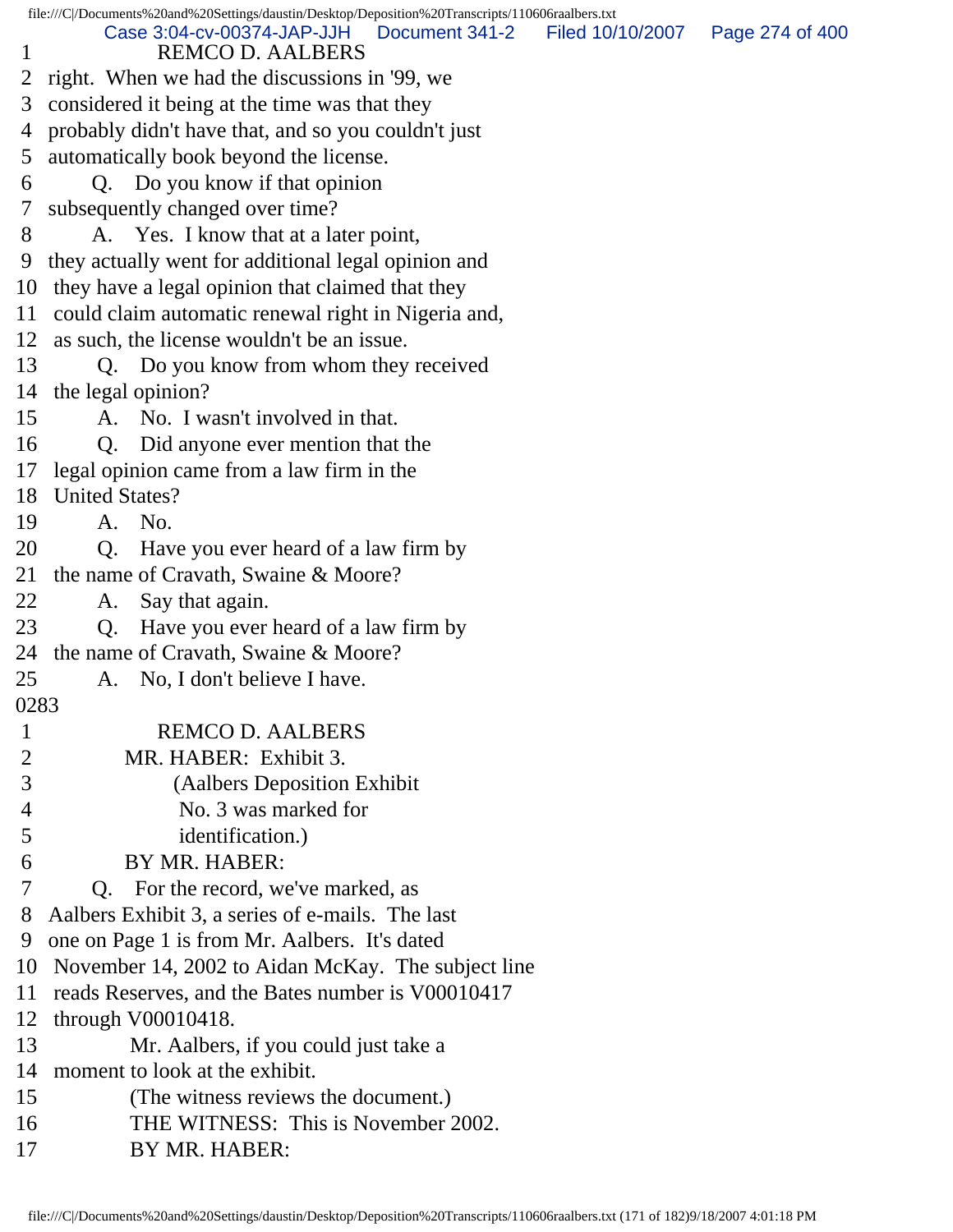file:///C|/Documents%20and%20Settings/daustin/Desktop/Deposition%20Transcripts/110606raalbers.txt 18 Q. Okay. Mr. Aalbers, have you seen 19 these e-mails before today? 20 A. Yes, I have. 21 Q. Okay. I'd like you to -- well, 22 before I do that, one of the -- a lot of the e-mail 23 come from a gentleman by the name of John Pay. 24 Who is John Pay? 25 A. John Pay was the group reserves 0284 1 REMCO D. AALBERS 2 coordinator -- well, I was going to say after me, 3 but actually after an in-between person for just 4 less than a year. So he's the group -- the GR -- 5 the group -- GRC in 2002. 6 Q. Before Mr. Pay, was the GRC position 7 filled by Jan Willem Roosh? 8 A. Jan Willem Roosh did an interim -- 9 no. Let me rephrase that. 10 He wasn't actually the GRC. He 11 interim helped out getting the reserves together, 12 because John worked for Jan Willem Roosh in Denmark 13 and he wasn't going to release him in time to do 14 the reserves that year. So the compromise was that 15 Jan Willem had to help him fix the problem until he 16 would actually -- John Play -- John Pay could take 17 over the role. 18 And that was because the guy who 19 formally took over for me he -- he actually quit -- 20 I can't remember -- within eight or nine months 21 and -- and just before the new reserves cycle was 22 starting, leaving everybody a little bit in a bind 23 in how to get through the year-end reserves. 24 Q. Looking at the -- the e-mail, do you 25 recall the reason -- strike that. 0285 1 REMCO D. AALBERS 2 Do you have an understanding of why 3 Mr. Pay sent you the e-mail which is on the second 4 page of this exhibit? 5 A. No, I don't recall. It says reply 6 SPDC, which suggests he is answering to an e-mail, 7 but that doesn't seem to be part of the trail. 8 Q. Do you recall -- other than this Case 3:04-cv-00374-JAP-JJH Document 341-2 Filed 10/10/2007 Page 275 of 400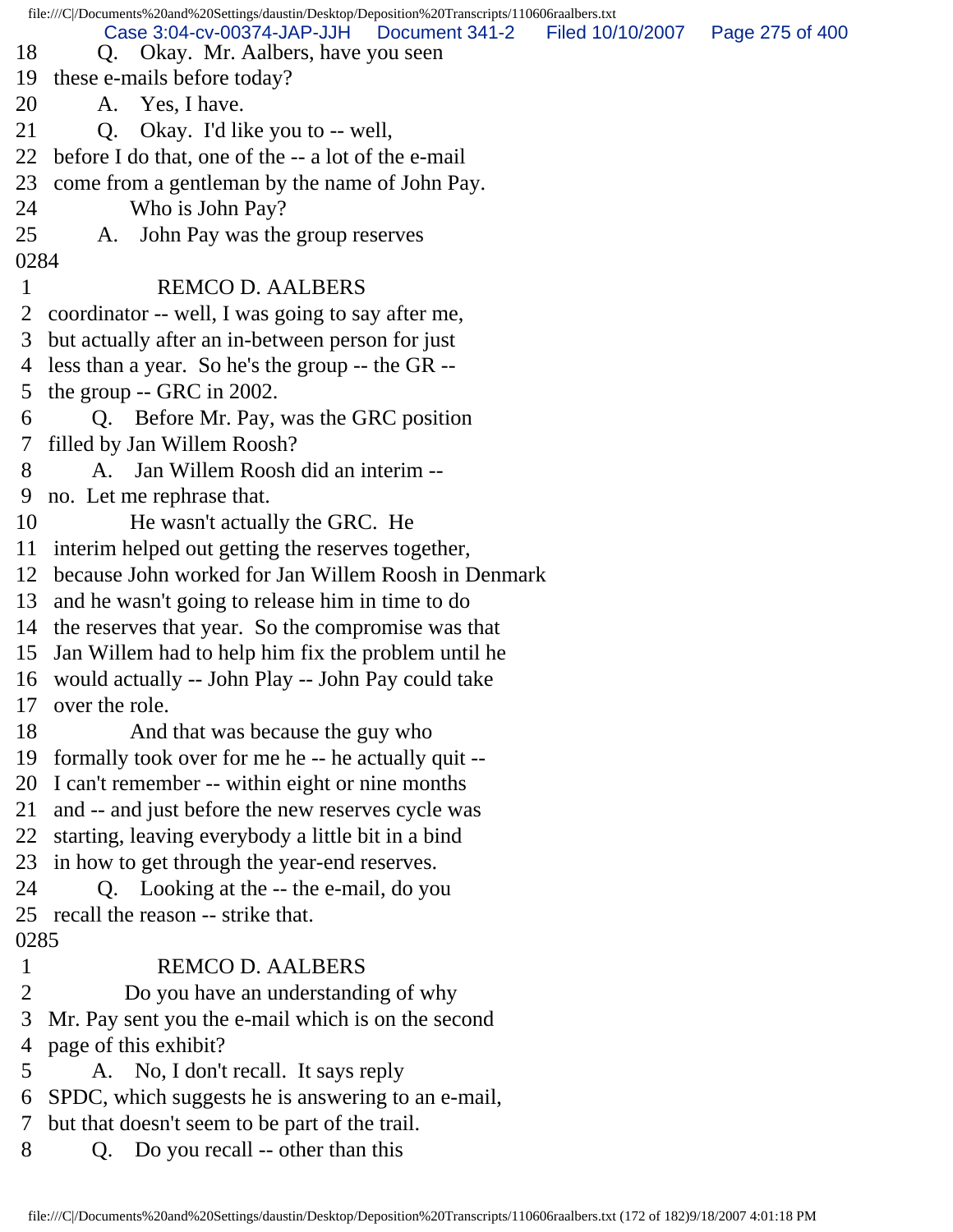file:///C|/Documents%20and%20Settings/daustin/Desktop/Deposition%20Transcripts/110606raalbers.txt 9 e-mail exchange, do you recall Mr. Pay 10 communicating you -- communicating with you about 11 the license expiry issue at -- at SPDC? 12 A. When I left, John would sometimes 13 come to me with -- with questions on history. I 14 was still very interested in reserves and 15 sometimes, when out at other presentations, I would 16 pick something up about reserves. I would 17 sometimes just ask John how things were standing, 18 because I was still taking an interest at large in 19 what was happening on the reserves side. 20 Q. If you look at the second page of his 21 e-mail to you, and I'm looking at the first 22 paragraph, there's a reference about someone 23 referring to national legislation concerning 24 license extension. 25 Do you recall any discussion with 0286 1 REMCO D. AALBERS 2 Mr. Pay about national legislation? 3 A. Well, only what you see here in terms 4 of the -- the e-mail correspondence. 5 Q. Okay. Were you aware of any national 6 legislation? 7 A. No, I wasn't. 8 MR. HABER: Okay. I am told that I 9 have five minutes left. Before we break for the 10 day, if we could just switch it over, I can finish 11 asking some questions on this -- 12 MR. TUTTLE: Okay. 13 MR. HABER: -- and we'll conclude. 14 MR. TUTTLE: Great. 15 MR. HABER: Okay? 16 THE VIDEOGRAPHER: This marks the end 17 of Tape 3 in the deposition of Mr. Aalbers. We are 18 going off the record. The time is 5:13 p.m. 19 (Discussion off the record.) 20 THE VIDEOGRAPHER: This marks the 21 beginning of Tape 4 in the deposition of 22 Mr. Aalbers. We are back on the record. The time 23 is 5:15 p.m. 24 BY MR. HABER: 25 Q. Mr. Aalbers, looking again at Case 3:04-cv-00374-JAP-JJH Document 341-2 Filed 10/10/2007 Page 276 of 400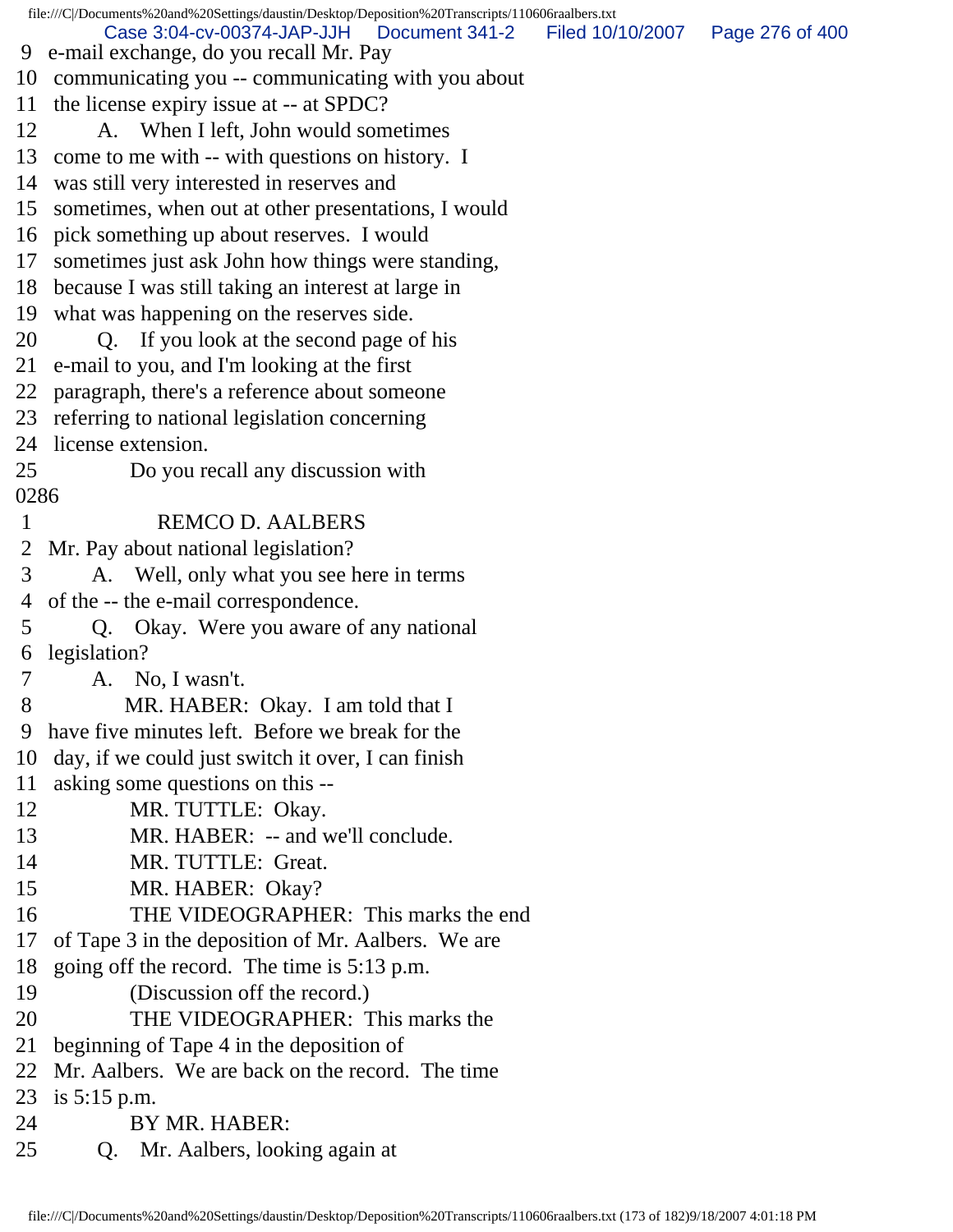file:///C|/Documents%20and%20Settings/daustin/Desktop/Deposition%20Transcripts/110606raalbers.txt 0287 1 REMCO D. AALBERS 2 Exhibit 3, the second page, Mr. Pay's e-mail to 3 you, the second sentence -- I'm sorry -- the third 4 sentence of the first paragraph, it says, The, in 5 parens, Dutch, senior legal guy is totally adamant 6 that the case is watertight and has said so in 7 front of luminaries such as Brian Ward and Ron -- I 8 believe that's van den Berg. He says he cannot 9 understand who would have claimed there was no 10 legal right nor why. 11 All right. First of all, do you have 12 an understanding of who this senior legal guy 13 that's being referred to here is? 14 A. No, I don't. 15 Q. Okay. Who is Brian Ward? 16 A. I need to remember. Brian Ward, at 17 this time, must be the regional business advisor 18 for EPG, I believe. And Ron van den Berg was 19 director in Nigeria. 20 Q. I'm sorry. You say "director." You 21 mean regional business director? 22 A. No; director in Nigeria. 23 Q. Okay. What is that position? 24 A. The head of the Nigerian company. 25 What's the term? SPDC? 0288 1 REMCO D. AALBERS 2 Q. Okay. If you look at the third 3 paragraph, the first sentence reads, "The pressure 4 to debook in Nigeria is mounting, but at this stage 5 is not too strong." 6 Do you have an understanding of where 7 the pressure was coming from? 8 A. No, I don't. You'll have to ask 9 John. 10 Q. Did you ask Mr. Pay? 11 A. I don't believe I did. 12 Q. Back in 2000 when this issue was 13 being discussed, do you recall any discussions 14 concerning debooking reserves in SPDC? 15 A. Yes. That was part of the whole 16 discussion where, eventually, we ended up with the Case 3:04-cv-00374-JAP-JJH Document 341-2 Filed 10/10/2007 Page 277 of 400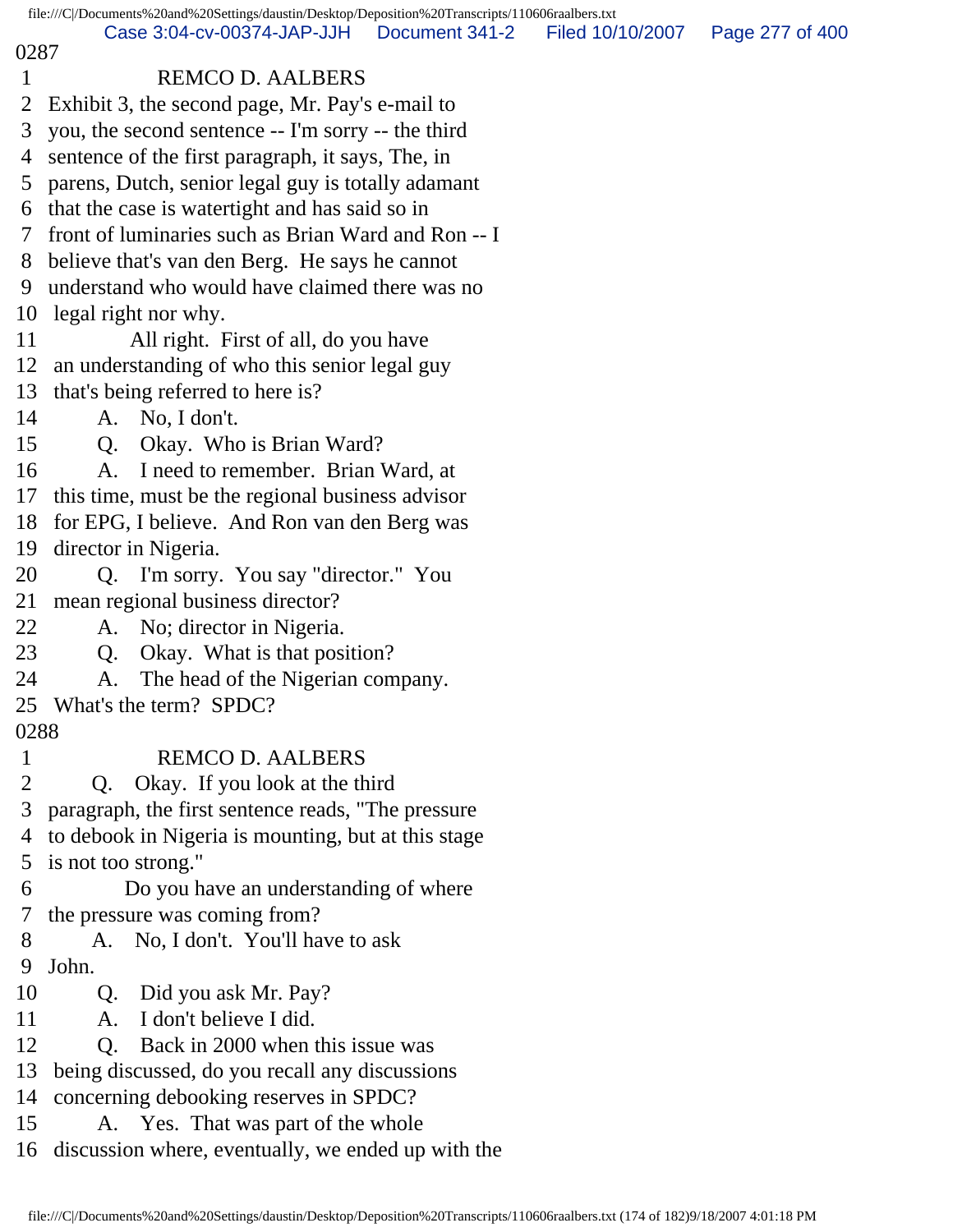|              | file:///C//Documents%20and%20Settings/daustin/Desktop/Deposition%20Transcripts/110606raalbers.txt          |                                   |  |
|--------------|------------------------------------------------------------------------------------------------------------|-----------------------------------|--|
| 17           | Case 3:04-cv-00374-JAP-JJH<br>Document 341-2<br>freeze or the moratorium or whatever you want to           | Filed 10/10/2007  Page 278 of 400 |  |
| 18           | call it.                                                                                                   |                                   |  |
| 19           | Okay. You can put Exhibit 3 aside.<br>Q.                                                                   |                                   |  |
| 20           | I am going to show you one more, I'm sorry, and                                                            |                                   |  |
| 21           | then I hope we'll be able to finish this topic.                                                            |                                   |  |
| 22           | (Aalbers Deposition Exhibit)                                                                               |                                   |  |
| 23           | No. 4 was marked for                                                                                       |                                   |  |
| 24           | identification.)                                                                                           |                                   |  |
| 25           | MR. HABER: And for the record, we've                                                                       |                                   |  |
| 0289         |                                                                                                            |                                   |  |
| $\mathbf{1}$ | <b>REMCO D. AALBERS</b>                                                                                    |                                   |  |
| 2            | marked, as Aalbers Exhibit -- Aalbers Exhibit 4, a                                                         |                                   |  |
| 3            | note for information with an -- with an appendix.                                                          |                                   |  |
| 4            | It's dated January 27, 2000. It's from Frits                                                               |                                   |  |
| 5            | Eulderink to Mr. Aalbers to Heinz Rothermund.                                                              |                                   |  |
|              |                                                                                                            |                                   |  |
| 6<br>7       | Subject is SPDC onshore oil reserves.<br>There are two Bates numbers. One is                               |                                   |  |
| 8            |                                                                                                            |                                   |  |
| 9            | RJW000830047 through RJW00830051, the other Bates                                                          |                                   |  |
| 10           | range is PB, as in boy, W0003847 through<br>PBW0003851.                                                    |                                   |  |
| 11           |                                                                                                            |                                   |  |
| 12           | Mr. Aalbers, have you seen this<br>document before?                                                        |                                   |  |
| 13           |                                                                                                            |                                   |  |
|              | A. Yes, I have.                                                                                            |                                   |  |
| 14           | Q. Did you prepare this document?                                                                          |                                   |  |
| 15           | A. I assisted in preparing the document.                                                                   |                                   |  |
|              | 16 I prepared the tables, the plots and the attachment                                                     |                                   |  |
| 17           | on -- on the group reserves. The note actually is<br>18 from Frits to Heinz and the final note he added me |                                   |  |
|              |                                                                                                            |                                   |  |
| 19           | as coauthor, although formally it should have been                                                         |                                   |  |
|              | 20 a cc, it was actually his note to Heins.                                                                |                                   |  |
| 21           | And -- and who is Heinz Rothermund?<br>Q.                                                                  |                                   |  |
| 22           | Heinz Rothermund is the regional<br>A.                                                                     |                                   |  |
| 23           | business director at the time of EPG, the area                                                             |                                   |  |
| 24           | under which Nigeria falls as one of the companies.                                                         |                                   |  |
| 25           | Now, if you look at the third page of<br>Q.                                                                |                                   |  |
| 0290         |                                                                                                            |                                   |  |
| $\mathbf{1}$ | <b>REMCO D. AALBERS</b>                                                                                    |                                   |  |
| 2            | the exhibit --                                                                                             |                                   |  |
| 3            | A. Um-hum.                                                                                                 |                                   |  |
| 4            | -- under recommendation for<br>Q <sub>r</sub>                                                              |                                   |  |
| 5            | short-term issue, it says, "in view of the above,                                                          |                                   |  |
| 6            | it is recommended to ExCom to accept Option 2,                                                             |                                   |  |
| 7            | colon, freeze Nigeria MOU, in paren, don't book the                                                        |                                   |  |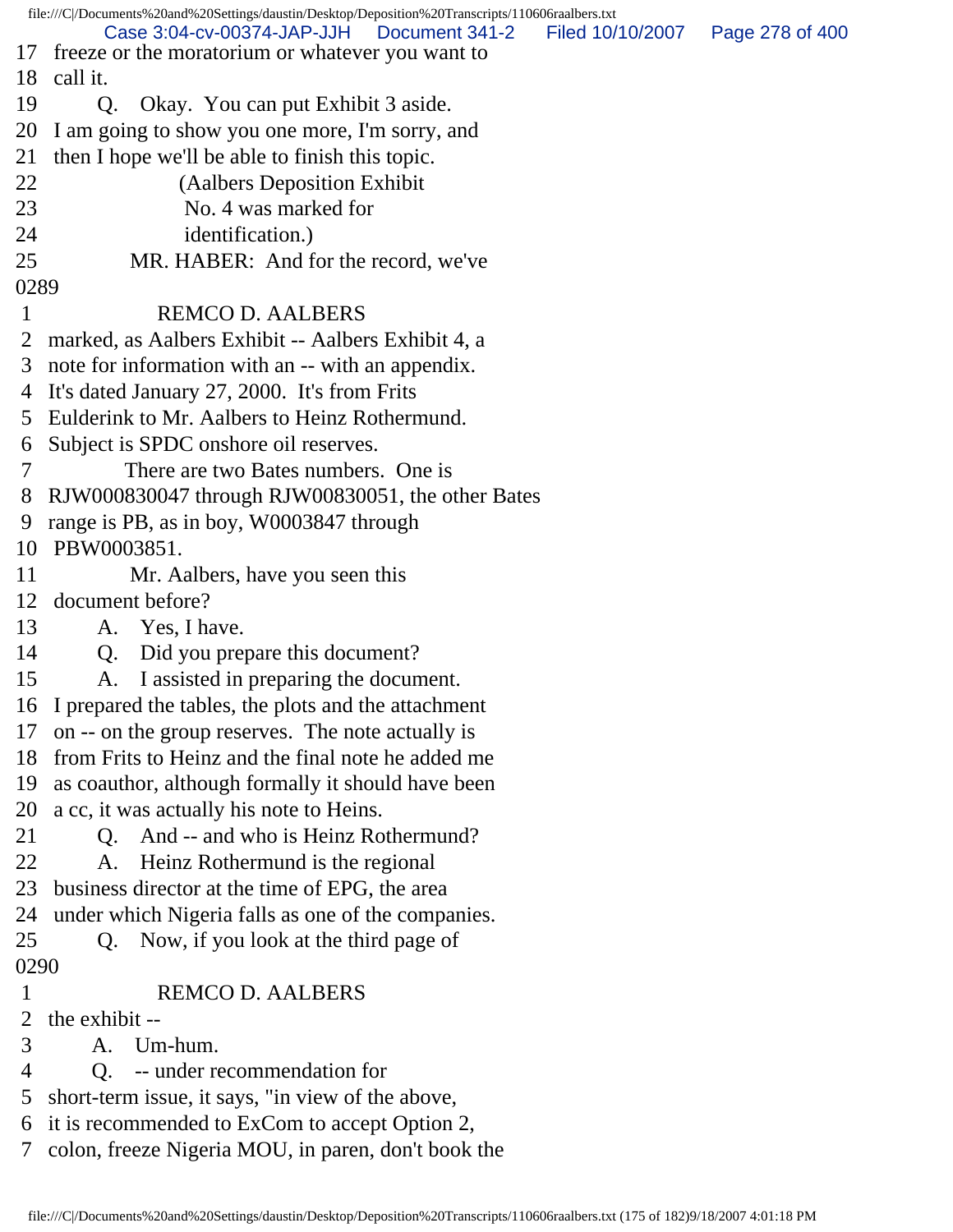file:///C|/Documents%20and%20Settings/daustin/Desktop/Deposition%20Transcripts/110606raalbers.txt 8 suggested 50 million cubic meter increase, close 9 paren, but book increase in shallow offshore 10 (EA/EAJ) and SNEPCo, in paren, Ehra." 11 Does this reflect the recommendations 12 that we discussed a few moments ago? 13 A. Yeah, this was the briefing note that 14 went separately to Heins from what was the proposal 15 that then ended up in the ExCom notes on the 16 reserves for the year. 17 Q. To your understanding, was this the 18 same recommendation that went to the ExCom? 19 A. This was the same recommendation that 20 went in; that's correct. 21 Q. Now, with regard to the freeze, do 22 you recall seeking KPMG's approval for instituting 23 the freeze? 24 A. No, we didn't. 25 O. After the ExCom decided to institute 0291 1 REMCO D. AALBERS 2 the freeze, do you recall any discussions with KPMG 3 about the freeze? 4 A. No, I don't actually recall the exact 5 discussion, but it would have been part of finally 6 closing out the reserves and not booking the 7 50 million and having a -- a freeze there. But I 8 don't actually recall the discussion. 9 Q. Do you recall whether KPMG endorsed 10 the decision? 11 A. I don't re -- well, let me rephrase 12 that. As such, KPMG didn't have to endorse the 13 decision as such, but they, in their final report, 14 supported the numbers that were booked that year 15 for Nigeria. 16 Q. Well, I -- I guess my question is 17 more focused on the freeze or what people later 18 called the moratorium. 19 Do you know if they supported the 20 decision? 21 A. Well, like I said, as -- as they 22 supported the final reserves that we put forward 23 that year, it follows that they supported the 24 conclusion. I don't recall specific discussion on Case 3:04-cv-00374-JAP-JJH Document 341-2 Filed 10/10/2007 Page 279 of 400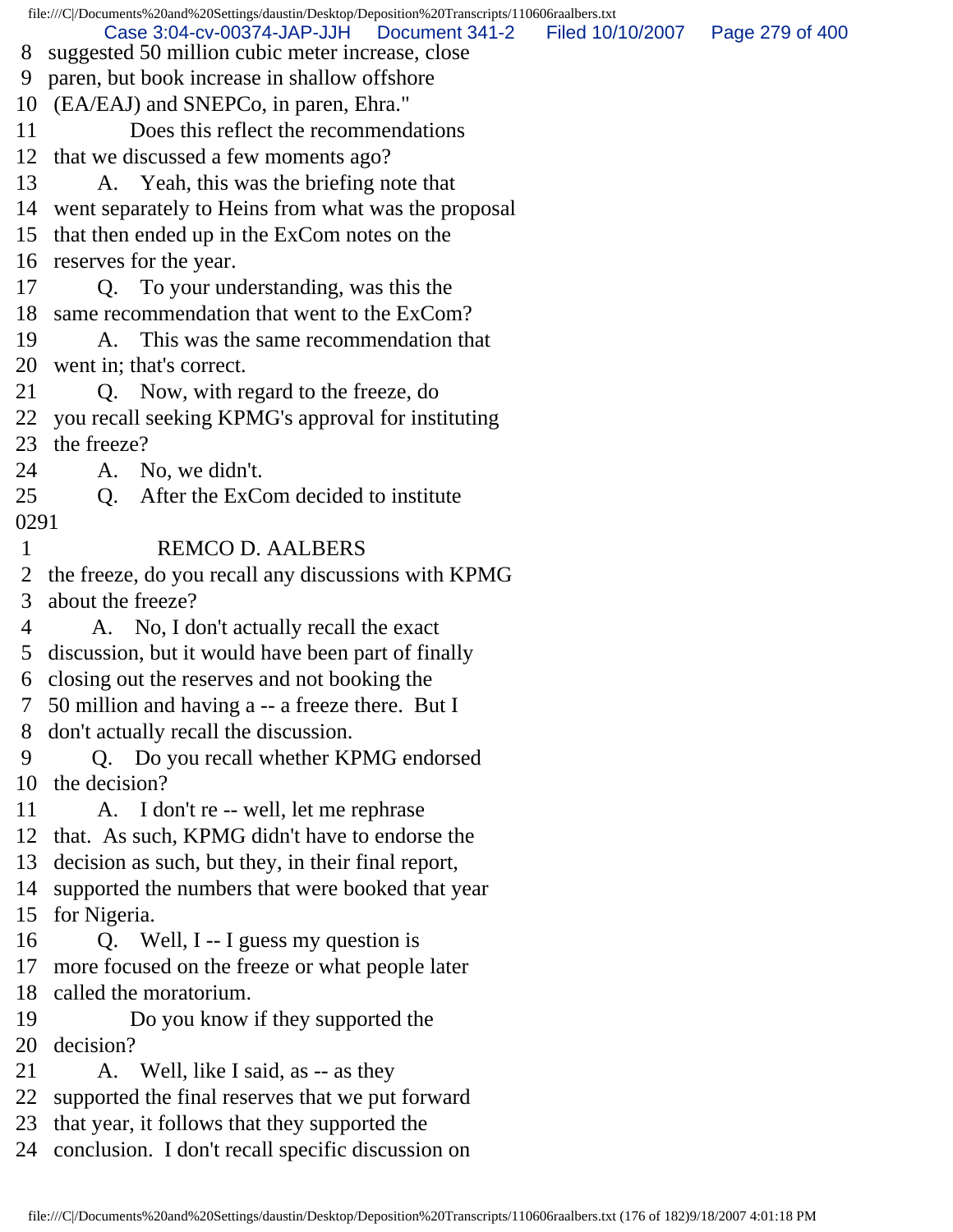file:///C|/Documents%20and%20Settings/daustin/Desktop/Deposition%20Transcripts/110606raalbers.txt 25 this specific item. 0292 1 REMCO D. AALBERS 2 Q. Okay. Do you know if your bosses had 3 any discussion on the freeze with KPMG? 4 A. I would doubt that they had because, 5 in general, the discussion with KPMG were with 6 myself and not necessarily with my -- not with my 7 bosses. 8 Q. Okay. Do you recall if 9 Mr. Barendregt had a view with regard to the 10 appropriateness of implementing the freeze? 11 A. Yes. If you look at the audit report 12 from his visit earlier in that year, you see that 13 he also raises the issue of sort of the -- the 14 forecast versus the book reserves. 15 MR. HABER: Okay. Let me mark -- 16 MR. TUTTLE: We're getting one more? 17 THE WITNESS: We're extending one 18 more? 19 MR. HABER: This will be a quickie. 20 I promise. 21 This is Exhibit 5. 22 (Aalbers Deposition Exhibit 23 No. 5 was marked for 24 identification.) 25 MR. HABER: It's a one question. 0293 1 REMCO D. AALBERS 2 For the record, what we just marked 3 as Aalbers Exhibit 5 is an SEC approved reserves 4 audit for Shell Petroleum Development Company, 5 SPDC, Nigeria. It's dated August 31th, 1999. It's 6 from Anton Barendregt. Its Bates numbers -- and 7 there are two of them -- V00160399 through 8 V00160401. And the other Bates number -- Bates 9 range is D, as in David, B, as in boy, 100055 10 through 100 -- I'm sorry. I put in too many zeros. 11 Let me go back again. 12 It's DB 10055 through DB 10057. 13 (The witness reviews the document.) 14 BY MR. HABER: 15 Q. My question to you is: Is this the Case 3:04-cv-00374-JAP-JJH Document 341-2 Filed 10/10/2007 Page 280 of 400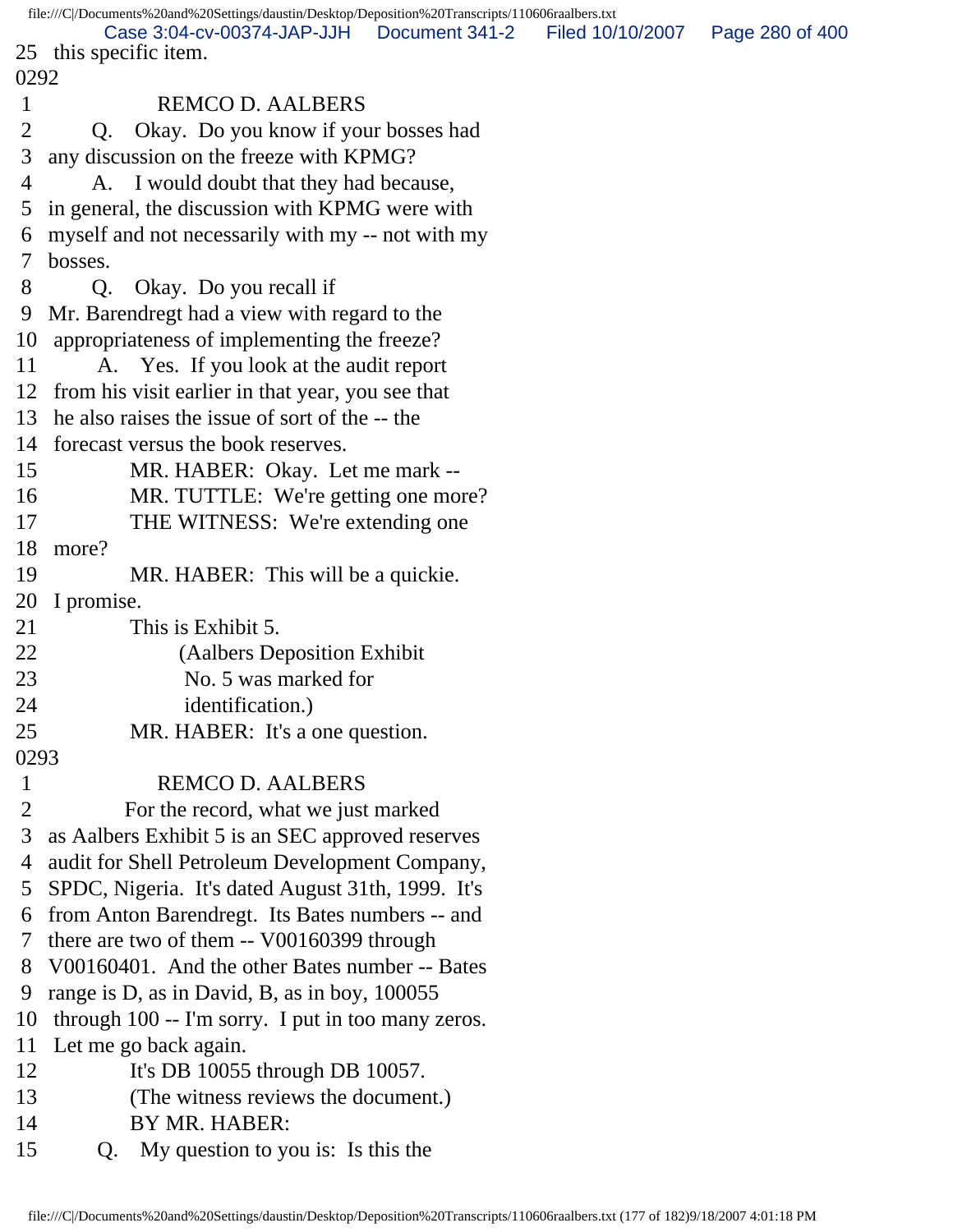file:///C|/Documents%20and%20Settings/daustin/Desktop/Deposition%20Transcripts/110606raalbers.txt 16 audit report you're referring to or was there a 17 later audit report? 18 A. No; this is the one. 19 Q. Okay. Now, do you recall having any 20 discussions with Mr. Barendregt about this report? 21 A. Yes, I did. 22 Q. And do you recall the sum and 23 substance of those discussions? 24 A. Nigeria -- like I said before, there 25 were -- there were some issues with reserves 0294 1 REMCO D. AALBERS 2 reporting on lines and data sets and those type of 3 things, and I would always talk to -- to Anton to 4 see what the issues were and make sure that we try 5 to set a process in place to sort of improve for 6 whatever findings were there with the respective 7 operating units. 8 And this one, of course, also has a 9 discussion on -- on the forecast for the proved 10 reserves. 11 Q. Right. Now, had you seen a copy of 12 this audit report before it was finalized? 13 A. Yes. I always saw a copy before it 14 was finalized. 15 Q. And did -- what was your 16 understanding of the reason why you were forwarded 17 a draft of the report? 18 A. Basically to help make sure that all 19 the individual facts were correct. 20 Q. Did -- was it -- strike that. 21 Did Mr. Barendregt request a 22 challenge, if you will, when he gave you these 23 drafts? 24 A. Sorry. I missed that. 25 Q. Well, did -- did -- did he want you 0295 1 REMCO D. AALBERS 2 to, you know, critique the conclusions when he gave 3 you the drafts? 4 MR. TUTTLE: Objection to the extent 5 it calls for speculation. 6 MR. HABER: Well, based upon his Case 3:04-cv-00374-JAP-JJH Document 341-2 Filed 10/10/2007 Page 281 of 400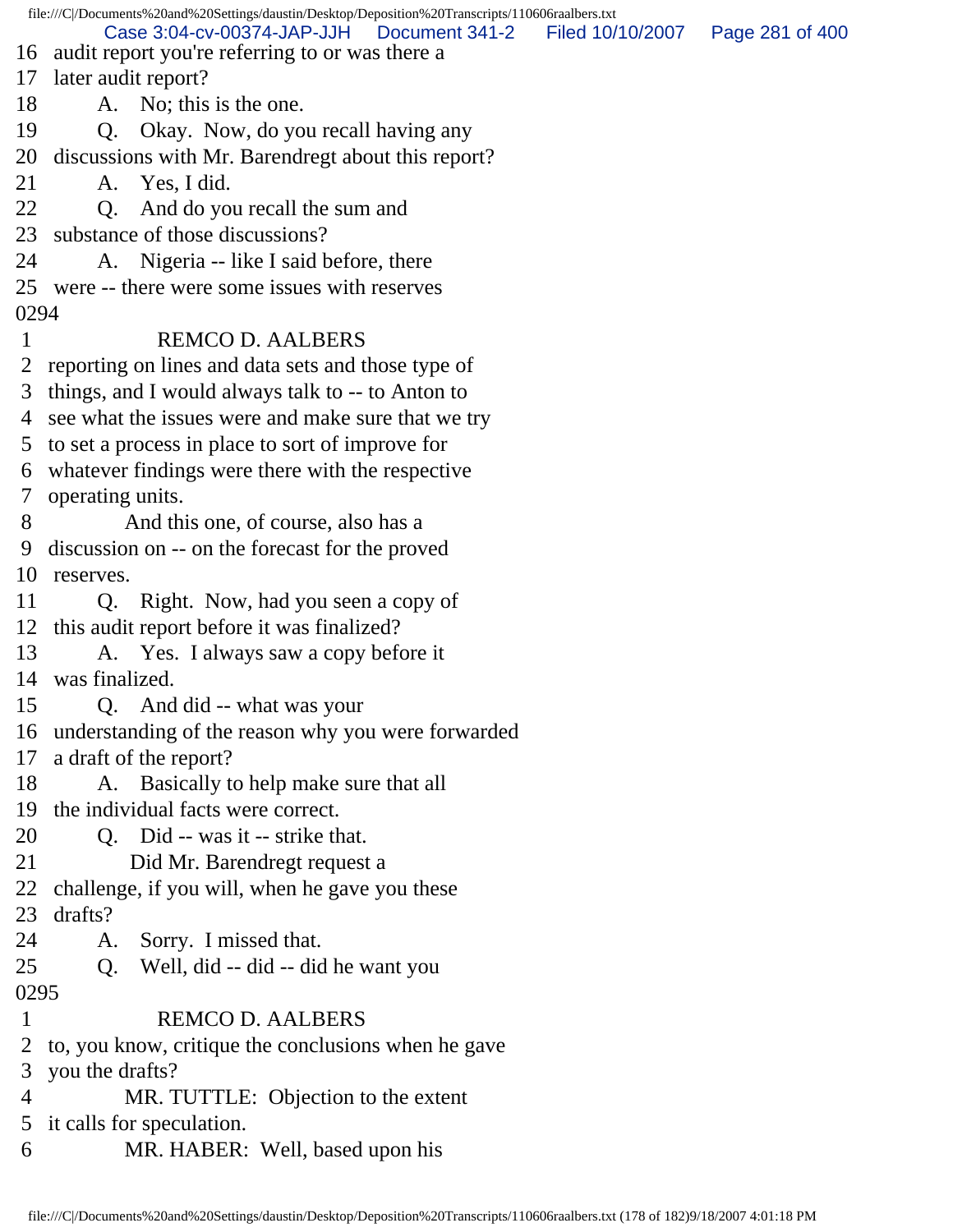file:///C|/Documents%20and%20Settings/daustin/Desktop/Deposition%20Transcripts/110606raalbers.txt 7 discussions with Mr. Aalbers over the time -- I 8 mean, Barendregt. 9 THE WITNESS: No, they weren't 10 necessarily a critique. Like I said, it was more 11 about factual correctness. He -- he never changed 12 his audit opinion on any sort of feedback that we 13 gave him. His audit opinion was his audit opinion. 14 BY MR. HABER: 15 Q. Okay. Do you recall giving any 16 feedback on this Exhibit 5? 17 A. No, I don't. I don't recall what 18 comments I had on this specific audit report. 19 MR. HABER: Okay. Okay. We're done 20 for the evening, and we'll pick this up again 21 tomorrow. 22 THE VIDEOGRAPHER: This marks the end 23 of Volume 1 in the deposition of Mr. Aalbers. The 24 total number of tapes used today was four. We are 25 going off the record. The time is 5:29 p.m. 0296 1 REMCO D. AALBERS 2 (Signature not having been waived, 3 the deposition adjourned at 5:29 p.m. to reconvene 4 on Tuesday, November 7, 2006, at approximately 5 10:00 a.m.) 6 7 8 9 10 11 12 13 14 15 16 17 18 19 20 21 22 23 Case 3:04-cv-00374-JAP-JJH Document 341-2 Filed 10/10/2007 Page 282 of 400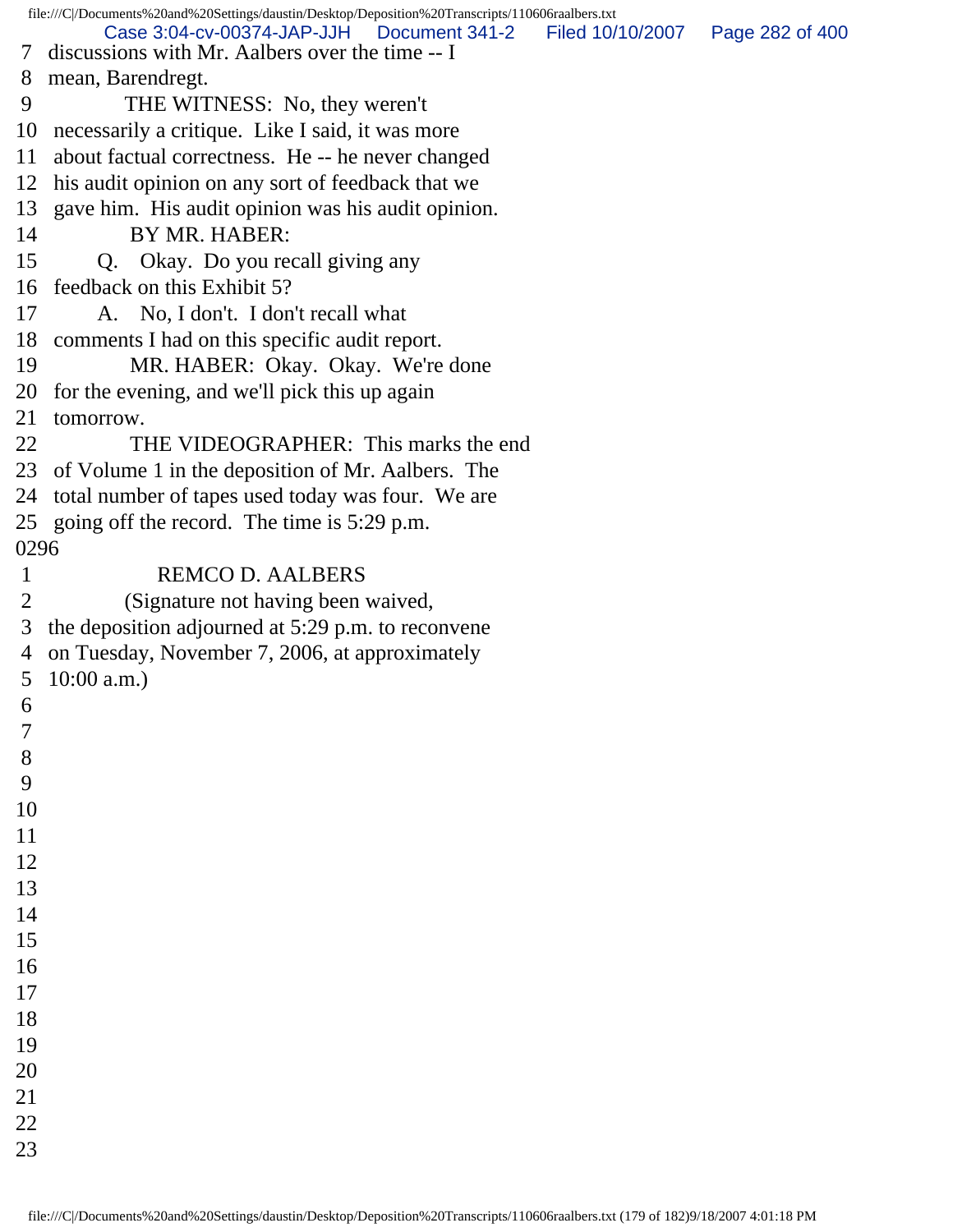|                | file:///C /Documents%20and%20Settings/daustin/Desktop/Deposition%20Transcripts/110606raalbers.txt |                |                  |                 |
|----------------|---------------------------------------------------------------------------------------------------|----------------|------------------|-----------------|
| 24             | Case 3:04-cv-00374-JAP-JJH                                                                        | Document 341-2 | Filed 10/10/2007 | Page 283 of 400 |
| 25             |                                                                                                   |                |                  |                 |
| 0297           |                                                                                                   |                |                  |                 |
| $\mathbf{1}$   | <b>REMCO D. AALBERS</b>                                                                           |                |                  |                 |
| $\overline{2}$ | (The following Acknowledgment of                                                                  |                |                  |                 |
| 3              | Deponent Page is included in the event at the                                                     |                |                  |                 |
| 4              | conclusion of Mr. Remco Aalbers's deposition he                                                   |                |                  |                 |
| 5              | elects to read and sign his deposition transcript.)                                               |                |                  |                 |
| 6              |                                                                                                   |                |                  |                 |
| 7              |                                                                                                   |                |                  |                 |
| 8              | <b>ACKNOWLEDGMENT OF DEPONENT</b>                                                                 |                |                  |                 |
| 9              |                                                                                                   |                |                  |                 |
| 10             | I, REMCO D. AALBERS, do hereby acknowledge                                                        |                |                  |                 |
| 11             | I have read and examined the foregoing pages of                                                   |                |                  |                 |
| 12             | testimony, and the same is a true, correct and                                                    |                |                  |                 |
| 13             | complete transcription of the testimony given by                                                  |                |                  |                 |
| 14             | me, and any changes or corrections, if any, appear                                                |                |                  |                 |
| 15             | in the attached errata sheet signed by me.                                                        |                |                  |                 |
| 16             |                                                                                                   |                |                  |                 |
| 17             |                                                                                                   |                |                  |                 |
| 18             |                                                                                                   |                |                  |                 |
| 19             |                                                                                                   |                |                  |                 |
| 20             |                                                                                                   |                |                  |                 |
| 21             | <b>REMCO D. AALBERS</b><br>Date                                                                   |                |                  |                 |
| 22             |                                                                                                   |                |                  |                 |
| 23             |                                                                                                   |                |                  |                 |
| 24             |                                                                                                   |                |                  |                 |
| 25             |                                                                                                   |                |                  |                 |
| 0298           |                                                                                                   |                |                  |                 |
| $\mathbf{1}$   | <b>REMCO D. AALBERS</b>                                                                           |                |                  |                 |
| $\overline{2}$ | <b>CERTIFICATE OF NOTARY PUBLIC</b>                                                               |                |                  |                 |
| 3              | I, Cindy L. Sebo, the officer before whom                                                         |                |                  |                 |
| 4              | the foregoing deposition was taken, do hereby                                                     |                |                  |                 |
| 5              | certify that the witness whose testimony appears                                                  |                |                  |                 |
| 6              | in the foregoing deposition was duly sworn by me;                                                 |                |                  |                 |
| 7              | that the testimony of said witness was taken by me                                                |                |                  |                 |
| 8              | in shorthand and thereafter reduced to                                                            |                |                  |                 |
| 9              | computerized transcription under my direction;                                                    |                |                  |                 |
| 10             | that said deposition is a true record of the                                                      |                |                  |                 |
| 11             | testimony given by said witness; that I am neither                                                |                |                  |                 |
| 12             | counsel for, related to, nor employed by any of                                                   |                |                  |                 |
| 13             | the parties to the action in which this deposition                                                |                |                  |                 |
| 14             | was taken; and further, that I am not a relative                                                  |                |                  |                 |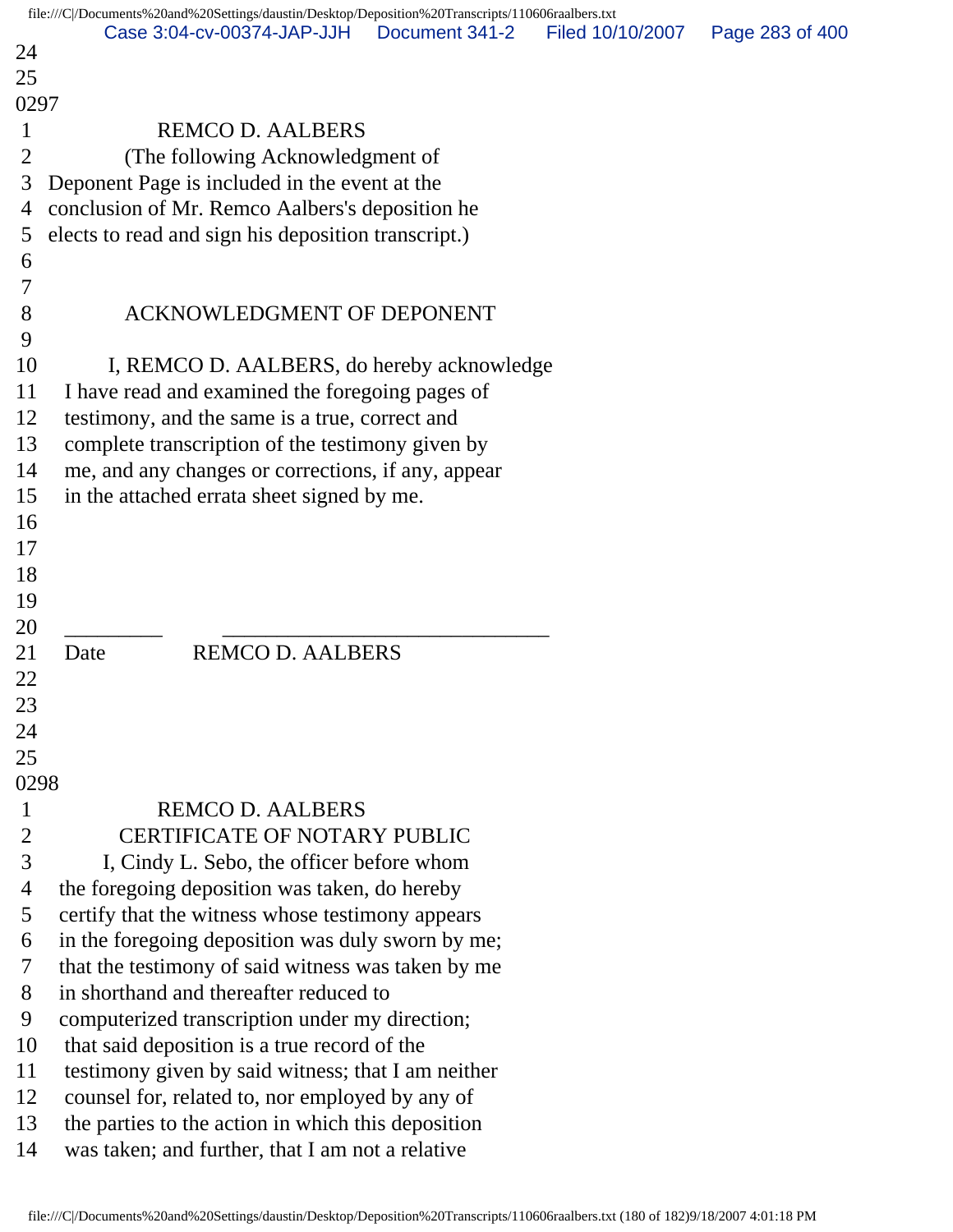|                | file:///C /Documents%20and%20Settings/daustin/Desktop/Deposition%20Transcripts/110606raalbers.txt                    |                  |                 |
|----------------|----------------------------------------------------------------------------------------------------------------------|------------------|-----------------|
| 15             | Case 3:04-cv-00374-JAP-JJH   Document 341-2<br>or employee of any attorney or counsel employed by                    | Filed 10/10/2007 | Page 284 of 400 |
| 16             | the parties hereto, nor financially or otherwise                                                                     |                  |                 |
| 17             | interested in the outcome of the action.                                                                             |                  |                 |
| 18             |                                                                                                                      |                  |                 |
| 19             | Notary Public in and for                                                                                             |                  |                 |
| 20             | the District of Columbia                                                                                             |                  |                 |
| 21             |                                                                                                                      |                  |                 |
| 22             |                                                                                                                      |                  |                 |
| 23             |                                                                                                                      |                  |                 |
| 24             |                                                                                                                      |                  |                 |
|                | My Commission Expires:                                                                                               |                  |                 |
| 25             | April 14, 2010                                                                                                       |                  |                 |
| 0299           |                                                                                                                      |                  |                 |
| 1              | <b>REMCO D. AALBERS</b>                                                                                              |                  |                 |
| 2              | ERRATA SHEET                                                                                                         |                  |                 |
| 3              | <b>IN RE: Royal Dutch/Shell Transport</b>                                                                            |                  |                 |
| 4              |                                                                                                                      |                  |                 |
| 5              | PAGE LINE CORRECTION AND REASON                                                                                      |                  |                 |
| 6              |                                                                                                                      |                  |                 |
| 7              |                                                                                                                      |                  |                 |
| 8              |                                                                                                                      |                  |                 |
| 9              |                                                                                                                      |                  |                 |
| 10             | <u> 2000 - Jan James James James James James James James James James James James James James James James James J</u> |                  |                 |
| 11             |                                                                                                                      |                  |                 |
| 12             |                                                                                                                      |                  |                 |
| 13             |                                                                                                                      |                  |                 |
|                |                                                                                                                      |                  |                 |
| 14             | <u> 1980 - Johann Stein, marwolaethau a bhann an t-Amhair ann an t-Amhair an t-Amhair an t-Amhair an t-Amhair an</u> |                  |                 |
| 15             | the control of the control of the control of the control of the control of the control of                            |                  |                 |
| 16             | <u> 1989 - Johann Stein, marwolaethau a bhann an t-Amhair an t-Amhair an t-Amhair an t-Amhair an t-Amhair an t-A</u> |                  |                 |
| 17             |                                                                                                                      |                  |                 |
| 18             |                                                                                                                      |                  |                 |
| 19             | <u> 1980 - Johann Stein, marwolaethau a bhann an t-Amhair an t-Amhair an t-Amhair an t-Amhair an t-Amhair an t-A</u> |                  |                 |
| 20             | the control of the control of the control of the control of the control of the control of                            |                  |                 |
| 21             |                                                                                                                      |                  |                 |
| 22             |                                                                                                                      |                  |                 |
| 23             | the control of the control of the control of the control of the control of the control of                            |                  |                 |
| 24             |                                                                                                                      |                  |                 |
| 25             | (SIGNATURE)<br>(DATE)                                                                                                |                  |                 |
| 0300           |                                                                                                                      |                  |                 |
| 1              | <b>REMCO D. AALBERS</b>                                                                                              |                  |                 |
| 2              | ERRATA SHEET                                                                                                         |                  |                 |
| 3              | <b>IN RE: Royal Dutch/Shell Transport</b>                                                                            |                  |                 |
| $\overline{4}$ | <b>RETURN BY:</b>                                                                                                    |                  |                 |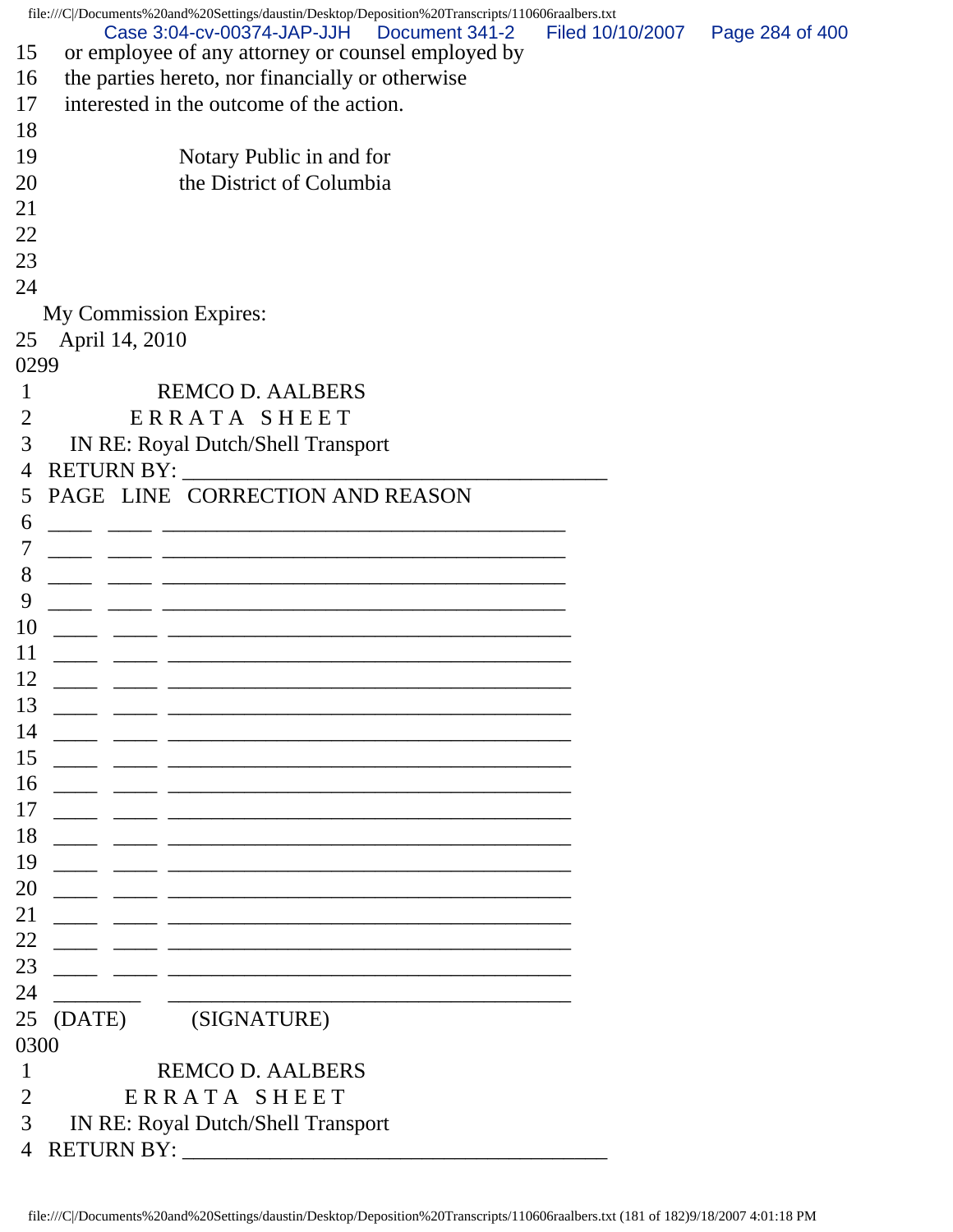$file://C|/Documents\%20 and\%20Settings/daustin/Desktop/Deposition\%20Transcripts/110606 raalbers.txt$ 

Case 3:04-cv-00374-JAP-JJH Document 341-2 Filed 10/10/2007 Page 285 of 400 5 PAGE LINE CORRECTION AND REASON

| 6  |        |             |
|----|--------|-------------|
| 7  |        |             |
| 8  |        |             |
| 9  |        |             |
| 10 |        |             |
| 11 |        |             |
| 12 |        |             |
| 13 |        |             |
| 14 |        |             |
| 15 |        |             |
| 16 |        |             |
| 17 |        |             |
| 18 |        |             |
| 19 |        |             |
| 20 |        |             |
| 21 |        |             |
| 22 |        |             |
| 23 |        |             |
| 24 |        |             |
| 25 | (DATE) | (SIGNATURE) |
|    |        |             |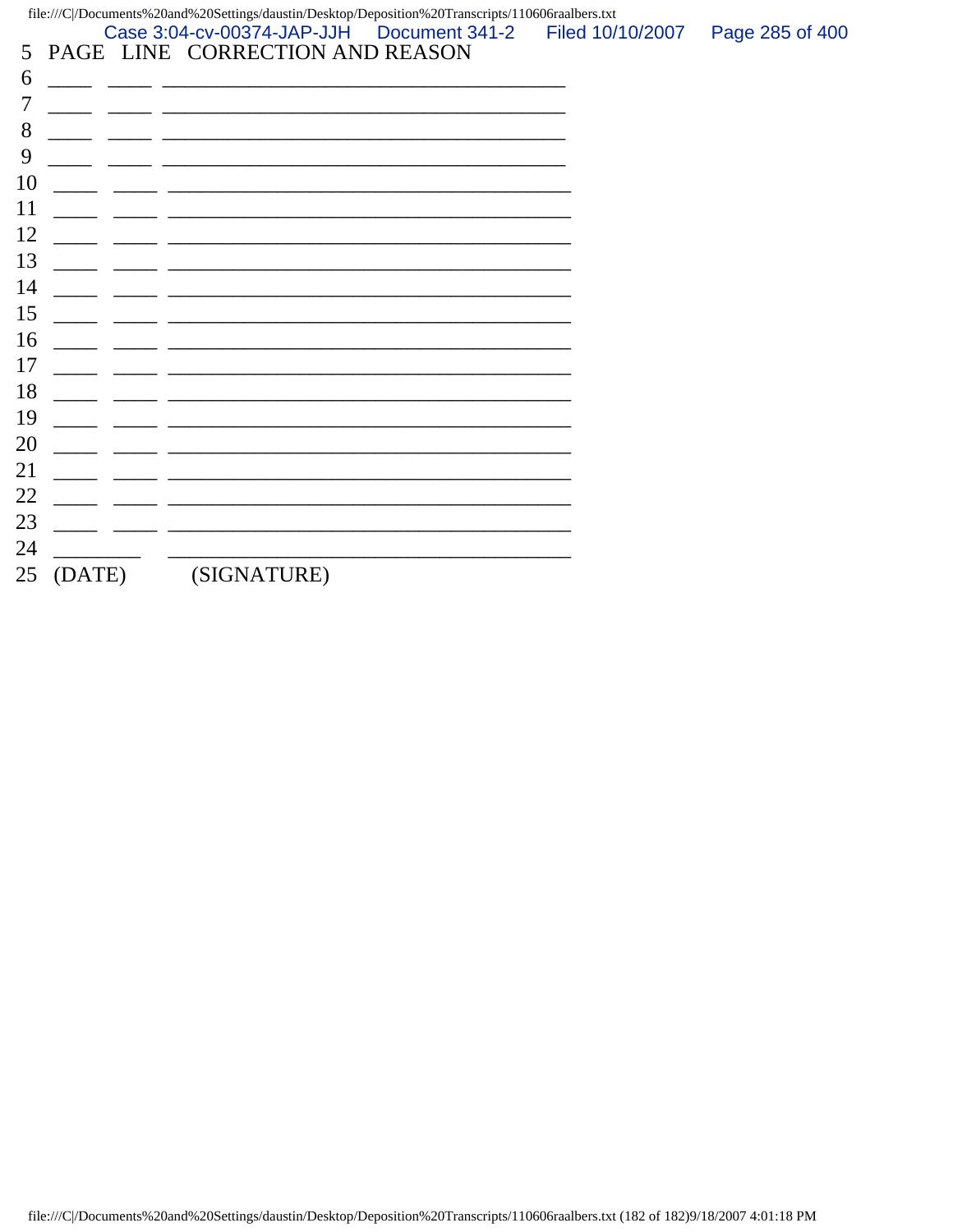0301 1 2 IN THE UNITED STATES DISTRICT COURT 3 DISTRICT OF NEW JERSEY 4 Civ. No. 04-3749 (JAP) 5 (Consolidated Cases) 6 Hon. Joel A. Pisano 7 - - - - - - - - - - - - - - + 8 IN RE ROYAL DUTCH/SHELL 9 TRANSPORT SECURITIES | 10 LITIGATION | 11 - - - - - - - - - - - - - - + 12 13 14 Videotaped Deposition of Remco Aalbers 15 (Volume II) 16 Washington, D.C. 17 Tuesday, November 7th, 2006 18 10:10 a.m. 19 20 21 22 23 Job No. 22-87907 24 Pages 301 - 469, Volume II 25 Reported by: Laurie Bangart-Smith 0302 1 2 Videotaped Deposition of 3 REMCO AALBERS 4 5 6 Held at the offices of: 7 LEBOEUF, LAMB, GREENE & MACRAE, LLP 1875 Connecticut Avenue, Northwest 8 Suite 1200 Washington, D.C. 20009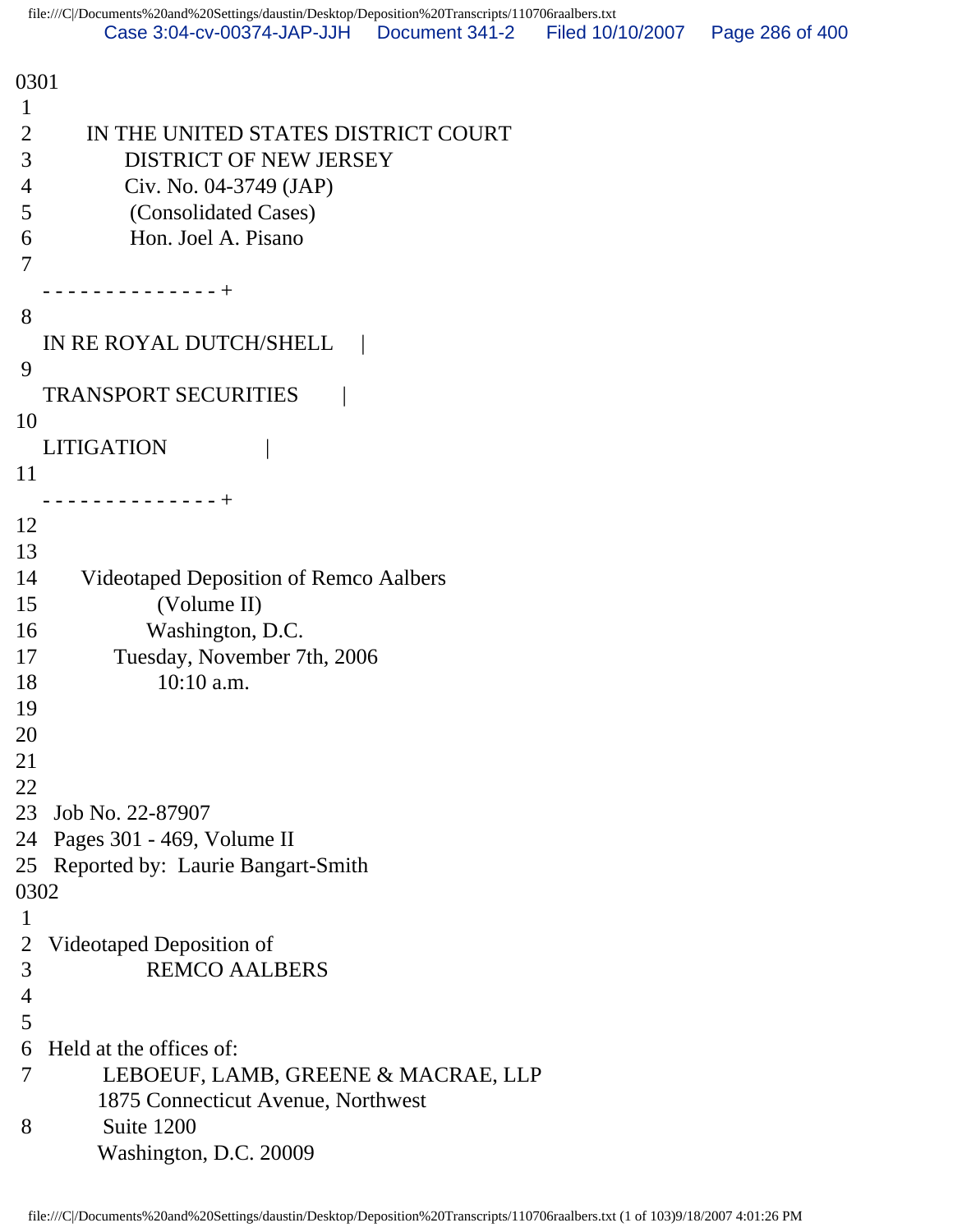file:///C|/Documents%20and%20Settings/daustin/Desktop/Deposition%20Transcripts/110706raalbers.txt 9 (202)986-8000 10 11 12 13 14 15 16 17 18 19 20 21 Taken pursuant to notice, before Laurie 22 Bangart-Smith, Registered Professional Reporter, 23 Certified Realtime Reporter and Notary Public in 24 and for the District of Columbia. 25 0303 1 2 A P P E A R A N C E S 3 ON BEHALF OF LEAD PLAINTIFF IN THE CLASS: 4 JEFFREY M. HABER, ESQUIRE 5 EMILY KERN, ESQUIRE 6 MARK T. MILLKEY, ESQUIRE 7 BERNSTEIN, LIEBHARD & LIFSHITZ, LLP 8 10 East 40th Street 9 New York, New York 10016 10 Telephone: (212)779-1414 11 ALSO ON BEHALF OF SHELL AND THE WITNESS: 12 JONATHAN R. TUTTLE, ESQUIRE 13 LORI A. WAGNER, ESQUIRE 14 DEBEVOISE & PLIMPTON, LLP 15 555 13th Street, Northwest 16 Washington, D.C. 20004 17 Telephone: (202)383-8000 18 ALSO ON BEHALF OF ROYAL DUTCH/SHELL AND THE 19 WITNESS: 20 EARL D. WEED, ESOUIRE 21 SENIOR LITIGATION COUNSEL 22 SHELL OIL COMPANY, Litigation Dept. 23 910 Louisiana, OSP 4836 24 Houston, Texas 77001 25 Telephone: (713)241-5195 Case 3:04-cv-00374-JAP-JJH Document 341-2 Filed 10/10/2007 Page 287 of 400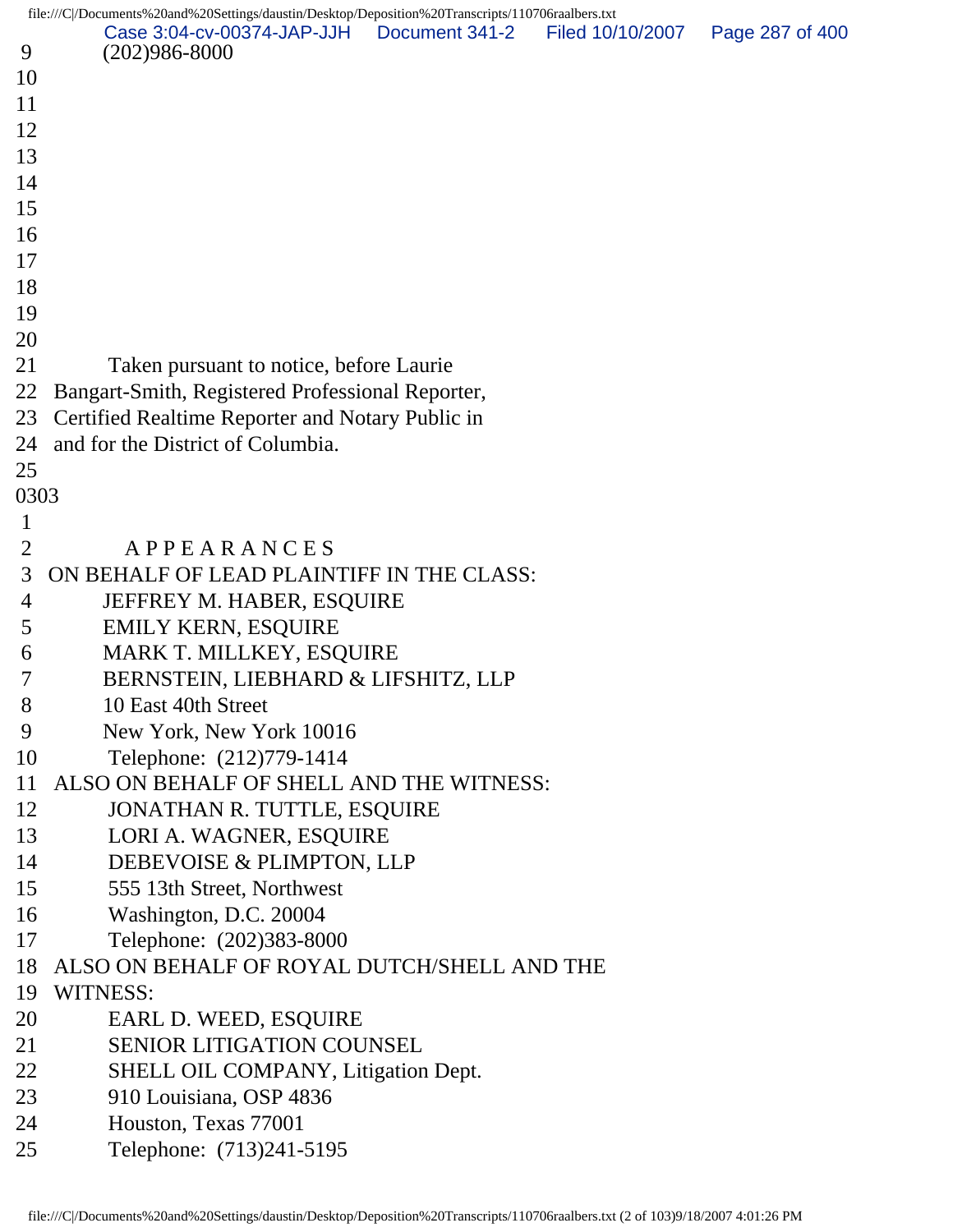|        | file:///C /Documents%20and%20Settings/daustin/Desktop/Deposition%20Transcripts/110706raalbers.txt |                |                  |                 |
|--------|---------------------------------------------------------------------------------------------------|----------------|------------------|-----------------|
| 0304   | Case 3:04-cv-00374-JAP-JJH                                                                        | Document 341-2 | Filed 10/10/2007 | Page 288 of 400 |
| 1      |                                                                                                   |                |                  |                 |
| 2      | (Appearances continued)                                                                           |                |                  |                 |
| 3      | ON BEHALF OF PRICEWATERHOUSECOOPERS:                                                              |                |                  |                 |
| 4      | SAVVAS A. FOUKAS, ESQUIRE                                                                         |                |                  |                 |
| 5      | DEREK J.T. ADLER, ESQUIRE                                                                         |                |                  |                 |
| 6      | HUGHES, HUBBARD & REED, LLP                                                                       |                |                  |                 |
| 7      | <b>One Battery Park Plaza</b>                                                                     |                |                  |                 |
| 8      | New York, New York 10004-1482                                                                     |                |                  |                 |
| 9      | Telephone: (212)837-6086                                                                          |                |                  |                 |
| 10     | ON BEHALF OF KPMG ACCOUNTANTS N.V.:                                                               |                |                  |                 |
| 11     | W. SIDNEY DAVIS, JR., ESQUIRE                                                                     |                |                  |                 |
| 12     | NICHOLAS W.C. CORSON, ESQUIRE                                                                     |                |                  |                 |
| 13     | <b>HOGAN &amp; HARTSON, LLP</b>                                                                   |                |                  |                 |
| 14     | 875 Third Avenue                                                                                  |                |                  |                 |
| 15     | New York, New York 10022                                                                          |                |                  |                 |
| 16     | Telephone: (212)918-3000                                                                          |                |                  |                 |
| 17     | ON BEHALF OF JUDITH BOYNTON:                                                                      |                |                  |                 |
| 18     | NANCY J. SENNETT, ESQUIRE                                                                         |                |                  |                 |
| 19     | FOLEY & LARDNER, LLP                                                                              |                |                  |                 |
| 20     | 777 East Wisconsin Avenue                                                                         |                |                  |                 |
| 21     | Milwaukee, Wisconsin 53202-5306                                                                   |                |                  |                 |
| 22     | Telephone: (414)297-5681                                                                          |                |                  |                 |
| 23     |                                                                                                   |                |                  |                 |
| 24     |                                                                                                   |                |                  |                 |
| 25     |                                                                                                   |                |                  |                 |
| 0305   |                                                                                                   |                |                  |                 |
| 1      |                                                                                                   |                |                  |                 |
| 3      | (Appearances continued)<br>ON BEHALF OF SIR PHILIP WATTS:                                         |                |                  |                 |
| 4      | ADRIAEN M. MORSE, JR., ESQUIRE                                                                    |                |                  |                 |
| 5      | AKRIVI MAZARAKIS, ESQUIRE                                                                         |                |                  |                 |
| 6      | MAYER, BROWN, ROWE & MAW, LLP                                                                     |                |                  |                 |
| $\tau$ | 1909 K Street, Northwest                                                                          |                |                  |                 |
| 8      | Washington, D.C. 20006-1101                                                                       |                |                  |                 |
| 9      | Telephone: (202)263-3000                                                                          |                |                  |                 |
| 10     | ON BEHALF OF OPTED-OUT PLAINTIFFS:                                                                |                |                  |                 |
| 11     | <b>CHRISTINE MACKINTOSH, ESQUIRE</b>                                                              |                |                  |                 |
| 12     | <b>GRANT &amp; EISENHOFER</b>                                                                     |                |                  |                 |
| 13     | 1201 N. Market                                                                                    |                |                  |                 |
| 14     | Wilmington, Deleware 19801                                                                        |                |                  |                 |
| 15     | Telephone: (302)622-7081                                                                          |                |                  |                 |
| 16     |                                                                                                   |                |                  |                 |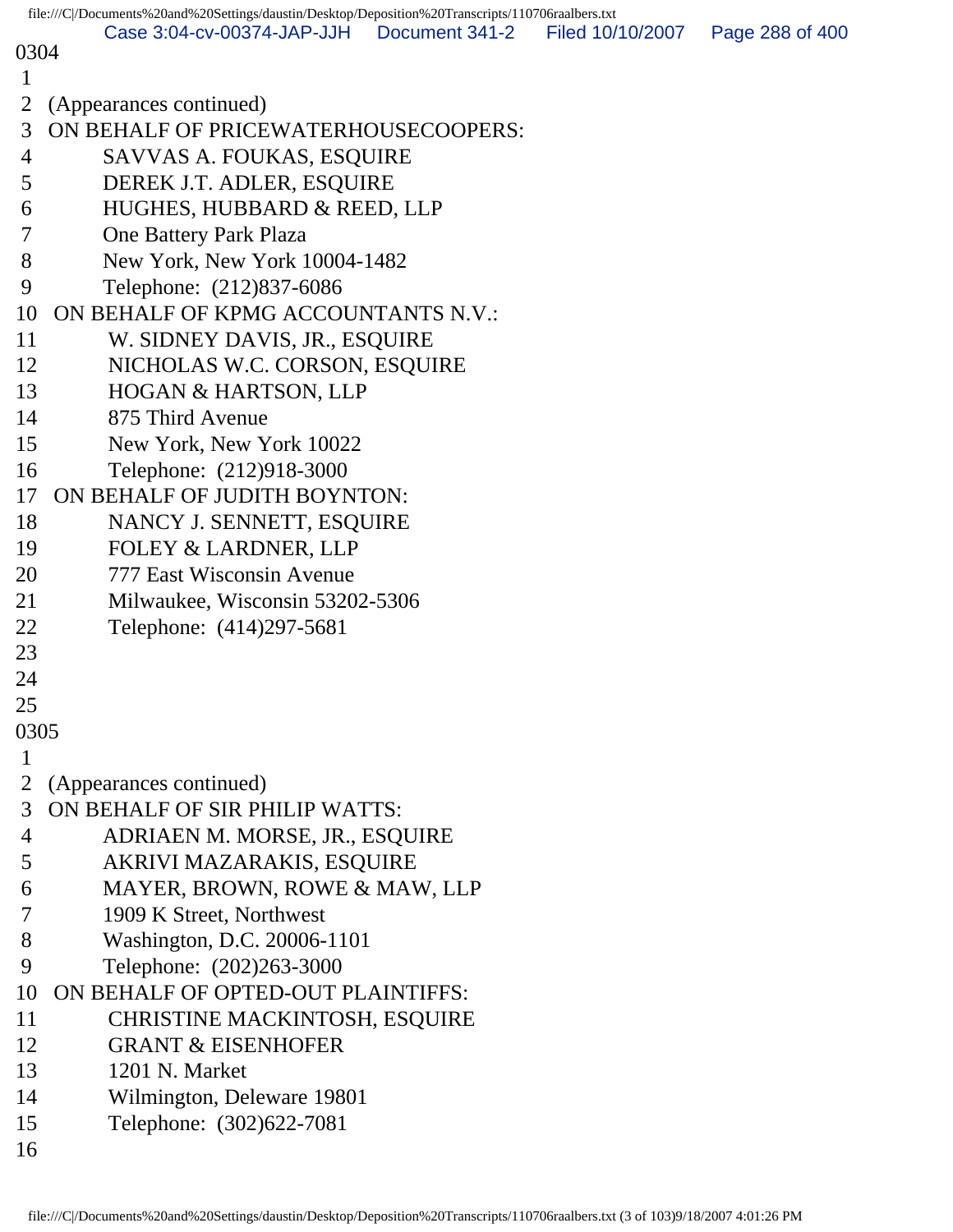file:///C|/Documents%20and%20Settings/daustin/Desktop/Deposition%20Transcripts/110706raalbers.txt 17 Also present: 18 Steven J. Peitler, Investigator 19 Cali Day, Videographer 20 21 22 23 24 25 0306 1 2 EXAMINATION INDEX 3 PAGE 4 EXAMINATION BY MR. HABER . . . . . . . . . . . 309 5 EXAMINATION BY MR. DAVIS . . . . . . . . . . . 461 6 7 8 9 EXHIBITS 10 (Attached to the Transcript) 11 DEPOSITION EXHIBIT PAGE 12 No. 6 Presentation to ExCom, 1/31/2000 330 13 No. 7 Slide Presentation 338 14 No. 8 E-mail string 356 15 No. 9 E-mail string 362 16 No. 10 E-mails with attachment 377 17 No. 11 E-mail string 380 18 No. 12 E-mail string 383 19 No. 13 E-mail string 417 20 No. 14 E-mail string 419 21 No. 15 E-mail plus slide presentation 450 22 No. 16 Letter from KPMG to van Dorp 461 23 24 25 0307 1 REMCO AALBERS, November 7, 2006 2 PROCEEDINGS 3 THE VIDEOGRAPHER: This marks the 4 beginning of Tape 1, Volume II, in the deposition 5 of Remco Aalbers in the matter of Royal 6 Dutch/Shell Transport Securities Litigation, in 7 the United States District Court, District of New Case 3:04-cv-00374-JAP-JJH Document 341-2 Filed 10/10/2007 Page 289 of 400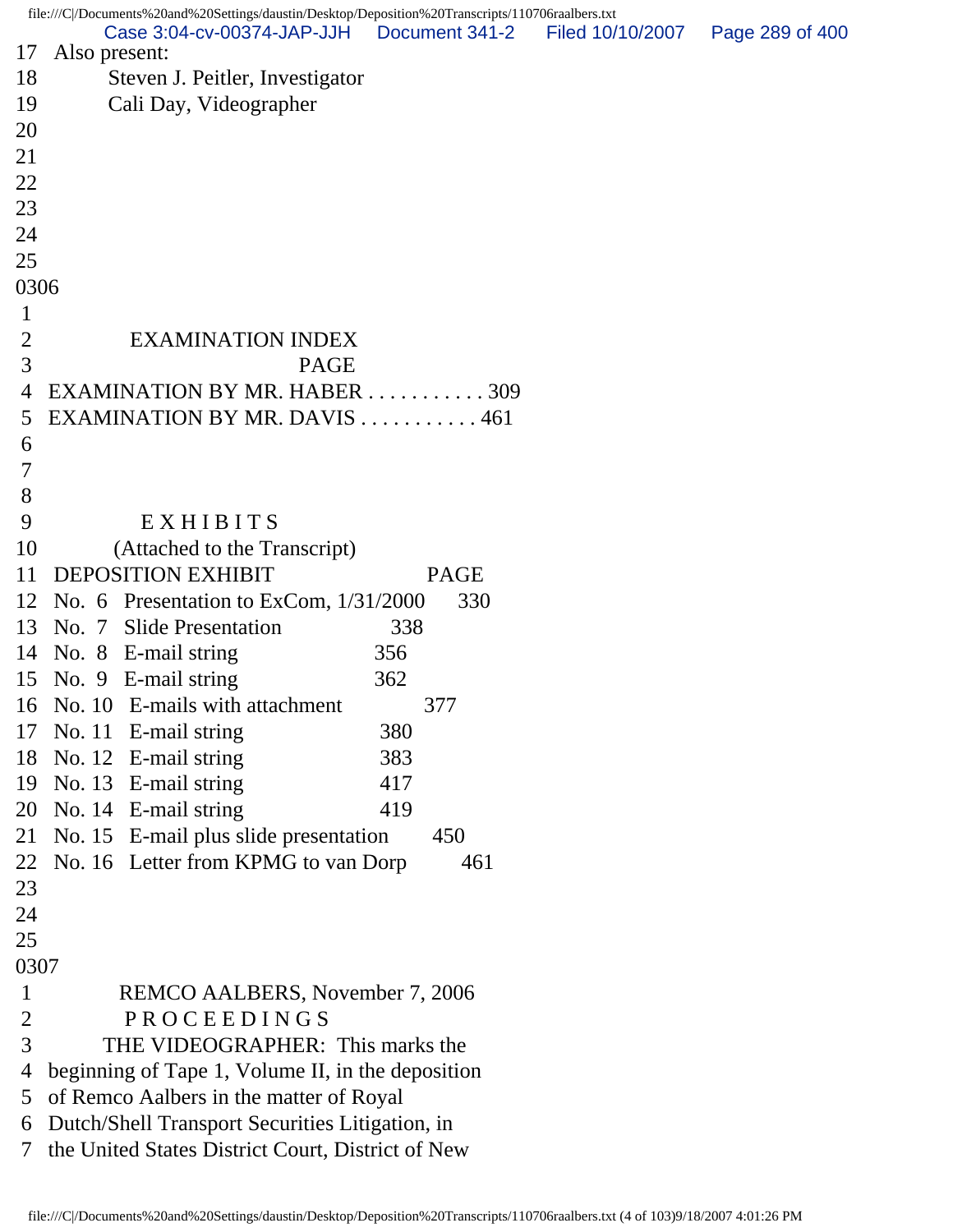file:///C|/Documents%20and%20Settings/daustin/Desktop/Deposition%20Transcripts/110706raalbers.txt 8 Jersey, Case Number 04-374. Today's date is 9 November 7th, 2006. The time is 10:07 a.m. The 10 video operator today is Cali Day of LegaLink New 11 York. This deposition is taking place at 1875 12 Connecticut Avenue, Northwest, Washington, D.C., 13 20009. 14 Would counsel please identify themselves 15 and state whom they represent. 16 MR. HABER: Jeffrey Haber, Bernstein, 17 Liebhard & Lifshitz, on behalf of the lead 18 plaintiff, Peter M. Wood in the class. 19 MS. KERN: Emily Kern, Bernstein, 20 Liebhard & Lifshitz, on behalf of the class. 21 MR. PEITLER: Steve Peitler, Bernstein, 22 Liebhard & Lifshitz, on behalf of the class. 23 MR. MILLKEY: Mark Millkey, Bernstein, 24 Liebhard & Lifshitz, on behalf of plaintiffs in 25 the class. 0308 1 REMCO AALBERS, November 7, 2006 2 MS. MACKINTOSH: Christine Mackintosh, 3 Grant & Eisenhofer, on behalf of the opt-out 4 plaintiffs. 5 MS. MAZARAKIS: Akrivi Mazarakis, Mayer, 6 Brown, Rowe & Maw, for Sir Philip Watts. 7 MR. MORSE: Adriaen Morse, Mayer, Brown, 8 Rowe & Maw, for Sir Philip Watts. 9 MS. WAGNER: Lori Wagner, Debevoise & 10 Plimpton, for the Corporate defendants and the 11 witness. 12 MR. WEED: Earl Weed, in-house Shell. 13 MR. TUTTLE: Jonathan Tuttle, Debevoise 14 & Plimpton, on behalf of the Corporate defendants 15 and the witness. 16 MR. FOUKAS: Savvas Foukas, Hughes, 17 Hubbard & Reed, on behalf of 18 PricewaterhouseCoopers, LLP. 19 MR. ADLER: Derek Adler, Hughes, Hubbard 20 & Reed, also for PwC. 21 MR. DAVIS: Sid Davis, Hogan & Hartson, 22 for defendant KPMG, N.V. 23 MR. CORSON: Nicholas Corson, Hogan & 24 Hartson, also for KPMG, N.V. Case 3:04-cv-00374-JAP-JJH Document 341-2 Filed 10/10/2007 Page 290 of 400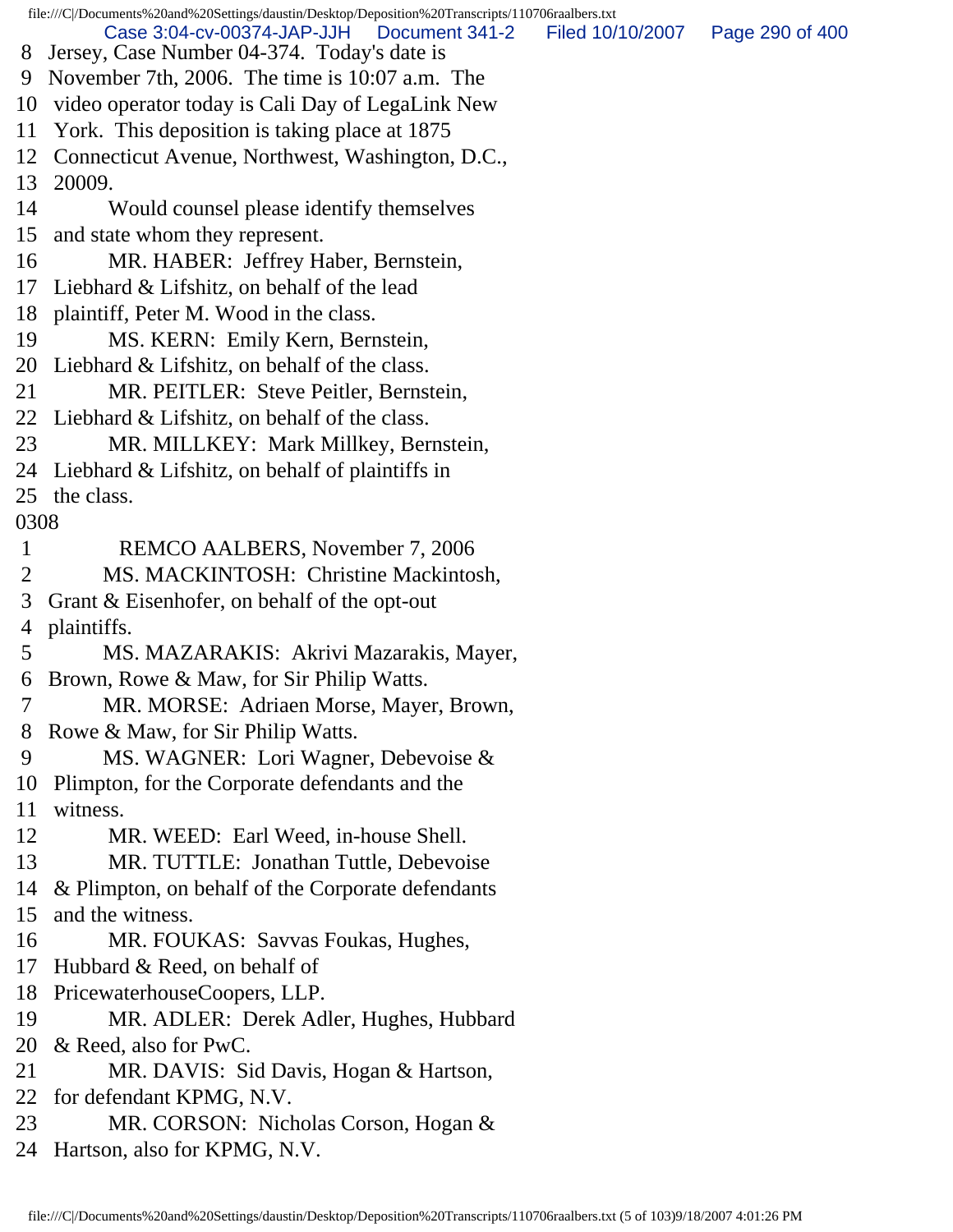| file:///C /Documents%20and%20Settings/daustin/Desktop/Deposition%20Transcripts/110706raalbers.txt |                                                                                                          |                 |  |  |  |
|---------------------------------------------------------------------------------------------------|----------------------------------------------------------------------------------------------------------|-----------------|--|--|--|
| 25                                                                                                | Case 3:04-cv-00374-JAP-JJH<br>Document 341-2<br>Filed 10/10/2007<br>THE VIDEOGRAPHER: The court reporter | Page 291 of 400 |  |  |  |
|                                                                                                   | 0309                                                                                                     |                 |  |  |  |
| 1                                                                                                 | REMCO AALBERS, November 7, 2006                                                                          |                 |  |  |  |
| 2                                                                                                 | today is Laurie Bangart-Smith of LegaLink New                                                            |                 |  |  |  |
| 3                                                                                                 | York. Would the reporter please swear in the                                                             |                 |  |  |  |
| 4                                                                                                 | witness.                                                                                                 |                 |  |  |  |
| 5                                                                                                 | REMCO AALBERS,                                                                                           |                 |  |  |  |
| 6                                                                                                 | having been duly sworn, testified as follows:                                                            |                 |  |  |  |
| 7                                                                                                 | EXAMINATION BY COUNSEL FOR LEAD PLAINTIFF                                                                |                 |  |  |  |
| 8                                                                                                 | BY MR. HABER:                                                                                            |                 |  |  |  |
| 9                                                                                                 | Good morning, Mr. Aalbers.<br>Q.                                                                         |                 |  |  |  |
| 10                                                                                                | A Good morning.                                                                                          |                 |  |  |  |
| 11                                                                                                | Q I think we're going to try to get right                                                                |                 |  |  |  |
| 12                                                                                                | into it. Yesterday we were talking about issues                                                          |                 |  |  |  |
| 13                                                                                                | that were raised during the meeting with the ExCom                                                       |                 |  |  |  |
| 14                                                                                                | in January of 2000, and I recall one of the issues                                                       |                 |  |  |  |
| 15                                                                                                | you identified was Australia, and I'd like to                                                            |                 |  |  |  |
| 16                                                                                                | start off with that issue, so could you please                                                           |                 |  |  |  |
| 17                                                                                                | tell us what you -- what issue you were referring                                                        |                 |  |  |  |
| 18                                                                                                | to.                                                                                                      |                 |  |  |  |
| 19                                                                                                | The issue was about the Gorgon fields<br>A                                                               |                 |  |  |  |
| 20                                                                                                | where SDA had to receive an updated subsurface                                                           |                 |  |  |  |
| 21                                                                                                | study indicating that the deck of volumes in                                                             |                 |  |  |  |
| 22                                                                                                | Gorgon field would be lighter than previously                                                            |                 |  |  |  |
| 23                                                                                                | estimated, and we decided that we were not going                                                         |                 |  |  |  |
|                                                                                                   | 24 to book those additional volumes at that point in                                                     |                 |  |  |  |
|                                                                                                   | 25 time.                                                                                                 |                 |  |  |  |
| 0310                                                                                              |                                                                                                          |                 |  |  |  |
| $\mathbf{1}$                                                                                      | REMCO AALBERS, November 7, 2006                                                                          |                 |  |  |  |
| 2                                                                                                 | How much larger do you recall were these<br>$\mathbf 0$                                                  |                 |  |  |  |
| 3                                                                                                 | volumes?                                                                                                 |                 |  |  |  |
| 4                                                                                                 | I believe it was something like<br>A                                                                     |                 |  |  |  |
| 5                                                                                                 | 20 million cubic meters of gas.                                                                          |                 |  |  |  |
| 6                                                                                                 | When you say "we decided that we were<br>Q                                                               |                 |  |  |  |
| 7                                                                                                 | not going to book those additional," who's the                                                           |                 |  |  |  |
| 8                                                                                                 | " $we$ "?                                                                                                |                 |  |  |  |
| 9                                                                                                 | The initial -- SDA called me with this<br>A                                                              |                 |  |  |  |
| 10                                                                                                | question. They said they had the additional                                                              |                 |  |  |  |
| 11                                                                                                | volumes and wanted to know if they could book                                                            |                 |  |  |  |
| 12                                                                                                | that, and I indicated that I felt that we                                                                |                 |  |  |  |
| 13                                                                                                | shouldn't book those additional volumes at that                                                          |                 |  |  |  |
| 14                                                                                                | point in time, and SDA accepted that view, and we<br>made it clear in the ExCom notice that was the      |                 |  |  |  |
| 15                                                                                                |                                                                                                          |                 |  |  |  |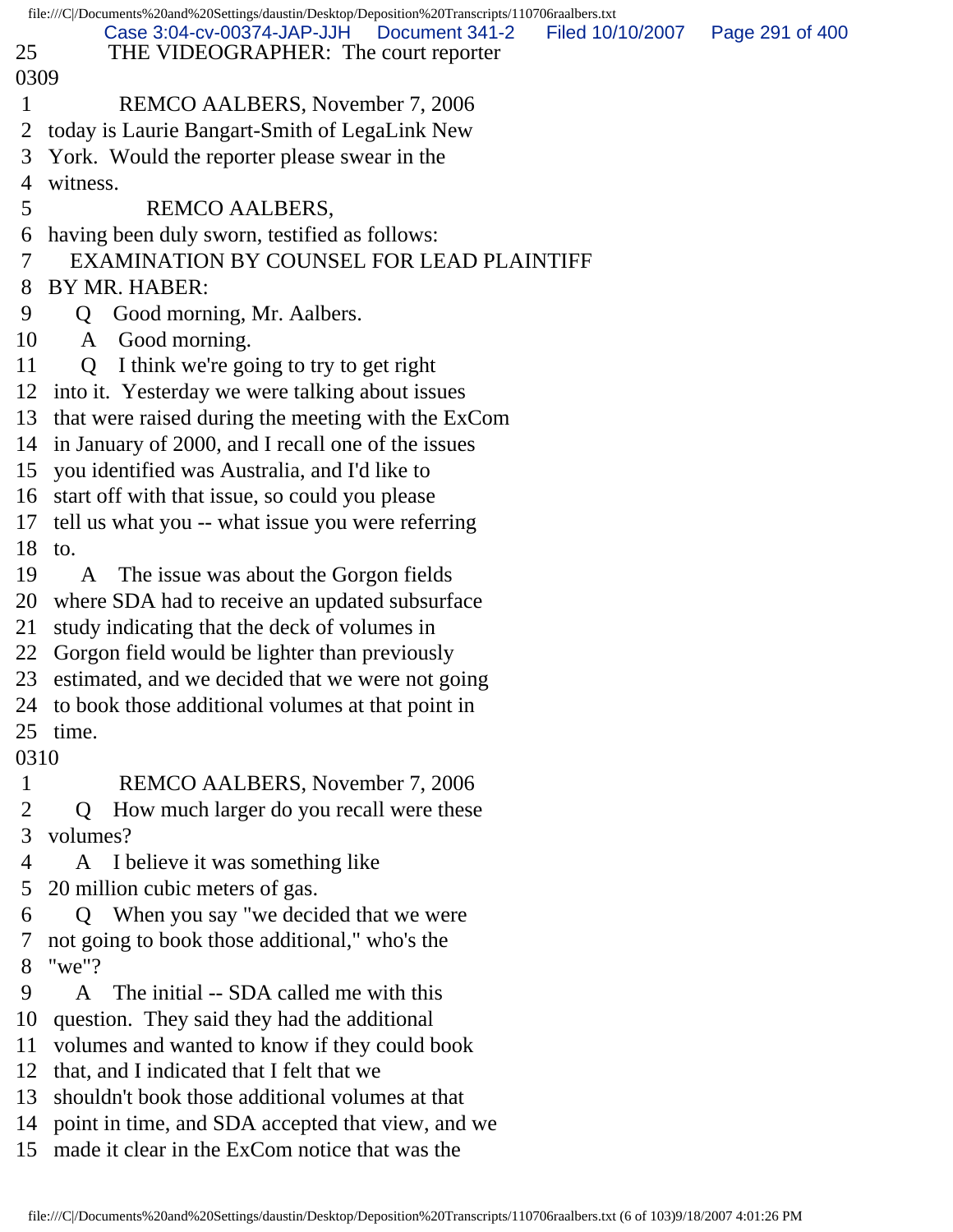file:///C|/Documents%20and%20Settings/daustin/Desktop/Deposition%20Transcripts/110706raalbers.txt

Case 3:04-cv-00374-JAP-JJH Document 341-2 Filed 10/10/2007 Page 292 of 400

- 16 choice we had made at the time.
- 17 Q And why did you feel that it wasn't
- 18 appropriate to book those additional volumes at

19 that time?

- 20 A I felt it wasn't appropriate to book
- 21 Gorgon, because Gorgon had been booked two years
- 22 prior, and the project had had some delays due to
- 23 the Asian crisis, and I felt that we first needed
- 24 the project to actually be initiated before we, we
- 25 should be booking additional volumes, and I should 0311
- 1 REMCO AALBERS, November 7, 2006 2 have sales contracts in place.
- 3 Q That point in time being January 2000,
- 4 there were no sales contracts in place?
- 5 A At that point there were no firm sales 6 contracts yet for Gorgon.
- 7 Q And just so I'm clear, when I refer to
- 8 "sales contracts," I'm referring to signed,
- 9 executed sales contracts.
- 10 A Well, you could have indication of a
- 11 contract where you have sort of a Memorandum of
- 12 Understanding which would be sort of one step down
- 13 from a final approved sales contract, which was
- 14 signed by all parties, normally just before you
- 15 would actually start building an LNG plant.
- 16 Q But at that time in time there was 17 nothing signed?
- 18 A All the discussions were ongoing.
- 19 Q And were there any signed Letters of
- 20 Intent or Memorandums of Understanding?
- 21 A Not to my knowledge.
- 22 Q Was there one particular customer that
- 23 Shell was, SDA was looking to sell the gas to?
- 24 A I don't recall who the exact customers
- 25 were, but they were talking basically with Japan 0312
- 1 REMCO AALBERS, November 7, 2006
- 2 and that region to try and sell the gas, North
- 3 Korea and these type of places. South Korea.
- 4 Q Have you ever heard of a company by the 5 name of Kogas?
- 6 A Yes, I have.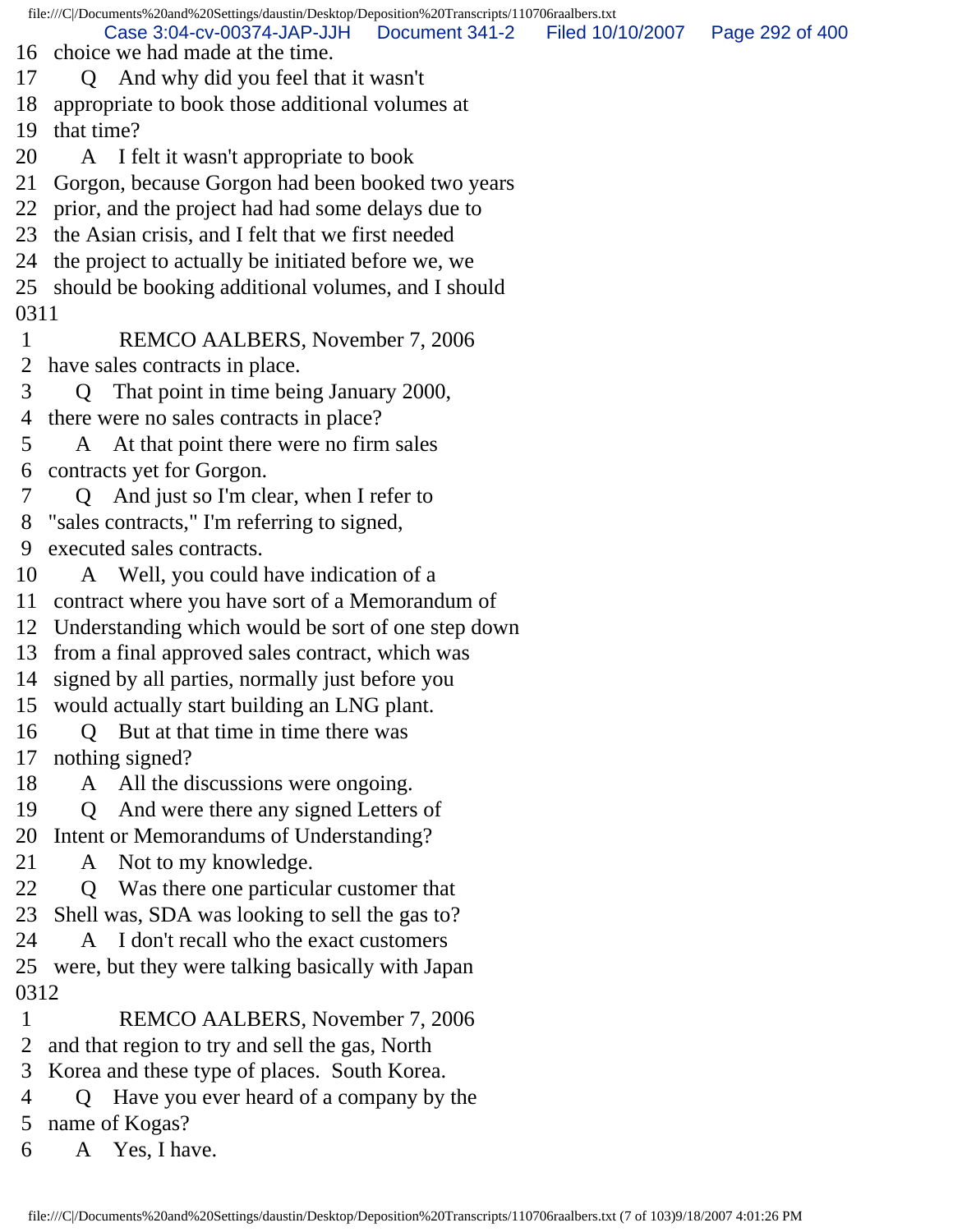file:///C|/Documents%20and%20Settings/daustin/Desktop/Deposition%20Transcripts/110706raalbers.txt 7 Q And where is Kogas located? 8 A I believe they're in Japan. 9 Q And is that the company that you're 10 referring to with regard to "ongoing discussions"? 11 A I believe they were one of the companies 12 they were talking to, yes. 13 Q To your knowledge, did Kogas sign any 14 Letter of Intent? 15 A What time frame? 16 Q Again we're talking that same time frame 17 as -- 18 A At least at that point there wasn't an 19 intent in place. 20 Q Now, who did you have the discussions 21 with at SDA regarding not booking the additional 22 volume? 23 A I believe it was Sheila Graham. 24 O Who is Sheila Graham? 25 A She was the Reserves Coordinator for SDA 0313 1 REMCO AALBERS, November 7, 2006 2 at the time. 3 Q What was Ms. Graham's position on the 4 issue? 5 A Like I said, she put the question 6 forward. I think she was happy with my response 7 as not to book anything additional. 8 Q During your discussions with Ms. Graham 9 did you discuss how Gorgon came to be booked as 10 proved reserves in the first place? 11 A I don't recall if that was part of the 12 discussion at that point. 13 Q Do you recall having such discussions 14 with anyone at Shell? 15 A We had the discussion later as part of 16 the restatement of reserves. The discussion has 17 to come up. 18 Q And again when you're referring to the 19 "restatement of reserves," you're referring to the 20 recategorization that was announced in January of 21 2004? 22 A Yes. 23 Q At the time that SDA was proposing Case 3:04-cv-00374-JAP-JJH Document 341-2 Filed 10/10/2007 Page 293 of 400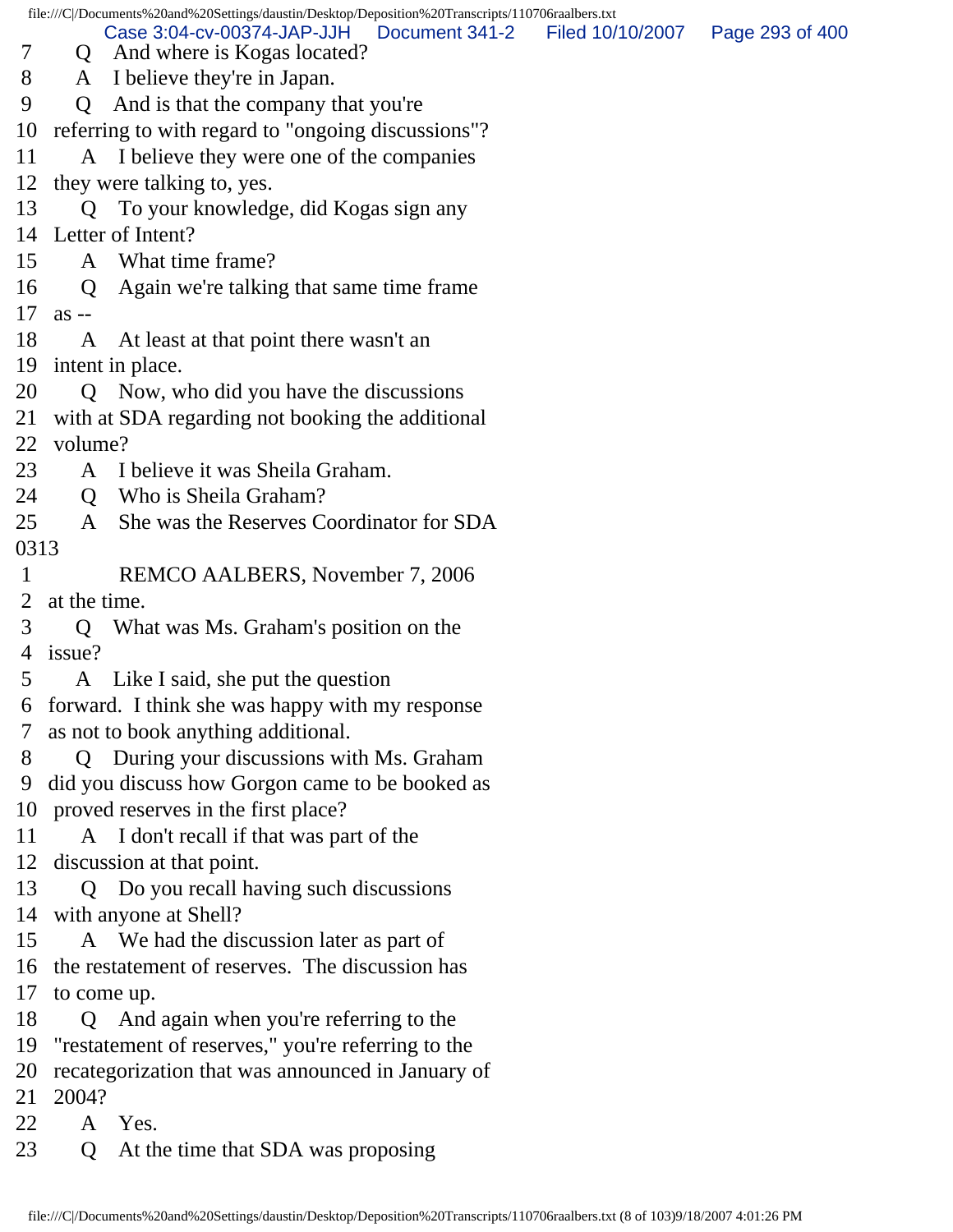|      | file:///C /Documents%20and%20Settings/daustin/Desktop/Deposition%20Transcripts/110706raalbers.txt |                  |                 |  |  |  |
|------|---------------------------------------------------------------------------------------------------|------------------|-----------------|--|--|--|
| 24   | Case 3:04-cv-00374-JAP-JJH<br>Document 341-2<br>adding the additional volume, had you, yourself,  | Filed 10/10/2007 | Page 294 of 400 |  |  |  |
|      | 25 undertaken any review of Shell's guidelines to see                                             |                  |                 |  |  |  |
| 0314 |                                                                                                   |                  |                 |  |  |  |
| 1    | REMCO AALBERS, November 7, 2006                                                                   |                  |                 |  |  |  |
| 2    | if Gorgon was booked in compliance with the                                                       |                  |                 |  |  |  |
| 3    | Guidelines?                                                                                       |                  |                 |  |  |  |
| 4    | MR. TUTTLE: Object to form and the                                                                |                  |                 |  |  |  |
| 5    | characterization.                                                                                 |                  |                 |  |  |  |
| 6    | THE WITNESS: Yes, I looked at the                                                                 |                  |                 |  |  |  |
| 7    | booking of Gorgon.                                                                                |                  |                 |  |  |  |
| 8    | BY MR. HABER:                                                                                     |                  |                 |  |  |  |
| 9    | And when did you look at the booking?<br>$\Omega$                                                 |                  |                 |  |  |  |
| 10   | A The booking had been a discussion with                                                          |                  |                 |  |  |  |
| 11   | KPMG prior to the Asian crisis and sort of a delay                                                |                  |                 |  |  |  |
|      | 12 in markets development. If you look at the Shell                                               |                  |                 |  |  |  |
| 13   | Guidelines, the expectation of the market to be                                                   |                  |                 |  |  |  |
| 14   | there was at that point in time sufficient to have                                                |                  |                 |  |  |  |
| 15   | reserves on the books. So it was felt that with                                                   |                  |                 |  |  |  |
| 16   | the project still being pursued, that an                                                          |                  |                 |  |  |  |
| 17   | expectation that it would actually reach FID in                                                   |                  |                 |  |  |  |
| 18   | about two years, and the market was there and the                                                 |                  |                 |  |  |  |
|      | 19 license didn't have an expiry, that it could still                                             |                  |                 |  |  |  |
|      | 20 remain legitimate on the books at that point in                                                |                  |                 |  |  |  |
| 21   | time.                                                                                             |                  |                 |  |  |  |
| 22   | Q Did you form an opinion of whether or                                                           |                  |                 |  |  |  |
|      | 23 not Gorgon should have been booked?                                                            |                  |                 |  |  |  |
| 24   | A I think if you make a choice for some of                                                        |                  |                 |  |  |  |
|      | 25 these bigger projects which are sort of limited to                                             |                  |                 |  |  |  |
| 0315 |                                                                                                   |                  |                 |  |  |  |
| 1    | REMCO AALBERS, November 7, 2006                                                                   |                  |                 |  |  |  |
| 2    | a certain type of market, my feeling was that it                                                  |                  |                 |  |  |  |
| 3    | would have been more prudent to book it at FID.                                                   |                  |                 |  |  |  |
| 4    | That hadn't happened at the time, and if you look                                                 |                  |                 |  |  |  |
| 5    | at what happened in the periods of '98, '99, for a                                                |                  |                 |  |  |  |
| 6    | number of big projects in remote areas, they were                                                 |                  |                 |  |  |  |
| 7    | not booked at FID, things like Cansea in Peru,                                                    |                  |                 |  |  |  |
| 8    | which eventually -- Cansea in Peru. If you look                                                   |                  |                 |  |  |  |
| 9    | at French's Malampaya in the Philippines, that was                                                |                  |                 |  |  |  |
| 10   | actually booked at FID.                                                                           |                  |                 |  |  |  |
| 11   | So people had taken a different view                                                              |                  |                 |  |  |  |
| 12   | over time, depending on whether it was considered                                                 |                  |                 |  |  |  |
| 13   | to be in a new area or that it was a new field in                                                 |                  |                 |  |  |  |
| 14   | an already producing area, whether there was                                                      |                  |                 |  |  |  |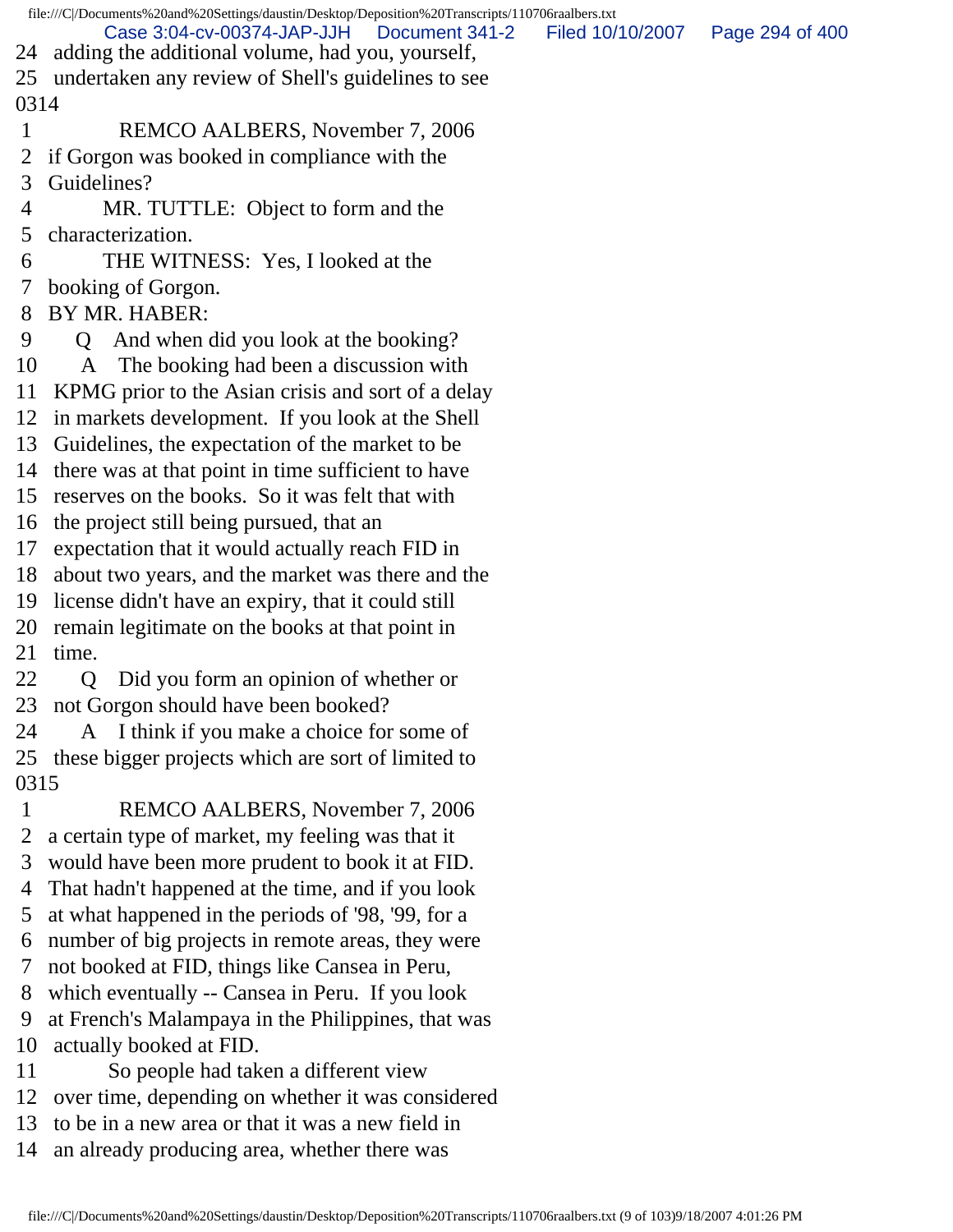file:///C|/Documents%20and%20Settings/daustin/Desktop/Deposition%20Transcripts/110706raalbers.txt 15 likely to be additional market. So Gorgon being 16 in Australia where we had producing fields that 17 were existing LNG trains, what's seen as our field 18 within a producing area rather than as a new 19 frontier area. 20 Q I'm sorry. You're saying "new frontier 21 area"? 22 A Frontier area. 23 Q What -- how large in terms of volume was 24 the project in Peru? 25 A I don't recall what the number is. It 0316 1 REMCO AALBERS, November 7, 2006 2 was a sizable field done alongside of the 3 mountains, so it was a very difficult project. 4 Q How about the one in the Philippines; do 5 you recall the size of that, that field? 6 A No, I don't recall, but again that was a 7 sizable project. 8 Q So when you're referring to those, are 9 you talking about somewhat comparable in size? 10 A I don't remember the exact numbers. I 11 think they were slightly smaller, but I don't know 12 that at the moment. I'd have to check my numbers. 13 I just don't have the numbers in my head at this 14 point in time. 15 Q But in your mind they were at least 16 sizable projects? 17 A Yeah, I mean they were sizable projects, 18 yes. 19 Q Now, you mentioned FID, and you said 20 that Gorgon did not reach FID when it was booked, 21 correct? 22 A Yes. 23 Q Okay. At the time -- and again we're 24 talking January 2000 -- of this discussion with 25 SDA, had Gorgon taken FID? 0317 1 REMCO AALBERS, November 7, 2006 2 A No, not yet. 3 Q Up until 2004, if you know, did Gorgon 4 take FID? Case 3:04-cv-00374-JAP-JJH Document 341-2 Filed 10/10/2007 Page 295 of 400

5 A No, it didn't.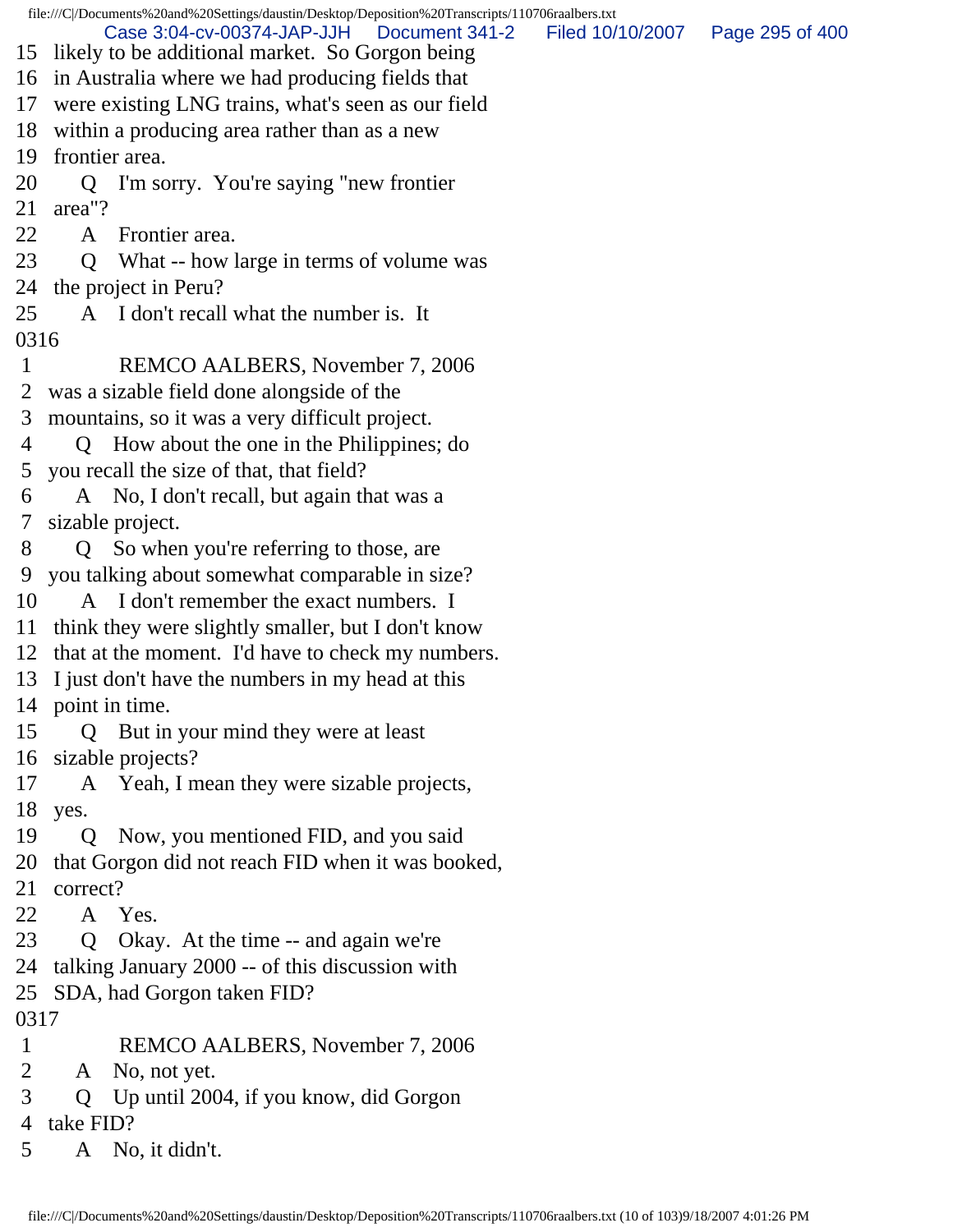file:///C|/Documents%20and%20Settings/daustin/Desktop/Deposition%20Transcripts/110706raalbers.txt

Case 3:04-cv-00374-JAP-JJH Document 341-2 Filed 10/10/2007 Page 296 of 400

- 6 Q Did Shell have the VAR process at the
- 7 time Gorgon was booked?
- 8 A No. I believe that it was initiated
- 9 slightly later.
- 10 Q Do you know if the Gorgon project ever
- 11 went through the VAR process?
- 12 MR. TUTTLE: Ever to the present?
- 13 BY MR. HABER:
- 14 Q Let's take again the point in time
- 15 from '97 through 2000.
- 16 A I don't know.
- 17 **O** And then from 2000 to 2004?
- 18 A Don't know that one either.
- 19 Q Okay. Did you ever communicate your
- 20 view with regard to whether Gorgon should have
- 21 been booked with anyone at Shell?
- 22 A Yes, I have had that discussion.
- 23 Q And who did you have discussions with?
- 24 A I believe I had discussions with my
- 25 boss, Aidan; with the Business Advisor, Rob Jager; 0318
- 1 REMCO AALBERS, November 7, 2006
- 2 also with Roelof Platenkamp, Aidan's boss; and
- 3 with Anton Barendregt as well; and with KPMG, 4 obviously.
- 5 Q Let's take your discussions with
- 6 Mr. McKay. Do you recall when you had these 7 discussions?
- 8 A No. I can't put an exact time to that.
- 9 Q Generally speaking if you can.
- 10 A Well, I mean we would have had those
- 11 discussions around the time that we're talking
- 12 here, of course, because of the discussion of the
- 13 potential use of booking.
- 14 Q And here we're talking January 2000?
- 15 A No. The issue actually came up slightly
- 16 before that, because the issue was raised by SDA
- 17 before they actually made their submission, so I
- 18 can't remember if it was October, November,
- 19 December, somewhere in that time frame. So at the
- 20 end of 1999 they raised the issue. We agreed that
- 21 it wasn't appropriate to book additional reserves,
- 22 and they never actually entered it into their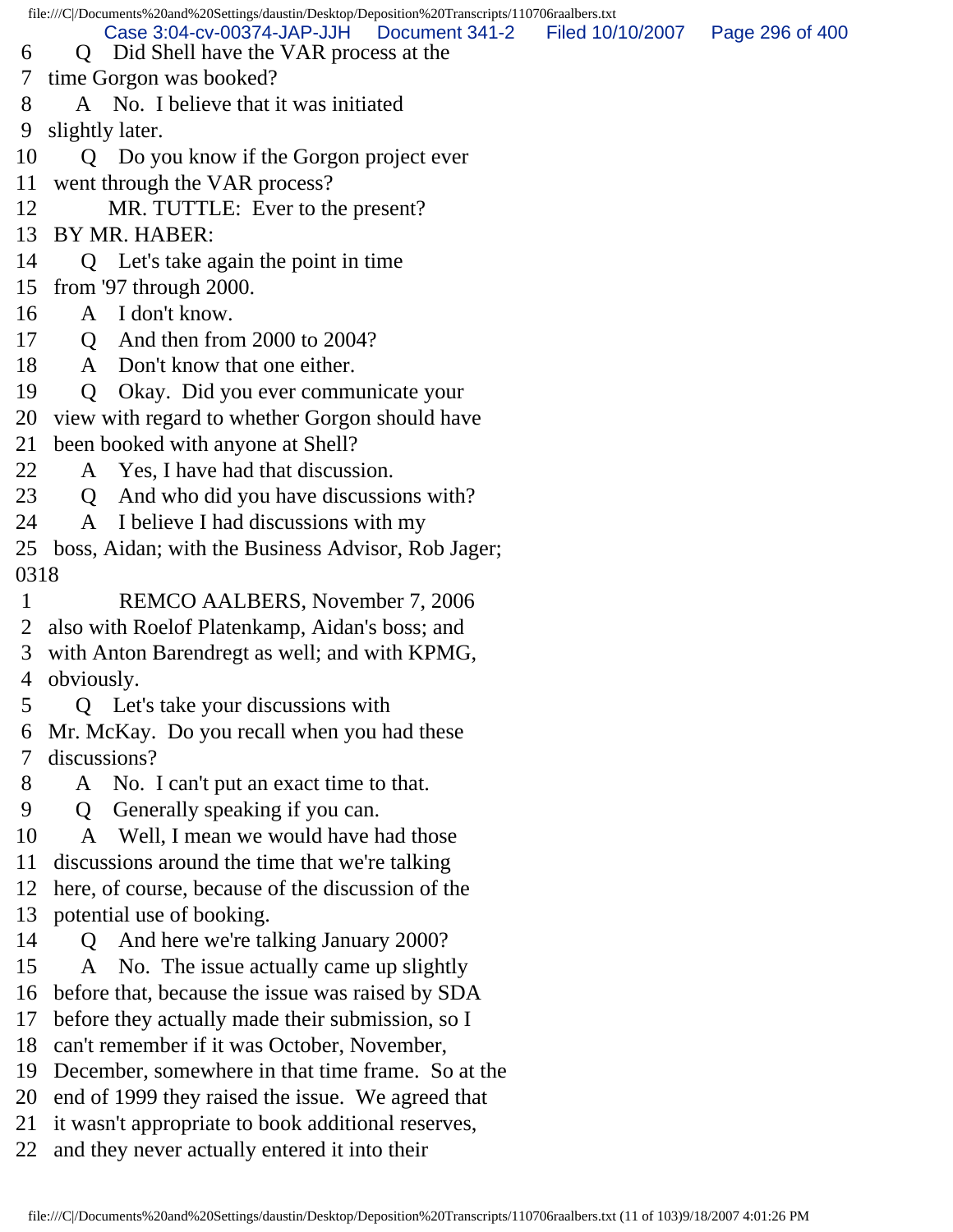file:///C|/Documents%20and%20Settings/daustin/Desktop/Deposition%20Transcripts/110706raalbers.txt 23 reserves booking when they made the submission, so 24 they accepted the advice and left Gorgon as it 25 was. 0319 1 REMCO AALBERS, November 7, 2006 2 Q So when you had these discussions with 3 Mr. McKay, what was his response to your feelings 4 about whether Gorgon should have been booked? 5 MR. WEED: Objection to form. 6 THE WITNESS: To my recollection, I mean 7 he agreed with me that it would have been wiser at 8 the time not to book Gorgon. 9 BY MR. HABER: 10 Q Did he give you any reason? 11 A I think like I said before, if you look 12 at some of the other fields where there were 13 complicated issues in terms of developing fields, 14 it was more prudent to do the booking at the FID 15 in sort of more remote areas. I think the fact 16 that Gorgon had more problems than just our other 17 field in nearly producing fields in Australia just 18 hadn't been recognized properly at the time. 19 Q Do you recall Mr. McKay saying anything 20 else? 21 A Well, the discussion was -- I mean with 22 Gorgon on the books, was it reasonable to still 23 keep it on? If you looked at the Guidelines, 24 there was no reason, with it on the books, to say 25 you now have to de-book it, because the Guidelines 0320 1 REMCO AALBERS, November 7, 2006 2 by itself didn't say that you needed to have FID, 3 but a reasonable expectation of a market was in 4 principal sufficient, and that was still there, 5 that was still being worked, and there was still 6 the anticipation that within a year or two years 7 it would actually get to that point, so it didn't 8 seem to make sense to now de-book and then only to 9 rebook maybe say in a year's time. 10 Q So were there discussions then with 11 regard to the timing, the reasonable expectation 12 of when a market would develop? 13 A The impression that we had from the Case 3:04-cv-00374-JAP-JJH Document 341-2 Filed 10/10/2007 Page 297 of 400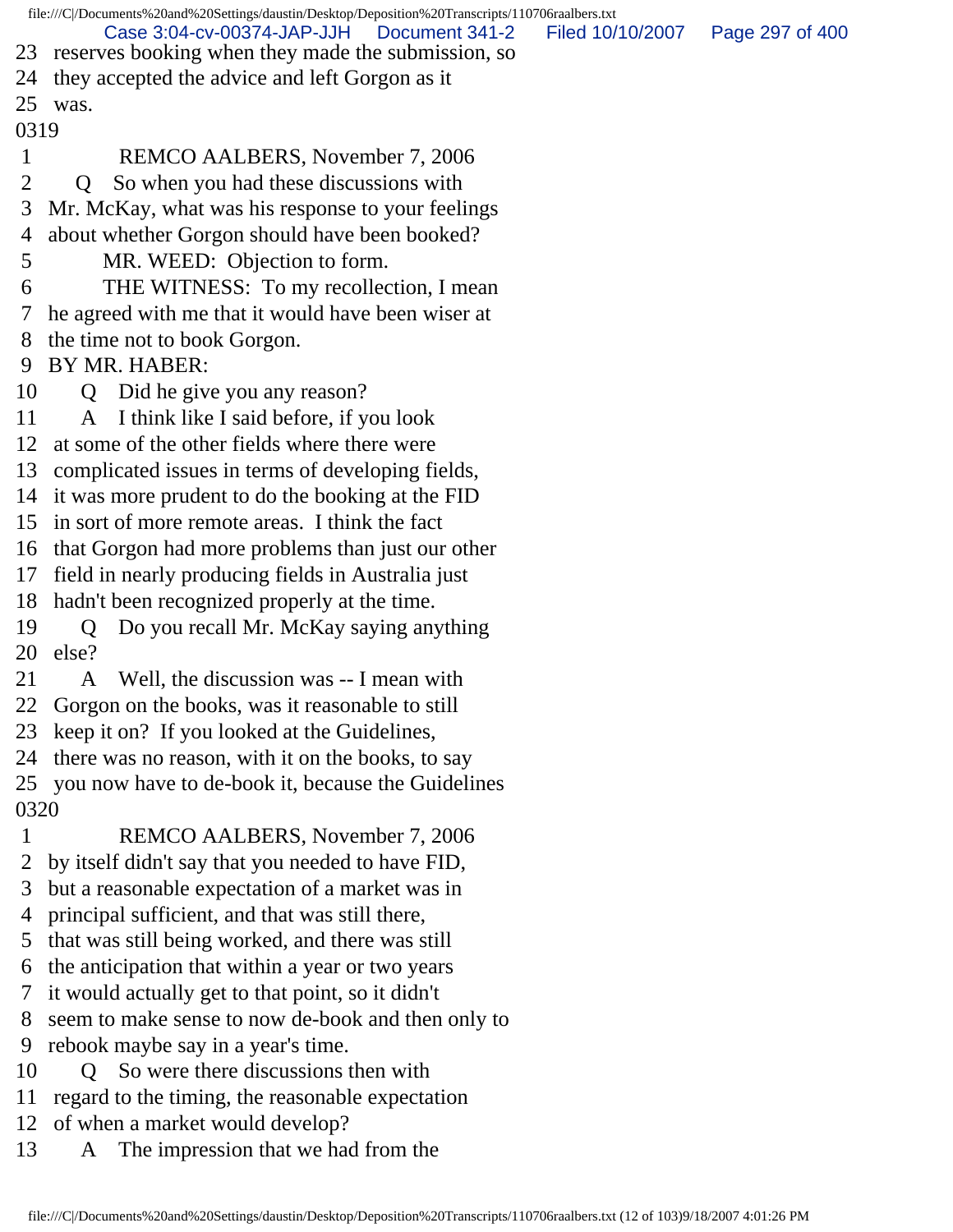file:///C|/Documents%20and%20Settings/daustin/Desktop/Deposition%20Transcripts/110706raalbers.txt

Case 3:04-cv-00374-JAP-JJH Document 341-2 Filed 10/10/2007 Page 298 of 400

- 14 Regional Business Advisors and from the discussion
- 15 with SDA was that within one or two years, the
- 16 project would actually get to FID.

17 Q Why did the Regional Business Advisors

18 tell you that they thought a year or two would be

19 a reasonable expectation?

20 MR. TUTTLE: Objection; calls for

21 speculation.

22 BY MR. HABER:

23 O You can answer.

24 A I mean that was their understanding of

25 where the project was and the time frame on which 0321

- 1 REMCO AALBERS, November 7, 2006 2 people thought that this project would be moving 3 forward.
- 4 Q Well, did they provide you any data to 5 support that position?
- 6 MR. TUTTLE: Objection; argumentative. 7 BY MR. HABER:
- 8 Q You can answer.
- 9 A I don't know exactly what you mean by

10 "data," but I mean people worked very hard in

11 Australia to make this project work. I mean there

12 is a Project Team trying to pull this project off,

13 and in our Business Plans that was still what the

14 assumption was. This is what people believed at

15 the time was going to happen.

16 Q Did anyone communicate to you from SDA

17 that they had analyzed the Asian crisis and when

- 18 they thought it was at its conclusion?
- 19 MR. TUTTLE: Object to the form.

20 THE WITNESS: Sorry. Can you turn that

21 once more.

22 BY MR. HABER:

23 Q In your discussions with people at SDA,

24 did anyone say that they had looked at the Asian

25 crisis and studied it to find out, you know, sort 0322

- 1 REMCO AALBERS, November 7, 2006
- 2 of get a handle on when they thought the crisis
- 3 would be at its conclusion?
- 4 MR. TUTTLE: Same objection.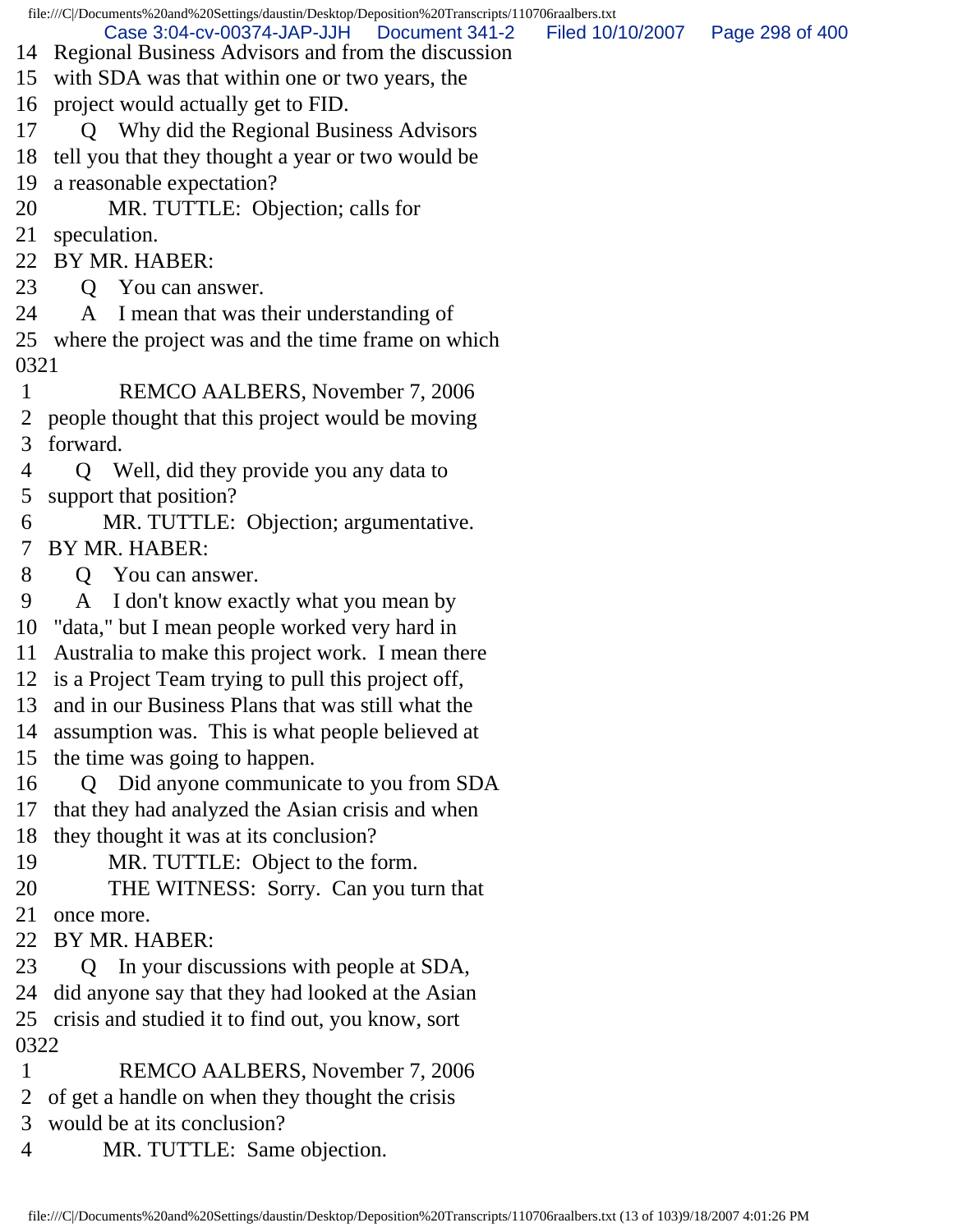file:///C|/Documents%20and%20Settings/daustin/Desktop/Deposition%20Transcripts/110706raalbers.txt 5 THE WITNESS: I don't believe I've had 6 the discussion specifically with SDA, not at least 7 in that form. I don't know if discussing around 8 sort of the end of the Asian crisis. It was more 9 the Asian crisis happened, and it was now what 10 does that look into the future. 11 BY MR. HABER: 12 Q And so what type of discussions did you 13 have in that regard? 14 A Well, the belief was that despite the 15 temporary dip, the Asian market would pick up, and 16 there was room in the future for additional gas 17 sales to that region, because they need a lot of 18 energy and they don't have any resources of their 19 own to supply that demand, so they are depending 20 on importing oil and LNG to supply their energy 21 needs. 22 Q Had there been any signs that the Asian 23 market was picking up? 24 A I, I don't recall exactly if that sign 25 was there, when it would pick up. It was 0323 1 REMCO AALBERS, November 7, 2006 2 certainly not getting any worse, to my 3 recollection. 4 Q What kind of signs were being looked for 5 with regard to trying to get a handle on when the, 6 you know, when the market was picking up? 7 MR. TUTTLE: Object to the form; calls 8 for speculation. 9 THE WITNESS: I don't know. The market 10 evaluations weren't part of my side of the 11 business. I mean that was done by the Gas 12 Marketing sides. I was not directly involved in 13 that. 14 BY MR. HABER: 15 Q When you say "the gas marketing side," 16 are you referring to in The Hague, in the Center, 17 or at SDA? 18 A Like I said, I wasn't involved. That 19 would have been likely both of those parties. 20 Q Do you recall having any discussions 21 with anyone on the marketing side with respect to Case 3:04-cv-00374-JAP-JJH Document 341-2 Filed 10/10/2007 Page 299 of 400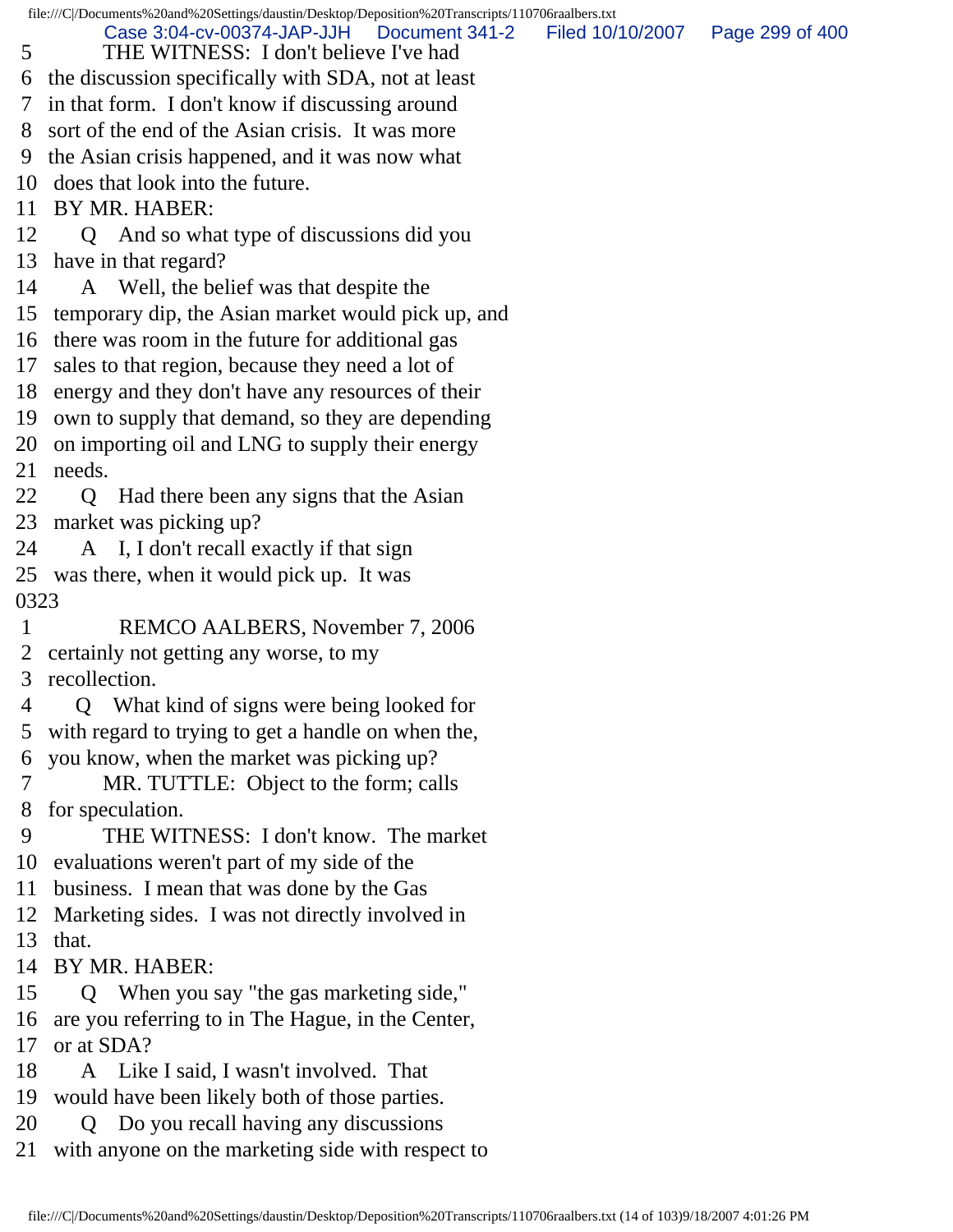file:///C|/Documents%20and%20Settings/daustin/Desktop/Deposition%20Transcripts/110706raalbers.txt 22 the outlook for the market? 23 A No. 24 (Discussion was held off the record.) 25 0324 1 REMCO AALBERS, November 7, 2006 2 BY MR. HABER: 3 Q Now, you mentioned that you had 4 discussions where you had given your opinion with 5 regard to the initial booking of Gorgon, and you 6 mentioned Rob Jager. Do you recall the 7 discussions you had with Mr. Jager? 8 A No, I don't believe -- I had discussions 9 with Rob Jager about the bookings. I don't think 10 I said I had discussions with Rob Jager about when 11 it got booked. When we were doing the 12 restatement, I did try to look through the files 13 and see if we could find out how the booking 14 actually happened, but there was very little data 15 available. It was clear when Gorgon got booked, 16 it got booked in January '98, so it went over '97, 17 but I couldn't find much supporting evidence other 18 than it got booked at the time. 19 Q At that time had you spoken with Rob 20 Jager about -- 21 A Rob Jager wasn't the Business Advisor 22 for Australia at the time of the booking in '97. 23 Q No, I'm talking about at the time you 24 were working on the recategorization. 25 A No, I didn't speak to Rob Jager at that 0325 1 REMCO AALBERS, November 7, 2006 2 point. I spoke with Rob Jager in 2000 about the 3 additional booking. 4 Q You mentioned Roelof Platenkamp. Is he 5 someone that you spoke to about your opinion of 6 whether Gorgon was appropriately booked or not? 7 MR. TUTTLE: Objection; form, 8 characterization. 9 THE WITNESS: I don't recall the exact 10 instance, but I believe I did. 11 BY MR. HABER: 12 Q And do you recall when you had the Case 3:04-cv-00374-JAP-JJH Document 341-2 Filed 10/10/2007 Page 300 of 400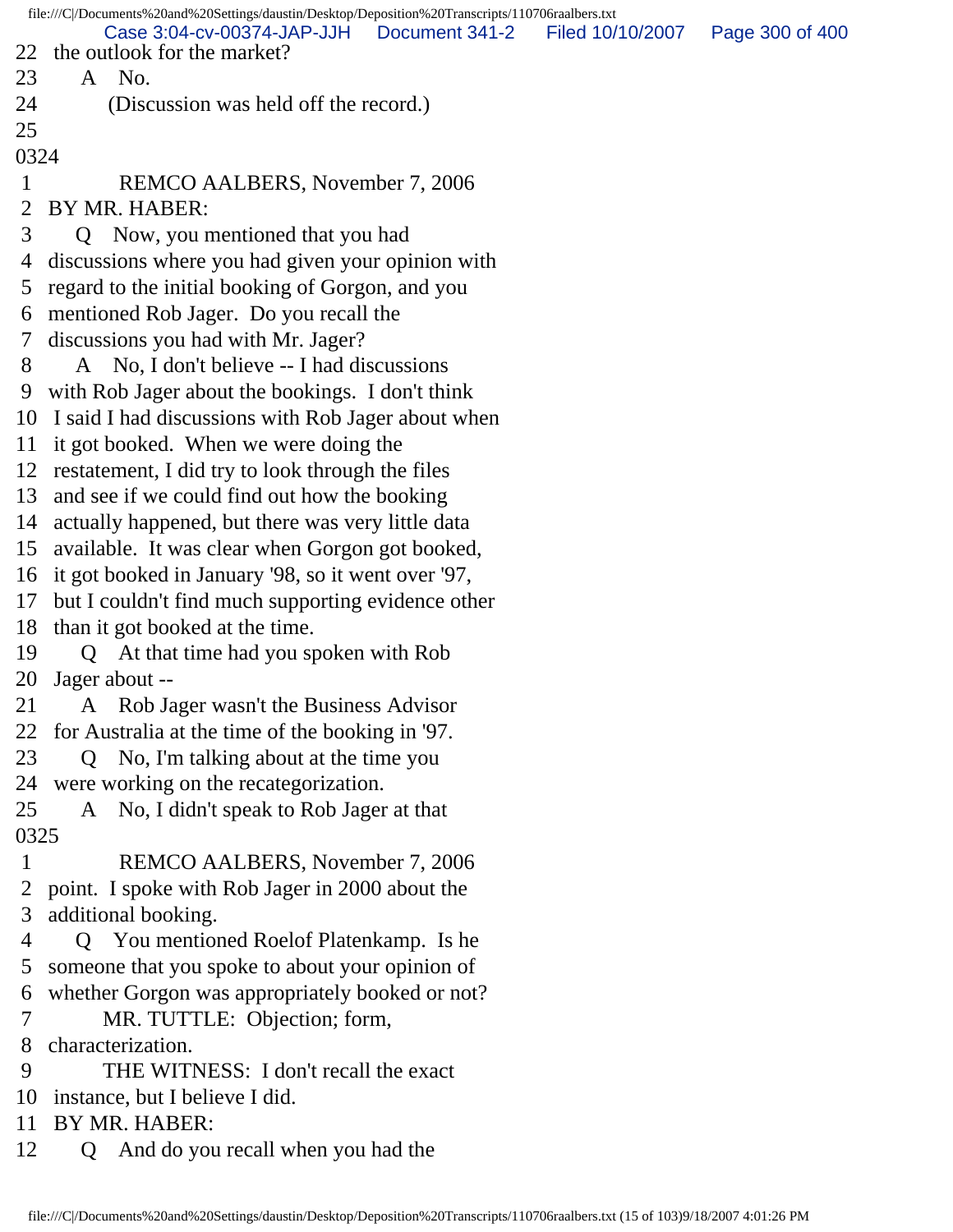file:///C|/Documents%20and%20Settings/daustin/Desktop/Deposition%20Transcripts/110706raalbers.txt 13 conversation with Mr. Platenkamp? 14 A Like I said, I can't exactly place where 15 the discussion was, but it was certainly part of 16 the discussion where Gorgon was briefly discussed. 17 Q Do you recall what Mr. Platenkamp had 18 said to you on the issue of whether to book -- 19 whether Gorgon should have been booked or not? 20 A As I recall, he agreed that we weren't 21 going to book anything additional, but he felt 22 that Gorgon, as it was booked, should remain on 23 the books in its current state. 24 Q Did he say anything -- did he express an 25 opinion on whether Gorgon should have been booked 0326 1 REMCO AALBERS, November 7, 2006 2 initially? 3 A I don't recall. 4 Q Did you have discussions with 5 Mr. Barendregt concerning whether Gorgon should 6 have been booked initially? 7 A I'm sure I have had, but I can't recall 8 exactly when that was. 9 Q Do you recall the sum and substance of 10 the discussion? 11 A We had discussions on whether or not 12 Gorgon was still correctly on the books, and our 13 thoughts supported the view that with the project 14 being moved forward and still the anticipation of 15 the project going to happen and the molecules 16 clearly there, he didn't see a problem having 17 Gorgon on the books. 18 Q Do you recall having a discussion with 19 Mr. Barendregt concerning the market evaluation, 20 as we discussed a few moments ago? 21 A I mean the market's expectation was 22 obviously part of that discussion, and the 23 understanding was that, yes, there would be a 24 market there in due course. 25 Q Now, I believe you also mentioned a few Case 3:04-cv-00374-JAP-JJH Document 341-2 Filed 10/10/2007 Page 301 of 400

- 0327
- 1 REMCO AALBERS, November 7, 2006
- 2 moments ago that there were discussions with KPMG.
- 3 Can you tell me a little bit more about the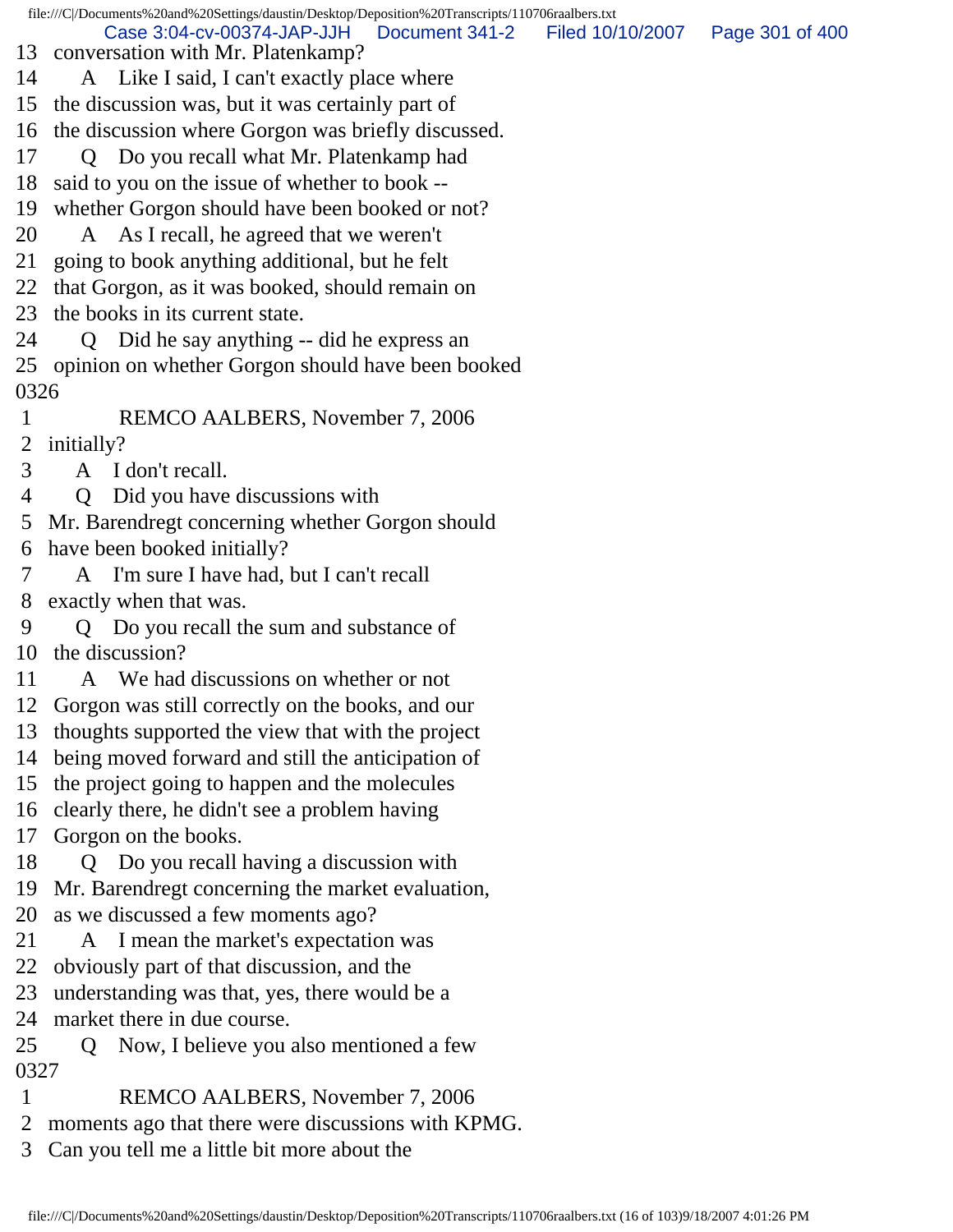file:///C|/Documents%20and%20Settings/daustin/Desktop/Deposition%20Transcripts/110706raalbers.txt 4 discussions. First, when did they occur? 5 A I think they initially occurred in '98, 6 so over '98, so early '99. That was straight 7 after the Asian crisis happened, and the 8 discussions were about whether or not the Asian 9 crisis should or -- would or would not at that 10 point in time have an effect on the SDA reserves, 11 cash reserves. 12 Q And what was KPMG's position? 13 A KPMG didn't have a position. They just 14 asked the question. They knew the Asian crisis 15 happened, and so we discussed it, and we discussed 16 the fields were there, the molecules were there, 17 there were no license issues, and the 18 understanding was that the market would pick up 19 and that these volumes would be sold to these 20 markets, although maybe some a little later than 21 originally anticipated. 22 Q During these discussions did -- strike 23 that. Who did you have the discussions with from 24 KPMG? 25 A I believe it was with Argen Korteweg and 0328 1 REMCO AALBERS, November 7, 2006 2 with Egbert Eeftink. 3 Q During -- do you recall where these 4 discussions took place? 5 A They were in The Hague. 6 Q Who else was present? 7 A I think the initial discussions with 8 Argen and Egbert were with me, and I believe it 9 also was briefly discussed at the close-out 10 reserves meeting with Anton there and Deputy Group 11 Controller and the senior or partners from 12 PricewaterhouseCoopers and KPMG in their role as 13 Group External Auditors. 14 Q In the close-out meeting, who from PwC 15 attended? 16 A I don't recall all the names. I believe 17 Mr. Johnson on this list was there. 18 Q Is that Steven Johnson? Case 3:04-cv-00374-JAP-JJH Document 341-2 Filed 10/10/2007 Page 302 of 400

- 19 A Yes.
- 20 Q Do you recall Mr. Johnson saying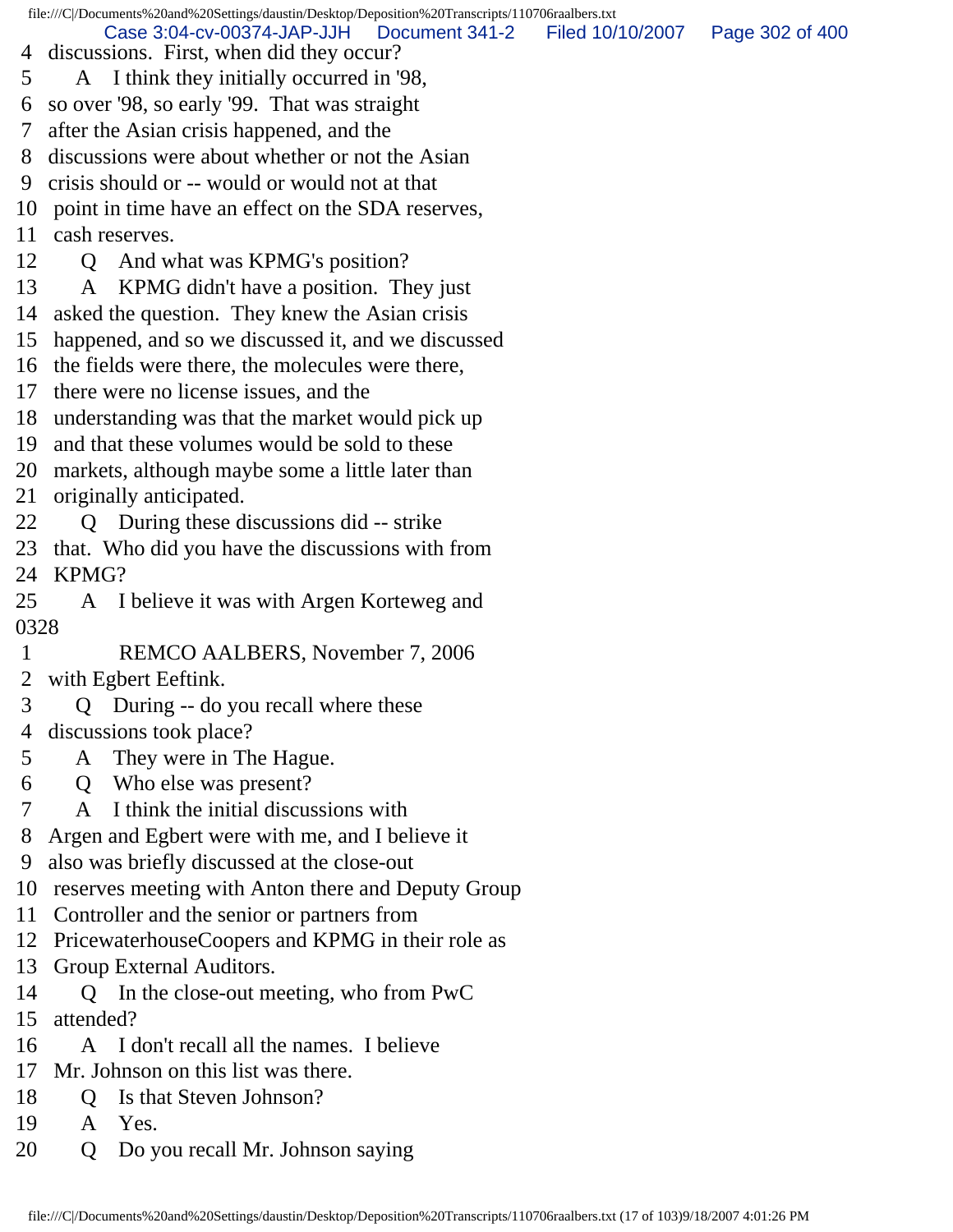file:///C|/Documents%20and%20Settings/daustin/Desktop/Deposition%20Transcripts/110706raalbers.txt 21 anything on the subject? 22 A I don't. 23 Q During these discussions, whether it was 24 the initial one or the close-out meeting, did 25 either someone from KPMG or PwC communicate that 0329 1 REMCO AALBERS, November 7, 2006 2 they had undertaken a market evaluation of the 3 Asian market? 4 A No, they didn't. 5 Q Do you recall if in the close-out 6 meeting the market evaluation of the Asian market 7 was discussed? 8 MR. TUTTLE: Objection; form, 9 characterization. 10 THE WITNESS: It wasn't discussed long 11 in the close-out meeting. It had been basically 12 closed out with Egbert and Argen as part of a 13 pre-discussion. It was just mentioned as an issue 14 that had been raised and had been basically closed 15 out based on the explanations that had been given. 16 BY MR. HABER: 17 Q Now, with regard to the decision not to 18 book the additional volumes, the auditors agreed 19 with that decision? 20 A Yes, they did. 21 Q Now, was there also a discussion during 22 these meetings about freezing additional, not only 23 the 20 million cubic meters? 24 A "Billion" is probably the right word. 25 "Million" is probably a Dutch word. Billion. 0330 1 REMCO AALBERS, November 7, 2006 2 Q During those discussions, was there also 3 discussions about freezing additional bookings in 4 the future for Gorgon? 5 A No, there wasn't. 6 Q Did that issue subsequently arise? 7 A No, but I guess if you -- we said that 8 we wouldn't book additional volumes until 9 basically the volumes on the books basically got a Case 3:04-cv-00374-JAP-JJH Document 341-2 Filed 10/10/2007 Page 303 of 400

10 contract and that the project was moving forward.

11 It was never phrased in terms of a freeze, but it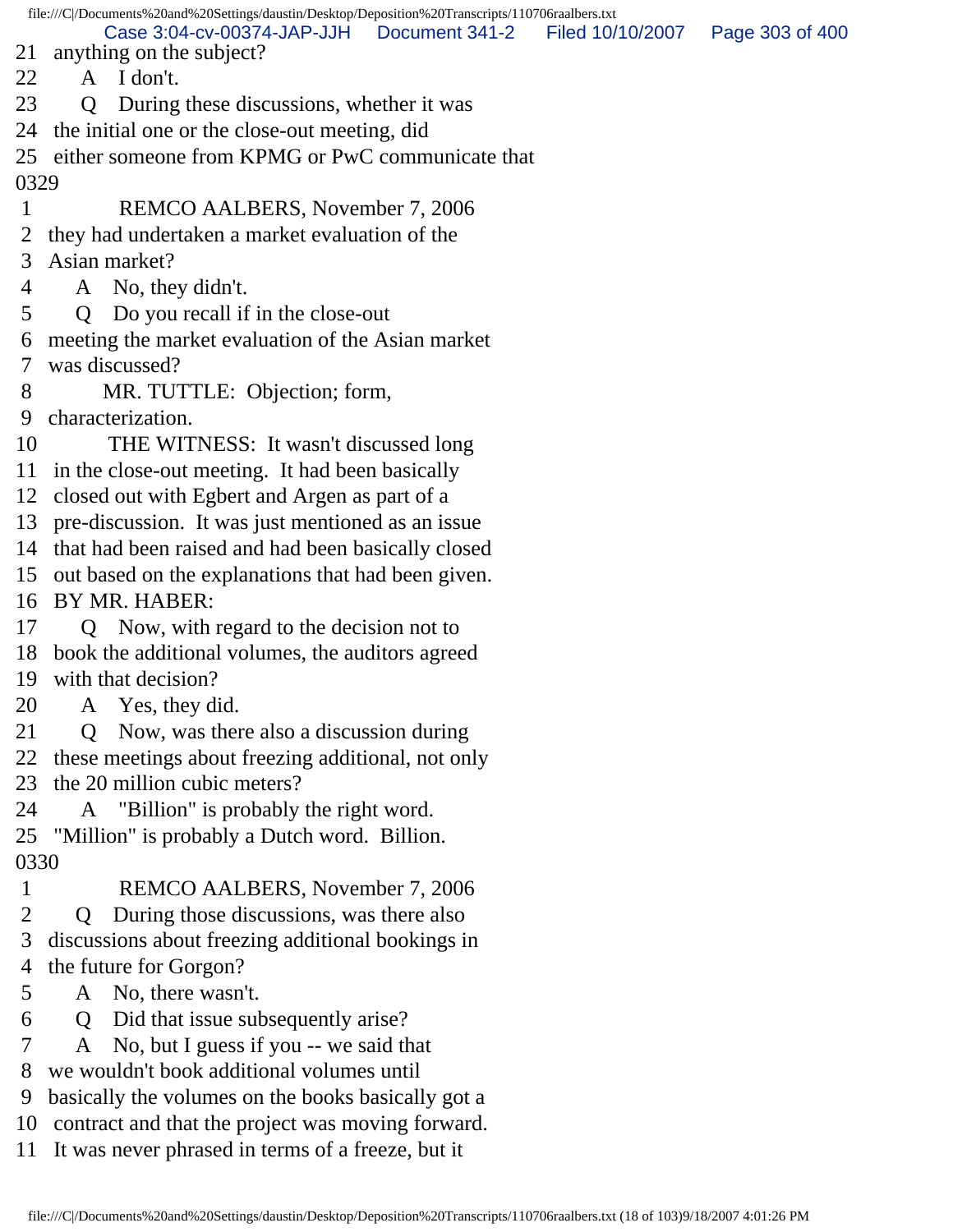file:///C|/Documents%20and%20Settings/daustin/Desktop/Deposition%20Transcripts/110706raalbers.txt 12 was just basically phrased is that we wouldn't 13 book more additional until the product started 14 moving. 15 Q Now, that decision; was that raised with 16 the ExCom? 17 A Yes. The -- it was specifically 18 mentioned in the notes that went to ExCom in 19 January 2000. 20 (Exhibit No. 6 was marked for 21 identification and attached to the deposition 22 transcript.) 23 BY MR. HABER: 24 Q Mr. Aalbers, have you seen what's been 25 marked as Exhibit 8? And I will identify this for 0331 1 REMCO AALBERS, November 7, 2006 2 the record after you answer the question. 3 A Yes, I do. 4 Q I mean I'm sorry. Exhibit 6. 5 A Yes, I do. 6 Q For the record, Exhibit 6 is a 7 presentation to ExCom dated January 31st, 2000. 8 It's Bates numbers -- and there again are two 9 Bates ranges. The first one is V00110504 through 10 V00110510, and the other one is NI000504 through 11 NI000510. 12 Mr. Aalbers, did you have any role in 13 preparing this document? 14 A I prepared the document. 15 Q Is this the document that was presented 16 to ExCom that we've been talking about over the 17 last two days? 18 A Well, actually this is not exactly the 19 document that ExCom -- because this actually 20 shares a final update. This is one I corrected, 21 one or two typos that I found later on. Well, 22 really in substance this is the same note. 23 O In substance it is the same one? 24 A Yes. 25 Q Now, did anyone assist you in preparing 0332 1 REMCO AALBERS, November 7, 2006 Case 3:04-cv-00374-JAP-JJH Document 341-2 Filed 10/10/2007 Page 304 of 400

2 this document?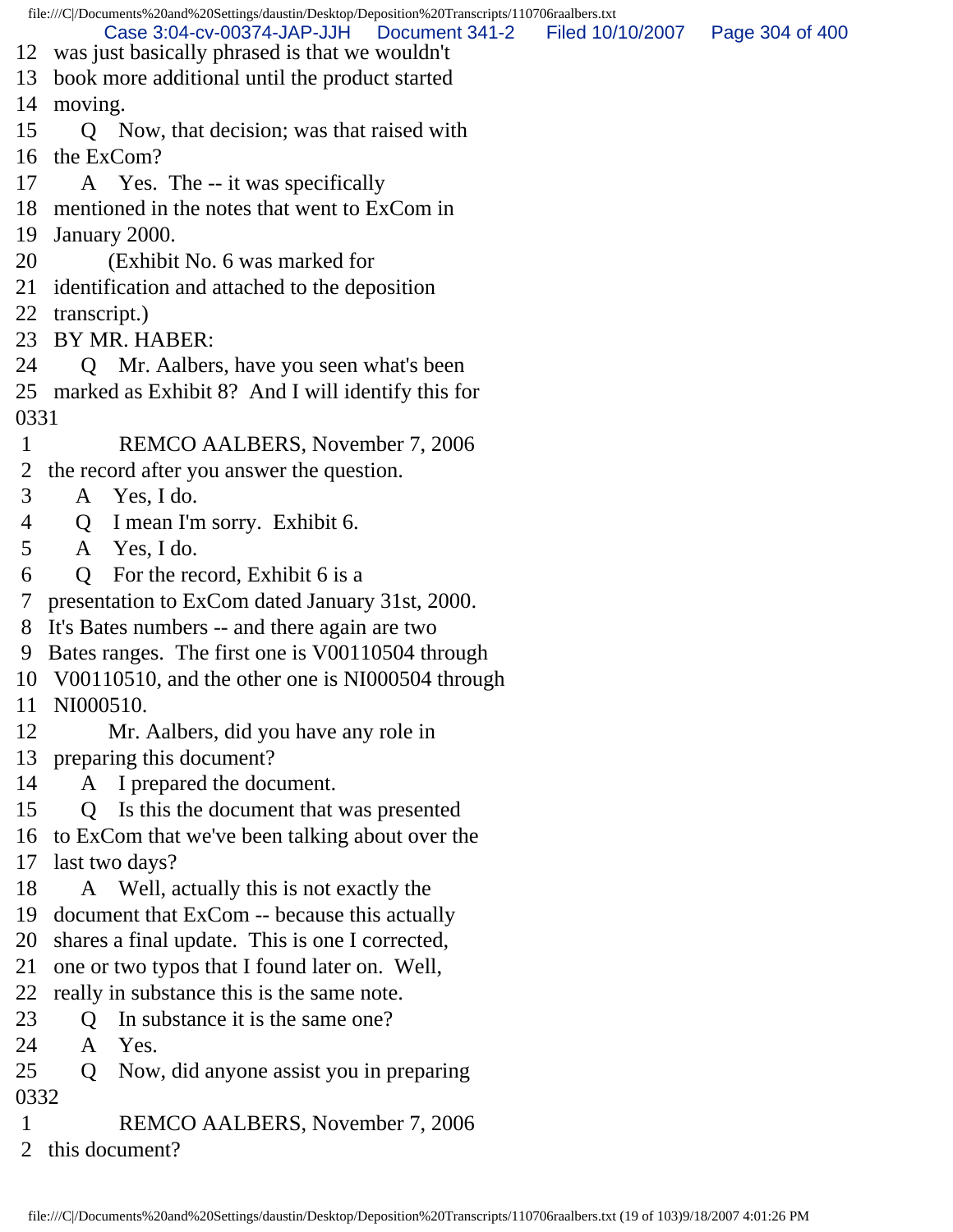file:///C|/Documents%20and%20Settings/daustin/Desktop/Deposition%20Transcripts/110706raalbers.txt

Case 3:04-cv-00374-JAP-JJH Document 341-2 Filed 10/10/2007 Page 305 of 400

- 3 A A number of people gave comments to the
- 4 document before it actually finally went to ExCom.
- 5 Q And who were those people?
- 6 A Aidan McKay, my boss, and Roelof
- 7 Platenkamp, and I believe -- I can't remember this
- 8 year, 2000. Who was Roelof's boss at this point?
- 9 The ExCom member to whom Roelof reported would
- 10 have seen it before it went in. I think it would
- 11 have been Lorin Brass.
- 12 Q Now, with regard to the substance of the
- 13 note, did you receive any challenge with any of
- 14 the conclusions that you had reached from
- 15 Mr. McKay?
- 16 A No.
- 17 Q Same question with regard to
- 18 Mr. Platenkamp.
- 19 A No, because he presented the note as it 20 stood.
- 21 Q And the same question with regard to 22 Mr. Brass.
- 23 A Again each part of the note going in to 24 ExCom in the form it was.
- 25 Q So all three people were in agreement 0333
- 1 REMCO AALBERS, November 7, 2006
- 2 with the content of the note when it was
- 3 presented?
- 4 MR. TUTTLE: Object to the form.
- 5 BY MR. HABER:
- 6 Q I'm sorry. That was a nod. Was that a 7 yes?
- 8 A Just waiting for him to finish. Yes.
- 9 Q Thank you.
- 10 If you could just turn the page to Page
- 11 5, which ends 508, under "Australia" the first
- 12 paragraph discusses the issue that we talked about
- 13 with regard to booking additional reserves. The
- 14 second paragraph, which is what I'd like to ask
- 15 you a couple of questions on, says, "Proved Gas
- 16 volumes in Australia have been a point of
- 17 challenge by the External Auditors (KPMG/PwC) for
- 18 the last two years already, and incremental
- 19 booking at present would be hard to support."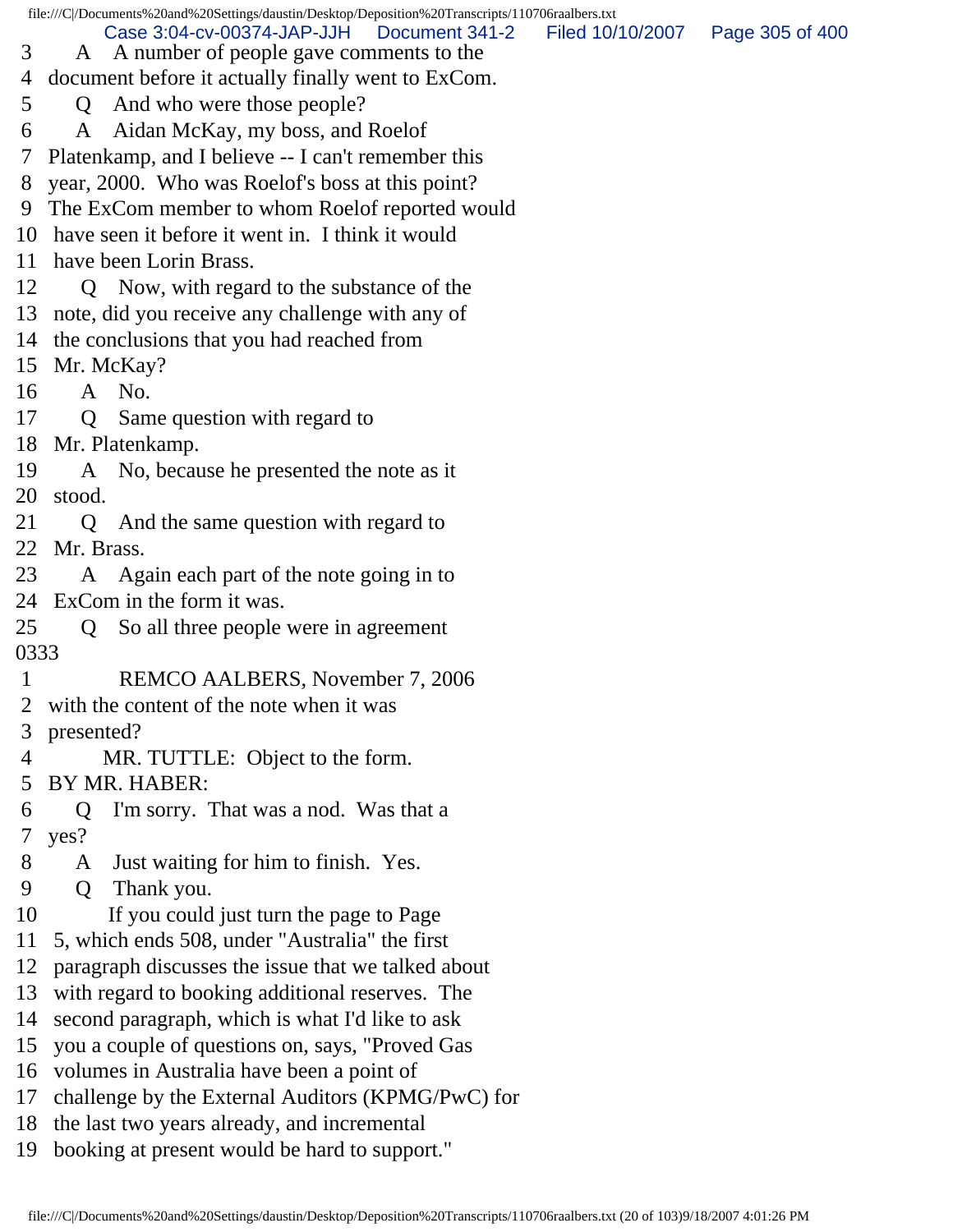file:///C|/Documents%20and%20Settings/daustin/Desktop/Deposition%20Transcripts/110706raalbers.txt 20 Are you with me there? 21 A Yeah. 22 Q Okay, good. Can you tell me what you 23 meant to convey by this sentence. 24 A I just wanted to indicate to ExCom that 25 we've had discussions on the existing volumes in 0334 1 REMCO AALBERS, November 7, 2006 2 Australia and the market take-up already, and just 3 that I felt that it wasn't reasonable to book 4 additional reserves at this point in time. 5 Q When you say "a point of challenge," 6 what do you mean, or what did you mean? 7 A Basically that KPMG had asked questions 8 on this. 9 Q Were the nature of the questions one of 10 skepticism about the booking? 11 MR. TUTTLE: Object to form. 12 THE WITNESS: No. The questions were on 13 whether or not the Asian crisis had an impact on 14 reserves that were on the books. 15 BY MR. HABER: 16 Q When you used the words "point of 17 challenge," was that a phrase that was used in 18 Shell commonly? 19 A No. That was just my choice of words, 20 saying that we had had discussions on this. 21 Q Do you know if KPMG ever had reduced to 22 writing its position with regard to the booking of 23 Gorgon? 24 MR. TUTTLE: Again ever to the present, 25 or -- 0335 1 REMCO AALBERS, November 7, 2006 2 BY MR. HABER: 3 Q Well, up until this point first. Sorry. 4 A Not to my knowledge. 5 Q And then from 2000 forward do you know 6 if they had reduced anything to writing on the 7 books? 8 A I don't know what happened after 2001 9 when I left the job. 10 Q Same question with regard to PwC; do you Case 3:04-cv-00374-JAP-JJH Document 341-2 Filed 10/10/2007 Page 306 of 400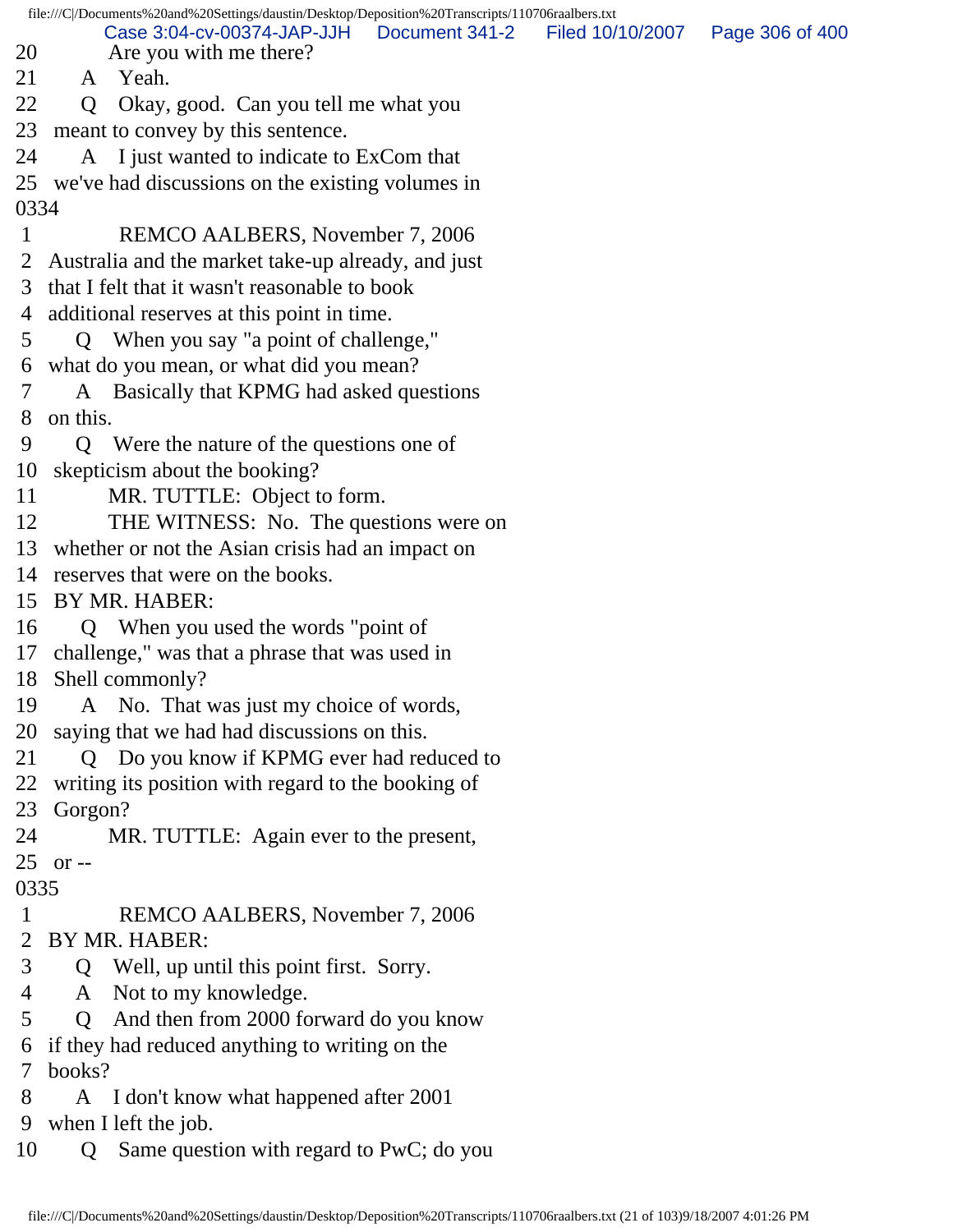file:///C|/Documents%20and%20Settings/daustin/Desktop/Deposition%20Transcripts/110706raalbers.txt 11 know if they ever reduced to writing anything 12 about the Gorgon booking, again up through the 13 point in time of this, this note? 14 A No. On the reserves, the only party 15 that would actually put something in writing on 16 that would be KPMG in their annual review of the 17 reserves. 18 Q Do you recall KPMG putting anything in 19 their annual review concerning Gorgon? 20 A I don't believe they put anything in 21 specific on Gorgon. It is possible, but I can't 22 remember that. They might have made a comment on 23 the Asian crisis in one of their reports. 24 Q Do you recall which report in terms of 25 timing? 0336 1 REMCO AALBERS, November 7, 2006 2 A I would guess that would be the year 3 before this, so if anything, it would have been 4 January 1999, but I'm not sure if there was 5 anything in the final report. 6 Q And the final report would be in 7 connection with the close-out? 8 A Yes. KPMG would provide a written 9 document on their review, which would get 10 submitted to, uh, to Shell basically. 11 Q When you say "to Shell basically," would 12 that include the ExCom? 13 A Oh, dear. I can't recall who they 14 formally sent the report to. I don't believe it 15 was submitted to ExCom. It was submitted to the 16 Reserves Group, I believe. 17 Q The Reserves Group being EPB? 18 A Yeah. 19 Q Do you know if it was submitted to the 20 CMD? 21 A No, I don't. It wouldn't have been 22 submitted to CMD. 23 Q Do you know what I'm referring to by the 24 CMD? 25 A Committee of Managing Directors. 0337 1 REMCO AALBERS, November 7, 2006 Case 3:04-cv-00374-JAP-JJH Document 341-2 Filed 10/10/2007 Page 307 of 400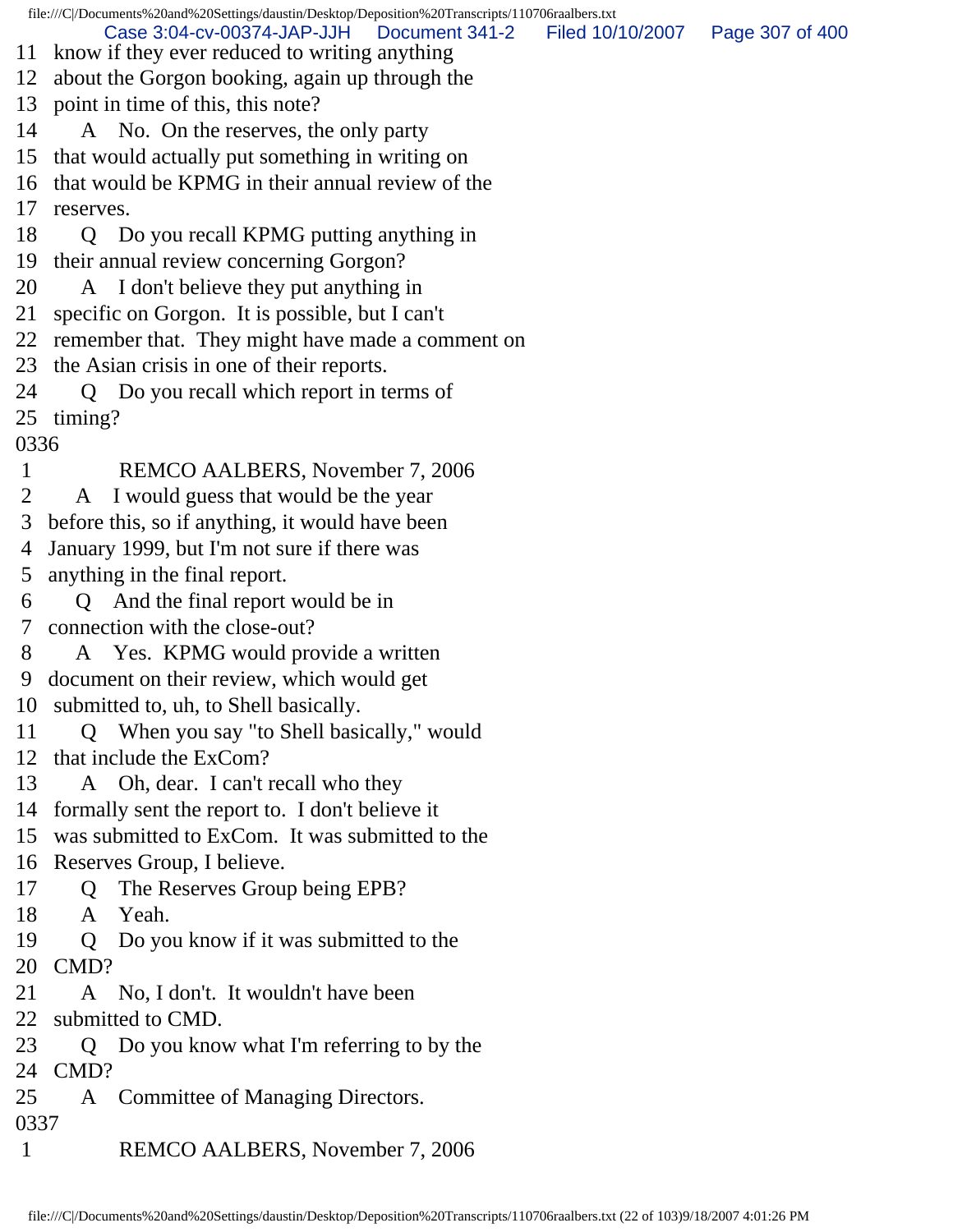file:///C|/Documents%20and%20Settings/daustin/Desktop/Deposition%20Transcripts/110706raalbers.txt 2 Q If you look at the first page of the 3 document, Exhibit 6, if you look at the chart, it 4 shows a Reserves Replacement Ratio of 37 percent. 5 Do you see that? 6 A Yes, I do. 7 Q At the time you prepared this document, 8 do you recall having discussions with people 9 within EP about the Reserves Replacement Ratio 10 that's reflected on this document? 11 A Yes. 12 Q Who did you speak with? 13 A Well, again the same people I think I've 14 mentioned before: My boss, Roelof, and Lorin was 15 aware of it. 16 Q Do you recall discussing it with Aidan 17 McKay? 18 A Yes. 19 Q Do you recall having discussions with 20 anyone else about the RRR figure here? 21 A No, I don't recall any other 22 discussions, but it certainly would have come up 23 in discussions with Anton and with KPMG, I'm sure, 24 but I don't recall the exact discussions. 25 Q What do you recall about your 0338 1 REMCO AALBERS, November 7, 2006 2 discussions with Mr. Platenkamp? 3 A I think in general people were 4 disappointed that the Reserves Replacement Ratio 5 was as low as it was. 6 Q What did Mr. Platenkamp say to you in 7 particular? 8 A I don't recall exactly what he said. 9 Q Do you recall any discussion with 10 Mr. Brass? 11 A No, I don't. 12 Q Now, I believe you said that this was -- 13 Mr. Platenkamp presented this to the ExCom; is 14 that correct? 15 A That's correct. 16 Q Was there a slide presentation that was 17 prepared? 18 A Yes, there is. Case 3:04-cv-00374-JAP-JJH Document 341-2 Filed 10/10/2007 Page 308 of 400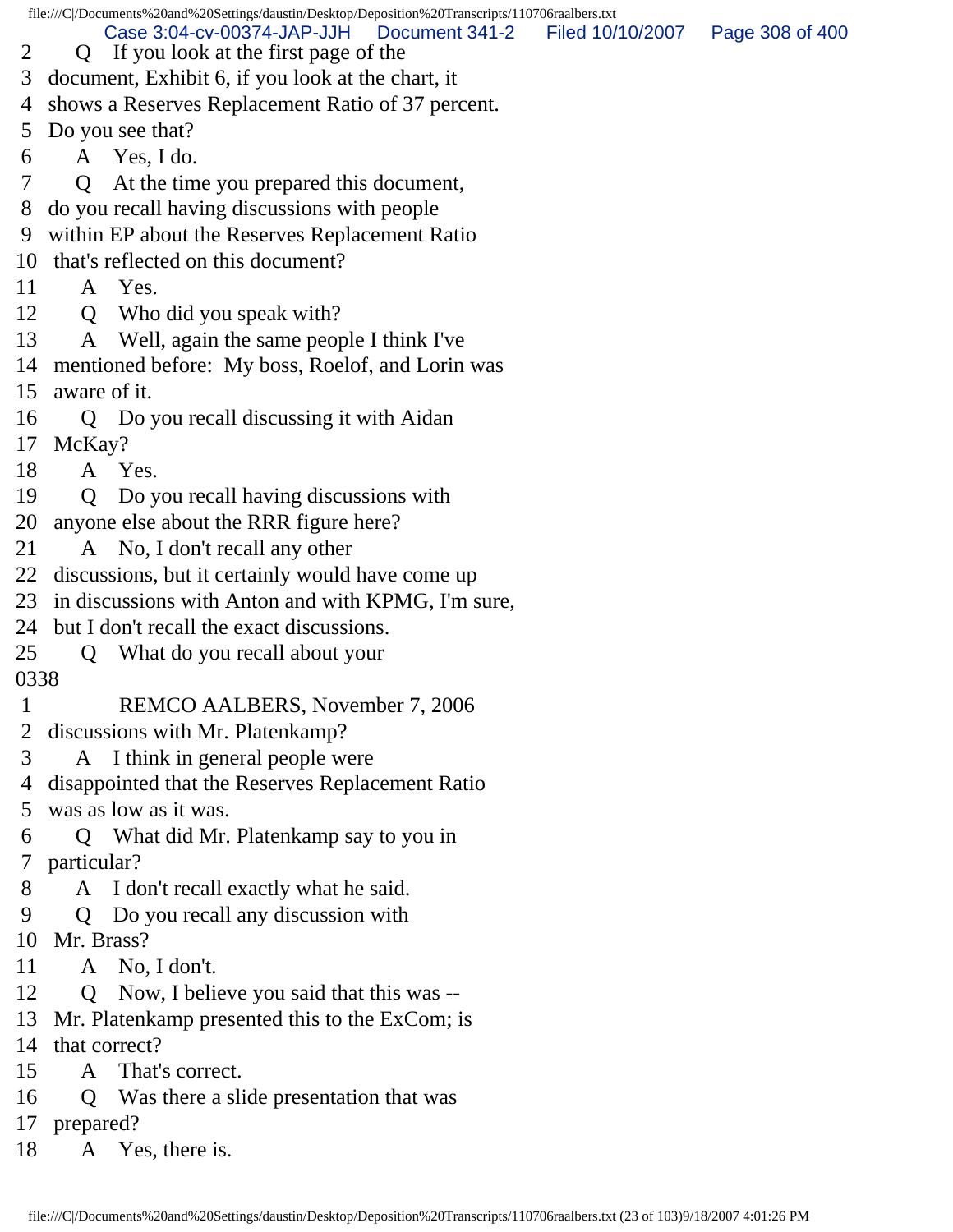file:///C|/Documents%20and%20Settings/daustin/Desktop/Deposition%20Transcripts/110706raalbers.txt 19 (Exhibit No. 7 was marked for 20 identification and attached to the deposition 21 transcript.) 22 BY MR. HABER: 23 Q For the record, we've marked as Aalbers 24 Exhibit 7 a slide presentation dated January 31, 25 2000. The top slide says, "Key Proved Reserves 0339 1 REMCO AALBERS, November 7, 2006 2 Messages." The Bates Number is SCA00002779 3 through SCA00002796. 4 Mr. Aalbers, have you seen this slide 5 presentation or documentation before today? 6 A Yes, I have. 7 Q Did you have any role in preparing these 8 slides? 9 A Yes, I did. I prepared the slide 10 presentation. 11 Q Did anyone assist you in preparing the 12 slide presentation? 13 A Aidan provided input and comments, and 14 although I don't exactly remember, but I'm pretty 15 sure Roelof would have had one or two comments 16 that he would have wanted to include, but I don't 17 know exactly what they were. 18 Q So looking at the document today, you 19 couldn't point out what Mr. Platenkamp's comments 20 were? 21 A No, I can't. 22 Q And is this the slide presentation that 23 Mr. Platenkamp had provided to the ExCom on the 24 day that he made the presentation? 25 A I wasn't actually at the presentation, 0340 1 REMCO AALBERS, November 7, 2006 2 so I have to assume that that's correct. 3 Q Is it fair to say that you prepared the 4 slide presentation in connection with 5 Mr. Platenkamp's presentation to the ExCom? 6 A Correct. 7 Q And in your experience as GRC, when Case 3:04-cv-00374-JAP-JJH Document 341-2 Filed 10/10/2007 Page 309 of 400

8 slide presentations were made, were they used

9 during ExCom meetings?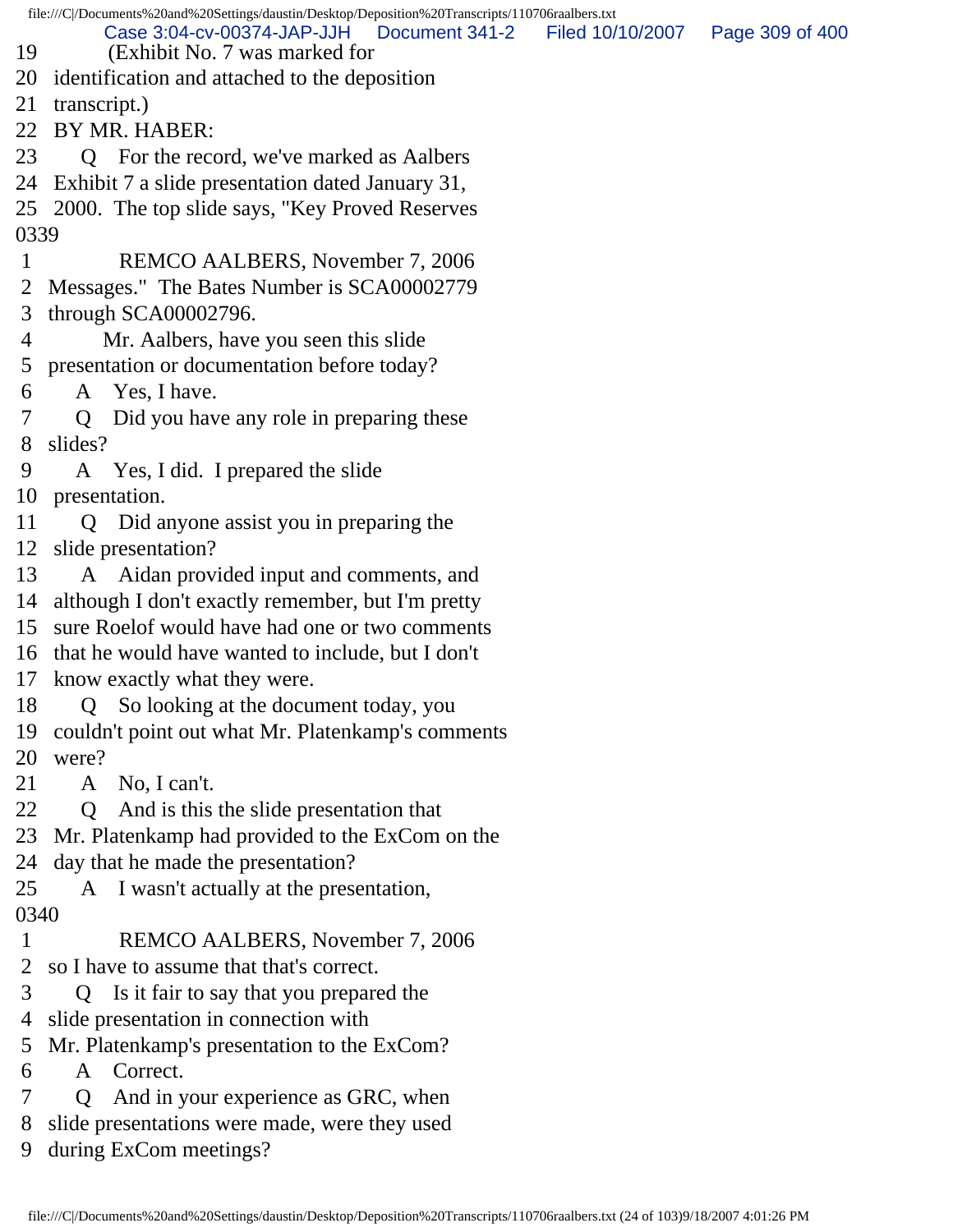file:///C|/Documents%20and%20Settings/daustin/Desktop/Deposition%20Transcripts/110706raalbers.txt 10 MR. TUTTLE: Objection to form; calls 11 for speculation. 12 MR. HABER: Just like I phrased it; an 13 understanding based upon his experience. 14 THE WITNESS: Can you just repeat the 15 question once more. 16 BY MR. HABER: 17 Q When you use -- when you prepare these 18 slides, is it your understanding that they are 19 going to be used in connection with a 20 presentation, in this case, to the ExCom? 21 A That's what they were made for, yes. 22 Q Okay. If you could look at the first 23 slide on Page 1, the very first bullet point says, 24 "'99 Proved Oil/NGL and Gas Replacement Ratio 25 37 percent." What does "NGL" stand for? 0341 1 REMCO AALBERS, November 7, 2006 2 A Natural Gas Liquids. It's condensate. 3 It's the liquids you recover from gas when you dry 4 the gas. There's an amount of hydrocarbons that 5 fall out as a liquid. 6 Q Is that different from "LNG"? 7 A LNG is Liquified Natural Gas. That's 8 actually gas that you cool down to low 9 temperatures, by which stage that the gas actually 10 becomes liquid and you can transport it in a much 11 smaller form. 12 Q Which one was Gorgon; LNG or NGL? 13 A Gorgon was a gas field, so at this point 14 in time all the gas is underground in the 15 reservoir, but the intent was to produce that to 16 an LNG plant, liquify the gas and then ship it to 17 the customers either in Japan or Korea or wherever 18 else you could have sold the gas. 19 Q At the time of this meeting, 20 January 2000, was an LNG plant built in Australia 21 near the Broilein field? 22 A They had a running LNG plant on the 23 North West Shelf. 24 Q Now, the North West Shelf, where is that 25 in relation to the Gorgon gas field? 0342 Case 3:04-cv-00374-JAP-JJH Document 341-2 Filed 10/10/2007 Page 310 of 400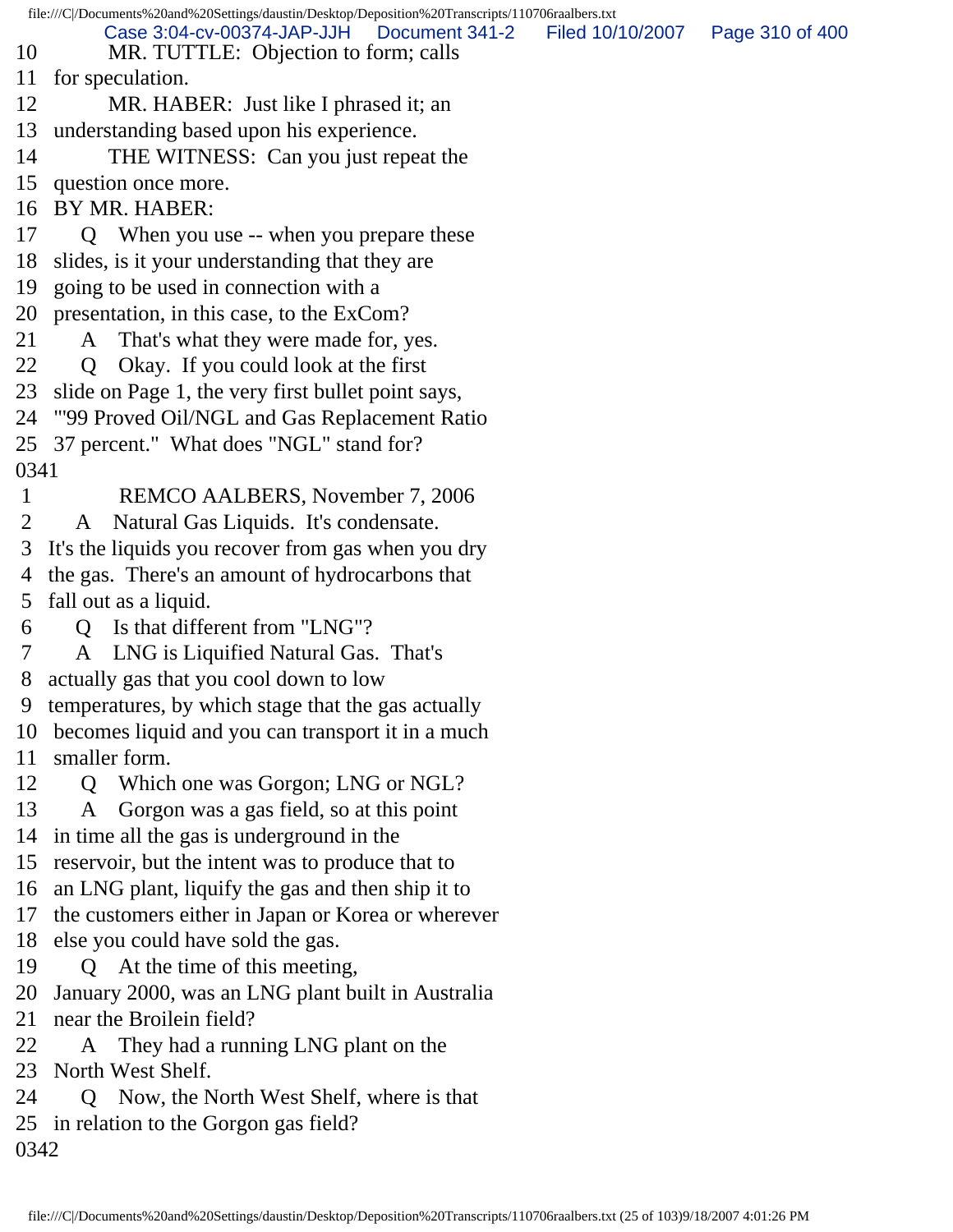file:///C|/Documents%20and%20Settings/daustin/Desktop/Deposition%20Transcripts/110706raalbers.txt 1 REMCO AALBERS, November 7, 2006 2 A I don't exactly know how they relate to 3 each other geographically. 4 Q Was that gas plant to be used to convert 5 the gas to the NGL? 6 MR. TUTTLE: Object to the form. 7 THE WITNESS: To my understanding, it 8 was going to be extensions to that gas plant. 9 BY MR. HABER: 10 Q Extensions? 11 A Yeah, building additional trains, 12 additional treatment capacity. 13 Q At the time that Gorgon was booked, do 14 you know if the extensions had been built? 15 A No, they were not built. 16 Q And at the time that this presentation 17 was prepared, had the extensions been built? 18 A No. 19 Q Do you know if the extensions have been 20 built subsequent to January 2000? 21 A I actually don't know what's happened to 22 the LNG plants in Australia at the moment. I 23 haven't kept track of it. 24 Q At the time did you have an 25 understanding of whether, in order to build the 0343 1 REMCO AALBERS, November 7, 2006 2 extensions, regulatory approval from the 3 government was required? 4 A We didn't spend a lot of time on that, 5 but in all countries in the world you need 6 approvals to build things, so the assumption would 7 be yes. 8 Q Do you know if Shell had obtained the 9 necessary approvals from the Australian 10 government? 11 A No, I don't, but we hadn't taken FID 12 yet, so generally you would have had all the 13 permits in place at that point, yeah. 14 Q At FID you would have all the permits? 15 A That's when you would normally have 16 them. 17 Q So if you don't have FID, then you would Case 3:04-cv-00374-JAP-JJH Document 341-2 Filed 10/10/2007 Page 311 of 400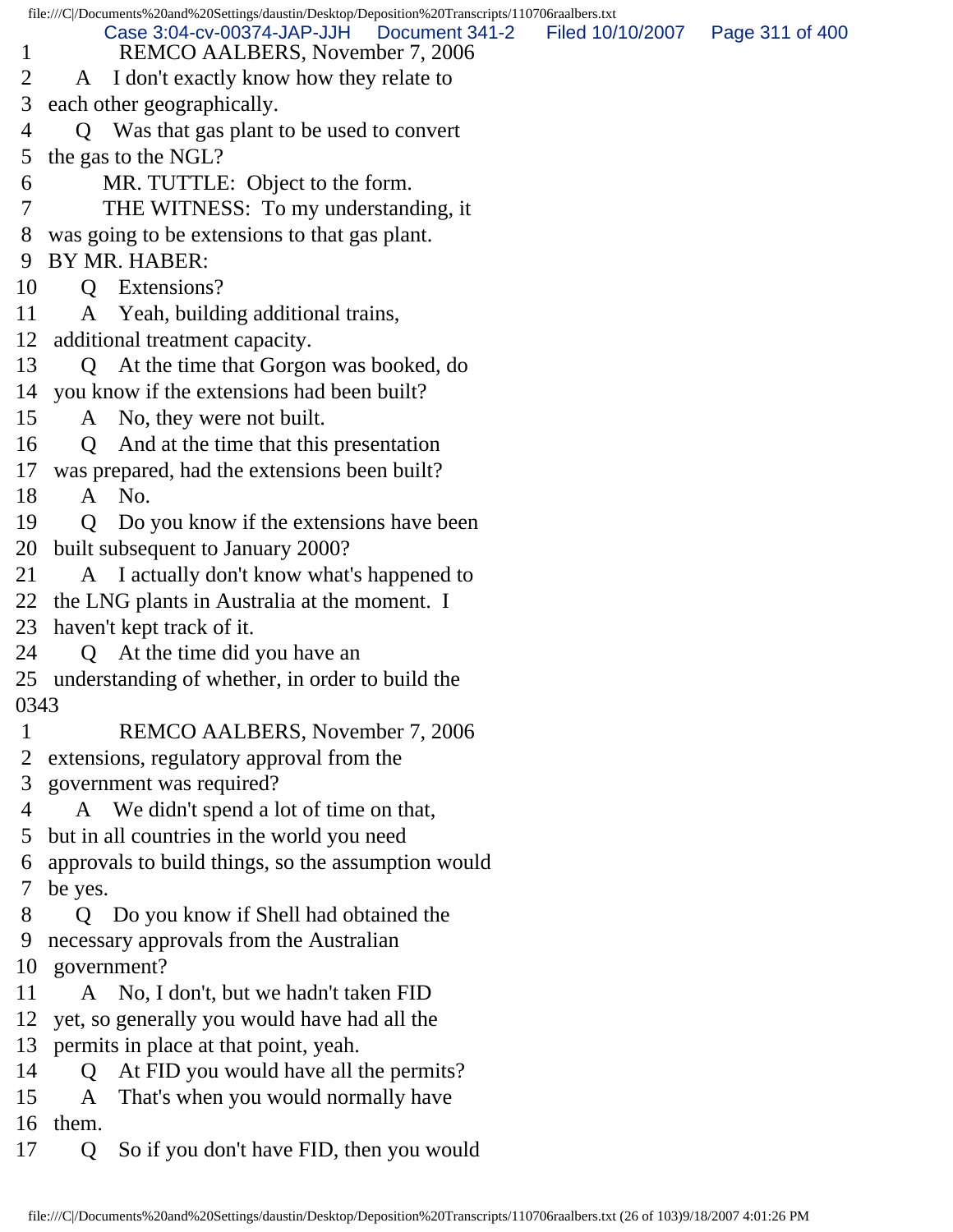file:///C|/Documents%20and%20Settings/daustin/Desktop/Deposition%20Transcripts/110706raalbers.txt 18 not have all the permits in place? 19 A Not necessarily. You could have the 20 permits and then decide not to go ahead. 21 Q Coming back to this document, underneath 22 the heading which I read, the first dash says, 23 "Low after three years high." What did you mean 24 by that? 25 A If you look at -- let me see. It's in 0344 1 REMCO AALBERS, November 7, 2006 2 here somewhere. If you look at the page marked 3 2784 which shows historic Reserves Replacement 4 Ratio, you can see that in '96, '97, '98, 5 replacement ratios were quite high, and then in 6 1999, if you take the upper two bars and not the 7 Extension AOSP, Iran, it's pretty low. It's at 37 8 percent. So for three years as appraised measured 9 above one, we're now in the year that we were 10 actually below one. 11 Q And looking at this slide on 2784, we 12 discussed yesterday that the replacement ratio had 13 increased as a result of the change in the 14 Guidelines in '98. Do you have an understanding 15 of why the replacement ratio is very high for 16 1996? 17 MR. TUTTLE: Object to the form and the 18 characterization. 19 You can answer. 20 THE WITNESS: No, I don't remember now 21 anymore what was 1996. That was before, before I 22 joined. I can't remember what were the major 23 bookings then. 24 BY MR. HABER: 25 Q Do you have an understanding as to why 0345 1 REMCO AALBERS, November 7, 2006 2 1997 shows a very -- strike that. Do you have an 3 understanding as to why 1997 shows a high 4 replacement ratio? 5 MR. TUTTLE: Object to the form. 6 BY MR. HABER: 7 Q You can answer. 8 A There were a number of bookings in '97. Case 3:04-cv-00374-JAP-JJH Document 341-2 Filed 10/10/2007 Page 312 of 400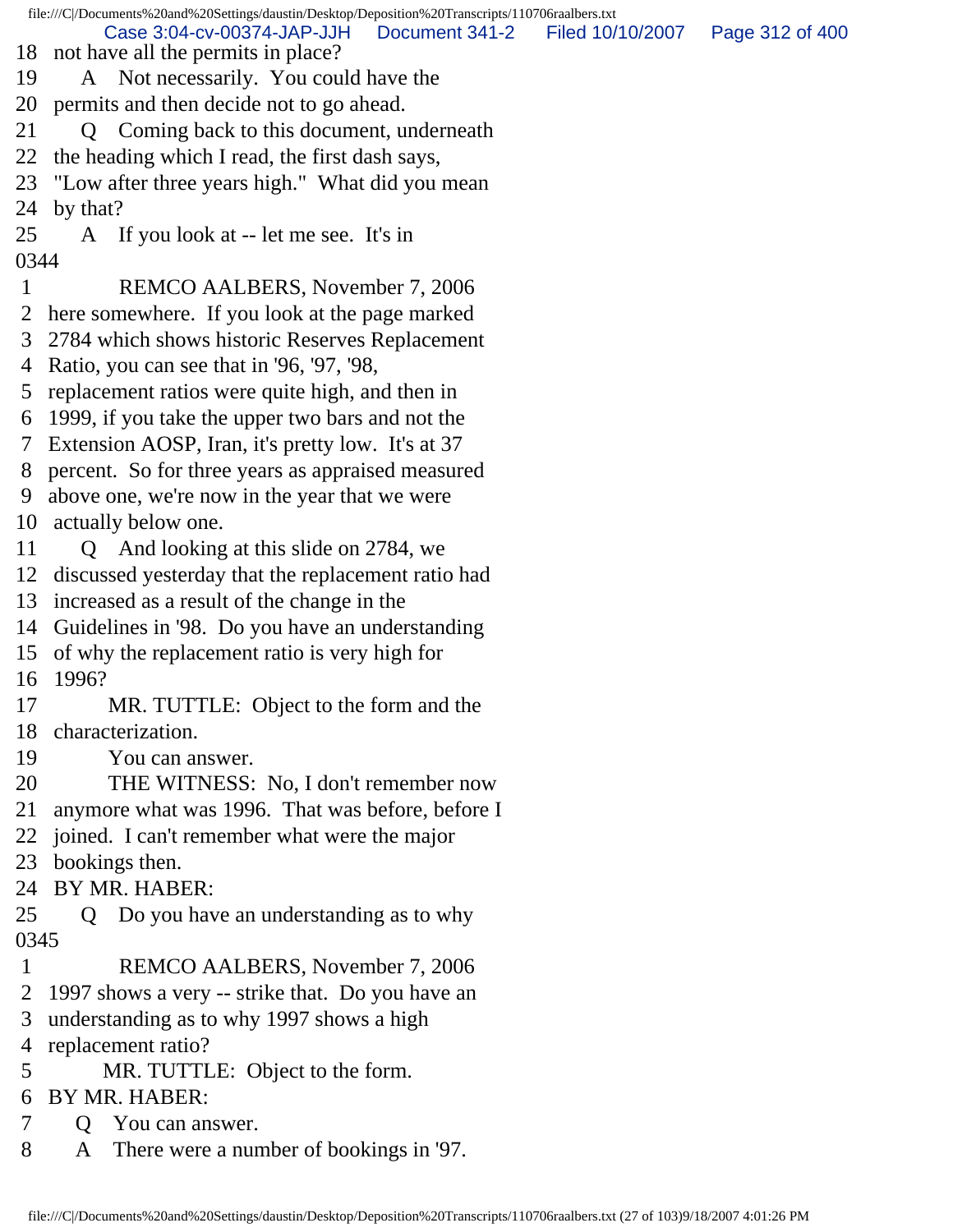file:///C|/Documents%20and%20Settings/daustin/Desktop/Deposition%20Transcripts/110706raalbers.txt 9 For instance, Malambaya and Gorgon got booked 10 in '97, so they're part of that replacement, but 11 there were a number of other ones. I'd have to go 12 back to a number for that year, the total list. 13 Q If you again look at the first page of 14 the document, underneath the second dash it says, 15 "Challenge to communicate externally." What did 16 you mean by that? 17 A Basically that as an oil company you 18 would like to have a replacement ratio of one, or 19 a hundred percent, at least replacing what you've 20 produced in that year. And this would be a low 21 one, so that would be not such a positive message. 22 Q Did you have any discussions with 23 Mr. Platenkamp about what he would say to the 24 ExCom with regard to any questions that may come 25 his way concerning this point? 0346 1 REMCO AALBERS, November 7, 2006 2 MR. TUTTLE: Object to the form. 3 THE WITNESS: No, I don't believe we 4 discussed this specific point. 5 BY MR. HABER: 6 Q Did you discuss this point after the 7 ExCom meeting with Mr. Platenkamp? 8 A No. This wasn't one of the points that 9 came up afterwards. 10 Q If you turn to the slide on Page 2787, 11 what does this slide -- what did you mean by this 12 slide? Let me say it a better way. I'm sorry. 13 I'll withdraw the question. Get it a better way. 14 What were you trying to convey by this slide? 15 A This slide was highlighting a number of 16 issues that were identified in the note that 17 accompanied, of course, the presentation and on 18 which we wanted ExCom to support the 19 recommendations that we made for these specific 20 points that we've discussed before, SNEPCO, 21 Nigeria, Abu Dhabi. 22 Q The bottom says "total," and I believe 23 that's minus 2.5 million cubic meters. 24 A Yes. 25 Q What is that conclusion telling the Case 3:04-cv-00374-JAP-JJH Document 341-2 Filed 10/10/2007 Page 313 of 400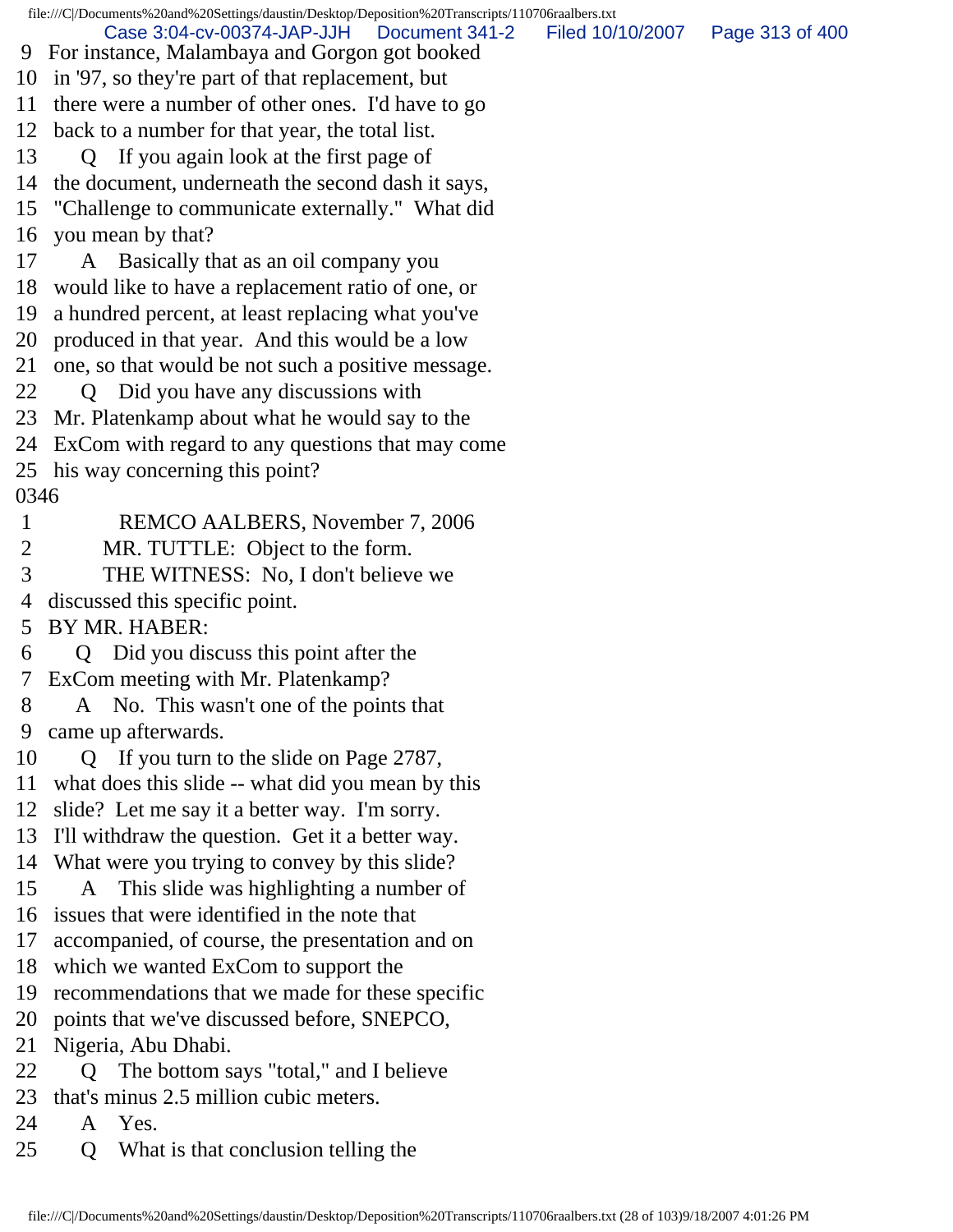| file:///C /Documents%20and%20Settings/daustin/Desktop/Deposition%20Transcripts/110706raalbers.txt |                                                        |  |  |  |
|---------------------------------------------------------------------------------------------------|--------------------------------------------------------|--|--|--|
| Case 3:04-cv-00374-JAP-JJH   Document 341-2<br>Filed 10/10/2007   Page 314 of 400<br>0347         |                                                        |  |  |  |
| 1                                                                                                 | REMCO AALBERS, November 7, 2006                        |  |  |  |
| $\overline{2}$                                                                                    | reader?                                                |  |  |  |
| 3                                                                                                 | MR. TUTTLE: Object to the form.                        |  |  |  |
| 4                                                                                                 | BY MR. HABER:                                          |  |  |  |
| 5                                                                                                 | Q What does it convey?                                 |  |  |  |
| 6                                                                                                 | A I mean it's, it's in principal the                   |  |  |  |
| 7                                                                                                 | sum-up of the four deltas on top, so two               |  |  |  |
| 8                                                                                                 | additions, two reductions, and the net effect          |  |  |  |
|                                                                                                   | 9 would be a small reduction.                          |  |  |  |
| 10                                                                                                | Q And when you say "reduction," do you                 |  |  |  |
| 11                                                                                                | mean a de-booking?                                     |  |  |  |
| 12                                                                                                | A No. Actually, if you look at the                     |  |  |  |
| 13                                                                                                | numbers, there are two additions. The minus 50 is      |  |  |  |
| 14                                                                                                | actually a not book, so not additionally adding        |  |  |  |
|                                                                                                   | 15 50, so that's not a de-booking. And the minus six   |  |  |  |
|                                                                                                   | 16 and a half is de-booking. It just means that from   |  |  |  |
| 17                                                                                                | the submissions as we got them, we would recommend     |  |  |  |
|                                                                                                   | 18 a number of changes to the submissions which would  |  |  |  |
|                                                                                                   | 19 have a net effect of minus two and a half for that  |  |  |  |
| 20                                                                                                | year's booking.                                        |  |  |  |
| 21                                                                                                | Q Okay. If you could just turn the page                |  |  |  |
| 22                                                                                                | to the next slide --                                   |  |  |  |
| 23                                                                                                | A Yep.                                                 |  |  |  |
| 24                                                                                                | -- under "Australia."<br>Q                             |  |  |  |
| 25                                                                                                | That's Page 2788.<br>A                                 |  |  |  |
| 0348                                                                                              |                                                        |  |  |  |
| $\mathbf{1}$                                                                                      | REMCO AALBERS, November 7, 2006                        |  |  |  |
| $\overline{2}$                                                                                    | Yes. Thank you. Under "Australia" it<br>$\mathbf{Q}$   |  |  |  |
| 3                                                                                                 | says, "Do not book increase Gorgon (20 percent)."      |  |  |  |
| 4                                                                                                 | We've discussed that. Underneath it it says,           |  |  |  |
| 5                                                                                                 | "Increase market take-up." What did you mean by        |  |  |  |
| 6                                                                                                 | that?                                                  |  |  |  |
|                                                                                                   | A<br>That we wouldn't book Gorgon until we             |  |  |  |
| 8                                                                                                 | had an increase in the market take-up, as we           |  |  |  |
| 9                                                                                                 | discussed before.                                      |  |  |  |
| 10                                                                                                | Q So it all relates to the discussion we               |  |  |  |
| 11                                                                                                | had previously?                                        |  |  |  |
| 12                                                                                                | Yes.<br>$\mathbf{A}$                                   |  |  |  |
| 13                                                                                                | If you can turn to Page 2790, and this<br>$\mathbf{O}$ |  |  |  |
| 14                                                                                                | slide is talking about SPDC. I'm looking -- I          |  |  |  |
| 15                                                                                                | want to direct your attention to the third hash        |  |  |  |
|                                                                                                   | 16 mark. It says, "If growth does not materialize,     |  |  |  |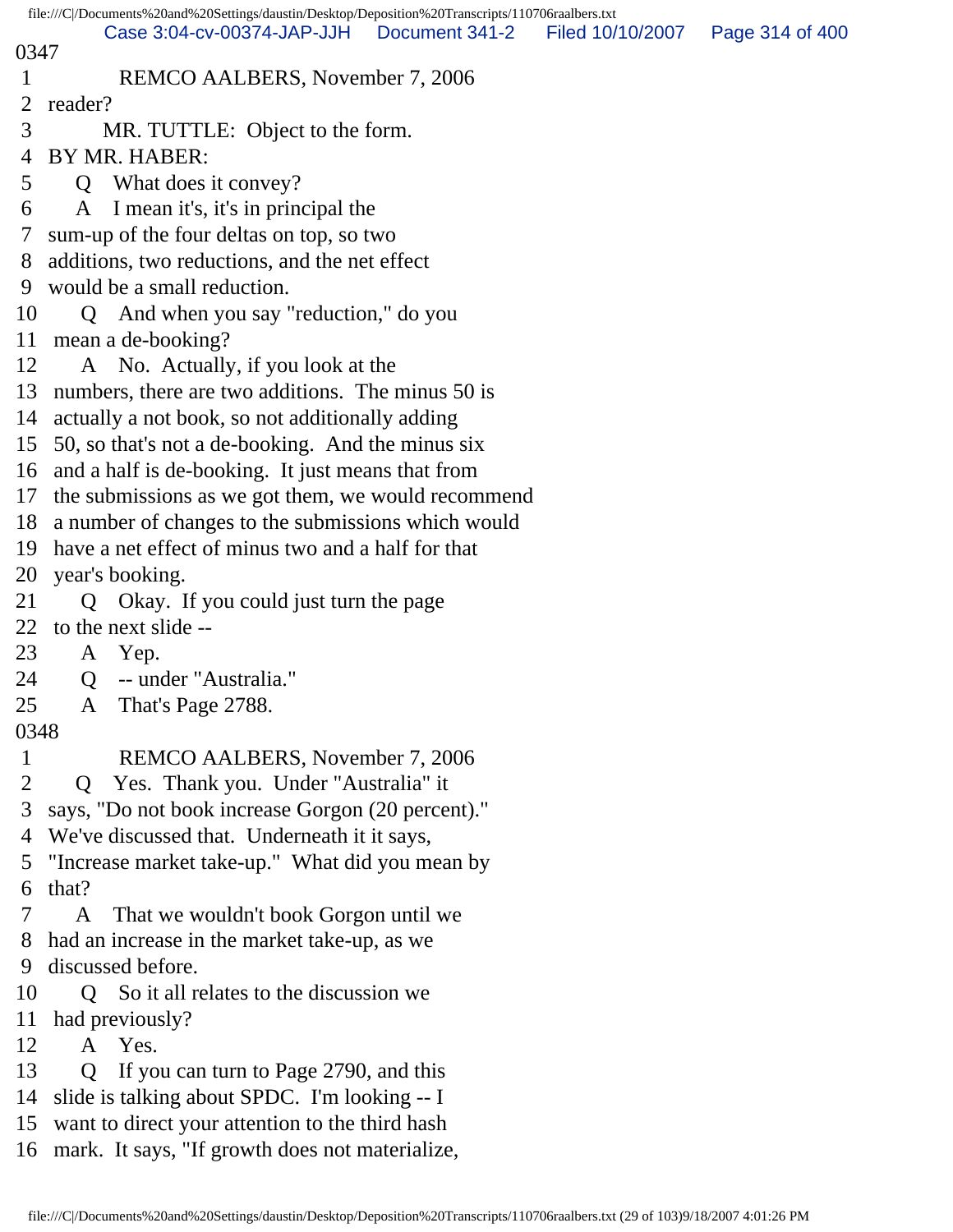file:///C|/Documents%20and%20Settings/daustin/Desktop/Deposition%20Transcripts/110706raalbers.txt 17 significant risk of de-booking proved reserves." 18 Was this a position that you were advancing with 19 Mr. Platenkamp? 20 MR. TUTTLE: Objection; asked and 21 answered. This is something we talked about -- 22 MR. HABER: We didn't get into -- 23 MR. TUTTLE: -- last night. 24 MR. HABER: We didn't get into a full 25 discussion about the issue of possibly de-booking. 0349 1 REMCO AALBERS, November 7, 2006 2 It was only mentioned in passing. 3 THE WITNESS: Yes, that was discussed 4 with Mr. Platenkamp, and it comes back to the 5 discussion we had before, that to actually -- even 6 if you don't book the additional 50, you already 7 need significant growth in the production levels 8 in the GA to actually produce the proved reserves 9 we had on the books at that point in time before 10 the license expired in 2019, assuming that license 11 couldn't be extended. 12 BY MR. HABER: 13 Q So does what's on this view-graph, does 14 this represent your position and Mr. Platenkamp's 15 position that a de-booking was something that 16 Shell should be watching in the future? 17 MR. TUTTLE: Objection; 18 characterization. 19 THE WITNESS: If you go to the plot 20 before, I think it's 2789, you can see historic 21 production from Nigeria up to the sort of line 22 which was the year we were in, and to actually 23 make the reserves, you have to grow along that 24 white area on the top. If that doesn't 25 materialize, then obviously you cannot produce the 0350 1 REMCO AALBERS, November 7, 2006 2 reserves up to license, then yes, you would be 3 facing de-booking in the future if the growth 4 didn't come. 5 BY MR. HABER: 6 Q Do you know if Mr. Platenkamp had 7 specifically discussed that with the ExCom? Case 3:04-cv-00374-JAP-JJH Document 341-2 Filed 10/10/2007 Page 315 of 400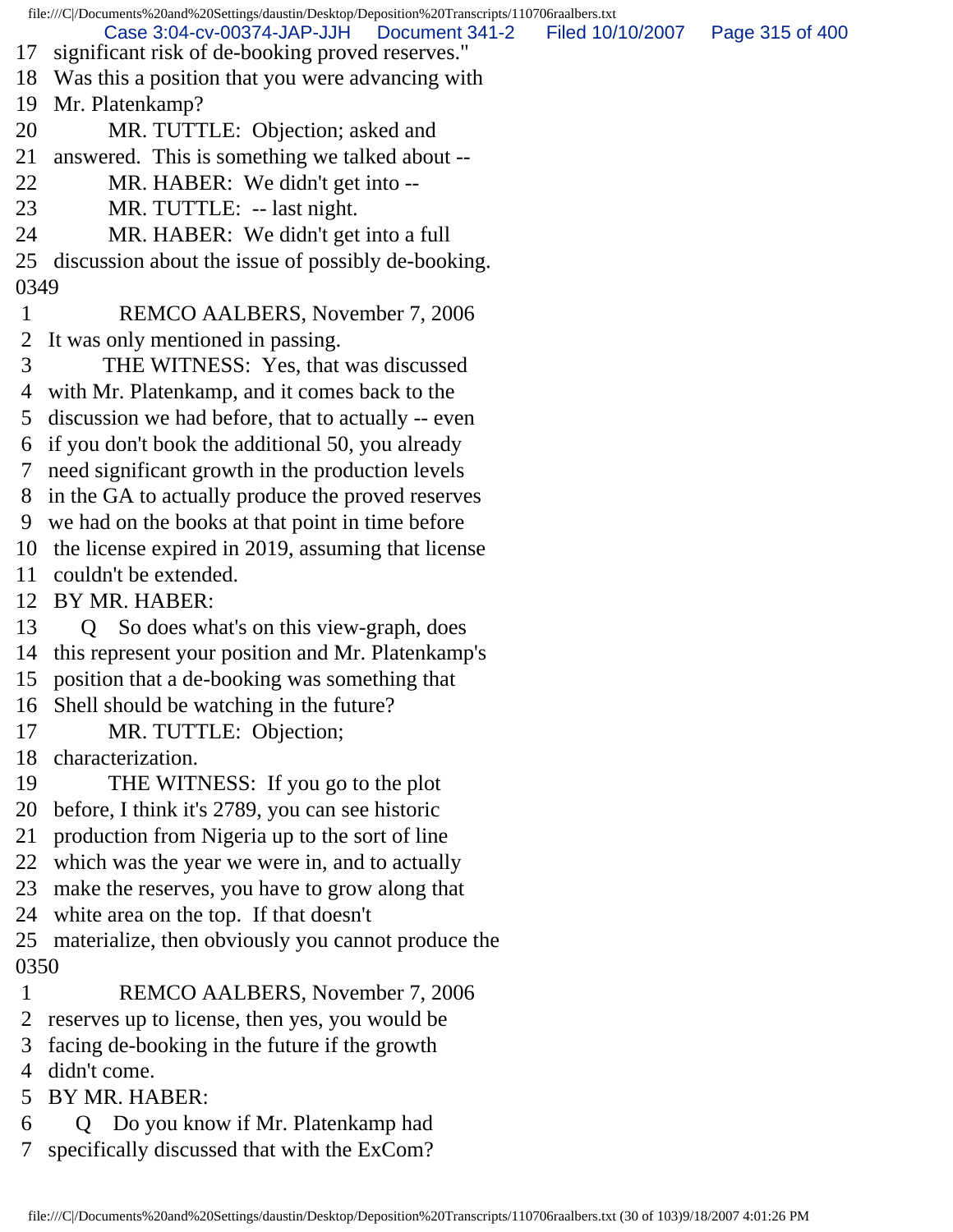file:///C|/Documents%20and%20Settings/daustin/Desktop/Deposition%20Transcripts/110706raalbers.txt

 8 A Yes, I believe he has. Case 3:04-cv-00374-JAP-JJH Document 341-2 Filed 10/10/2007 Page 316 of 400

9 Q Did he convey to you the reaction of the

10 ExCom?

- 11 A On which point?
- 12 Q On this point. I'm going to get to the
- 13 larger meeting in a moment.
- 14 A He conveyed that ExCom had accepted not
- 15 booking the additional volume.
- 16 Q Did he, did he say anything about ExCom,
- 17 ExCom's acknowledgement that, as the graph shows,
- 18 that if the production didn't increase, a
- 19 de-booking was possible?
- 20 MR. TUTTLE: Object to the form and the
- 21 characterization.
- 22 THE WITNESS: I wasn't at the meeting,
- 23 and I don't recall him covering that point
- 24 specifically, but I know they had an extensive
- 25 discussion on Nigeria before this was accepted as 0351
- 1 REMCO AALBERS, November 7, 2006
- 2 it stood.
- 3 BY MR. HABER:
- 4 Q And when you say you know they had an 5 extensive discussion, how do you know that?
- 6 A From what Mr. Platenkamp had said.
- 7 Q And do you know when that discussion
- 8 took place?
- 9 A During the ExCom presentation.
- 10 Q Oh, I'm sorry. I thought you were
- 11 talking about something other than the ExCom.
- 12 Okay.
- 13 A No.
- 14 Q I'm sorry.
- 15 Now, after the meeting where the note,
- 16 Exhibit 6, and the presentation, slide
- 17 presentation, Exhibit 7, were presented and
- 18 discussed in the ExCom, did you have a discussion
- 19 with Mr. Platenkamp about what had transpired at
- 20 the meeting?
- 21 A Yes. Mr. Platenkamp dropped by my
- 22 office on the way back.
- 23 Q And can you tell me sum and substance of
- 24 what you discussed.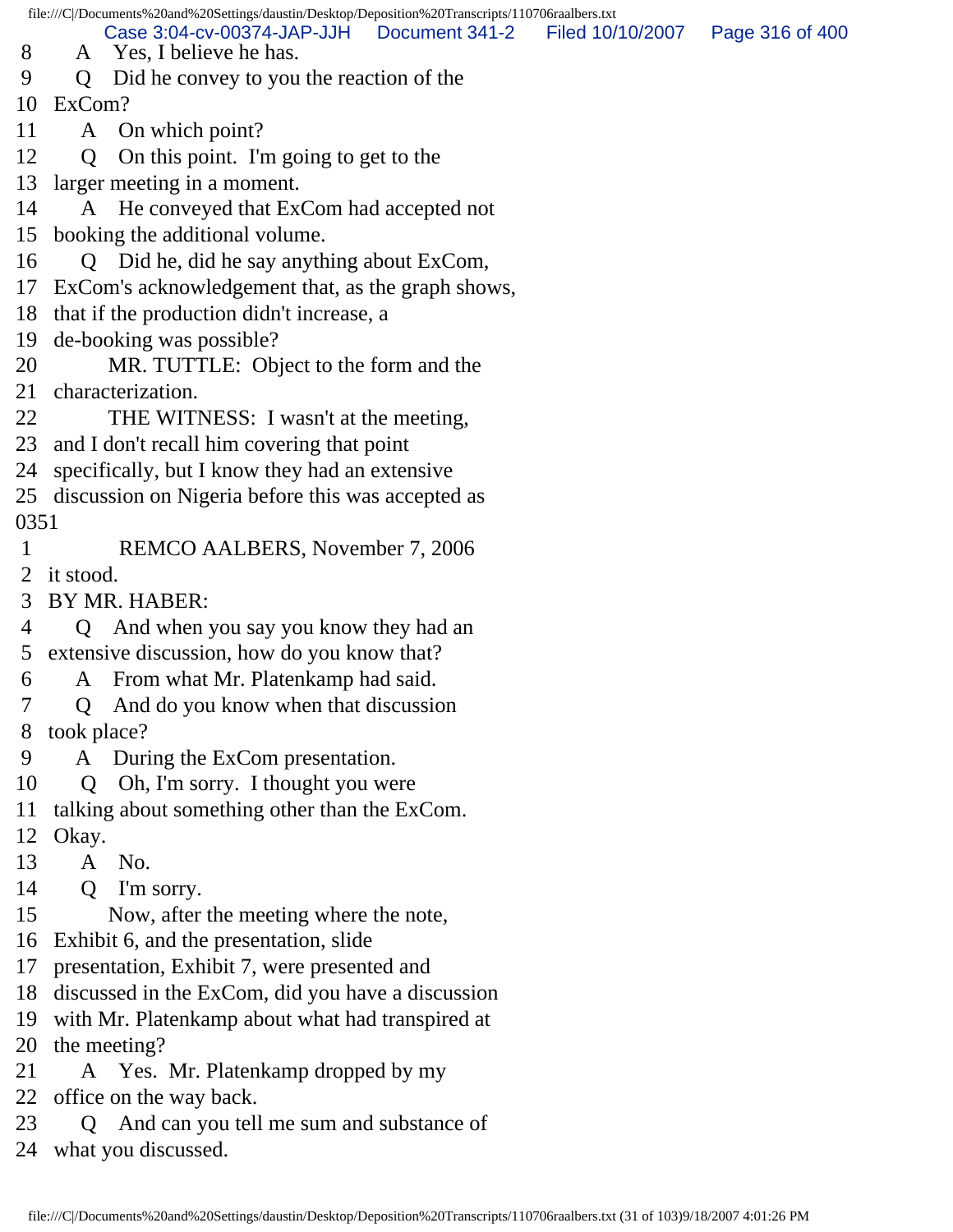| file:///C /Documents%20and%20Settings/daustin/Desktop/Deposition%20Transcripts/110706raalbers.txt |                                                |                                                                                      |                  |                 |
|---------------------------------------------------------------------------------------------------|------------------------------------------------|--------------------------------------------------------------------------------------|------------------|-----------------|
| 25                                                                                                |                                                | Case 3:04-cv-00374-JAP-JJH   Document 341-2<br>A He conveyed what the decisions from | Filed 10/10/2007 | Page 317 of 400 |
| 0352                                                                                              |                                                |                                                                                      |                  |                 |
| 1                                                                                                 |                                                | REMCO AALBERS, November 7, 2006                                                      |                  |                 |
| 2                                                                                                 |                                                | ExCom was on the different points and that it had                                    |                  |                 |
| 3                                                                                                 |                                                | been a difficult presentation, and he wasn't                                         |                  |                 |
| 4                                                                                                 |                                                | exactly a happy man on how the presentation went.                                    |                  |                 |
| 5                                                                                                 | $\overline{O}$                                 | Did he give you more information as to                                               |                  |                 |
| 6                                                                                                 |                                                | why it was a difficult presentation?                                                 |                  |                 |
| 7                                                                                                 |                                                | A Basically from the first line of the                                               |                  |                 |
| 8                                                                                                 |                                                | first slide, that wasn't received very well.                                         |                  |                 |
| 9                                                                                                 | $\overline{O}$                                 | And who didn't, at the ExCom, receive it                                             |                  |                 |
| 10                                                                                                |                                                | well; did he say?                                                                    |                  |                 |
| 11                                                                                                |                                                | A Phil Watts wasn't happy with the first                                             |                  |                 |
|                                                                                                   |                                                | 12 line. 37 percent replacement ratio wasn't what he                                 |                  |                 |
|                                                                                                   |                                                | 13 was looking for.                                                                  |                  |                 |
| 14                                                                                                |                                                | Q Did Mr. Platenkamp say what Mr. Watts                                              |                  |                 |
| 15                                                                                                |                                                | was looking for?                                                                     |                  |                 |
| 16                                                                                                |                                                | A No, I don't believe he did.                                                        |                  |                 |
| 17                                                                                                | $\overline{Q}$                                 | What else did Mr. Platenkamp say about                                               |                  |                 |
| 18                                                                                                |                                                | what had transpired at the meeting?                                                  |                  |                 |
| 19                                                                                                |                                                | A They had accepted the freeze on Nigeria.                                           |                  |                 |
| 20                                                                                                |                                                | They wanted Ehra booked. Let's see if I can get                                      |                  |                 |
| 21                                                                                                |                                                | through this right. The Shell offshore was to be                                     |                  |                 |
|                                                                                                   |                                                | 22 booked, and Abu Dhabi, the reduction was not                                      |                  |                 |
|                                                                                                   |                                                | 23 accepted. The Canada royalties in cash was                                        |                  |                 |
|                                                                                                   |                                                | 24 accepted. The not booking of Gorgon increase                                      |                  |                 |
|                                                                                                   |                                                | 25 volume was accepted. The de-booking of own use in                                 |                  |                 |
| 0353                                                                                              |                                                |                                                                                      |                  |                 |
| 1                                                                                                 |                                                | REMCO AALBERS, November 7, 2006                                                      |                  |                 |
|                                                                                                   |                                                | USA was not accepted. And the question was raised                                    |                  |                 |
| 3                                                                                                 | what others booked on Australia, and I was     |                                                                                      |                  |                 |
| 4                                                                                                 | requested with great urgency to check with SDA |                                                                                      |                  |                 |
| 5                                                                                                 | what the other partners in Gorgon had booked.  |                                                                                      |                  |                 |
| 6                                                                                                 | There was a general feeling that we were too   |                                                                                      |                  |                 |
| 7                                                                                                 |                                                | conservative booking reserves.                                                       |                  |                 |
| 8                                                                                                 | Q                                              | Did Mr. Platenkamp say anything else?                                                |                  |                 |
| 9                                                                                                 | A                                              | He was very upset at the time, and the                                               |                  |                 |
| 10                                                                                                | meeting didn't last very long.                 |                                                                                      |                  |                 |
| 11                                                                                                |                                                | Now, you say that he wasn't happy.                                                   |                  |                 |
| 12                                                                                                |                                                | Other than explaining why it was difficult, did he                                   |                  |                 |

13 give any reasons why he was unhappy after the

14 meeting?

15 A The meeting had been very unpleasant was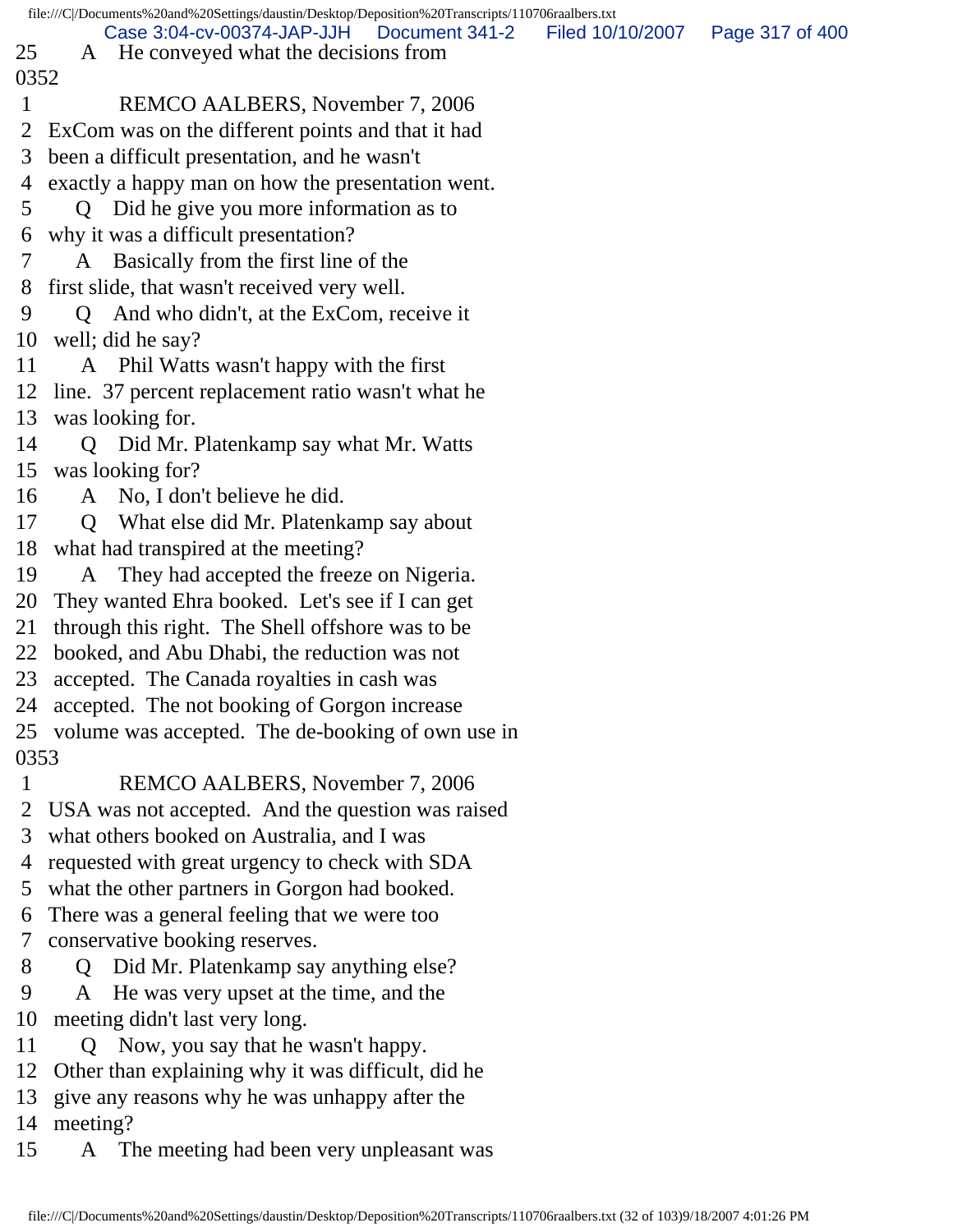file:///C|/Documents%20and%20Settings/daustin/Desktop/Deposition%20Transcripts/110706raalbers.txt 16 my understanding, and he had -- as he was 17 presenting the message, he had received the brunt 18 of the issues. 19 Q Who did he receive the brunt of the 20 challenge from? 21 A From Mr. Phil Watts. 22 Q Was there anyone else at the ExCom who 23 was vocal that he identified? 24 MR. TUTTLE: Object to the form. 25 THE WITNESS: Not to my recollection. 0354 1 REMCO AALBERS, November 7, 2006 2 BY MR. HABER: 3 Q What was your reaction to what 4 Mr. Platenkamp had told you about what had 5 transpired at the meeting? 6 A It's never very pleasant -- 7 MR. TUTTLE: Objection; asked and 8 answered. You can tell him again. 9 THE WITNESS: It's never very pleasant 10 when your boss's boss comes in and he's obviously 11 unhappy, and which I prepared the presentation, 12 but personally I was disappointed that the two 13 proposed de-bookings were not taken up, but I was 14 very happy that at least the freeze Nigeria was 15 acknowledged, because I thought that was at least 16 a big step in the right direction. 17 BY MR. HABER: 18 Q Did you have any other reaction to what 19 Mr. Platenkamp had told you? 20 A No. 21 Q Now, with regard to following up with 22 Gorgon -- that is, checking into what the 23 co-venturers were doing with regard to booking -- 24 were you given a timetable on when to complete the 25 project? 0355 1 REMCO AALBERS, November 7, 2006 2 A I wouldn't exactly call it a project. 3 To get the answer to the question as soon as 4 possible. Case 3:04-cv-00374-JAP-JJH Document 341-2 Filed 10/10/2007 Page 318 of 400

 5 MR. MORSE: I notice that my objection 6 didn't get in the record. Page 44, Line 21 (of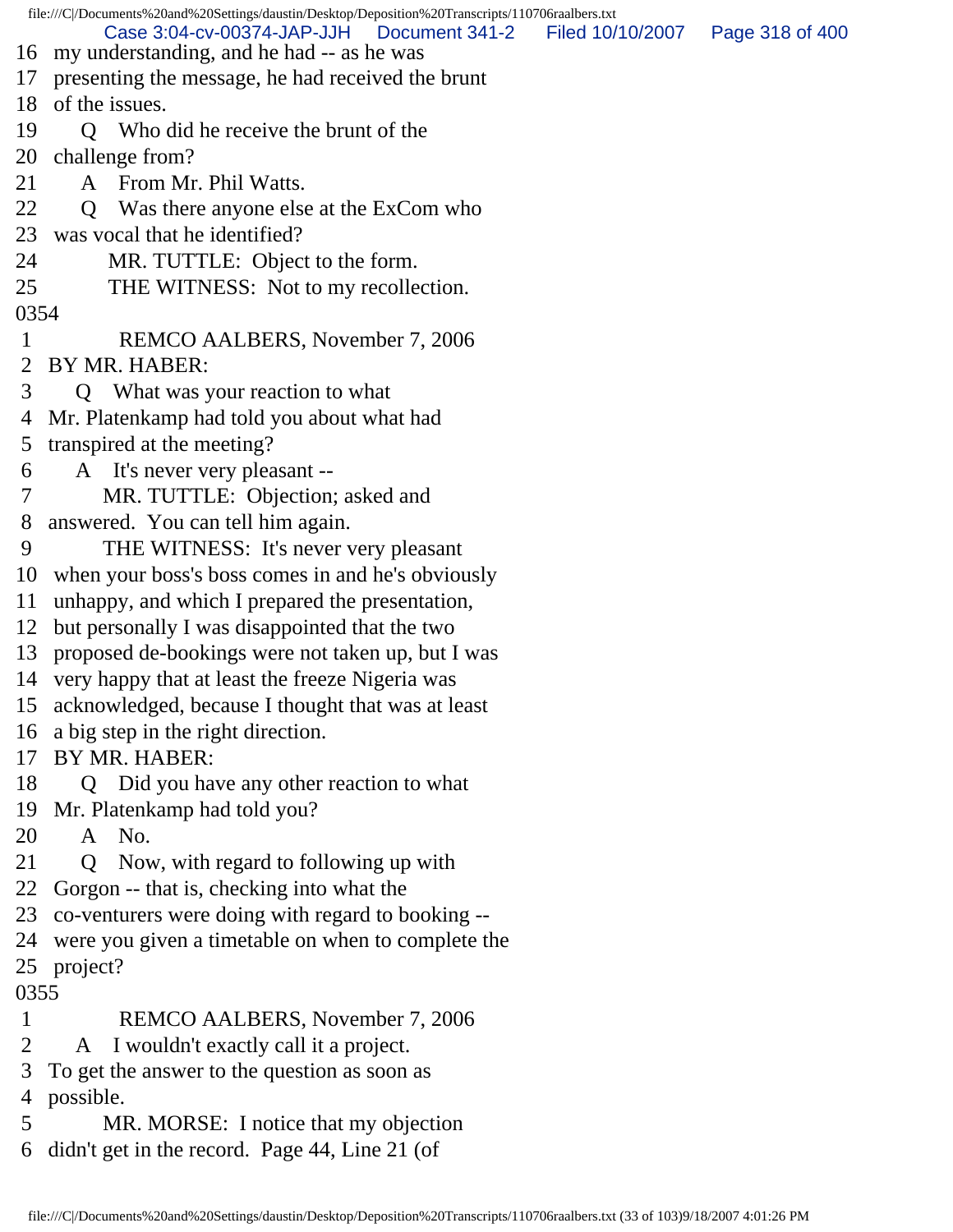file:///C|/Documents%20and%20Settings/daustin/Desktop/Deposition%20Transcripts/110706raalbers.txt 7 the rough draft). The objection was form. 8 BY MR. HABER: 9 Q Did you form an opinion on whether that 10 information was necessary? 11 A By itself, whether or not Shell books 12 reserves is a choice we have to make. What other 13 people book is not necessarily relevant. 14 Q As I recall, yesterday you testified 15 that way with regard to Ehra, I believe, correct? 16 A Correct. 17 Q Having been tasked now with trying to 18 find out this information, what did you do? 19 A I sent an e-mail to SDA, asking if they 20 could see if they could get some information on 21 what the other partners in Gorgon had on their 22 books. 23 Q And who did you send the e-mail to? 24 A I believe it was Sheila Graham. 25 (Discussion was held off the record.) 0356 1 REMCO AALBERS, November 7, 2006 2 THE VIDEOGRAPHER: We are going off the 3 record. The time is 11:15 p.m. 4 (Whereupon, a short recess was taken.) 5 THE VIDEOGRAPHER: We're back on the 6 report, the time is 11:34 a.m. 7 (Exhibit No. 8 was marked for 8 identification and attached to the deposition 9 transcript.) 10 BY MR. HABER: 11 Q Mr. Aalbers, we just handed you what has 12 been marked as Aalbers Exhibit 8. It's a two-page 13 document with a series of e-mails. The last 14 e-mail in the series is from you to Sheila Graham, 15 dated February 2, 2000. The subject line reads 16 "Re Australia -- Gorgon Proved Reserves." Bates 17 PER00020037 through PER00020038. 18 Mr. Aalbers, have you seen these e-mails 19 before today? 20 A Yes, I have. 21 Q And if you look at the last e-mail, 22 which is actually the first e-mail in a string, is 23 this -- and the e-mail is from you to Sheila Case 3:04-cv-00374-JAP-JJH Document 341-2 Filed 10/10/2007 Page 319 of 400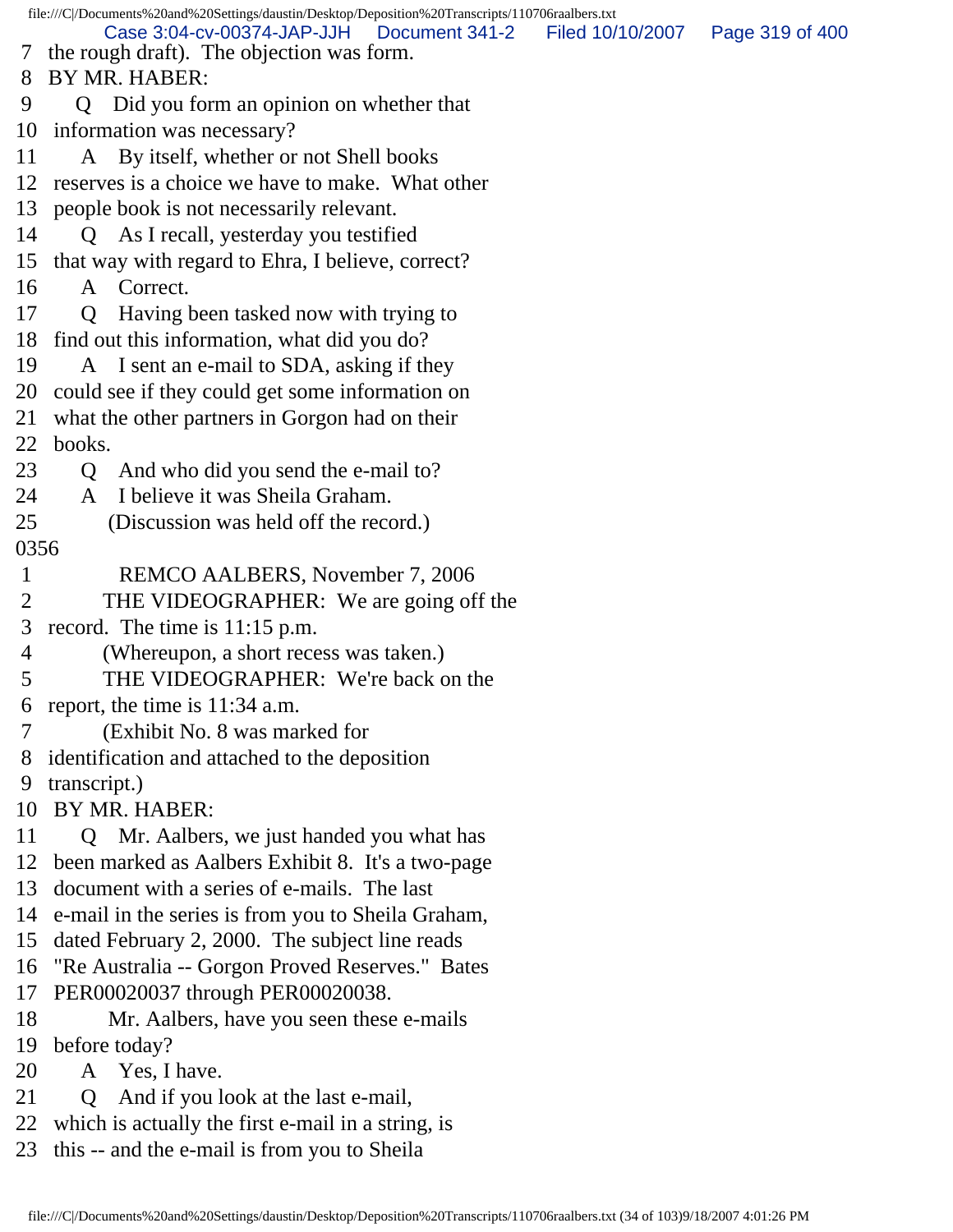file:///C|/Documents%20and%20Settings/daustin/Desktop/Deposition%20Transcripts/110706raalbers.txt 24 Graham, dated February 1, 2000. Is this the 25 e-mail that you were just referring to in your 0357 1 REMCO AALBERS, November 7, 2006 2 answer prior to the break? 3 A Yes, it is. 4 Q Did you have a discussion with 5 Ms. Graham about what Shell's competitors were 6 doing in Gorgon subsequent to this e-mail? 7 A No, I didn't. 8 Q So your only communication with 9 Ms. Graham concerning this issue was through this 10 e-mail? 11 A Yeah, the time difference between 12 Australia makes it difficult to have telephone 13 conversations in the best of times. 14 Q If you look at the first page of the 15 document and the last, the second to the last 16 e-mail, the middle one is from Ms. Graham to you 17 dated February 2, 2000, and she writes, "Chevron 18 do not carry any proved reserves for Gorgon, only 19 possible reserves. We are therefore more 20 optimistic than Chevron." What are possible 21 reserves? 22 A Depends on which categorization system 23 you use. You have proved, probable and possible, 24 so possible is one step down from probable 25 reserves. 0358 1 REMCO AALBERS, November 7, 2006 2 Q Underneath that there is a discussion of 3 ExxonMobil, and she writes, "Due to the 4 reorganization, we were unable to find out how 5 they are treating the reserves." Do you know what 6 reorganization she was referring to? 7 A I believe that was the merger between 8 Esso, Vessem and Mobil, later to become 9 ExxonMobil. 10 Q Did you ever find out what ExxonMobil 11 was doing with regard to booking reserves in 12 Gorgon? Case 3:04-cv-00374-JAP-JJH Document 341-2 Filed 10/10/2007 Page 320 of 400

13 A I don't recall whether or not we found

14 that out formally.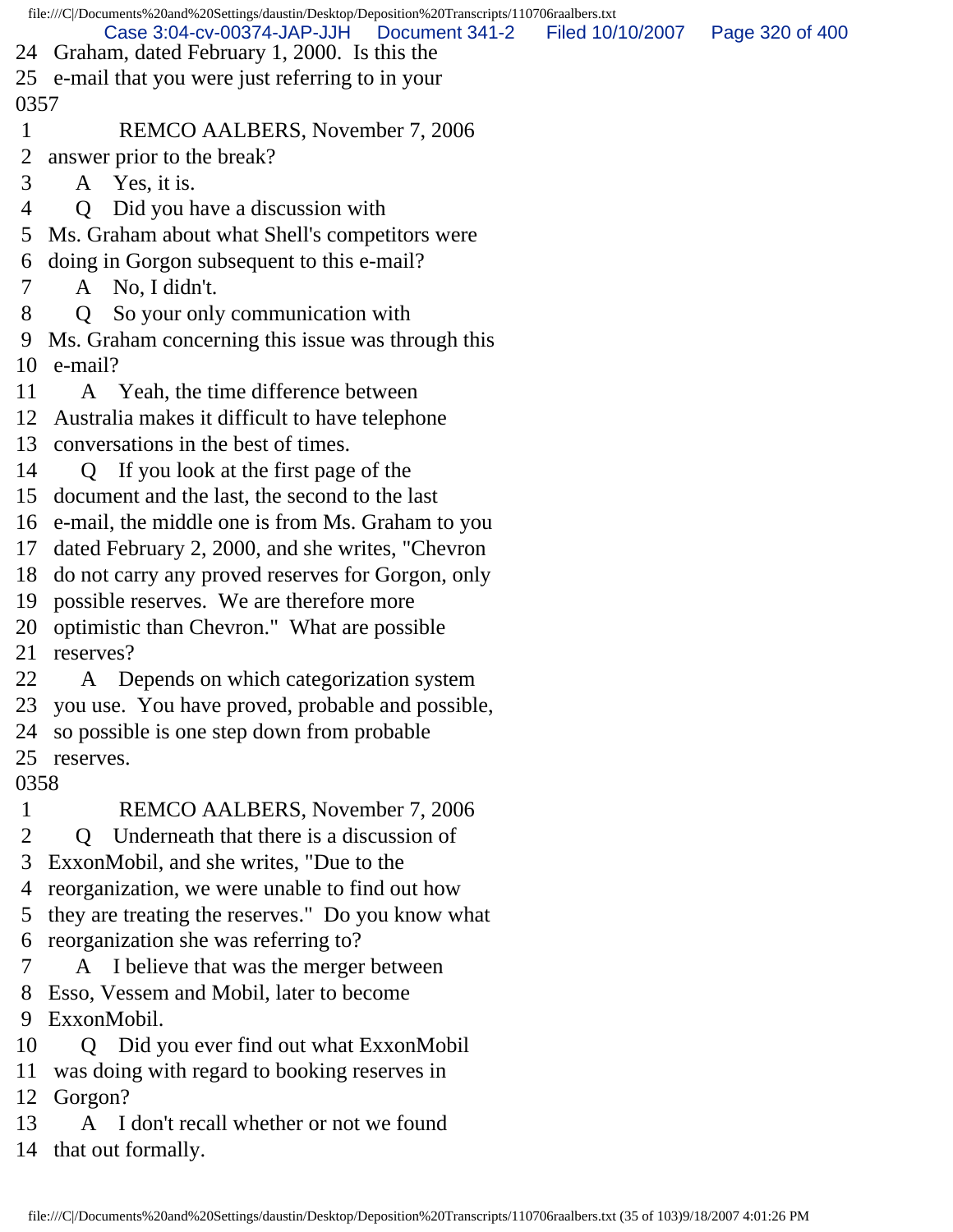| file:///C /Documents%20and%20Settings/daustin/Desktop/Deposition%20Transcripts/110706raalbers.txt |                                                    |                                                                                            |                  |                 |  |
|---------------------------------------------------------------------------------------------------|----------------------------------------------------|--------------------------------------------------------------------------------------------|------------------|-----------------|--|
| 15                                                                                                |                                                    | Case 3:04-cv-00374-JAP-JJH<br>Document 341-2<br>Q With regard to Project Rockford, did you | Filed 10/10/2007 | Page 321 of 400 |  |
| 16                                                                                                |                                                    | ever find out if ExxonMobil had proved reserves in                                         |                  |                 |  |
| 17                                                                                                | Gorgon?                                            |                                                                                            |                  |                 |  |
| 18                                                                                                |                                                    | A That was not part of Project Rockford.                                                   |                  |                 |  |
| 19                                                                                                |                                                    | Q Was it part of something else?                                                           |                  |                 |  |
| 20                                                                                                |                                                    | A No, not to my knowledge.                                                                 |                  |                 |  |
| 21                                                                                                | $\overline{Q}$                                     | The next sentence says, "At this stage"                                                    |                  |                 |  |
| 22                                                                                                | we have no strong relationships with Texaco which  |                                                                                            |                  |                 |  |
| 23                                                                                                | would allow us to ask such a question." Did you    |                                                                                            |                  |                 |  |
|                                                                                                   |                                                    | 24 ever find out what Texaco was doing with regard to                                      |                  |                 |  |
|                                                                                                   |                                                    | 25 booking proved reserves in Gorgon?                                                      |                  |                 |  |
| 0359                                                                                              |                                                    |                                                                                            |                  |                 |  |
| $\mathbf{1}$                                                                                      |                                                    | REMCO AALBERS, November 7, 2006                                                            |                  |                 |  |
| $\overline{2}$                                                                                    | $\mathsf{A}$                                       | I don't believe we did.                                                                    |                  |                 |  |
| 3                                                                                                 | Q                                                  | If you could just look at your e-mail                                                      |                  |                 |  |
| 4                                                                                                 |                                                    | again on the second page, there's a reference to                                           |                  |                 |  |
| 5                                                                                                 | "WAPET." What does that stand for? What does       |                                                                                            |                  |                 |  |
| 6                                                                                                 | that mean?                                         |                                                                                            |                  |                 |  |
|                                                                                                   |                                                    | A I can't remember what WAPET stood for.                                                   |                  |                 |  |
| 8                                                                                                 |                                                    | WAPET was the company that actually operated                                               |                  |                 |  |
| 9                                                                                                 |                                                    | Gorgon. I can't exactly remember what the company                                          |                  |                 |  |
| 10                                                                                                | setup was.                                         |                                                                                            |                  |                 |  |
| 11                                                                                                |                                                    | Q Was Shell a venturer in WAPET?                                                           |                  |                 |  |
| 12                                                                                                | A                                                  | We had a share in the Gorgon field. I                                                      |                  |                 |  |
|                                                                                                   |                                                    | 13 can't remember what the corporate structure was,                                        |                  |                 |  |
|                                                                                                   |                                                    | 14 if we were actually were a partner in WAPET or                                          |                  |                 |  |
|                                                                                                   |                                                    | 15 that we just had a share in the field. I don't                                          |                  |                 |  |
|                                                                                                   | 16 recall what the exact structure was.            |                                                                                            |                  |                 |  |
| 17                                                                                                | Q                                                  | Now, a few moments ago we talked about                                                     |                  |                 |  |
| 18                                                                                                |                                                    | plans to build an extension on the NGL plant in --                                         |                  |                 |  |
| 19                                                                                                | A                                                  | The LNG.                                                                                   |                  |                 |  |
| 20                                                                                                | $\Omega$                                           | Thank you. Were there any plans to                                                         |                  |                 |  |
| 21                                                                                                |                                                    | build a plant on Barrel Island?                                                            |                  |                 |  |
| 22                                                                                                |                                                    | A I wasn't aware of that possible option.                                                  |                  |                 |  |
| 23                                                                                                | $\overline{O}$                                     | And just so we're clear on the record,                                                     |                  |                 |  |
| 24                                                                                                |                                                    | when you say you weren't aware, are we talking                                             |                  |                 |  |
| 25                                                                                                | about in January of 2000 or as you sit here today? |                                                                                            |                  |                 |  |
| 0360                                                                                              |                                                    |                                                                                            |                  |                 |  |
| $\mathbf{1}$                                                                                      |                                                    | REMCO AALBERS, November 7, 2006                                                            |                  |                 |  |
| 2                                                                                                 | A                                                  | Correct, at the time.                                                                      |                  |                 |  |
| 3                                                                                                 | Q                                                  | Okay. Did you subsequently learn of                                                        |                  |                 |  |
| 4                                                                                                 | this?                                              |                                                                                            |                  |                 |  |
| 5                                                                                                 | A                                                  | As part of the restatement, this other                                                     |                  |                 |  |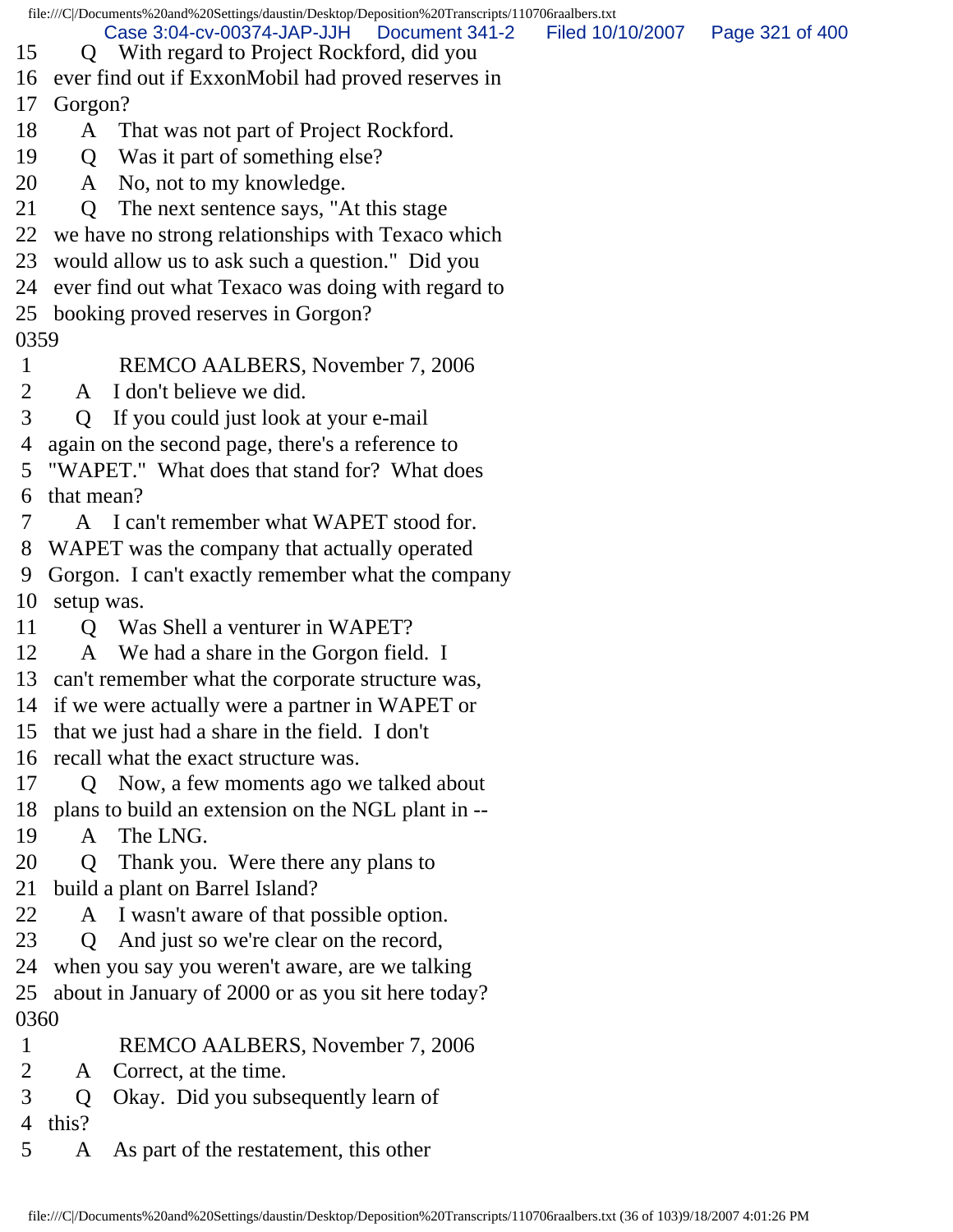file:///C|/Documents%20and%20Settings/daustin/Desktop/Deposition%20Transcripts/110706raalbers.txt 6 option, I found out that that had been there as 7 well. 8 Q And what did you find out? 9 A The discussion was that Barrel Island 10 was sort of a sensitive area, and getting permits 11 there could be difficult if not impossible. 12 Q And do you have an understanding why it 13 was a sensitive area? 14 A I believe there was a -- it was a nature 15 area. 16 Q Was it your understanding from your 17 review that Barrel Island was environmentally 18 protected by the Australian government? 19 MR. TUTTLE: Object to the form. 20 THE WITNESS: I didn't review anything 21 related to Gorgon and Barrel Island. 22 BY MR. HABER: 23 Q Did you hear of that, that fact? 24 MR. MORSE: Objection to form again. 25 THE WITNESS: I don't recall the exact 0361 1 REMCO AALBERS, November 7, 2006 2 details of what the nature issue around Barrel 3 Island was, but the indication was that although 4 it might be difficult, it certainly wasn't 5 impossible to get a permit to build there. 6 BY MR. HABER: 7 Q Do you know if Shell ever got the 8 permits to build the plant on Barrel Island? 9 MR. MORSE: Objection to form. 10 MR. TUTTLE: Through today? 11 BY MR. HABER: 12 Q Through today, yes. 13 A I haven't followed where we are with 14 Gorgon. I know it's being pursued at the moment 15 as well, but I don't know what the status is. 16 Q When you say "it" are you referring to 17 obtaining the permits for Barrel Island? 18 A No, the development of Gorgon, so 19 whatever option they got being carried as the base 20 case. 21 Q In or about the time that you prepared Case 3:04-cv-00374-JAP-JJH Document 341-2 Filed 10/10/2007 Page 322 of 400

22 the note to the ExCom, were there any issues in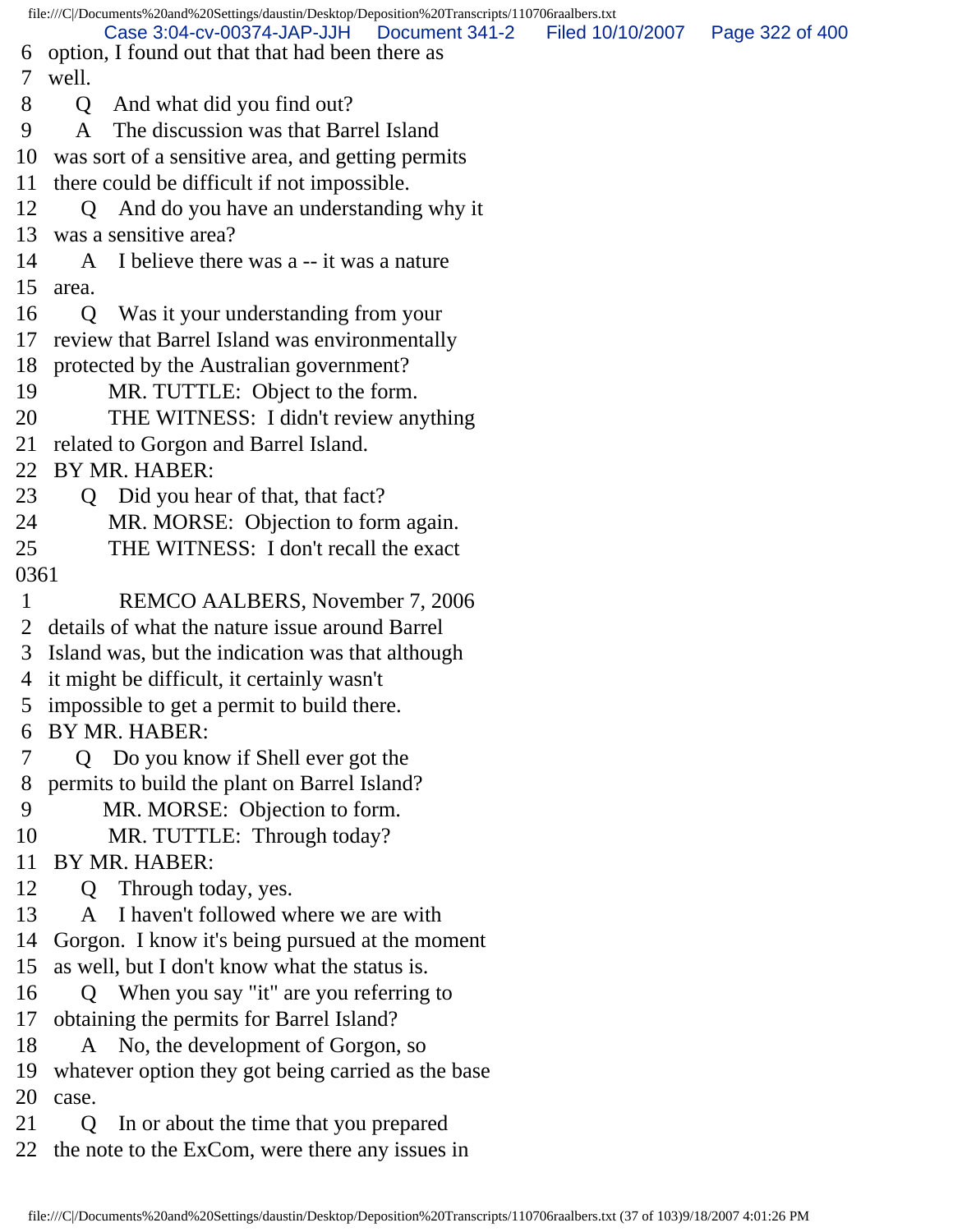file:///C|/Documents%20and%20Settings/daustin/Desktop/Deposition%20Transcripts/110706raalbers.txt 23 Gorgon relating to license expiry? 24 A No, there weren't. 25 Q Were there any issues concerning license 0362 1 REMCO AALBERS, November 7, 2006 2 expiry in Gorgon subsequent to the January 31, 3 2000, ExCom meeting? 4 A Not that I'm aware of. 5 (Exhibit No. 9 was marked for 6 identification and attached to the deposition 7 transcript.) 8 BY MR. HABER: 9 Q For the record, we've marked as Aalbers 10 Exhibit 9 an e-mail with e-mail attachments. The 11 e-mail -- the last e-mail is from John Darley to 12 Frank Coopman, dated January 28, 2004. It has 13 again two Bates numbers. The first Bates number 14 is V00072583 through V00072591, and the other 15 Bates range is DB06683 through DB06691. 16 All right. Now, for the next series of 17 questions I'd like to direct your attention to the 18 Draft Note dated November 21, 2000, which is the 19 SEC Proved Reserves Audit of Shell Development 20 Australia which was conducted between October 9th 21 and 13th of 2000 by Mr. Anton Barendregt, and that 22 is on the page that ends 589 in the V series and 23 689 in the DB series. 24 Mr. Aalbers, have you seen this note 25 before? 0363 1 REMCO AALBERS, November 7, 2006 2 A Yes, I have. 3 Q Do you recall Mr. Barendregt providing 4 you with a draft of this note which itself is 5 marked "Draft"? 6 A Well, not specifically, but all these 7 audits I would always receive a draft, so . . . 8 Q If you look at the, on Page 1, the 9 fourth paragraph, in the middle of the page -- I'm 10 sorry -- in the middle of that paragraph, there is 11 a discussion in a sentence that begins, 12 "Maintaining the preliminarily booked volume of Case 3:04-cv-00374-JAP-JJH Document 341-2 Filed 10/10/2007 Page 323 of 400

13 Gorgon gas reserves." Do you see that?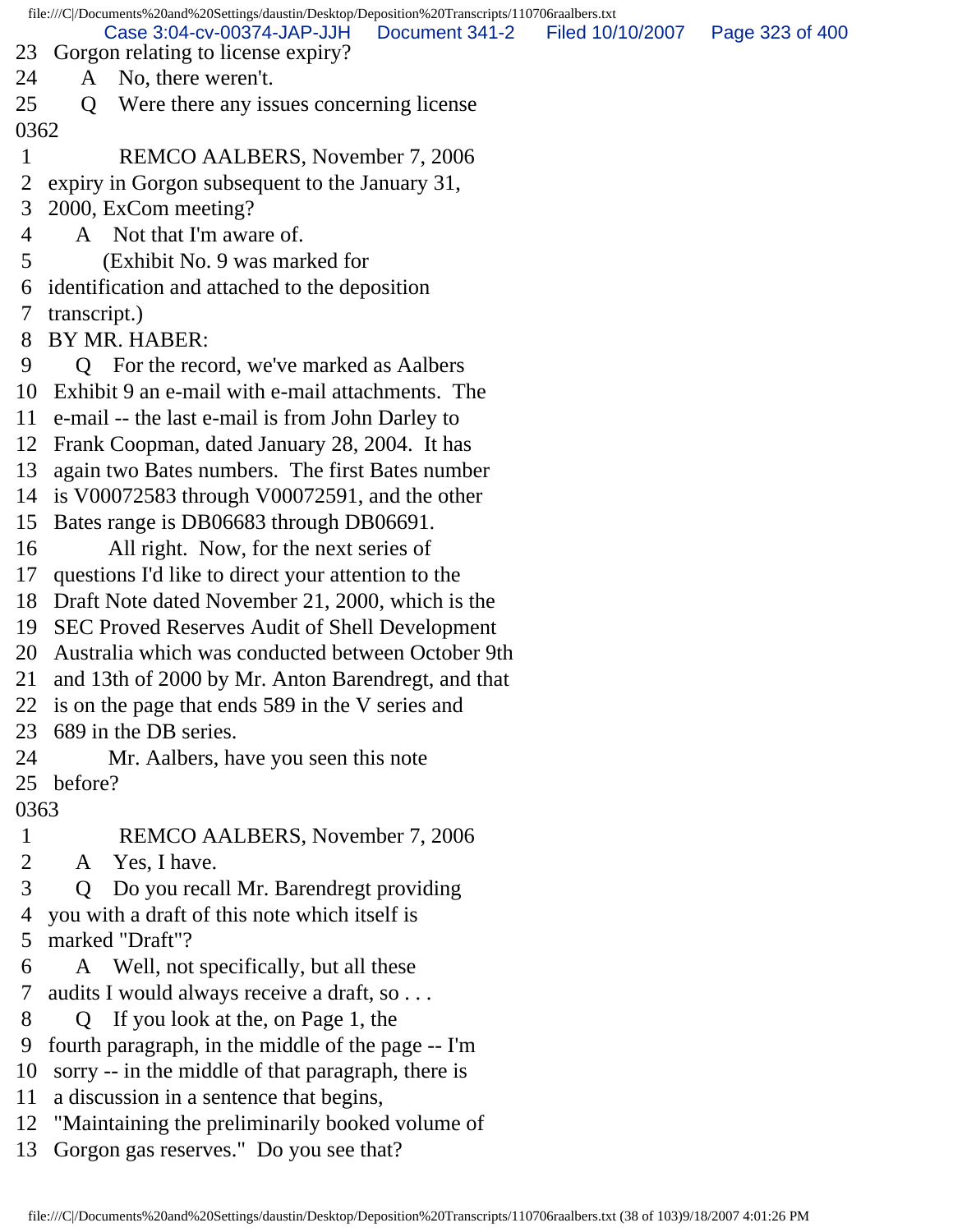file:///C|/Documents%20and%20Settings/daustin/Desktop/Deposition%20Transcripts/110706raalbers.txt

14 A Uh-huh. Case 3:04-cv-00374-JAP-JJH Document 341-2 Filed 10/10/2007 Page 324 of 400

- 
- 15 Q And then it goes on to mention, quote, 16 "an extension of the current five-year Retention
- 17 Lease will be granted in 2002," close quote. Does
- 18 this refresh your recollection as to whether there
- 19 was an issue concerning License Expiry or
- 20 Retention Lease?
- 21 A No, this is a fact that I had forgotten.
- 22 Q Having looked at this, do you recall
- 23 what the issue was?
- 24 A Not exactly. From reading this, I think
- 25 it was something that when fields were discovered, 0364
- 1 REMCO AALBERS, November 7, 2006
- 2 you'd get a sort of a Retention Lease pending sort
- 3 of the final development, but those would normally
- 4 be extended, if you wish, though still in the
- 5 process of developing the fields, but I can't
- 6 remember the exact details.
- 7 Q Do you recall whether at this time,
- 8 being October/November of 2000, the extension had 9 been granted?
- 10 A No, I don't, but it says here "will be
- 11 granted 2002," so my assumption would be that that
- 12 was not yet the case.
- 13 Q If you look at the last sentence of that
- 14 paragraph, it says, "Concern was expressed about
- 15 the lack of a concisely documented audit trail,
- 16 which hampered a proper assessment of the reasons
- 17 for the end-1999 reserves changes." Do you have
- 18 an understanding of what Mr. Barendregt meant by
- 19 that?
- 20 A Not directly. I guess if you would go
- 21 into the more details of the document, he will
- 22 probably elaborate on that point, I would expect.
- 23 Q Do you recall having any discussions
- 24 with Mr. Barendregt about this point?
- 25 A No, I don't.

## 0365

- 1 REMCO AALBERS, November 7, 2006
- 2 Q Now, did you discuss, after --
- 3 withdrawn. Did you discuss this note with
- 4 Mr. Barendregt in or about the time that you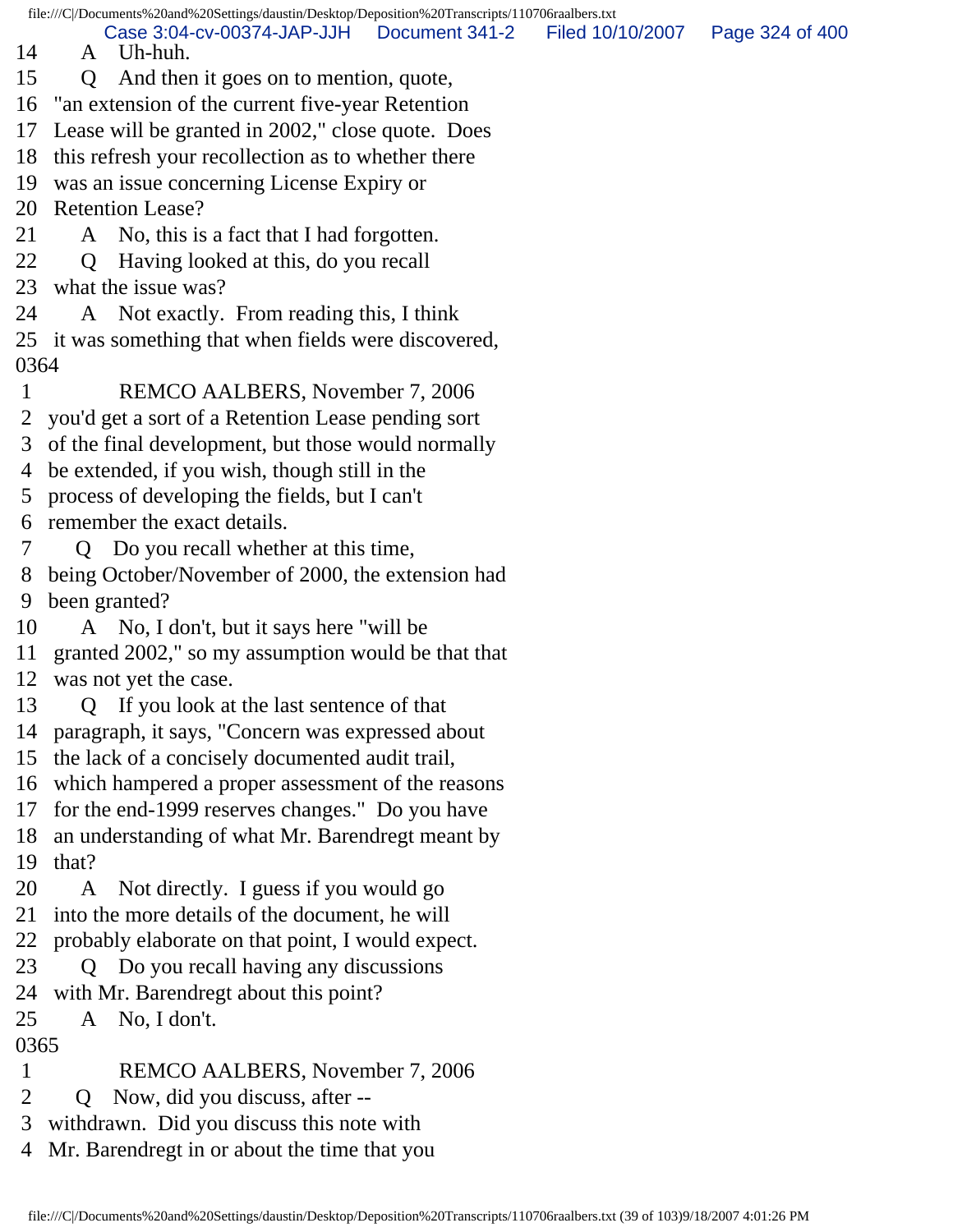5 received it? Case 3:04-cv-00374-JAP-JJH Document 341-2 Filed 10/10/2007 Page 325 of 400

6 A Yes, I believe I did.

7 Q Okay. And do you recall having any

8 discussions with Mr. Barendregt about the

9 conclusions that he reached in the note?

10 A Yes, we will have discussed his

11 conclusions on Gorgon and some of the other ones

12 as well.

13 Q Do you recall the sum and substance of 14 those discussions?

15 A I mean the sum and substance are, as it

16 states here, Mr. Barendregt didn't see any reason

17 for concerns at that point in time to retain

18 Gorgon booking as proved reserves.

19 Q Did you agree with Mr. Barendregt at 20 that time?

21 A Yes, I did.

22 Q Did you communicate any concern to him 23 about the fact that there were no signed contracts

24 supporting the booking?

25 MR. TUTTLE: Object to the form.

0366

1 REMCO AALBERS, November 7, 2006

2 THE WITNESS: Again if you look at the

3 Group Guidelines, having reserves for the

4 (something) field didn't necessarily need a signed

5 contract. We did share the concern that there was

6 a question on if there was no progress with Gorgon

7 over time, where would be the point that you

8 decide that that wasn't sufficient progress, and

9 you would have to at some point decide that maybe

10 you should de-book. At this point there was still

11 progress being made, and we had indications that

12 they would conclude some sort of project within

13 the next one or two years time frame. The

14 question is how long would you let it slip before

15 you decide there is something else.

16 BY MR. HABER:

17 Q What did the two of you conclude, if 18 anything?

19 A We didn't have an answer to that

20 question. It's a difficult question to answer.

21 You could see if it would slip every time at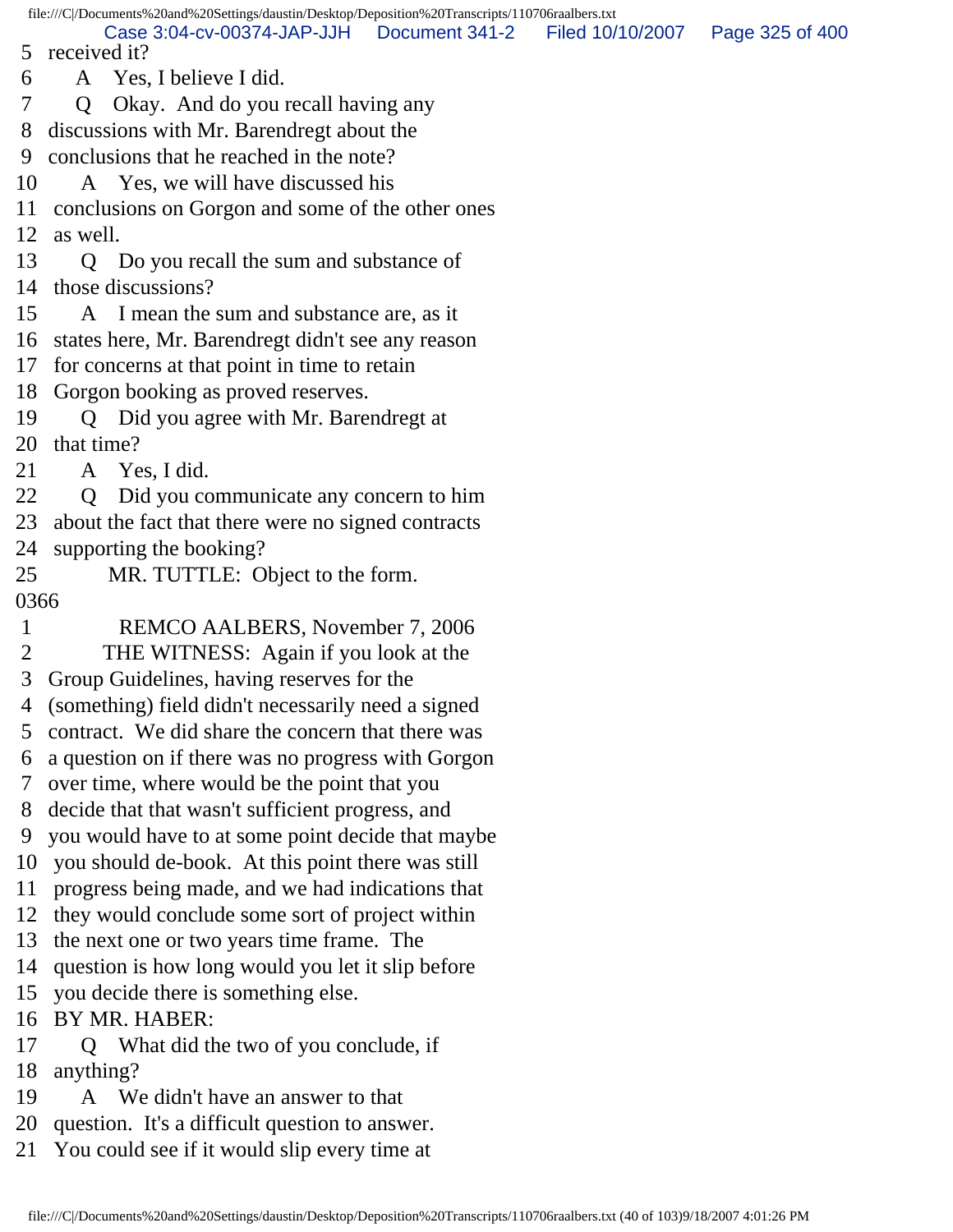file:///C|/Documents%20and%20Settings/daustin/Desktop/Deposition%20Transcripts/110706raalbers.txt 22 year-end and was always within one or two years, 23 you would never actually change the position, but 24 when you would start looking back at some point, 25 you would say, well, is this now too long? That's 0367 1 REMCO AALBERS, November 7, 2006 2 a hard question to answer. It would depend on the 3 outlook and how people felt the project was -- was 4 it still moving, or would it actually at some 5 point have come to a deadlock and nothing had 6 happened on it. 7 Q Did you have any discussions with people 8 at SDA on that topic? 9 A There was the point raised just before 10 the audit, but we never concluded the discussion, 11 because after Anton's audit, the point basically 12 was resolved for a while. 13 Q Are you aware of anyone in SDA 14 expressing an opinion that Gorgon ought to be 15 de-booked? 16 A There were several discussions in SDA 17 whether or not retaining the booking of Gorgon was 18 the right thing to do. 19 Q Well, do you recall having any 20 discussions with Ms. Graham, again recognizing the 21 time difference? 22 A With who? 23 Q Sheila Graham, on this issue. 24 A I believe that at this point Sheila is 25 no longer the Reserves Coordinator. I believe 0368 1 REMCO AALBERS, November 7, 2006 2 it's Sarah Bell takes over from her. 3 Q Do you recall having discussions with 4 Sarah Bell on this topic? 5 A No, we didn't actually have a 6 discussion. There was an e-mail correspondence, 7 but never a clear issue statement. I never 8 received any clear issue statement, and like I 9 said until then here, and he basically concluded 10 there was not an issue, which basically took the Case 3:04-cv-00374-JAP-JJH Document 341-2 Filed 10/10/2007 Page 326 of 400

- 11 concern from SDA away, and at that point it was
- 12 resolved that way around.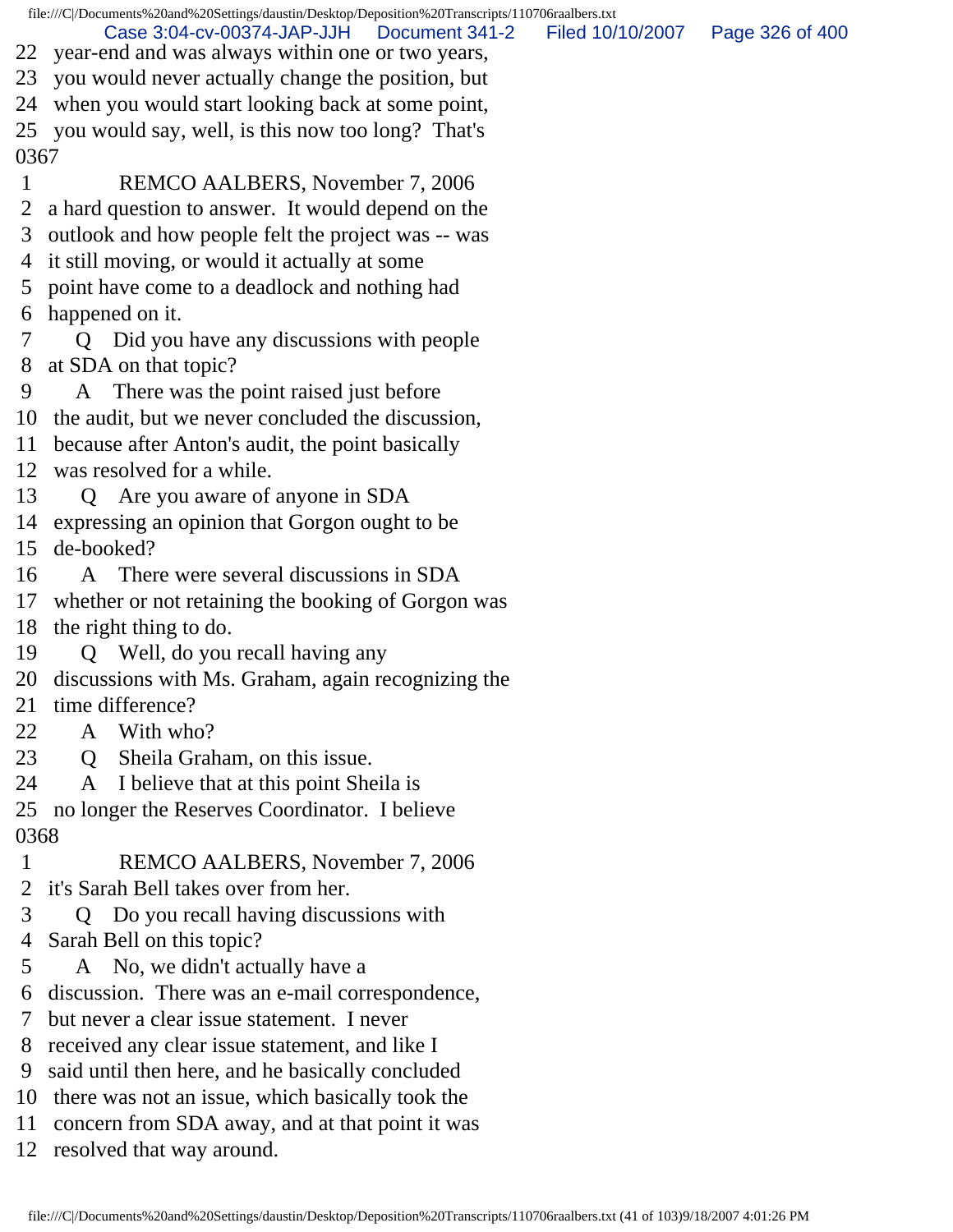file:///C|/Documents%20and%20Settings/daustin/Desktop/Deposition%20Transcripts/110706raalbers.txt 13 Q Who is Jeroen Regtien? 14 A I can't remember the exact point, but he 15 had been working in SDA for a period of time. 16 Q Do you recall having any communications 17 with Mr. Regtien on the topic of possibly 18 de-booking Gorgon? 19 A I'm trying to remember if -- his name is 20 actually on the SEC audit. He was actually the 21 Development Manager at SDA at the time. 22 Q Do you recall having any communications 23 with Mr. Regtien? 24 A I guess he would have been copied on 25 some of the e-mails. In general I spoke with 0369 1 REMCO AALBERS, November 7, 2006 2 Sarah. I think I spoke with Robert Blaauw and 3 with the RBA in The Hague. 4 Q If you turn, on the last exhibit we 5 marked, Exhibit 9, the page that ends 587 in the V 6 series and 687 in the DB series, have you, have 7 you seen this correspondence before? 8 A Yes, I have. 9 Q And if you look in the middle of the 10 e-mail from Jeroen Regtien to Sheila Graham with a 11 CC to Mark Chittleborough and Robert Blaauw, dated 12 September 19, 2000, after the bullet points 13 Mr. Regtien says, "I therefore recommend and am 14 prepared to defend downgrading Gorgon from the 15 proved undeveloped reserves category to SFR 16 (commercial/proved techniques)." Does this 17 refresh your recollection about communications 18 from Mr. Regtien regarding a possible de-booking? 19 A I don't remember if I actually received 20 that e-mail. I'm actually not copied on it. It's 21 an internal communication within SDA. 22 Q There's a reference at the bottom to 23 you. Do you recall having any communications with 24 Mr. Regtien in or around September 2000, prior to 25 Mr. Barendregt's audit, with Mr. Regtien 0370 1 REMCO AALBERS, November 7, 2006 2 concerning the Gorgon field? Case 3:04-cv-00374-JAP-JJH Document 341-2 Filed 10/10/2007 Page 327 of 400

3 MR. TUTTLE: Objection; asked and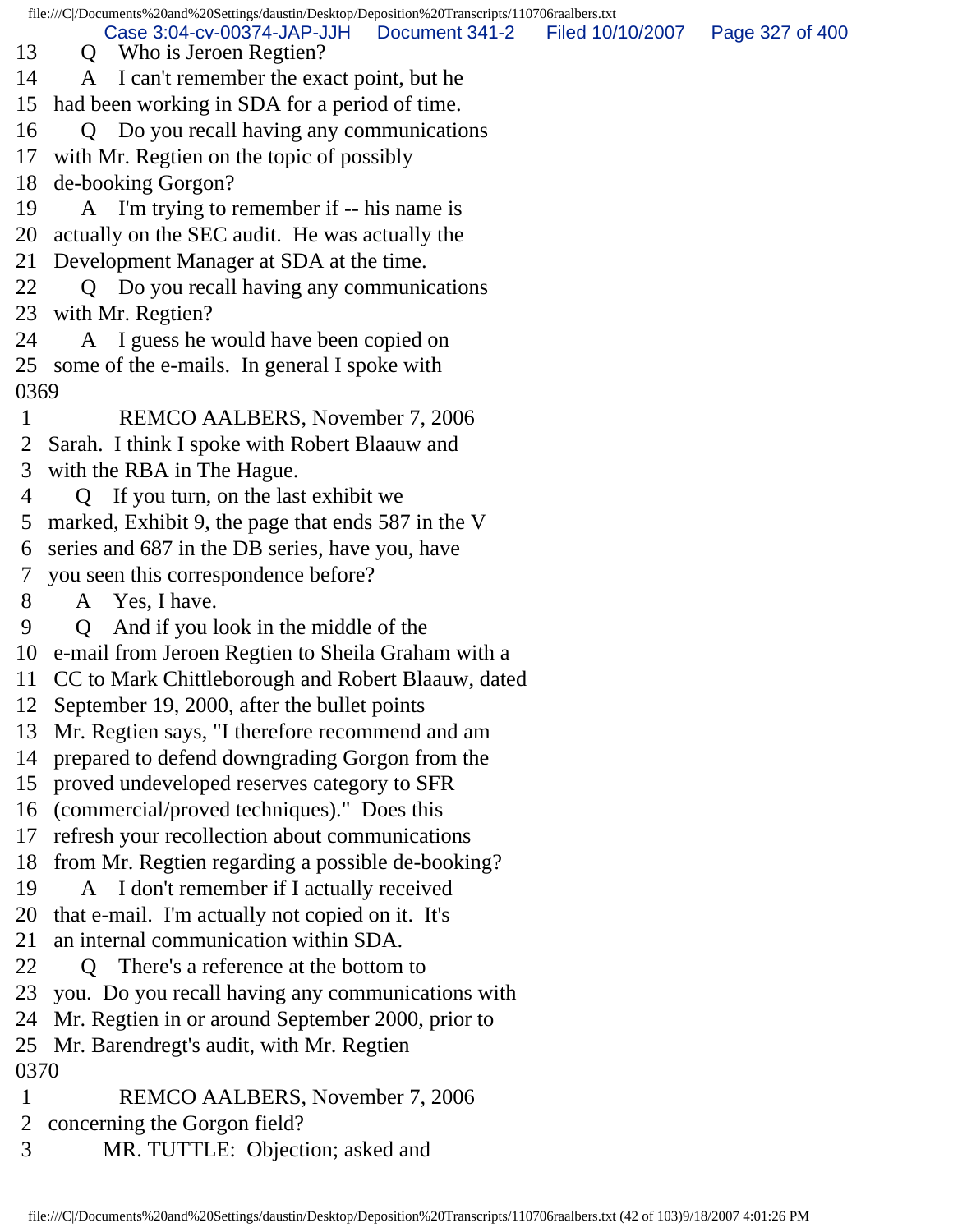file:///C|/Documents%20and%20Settings/daustin/Desktop/Deposition%20Transcripts/110706raalbers.txt 4 answered. 5 THE WITNESS: No, I don't. 6 BY MR. HABER: 7 Q Who is Mark Chittleborough? 8 A I don't know. 9 Q Do you know who Robert Blaauw is? 10 A Yeah, Robert Blaauw was also working in 11 SDA. If you look at the audit note, he was the EP 12 manager in SDA. 13 Q Do you recall any communications with 14 Mr. Blaauw concerning possible de-booking of 15 Gorgon proved reserves? 16 A I've had communication with Mr. Blaauw. 17 I can't remember a specific discussion on that 18 subject as you're now calling it. 19 Q If you look down on that e-mail, the 20 sentence that begins, "I realize this may carry 21 some sensitivity in SIEP," it says, "but it was 22 extensively discussed at the ASR, and SDA was 23 actioned to develop a plan to downgrade Gorgon 24 reserves." What is the ASR if you know? 25 A I believe it stands for something like 0371 1 REMCO AALBERS, November 7, 2006 2 "April Spring Review" or something. It was a 3 review that was done early in the year on the 4 performance of the year before by the Business 5 Advisors in their respective companies. 6 Q And did you have any involvement in the 7 ASR? 8 A No. 9 Q Were you advised of the results of the 10 ASR? 11 A No, I was not. 12 Q Was your directorate advised of the 13 results of the ASR? 14 MR. TUTTLE: Objection; calls for 15 speculation. 16 THE WITNESS: Not to my knowledge. 17 BY MR. HABER: 18 Q Yesterday you had testified that when 19 you came into the position, you reviewed files. 20 Do you recall reviewing any files related to the Case 3:04-cv-00374-JAP-JJH Document 341-2 Filed 10/10/2007 Page 328 of 400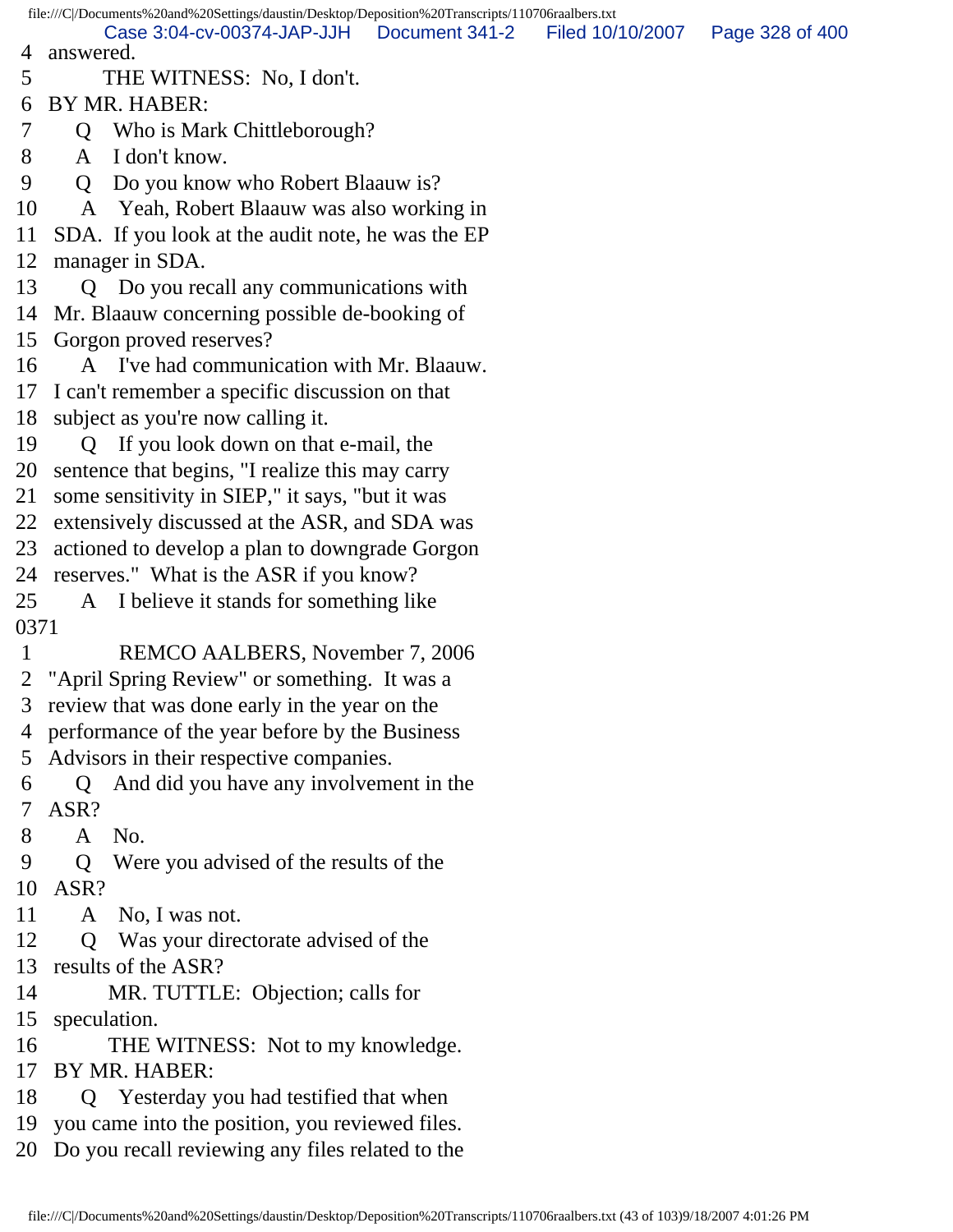file:///C|/Documents%20and%20Settings/daustin/Desktop/Deposition%20Transcripts/110706raalbers.txt 21 ASR that's referenced here? 22 A No, we didn't have data on the ASR. 23 That was strictly within the region and with the 24 respective Business Advisors. 25 Q Had anyone advised you, once you got 0372 1 REMCO AALBERS, November 7, 2006 2 into the position of GRC, that SDA was actioned to 3 develop a plan to downgrade Gorgon reserves? 4 A No, I wasn't aware of that. 5 Q Did you ever have discussions with 6 Mr. Platenkamp on this point? 7 MR. TUTTLE: Objection to form. 8 THE WITNESS: Can you be more specific. 9 BY MR. HABER: 10 Q The point that I'm referring to is the 11 ASR and the fact, according to this e-mail, that 12 SDA was actioned to develop a plan to downgrade 13 Gorgon reserves. 14 A No, I didn't have discussion with him on 15 that. 16 Q Same question with regard to Mr. McKay. 17 MR. TUTTLE: Same objection. 18 THE WITNESS: No. 19 BY MR. HABER: 20 Q Do you recall having a discussion with 21 Mr. Brass on this subject? 22 MR. TUTTLE: Objection to form. 23 THE WITNESS: I didn't have a discussion 24 with Mr. Brass on that subject. 25 0373 1 REMCO AALBERS, November 7, 2006 2 BY MR. HABER: 3 Q Do you recall having discussions with 4 Mr. Brass in general about the possibility of 5 de-booking the reserves that had been booked in 6 Gorgon? 7 A I don't recall. 8 Q As I recall from yesterday, you 9 testified you left the GRC position in March of 10 2001; is that correct? 11 A That's correct. Case 3:04-cv-00374-JAP-JJH Document 341-2 Filed 10/10/2007 Page 329 of 400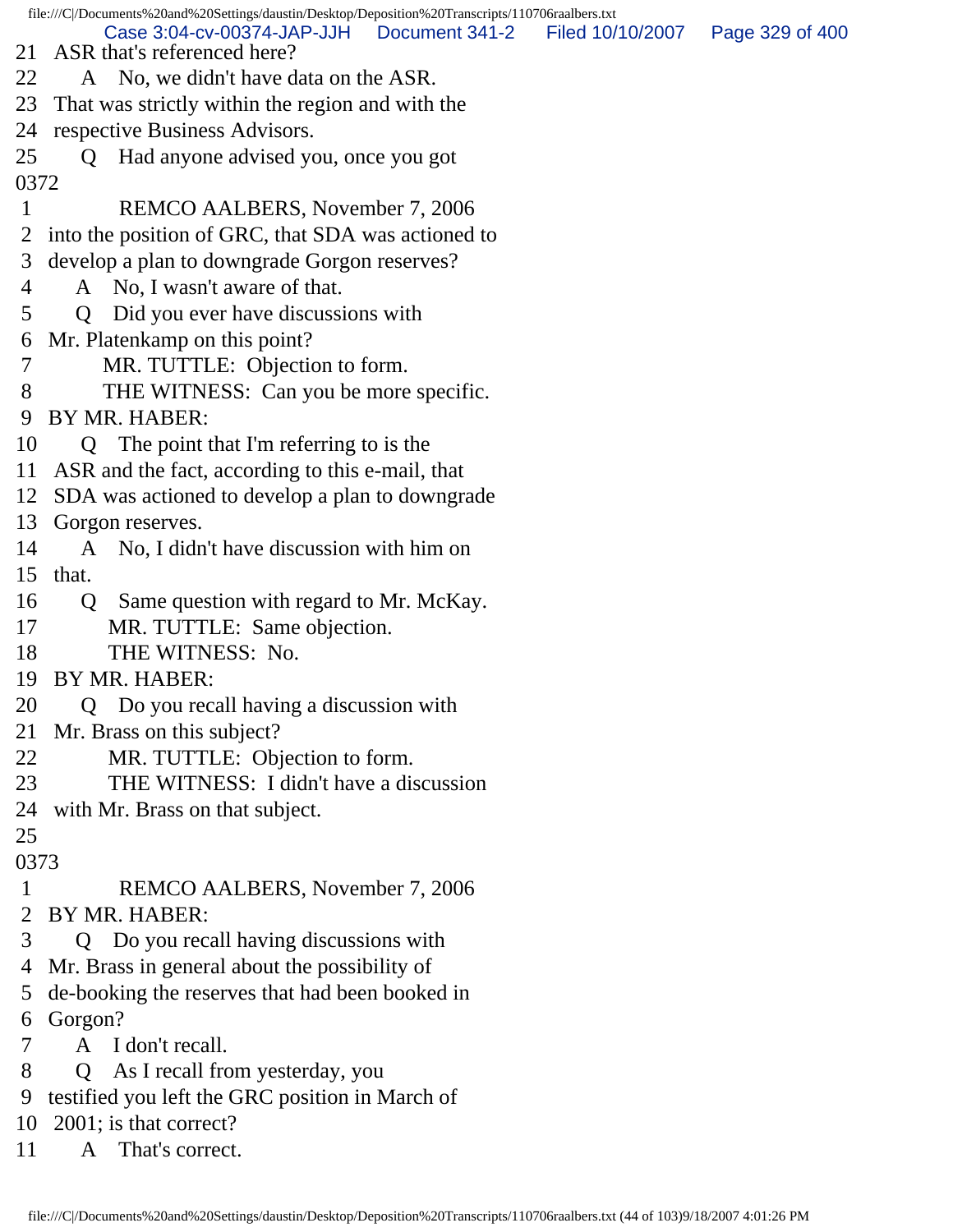Case 3:04-cv-00374-JAP-JJH Document 341-2 Filed 10/10/2007 Page 330 of 400

- 12 Q At any time between this
- 13 correspondence -- which is this correspondence I'm
- 14 referring to in Exhibit 9, not the forward, which
- 15 is the 2000, but the actual time period of
- 16 September/October/November of 2000; so from that
- 17 point forward until the time you left, do you
- 18 recall having any discussions with anyone at Shell
- 19 concerning the possibility of de-booking Gorgon?
- 20 MR. TUTTLE: Objection; asked and
- 21 answered.
- 22 THE WITNESS: Well, I think I've
- 23 mentioned who we had the discussions with. Up to
- 24 2001, you're talking about? There would have been
- 25 discussions when I handed over my job to Leigh 0374
- 1 REMCO AALBERS, November 7, 2006
- 2 Yaxley on where all the different countries were,
- 3 and it would have been part of that discussion.
- 4 BY MR. HABER:
- 5 Q And do you recall when you had these 6 discussions with Mr. Yaxley?
- 7 A That must have been early 2001 before I 8 left the job.
- 9 Q Do you recall how long the transition 10 period was?
- 11 A No, I don't. It wasn't an extensive
- 12 hand-over period, but I can't remember the exact
- 13 timing. A couple of weeks would be my guess.
- 14 Q Do you recall what you told Mr. Yaxley 15 about Gorgon?
- 16 A Well, not word by word, but in general I
- 17 would have explained to him what the history of
- 18 Gorgon was and the discussions and that, depending
- 19 on the progress of the project, there might be a
- 20 decision required in due course, but that as it
- 21 stood at the moment, retaining the booking was
- 22 supported, as also indicated by Mr. Barendregt,
- 23 but it was certainly something to watch over time,
- 24 depending on what progress the project would make
- 25 or not.

0375

- 1 REMCO AALBERS, November 7, 2006
- 2 Q Was the Gorgon booking discussed with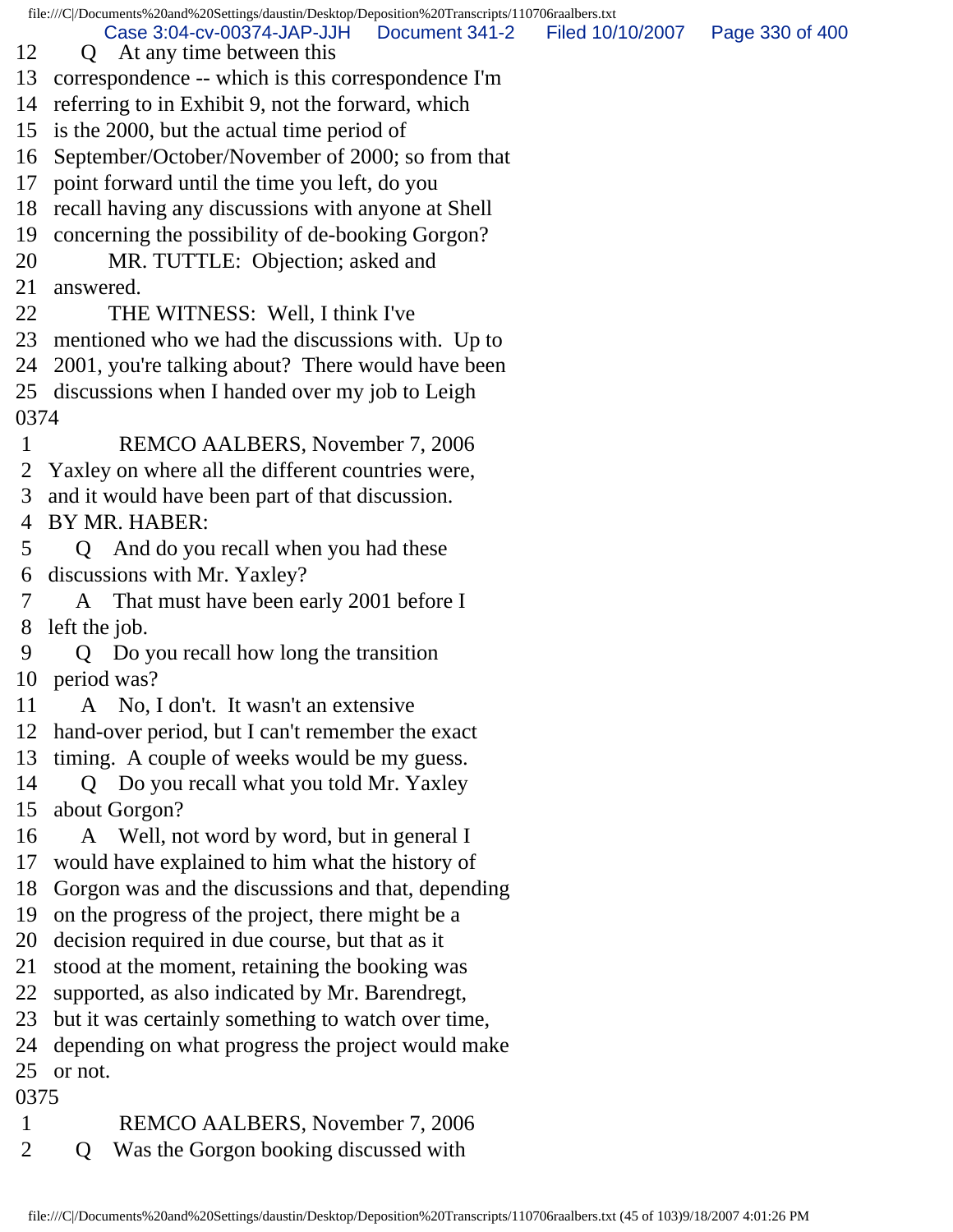file:///C|/Documents%20and%20Settings/daustin/Desktop/Deposition%20Transcripts/110706raalbers.txt 3 the ExCom at the end of the 2000 close-out? So 4 that would be in January or February 2001. 5 A I don't know. I wasn't at the actual 6 discussion of reserves, so I don't know. 7 Q Do you recall preparing any note for the 8 ExCom where Gorgon was discussed? 9 MR. TUTTLE: Same time period? 10 BY MR. HABER: 11 Q Yes. 12 A No, I don't believe I did. 13 Q Do you recall, same time period, any 14 discussions with KPMG about the Gorgon booking? 15 A As part of the reserves close-out, all 16 of Anton's audits that year would have been 17 covered, and this one would have been covered, so 18 it would have been part of the discussion, but 19 with Anton's support it wasn't a major issue that 20 year, as far as I recall. 21 Q Do you recall KPMG asking the type of 22 questions that it had asked previously that you 23 had testified about? 24 A I don't believe they did at that point. 25 Q Do you recall having any discussions 0376 1 REMCO AALBERS, November 7, 2006 2 about Gorgon with Mr. de la Mar? 3 A No, not extensively. It was one of the 4 additions in the first that I arrived. 5 Q Did he say anything to you about whether 6 Gorgon should have been booked or not? 7 A I don't believe that was a point of 8 discussion at that viewpoint, so the answer is no. 9 Q Do you know how Shell reported the 10 Gorgon booking publicly; that is, as a new 11 discovery or a revision? 12 A In the booking for Gorgon actually 13 rolled into the revisions, one of the questions I 14 raised at the time with the Reserves Coordinator 15 at that point in time, Helge Hammer, and the 16 explanation I got back was that they had already 17 booked reserves expectation the year before it was 18 ever approved, so that they now booking approval 19 was actually a provision of -- Case 3:04-cv-00374-JAP-JJH Document 341-2 Filed 10/10/2007 Page 331 of 400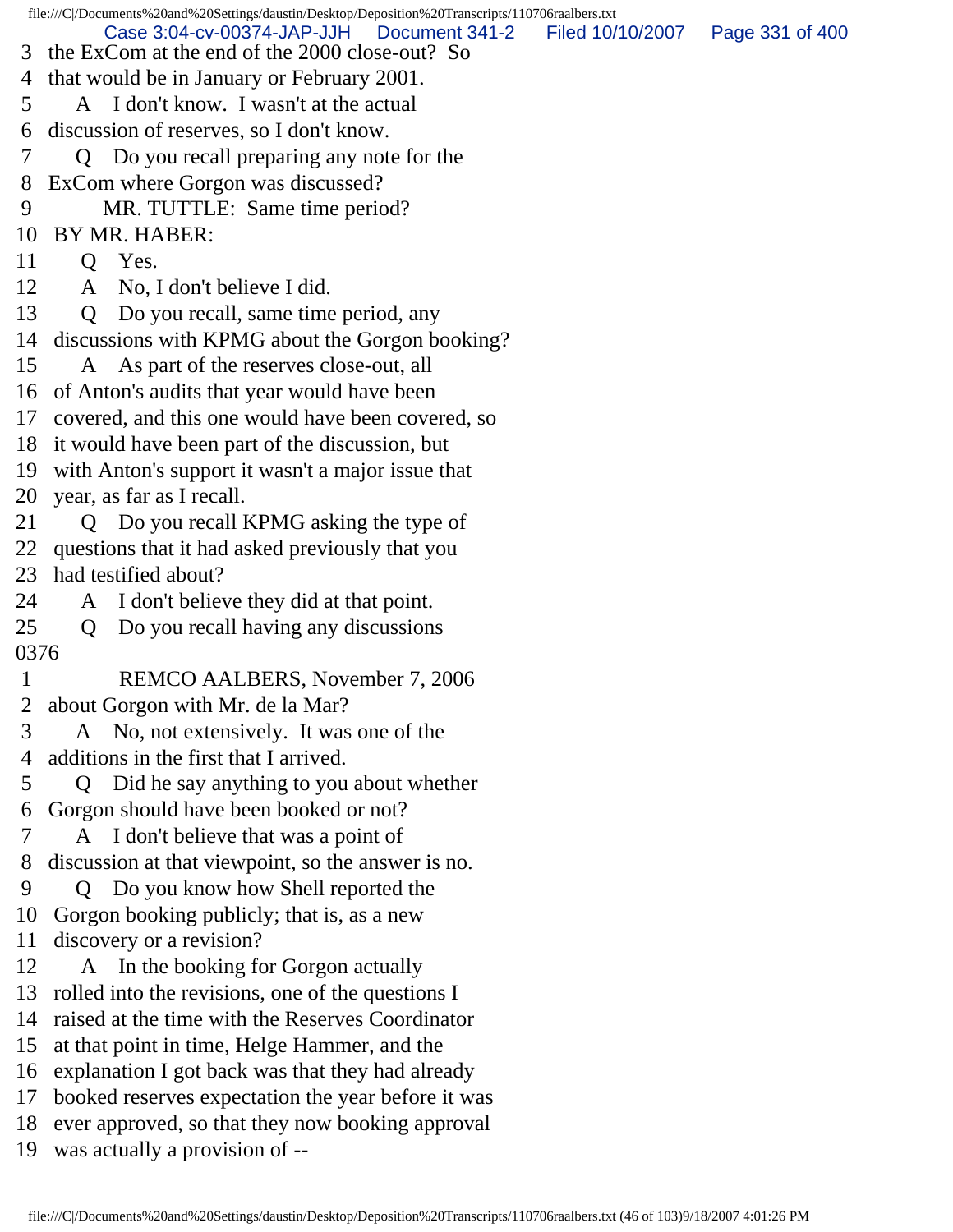file:///C|/Documents%20and%20Settings/daustin/Desktop/Deposition%20Transcripts/110706raalbers.txt 20 THE REPORTER: Slow down. 21 THE WITNESS: Expectation the year 22 before or maybe prior to, two years before. I'm 23 not sure if it was the year before or the year 24 before that. 25 So that was the explanation. I accepted 0377 1 REMCO AALBERS, November 7, 2006 2 the explanation. On hindsight, being the first 3 time proved booking, it should have actually gone 4 into the discovery category, but that was an 5 oversight because of the way the discussion went, 6 and I hadn't realized that's where it should have 7 gone. That's where I would have put it in 8 subsequent years. Having just arrived new on the 9 job, I missed that point and accepted the 10 explanation from Australia, why it was showing up 11 as revisions. 12 (Exhibit No. 10 was marked for 13 identification and attached to the deposition 14 transcript.) 15 BY MR. HABER: 16 Q For the record, we've just marked as 17 Albert Exhibit 10 a series of e-mails with an 18 attachment. The last in the series is from Helge 19 Hammer to Mr. Aalbers, with a CC to a couple of 20 people. It's dated February 2, 1998. The subject 21 line reads "Re Australia -- Reserves Query." The 22 Bates number range is RJW00931357 through 23 RJW00931360. 24 Mr. Aalbers, have you seen these e-mails 25 and the attachment before today? 0378 1 REMCO AALBERS, November 7, 2006 2 A I've seen the e-mail. I believe I've 3 seen the attachment, but I, I don't recall it as 4 such very clearly. 5 Q My only question is directed to the 6 first page of the exhibit. Is the e-mail from 7 Mr. Hammer to you a communication where Mr. Hammer 8 explained why Gorgon should be booked as a 9 revision? 10 A This is the e-mail I referred to. I Case 3:04-cv-00374-JAP-JJH Document 341-2 Filed 10/10/2007 Page 332 of 400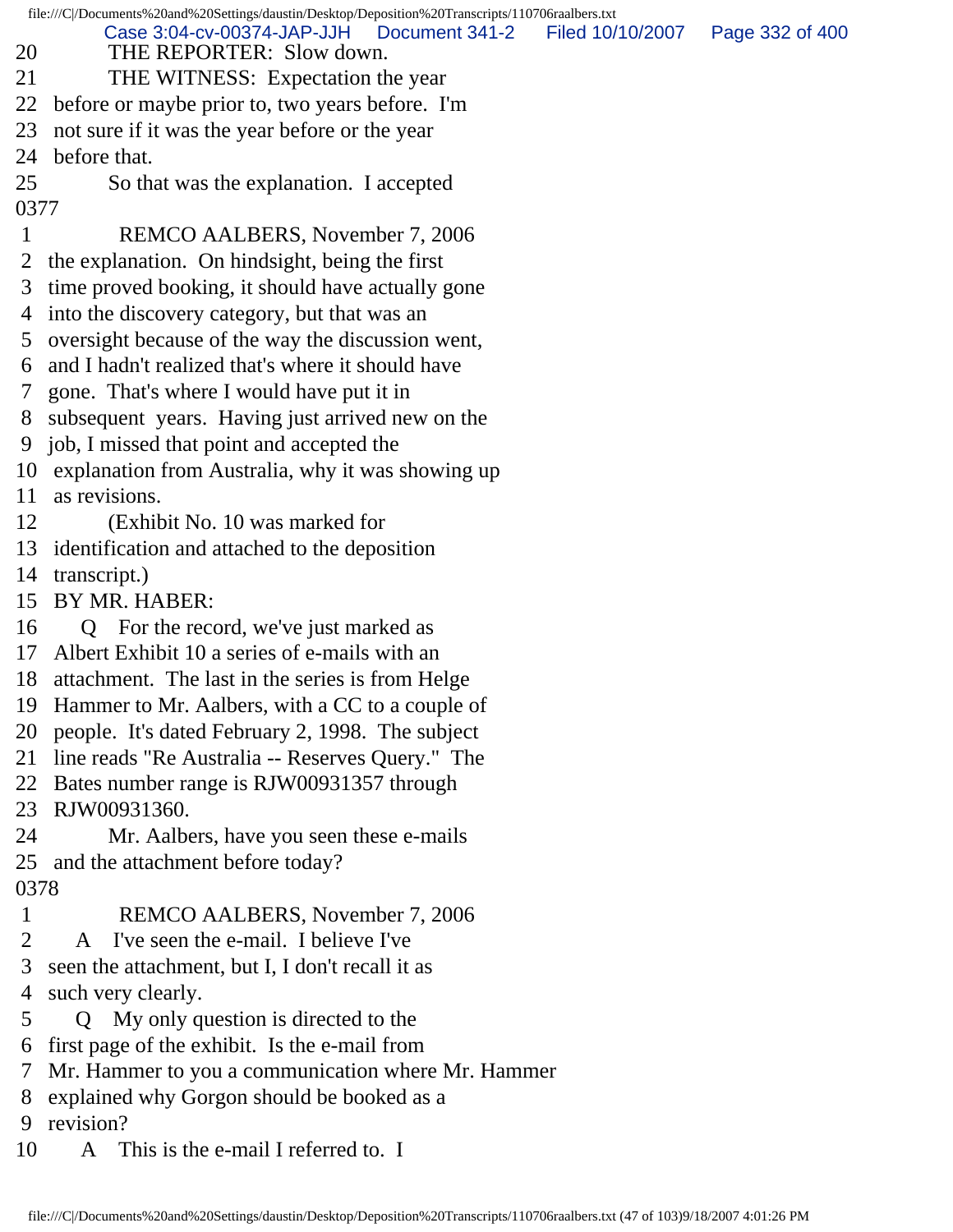file:///C|/Documents%20and%20Settings/daustin/Desktop/Deposition%20Transcripts/110706raalbers.txt 11 asked the question on sort of where all the 12 relative bookings came from, and he indicated here 13 why he had selected revision, and I accepted that 14 explanation. 15 Q So this e-mail would be reflective of 16 that conversation or communication? 17 A Well, there wasn't a discussion. It was 18 only the e-mail communication. Again due to time 19 differences, it was generally over e-mail. 20 Q Now, subsequent to this e-mail, during 21 your tenure as GRC did you have any communications 22 with Mr. Hammer concerning whether Gorgon should 23 have been booked or not as proved reserves? 24 A I don't believe I had. I don't think 25 Helge was in the job very long. When I was there, 0379 1 REMCO AALBERS, November 7, 2006 2 his job was taken over by Sheila Graham and then 3 after that by Sarah Bell. I don't recall any 4 discussion other than that. 5 Q Do you recall any communications from 6 Mr. Hammer where Mr. Hammer expressed the view 7 that Gorgon had not reached commercial maturity? 8 MR. TUTTLE: Objection; foundation. 9 THE WITNESS: No. 10 BY MR. HABER: 11 Q And by communications, just so again in 12 this case I'm clear, it's not only by e-mail or 13 letter, but also verbal, by telephone? 14 A Correct. 15 Q Now, were the -- in connection with the 16 close-out that we talked about, the close-out 17 meeting in 2000, I believe you had testified that 18 the Deputy Group Controller attended that meeting 19 with the External Auditors; is that correct? 20 A Yes. He always attended the close-out 21 reserves meetings. 22 Q Do you recall the Deputy Group 23 Controller saying anything with regard to Gorgon? 24 And now I'm talking about the meeting in January 25 of 2000 or February of 2000. 0380 1 REMCO AALBERS, November 7, 2006 Case 3:04-cv-00374-JAP-JJH Document 341-2 Filed 10/10/2007 Page 333 of 400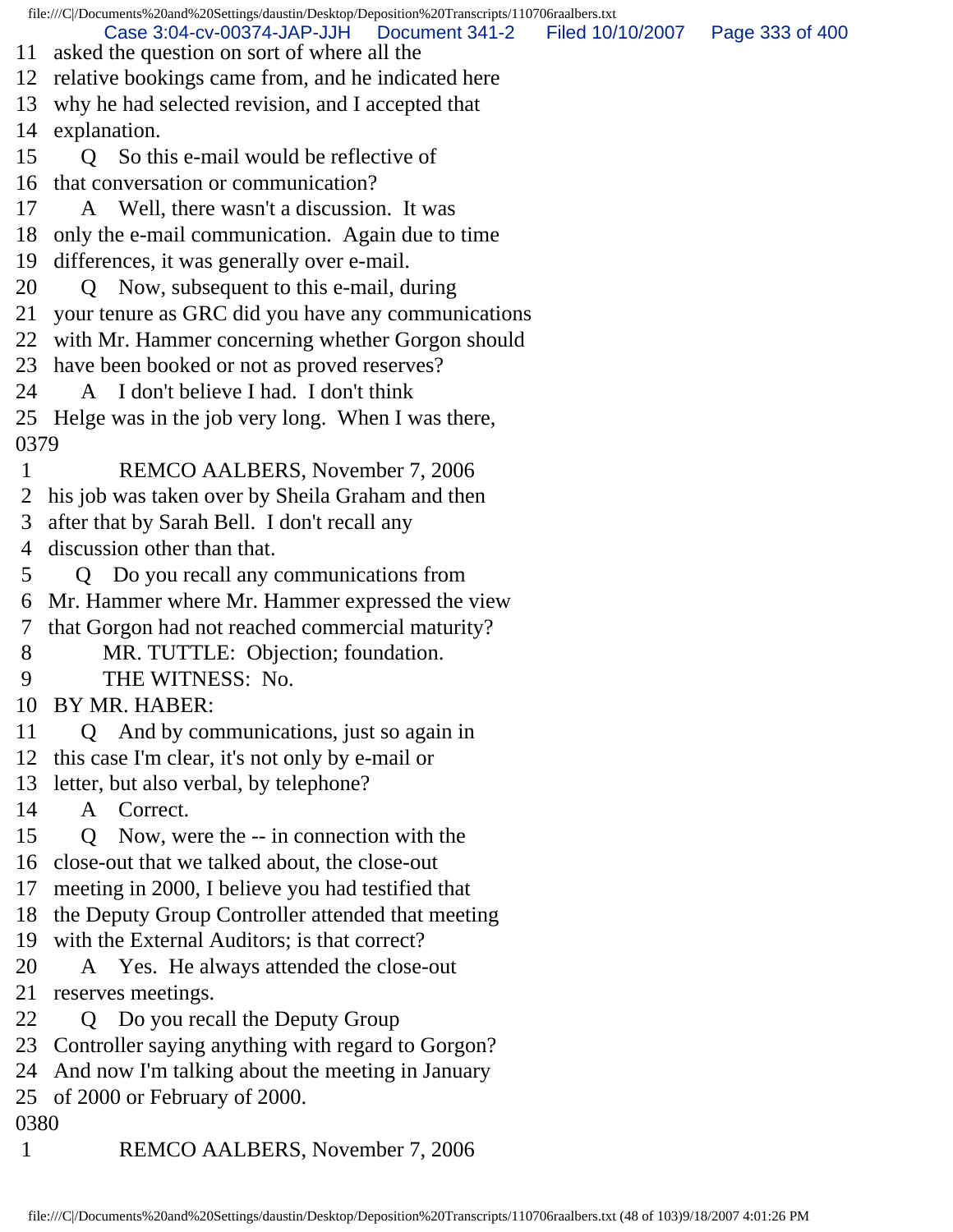- Case 3:04-cv-00374-JAP-JJH Document 341-2 Filed 10/10/2007 Page 334 of 400
- 2 A January 2000, that was about the
- 3 additional booking. No, I don't.
- 4 Q How about during your tenure as GRC; do
- 5 you recall having any communication with the
- 6 Deputy Group Controller concerning whether Gorgon
- 7 should have been booked as proved reserves?
- 8 A Very possible, but I don't, don't recall
- 9 any specific conversations.
- 10 (Exhibit No. 11 was marked for
- 11 identification and attached to the deposition
- 12 transcript.)
- 13 BY MR. HABER:
- 14 Q We've just marked as Aalbers Exhibit 11
- 15 a series of e-mails, the last of which is from
- 16 Mr. Aalbers to Sheila Graham, dated September 21,
- 17 2000. The subject line reads, "Re: Gorgon
- 18 Reserves vs. SFR." The Bates number range is
- 19 PER00020250 to PER00020251.
- 20 Mr. Aalbers, have you seen these e-mails

21 before today?

- 22 A Yes, I have.
- 23 Q A few moments ago I asked you questions
- 24 about recollection concerning communications with
- 25 Sheila Graham about the possibility of de-booking.
- 0381
- 1 REMCO AALBERS, November 7, 2006
- 2 Does this document refresh your recollection about
- 3 such communications?
- 4 A Uh-huh, yes.
- 5 Q Do you recall any other communications
- 6 with Ms. Graham where she had indicated that they
- 7 were -- and I'm just going to use her words, based
- 8 upon the e-mail at the bottom of Page 1 that
- 9 carries over to Page 2 -- "collating data on
- 10 Gorgon with the view to making a recommendation on
- 11 reserves versus SFR for review by all interested
- 12 parties by the end of October." The question
- 13 is --
- 14 A I missed the first part.
- 15 Q And I apologize. With regard to the
- 16 portion of the sentence I just read you, do you
- 17 recall any other communications with Sheila Graham
- 18 where she had indicated that SDA was looking for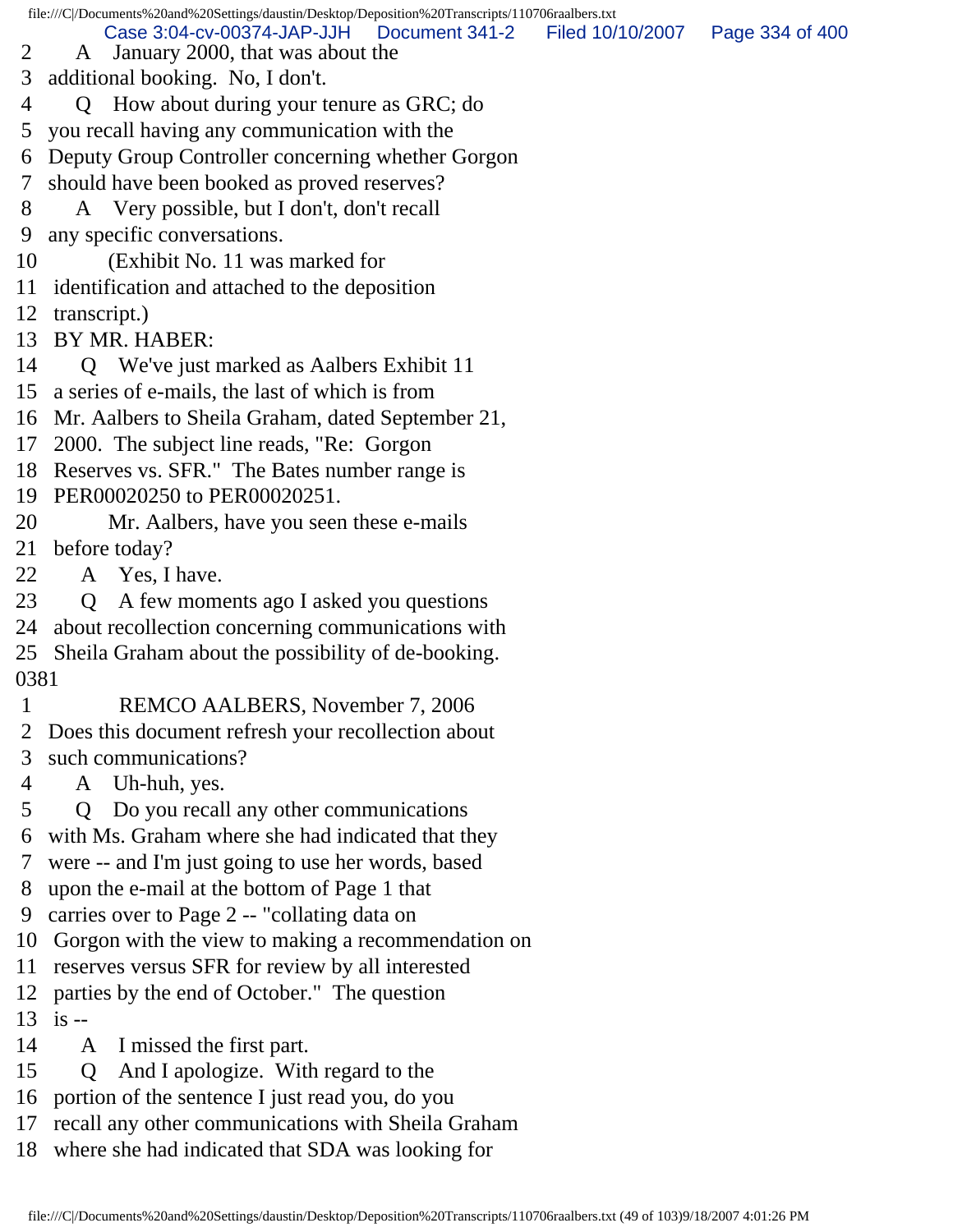file:///C|/Documents%20and%20Settings/daustin/Desktop/Deposition%20Transcripts/110706raalbers.txt 19 information with a view to making a recommendation 20 to de-book? 21 MR. TUTTLE: Objection to the 22 characterization of the document. 23 THE WITNESS: No, I think this is the 24 main discussion that went. I think I also earlier 25 said that there was a discussion running within 0382 1 REMCO AALBERS, November 7, 2006 2 SDA whether or not it was still appropriate to 3 retain the booking. I was trying to refer to this 4 at that point, and I remember this e-mail 5 discussion. It was just prior to Anton Barendregt 6 going back -- going to SDA for his regular 7 reserves audit. 8 BY MR. HABER: 9 Q And did you understand from her e-mail 10 that the issue that they were looking for data was 11 a possible de-booking? 12 A Yes. They were looking at whether or 13 not they felt it was still appropriate to keep 14 Gorgon on the books. 15 Q And so in her e-mail in the portion I 16 read to you, when it refers to "reserves versus 17 SFR," does that refer to taking the reserves that 18 had been booked as proved and then moving them 19 over to the category of SFR? 20 A Yeah, the deal was about if you take 21 them out of reserves, they would then 22 automatically go into scope for recovery, which 23 the volume is there, but you just don't categorize 24 them as reserves at the time. It's just not a 25 category where . . . 0383 1 REMCO AALBERS, November 7, 2006 2 Q And that would be a de-booking of 3 reserves? 4 A Yes, correct. 5 MR. HABER: I am told there are five 6 minutes on the tape. 7 THE VIDEOGRAPHER: This marks the end of 8 Tape 1 in Volume II of the deposition of 9 Mr. Aalbers. We are going off the record. The Case 3:04-cv-00374-JAP-JJH Document 341-2 Filed 10/10/2007 Page 335 of 400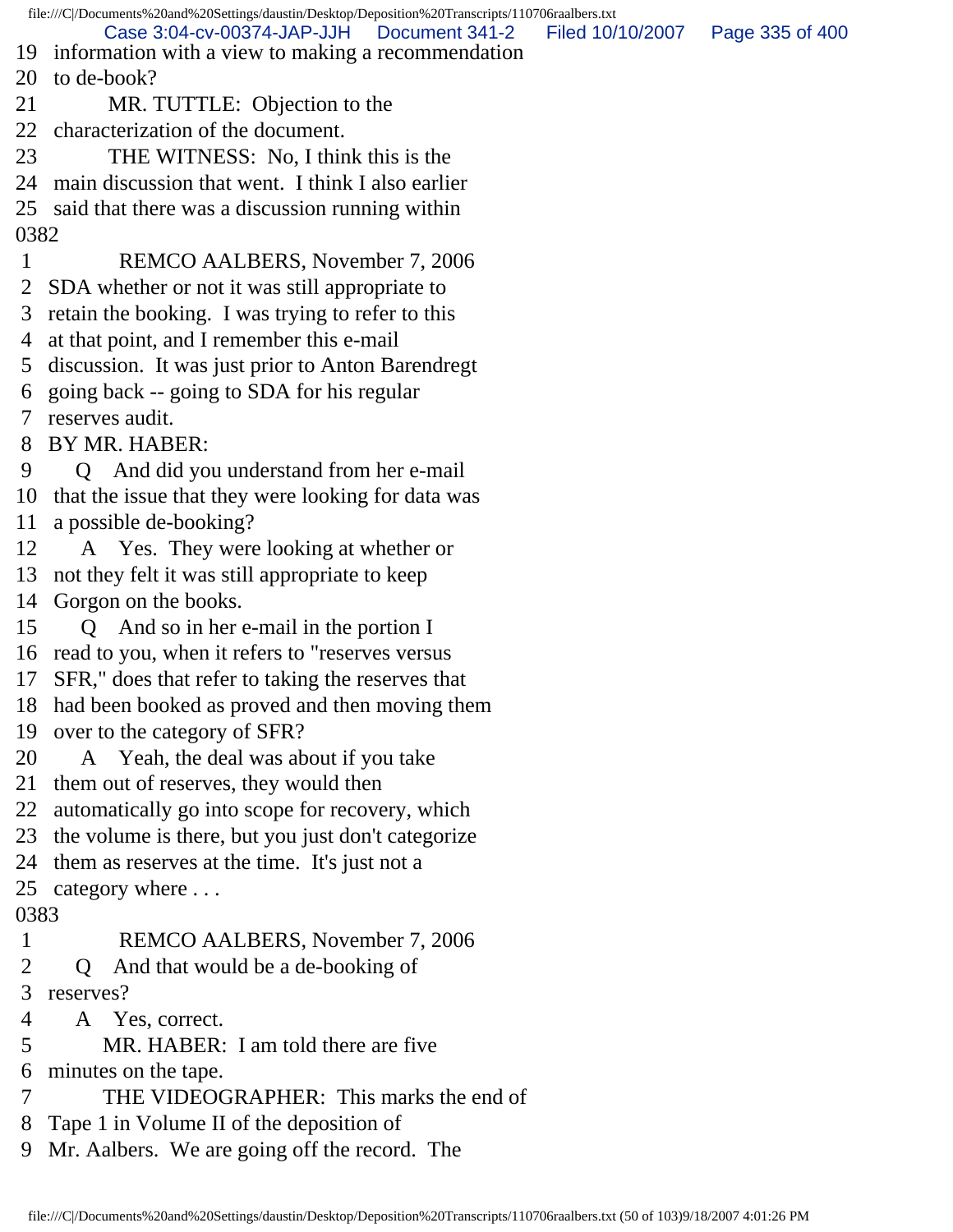file:///C|/Documents%20and%20Settings/daustin/Desktop/Deposition%20Transcripts/110706raalbers.txt 10 time is 12:29 p.m. 11 (Whereupon, a short recess was taken.) 12 THE VIDEOGRAPHER: This marks the 13 beginning of Tape 2, Volume II in the deposition 14 of Mr. Aalbers. We are back on the record. The 15 time is 12:28 p.m. 16 MR. HABER: Let's mark this as an 17 exhibit. 18 (Exhibit No. 12 was marked for 19 identification and attached to the deposition 20 transcript.) 21 BY MR. HABER: 22 Q For the record, we have just marked a 23 series of e-mails as Aalbers Exhibit 12. It's a 24 three-page document. The last e-mail in the 25 series is from Roelof Platenkamp to Mr. Aalbers 0384 1 REMCO AALBERS, November 7, 2006 2 with a CC to Aidan McKay. It's dated January 7, 3 2000. Subject reads "Re: Australia -- Gorgon 4 reserves to SFR," with four question marks 5 following it. The Bates number range is 6 PBW0002283 to PBW0002285. 7 Mr. Aalbers, have you seen these e-mails 8 before today? 9 A Well, I'm copied on a number of them, so 10 yes, I have seen them, but they don't just all 11 quickly come to memory. 12 Q In particular I want to talk to you 13 about the e-mail that you sent to Mr. Platenkamp 14 with a CC to Mr. McKay, dated January 7, 2000, 15 that's on Page 1 of the exhibit. Do you recall 16 the reason why you sent the e-mail to 17 Mr. Platenkamp? 18 A No, I don't. I expect it was following 19 the discussion with Aidan and the request to 20 provide the information to Roelof. 21 Q Do you have any recollection of what was 22 discussed with Mr. McKay? 23 A No, I don't. 24 Q If you look at the first paragraph, full 25 paragraph in your e-mail, it says, "If SDA were to 0385 Case 3:04-cv-00374-JAP-JJH Document 341-2 Filed 10/10/2007 Page 336 of 400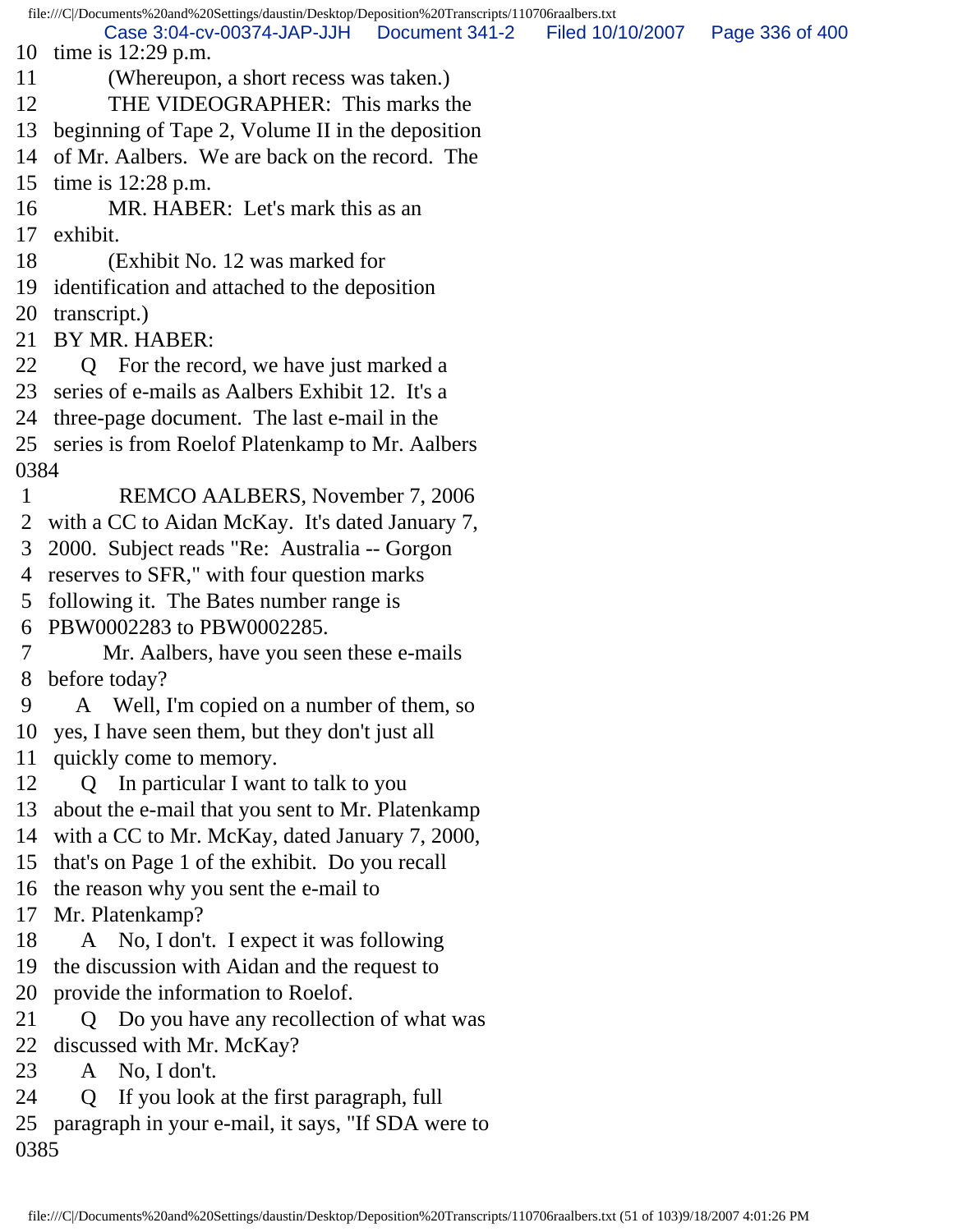file:///C|/Documents%20and%20Settings/daustin/Desktop/Deposition%20Transcripts/110706raalbers.txt 1 REMCO AALBERS, November 7, 2006 2 reclassify Gorgon reserves, the impact on proved 3 reserves would also be 50 percent (some 105.8 mrd 4 sm3!)." What did you mean by that? 5 A I was indicating what the volume of 6 Gorgon was that we actually had on the books at 7 that point in time. 8 Q Was there a discussion with Mr. McKay 9 about what impact a de-booking would have on 10 Shell's proved reserves? 11 A Yes. I mean this was trying to put the 12 size of Gorgon in perspective to the total of the 13 group. 14 Q Did you have a similar conversation with 15 Mr. Platenkamp other than through this e-mail? 16 A I don't recall whether we had an actual 17 discussion on it, but it's possible. 18 Q And by "50 percent" are you referring to 19 the total proved reserves that Shell was 20 reporting, or are you referring to the Reserves 21 Replacement Ratio? 22 MR. TUTTLE: Objection; form, 23 characterization of the document. 24 MR. HABER: I'm just asking him what 25 he's referring to. 0386 1 REMCO AALBERS, November 7, 2006 2 THE WITNESS: I believe it means 3 50 percent of the reserves on the books in 4 Australia. 5 BY MR. HABER: 6 Q So it's a reference to Australia? 7 A Yes. 8 Q Now, if you turn the page to Page 2 of 9 the e-mail, and in particular I'm looking at the 10 e-mail from Sheila Graham dated January 7, 2000, 11 to Robert Jager, with a CC to Robert Blaauw and 12 you, the subject says, "Re: ARPR Update." If you 13 look at the middle paragraph -- and I'm not going 14 to read it into the record, but it talks about 15 efforts to locate records about the Gorgon 16 booking. Do you recall any discussion with 17 Mr. Platenkamp concerning the subject that's in Case 3:04-cv-00374-JAP-JJH Document 341-2 Filed 10/10/2007 Page 337 of 400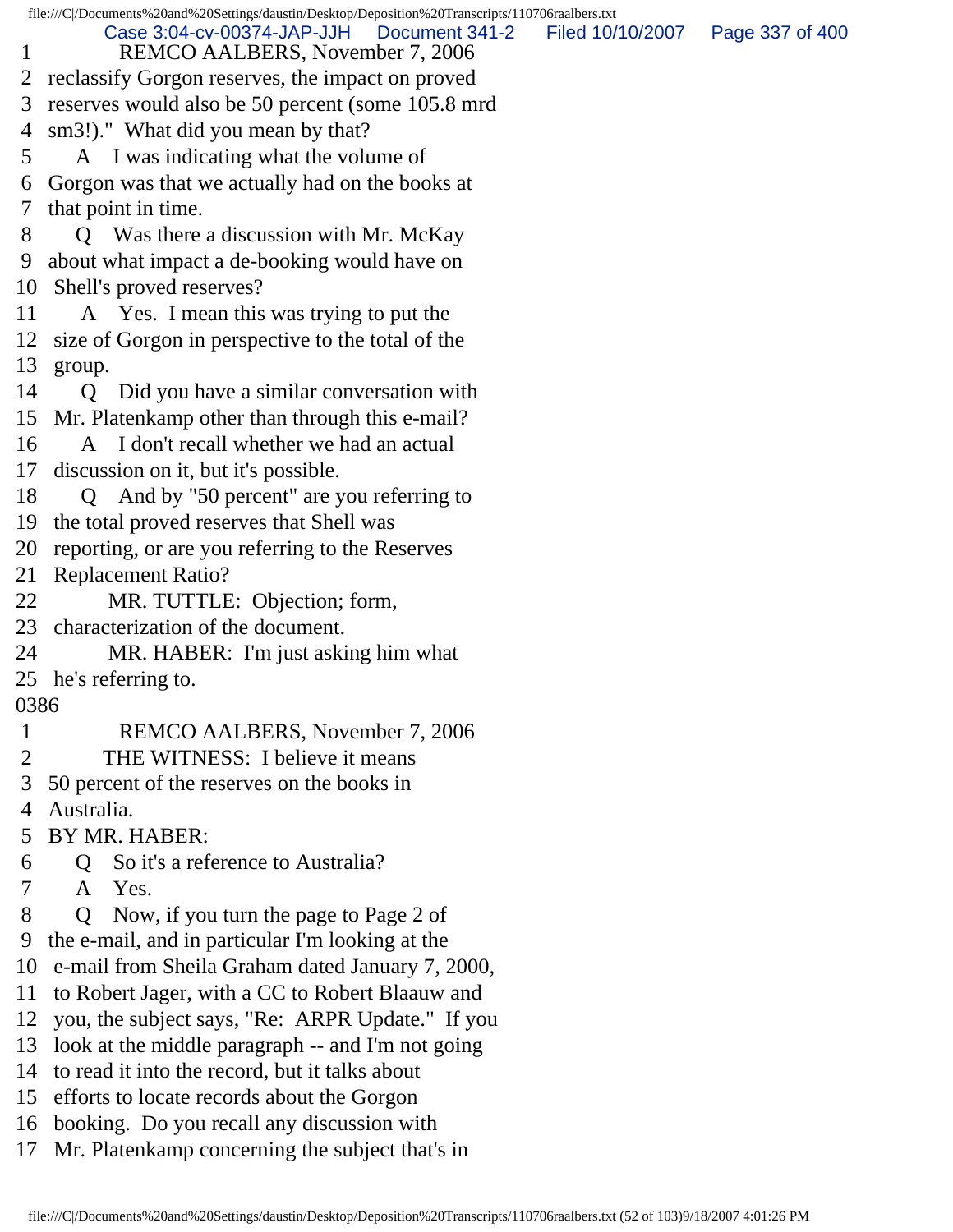file:///C|/Documents%20and%20Settings/daustin/Desktop/Deposition%20Transcripts/110706raalbers.txt 18 this paragraph? 19 A No, we didn't discuss this. 20 Q Do you recall discussing again the 21 subject of this paragraph with Mr. McKay? 22 A No, I don't. 23 Q Do you recall having a discussion or a 24 communication with Mr. Jager about the subject of 25 that paragraph? 0387 1 REMCO AALBERS, November 7, 2006 2 A No, I don't. 3 Q The same question with regard to 4 Mr. Blaauw. 5 A No, I haven't had discussion with 6 Mr. Blaauw on that. 7 Q Lastly, Ms. Graham -- do you recall a 8 communication with Ms. Graham other than this 9 e-mail on that subject? 10 A That's possible, but I don't remember. 11 Q Just going back to your e-mail to 12 Mr. Platenkamp, and in particular the 50 percent 13 figure in that second paragraph, do you recall 14 having a discussion with Mr. Platenkamp of how 15 that reduction would affect Shell's RRR? 16 A No, I don't. The information here only 17 talks about what the absolute impact would be on 18 total reserves. 19 Q And that would be six percent? 20 A That's what the e-mail says, yes. 21 Q Okay. And was that a figure that you 22 arrived at through your own, own work? 23 A Yes. 24 Q You can put that aside. 25 Now, with regard to Australia, have you 0388 1 REMCO AALBERS, November 7, 2006 2 ever heard of Sunrise fields? 3 A Sunrise Troubadour, yes, I have. 4 Q And what type of field is that; oil or 5 gas? 6 A That's also a gas field. 7 Q Do you know if any reserves had been 8 booked in Sunrise? Case 3:04-cv-00374-JAP-JJH Document 341-2 Filed 10/10/2007 Page 338 of 400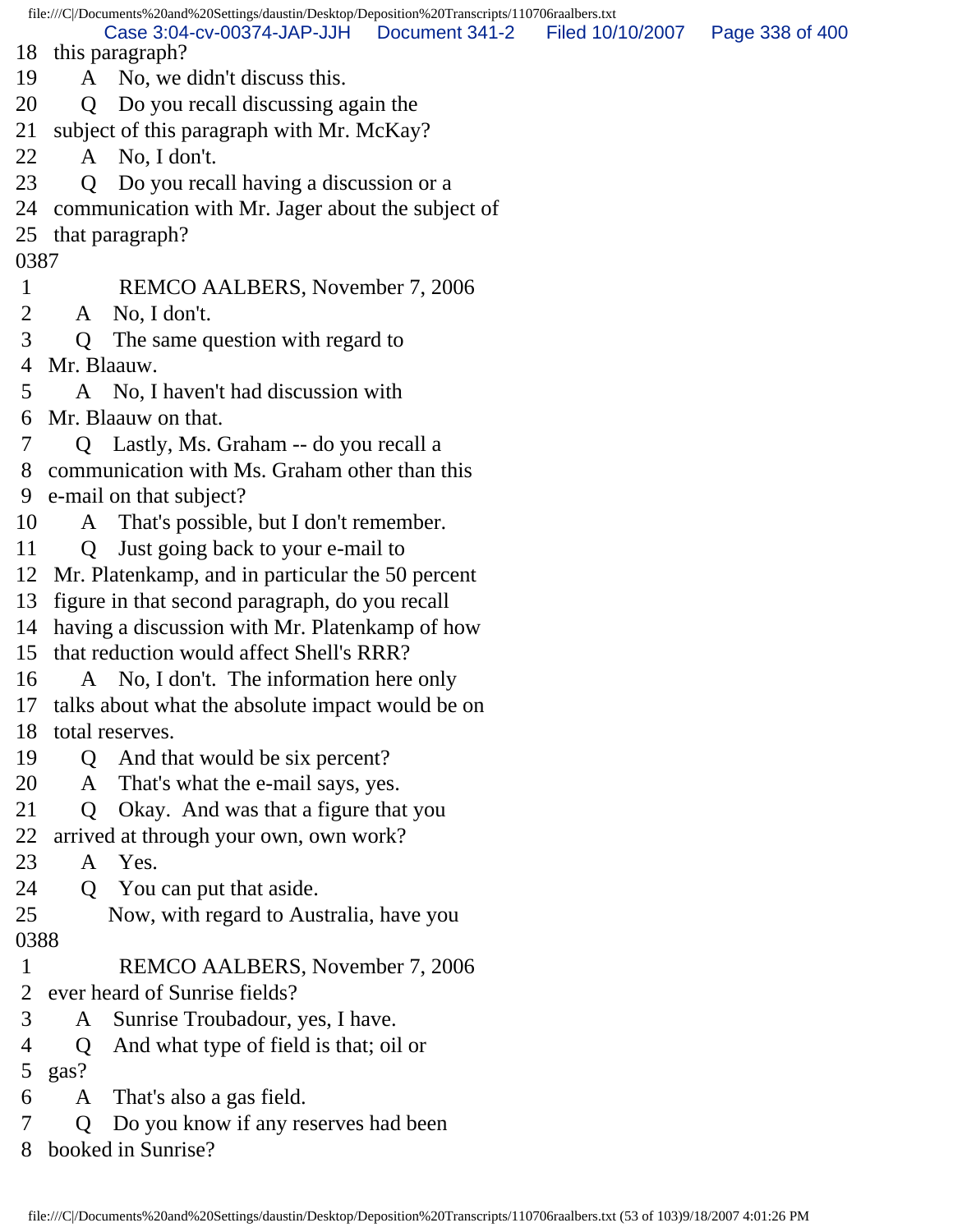file:///C|/Documents%20and%20Settings/daustin/Desktop/Deposition%20Transcripts/110706raalbers.txt 9 A What time frame are we talking about? 10 Q Let's talk about the January/February 11 time frame. 12 A Booked by whom? 13 O Shell. 14 A I believe we didn't have reserves in 15 Sunrise Troubadour. 16 Q Do you recall any discussions within 17 your directorate concerning using reserves from 18 Sunrise as an offset for Gorgon? 19 A Yeah, I recall that there has been 20 discussions on that. 21 Q What is your recollection about those 22 discussions? 23 A As far as I can recall, there were at 24 some point discussions where future LNG trains 25 would actually -- rather than getting Gorgon, some 0389 1 REMCO AALBERS, November 7, 2006 2 distributor would sort of jump the queue and get 3 developed maybe ahead of Gorgon. 4 Q And in terms of being an offset for 5 Gorgon, do you recall any discussions? 6 A I can't remember exactly, but I mean I 7 think sort of just the basic discussion would be 8 that if you actually decided to develop Sunrise, 9 then at that point you would book Sunrise, but 10 then you would de-book Gorgon, because then 11 obviously you made a different choice in terms of 12 how you were going to develop these fields. 13 Q Who did you have these discussions with? 14 A I don't remember who exactly with. I 15 would assume it would be possibly Aidan and 16 probably also with the Business Advisor, but I 17 don't recall exactly. 18 Q And the Business Advisor; would that be 19 Rob Jager? 20 A Yes, that would be Rob Jager. 21 Q And again I propose to you around the 22 time frame January/February of 2000. Is this your 23 best recollection of when these discussions 24 occurred? 25 A No, not necessarily, but it would have Case 3:04-cv-00374-JAP-JJH Document 341-2 Filed 10/10/2007 Page 339 of 400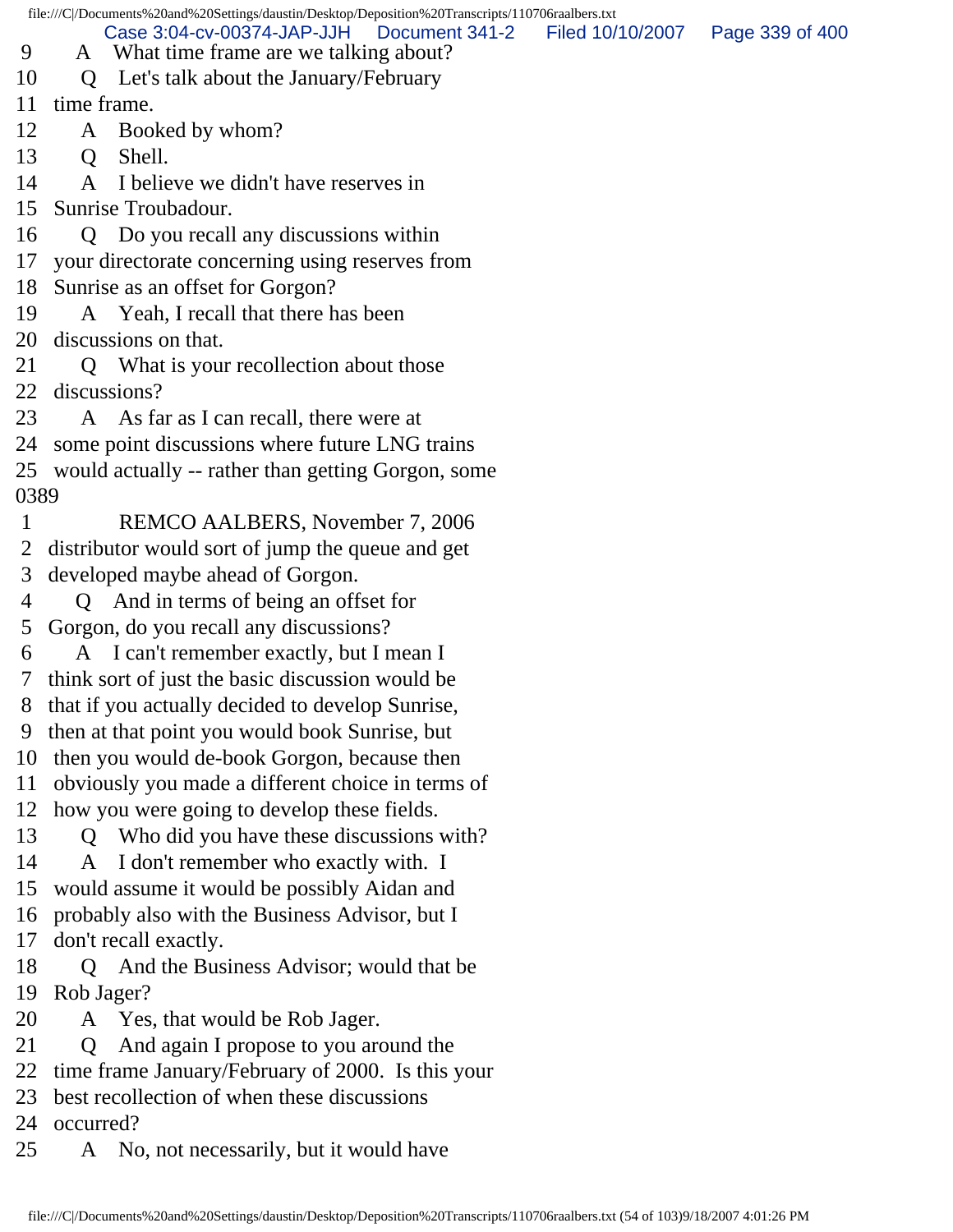file:///C|/Documents%20and%20Settings/daustin/Desktop/Deposition%20Transcripts/110706raalbers.txt 0390 1 REMCO AALBERS, November 7, 2006 2 been in the latter part when I was Group Reserves 3 Coordinator, but I don't know the exact timing. 4 Q You say "the latter part," so that would 5 be sometime at least after January/February of 6 2000 up until March 2001? 7 A That would be my guess. 8 Q Now, during your, during your tenure as 9 GRC, do you recall there being any issues that 10 came to your attention in Brunei? 11 A Yes, there were. 12 O And what were the issues? 13 A I believe we called them at the time 14 legacy reserves. 15 Q And what are legacy reserves? 16 A Legacy reserves were reserves that had 17 been booked in Brunei I believe actually a long 18 time before I was Reserves Coordinator, I think 19 possibly up to about ten years before, which 20 hadn't actually quite matured through, and with 21 some of them there were potentially some issues as 22 to whether or not they could actually be developed 23 or not. 24 Q And how did these issues come to your 25 attention? 0391 1 REMCO AALBERS, November 7, 2006 2 A I can't remember when the legacy series 3 first came. It came up as part of discussions on 4 the Brunei reserves, but I can't remember exactly 5 at what point and with whom. 6 Q Now, when you say "came up as part of 7 discussions," now I'm going to try to refresh your 8 recollection. Do you, do you believe that the 9 discussions were with Mr. Platenkamp? 10 A No, they certainly wouldn't have been 11 with Mr. Platenkamp. 12 Q And why is that? 13 A Because they would have been either with 14 people in BSP, Brunei Shell Petroleum, or with the Case 3:04-cv-00374-JAP-JJH Document 341-2 Filed 10/10/2007 Page 340 of 400

15 Business Advisor. It would be one or the other.

16 Potentially it could have also come out of a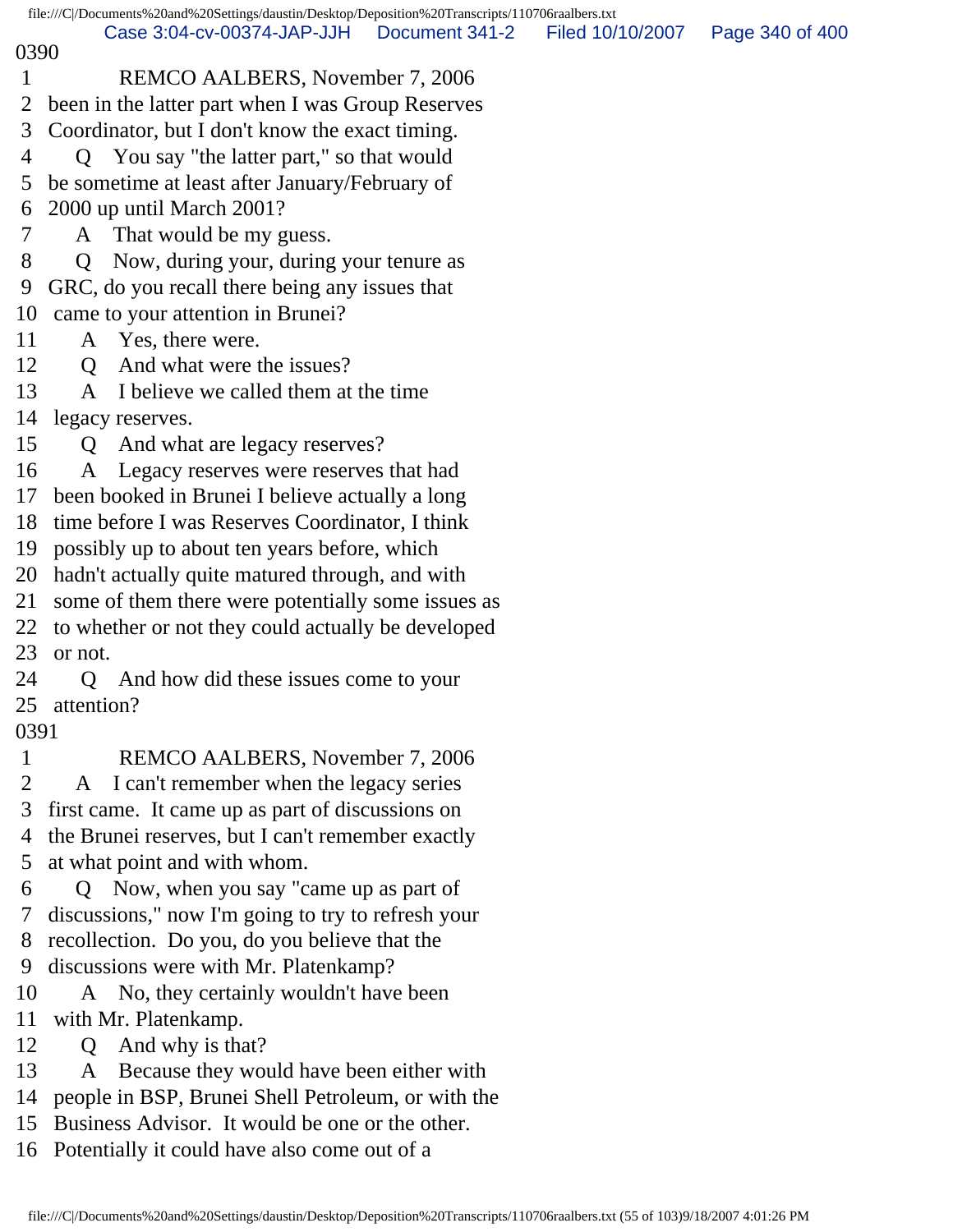file:///C|/Documents%20and%20Settings/daustin/Desktop/Deposition%20Transcripts/110706raalbers.txt 17 common summary in a Business Plan submission that 18 I picked up on. That would be the most logical 19 place as well initially -- where the discussion 20 initiated basically when I became aware of the 21 specific issue. 22 Q So if it came up, as you say, more 23 likely in a Business Plan submission, that would 24 be after the ARPR process, correct? 25 A No. I said there are three potential 0392 1 REMCO AALBERS, November 7, 2006 2 options. It could either have been in discussions 3 with staff in Brunei Shell, it could have been in 4 discussion with the Business Advisor, or possibly 5 out of a comment maybe somewhere in the Business 6 Plan. Any of those three are equally likely. 7 Q And my question was only directed with 8 regard to Option 3, which was the Business Plan. 9 That would occur after the ARPR? 10 A The Business Plan -- well, it depends. 11 The Business Plan is in between, so the Business 12 Plan is mid-year and the ARPRs are at the start or 13 end of the year, however you call it, so the cycle 14 is ARPR, Business Plan, ARPR, Business Plan, so 15 it's in between. 16 Q Okay. Now, who do you recall was the 17 RBA for BSP at that time? 18 A I knew that question was coming. Nice 19 guy. The name's just slipped me. I think he had 20 a fairly complicated name. I just can't get his 21 name at the moment. 22 Q Okay. And you mentioned possibly people 23 from BSP. Who else would be at BSP that you would 24 be communicating with on these issues? 25 A I can't remember who was the Reserves 0393 1 REMCO AALBERS, November 7, 2006 2 Coordinator at the time, but I believe there were 3 discussions with Chris Kennett. 4 Q Who was Chris Kennett? 5 A I can't remember what his exact job at 6 the time was. He might have been head of Case 3:04-cv-00374-JAP-JJH Document 341-2 Filed 10/10/2007 Page 341 of 400

7 Development Unit or head of Petroleum Engineering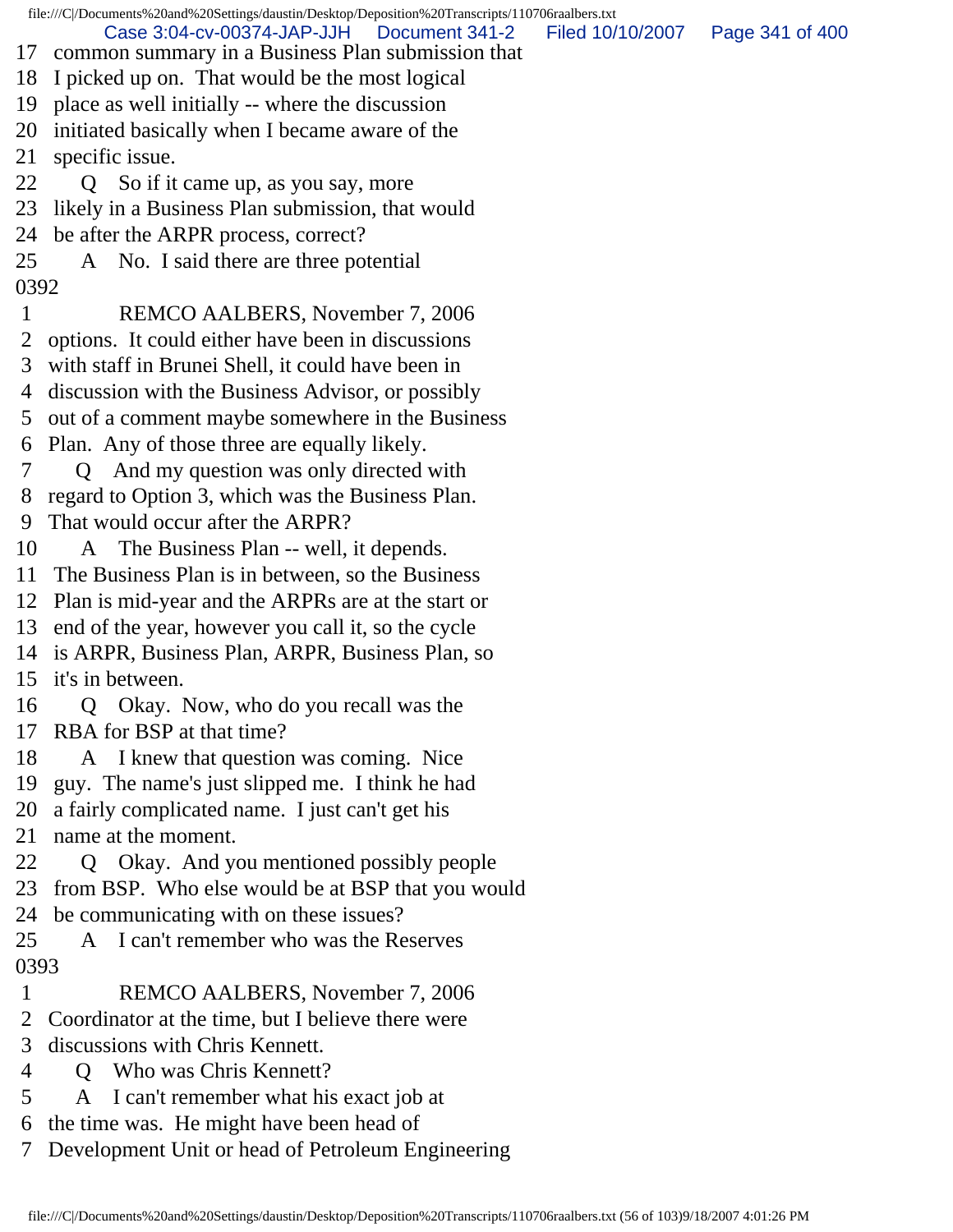file:///C|/Documents%20and%20Settings/daustin/Desktop/Deposition%20Transcripts/110706raalbers.txt 8 or something along those lines. He was a 9 reservoir engineer that I already knew from before 10 in the NAM. 11 Q Do you recall the sum and substance of 12 the discussions you had with Mr. Kennett? 13 A We basically had discussions on the 14 origin of the, uh, well, what they call legacy 15 reserves and on the political sensitivity locally 16 in Brunei of de-booking those. 17 Q And what were the political 18 sensitivities that were discussed? 19 A I can't remember exactly what, how it 20 went, but Shell had made promises on these 21 reserves, and it was fairly sensitive whether or 22 not that was happening, and they couldn't -- well, 23 they locally found that they couldn't just de-book 24 these without doing some further work, and they 25 were trying to work through a program. They were 0394 1 REMCO AALBERS, November 7, 2006 2 trying to address all these legacy reserves on an 3 individual basis, and sort of updates, field, the 4 reservoir development plans, and then slowly try 5 to work the issue out. 6 Q Do you recall there being any discussion 7 about possibly de-booking the reserves? 8 A Yes, there was certainly discussion on 9 that. As far as I recall the discussion, I felt 10 at the time that if you couldn't justify them at 11 that point, you should take them out of the books. 12 Q Did you communicate that view to anyone 13 else at Shell? 14 A That discussion was certainly with 15 Brunei Shell and the people I was talking to and 16 with the Business Advisor. 17 Q Who at the moment you don't recall his 18 name? 19 A Yeah. When I get it, I'll tell you. 20 I'm hoping you're going to give me a piece of 21 paper with the name on it. 22 Q I wish I could. 23 Did you discuss your view about whether 24 to de-book or not with Mr. Platenkamp? Case 3:04-cv-00374-JAP-JJH Document 341-2 Filed 10/10/2007 Page 342 of 400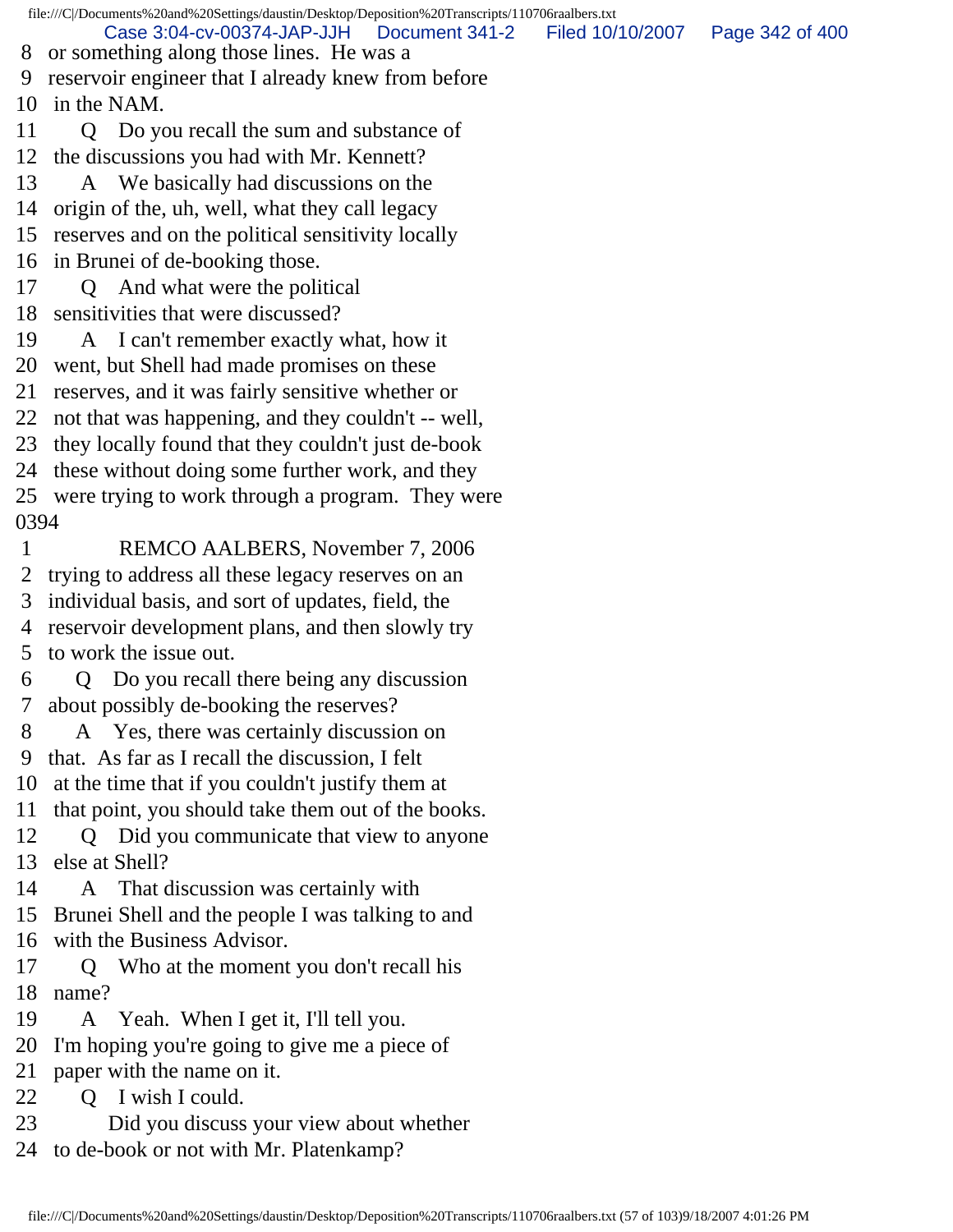|                |                                                    | file:///C/Documents%20and%20Settings/daustin/Desktop/Deposition%20Transcripts/110706raalbers.txt |  |  |                                   |  |
|----------------|----------------------------------------------------|--------------------------------------------------------------------------------------------------|--|--|-----------------------------------|--|
| 25             |                                                    | Case 3:04-cv-00374-JAP-JJH   Document 341-2<br>A I don't recall.                                 |  |  | Filed 10/10/2007  Page 343 of 400 |  |
| 0395           |                                                    |                                                                                                  |  |  |                                   |  |
| $\mathbf{1}$   |                                                    | REMCO AALBERS, November 7, 2006                                                                  |  |  |                                   |  |
| $\overline{2}$ | Q                                                  | Same question with regard to Mr. McKay.                                                          |  |  |                                   |  |
| 3              | A                                                  | Again I don't recall, because I'm not a                                                          |  |  |                                   |  |
| 4              |                                                    | hundred percent sure at what point in time this                                                  |  |  |                                   |  |
| 5 <sup>5</sup> |                                                    | discussion was taking place. It was somewhere I                                                  |  |  |                                   |  |
|                | 6 believe in sort of the middle of my tenure, so I |                                                                                                  |  |  |                                   |  |
| 7 <sup>7</sup> |                                                    | haven't got the exact time frame. So it's                                                        |  |  |                                   |  |
|                |                                                    | 8 possible that it was still when Wouter van Dorp                                                |  |  |                                   |  |
| 9              |                                                    | was still there.                                                                                 |  |  |                                   |  |
| 10             |                                                    | Q Do you recall discussing the issue with                                                        |  |  |                                   |  |
|                |                                                    | 11 Mr. van Dorp?                                                                                 |  |  |                                   |  |
| 12             |                                                    | A Well, that would place the time, so no.                                                        |  |  |                                   |  |
| 13             |                                                    | Q Well, I'm just trying. Do what I can to                                                        |  |  |                                   |  |
| 14             | try.                                               |                                                                                                  |  |  |                                   |  |
| 15             |                                                    | Now, were there also issues concerning                                                           |  |  |                                   |  |
|                |                                                    | 16 license expiry in Brunei?                                                                     |  |  |                                   |  |
| 17             |                                                    | A Yes, there was also discussion on -- I                                                         |  |  |                                   |  |
|                |                                                    | 18 believe at the time there was 2003 was when the                                               |  |  |                                   |  |
| 19             |                                                    | license needed to be renewed in Brunei.                                                          |  |  |                                   |  |
| 20             | Q                                                  | And do you recall if there were any                                                              |  |  |                                   |  |
| 21             |                                                    | efforts to resolve the license expiry issue?                                                     |  |  |                                   |  |
| 22             |                                                    | A As far as I remember, I had discussions                                                        |  |  |                                   |  |
|                |                                                    | 23 with the RBA on that, because Brunei Shell                                                    |  |  |                                   |  |
|                |                                                    | 24 actually had booked reserves well beyond 2003, and                                            |  |  |                                   |  |
|                |                                                    | 25 at the end of the day it was concluded that Shell                                             |  |  |                                   |  |
| 0396           |                                                    |                                                                                                  |  |  |                                   |  |
| $\mathbf{1}$   |                                                    | REMCO AALBERS, November 7, 2006                                                                  |  |  |                                   |  |
| 2              |                                                    | in Brunei had an automatic right of extension and                                                |  |  |                                   |  |
| 3              |                                                    | that the license expiry wasn't an issue, and I                                                   |  |  |                                   |  |
|                |                                                    | 4 believe we had a license expiry before when the                                                |  |  |                                   |  |
| 5              |                                                    | license was renewed, so there was an historic                                                    |  |  |                                   |  |
| 6              |                                                    | track record.                                                                                    |  |  |                                   |  |
| 7              | $\mathbf{Q}$                                       | There wasn't any historic --                                                                     |  |  |                                   |  |
| 8              | A                                                  | There was.                                                                                       |  |  |                                   |  |
| 9              | $\overline{O}$                                     | Oh, there was? Okay. Was it your                                                                 |  |  |                                   |  |
| 10             |                                                    | understanding that Shell was entitled to an                                                      |  |  |                                   |  |
| 11             | automatic extension?                               |                                                                                                  |  |  |                                   |  |
| 12             |                                                    | A At the time when the discussion started,                                                       |  |  |                                   |  |
| 13             | it wasn't clear to me that that was the case when  |                                                                                                  |  |  |                                   |  |
| 14             |                                                    | we had that discussion.                                                                          |  |  |                                   |  |
| 15             | Q                                                  | Subsequent to that time did you learn                                                            |  |  |                                   |  |
|                |                                                    |                                                                                                  |  |  |                                   |  |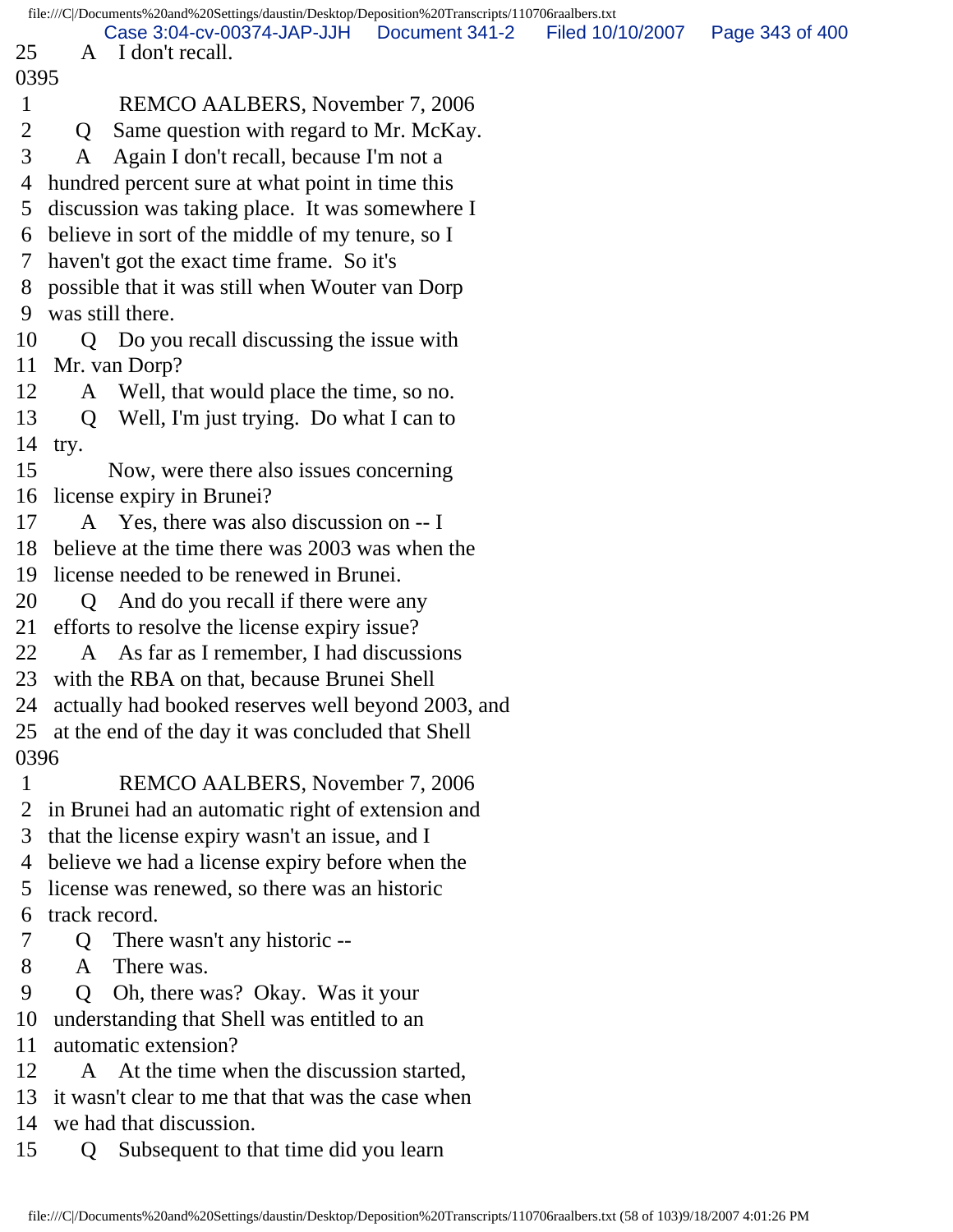Case 3:04-cv-00374-JAP-JJH Document 341-2 Filed 10/10/2007 Page 344 of 400

- 16 that Shell was entitled to an automatic extension?
- 17 A The conclusion of the discussion was
- 18 that -- sorry. Let me rephrase that. The advice
- 19 that I was given from the people for -- business
- 20 advice from people in Brunei was that we had that
- 21 and that's how it got settled, so we retained the
- 22 reserves post-2003, and in actual fact, the
- 23 license was extended when it was 2003. I think it
- 24 was extended sometime in 2002, but I don't know
- 25 the exact date.

## 0397

- 1 REMCO AALBERS, November 7, 2006
- 2 Q And the extension occurred after you had 3 left your position as GRC, to the best of your 4 recollection?
- 5 A I believe. Yeah, I believe to my 6 recollection that was the case.
- 7 Q Okay. Now, with regard to the legacy
- 8 issues, do you know if Brunei prior to -- strike
- 9 that. With regard to the legacy issues, do you
- 10 know if Brunei de-booked reserves that had been
- 11 booked as proved?
- 12 A I believe it was -- the issue had been
- 13 there for a while. I believe that some reserves
- 14 had been revised over time. They didn't de-book
- 15 all those legacy reserves at that point in time
- 16 when we had the discussion, but they -- we agreed
- 17 that they were going to work a plan and address
- 18 them all sort of individual over the next -- I
- 19 can't remember how many years. Two or three years
- 20 they were going to work themselves through. It
- 21 was just some of the reservoirs, it was physically
- 22 impossible to do it all in one go.
- 23 Q And when you say "we" agreed, who are 24 you referring to?
- 25 A At the end of the day it was agreed 0398
- 1 REMCO AALBERS, November 7, 2006
- 2 between Brunei and the Business Advisor, and I
- 3 accepted that compromise and didn't push the issue 4 any further.
- 5 Q And in accepting that compromise, did 6 you discuss it with any of your bosses?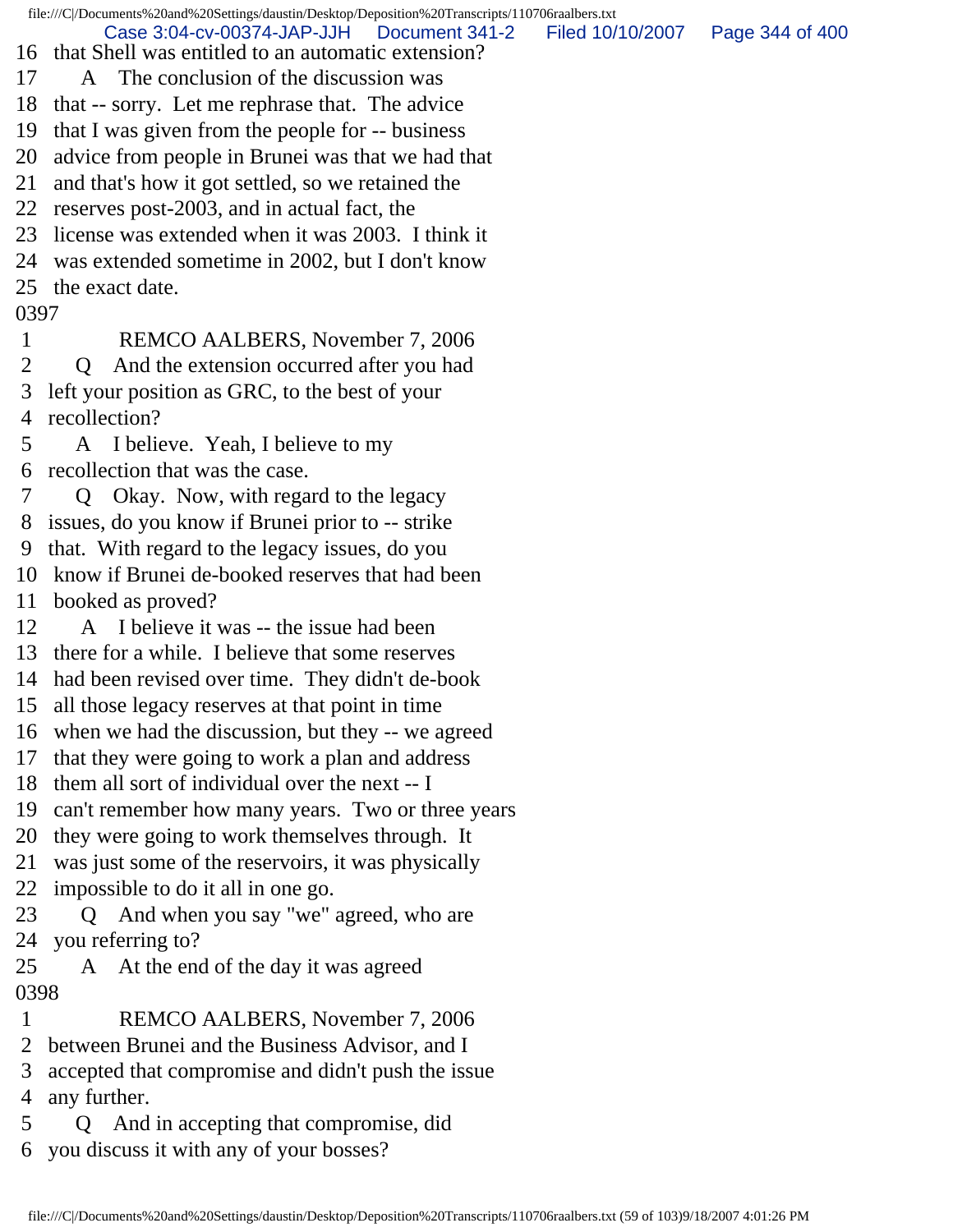|              | file:///C /Documents%20and%20Settings/daustin/Desktop/Deposition%20Transcripts/110706raalbers.txt |                                   |  |  |  |  |
|--------------|---------------------------------------------------------------------------------------------------|-----------------------------------|--|--|--|--|
| 7            | Case 3:04-cv-00374-JAP-JJH   Document 341-2<br>A I'm pretty sure I have, but I don't              | Filed 10/10/2007  Page 345 of 400 |  |  |  |  |
|              | 8 recall, as we've been through before.                                                           |                                   |  |  |  |  |
| 9            | Q Do you know if any reserves in Brunei                                                           |                                   |  |  |  |  |
| 10           | had been recategorized as a consequence of Project                                                |                                   |  |  |  |  |
|              | 11 Rockford?                                                                                      |                                   |  |  |  |  |
| 12           | A I think some have been differently                                                              |                                   |  |  |  |  |
|              | 13 revised, but I'm not a hundred percent sure. I                                                 |                                   |  |  |  |  |
|              | 14 believe there have been.                                                                       |                                   |  |  |  |  |
| 15           | Q Do you know if any of those reserves are                                                        |                                   |  |  |  |  |
|              | 16 the reserves that we were just talking about?                                                  |                                   |  |  |  |  |
| 17           | A There would be those reserves, to my                                                            |                                   |  |  |  |  |
|              | 18 knowledge, yes.                                                                                |                                   |  |  |  |  |
| 19           | MR. HABER: Okay. Why don't we stop for                                                            |                                   |  |  |  |  |
| 20           | lunch.                                                                                            |                                   |  |  |  |  |
| 21           | THE VIDEOGRAPHER: We are going off the                                                            |                                   |  |  |  |  |
|              | 22 record. The time is $12:52$ p.m.                                                               |                                   |  |  |  |  |
| 23           | (Whereupon, the lunch recess was taken.)                                                          |                                   |  |  |  |  |
| 24           | THE VIDEOGRAPHER: We are back on the                                                              |                                   |  |  |  |  |
|              | 25 record. The time is 1:42 p.m.                                                                  |                                   |  |  |  |  |
| 0399         |                                                                                                   |                                   |  |  |  |  |
| $\mathbf{1}$ | REMCO AALBERS, November 7, 2006                                                                   |                                   |  |  |  |  |
| 2            | BY MR. HABER:                                                                                     |                                   |  |  |  |  |
| 3            | Good afternoon, Mr. Aalbers.<br>Q                                                                 |                                   |  |  |  |  |
| 4            | Good afternoon.<br>$\mathbf{A}$                                                                   |                                   |  |  |  |  |
| 5            | Do you recall during your tenure as GRC<br>Q                                                      |                                   |  |  |  |  |
|              | 6 issues arising in connection with booking approved                                              |                                   |  |  |  |  |
|              | 7 reserves in Angola?                                                                             |                                   |  |  |  |  |
| 8            | A Yes, I do.                                                                                      |                                   |  |  |  |  |
| 9            | And what issues do you recall?<br>Q                                                               |                                   |  |  |  |  |
| 10           | The discussion was whether or not Angola<br>$\mathbf{A}$                                          |                                   |  |  |  |  |
| 11           | had sufficient discoveries with sufficient                                                        |                                   |  |  |  |  |
| 12           | technical commercial maturity to be proved                                                        |                                   |  |  |  |  |
| 13           | reserves.                                                                                         |                                   |  |  |  |  |
| 14           | And how did that issue come to your<br>Q                                                          |                                   |  |  |  |  |
| 15           | attention?                                                                                        |                                   |  |  |  |  |
| 16           | The discussion was they are already<br>A                                                          |                                   |  |  |  |  |
| 17           | running through the year as part of the Quarterly                                                 |                                   |  |  |  |  |
| 18           | Reporting of reserves and through discussions with                                                |                                   |  |  |  |  |
| 19           | the Business Advisor for Shell Angola.                                                            |                                   |  |  |  |  |
| 20           | Who is the Business Advisor for Shell<br>O                                                        |                                   |  |  |  |  |
| 21           | Angola?                                                                                           |                                   |  |  |  |  |
| 22           | That is Gordon Parry.<br>A                                                                        |                                   |  |  |  |  |
| 23           | Did that position, the person in the<br>Q                                                         |                                   |  |  |  |  |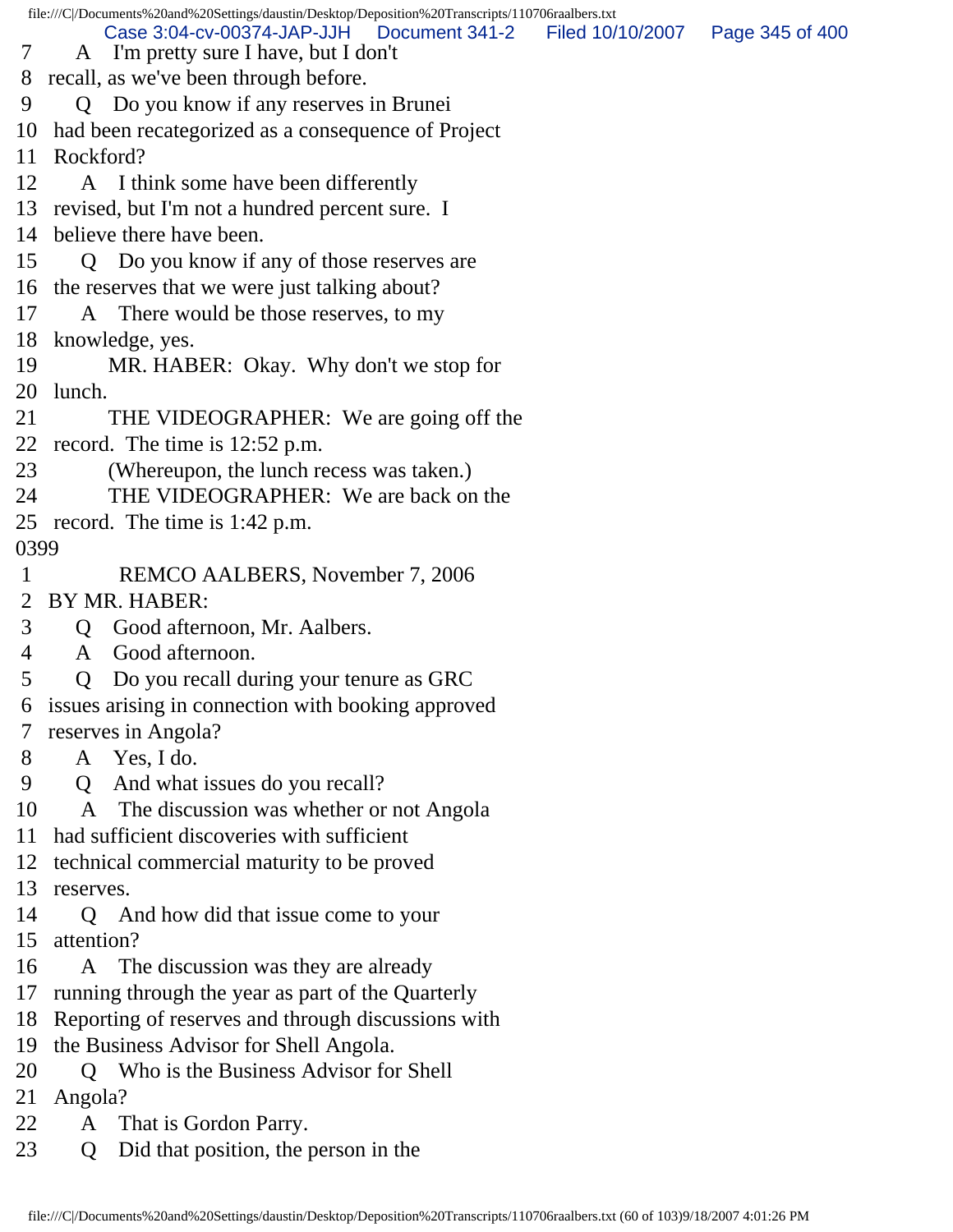file:///C|/Documents%20and%20Settings/daustin/Desktop/Deposition%20Transcripts/110706raalbers.txt 24 position change at some point in time? 25 A Well, through the period of discussion, 0400 1 REMCO AALBERS, November 7, 2006 2 Gordon Parry was the Business Advisor. 3 Q And so we're clear, what time frame are 4 you referring to? 5 A I think this is end of 2000. 6 Q Sometime around September to the end of 7 the year; does that sound about right? 8 A Yes. 9 Q You have to verbalize for the court 10 reporter. 11 A Yes. 12 Q Thank you. Do you recall how much 13 volume was being proposed to be booked? 14 A I think initially there were discussions 15 over volume around 300 million barrels of oil 16 Shell share. 17 Q When you say "Shell share," were there 18 other co-venturers in the project? 19 A Yes. It was a non-operator venture. I 20 believe BP was the operator. 21 Q Do you know who was doing the technical 22 work for Angola? 23 A The technical work was being done by 24 SDS. 25 O And is that out of Houston? 0401 1 REMCO AALBERS, November 7, 2006 2 A That's out of Houston, yes. 3 Q Do you recall speaking with anyone at 4 SDS regarding the Angola issues? 5 A I believe in December 2000 we went over 6 to -- sorry -- Anton Barendregt and myself went 7 over to SDS to discuss the technical work that 8 they had done for Shell Angola. 9 Q And how is it that you were asked to go 10 to Houston? 11 A We were asked to verify whether or not, 12 based on the work that was done, there was 13 actually a case or basically sufficient technical Case 3:04-cv-00374-JAP-JJH Document 341-2 Filed 10/10/2007 Page 346 of 400

14 commercial maturity to support booking of reserves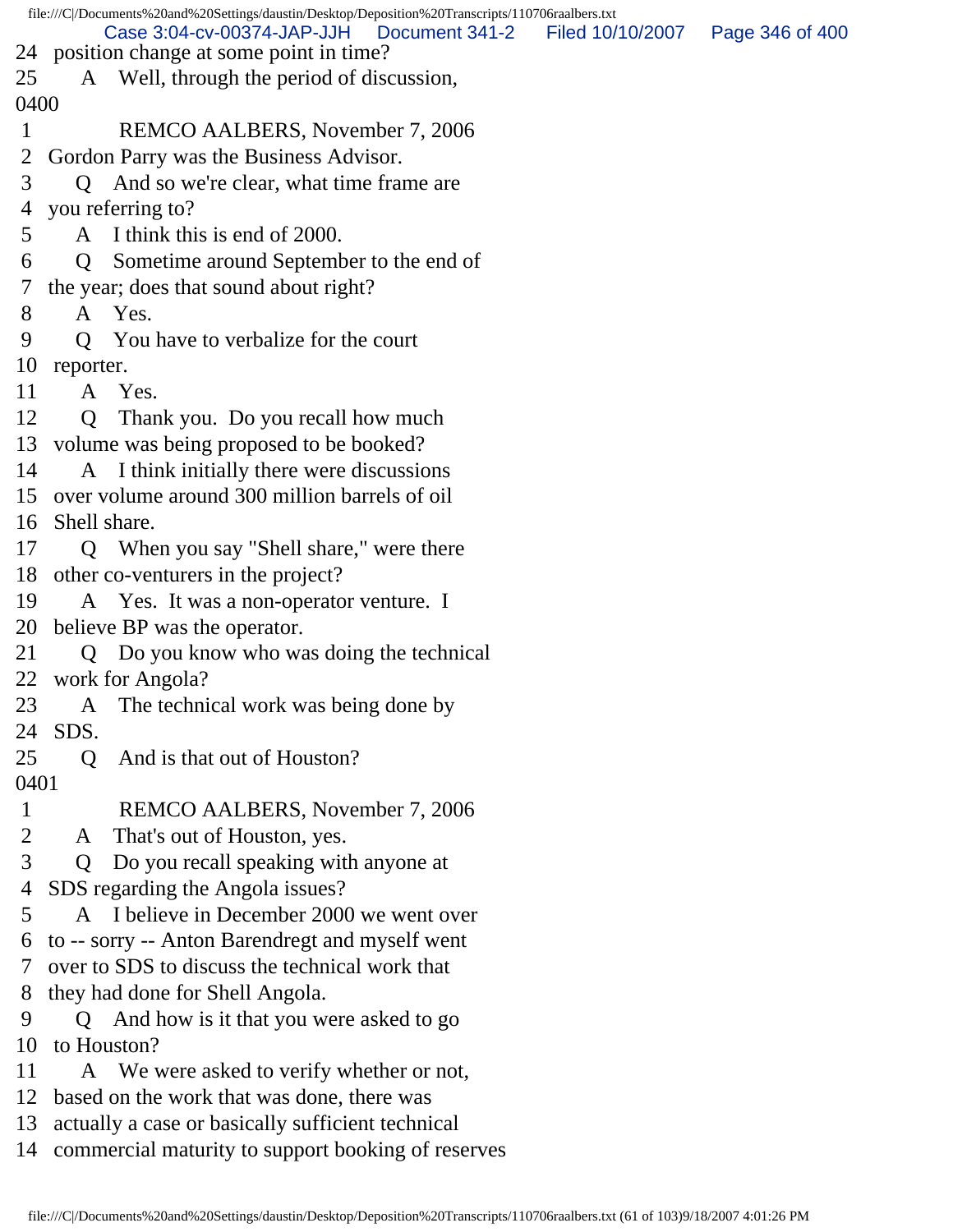file:///C|/Documents%20and%20Settings/daustin/Desktop/Deposition%20Transcripts/110706raalbers.txt 15 by year-end. 16 Q And who requested that you and 17 Mr. Barendregt go to this meeting? 18 A I believe I heard the request via my 19 boss, Aidan McKay. 20 Q Did Mr. McKay indicate that your 21 presence was requested from someone higher than 22 him? 23 A Yeah, I believe the discussion had come 24 from a higher level, yes. 25 Q And what level; did he say? 0402 1 REMCO AALBERS, November 7, 2006 2 A I can't recall where the call exactly 3 had come from. It had obviously been discussed 4 and been decided that for this specific case it 5 would be a good idea that we actually review the 6 booking before we made the booking. 7 Q That to review the booking before the 8 booking was made; was that something that you had 9 done prior to the end of 2000 as GRC? 10 A No. This was actually a special case. 11 We hadn't normally done it in this type of way 12 before. 13 Q And why was this a special case? 14 A I guess that some people felt uneasy 15 about the, about the booking and the technical and 16 commercial maturity of the booking, and felt that 17 it was the best thing to review it up front rather 18 than book it and then have it reviewed afterwards 19 and then come to the conclusion that you didn't 20 support it and have to de-book it again. 21 Q Do you know who was proposing this, this 22 course of action, that is? 23 MR. TUTTLE: Objection; asked and 24 answered. 25 THE WITNESS: No. 0403 1 REMCO AALBERS, November 7, 2006 2 MR. HABER: I was referring to people 3 other than his immediate and then higher up. 4 THE WITNESS: I don't know where the 5 idea originally came from. Case 3:04-cv-00374-JAP-JJH Document 341-2 Filed 10/10/2007 Page 347 of 400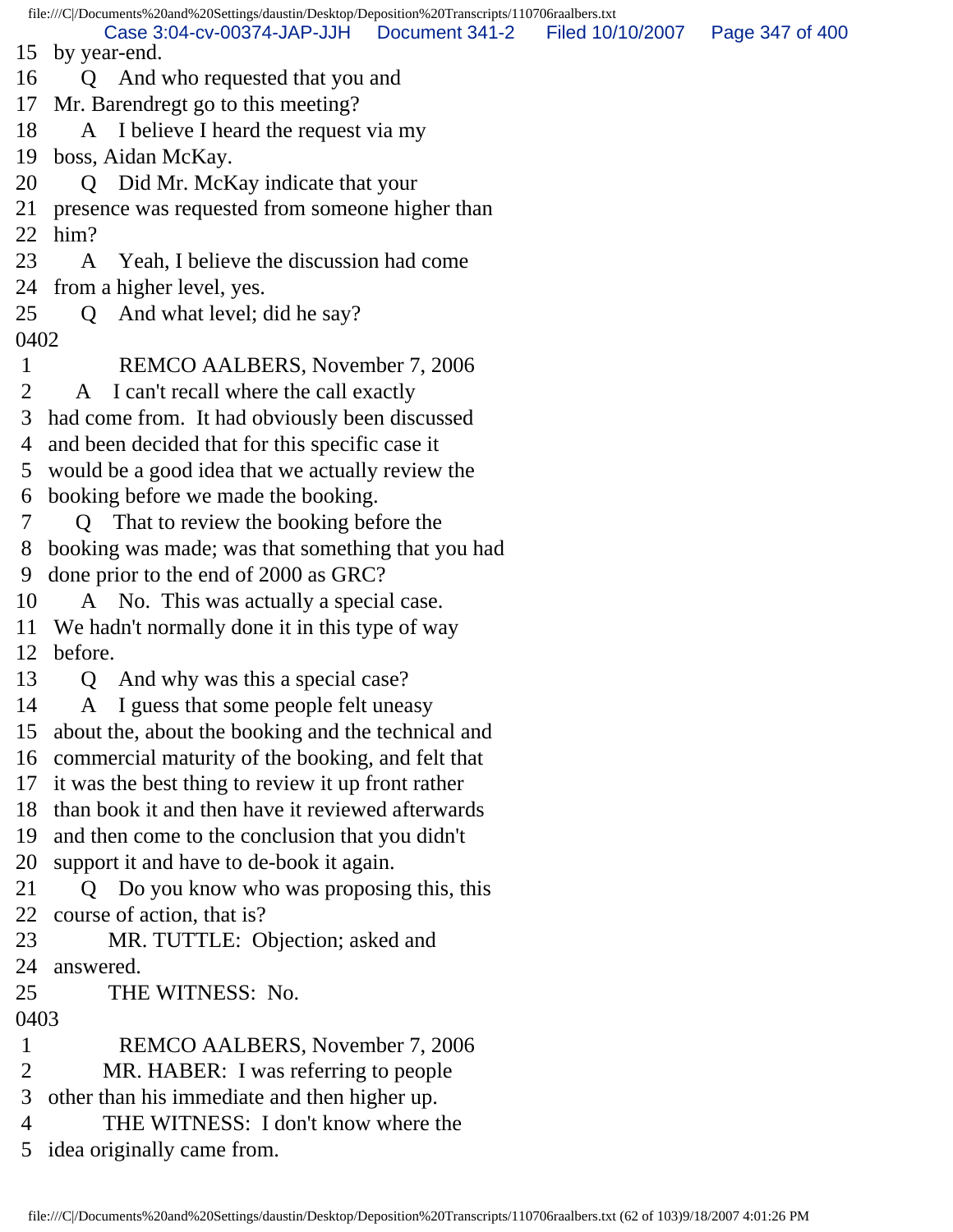Case 3:04-cv-00374-JAP-JJH Document 341-2 Filed 10/10/2007 Page 348 of 400

6 BY MR. HABER:

- 7 Q Do you recall when the request for you
- 8 to go down to Houston was made?
- 9 A Sometime late 2000. I can't recall
- 10 exactly. I think I was actually out on another
- 11 trip when I heard that this was going to happen.
- 12 Must have been September/October time or
- 13 something.
- 14 Q Did you do anything to prepare for the 15 meeting?
- 16 A No, I don't think we did anything
- 17 specific before the meeting. There had been
- 18 discussion with Anton Barendregt and people in SDS
- 19 prior, because Anton happened to be out on a
- 20 reserves audit for the Shell Oil reserves, and
- 21 while he was there they basically had a meeting
- 22 with him to sort of understand what it was that
- 23 they were required to do to support this technical
- 24 and commercial maturity for a booking year-end.
- 25 So that was part of the preparation that had 0404
- 1 REMCO AALBERS, November 7, 2006
- 2 happened already before, and we basically had a
- 3 discussion with Anton on what we were going to do
- 4 there, and they would present their case, and we
- 5 would review whether or not we felt that was
- 6 appropriate work that could support a booking.
- 7 Q Did Mr. Barendregt communicate to you 8 the substance of his discussions with the people 9 at SDS while he was down in Houston on this Shell
- 10 audit?
- 11 MR. WEED: Objection; form.
- 12 THE WITNESS: We discussed briefly that
- 13 he had had that meeting and that he basically had
- 14 explained how the Shell Guidelines on reserves
- 15 worked, so what was required to support a booking.
- 16 BY MR. HABER:
- 17 Q Was any information forwarded to you
- 18 prior to the meeting from SDS?
- 19 A I don't recall. I don't think so.
- 20 Q I'm sorry. You may have said it. Who
- 21 at SDS was the primary person that was involved
- 22 with this meeting?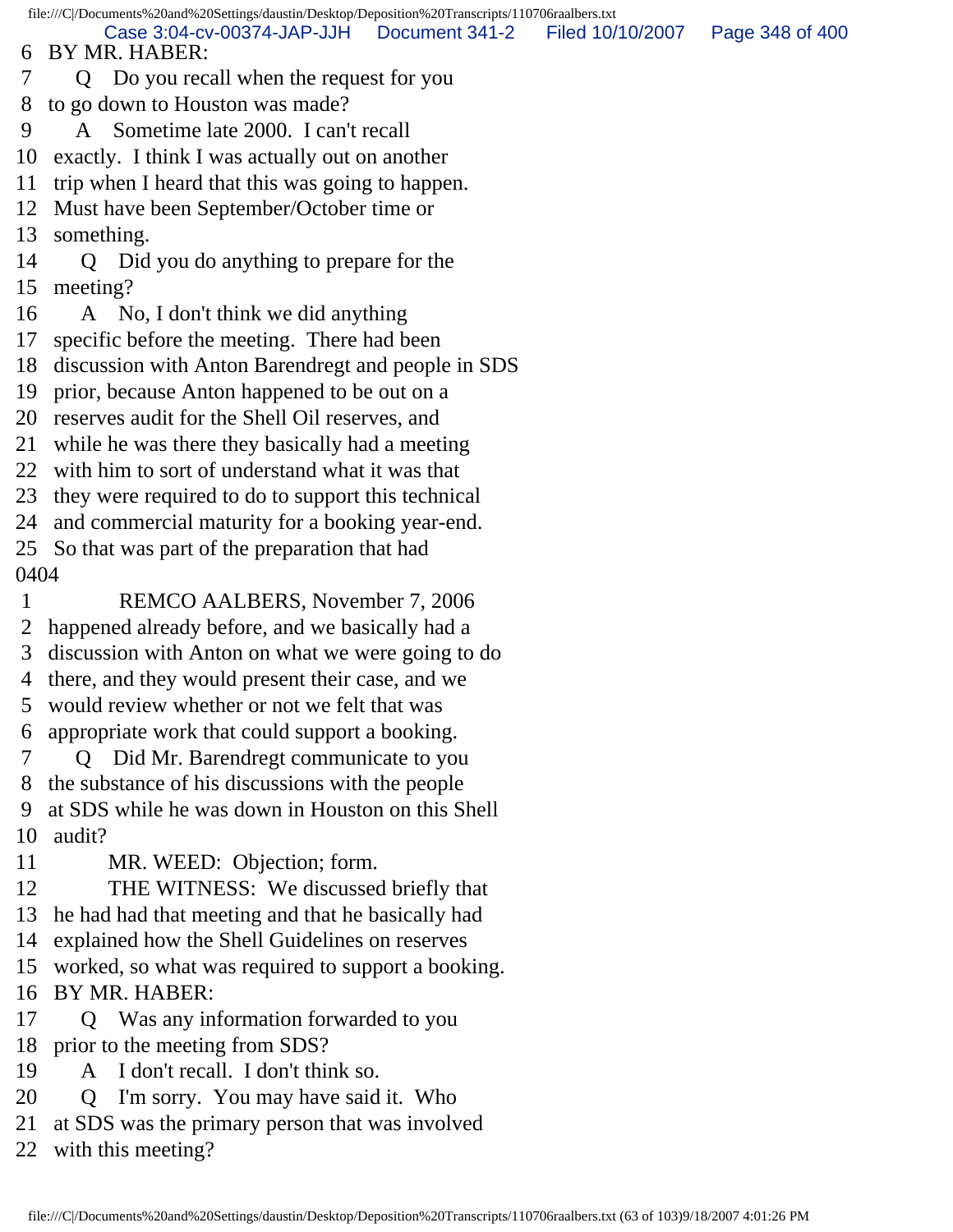| file:///C /Documents%20and%20Settings/daustin/Desktop/Deposition%20Transcripts/110706raalbers.txt |                                                                  |                 |  |  |  |  |  |
|---------------------------------------------------------------------------------------------------|------------------------------------------------------------------|-----------------|--|--|--|--|--|
|                                                                                                   | Case 3:04-cv-00374-JAP-JJH<br>Filed 10/10/2007<br>Document 341-2 | Page 349 of 400 |  |  |  |  |  |
| 23                                                                                                | MR. TUTTLE: Objection; form.                                     |                 |  |  |  |  |  |
| 24                                                                                                | THE WITNESS: I don't think we covered                            |                 |  |  |  |  |  |
|                                                                                                   | 25<br>that yet.<br>0405                                          |                 |  |  |  |  |  |
| 1                                                                                                 | REMCO AALBERS, November 7, 2006                                  |                 |  |  |  |  |  |
| 2                                                                                                 | BY MR. HABER:                                                    |                 |  |  |  |  |  |
| 3                                                                                                 | Q Okay. Well, who at SDS was the person                          |                 |  |  |  |  |  |
| 4                                                                                                 | that you communicated with?                                      |                 |  |  |  |  |  |
| 5                                                                                                 | MR. TUTTLE: Objection to the                                     |                 |  |  |  |  |  |
| 6                                                                                                 | characterization, to the form.                                   |                 |  |  |  |  |  |
|                                                                                                   | THE WITNESS: I can't remember. I                                 |                 |  |  |  |  |  |
| 8                                                                                                 | believe the meeting was set up through the                       |                 |  |  |  |  |  |
| 9                                                                                                 | Business Advisor, so our communication was                       |                 |  |  |  |  |  |
| 10                                                                                                | primarily with the Business Advisor and with the                 |                 |  |  |  |  |  |
| 11                                                                                                | people from Shell Angola.                                        |                 |  |  |  |  |  |
| 12                                                                                                | BY MR. HABER:                                                    |                 |  |  |  |  |  |
| 13                                                                                                | Q Shell Angola; that's SDAN?                                     |                 |  |  |  |  |  |
| 14                                                                                                | A Yeah, I believe that's the right                               |                 |  |  |  |  |  |
| 15                                                                                                | abbreviation. Shell Development Angola or                        |                 |  |  |  |  |  |
| 16                                                                                                | something.                                                       |                 |  |  |  |  |  |
| 17                                                                                                | Q Okay. So let me clear up then the                              |                 |  |  |  |  |  |
| 18                                                                                                | record. Prior to going to the meeting, had you                   |                 |  |  |  |  |  |
| 19                                                                                                | any communications with anyone at SDS relating to                |                 |  |  |  |  |  |
| 20                                                                                                | the Angola?                                                      |                 |  |  |  |  |  |
| 21                                                                                                | A No, I believe I didn't.                                        |                 |  |  |  |  |  |
| 22                                                                                                | At the meeting I believe you said in<br>$\mathsf{Q}$             |                 |  |  |  |  |  |
| 23                                                                                                | December of 2000, other than you and                             |                 |  |  |  |  |  |
| 24                                                                                                | Mr. Barendregt, who attended?                                    |                 |  |  |  |  |  |
| 25                                                                                                | A I don't recall all the names. I know                           |                 |  |  |  |  |  |
| 0406                                                                                              |                                                                  |                 |  |  |  |  |  |
| 1                                                                                                 | REMCO AALBERS, November 7, 2006                                  |                 |  |  |  |  |  |
| 2                                                                                                 | Barry Knight was there and Matthias Bichsel was                  |                 |  |  |  |  |  |
| 3                                                                                                 | there a prior time. It was next department                       |                 |  |  |  |  |  |
| 4                                                                                                 | meeting, but he ended the meeting at some point.                 |                 |  |  |  |  |  |
| 5                                                                                                 | And the other names I don't recall.                              |                 |  |  |  |  |  |
| 6                                                                                                 | Was a person by the name of Richard<br>Q.                        |                 |  |  |  |  |  |
| 7                                                                                                 | Sears in attendance at this meeting?                             |                 |  |  |  |  |  |
| 8                                                                                                 | That's possible, but I don't recall.<br>A                        |                 |  |  |  |  |  |
| 9                                                                                                 | Now, who is Matthias Bichsel?<br>Q                               |                 |  |  |  |  |  |
| 10                                                                                                | Matthias Bichsel was the head of Shell<br>A                      |                 |  |  |  |  |  |
| 11                                                                                                | Deepwater Services at the time.                                  |                 |  |  |  |  |  |

- 12 Q In sum and substance can you explain
- 13 what happened during this meeting.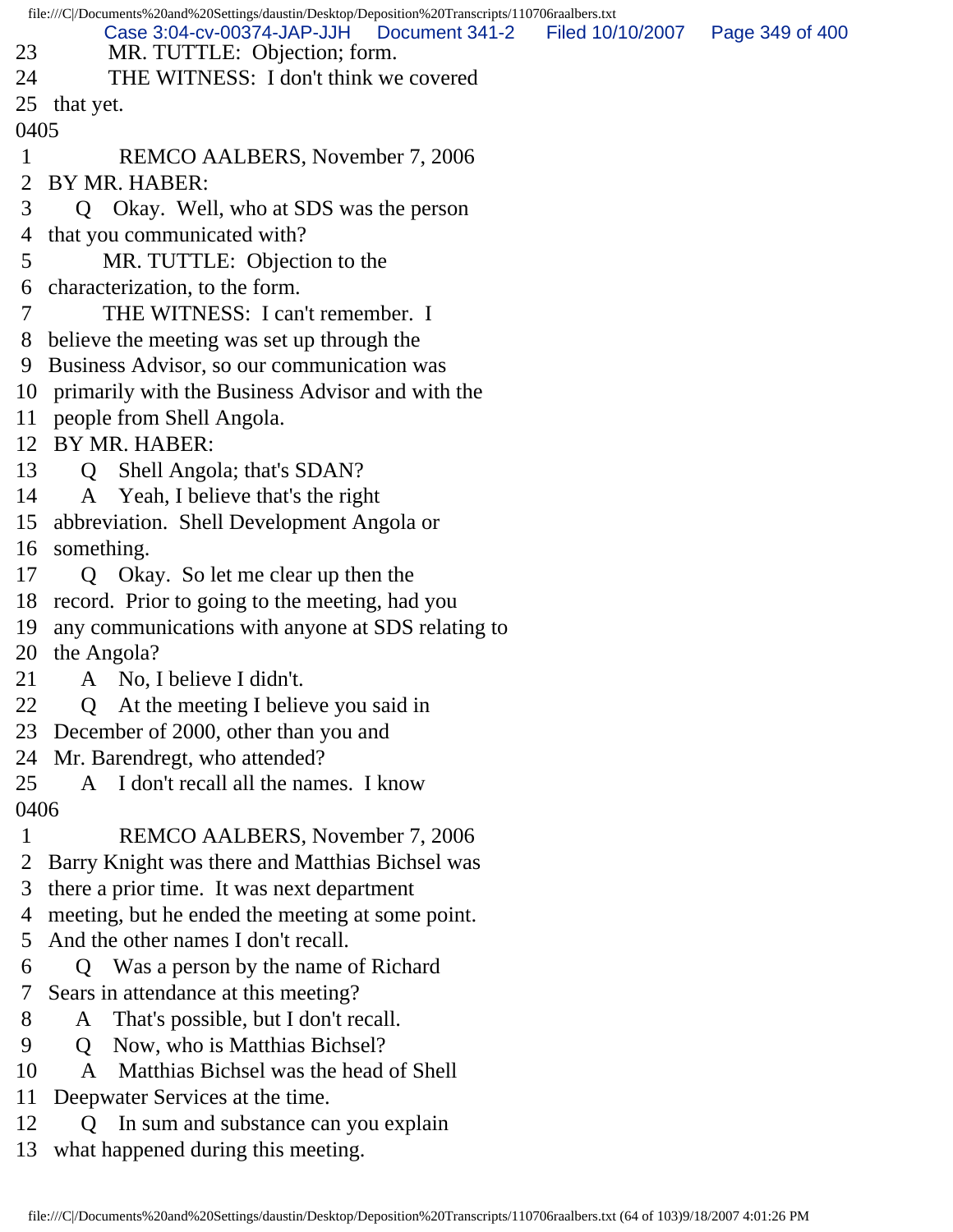- Case 3:04-cv-00374-JAP-JJH Document 341-2 Filed 10/10/2007 Page 350 of 400
- 14 A During the meeting they presented the 15 different fields that they had discovered in
- 16 Angola -- Plutonia, Cromio, these type of names --
- 17 where they were with the technical work on the
- 18 different fields and what the subsurface
- 19 understanding of these fields was and what that
- 20 potential development was, and some of the analogs
- 21 that you used in terms of activity and these type
- 22 of things, so they presented basically their case.
- 23 Q "They" being who?
- 24 A The people from Shell Deepwater Services 25 doing technical work for SDAN, because Angola at 0407
- 1 REMCO AALBERS, November 7, 2006
- 2 the time wasn't an operated venture, so it was, as
- 3 done, was fairly slimly staffed to do a lot of
- 4 technical work -- for Shell Deepwater Services.
- 5 Q What was the reaction to the information
- 6 that SDS was imparting during the meeting?
- 7 A By who?
- 8 Q Well, by SDAN or any of the other 9 participants.
- 10 A The question is not clear to me. Can 11 you try that again.
- 12 Q You just described generally what the
- 13 SDS presentation was. What I wanted to know is:
- 14 Other than SDS participants what was the reaction
- 15 of the other participants to the meeting?
- 16 MR. TUTTLE: Objection to form.
- 17 THE WITNESS: I'm -- I can't remember
- 18 who were there at the meeting. I don't know which
- 19 SDAN people were actually at the meeting. The
- 20 meeting was in general a presentation from SDS to
- 21 Anton and myself.
- 22 BY MR. HABER:
- 23 Q Do you recall if a Robert Inglis was at
- 24 the meeting?
- 25 A No, I don't.
- 0408
- 1 REMCO AALBERS, November 7, 2006
- 2 Q Do you know if Grigore Simon attended
- 3 the meeting?
- 4 A I remember his name, but I don't know if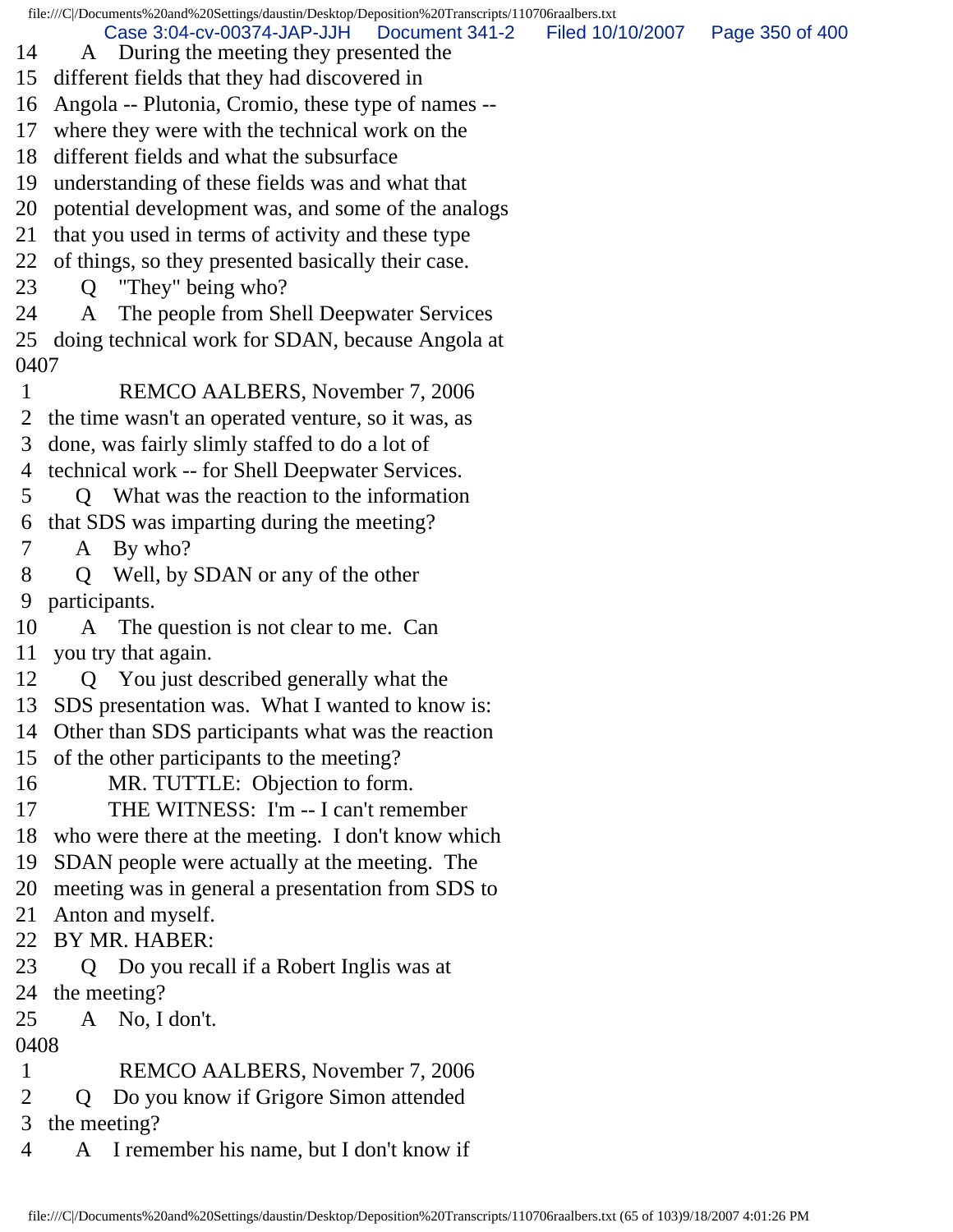file:///C|/Documents%20and%20Settings/daustin/Desktop/Deposition%20Transcripts/110706raalbers.txt 5 he was actually at the meeting. 6 Q So what was your reaction to the 7 information that SDS had given at the meeting? 8 A We concluded from the presentation that 9 a number of fields were actually not technically 10 mature to book reserves. Some fields had very 11 complicated subsurface structures with lots of 12 faults and only one well drilled into it. Some of 13 the analogs that they used they had picked -- how 14 do I phrase it -- the best analogs from the Gulf 15 of Mexico without demonstrating, as those analogs 16 were actually applicable to the fields in Angola, 17 so all in all we felt on a number of points the 18 work wasn't technically mature. 19 Q And when you say "we" are you referring 20 to yourself and Mr. Barendregt? 21 A That's correct. 22 Q Now, in your answer you said that a 23 number of -- you referred to a number of fields 24 that were not technically mature. Do you recall 25 any discussion concerning fields that were 0409 1 REMCO AALBERS, November 7, 2006 2 technically mature? 3 A We ended up indicating there were 4 potentially two fields -- I think it was Plutonia 5 and one other name -- where there were part of the 6 field that had sufficient information and could be 7 considered technically mature if you were to do a 8 small development on those elements only. Some of 9 the elements for some of the other fields, even if 10 you consider the fields technically mature, even 11 the extensions of time, if they were commercially 12 even somewhat on the shaky side, not clear, then 13 you could actually tie them in. A small 14 development was potentially feasible in only 15 limited area of two of the fields. 16 Q Now, is this the conclusion that you had 17 reached, or was this a position that was being 18 advanced by SDS? 19 A I think it was part of the discussion. Case 3:04-cv-00374-JAP-JJH Document 341-2 Filed 10/10/2007 Page 351 of 400

- 20 It was clear that some elements were not
- 21 supportable, and as part of the meeting it was --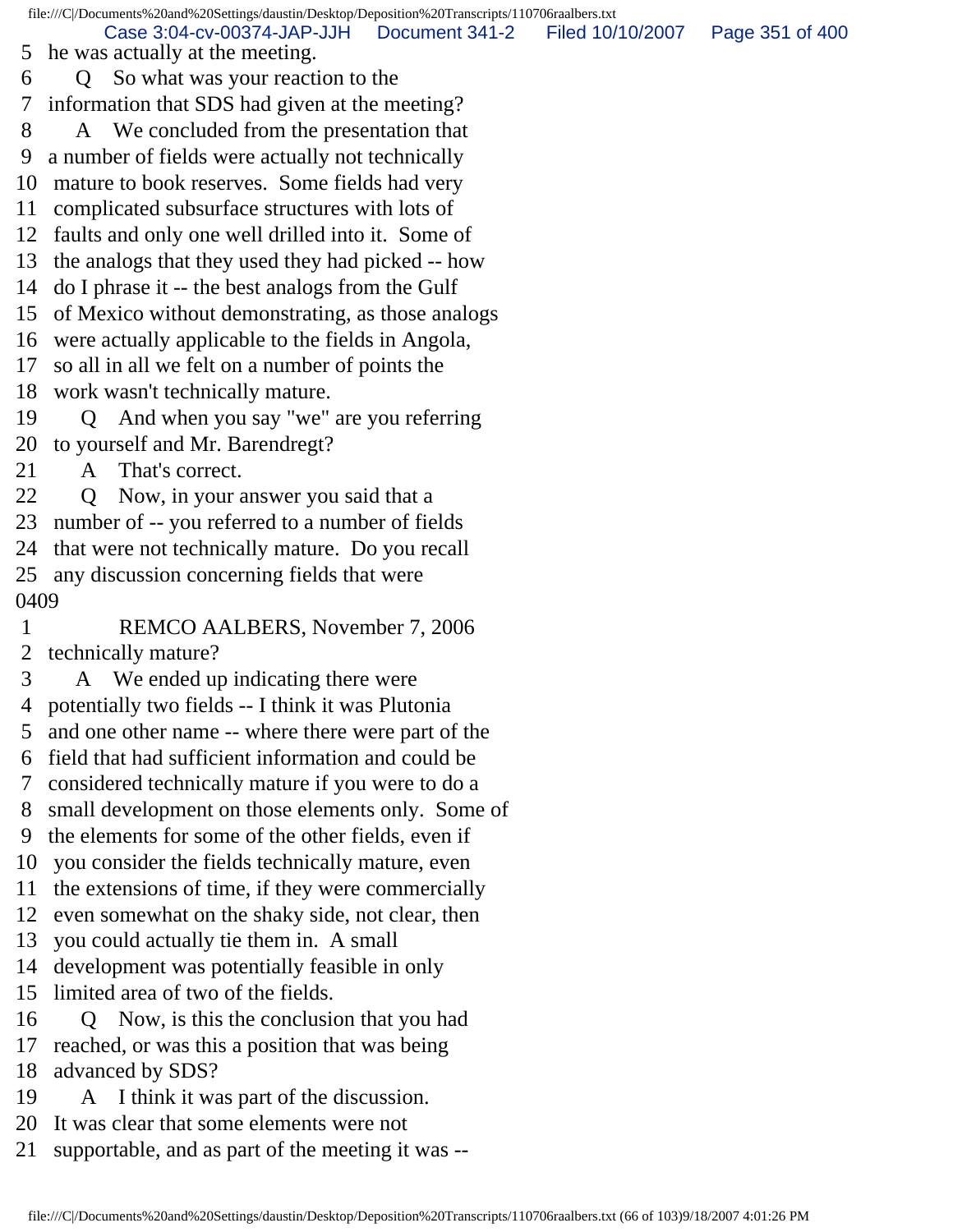file:///C|/Documents%20and%20Settings/daustin/Desktop/Deposition%20Transcripts/110706raalbers.txt Case 3:04-cv-00374-JAP-JJH Document 341-2 Filed 10/10/2007 Page 352 of 400

- 22 it transpired that the only bit that could be
- 23 supported is if they focused on those two mature
- 24 parts of two of the discoveries and actually

25 worked a notional Field Development Plan for 0410

- 1 REMCO AALBERS, November 7, 2006
- 2 developing those two only, with a sort of mini
- 3 development, and if they could actually get that
- 4 worked up sufficiently before the end of the year,
- 5 before the booking, then that was a potential
- 6 option that they could actually book a potential
- 7 reserves by year-end, on the assumption they could 8 get that done.
- 9 Q Do you recall how much oil was involved 10 with regard to these two fields?
- 11 A I think at the end of the day instead of
- 12 the 300 mentioned before, it ended up to being
- 13 something like I think around 70 million barrels 14 of oil.
- 15 Q Do you recall what SDS was advocating in 16 terms of how much to book?
- 17 MR. TUTTLE: Objection to form;
- 18 characterization.
- 19 THE WITNESS: SDS were providing the
- 20 technical work for SDAN to support the booking, so
- 21 SDS actually just showed the work they done and
- 22 the numbers and the technical work and what that
- 23 results from in terms of the work they had done.
- 24 During the meeting it became clear that that was
- 25 not going to be supported and that they had to 0411
- 
- 1 REMCO AALBERS, November 7, 2006
- 2 work on a much more slimmed down mini development
- 3 basically.
- 4 BY MR. HABER:
- 5 Q So with regard to the numbers that SDS
- 6 had and was presenting at the meeting, was that
- 7 number the 300 million barrels that you had
- 8 mentioned a moment ago?
- 9 MR. WEED: Objection; form.
- 10 THE WITNESS: I don't recall what the
- 11 number was at the meeting, because it was very
- 12 much focused on the field developments, and you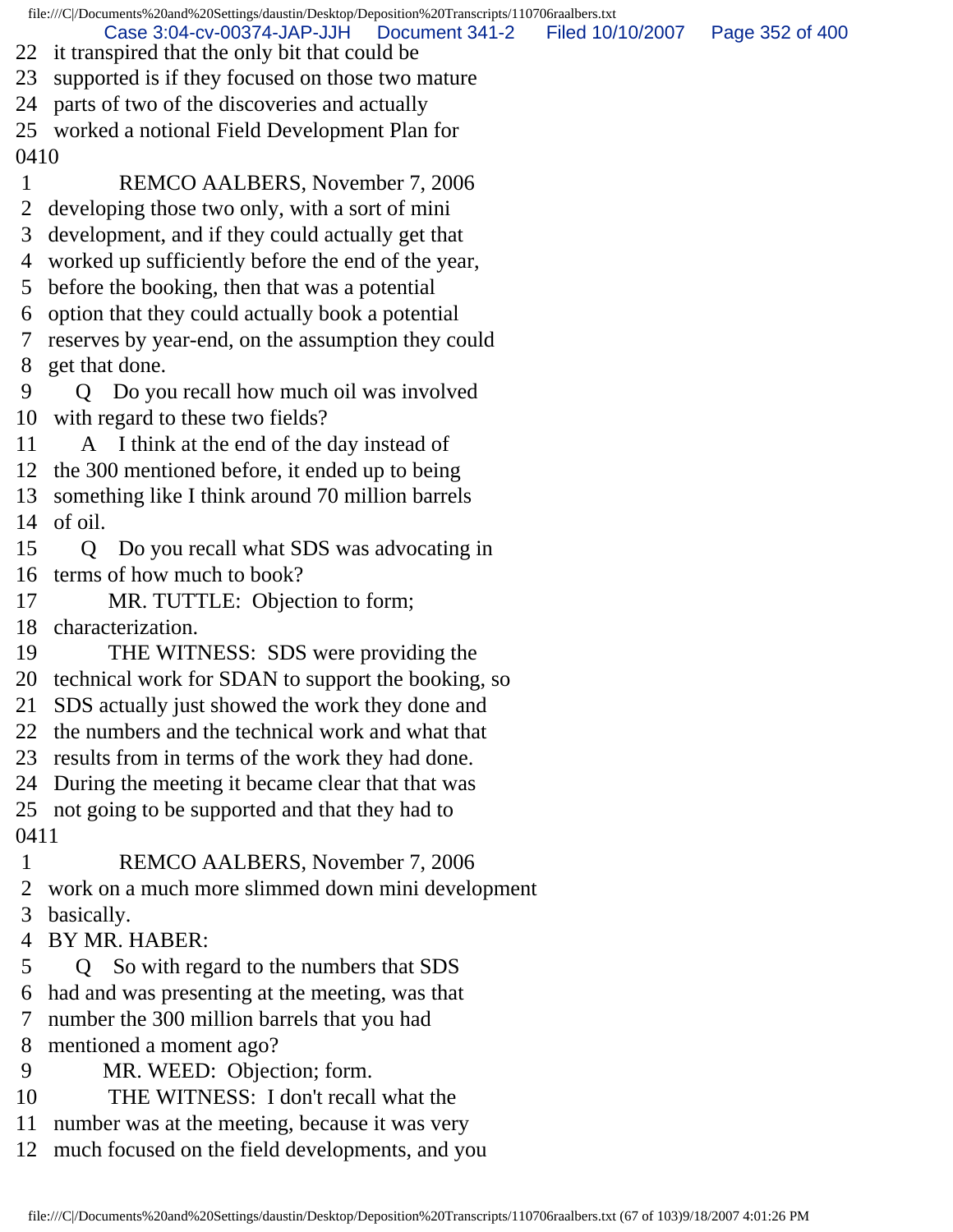Case 3:04-cv-00374-JAP-JJH Document 341-2 Filed 10/10/2007 Page 353 of 400

- 13 got to take a step between the hundred percent
- 14 development and how you actually venture and work
- 15 up what the equivalent Shell share would be based
- 16 on the PSC terms, and that was actually something
- 17 that SDS by itself couldn't do. That was always
- 18 done by SDAN. They had to actually work out what
- 19 the equivalent Shell share was, but of course,
- 20 with the fields and their rough size and the work
- 21 that had been done before, that roughly would have
- 22 equated to 300 million barrels, more equivalent.
- 23 BY MR. HABER:
- 24 Q During the meeting, the discussion about 25 slimming down what could be booked, did -- was 0412
- 1 REMCO AALBERS, November 7, 2006
- 2 there a discussion about how much volume could be
- 3 booked with regard to that process, that slimming
- 4 down process?
- 5 A I don't recall if there was actually a
- 6 discussion on what number that would be, but just
- 7 by back of the envelope, I mean if you stake
- 8 certain fields off and you say, well, it's roughly
- 9 going to be 75 percent of this field, you could
- 10 get a rough feel on what order of magnitude that
- 11 would be. The number obviously couldn't be worked
- 12 out, because you have to first get that notional
- 13 FDP sort of scope, including cost estimate,
- 14 because without the cost estimate you can't work
- 15 out what the PSC terms are, so you could never
- 16 work out what the exact number was until you had
- 17 actually completed the work.
- 18 Q And at that point in time at the meeting 19 that work had not been done?
- 20 A They hadn't completed all that work at 21 that point, no.
- 22 Q Do you know when they completed that 23 work?
- 24 A They completed that work subsequently 25 after the meeting and provided that work to Anton,
- 0413
- 1 REMCO AALBERS, November 7, 2006
- 2 I believe, and on that basis a final estimate was
- 3 prepared by SDAN on what to book.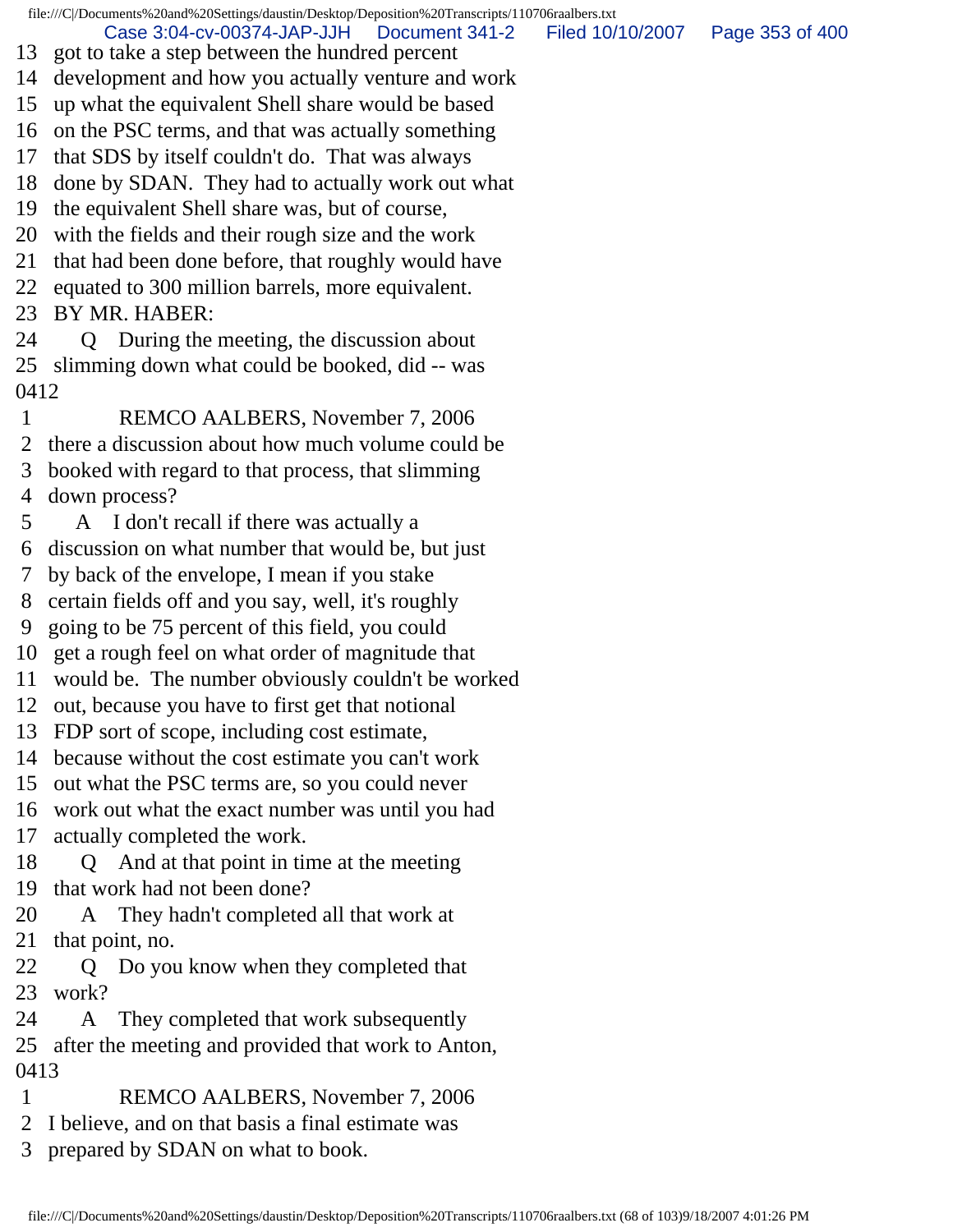file:///C|/Documents%20and%20Settings/daustin/Desktop/Deposition%20Transcripts/110706raalbers.txt 4 Q Do you know if the final estimate that 5 SDAN proposed was the number that SDS had reached? 6 A Hold on. Too many abbreviations. Could 7 you try that once more. 8 Q Do you know if the final estimate that 9 Shell Angola had proposed was the number that SDS 10 had reached after doing the work? 11 MR. TUTTLE: Objection to form, 12 foundation, characterization. 13 THE WITNESS: The number that SDAN 14 eventually proposed to book was a number that they 15 calculated based on the technical work done by 16 SDS. 17 BY MR. HABER: 18 Q The technical work that SDS had done, 19 had you seen it? 20 A I don't think I saw the final technical 21 work, no. 22 Q Do you know if SDS had concluded --23 withdrawn. Do you know if SDS included, in the 24 technical work that it had done after the meeting, 25 a number that could be supported for a booking? 0414 1 REMCO AALBERS, November 7, 2006 2 A They would have worked out the Field 3 Development Plan, the cost, and how to develop it 4 and what forecast goes with that to supply that to 5 SDAN, who could on that basis work out what the 6 reserves would be based on the economic model, 7 because again that was being done by SDAN, so they 8 didn't actually propose the final number. They 9 did the hundred percent number basically. 10 Q What you say "the hundred percent 11 number," are you referring now to the slim-down 12 project or the larger -- 13 A The hundred percent, without looking at 14 who owns which part, because BP is in the project 15 and Shell is in the project, and you have to work 16 up to them, so the hundred percent volume that we 17 produced from that Mini Field Development Plan for 18 the two fields in the high confidence areas that 19 were left. 20 Q I see, so it's the hundred percent, but Case 3:04-cv-00374-JAP-JJH Document 341-2 Filed 10/10/2007 Page 354 of 400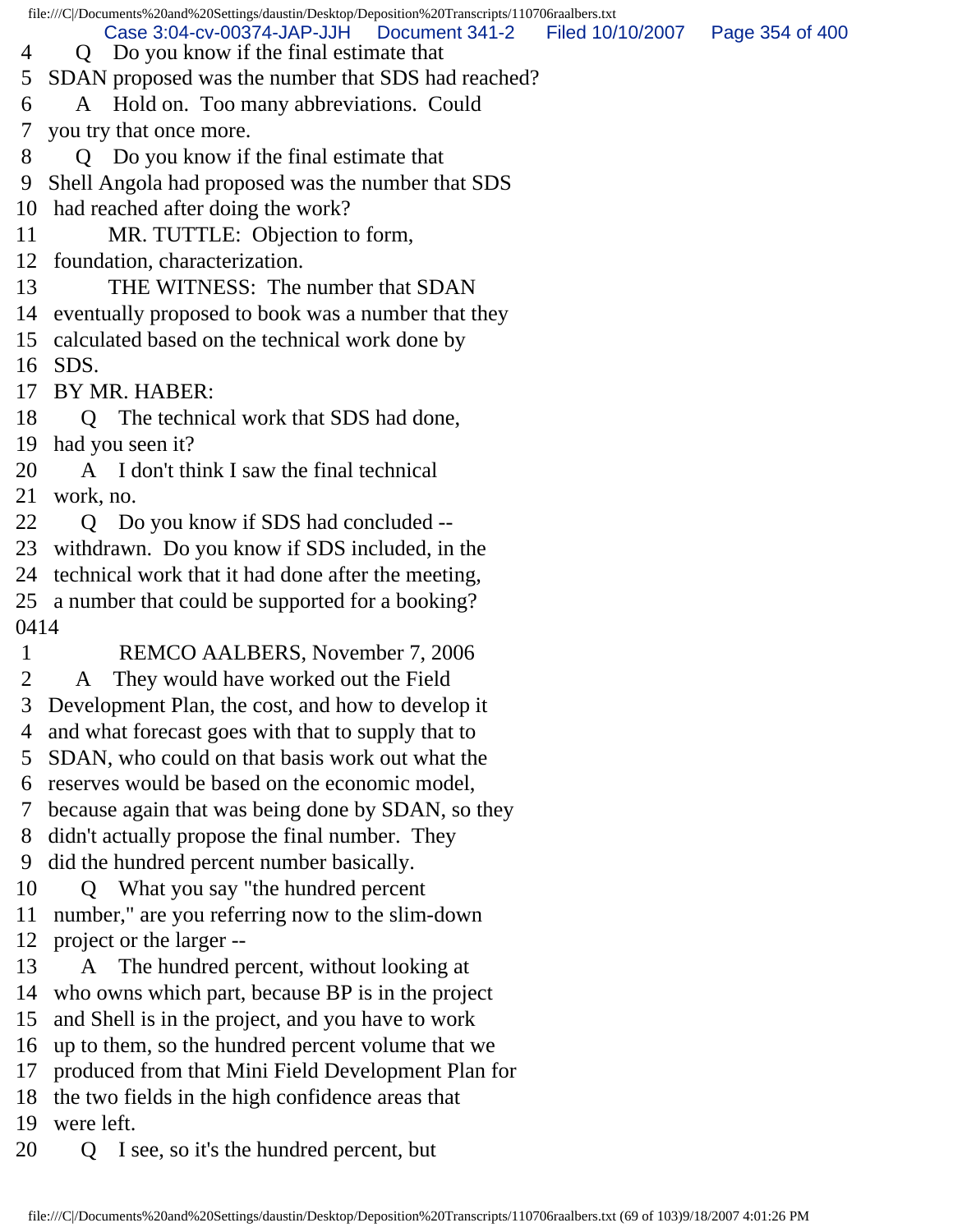file:///C|/Documents%20and%20Settings/daustin/Desktop/Deposition%20Transcripts/110706raalbers.txt 21 it doesn't take into consideration Shell share? 22 A It doesn't take into consideration Shell 23 share or BP share or government share or anything. 24 It's what would be produced through the wells on a 25 hundred percent basis. 0415 1 REMCO AALBERS, November 7, 2006 2 Q And then Shell share would be figured 3 out by SDAN? 4 A Correct. 5 Q Going back to the meeting in December, 6 do you recall if Rod Sidle had attended the 7 meeting? 8 A Rod Sidle was not at the meeting, to my 9 recollection. 10 Q Do you recall if Mr. Sidle was asked to 11 give any, uh, any of his advice on the potential 12 booking in Angola? 13 A Can you just repeat that question. 14 Q If you -- 15 A No, just repeat the question. 16 Q I'll just repeat it. 17 A Yeah, please. 18 Q Do you recall if Mr. Sidle was asked to 19 give any advice on the potential booking in 20 Angola? 21 A I believe in the initial meeting when 22 Anton was in the U.S. for his audit, he was 23 actually with Rod Sidle, and I believe the two of 24 them had the discussion with SDS at the time. 25 Q Did Mr. Barendregt communicate to you 0416 1 REMCO AALBERS, November 7, 2006 2 what the two of them had discussed? 3 A No, not what the two of them discussed, 4 and I think we covered before, he indicated to SDS 5 what work would be required to sort of support the 6 technical notional maturity. 7 Q At the time of the discussions, 8 including the meeting that took place surrounding 9 Angola, did you feel that SDAN was put under 10 pressure to book the reserves? Case 3:04-cv-00374-JAP-JJH Document 341-2 Filed 10/10/2007 Page 355 of 400

11 A Yes, they were clearly put under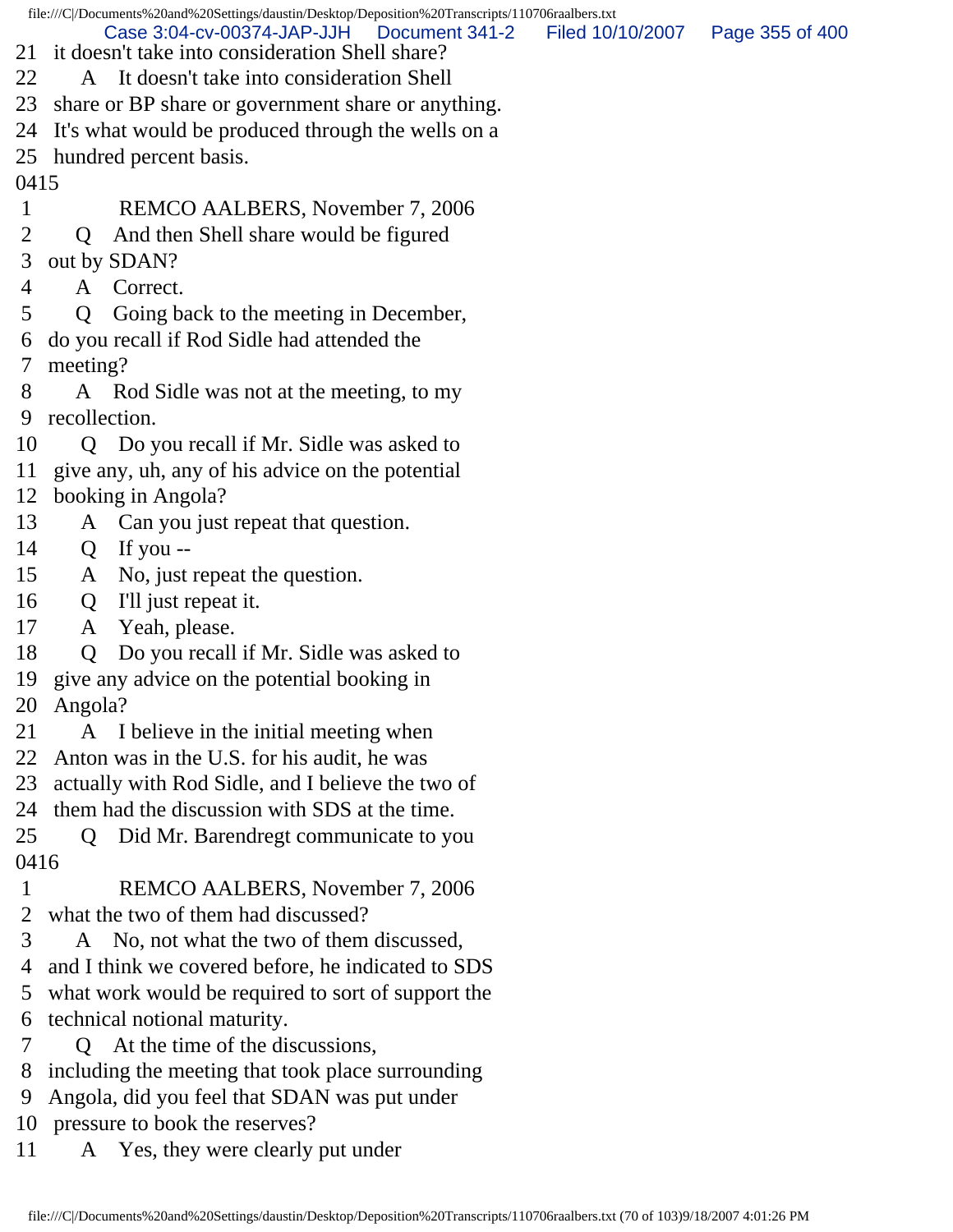Case 3:04-cv-00374-JAP-JJH Document 341-2 Filed 10/10/2007 Page 356 of 400

12 pressure.

- 13 Q And why do you say that?
- 14 A That was clear from the discussions with

15 the Business Advisor, and I believe I actually had

16 an e-mail forwarded at some point which indicated

17 that as well.

- 18 Q And who did you believe was exerting the 19 pressure?
- 20 A The pressure was being put on Gordon by
- 21 his Regional Business Director.
- 22 Q And who is that?
- 23 A That's Heinz Rothermund.
- 24 Q And did you have an understanding of why
- 25 Mr. Rothermund was exerting the pressure? 0417
- 1 REMCO AALBERS, November 7, 2006
- 2 MR. TUTTLE: Objection to form.
- 3 THE WITNESS: I understand he was being
- 4 put under pressure by Mr. Phil Watts.
- 5 (Exhibit No. 13 was marked for
- 6 identification and attached to the deposition
- 7 transcript.)
- 8 BY MR. HABER:
- 9 Q For the record, we've just marked as
- 10 Aalbers Exhibit 13 a two-page document with a
- 11 couple of e-mails on them. The last e-mail in the
- 12 series is from Ian Hines to Derek Newberry with a
- 13 CC to Chandler Wilhelm, and it's dated
- 14 September 7, 2000. The subject is a forward of
- 15 reserves regarding Angola and Brazil reserves.
- 16 The Bates range is SMJ00034872 to SMJ00034873.
- 17 Mr. Aalbers, have you seen these e-mails
- 18 before today?
- 19 A I've seen the latter part at some point.
- 20 I don't believe I've seen the top. It wasn't
- 21 addressed to me.
- 22 Q I see you're referring to the e-mail
- 23 from Gordon Parry to Robert Inglis where you're
- 24 cc'd and it's dated September 2000?
- 25 A Yes.
- 0418
- 1 REMCO AALBERS, November 7, 2006
- 2 Q And is this the e-mail you were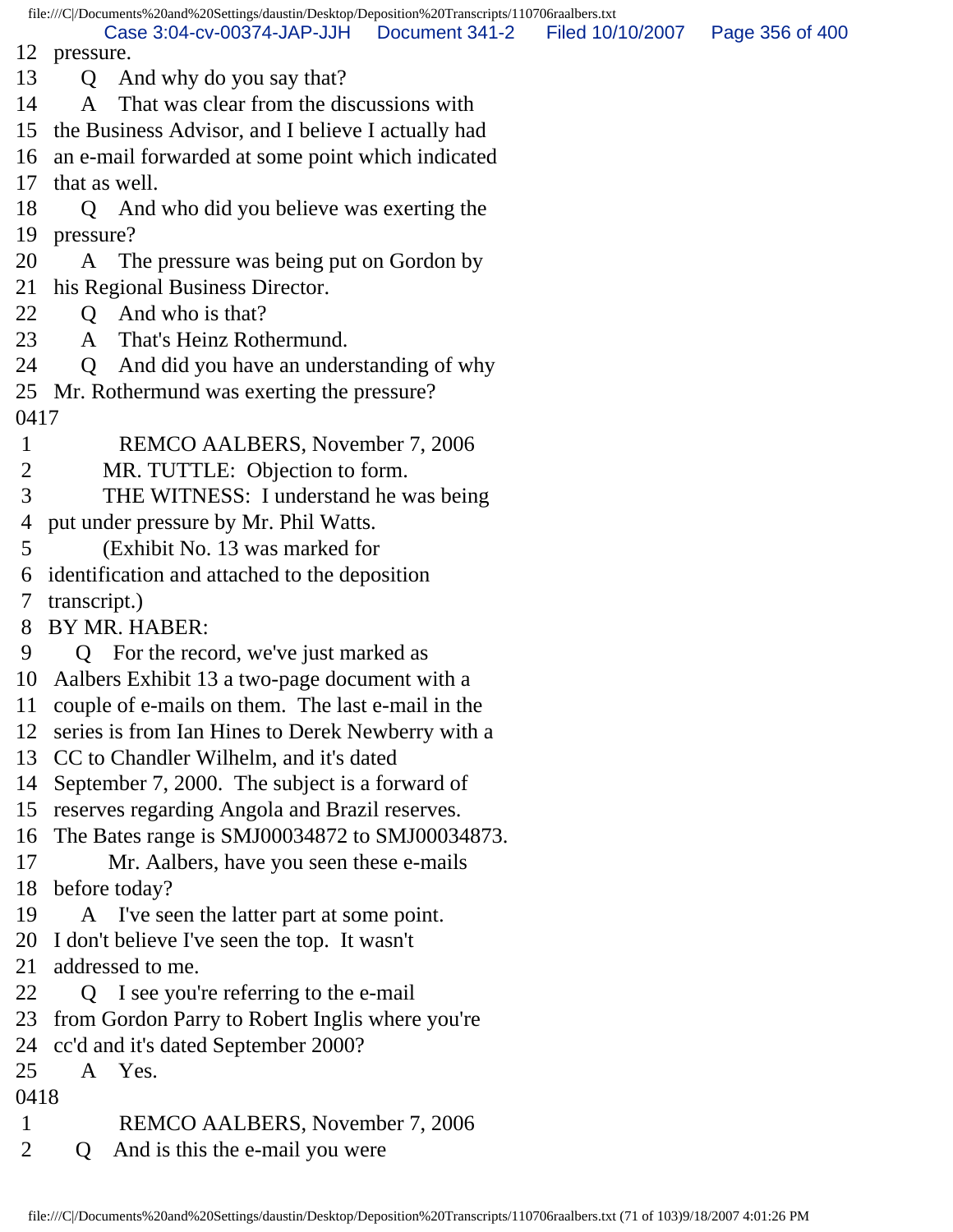file:///C|/Documents%20and%20Settings/daustin/Desktop/Deposition%20Transcripts/110706raalbers.txt 3 referring to a moment ago in your testimony? 4 A Yeah, I believe this is one of the 5 e-mails in which it was clear that there was 6 pressure to book reserves. 7 Q Now, you said you had discussed this 8 issue with the RBA. Do you recall the sum and 9 substance of the discussions? 10 A The discussion with Gordon was very much 11 along the lines of what was required to enable 12 booking and what was required to work out the raw 13 numbers and things. He wasn't an expert on 14 reserves bookings, so he needed quite a bit of 15 advice on what was involved. 16 Q I'm referring in particular to 17 discussions with Mr. Parry concerning pressure 18 being exerted to book the reserves. 19 A I don't recall the exact discussions, 20 but it was clear that there was an expectation 21 from senior management that they wanted reserves 22 to be booked. We had spent quite a lot of money 23 in Angola already on exploration appraisal wells, 24 and basically people wanted to see some results 25 from that. 0419 1 REMCO AALBERS, November 7, 2006 2 Q Do you recall having any discussions 3 with Mr. Rothermund concerning booking reserves in 4 Angola? 5 A No, I don't believe I ever had a 6 discussion directly with Mr. Rothermund on it. 7 (Exhibit No. 14 was marked for 8 identification and attached to the deposition 9 transcript.) 10 BY MR. HABER: 11 Q For the record, we've marked as Aalbers 12 Exhibit 14 again a series of e-mails. It's two 13 pages. The last of the e-mail string is from 14 Mr. Aalbers to Aidan McKay. It's dated 15 October 30, 2000. The subject line is "Forwarded: 16 Angola -- Reserves LE 3Q00." The Bates number, 17 there's two ranges. The first one is SMJ00033605 18 through SMJ00033606, and the second Bates range is 19 RJW010008000 to RJW01000801. Case 3:04-cv-00374-JAP-JJH Document 341-2 Filed 10/10/2007 Page 357 of 400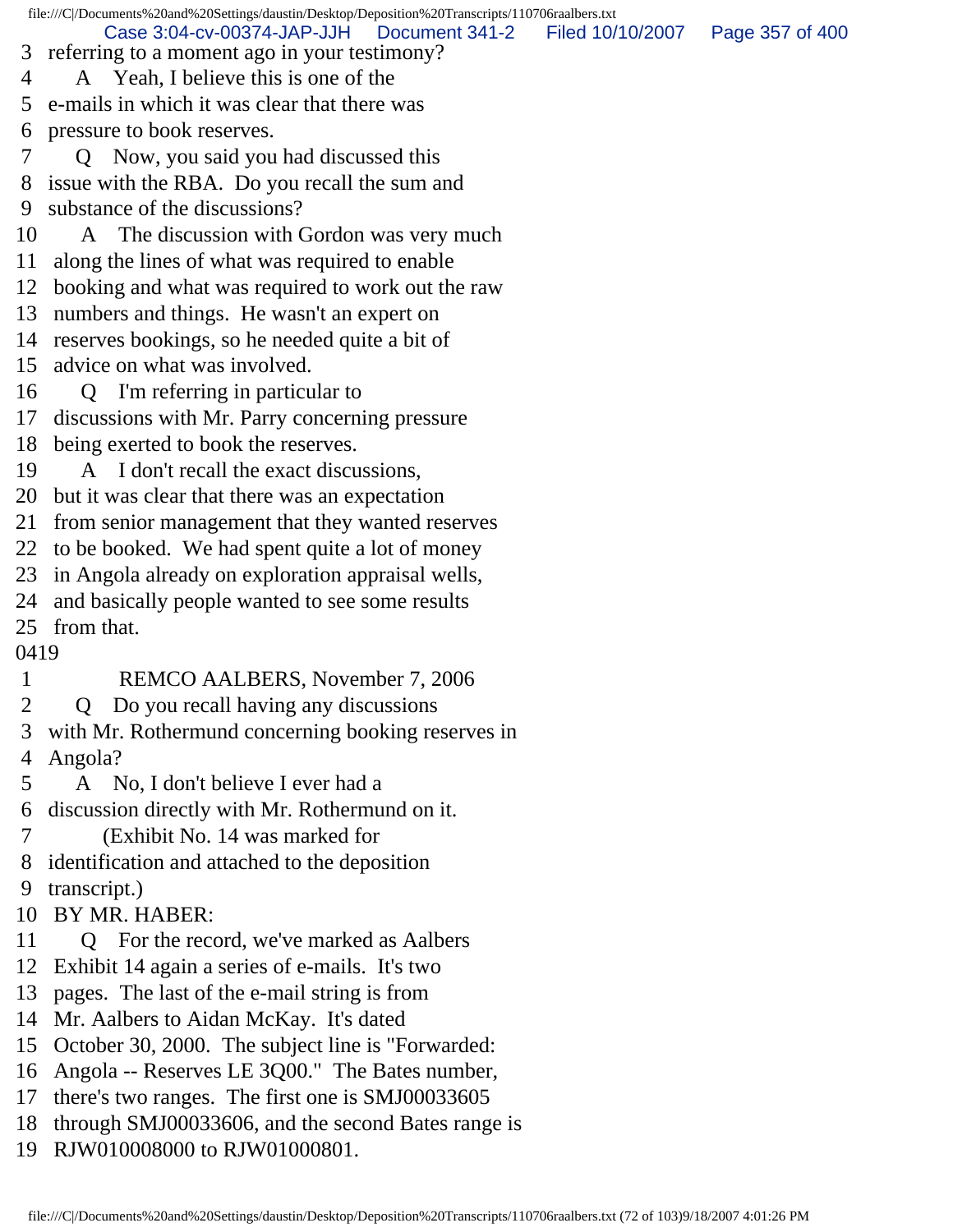file:///C|/Documents%20and%20Settings/daustin/Desktop/Deposition%20Transcripts/110706raalbers.txt 20 Mr. Aalbers, have you seen these e-mails 21 before today? 22 A Yes, I have. 23 Q And if you notice, the last e-mail is 24 from you to Mr. McKay, and it's a forward of all 25 the other e-mails. Do you recall the reason why 0420 1 REMCO AALBERS, November 7, 2006 2 you forwarded this to Mr. McKay? 3 A Aidan was my boss at the time, so I 4 wanted to make sure he was aware of the discussion 5 of Angola that was running. 6 Q And did you actually have discussions 7 with Mr. McKay about what was happening in Angola? 8 A Yes, he was aware of those. 9 Q And do you recall the substance of the 10 conversations that you had with him? 11 A Well, this is still the discussion ahead 12 of the meeting where the issue eventually was 13 going to be whether or not we would get to a 14 booking by the end of the year with a supportable, 15 commercially and technically -- technically and 16 commercially mature reserves in Angola. 17 Q Did you discuss any of the pressure that 18 you understood was being exerted to book the 19 reserves with Mr. McKay? 20 A I don't recall the discussion as such, 21 but yes, we would have discussed the pressure that 22 at least was being put on the system, but I also 23 made it very clear to Aidan our position was that 24 it was either going to be technically commercially 25 mature or not, irrespective of the impression that 0421 1 REMCO AALBERS, November 7, 2006 2 other people might feel within the system. 3 Q What did he say in response? 4 A He fully agreed with that position. 5 Maybe just coming back to the answer 6 before, you asked about a discussion with Mr. 7 Heinz Rothermund. I said I didn't have it. I 8 meant that as verbal discussion. This was an 9 e-mail. There was never actually a discussion. I Case 3:04-cv-00374-JAP-JJH Document 341-2 Filed 10/10/2007 Page 358 of 400

10 forwarded this on behalf of Mrs. Sue Lovelock. I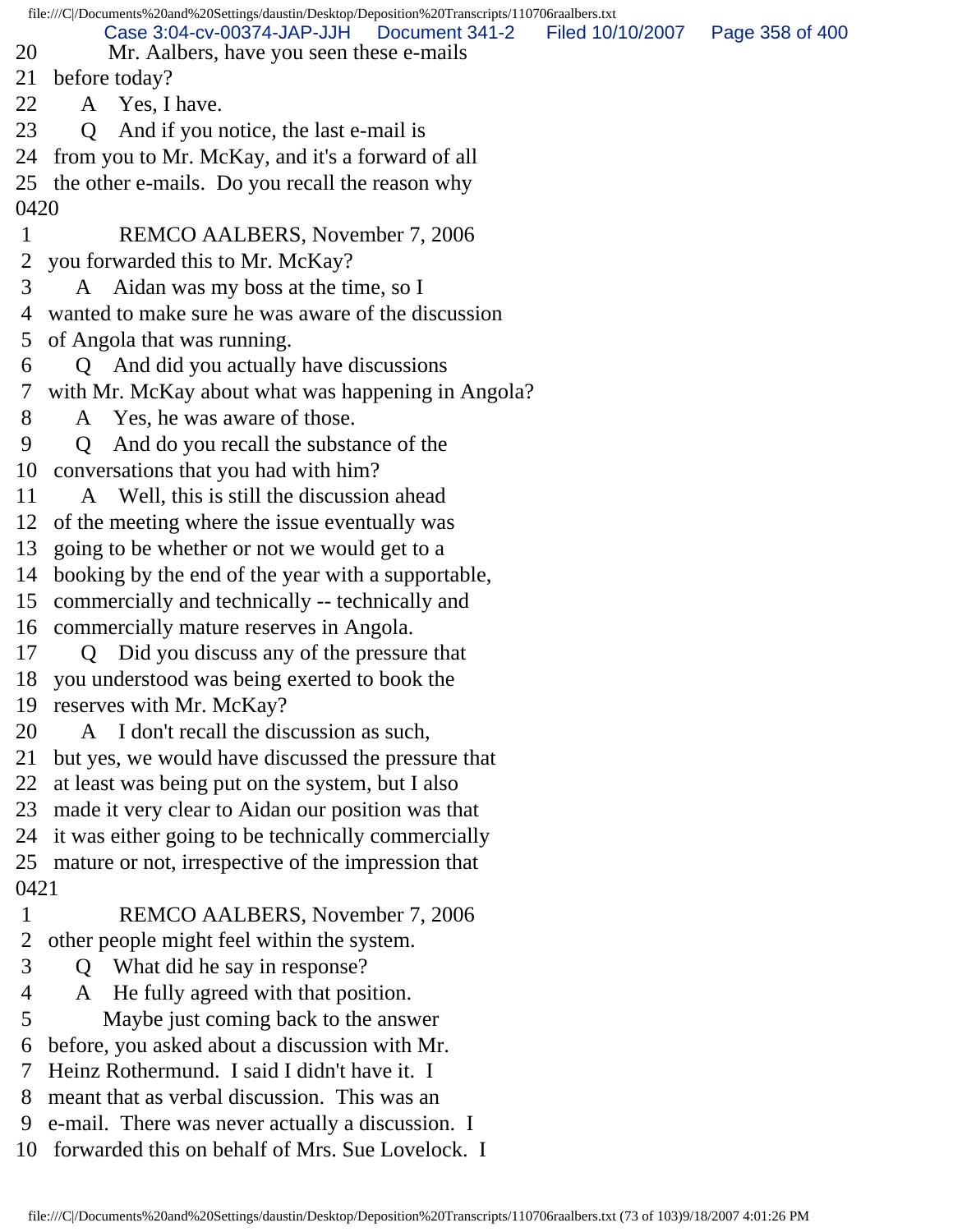file:///C|/Documents%20and%20Settings/daustin/Desktop/Deposition%20Transcripts/110706raalbers.txt 11 never physically discussed it with Heinz, to my 12 recollection. 13 O And who was Susan Lovelock? 14 A She was the Finance Advisor in EPG. 15 Q EPG is the region under which Angola 16 fell? 17 A Yeah, so Heinz Rothermund was the 18 Regional Business Director for EPG. 19 Q If you look at the e-mail from -- right 20 below yours, from Mr. Rothermund to Mr. Bichsel of 21 which you were cc'd, among others, the second 22 sentence in the e-mail says, "As mentioned to you 23 on earlier occasions, there is a critical need for 24 EP to be in a position to book these reserves in 25 2000." Did you have an understanding as to why 0422 1 REMCO AALBERS, November 7, 2006 2 there was a critical need for EP to be in a 3 position to book reserves in Angola in 2000? 4 MR. TUTTLE: Objection to form. 5 THE WITNESS: It was clear from the 6 tracking of what we were expecting to get booked 7 throughout 2000, that we were not going to meet 8 the aspiration of a hundred percent reserves 9 placed for that year. 10 BY MR. HABER: 11 Q Was this issue something that was 12 discussed by you and your bosses? 13 MR. TUTTLE: Objection to form. 14 THE WITNESS: I don't actually 15 understand it. 16 BY MR. HABER: 17 Q I was going to say let me rephrase that. 18 Withdrawn. 19 Was the issue of the Reserves 20 Replacement Ratio in conjunction with Angola 21 something that you discussed with your bosses? 22 MR. TUTTLE: Objection to form. 23 THE WITNESS: That was one element of 24 the reserves replacement for that year, so 25 reserves replacement in general was something that 0423 1 REMCO AALBERS, November 7, 2006 Case 3:04-cv-00374-JAP-JJH Document 341-2 Filed 10/10/2007 Page 359 of 400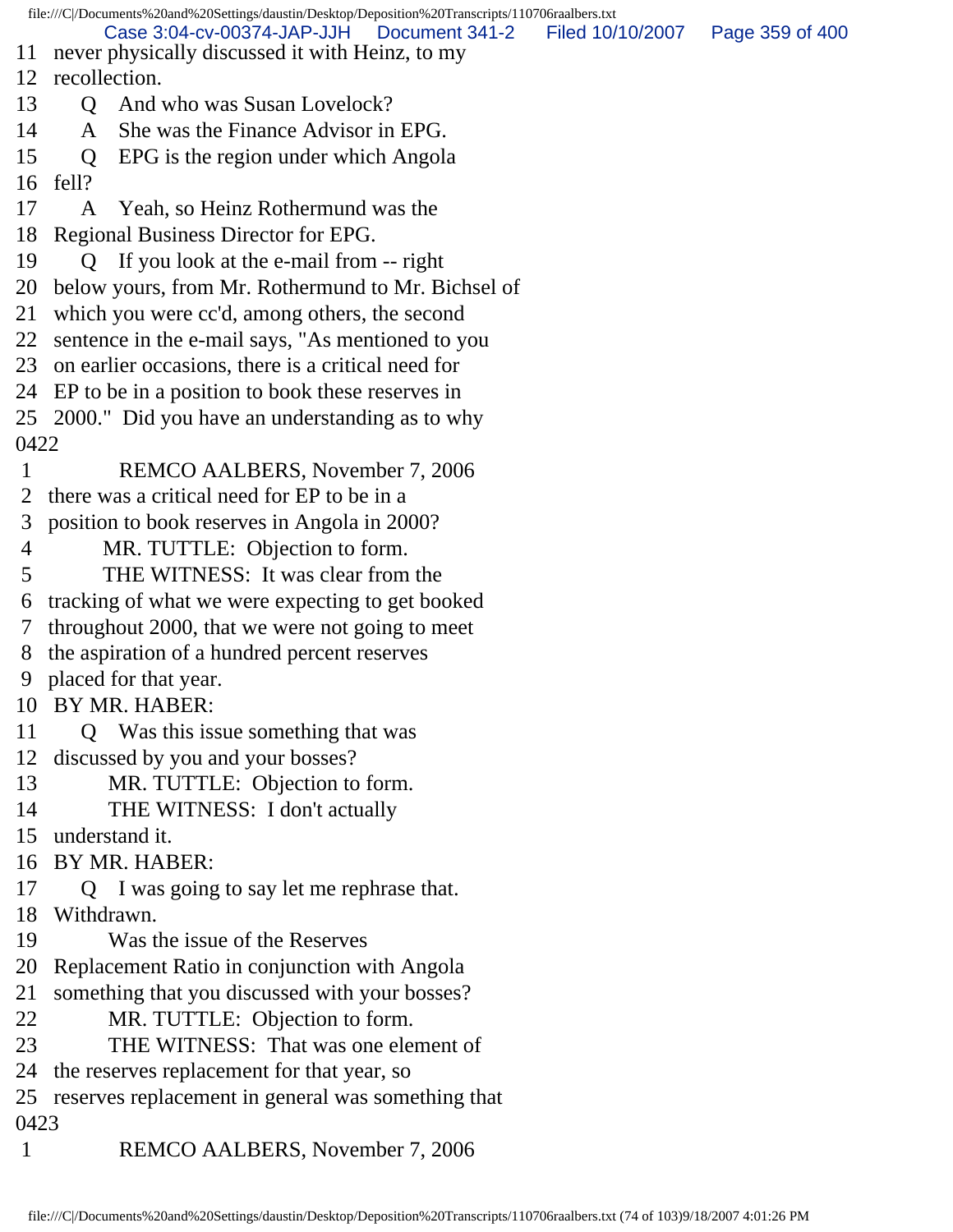file:///C|/Documents%20and%20Settings/daustin/Desktop/Deposition%20Transcripts/110706raalbers.txt 2 was high on the agenda, so Angola would have been 3 part of that discussion. 4 BY MR. HABER: 5 Q You mentioned that Angola, the project 6 was slimmed down, and I believe you said that 7 approximately 70 million barrels were booked; is 8 that correct? 9 A Yeah, that's my recollection. 10 Q Have you ever heard of a creaming 11 project before? 12 A Yes. 13 Q What is a creaming project? 14 A I guess a creaming project is where you 15 look at the best bit only and try and put a 16 development forward for that. 17 Q Is it fair to say that Angola was a 18 creaming project? 19 MR. TUTTLE: Objection to form. 20 THE WITNESS: It depends on how you want 21 to define it. I mean personally I didn't think of 22 it in terms of a creaming project, but basically 23 as what bits of the fields were technically mature 24 and was there a slimmed-down development feasible 25 that could develop those reserves economically. 0424 1 REMCO AALBERS, November 7, 2006 2 We didn't necessarily use the word "creaming 3 project" at that point. 4 BY MR. HABER: 5 Q Was there a point subsequent where you 6 referred to it as a creaming project? 7 A I've never referred to it as a creaming 8 project. Some people call it a creaming project. 9 I know the definition, but I've never really used 10 it. 11 Q Who do you understand referred to this 12 project as a creaming project? 13 A I can't remember who I heard the term 14 from. 15 Q Did you have any discussions with KPMG 16 concerning the booking of reserves in Angola? 17 A Yes, we did. 18 Q And when did you have those discussions? Case 3:04-cv-00374-JAP-JJH Document 341-2 Filed 10/10/2007 Page 360 of 400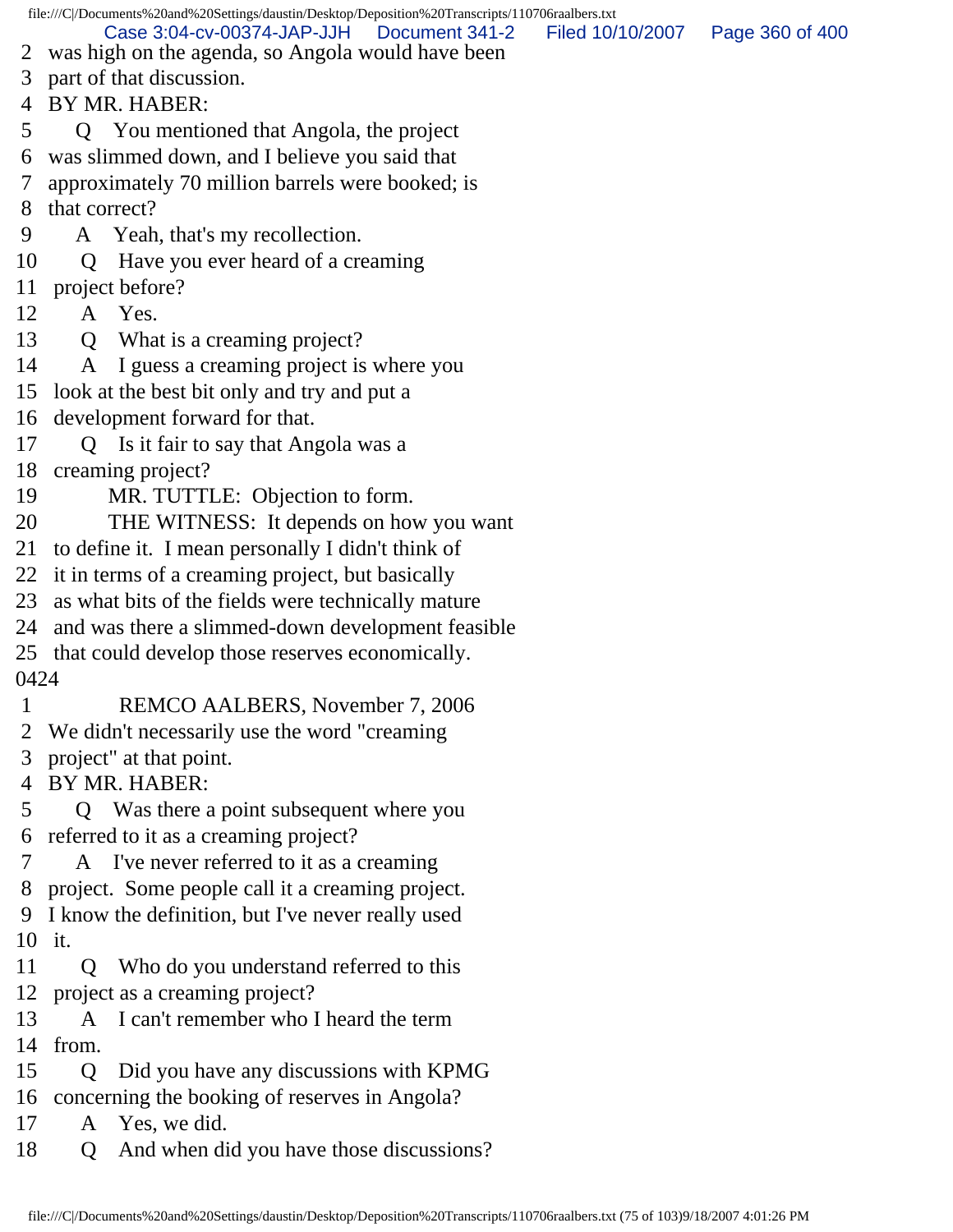file:///C|/Documents%20and%20Settings/daustin/Desktop/Deposition%20Transcripts/110706raalbers.txt

Case 3:04-cv-00374-JAP-JJH Document 341-2 Filed 10/10/2007 Page 361 of 400

- 19 A Those discussions would have been in
- 20 January 2001 as part of the 2000 booking process,

21 ARPR cycle.

- 22 Q And generally do you recall the
- 23 substance of those discussions?
- 24 A Yes. Anton wrote basically an audit

25 note on the Angola booking in which he said that 0425

- 1 REMCO AALBERS, November 7, 2006
- 2 these reserves were marginally supportable, and we
- 3 had a discussion on whether or not on a marginal
- 4 basis it was the right thing to book or not.
- 5 Q And what was the conclusion?
- 6 A Well, the end conclusion was that the 7 reserves were booked and ultimately supported.
- 8 Q Did anyone during that meeting express a 9 contrary view; that is, the reserves should not 10 have been booked?
- 11 A To my recollection, the discussion was
- 12 of whether or not, based on an advice that it was
- 13 marginally supportable, it was the right
- 14 management decision to actually put the reserves
- 15 forward, or actually it was -- the other option
- 16 would have been to say, well, in that case, let's
- 17 wait a year. That was not the choice that SDAN
- 18 made. They booked reserves on that basis, and on
- 19 that basis they went ultimately went into the
- 20 Shell books supported by the region.
- 21 Q But with regard to the discussions with
- 22 KPMG, do you recall anyone during those
- 23 discussions expressing the contrary view, that the
- 24 reserves should not have been booked?
- 25 A Well, like I think I explained
- 0426
- 1 REMCO AALBERS, November 7, 2006
- 2 yesterday, the process was normally that we would
- 3 have the discussions first with KPMG, with Egbert
- 4 Eeftink, and we basically resolved that that --
- 5 this was the position based on the marginal
- 6 support of you could obviously support it,
- 7 although it would have been very much on the
- 8 borderline, but just on the right side of the
- 9 borderline, but not far off. And that was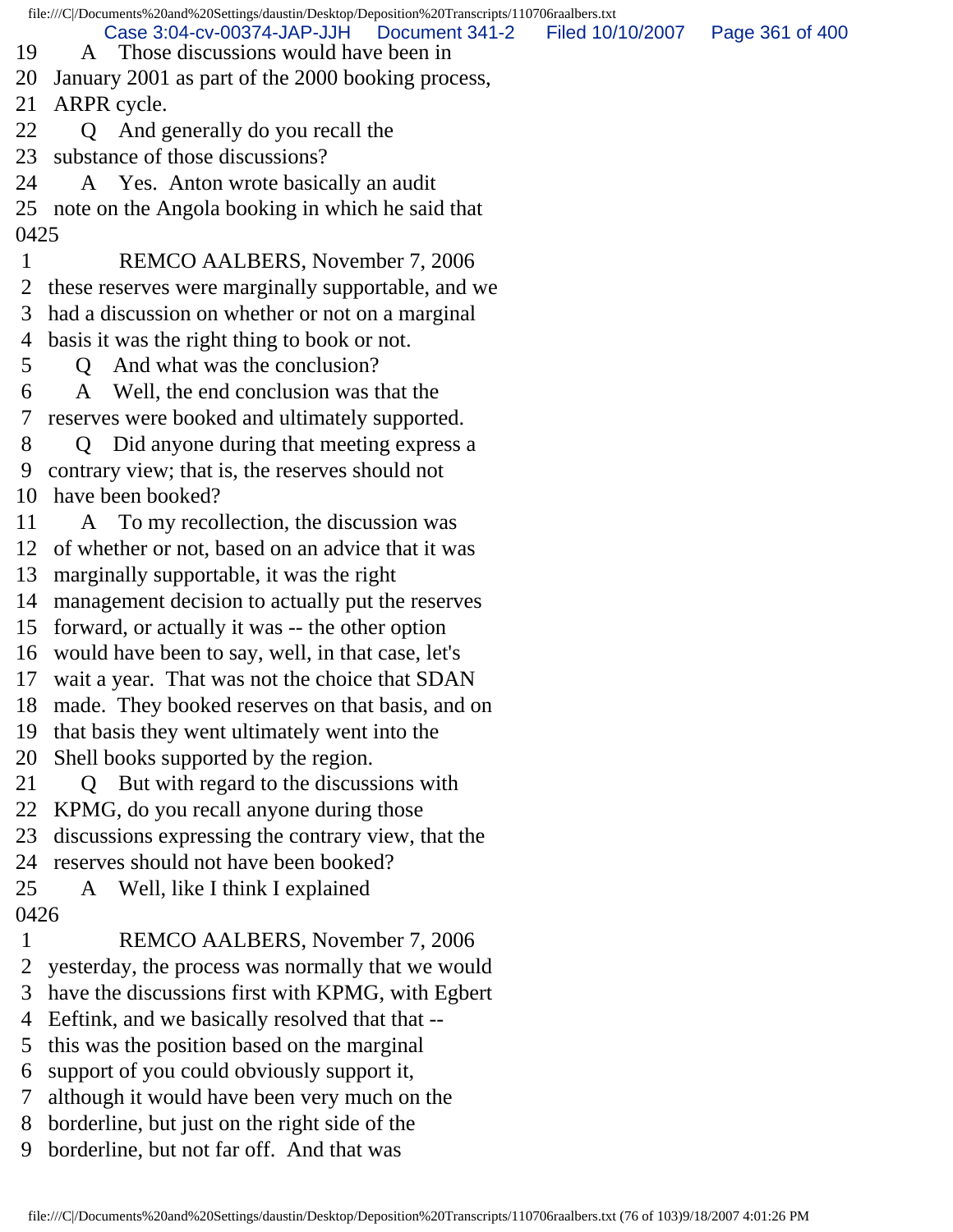file:///C|/Documents%20and%20Settings/daustin/Desktop/Deposition%20Transcripts/110706raalbers.txt 10 ultimately accepted, and that same discussion in 11 some sort of form was at the final meeting, but 12 then there was no further issue raised on it, 13 because it was basically already agreed that that 14 was the position moving forward. 15 Q Was there a view within the meeting that 16 ostensibly your hands were tied, because the 17 decision was made and there was nothing that could 18 be done about it? 19 MR. TUTTLE: Object to form. 20 MR. MORSE: Objection to form. Lack of 21 foundation. 22 (Discussion was held off the record.) 23 BY MR. HABER: 24 Q Was there a view within the meeting that 25 ostensibly your hands were tied, because the 0427 1 REMCO AALBERS, November 7, 2006 2 decision was made and there was nothing that could 3 be done about it? 4 A My hands were tied? 5 MR. TUTTLE: Same objection. 6 BY MR. HABER: 7 Q Yours as the GRC. 8 A No, I don't think there was discussion 9 that my hands were tied. We had gone out to SDS 10 to look at the technical work. We had challenged 11 it from an original intent by Shell Angola that 12 they were trying to push forward a booking of six 13 fields, and only two fields and only the high 14 confidence areas were booked, so obviously we had 15 the major impact on reducing the booking to a much 16 smaller, fairly insignificant booking in the end. 17 Q During these discussions was there any 18 discussion, at least -- withdrawn. During the 19 discussions with KPMG, was there any discussions 20 about what BP had done with regard to booking 21 reserves in Angola? 22 A I don't recall, but it was clear BP was 23 not booking reserves at that point in time. 24 Q Do you know when BP booked reserves in 25 that block? 0428 Case 3:04-cv-00374-JAP-JJH Document 341-2 Filed 10/10/2007 Page 362 of 400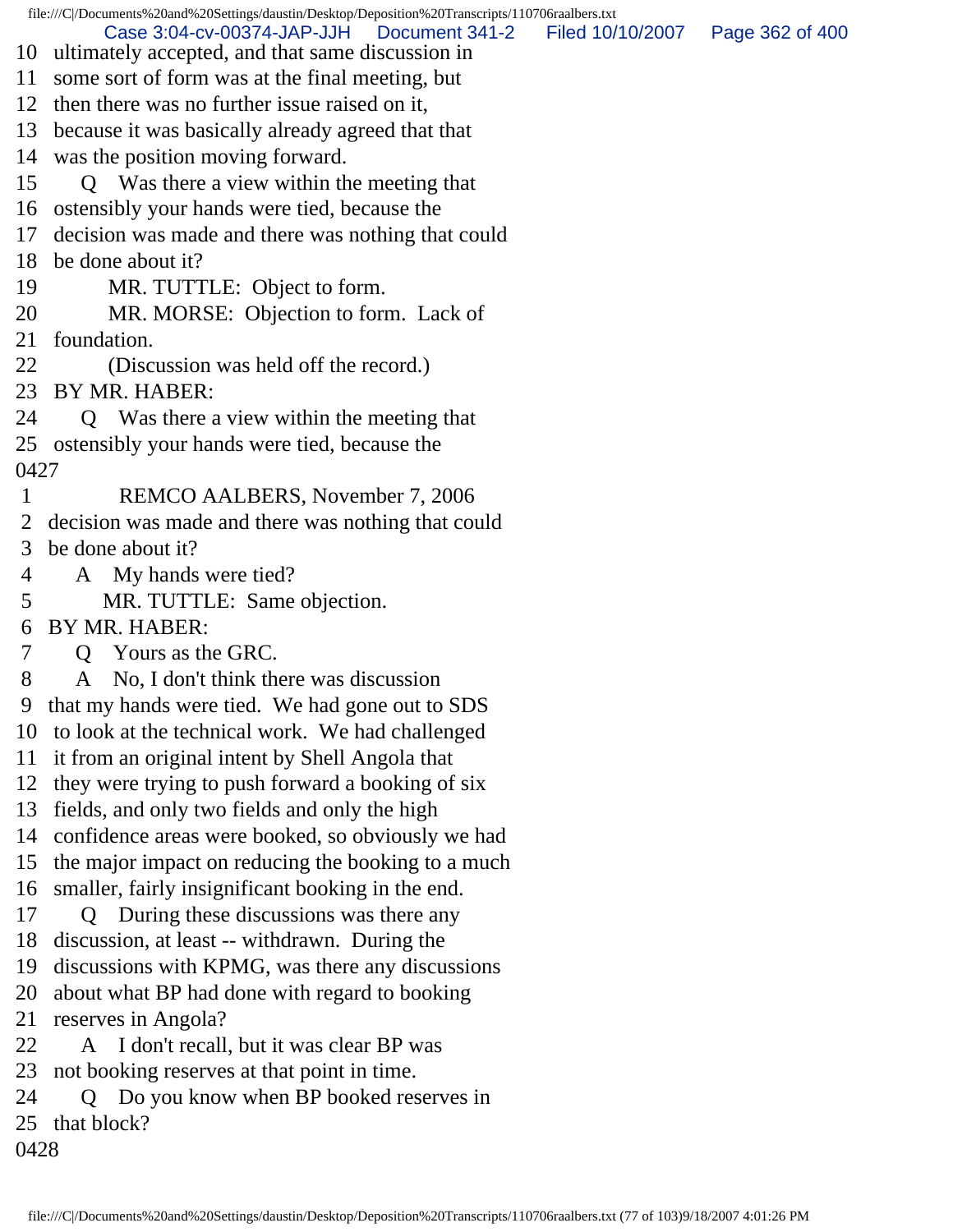file:///C|/Documents%20and%20Settings/daustin/Desktop/Deposition%20Transcripts/110706raalbers.txt 1 REMCO AALBERS, November 7, 2006 2 A I believe they took FID about two years 3 later is my recollection, and I believe that's 4 when they booked the reserves. 5 Q Other than in the context of the meeting 6 with KPMG, do you recall any discussions with 7 people in SDAN concerning what BP was doing 8 vis-a-vis booking reserves? 9 MR. TUTTLE: Object to the form. 10 THE WITNESS: Again as part of the 11 discussions, BP, for whatever reason, weren't in a 12 hurry to come to an FID by year-end or provide 13 sufficient work that had triggered off the whole 14 thing. 15 THE REPORTER: You need to slow down. 16 THE WITNESS: As part of the discussions 17 with SDAN moving to sort of the discussions 18 through year-end, it was clear that BP was not in 19 a hurry to book reserves by year-end or provide 20 sufficient technical work to support a reserves 21 booking, which basically left SDAN in the position 22 that they had to make sure they did that technical 23 work themselves. They had to go to SDS to get the 24 work done, because they obviously weren't staffed 25 to do that work. 0429 1 REMCO AALBERS, November 7, 2006 2 BY MR. HABER: 3 Q Do you know if the reserves that were 4 booked in the end of 2000 in Angola were 5 recategorized as part of the recategorization that 6 was announced in January of 2004? 7 A Part of the recategorization was that 8 all fields were realigned with the FID, so these 9 would have been realigned. 10 Q Mr. Aalbers, during your tenure as GRC, 11 do you recall any issues being raised with regard 12 to the Kashagan field in Kazakhstan? 13 A I don't know if it were an issue, but 14 there have been discussions on the Kashagan field, 15 yes. 16 Q What was the substance of those Case 3:04-cv-00374-JAP-JJH Document 341-2 Filed 10/10/2007 Page 363 of 400

17 discussions?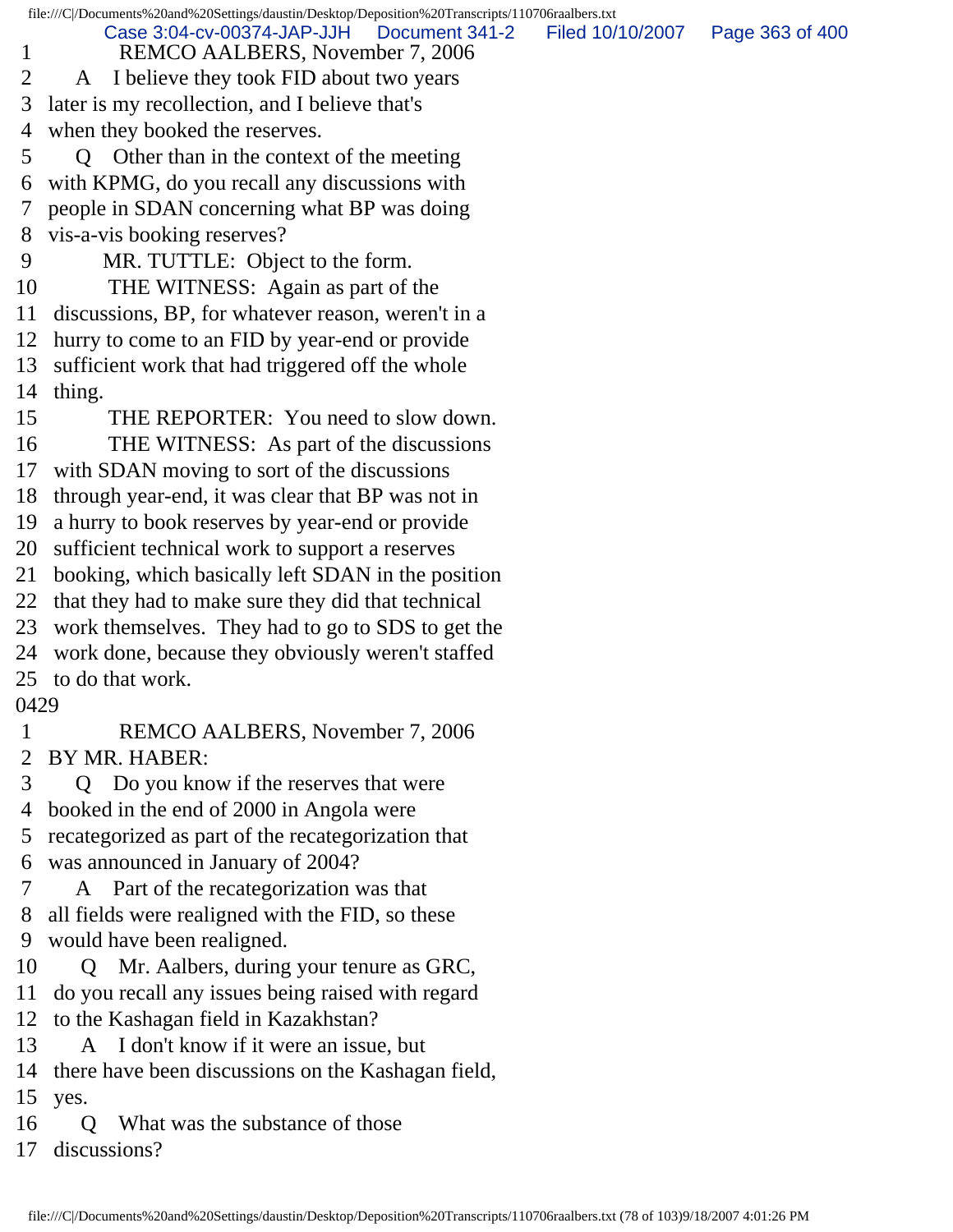file:///C|/Documents%20and%20Settings/daustin/Desktop/Deposition%20Transcripts/110706raalbers.txt 18 A After discovery of the Kashagan field 19 which was an extremely large oil field discovered 20 in Kazakhstan, there was discussions on whether or 21 not reserves could be booked for that field in the 22 year of the appraisal well, I believe. 23 Q Now, what year was the discovery? 24 A I don't recall. I think it was '99, but 25 I'm not a hundred percent sure. 0430 1 REMCO AALBERS, November 7, 2006 2 Q Did you have discussions with anyone at 3 Shell concerning the issue you just identified; 4 that is, whether to book reserves in the year of 5 the appraisal? 6 A Yes, I got approached by the Business 7 Advisor for Kashagan who had been requested to see 8 if reserves could be booked, and he was very 9 concerned about that. We went through all the 10 details and we arranged a meeting with Din Megat, 11 who was the Regional Business Director at that 12 time responsible for the area under which Kashagan 13 fell. 14 Q Who was the RBA? 15 A Mr. Brown. 16 Q I think you identified him as someone 17 yesterday. Do you recall -- 18 A No, that was a different Mr. Brown. 19 That was David Brown. I think it was John Brown, 20 but I want to reserve the right that that might 21 not exactly be his first name. 22 Q That's fine. So do you recall having 23 discussions with Mr. Brown in particular on the 24 issue of whether the OU, the Kazakhstan OU could 25 book reserves in the year in which the appraisal 0431 1 REMCO AALBERS, November 7, 2006 2 was done? 3 A Yes. 4 Q And what was the sum and substance of 5 those discussions? 6 A I explained to Mr. Brown what was 7 required to book reserves, so you had to meet the Case 3:04-cv-00374-JAP-JJH Document 341-2 Filed 10/10/2007 Page 364 of 400

8 technical commercial maturity, and from the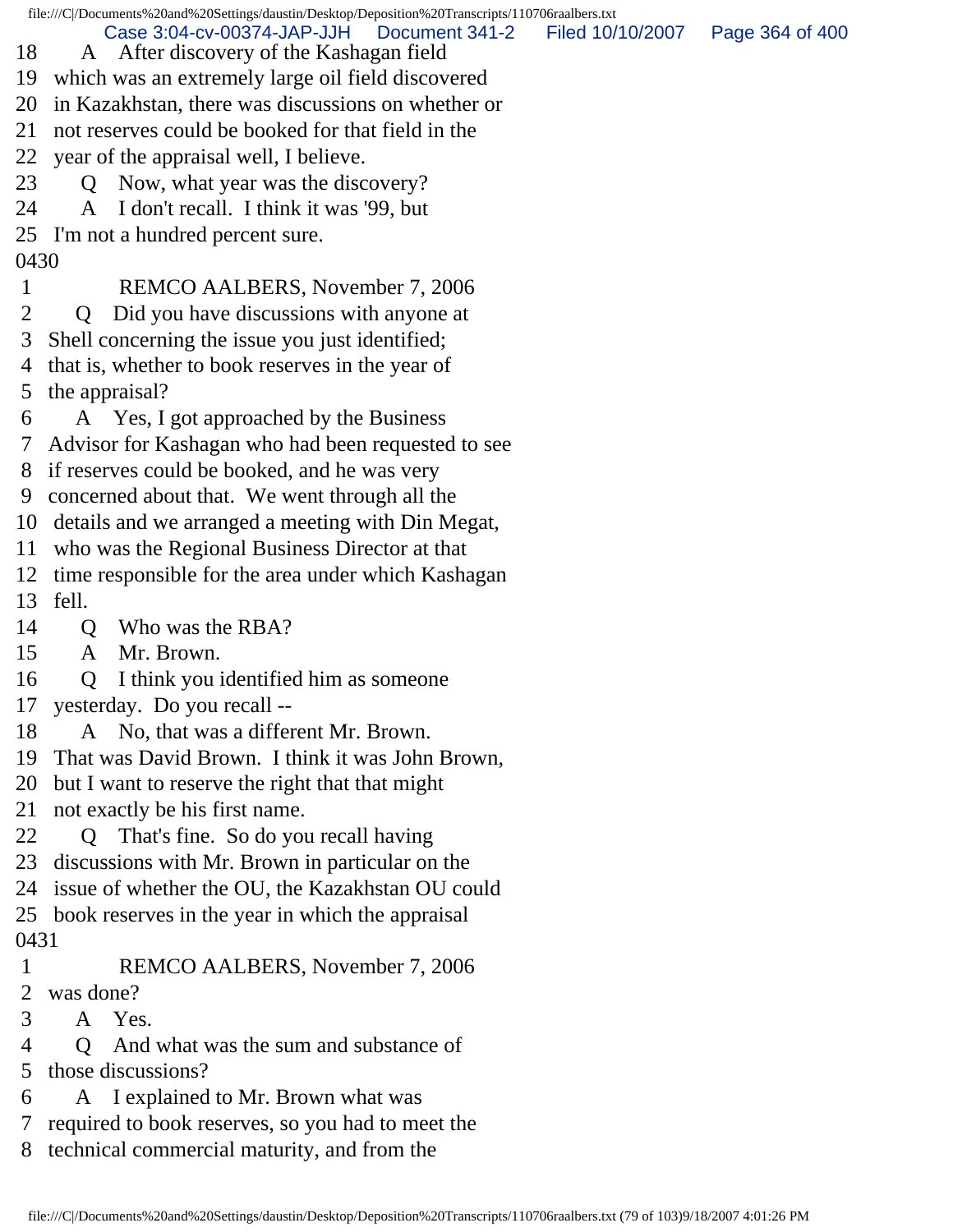file:///C|/Documents%20and%20Settings/daustin/Desktop/Deposition%20Transcripts/110706raalbers.txt 9 discussions I had with him, it was very clear that 10 neither of those criteria were likely to be 11 achieved in that year, not at least at the moment. 12 At that point in time nobody had yet thought up a 13 Field Development Plan which looked anywhere near 14 economic. 15 Q In terms of the process, does a Field 16 Development Plan come before or after the drilling 17 of appraisal wells? 18 A The Field Development Plan is actually 19 the plan you make when you want to move forward to 20 develop the fields, and the normal sequence of 21 sort of discovering and developing in a 22 hydrocarbon field is you would initially do 23 seismic, come up with a seismic evaluation of a 24 prospect. You would then drill an exploration 25 well. Depending on the outcome, you might end up 0432 1 REMCO AALBERS, November 7, 2006 2 drilling one or more appraisal wells until you 3 felt you had sufficient data to actually put a 4 Field Development Plan together, to then move 5 forward into actually taking a decision and 6 developing the fields. And then obviously, 7 through the life of the field you might decide to 8 do additional development if the field turns out 9 to be bigger or whatever. 10 Q So in terms of technical work, the 11 appraisal well is again early in the process of 12 reaching technical maturity? 13 MR. TUTTLE: Objection; form, 14 foundation. 15 THE WITNESS: Yes, it would be, but you 16 could also, as part of the Field Development Plan, 17 get to the conclusion that you have missing data 18 and decide that you need to do an additional 19 appraisal well before you can actually move 20 forward. 21 BY MR. HABER: Case 3:04-cv-00374-JAP-JJH Document 341-2 Filed 10/10/2007 Page 365 of 400

- 22 Q Now, did you have any discussions with
- 23 Mr. Megat concerning this issue of whether or not
- 24 reserves could be booked?
- 25 A Yes, like I said, we lined a meeting up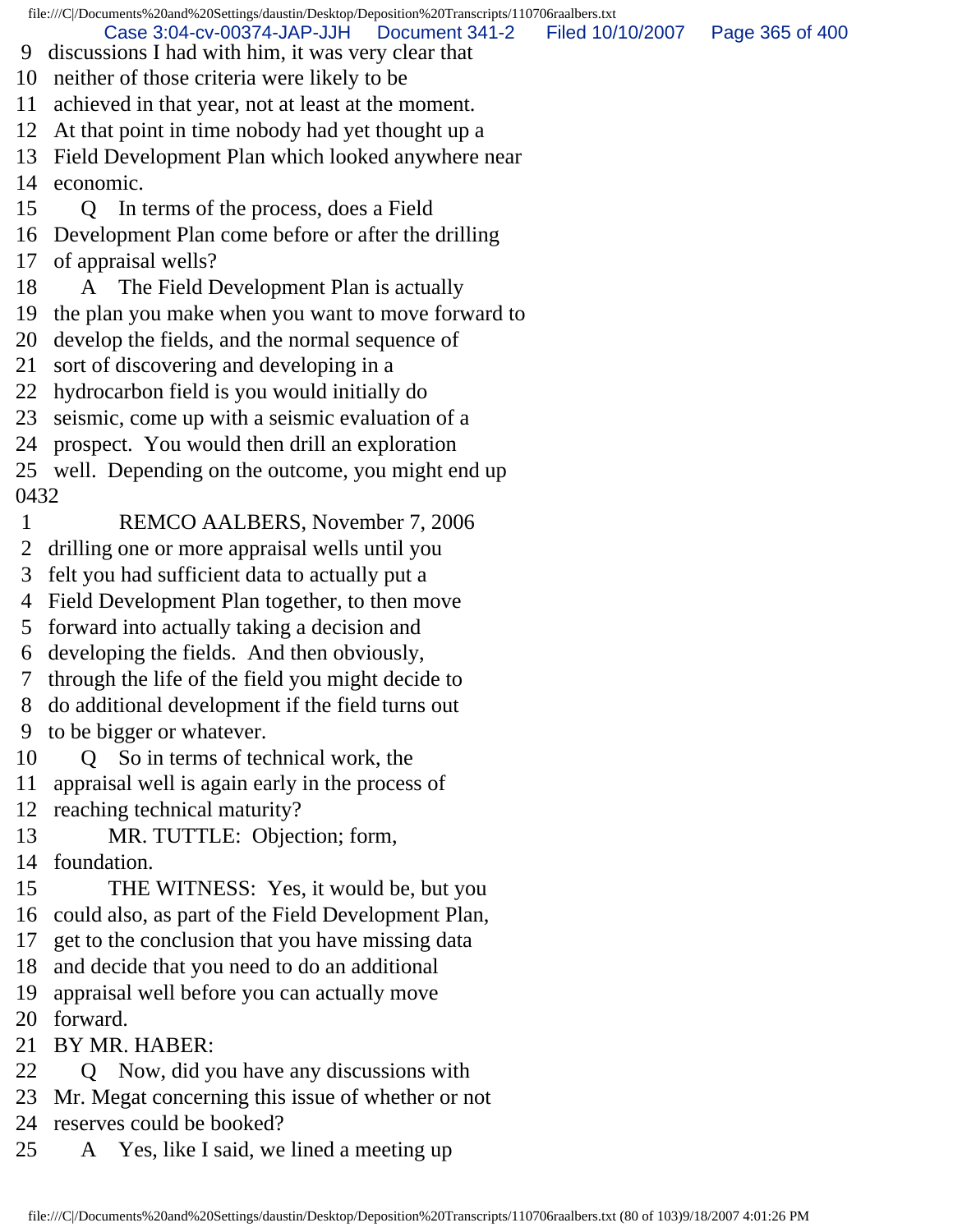|              |                | file:///C /Documents%20and%20Settings/daustin/Desktop/Deposition%20Transcripts/110706raalbers.txt |                |                  |                 |
|--------------|----------------|---------------------------------------------------------------------------------------------------|----------------|------------------|-----------------|
| 0433         |                | Case 3:04-cv-00374-JAP-JJH                                                                        | Document 341-2 | Filed 10/10/2007 | Page 366 of 400 |
| $\mathbf{1}$ |                | REMCO AALBERS, November 7, 2006                                                                   |                |                  |                 |
| 2            |                | with Mr. Din Megat to explain the exact position                                                  |                |                  |                 |
| 3            |                | on Kashagan.                                                                                      |                |                  |                 |
| 4            | Q              | And do you recall when the meeting took                                                           |                |                  |                 |
| 5            | place?         |                                                                                                   |                |                  |                 |
| 6            | A              | No, I can't remember the date. Like I                                                             |                |                  |                 |
| 7            |                | said, I think it was in '99, but I honestly don't                                                 |                |                  |                 |
| 8            |                | remember what the date was.                                                                       |                |                  |                 |
| 9            | Q              | Do you recall where the meeting was?                                                              |                |                  |                 |
| 10           | A              | The meeting was in The Hague.                                                                     |                |                  |                 |
| 11           | Q              | Is that where Mr. Megat was located?                                                              |                |                  |                 |
| 12           |                | A Yes, he was.                                                                                    |                |                  |                 |
| 13           | $\overline{Q}$ | Do you recall Mr. Megat expressing a                                                              |                |                  |                 |
| 14           |                | view about whether the reserves should be booked                                                  |                |                  |                 |
| 15           | or not?        |                                                                                                   |                |                  |                 |
| 16           |                | A At the end of the meeting Mr. Megat                                                             |                |                  |                 |
| 17           |                | agreed that booking reserves that particular year                                                 |                |                  |                 |
| 18           |                | was not going to be achievable.                                                                   |                |                  |                 |
| 19           | Q              | Do you recall Mr. Megat expressing the                                                            |                |                  |                 |
| 20           |                | view that he was experiencing pressure to book the                                                |                |                  |                 |
| 21           | reserves?      |                                                                                                   |                |                  |                 |
| 22           |                | MR. TUTTLE: Objection; foundation.                                                                |                |                  |                 |
| 23           |                | THE WITNESS: I don't believe Mr. Megat                                                            |                |                  |                 |
|              |                | 24 expressed that to me directly.                                                                 |                |                  |                 |
| 25           |                |                                                                                                   |                |                  |                 |
| 0434         |                |                                                                                                   |                |                  |                 |
| $\mathbf{1}$ |                | REMCO AALBERS, November 7, 2006                                                                   |                |                  |                 |
| 2            |                | BY MR. HABER:                                                                                     |                |                  |                 |
| 3<br>4       |                | Q How about indirectly?                                                                           |                |                  |                 |
| 5            | A              | He didn't indirectly indicate it to me<br>either. I'll get you to the next question. It           |                |                  |                 |
| 6            |                | was clear from the discussion with Mr. Brown that                                                 |                |                  |                 |
| $\tau$       |                | there was pressure being exerted to try and book                                                  |                |                  |                 |
| 8            |                | something in Kashagan.                                                                            |                |                  |                 |
| 9            |                | Q And why was it clear?                                                                           |                |                  |                 |
| 10           |                | A Because that's what he said.                                                                    |                |                  |                 |
| 11           | Q              | And who did he say was exerting the                                                               |                |                  |                 |
| 12           | pressure?      |                                                                                                   |                |                  |                 |
| 13           |                | A The indication I got was that Phil Watts                                                        |                |                  |                 |
| 14           |                | was very interested in booking reserves in                                                        |                |                  |                 |
| 15           | Kashagan.      |                                                                                                   |                |                  |                 |
| 16           |                | Q Did Mr. Brown convey any reason why                                                             |                |                  |                 |
|              |                |                                                                                                   |                |                  |                 |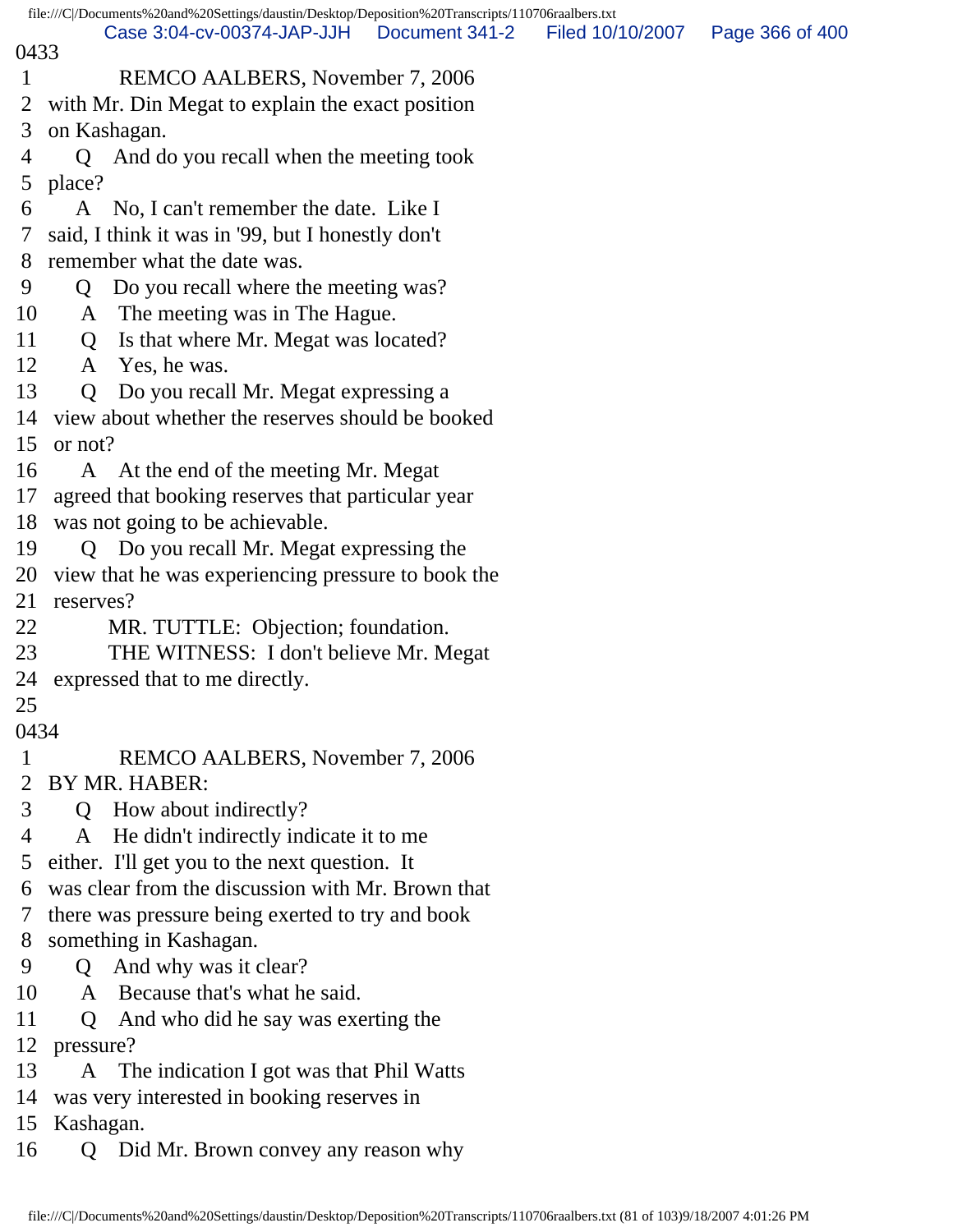file:///C|/Documents%20and%20Settings/daustin/Desktop/Deposition%20Transcripts/110706raalbers.txt 17 Mr. Watts was exerting the pressure? 18 MR. MORSE: Objection to form. 19 MR. TUTTLE: Same objection. 20 BY MR. HABER: 21 O You can answer. 22 A Reserves were important. It was trying 23 to get to Reserves Replacement Ratio that was 24 sufficiently close to the targets of a hundred 25 that was what we wanted to have as a group or any 0435 1 REMCO AALBERS, November 7, 2006 2 oil major would have. 3 Q How large were -- strike that. What was 4 the volume that was being sought for the booking? 5 MR. TUTTLE: Objection to form. 6 MR. MORSE: Objection to form and 7 foundation. 8 THE WITNESS: I can't remember what the 9 number was, but the Kashagan field was very large, 10 and part of the discussion which, when this thing 11 started, wasn't clear to either Din Megat or to 12 Mr. Brown, was what element of the reserves we 13 could actually book, because we had a certain 14 share in the field, but again this was one of 15 those production sharing type contracts where 16 there was other steps to be taken to actually work 17 out what the Shell share was, so part of the whole 18 discussion was how much would you actually 19 eventually end up booking depending on all sorts 20 of things, but I can't remember what the number 21 was. It was a fairly sizable number. 22 BY MR. HABER: 23 Q Do you recall, in terms of number, if it 24 was more than 300 million Boe? I'm just trying to 25 refresh your recollection. That's all. 0436 1 REMCO AALBERS, November 7, 2006 2 A I think it would have been more than 3 300, yes. 4 Q You think it would have been more than 5 400? 6 A I don't know what the number was. I 7 think it's more than 300, and I don't know any Case 3:04-cv-00374-JAP-JJH Document 341-2 Filed 10/10/2007 Page 367 of 400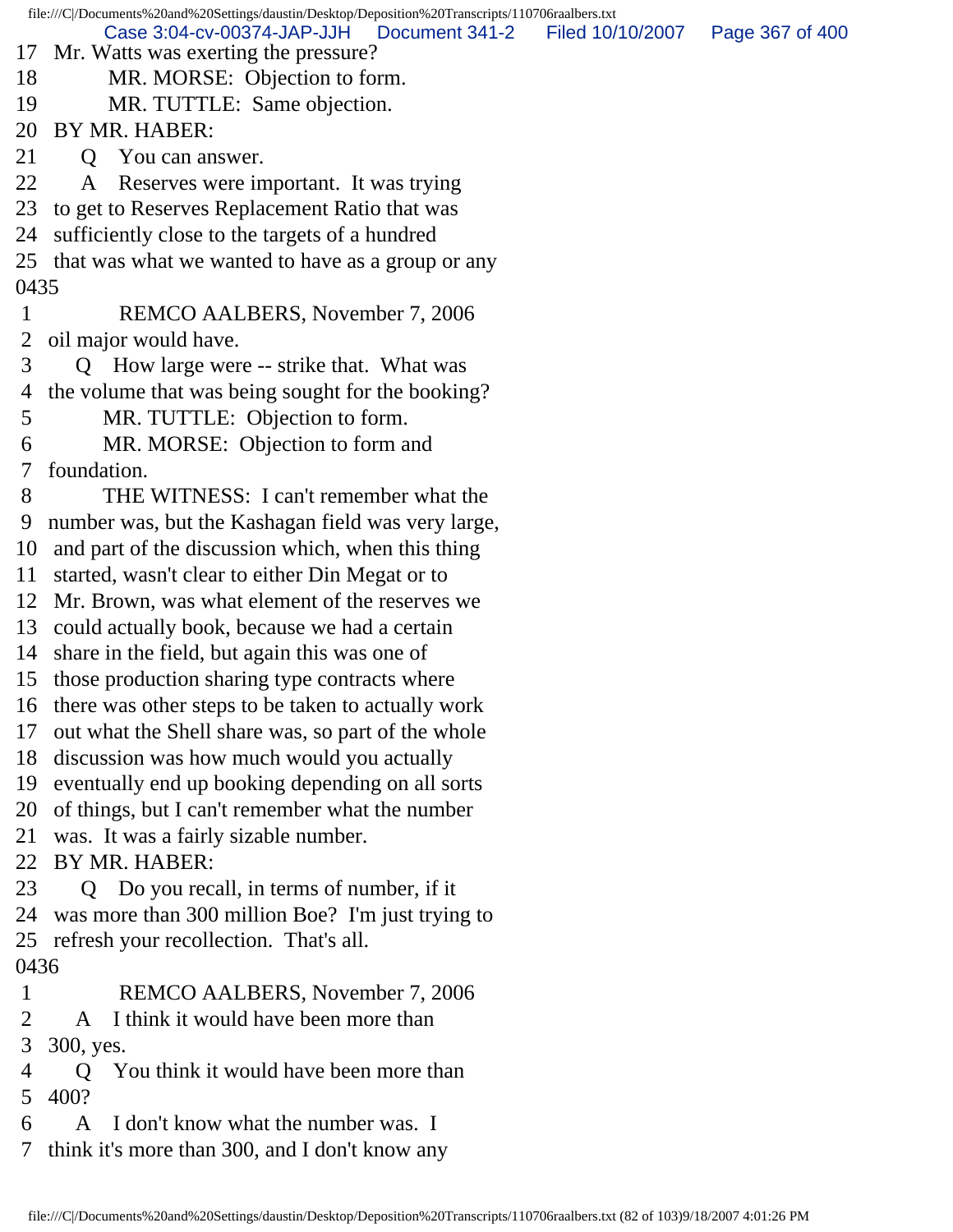file:///C|/Documents%20and%20Settings/daustin/Desktop/Deposition%20Transcripts/110706raalbers.txt 8 better at this point. 9 MR. HABER: Okay. Why don't we take a 10 break. 11 THE VIDEOGRAPHER: We are going off the 12 record. The time is 2:34 p.m. 13 (Whereupon, a short recess was taken.) 14 THE VIDEOGRAPHER: We're back on the 15 record. The time is 2:51 p.m. 16 BY MR. HABER: 17 Q Mr. Aalbers, during your tenure at GRC 18 do you recall any issues coming to your attention 19 concerning reserves in Oman? 20 A Yes, we've had discussions on Oman 21 reserves. 22 Q And when were these discussions? 23 A There have been discussions Oman on 24 reserves issues largely through '99 and 2000. 25 Q And who did you have these discussions 0437 1 REMCO AALBERS, November 7, 2006 2 with? 3 A There were different people involved. 4 The Regional Business Advisor was involved and the 5 Reserves Focal Point in Oman and some of the 6 senior Shell staff in Oman. 7 Q Who was the Reserves Focal Point? 8 A Sayed -- what was the last name? Aubrey 9 or something. Sayed Aubrey, I think. 10 Q I'd like to say I'd like to help you 11 out, but only "Sayed" comes to mind. 12 Who was the RBA at the time? 13 A I believe it's a guy called John 14 Cookson. 15 Q Do you know who Thomas Mason is? 16 A Yes. 17 Q Who is Thomas Mason? 18 A Thomas Mason is one of the senior 19 reservoir engineers in Oman. 20 I also had discussions with a gentleman 21 called Vince Holtam. 22 O Who was Vince Holtam? 23 A Vince Holtam was -- I'm not sure what 24 his exact position was, but he was one of the Case 3:04-cv-00374-JAP-JJH Document 341-2 Filed 10/10/2007 Page 368 of 400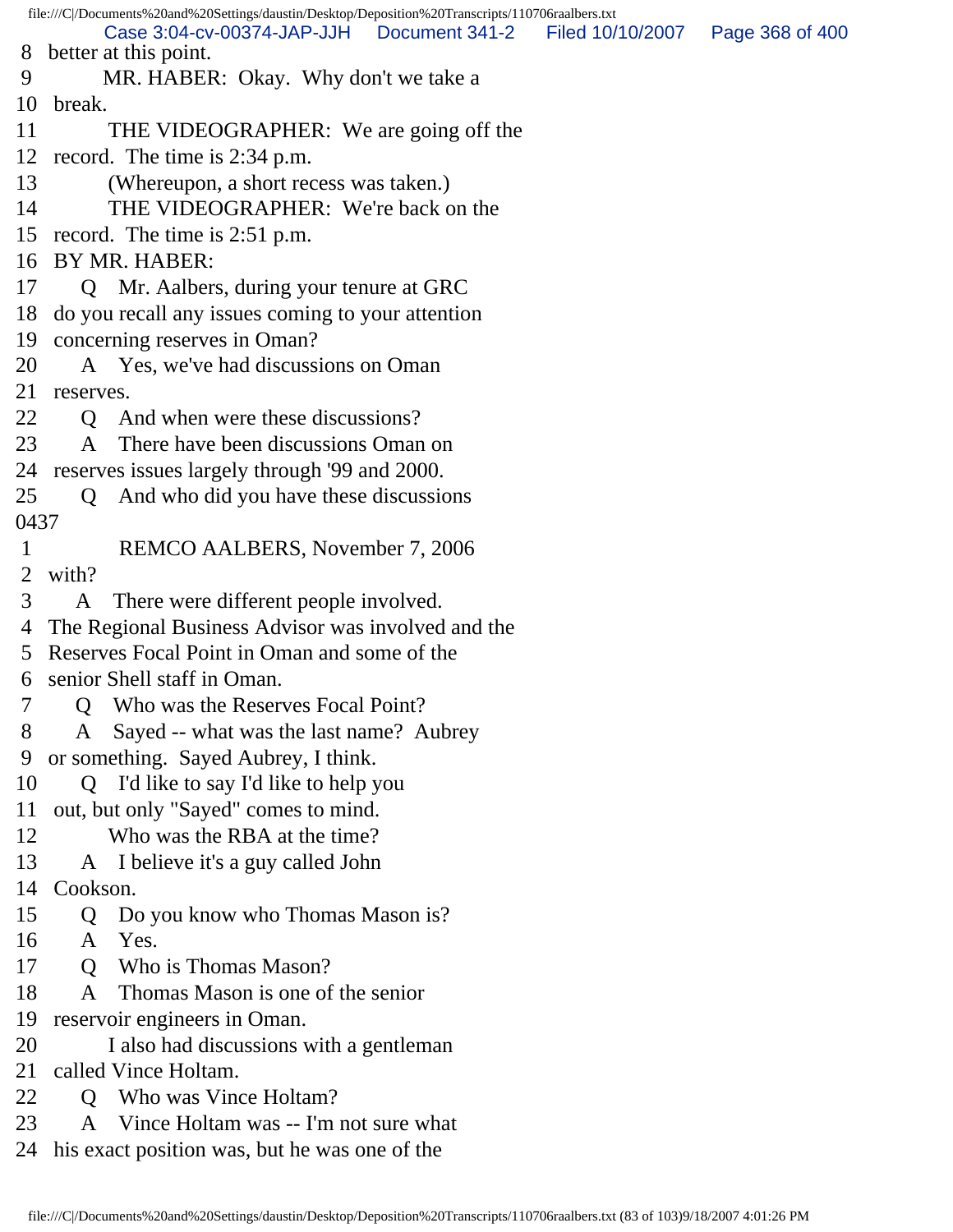file:///C|/Documents%20and%20Settings/daustin/Desktop/Deposition%20Transcripts/110706raalbers.txt 25 senior Shell staff reservoir engineers in Oman, 0438 1 REMCO AALBERS, November 7, 2006 2 but he actually left fairly shortly thereafter. 3 Initial discussions when I went for a visit to 4 Oman were with Vince, and the actual visit was 5 with Thomas Mason at the time. 6 Q And you said that you had discussions 7 with these people. Before I get into the 8 specifics with each, generally what do you recall 9 the sum and substance of the discussions? 10 A There were a whole bunch of issues with 11 reserves reporting Oman. Applying the right way 12 of cutting the reserves to end of license; proper 13 deporting of expectation reserves, of scope of 14 recovery reserves; the right way of reporting -- 15 reporting the correct proved reserves numbers. 16 There were a whole bunch of issues with Oman in 17 terms of reserves reporting. 18 Q Now, when you say "the right way of 19 cutting the reserves to end of license," what did 20 you mean? 21 A They weren't applying the right sort of 22 forecast for proved developed and then for totally 23 proved and then determining where the license 24 cutoffs were, and that was one of the things that 25 Anton sort of identified in one of his audits, but 0439 1 REMCO AALBERS, November 7, 2006 2 that was already clear from some of the prior 3 submissions, that they just weren't doing that 4 properly. 5 Q Now, you said that you had discussions 6 with Mr. Holtam and Mr. Mason; later Mr. Mason, 7 first Mr. Holtam. Do you recall the sum and 8 substance of your discussions with Mr. Holtam? 9 A The base problem with reporting reserves 10 in Oman was that PDO is not a Shell Company. It's 11 actually an Omani company. And from that 12 perspective, reporting reserves to Shell in line 13 with Shell guidelines wasn't sort of their top 14 priority where they could actually spend a lot of 15 manpower on it, so the constraint was really Case 3:04-cv-00374-JAP-JJH Document 341-2 Filed 10/10/2007 Page 369 of 400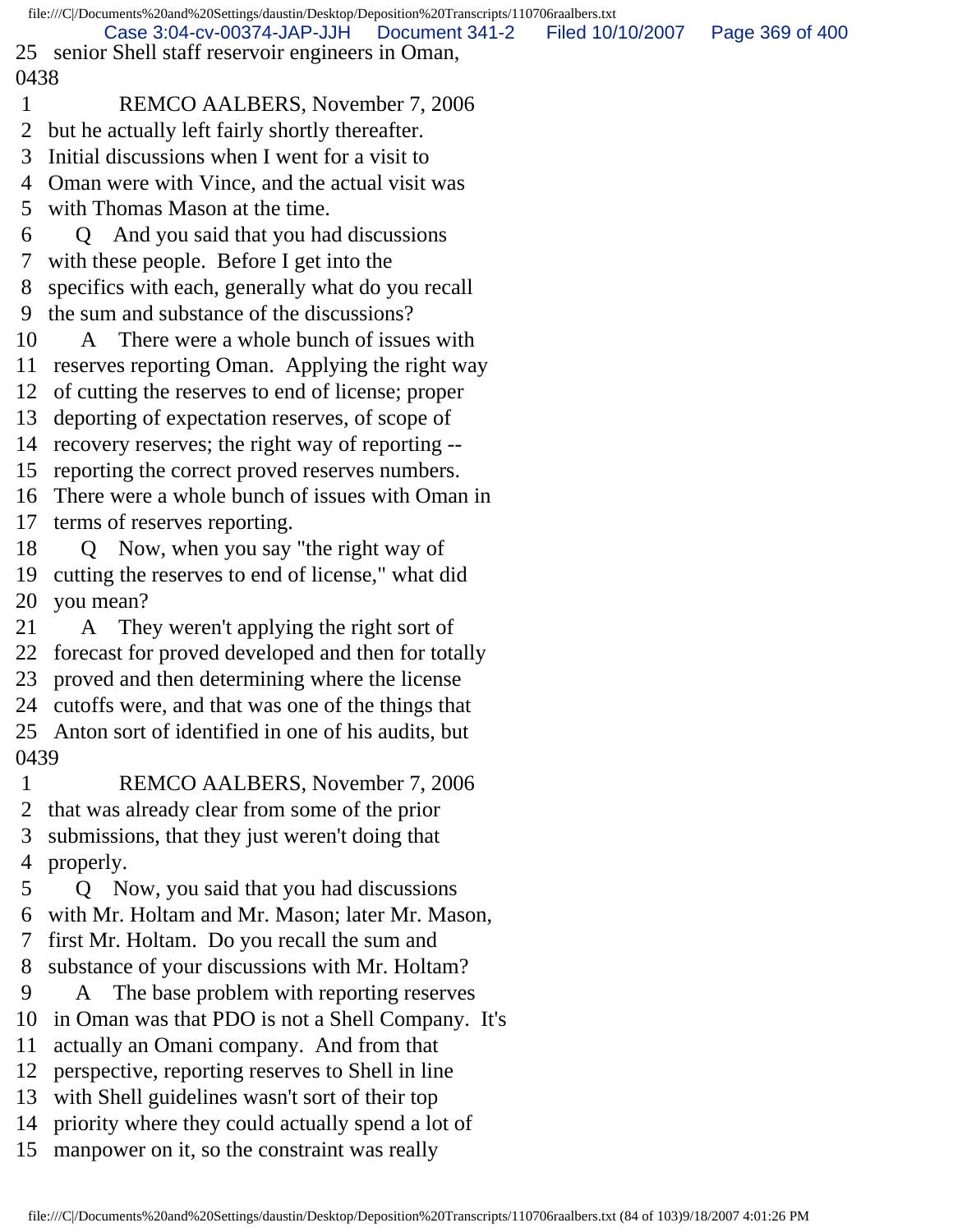file:///C|/Documents%20and%20Settings/daustin/Desktop/Deposition%20Transcripts/110706raalbers.txt 16 getting sufficient attention on the reserves 17 reporting to make sure that they could actually 18 report the numbers that they had to report to the 19 Group in part of the ARPR process. 20 Q And what discussions did you have with 21 Mr. Mason? 22 A Basically we had a similar discussion 23 with Mr. Mason, and what we agreed was that 24 between Vince and Mr. Mason that I would actually 25 come out to Oman for a visit and we would go 0440 1 REMCO AALBERS, November 7, 2006 2 through all the issues and try and see how we 3 could best come to practical solutions to sort of 4 upgrade the reserves reporting for Oman and get it 5 more in line with what the Group requirements 6 were, without causing an enormous amount of work 7 that just wasn't going to be done in PDO. 8 Q And why do you say that, that the work 9 wasn't going to be done? 10 A We couldn't impose on PDO certain things 11 to be done, because they were just not on their 12 priority list. 13 Q Was there a difference in the way PDO 14 was reporting reserves from the way Shell wanted 15 reserves to be reported? 16 MR. TUTTLE: Object to the form. 17 THE WITNESS: The problem was that PDO 18 was interested in expectation reserves. That's 19 where the focus for reserves and reporting 20 reserves internally Oman to the government was. 21 Proved reserves really didn't feature for them. 22 They were not that interested in the proved 23 reserves side. 24 BY MR. HABER: 25 Q During your tenure did there come a time 0441 1 REMCO AALBERS, November 7, 2006 2 when the Omani government did become interested in 3 reporting proved reserves? 4 A No. 5 Q Were there efforts that you were Case 3:04-cv-00374-JAP-JJH Document 341-2 Filed 10/10/2007 Page 370 of 400

6 involved in to resolve the differences between the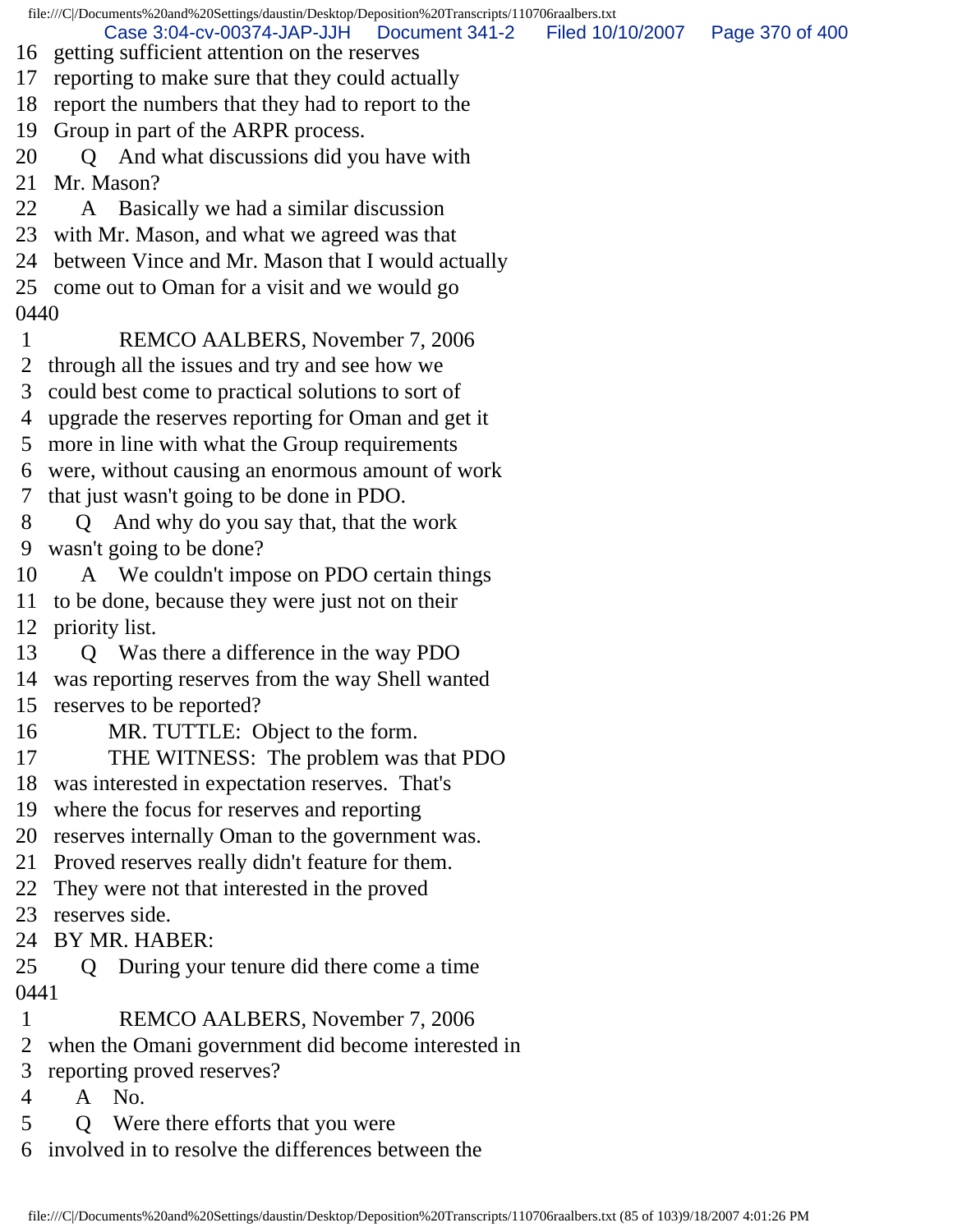file:///C|/Documents%20and%20Settings/daustin/Desktop/Deposition%20Transcripts/110706raalbers.txt 7 Omani government and the reporting of proved 8 reserves that Shell was required to do? 9 MR. TUTTLE: Objection; foundation. 10 MR. MORSE: Objection; form. 11 THE WITNESS: No. 12 BY MR. HABER: 13 Q Do you recall any -- withdrawn. How 14 frequently did reserves get reported to the Omani 15 government? 16 A I believe reserves were reported 17 annually to the Omani government, but actually 18 updates to the reserves, which required a process 19 of -- I'm not sure what they exactly submitted, 20 whether or not you call it a Field Development 21 Plan or a Reserves Note or something, and 22 generally was less frequent. I seem to recall 23 that at best that would be sort of once in only 24 four years and then only if there actually were 25 changes. 0442 1 REMCO AALBERS, November 7, 2006 2 MR. TUTTLE: In the cacophony of 3 objections, I don't think Mr. Weed's objection to 4 form made it into the record, so . . . 5 MR. HABER: Perhaps the cacophony on the 6 written report, but a chorus on the video. 7 BY MR. HABER: 8 Q Did the changes to the Shell Guidelines 9 in 1998 have any impact in the way in which PDO 10 reported its reserves to Shell? 11 A Yes, it did. They did move from proved 12 develops to the expectation of develops to be 13 equal, but they didn't really adjust their 14 undeveloped reserves accordingly. 15 Q And in terms of numbers that PDO was 16 reporting, how did that impact, that being the 17 change in the Guidelines? 18 A Sorry? 19 Q Numerically did it increase the reserves 20 that they reported? 21 A No, it didn't. 22 Q Did anyone ever express to you a sense 23 that, with regard to PDO, Shell did not have any Case 3:04-cv-00374-JAP-JJH Document 341-2 Filed 10/10/2007 Page 371 of 400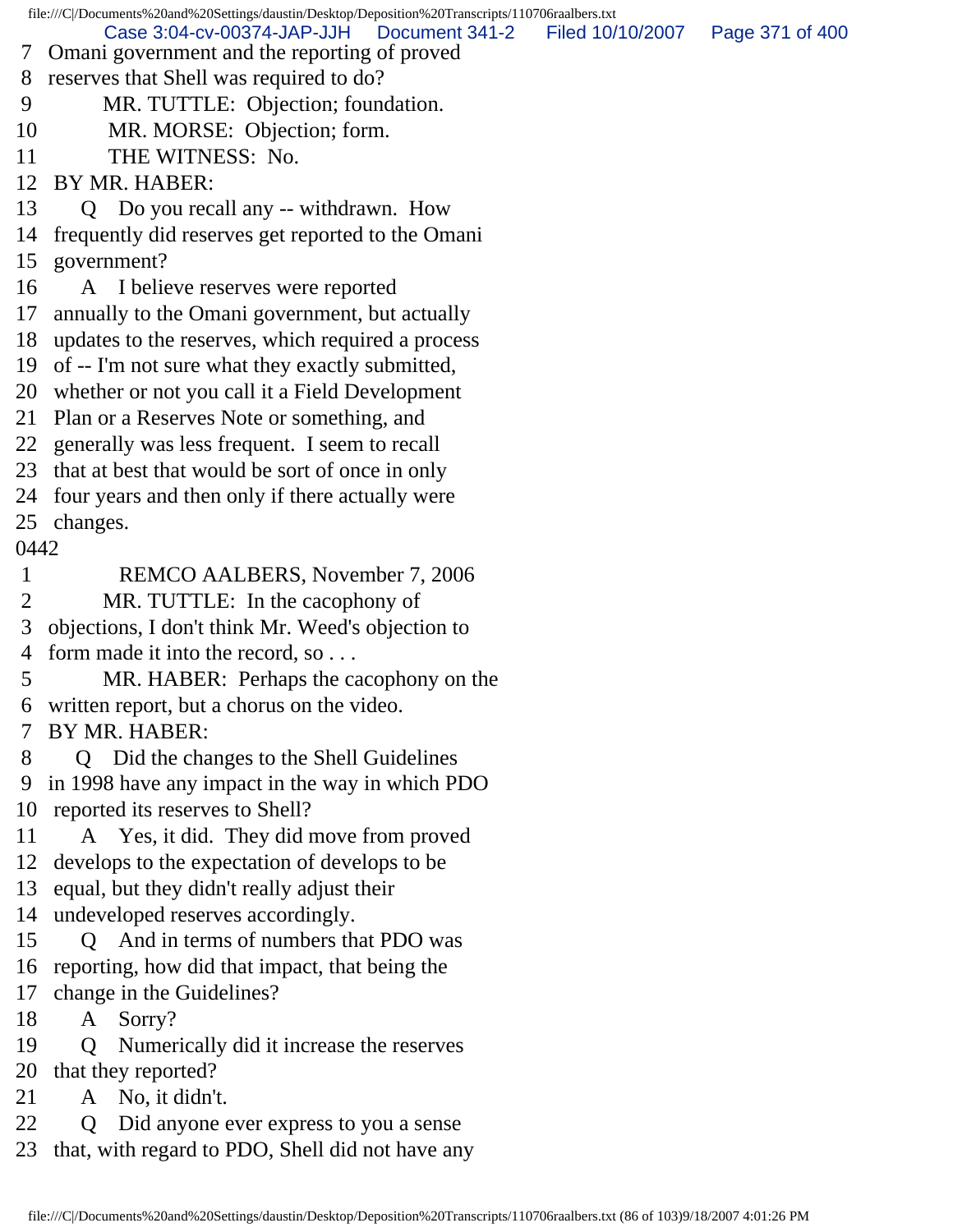|                | file:///C /Documents%20and%20Settings/daustin/Desktop/Deposition%20Transcripts/110706raalbers.txt<br>Case 3:04-cv-00374-JAP-JJH   Document 341-2        | Filed 10/10/2007 | Page 372 of 400 |
|----------------|---------------------------------------------------------------------------------------------------------------------------------------------------------|------------------|-----------------|
|                | 24 control over the reserves data that was coming out                                                                                                   |                  |                 |
| 25             | of PDO?                                                                                                                                                 |                  |                 |
| 0443           |                                                                                                                                                         |                  |                 |
| $\mathbf 1$    | REMCO AALBERS, November 7, 2006                                                                                                                         |                  |                 |
| 2              | MR. TUTTLE: Objection; foundation,                                                                                                                      |                  |                 |
| 3              | form.                                                                                                                                                   |                  |                 |
| 4              | THE WITNESS: Shell wasn't in control                                                                                                                    |                  |                 |
| 5              | directly in sort of dealing with the reserves                                                                                                           |                  |                 |
| 6              | numbers with the government. PDO did that. The                                                                                                          |                  |                 |
| 7              | discussion we had was that based on those                                                                                                               |                  |                 |
| 8              | discussions with the government and the reserves                                                                                                        |                  |                 |
| 9              | that were down expectation, we required the Shell                                                                                                       |                  |                 |
| 10             | staff PDO to come up with their best estimates of                                                                                                       |                  |                 |
| 11             | Shell compliant EA SEC compliant reserves that the                                                                                                      |                  |                 |
| 12             | Group could use for their reporting.                                                                                                                    |                  |                 |
| 13             | BY MR. HABER:                                                                                                                                           |                  |                 |
| 14             | Again when you say "we," who are you<br>$\mathbf Q$                                                                                                     |                  |                 |
| 15             | referring to?                                                                                                                                           |                  |                 |
| 16             | The discussions were between myself and<br>A                                                                                                            |                  |                 |
| 17             | Vince Holtam and later with Mr. Thomas Mason.                                                                                                           |                  |                 |
| 18             | With regard to the issues that you've<br>$\mathbf{Q}$                                                                                                   |                  |                 |
| 19             | just testified to, did you have discussions with                                                                                                        |                  |                 |
| 20             | your bosses about them?                                                                                                                                 |                  |                 |
| 21             | A Yes.                                                                                                                                                  |                  |                 |
| 22             | And first taking Mr. McKay, do you<br>Q                                                                                                                 |                  |                 |
| 23             | recall having discussions with him on these                                                                                                             |                  |                 |
| 24             | issues?                                                                                                                                                 |                  |                 |
| 25             | A Yes.                                                                                                                                                  |                  |                 |
| 0444           |                                                                                                                                                         |                  |                 |
| $\mathbf{1}$   | REMCO AALBERS, November 7, 2006                                                                                                                         |                  |                 |
| 2              | And do you recall the sum and substance<br>$\mathbf 0$                                                                                                  |                  |                 |
| 3              | of those discussions?                                                                                                                                   |                  |                 |
| 4              | One of the things that I think it was --<br>A                                                                                                           |                  |                 |
| 5              | this is 2000 -- so I think at the start of 2000                                                                                                         |                  |                 |
| 6              | one of the things that Aidan tasked me with was to                                                                                                      |                  |                 |
| 7              | see where I could still further improve the                                                                                                             |                  |                 |
| 8              | reserves reporting process and which companies                                                                                                          |                  |                 |
| 9              | there were issues with. I had already identified                                                                                                        |                  |                 |
| 10             | Oman, so he very much encouraged me to sort of try                                                                                                      |                  |                 |
| 11             | and improve the reserves reporting Oman. I had                                                                                                          |                  |                 |
|                |                                                                                                                                                         |                  |                 |
|                |                                                                                                                                                         |                  |                 |
| 12<br>13<br>14 | been trying to improve the process throughout my<br>tenure as Group Reserves Coordinator. We had all<br>sort of problems in Angola, and this was one of |                  |                 |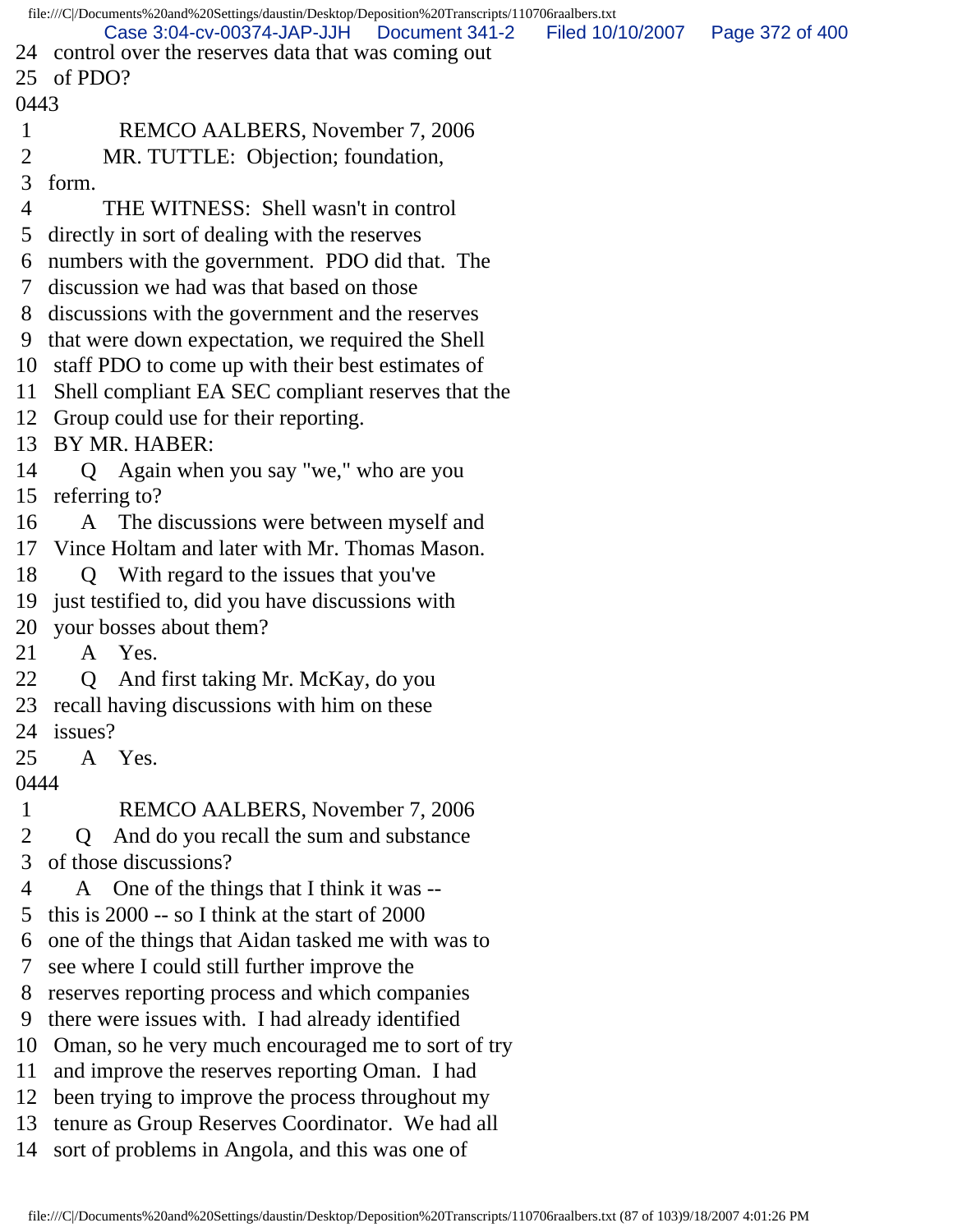file:///C|/Documents%20and%20Settings/daustin/Desktop/Deposition%20Transcripts/110706raalbers.txt 15 the outstanding ones where -- there was just quite 16 a few issues with Oman, and we really wanted to 17 try and get Oman to the next level of complying 18 with reserves reporting. 19 Q And what did you do in that regard, 20 trying to improve the process? 21 A Ultimately there was a visit to Oman 22 where we basically went through all the individual 23 reporting issues that were there and showed some 24 of the work that I had done on looking at 25 converted numbers in their submission, which 0445 1 REMCO AALBERS, November 7, 2006 2 fields. We went through all those type of 3 elements; and also looked at some of the 4 recommendations that had come out of Anton's audit 5 from the year before, trying to address all the 6 issues that he had given to try and make sure that 7 whenever Anton came back, all these issues would 8 have been addressed and would not be issue 9 anymore. 10 Q And do you recall specific changes that 11 were made as a result of your visit? 12 A The biggest problem in Oman was that 13 because the reserves reporting was very much 14 linked to the expectation numbers that were agreed 15 on certain fields with the government, and they 16 weren't keeping track on the proved so much, in a 17 number of fields they had very low proved, where 18 they just only had sort of suspected production 19 and never actually updated the proved with the 20 incremental knowledge of the field, so quite a few 21 fields had relatively very low proved reserves 22 compared to the expectations that they still 23 carried. So we agreed that they would actually 24 have a look at all those fields and come up with 25 an update on their proved estimates on behalf of 0446 1 REMCO AALBERS, November 7, 2006 2 PDO for basically the Shell reporting. Case 3:04-cv-00374-JAP-JJH Document 341-2 Filed 10/10/2007 Page 373 of 400

- 3 Q And was this result supported by
- 4 Mr. McKay?
- 5 A Yes, it was.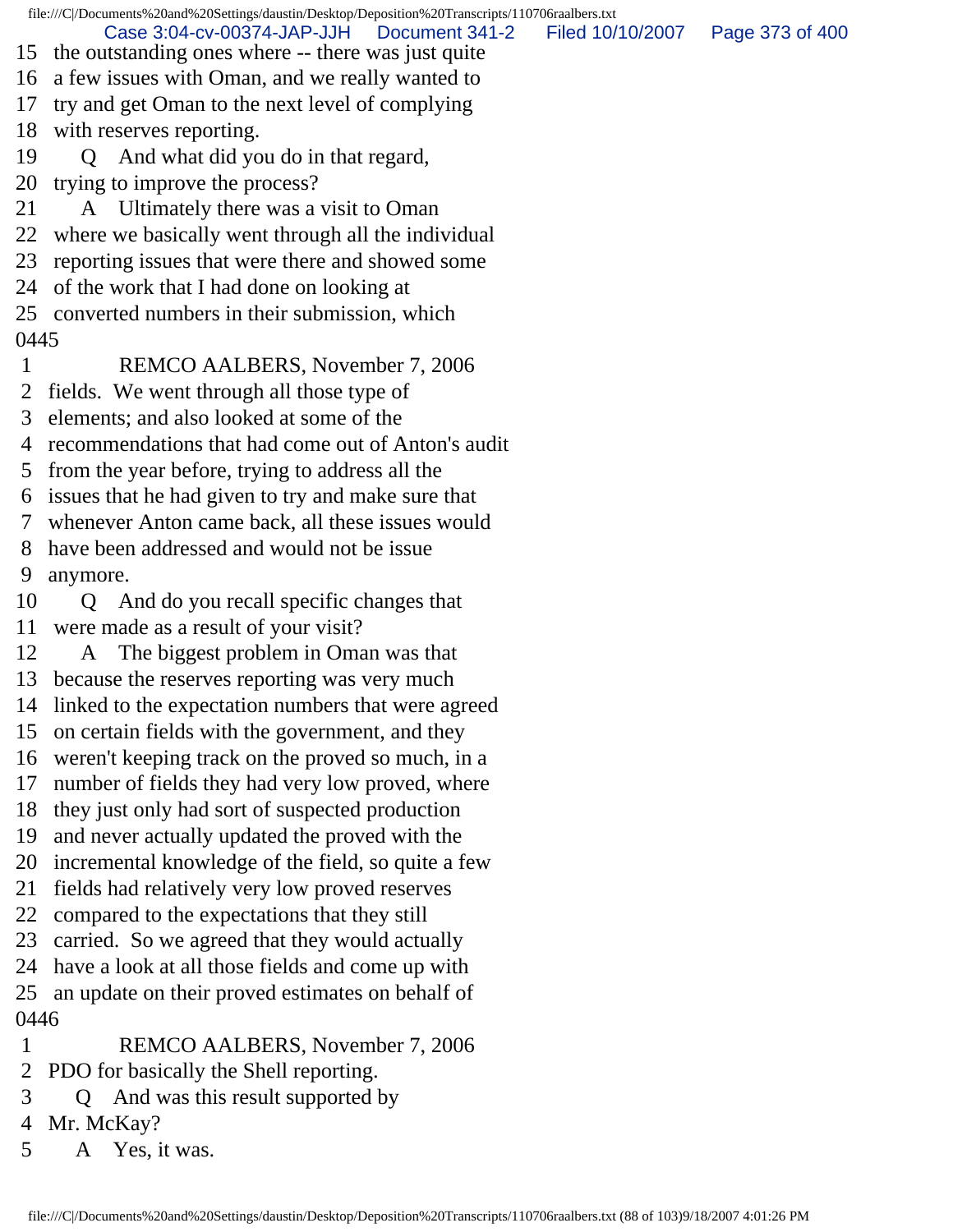file:///C|/Documents%20and%20Settings/daustin/Desktop/Deposition%20Transcripts/110706raalbers.txt 6 Q Were there any other changes that came 7 out of your visit to Oman? 8 A The other issue that we tried to resolve 9 as part of the visit was to try and come up with a 10 proved forecast related to the Oman Business Plan 11 forecast, which was only going to be an 12 expectation forecast, and they basically weren't 13 going to be able to do the work to do proved 14 forecasts for all the individual fields. 15 Q And again was this result supported by 16 Mr. McKay? 17 A Yes, that was supported by Mr. McKay. 18 Q Do you recall having any discussions 19 about the issues that you've just testified to in 20 Oman with Mr. Platenkamp? 21 A No, I don't believe I had any 22 discussions with Mr. Platenkamp. I think actually 23 in that year Mr. Platenkamp left the job, and his 24 position was taken over by Mr. John Bell. 25 Q Do you recall having discussions with 0447 1 REMCO AALBERS, November 7, 2006 2 Mr. Bell about these issues? 3 A No, I don't, but I, I think he would 4 have been copied on certain e-mails that to make 5 sure he was aware of the issues. A discussion, I 6 mean sort of a discussion rather than something on 7 an e-mail. 8 Q Now, do you recall any discussion 9 concerning production in Oman? 10 A Yes, because one of the issues obviously 11 was how would you determine what element of proved 12 reserves was produced within the license expiry 13 Oman. I believe it was 2014. So the production 14 forecast was obviously one of the elements that 15 were required to determine that. 16 Q And did it come to your attention that 17 there were problems in Oman with regard to 18 production? 19 MR. WEED: Objection. 20 MR. TUTTLE: Same objection. 21 THE WITNESS: Can you specify the time 22 frame. Case 3:04-cv-00374-JAP-JJH Document 341-2 Filed 10/10/2007 Page 374 of 400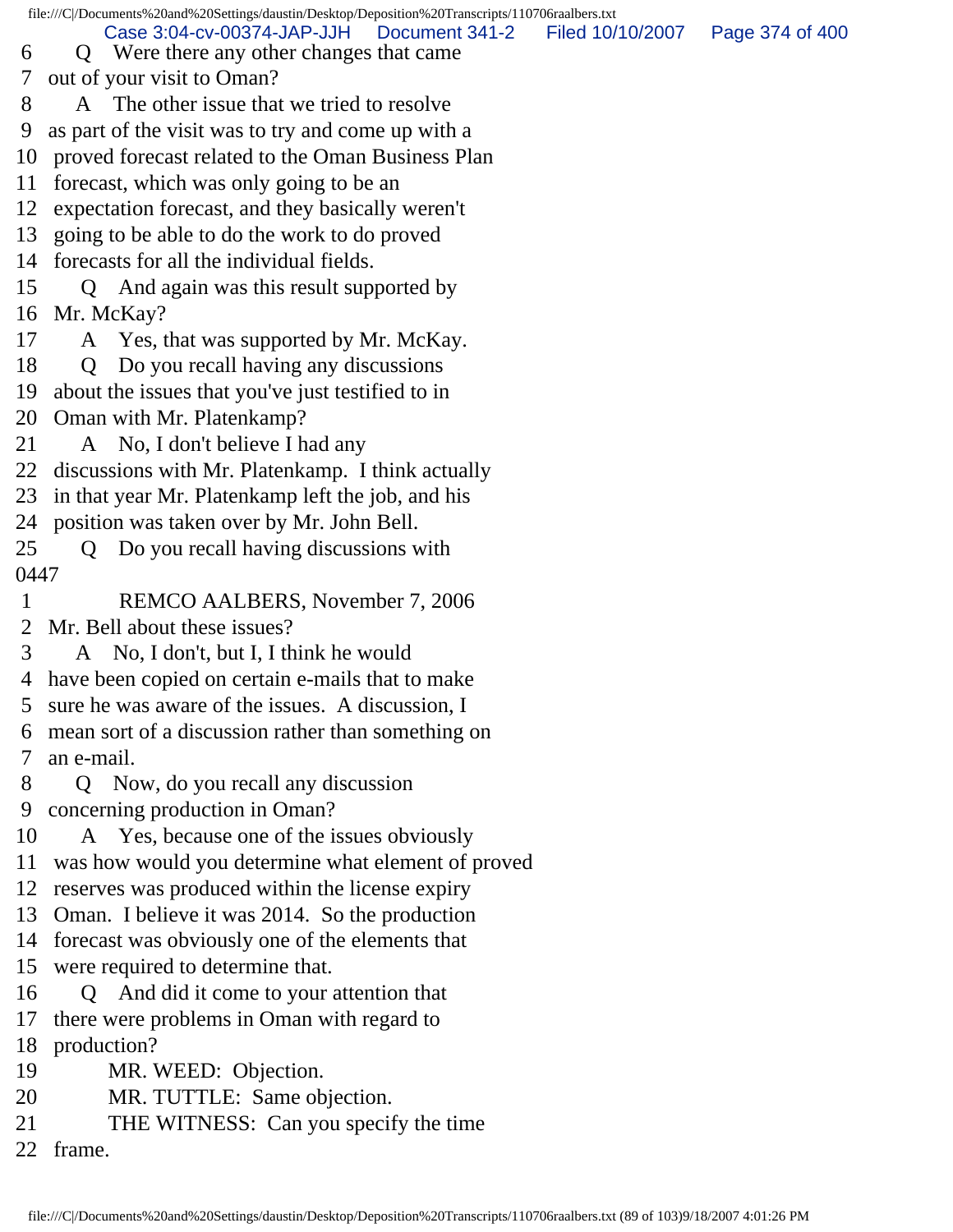file:///C|/Documents%20and%20Settings/daustin/Desktop/Deposition%20Transcripts/110706raalbers.txt 23 BY MR. HABER: 24 Q Again we're talking year-end 2000 or so. 25 A Year-end 2000 there were no indications 0448 1 REMCO AALBERS, November 7, 2006 2 there was problems with Oman production. 3 Q How about prior to year-end 2000? 4 A No. Prior to year-end 2000 there were 5 also no problems with the production forecast. 6 Q Other than in the year 2000 are you 7 aware of any time frame where there were problems 8 with the production forecast in Oman? 9 A I believe by the end of 2001 there were 10 minor indications that they had trouble keeping to 11 that plateau level. Certainly during 2002 Oman 12 were having problems to meet their targets, and I 13 believe even today they're having trouble with 14 their targets. 15 Q Do you know if -- withdrawn. A moment 16 ago we mentioned license, the end of a license 17 period. Was there an issue with regard to license 18 expiry in Oman? 19 A I believe I just said that their license 20 ran I believe to 2014. 21 Q I guess what I'm -- I'm sorry. It was 22 my error, not being clear. Were there concerns 23 about renewal of the license in Oman? 24 A It was, it was certainly clear that 25 there was no automatic renewal in Oman. 0449 1 REMCO AALBERS, November 7, 2006 2 Q Do you know what efforts were undertaken 3 to get the extension of the license? 4 A In the time frame we're talking, which 5 is in 2000, the license was too far away to sort 6 of, well, basically negotiate extension. It was 7 still 14 years away. 8 Q Did there come a time after 2000 that 9 you are aware of where efforts were made to 10 negotiate an extension of the license? 11 A No. To my knowledge, that hasn't 12 happened yet, but I haven't kept track of what's Case 3:04-cv-00374-JAP-JJH Document 341-2 Filed 10/10/2007 Page 375 of 400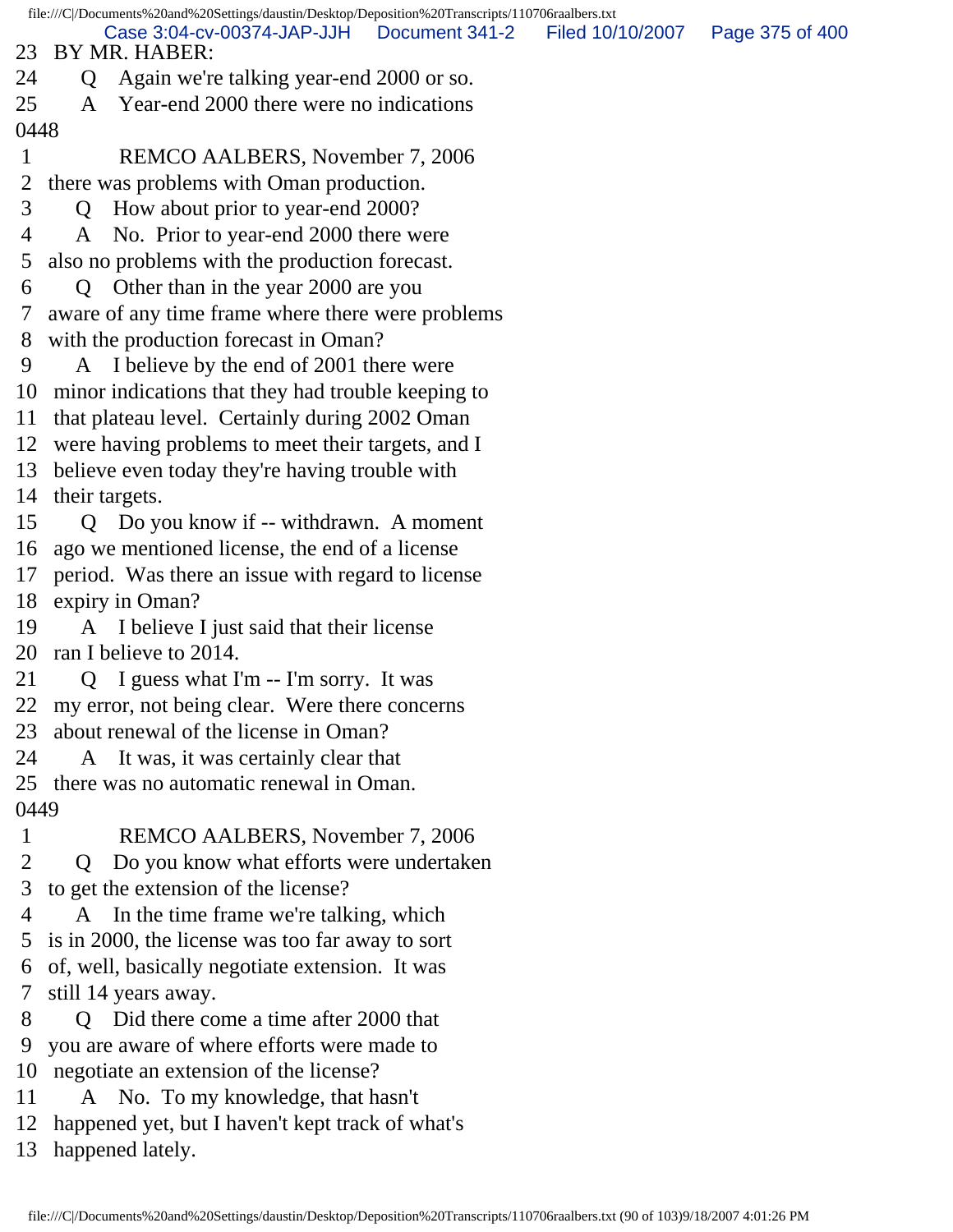file:///C|/Documents%20and%20Settings/daustin/Desktop/Deposition%20Transcripts/110706raalbers.txt 14 Q And do you know, as a result of the work 15 in Project Rockford, if any reserves were 16 recategorized? 17 A Yes, there were. 18 Q And again I'm talking about Oman. 19 A Yes. 20 (Discussion was held off the record.) 21 BY MR. HABER: 22 Q Do you recall how many barrels were 23 recategorized? 24 A No, I don't. 25 Q If I throw out a number to try to 0450 1 REMCO AALBERS, November 7, 2006 2 refresh your recollection, more than 300 million 3 Boe? 4 A I honestly don't know what the number 5 is. 6 Q Now, with regard to the issues that we 7 just discussed in Oman, do you know if these 8 issues were presented to the ExCom? 9 MR. TUTTLE: Objection to form. 10 THE WITNESS: The issues arose after I 11 left SGIC, so I don't know to what level they were 12 elevated at the time, but I would assume they had 13 contacts. 14 (Exhibit No. 15 was marked for 15 identification and attached to the deposition 16 transcript.) 17 BY MR. HABER: 18 Q For the record, we've marked as Aalbers 19 Exhibit 15 an e-mail with an attachment. The 20 e-mail is from Aidan McKay to Roelof Platenkamp, 21 and the subject line reads, "Forward: 22 Roelof\_Career\_Ender.ppt," which I believe is Power 23 Point, "26 June 2000 ExCom presentation -- State 24 of the Portfolio." The attachment appears to be 25 the slide presentation that's referred here. The 0451 1 REMCO AALBERS, November 7, 2006 2 Bates range is V00120307 through V00120369. There 3 is also another Bates range, and that is DB07471 Case 3:04-cv-00374-JAP-JJH Document 341-2 Filed 10/10/2007 Page 376 of 400

4 through DB07533.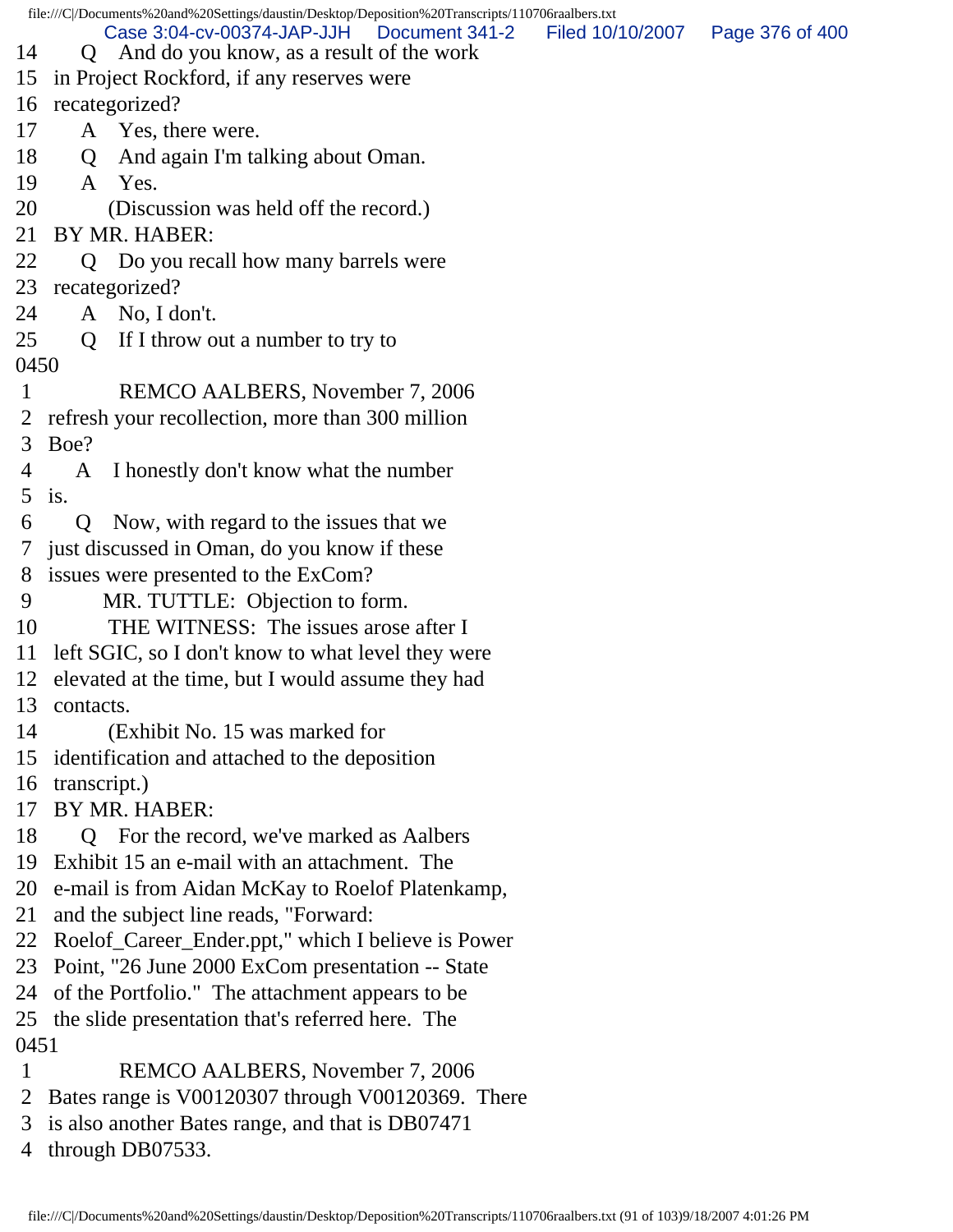file:///C|/Documents%20and%20Settings/daustin/Desktop/Deposition%20Transcripts/110706raalbers.txt 5 Mr. Aalbers, other than the e-mail, have 6 you seen the slide presentation that is attached 7 to the e-mail? 8 A Yes, I have. 9 Q Though your name does not appear on the 10 e-mail, have you seen this e-mail before? 11 A I mean I've certainly seen the 12 presentation. I don't know if I've seen this 13 e-mail. I think at some point Aidan forwarded the 14 same presentation to me. Whether or not the 15 e-mail was there as part of that, I cannot 16 remember. 17 Q Are you aware that this presentation was 18 referred to as "The Career Ender"? 19 A Yes, I was. 20 Q And what is your understanding of the 21 reason why it was called "The Career Ender"? 22 A Basically because as part of the 23 recategorization process, Roelof was very unhappy. 24 Actually we were all very unhappy because of some 25 of the promises that were made as part of the 0452 1 REMCO AALBERS, November 7, 2006 2 business planning process. This presentation was 3 meant to show that to ExCom and basically try and 4 say we need you to shake up the company and get 5 people to come out with realistic promises, and 6 that was felt to be a brave step to take to put 7 that into ExCom, which is why this was internally 8 something that was referred to as "Roelof's Career 9 Ender," and Aidan saved it as such and later 10 forwarded it to me from that basis. I believe 11 Roelof wanted the presentation back because he 12 didn't have a copy at that point. 13 Q Now, did you prepare this slide 14 presentation? 15 A No. Aidan prepared that, but a number 16 of the people within the Capital Allocation Team 17 provided input. I believe there are a couple of 18 slides or at least one or two on reserves which I 19 did prepare; for instance, the one on exploration 20 discoveries, which is on Page 120318. I don't 21 know if there were any other reserves slides in Case 3:04-cv-00374-JAP-JJH Document 341-2 Filed 10/10/2007 Page 377 of 400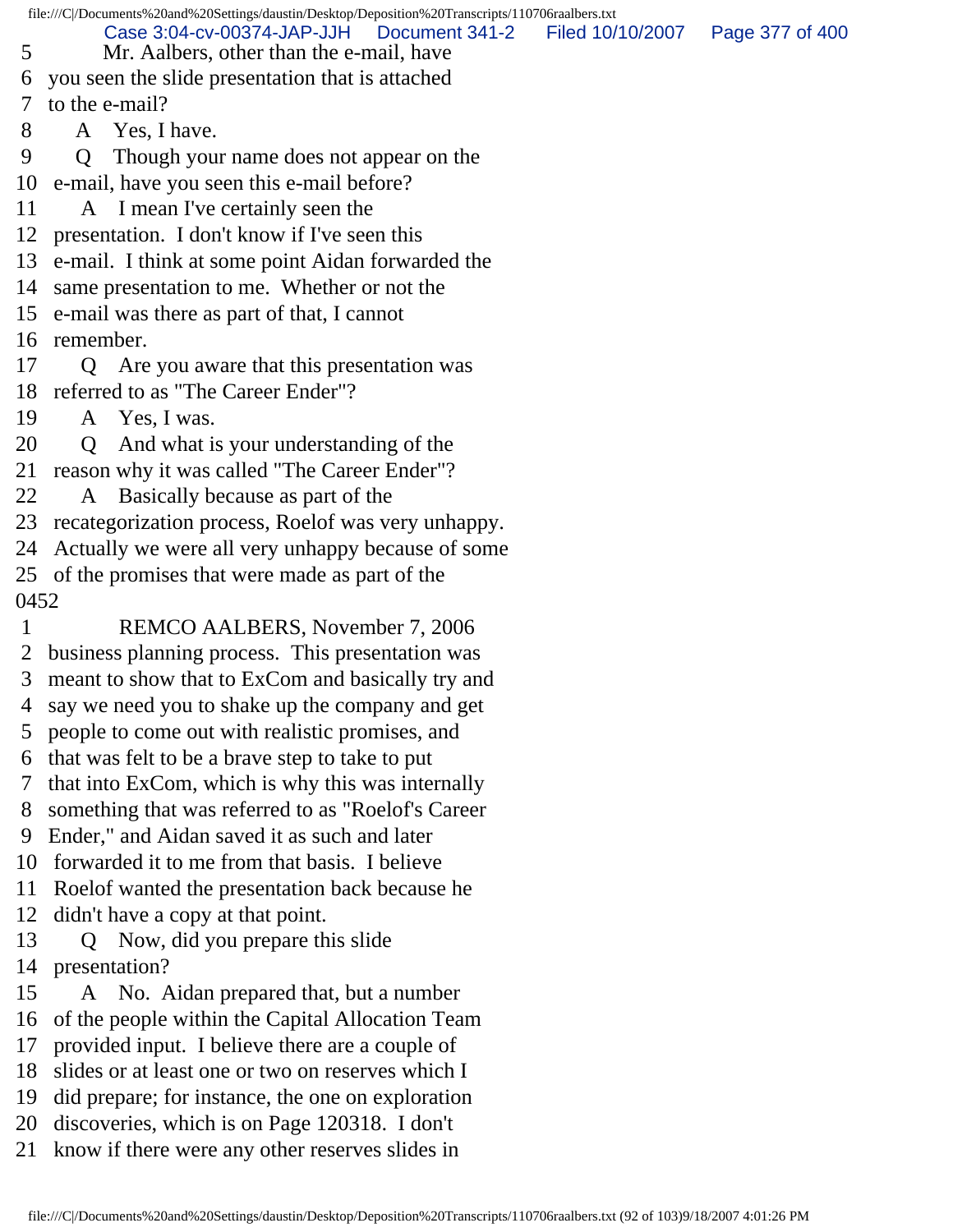file:///C|/Documents%20and%20Settings/daustin/Desktop/Deposition%20Transcripts/110706raalbers.txt 22 here. I might have held out with getting a couple 23 of the other slides put together, but I don't 24 recall. That was more from an editing perspective 25 than actually providing the data. 0453 1 REMCO AALBERS, November 7, 2006 2 Q Do you know who made the presentation to 3 the ExCom? 4 A Roelof did, Platenkamp. 5 Q When he, after -- withdrawn. After the 6 meeting, did Mr. Platenkamp come back and discuss 7 what had transpired at the meeting? 8 A I believe he discussed it with Aidan. 9 We didn't go for the option -- well, ExCom didn't 10 go for the option that originally was suggested. 11 I can't remember if I've seen it here, but the 12 intent was to send everybody back and ask them to 13 update their data, but we actually went ahead and 14 went forward based on the data that was already 15 submitted. 16 Q As a general matter, did Mr. Platenkamp 17 say that the message that was intended, to make 18 realistic promises, was not well received by the 19 ExCom? 20 MR. TUTTLE: Objection; foundation. 21 THE WITNESS: I don't recall how his 22 feedback was actually portrayed. My recollection 23 is that it certainly got ExCom's attention, but 24 they didn't feel that we could afford the time to 25 stop the process, because it was then in danger of 0454 1 REMCO AALBERS, November 7, 2006 2 sort of not getting a Business Plan together in 3 time. 4 BY MR. HABER: 5 Q Do you know if there were any 6 consequences that were attached to the 7 presentation that Mr. Platenkamp had made? 8 MR. TUTTLE: Objection to form. 9 BY MR. HABER: 10 Q That is, with regard to his career? 11 MR. TUTTLE: Same objection. 12 THE WITNESS: Not to my knowledge. Case 3:04-cv-00374-JAP-JJH Document 341-2 Filed 10/10/2007 Page 378 of 400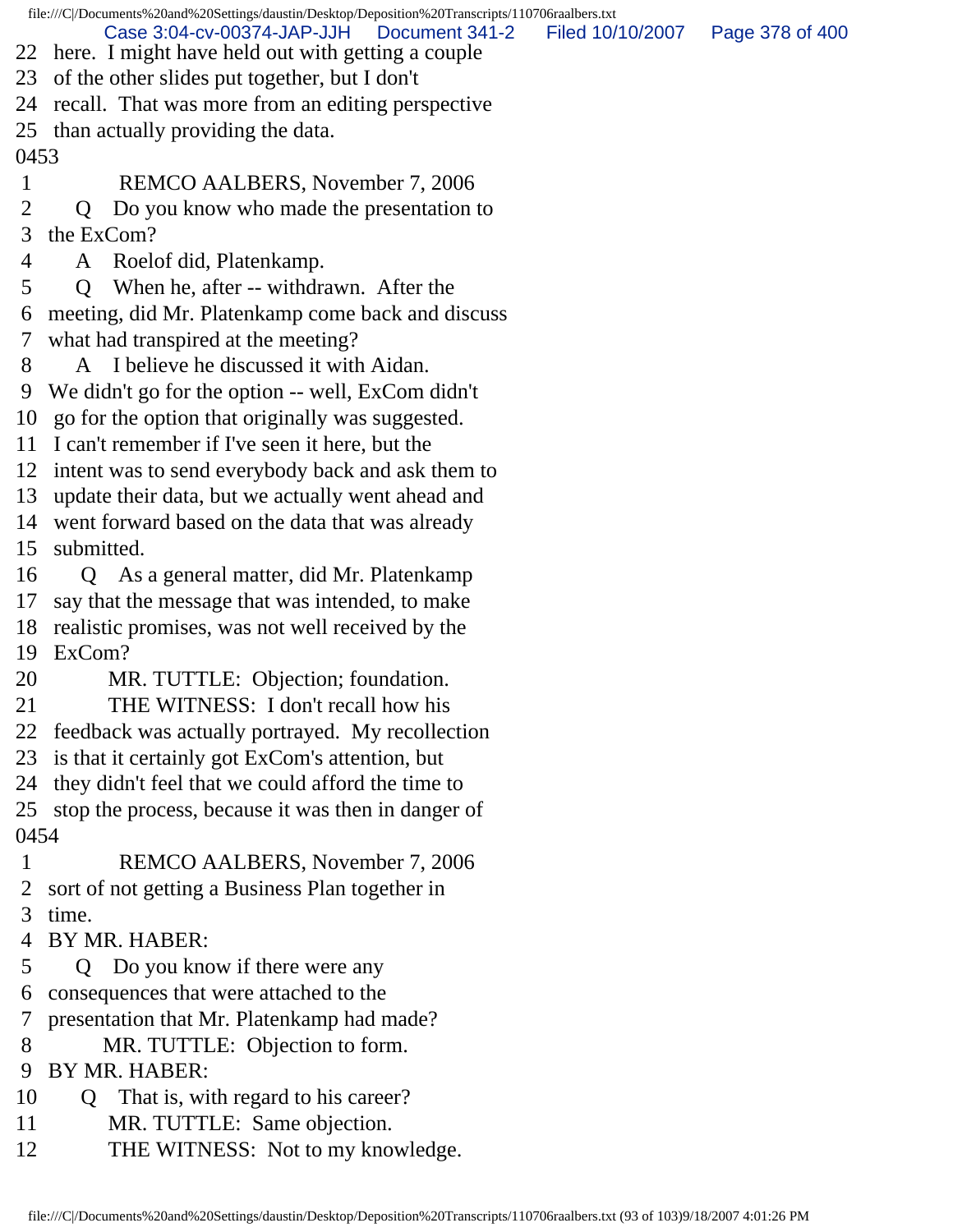file:///C|/Documents%20and%20Settings/daustin/Desktop/Deposition%20Transcripts/110706raalbers.txt 13 BY MR. HABER: 14 Q Mr. Aalbers, we've been talking a little 15 bit about, throughout yesterday and today, Project 16 Rockford. Did you have any role in Project 17 Rockford? 18 A When the problems around Project 19 Rockford arose, I was asked for a meeting in 20 Rijswijk to explain sort of what had happened 21 basically through my part as Group Reserves 22 Coordinator. Later on, after it was made public 23 to the, by the Group that there was an issue with 24 reserves and we went through the restating 25 process, I was asked to come back and help out 0455 1 REMCO AALBERS, November 7, 2006 2 with the restatement, because I was one of the few 3 people that actually had sufficient knowledge and 4 could help out, trying to get through the enormous 5 amount of work that needed to be done. 6 Q When were you asked to help out on 7 Project Rockford? 8 A That has been in the early part of 2004, 9 so after the press release. I believe the press 10 release was in January, and the restatement 11 process went out through the large part of 2004. 12 Q Now, I think in the early part of your 13 answer you indicated that you were asked to attend 14 a meeting in Rijswijk. Did that occur before the 15 announcement in January? 16 A Yes, that was end of 2003 or very early 17 in 2004. Well, around year-end 2003. 18 Q And who asked you to attend that 19 meeting? 20 A I believe that was John Bell. 21 Q Did Mr. Bell tell you who else was 22 invited to that meeting before you actually got 23 there? 24 A I don't recall. 25 Q Do you recall who attended this meeting? 0456 1 REMCO AALBERS, November 7, 2006 2 A I believe it was Frank Coopman, and who 3 else was there? I don't believe John was at the Case 3:04-cv-00374-JAP-JJH Document 341-2 Filed 10/10/2007 Page 379 of 400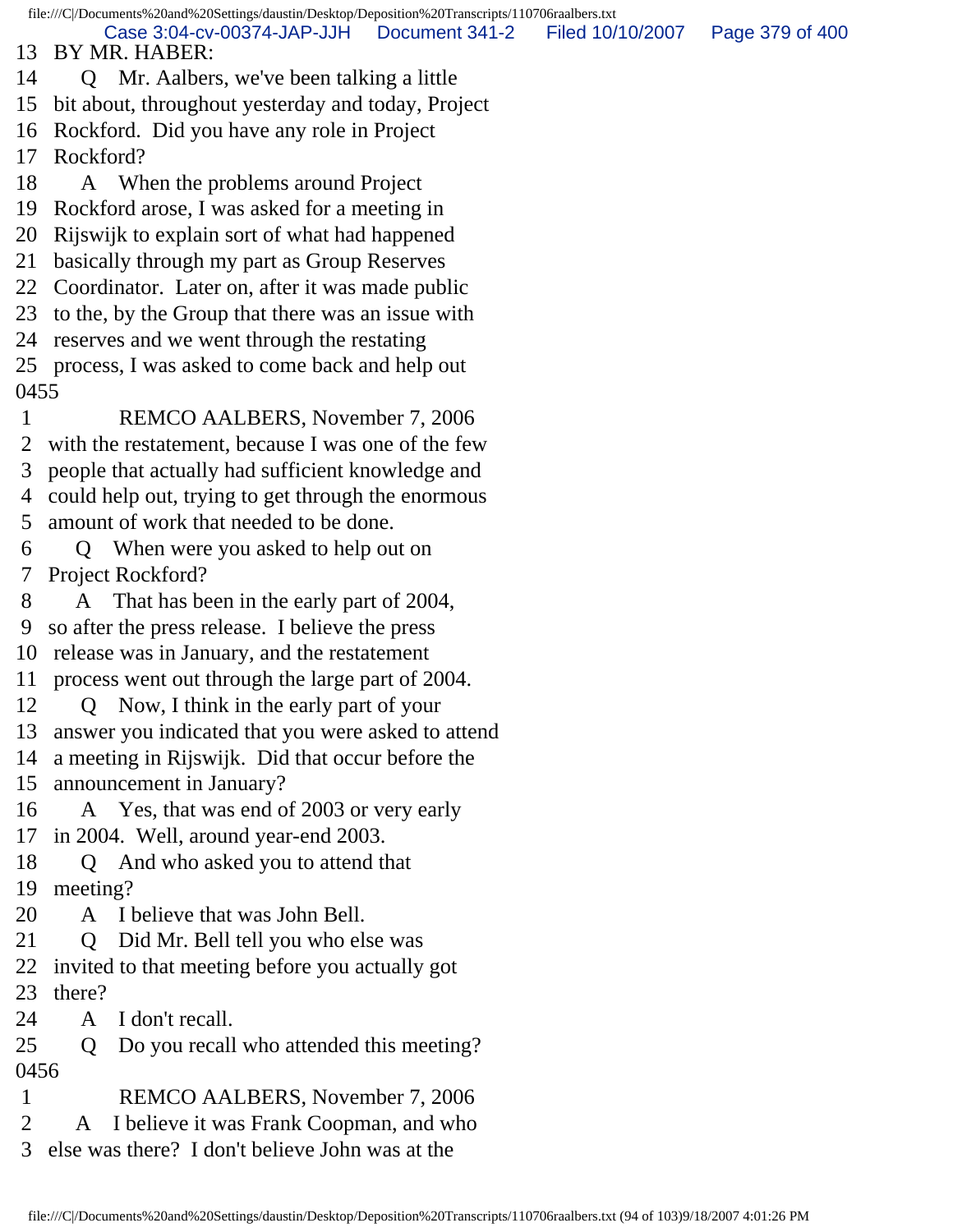file:///C|/Documents%20and%20Settings/daustin/Desktop/Deposition%20Transcripts/110706raalbers.txt 4 meeting itself. Frank was there, and there was 5 one other person. It's just slipped me for the 6 moment. Let me think about it. 7 Q Do you know if it was John Darley? 8 A I think it was John, yeah. 9 Q Do you recall the sum and substance of 10 what was discussed during the meeting? 11 A I think we went over a number of the 12 reserves bookings and history on some of the 13 things that we've been covering today as well. 14 Q Were you given any materials to review 15 in preparation for the meeting? 16 A No, I don't think I did. 17 Q After the meeting were you given any 18 materials to review? 19 A No, I don't think I had any materials 20 afterwards either. I think we went through some 21 of these ExCom notes that we've had on the table 22 today. 23 Q What was the reason why you went through 24 some of the ExCom notes? 25 A I think that at the time they were 0457 1 REMCO AALBERS, November 7, 2006 2 trying to determine what the history of some of 3 the reserves bookings were and what issues were 4 out there, I guess. 5 Q Do you recall anything else about the 6 meeting, what was discussed? 7 A As far as I recall, the discussion was 8 whether or not that was an issue that the Group 9 needed to be dealing with and what the consequence 10 of that could be. 11 Q When you say "whether or not that was an 12 issue that the Group needed to be dealing with," 13 what issue were you referring to? 14 A To make a correction to some of the 15 reserves bookings. 16 Q So at the time you were at the meeting 17 you were advised that that was an issue that the 18 Group was considering? 19 A Yes. 20 Q At the time of the meeting had they told Case 3:04-cv-00374-JAP-JJH Document 341-2 Filed 10/10/2007 Page 380 of 400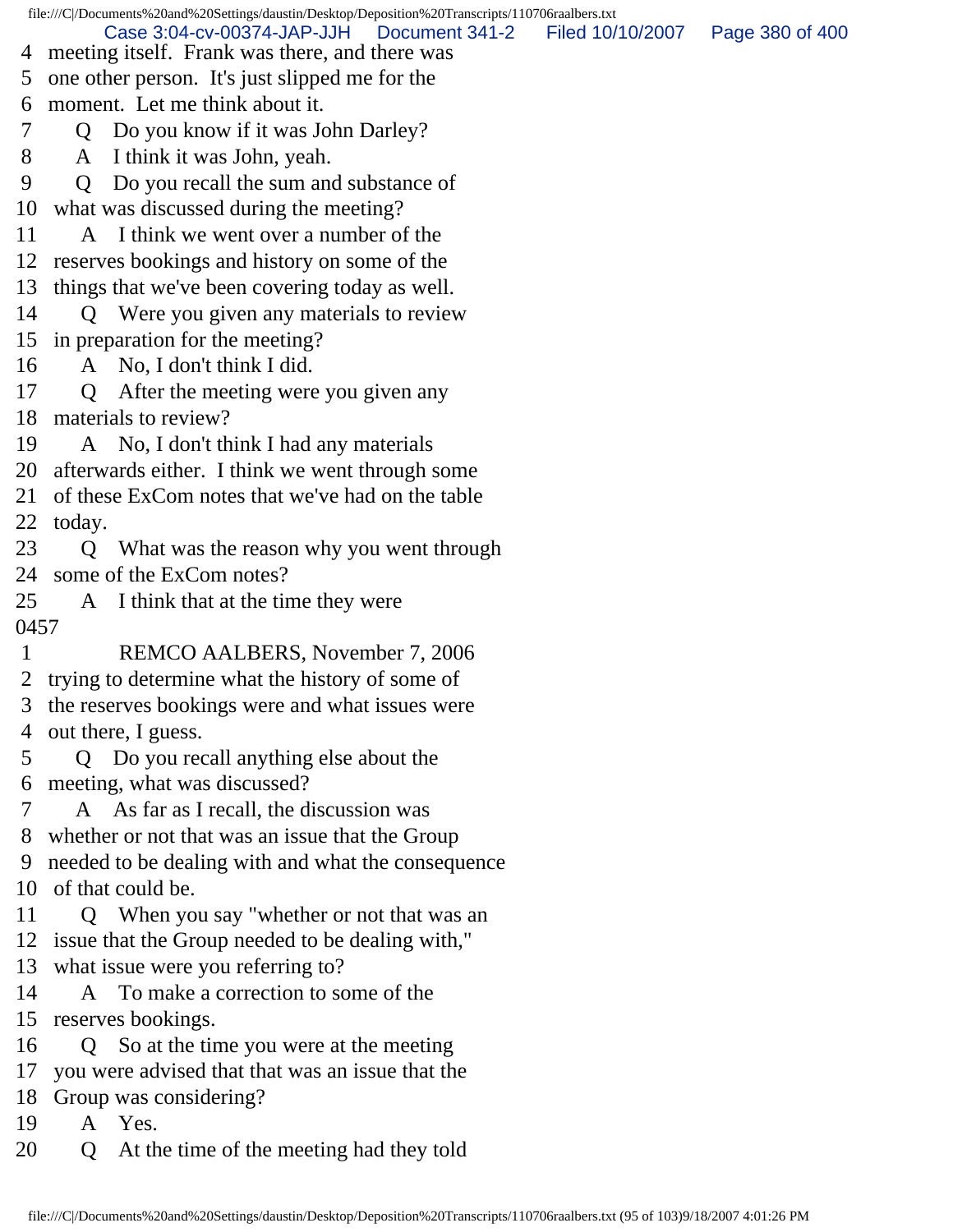file:///C|/Documents%20and%20Settings/daustin/Desktop/Deposition%20Transcripts/110706raalbers.txt 21 you that a decision was made with regard to 22 whether the Group was going to make the 23 recategorization? 24 A I believe the decision hadn't been made 25 at that point. 0458 1 REMCO AALBERS, November 7, 2006 2 Q Do you recall if Mr. Van de Vijver 3 attended this meeting at all? 4 A He wasn't there. 5 Q Do you recall if Mr. Watts attended this 6 meeting at all? 7 A He wasn't there. 8 Q Do you recall how long the meeting 9 lasted? 10 A I believe a couple of hours, but I don't 11 know exactly. 12 Q Now, I think the other -- earlier in 13 your testimony about Project Rockford you said 14 that you subsequently were asked to be involved in 15 the process. What did you do in that regard? 16 A Basically I helped out with all the 17 Operating Unit resubmissions, getting those into 18 the systems, checking that the data was correct, 19 like I had done when I was the Group Reserves 20 Coordinator; chasing clarifications, chasing OUs 21 where things that they sent in didn't seem right 22 and trying to get to the right answer, all those 23 type of things. 24 Q Was there anything else that you can 25 think of that you were asked to help out on? 0459 1 REMCO AALBERS, November 7, 2006 2 A Well, I specifically spent a lot of time 3 dealing with standardized measure, because that 4 was something where very few people had any 5 knowledge on. Those type of things. 6 Q Do you know if there were any meetings 7 with the SEC after the announcement? And the 8 announcement, I mean the January 9th announcement. 9 A No, I don't know if there were 10 immediately thereafter. There were meetings with Case 3:04-cv-00374-JAP-JJH Document 341-2 Filed 10/10/2007 Page 381 of 400

11 SEC.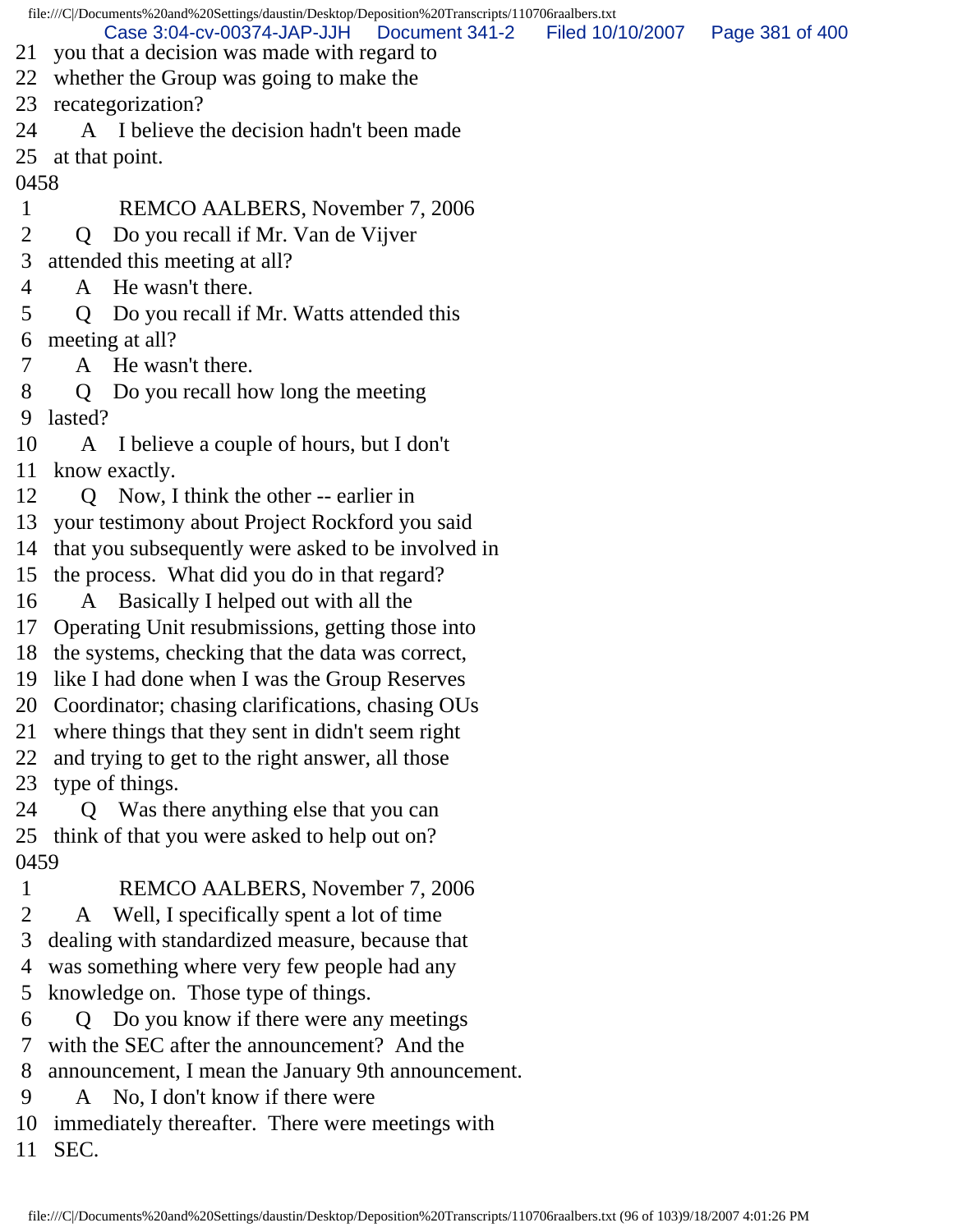file:///C|/Documents%20and%20Settings/daustin/Desktop/Deposition%20Transcripts/110706raalbers.txt 12 Q Did you participate in any meetings with 13 the SEC in connection with Project Rockford? 14 A I didn't participate as part of Project 15 Rockford. I was interviewed by the SEC at a later 16 stage as part of the investigation of the Group. 17 Q My question was directed, though, not in 18 terms of the investigation, but in terms of the 19 work on Project Rockford. 20 A No. 21 Q Okay. Were you surprised by the 22 recategorization announcement? 23 MR. TUTTLE: Object to the form. 24 BY MR. HABER: 25 Q I'll rephrase. What was your reaction 0460 1 REMCO AALBERS, November 7, 2006 2 to the recategorization announcement? 3 A Shocked. 4 Q And why is that? 5 A Well, I mean I've always been proud of 6 working for Shell, and getting Shell in such a 7 negative light in the press wasn't something that 8 any of us at Shell liked. 9 MR. HABER: I am told we have five 10 minutes left on the tape, so this is probably a 11 good time for me to check and see where we are. 12 If we could take like five minutes. I'll have a 13 good handle on where we are. 14 THE VIDEOGRAPHER: This marks the end of 15 Tape 2, Volume II, in the deposition of 16 Mr. Aalbers. We are going off the record. The 17 time is 3:27 p.m. 18 (Whereupon, a short recess was taken.) 19 THE VIDEOGRAPHER: This marks the 20 beginning of Tape 3, Volume II, in the deposition 21 of Mr. Aalbers. We are back on the record. The 22 time is 3:33 p.m. 23 BY MR. HABER: 24 Q Mr. Aalbers, have you ever heard of a 25 project by the name of project HUGIS? 0461 1 REMCO AALBERS, November 7, 2006 2 A Project? Case 3:04-cv-00374-JAP-JJH Document 341-2 Filed 10/10/2007 Page 382 of 400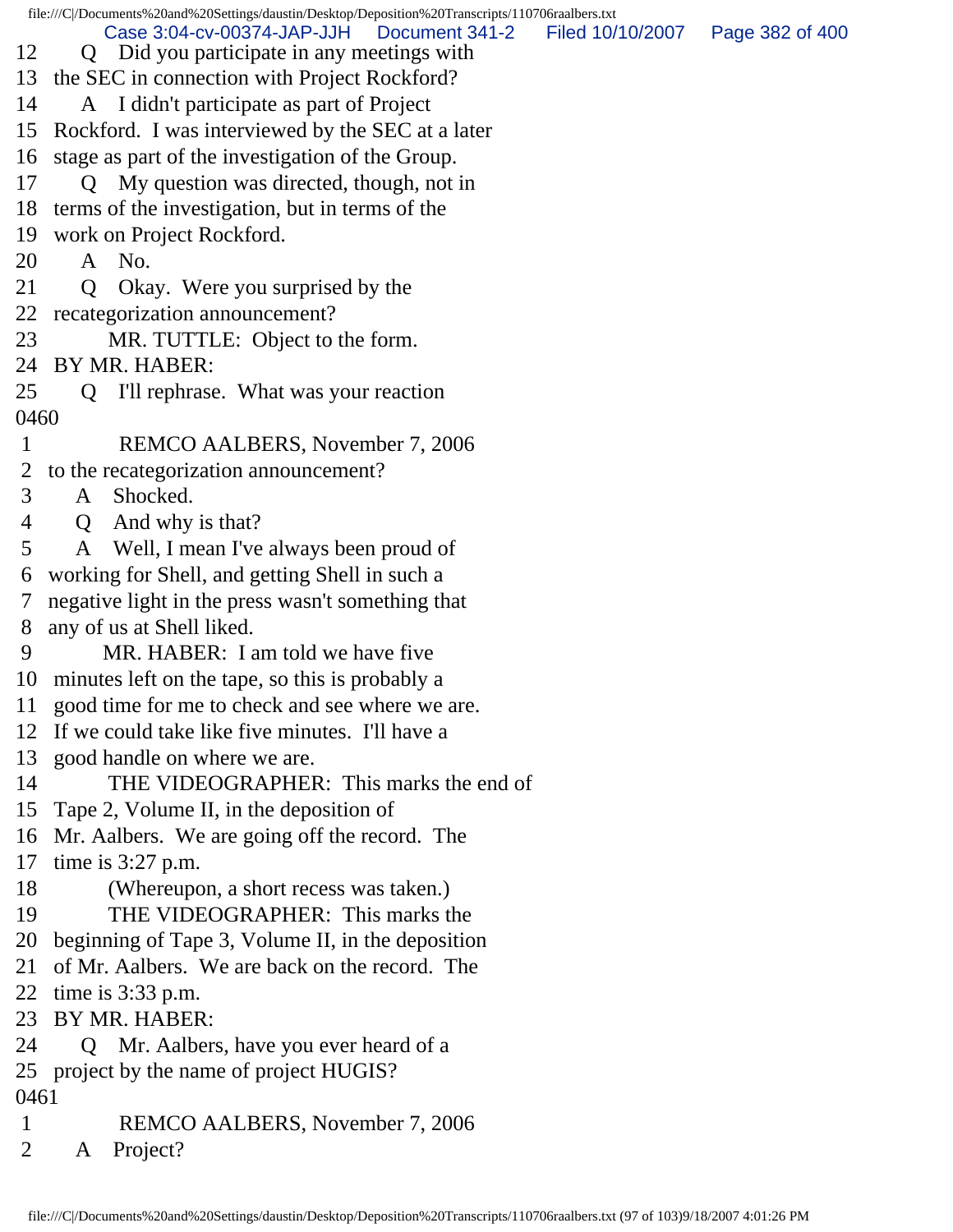|             |                | file:///C /Documents%20and%20Settings/daustin/Desktop/Deposition%20Transcripts/110706raalbers.txt |                  |                 |
|-------------|----------------|---------------------------------------------------------------------------------------------------|------------------|-----------------|
| 3           | $\mathsf{Q}$   | Case 3:04-cv-00374-JAP-JJH   Document 341-2<br>HUGIS.                                             | Filed 10/10/2007 | Page 383 of 400 |
| 4           | $\mathsf{A}$   | No.                                                                                               |                  |                 |
| 5           |                | MR. HABER: I have nothing further,                                                                |                  |                 |
| 6           |                | although I understand other people may be wanting                                                 |                  |                 |
| $\tau$      |                | to ask other questions, so subject to that                                                        |                  |                 |
| 8           |                | reservation. I got nothing further.                                                               |                  |                 |
| 9           |                | THE WITNESS: Thank you very much.                                                                 |                  |                 |
| 10          |                | MR. HABER: Thank you very much,                                                                   |                  |                 |
| 11          |                | Mr. Aalbers.                                                                                      |                  |                 |
| 12          |                | <b>CROSS-EXAMINATION</b>                                                                          |                  |                 |
| 13          |                | BY MR. DAVIS:                                                                                     |                  |                 |
| 14          |                | Q Mr. Aalbers, my name is Sid Davis. My                                                           |                  |                 |
|             |                | 15 firm represents KPMG, N.V. in this action.                                                     |                  |                 |
|             |                | 16 Hopefully I have only a few questions, and we                                                  |                  |                 |
| 17          |                | should be out of here in five or ten minutes.                                                     |                  |                 |
| 18          |                | MR. DAVIS: I'm going to $-$ if it's                                                               |                  |                 |
|             |                | 19 acceptable, I'm going to ask that a document be                                                |                  |                 |
|             |                | 20 marked Aalbers Exhibit 16, or do you all have some                                             |                  |                 |
| 21          |                | different protocol?                                                                               |                  |                 |
| 22          |                | MR. HABER: No, that's fine.                                                                       |                  |                 |
| 23          |                | (Exhibit No. 16 was marked for                                                                    |                  |                 |
|             |                | 24 identification and attached to the deposition                                                  |                  |                 |
|             |                | 25 transcript.)                                                                                   |                  |                 |
| 0462        |                |                                                                                                   |                  |                 |
| $\mathbf 1$ |                | REMCO AALBERS, November 7, 2006                                                                   |                  |                 |
|             |                | 2 BY MR. DAVIS:                                                                                   |                  |                 |
| 3           | $\overline{O}$ | While the copies are being handed out                                                             |                  |                 |
| 4           |                | I'll describe the document. It's Bates number                                                     |                  |                 |
| 5           |                | KNV0006685 through 6687. It's dated September 11,                                                 |                  |                 |
| 6           |                | 1998. It's addressed to Mr. Van Dorp and is                                                       |                  |                 |
| 7           |                | purportedly written by Egbert Eeftink.                                                            |                  |                 |
| 8           |                | Mr. Aalbers, I'll give you a second to                                                            |                  |                 |
| 9           |                | read it, but my question to you is -- yesterday                                                   |                  |                 |
| 10          |                | you spoke about a letter from KPMG, N.V. that -- I                                                |                  |                 |
| 11          |                | think your words were "formally responded to" the                                                 |                  |                 |
|             |                | 12 review of the revisions to the Reserve Guidelines                                              |                  |                 |
| 13          |                | for 1998, so my question is: Is Exhibit 16 the                                                    |                  |                 |
| 14          |                | response that you had in mind?                                                                    |                  |                 |
| 15          |                | A Yes, it is.                                                                                     |                  |                 |
| 16          | Q              | Okay. The response purports to document                                                           |                  |                 |
| 17          |                | a meeting. If you look at the last sentence of                                                    |                  |                 |
| 18          |                | the first paragraph on Page 1.                                                                    |                  |                 |
| 19          |                | A Yes.                                                                                            |                  |                 |
|             |                |                                                                                                   |                  |                 |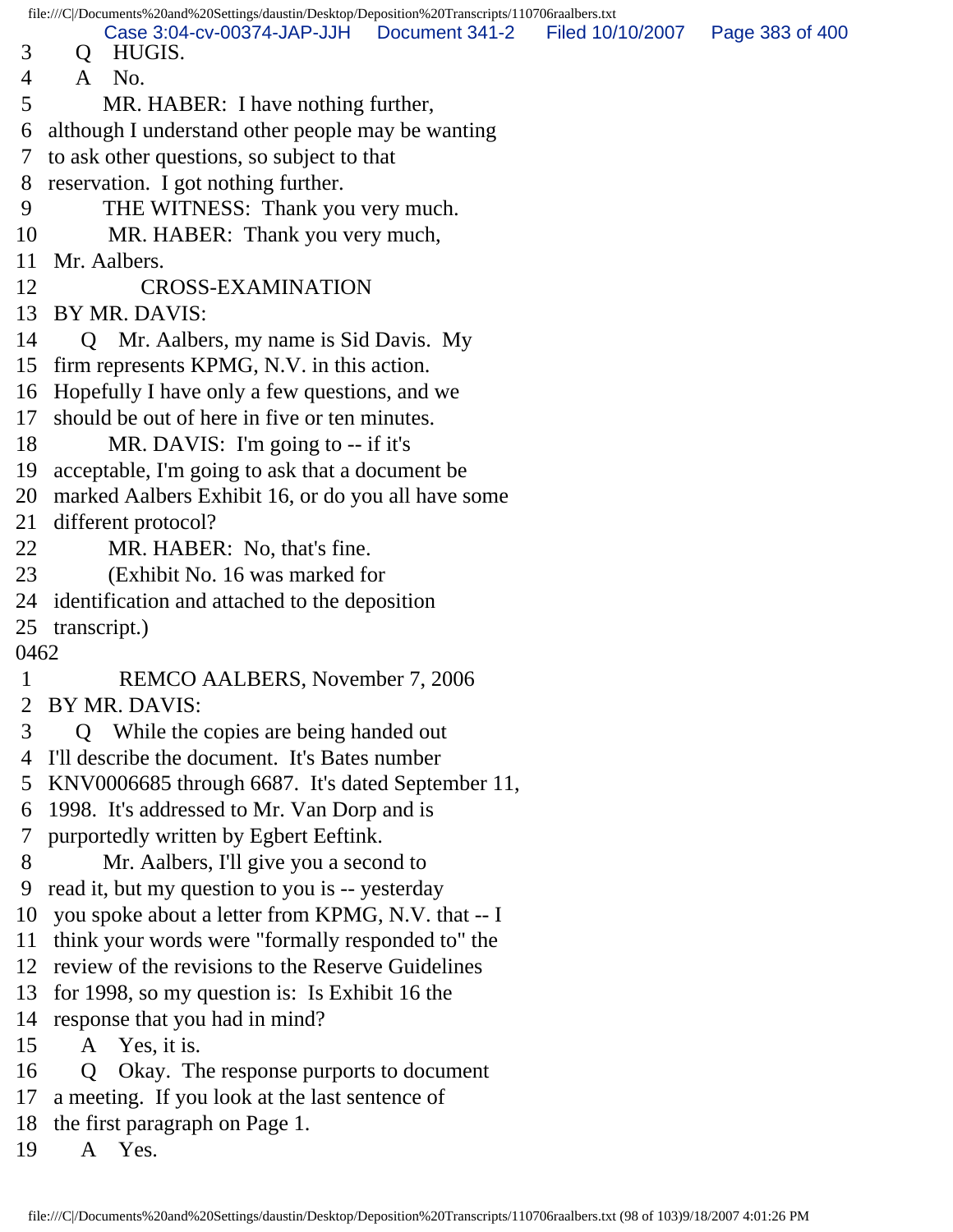file:///C|/Documents%20and%20Settings/daustin/Desktop/Deposition%20Transcripts/110706raalbers.txt 20 Q Were you at a meeting in which Mr. Van 21 Dorp and Mr. Eeftink were present and discussed 22 the subjects that are taken up in this letter? 23 A No, I was not. 24 Q Okay. Were you made aware at some point 25 that such a meeting had happened and a letter had 0463 1 REMCO AALBERS, November 7, 2006 2 been written? 3 A I was aware that the meeting had 4 happened, and I had seen the letter, dealt with 5 the letter before. 6 Q If you'll turn to the second page, 7 around a third of the way down there Eeftink 8 purports to describe observations that he had made 9 at the meeting. Do you see that? It starts, 10 "With regard to the proposed updated and improved 11 approach to reserves estimates, I have made the 12 following observations." 13 A Yeah, I've got that. 14 Q Did you understand by the first bullet 15 relating to the External Auditors not being in a 16 position to approve or disapprove, that 17 Mr. Eeftink was saying that neither KPMG nor PwC 18 were in a position to approve or disapprove the 19 Guidelines as SEC-compliant? 20 A I see the statement. 21 Q Okay. In the next sentence there's a 22 reference to if approval by the auditors is 23 needed, "this would probably be within the remit 24 of the Group Reserves Auditor." Did you 25 understand Mr. Eeftink to be referring to 0464 1 REMCO AALBERS, November 7, 2006 2 Mr. Barendregt or his predecessor? 3 A That's what it says, yes. 4 Q Do you know if, in fact, the 1998 5 Reserves Revised Guidelines were provided to 6 either Mr. Barendregt or his predecessor for 7 review before they were finalized and distributed? 8 A They were certainly not provided to his 9 predecessor, because he had retired. This would Case 3:04-cv-00374-JAP-JJH Document 341-2 Filed 10/10/2007 Page 384 of 400

10 have been the time Anton had just come in. I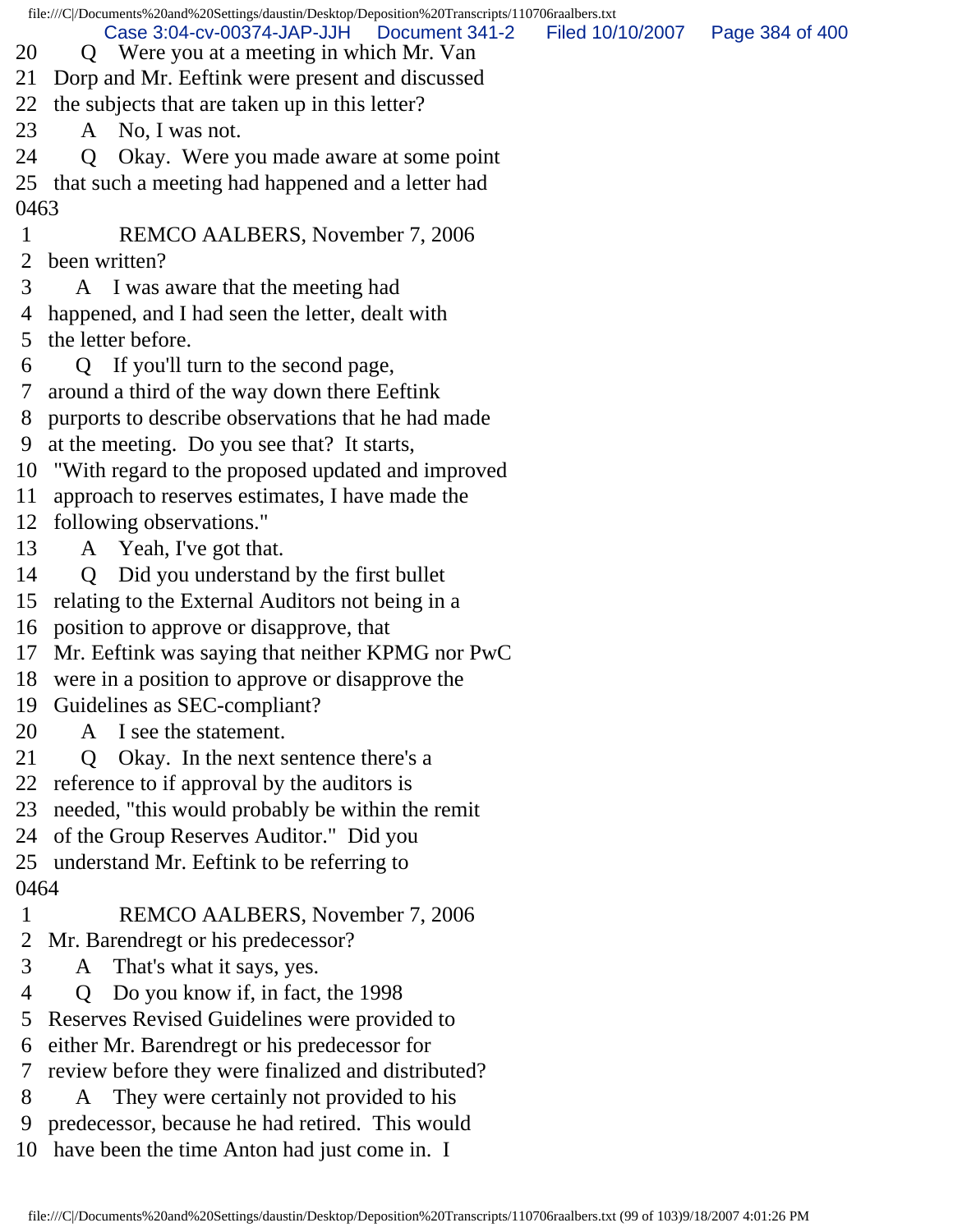file:///C|/Documents%20and%20Settings/daustin/Desktop/Deposition%20Transcripts/110706raalbers.txt 11 don't believe he was formally asked for an 12 approval of the Guidelines. 13 Q Okay. Hopefully I only have a couple 14 more questions. 15 You gave some testimony yesterday 16 regarding the employment and compensation of 17 Mr. Barendregt as the Group Reserves Auditor. Do 18 you recall talking about that? 19 A Yes, as far as of my understanding of 20 what that was, correct. 21 Q Would you agree that in the period 1998 22 through 2001 or '2, whenever you were in the Group 23 Reserves Coordinator position, that there were 24 other people at Shell and others at KPMG who had a 25 superior knowledge of Mr. Barendregt's employment? 0465 1 REMCO AALBERS, November 7, 2006 2 MR. HABER: Objection to form. 3 You can answer. 4 THE WITNESS: The contacts handling -- 5 it was not done by me but by others. 6 MR. DAVIS: Okay. I have no further 7 questions. 8 MR. HABER: I have nothing further. 9 Thank you again, Mr. Aalbers. We very much 10 appreciate you coming over here to answer these 11 two days of questions. 12 THE VIDEOGRAPHER: This marks the end of 13 the deposition of Mr. Aalbers. The total number 14 of tapes used today is three. We are going off 15 the record. The time is 3:40 p.m. 16 (Signature having not been waived, the 17 videotaped deposition of REMCO AALBERS was 18 concluded at 3:40 p.m.) 19 20 21 22 23 24 25 0466 1 REMCO AALBERS, November 7, 2006 Case 3:04-cv-00374-JAP-JJH Document 341-2 Filed 10/10/2007 Page 385 of 400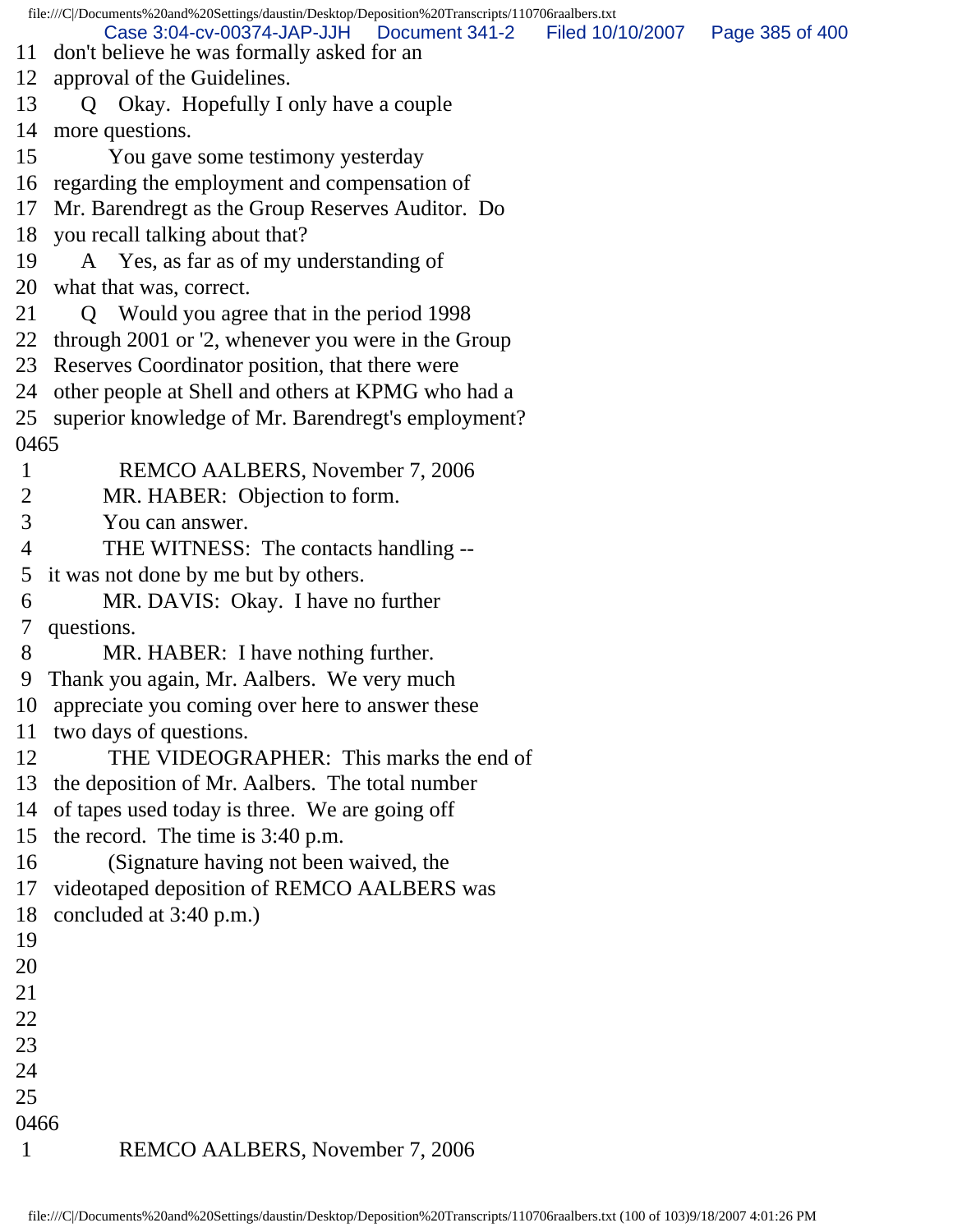|                | file:///C /Documents%20and%20Settings/daustin/Desktop/Deposition%20Transcripts/110706raalbers.txt                      |  |                  |                 |
|----------------|------------------------------------------------------------------------------------------------------------------------|--|------------------|-----------------|
| $\overline{2}$ | Case 3:04-cv-00374-JAP-JJH   Document 341-2                                                                            |  | Filed 10/10/2007 | Page 386 of 400 |
| 3              | <b>ACKNOWLEDGEMENT OF WITNESS</b>                                                                                      |  |                  |                 |
| 4              |                                                                                                                        |  |                  |                 |
| 5              | I, REMCO AALBERS, do hereby acknowledge                                                                                |  |                  |                 |
| 6              | that I have read and examined the foregoing                                                                            |  |                  |                 |
| 7              | testimony, and the same is a true, correct and                                                                         |  |                  |                 |
| 8              | complete transcription of the testimony given by                                                                       |  |                  |                 |
| 9              | me, and any corrections appear on the attached                                                                         |  |                  |                 |
| 10             | Errata sheet signed by me.                                                                                             |  |                  |                 |
| 11             |                                                                                                                        |  |                  |                 |
| 12             |                                                                                                                        |  |                  |                 |
| 13             |                                                                                                                        |  |                  |                 |
| 14             | (SIGNATURE)<br>(DATE)                                                                                                  |  |                  |                 |
| 15             |                                                                                                                        |  |                  |                 |
| 16             |                                                                                                                        |  |                  |                 |
| 17             |                                                                                                                        |  |                  |                 |
| 18             |                                                                                                                        |  |                  |                 |
| 19             |                                                                                                                        |  |                  |                 |
| 20             |                                                                                                                        |  |                  |                 |
| 21<br>22       |                                                                                                                        |  |                  |                 |
| 23             |                                                                                                                        |  |                  |                 |
| 24             |                                                                                                                        |  |                  |                 |
| 25             |                                                                                                                        |  |                  |                 |
| 0467           |                                                                                                                        |  |                  |                 |
| $\mathbf{1}$   | REMCO AALBERS, November 7, 2006                                                                                        |  |                  |                 |
| $\overline{2}$ | <b>ERRATA SHEET</b>                                                                                                    |  |                  |                 |
| 3              | IN RE: ROYAL DUTCH/SHELL SECURITIES LITIGATION                                                                         |  |                  |                 |
| $\overline{4}$ | <b>RETURN BY:</b>                                                                                                      |  |                  |                 |
| 5              | PAGE LINE<br><b>CORRECTION AND REASON</b>                                                                              |  |                  |                 |
| 6              |                                                                                                                        |  |                  |                 |
|                |                                                                                                                        |  |                  |                 |
| 8              |                                                                                                                        |  |                  |                 |
| 9              |                                                                                                                        |  |                  |                 |
| 10             | <u> 2000 - Jan James James Schwarzen, amerikanischer Schwarzen und der Schwarzen und der Schwarzen und der Schwarz</u> |  |                  |                 |
| 11             |                                                                                                                        |  |                  |                 |
| 12             |                                                                                                                        |  |                  |                 |
| 13             |                                                                                                                        |  |                  |                 |
| 14             |                                                                                                                        |  |                  |                 |
| 15<br>16       |                                                                                                                        |  |                  |                 |
| 17             |                                                                                                                        |  |                  |                 |
| 18             |                                                                                                                        |  |                  |                 |
|                |                                                                                                                        |  |                  |                 |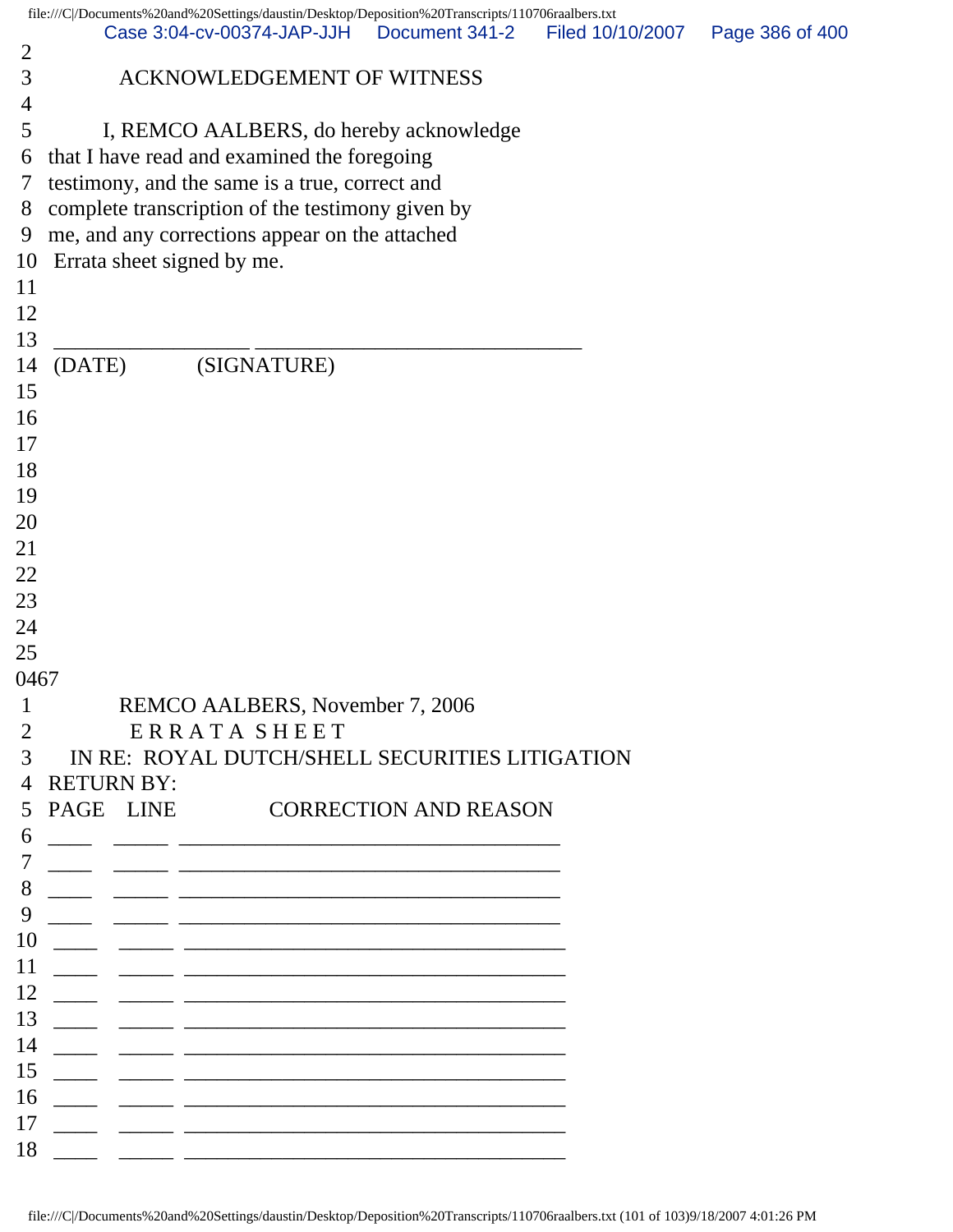| 19        |        |                   | file:///C /Documents%20and%20Settings/daustin/Desktop/Deposition%20Transcripts/110706raalbers.txt<br>Case 3:04-cv-00374-JAP-JJH  Document 341-2                                        |  |  | Filed 10/10/2007 | Page 387 of 400 |
|-----------|--------|-------------------|----------------------------------------------------------------------------------------------------------------------------------------------------------------------------------------|--|--|------------------|-----------------|
| 20        |        |                   | <u> 1980 - Johann Barn, mars ann an t-Amhain an t-Amhain an t-Amhain an t-Amhain an t-Amhain an t-Amhain an t-Amh</u>                                                                  |  |  |                  |                 |
| 21<br>22  |        |                   |                                                                                                                                                                                        |  |  |                  |                 |
| 23        |        |                   | <u> 1989 - Johann John Stein, mars an deutscher Stein († 1958)</u><br>and the control of the control of the control of the control of the control of the control of the control of the |  |  |                  |                 |
| 24        |        |                   |                                                                                                                                                                                        |  |  |                  |                 |
| 25        | (DATE) |                   | (SIGNATURE)                                                                                                                                                                            |  |  |                  |                 |
| 0468<br>1 |        |                   | REMCO AALBERS, November 7, 2006                                                                                                                                                        |  |  |                  |                 |
| 2         |        |                   | <b>ERRATA SHEET</b>                                                                                                                                                                    |  |  |                  |                 |
| 3         |        |                   | IN RE: ROYAL DUTCH/SHELL SECURITIES LITIGATION                                                                                                                                         |  |  |                  |                 |
| 4         |        | <b>RETURN BY:</b> |                                                                                                                                                                                        |  |  |                  |                 |
| 5         |        | PAGE LINE         | <b>CORRECTION AND REASON</b>                                                                                                                                                           |  |  |                  |                 |
| 6         |        |                   | <u> 1989 - Johann John Stone, market fan it ferskearre fan it ferskearre fan it ferskearre fan it ferskearre fan i</u>                                                                 |  |  |                  |                 |
| 7         |        |                   | <u> 1989 - Johann Harry Harry Harry Harry Harry Harry Harry Harry Harry Harry Harry Harry Harry Harry Harry Harry</u>                                                                  |  |  |                  |                 |
| 8         |        |                   |                                                                                                                                                                                        |  |  |                  |                 |
| 9         |        |                   |                                                                                                                                                                                        |  |  |                  |                 |
| 10        |        |                   |                                                                                                                                                                                        |  |  |                  |                 |
| 11        |        |                   | <u> 1989 - Johann John Harry, mars ar yw i ganwys y cynnwys y cynnwys y cynnwys y cynnwys y cynnwys y cynnwys y c</u>                                                                  |  |  |                  |                 |
| 12        |        |                   | <u> 1989 - Johann John Stone, mars et al. 1989 - John Stone, mars et al. 1989 - John Stone, mars et al. 1989 - John Stone</u>                                                          |  |  |                  |                 |
| 13        |        |                   | <u> 1980 - Johann Stein, marwolaethau a bhann an t-Amhair ann an t-Amhair an t-Amhair an t-Amhair an t-Amhair an</u>                                                                   |  |  |                  |                 |
| 14        |        |                   |                                                                                                                                                                                        |  |  |                  |                 |
| 15<br>16  |        |                   |                                                                                                                                                                                        |  |  |                  |                 |
| 17        |        |                   |                                                                                                                                                                                        |  |  |                  |                 |
| 18        |        |                   | <u> 1989 - Johann Stein, marwolaethau a bhann an t-Amhain ann an t-Amhain an t-Amhain an t-Amhain an t-Amhain an </u>                                                                  |  |  |                  |                 |
| 19        |        |                   |                                                                                                                                                                                        |  |  |                  |                 |
| 20        |        |                   | <u> 1980 - Jan James James James James James James James James James James James James James James James James J</u>                                                                   |  |  |                  |                 |
| 21        |        |                   | <u> 1989 - Johann Barn, mars ann an t-Amhain an t-Amhain an t-Amhain an t-Amhain an t-Amhain an t-Amhain an t-Amh</u>                                                                  |  |  |                  |                 |
| 22        |        |                   | <u> 1919 - Johann Stoff, amerikansk politiker (d. 1989)</u>                                                                                                                            |  |  |                  |                 |
| 23        |        |                   |                                                                                                                                                                                        |  |  |                  |                 |
| 24        |        |                   |                                                                                                                                                                                        |  |  |                  |                 |
| 25        | (DATE) |                   | (SIGNATURE)                                                                                                                                                                            |  |  |                  |                 |
| 0469      |        |                   |                                                                                                                                                                                        |  |  |                  |                 |
| 1         |        |                   | REMCO AALBERS, November 7, 2006                                                                                                                                                        |  |  |                  |                 |
| 2         |        |                   |                                                                                                                                                                                        |  |  |                  |                 |
| 3         |        |                   |                                                                                                                                                                                        |  |  |                  |                 |
| 4<br>5    |        |                   | CERTIFICATE OF SHORTHAND REPORTER -- NOTARY PUBLIC                                                                                                                                     |  |  |                  |                 |
|           |        |                   | I, Laurie Bangart-Smith, Registered<br>Professional Reporter, the officer before whom the                                                                                              |  |  |                  |                 |
| 6         |        |                   | foregoing deposition was taken, do hereby certify                                                                                                                                      |  |  |                  |                 |
|           |        |                   | that the foregoing transcript is a true and                                                                                                                                            |  |  |                  |                 |
| 7         |        |                   | correct record of the testimony given; that said                                                                                                                                       |  |  |                  |                 |
|           |        |                   |                                                                                                                                                                                        |  |  |                  |                 |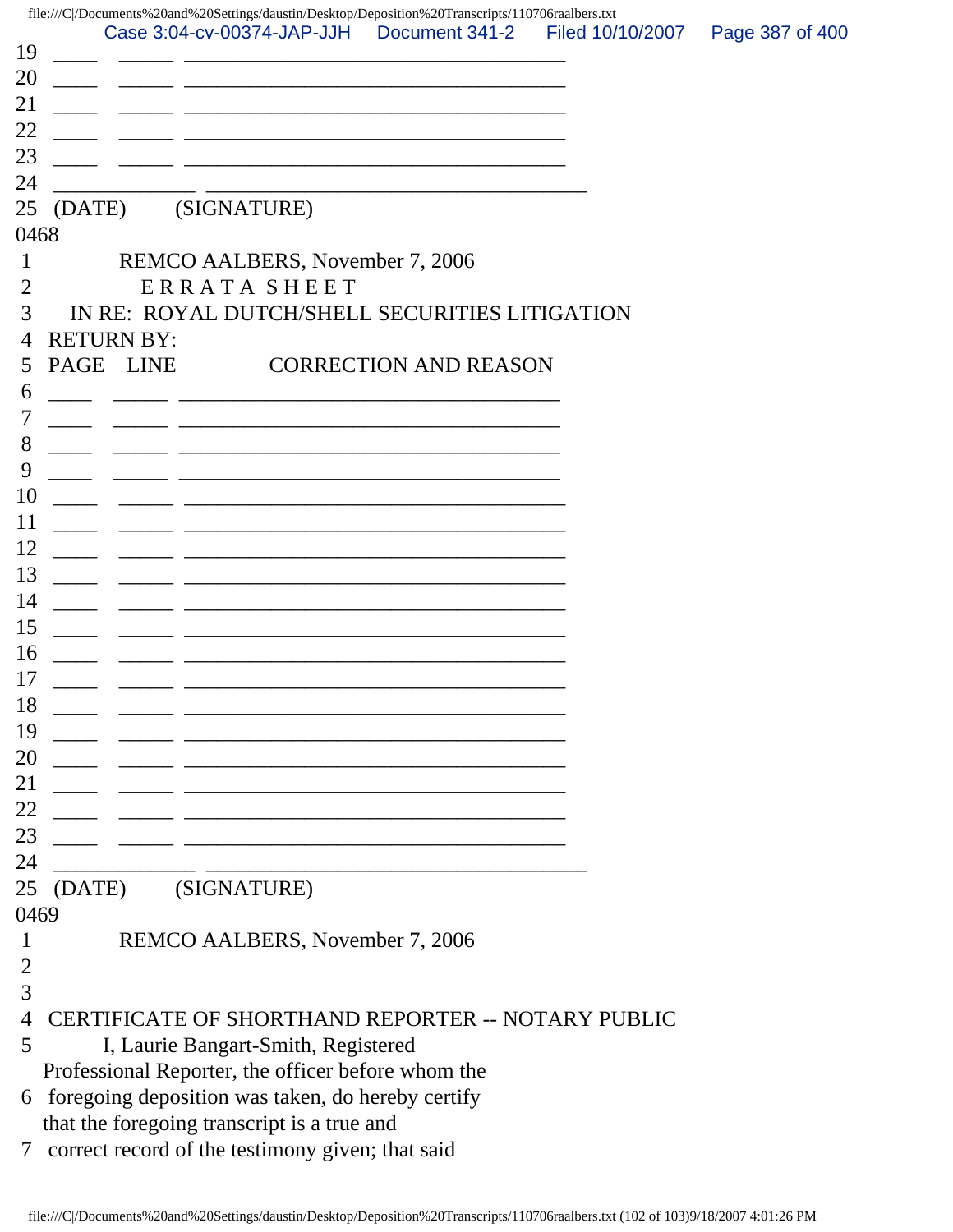|    | file:///C /Documents%20and%20Settings/daustin/Desktop/Deposition%20Transcripts/110706raalbers.txt |                 |  |  |  |  |  |
|----|---------------------------------------------------------------------------------------------------|-----------------|--|--|--|--|--|
|    | Case 3:04-cv-00374-JAP-JJH<br>Document 341-2<br>Filed 10/10/2007                                  | Page 388 of 400 |  |  |  |  |  |
|    | testimony was taken by me stenographically and                                                    |                 |  |  |  |  |  |
|    | 8 thereafter reduced to typewriting under my                                                      |                 |  |  |  |  |  |
|    | supervision; and that I am neither counsel for,                                                   |                 |  |  |  |  |  |
| 9  | related to, nor employed by any of the parties to                                                 |                 |  |  |  |  |  |
|    | this case and have no interest, financial or                                                      |                 |  |  |  |  |  |
| 10 | otherwise, in its outcome.                                                                        |                 |  |  |  |  |  |
| 11 | IN WITNESS WHEREOF, I have hereunto set                                                           |                 |  |  |  |  |  |
|    | my hand and affixed my notarial seal this 8th                                                     |                 |  |  |  |  |  |
| 12 | day of November, 2006.                                                                            |                 |  |  |  |  |  |
| 13 |                                                                                                   |                 |  |  |  |  |  |
| 14 |                                                                                                   |                 |  |  |  |  |  |
| 15 | My commission expires: March 14th, 2011                                                           |                 |  |  |  |  |  |
| 16 |                                                                                                   |                 |  |  |  |  |  |
| 17 |                                                                                                   |                 |  |  |  |  |  |
| 18 |                                                                                                   |                 |  |  |  |  |  |
| 19 | <b>LAURIE BANGART-SMITH</b>                                                                       |                 |  |  |  |  |  |
|    | NOTARY PUBLIC IN AND FOR                                                                          |                 |  |  |  |  |  |
| 20 | THE DISTRICT OF COLUMBIA                                                                          |                 |  |  |  |  |  |
| 21 |                                                                                                   |                 |  |  |  |  |  |
| 22 |                                                                                                   |                 |  |  |  |  |  |
| 23 |                                                                                                   |                 |  |  |  |  |  |
| 24 |                                                                                                   |                 |  |  |  |  |  |

25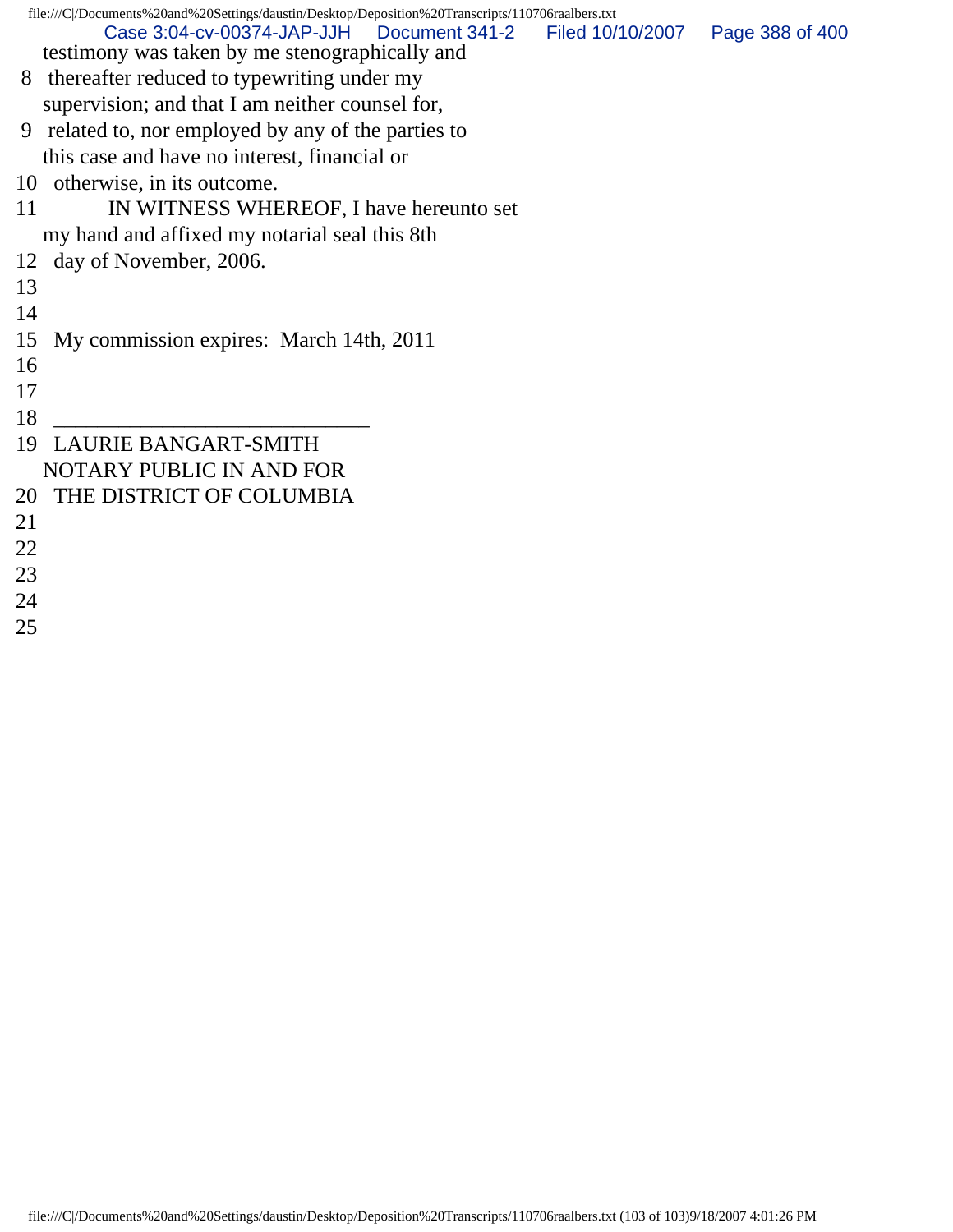| 0001           |                                                 |
|----------------|-------------------------------------------------|
| $\mathbf 1$    | IN THE UNITED STATES DISTRICT COURT             |
|                | <b>DISTRICT OF NEW JERSEY</b>                   |
| $\overline{2}$ | Civ. No. 04-3749 (JAP)                          |
|                | Hon. Joel A. Pisano                             |
| 3              |                                                 |
|                |                                                 |
| 4              |                                                 |
|                | IN RE ROYAL DUTCH/SHELL                         |
|                | 5 TRANSPORT SECURITIES                          |
|                | <b>LITIGATION</b>                               |
| 6              |                                                 |
| 7              |                                                 |
|                | <b>VIDEOTAPED DEPOSITION UPON</b>               |
| 8              | <b>ORAL EXAMINATION</b>                         |
|                | <b>OF</b>                                       |
| 9              | <b>REMCO AALBERS</b>                            |
| 10             | Taken on:                                       |
| 11             | Monday, 19 February, 2007                       |
|                | Commencing at 9:37 a.m.                         |
| 12             |                                                 |
|                | Taken at:                                       |
| 13             |                                                 |
|                | The Hague Zurich Tower                          |
| 14             | <b>Muzenstraat 89</b>                           |
|                | 2511 WB The Hague                               |
| 15             | The Netherlands                                 |
| 16             |                                                 |
| 17             |                                                 |
| 18             |                                                 |
| 19             |                                                 |
| 20             |                                                 |
| 21             |                                                 |
| 22             | REPORTED BY: FREDERICK WEISS, CSR, CM           |
| 0002           |                                                 |
| $\mathbf{1}$   | APPEARANCES                                     |
| $\overline{2}$ | On behalf of Peter M. Wood, lead Plaintiff, and |
|                | the Class:                                      |
| 3              |                                                 |
|                | JEFFREY HABER, ESQUIRE                          |
| $\overline{4}$ | REBECCA R. COHEN, ESQUIRE                       |
|                | BERNSTEIN, LIEBHARD & LIFSHITZ, LLP             |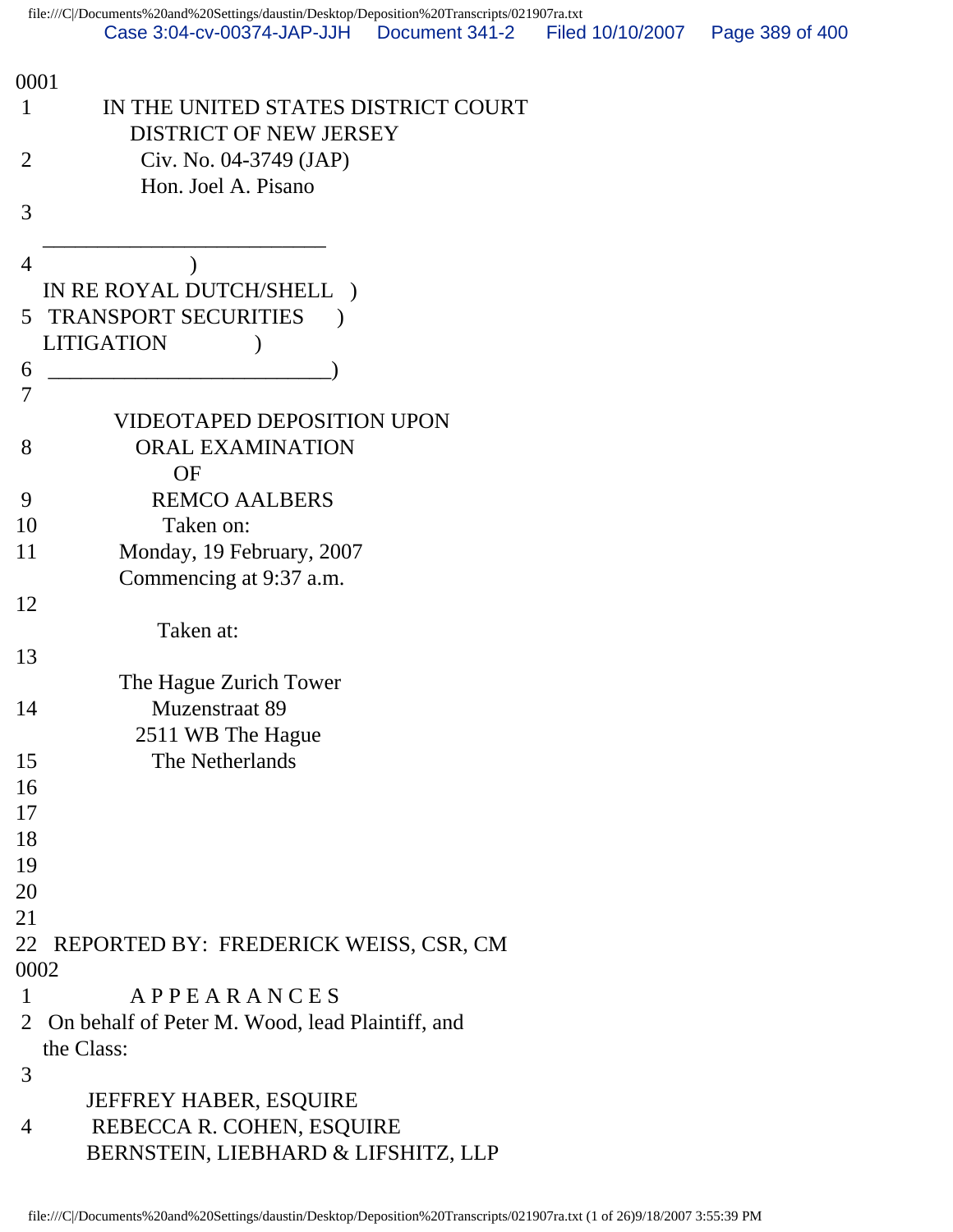|              | file:///C /Documents%20and%20Settings/daustin/Desktop/Deposition%20Transcripts/021907ra.txt |                |                  |                 |
|--------------|---------------------------------------------------------------------------------------------|----------------|------------------|-----------------|
| 5            | Case 3:04-cv-00374-JAP-JJH<br>10 East 40th Street                                           | Document 341-2 | Filed 10/10/2007 | Page 390 of 400 |
|              | New York, New York 10016                                                                    |                |                  |                 |
| 6            | Telephone: (212) 779-1414                                                                   |                |                  |                 |
| 7            |                                                                                             |                |                  |                 |
|              | On behalf of the Witness and the Shell Defendants:                                          |                |                  |                 |
| 8            |                                                                                             |                |                  |                 |
|              | JONATHAN R. TUTTLE, ESQUIRE                                                                 |                |                  |                 |
| 9            | DAVID C. WARE, ESQUIRE                                                                      |                |                  |                 |
|              | Debevoise & Plimpton, LLP                                                                   |                |                  |                 |
| 10           | 555 13th Street N.W.                                                                        |                |                  |                 |
|              | Washington, D.C. 20004                                                                      |                |                  |                 |
| 11           | Telephone: (202) 383-8124                                                                   |                |                  |                 |
| 12           | <b>EARL WEED, ESQUIRE</b>                                                                   |                |                  |                 |
|              | <b>ROYAL DUTCH/SHELL</b>                                                                    |                |                  |                 |
| 13           | In-House Counsel                                                                            |                |                  |                 |
| 14           | On Behalf of PricewaterhouseCoopers:                                                        |                |                  |                 |
| 15           | DEREK J.T. ADLER, ESQUIRE                                                                   |                |                  |                 |
|              | Hughes & Hubbard                                                                            |                |                  |                 |
| 16           | One Battery Park Plaza,                                                                     |                |                  |                 |
|              | New York, New York 10004 - 1482                                                             |                |                  |                 |
| 17           | Telephone: (212) 422-4726                                                                   |                |                  |                 |
| 18           | On behalf of KPMG Accountants N.V.:                                                         |                |                  |                 |
| 19           | NICHOLAS W.C. CORSON, ESQUIRE                                                               |                |                  |                 |
|              | Hogan & Hartson, LLP                                                                        |                |                  |                 |
| 20           | 875 Third Avenue,                                                                           |                |                  |                 |
|              | New York, NY 10022                                                                          |                |                  |                 |
| 21           | Telephone: (212) 918-3606                                                                   |                |                  |                 |
| 22           |                                                                                             |                |                  |                 |
| 0003         |                                                                                             |                |                  |                 |
| $\mathbf{1}$ | $A$ P P E A R E N C E S (continued)                                                         |                |                  |                 |
| 2            | On Behalf of Judith Boynton:                                                                |                |                  |                 |
| 3            | REBECCA E. WICKHEM, ESQUIRE                                                                 |                |                  |                 |
|              | <b>FOLEY &amp; LARDNER, LLP</b>                                                             |                |                  |                 |
| 4            | 777 East Wisconsin Avenue,                                                                  |                |                  |                 |
|              | Milwaukee, WI 53202-5306                                                                    |                |                  |                 |
| 5            | Telephone: (414) 297-5681                                                                   |                |                  |                 |
| 6            | On Behalf of Sir Philip Watts:                                                              |                |                  |                 |
| 7            | <b>JOSEPH I. GOLDSTEIN, ESQUIRE</b>                                                         |                |                  |                 |
|              | ADRIAEN M. MORSE, ESQUIRE                                                                   |                |                  |                 |
| 8            | MAYER, BROWN, ROWE & MAW LLP                                                                |                |                  |                 |
|              | 1909 K Street, N.W.                                                                         |                |                  |                 |
| 9            | Washington, D.C. 20006-1101                                                                 |                |                  |                 |
|              | Telephone: (202) 263-3344                                                                   |                |                  |                 |
|              |                                                                                             |                |                  |                 |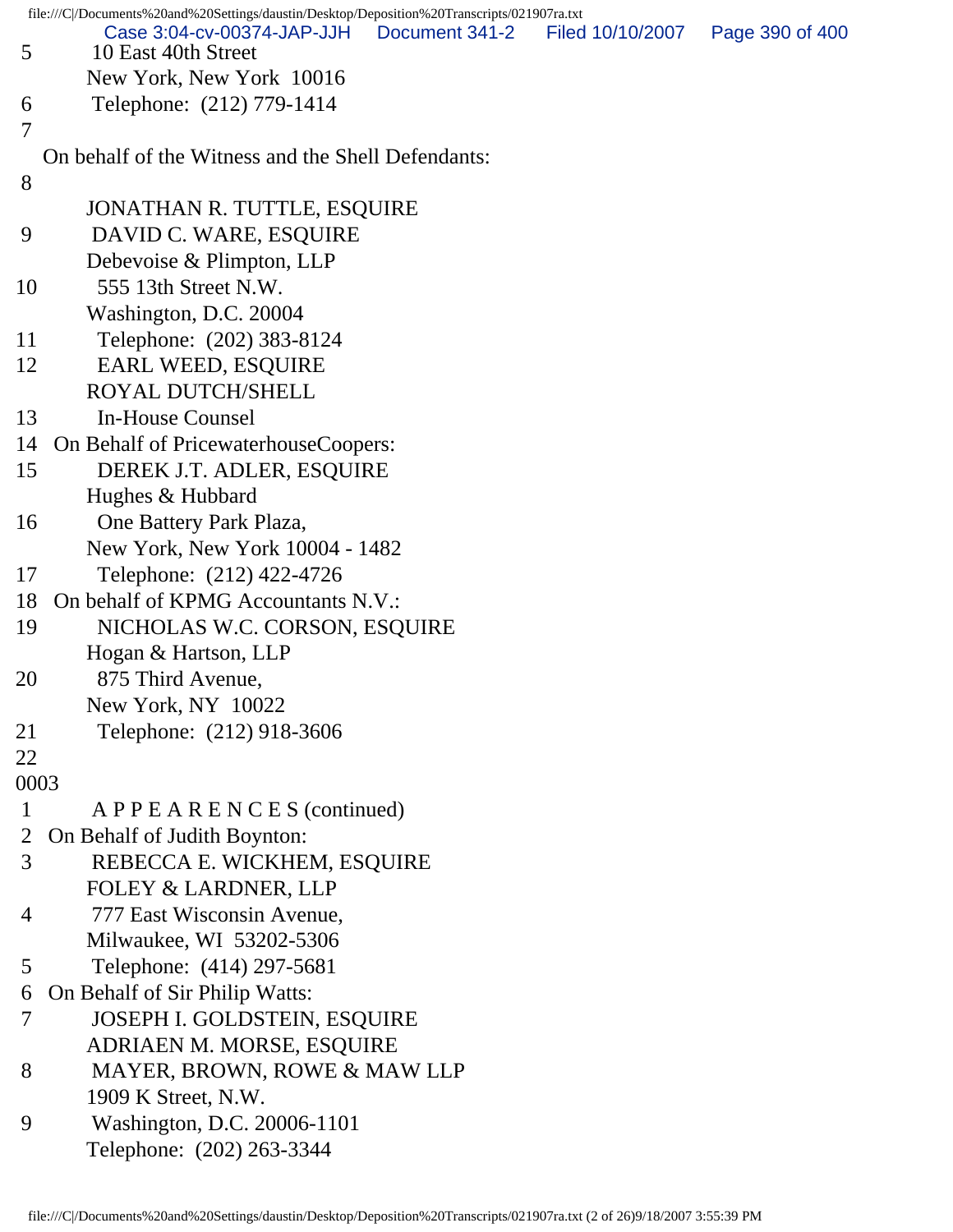|             | file:///C/Documents%20and%20Settings/daustin/Desktop/Deposition%20Transcripts/021907ra.txt |                |                                   |  |
|-------------|--------------------------------------------------------------------------------------------|----------------|-----------------------------------|--|
| 10          | Case 3:04-cv-00374-JAP-JJH                                                                 | Document 341-2 | Filed 10/10/2007  Page 391 of 400 |  |
|             | Also present:                                                                              |                |                                   |  |
| 11          |                                                                                            |                |                                   |  |
|             | LEEN GROEN, KPMG ACCOUNTANTS, N.V.                                                         |                |                                   |  |
| 12          |                                                                                            |                |                                   |  |
|             | ALASTAIR HUNTER, KPMG ACCOUNTANTS, N.V.                                                    |                |                                   |  |
| 13          |                                                                                            |                |                                   |  |
|             | STEVEN J. PEITLER, INVESTIGATOR                                                            |                |                                   |  |
| 14          | BERNSTEIN, LIEBHARD & LIFSHITZ, LLP                                                        |                |                                   |  |
| 15          | <b>Deponent: Remco Aalbers</b>                                                             |                |                                   |  |
| 16          | The Videographer: Richard Bly                                                              |                |                                   |  |
| 17          | <b>Court Reporter: Frederick Weiss</b>                                                     |                |                                   |  |
| 18          |                                                                                            |                |                                   |  |
| 19          |                                                                                            |                |                                   |  |
| 20          |                                                                                            |                |                                   |  |
| 21          |                                                                                            |                |                                   |  |
| 22          |                                                                                            |                |                                   |  |
| 0004        |                                                                                            |                |                                   |  |
| $\mathbf 1$ | INDEX                                                                                      |                |                                   |  |
| 2           | <b>DEPONENT</b>                                                                            |                |                                   |  |
| 3           | <b>REMCO AALBERS</b><br>4 Examination<br>Page No:                                          |                |                                   |  |
| 5           | <b>Examination by Mr. Goldstein</b>                                                        | 8              |                                   |  |
|             | Examination by Mr. Haber                                                                   | 17             |                                   |  |
| 6           |                                                                                            |                |                                   |  |
|             |                                                                                            |                |                                   |  |
| 7           |                                                                                            |                |                                   |  |
| 8           | <b>EXHIBIT INDEX</b>                                                                       |                |                                   |  |
| 9           | <b>EXHIBIT</b><br>Page No:                                                                 |                |                                   |  |
|             | 10 Aalbers Exhibit A -                                                                     | 14             |                                   |  |
|             | Three-page Copy of E-mail string from Remco                                                |                |                                   |  |
|             | 11 Aalbers to John Bell, Pauline Eward to                                                  |                |                                   |  |
|             | John Bell and Lorin Brass in January 2001                                                  |                |                                   |  |
| 12          |                                                                                            |                |                                   |  |
|             | Aalbers Exhibit B -<br>17                                                                  |                |                                   |  |
|             | 13 Two-page copy of E-mail string from Remco                                               |                |                                   |  |
|             | Aalbers to Johannes Van Poppel, Bea Jespers,                                               |                |                                   |  |
|             | 14 Aidan McKay regarding Proved Reserves<br>15 Aalbers Exhibit C -                         | 24             |                                   |  |
|             | Five-page copy of E-mails from Remco Aalbers                                               |                |                                   |  |
|             | 16 To Andrew Dueck and Anton Barendregt                                                    |                |                                   |  |
|             | Regarding Proved Reserves, and E-mail from                                                 |                |                                   |  |
| 17          | Thomas Meijssen dated October 24, 2000                                                     |                |                                   |  |
|             |                                                                                            |                |                                   |  |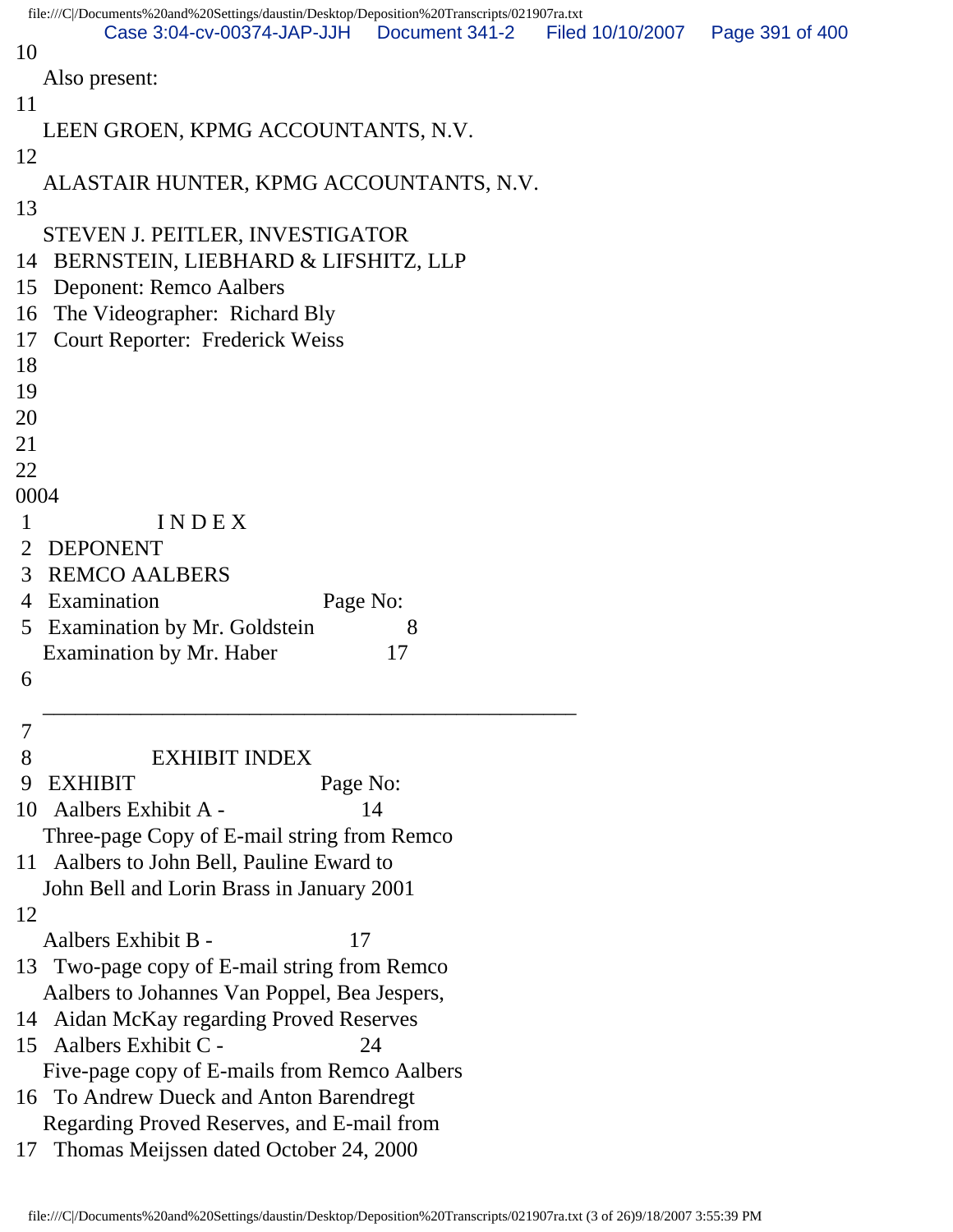file:///C|/Documents%20and%20Settings/daustin/Desktop/Deposition%20Transcripts/021907ra.txt 18 Aalbers Exhibit D - 33 Three-page copy of E-mail string from Thomas 19 Meijssen to Anton Barendregt regarding Proved Reserves bearing Bates Nos. RJW00151703 - 20 RJW001151705 21 22 0005 1 I N D E X - continued 2 EXHIBIT INDEX - continued 3 EXHIBIT Page No: 4 Aalbers Exhibit E - 34 5 Four-page copy of E-mail string from Anton Barendregt to Thomas Meijssen and Remco Aalbers 6 Bearing Bates Nos. OM00205 - OM00208 7 Aalbers Exhibit F - 39 Two-page copy of E-mail string from Remco 8 Aalbers to Thomas Meijssen and Said Abri Regarding Reserves issued dates January 2, 9 2001 10 11 12 13 14 15 16 17 18 19 20 21 22 0006 1 PROCEEDINGS -- 2 THE VIDEOGRAPHER: This is the video 3 operator speaking, Richard Bley, for LegalLink 4 Action Video, which is located at 420 Lexington 5 Avenue, New York, New York. 6 Today's date is February 19th, 7 2007. The time on the record is 9:37 a.m. 8 We are in a conference room in The Case 3:04-cv-00374-JAP-JJH Document 341-2 Filed 10/10/2007 Page 392 of 400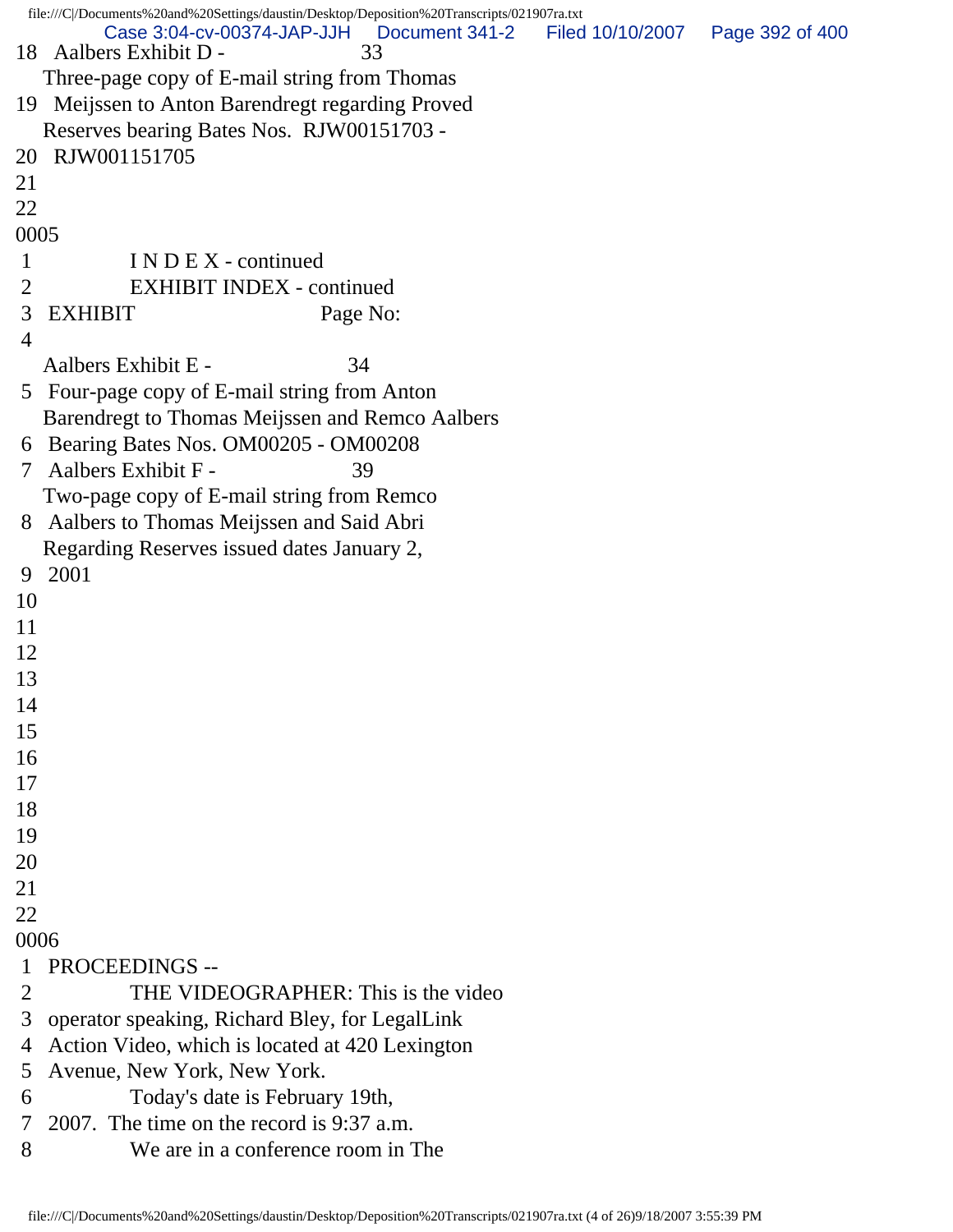file:///C|/Documents%20and%20Settings/daustin/Desktop/Deposition%20Transcripts/021907ra.txt 9 Hague, the Netherlands, to take the videotape 10 deposition of Remco Aalbers. 11 In the matter of In re: Royal 12 Dutch/Shell Transport Securities Litigation in the 13 United States District Court for the District of 14 New Jersey, Civil Action Number 04-3749 (JAP) 15 consolidated cases before Honorable Joel A. 16 Pisano. 17 Would counsel please introduce 18 themselves? 19 MR. HABER: Jeffrey Haber, 20 Bernstein, Liebhard & Lifshitz on behalf of the 21 lead plaintiff, Peter M. Wood and the class. 22 MS. COHEN: Rebecca Cohen, 0007 1 Bernstein, Liebhard & Lifshitz on behalf of the 2 lead Plaintiff, Peter M. Wood and the class. 3 MR. ADLER: Derek Adler, Hughes, 4 Hubbard & Reed, on behalf of 5 PricewaterhouseCoopers, the U.K. firm. 6 MR. CORSON: Nicholas Corson with 7 Hogan & Hartson, on behalf of KPMG accountants, 8 N.V. And I am accompanied today by Leen Groen and 9 Alastair Hunter, both with KPMG. 10 MS. WICKHEM: Rebecca Wickhem with 11 Foley & Lardner, LLP on behalf of Judith Boynton. 12 MR. GOLDSTEIN: Joseph Goldstein 13 with Mayer, Brown, Rowe & Maw, on behalf of Sir 14 Philip Watts. 15 MR. MORSE: Adriaen Morse with Mayer 16 Brown for Sir Philip Watts. 17 MR. WARE: David Ware, Debevoise & 18 Plimpton, LLP, on behalf of Royal Dutch/Shell 19 Transport, and witness Remco Aalbers. 20 MR. WEED: Earl Weed, in-house for 21 Shell. 22 MR. TUTTLE: Jonathan Tuttle, 0008 1 Debevoise & Plimpton, on behalf of the Shell 2 Defendants and the witness here today. 3 THE VIDEOGRAPHER: Mr. Aalbers? 4 THE WITNESS: He said the lawyers Case 3:04-cv-00374-JAP-JJH Document 341-2 Filed 10/10/2007 Page 393 of 400

5 only, so I am waiting for him.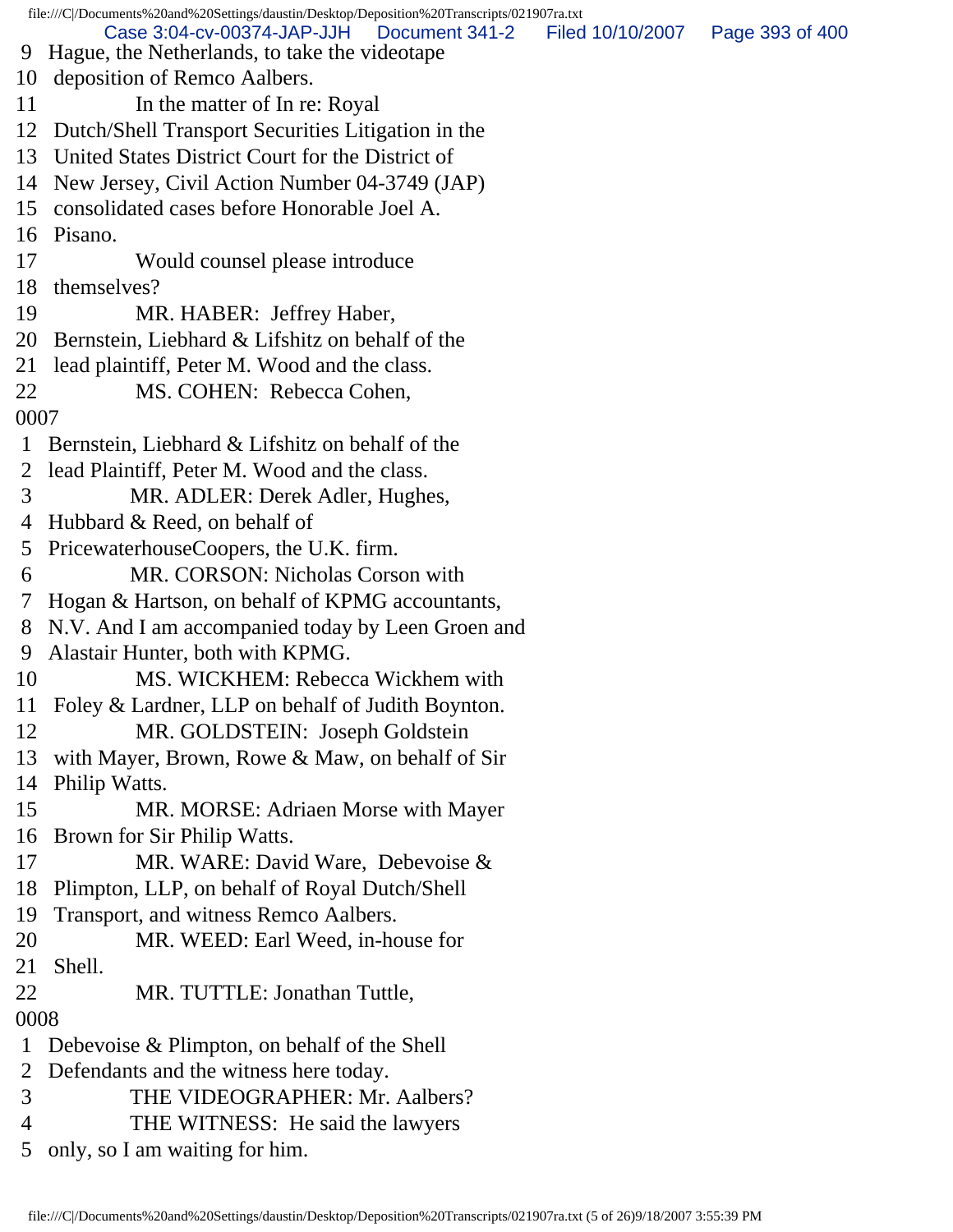file:///C|/Documents%20and%20Settings/daustin/Desktop/Deposition%20Transcripts/021907ra.txt 6 THE VIDEOGRAPHER: I am sorry. Do 7 you want him to identify himself? Or are we going 8 to have him swear the witness? I am sure that -- 9 MR. TUTTLE: Yes. 10 MR. HABER: Swear the witness. 11 MR. TUTTLE: Swear the witness, 12 because we closed the record at the last one. 13 MR. HABER: Yes. 14 REMCO AALBERS, 15 Called as a Witness, after being duly sworn, 16 testified as follows: 17 EXAMINATION BY MR. GOLDSTEIN 18 Q. Mr. Aalbers, again, my name is Joe 19 Goldstein. I represent Phil Watts. And I want to 20 thank you for coming and being deposed today. 21 I am going to ask you a few 22 questions. If you don't understand my questions, 0009 1 then please tell me so I will rephrase. And I 2 want to make sure that you do understand the 3 questions that you are being asked. 4 I have only a few questions. And 5 they concern the testimony that Walter van de 6 Vijver gave on February the 2nd, 2007 about a 7 conversation that he said that he had with Lorin 8 Brass sometime in the second half of 2004 after 9 Mr. Van de Vijver left Shell during the visit by 10 all The Hague EP ExCom members. 11 I am going to read the transcript 12 section to you. It's page 517, line 18 to page 13 518 line 5. 14 (Reading) 15 Question, and what did Mr. Brass 16 and you talk about? Answer, Brass -- through the 17 chatter -- through the sort of chatter we were 18 having at that time, which you can imagine was 19 quite an emotional get-together with lots of beer, 20 and Brass mentioned to me a reference to a 21 handshake. 22 Question, what did he say about a 0010 1 handshake? Answer, it was a handshake from Phil 2 Watts to Remco Aalbers. Case 3:04-cv-00374-JAP-JJH Document 341-2 Filed 10/10/2007 Page 394 of 400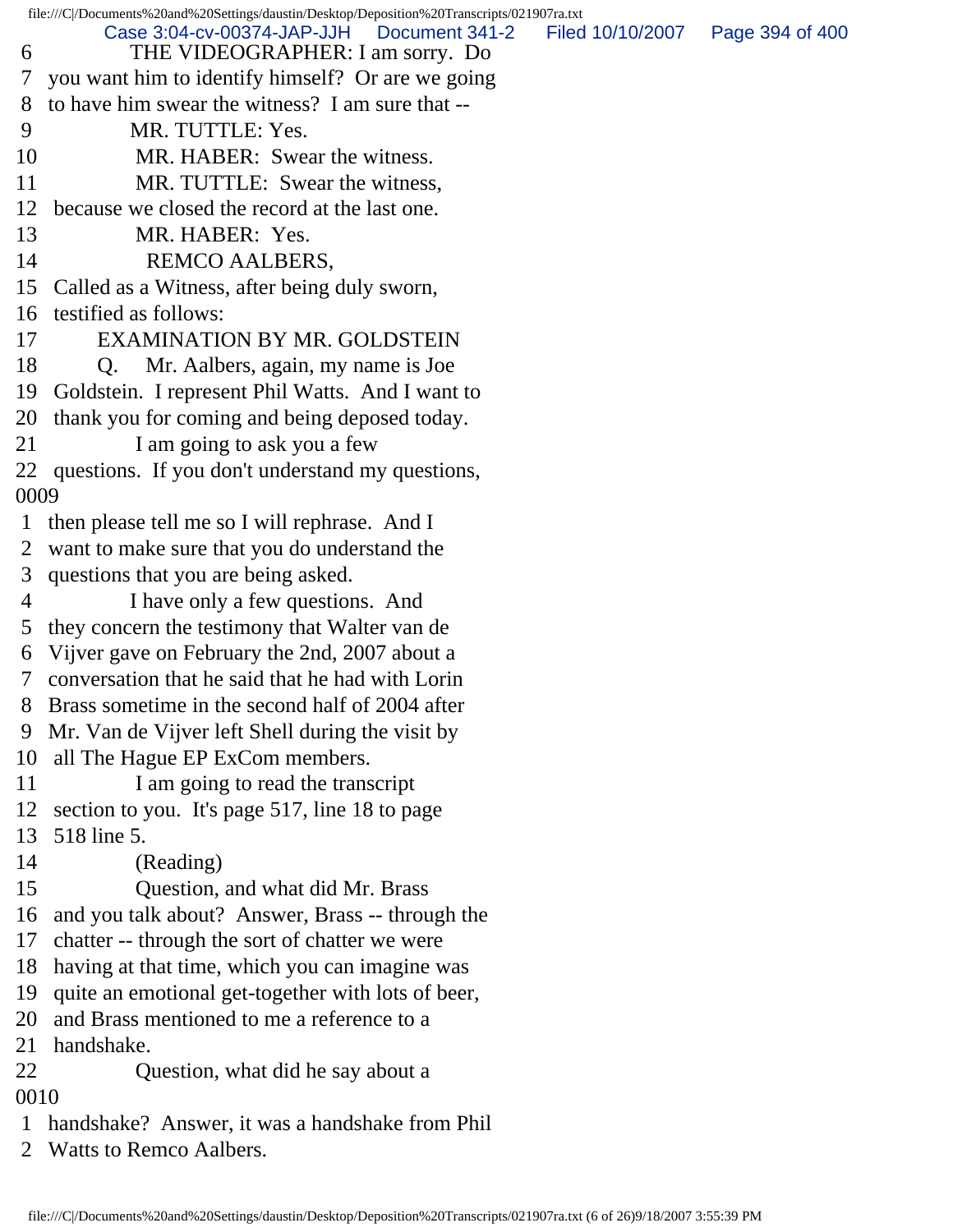|                | file:///C /Documents%20and%20Settings/daustin/Desktop/Deposition%20Transcripts/021907ra.txt |                                   |
|----------------|---------------------------------------------------------------------------------------------|-----------------------------------|
| 3              | Case 3:04-cv-00374-JAP-JJH<br>Document 341-2<br>Question, what was the significance         | Filed 10/10/2007  Page 395 of 400 |
| 4              | of the handshake? Answer, that related to the                                               |                                   |
| 5              | booking on Oman in early 2000.                                                              |                                   |
| 6              | Mr. Aalbers, did you have any                                                               |                                   |
| 7              | agreement, whether a handshake agreement,                                                   |                                   |
| 8              | handshake deal, or other form of agreement, with                                            |                                   |
| 9              | Mr. Watts regarding the booking of reserves in                                              |                                   |
|                | 10 Oman in early 2000 or any other time?                                                    |                                   |
| 11             | A. No, I didn't.                                                                            |                                   |
| 12             | Did you ever enter into an<br>Q <sub>r</sub>                                                |                                   |
| 13             | agreement with Mr. Watts regarding the booking of                                           |                                   |
|                | 14 reserves by any Shell operating unit?                                                    |                                   |
| 15             | A. No, I didn't.                                                                            |                                   |
| 16             | Did you ever tell anyone that you<br>Q.                                                     |                                   |
|                | 17 had an agreement, whether a handshake agreement,                                         |                                   |
|                | 18 handshake deal, or other form of agreement with                                          |                                   |
| 19             | Mr. Watts, regarding the booking of reserves in                                             |                                   |
| 20             | Oman in early 2000 or any other time?                                                       |                                   |
| 21             | No.<br>A.                                                                                   |                                   |
| 22             | Thank you.<br>Q.                                                                            |                                   |
| 0011           |                                                                                             |                                   |
| $\mathbf{1}$   | <b>EXAMINATION BY MR. HABER</b>                                                             |                                   |
| $\overline{2}$ | I'd like to ask you some questions,<br>Q.                                                   |                                   |
| 3              | Mr. Aalbers. My name is Jeffery Haber, again.                                               |                                   |
| $\overline{4}$ | If you may recall, I asked you a                                                            |                                   |
|                | 5 series of questions over a two-day period                                                 |                                   |
|                | 6 previously?                                                                               |                                   |
| 7              | A. I do recall.                                                                             |                                   |
| 8              | I hope it wasn't as painful as<br>Q.                                                        |                                   |
| 9              | other people may have thought.                                                              |                                   |
| 10             | MR. TUTTLE: It's in the eye of the                                                          |                                   |
| 11             | beholder.                                                                                   |                                   |
| 12             | THE WITNESS: I am afraid to                                                                 |                                   |
| 13             | comment.                                                                                    |                                   |
| 14             | (Laughter in the room)                                                                      |                                   |
| 15             | Is that the legal term?                                                                     |                                   |
| 16             | BY MR. HABER:                                                                               |                                   |
| 17             | Enough said. But anyway, we<br>Q.                                                           |                                   |
| 18             | appreciate you coming back here today.                                                      |                                   |
| 19             | Have you discussed your testimony                                                           |                                   |
| 20             | with anyone today, other than Mr. Tuttle?                                                   |                                   |
| 21             | No.<br>A.                                                                                   |                                   |
| 22             | Did you discuss your testimony with<br>Q.                                                   |                                   |
|                |                                                                                             |                                   |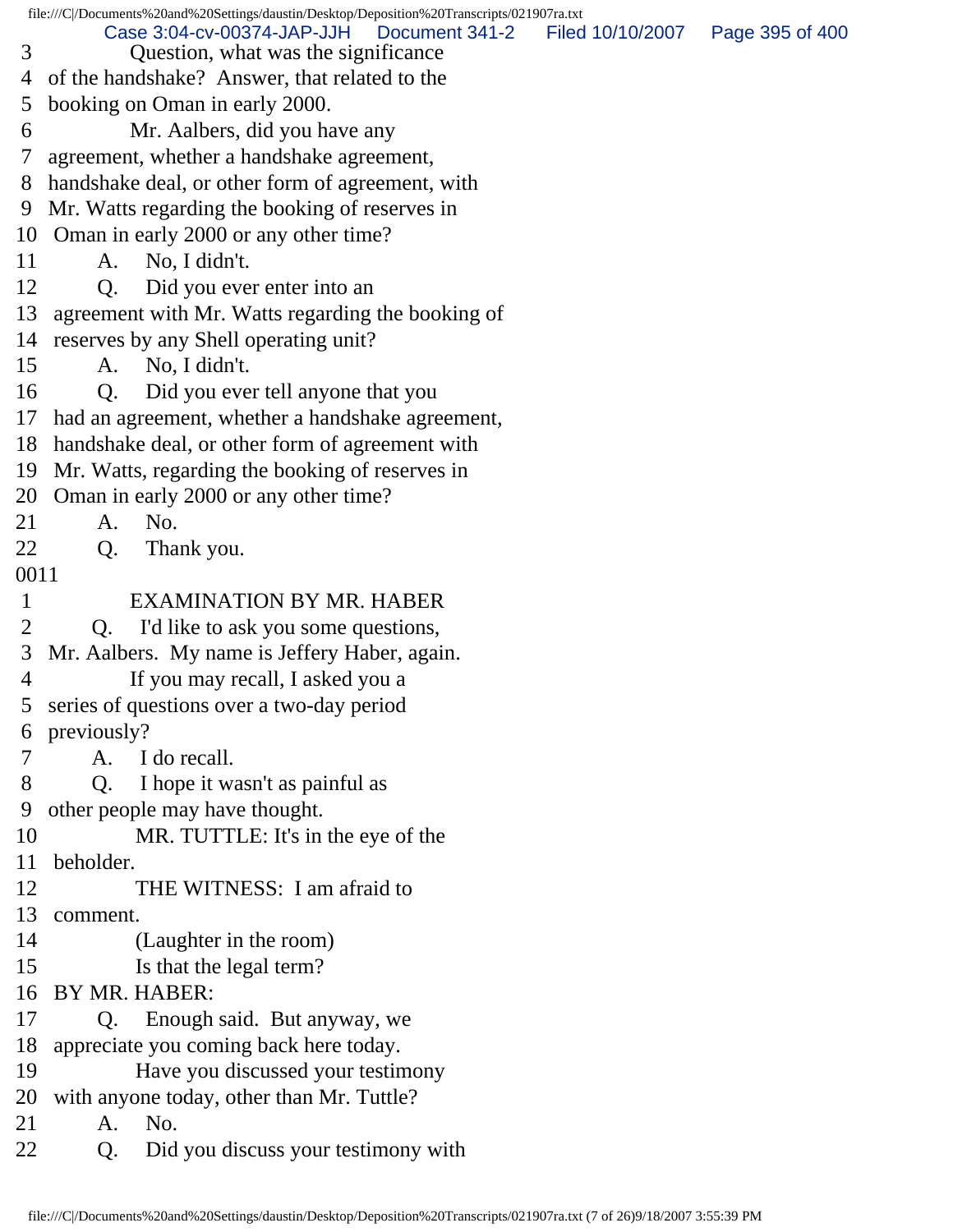|                |                      | file:///C /Documents%20and%20Settings/daustin/Desktop/Deposition%20Transcripts/021907ra.txt |                |                  |                 |
|----------------|----------------------|---------------------------------------------------------------------------------------------|----------------|------------------|-----------------|
| 0012           |                      | Case 3:04-cv-00374-JAP-JJH                                                                  | Document 341-2 | Filed 10/10/2007 | Page 396 of 400 |
| $\mathbf{1}$   |                      | any lawyer from Mayer Brown?                                                                |                |                  |                 |
| $\overline{2}$ | A.                   | From who?                                                                                   |                |                  |                 |
| 3              | Q.                   | Mayer, Brown, Rowe & Maw, anyone                                                            |                |                  |                 |
| 4              |                      | from Mr. Goldstein's firm?                                                                  |                |                  |                 |
| 5              | A.                   | No.                                                                                         |                |                  |                 |
| 6              | Q.                   | Were you provided a copy of the                                                             |                |                  |                 |
| 7              |                      | questions that Mr. Goldstein just asked you today?                                          |                |                  |                 |
| 8              | A.                   | No.                                                                                         |                |                  |                 |
| 9              | Q.                   | I want to ask you a question with                                                           |                |                  |                 |
| 10             |                      | regard to your communication with Mr. Watts.                                                |                |                  |                 |
| 11             |                      | During the ARPR for 2000, which gets reported in                                            |                |                  |                 |
| 12             |                      | 2001, did you have any communications with Mr.                                              |                |                  |                 |
| 13             | Watts?               |                                                                                             |                |                  |                 |
| 14             |                      | A. No, not that I recall.                                                                   |                |                  |                 |
| 15             | Q.                   | Did you have any E-mail                                                                     |                |                  |                 |
| 16             |                      | correspondence with Mr. Watts concerning the ARPR?                                          |                |                  |                 |
| 17             | A.                   | Not directly. But it's possible                                                             |                |                  |                 |
| 18             |                      | that he was copied on an E-mail, but I can't                                                |                |                  |                 |
| 19             |                      | remember off the top of my head. But certainly                                              |                |                  |                 |
| 20             |                      | the reserves were reported to the ExCom. So he                                              |                |                  |                 |
| 21             |                      | would have received that.                                                                   |                |                  |                 |
| 22             | Q.                   | And when you say the reserves                                                               |                |                  |                 |
| 0013           |                      |                                                                                             |                |                  |                 |
| $\mathbf{1}$   |                      | reported to the ExCom, was that through a note for                                          |                |                  |                 |
|                |                      | information or a discussion?                                                                |                |                  |                 |
| 3              | A.                   | Yes. So that's when the reserves                                                            |                |                  |                 |
| 4              |                      | actually headed up, basically in January of 2001.                                           |                |                  |                 |
| 5              |                      | And during the year, we reported                                                            |                |                  |                 |
| 6              |                      | latest estimates, which were reported to the ExCom                                          |                |                  |                 |
| 7              | as well.             |                                                                                             |                |                  |                 |
| 8              | Q.                   | And how were the latest estimates                                                           |                |                  |                 |
| 9              |                      | reported to the ExCom? Through a note?                                                      |                |                  |                 |
| 10             | A.                   | If I recall, they were part of                                                              |                |                  |                 |
| 11             |                      | the -- I think it was the monthly latest                                                    |                |                  |                 |
| 12             |                      | estimates. And it got added in in that total                                                |                |                  |                 |
| 13             |                      | package where all the other numbers were in there                                           |                |                  |                 |
| 14             |                      | as well, all the other financial numbers.                                                   |                |                  |                 |
| 15             | Q.                   | Now, did you ever have any                                                                  |                |                  |                 |
| 16             |                      | face-to-face meetings with Mr. Watts during the                                             |                |                  |                 |
| 17             | <b>ARPR</b> process? |                                                                                             |                |                  |                 |
| 18             | A.                   | Of which specific year?                                                                     |                |                  |                 |
| 19             | Q.                   | Again, I am talking about the 2000,                                                         |                |                  |                 |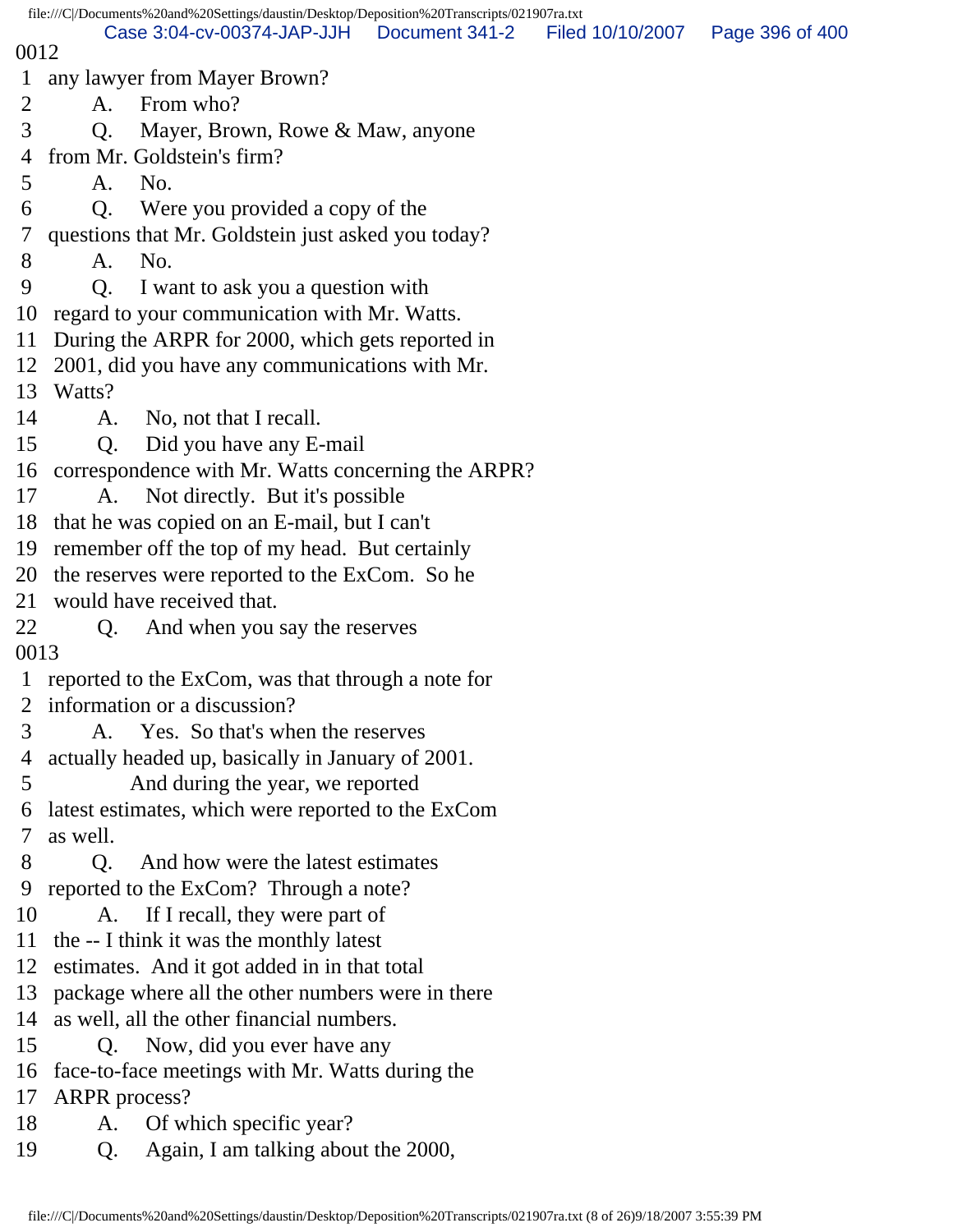file:///C|/Documents%20and%20Settings/daustin/Desktop/Deposition%20Transcripts/021907ra.txt 20 which gets reported in January of 2001? 21 A. No. I mean -- no. 22 Q. Do you recall participating in a 0014 1 video conference or a picture teleconference with 2 Mr. Watts? 3 A. Yes. I think that was the year 4 before, but I am not 100% sure. 5 (Whereupon, Aalbers Exhibit A was 6 marked for identification.) 7 (Handing to the Witness) 8 Q. For the record, while the witness 9 is looking at the document, we have just marked as 10 Aalbers Exhibit A, it's a series of E-mails, the 11 last of which is from Mr. Aalbers to a John Bell. 12 It's dated January 26, 2001. 13 This document was produced from a 14 native hard drive that was produced to us from 15 Shell, and therefore there is no Bates number. 16 And unfortunately there is no 17 summation document number either. 18 (Pause) 19 Mr. Aalbers, does Exhibit A refresh 20 your recollection of participating in a picture 21 teleconference? 22 A. No. I mean, I remember the picture 0015 1 telephone. Like I said, I wasn't sure it was 2000 2 or 2001. This seems to suggest it was 2001. 3 Q. Who else participated in this 4 picture teleconference? 5 A. To my recollection, Dominique 6 Gardy. 7 Q. If I am correct then, it would be 8 you, Mr. Gardy and Mr. Watts? 9 A. Yes. Dominique Gardy and myself 10 were in the Hague, and I think Mr. Watts was in 11 London or somewhere near. It was on the other 12 side of the PC. 13 Q. Prior to this picture 14 teleconference, did you have any meetings or 15 communications with Mr. Watts concerning the ARPR? 16 A. The reserves note was submitted. I Case 3:04-cv-00374-JAP-JJH Document 341-2 Filed 10/10/2007 Page 397 of 400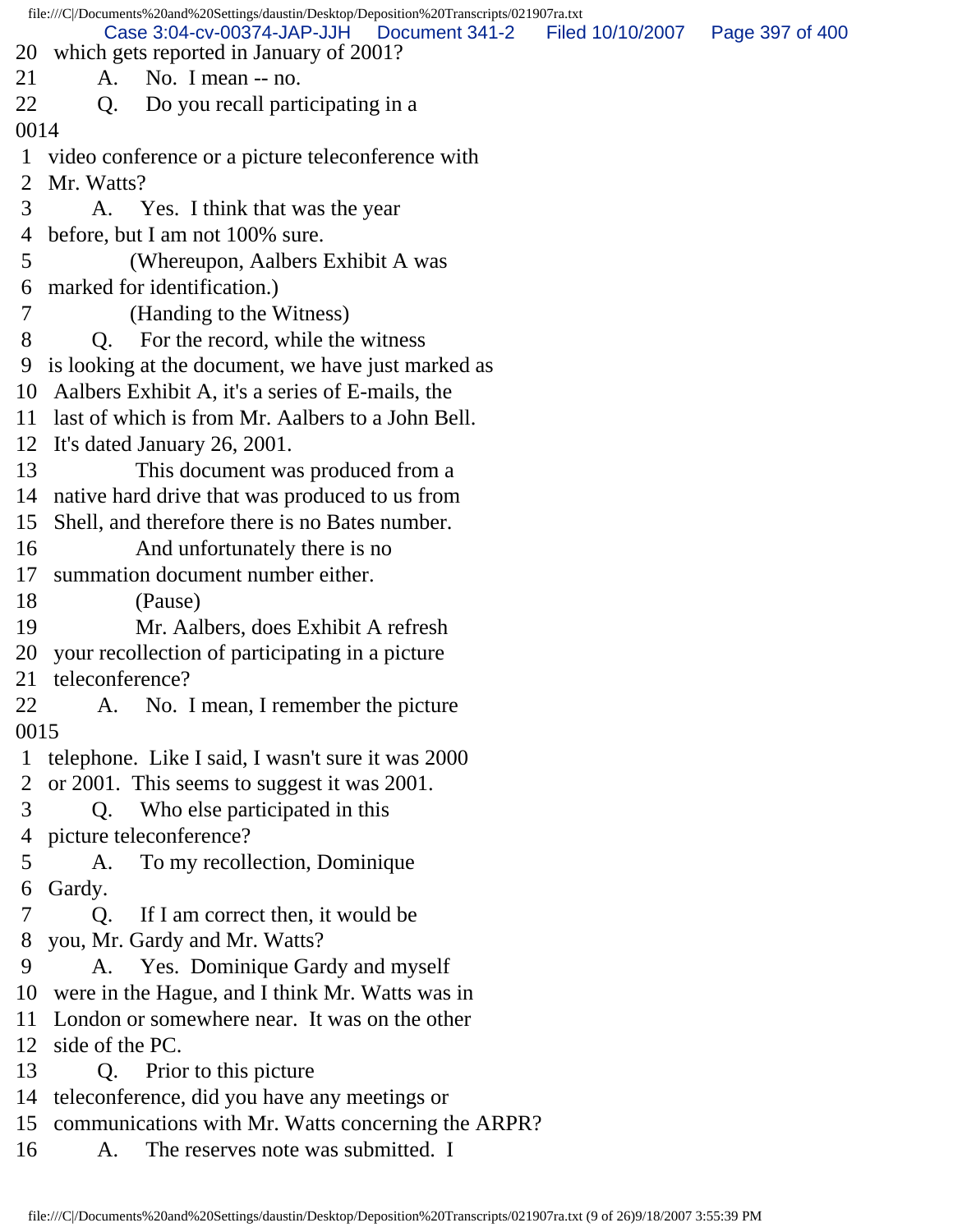file:///C|/Documents%20and%20Settings/daustin/Desktop/Deposition%20Transcripts/021907ra.txt 17 don't recall that there were any other 18 communications other than that the data was 19 submitted as such. 20 O. So were the reserves submitted 21 after this teleconference or before? 22 A. I think the numbers were submitted 0016 1 before, because otherwise there weren't any 2 numbers to talk about. 3 (Videographer adjusts microphones) 4 Q. Do you recall if the reserves, the 5 Proved Reserves were finalized in February of 6 2001? 7 A. Yes. They would have been. 8 Q. So when you just testified that the 9 numbers were submitted, were those numbers the 10 final numbers? 11 I am just trying to understand what 12 numbers you are referring to now. 13 A. Let me think about this one. 14 Normally the preliminary numbers were normally 15 reported to the ExCom, and they were finalized 16 just prior to the actual press release. And they 17 were normally finalized just before that in the 18 reserves meeting. 19 I would have to -- 26, I can't 20 remember what the exact date was. It was normally 21 like the third Tuesday or something. 22 I think it probably would have been 0017 1 the preliminary numbers, and then they would have 2 had to have been signed off to be finalized. 3 MR. HABER: Just mark as Exhibit B. 4 (Whereupon, Aalbers Exhibit No. B 5 was marked for identification) 6 Q. For the record, Mr. Aalbers, this 7 document which is marked as Aalbers Exhibit B, 8 it's two E-mails, the last of which is from Mr. 9 Aalbers to a Johannes van Poppel with a CC to Bea 10 Jespers and Aidan McKay. It's dated February 5, 11 2001. 12 The subject line reads: "ARPR 13 1/1/2001 - Proved Reserves finalised." Case 3:04-cv-00374-JAP-JJH Document 341-2 Filed 10/10/2007 Page 398 of 400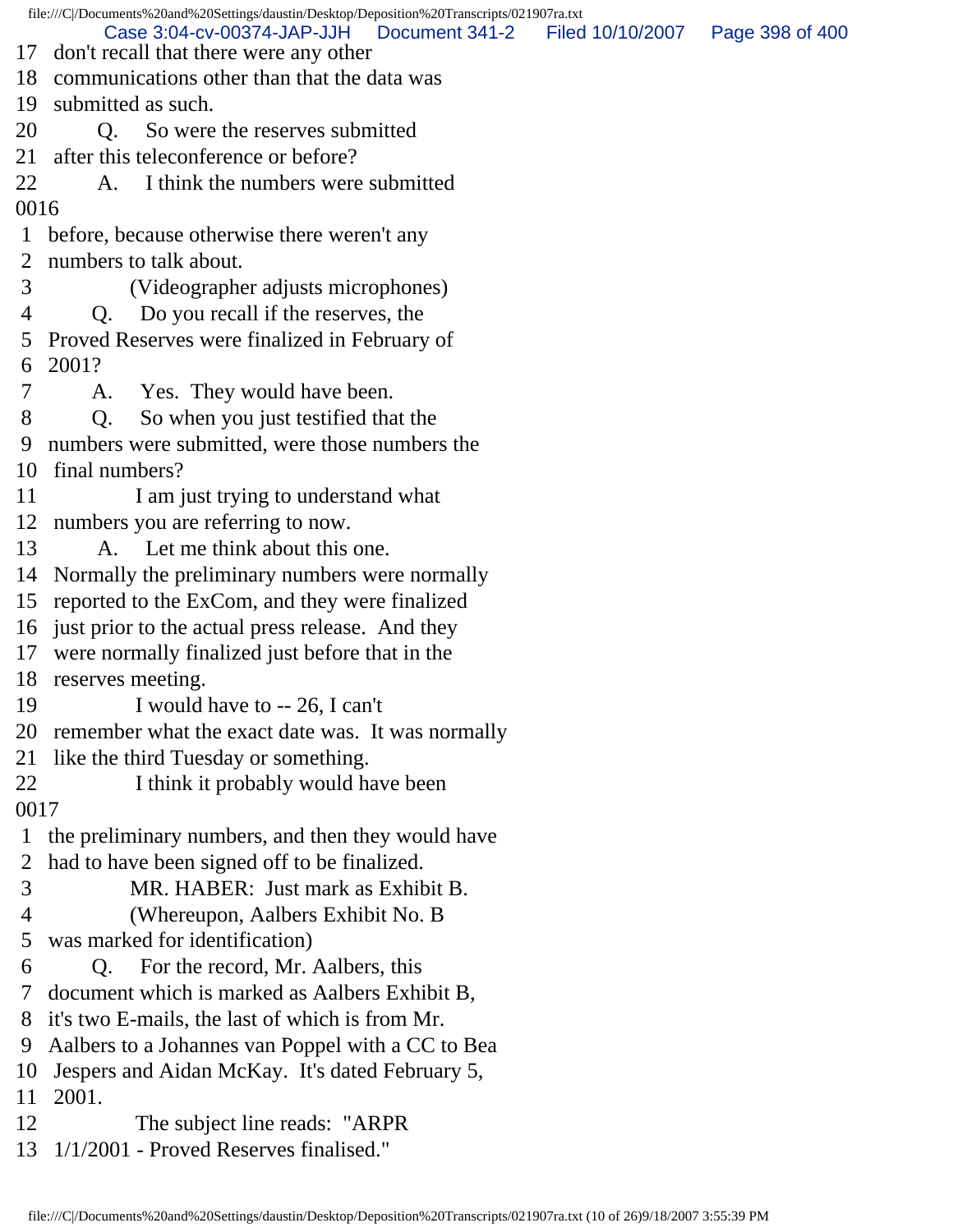file:///C|/Documents%20and%20Settings/daustin/Desktop/Deposition%20Transcripts/021907ra.txt 14 (Pause) 15 Now, Mr. Aalbers, does Exhibit B 16 refresh your recollection as to when the numbers 17 were finalized. 18 MR. TUTTLE: Objection to form. 19 BY MR. HABER: 20 Q. You can answer. 21 A. Like I said, these were finalized 22 early February prior to the submission of the 0018 1 proved reserves and the quarterly -- well, the 2 fourth quarter results in the full year 2000, and 3 in February. 4 Q. And in this document here, it's 5 reflected as February 2, if you look at the bottom 6 E-mail from you to a number of people? 7 A. Yes. Like I said, that was when we 8 had the review with the auditors, so that's when 9 it got closed out. 10 Q. Now, if you turn the page -- 11 A. Yes. 12 Q. -- to page two, the paragraph that 13 begins "Prior to the external audit clearance"? 14 A. Yes. 15 Q. "The Proved Reserves were reviewed 16 directly with Phil Watts as EP CEO? 17 A. Yes. So that was the 18 teleconference. 19 Q. Now, do you recall what was 20 discussed during that teleconference? 21 A. No, I don't. It was a fairly brief 22 session. Like it's suggested here, I mean, the 0019 1 reserves that year were pretty good and Phil was 2 happy with the end results. 3 I don't recall what specifics we 4 discussed. Basically Phil agreed that he was 5 happy with the numbers and was going to sign them. 6 But other than that, I don't recall 7 much. 8 Q. Do you recall Oman being discussed 9 during that picture teleconference? 10 A. No, I don't -- don't recall it was Case 3:04-cv-00374-JAP-JJH Document 341-2 Filed 10/10/2007 Page 399 of 400